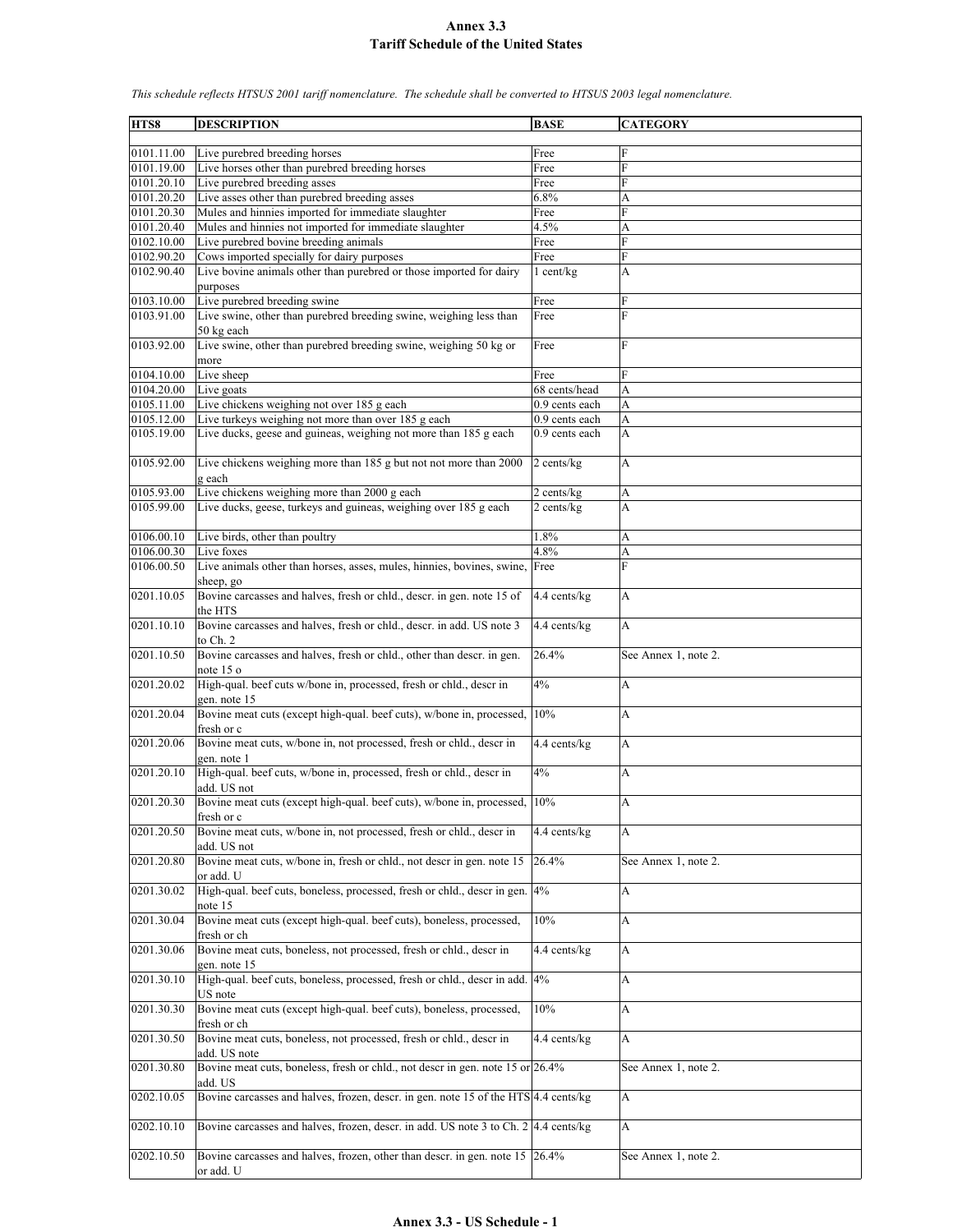| HTS8                     | <b>DESCRIPTION</b>                                                                                          | <b>BASE</b>                       | <b>CATEGORY</b>      |
|--------------------------|-------------------------------------------------------------------------------------------------------------|-----------------------------------|----------------------|
|                          |                                                                                                             |                                   |                      |
| 0202.20.02               | High-qual. beef cuts w/bone in, processed, frozen, descr in gen. note<br>15 of the                          | 4%                                | A                    |
| 0202.20.04               | Bovine meat cuts (except high-qual. beef cuts), w/bone in, processed,<br>frozen, de                         | 10%                               | A                    |
| 0202.20.06               | Bovine meat cuts, w/bone in, not processed, frozen, descr in gen, note<br>15 of the                         | 4.4 cents/kg                      | A                    |
| 0202.20.10               | High-qual. beef cuts, w/bone in, processed, frozen, descr in add. US                                        | 4%                                | A                    |
| 0202.20.30               | note 3 to C<br>Bovine meat cuts (except high-qual. beef cuts), w/bone in, processed,<br>frozen, de          | 10%                               | A                    |
| 0202.20.50               | Bovine meat cuts, w/bone in, not processed, frozen, descr in add. US<br>note 3 to C                         | 4.4 cents/kg                      | A                    |
| 0202.20.80               | Bovine meat cuts, w/bone in, frozen, not descr in gen. note 15 or add. 26.4%                                |                                   | See Annex 1, note 2. |
| 0202.30.02               | US note 3<br>High-qual. beef cuts, boneless, processed, frozen, descr in gen. note<br>15 of the             | 4%                                | A                    |
| 0202.30.04               | Bovine meat cuts (except high-qual. beef cuts), boneless, processed,                                        | 10%                               | A                    |
| 0202.30.06               | frozen, des<br>Bovine meat cuts, boneless, not processed, frozen, descr in gen. note<br>15 of the           | 4.4 cents/kg                      | A                    |
| 0202.30.10               | High-qual. beef cuts, boneless, processed, frozen, descr in add. US<br>note 3 to Ch                         | 4%                                | A                    |
| 0202.30.30               | Bovine meat cuts (except high-qual. beef cuts), boneless, processed,<br>frozen, des                         | 10%                               | A                    |
| 0202.30.50               | Bovine meat cuts, boneless, not processed, frozen, descr in add. US<br>note 3 to Ch                         | 4.4 cents/kg                      | A                    |
| 0202.30.80               | Bovine meat cuts, boneless, frozen, not descr in gen. note 15 or add.<br>US note 3                          | 26.4%                             | See Annex 1, note 2. |
| 0203.11.00               | Carcasses and half-carcasses of swine, fresh or chilled                                                     | Free                              | F                    |
| 0203.12.10               | Fresh or chilled retail cuts of ham, shoulders and cuts thereof, with<br>bone in                            | 1.4 cents/kg                      | A                    |
| 0203.12.90               | Fresh or chilled hams, shoulders and cuts thereof, with bone in, other<br>than proc                         | Free                              | F                    |
| 0203.19.20               | Meat of swine nesi, retail cuts, fresh or chilled                                                           | 1.4 cents/kg                      | A                    |
| 0203.19.40               | Meat of swine, nesi, non retail cuts, fresh or chilled                                                      | Free                              | F                    |
| 0203.21.00               | Carcasses and half-carcasses of swine, frozen                                                               | Free                              | F                    |
| 0203.22.10               | Frozen retail cuts of hams, shoulders and cuts thereof, with bone in                                        | $1.4$ cents/kg                    | A                    |
| 0203.22.90               | Frozen hams, shoulders and cuts thereof, with bone in, other than<br>retail cuts                            | Free                              | F                    |
| 0203.29.20               | Frozen retail cuts of meat of swine, nesi                                                                   | 1.4 cents/kg                      | A                    |
| 0203.29.40               | Frozen meat of swine, other than retail cuts, nesi                                                          | Free                              | F                    |
| 0204.10.00               | Carcasses and half-carcasses of lamb, fresh or chilled                                                      | $0.7$ cents/ $kg$                 | A                    |
| 0204.21.00               | Carcasses and half-carcasses of sheep, other than lamb, fresh or<br>chilled                                 | 2.8 cents/kg                      | A                    |
| 0204.22.20               | Cuts of lamb meat with bone in, fresh or chilled                                                            | $0.7$ cents/kg                    | A                    |
| 0204.22.40               | Cuts of sheep meat with bone in, nesi, fresh or chilled                                                     | 2.8 cents/kg                      | A                    |
| 0204.23.20               | Boneless meat of lamb, fresh or chilled                                                                     | $0.7$ cents/kg                    | A                    |
| 0204.23.40<br>0204.30.00 | Boneless meat of sheep, nesi, fresh or chilled<br>Carcasses and half-carcasses of lamb, frozen              | 2.8 cents/kg<br>$0.7$ cents/ $kg$ | A<br>A               |
| 0204.41.00               | Carcasses and half-carcasses of sheep, other than lamb, frozen                                              | 2.8 cents/kg                      | A                    |
| 0204.42.20               | Cuts of lamb meat with bone in, frozen                                                                      | $0.7$ cents/kg                    | A                    |
| 0204.42.40               | Cuts of sheep meat with bone in, nesi, frozen                                                               | 2.8 cents/kg                      | A                    |
| 0204.43.20               | Boneless meat of lamb, frozen                                                                               | $0.7$ cents/kg                    | A                    |
| 0204.43.40               | Boneless meat of sheep, nesi, frozen                                                                        | 2.8 cents/kg                      | A                    |
| 0204.50.00               | Meat of goats, fresh, chilled or frozen                                                                     | Free                              | F                    |
| 0205.00.00               | Meat of horses, asses, mules or hinnies, fresh, chilled or frozen                                           | Free                              | F                    |
| 0206.10.00               | Edible offal of bovine animals, fresh or chilled                                                            | Free                              | F                    |
| 0206.21.00               | Tongues of bovine animals, frozen                                                                           | Free                              | F                    |
| 0206.22.00               | Livers of bovine animals, frozen                                                                            | Free                              | F                    |
| 0206.29.00<br>0206.30.00 | Edible offal of bovine animals, except tongues or livers, frozen<br>Edible offal of swine, fresh or chilled | Free                              | F<br>F               |
| 0206.41.00               | Livers of swine, frozen                                                                                     | Free<br>Free                      | F                    |
| 0206.49.00               | Edible offal of swine, except liver, frozen                                                                 | Free                              | F                    |
| 0206.80.00               | Edible offal of sheep, goats, horses, asses, mules or hinnies, fresh or                                     | Free                              | F                    |
| 0206.90.00               | chilled                                                                                                     |                                   | F                    |
|                          | Edible offal of sheep, goats, horses, asses, mules or hinnies, frozen                                       | Free                              |                      |
| 0207.11.00               | Chickens, not cut in pieces, fresh or chilled                                                               | 8.8 cents/kg                      | A                    |
| 0207.12.00               | Chickens, not cut in pieces, frozen                                                                         | 8.8 cents/kg                      | A                    |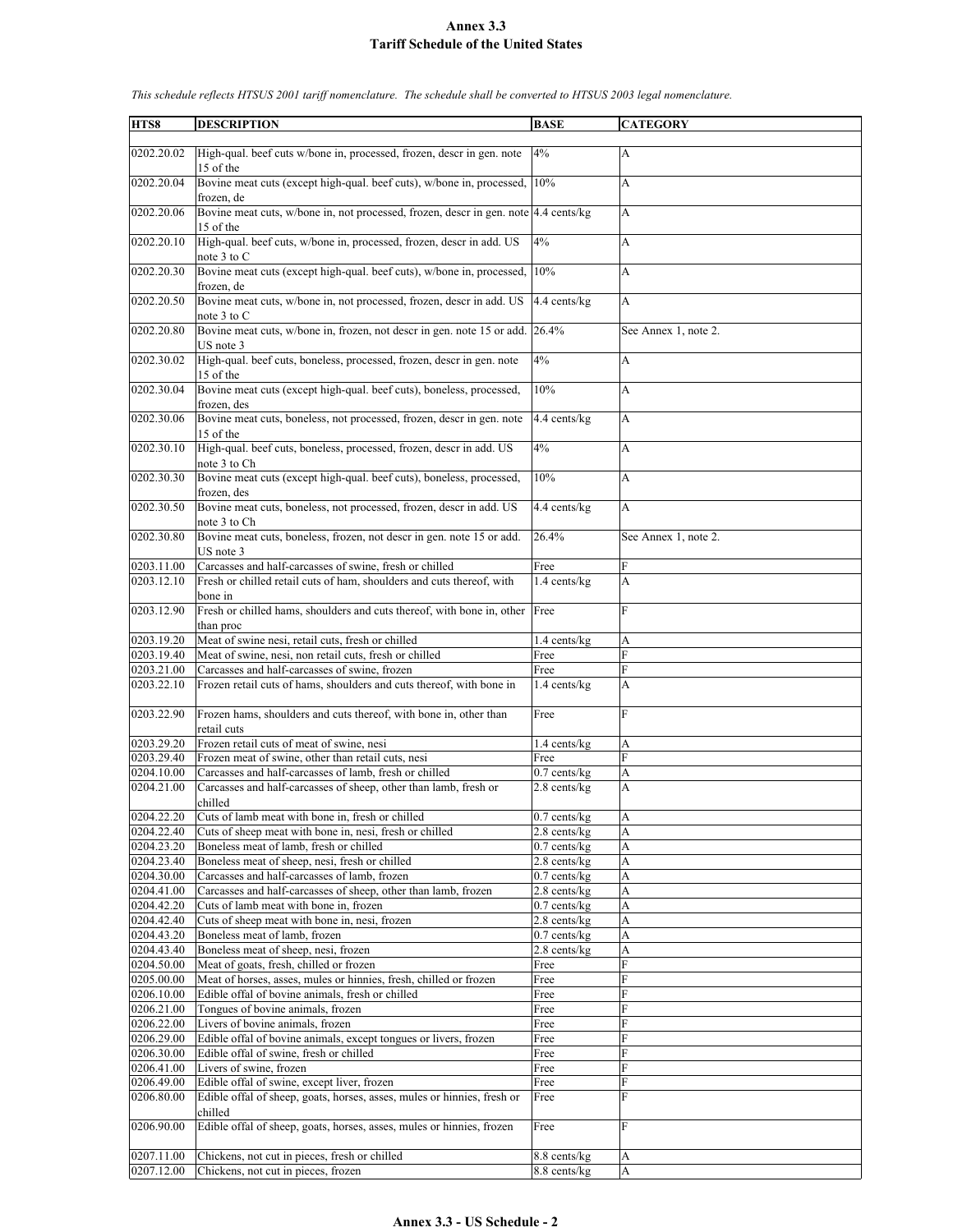**HTS8 DESCRIPTION BASE CATEGORY** 0207.13.00 Cuts and offal of chickens, fresh or chilled 17.6 cents/kg See Annex 1, note 19. 0207.14.00 Cuts and offal of chickens, frozen 17.6 cents/kg See Annex 1, note 19. 0207.24.00 Turkeys, not cut in pieces, fresh or chilled 15 cents/kg A 0207.25.20 Turkeys, not cut in pieces, valued less than 88 cents/kg, frozen 8.8 cents/kg 0207.25.40 Turkeys, not cut in pieces, valued 88 cents or more per kg, frozen | 10% B 0207.26.00 Cuts and offal of turkeys, fresh or chilled 17.6 cents/kg See Annex 1, note 19. 0207.27.00 Cuts and offal of turkeys, frozen 17.6 cents/kg See Annex 1, note 19. 0207.32.00 Ducks, geese or guineas, not cut in pieces, fresh or chilled 8.8 cents/kg 0207.33.00 Ducks, geese or guineas, not cut in pieces, frozen 8.8 cents/kg 0207.34.00 Fatty livers of ducks, geese or guineas, fresh or chilled | 17.6 cents/kg | A 0207.35.00 Cuts and offal, other than fatty livers, of ducks, geese or guineas, fresh or ch 17.6 cents/kg A 0207.36.00 Cuts and offal of ducks, geese or guineas, frozen 17.6 cents/kg A 0208.10.00 Meat and edible meat offal of rabbits or hares, fresh, chilled or frozen 6.4% B 0208.20.00 Frog legs, fresh, chilled or frozen Free F 0208.90.20 Meat and edible offal of deer, fresh, chilled or frozen Free 0208.90.30 Fresh, chilled or frozen quail, eviscerated, not in pieces 7 cents/kg 0208.90.40 Other meat and edible meat offal nesi, fresh, chilled or frozen 6.4% B 0209.00.00 Pig fat, free of lean meat, and poultry fat, not rendered or otherwise extracted 3.2% A 0210.11.00 Hams, shoulders and cuts thereof with bone in, salted, in brine, dried or smoked 1.4 cents/kg | A 0210.12.00 Bellies (streaky) and cuts thereof of swine, salted, in brine, dried or smoked  $1.4$  cents/kg  $\overline{A}$ 0210.19.00 Meat of swine other than hams, shoulders, bellies (streaky) and cuts thereof, sa 1.4 cents/kg A 0210.20.00 Meat of bovine animals, salted, in brine, dried or smoked Free 0210.90.20 Meat and edible offal of chickens, ducks, geese, turkeys and guineas, salted, in 2.3% A 0210.90.40 Meat and edible offal nesi, salted, in brine, dried or smoked; flour and 2.3% meal, n 0301.10.00 Live ornamental fish Free  $0301.91.00$  Live trout Free Free 0301.92.00 Live eels Free F 0301.93.00 Live carp Free 0301.99.00 Live fish, other than trout, eel, carp or ornamental fish Free 0302.11.00 Trout, fresh or chilled, excluding fillets, other meat portions, livers and roes Free 0302.12.00 Pacific, Atlantic and Danube salmon, fresh or chilled, excluding fillets, other Free F 0302.19.00 Salmonidae other than trout or Pacific, Atlantic & Danube salmon, fresh or chill Free F 0302.21.00 Halibut and Greenland turbot, fresh or chilled, excluding fillets, other meat po Free 0302.22.00 Plaice, fresh or chilled, excluding fillets, other meat portions, livers and roe **Free** 0302.23.00 Sole, fresh or chilled, excluding fillets, other meat portions, livers and roes 1.1 cents/kg  $|A|$ 0302.29.00 Flat fish, nesi, fresh or chilled, excluding fillets, other meat portions, liver Free 0302.31.00 Albacore or longfinned tunas, fresh or chilled, excluding fillets, other meat po Free 0302.32.00 Yellowfin tunas, fresh or chilled, excluding fillets, other meat portions, liver Free 0302.33.00 Skipjack or stripe-bellied bonito, fresh or chilled, excluding fillets, other me Free F 0302.39.00 Tunas nesi, fresh or chilled, excluding fillets, other meat portions, livers and Free 0302.40.00 Herrings, fresh or chilled, excluding fillets, other meat portions, livers Free F and r 0302.50.00 Cod, fresh or chilled, excluding fillets, other meat portions, livers and Free F roes 0302.61.00 Sardines, sardinella, brisling or sprats, fresh or chilled, excluding fillets, o Free F 0302.62.00 Haddock, fresh or chilled, excluding fillets, other meat portions, livers and ro Free F 0302.63.00 Atlantic pollock, fresh or chilled, excluding fillets, other meat portions, live Free Free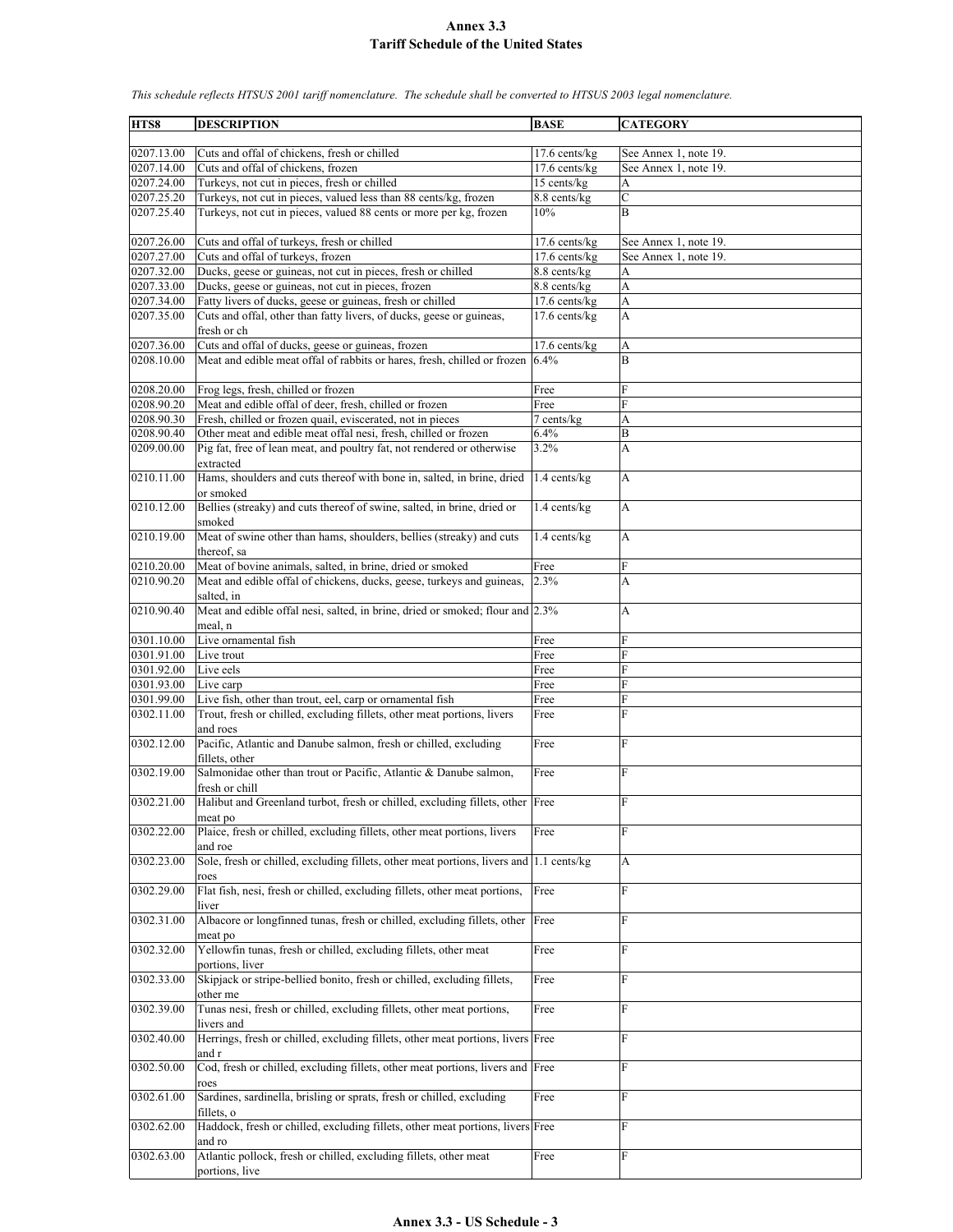| HTS8                     | <b>DESCRIPTION</b>                                                                                                                   | <b>BASE</b>  | <b>CATEGORY</b>       |
|--------------------------|--------------------------------------------------------------------------------------------------------------------------------------|--------------|-----------------------|
|                          |                                                                                                                                      |              |                       |
| 0302.64.00               | Mackerel, fresh or chilled, excluding fillets, other meat portions,<br>livers and r                                                  | Free         | F                     |
| 0302.65.00               | Dogfish and other sharks, fresh or chilled, excluding fillets, livers,<br>roes and                                                   | Free         | $\mathbf F$           |
| 0302.66.00               | Eels, fresh or chilled, excluding fillets, other meat portions, livers and Free                                                      |              | F                     |
| 0302.69.10               | roes<br>Fish, nesi, excl. fillets, livers and roes, fresh or chilled, scaled, in                                                     | 3%           | A                     |
| 0302.69.20               | immedia<br>Smelts, cusk, hake, etc. excl. fillets, livers & roes, fresh or chilled, not Free                                         |              | F                     |
| 0302.69.40               | sca<br>Fish, nesi, excl. fillets, livers and roes, fresh or chilled, not scaled, or<br>sca                                           | Free         | F                     |
| 0302.70.20               | Sturgeon roe, fresh or chilled                                                                                                       | 15%          | A                     |
| 0302.70.40               | Fish roes and livers, other than sturgeon, fresh or chilled                                                                          | Free         | F                     |
| 0303.10.00               | Pacific salmon, frozen, excluding fillets, other meat portions, livers<br>and roes                                                   | Free         | F                     |
| 0303.21.00               | Trout, frozen, excluding fillets, other meat portions, livers and roes                                                               | Free         | $\mathbf F$           |
| 0303.22.00               | Atlantic salmon and Danube salmon, frozen, excluding livers and roes Free                                                            |              | F                     |
| 0303.29.00               | Salmonidae, other than trout or Atlantic and Danube salmon, nesi,<br>frozen, exclud                                                  | Free         | $\mathbf F$           |
| 0303.31.00               | Halibut and Greenland turbot, frozen, excluding fillets, other meat<br>portions & l                                                  | Free         | F                     |
| 0303.32.00               | Plaice, frozen, excluding fillets, other meat portions, livers and roes                                                              | Free         | F                     |
| 0303.33.00               | Sole, frozen, excluding fillets, other meat portions, livers and roes                                                                | 1.1 cents/kg | $\boldsymbol{\rm{A}}$ |
| 0303.39.00               | Flat fish, other than halibut, Greenland turbot, plaice and sole, frozen,<br>exclud                                                  | 1.1 cents/kg | A                     |
| 0303.41.00               | Albacore or longfinned tunas, frozen, excluding fillets, other meat<br>portions, li                                                  | Free         | $\mathbf F$           |
| 0303.42.00               | Yellowfin tunas, frozen, excluding fillets, other meat portions, livers<br>and roes                                                  | Free         | F                     |
| 0303.43.00               | Skipjack or stripe-bellied bonito, frozen, excluding fillets, other meat                                                             | Free         | F                     |
|                          | portion                                                                                                                              |              | F                     |
| 0303.49.00               | Tunas, nesi, frozen, excluding fillets, other meat portions, livers and<br>roes                                                      | Free         |                       |
| 0303.50.00               | Herrings, frozen, excluding fillets, other meat portions, livers and roes Free                                                       |              | F                     |
| 0303.60.00               | Cod, frozen, excluding fillets, other meat portions, livers and roes                                                                 | Free         | F                     |
| 0303.71.00               | Sardines, sardinella, brisling or sprats, frozen, excluding fillets, other<br>meat                                                   | 1.1 cents/kg | A                     |
| 0303.72.00               | Haddock, frozen, excluding fillets, other meat portions, livers and<br>roes                                                          | Free         | F                     |
| 0303.73.00               | Atlantic pollock, frozen, excluding fillets, other meat portions, livers<br>and roe                                                  | Free         | F                     |
| 0303.74.00               | Mackerel, frozen, excluding fillets, other meat portions, livers and<br>roes                                                         | Free         | $\mathbf F$           |
| 0303.75.00               | Dogfish and other sharks, frozen, excluding fillets, livers, roes and<br>fish meat                                                   | 1.1 cents/kg | A                     |
| 0303.76.00               | Eels, frozen, excluding fillets, other meat portions, livers and roes                                                                | Free         | $\mathbf F$           |
| 0303.77.00               | Sea bass, frozen, excluding fillets, other meat portions, livers and roes Free                                                       |              | F                     |
| 0303.78.00               | Whiting and hake, frozen, excluding fillets, other meat portions, livers Free<br>and roe                                             |              | F                     |
| 0303.79.20               | Smelts, cusk, pollock, shad, sturgeon, swordfish, and fresh-water fish, Free                                                         |              | F                     |
| 0303.79.40               | frozen,<br>Fish, nesi, frozen, excluding fillets, other meat portions, livers and                                                    | Free         | F                     |
|                          | roes                                                                                                                                 |              |                       |
| 0303.80.20               | Sturgeon roe, frozen                                                                                                                 | 15%          | A                     |
| 0303.80.40<br>0304.10.10 | Fish livers and roes, other than sturgeon roe, frozen<br>Cod, cusk, haddock, pollock, Atlantic ocean perch, filleted or minced, Free | Free         | F<br>F                |
|                          | fresh or                                                                                                                             |              |                       |
| 0304.10.30               | Hake, filleted or minced, fresh or chilled                                                                                           | Free         | F                     |
| 0304.10.40               | Fillets and other meat portions of other fish nesi, fresh or chilled                                                                 | Free         | F                     |
| 0304.20.20               | Frozen fish fillets, skinned, in blocks weighing over 4.5 kg, to be<br>minced, grou                                                  | Free         | F                     |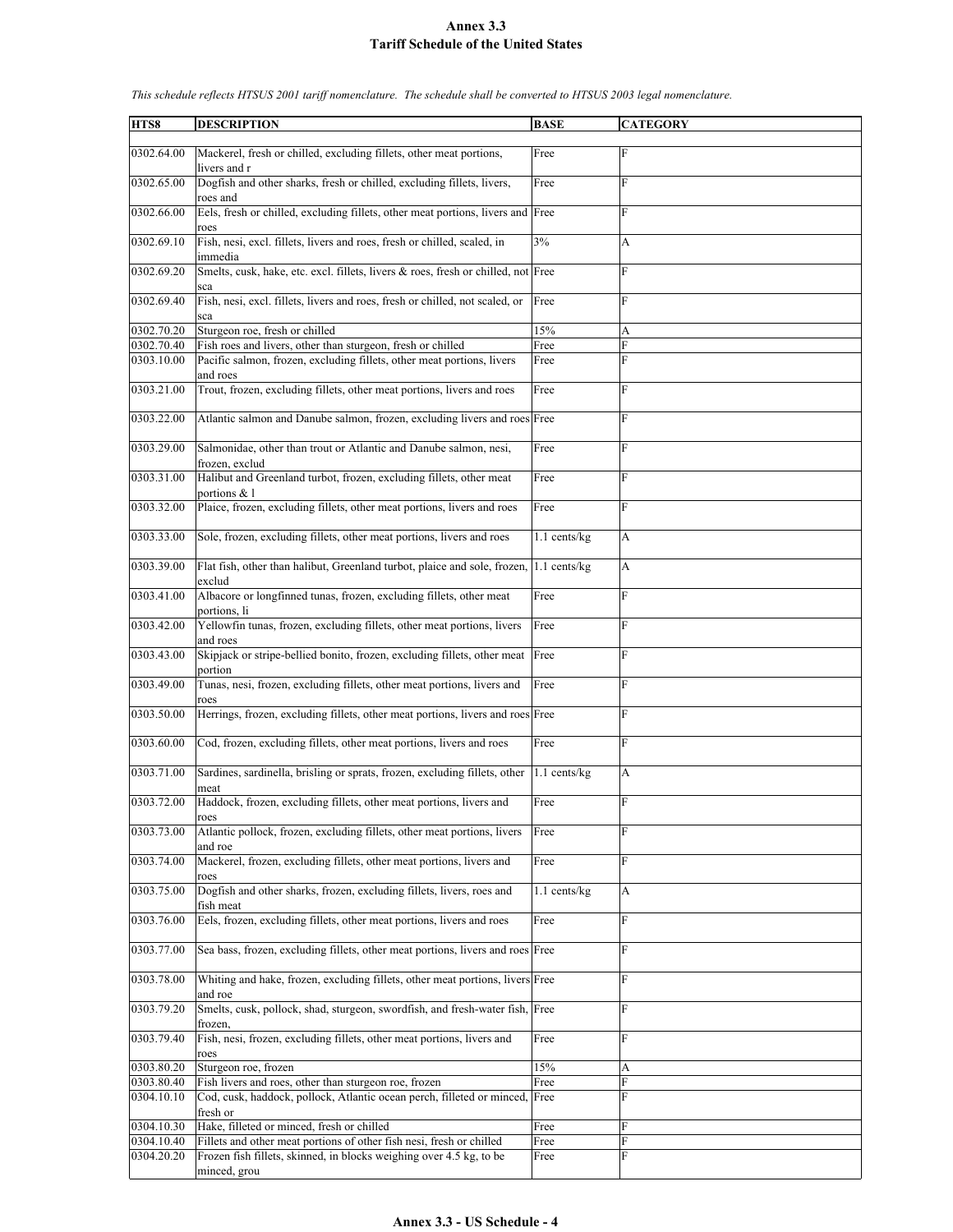| HTS8       | <b>DESCRIPTION</b>                                                      | <b>BASE</b> | <b>CATEGORY</b> |
|------------|-------------------------------------------------------------------------|-------------|-----------------|
|            |                                                                         |             |                 |
|            | Fillets and minced meat, frozen, of cod, cusk, haddock, pollock or      |             | F               |
| 0304.20.30 |                                                                         | Free        |                 |
|            | Atlantic ocea                                                           |             |                 |
| 0304.20.50 | Fillets and minced meat, frozen, of hake                                | Free        | F               |
| 0304.20.60 | Frozen fillets of fresh-water fish, flat fish, etc., nesi               | Free        | F               |
|            |                                                                         |             |                 |
| 0304.90.10 | Frozen fish meat (excluding fillets), in bulk or in immediate           | Free        | F               |
|            | containers weighin                                                      |             |                 |
| 0304.90.90 | Frozen fish meat (excluding fillets), other than in bulk or in          | 6%          | A               |
|            |                                                                         |             |                 |
|            | immediate contain                                                       |             |                 |
| 0305.10.20 | Flours, meals and pellets of fish, fit for human consumption, in bulk   | Free        | F               |
|            | or in imme                                                              |             |                 |
| 0305.10.40 | Flours, meals and pellets of fish, fit for human consumption, other     | 6%          | A               |
|            |                                                                         |             |                 |
|            | than in bulk                                                            |             |                 |
| 0305.20.20 | Sturgeon roe, dried, smoked, salted or in brine                         | 7.5%        | A               |
| 0305.20.40 | Fish livers and roes, other than sturgeon roe, dried, smoked, salted or | Free        | F               |
|            | in brine                                                                |             |                 |
|            |                                                                         |             |                 |
| 0305.30.20 | Fillets of herrings, dried, salted or in brine, but not smoked, in      | 4%          | A               |
|            | immediate con                                                           |             |                 |
| 0305.30.40 | Fillets of mackerel, dried, salted or in brine, but not smoked, in      | 5%          | A               |
|            |                                                                         |             |                 |
|            | immediate con                                                           |             |                 |
| 0305.30.60 | Fish fillets, nesi, dried, salted or in brine, but not smoked           | Free        | F               |
| 0305.41.00 | Smoked Pacific, Atlantic and Danube salmon, including fillets           | 5%          | A               |
| 0305.42.00 |                                                                         |             |                 |
|            | Smoked herrings, including fillets                                      | Free        | F               |
| 0305.49.20 | Smoked mackerel, including fillets                                      | Free        | F               |
| 0305.49.40 | Smoked fish, including fillets, other than Pacific, Atlantic and        | Free        | F               |
|            | Danube salmon,                                                          |             |                 |
|            |                                                                         |             |                 |
| 0305.51.00 | Dried cod, whether or not salted but not smoked                         | Free        | F               |
| 0305.59.20 | Dried shark fins, whether or not salted but not smoked                  | Free        | F               |
| 0305.59.40 | Dried fish, other than cod or shark fins, whether or not salted but not | Free        | F               |
|            |                                                                         |             |                 |
|            | smoked                                                                  |             |                 |
| 0305.61.20 | Herrings, in brine or salted but not dried or smoked, in immediate      | 4%          | А               |
|            | containers we                                                           |             |                 |
|            |                                                                         |             |                 |
| 0305.61.40 | Herrings, in brine or salted but not dried or smoked, other than in     | Free        | F               |
|            | immediate co                                                            |             |                 |
| 0305.62.00 | Cod, in brine or salted but not dried or smoked                         | Free        | F               |
| 0305.63.20 | Anchovies, in brine or salted but not dried or smoked, in immediate     | 5%          | A               |
|            |                                                                         |             |                 |
|            | airtight con                                                            |             |                 |
| 0305.63.40 | Anchovies, in brine or salted but not dried or smoked, in immediate     | Free        | F               |
|            | containers.                                                             |             |                 |
|            |                                                                         |             |                 |
| 0305.63.60 | Anchovies, in brine or salted but not dried or smoked, other than in    | Free        | F               |
|            | immediate c                                                             |             |                 |
| 0305.69.10 | Cusk, haddock, hake, and pollock, in brine or salted but not dried or   | Free        | F               |
|            |                                                                         |             |                 |
|            | smoked                                                                  |             |                 |
| 0305.69.20 | Mackerel, in brine or salted but not dried or smoked, in immediate      | 5%          | A               |
|            | containers we                                                           |             |                 |
| 0305.69.30 | Mackerel, in brine or salted but not dried or smoked, other than in     | Free        | F               |
|            |                                                                         |             |                 |
|            | immediate co                                                            |             |                 |
| 0305.69.40 | Salmon, in brine or salted but not dried or smoked                      | 3%          | A               |
| 0305.69.50 | Fish, nesi, in brine or salted but not dried or smoked, in immediate    | Free        | F               |
|            |                                                                         |             |                 |
|            | containers                                                              |             |                 |
| 0305.69.60 | Fish, nesi, in brine or salted but not dried or smoked, other than in   | 0.5%        | A               |
|            | immediate                                                               |             |                 |
| 0306.11.00 | Rock lobster and other sea crawfish, cooked in shell or uncooked,       | Free        | F               |
|            |                                                                         |             |                 |
|            | dried, salted                                                           |             |                 |
| 0306.12.00 | Lobsters excluding rock lobster, cooked in shell or uncooked, dried,    | Free        | F               |
|            | salted or i                                                             |             |                 |
|            |                                                                         |             |                 |
| 0306.13.00 | Shrimps and prawns, cooked in shell or uncooked, dried, salted or in    | Free        | F               |
|            | brine, froz                                                             |             |                 |
| 0306.14.20 | Crabmeat, frozen                                                        | 7.5%        | A               |
|            | Crabs, cooked in shell or uncooked (whether in shell or not), dried,    |             | F               |
| 0306.14.40 |                                                                         | Free        |                 |
|            | salted or i                                                             |             |                 |
| 0306.19.00 | Crustateans, nesi (including flours, meals and pellets of crustaceans   | Free        | F               |
|            | fit for hu                                                              |             |                 |
|            |                                                                         |             |                 |
| 0306.21.00 | Rock lobster and other sea crawfish, live, cooked in shell, or          | Free        | F               |
|            | uncooked, dried,                                                        |             |                 |
| 0306.22.00 | Lobsters, (Homarus spp.), live, cooked in shell, or uncooked, dried,    | Free        | F               |
|            |                                                                         |             |                 |
|            | salted or i                                                             |             |                 |
| 0306.23.00 | Shrimps and prawns, live, cooked in shell, or uncooked (whether in      | Free        | F               |
|            | shell or not)                                                           |             |                 |
| 0306.24.20 | Crabmeat, not frozen                                                    | 7.5%        | A               |
|            |                                                                         |             |                 |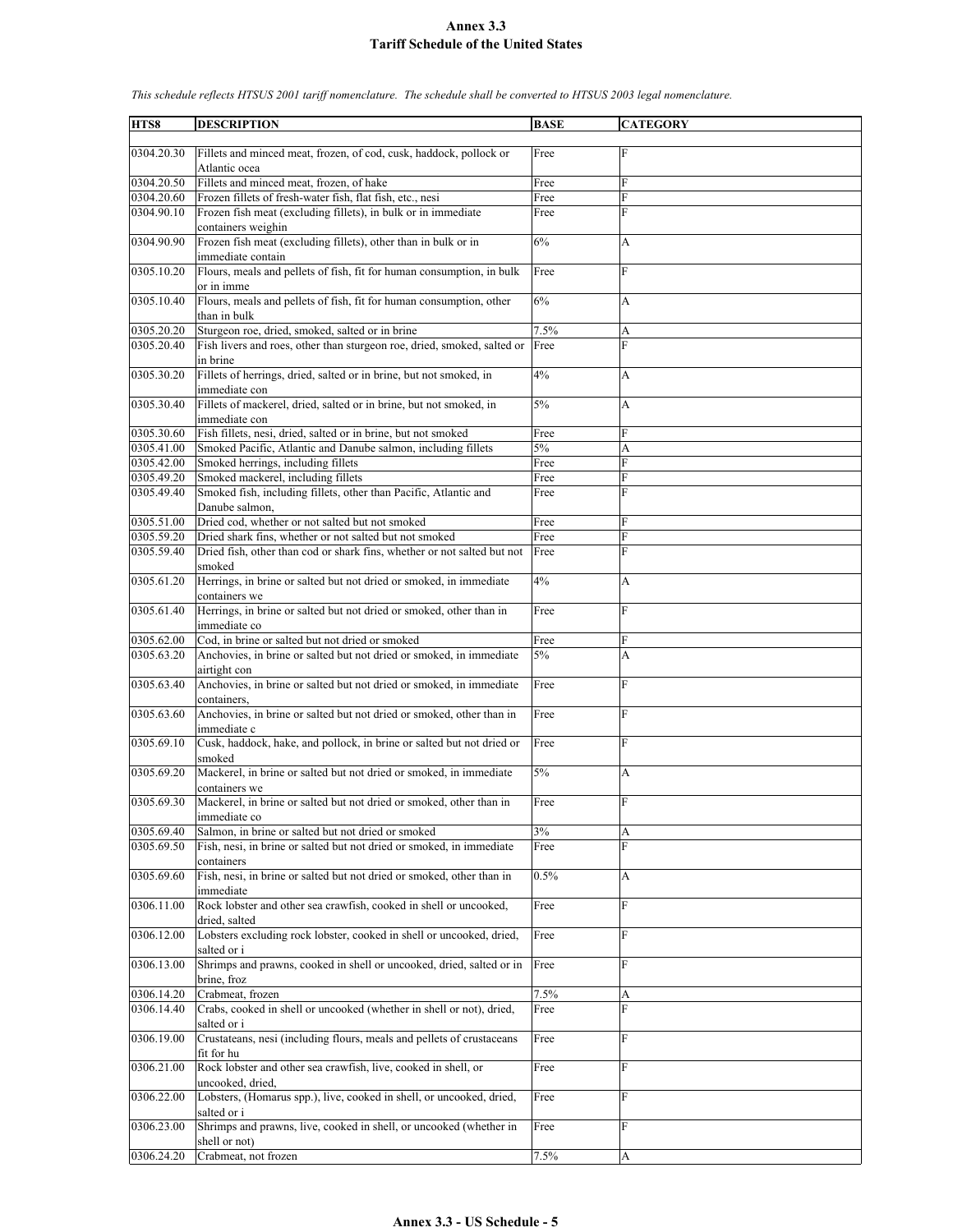**HTS8 DESCRIPTION BASE CATEGORY** 0306.24.40 Crabs, live, cooked in shell, or uncooked (whether in shell or not), dried, salt Free F 0306.29.00 Crustaceans, nesi, live, cooked in shell, uncooked, dried, salted, in brine, not Free F 0307.10.00 Oysters, whether in shell or not, live, fresh, chilled, frozen, dried, salted or Free F 0307.21.00 Scallops, including queen scallops, whether in shell or not, live, fresh or chil Free 0307.29.00 Scallops, including queen scallops, whether in shell or not, frozen, dried, salt Free 0307.31.00 Mussels, whether in shell or not, live, fresh or chilled Free 0307.39.00 Mussels, whether in shell or not, frozen, dried, salted or in brine Free 0307.41.00 Cuttle fish and squid, live, fresh or chilled Free 0307.49.00 Cuttle fish and squid, frozen, dried, salted or in brine Free 0307.51.00 Octopus, live, fresh or chilled Free 0307.59.00 Octopus, frozen, dried, salted or in brine Free 0307.60.00 Snails, other than sea snails, whether in shell or not, live, fresh, chilled, fr  $5\%$  A 0307.91.00 Molluscs and other aquatic invertebrates, excluding crustaceans, nesi, whether i Free 0307.99.00 Molluscs and other aquatic invertebrates, excluding crustaceans, whether in shel Free F 0401.10.00 Milk and cream, unconcentrated, with no added sweeteners, fat content, by weight 0.34 cents/liter A 0401.20.20 Milk and cream, unconcentrated, unsweetened, fat content over 1% but  $n/0$  6%, for  $0.43$  cents/liter  $\overrightarrow{A}$ 0401.20.40 Milk and cream, unconcentrated, unsweetened, fat content over 1% but not over 6% 1.5 cents/liter C 0401.30.02 Milk and cream, not concentrated, not sweetened, fat content o/6% but not  $o/45%$  $3.2$  cents/liter  $\overrightarrow{A}$ 0401.30.05 Milk and cream, not concentrated, not sweetened, fat content o/6% but not o/45%, 3.2 cents/liter 0401.30.25 Milk and cream, not concentrated, not sweetened, fat content o/6% but not o/45% 77.2 cents/liter See Annex 1, note 3. 0401.30.42 Milk and cream, not concentrated, not sweetened, fat content o/45%, subject to g 12.3 cents/kg 0401.30.50 Milk and cream, not concentrated, not sweetened, fat content o/45%, subject to a 12.3 cents/kg 0401.30.75 Milk and cream, not concentrated, not sweetened, fat content o/45%, not subject  $$1.646/kg$  See Annex 1, note 6. 0402.10.05 Milk & cream, concen or sweetened, in powder, granules or other solid forms, w/f 3.3 cents/kg A 0402.10.10 Milk & cream in powder granules/other solid forms fat content by weight not exce 3.3 cents/kg A 0402.10.50 Milk & cream in powder granules/other solid forms fat content by weight not exce 86.5 cents/kg See Annex 1, note 5. 0402.21.02 Milk & cream, concen, not sweetened, in powder, granules or other solid forms, w 3.3 cents/kg  $|A|$ 0402.21.05 Milk & cream, concen, not sweetened, in powder, granules or other solid forms, w  $3.3$  cents/kg  $|A|$ 0402.21.25 Milk & cream, concen, not sweetened, in powder, granules or other solid forms, w 86.5 cents/kg See Annex 1, note 5. 0402.21.27 Milk  $&$  cream, concen, not sweetened, in powder, granules or other olid forms, w 6.8 cents/kg A 0402.21.30 Milk & cream, concen, not sweetened, in powder/granules/oth solid forms, fat con  $6.8$  cents/kg 0402.21.50 Milk & cream, concen, not sweetened, in powder/granules/oth solid forms, fat con  $$1.092/kg$  See Annex 1, note 5. 0402.21.73 Milk & cream, concen, not sweetened, in powder, granules or other solid forms, w 13.7 cents/kg 0402.21.75 Milk & cream, concen, not sweetened, in powder, granules or other solid forms, w 13.7 cents/kg A 0402.21.90 Milk & cream, concen, not sweetened, in powder, granules or other solid forms, w  $$1.556/kg$  See Annex 1, note 6. 0402.29.05 Milk & cream, concen, sweetened, in powder, granules or other solid forms, w/fat 17.5% A 0402.29.10 Milk & cream, concen, sweetened, in powder, granules or other solid forms, w/fat  $17.5\%$  A 0402.29.50 Milk & cream, concen, sweetened, in powder, granules or other solid forms, w/fat \$1.104/kg + 14.9% See Annex 1, note 8.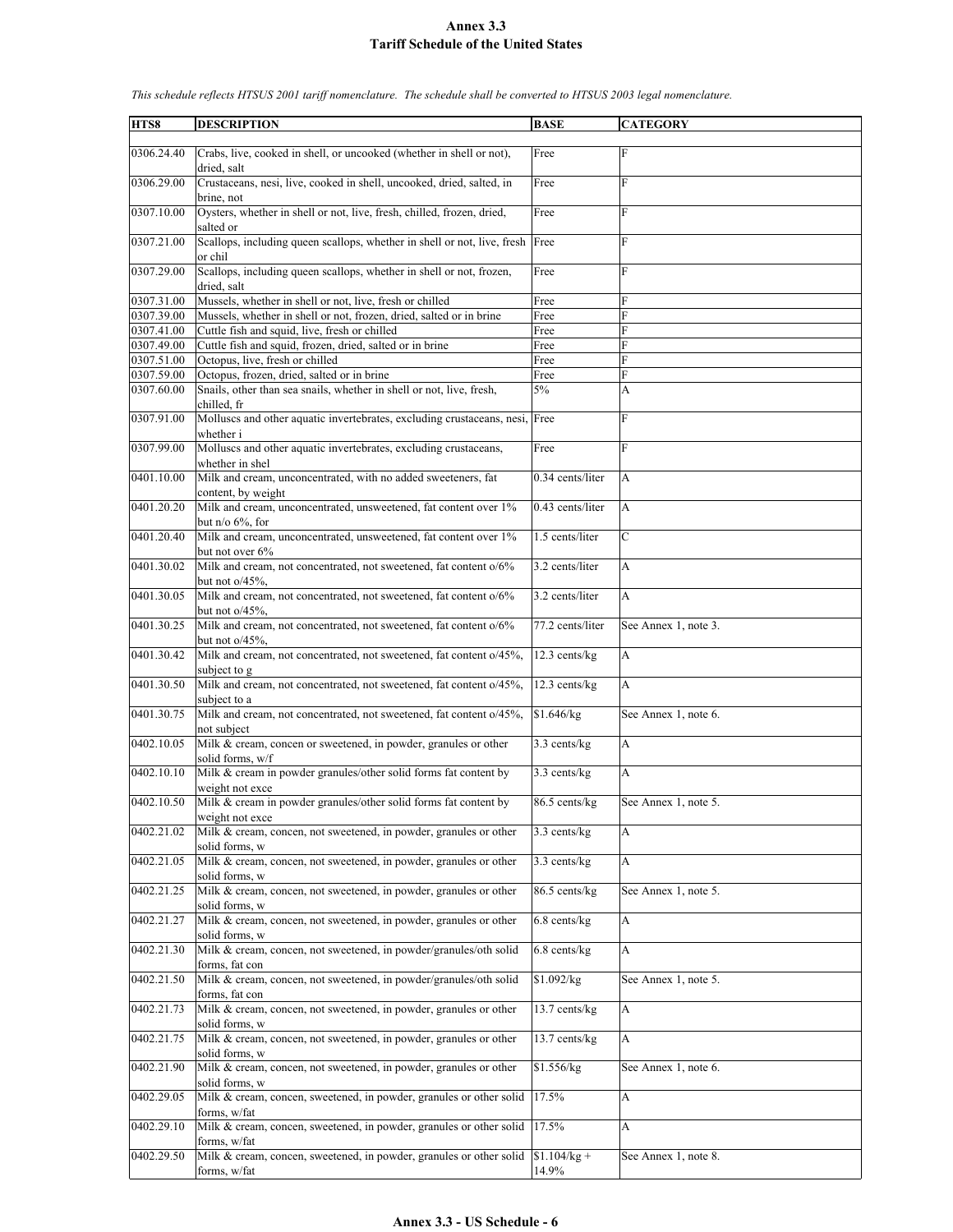| HTS8       | <b>DESCRIPTION</b>                                                                                                                                                | <b>BASE</b>       | <b>CATEGORY</b>      |
|------------|-------------------------------------------------------------------------------------------------------------------------------------------------------------------|-------------------|----------------------|
| 0402.91.03 | Milk & cream, concen, in non-solid forms, not sweetened, in airtight                                                                                              | $2.2$ cents/kg    | A                    |
|            | containers.                                                                                                                                                       |                   |                      |
| 0402.91.06 | Milk & cream, concen in non-solid forms, not sweetened, not in<br>airtight containe                                                                               | 3.3 cents/kg      | A                    |
| 0402.91.10 | Milk & cream, concen in non-solid forms, not sweetened, in airtight<br>containers,                                                                                | 2.2 cents/kg      | A                    |
| 0402.91.30 | Milk & cream, concen in non-solid forms, not sweetened, not in<br>airtight containe                                                                               | $3.3$ cents/kg    | $\mathbf{A}$         |
| 0402.91.70 | Milk & cream, concen in non-solid forms, not sweetened, in airtight                                                                                               | 31.3 cents/kg     | See Annex 1, note 7. |
| 0402.91.90 | containers.<br>Milk and cream, concentrated, in other than powder, granules or other 31.3 cents/kg<br>solid form                                                  |                   | See Annex 1, note 7. |
| 0402.99.03 | Condensed milk, sweetened, in airtight containers, subject to gen.<br>note 15 of th                                                                               | $3.9$ cents/kg    | A                    |
| 0402.99.06 | Condensed milk, sweetened, not in airtight containers, subject to gen. 3.3 cents/kg                                                                               |                   | A                    |
| 0402.99.10 | note 15 o<br>Condensed milk, sweetened, in airtight containers, subject to add. US 3.9 cents/kg                                                                   |                   | $\mathbf{A}$         |
| 0402.99.30 | note 11 to<br>Condensed milk, sweetened, not in airtight containers, subject to add. 3.3 cents/kg                                                                 |                   | $\mathbf{A}$         |
| 0402.99.45 | US note 1<br>Condensed milk, sweetened, in airtight containers, not subject to gen.                                                                               | 49.6 cents/kg     | See Annex 1, note 7. |
| 0402.99.55 | note 15 o                                                                                                                                                         | 49.6 cents/kg     | See Annex 1, note 7. |
|            | Condensed milk, sweetened, not in airtight containers, not subject to<br>gen. note                                                                                |                   |                      |
| 0402.99.68 | Milk & cream (except condensed milk), concentrated in non-solid<br>forms, sweetened                                                                               | 17.5%             | A                    |
| 0402.99.70 | Milk & cream (except condensed milk), concentrated in non-solid<br>forms, sweetened                                                                               | 17.5%             | A                    |
| 0402.99.90 | Milk & cream (except condensed milk), concentrated in non-solid                                                                                                   | $46.3$ cents/kg + | See Annex 1, note 8. |
| 0403.10.05 | forms, sweetened<br>Yogurt, in dry form, whether or not flavored or containing add fruit or 20%<br>cocoa, s                                                       | 14.9              | A                    |
| 0403.10.10 | Yogurt, in dry form, whether or not flavored or containing add fruit or 20%                                                                                       |                   | A                    |
| 0403.10.50 | cocoa, s<br>Yogurt, in dry form, whether or not flavored or containing add fruit or $\frac{1}{31.035}{\text{kg} + \frac{17}{6}}$ See Annex 1, note 8.<br>cocoa, n |                   |                      |
| 0403.10.90 | Yogurt, not in dry form, whether or not flavored or containing add                                                                                                | 17%               | $\mathcal{C}$        |
| 0403.90.02 | fruit or coco<br>Sour cream, fluid, n/o 45% by wt. butterfat, subject to gen. note 15 of 3.2 cents/liter<br>the HTS                                               |                   | A                    |
| 0403.90.04 | Sour cream, fluid, $n/0$ 45% by wt. butterfat, subject to add. US note 5 3.2 cents/liter<br>to Ch.4                                                               |                   | A                    |
| 0403.90.16 | Sour cream, fluid, n/o 45% by wt. butterfat, not subject to gen nte 15<br>or add US                                                                               | 77.2 cents/liter  | See Annex 1, note 3. |
| 0403 90 20 | Fluid buttermilk                                                                                                                                                  | 0.34 cents/liter  | ΙA                   |
| 0403.90.37 | Sour cream, dried, n/o 6% by wt. butterfat, subject to gen. note 15 of 3.3 cents/kg<br>the HTS                                                                    |                   | A                    |
| 0403.90.41 | Sour cream, dried, n/o 6% by wt. butterfat, subject to add. US note 12 3.3 cents/kg<br>to Ch. 4                                                                   |                   | A                    |
| 0403.90.45 | Sour cream, dried, n/o 6% by wt. butterfat, not subject to gen nte 15<br>or add. US                                                                               | 87.6 cents/kg     | See Annex 1, note 5. |
| 0403.90.47 | Sour cream, dried, $o/6\%$ but n/o 35% by wt. butterfat, subject to gen.<br>note 15 of                                                                            | $6.8$ cents/kg    | A                    |
| 0403.90.51 | Sour cream, dried, $o/6\%$ but n/o 35% by wt. butterfat, subject to add.                                                                                          | $6.8$ cents/kg    | A                    |
| 0403.90.55 | US note 8<br>Sour cream, dried, $o/6\%$ but n/o 35% by wt. butterfat, not subject to                                                                              | \$1.092/kg        | See Annex 1, note 5. |
| 0403.90.57 | gen nte 15<br>Sour cream, dried, o/35% but n/o 45% by wt. butterfat, subject to gen. 13.7 cents/kg                                                                |                   | A                    |
|            | note 15 o                                                                                                                                                         |                   |                      |
| 0403.90.61 | Sour cream, dried, $o/35\%$ but n/o 45% by wt. butterfat, subject to add. 13.7 cents/kg<br>US note 9                                                              |                   | A                    |
| 0403.90.65 | Sour cream, dried, o/35% but n/o 45% by wt. butterfat, not subject to \$1.556/kg<br>gen nte 15                                                                    |                   | See Annex 1, note 6. |
| 0403.90.72 | Sour cream, $o/45\%$ by wt. butterfat, subject to gen. note 15 of the                                                                                             | 12.3 cents/kg     | A                    |
| 0403.90.74 | HTS<br>Sour cream, $o/45\%$ by wt. butterfat, subject to add. US note 6 to Ch. 4 12.3 cents/kg                                                                    |                   | A                    |
| 0403.90.78 | Sour cream, $o/45\%$ by wt. butterfat, not subject to gen nte 15 or add.<br>US note 6                                                                             | \$1.646/kg        | See Annex 1, note 6. |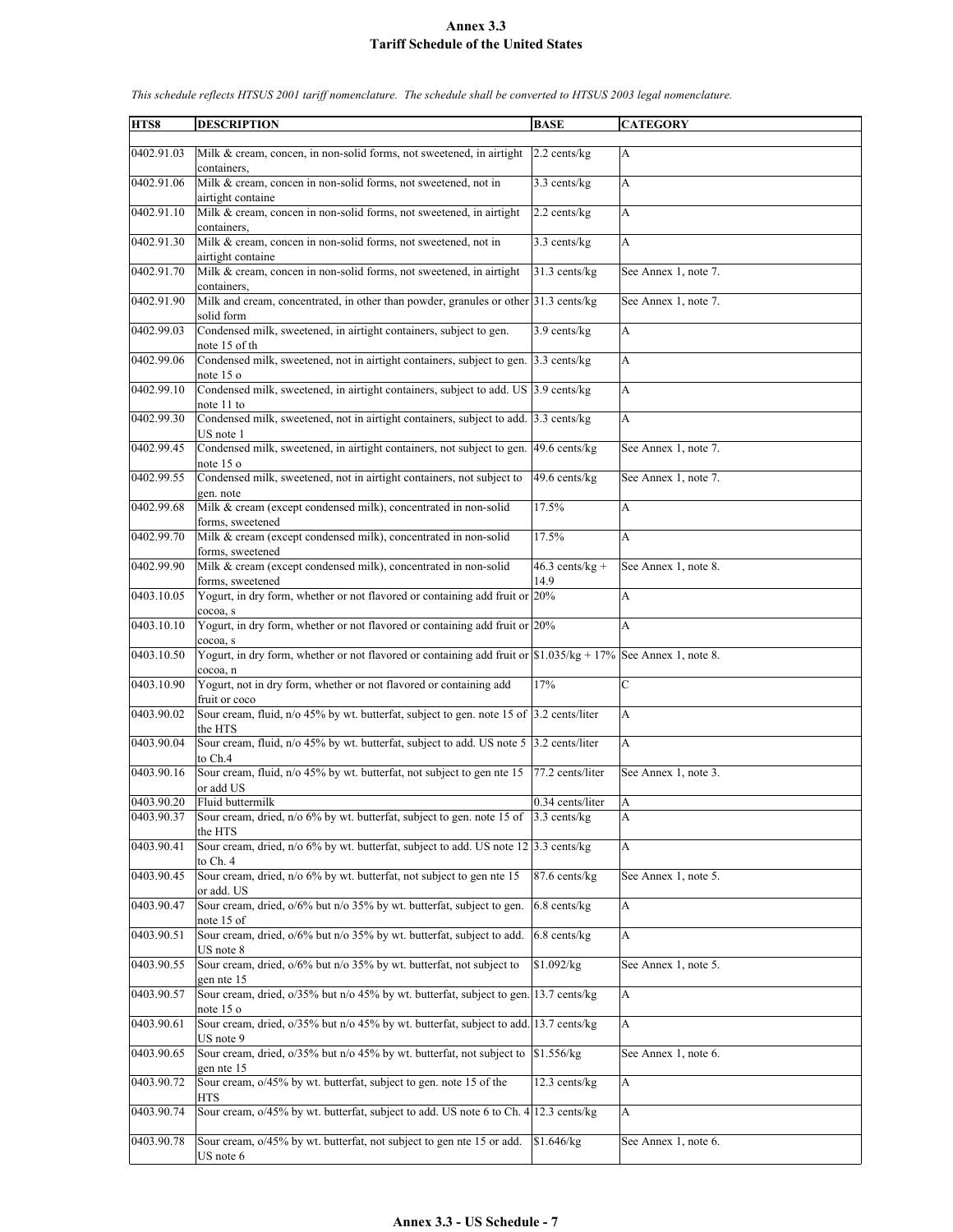| HTS8       | <b>DESCRIPTION</b>                                                                                                                                                                | <b>BASE</b>               | <b>CATEGORY</b>      |
|------------|-----------------------------------------------------------------------------------------------------------------------------------------------------------------------------------|---------------------------|----------------------|
|            |                                                                                                                                                                                   |                           |                      |
| 0403.90.85 | Fermented milk o/than dried fermented milk or o/than dried milk with 17%<br>added lacti                                                                                           |                           | C                    |
| 0403.90.87 | Curdled milk/cream/kephir & other fermentd or acid. milk/cream<br>descr.in gen. not                                                                                               | 20%                       | A                    |
| 0403.90.90 | Curdled milk/cream/kephir & other fermentd or acid. milk/cream                                                                                                                    | 20%                       | A                    |
| 0403.90.95 | subject to add US<br>Curdled milk/cream/kephir & other fermentd or acid. milk/cream subj $\left  \frac{\$1.034}{kg} + \frac{17\%}{2} \right $ See Annex 1, note 8.<br>to GN 15 or |                           |                      |
| 0404.10.05 | Whey protein concentrates                                                                                                                                                         | 8.5%                      | A                    |
| 0404.10.08 | Modified whey (except protein conc.), subject to gen. note 15 of the<br><b>HTS</b>                                                                                                | 13%                       | A                    |
| 0404.10.11 | Modified whey (except protein conc.), wheth/not conc. or sweetened,<br>subject to a                                                                                               | 13%                       | A                    |
| 0404.10.15 | Modified whey (except protein conc.), wheth/not conc. or sweetened,<br>not subject                                                                                                | $$1.035/kg +$<br>8.5%     | See Annex 1, note 8. |
| 0404.10.20 | Fluid whey, whether or not concentrated or containing added                                                                                                                       | 0.34 cents/liter          | B                    |
| 0404.10.48 | sweeteners<br>Whey (except modified whey), dried, whether or not conc. or                                                                                                         | 3.3 cents/kg              | A                    |
| 0404.10.50 | sweetened, subject t<br>Whey (except modified whey), dried, whether or not conc. or                                                                                               | 3.3 cents/kg              | A                    |
|            | sweetened, subject t                                                                                                                                                              |                           |                      |
| 0404.10.90 | Whey (except modified whey), dried, whether or not conc. or<br>sweetened, not subje                                                                                               | 87.6 cents/kg             | See Annex 1, note 5. |
| 0404.90.10 | Milk protein concentrates                                                                                                                                                         | $0.37$ cents/kg           | А                    |
| 0404.90.28 | Dairy products of nat. milk constituents (except protein conc.), descr.<br>in add.                                                                                                | 14.5%                     | A                    |
| 0404.90.30 | Dairy products of nat. milk constituents (except protein conc.), descr.                                                                                                           | 14.5%                     | A                    |
|            | in add.                                                                                                                                                                           |                           |                      |
| 0404.90.50 | Dairy products of nat. milk constituents (except protein conc.), descr.<br>in add.                                                                                                | $$1.189/kg +$<br>8.5%     | See Annex 1, note 8. |
| 0404.90.70 | Products consisting of natural milk constituents (except protein                                                                                                                  | 8.5%                      | B                    |
|            | conc.), whether                                                                                                                                                                   |                           |                      |
| 0405.10.05 | Butter subject to general note 15 (outside quota)                                                                                                                                 | 12.3 cents/kg             | A                    |
| 0405.10.10 | Butter subject to quota pursuant to chapter 4 additional US note 6                                                                                                                | 12.3 cents/kg             | A                    |
| 0405.10.20 | Butter not subject to general note 15 and in excess of quota in chapter \$1.541/kg<br>4 additi                                                                                    |                           | See Annex 1, note 6. |
| 0405.20.10 | Butter substitute dairy spreads, over 45% butterfat weight, subject to<br>general n                                                                                               | 15.4 cents/kg             | A                    |
| 0405.20.20 | Butter substitute dairy spreads, over 45% butterfat weight, subject to<br>quota pur                                                                                               | 15.4 cents/kg             | A                    |
| 0405.20.30 | Butter substitute dairy spreads, over 45% butterfat weight, not subj to<br>gen note                                                                                               | \$1.996/kg                | See Annex 1, note 6. |
| 0405.20.40 | Butter substitute dairy spreads, containing 45% or less butterfat by<br>weight                                                                                                    | 13.1 cents/kg             | D                    |
| 0405.20.50 | Other dairy spreads of a type provided in chapter 4 additional US note 10%<br>1, subjec                                                                                           |                           | A                    |
| 0405.20.60 | Other dairy spreads of a type provided in ch. 4 add. US note 1,                                                                                                                   | 10%                       | A                    |
| 0405.20.70 | subject to quota<br>Other dairy spreads of a type provided in ch. 4 add. US note 1, not                                                                                           | $70.4$ cents/kg +<br>8.5% | See Annex 1, note 8. |
| 0405.20.80 | subject to g<br>Other dairy spreads, not butter substitutes or of a type provided for in $6.4\%$                                                                                  |                           | A                    |
| 0405.90.05 | chapter<br>Fats and oils derived from milk, other than butter or dairy spreads,                                                                                                   | $10\%$                    | A                    |
| 0405.90.10 | subject to<br>Fats and oils derived from milk, other than butter or dairy spreads,                                                                                                | 10%                       | A                    |
| 0405.90.20 | subject to<br>Fats and oils derived from milk, other than butter or dairy spreads, not \$1.865/kg +                                                                               |                           | See Annex 1, note 6. |
| 0406.10.02 | subject<br>Chongos, unripened or uncured cheese, including whey cheese and                                                                                                        | 8.5%<br>10%               | A                    |
| 0406.10.04 | curd, subject to<br>Chongos, unripened or uncured cheese, including whey cheese and                                                                                               | 10%                       | A                    |
| 0406.10.08 | curd, subject to<br>Chongos, unripened or uncured cheese, including whey cheese and                                                                                               |                           |                      |
|            | curd, not subjec                                                                                                                                                                  | \$1.509/kg                | See Annex 1, note 4. |
| 0406.10.12 | Fresh (unripened/uncured) cheese (ex chongos), incl whey cheese and 10%<br>curd, subj t                                                                                           |                           | A                    |
| 0406.10.14 | Fresh (unripened/uncured) blue-mold cheese, cheese/subs for cheese<br>cont or procd                                                                                               | 10%                       | A                    |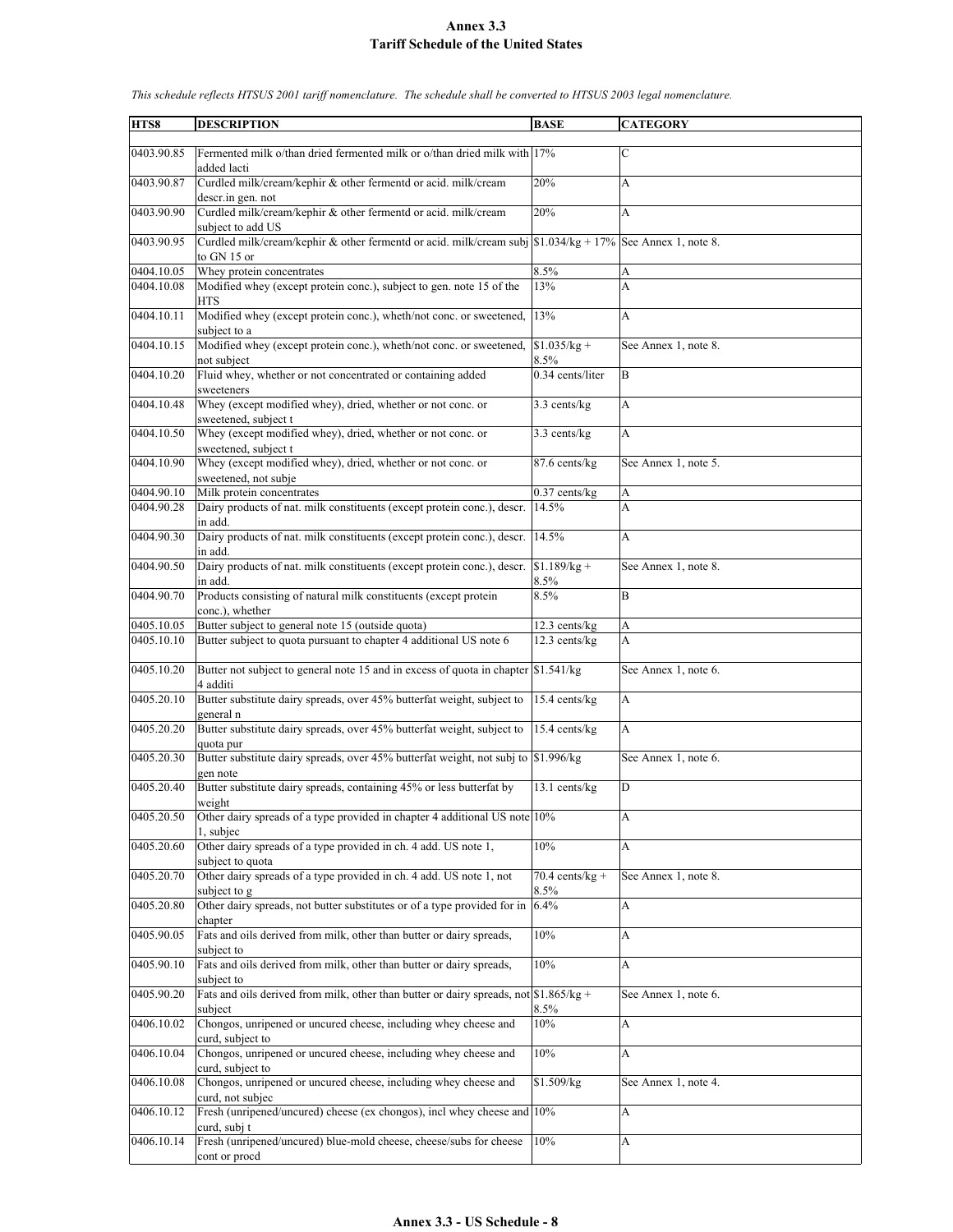| HTS8       | <b>DESCRIPTION</b>                                                                                            | <b>BASE</b> | <b>CATEGORY</b>           |
|------------|---------------------------------------------------------------------------------------------------------------|-------------|---------------------------|
| 0406.10.18 | Fresh (unripened/uncured) blue-mold cheese, cheese/subs for cheese<br>cont or proc                            | \$2.269/kg  | See Annex 1, note 4.      |
| 0406.10.24 | Fresh (unripened/uncured) cheddar cheese, cheese/subs for cheese<br>cont or proc fr                           | 10%         | A                         |
| 0406.10.28 | Fresh (unripened/uncured) cheddar cheese, cheese/subs for cheese<br>cont or proc fr                           | \$1.227/kg  | See Annex 1, note 4.      |
| 0406.10.34 | Fresh (unripened/uncured) american-type cheese, cheese cont or proc. 10%<br>fr american                       |             | A                         |
| 0406.10.38 | Fresh (unripened/uncured) american-type cheese, cheese cont or proc. \$1.055/kg<br>fr american                |             | See Annex 1, note 4.      |
| 0406.10.44 | Fresh (unripened/uncured) edam and gouda cheeses, cheese/subs for<br>cheese cont or                           | 10%         | A                         |
| 0406.10.48 | Fresh (unripened/uncured) edam and gouda cheeses, cheese/subs for<br>cheese cont or                           | \$1.803/kg  | See Annex 1, note 4.      |
| 0406.10.54 | Fresh (unripened/uncured) Italian-type cheeses from cow milk,<br>cheese/substitutes                           | 10%         | $\mathbf{A}$              |
| 0406.10.58 | Fresh (unrip./uncured) Italian-type cheeses from cow milk,<br>cheese/substitutes co                           | \$2.146/kg  | See Annex 1, note 4.      |
| 0406.10.64 | Fresh (unrip./uncured) Swiss/emmentaler cheeses w/o eyes, gruyere-<br>process and ch                          | 10%         | A                         |
| 0406.10.68 | Fresh (unripened/uncured) Swiss/emmentaler cheeses exc eye                                                    | \$1.386/kg  | See Annex 1, note 4.      |
| 0406.10.74 | formation, gruyere-pr<br>Fresh cheese, and substitutes for cheese, neosi, w/0.5% or less by wt.<br>of butterf | 10%         | A                         |
| 0406.10.78 | Fresh cheese, and substitutes for cheese, neosi, w/0.5% or less by wt.                                        | \$1.128/kg  | See Annex 1, note 4.      |
| 0406.10.84 | of butterf<br>Fresh cheese, and substitutes for cheese, cont. cows milk, neosi,<br>$0.5\%$ by wt.             | 10%         | A                         |
| 0406.10.88 | Fresh cheese, and substitutes for cheese, cont. cows milk, neosi,                                             | \$1.509/kg  | See Annex 1, note 4.      |
| 0406.10.95 | $o/0.5\%$ by wt.<br>Fresh cheese, and substitutes for cheese, not cont. cows milk, neosi,<br>$o/0.5%$ by      | 8.5%        | B                         |
| 0406.20.10 | Roquefort cheese, grated or powdered                                                                          | 8%          | D                         |
| 0406.20.15 | Stilton cheese, grated or powdered, subject to add. US note 24 to Ch.                                         | 17%         | A                         |
| 0406.20.22 | Blue-veined cheese (except Roquefort or Stilton), grated or powdered, 20%<br>subject to                       |             | A                         |
| 0406.20.24 | Blue-veined cheese (except Roquefort or Stilton), grated or powdered, 20%<br>subject to                       |             | A                         |
| 0406.20.28 | Blue-veined cheese (except Roquefort or Stilton), grated or powdered, \$2.269/kg<br>not subjec                |             | See Annex 1, note 4.      |
| 0406.20.29 | Cheddar cheese, grated or powdered, subject to gen. note 15 of the<br><b>HTS</b>                              | 16%         | A                         |
| 0406.20.31 | Cheddar cheese, grated or powdered, subject to add. US note 18 to<br>Ch. 4                                    | 16%         | A                         |
| 0406.20.33 | Cheddar cheese, grated or powdered, not subject to gen, note 15 or<br>add. US note                            | \$1.227/kg  | See Annex 1, note 4.      |
| 0406.20.34 | Colby cheese, grated or powdered, subject to gen. note 15 of the HTS 20%                                      |             | A                         |
| 0406.20.36 | Colby cheese, grated or powdered, subject to add. US note 19 to Ch. 4 20%                                     |             | A                         |
| 0406.20.39 | Colby cheese, grated or powdered, not describ. in gen. note 15 or add. \$1.055/kg<br>US note 1                |             | See Annex 1, note 4.      |
| 0406.20.43 | Edam and gouda cheese, grated or powdered, subject to gen. note 15<br>of the HTS                              | 15%         | A                         |
| 0406.20.44 | Edam and gouda cheese, grated or powdered, subject to add. US note<br>20 to Ch. 4                             | 15%         | $\boldsymbol{\mathsf{A}}$ |
| 0406.20.48 | Edam and gouda cheese, grated or powdered, not subject to gen note<br>15 or add. US                           | \$1.803/kg  | See Annex 1, note 4.      |
| 0406.20.49 | Romano (cows milk), reggiano, provolone, provoletti, sbrinz and<br>goya, grated or                            | 15%         | A                         |
| 0406.20.51 | Romano, reggiano, provolone, provoletti, sbrinz and goya, made from 15%<br>cow's milk,                        |             | A                         |
| 0406.20.53 | Romano, reggiano, provolone, provoletti, sbrinz and goya, made from \$2.146/kg<br>cow's milk,                 |             | See Annex 1, note 4.      |
| 0406.20.54 | Reggiano, provolone, provoletti, sbrinz and goya cheeses, not made                                            | 9.6%        | D                         |
| 0406.20.55 | from cow's mi<br>Cheeses made from sheep's milk, including mixtures of such cheeses,<br>grated or po          | 9.6%        | $\, {\bf B}$              |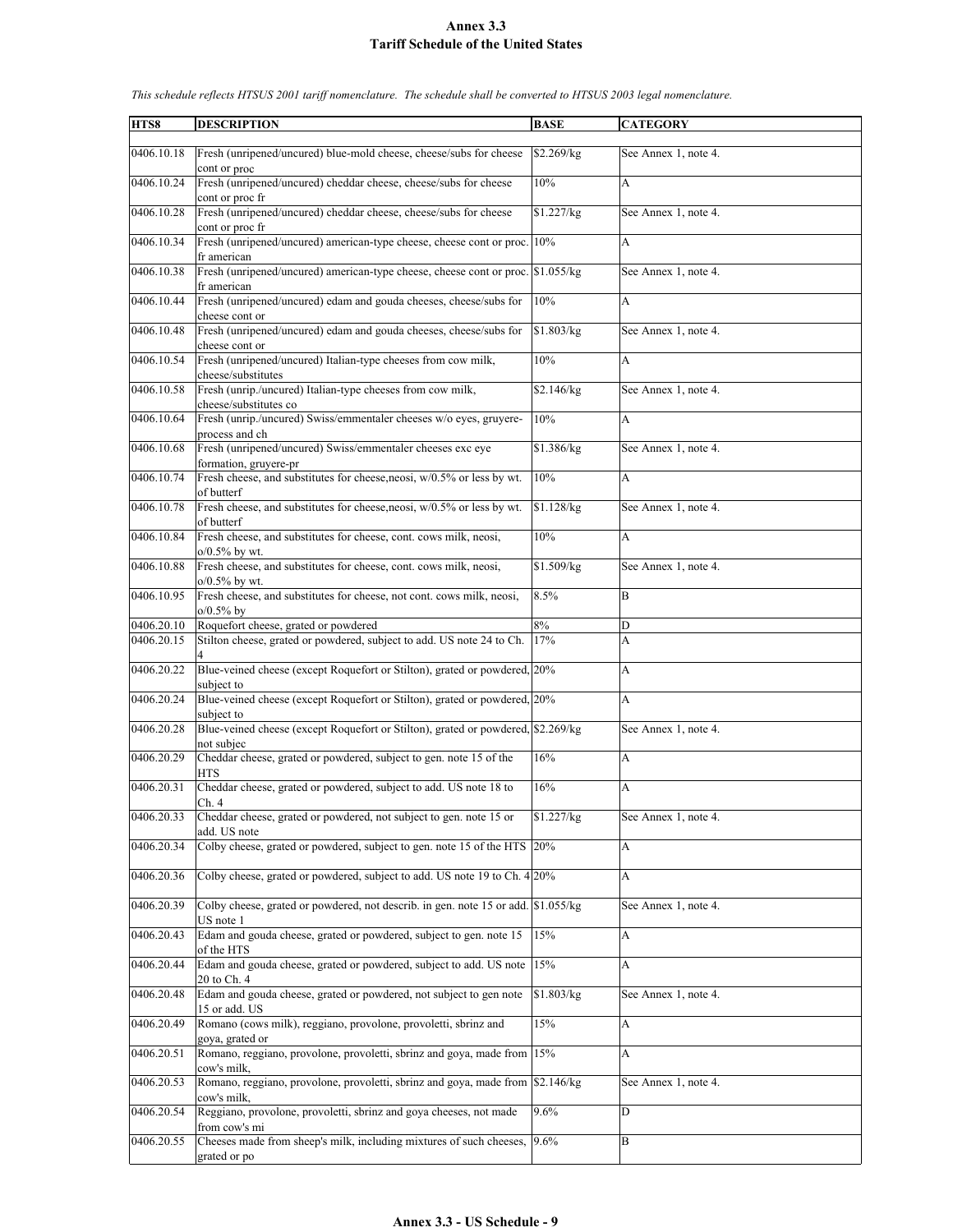| HTS8       | <b>DESCRIPTION</b>                                                                                       | <b>BASE</b>            | <b>CATEGORY</b>      |
|------------|----------------------------------------------------------------------------------------------------------|------------------------|----------------------|
| 0406.20.56 | Cheese (including mixtures) nesoi, grated or powdered, subject to                                        | 10%                    | A                    |
| 0406.20.57 | gen. note 15 o<br>Cheese containing or processed from bryndza, gjetost, gammelost,                       | 8.5%                   | D                    |
| 0406.20.61 | nokkelost or ro<br>Cheese containing or processed from blue-veined cheese (except                        | 10%                    | A                    |
| 0406.20.63 | roquefort), grate<br>Cheese containing or processed from blue-veined cheese (except<br>roquefort), grate | \$2.269/kg             | See Annex 1, note 4. |
| 0406.20.65 | Cheese containing or processed from cheddar cheese, grated or<br>powdered, subject                       | 10%                    | A                    |
| 0406.20.67 | Cheese containing or processed from cheddar cheese, grated or<br>powdered, not subj                      | \$1.227/kg             | See Annex 1, note 4. |
| 0406.20.69 | Cheese containing or processed from american-type cheese (except<br>cheddar), grate                      | 10%                    | A                    |
| 0406.20.71 | Cheese containing or processed from american-type cheese (except<br>cheddar), grate                      | \$1.055/kg             | See Annex 1, note 4. |
| 0406.20.73 | Cheese containing or processed from edam or gouda cheeses, grated<br>or powdered, s                      | 10%                    | A                    |
| 0406.20.75 | Cheese containing or processed from edam or gouda cheeses, grated<br>or powdered, n                      | \$1.803/kg             | See Annex 1, note 4. |
| 0406.20.77 | Cheese containing or processed from italian-type cheeses made from<br>cow's milk, g                      | 10%                    | A                    |
| 0406.20.79 | Cheese containing or processed from italian-type cheeses made from<br>cow's milk, g                      | \$2.146/kg             | See Annex 1, note 4. |
| 0406.20.81 | Cheese containing or processed from swiss, emmentaler or gruyere-<br>process cheeses                     | 10%                    | A                    |
| 0406.20.83 | Cheese containing or processed from swiss, emmentaler or gruyere-<br>process cheeses                     | \$1.386/kg             | See Annex 1, note 4. |
| 0406.20.85 | Cheese (including mixtures), nesoi, n/o 0.5% by wt. of butterfat,<br>grated or powd                      | 10%                    | A                    |
| 0406.20.87 | Cheese (including mixtures), nesoi, n/o 0.5% by wt. of butterfat,<br>grated or powd                      | \$1.128/kg             | See Annex 1, note 4. |
| 0406.20.89 | Cheese (including mixtures), nesoi, o/0.5% by wt of butterfat,<br>w/cow's milk, gra                      | 10%                    | A                    |
| 0406.20.91 | Cheese (including mixtures), nesoi, o/0.5% by wt of butterfat,                                           | \$1.509/kg             | See Annex 1, note 4. |
| 0406.20.95 | w/cow's milk, gra<br>Cheese (including mixtures), nesoi, o/0.5% by wt of butterfat, not<br>containing co | 8.5%                   | B                    |
| 0406.30.05 | Stilton cheese, processed, not grated or powdered, subject to add US<br>note 24 to                       | 17%                    | A                    |
| 0406.30.12 | Blue-veined cheese (except roquefort), processed, not grated or<br>powdered, subjec                      | 20%                    | A                    |
| 0406.30.14 | Blue-veined cheese (except roquefort), processed, not grated or<br>powdered, subjec                      | 20%                    | A                    |
| 0406.30.18 | Blue-veined cheese (except roquefort), processed, not grated or<br>powdered, not su                      | \$2.269/kg             | See Annex 1, note 4. |
| 0406.30.22 | Cheddar cheese, processed, not grated or powdered, subject to gen.<br>note 15 of th                      | 16%                    | A                    |
| 0406.30.24 | Cheddar cheese, processed, not grated or powdered, subject to add<br>US note 18 to                       | 16%                    | A                    |
| 0406.30.28 | Cheddar cheese, processed, not grated or powdered, not subject to<br>gen note 15 or                      | \$1.227/kg             | See Annex 1, note 4. |
| 0406.30.32 | Colby cheese, processed, not grated or powdered, subject to gen. note<br>15 of the                       | 20%                    | A                    |
| 0406.30.34 | Colby cheese, processed, not grated or powdered, subject to add US<br>note 19 to Ch                      | 20%                    | A                    |
| 0406.30.38 | Colby cheese, processed, not grated or powdered, not subject to gen<br>note 15 or a                      | \$1.055/kg             | See Annex 1, note 4. |
| 0406.30.42 | Edam and gouda cheese, processed, not grated or powdered, subject<br>to gen. note 1                      | 15%                    | A                    |
| 0406.30.44 | Edam and gouda cheese, processed, not grated or powdered, subject<br>to add. US not                      | 15%                    | A                    |
| 0406.30.48 | Edam and gouda cheese, processed, not grated or powdered, not<br>subject to gen not                      | $\overline{$1.803/kg}$ | See Annex 1, note 4. |
| 0406.30.49 | Gruyere-process cheese, processed, not grated or powdered, subject to 6.4%<br>gen. note                  |                        | A                    |
| 0406.30.51 | Gruyere-process cheese, processed, not grated or powdered, subject to 6.4%<br>add. US no                 |                        | A                    |
| 0406.30.53 | Gruyere-process cheese, processed, not grated or powdered, not<br>subject to gen no                      | \$1.386/kg             | See Annex 1, note 4. |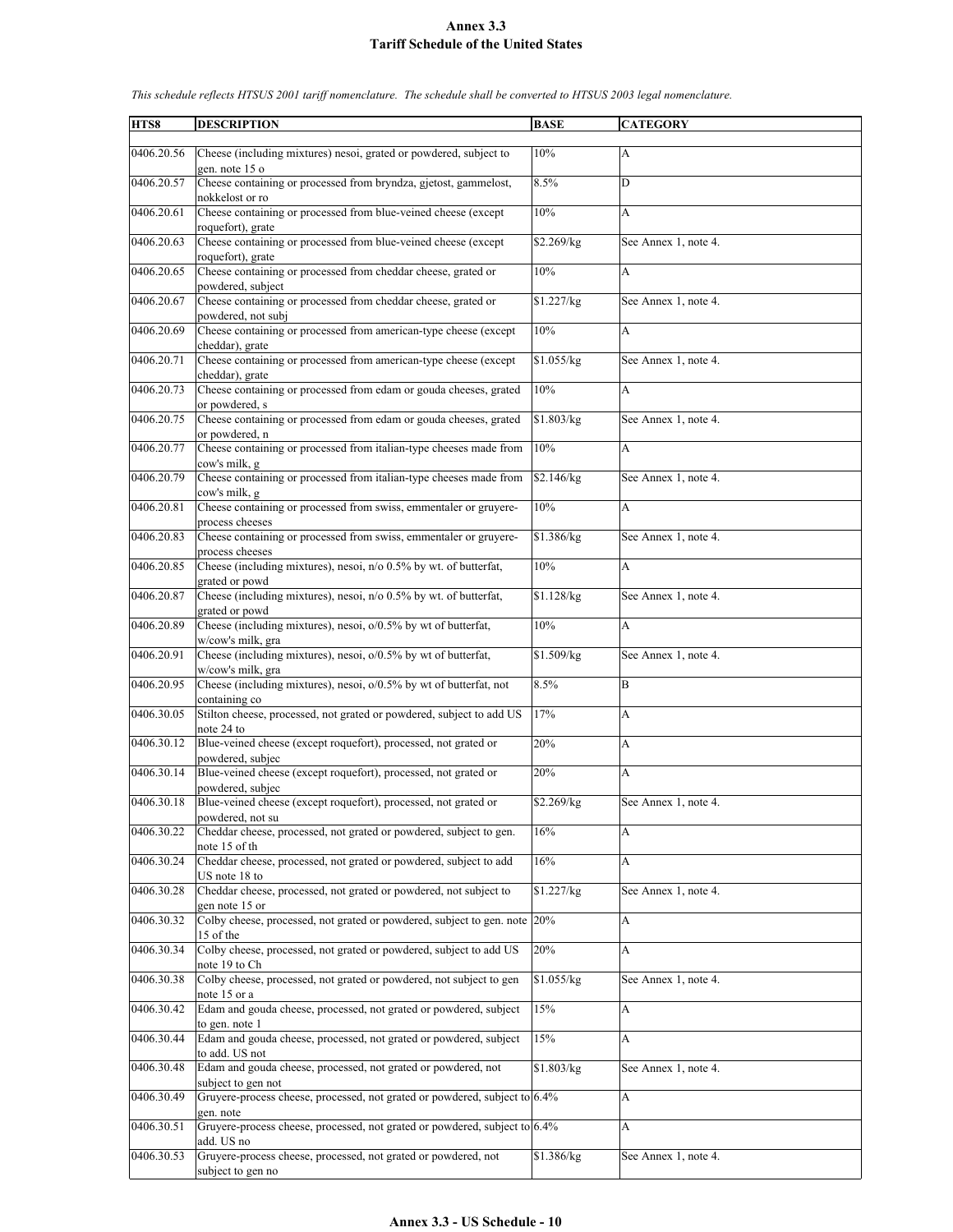| HTS8                     | <b>DESCRIPTION</b>                                                                                                                | <b>BASE</b>       | <b>CATEGORY</b>           |
|--------------------------|-----------------------------------------------------------------------------------------------------------------------------------|-------------------|---------------------------|
| 0406.30.55               | Processed cheeses made from sheep's milk, including mixtures of                                                                   | 9.6%              | B                         |
| 0406.30.56               | such cheeses, no<br>Cheese (including mixtures) nesoi, processed, not grated or                                                   | 10%               | A                         |
| 0406.30.57               | powdered, subject to<br>Processed cheese containing or processed from bryndza, gjetost,                                           | 8.5%              | D                         |
| 0406.30.61               | gammelost, nokke<br>Processed cheese cont/procd fr blue-veined cheese (ex roquefort), not                                         | $10\%$            | A                         |
| 0406.30.63               | grated/pow<br>Processed cheese cont/procd fr blue-veined cheese (ex roquefort), not \$2.269/kg                                    |                   | See Annex 1, note 4.      |
| 0406.30.65               | grated/pow<br>Processed cheese cont/procd fr cheddar cheese, not grated/powdered,                                                 | 10%               | A                         |
| 0406.30.67               | subject to a<br>Processed cheese cont/procd fr cheddar cheese, not grated/powdered,                                               | \$1.227/kg        | See Annex 1, note 4.      |
| 0406.30.69               | not subject<br>Processed cheese cont/procd fr american-type cheese (ex cheddar),                                                  | 10%               | A                         |
| 0406.30.71               | not grated/pow<br>Processed cheese cont/procd fr american-type cheese (ex cheddar),<br>not grated/pow                             | \$1.055/kg        | See Annex 1, note 4.      |
| 0406.30.73               | Processed cheese cont/procd fr edam or gouda, not grated/powdered,<br>subject to ad                                               | 10%               | A                         |
| 0406.30.75               | Processed cheese cont/procd from edam or gouda, not<br>grated/powdered, not subject                                               | \$1.803/kg        | See Annex 1, note 4.      |
| 0406.30.77               | Processed cheese cont/procd from italian-type, not grated/powdered,<br>subject to a                                               | 10%               | $\mathbf{A}$              |
| 0406.30.79               | Processed cheese cont/procd from italian-type, not grated/powdered,<br>not subject                                                | \$2.146/kg        | See Annex 1, note 4.      |
| 0406.30.81               | Processed cheese cont/procd from swiss, emmentaler or gruyere-<br>process, n/grated/                                              | 10%               | A                         |
| 0406.30.83               | Processed cheese cont/procd from swiss/emmentaler/gruyere-process,<br>n/grated/powd                                               | \$1.386/kg        | See Annex 1, note 4.      |
| 0406.30.85               | Processed cheese (incl. mixtures), nesoi, n/o 0.5% by wt. butterfat,<br>not grated                                                | 10%               | $\boldsymbol{\mathsf{A}}$ |
| 0406.30.87               | Processed cheese (incl. mixtures), nesoi, n/o 0.5% by wt. butterfat,<br>not grated                                                | \$1.128/kg        | See Annex 1, note 4.      |
| 0406.30.89               | Processed cheese (incl. mixtures), nesoi, w/cow's milk, not grated or                                                             | 10%               | A                         |
| 0406.30.91               | powdered.<br>Processed cheese (incl. mixtures), nesoi, w/cow's milk, not grated or<br>powdered.                                   | \$1.509/kg        | See Annex 1, note 4.      |
| 0406.30.95               | Processed cheese (incl. mixtures), nesoi, w/o cows milk, not grated or 8.5%<br>powdered.                                          |                   | B                         |
| 0406.40.20               | Roquefort cheese in original loaves, not grated or powdered, not<br>processed                                                     | 2.7%              | D                         |
| 0406.40.40               | Roquefort cheese, other than in original loaves, not grated or<br>powdered, not pro                                               | 4.5%              | D                         |
| 0406.40.44               | Stilton cheese, nesoi, in original loaves, subject to add. US note 24 to 12.8%<br>Ch. 4                                           |                   | A                         |
| 0406.40.48               | Stilton cheese, nesoi, not in original loaves, subject to add. US note<br>24 to Ch.                                               | 17%               | A                         |
| 0406.40.51               | Blue-veined cheese, nesoi, in original loaves, subject to gen. note 15<br>of the HT                                               | 15%               | A                         |
| 0406.40.52               | Blue-veined cheese, nesoi, not in original loaves, subject to gen. note<br>15 of th                                               | 20%               | $\boldsymbol{\mathsf{A}}$ |
| 0406.40.54               | Blue-veined cheese, nesoi, in original loaves, subject to add. US note<br>17 to Ch.                                               | 15%               | A                         |
| 0406.40.58               | Blue-veined cheese, nesoi, not in original loaves, subject to add. US<br>note 17 to                                               | 20%               | A                         |
| 0406.40.70               | Blue-veined cheese, nesoi, not subject to gen. note 15 of the HTS or<br>to add. US                                                | \$2.269/kg        | See Annex 1, note 4.      |
| 0406.90.05               | Bryndza cheese, not grated or powdered, not processed                                                                             | 7.2%              | B                         |
| 0406.90.06               | Cheddar cheese, neosi, subject to gen. note 15 of the & entered<br>pursuant to its                                                | 12%               | A                         |
| 0406.90.08<br>0406.90.12 | Cheddar cheese, neosi, subject to add. US note 18 to Ch. 4<br>Cheddar cheese, nesoi, not subject to gen. note 15 of the HTS or to | 12%<br>\$1.227/kg | А<br>See Annex 1, note 4. |
|                          | add. US note                                                                                                                      |                   |                           |
| 0406.90.14               | Edam and gouda cheese, nesoi, subject to gen. note 15 of the HTS                                                                  | 15%               | A                         |
| 0406.90.16               | Edam and gouda cheese, nesoi, subject to add. US note 20 to Ch. 4                                                                 | 15%               | A                         |
| 0406.90.18               | Edam and gouda cheese, nesoi, not subject to gen. note 15 of the HTS \$1.803/kg<br>or to add.                                     |                   | See Annex 1, note 4.      |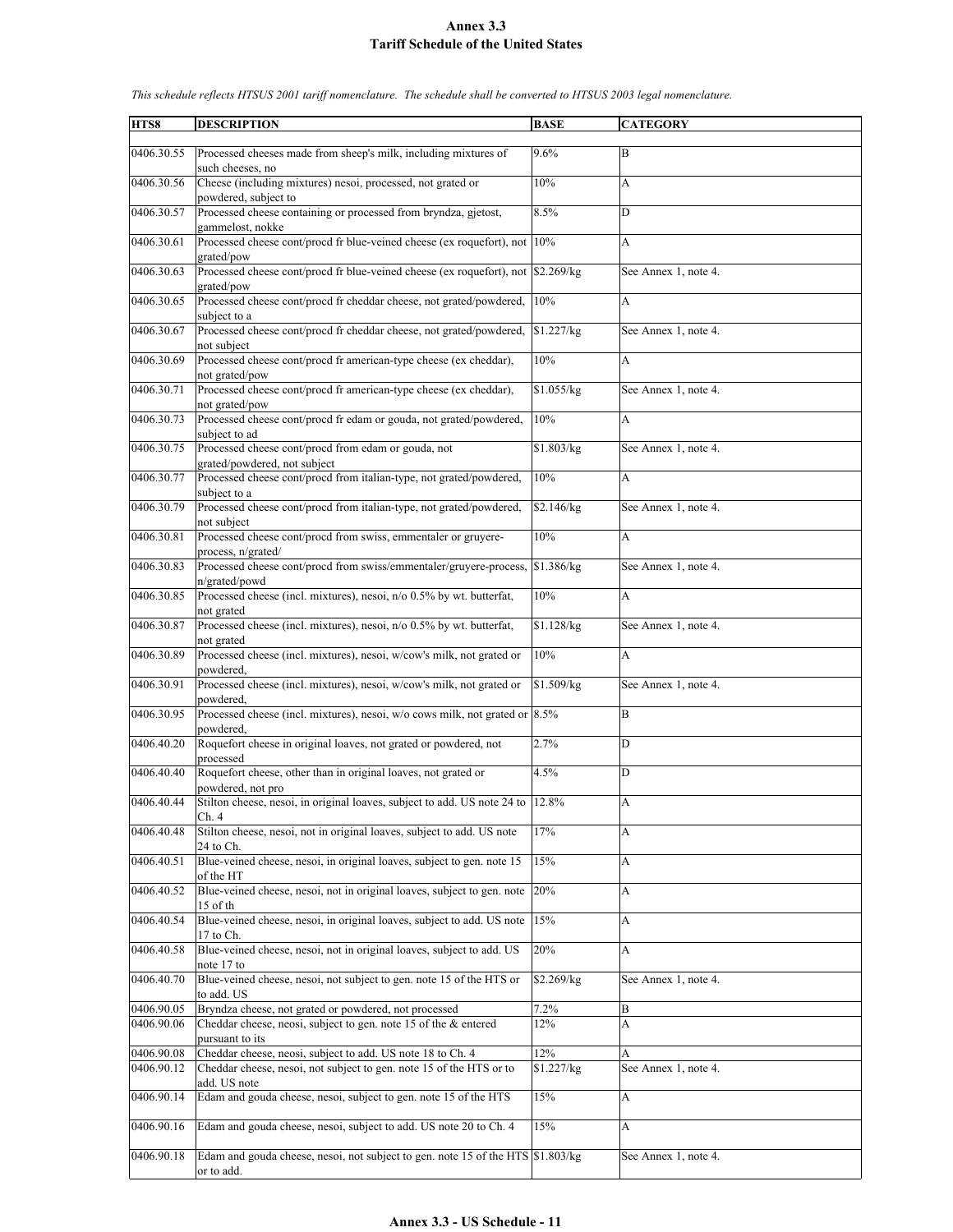| HTS8       | <b>DESCRIPTION</b>                                                                             | <b>BASE</b> | <b>CATEGORY</b>      |
|------------|------------------------------------------------------------------------------------------------|-------------|----------------------|
| 0406.90.20 | Gjetost cheese from goat's milk, whey or whey obtained from a<br>mixture of goat's             | 4.2%        | A                    |
| 0406.90.25 | Gjetost cheese, made from goats' milk, whey or whey obtained from a $8.5\%$<br>mixture of g    |             | B                    |
| 0406.90.28 | Goya cheese, nesoi, subject to gen. note 15 of the HTS                                         | 25%         | A                    |
| 0406.90.31 | Goya cheese from cow's milk, not in original loaves, nesoi, subject to                         | 25%         | A                    |
|            | add. US no                                                                                     |             |                      |
| 0406.90.32 | Goya cheese from cow's milk, not in original loaves, nesoi, not<br>subject to gen.             | \$2.146/kg  | See Annex 1, note 4. |
| 0406.90.33 | Goya cheese not from cow's milk, nesoi, not subject to gen. note 15 or 21.3%<br>to add. U      |             | E                    |
| 0406.90.34 | Sbrinz cheese, nesoi, subject to gen. note 15 of the HTS                                       | 19%         | A                    |
| 0406.90.36 | Sbrinz cheese from cow's milk, nesoi, subject to add. US note 21 to<br>Ch.4                    | 19%         | A                    |
| 0406.90.37 | Sbrinz cheese from cow's milk, nesoi, not subject to gen. note 15 or to \$2.146/kg<br>add. US  |             | See Annex 1, note 4. |
| 0406.90.38 | Sbrinz cheese not from cow's milk, nesoi, not subject to gen. note 15<br>or to add.            | 12.2%       | $\mathbf C$          |
| 0406.90.39 | Romano from cows milk, Reggiano, Parmeson, Provolne, and<br>Provoletti cheese, neso            | 15%         | A                    |
| 0406.90.41 | Romano, Reggiano, Parmeson, Provolne, and Provoletti cheese, nesoi, 15%<br>from cow's m        |             | A                    |
| 0406.90.42 | Romano, Reggiano, Parmeson, Provolne, and Provoletti cheese, nesoi, \$2.146/kg<br>from cow's m |             | See Annex 1, note 4. |
| 0406.90.43 | Reggiano, Parmeson, Provolne, and Provoletti cheese, nesoi, not from 9.6%<br>cow's milk,       |             | B                    |
| 0406.90.44 | Swiss or emmenthaler cheese with eye formation, nesoi, subject to<br>gen. note 15 o            | 6.4%        | A                    |
| 0406.90.46 | Swiss or emmenthaler cheese with eye formation, nesoi, subject to<br>add. US note 2            | 6.4%        | A                    |
| 0406.90.48 | Swiss or emmenthaler cheese with eye formation, nesoi, not subject to \$1.877/kg<br>gen. note  |             | See Annex 1, note 4. |
| 0406.90.49 | Gammelost and nokkelost cheese, nesoi                                                          | 5.4%        | B                    |
| 0406.90.51 | Colby cheese, nesoi, subject to gen. note 15 of the HTS and entered                            | 20%         | A                    |
|            | pursuant to                                                                                    |             |                      |
| 0406.90.52 | Colby cheese, nesoi, subject to add. US note 19 to Ch. 4 and entered<br>pursuant to            | 20%         | A                    |
| 0406.90.54 | Colby cheese, nesoi, not subject to gen. note 15 or to add. US note 19<br>to Ch. 4             | \$1.055/kg  | See Annex 1, note 4. |
| 0406.90.56 | Cheeses, nesoi, from sheep's milk in original loaves and suitable for<br>grating               | Free        | F                    |
| 0406.90.57 | Pecorino cheese, from sheep's milk, in original loaves, not suitable for Free                  |             | F                    |
| 0406.90.59 | grating<br>Cheeses, substitute for cheese (including mixtures of cheeses), nesoi,              | 9.6%        | B                    |
|            | made from                                                                                      |             |                      |
| 0406.90.61 | Cheeses & substitutes for cheese (incl.mixtures)<br>w/romano/reggiano/parmesan/prov            | 7.5%        | A                    |
| 0406.90.63 | Cheeses & substitutes for cheese (incl.mixtures) not<br>cont.romano/reggiano/parmes            | 10%         | A                    |
| 0406.90.66 | Cheeses & subst. for cheese(incl. mixt.), nesoi,<br>w/romano/reggiano/parmesan/prov            | 7.5%        | A                    |
| 0406.90.68 | Cheeses $\&$ subst. for cheese(incl. mixt.), nesoi,<br>w/romano/reggiano/parmesan/prov         | \$2.146/kg  | See Annex 1, note 4. |
| 0406.90.72 | Cheeses $\&$ subst. for cheese (incl. mixt.), nesoi, w/ or from blue-<br>veined cheese.        | 10%         | A                    |
| 0406.90.74 | Cheeses & subst. for cheese (incl. mixt.), nesoi, w/ or from blue-                             | \$2.269/kg  | See Annex 1, note 4. |
| 0406.90.76 | veined cheese,<br>Cheeses $\&$ subst. for cheese (incl. mixt.), nesoi, w/ or from cheddar      | 10%         | A                    |
| 0406.90.78 | cheese, sub<br>Cheeses $\&$ subst. for cheese (incl. mixt.), nesoi, w/ or from cheddar         | \$1.227/kg  | See Annex 1, note 4. |
| 0406.90.82 | cheese, not<br>Cheeses $\&$ subst. for cheese (incl. mixt.), nesoi, w/ or from Am.             | 10%         | A                    |
| 0406.90.84 | cheese except c<br>Cheeses $\&$ subst. for cheese (incl. mixt.), nesoi, w/ or from Am.         |             |                      |
|            | cheese except c                                                                                | \$1.055/kg  | See Annex 1, note 4. |
| 0406.90.86 | Cheeses $\&$ subst. for cheese (incl. mixt.), nesoi, w/ or from edam or<br>gouda chees         | 10%         | A                    |
| 0406.90.88 | Cheeses & subst. for cheese (incl. mixt.), nesoi, w/ or from edam or<br>gouda chees            | \$1.803/kg  | See Annex 1, note 4. |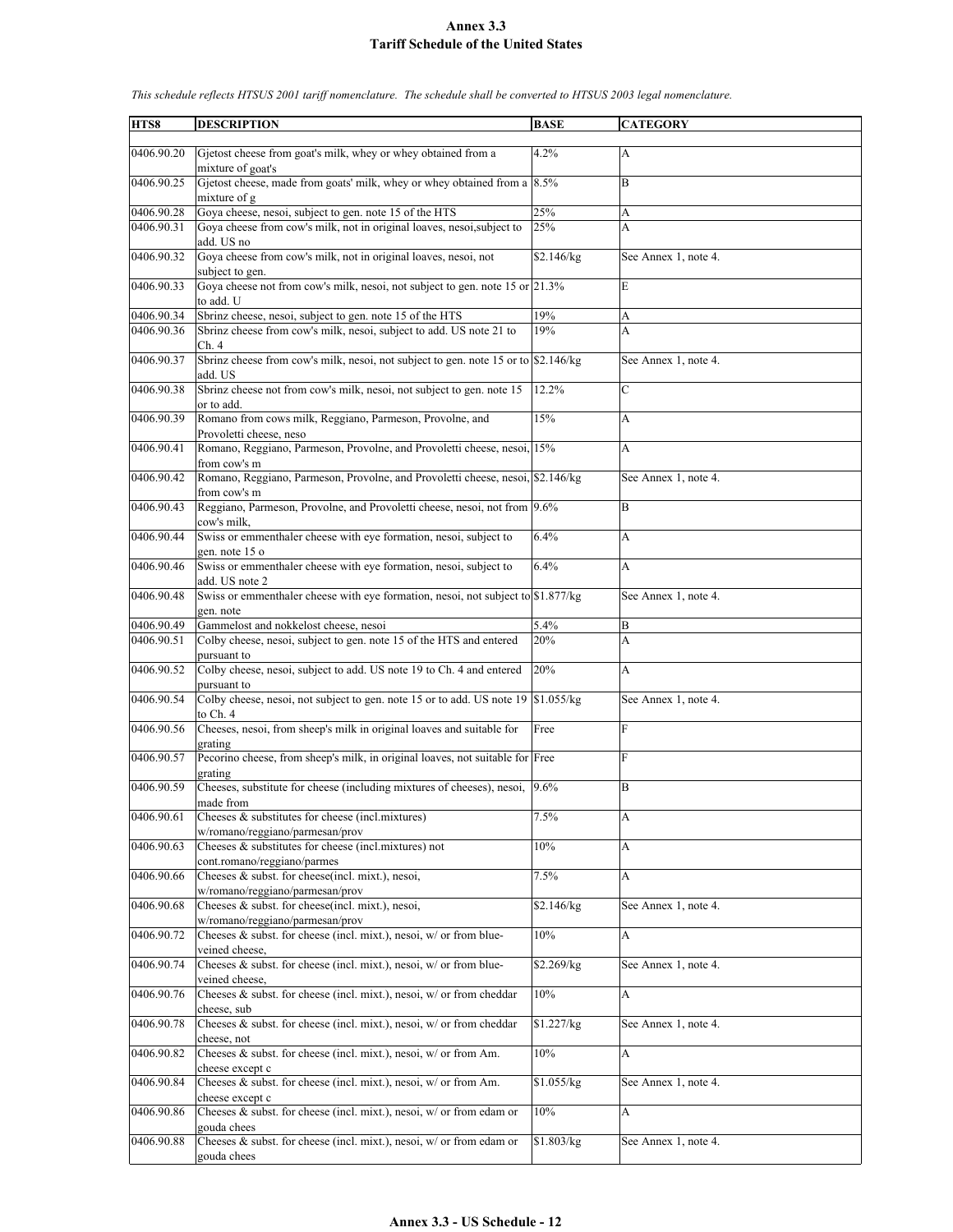| HTS8       | <b>DESCRIPTION</b>                                                         | <b>BASE</b>     | <b>CATEGORY</b>      |
|------------|----------------------------------------------------------------------------|-----------------|----------------------|
|            |                                                                            |                 |                      |
| 0406.90.90 | Cheeses & subst. for cheese (incl. mixt.), nesoi, $w/$ or from swiss,      | 10%             | A                    |
|            | emmentaler o                                                               |                 |                      |
| 0406.90.92 | Cheeses $\&$ subst. for cheese (incl. mixt.), nesoi, w/ or from swiss,     | \$1.386/kg      | See Annex 1, note 4. |
|            | emmentaler o                                                               |                 |                      |
| 0406.90.93 | Cheeses & subst. for cheese (incl. mixt.), nesoi, w/butterfat n/o 0.5%     | 10%             | A                    |
|            | by wt, su                                                                  |                 |                      |
| 0406.90.94 | Cheeses & subst. for cheese (incl. mixt.), nesoi, w/butterfat n/o 0.5%     | \$1.128/kg      | See Annex 1, note 4. |
|            | by wt, no                                                                  |                 |                      |
| 0406.90.95 | Cheese and substitutes for cheese including mixtures                       | 10%             | A                    |
|            |                                                                            |                 |                      |
|            | containing/processed from s                                                |                 |                      |
| 0406.90.97 | Cheeses & subst. for cheese (incl. mixt.), nesoi, w/cows milk,             | \$1.509/kg      | See Annex 1, note 4. |
|            | w/butterfat o/0.5                                                          |                 |                      |
| 0406.90.99 | Cheeses $\&$ subst. for cheese (incl. mixt.), nesoi, w/o cows milk,        | 8.5%            | B                    |
|            | w/butterfat o/0                                                            |                 |                      |
| 0407.00.00 | Birds' eggs, in shell, fresh, preserved or cooked                          | 2.8 cents/doz.  | A                    |
| 0408.11.00 | Egg yolks, dried, whether or not containing added sweeteners               | 47.6 cents/kg   | $\overline{C}$       |
| 0408.19.00 | Egg yolks, other than dried, whether or not containing added               | 9.7 cents/kg    | B                    |
|            | sweeteners                                                                 |                 |                      |
| 0408.91.00 | Birds' eggs, not in shell, dried, whether or not containing added          | 47.6 cents/kg   | E                    |
|            | sweeteners                                                                 |                 |                      |
| 0408.99.00 |                                                                            | 9.7 cents/kg    | B                    |
|            | Birds' eggs, not in shell, other than dried, whether or not containing     |                 |                      |
|            | added swe                                                                  |                 |                      |
| 0409.00.00 | Natural honey                                                              | $1.9$ cents/kg  | A                    |
| 0410.00.00 | Edible products of animal origin, nesi                                     | 1.1%            | A                    |
| 0501.00.00 | Human hair, unworked, whether or not washed and scoured; waste of          | 1.4%            | A                    |
|            | human hair                                                                 |                 |                      |
| 0502.10.00 | Pigs', hogs' or boars' bristles and hair and waste thereof                 | $0.8$ cents/kg  | A                    |
| 0502.90.00 | Badger hair and other brushmaking hair, nesi, and waste thereof            | Free            | F                    |
| 0503.00.00 | Horsehair and horsehair waste, whether or not put up as a layer with       | Free            | F                    |
|            | or without                                                                 |                 |                      |
| 0504.00.00 | Guts, bladders and stomachs of animals (other than fish), whole and        | Free            | F                    |
|            | pieces there                                                               |                 |                      |
| 0505.10.00 | Feathers of a kind used for stuffing, and down                             | Free            | F                    |
|            |                                                                            |                 |                      |
| 0505.90.20 | Feather meal and waste                                                     | 2.3%            | A                    |
| 0505.90.60 | Skins and parts of birds with their feathers or down (except meal and Free |                 | F                    |
|            | waste) nes                                                                 |                 |                      |
| 0506.10.00 | Ossein and bones treated with acid                                         | Free            | F                    |
| 0506.90.00 | Bones & horn-cores, unworked, defatted, simply prepared (but not cut Free  |                 | F                    |
|            | to shape) o                                                                |                 |                      |
| 0507.10.00 | Ivory, ivory powder and waste                                              | Free            | F                    |
| 0507.90.00 | Tortoise shell, whalebone and whalebone hair, horns, antlers, hooves,      | Free            | F                    |
|            | nails, cla                                                                 |                 |                      |
| 0508.00.00 | Coral, shells, cuttlebone and similar materials, unworked or simply        | Free            | F                    |
|            | prepared, bu                                                               |                 |                      |
| 0509.00.00 | Natural sponges of animal origin                                           | 3%              | A                    |
|            | Ambergris, castoreum, civet, and musk used in the preparation of           | 5.1%            |                      |
| 0510.00.20 |                                                                            |                 | A                    |
|            | pharmaceutical                                                             |                 |                      |
| 0510.00.40 | Cantharides; bile; glands and other animal products nesi, used in          | Free            | F                    |
|            | pharmaceutical                                                             |                 |                      |
| 0511.10.00 | Bovine semen                                                               | Free            | F                    |
| 0511.91.00 | Products of fish, crustaceans, molluscs or other aquatic invertebrates     | Free            | F                    |
|            | nesi; dea                                                                  |                 |                      |
| 0511.99.20 | Parings and similar waste of raw hides or skins; glue stock nesi           | Free            | F                    |
| 0511.99.30 | Animal products chiefly used as food for animals or as ingredients in      | Free            | F                    |
|            | such food.                                                                 |                 |                      |
| 0511.99.40 | Animal products nesi; dead animals of chapter 1, unfit for human           | 1.1%            | A                    |
|            | consumption                                                                |                 |                      |
|            |                                                                            |                 |                      |
| 0601.10.15 | Tulip bulbs, dormant                                                       | 89.6 cents/1000 | A                    |
| 0601.10.30 | Hyacinth bulbs, dormant                                                    | 38.4 cents/1000 | A                    |
| 0601.10.45 | Lily bulbs, dormant                                                        | 55.7 cents/1000 | A                    |
| 0601.10.60 | Narcissus bulbs, dormant                                                   | \$1.34/1000     | A                    |
| 0601.10.75 | Crocus corms, dormant                                                      | 19.2 cents/1000 | A                    |
| 0601.10.85 | Lily of the valley pips, dormant                                           | \$1.44/1000     | A                    |
| 0601.10.90 | Bulbs, tubers, tuberous roots, corms, crowns and rhizomes, nesi,           | 3.5%            | A                    |
|            | dormant                                                                    |                 |                      |
| 0601.20.10 | Hyacinth bulbs, without soil attached, in growth or in flower              | 38.4 cents/1000 | A                    |
| 0601.20.90 | Bulbs nesi, tubers, tuberous roots, corms, crowns and rhizomes, in         | 1.4%            | A                    |
|            | growth or in                                                               |                 |                      |
| 0602.10.00 | Unrooted cuttings and slips of live plants                                 | 4.8%            | A                    |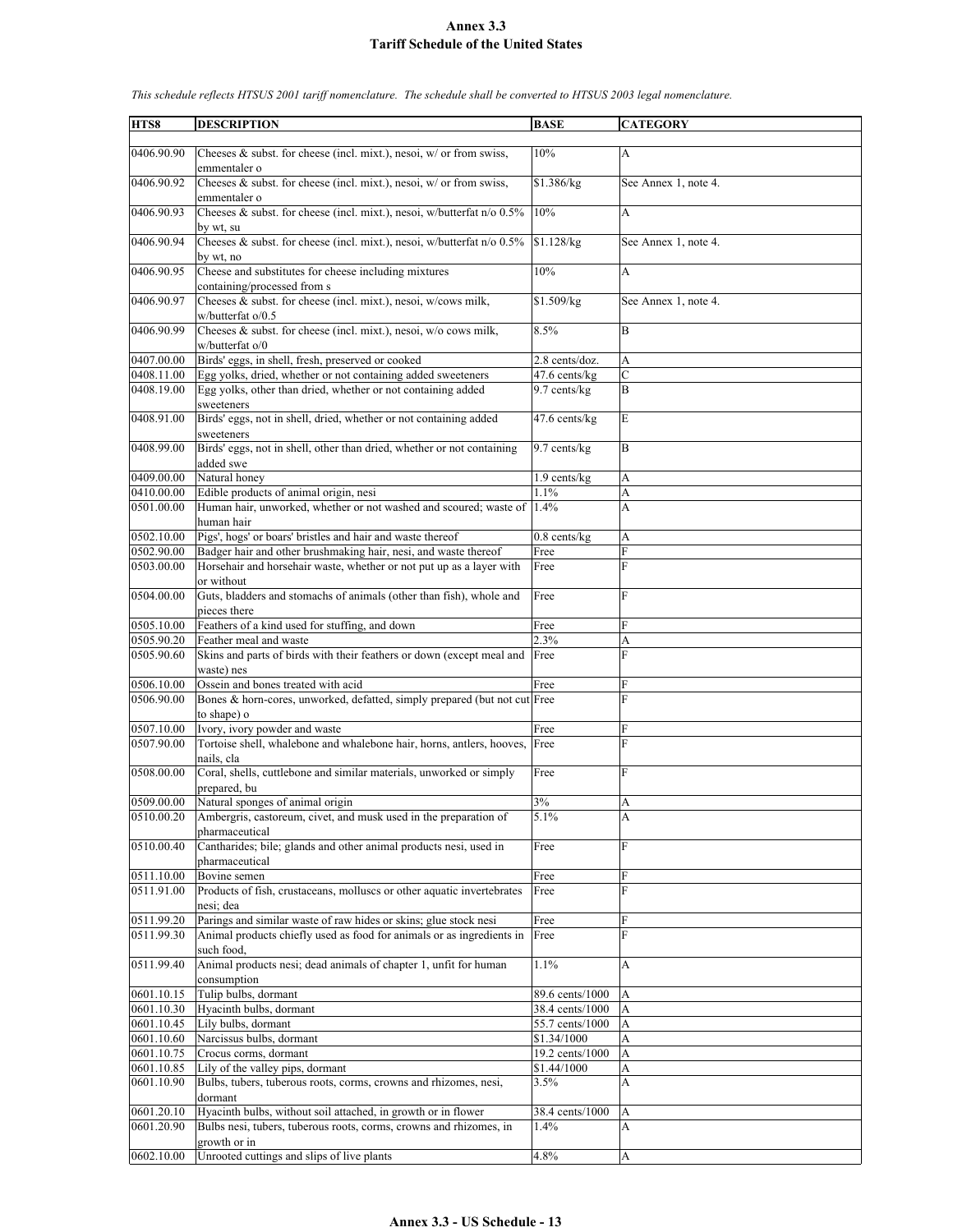| HTS8                     | <b>DESCRIPTION</b>                                                                      | <b>BASE</b>     | <b>CATEGORY</b> |
|--------------------------|-----------------------------------------------------------------------------------------|-----------------|-----------------|
|                          |                                                                                         |                 |                 |
| 0602.20.00               | Trees, shrubs, and bushes, grafted or not of kinds which bear edible                    | Free            | F               |
|                          | fruits or n                                                                             |                 |                 |
| 0602.30.00               | Rhododendron and azalea plants, grafted or not                                          | 1.9%            | А               |
| 0602.40.00               | Rose plants, grafted or not                                                             | Free            | F               |
| 0602.90.20<br>0602.90.30 | Live orchid plants                                                                      | Free<br>1.4%    | F               |
|                          | Live herbaceous perennials, other than orchid plants, with soil<br>attached to root     |                 | A               |
| 0602.90.40               | Live herbaceous perennials, other than orchid plants, without soil<br>attached to r     | 3.5%            | A               |
| 0602.90.50               | Live mushroom spawn                                                                     | 1.4 cents/kg    | A               |
| 0602.90.60               | Other live plants nesoi, with soil attached to roots                                    | 1.9%            | A               |
| 0602.90.90               | Other live plants nesoi, other than those with soil attached to roots                   | 4.8%            | A               |
| 0603.10.30               | Miniature (spray) carnations, fresh cut                                                 | 3.2%            | A               |
| 0603.10.60               | Roses, fresh cut                                                                        | 6.8%            | B               |
| 0603.10.70               | Chrysanthemums, standard carnations, anthuriums and orchids, fresh 6.4%                 |                 | A               |
| 0603.10.80               | cut<br>Cut flowers and flower buds suitable for bouquets or ornamental                  | 6.4%            | А               |
|                          | purposes, fresh                                                                         |                 |                 |
| 0603.90.00               | Cut flowers and flower buds, suitable for bouquets or ornamental                        | 4%              | A               |
| 0604.10.00               | purposes, dried<br>Mosses and lichens                                                   | Free            | F               |
| 0604.91.00               | Foliage, branches and other parts of plants without flowers or flower                   | Free            | F               |
|                          | buds, and                                                                               |                 |                 |
| 0604.99.30               | Foliage, branches, parts of plants without flowers or buds, and<br>grasses, suitabl     | Free            | F               |
| 0604.99.60               | Foliage, branches, parts of plants and grasses, suitable for bouquets or 7%<br>ornamen  |                 | A               |
| 0701.10.00               | Seed potatoes, fresh or chilled                                                         | $0.5$ cents/kg  | B               |
| 0701.90.10               | Yellow (Solano) potatoes, excluding seed                                                | $0.5$ cents/kg  | B               |
| 0701.90.50               | Fresh potatoes, other than yellow (Solano) potatoes or seed potatoes                    | $0.5$ cents/kg  | B               |
|                          |                                                                                         |                 |                 |
| 0702.00.20               | Tomatoes, fresh or chilled, entered during Mar.1 to July 14, or the<br>period Sept.     | $3.9$ cents/kg  | $\mathbf C$     |
| 0702.00.40               | Tomatoes, fresh or chilled, entered during July 15 to Aug.31 in any<br>vear             | 2.8 cents/kg    | $\mathbf C$     |
| 0702.00.60               | Tomatoes, fresh or chilled, entered from Nov. 15 thru the last day of<br>Feb. of th     | $2.8$ cents/kg  | A               |
| 0703.10.20               | Onion sets, fresh or chilled                                                            | $0.83$ cents/kg | A               |
| 0703.10.30               | Pearl onions not over 16 mm in diameter, fresh or chilled                               | $0.96$ cents/kg | A               |
| 0703.10.40               | Onions, other than onion sets or pearl onions not over 16 mm in                         | $3.1$ cents/kg  | A               |
|                          | diameter, and sh                                                                        |                 |                 |
| 0703.20.00               | Garlic, fresh or chilled                                                                | $0.43$ cents/kg | A               |
| 0703.90.00               | Leeks and other alliaceous vegetables nesi, fresh or chilled                            | 20%             | E               |
| 0704.10.20               | Cauliflower and headed broccoli, fresh or chilled, if entered June 5 to 2.5%<br>October |                 | A               |
| 0704.10.40               | Cauliflower and headed broccoli, fresh or chilled, not reduced in size, 10%<br>if enter |                 | А               |
| 0704.10.60               | Cauliflower and headed broccoli, fresh or chilled, reduced in size, if<br>entered O     | 14%             | A               |
| 0704.20.00               | Brussels sprouts, fresh or chilled                                                      | 12.5%           | A               |
| 0704.90.20               | Cabbage, fresh or chilled                                                               | $0.54$ cents/kg | A               |
| 0704.90.40               | Kohlrabi, kale and similar edible brassicas nesi, including sprouting<br>broccoli.      | 20%             | E               |
| 0705.11.20               | Head lettuce (cabbage lettuce), fresh or chilled, if entered June 1 to                  | $0.4$ cents/kg  | A               |
| 0705.11.40               | October 3<br>Head lettuce (cabbage lettuce), fresh or chilled, if entered Nov. 1        | 3.7 cents/kg    | $\mathbf{A}$    |
| 0705.19.20               | through May<br>Lettuce, other than head lettuce, fresh or chilled, if entered June 1 to | $0.4$ cents/kg  | A               |
| 0705.19.40               | October<br>Lettuce, other than head lettuce, fresh or chilled, if entered Nov. 1        | 3.7 cents/kg    | A               |
|                          | through Ma                                                                              |                 |                 |
| 0705.21.00               | Witloof chicory, fresh or chilled                                                       | $0.15$ cents/kg | A               |
| 0705.29.00               | Chicory, other than witloof chicory, fresh or chilled                                   | $0.15$ cents/kg | A               |
| 0706.10.05               | Carrots, fresh or chilled, reduced in size                                              | 14.9%           | E               |
| 0706.10.10               | Carrots, fresh or chilled, not reduced in size, under 10 cm in length                   | 1.4 cents/kg    | A               |
| 0706.10.20               | Carrots, fresh or chilled, not reduced in size, 10 cm or over in length                 | $0.7$ cents/kg  | A               |
| 0706.10.40               | Turnips, fresh or chilled                                                               | Free            | F               |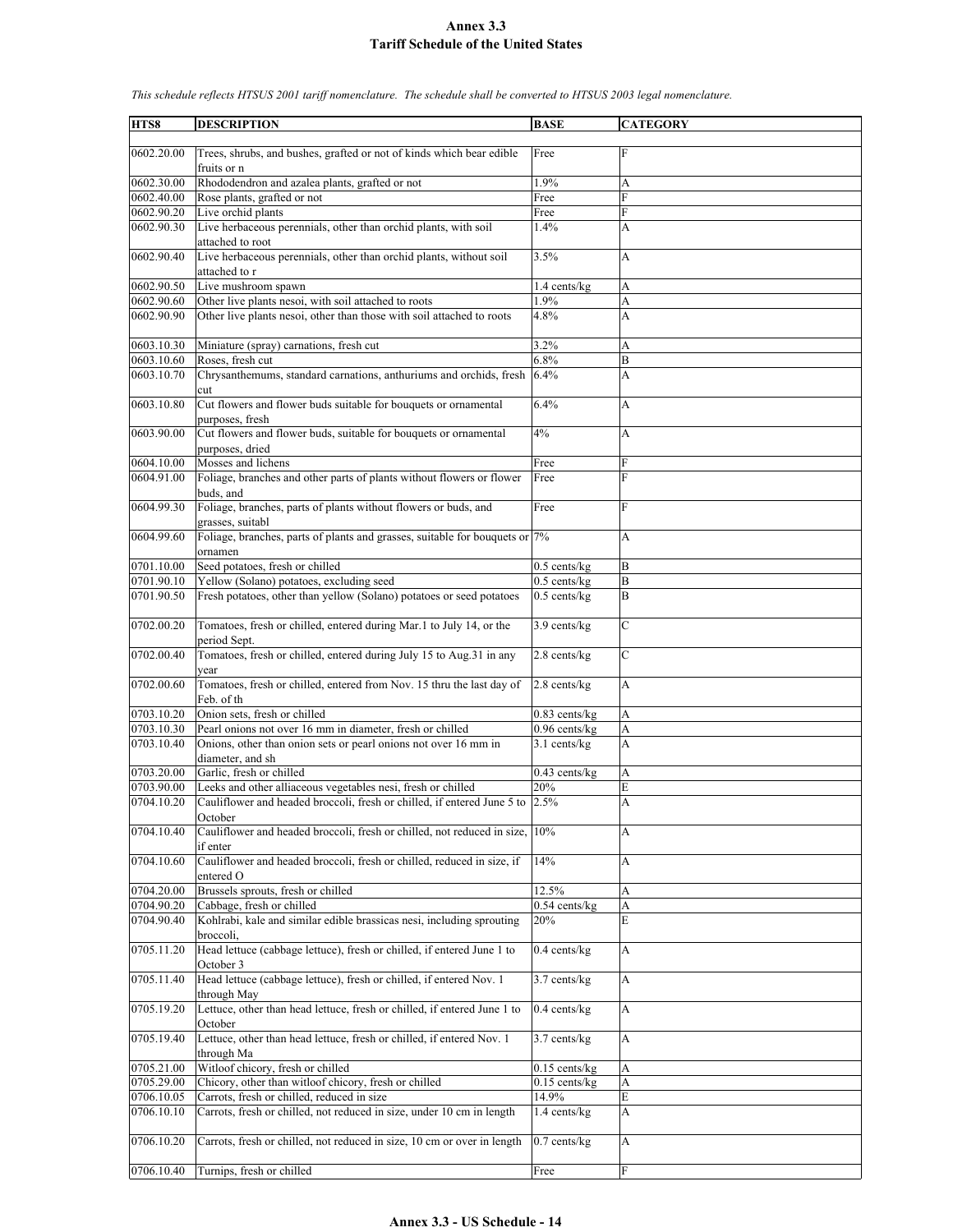**HTS8 DESCRIPTION BASE CATEGORY**  $0706.90.20$  Radishes, fresh or chilled  $2.7\%$ 0706.90.30 Beets and horseradish, fresh or chilled  $1.9\%$ 0706.90.40 Salsify, celeriac, radishes and similar edible roots nesi, fresh or chilled 10% B 0707.00.20 Cucumbers, including gherkins, fresh or chilled, if entered December 1 in any ye 4.2 cents/kg A 0707.00.40 Cucumbers, including gherkins, fresh or chilled, if entered March 1 to  $\frac{5.6 \text{ cents/kg}}{2}$ April 30, See Annex 1, note 18 0707.00.50 Cucumbers, including gherkins, fresh or chilled, if entered May 1 to June 30, in 5.6 cents/kg D 0707.00.60 Cucumbers, including gherkins, fresh or chilled, if entered July 1 to August 31,  $1.5$  cents/kg  $\overrightarrow{A}$ 0708.10.20 Peas, fresh or chilled, shelled or unshelled, if entered July 1 to Sept. 30, inc 0.5 cents/kg A 0708.10.40 Peas, fresh or chilled, shelled or unshelled, if entered Nov. 1 through the foll 2.8 cents/kg A 0708.20.10 Lima beans, fresh or chilled, shelled or unshelled, if entered November 1 throug 2.3 cents/kg  $|A|$ 0708.20.20 Cowpeas (other than black-eye peas), fresh or chilled, shelled or unshelled Free F 0708.20.90 Beans nesi, fresh or chilled, shelled or unshelled  $\vert$ 4.9 cents/kg B 0708.90.05 Chickpeas (garbanzos), fresh or chilled, shelled or unshelled 1 cent/kg A<br>0708.90.15 Lentils, fresh or chilled, shelled or unshelled 1 cents/kg A Lentils, fresh or chilled, shelled or unshelled 0.1 cents/kg A 0708.90.25 Pigeon peas, fresh or chilled, shelled or unshelled, if entered from uly 1 to S Free 0708.90.30 Pigeon peas, fresh or chilled, shelled or unshelled, if entered Oct. 1 through t  $0.8$  cents/kg  $|A|$ 0708.90.40 Leguminous vegetables nesi, fresh or chilled, shelled or unshelled  $\begin{array}{|l|l|} 4.9 \text{ cents/kg} \end{array}$  B 0709.10.00 Globe artichokes, fresh or chilled 11.3% D 0709.20.10 Asparagus, fresh or chilled, not reduced in size, if entered September 15 to Nov 5% A 0709.20.90 Asparagus, nesi, fresh or chilled 21.3% 0709.30.20 Eggplants (aubergines), fresh or chilled, if entered April 1 to November 30, inc  $2.6$  cents/kg  $\vert$  A 0709.30.40 Eggplants (aubergines), fresh or chilled, if entered December 1 through the foll 1.9 cents/kg A 0709.40.20 Celery, other than celeriac, fresh or chilled, reduced in size  $14.9\%$  E 0709.40.40 Celery, other than celeriac, fresh or chilled, not reduced in size, if entered A  $0.25$  cents/kg  $|A|$ 0709.40.60 Celery, other than celeriac, fresh or chilled, not reduced in size, if entered A 1.9 cents/kg D  $0709.51.00$  Mushrooms, fresh or chilled 8.8 cents/kg + 20% D 0709.52.00 Truffles, fresh or chilled Free 0709.60.20 Chili peppers, fresh or chilled 4.4 cents/kg A 0709.60.40 Fruits of the genus capsicum (peppers) (ex. chili peppers) or of the genus pimen  $4.7$  cents/kg  $\overrightarrow{A}$ 0709.70.00 Spinach, New Zealand spinach and orache spinach (garden spinach), fresh or chill 20% E 0709.90.05 Jicamas, pumpkins and breadfruit, fresh or chilled 11.3% A 0709.90.10 Chayote, fresh or chilled 5.6%  $0709.90.14$  Okra, fresh or chilled  $20\%$  A  $0709.90.20$  Squash, fresh or chilled  $1.5$  cents/kg A 0709.90.30 Fiddlehead greens, fresh or chilled 8% B 0709.90.35 Olives, fresh or chilled 8.8 cents/kg C 0709.90.45 Sweet corn, fresh or chilled 21.3% E 0709.90.90 Vegetables, nesoi, fresh or chilled 20% 0710.10.00 Potatoes, uncooked or cooked by steaming or boiling in water, frozen 14% B 0710.21.20 Peas, uncooked or cooked by steaming or boiling in water, frozen, if entered Jul 1 cent/kg A 0710.21.40 Peas, uncooked or cooked by steaming or boiling in water, frozen, if entered Jan  $2$  cents/kg  $|A|$ 0710.22.10 Lima beans, uncooked or cooked by steaming or boiling in water, frozen, not redu 2.3 cents/ $\text{kg}$  | A 0710.22.15 Lima beans, frozen, entered June 1 - October 31 4.9 cents/kg A 0710.22.20 Cowpeas (other than black-eye peas), uncooked or cooked by steaming or boiling i Free 0710.22.25 Frozen string beans (snap beans), not reduced in size 4.9 cents/kg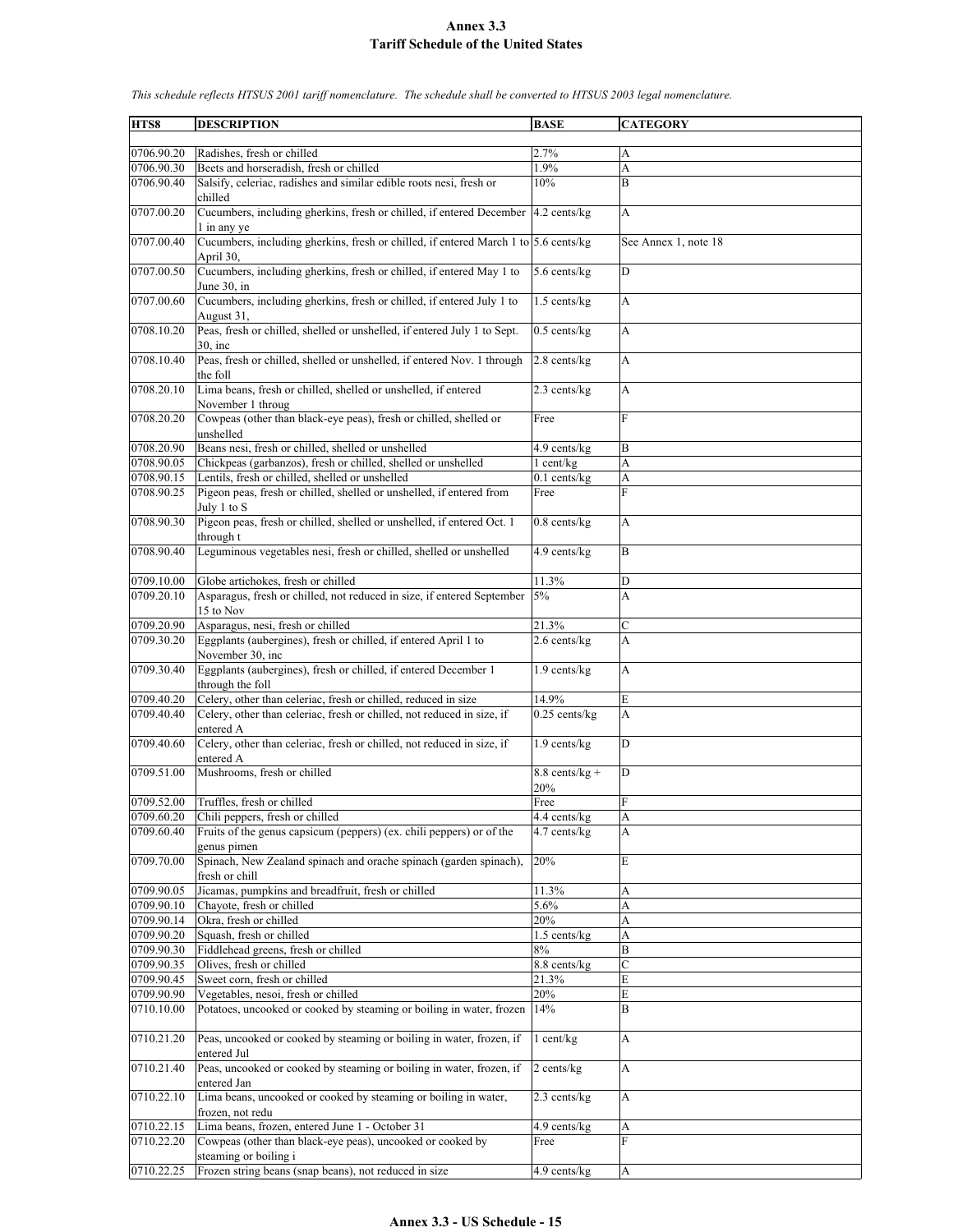**HTS8 DESCRIPTION BASE CATEGORY** 0710.22.37 Frozen beans nesi, not reduced in size 4.9 cents/kg 0710.22.40 Beans nesi, uncooked or cooked by steaming or boiling in water, frozen, reduced 11.2% C 0710.29.05 Chickpeas (garbanzos), uncooked or cooked by steaming or boiling in water, froze  $1$  cent/kg  $|A|$ 0710.29.15 Lentils, uncooked or cooked by steaming or boiling in water, frozen  $\begin{bmatrix} 0.1 \text{ cents/kg} \\ 0.1 \text{ cents/kg} \end{bmatrix}$ 0710.29.25 Pigeon peas, uncooked or cooked by steaming or boiling in water, frozen, if ente Free F 0710.29.30 Pigeon peas, uncooked or cooked by steaming or boiling in water, frozen, if ente 0.8 cents/kg A 0710.29.40 Leguminous vegetables nesi, uncooked or cooked by steaming or boiling in water, 3.5 cents/kg A 0710.30.00 Spinach, New Zealand spinach and orache spinach (garden spinach), uncooked or co 14% 0710.40.00 Sweet corn, uncooked or cooked by steaming or boiling in water, frozen  $14\%$  C 0710.80.10 Bamboo shoots or water chestnuts, uncooked or cooked by steaming or boiling in w Free F 0710.80.20 Mushrooms, uncooked or cooked by steaming or boiling in water, frozen 5.7 cents/kg + 8% D 0710.80.40 Tomatoes, uncooked or cooked by steaming or boiling in water, frozen, if entered 2.9 cents/kg D 0710.80.45 Tomatoes, uncooked or cooked by steaming or boiling in water, frozen, if entered  $2.1$  cents/kg  $\qquad$  B 0710.80.50 Tomatoes, uncooked or cooked by steaming or boiling in water, frozen, if entered 2.1 cents/kg A 0710.80.60 Fiddlehead greens, uncooked or cooked by steaming or boiling in water, frozen, n 8% B 0710.80.65 Brussels sprouts, uncooked or cooked by steaming or boiling in water, frozen, no 12.5% A 0710.80.70 Vegetables nesi, uncooked or cooked by steaming or boiling in water, frozen, not 11.3% A 0710.80.85 Brussels sprouts, uncooked or cooked by steaming or boiling in water, 14% frozen, re 0710.80.93 Okra, reduced in size, frozen 14.9% A 0710.80.97 Vegetables nesi, uncooked or cooked by steaming or boiling in water, frozen, red 14.9% C 0710.90.10 Mixtures of pea pods and water chestnuts, uncooked or cooked by steaming or boil 7.9% A 0710.90.90 Mixtures of vegetables nesi, uncooked or cooked by steaming or boiling in water, 14% C 0711.10.00 Onions, provisionally preserved but unsuitable in that state for immediate consu 5.1% A 0711.20.18 Olives, n/pitted, green, in saline sol., in contain. > 8 kg, drained wt, for rep 3.7 cents/kg on drai A 0711.20.28 Olives, n/pitted, green, in saline sol., in contain.  $> 8$  kg, drained wt, for rep 5.9 cents/kg on drai B 0711.20.38 Olives, n/pitted, nesoi 5.9 cents/kg on drai  $\mathcal{C}$ 0711.20.40 Olives, pitted or stuffed, provisionally preserved but unsuitable in that state 8.6 cents/kg on drai B 0711.30.00 Capers, provisionally preserved but unsuitable in that state for immediate consu 8% A 0711.40.00 Cucumbers including gherkins, provisionally preserved but unsuitable in that sta 7.7% A 0711.90.20 Leguminous vegetables, provisionally preserved but unsuitable in that Free F state for 0711.90.40 Mushrooms, provisionally preserved but unsuitable in that state for immediate co 5.7 cents/kg on drai E 0711.90.60 Vegetables nesi, and mixtures of vegetables, provisionally preserved but unsuita 7.7% A 0712.20.20 Dried onion powder or flour 29.8% G 0712.20.40 Dried onions whole, cut, sliced or broken, but not further prepared 21.3% G 0712.30.10 Air dried or sun dried mushrooms, whole, cut, sliced, broken or in powder, but n 1.3 cents/kg + 1.8% A 0712.30.20 Dried mushrooms nesi, whole, cut, sliced, broken or in powder, but not further p  $1.9$  cents/kg + 2.6% B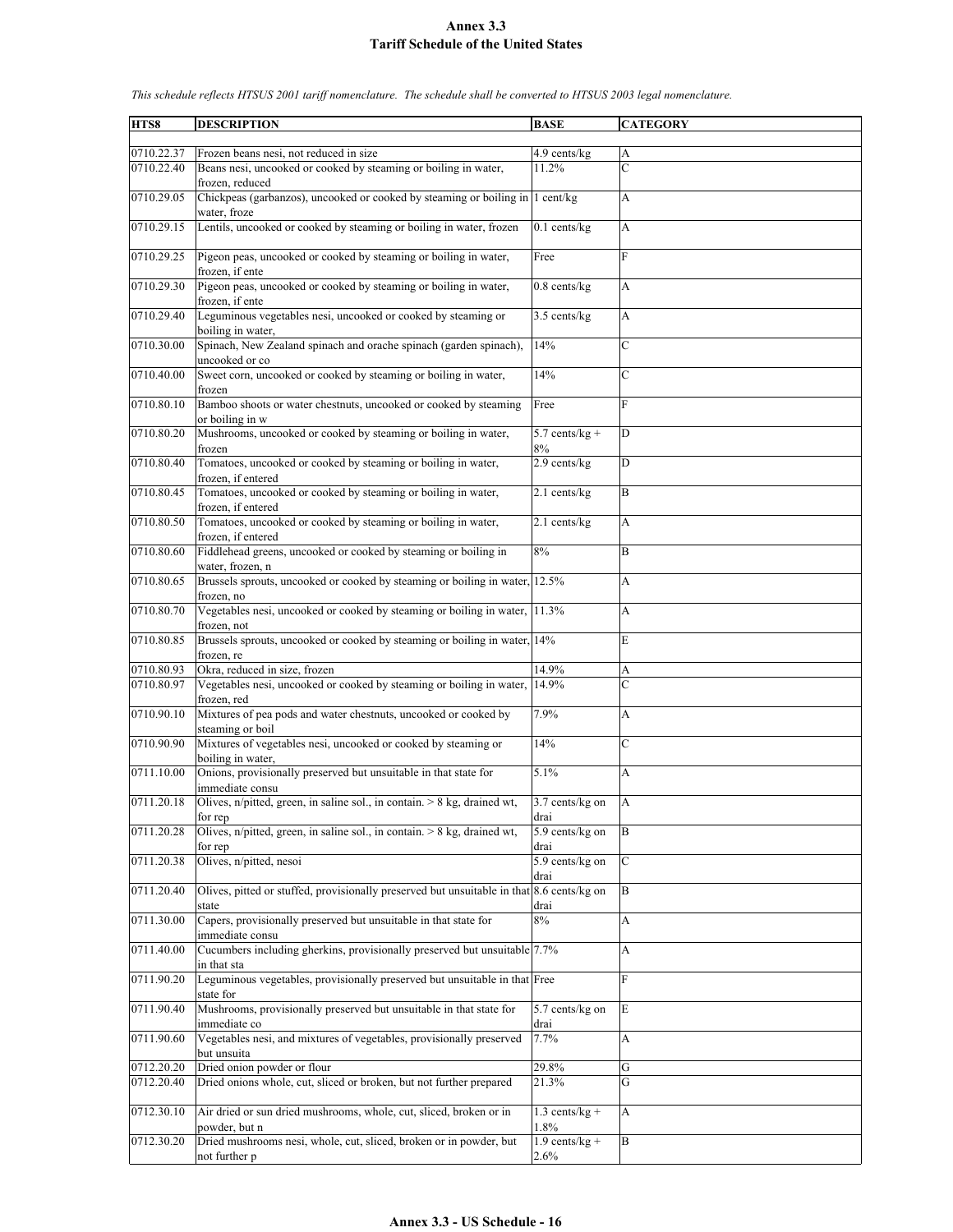| HTS8       | <b>DESCRIPTION</b>                                                                 | <b>BASE</b>       | <b>CATEGORY</b>           |
|------------|------------------------------------------------------------------------------------|-------------------|---------------------------|
|            |                                                                                    |                   |                           |
| 0712.30.40 | Dried truffles, whole, cut, sliced, broken or in powder, but not further Free      |                   | F                         |
|            | prepare                                                                            |                   |                           |
| 0712.90.10 | Dried carrots, whole, cut, sliced, broken or in powder, but not further            | 1.3%              | A                         |
|            | prepared                                                                           |                   |                           |
| 0712.90.15 | Dried olives, not ripe                                                             | 5.5 cents/kg      | A                         |
| 0712.90.20 | Dried olives, ripe                                                                 | 2.5 cents/kg      | A                         |
| 0712.90.30 | Dried potatoes, whether or not cut or sliced but not further prepared              | $2.3$ cents/kg    | A                         |
|            |                                                                                    |                   |                           |
| 0712.90.40 | Dried garlic, whole, cut, sliced, broken or in powder, but not further             | 29.8%             | G                         |
|            |                                                                                    |                   |                           |
| 0712.90.60 | prepared                                                                           |                   | F                         |
|            | Dried fennel, marjoram, parsley, savory and tarragon, crude or not                 | Free              |                           |
|            | manufactured                                                                       |                   |                           |
| 0712.90.65 | Dried parsley nesi, whole, cut, sliced, broken or in powder, but not               | 3.8%              | A                         |
|            | further pre                                                                        |                   |                           |
| 0712.90.70 | Dried fennel, marjoram, savory and tarragon nesi, whole, cut, sliced,              | 1.9%              | A                         |
|            | broken or                                                                          |                   |                           |
| 0712.90.74 | Dried tomatoes, in powder, but not further prepared                                | 8.7%              | А                         |
| 0712.90.78 | Dried tomatoes, whole, cut, sliced or broken, but not in powder or                 | 8.7%              | B                         |
|            | further prepa                                                                      |                   |                           |
| 0712.90.80 | Dried vegetables nesi, and mixtures of dried vegetables, whole, cut,               | 8.3%              | A                         |
|            | sliced, bro                                                                        |                   |                           |
| 0713.10.10 | Seeds of peas of a kind used for sowing                                            | $1.5$ cents/kg    | A                         |
| 0713.10.20 | Dried split peas, shelled                                                          | Free              | F                         |
| 0713.10.40 | Dried peas, nesi, shelled                                                          | $0.4$ cents/ $kg$ | A                         |
| 0713.20.10 | Seeds of chickpeas (garbanzos) of a kind used for sowing                           | 1.5 cents/kg      | A                         |
| 0713.20.20 |                                                                                    | 1.4 cents/kg      |                           |
|            | Dried chickpeas (garbanzos), shelled                                               |                   | A                         |
| 0713.31.10 | Seeds of beans of a kind used for sowing                                           | $0.8$ cents/kg    | A                         |
| 0713.31.20 | Dried beans, shelled, if entered May 1 through August 31, inclusive,               | Free              | $\overline{F}$            |
|            | in any year                                                                        |                   |                           |
| 0713.31.40 | Dried beans, shelled, if entered September 1 through the following                 | $0.3$ cents/kg    | A                         |
|            | April 30, or                                                                       |                   |                           |
| 0713.32.10 | Seeds of small red (adzuki) beans of a kind used for sowing                        | $1.5$ cents/kg    | A                         |
| 0713.32.20 | Dried small red (adzuki) beans, shelled                                            | 1.2 cents/kg      | A                         |
| 0713.33.10 | Seeds of kidney beans, including white pea beans of a kind used for                | 1.5 cents/kg      | A                         |
|            | sowing                                                                             |                   |                           |
| 0713.33.20 | Dried kidney beans, including white pea beans, shelled, if entered                 | $1$ cent/kg       | A                         |
|            | May 1 through                                                                      |                   |                           |
| 0713.33.40 | Dried kidney beans, including white pea beans, shelled, if entered                 | 1.5 cents/kg      | A                         |
|            | Sept. 1 throu                                                                      |                   |                           |
| 0713.39.10 | Seeds of beans nesi, of a kind used for sowing                                     | 1.5 cents/kg      | A                         |
| 0713.39.15 | Dried cowpeas, shelled                                                             | Free              | F                         |
|            |                                                                                    |                   |                           |
| 0713.39.20 | Dried beans nesi, shelled, if entered for consumption from May 1                   | $0.8$ cents/ $kg$ | $\overline{A}$            |
|            | through August                                                                     |                   |                           |
| 0713.39.40 | Dried beans nesi, shelled, if entered for consumption September 1                  | $0.8$ cents/ $kg$ | A                         |
|            | through April                                                                      |                   |                           |
| 0713.40.10 | Lentil seeds of a kind used for sowing                                             | 1.5 cents/kg      | A                         |
| 0713.40.20 | Dried lentils, shelled                                                             | $0.15$ cents/kg   | A                         |
| 0713.50.10 | Seeds of broad beans and horse beans of a kind used for sowing                     | $1.5$ cents/kg    | A                         |
|            |                                                                                    |                   |                           |
| 0713.50.20 | Dried broad beans and horse beans, shelled                                         | 1.2 cents/kg      | A                         |
| 0713.90.10 | Seeds of leguminous vegetables nesi, of a kind used for sowing                     | 1.5 cents/kg      | A                         |
| 0713.90.50 | Dried guar seeds, shelled                                                          | Free              | F                         |
| 0713.90.60 | Dried leguminous vegetables nesi, shelled, if entered for consumption 0.8 cents/kg |                   | A                         |
|            | during the                                                                         |                   |                           |
| 0713.90.80 | Dried leguminous vegetables nesi, shelled, if entered Sept. 1 through              | 1.5 cents/kg      | A                         |
|            |                                                                                    |                   |                           |
|            | the follow                                                                         |                   |                           |
| 0714.10.10 | Cassava (manioc), frozen, whether or not sliced or in the form of                  | 7.9%              | A                         |
|            | pellets                                                                            |                   |                           |
| 0714.10.20 | Cassava (manioc), fresh, chilled or dried, whether or not sliced or in             | 11.3%             | $\boldsymbol{\mathsf{A}}$ |
|            | the form                                                                           |                   |                           |
| 0714.20.10 | Sweet potatoes, frozen, whether or not sliced or in the form of pellets            | 6%                | A                         |
|            |                                                                                    |                   |                           |
| 0714.20.20 | Sweet potatoes, fresh, chilled or dried, whether or not sliced or in the           | 4.5%              | A                         |
|            | form of                                                                            |                   |                           |
| 0714.90.10 | Fresh or chilled dasheens, whether or not sliced or in the form of                 | 2.3%              | A                         |
|            | pellets                                                                            |                   |                           |
| 0714.90.20 | Fresh or chilled yams, whether or not sliced or in the form of pellets             | 6.4%              | A                         |
|            |                                                                                    |                   |                           |
| 0714.90.40 | Fresh or chilled arrowroot, salep, Jerusalem artichokes and similar                | 16%               | C                         |
|            | roots and tu                                                                       |                   |                           |
|            |                                                                                    |                   |                           |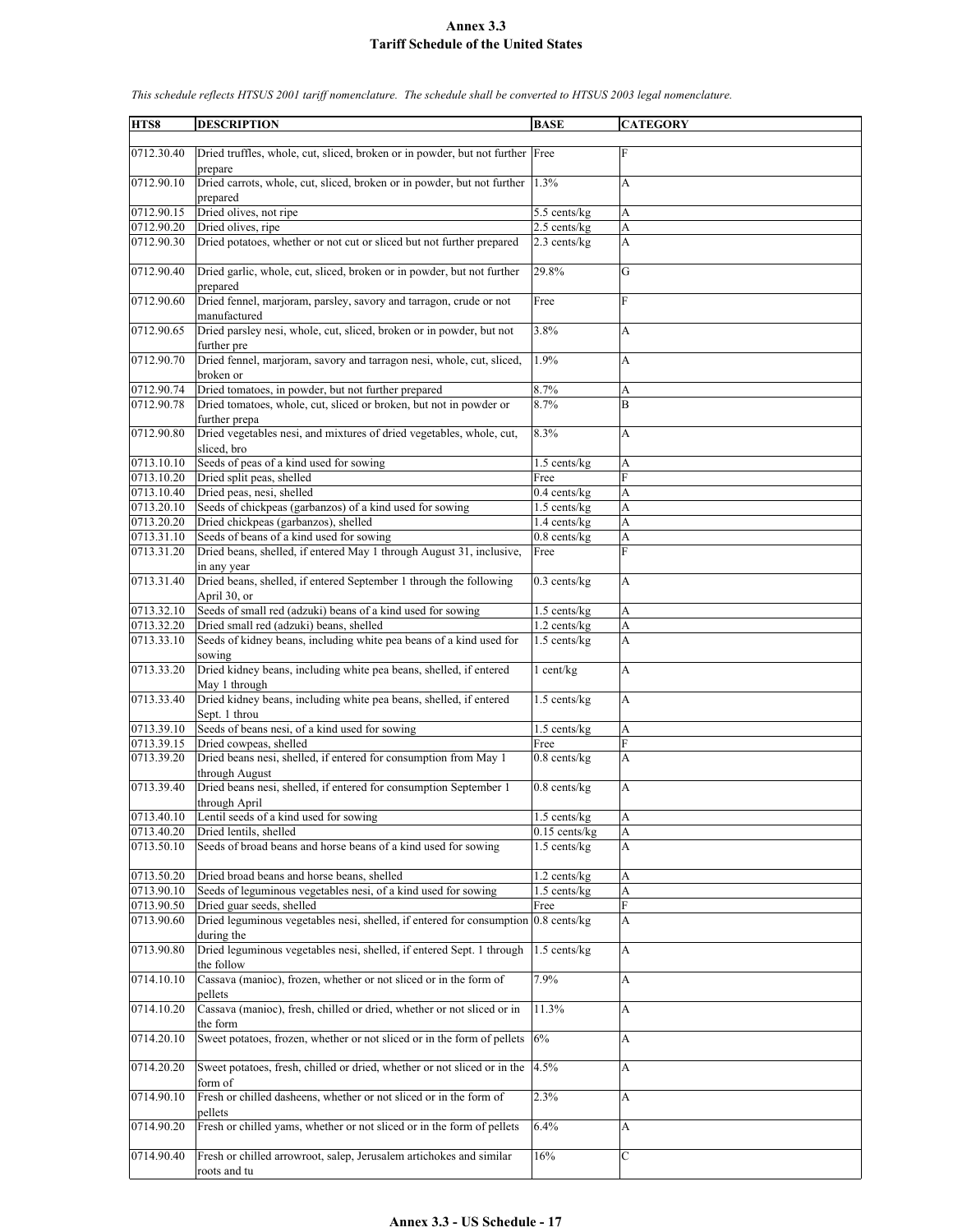| HTS8                     | <b>DESCRIPTION</b>                                                                               | <b>BASE</b>       | <b>CATEGORY</b>           |
|--------------------------|--------------------------------------------------------------------------------------------------|-------------------|---------------------------|
| 0714.90.45               | Frozen dasheens, yams, arrowroot, salep, Jerusalem artichokes and                                | 6%                | A                         |
|                          | similar roots                                                                                    |                   |                           |
| 0714.90.50               | Dried dasheens, yams, arrowroot, salep, Jerusalem artichokes and<br>similar roots a              | Free              | F                         |
| 0714.90.60               | Dried dasheens, yams, arrowroot, salep, Jerusalem artichokes, and                                | 8.3%              | A                         |
|                          | similar roots                                                                                    |                   |                           |
| 0801.11.00               | Coconuts, desiccated                                                                             | Free              | F                         |
| 0801.19.00               | Coconuts, fresh, in shell or shelled                                                             | Free              | $\overline{F}$            |
| 0801.21.00               | Brazil nuts, fresh or dried, in shell                                                            | Free              | F                         |
| 0801.22.00<br>0801.31.00 | Brazil nuts, fresh or dried, shelled<br>Cashew nuts, fresh or dried, in shell                    | Free              | F<br>F                    |
| 0801.32.00               | Cashew nuts, fresh or dried, shelled                                                             | Free<br>Free      | F                         |
| 0802.11.00               | Almonds, fresh or dried, in shell                                                                | 7.7 cents/kg      | B                         |
| 0802.12.00               | Almonds, fresh or dried, shelled                                                                 | 24 cents/kg       | B                         |
| 0802.21.00               | Hazelnuts or filberts, fresh or dried, in shell                                                  | 7 cents/kg        | B                         |
| 0802.22.00               | Hazelnuts or filberts, fresh or dried, shelled                                                   | 14.1 cents/kg     | $\overline{B}$            |
| 0802.31.00               | Walnuts, fresh or dried, in shell                                                                | $7$ cents/ $kg$   | A                         |
| 0802.32.00               | Walnuts, fresh or dried, shelled                                                                 | 26.5 cents/kg     | B                         |
| 0802.40.00               | Chestnuts, fresh or dried, shelled or in shell                                                   | Free              | F                         |
| 0802.50.20               | Pistachios, fresh or dried, in shell                                                             | $0.9$ cents/kg    | A                         |
| 0802.50.40               | Pistachios, fresh or dried, shelled                                                              | 1.9 cents/kg      | A                         |
| 0802.90.10               | Pecans, fresh or dried, in shell                                                                 | 8.8 cents/kg      | A                         |
| 0802.90.15               | Pecans, fresh or dried, shelled                                                                  | $17.6$ cents/kg   | A                         |
| 0802.90.20               | Pignolias, fresh or dried, in shell                                                              | $0.7$ cents/kg    | A                         |
| 0802.90.25               | Pignolias, fresh or dried, shelled                                                               | 1 cent/kg         | A                         |
| 0802.90.80               | Nuts nesi, fresh or dried, in shell                                                              | 1.3 cents/kg      | A                         |
| 0802.90.94               | Kola nuts, fresh or dried, shelled                                                               | 5 cents/kg        | A                         |
| 0802.90.98               | Nuts nesi, fresh or dried, shelled                                                               | 5 cents/kg        | A                         |
| 0803.00.20               | Bananas, fresh or dried                                                                          | Free              | F                         |
| 0803.00.30               | Plantains, fresh                                                                                 | Free              | $\mathbf{F}$              |
| 0803.00.40               | Plantains, dried                                                                                 | 1.4%              | A                         |
| 0804.10.20               | Dates, fresh or dried, whole, with or without pits, packed in units<br>weighing (wi              | 13.2 cents/kg     | D                         |
| 0804.10.40               | Dates, fresh or dried, whole, with pits, packed in units weighing over<br>$4.6 \text{ kg}$       | 1 cent/kg         | A                         |
| 0804.10.60               | Dates, fresh or dried, whole, without pits, packed in units weighing<br>over $4.6$ kg            | 2.8 cents/kg      | B                         |
| 0804.10.80               | Dates, fresh or dried, other than whole                                                          | 29.8%             | E                         |
| 0804.20.40               | Figs, fresh or dried, whole, in units weighing more than 0.5 kg each                             | 7.9 cents/kg      | B                         |
| 0804.20.60               | Figs, fresh or dried, whole, in immediate containers weighing with                               | 6.2 cents/kg      | A                         |
|                          | their content                                                                                    |                   |                           |
| 0804.20.80               | Figs, fresh or dried, other than whole (including fig paste)                                     | 8.8 cents/kg      | B                         |
| 0804.30.20               | Pineapples, fresh or dried, not reduced in size, in bulk                                         | $0.51$ cents/kg   | A                         |
| 0804.30.40               | Pineapples, fresh or dried, not reduced in size, in crates or other<br>packages                  | $1.1$ cents/kg    | A                         |
| 0804.30.60               | Pineapples, fresh or dried, reduced in size                                                      | $0.44$ cents/kg   | A                         |
|                          | 0804.40.00a Avocados, fresh or dried, entered October 1 thru Dec 31                              | $11.2$ cents/kg   | See Annex 1, note 13.     |
|                          | 0804.40.00b Avocados, fresh or dried, entered January 1 thru September 30                        | 11.2 cents/kg     | See Annex 1, note 14.     |
| 0804.50.40               | Guavas, mangoes, and mangosteens, fresh, if entered during the<br>period September               | 6.6 cents/kg      | A                         |
| 0804.50.60               | Guavas, mangoes, and mangosteens, fresh, if entered during the                                   | $6.6$ cents/kg    | A                         |
| 0804.50.80               | period June 1 thr<br>Guavas, mangoes, and mangosteens, dried                                     | $1.5$ cents/kg    | A                         |
| 0805.10.00               | Oranges, fresh or dried                                                                          | $1.9$ cents/kg    | B                         |
| 0805.20.00               | Mandarins (including tangerines and satsumas); clementines,                                      | $1.9$ cents/kg    | B                         |
|                          | wilkings and similar                                                                             |                   |                           |
| 0805.30.20               | Lemons, fresh or dried                                                                           | 2.2 cents/kg      | C                         |
| 0805.30.40               | Limes, fresh or dried                                                                            | $1.8$ cents/ $kg$ | A                         |
| 0805.40.40               | Grapefruit, fresh or dried, entered during the period August 1 through 1.9 cents/kg<br>September |                   | $\mathcal{C}$             |
| 0805.40.60               | Grapefruit, fresh or dried, if entered during the month of October                               | 1.5 cents/kg      | B                         |
| 0805.40.80               | Grapefruit, fresh or dried, if entered during the period November 1<br>through the               | $2.5$ cents/kg    | D                         |
| 0805.90.00               | Citrus fruit, nesi, fresh or dried, including kumquats, citrons and<br>bergamots                 | 0.8%              | $\boldsymbol{\mathsf{A}}$ |
| 0806.10.20               | Grapes, fresh, if entered during the period February 15 through March \$1.13/m3                  |                   | A                         |
| 0806.10.40               | 31, inclus<br>Grapes, fresh, if entered during the period April 1 through June 30,               | Free              | F                         |
|                          | inclusive                                                                                        |                   |                           |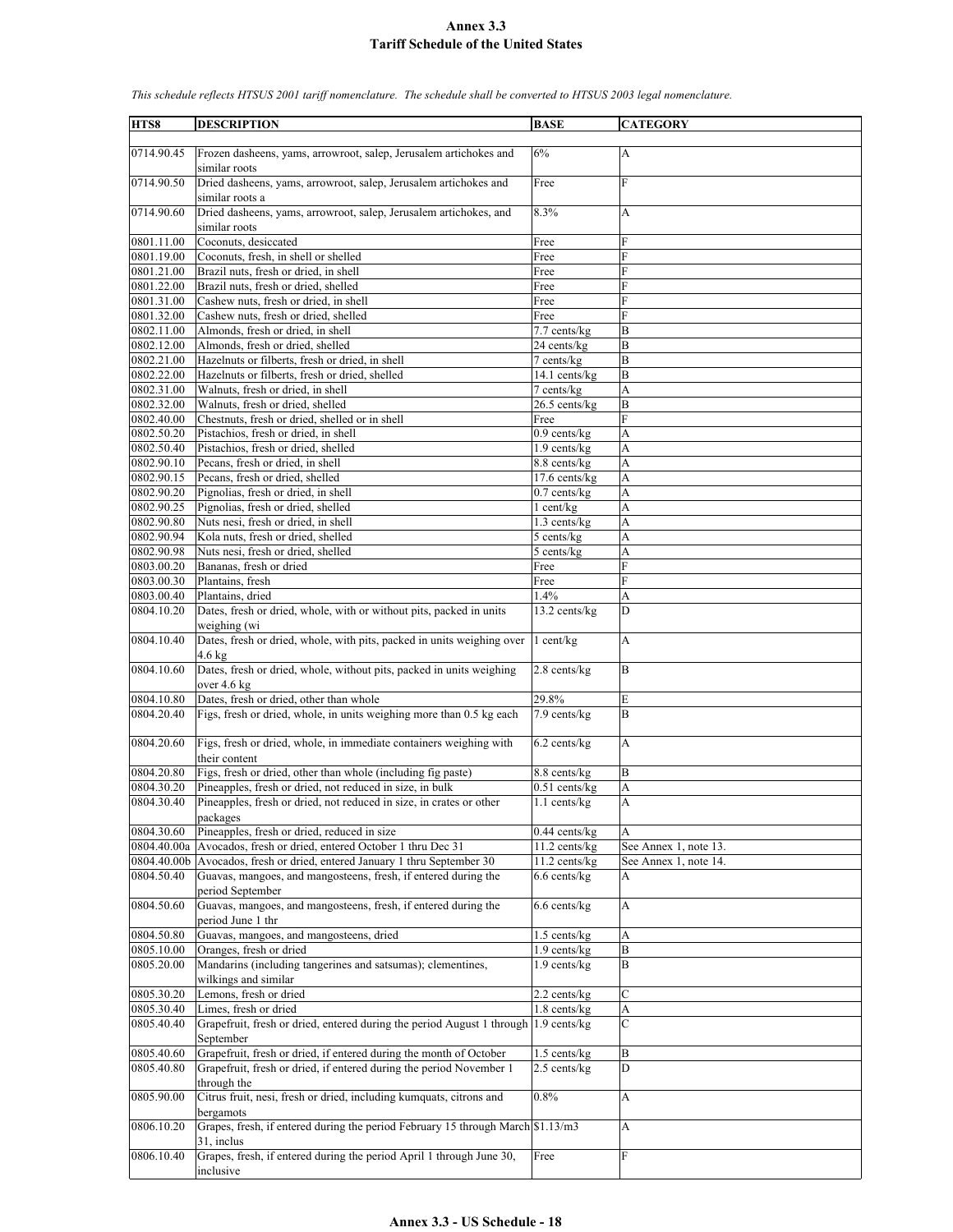| HTS8                    | <b>DESCRIPTION</b>                                                                                    | <b>BASE</b>     | <b>CATEGORY</b>      |
|-------------------------|-------------------------------------------------------------------------------------------------------|-----------------|----------------------|
|                         |                                                                                                       |                 |                      |
| 0806.10.60              | Grapes, fresh, if entered during the period July 1 through the<br>following Februar                   | \$1.80/m3       | А                    |
| 0806.20.10              | Raisins, made from dried seedless grapes                                                              | $1.8$ cents/kg  | B                    |
| 0806.20.20              | Raisins, made from other than seedless grapes                                                         | 2.8 cents/kg    | B                    |
| 0806.20.90              | Grapes, dried, other than raisins                                                                     | 3.5 cents/kg    | $\mathbf C$          |
| 0807.11.30              | Watermelons, fresh, if entered during the period from December 1, in $9\%$                            |                 | A                    |
|                         |                                                                                                       |                 |                      |
| 0807.11.40              | any year, t<br>Watermelons, fresh, if entered during the period April 1 through                       | 17%             | D                    |
| $\overline{0807.19.10}$ | November 30, in<br>Cantaloupes, fresh, if entered during the period from August 1                     | 12.8%           | D                    |
| 0807.19.20              | through September<br>Cantaloupes, fresh, if entered during the periods from January 1                 | 29.8%           | A                    |
|                         | through July 31                                                                                       |                 |                      |
| 0807.19.50              | Ogen and Galia melons, fresh, if entered during the period from<br>December 1, in a                   | 1.6%            | A                    |
| 0807.19.60              | Ogen and Galia melons, fresh, if entered during the period from June<br>1 through N                   | 6.3%            | A                    |
| 0807.19.70              | Other melons nesoi, fresh, if entered during the period from<br>December 1, in any                    | 5.4%            | A                    |
| 0807.19.80              | Other melons nesoi, fresh, if entered during the period from June 1<br>through Nove                   | 28%             | E                    |
|                         |                                                                                                       |                 |                      |
| 0807.20.00              | Papayas (papaws), fresh                                                                               | 5.4%            | A                    |
| 0808.10.00              | Apples, fresh                                                                                         | Free            | F                    |
| 0808.20.20              | Pears and quinces, fresh, if entered during the period from April 1<br>through June                   | Free            | F                    |
| 0808.20.40              | Pears and quinces, fresh, if entered during the period from July 1<br>through the f                   | $0.3$ cents/kg  | A                    |
| 0809.10.00              | Apricots, fresh                                                                                       | $0.2$ cents/kg  | A                    |
| 0809.20.00              | Cherries, fresh                                                                                       | Free            | $\mathbf{F}$         |
| 0809.30.20              | Peaches, including nectarines, fresh, if entered during the period from 0.2 cents/kg                  |                 | A                    |
|                         | June 1 t                                                                                              |                 |                      |
| 0809.30.40              | Peaches, including nectarines, fresh, if entered during the period from Free                          |                 | $\mathbf{F}$         |
| 0809.40.20              | December<br>Plums, prunes and sloes, fresh, if entered during the period from                         | Free            | $\mathbf{F}$         |
| 0809.40.40              | January 1 thro<br>Plums, prunes and sloes, fresh, if entered during the period from June 0.5 cents/kg |                 | A                    |
| 0810.10.20              | 1 through<br>Strawberries, fresh, if entered during the period from June 15 through 0.2 cents/kg      |                 | A                    |
| 0810.10.40              | September<br>Strawberries, fresh, if entered during the period from September 16                      | 1.1 cents/kg    | A                    |
| 0810.20.10              | through the<br>Raspberries and loganberries, fresh, if entered during the period from                 | $0.18$ cents/kg | A                    |
|                         | September                                                                                             |                 |                      |
| 0810.20.90              | Raspberries and loganberries, fresh, if entered July 1 - August 31,<br>inclusive; b                   | Free            | F                    |
| 0810.30.00              | Black, white or red currants and gooseberries, fresh                                                  | Free            | F                    |
| 0810.40.00              | Cranberries, blueberries and other fruits of the genus Vaccinium,<br>fresh                            | Free            | F                    |
| 0810.50.00              | Kiwi fruit, fresh                                                                                     | Free            | F                    |
| 0810.90.25              | Berries and tamarinds, fresh                                                                          | Free            | F                    |
| 0810.90.40              | Fruit, excluding berries, nesi, fresh                                                                 | 2.2%            | A                    |
| 0811.10.00              | Strawberries, frozen, in water or containing added sweetening                                         | 11.2%           | See Annex 1, note 18 |
| 0811.20.20              | Raspberries, loganberries, black currants and gooseberries, frozen, in                                | 4.5%            | C                    |
| 0811.20.40              | water or<br>Blackberries, mulberries and white or red currants, frozen, in water or 9%<br>containi    |                 | See Annex 1, note 17 |
| 0811.90.10              | Bananas and plantains, frozen, in water or containing added                                           | 3.4%            | A                    |
| 0811.90.20              | sweetening<br>Blueberries, frozen, in water or containing added sweetening                            | Free            | F                    |
| 0811.90.22              | Boysenberries, frozen, in water or containing added sweetening                                        | 11.2%           | C                    |
| 0811.90.25              | Cashew apples, mameyes colorados, sapodillas, soursops and<br>sweetsops, frozen, in                   | 3.2%            | А                    |
| 0811.90.30              | Coconut meat, frozen, in water or containing added sweetening                                         | Free            | F                    |
| 0811.90.35              | Cranberries, frozen, in water or containing added sweetening                                          | Free            | F                    |
| 0811.90.40              | Papayas, frozen, in water or containing added sweetening                                              | 11.2%           | $\mathbf C$          |
| 0811.90.50              | Pineapples, frozen, in water or containing added sweetening                                           | $0.25$ cents/kg | A                    |
| 0811.90.52              | Mangoes, frozen, whether or not previously steamed or boiled                                          | 10.9%           | A                    |
| 0811.90.55              |                                                                                                       |                 |                      |
|                         | Melons, frozen, in water or containing added sweetening                                               | 11.2%<br>14.5%  | A<br>G               |
| 0811.90.80              | Fruit, nesi, frozen, whether or not previously steamed or boiled                                      |                 |                      |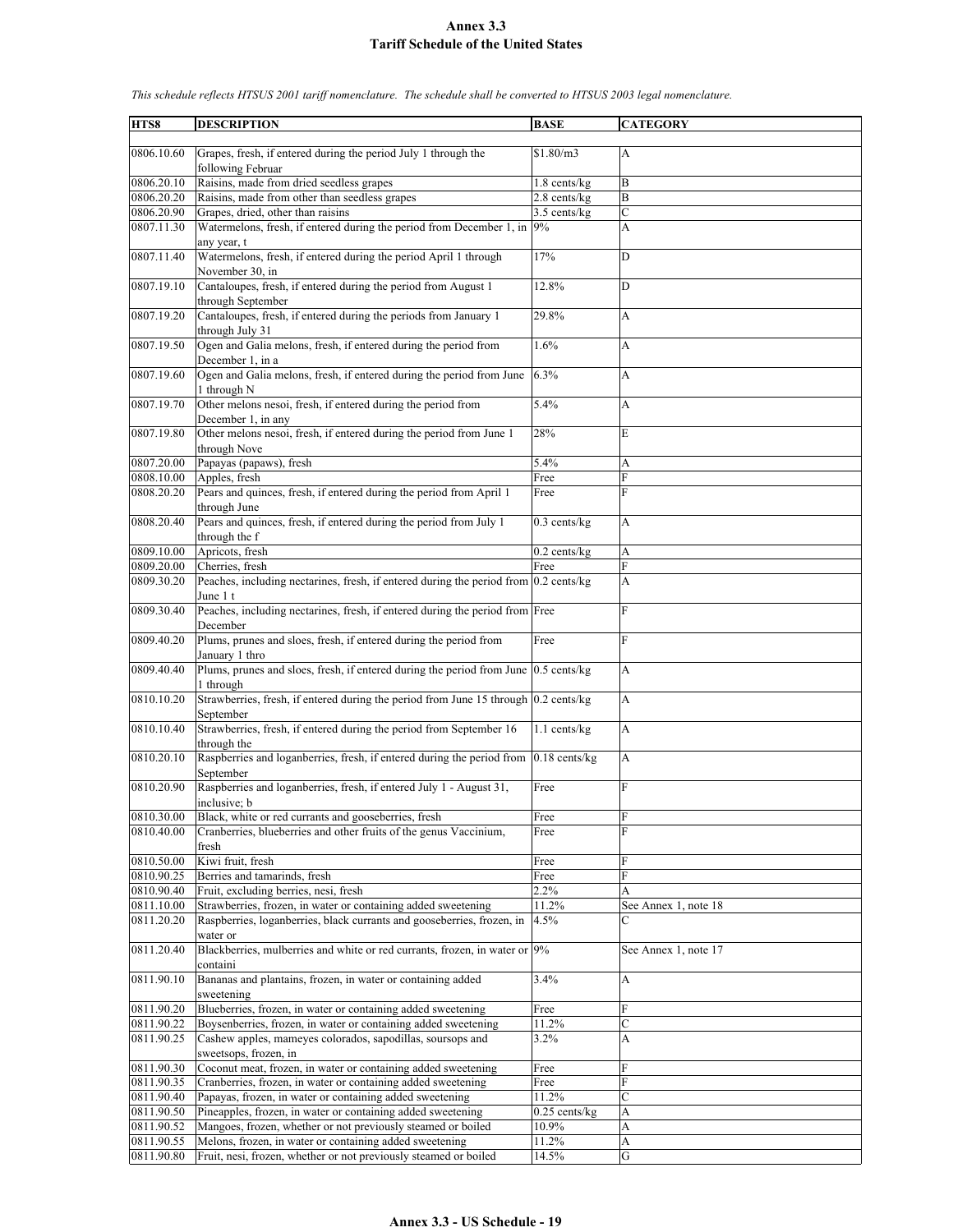|            |                                                                                     |                         | <b>CATEGORY</b> |
|------------|-------------------------------------------------------------------------------------|-------------------------|-----------------|
| HTS8       | <b>DESCRIPTION</b>                                                                  | <b>BASE</b>             |                 |
| 0812.10.00 | Cherries, provisionally preserved, but unsuitable in that state for<br>immediate co | 13.4 cents/kg           | $\mathbf C$     |
| 0812.20.00 | Strawberries, provisionally preserved, but unsuitable in that state for<br>immediat | $0.8$ cents/ $kg$       | A               |
| 0812.90.10 | Mixtures of two or more fruits, provisionally preserved, but<br>unsuitable in that  | 11.2%                   | $\mathcal{C}$   |
| 0812.90.20 | Citrus fruit, provisionally preserved, but unsuitable in that state for<br>immediat | 1.8 cents/kg            | A               |
| 0812.90.30 | Figs, provisionally preserved, but unsuitable in that state for<br>immediate consum | 2.6 cents/kg            | A               |
| 0812.90.40 | Pineapples, provisionally preserved, but unsuitable in that state for<br>immediate  | $0.25$ cents/kg         | A               |
| 0812.90.90 | Fruit and nuts nesi, including mixtures containing nuts, provisionally<br>preserved | $0.1$ cents/kg          | $\mathbf{A}$    |
| 0813.10.00 | Apricots, dried                                                                     | $1.8$ cents/kg          | A               |
| 0813.20.10 | Prunes and plums, soaked in brine and dried                                         | $\overline{2}$ cents/kg | A               |
| 0813.20.20 | Prunes and plums, dried, (except if presoaked in brine)                             | 14%                     | G               |
| 0813.30.00 | Apples, dried                                                                       | $0.74$ cents/kg         | A               |
| 0813.40.10 | Papayas, dried                                                                      | 1.8%                    | A               |
| 0813.40.15 | Barberries, dried                                                                   | 3.5 cents/kg            | A               |
| 0813.40.20 | Berries except barberries, dried                                                    | 1.4 cents/kg            | A               |
| 0813.40.30 | Cherries, dried                                                                     | $10.6$ cents/ $kg$      | B               |
| 0813.40.40 | Peaches, dried                                                                      | 1.4 cents/kg            | A               |
| 0813.40.80 | Tamarinds, dried                                                                    | 6.8%                    | A               |
| 0813.40.90 | Fruit nesi, dried, other than that of headings 0801 to 0806, and<br>excluding mixtu | 2.5%                    | A               |
| 0813.50.00 | Mixtures of nuts or dried fruits of Chapter 8                                       | 14%                     | С               |
| 0814.00.10 | Peel of orange or citron, fresh, frozen, dried or provisionally<br>preserved in bri | Free                    | $\overline{F}$  |
| 0814.00.40 | Lime peel, fresh, frozen or in brine                                                | 1.6 cents/kg            | A               |
| 0814.00.80 | Peel of citrus fruit, excl. orange or citron and peel, nesi, of melon,<br>fresh, fr | $1.6$ cents/kg          | A               |
| 0901.11.00 | Coffee, not roasted, not decaffeinated                                              | Free                    | F               |
| 0901.12.00 | Coffee, not roasted, decaffeinated                                                  | Free                    | F               |
| 0901.21.00 | Coffee, roasted, not decaffeinated                                                  | Free                    | F               |
| 0901.22.00 | Coffee, roasted, decaffeinated                                                      | Free                    | F               |
| 0901.90.10 | Coffee husks and skins                                                              | Free                    | $\overline{F}$  |
| 0901.90.20 | Coffee substitutes containing coffee                                                | 1.5 cents/kg            | A               |
| 0902.10.10 | Green tea in packages not over 3 kg, flavored                                       | 6.4%                    | A               |
| 0902.10.90 | Green tea in packages not over 3 kg, not flavored                                   | Free                    | F               |
| 0902.20.10 | Green tea in packages over 3 kg, flavored                                           | 6.4%                    | A               |
| 0902.20.90 | Green tea in packages over 3 kg, not flavored                                       | Free                    | F               |
| 0902.30.00 | Black tea (fermented) and partly fermented tea, in immediate<br>packings of a conte | Free                    | F               |
| 0902.40.00 | Black tea (fermented) and partly fermented tea, other than in<br>immediate packings | Free                    | F               |
| 0903.00.00 | Mate                                                                                | Free                    | F               |
| 0904.11.00 | Pepper of the genus Piper, neither crushed nor ground                               | Free                    | F               |
| 0904.12.00 | Pepper of the genus Piper, crushed or ground                                        | Free                    | F               |
| 0904.20.20 | Paprika, dried or crushed or ground                                                 | 3 cents/kg              | A               |
| 0904.20.40 | Anaheim and ancho pepper, dried or crushed or ground                                | 5 cents/kg              | A               |
| 0904.20.60 | Fruits of the genus Capsicum, other than paprika or anaheim and                     | 2.5 cents/kg            | A               |
|            | ancho pepper, no                                                                    |                         |                 |
| 0904.20.73 | Mixtures of mashed or macerated hot red peppers and salt, nesoi                     | Free                    | ${\rm F}$       |
| 0904.20.76 | Fruits of the genus capsicum, ground, nesoi                                         | 5 cents/kg              | A               |
| 0904.20.80 | Fruits of the genus Pimenta (including allspice), dried or crushed or<br>ground     | Free                    | $\overline{F}$  |
| 0905.00.00 | Vanilla beans                                                                       | Free                    | F               |
| 0906.10.00 | Cinnamon and cinnamon-tree flowers, neither crushed nor ground                      | Free                    | F               |
| 0906.20.00 | Cinnamon and cinnamon-tree flowers, crushed or ground                               | Free                    | F               |
| 0907.00.00 | Cloves (whole fruit, cloves and stems)                                              | Free                    | $\overline{F}$  |
| 0908.10.00 | Nutmeg                                                                              | Free                    | ${\rm F}$       |
| 0908.20.20 | Mace, bombay or wild, ground                                                        | 7.4 cents/kg            | A               |
| 0908.20.40 | Mace, other than ground Bombay or wild mace                                         | Free                    | F               |
| 0908.30.00 | Cardamoms                                                                           | Free                    | F               |
| 0909.10.00 | Seeds of anise or badian                                                            | Free                    | F               |
| 0909.20.00 | Seeds of coriander                                                                  | Free                    | F               |
| 0909.30.00 | Seeds of cumin                                                                      | Free                    | F               |
| 0909.40.00 | Seeds of caraway                                                                    | Free                    | F               |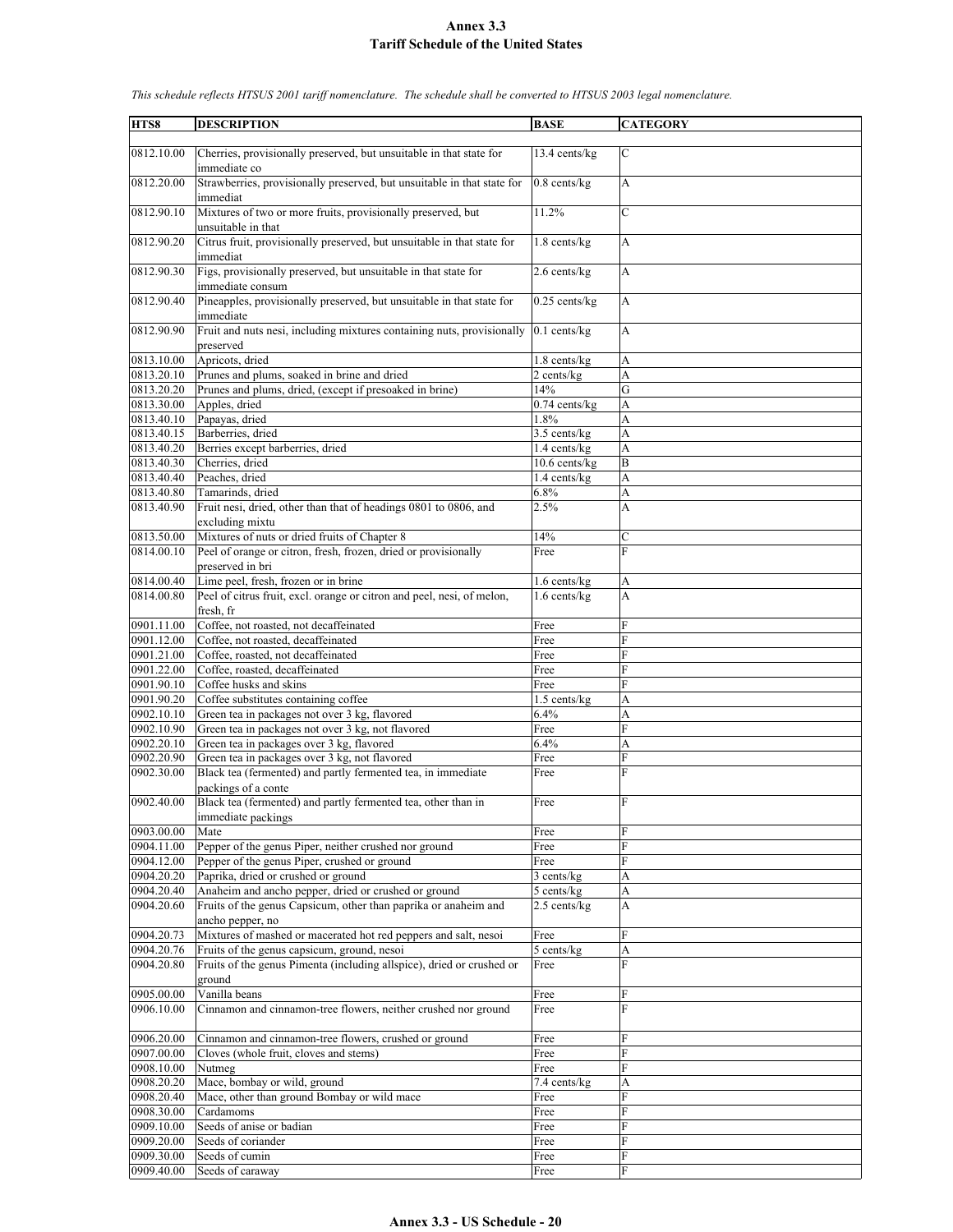| HTS8       | <b>DESCRIPTION</b>                                                                  | <b>BASE</b>                | <b>CATEGORY</b> |
|------------|-------------------------------------------------------------------------------------|----------------------------|-----------------|
| 0909.50.00 | Seeds of fennel or juniper berries                                                  | Free                       | F               |
| 0910.10.20 | Ginger, not ground                                                                  | Free                       | $\overline{F}$  |
| 0910.10.40 | Ginger, ground                                                                      | $1$ cent/kg                | A               |
| 0910.20.00 | Saffron                                                                             | Free                       | F               |
| 0910.30.00 | Tumeric (curcuma)                                                                   | Free                       | F               |
| 0910.40.20 | Thyme; bay leaves, crude or not manufactured                                        | Free                       | F               |
| 0910.40.30 | Thyme, other than crude or not manufactured                                         | 4.8%                       | А               |
| 0910.40.40 | Bay leaves, other than crude or not manufactured                                    | 3.2%                       | A               |
| 0910.50.00 | Curry                                                                               | Free                       | $\mathbf{F}$    |
| 0910.91.00 | Mixtures of spices                                                                  | 1.9%                       | A               |
| 0910.99.20 | Origanum, crude or not manufactured                                                 | Free                       | F               |
| 0910.99.40 | Origanum, other than crude or not manufactured                                      | 3.4%                       | A               |
| 0910.99.50 | Dill                                                                                | Free                       | F               |
| 0910.99.60 | Spices, nesi                                                                        | 1.9%                       | A               |
| 1001.10.00 | Durum wheat                                                                         | $0.65$ cents/kg            | A               |
| 1001.90.10 | Seed of wheat and meslin                                                            | 2.8%                       | A               |
| 1001.90.20 | Wheat & meslin other than durum or seed wheat                                       | $0.35$ cents/kg            | A               |
| 1002.00.00 | Rye                                                                                 | Free                       | F               |
| 1003.00.20 | Barley, for malting purposes                                                        | $0.1$ cents/kg             | A               |
| 1003.00.40 | Barley, other than for malting purposes                                             | $0.15$ cents/kg            | A               |
| 1004.00.00 | Oats                                                                                | Free                       | F               |
| 1005.10.00 | Seed corn (maize)                                                                   | Free                       | $\overline{F}$  |
| 1005.90.20 | Yellow dent corn                                                                    | $0.05$ cents/kg            | A               |
| 1005.90.40 | Corn (maize), other than seed and yellow dent corn                                  | $0.25$ cents/kg            | A               |
| 1006.10.00 | Rice in the husk (paddy or rough)                                                   | $1.8$ cents/kg             | A               |
| 1006.20.20 | Basmati rice, husked                                                                | 0.83 cents/kg              | A               |
| 1006.20.40 | Husked (brown) rice, other than Basmati                                             | 2.1 cents/kg               | A               |
| 1006.30.10 | Rice semi-milled or wholly milled, whether or not polished or glazed,<br>parboiled  | 11.2%                      | A               |
| 1006.30.90 | Rice semi-milled or wholly milled, whether or not polished or glazed,<br>other than | 1.4 cents/kg               | A               |
| 1006.40.00 | Broken rice                                                                         | $0.44$ cents/kg            | A               |
| 1007.00.00 | Grain sorghum                                                                       | $0.22$ cents/kg            | A               |
| 1008.10.00 | <b>Buckwheat</b>                                                                    | Free                       | F               |
| 1008.20.00 | Millet                                                                              | $0.32$ cents/kg            | A               |
| 1008.30.00 | Canary seed                                                                         | $0.12$ cents/kg            | A               |
| 1008.90.00 | Cereals nesi (including wild rice)                                                  | 1.1%                       | A               |
| 1101.00.00 | Wheat or meslin flour                                                               | $0.7$ cents/kg             | A               |
| 1102.10.00 | Rye flour                                                                           | $0.23$ cents/kg            | A               |
| 1102.20.00 | Corn (maize) flour                                                                  | $0.3$ cents/kg             | A               |
| 1102.30.00 | Rice flour                                                                          | $0.09$ cents/kg            | A               |
| 1102.90.20 | <b>Buckwheat flour</b>                                                              | Free                       | $\overline{F}$  |
| 1102.90.30 | Cereal flours nesi, mixed together                                                  | 12.8%                      | A               |
| 1102.90.60 | Cereal flours, other than of wheat or meslin, rye, corn, rice or<br>buckwheat       | 9%                         | A               |
| 1103.11.00 | Groats and meal of wheat                                                            | $0.5$ cents/kg             | A               |
| 1103.12.00 | Groats and meal of oats                                                             | $0.8$ cents/ $kg$          | A               |
| 1103.13.00 | Groats and meal of corn (maize)                                                     | $0.3$ cents/kg             | A               |
| 1103.14.00 | Groats and meal of rice                                                             | $0.09$ cents/kg            | A               |
| 1103.19.00 | Groats and meal of cereals other than wheat, oats, corn (maize) or rice 9%          |                            | B               |
| 1103.21.00 | Cereal pellets of wheat                                                             | Free                       | F               |
| 1103.29.00 | Cereal pellets except wheat                                                         | Free                       | F               |
| 1104.11.00 | Rolled or flaked grains of barley                                                   | 2 cents/kg                 | A               |
| 1104.12.00 | Rolled or flaked grains of oats                                                     | $1.2$ cents/ $kg$          | A               |
| 1104.19.00 | Rolled or flaked grains of cereals, other than of barley or oats                    | 0.45 cents/kg              | A               |
| 1104.21.00 | Grains of barley, hulled, pearled, clipped, sliced, kibbled or otherwise 1.2%       |                            | A               |
| 1104.22.00 | worked,<br>Grains of oats, hulled, pearled, clipped, sliced, kibbled or otherwise   | 0.5%                       | А               |
| 1104.23.00 | worked, b<br>Grains of corn (maize), hulled, pearled, clipped, sliced, kibbled or   | $\overline{0.45}$ cents/kg | A               |
|            | otherwise w                                                                         |                            |                 |
| 1104.29.00 | Grains of cereals other than barley, oats or corn, hulled, pearled,<br>clipped, sli | 2.7%                       | A               |
| 1104.30.00 | Germ of cereals, whole, rolled, flaked or ground                                    | 4.5%                       | A               |
| 1105.10.00 | Flour, meal and powder of potatoes                                                  | 1.7 cents/kg               | A               |
| 1105.20.00 | Flakes, granules and pellets, of potatoes                                           | 1.3 cents/kg               | A               |
| 1106.10.00 | Flour, meal and powder of the dried leguminous vegetables of                        | 8.3%                       | A               |
|            | heading 0713                                                                        |                            |                 |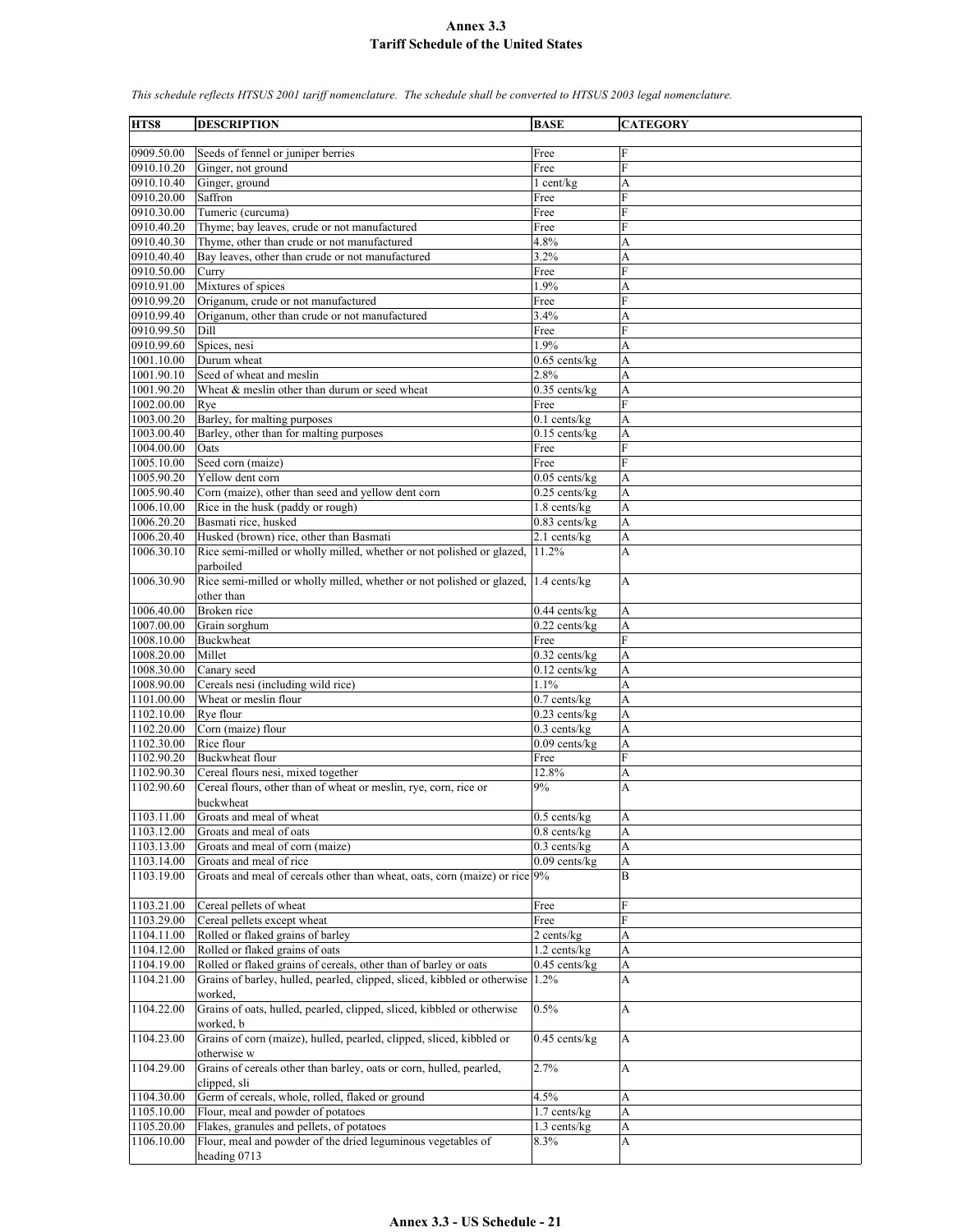| HTS8       |                                                                            |                            | <b>CATEGORY</b>       |
|------------|----------------------------------------------------------------------------|----------------------------|-----------------------|
|            | <b>DESCRIPTION</b>                                                         | <b>BASE</b>                |                       |
|            |                                                                            |                            |                       |
| 1106.20.00 | Flour, meal and powder of sago, or of roots or tubers of heading 0714 Free |                            | F                     |
|            |                                                                            |                            |                       |
| 1106.30.20 | Flour, meal and powder of banana and plantain                              | 2.8%                       | А                     |
| 1106.30.40 | Fruit and nut flour, meal and powder of the products of chapter 8,         | 9.6%                       | A                     |
|            | other than of                                                              |                            |                       |
| 1107.10.00 | Malt, not roasted                                                          | $0.3$ cents/kg             | A                     |
| 1107.20.00 | Malt, roasted                                                              | $0.42$ cents/kg            | A                     |
| 1108.11.00 | Wheat starch                                                               | $0.54$ cents/kg            | A                     |
| 1108.12.00 | Corn (maize) starch                                                        | $0.54$ cents/ $kg$         | A                     |
| 1108.13.00 | Potato starch                                                              | $\overline{0.56}$ cents/kg | B                     |
| 1108.14.00 | Cassava (manioc) starch                                                    | Free                       | F                     |
| 1108.19.00 | Starches other than wheat, corn (maize), potato or cassava (manioc)        | Free                       | F                     |
|            |                                                                            |                            |                       |
|            | starches<br>Inulin                                                         |                            |                       |
| 1108.20.00 |                                                                            | 2.6%<br>1.8%               | А                     |
| 1109.00.10 | Wheat gluten, whether or not dried, to be used as animal feed              |                            | A                     |
| 1109.00.90 | Wheat gluten, whether or not dried, to be used for other than animal       | 6.8%                       | B                     |
|            | feed                                                                       |                            |                       |
| 1201.00.00 | Soybeans, whether or not broken                                            | Free                       | F                     |
| 1202.10.05 | Peanuts (ground-nuts), not roasted or cooked, in shell, subject to gen     | 9.35 cents/kg              | A                     |
|            | note 15 o                                                                  |                            |                       |
| 1202.10.40 | Peanuts (ground-nuts), not roasted or cooked, in shell, subject to add.    | 9.35 cents/kg              | A                     |
|            | US note                                                                    |                            |                       |
| 1202.10.80 | Peanuts (ground-nuts), not roasted or cooked, in shell, not subject to     | 163.8%                     | See Annex 1, note 10. |
|            | gen note                                                                   |                            |                       |
| 1202.20.05 | Peanuts (ground-nuts), not roasted or cooked, shelled, subject to gen      | 6.6 cents/kg               | A                     |
|            | note 15 of                                                                 |                            |                       |
| 1202.20.40 | Peanuts (ground-nuts), not roasted or cooked, shelled, subject to add.     | 6.6 cents/kg               | A                     |
|            |                                                                            |                            |                       |
|            | US note 2                                                                  |                            |                       |
| 1202.20.80 | Peanuts (ground-nuts), not roasted or cooked, shelled, not subject to      | 131.8%                     | See Annex 1, note 10. |
|            | gen note 1                                                                 |                            |                       |
| 1203.00.00 | Copra                                                                      | Free                       | F                     |
| 1204.00.00 | Flaxseed (linseed), whether or not broken                                  | $0.39$ cents/ $kg$         | A                     |
| 1205.00.00 | Rape or colza seeds, whether or not broken                                 | $0.58$ cents/kg            | A                     |
| 1206.00.00 | Sunflower seeds, whether or not broken                                     | Free                       | F                     |
| 1207.10.00 | Palm nuts and kernels, whether or not broken                               | Free                       | $\mathbf{F}$          |
| 1207.20.00 | Cotton seeds, whether or not broken                                        | $0.47$ cents/kg            | A                     |
| 1207.30.00 | Castor beans, whether or not broken                                        | Free                       | F                     |
| 1207.40.00 | Sesame seeds, whether or not broken                                        | Free                       | F                     |
| 1207.50.00 | Mustard seeds, whether or not broken                                       | Free                       | F                     |
| 1207.60.00 | Safflower seeds, whether or not broken                                     | Free                       | F                     |
| 1207.91.00 | Poppy seeds, whether or not broken                                         | $0.06$ cents/ $kg$         | А                     |
| 1207.92.00 | Shea nuts (karite nuts), whether or not broken                             | Free                       | F                     |
|            | Oil seeds and oleaginous fruits nesi, whether or not broken                |                            | F                     |
| 1207.99.00 |                                                                            | Free                       |                       |
| 1208.10.00 | Flours and meals of soybeans                                               | 1.9%                       | A                     |
| 1208.90.00 | Flours and meals of oil seeds or oleaginous fruits other than those of     | 1.4%                       | A                     |
|            | mustard o                                                                  |                            |                       |
| 1209.11.00 | Sugar beet seed of a kind used for sowing                                  | Free                       | F                     |
| 1209.19.00 | Beet seed, other than sugar beet seed, of a kind used for sowing           | Free                       | F                     |
| 1209.21.00 | Alfalfa (lucerne) seed of a kind used for sowing                           | 1.5 cents/kg               | A                     |
| 1209.22.20 | White and ladino clover seed of a kind used for sowing                     | 1.6 cents/kg               | A                     |
| 1209.22.40 | Clover seed, other than white and ladino, of a kind used for sowing        | Free                       | F                     |
|            |                                                                            |                            |                       |
| 1209.23.00 | Fescue seed of a kind used for sowing                                      | Free                       | F                     |
| 1209.24.00 | Kentucky blue grass seed of a kind used for sowing                         | 1.2 cents/kg               | A                     |
| 1209.25.00 | Rye grass seed of a kind used for sowing                                   | 1.4 cents/kg               | A                     |
| 1209.26.00 | Timothy grass seed of a kind used for sowing                               | Free                       | F                     |
| 1209.29.00 | Seeds of forage plants of a kind used for sowing, nesi                     | Free                       | $\overline{F}$        |
| 1209.30.00 | Seeds of herbaceous plants cultivated principally for their flowers        | $1$ cent/ $kg$             | A                     |
|            |                                                                            |                            |                       |
|            |                                                                            |                            |                       |
| 1209.91.10 | Cauliflower seeds of a kind used for sowing                                | 5.9 cents/kg               | A                     |
| 1209.91.20 | Celery seeds of a kind used for sowing                                     | Free                       | F                     |
| 1209.91.40 | Onion seeds of a kind used for sowing                                      | Free                       | F                     |
| 1209.91.50 | Parsley seeds of a kind used for sowing                                    | $0.68$ cents/kg            | A                     |
| 1209.91.60 | Pepper seeds of a kind used for sowing                                     | Free                       | F                     |
| 1209.91.80 | Vegetable seeds, nesi, of a kind used for sowing                           | $1.5$ cents/kg             | A                     |
| 1209.99.20 | Tree and shrub seeds of a kind used for sowing                             | Free                       | F                     |
| 1209.99.40 | Seeds, fruits and spores, of a kind used for sowing, nesi                  | 0.83 cents/kg              | A                     |
| 1210.10.00 | Hop cones, fresh or dried, neither ground, powdered nor in the form        | 13.2 cents/kg              | A                     |
|            | of pellets                                                                 |                            |                       |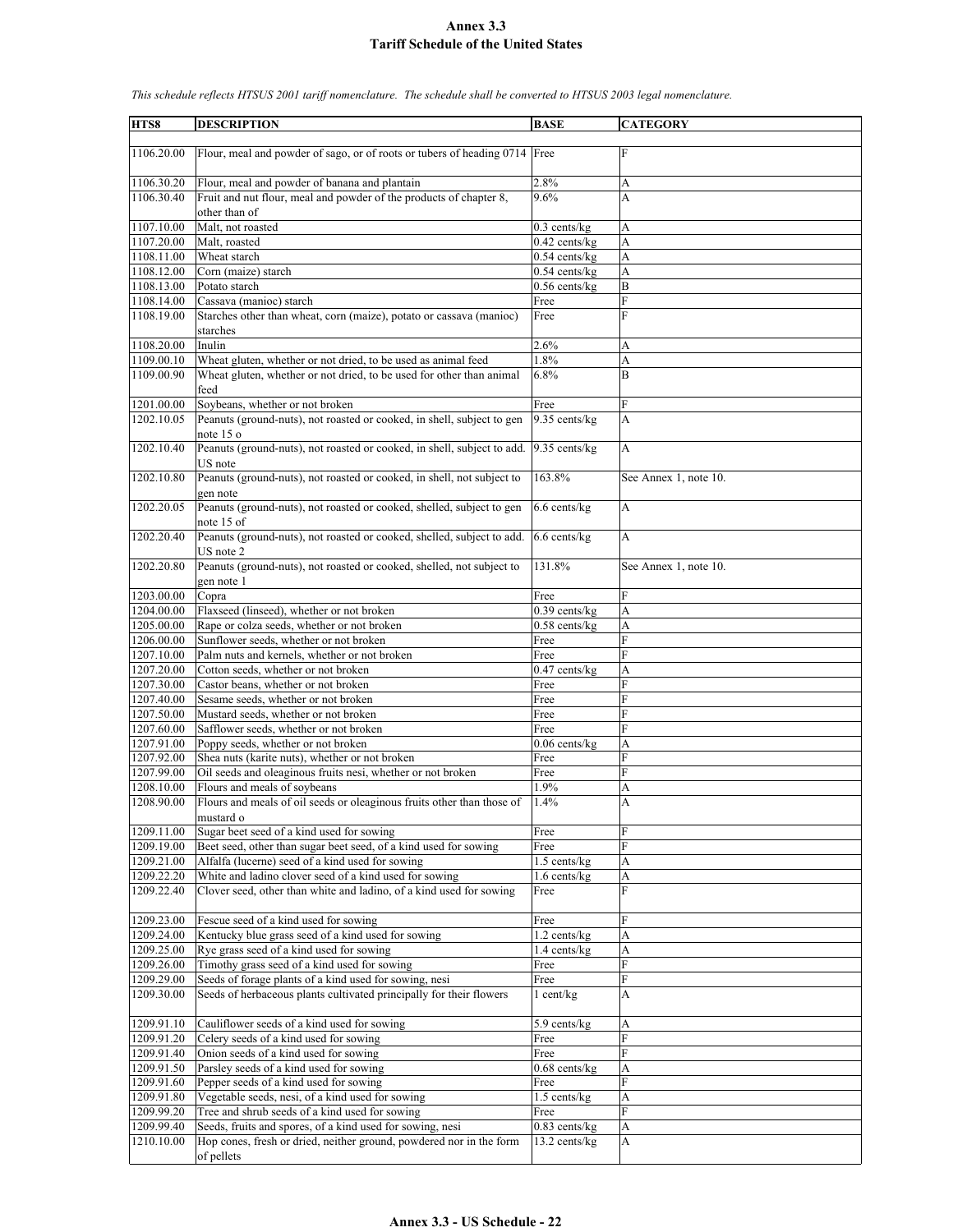| HTS8       | <b>DESCRIPTION</b>                                                                                   | <b>BASE</b>          | <b>CATEGORY</b> |
|------------|------------------------------------------------------------------------------------------------------|----------------------|-----------------|
|            |                                                                                                      |                      |                 |
| 1210.20.00 | Hop cones, fresh or dried, ground, powdered or in the form of pellets; 13.2 cents/kg<br>lupulin      |                      | A               |
| 1211.10.00 | Licorice roots, fresh or dried, of a kind used in perfumery, in<br>pharmacy, or for                  | Free                 | F               |
| 1211.20.00 | Ginseng roots, fresh or dried, of a kind used in perfumery, in<br>pharmacy, or for                   | Free                 | F               |
| 1211.90.20 | Mint leaves, crude or not manufactured, of a kind used in perfumery,<br>in pharmacy                  | Free                 | F               |
| 1211.90.40 | Mint leaves nesi, of a kind used in perfumery, in pharmacy or for                                    | 4.8%                 | A               |
| 1211.90.60 | insecticidal,<br>Tonka beans, of a kind used in perfumery, in pharmacy or for<br>insecticidal, fungi | $6.6$ cents/kg       | A               |
| 1211.90.80 | Plants and parts of plants nesi, of a kind used in perfumery, in<br>pharmacy or for                  | Free                 | $\mathbf F$     |
| 1212.10.00 | Locust beans, including locust bean seeds, fresh, chilled, frozen or<br>dried, whet                  | Free                 | F               |
| 1212.20.00 | Seaweeds and other algae, fresh, chilled, frozen or dried, whether or<br>not ground                  | Free                 | F               |
| 1212.30.00 | Apricot, peach or plum stones and kernels                                                            | $1.5$ cents/kg       | A               |
| 1212.91.00 | Sugar beet, fresh, chilled, frozen or dried, whether or not ground                                   | 39.7 cents/t         | A               |
| 1212.92.00 | Sugar cane, fresh, chilled, frozen or dried, whether or not ground                                   | \$1.24/t             | A               |
| 1212.99.00 | Fruit stone & kernel (not apricot/peach/plum) & other vegetable                                      | Free                 | F               |
| 1213.00.00 | products (eg. un<br>Cereal straw and husks, unprepared, whether or not chopped, ground,              | Free                 | F               |
|            | pressed or i                                                                                         |                      |                 |
| 1214.10.00 | Alfalfa (lucerne) meal and pellets                                                                   | 1.4%                 | A               |
| 1214.90.00 | Rutabagas, mangolds, fodder roots, hay, clover, sainfoin, kale,<br>lupines, vetches                  | Free                 | F               |
| 1301.10.00 |                                                                                                      |                      | F               |
| 1301.20.00 | Lac<br>Gum Arabic                                                                                    | Free<br>Free         | F               |
|            |                                                                                                      |                      |                 |
| 1301.90.40 | Turpentine gum (oleoresinous exudate from living trees)                                              | 1.3%                 | A               |
| 1301.90.90 | Natural gums, resins, gum-resins and oleoresins (e.g., balsams), nesoi Free                          |                      | F               |
| 1302.11.00 | Saps and extracts of opium                                                                           | Free                 | F               |
| 1302.12.00 | Saps and extracts of licorice                                                                        | 3.8%                 | A               |
| 1302.13.00 | Saps and extracts of hops                                                                            | 89 cents/kg          | B               |
| 1302.14.00 | Saps and extracts of pyrethrum or of the roots of plants containing<br>rotenone                      | Free                 | F               |
| 1302.19.20 | Poppy straw extract                                                                                  | Free                 | F               |
| 1302.19.40 | Ginseng; substances having anesthetic, prophylactic or therapeutic<br>properties, o                  | $1\%$                | A               |
| 1302.19.90 | Vegetable saps and extracts nesi                                                                     | Free                 | F               |
| 1302.20.00 | Pectic substances, pectinates and pectates                                                           | Free                 | F               |
| 1302.31.00 | Agar-agar                                                                                            | Free                 | F               |
| 1302.32.00 | Mucilages and thickeners, whether or not modified, derived from                                      | Free                 | $\mathbf{F}$    |
| 1302.39.00 | locust beans, lo<br>Mucilages and thickeners derived from vegetable products other than 3.2%         |                      | A               |
|            | locust beans                                                                                         |                      |                 |
| 1401.10.00 | Bamboos, of a kind used primarily for plaiting                                                       | Free                 | F               |
| 1401.20.20 | Rattans, in the rough or cut transversely into sections, of a kind used<br>primaril                  | Free                 | F               |
| 1401.20.40 | Rattans, other than those in the rough or cut transversely into<br>sections, of a k                  | $2\%$                | A               |
| 1401.90.20 | Willow (osier), of a kind used primarily for plaiting                                                | 4.4%                 | А               |
| 1401.90.40 | Lime bark, raffia, reeds, rushes, cleaned, bleached or dyed cereal<br>straw, other                   | 3.2%                 | A               |
| 1402.10.00 | Kapok, of a kind used primarily as stuffing or padding                                               | Free                 | F               |
| 1402.90.10 | Vegetable hair of a kind used primarily as stuffing or padding,                                      | $0.5$ cents/kg       | A               |
| 1402.90.90 | whether or not s<br>Eel grass and other vegetable materials nesoi, of a kind used primarily Free     |                      | F               |
| 1403.10.00 | as stuff<br>Broomcorn of a kind used primarily in brooms or brushes                                  | $\overline{$4.95/t}$ | A               |
| 1403.90.20 | Istle, of a kind used primarily in brooms or brushes                                                 | Free                 | F               |
| 1403.90.40 | Piassava, couch-grass and other vegetable materials nesi, of a kind                                  | 2.3%                 | A               |
|            | used primari                                                                                         |                      |                 |
| 1404.10.00 | Raw vegetable materials of a kind used primarily in dyeing or tanning Free                           |                      | F               |
| 1404.20.00 | Cotton linters                                                                                       | Free                 | F               |
| 1404.90.00 | Vegetable products nesi                                                                              | Free                 | ${\bf F}$       |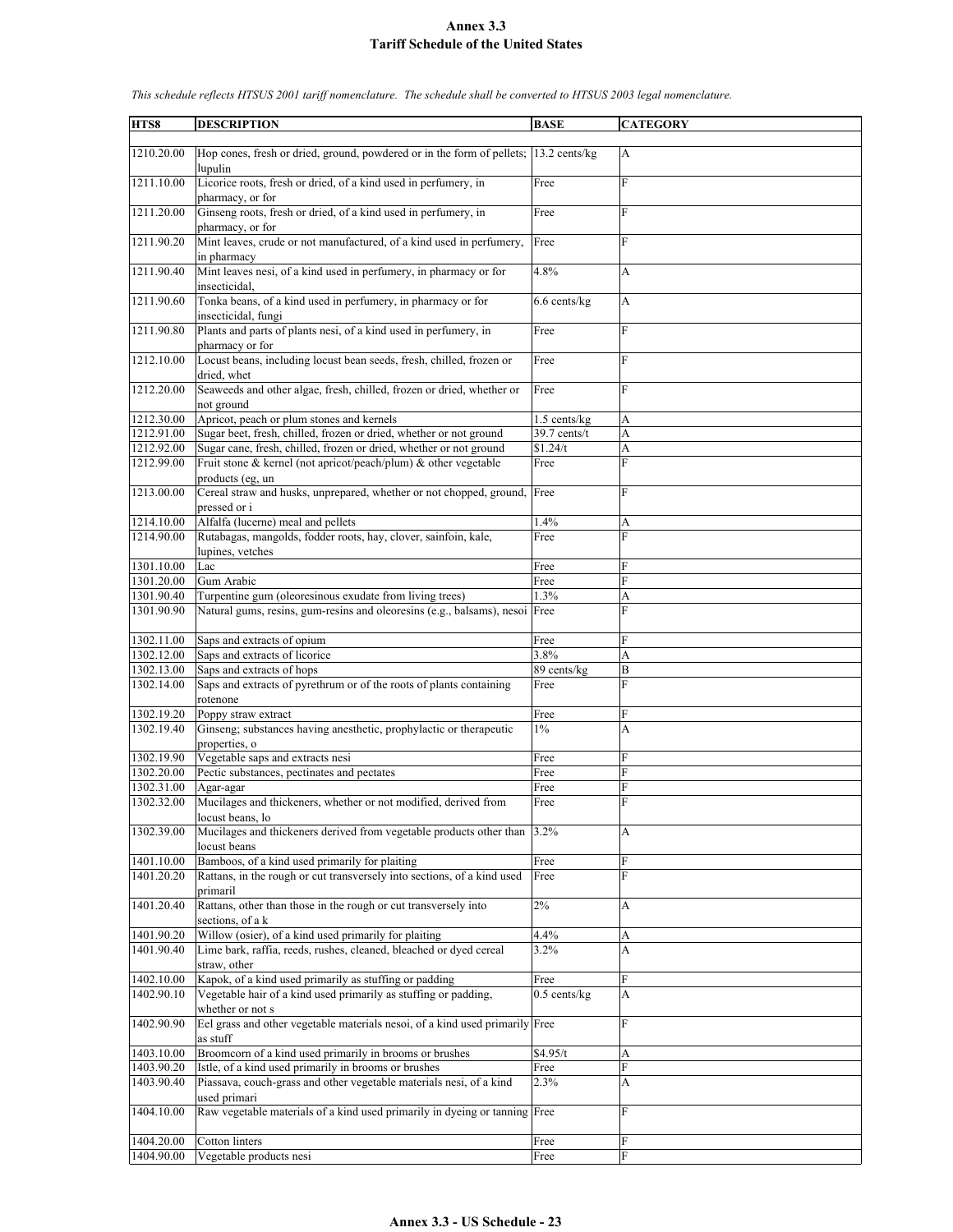| HTS8       | <b>DESCRIPTION</b>                                                                                     | <b>BASE</b>              | <b>CATEGORY</b> |
|------------|--------------------------------------------------------------------------------------------------------|--------------------------|-----------------|
| 1501.00.00 | Pig fat (including lard) and poultry fat, other than that of head 0209 or $3$ cents/kg<br>1503         |                          | B               |
| 1502.00.00 | Fats of bovine animals, sheep or goats, other than those of heading<br>1503                            | $0.43$ cents/kg          | A               |
| 1503.00.00 | Lard stearin, lard oil, oleostearin, oleo-oil, and tallow oil, not<br>emulsified or                    | 2 cents/kg               | A               |
| 1504.10.20 | Cod-liver oil and its fractions                                                                        | Free                     | F               |
| 1504.10.40 | Fish-liver oils and their fractions, other than cod-liver oil and its<br>fractions                     | 2.5%                     | A               |
| 1504.20.20 | Cod oil and its fractions, other than liver oil                                                        | Free                     | $\overline{F}$  |
| 1504.20.40 | Herring oil and its fractions, other than liver oil                                                    | 1 cent/kg                | А               |
| 1504.20.60 | Fats and oils and their fractions, of fish other than cod and herring,                                 | $1.5$ cents/kg +         | A               |
|            | excluding                                                                                              | 5%                       |                 |
| 1504.30.00 | Fats and oils and their fractions, of marine mammals                                                   | $1.7$ cents/kg +<br>5%   | A               |
| 1505.10.00 | Wool grease, crude                                                                                     | $1.3$ cents/kg           | A               |
| 1505.90.00 | Fatty substances derived from wool grease (including lanolin)                                          | 2.4%                     | A               |
| 1506.00.00 | Animal fats and oils and their fractions nesi, whether or not refined,                                 | 2.3%                     | A               |
|            | but not c                                                                                              |                          |                 |
| 1507.10.00 | Crude soybean oil, whether or not degummed                                                             | 19.1%                    | E               |
| 1507.90.20 | Pharmaceutical grade soybean oil meeting FDA requirements for use<br>in intravenous                    | Free                     | F               |
| 1507.90.40 | Soybean oil, other than crude, and its fractions, whether or not<br>refined, but no                    | 19.1%                    | E               |
| 1508.10.00 | Crude peanut (ground-nut) oil                                                                          | 7.5 cents/kg             | E               |
| 1508.90.00 | Peanut (ground-nut) oil, other than crude, and its fractions, whether or 7.5 cents/kg                  |                          | D               |
|            | not ref                                                                                                |                          |                 |
| 1509.10.20 | Virgin olive oil and its fractions, whether or not refined, not<br>chemically modif                    | 5 cents/kg on<br>conten  | A               |
| 1509.10.40 | Virgin olive oil and its fractions, whether or not refined, not<br>chemically modif                    | 3.4 cents/kg             | A               |
| 1509.90.20 | Olive oil, other than virgin olive oil, and its fractions, not chemically<br>modifi                    | 5 cents/kg on<br>conten  | A               |
| 1509.90.40 | Olive oil, other than virgin olive oil, and its fractions, not chemically<br>modifi                    | 3.4 cents/kg             | A               |
| 1510.00.20 | Olive oil, including blends, and their fractions, not chemically<br>modified, rende                    | Free                     | $\mathbf F$     |
| 1510.00.40 | Edible oil including blends, and their fractions, nesi, not chemically<br>modified.                    | 5 cents/kg on<br>conten  | A               |
| 1510.00.60 | Edible oil including blends, and their fractions, nesi, not chemically<br>modified.                    | 3.4 cents/kg             | A               |
| 1511.10.00 | Palm oil, crude, and its fractions, whether or not refined, not<br>chemically modif                    | Free                     | F               |
| 1511.90.00 | Palm oil, other than crude, and its fractions, whether or not refined,<br>but not c                    | Free                     | F               |
| 1512.11.00 | Sunflower-seed or safflower oil, crude, and their fractions, whether or $1.7$ cents/kg +<br>not refi   | $3.4\%$                  | B               |
| 1512.19.00 | Sunflower seed or safflower oil, other than crude, and their fractions,<br>whether                     | $1.7$ cents/kg +<br>3.4% | A               |
| 1512.21.00 | Cottonseed oil, crude, and its fractions, whether or not gossypol has<br>been remov                    | 5.6 cents/kg             | $\mathbf C$     |
| 1512.29.00 | Cottonseed oil, other than crude, and its fractions, whether or not<br>refined, but                    | 5.6 cents/kg             | $\mathbf C$     |
| 1513.11.00 | Coconut (copra) oil, crude, and its fractions, not chemically modified                                 | Free                     | F               |
| 1513.19.00 | Coconut (copra) oil, other than crude, and its fractions, whether or not Free<br>refined               |                          | F               |
| 1513.21.00 | Palm kernel or babassu oil, crude, and their fractions, not chemically<br>modified                     | Free                     | F               |
| 1513.29.00 | Palm kernel oil or babassu oil, other than crude, and their fractions,<br>whether o                    | Free                     | F               |
| 1514.10.10 | Rapeseed, colza or mustard oil used in the manufacture of rubber<br>substitutes or                     | Free                     | F               |
| 1514.10.90 | Rapeseed, colza or mustard oil, crude, and their fractions, not<br>chemically modif                    | 6.4%                     | B               |
| 1514.90.10 | Rapeseed, colza or mustard oil used in the manufacture of rubber                                       | Free                     | $\mathbf{F}$    |
| 1514.90.50 | substitute or l<br>Denatured rapeseed, colza or mustard oil, other than crude, and their<br>fractions, | $1.3$ cents/kg           | A               |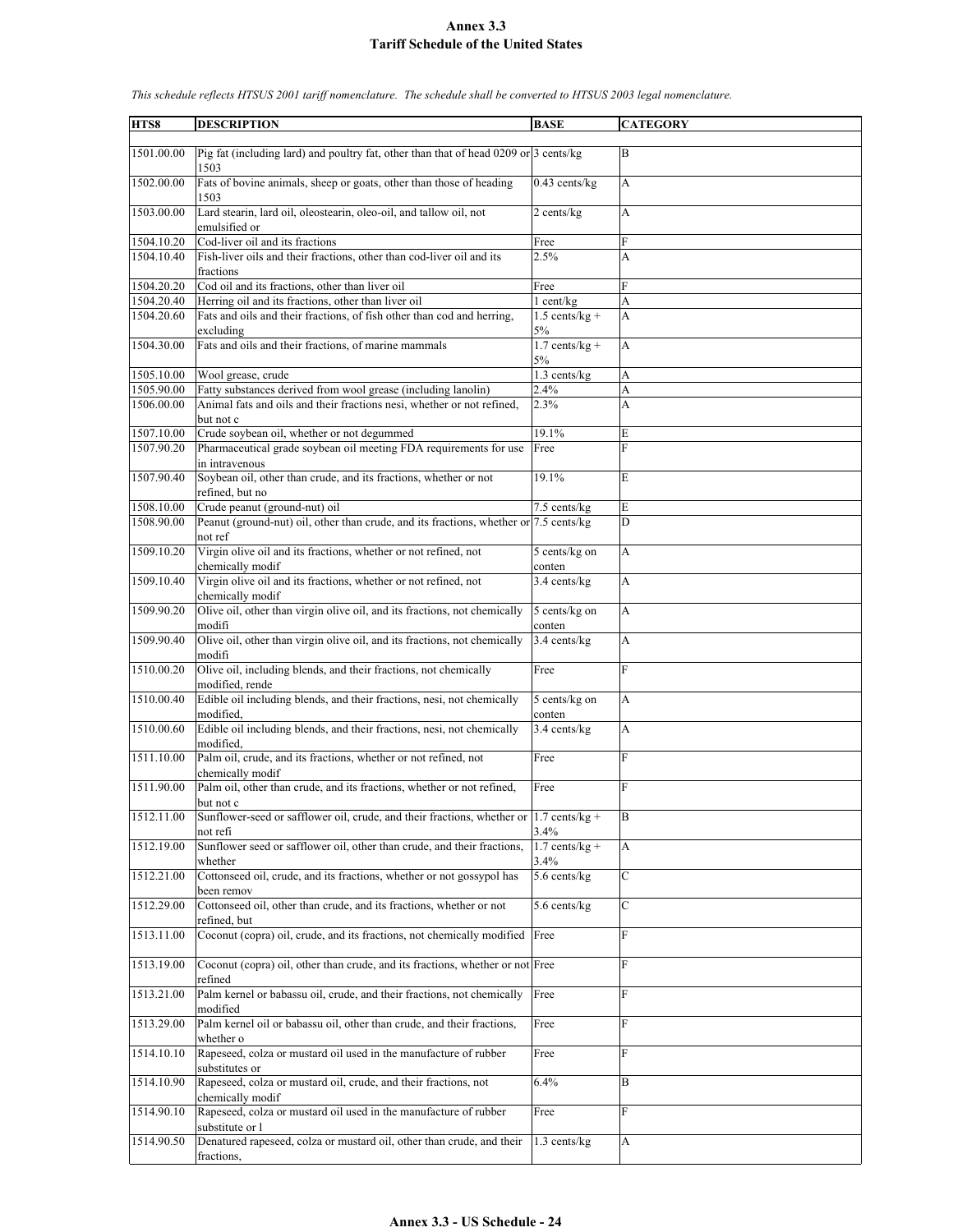| HTS8       | <b>DESCRIPTION</b>                                                                               | <b>BASE</b>               | <b>CATEGORY</b>      |
|------------|--------------------------------------------------------------------------------------------------|---------------------------|----------------------|
|            |                                                                                                  |                           |                      |
| 1514.90.90 | Rapeseed, colza or mustard oil, other than crude, and their fractions,<br>whether o              | 6.4%                      | B                    |
| 1515.11.00 | Linseed oil, crude, and its fractions, not chemically modified                                   | $6.3$ cents/kg            | B                    |
| 1515.19.00 | Linseed oil, other than crude, and its fractions, whether or not refined, 6.3 cents/kg<br>not ch |                           | A                    |
| 1515.21.00 | Corn (maize) oil, crude, and its fractions, not chemically modified                              | 3.4%                      | A                    |
| 1515.29.00 | Corn (maize) oil, other than crude, and its fractions, whether or not                            | 3.4%                      | A                    |
|            | refined, n                                                                                       |                           |                      |
| 1515.30.00 | Castor oil and its fractions, whether or not refined, but not chemically Free<br>modifie         |                           | F                    |
| 1515.40.00 | Tung oil and its fractions, whether or not refined, not chemically<br>modified                   | Free                      | F                    |
| 1515.50.00 | Sesame oil and its fractions, whether or not refined, not chemically<br>modified                 | $0.68$ cents/kg           | A                    |
| 1515.60.00 | Jojoba oil and its fractions, whether or not refined, not chemically<br>modified                 | 2.3%                      | A                    |
| 1515.90.20 | Nut oils, whether or not refined, not chemically modified                                        | Free                      | F                    |
| 1515.90.40 | Fixed vegetable fats and oils and their fractions nesi, whether or not                           | 3.2%                      | A                    |
|            | refined.                                                                                         |                           |                      |
| 1516.10.00 | Animal fats and oils, partly or wholly hydrogenated, interesterified,<br>reesterifi              | 7 cents/kg                | A                    |
| 1516.20.10 | Rapeseed oil, hydrogenated or hardened                                                           | 7.7%                      | B                    |
| 1516.20.90 | Vegetable fats and oils nesi, partly or wholly hydrogenated,                                     | 8.8 cents/kg              | B                    |
|            | interesterified, re                                                                              |                           |                      |
| 1517.10.00 | Margarine, excluding liquid margarine                                                            | $12.3$ cents/kg           | B                    |
| 1517.90.10 | Edible artificial mixtures of products provided for in headings 1501 to 18%                      |                           | A                    |
| 1517.90.20 | 1515, co<br>Edible artificial mixtures of products provided for in headings $1501$ to $8\%$      |                           | A                    |
| 1517.90.45 | 1515, ne<br>Edible mixt. & preps, dairy products described in add. US note 1 to                  | 11 cents/kg               | $\boldsymbol{A}$     |
|            | Ch 4: subjec                                                                                     |                           |                      |
| 1517.90.50 | Edible mixt. & preps, dairy products described in add. US note 1 to<br>Ch 4: subjec              | 11 cents/kg               | A                    |
| 1517.90.60 | Edible mixt. & preps, dairy products described in add. US note 1 to<br>Ch 4: not su              | 34.2 cents/kg             | See Annex 1, note 8. |
| 1517.90.90 | Edible mixt. & preps (ex. dairy products descr. in add. US note 1 to<br>$Ch. 4)$ , nes           | 8.8 cents/kg              | A                    |
| 1518.00.20 | Linseed or flaxseed oil, and their fractions, boiled, oxidized,<br>dehydrated, sulf              | 6.3 cents/kg              | A                    |
| 1518.00.40 | Animal or vegetable fats and oils, nesi, oxidized, dehydrated or                                 | 8%                        | A                    |
| 1520.00.00 | otherwise chemi<br>Glycerol, crude; glycerol waters and glycerol lyes                            | Free                      | F                    |
| 1521.10.00 | Vegetable waxes (other than triglycerides), whether or not refined or                            | Free                      | F                    |
|            | colored                                                                                          |                           |                      |
| 1521.90.20 | Bleached beeswax                                                                                 | 4.8%                      | A                    |
| 1521.90.40 | Insect waxes, other than bleached beeswax, and spermaceti, whether<br>or not refine              | Free                      | F                    |
| 1522.00.00 | Degras; residues resulting from the treatment of fatty substances or                             | 3.8%                      | А                    |
| 1601.00.20 | animal or v<br>Pork sausages and similar products of pork, pork offal or blood; food             | $0.8$ cents/ $kg$         | A                    |
|            | preparatio                                                                                       |                           |                      |
| 1601.00.40 | Sausages and similar products of beef, beef offal or blood; food<br>preparations ba              | 3.4%                      | A                    |
| 1601.00.60 | Sausage and similar products of meats, meat offal or blood nesi; food<br>preparatio              | 3.2%                      | A                    |
| 1602.10.00 | Homogenized preparations of meat, meat offal or blood, nesi                                      | 1.9%                      | A                    |
| 1602.20.20 | Prepared or preserved liver of goose                                                             | $\overline{4.9}$ cents/kg | A                    |
| 1602.20.40 | Prepared or preserved liver of any animal other than of goose                                    | $3.2\%$                   | A                    |
| 1602.31.00 | Prepared or preserved meat or meat offal of turkeys, nesi                                        | 6.4%                      | A                    |
| 1602.32.00 | Prepared or preserved meat or meat offal of chickens, nesoi                                      | 6.4%                      | A                    |
| 1602.39.00 | Prepared or preserved meat or meat offal of ducks, geese or guineas,<br>nesoi                    | 6.4%                      | A                    |
| 1602.41.10 | Prepared or preserved pork ham and cuts thereof, containing cereals<br>or vegetable              | 6.4%                      | A                    |
| 1602.41.20 | Pork hams and cuts thereof, not containing cereals or vegetables,<br>boned and cook              | 5.3 cents/kg              | A                    |
| 1602.41.90 | Prepared or preserved pork hams and cuts thereof, not containing<br>cereals or vege              | 1.4 cents/kg              | $\mathbf{A}$         |
| 1602.42.20 | Pork shoulders and cuts thereof, boned and cooked and packed in                                  | 4.2 cents/kg              | A                    |
|            | airtight contain                                                                                 |                           |                      |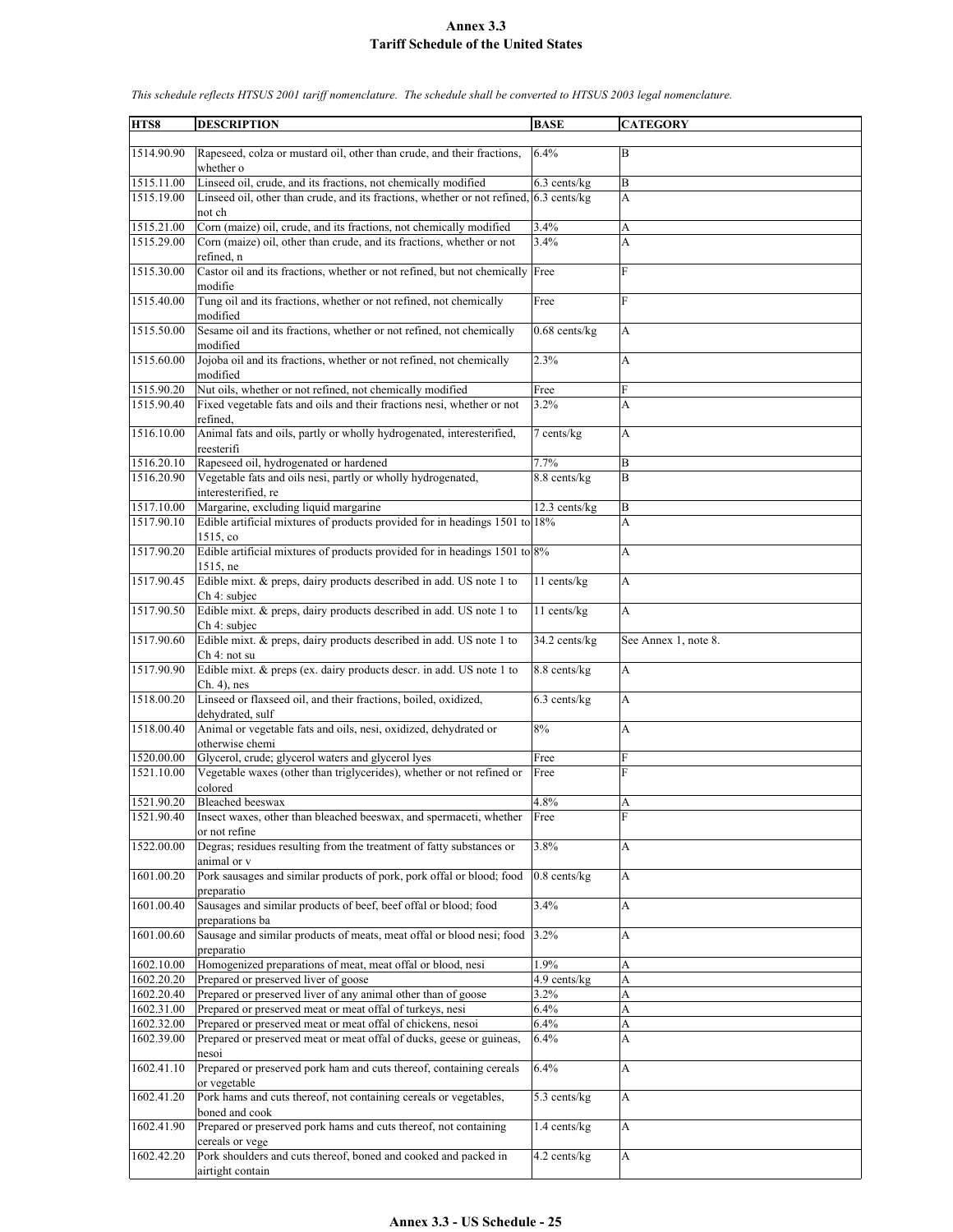| HTS8       | <b>DESCRIPTION</b>                                                                        | <b>BASE</b>    | <b>CATEGORY</b> |
|------------|-------------------------------------------------------------------------------------------|----------------|-----------------|
|            |                                                                                           |                |                 |
| 1602.42.40 | Prepared or preserved pork shoulders and cuts thereof, other than<br>boned and cook       | $1.4$ cents/kg | A               |
| 1602.49.10 | Prepared or preserved pork offal, including mixtures                                      | 3.2%           | A               |
| 1602.49.20 | Pork other than ham and shoulder and cuts thereof, not containing<br>cereals or veg       | 4.2 cents/kg   | A               |
| 1602.49.40 | Prepared or preserved pork, not containing cereals or vegetables, nesi 1.4 cents/kg       |                | A               |
| 1602.49.60 | Prepared or preserved pork mixed with beef                                                | 3.2%           | A               |
| 1602.49.90 | Prepared or preserved pork, nesi                                                          | 6.4%           | A               |
| 1602.50.05 | Prepared or preserved offal of bovine animals                                             | 2.3%           | A               |
| 1602.50.09 | Prepared or preserved meat of bovine animals, cured or pickled, not<br>containing c       | 4.5%           | A               |
| 1602.50.10 | Corned beef in airtight containers                                                        | Free           | F               |
| 1602.50.20 | Prepared or preserved beef in airtight containers, other than corned                      | 1.4%           | A               |
| 1602.50.60 | beef, not c<br>Prepared or preserved meat of bovine animals, not containing cereals       | 1.8%           | A               |
| 1602.50.90 | or vegetabl<br>Prepared or preserved meat of bovine animals, containing cereals or        | 2.5%           | A               |
|            | vegetables                                                                                |                |                 |
| 1602.90.10 | Prepared or preserved frog meat                                                           | 2.7%           | A               |
| 1602.90.90 | Prepared or preserved meat, meat offal or blood, nesi                                     | 6.4%           | A               |
| 1603.00.10 | Clam juice                                                                                | 8.5%           | A               |
| 1603.00.90 | Extracts and juices of meat, fish, crustaceans, molluscs or other<br>aquatic invert       | Free           | Ė               |
| 1604.11.20 | Prepared or preserved salmon, whole or in pieces, but not minced, in<br>oil. in air       | 6%             | B               |
| 1604.11.40 | Prepared or preserved salmon, whole or in pieces, but not minced,<br>other than in        | Free           | F               |
| 1604.12.20 | Prepared or preserved herrings, whole or in pieces, but not minced, in 4%<br>oil, in a    |                | А               |
| 1604.12.40 | Herrings, whole or in pieces, but not minced, in tomato sauce,<br>smoked or kippere       | Free           | F               |
| 1604.12.60 | Herrings prepared or preserved, whole or in pieces, but not minced,                       | Free           | F               |
| 1604.13.10 | nesi<br>Smoked sardines, in oil, not skinned nor boned, \$1/kg or more in tin-            | Free           | F               |
|            | plate conta                                                                               |                |                 |
| 1604.13.20 | Sardines, not smoked, sardinella, brisling or sprats, neither skinned<br>nor boned,       | 15%            | B               |
| 1604.13.30 | Sardines, sardinella, brisling or sprats, skinned or boned, in oil, in<br>airtight        | 20%            | B               |
| 1604.13.40 | Sardines, sardinella, brisling, sprats in containers with their contents<br>under 2       | Free           | F               |
| 1604.13.90 | Sardines, sardinella and brisling or sprats (not in oil and airtight                      | 3.1%           | A               |
| 1604.14.10 | cont.), pre<br>Tunas and skipjack, whole or in pieces, but not minced, in oil, in         | 35%            | D               |
| 1604.14.20 | airtight cont<br>Tunas and skipjack, not in oil, in airtight cont., n/o 7 kg, not of U.S. | 6%             | D               |
|            | possess                                                                                   |                |                 |
| 1604.14.30 | Tunas and skipjack, not in oil, in airtight containers, n/o 7 kg, not of<br>$U.S.$ po     | 12.5%          | D               |
| 1604.14.40 | Tunas and skipjack, not in airtight containers, not in oil, in bulk or in<br>immedi       | $1.1$ cents/kg | A               |
| 1604.14.50 | Tunas and skipjack, not in airtight containers, not in bulk or in<br>immediate cont       | 6%             | A               |
| 1604.14.70 | Bonito (Sarda spp.), in oil                                                               | 4.9%           | A               |
| 1604.14.80 | Bonito (Sarda spp.), not in oil                                                           | 6%             | B               |
| 1604.15.00 | Prepared or preserved mackerel, whole or in pieces, but not minced                        | 3%             | А               |
| 1604.16.10 | Anchovies, whole or in pieces but not minced, in oil, in airtight<br>containers, th       | Free           | F               |
| 1604.16.30 | Anchovies, whole or in pieces but not minced, in oil, in airtight<br>containers, af       | Free           | F               |
| 1604.16.40 | Prepared or preserved anchovies, whole or in pieces, not minced, not                      | 5%             | A               |
| 1604.16.60 | in oil, in<br>Prepared or preserved anchovies, whole or in pieces, but not minced,        | Free           | F               |
| 1604.19.10 | not in oil.<br>Bonito, yellowtail and pollock, whole or in pieces, but not minced, in     | 4%             | А               |
| 1604.19.20 | airtight<br>Prepared or preserved fish, nesi, whole or in pieces, but not minced,         | 4%             | A               |
|            | in airtigh                                                                                |                |                 |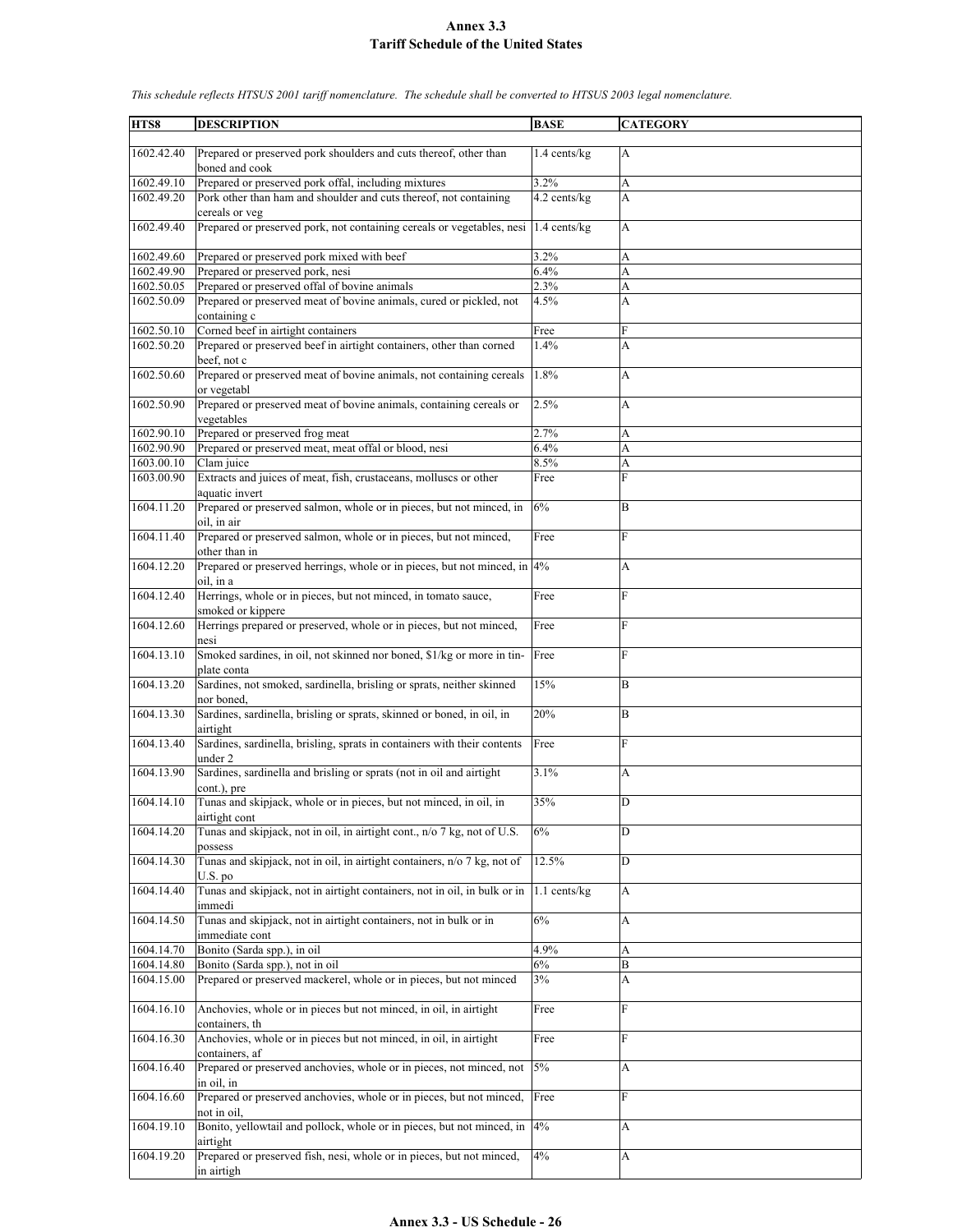| HTS8                     | <b>DESCRIPTION</b>                                                                                                            | <b>BASE</b>               | <b>CATEGORY</b>      |
|--------------------------|-------------------------------------------------------------------------------------------------------------------------------|---------------------------|----------------------|
|                          |                                                                                                                               |                           |                      |
| 1604.19.25               | Bonito, yellowtail and pollock, whole or in pieces, but not minced, in $ 5\% $<br>airtight                                    |                           | A                    |
| 1604.19.30               | Prepared or preserved fish, nesi, whole or in pieces, but not minced,<br>in airtigh                                           | 4%                        | A                    |
| 1604.19.40               | Fish sticks and like products of any size or shape, fillets or other<br>portions of                                           | 10%                       | A                    |
| 1604.19.50               | Fish sticks and like products of any size or shape, fillets or other<br>portions of                                           | 9.8%                      | A                    |
| 1604.19.60               | Prepared or preserved fish nesi, in oil and in bulk or in immediate<br>containers w                                           | Free                      | F                    |
| 1604.19.80               | Prepared or preserved fish, whole or in pieces, but not minced, nesi                                                          | 6%                        | A                    |
| 1604.20.05               | Products containing meat of crustaceans, molluscs or other aquatic<br>invertebrates                                           | 10%                       | A                    |
| 1604.20.10               | Fish pastes                                                                                                                   | Free                      | F                    |
| 1604.20.15               | Fish balls, cakes and puddings, in oil                                                                                        | Free                      | F                    |
| 1604.20.20               | Fish balls, cakes and puddings, not in oil, in immediate airtight                                                             | Free                      | F                    |
|                          | containers, we                                                                                                                |                           |                      |
| 1604.20.25               | Fish balls, cakes and puddings, not in oil, and in immediate<br>nonairtight contain                                           | Free                      | F                    |
| 1604.20.30               | Fish balls, cakes and puddings, not in oil, not in immediate<br>containers, weighin                                           | Free                      | F                    |
| 1604.20.40               | Fish sticks and similar products of any size or shape, if breaded,<br>coated with b                                           | 10%                       | A                    |
| 1604.20.50               | Fish sticks and similar products of any size or shape, if breaded,<br>coated with b                                           | 7.5%                      | A                    |
| 1604.20.60               | Prepared or preserved fish, other than whole or in pieces, nesi                                                               | Free                      | F                    |
| 1604.30.20               | Caviar                                                                                                                        | 15%                       | A                    |
| 1604.30.30               | Caviar substitutes prepared from fish eggs, boiled and in airtight                                                            | Free                      | F                    |
|                          | containers                                                                                                                    |                           | F                    |
| 1604.30.40               | Caviar substitutes prepared from fish eggs, nesi                                                                              | Free                      |                      |
| 1605.10.05               | Crab products containing fish meat; prepared meals of crab                                                                    | 10%                       | A                    |
| 1605.10.20<br>1605.10.40 | Crabmeat, prepared or preserved, in airtight containers<br>Crabmeat, prepared or preserved, other than in airtight containers | Free<br>5%                | F<br>A               |
|                          |                                                                                                                               |                           |                      |
| 1605.10.60               | Crabs, other than crabmeat, prepared or preserved                                                                             | Free                      | F                    |
| 1605.20.05               | Shrimp and prawn products containing fish meat; prepared meals of                                                             | 5%                        | A                    |
|                          | shrimps or pra                                                                                                                |                           |                      |
| 1605.20.10               | Shrimps and prawns, prepared or preserved, not containing fish meat, Free<br>nesi                                             |                           | F                    |
| 1605.30.05               | Lobster products containing fish meat; prepared meals of lobster                                                              | 10%                       | A                    |
| 1605.30.10               | Lobster, prepared or preserved, not containing fish meat, nesi                                                                | Free                      | F                    |
| 1605.40.05               | Crustacean products nesi, containing fish meat; prepared meals of                                                             | Free                      | F                    |
|                          | crustaceans. n                                                                                                                |                           |                      |
| 1605.40.10               | Crustaceans nesi, prepared or preserved, not containing fish meat,<br>nesi                                                    | Free                      | F                    |
| 1605.90.05               | Products of molluscs and other aquatic invertebrates containing fish                                                          | Free                      | F                    |
|                          | meat; prepa                                                                                                                   |                           |                      |
| 1605.90.06               | Razor clams, in airtight containers, prepared or preserved, nesi                                                              | Free                      | F                    |
| 1605.90.10               | Boiled clams in immediate airtight containers, the contents of which<br>do not exce                                           | 10%                       | A                    |
| 1605.90.20               | Clams, prepared or preserved, excluding boiled clams, in immediate<br>airtight cont                                           | Free                      | F                    |
| 1605.90.30               | Clams, prepared or preserved, other than in airtight containers                                                               | Free                      | F                    |
| 1605.90.40               | Smoked oysters                                                                                                                | Free                      | F                    |
| 1605.90.50               | Oysters, prepared or preserved, but not smoked                                                                                | 4.7%                      | A                    |
| 1605.90.55               | Prepared or preserved snails, other than sea snails                                                                           | $5\%$                     | A                    |
| 1605.90.60               | Molluscs other than clams and oysters, and aquatic invertebrates nesi, Free<br>prepared                                       |                           | F                    |
| 1701.11.05               | Cane sugar, raw, in solid form, w/o added flavoring or coloring,<br>subject to gen.                                           | $1.4606$ cents/kg<br>less | A                    |
| 1701.11.10               | Cane sugar, raw, in solid form, w/o added flavoring or coloring,<br>subject to add.                                           | 1.4606 cents/kg<br>less   | A                    |
| 1701.11.20               | Cane sugar, raw, in solid form, to be used for certain polyhydric<br>alcohols                                                 | $1.4606$ cents/kg<br>less | A                    |
| 1701.11.50               | Cane sugar, raw solid form, w/o flavoring or coloring, nesoi, not<br>subject to gen                                           | 33.87 cents/kg            | See Annex 1, note 9. |
| 1701.12.05               | Beet sugar, raw, in solid form, w/o added flavoring or coloring,                                                              | 3.6606 cents/kg           | A                    |
|                          | subject to gen.                                                                                                               | less                      |                      |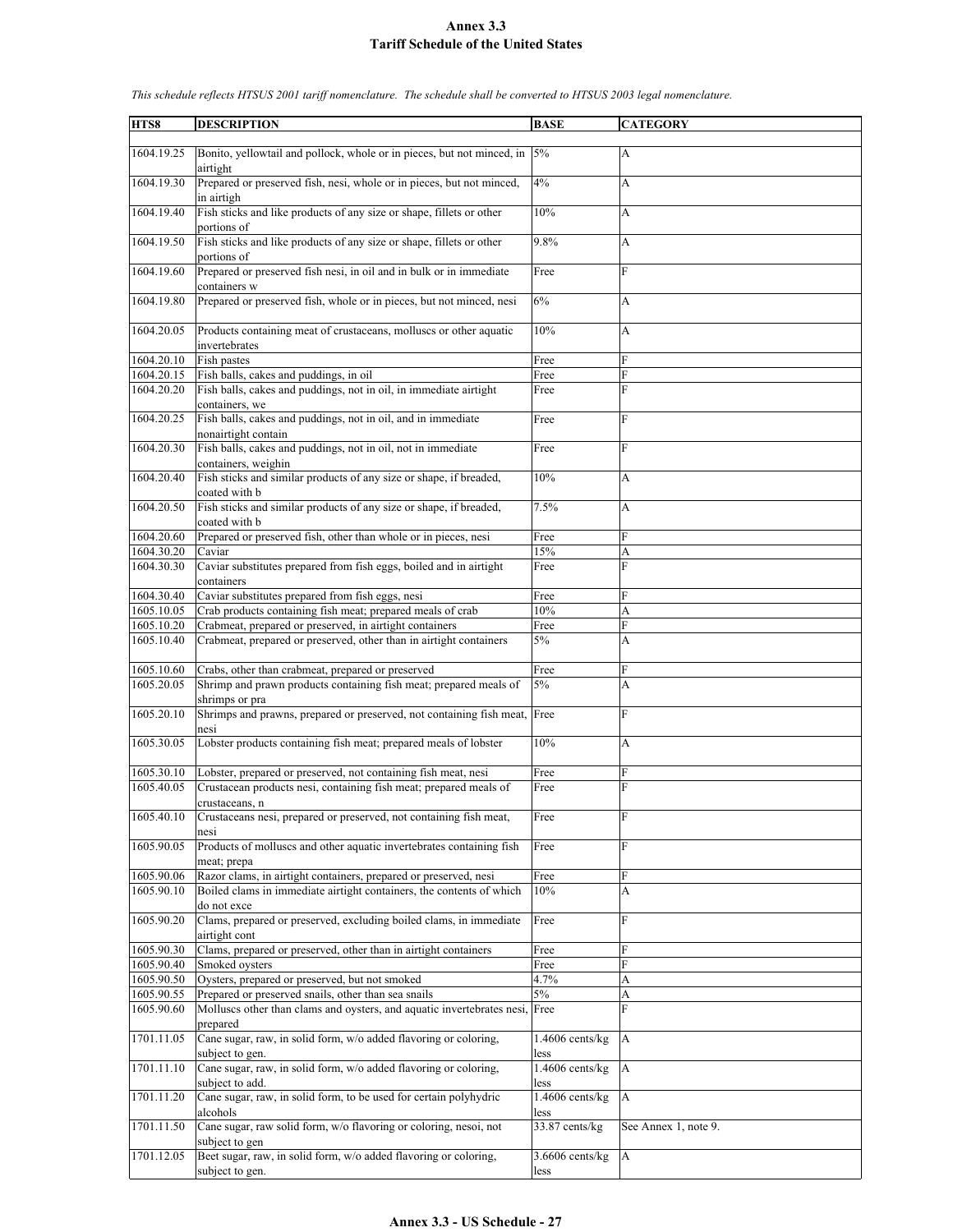| HTS8       | <b>DESCRIPTION</b>                                                                                      | <b>BASE</b>               | <b>CATEGORY</b>      |
|------------|---------------------------------------------------------------------------------------------------------|---------------------------|----------------------|
|            |                                                                                                         |                           |                      |
| 1701.12.10 | Beet sugar, raw, in solid form, w/o added flavoring or coloring,                                        | $3.6606$ cents/kg         | A                    |
|            | subject to add.                                                                                         | less                      |                      |
| 1701.12.50 | Beet sugar, raw, in solid form, w/o added flavoring or coloring, nesoi,                                 | $35.74$ cents/kg          | See Annex 1, note 9. |
|            | not subi                                                                                                |                           |                      |
| 1701.91.05 | Cane/beet sugar & pure sucrose, refined, solid, w/added coloring but                                    | $3.6606$ cents/ $kg$      | $\mathbf{A}$         |
| 1701.91.10 | not flav.,<br>Cane/beet sugar & pure sucrose, refined, solid, w/added coloring but                      | less<br>$3.6606$ cents/kg | $\mathbf{A}$         |
|            | not flav.,                                                                                              | less                      |                      |
| 1701.91.30 | Cane/beet sugar & pure sucrose, refined, solid, w/added coloring but                                    | 35.74 cents/kg            | See Annex 1, note 9. |
|            | not flav.,                                                                                              |                           |                      |
| 1701.91.42 | Cane/beet sugar & pure sucrose, refined, solid, w/added flavoring,                                      | 6%                        | A                    |
|            | $o/65\%$ by wt.                                                                                         |                           |                      |
| 1701.91.44 | Cane/beet sugar & pure sucrose, refined, solid, w/added flavoring,                                      | 6%                        | A                    |
|            | $o/65%$ by wt.                                                                                          |                           |                      |
| 1701.91.48 | Cane/beet sugar & pure sucrose, refined, solid, w/added flavoring,<br>o/65% by wt.                      | $33.9$ cents/kg +<br>5.1% | See Annex 1, note 9. |
| 1701.91.52 | Cane/beet sugar & pure sucrose, refined, solid, w/added flavoring,                                      | 6%                        | А                    |
|            | o/10% by wt.                                                                                            |                           |                      |
| 1701.91.54 | Cane/beet sugar & pure sucrose, refined, solid, w/added flavoring,                                      | 6%                        | A                    |
|            | $o/10\%$ by wt.                                                                                         |                           |                      |
| 1701.91.58 | Cane/beet sugar & pure sucrose, refined, solid, w/added flavoring,                                      | $33.9$ cents/kg +         | See Annex 1, note 9. |
|            | $o/10\%$ by wt.                                                                                         | 5.1%                      |                      |
| 1701.91.80 | Cane/beet sugar & pure sucrose, refined, solid, w/added flavoring,                                      | 5.1%                      | A                    |
| 1701.99.05 | nesoi<br>Cane/beet sugar & pure sucrose, refined, solid, w/o added coloring or                          | $3.6606$ cents/kg         | A                    |
|            | flavoring.                                                                                              | less                      |                      |
| 1701.99.10 | Cane/beet sugar $\&$ pure sucrose, refined, solid, w/o added coloring or                                | 3.6606 cents/kg           | $\mathbf{A}$         |
|            | flavoring,                                                                                              | less                      |                      |
| 1701.99.50 | Cane/beet sugar & pure sucrose, refined, solid, w/o added coloring or                                   | 35.74 cents/kg            | See Annex 1, note 9. |
|            | flavoring.                                                                                              |                           |                      |
| 1702.11.00 | Lactose and lactose syrup containing by weight 99% or more lactose,<br>calculated o                     | 6.4%                      | D                    |
| 1702.19.00 | Lactose and lactose syrup containing by weight less than 99% lactose, 6.4%                              |                           | D                    |
|            | calculated                                                                                              |                           |                      |
| 1702.20.22 | Maple syrup, blended, described in add. US note 4 to Ch.17: subject                                     | 6%                        | А                    |
|            | to gen. note                                                                                            |                           |                      |
| 1702.20.24 | Maple syrup, blended, described in add. US note 4 to Ch.17: subject                                     | 6%                        | A                    |
| 1702.20.28 | to add. US n<br>Maple syrup, blended, described in add. US note 4 to Ch.17: not                         | 16.9 cents/kg of          | See Annex 1, note 9. |
|            | subject to gen n                                                                                        | tot                       |                      |
| 1702.20.40 | Maple sugar and maple syrup, nesi                                                                       | Free                      | F                    |
| 1702.30.22 | Glucose & glucose syrup nt containing or containing in dry state less                                   | 6%                        | A                    |
|            | than 20% f                                                                                              |                           |                      |
| 1702.30.24 | Glucose & glucose syrup nt containing or containing in dry state less                                   | 6%                        | A                    |
| 1702.30.28 | than 20% f<br>Glucose & glucose syrup not containing or containing in dry state less $16.9$ cents/kg of |                           | See Annex 1, note 9. |
|            | than 20%                                                                                                | tot                       |                      |
| 1702.30.40 | Glucose and glucose syrup, not containing fructose or in the dry state                                  | 2.2 cents/kg              | A                    |
|            | less than                                                                                               |                           |                      |
| 1702.40.22 | Blended syrup desc. in add'l U.S. note 4(chap.17) Contng in dry state                                   | 6%                        | A                    |
|            | 20%-50% by                                                                                              |                           |                      |
| 1702.40.24 | Blended syrup desc. in add'l U.S. note 4(chap.17) Contng in dry state                                   | 6%                        | A                    |
| 1702.40.28 | 20%-50% by<br>Blended syrup desc. in add'l U.S. note 4(chap.17) Contng in dry state                     | 33.9 cents/kg of          | See Annex 1, note 9. |
|            | 20%-50% by                                                                                              | tot                       |                      |
| 1702.40.40 | Glucose in solid form $\&$ glucose syrup, containing in dry state at least 5.1%                         |                           | A                    |
|            | 20% but                                                                                                 |                           |                      |
| 1702.50.00 | Chemically pure fructose                                                                                | 9.6%                      | D                    |
| 1702.60.22 | Oth fructose & fruc. syrup conting in dry state $>50\%$ by wt. of                                       | 6%                        | A                    |
| 1702.60.24 | fructose, blended<br>Oth fructose & fruc. syrup conting in dry state $>50\%$ by wt. of                  | 6%                        | A                    |
|            | fructose, blended                                                                                       |                           |                      |
| 1702.60.28 | Oth fructose & fruc. syrup contng in dry state >50% by wt. of                                           | 33.9 cents/kg of          | See Annex 1, note 9. |
|            | fructose, blended                                                                                       | tot                       |                      |
| 1702.60.40 | Glucose and glucose syrup, w/50% or more fructose, other than                                           | 5.1%                      | A                    |
|            | blended syrups des                                                                                      |                           |                      |
| 1702.90.05 | Cane/beet sugars & syrups (incl. invert sugar); nesoi, w/soluble non-                                   | $3.6606$ cents/kg         | A                    |
| 1702.90.10 | sugar solid<br>Cane/beet sugars & syrups (incl. invert sugar); nesoi, w/soluble non-                    | of t<br>3.6606 cents/kg   | A                    |
|            | sugar solid                                                                                             | of t                      |                      |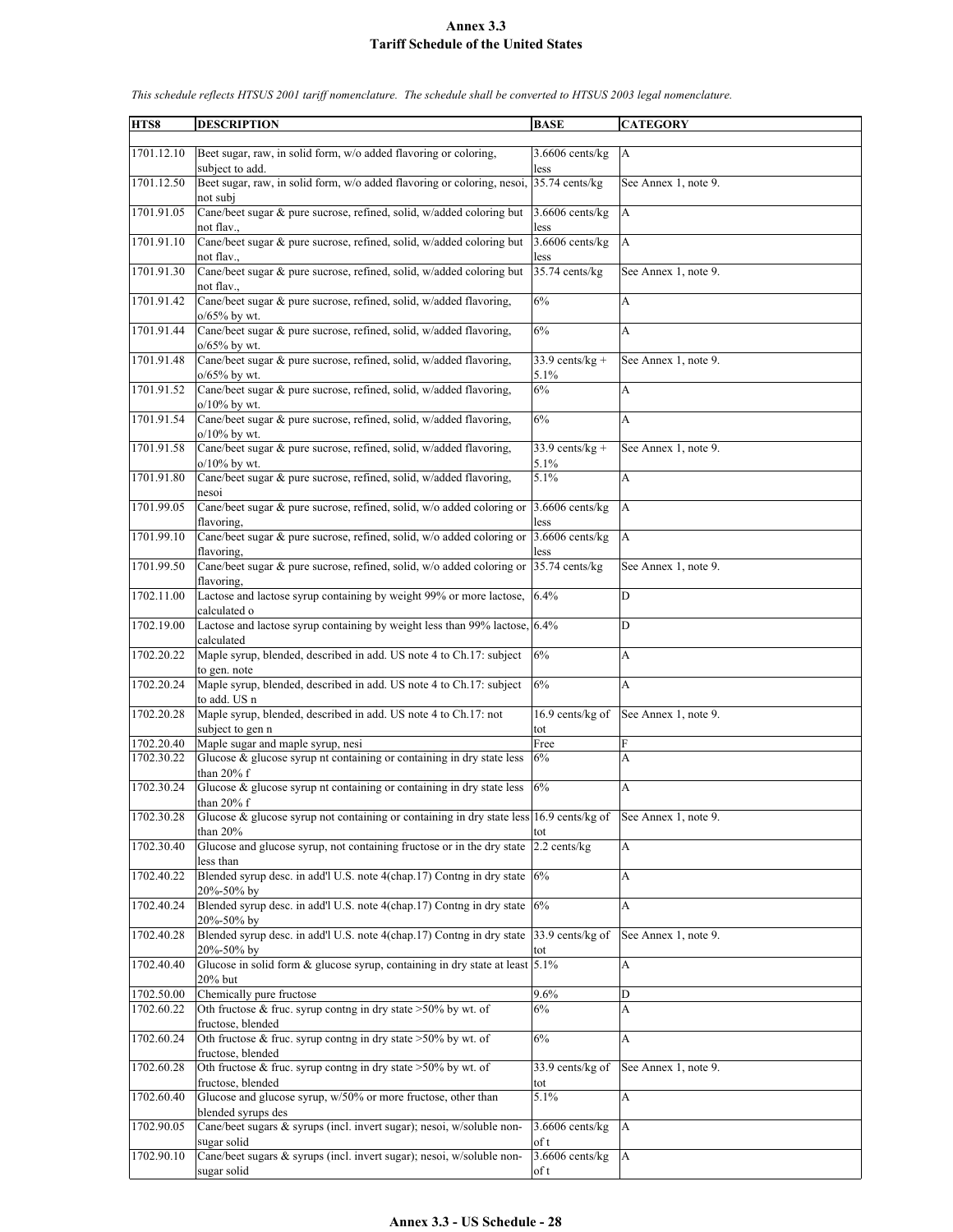| HTS8                     | <b>DESCRIPTION</b>                                                                                   | <b>BASE</b>               | <b>CATEGORY</b>      |
|--------------------------|------------------------------------------------------------------------------------------------------|---------------------------|----------------------|
| 1702.90.20               | Cane/beet sugars & syrups (incl. invert sugar); nesoi, w/soluble non-<br>sugar solid                 | 35.74 cents/kg            | See Annex 1, note 9. |
| 1702.90.35               | Invert molasses                                                                                      | 0.35 cents/liter          | A                    |
| 1702.90.40               | Other cane/beet syrups nesi                                                                          | 0.35 cents/liter          | A                    |
| 1702.90.52               | Sugar syrups, artificial honey, caramel, nesoi, subject to gen. note 15<br>of the H                  | 6%                        | A                    |
| 1702.90.54               | Blended syrups described in add. US note 4 to chap. 17, nesoi,<br>subject to add. U                  | 6%                        | A                    |
| 1702.90.58               | Blended syrups described in add. US note 4 to chap. 17, nesoi, not<br>subject to ad                  | 33.9 cents/kg of<br>tot   | See Annex 1, note 9. |
| 1702.90.64               | Sugars nesoi w/o 65% by dry wt. sugar, described in add. U.S note 2<br>to Ch.17: an                  | 6%                        | A                    |
| 1702.90.68               | Sugars nesoi w/o 65% by dry wt. sugar, described in add. U.S note 2<br>to Ch.17: an                  | $33.9$ cents/kg +<br>5.1% | See Annex 1, note 9. |
| 1702.90.90               | Sugars and sugar syrups, and articles containing sugar, neosi                                        | 5.1%                      | A                    |
| 1703.10.30               | Cane molasses imported for (a) the commercial extraction of sugar or<br>$(b)$ human c                | 0.35 cents/liter          | A                    |
| 1703.10.50               | Cane molasses nesi                                                                                   | 0.01 cents/kg of<br>tot   | $\mathbf{A}$         |
| 1703.90.30               | Molasses, other than cane, imported for (a) the commercial extraction 0.35 cents/liter<br>of sugar o |                           | A                    |
| 1703.90.50               | Molasses nesi                                                                                        | $0.01$ cents/kg of<br>tot | $\overline{A}$       |
| 1704.10.00               | Chewing gum, not containing cocoa, whether or not sugar-coated                                       | 4%                        | A                    |
| 1704.90.10<br>1704.90.25 | Candied nuts, not containing cocoa<br>Sugar confectionary cough drops, not containing cocoa          | 4.5%<br>Free              | A<br>F               |
| 1704.90.35               | Sugar confections or sweetmeats ready for consumption, not<br>containing cocoa, oth                  | 5.6%                      | A                    |
| 1704.90.52               | Sugar confectionery nesoi, not containing cocoa, subject to gen. note<br>15 of the                   | 12.2%                     | A                    |
| 1704.90.54               | Sugar confectionery nesoi, w/o cocoa, dairy products subject to add.<br>US note 1 t                  | 12.2%                     | A                    |
| 1704.90.58               | Sugar confectionery nesoi, w/o cocoa, dairy products subject to add.<br>US note 1 t                  | $40$ cents/kg +<br>10.4%  | See Annex 1, note 8. |
| 1704.90.64               | Sugar confectionery nesoi o/65% by dry wt. of sugar described in add. 12.2%<br>US note 2             |                           | A                    |
| 1704.90.68               | Sugar confectionery nesoi $o/65\%$ by dry wt. of sugar described in add. 40 cents/kg +<br>US note 2  | 10.4%                     | See Annex 1, note 9. |
| 1704.90.74               | Sugar confectionery nesoi o/10% by dry wt. of sugar described in add.<br>US note 3                   | 12.2%                     | A                    |
| 1704.90.78               | Sugar confectionery nesoi o/10% by dry wt. of sugar described in add. 40 cents/kg +<br>US note 3     | 10.4%                     | See Annex 1, note 9. |
| 1704.90.90               | Sugar confectionery, w/o cocoa, nesoi                                                                | 10.4%                     | $\mathbf C$          |
| 1801.00.00               | Cocoa beans, whole or broken, raw or roasted                                                         | Free                      | F                    |
| 1802.00.00               | Cocoa shells, husks, skins and other cocoa waste                                                     | Free                      | F                    |
| 1803.10.00               | Cocoa paste, not defatted                                                                            | Free                      | F                    |
| 1803.20.00               | Cocoa paste, wholly or partly defatted                                                               | $0.2$ cents/kg            | A                    |
| 1804.00.00               | Cocoa butter, fat and oil                                                                            | Free                      | F                    |
| 1805.00.00               | Cocoa powder, not containing added sugar or other sweetening matter $0.52$ cents/kg                  |                           | A                    |
| 1806.10.05               | Cocoa powder, sweetened, w/less than 65% by dry wt. sugar, subject<br>to gen. note                   | Free                      | F                    |
| 1806.10.10               | Cocoa powder, sweetened, w/less than 65% by dry wt. sugar, subject<br>to add US not                  | Free                      | F                    |
| 1806.10.15               | Cocoa powder, sweetened, w/less than 65% by dry wt. sugar, not<br>subject to gen no                  | 21.7 cents/kg             | See Annex 1, note 9. |
| 1806.10.22               | Cocoa powder, $o/65%$ but less than 90% by dry wt of sugar, subject to 10%<br>gen. note 1            |                           | A                    |
| 1806.10.24               | Cocoa powder, $o/65%$ but less than 90% by dry wt of sugar, described 10%<br>in add US no            |                           | A                    |
| 1806.10.28               | Cocoa powder, o/65% but less than 90% by dry wt of sugar, described 33.6 cents/kg<br>in add US no    |                           | See Annex 1, note 9. |
| 1806.10.34               | Cocoa powder, sweetened, neosi, subject to add US note 1 to Ch. 18                                   | 10%                       | A                    |
| 1806.10.38               | Cocoa powder, sweetened, neosi, not subject to add US note 1 to Ch.<br>18                            | 33.6 cents/kg             | See Annex 1, note 9. |
| 1806.10.43               | Cocoa powder, o/90% by dry wt of sugar, subject to gen. note 15 of<br>the HTS                        | 10%                       | A                    |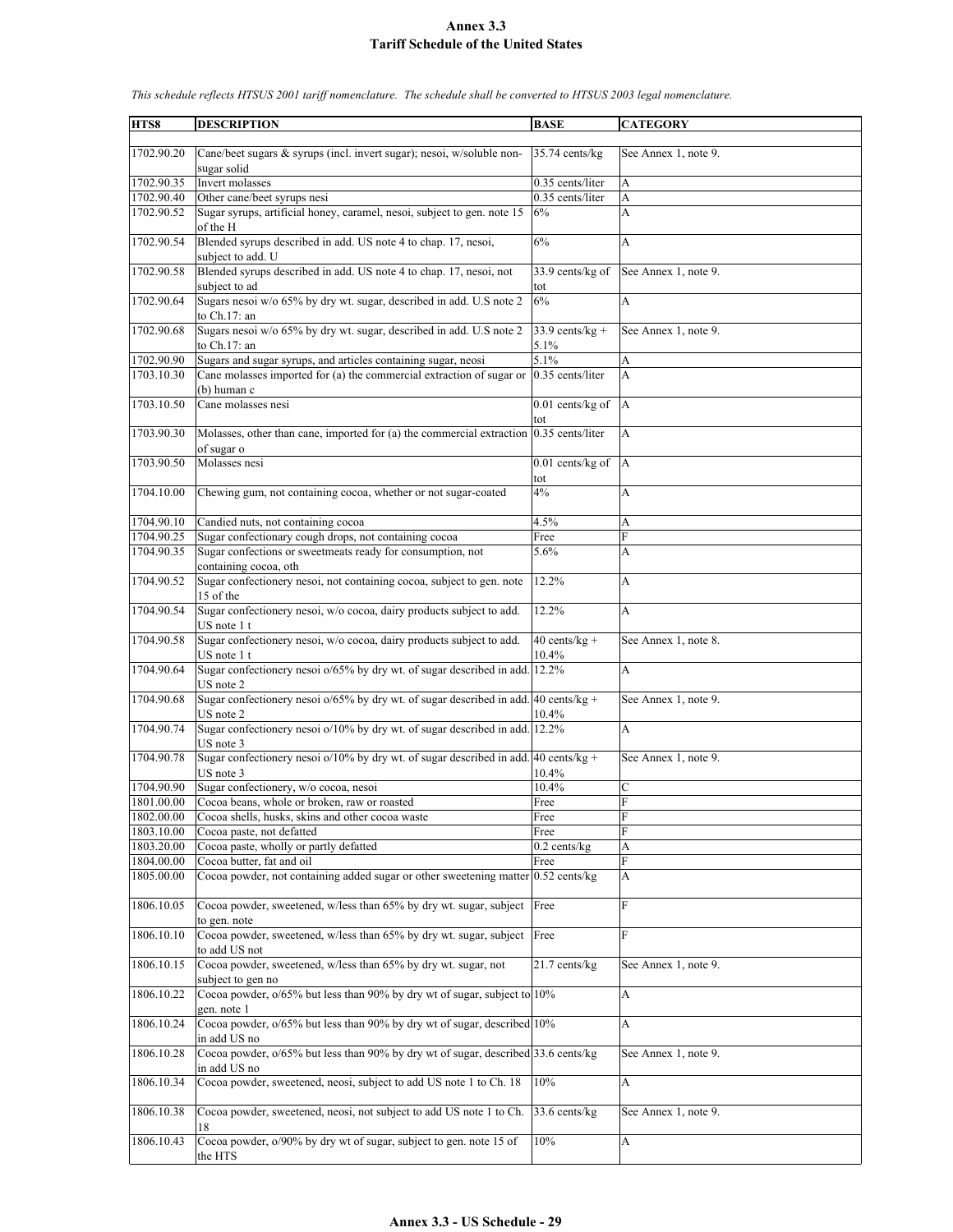| HTS8       | <b>DESCRIPTION</b>                                                                                       | <b>BASE</b>               | <b>CATEGORY</b>      |
|------------|----------------------------------------------------------------------------------------------------------|---------------------------|----------------------|
|            |                                                                                                          |                           |                      |
| 1806.10.45 | Cocoa powder, o/90% by dry wt of sugar, described in add US note 2 10%<br>to Ch. 17: su                  |                           | $\overline{A}$       |
| 1806.10.55 | Cocoa powder, o/90% by dry wt of sugar, described in add US note 2 33.6 cents/kg<br>to Ch. 17: no        |                           | See Annex 1, note 9. |
| 1806.10.65 | Cocoa powder, o/90% by dry wt of sugar, neosi, subject to add. US<br>note 1 to Ch.                       | 10%                       | $\mathbf{A}$         |
| 1806.10.75 | Cocoa powder, o/90% by dry wt of sugar, neosi                                                            | 33.6 cents/kg             | See Annex 1, note 9. |
| 1806.20.20 | Preparation consist wholly of ground cocoa beans, cont. n/o 32%                                          | Free                      | F                    |
|            | butterfat and 60                                                                                         |                           |                      |
| 1806.20.22 | Chocolate, ov 2kg, cont. milk solids, not in blocks 4.5 kg or more,<br>subj. to gen                      | $5\%$                     | A                    |
| 1806.20.24 | Chocolate, ov 2kg, cont. milk solids, not in blocks 4.5 kg or more,                                      | 5%                        | A                    |
|            | subj. to add                                                                                             |                           |                      |
| 1806.20.26 | Chocolate, ov 2kg, cont. milk solids, not in blocks 4.5 kg or more, not 37.2 cents/kg +<br>subj. Ch      | 4.3%                      | See Annex 1, note 8. |
| 1806.20.28 | Chocolate, ov 2kg, cont. milk solids, not in blocks 4.5 kg or more, not 52.8 cents/kg +<br>$GN15$ , ov   | 4.3%                      | See Annex 1, note 8. |
| 1806.20.34 | Chocolate, ov 2kg, cont. milk solids, not in blocks 4.5 kg or more, not 5%<br>ov 5.5 p                   |                           | A                    |
| 1806.20.36 | Chocolate, ov 2kg, cont. milk solids, not in blocks 4.5 kg or more,<br>less than 21                      | $37.2$ cents/kg +<br>4.3% | See Annex 1, note 8. |
| 1806.20.38 | Chocolate, ov 2kg, cont. milk solids, not in blocks 4.5 kg or more, 21                                   | $52.8$ cents/kg +         | See Annex 1, note 8. |
|            | pc or mor                                                                                                | 4.3%                      |                      |
| 1806.20.50 | Chocolate, ov 2kg, cont. milk solids, not in blocks 4.5 kg or more, no<br>milk soli                      | 4.3%                      | A                    |
| 1806.20.60 | Confectioners' coatings & other products, not less than 6.8% non-fat<br>solids of t                      | 2%                        | A                    |
| 1806.20.67 | Chocolate/oth preps with cocoa, ov 2kg but n/o 4.5 kg, o/65% by wt<br>of sugar, sub                      | 10%                       | A                    |
| 1806.20.71 | Chocolate/oth preps with cocoa, ov 2kg but n/o 4.5 kg, o/65% by wt<br>of sugar, des                      | 10%                       | A                    |
| 1806.20.73 | Chocolate/oth preps with cocoa, ov 2kg but n/o 4.5 kg, o/65% by wt<br>of sugar, des                      | $30.5$ cents/kg +<br>8.5% | See Annex 1, note 9. |
| 1806.20.75 | Chocolate/oth preps with cocoa, ov 2kg but n/o 4.5 kg, o/65% by wt<br>of sugar, des                      | 10%                       | A                    |
| 1806.20.77 | Chocolate/oth preps with cocoa, ov 2kg but n/o 4.5 kg, o/65% by wt<br>of sugar, des                      | $30.5$ cents/kg +<br>8.5% | See Annex 1, note 9. |
| 1806.20.78 | Chocolate/oth preps with cocoa, ov 2kg but n/o 4.5 kg, o/65% by wt                                       | 8.5%                      | A                    |
| 1806.20.79 | of sugar, neo<br>Chocolate/oth preps with cocoa, ov 2kg but n/o 4.5 kg, n/o 65% by wt 10%<br>of sugar, n |                           | A                    |
| 1806.20.81 | Chocolate/oth preps with cocoa, ov 2kg but n/o 4.5 kg, (dairy prod.                                      | $10\%$                    | $\mathbf{A}$         |
| 1806.20.82 | descr. in Ch<br>Chocolate/oth preps w/cocoa, o/2kg but n/o4.5 kg (dairy prod. of Ch4 37.2 cents/kg +     |                           | See Annex 1, note 8. |
|            | $US$ note 1).                                                                                            | 8.5%                      |                      |
| 1806.20.83 | Chocolate/oth preps w/cocoa, o/2kg but n/o4.5 kg (dairy prod. of Ch4 52.8 cents/kg +<br>$US$ note $10$ ) | 8.5%                      | See Annex 1, note 8. |
| 1806.20.85 | Low-fat chocoate crumb, n/o 65% by wt of sugar, ov 2kg but n/o 4.5<br>kg, subject t                      | 10%                       | A                    |
| 1806.20.87 | Low-fat chocolate crumb, n/o 65% by wt of sugar, ov 2kg but n/o 4.5<br>kg, less tha                      | $37.2$ cents/kg +<br>8.5% | See Annex 1, note 8. |
| 1806.20.89 | Low-fat chocolate crumb, n/o 65% by wt of sugar, 21% or more milk<br>solids, not ov                      | $52.8$ cents/kg +<br>8.5% | See Annex 1, note 8. |
| 1806.20.91 | Blended syrups w/chocolate or cocoa, o/2kg but n/o 4.5 kg, n/o 65%<br>sugar, descr                       | 10%                       | A                    |
| 1806.20.94 | Blended syrups w/chocolate or cocoa, o/2kg but n/o 4.5 kg, n/o 65%<br>sugar, descr                       | $37.2$ cents/kg +<br>8.5% | See Annex 1, note 9. |
| 1806.20.95 | Chocolate and preps w/cocoa, nesoi, o/2kg but n/o 4.5 kg, n/o 65%                                        | 10%                       | A                    |
| 1806.20.98 | sugar, desc in<br>Chocolate and preps w/cocoa, neosi, o/2kg but n/o 4.5 kg, n/o 65%                      | $37.2$ cents/kg +         | See Annex 1, note 9. |
|            | sugar, desc in                                                                                           | 8.5%                      |                      |
| 1806.20.99 | Chocolate and preps with cocoa, nesoi, ov 2kg but n/o 4.5 kg, n/o<br>$65\%$ sugar, nes                   | 8.5%                      | D                    |
| 1806.31.00 | Chocolate and other cocoa preparations, in blocks, slabs or bars,<br>filled, not in                      | 5.6%                      | $\mathbf{A}$         |
| 1806.32.01 | Chocolate, nt filled, in blocks/slabs/bars 2kg or less, subj. to GN15                                    | 5%                        | $\mathbf{A}$         |
| 1806.32.04 | Chocolate, nt filled, in blocks/slabs/bars 2kg or less, subj. to add US<br>note $2t$                     | 5%                        | A                    |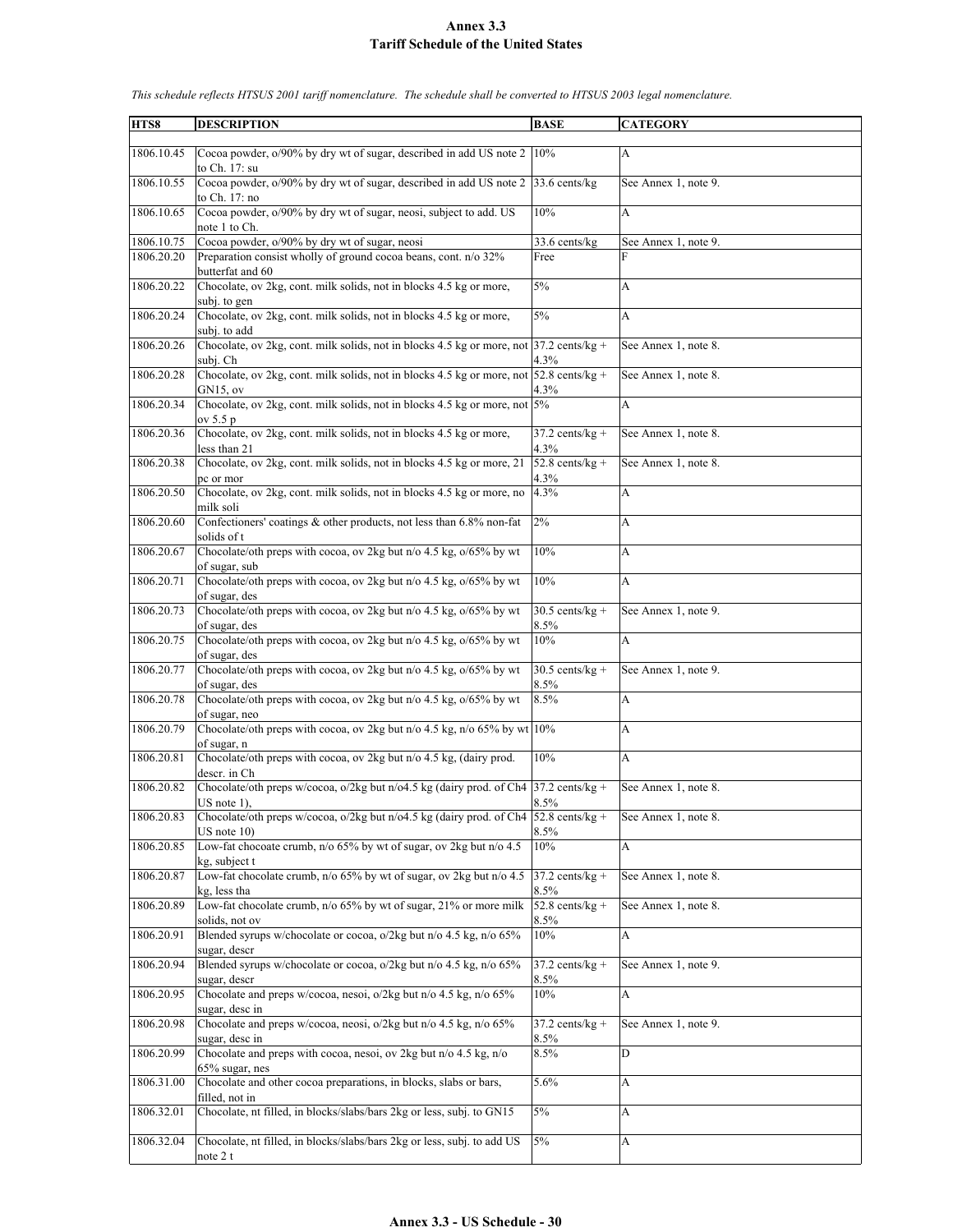| HTS8       | <b>DESCRIPTION</b>                                                                                    | <b>BASE</b>                | <b>CATEGORY</b>      |
|------------|-------------------------------------------------------------------------------------------------------|----------------------------|----------------------|
|            |                                                                                                       |                            |                      |
| 1806.32.06 | Chocolate, not filled, less than 21% milk solids, in blocks/slabs/bars                                | $37.2$ cents/kg +          | See Annex 1, note 8. |
|            | 2kg or le                                                                                             | 4.3%                       |                      |
| 1806.32.08 | Chocolate, not filled, 21% or more milk solids, in blocks/slabs/bars<br>2kg or less                   | $52.8$ cents/kg +<br>4.3%  | See Annex 1, note 8. |
| 1806.32.14 | Chocolate, not filled, in blocks/slabs/bars 2kg or less, subj. to add US 5%<br>note 3                 |                            | А                    |
| 1806.32.16 | Chocolate, not filled, less than 21% milk solids, in blocks/slabs/bars<br>2kg or le                   | $37.2$ cents/kg +<br>4.3%  | See Annex 1, note 8. |
| 1806.32.18 | Chocolate, not filled, 21% or more milk solids, in blocks/slabs/bars                                  | 52.8 cents/ $kg +$         | See Annex 1, note 8. |
|            | 2kg or less                                                                                           | 4.3%                       |                      |
| 1806.32.30 | Chocolate, not filled, w/o butterfat/milk solids, in blocks/slabs/bars<br>2kg or le                   | 4.3%                       | A                    |
| 1806.32.55 | Cocoa preps, not filled, in blocks, slabs or bars weighing 2 kg or less,<br>subject                   | 7%                         | A                    |
| 1806.32.60 | Cocoa preps, (dairy prod. of Ch4 US note 1), not filled, in blocks,<br>slabs or bar                   | 7%                         | A                    |
| 1806.32.70 | Cocoa preps, (dairy prod. of Ch4 US note 1), less than 21% milk<br>solids, not fill                   | $37.2$ cents/kg +<br>6%    | See Annex 1, note 8. |
| 1806.32.80 | Cocoa preps, (dairy prod. of Ch4 US note 1), 21% or more milk                                         | 52.8 cents/ $kg +$         | See Annex 1, note 8. |
|            | solids, not filled                                                                                    | 6%                         |                      |
| 1806.32.90 | Cocoa preps, not filled, in blocks, slabs or bars weighing 2kg or less,                               | 6%                         | А                    |
| 1806.90.01 | Cocoa preps, not in blocks/slabs/bars, subj. to gen. note 15 of the<br><b>HTS</b>                     | 3.5%                       | А                    |
| 1806.90.05 | Cocoa preps, (dairy prod. descr. in add US note 1 to Ch.4), not in<br>blocks, slabs                   | 3.5%                       | A                    |
| 1806.90.08 | Cocoa preps, (dairy prod. descr. in add US note 1 to Ch.4), less than<br>21% milk s                   | $37.2$ cents/kg +<br>6%    | See Annex 1, note 8. |
| 1806.90.10 | Cocoa preps, (dairy prod. descr. in Ch4 US note 1), 21% or more milk $52.8$ cents/kg +                |                            | See Annex 1, note 8. |
| 1806.90.15 | solids, not<br>Cocoa preps, 0/5.5% butterfat by wt, not in blocks/slabs/bars, subj. to                | 6%<br>3.5%                 | A                    |
| 1806.90.18 | add US n<br>Cocoa preps, o/5.5% butterfat by wt, w/less than 21% milk solids, not 37.2 cents/kg +     |                            | See Annex 1, note 8. |
|            | in blocks/                                                                                            | $6\%$                      |                      |
| 1806.90.20 | Cocoa preps, o/5.5% butterfat by wt, 21% or more milk solids, not in<br>blocks/slab                   | $52.8$ cents/kg +<br>6%    | See Annex 1, note 8. |
| 1806.90.25 | Cocoa preps, cont. milk solids, n/o 5.5% butterfat by wt, not in                                      | 3.5%                       | A                    |
| 1806.90.28 | blocks/slabs/ba<br>Cocoa preps, cont. milk solids, n/o 5.5% butterfat by wt, w/less than              | $37.2$ cents/kg +          | See Annex 1, note 8. |
| 1806.90.30 | 21% milk s<br>Cocoa preps, cont. milk solids, $n/0$ 5.5% butterfat by wt, 21% or more 52.8 cents/kg + | 6%                         | See Annex 1, note 8. |
| 1806.90.35 | milk solid<br>Blended syrups w/chocolate or cocoa, nesoi, described in add US note 3.5%               | 6%                         | A                    |
|            | 4 to Ch.17:                                                                                           |                            |                      |
| 1806.90.39 | Blended syrups w/chocolate or cocoa, nesoi, described in add US note 37.2 cents/kg +<br>4 to Ch.17:   | 6%                         | See Annex 1, note 9. |
| 1806.90.45 | Chocolate and preps w/cocoa, nesoi, o/65% by dry wt of sugar,<br>described in add U                   | 3.5%                       | А                    |
| 1806.90.49 | Chocolate and preps w/cocoa, nesoi, o/65% by dry wt of sugar,<br>described in add U                   | $37.2$ cents/kg +<br>$6\%$ | See Annex 1, note 9. |
| 1806.90.55 | Chocolate and preps w/cocoa, nesoi, o/10% by dry wt of sugar,<br>described in add U                   | 3.5%                       | $\mathbf{A}$         |
| 1806.90.59 | Chocolate and preps w/cocoa, nesoi, o/10% by dry wt of sugar,                                         | $37.2$ cents/kg +          | See Annex 1, note 9. |
| 1806.90.90 | described in add U<br>Chocolate and preps w/cocoa, nesoi, not put up for retail sale                  | 6%<br>6%                   | A                    |
| 1901.10.05 | Preps for infant use, for retail sale, o/10% milk solids, subject to gen.                             | 17.5%                      | A                    |
| 1901.10.15 | note 1<br>Preps for infant use, infant formula containing oligossaccharides and                       | 17.5%                      | A                    |
|            | $>10\%$ milk                                                                                          |                            |                      |
| 1901.10.30 | Infant formula w/oligossaccharides, for retail sale, o/10% milk solids,<br>not subi                   | $$1.035/kg +$<br>14.9%     | See Annex 1, note 8. |
| 1901.10.35 | Preps for infant use (dairy prod. of add US note 1 to Ch.4), for retail<br>sale, o/                   | 17.5%                      | A                    |
| 1901.10.40 | Preps for infant use (dairy prod. of add US note 1 to Ch.4), for retail<br>sale, o/                   | $$1.035/kg +$<br>14.9%     | See Annex 1, note 8. |
| 1901.10.45 | Preps for infant use (not dairy prod. of add US note 1 to Ch.4), for                                  | $14.9\%$                   | $\mathbf C$          |
|            | retail sale                                                                                           |                            |                      |
| 1901.10.55 | Preps for infant use, for retail sale, n/o 10% milk solids, subject to<br>gen. note                   | 17.5%                      | A                    |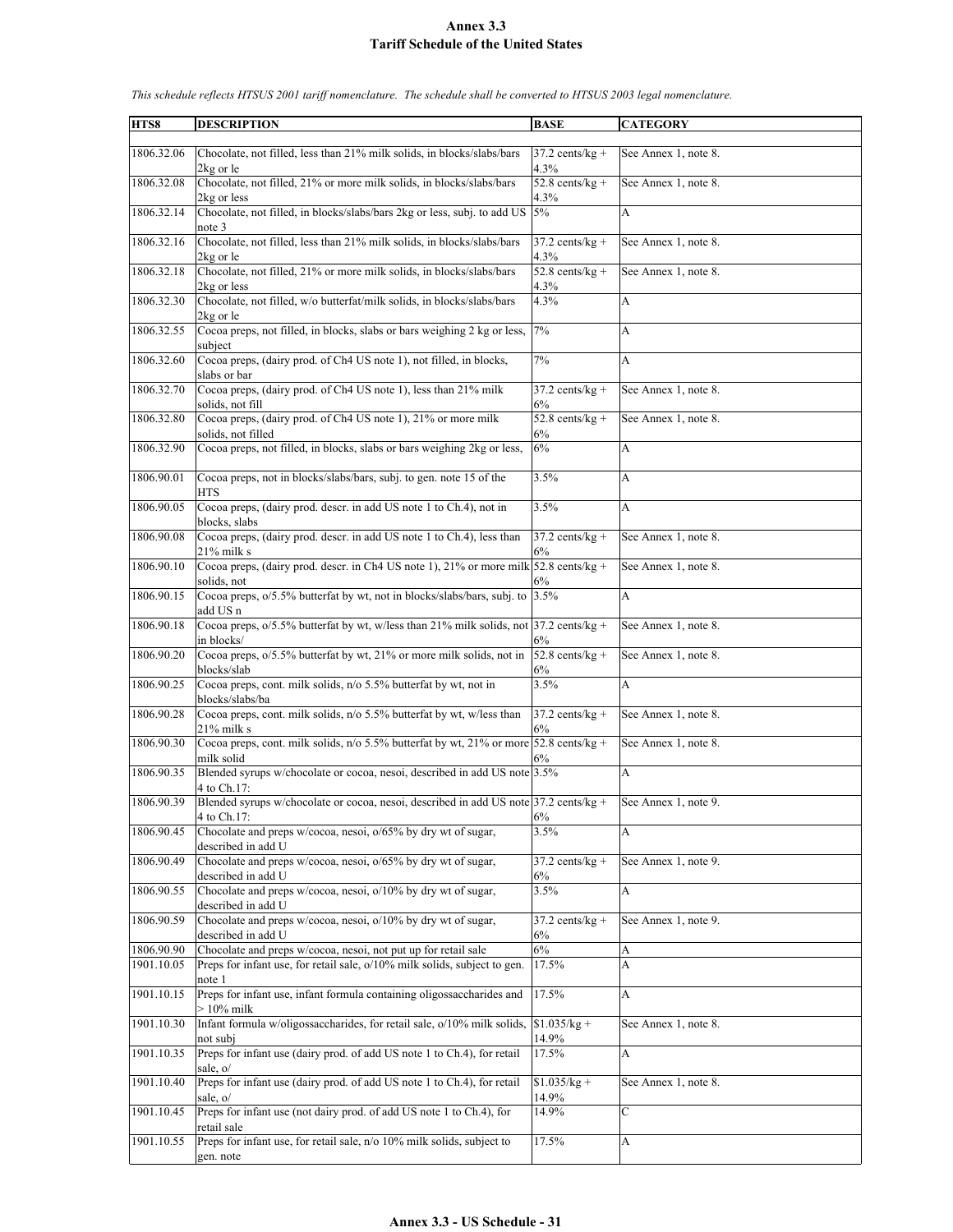| HTS8       | <b>DESCRIPTION</b>                                                                                     | <b>BASE</b>               | <b>CATEGORY</b>      |
|------------|--------------------------------------------------------------------------------------------------------|---------------------------|----------------------|
| 1901.10.60 | Infant formula w/oligossaccharides, for retail sale, n/o 10% milk<br>solids, subjec                    | 17.5%                     | A                    |
| 1901.10.75 | Infant formula w/oligossaccharides, for retail sale, n/o 10% milk<br>solids, not su                    | $$1.035/kg +$<br>14.9%    | See Annex 1, note 8. |
| 1901.10.80 | Preps for infant use (dairy prod. of Ch4 US note 1), retail sale, n/o<br>10% milk s                    | 17.5%                     | A                    |
| 1901.10.85 | Preps for infant use (dairy prod. of Ch4 US note 1), retail sale, n/o<br>$10\%$ milk s                 | $$1.035/kg +$<br>14.9%    | See Annex 1, note 8. |
| 1901.10.95 | Preps for infant use (not dairy prod. of Ch4 US note 1), retail sale, n/o 14.9%<br>10% mi              |                           | $\mathcal{C}$        |
| 1901.20.02 | Mixes for bakers wares, $o/25%$ butterfat, not retail, subject to gen.<br>note 15 of                   | 10%                       | A                    |
| 1901.20.05 | Mixes for bakers wares (dairy prod. of Ch4 US note 1), o/25% by wt<br>butterfat, no                    | 10%                       | A                    |
| 1901.20.15 | Mixes for bakers wares (dairy prod. of Ch4 US note 1), o/25% by wt                                     | $42.3$ cents/kg +         | See Annex 1, note 8. |
| 1901.20.20 | butterfat, no<br>Mixes for bakers wares, o/65% sugar, o/25% bf, not retail, descr in                   | 8.5%<br>10%               | A                    |
|            | add US note                                                                                            |                           |                      |
| 1901.20.25 | Mixes and doughs for the prep of bakers wares of heading 1905,<br>containing over 2                    | $42.3$ cents/kg +<br>8.5% | See Annex 1, note 9. |
| 1901.20.30 | Mixes for bakers wares, o/25% bf, not retail, descr in add US note 1<br>to Ch. 19:                     | 10%                       | A                    |
| 1901.20.35 | Mixes for bakers wares, o/25% bf, not retail, descr in add US note 1<br>to Ch. 19:                     | $42.3$ cents/kg +<br>8.5% | See Annex 1, note 9. |
| 1901.20.40 | Mixes for bakers wares, o/25% bf, not retail, nesoi                                                    | 8.5%                      | A                    |
| 1901.20.42 | Mixes for bakers wares, n/o 25% bf, not retail, subject to gen. note 15<br>of the H                    | 10%                       | A                    |
| 1901.20.45 | Mixes for bakers wares (dairy prod. of Ch4 US note 1), n/o 25% bf,<br>not retail, s                    | 10%                       | $\mathbf{A}$         |
| 1901.20.50 | Mixes for bakers wares (dairy prod. of Ch4 US note 1), n/o 25% bf,<br>not retail, n                    | $42.3$ cents/kg +<br>8.5% | See Annex 1, note 8. |
| 1901.20.55 | Mixes for bakers wares, o/65% sugar, n/o 25% bf, not retail, descr in<br>add US not                    | 10%                       | A                    |
| 1901.20.60 | Mixes for bakers wares, o/65% sugar, n/o 25% bf, not retail, descr in<br>add US not                    | $42.3$ cents/kg +<br>8.5% | See Annex 1, note 9. |
| 1901.20.65 | Mixes for bakers wares, n/o 25% bf, not retail, descr in add US note 1<br>to Ch. 19                    | 10%                       | A                    |
| 1901.20.70 | Mixes for bakers wares, n/o 25% bf, not retail, descr in add US note 1<br>to Ch. 19                    | $42.3$ cents/kg +<br>8.5% | See Annex 1, note 9. |
| 1901.20.80 | Mixes for bakers wares, n/o 25% bf, not retail, nesoi                                                  | 8.5%                      | A                    |
| 1901.90.10 | Malt extract, fluid                                                                                    | 3.2 cents/liter           | A                    |
| 1901.90.20 | Malt extract, solid or condensed                                                                       | 9.6%                      | B                    |
| 1901.90.25 | Puddings, ready for immediate consumption without further<br>preparation                               | Free                      | F                    |
| 1901.90.28 | Dry mix. w/less than $31\%$ bf & 17.5% or more sodium case inate, bf,<br>whey solids o/                | $0.37$ cents/ $k\text{g}$ | A                    |
| 1901.90.32 | Cajeta not made from cow's milk                                                                        | 11.2%                     | D                    |
| 1901.90.33 | Margarine cheese subject to gen. note 15 of the HTS and entered                                        | 10%                       | A                    |
| 1901.90.34 | pursuant to its<br>Margarine cheese subject to add. US note 23 to Ch. 4 and entered<br>pursuant to its | 10%                       | A                    |
| 1901.90.36 | Margarine cheese not subject to gen. note 15 or add US note 23 to Ch. \$1.128/kg                       |                           | See Annex 1, note 4. |
| 1901.90.38 | Dairy preps o/10% by wt of milk solids (descr. in add US note 1 to<br>Ch. 4), neosi                    | 16%                       | A                    |
| 1901.90.42 | Dairy preps o/10% by wt of milk solids (descr. in add US note 1 to<br>Ch. 4), neosi                    | 16%                       | A                    |
| 1901.90.43 | Dairy preps o/10% by wt of milk solids (descr. in add US note 1 to<br>Ch. 4), neosi                    | $$1.035/kg +$<br>13.6%    | See Annex 1, note 8. |
| 1901.90.44 | Dairy preps n/o 10% by wt of milk solids (descr. in add US note 1 to                                   | 16%                       | A                    |
| 1901.90.46 | Ch. 4), neo<br>Dairy preps n/o 10% by wt of milk solids (descr. in add US note 1 to                    | 16%                       | A                    |
|            | Ch. 4), neo                                                                                            |                           |                      |
| 1901.90.47 | Dairy preps n/o 10% by wt of milk solids (descr. in add US note 1 to<br>Ch. 4), neo                    | $$1.035/kg +$<br>13.6%    | See Annex 1, note 8. |
| 1901.90.48 | Malt extract and other preps of flour, etc., nesoi, subject to gen. note<br>$15$ of t                  | 10%                       | A                    |
| 1901.90.52 | Food preps of flour, etc., nesoi, $0/65%$ by dry wt of sugar, described<br>in add. US                  | 10%                       | A                    |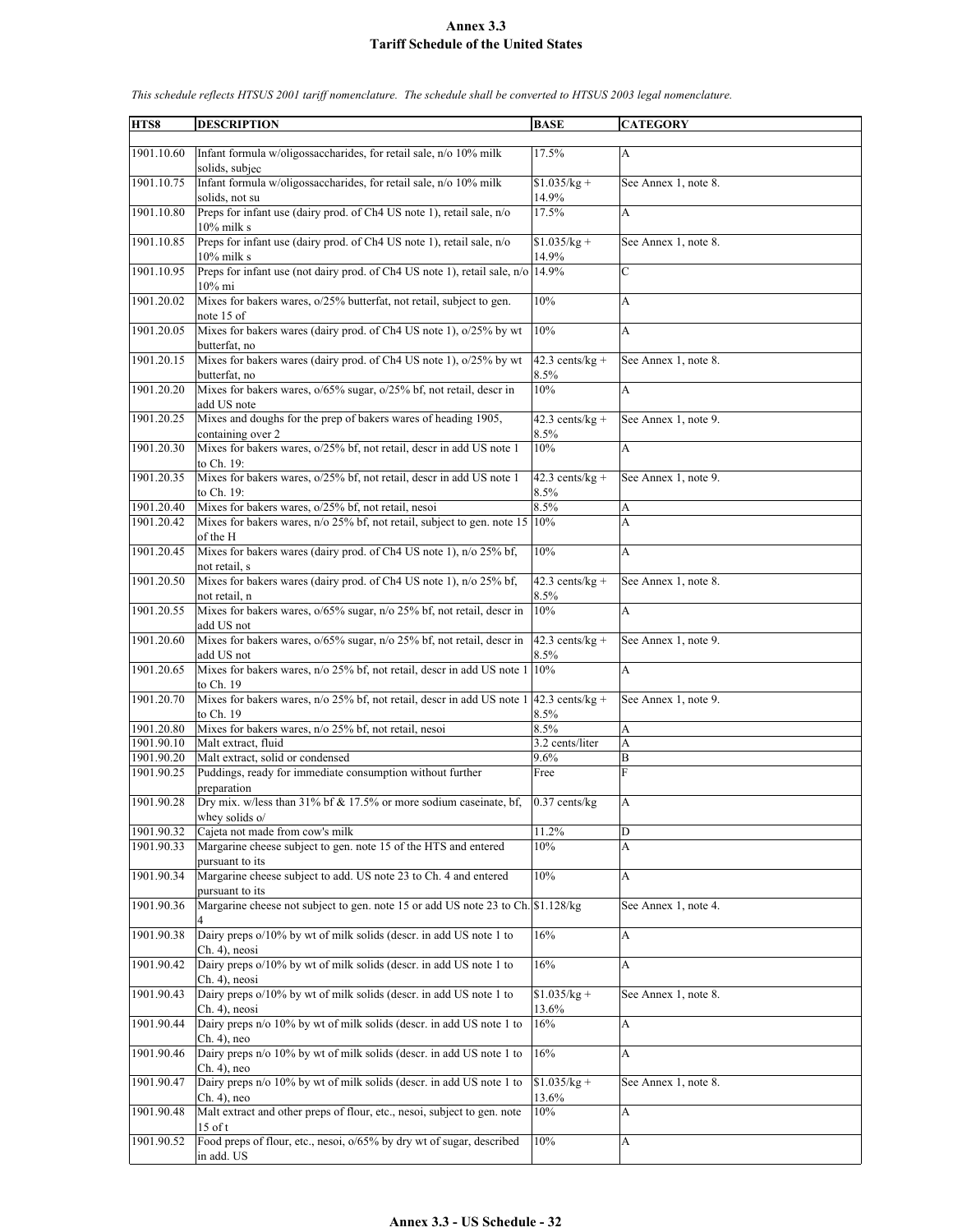| HTS8                     | <b>DESCRIPTION</b>                                                                                                                  | <b>BASE</b>                  | <b>CATEGORY</b>                |
|--------------------------|-------------------------------------------------------------------------------------------------------------------------------------|------------------------------|--------------------------------|
|                          |                                                                                                                                     |                              |                                |
| 1901.90.54               | Food preps of flour, etc., nesoi, $0/65%$ by dry wt of sugar, described                                                             | $23.7$ cents/kg +            | See Annex 1, note 9.           |
|                          | in add. US                                                                                                                          | 8.5%                         |                                |
| 1901.90.56               | Food preps of flour, etc., nesoi, o/10% by dry wt of sugar, described<br>in add. US                                                 | 10%                          | A                              |
| 1901.90.58               | Food preps of flour, etc., nesoi, o/10% by dry wt of sugar, described                                                               | $23.7$ cents/kg +            | See Annex 1, note 9.           |
|                          | in add. US                                                                                                                          | 8.5%                         |                                |
| 1901.90.70               | Food preps of flour, etc., nesoi, o/5.5% by wt of butterfat, not pkgd                                                               | 10.2%                        | D                              |
|                          | for retail                                                                                                                          |                              |                                |
| 1901.90.90               | Flour-, meal-, starch-, malt extract- or dairy-based food preps not                                                                 | 6.4%                         | A                              |
|                          | containing c                                                                                                                        |                              |                                |
| 1902.11.20               | Uncooked pasta, not stuffed or otherwise prepared, containing eggs,                                                                 | Free                         | F                              |
|                          | exclusively                                                                                                                         |                              |                                |
| 1902.11.40               | Uncooked pasta, not stuffed or otherwise prepared, containing eggs,                                                                 | 6.4%                         | A                              |
| 1902.19.20               | nesi, includ<br>Uncooked pasta, not stuffed or otherwise prepared, not containing                                                   | Free                         | F                              |
|                          | eggs, exclusiv                                                                                                                      |                              |                                |
| 1902.19.40               | Uncooked pasta, not stuffed or otherwise prepared, not containing                                                                   | 6.4%                         | A                              |
|                          | eggs, nesi, in                                                                                                                      |                              |                                |
| 1902.20.00               | Stuffed pasta, whether or not cooked or otherwise prepared                                                                          | 6.4%                         | A                              |
| 1902.30.00               | Pasta nesi                                                                                                                          | 6.4%                         | A                              |
| 1902.40.00               | Couscous, whether or not prepared                                                                                                   | 6.4%                         | A                              |
| 1903.00.20               | Tapioca and substitutes prepared from arrowroot, cassava or sago, in                                                                | Free                         | $\overline{F}$                 |
|                          | the form of                                                                                                                         |                              |                                |
| 1903.00.40               | Tapioca and substitutes, prepared from starch nesi, in the form of<br>flakes, grain                                                 | $0.8$ cents/ $kg$            | A                              |
| 1904.10.00               | Prepared foods obtained by the swelling or roasting of cereals or                                                                   | 1.1%                         | A                              |
|                          | cereal product                                                                                                                      |                              |                                |
| 1904.20.10               | Prep food in airtght cont., of unroast cereal flake/mixture of                                                                      | 5.6%                         | A                              |
|                          | unroasted/roasted                                                                                                                   |                              |                                |
| 1904.20.90               | Prepared foods obtained from unroasted cereal flakes or from                                                                        | 14.9%                        | B                              |
|                          | mixtures of unroast                                                                                                                 |                              |                                |
| 1904.90.00               | Cereals, other than corn, in grain form or in form flakes or other                                                                  | 14%                          | A                              |
|                          | worked grain (e                                                                                                                     |                              |                                |
| 1905.10.00<br>1905.20.00 | Crispbread<br>Gingerbread and the like                                                                                              | Free<br>Free                 | F<br>$\overline{F}$            |
| 1905.30.00               | Sweet biscuits (pastry); waffles and wafers                                                                                         | Free                         | F                              |
| 1905.40.00               | Rusks, toasted bread and similar toasted products                                                                                   | Free                         | F                              |
| 1905.90.10               | Bread, pastry, cake, biscuit and similar baked products nesi, and                                                                   | Free                         | F                              |
|                          | puddings wheth                                                                                                                      |                              |                                |
| 1905.90.90               | Bakers' wares communion wafers, empty capsules suitable for                                                                         | 4.5%                         | A                              |
|                          | pharmaceutical use,                                                                                                                 |                              |                                |
| 2001.10.00               | Cucumbers including gherkins, prepared or preserved by vinegar or                                                                   | 9.6%                         | A                              |
|                          | acetic acid                                                                                                                         |                              |                                |
| 2001.20.00<br>2001.90.10 | Onions, prepared or preserved by vinegar or acetic acid<br>Capers, prepared or preserved by vinegar or acetic acid, in immediate 8% | 3.6%                         | A<br>A                         |
|                          | containers                                                                                                                          |                              |                                |
| 2001.90.20               | Capers, prepared or preserved by vinegar or acetic acid, nesi                                                                       | 8%                           | B                              |
| 2001.90.25               | Artichokes, prepared or preserved by vinegar or acetic acid                                                                         | 10.2%                        | A                              |
| 2001.90.30               | Beans, prepared or preserved by vinegar or acetic acid                                                                              | 5.8%                         | A                              |
| 2001.90.33               | Nopalitos, preserved by vinegar                                                                                                     | 7.7%                         | A                              |
| 2001.90.35               | Pimientos, prepared or preserved by vinegar or acetic acid                                                                          | 8.1%                         | B                              |
| 2001.90.39               | Vegetables (including olives) nesi, prepared or preserved by vinegar                                                                | 9.6%                         | A                              |
|                          | or acetic a                                                                                                                         |                              |                                |
| 2001.90.42<br>2001.90.45 | Chestnuts, prepared or preserved by vinegar or acetic acid<br>Mangoes, prepared or preserved by vinegar or acetic acid              | 4.9 cents/kg<br>1.5 cents/kg | A<br>$\boldsymbol{\mathsf{A}}$ |
| 2001.90.50               | Walnuts, prepared or preserved by vinegar or acetic acid                                                                            | 7 cents/kg                   | $\boldsymbol{\mathsf{A}}$      |
| 2001.90.60               | Fruits, nuts, and other edible parts of plants, nesi, prepared or                                                                   | 14%                          | $\mathbf C$                    |
|                          | preserved by v                                                                                                                      |                              |                                |
| 2002.10.00               | Tomatoes, whole or in pieces, prepared or preserved otherwise than                                                                  | 12.5%                        | G                              |
|                          | by vinegar or                                                                                                                       |                              |                                |
| 2002.90.40               | Tomatoes, prepared or preserved otherwise than by vinegar or acetic                                                                 | 11.6%                        | $\boldsymbol{\mathsf{A}}$      |
|                          | acid, in pow                                                                                                                        |                              |                                |
| 2002.90.80               | Tomatoes, other than whole or in pieces, prepared or preserved                                                                      | 11.6%                        | $\mathbf G$                    |
| 2003.10.00               | otherwise than by<br>Mushrooms, prepared or preserved otherwise than by vinegar or                                                  | $\overline{6}$ cents/kg on   | $\mathbf E$                    |
|                          | acetic acid                                                                                                                         | draine                       |                                |
| 2003.20.00               | Truffles, prepared or preserved otherwise than by vinegar or acetic                                                                 | Free                         | F                              |
|                          | acid                                                                                                                                |                              |                                |
| 2004.10.40               | Yellow (Solano) potatoes, prepared or preserved otherwise than by                                                                   | 6.4%                         | B                              |
|                          | vinegar or ace                                                                                                                      |                              |                                |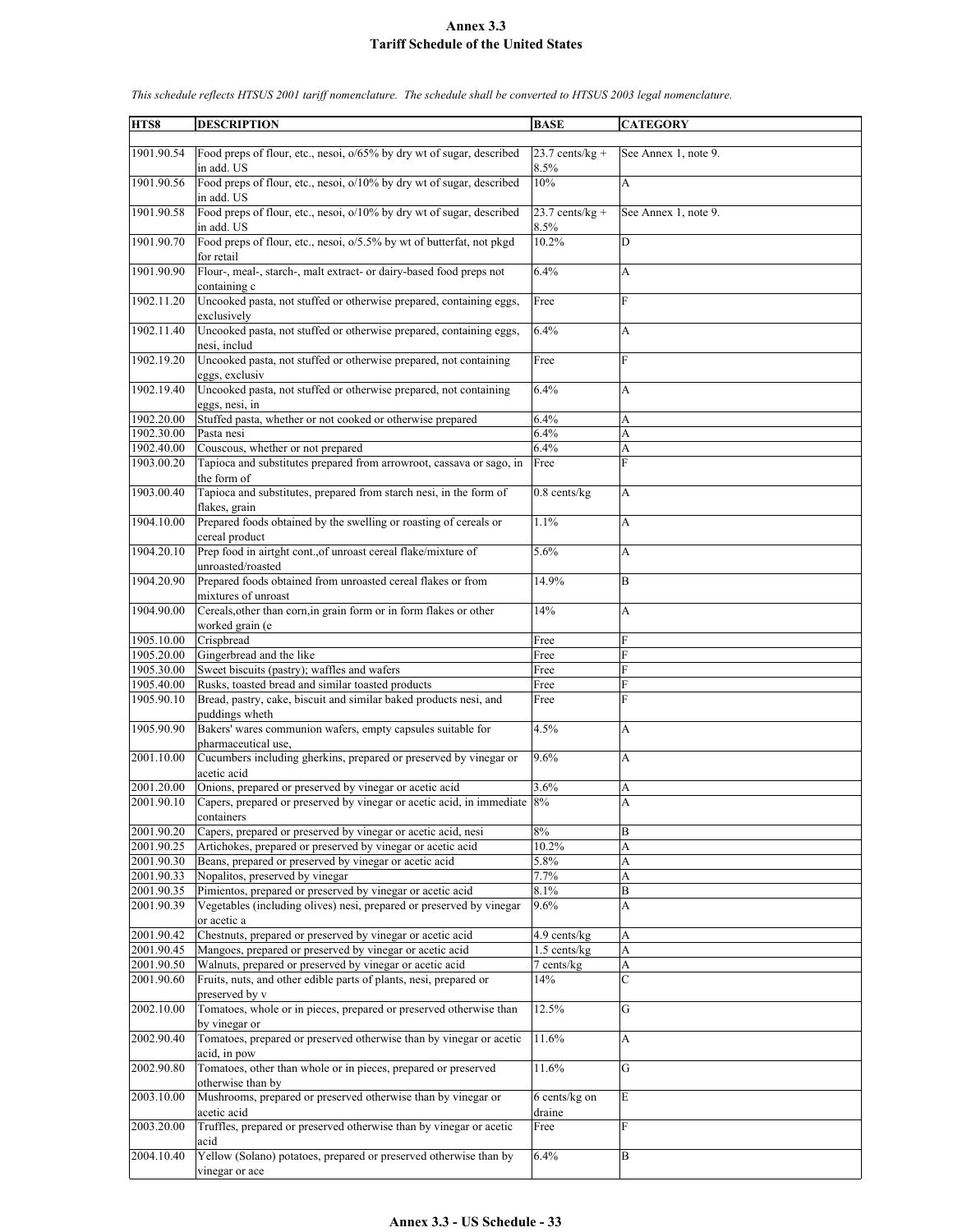| HTS8       | <b>DESCRIPTION</b>                                                                         | <b>BASE</b>                | <b>CATEGORY</b>           |
|------------|--------------------------------------------------------------------------------------------|----------------------------|---------------------------|
|            |                                                                                            |                            |                           |
| 2004.10.80 | Potatoes (not Solano), prepared or preserved otherwise than by                             | 8%                         | B                         |
|            | vinegar or acetic                                                                          |                            |                           |
| 2004.90.10 | Antipasto, prepared or preserved otherwise than by vinegar or acetic                       | 3.2%                       | A                         |
|            | acid, froze                                                                                |                            |                           |
| 2004.90.80 | Beans, prepared or preserved otherwise than by vinegar or acetic acid, 2.1 cents/kg on     |                            | A                         |
|            | frozen                                                                                     | enti                       |                           |
| 2004.90.90 | Vegetables and mixtures of vegetables, nesoi, prepared or preserved                        | 11.2%                      | $\mathcal{C}$             |
|            | other than b                                                                               |                            |                           |
| 2005.10.00 | Homogenized vegetables, prepared or preserved otherwise than by                            | 11.2%                      | A                         |
|            | vinegar or aceti                                                                           |                            |                           |
| 2005.20.00 | Potato preparations, prepared or preserved otherwise than by vinegar                       | 6.4%                       | B                         |
|            | or acetic a                                                                                |                            |                           |
| 2005.40.00 | Peas, prepared or preserved otherwise than by vinegar or acetic acid,                      | Free                       | F                         |
|            | not frozen                                                                                 |                            |                           |
| 2005.51.20 | Black-eye cowpeas, shelled, prepared or preserved otherwise than by                        | 1.5 cents/kg on            | A                         |
|            | vinegar or a                                                                               | enti                       |                           |
| 2005.51.40 | Beans other than black-eye cowpeas, shelled, prepared or preserved                         | 2.1 cents/kg on            | A                         |
|            | otherwise tha                                                                              | enti                       |                           |
| 2005.59.00 | Beans, not shelled, prepared or preserved otherwise than by vinegar                        | 1.5 cents/kg on            | A                         |
|            | or acetic ac                                                                               | enti                       |                           |
| 2005.60.00 | Asparagus, prepared or preserved otherwise than by vinegar or acetic                       | 14.9%                      | $\mathbf G$               |
|            | acid, not f                                                                                |                            |                           |
| 2005.70.02 | Olives, green, not pitted, in saline, ripe, in containers holding 13 kg or 5.4 cents/kg on |                            | A                         |
|            | less.                                                                                      | drai                       |                           |
| 2005.70.04 | Olives, green, not pitted, in saline, ripe, in containers holding 13 kg or 3.7 cents/kg on |                            | $\mathbf C$               |
|            | less.                                                                                      | drai                       |                           |
| 2005.70.06 | Olives, green, not pitted, in saline, not ripe, in containers holding o/8                  | 3.7 cents/kg on            | A                         |
|            | kg for                                                                                     | drai                       |                           |
| 2005.70.08 | Olives, green, not pitted, in saline, not ripe, in containers holding o/8                  | 3.7 cents/kg on            | $\mathbf C$               |
|            | kg for                                                                                     | drai                       |                           |
| 2005.70.12 | Olives, green, not pitted, in saline, not ripe                                             | 3.7 cents/kg on            | $\mathbf{A}$              |
|            |                                                                                            | drai                       |                           |
| 2005.70.16 | Olives, green, in saline, place packed, stuffed, in containers holding                     | 5.4 cents/kg on            | $\mathbf{A}$              |
|            | $n$ o 1 kg,                                                                                | drai                       |                           |
| 2005.70.18 | Olives, green, in saline, place packed, stuffed, in containers holding                     | 6.9 cents/kg on            | $\mathbf C$               |
|            | $n$ o 1 kg,                                                                                | drai                       |                           |
| 2005.70.23 | Olives, green, in saline, place packed, stuffed, not in containers                         | 6.9 cents/kg on            | $\mathbf{A}$              |
|            | holding 1 kg                                                                               | drai                       |                           |
| 2005.70.25 | Olives, green, in a saline solution, pitted or stuffed, not place packed                   | 8.6 cents/kg on            | A                         |
|            |                                                                                            | drai                       |                           |
| 2005.70.50 | Olives (not green), in a saline solution, canned, not pitted                               | 9.3 cents/kg on            | lc                        |
|            |                                                                                            | drai                       |                           |
| 2005.70.60 | Olives (not green), in a saline solution, canned, pitted                                   | 10.1 cents/kg on $\vert$ C |                           |
|            |                                                                                            | dra                        |                           |
| 2005.70.70 | Olives (not green), in a saline solution, in airtight containers of glass                  | 9.9 cents/kg on            | Iс                        |
|            | or met                                                                                     | drai                       |                           |
| 2005.70.75 | Olives (not green), in a saline solution, not canned, nesi                                 | 4.3 cents/kg on            | $\overline{A}$            |
|            |                                                                                            | drai                       |                           |
| 2005.70.91 | Olives, green, container less 13 kg, quota of 550 m tons/year,                             | 5.5 cents/kg on            | $\mathbf C$               |
|            | prepared or prese                                                                          | drai                       |                           |
| 2005.70.93 | Olives, green, container less than 13 kg, exceed 550 m tons/year,                          | 8.8 cents/kg on            | $\mathbf C$               |
|            | prepared or pr                                                                             | drai                       |                           |
| 2005.70.97 | Olives, prepared or preserved otherwise than by vinegar, acetic acid                       | 8.8 cents/kg on            | $\mathbf C$               |
|            |                                                                                            |                            |                           |
| 2005.80.00 | or saline s<br>Sweet corn, prepared or preserved otherwise than by vinegar, acetic         | drai<br>5.6%               |                           |
|            |                                                                                            |                            | A                         |
|            | acid or suga                                                                               |                            |                           |
| 2005.90.10 | Carrots in airtight containers, prepared or preserved otherwise than by $6.4\%$            |                            | A                         |
|            | vinegar,                                                                                   |                            |                           |
| 2005.90.20 | Onions, prepared or preserved otherwise than by vinegar or acetic                          | 4.5%                       | $\boldsymbol{\mathsf{A}}$ |
|            | acid, not froz                                                                             |                            |                           |
| 2005.90.30 | Sauerkraut, prepared or preserved otherwise than by vinegar or acetic 4.8%                 |                            | A                         |
|            | acid, not                                                                                  |                            |                           |
| 2005.90.40 | Water chestnuts, prepared or preserved otherwise than by vinegar or                        | Free                       | F                         |
|            | acetic acid.                                                                               |                            |                           |
| 2005.90.50 | Pimientos, prepared or preserved otherwise than by vinegar or acetic                       | 8.1%                       | B                         |
|            | acid, not f                                                                                |                            |                           |
| 2005.90.55 | Fruits of the genus Capsicum or Pimenta, not pimientos, prepared or                        | 14.9%                      | See Annex 1, note 18      |
|            | preserved ot                                                                               |                            |                           |
| 2005.90.60 | Bamboo shoots in airtight containers, prepared or preserved otherwise Free                 |                            | F                         |
|            | than by vi                                                                                 |                            |                           |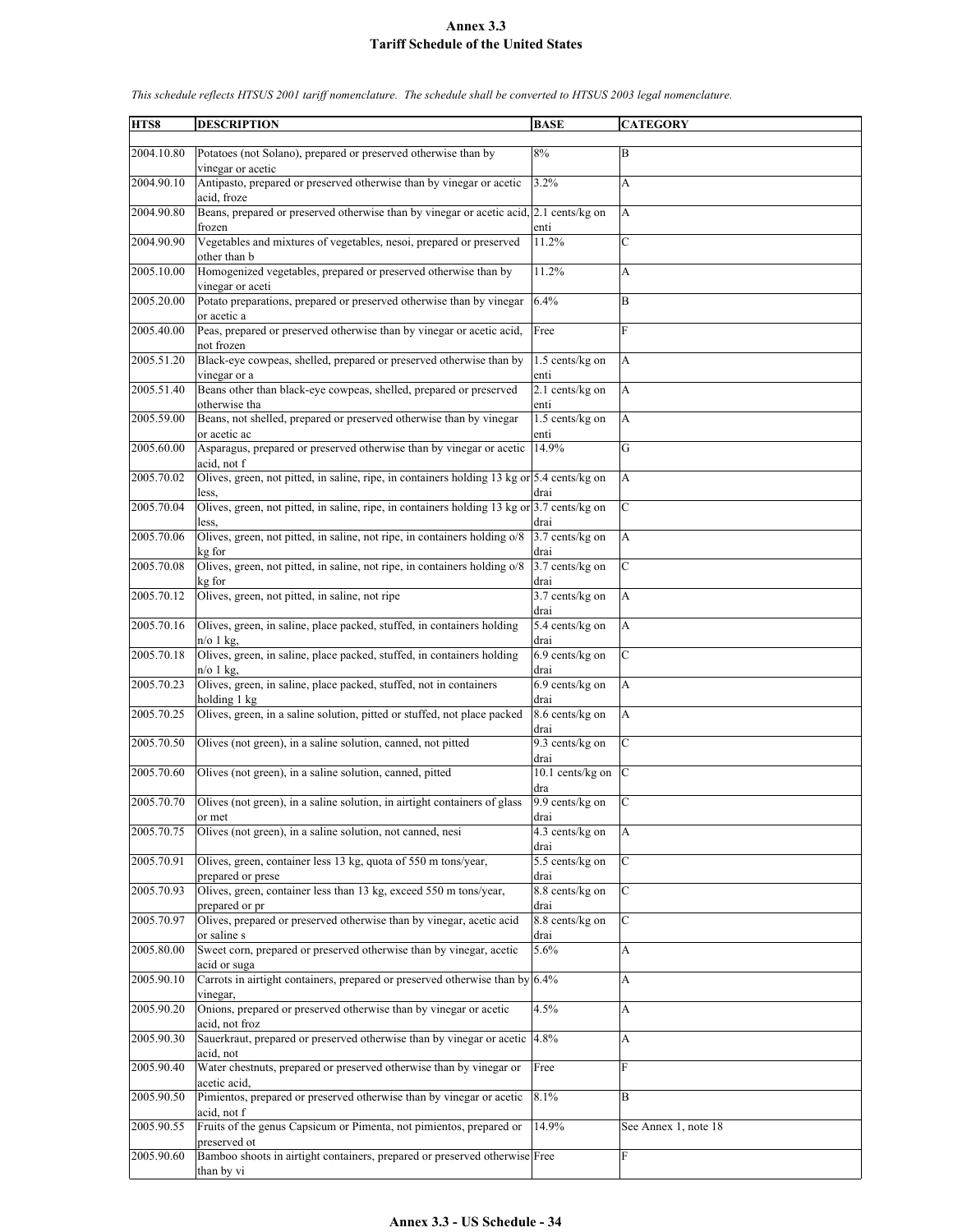| HTS8                     | <b>DESCRIPTION</b>                                                                      | <b>BASE</b>               | <b>CATEGORY</b>           |
|--------------------------|-----------------------------------------------------------------------------------------|---------------------------|---------------------------|
| 2005.90.80               | Artichokes, prepared or preserved otherwise than by vinegar or acetic<br>acid, not      | 14.9%                     | See Annex 1, note 15.     |
| 2005.90.85               | Chickpeas (garbanzos), prepared or preserved otherwise than by<br>vinegar or acetic     | $0.8$ cents/kg on<br>enti | $\overline{A}$            |
| 2005.90.97               | Vegetables nesoi, & mixtures of vegetables, prepared or preserved                       | 11.2%                     | See Annex 1, note 18      |
| 2006.00.20               | otherwise than b<br>Cherries, preserved by sugar (drained, glace or crystallized)       | $9.9$ cents/kg +          | E                         |
| 2006.00.30               | Ginger root, preserved by sugar (drained, glace or crystallized)                        | 6.4%<br>2.4%              |                           |
| 2006.00.40               | Pineapples, preserved by sugar (drained, glace or crystallized)                         | 2.1%                      | A<br>A                    |
| 2006.00.50               | Mixtures of vegetables, fruit, nuts, fruit-peel or other parts of plants,               | 16%                       | E                         |
| 2006.00.60               | preser<br>Citrus fruit or peel of citrus or other fruit, except mixtures, preserved     | 6 cents/kg                | A                         |
|                          | by sug                                                                                  |                           |                           |
| 2006.00.70               | Fruit nesi, and nuts, except mixtures, preserved by sugar (drained,<br>glace or cry     | 8%                        | A                         |
| 2006.00.90               | Vegetables and parts of plants, nesoi, preserved by sugar (drained,<br>glace or cry     | 16%                       | See Annex 1, note 18      |
| 2007.10.00               | Homogenized cooked preparations of fruit put up for retail sale as<br>infant food o     | 12%                       | E                         |
| 2007.91.10               | Citrus fruit pastes and purees, being cooked preparations                               | 11.2%                     | $\mathcal{C}$             |
| 2007.91.40               | Orange marmalade                                                                        | 3.5%                      | A                         |
| 2007.91.90               | Citrus jams, fruit jellies, and marmalades (other than orange)                          | 4.5%                      | A                         |
| 2007.99.05               | Lingonberry and raspberry jams                                                          | 1.8%                      | A                         |
| 2007.99.10               | Strawberry jam                                                                          | 2.2%                      | A                         |
| 2007.99.15               | Currant and other berry jams, nesi                                                      | 1.4%                      | A                         |
| 2007.99.20               | Apricot jam                                                                             | 3.5%                      | A                         |
| 2007.99.25<br>2007.99.30 | Cherry jam<br>Guava jam                                                                 | 4.5%<br>Free              | A<br>F                    |
| 2007.99.35               | Peach jam                                                                               | $7\%$                     | D                         |
| 2007.99.40               | Pineapple jam                                                                           | 4%                        | A                         |
| 2007.99.45               | Jams, nesi                                                                              | 5.6%                      | A                         |
| 2007.99.48               | Apple, quince and pear pastes and purees, being cooked preparations                     | 12%                       | See Annex 1, note 18      |
| 2007.99.50               | Guava and mango pastes and purees, being cooked preparations                            | 1.3%                      | A                         |
| 2007.99.55               | Papaya pastes and purees, being cooked preparations                                     | 14%                       | $\mathbf C$               |
| 2007.99.60               | Strawberry pastes and purees, being cooked preparations                                 | 12%                       | $\mathbf C$               |
| 2007.99.65               | Fruit pastes and purees, nesi, and nut pastes and purees, being cooked 10%<br>preparati |                           | D                         |
| 2007.99.70               | Currant and berry fruit jellies                                                         | 1.4%                      | A                         |
| 2007.99.75               | Fruit jellies, other than currant and berry                                             | 3.2%                      | A                         |
| 2008.11.02               | Peanut butter and paste, subject to gen. note 15 of the HTS                             | Free                      | F                         |
| 2008.11.05               | Peanut butter and paste, subject to add. US note 5 to Ch. 20, not<br>GN15               | Free                      | F                         |
| 2008.11.15               | Peanut butter and paste, nesoi, not subject to gen note 15 or add US<br>note 5 to C     | 131.8%                    | See Annex 1, note 10.     |
| 2008.11.22               | Blanched peanuts, subject to gen. note 15 of the HTS                                    | 6.6 cents/kg              | A                         |
| 2008.11.25               | Blanched peanuts, subject to add. US note 2 to Ch. 12, not GN15                         | $6.6$ cents/kg            | A                         |
| 2008.11.35               | Blanched peanuts, nesoi, not subject to gen note 15 or add US note 2<br>to Ch. 12       | 131.8%                    | See Annex 1, note 10.     |
| 2008.11.42               | Peanuts, otherwise prepared or preserved, nesoi, subject to gen. note<br>15 of the      | $6.6$ cents/kg            | A                         |
| 2008.11.45               | Peanuts, otherwise prepared or preserved, nesoi, subject to add. US<br>note 2 to ch     | 6.6 cents/kg              | $\boldsymbol{\mathsf{A}}$ |
| 2008.11.60               | Peanuts, otherwise prepared or preserved, nesoi, not subject to gen<br>note 15 or a     | 131.8%                    | See Annex 1, note 10.     |
| 2008.19.10               | Brazil nuts and cashew nuts, otherwise prepared or preserved, nesi                      | Free                      | F                         |
| 2008.19.15               | Coconuts, otherwise prepared or preserved, nesi                                         | $1\%$                     | A                         |
| 2008.19.20               | Filberts, otherwise prepared or preserved, nesi                                         | 11.3 cents/kg             | A                         |
| 2008.19.25               | Pecans, otherwise prepared or preserved, nesi                                           | 9.9 cents/kg              | A                         |
| 2008.19.30               | Pignolia and pistachio nuts, otherwise prepared or preserved, nesi                      | $1$ cent/kg               | A                         |
| 2008.19.40               | Almonds, otherwise prepared or preserved, nesi                                          | 32.6 cents/kg             | A                         |
| 2008.19.50               | Watermelon seeds, otherwise prepared or preserved, nesi                                 | 6.4%                      | B                         |
| 2008.19.85               | Mixtures of nuts or other seeds otherwise prepared or preserved, nesi                   | 22.4%                     | G                         |
| 2008.19.90               | Other nuts and seeds nesi, excluding mixtures, otherwise prepared or<br>preserved,      | 17.9%                     | A                         |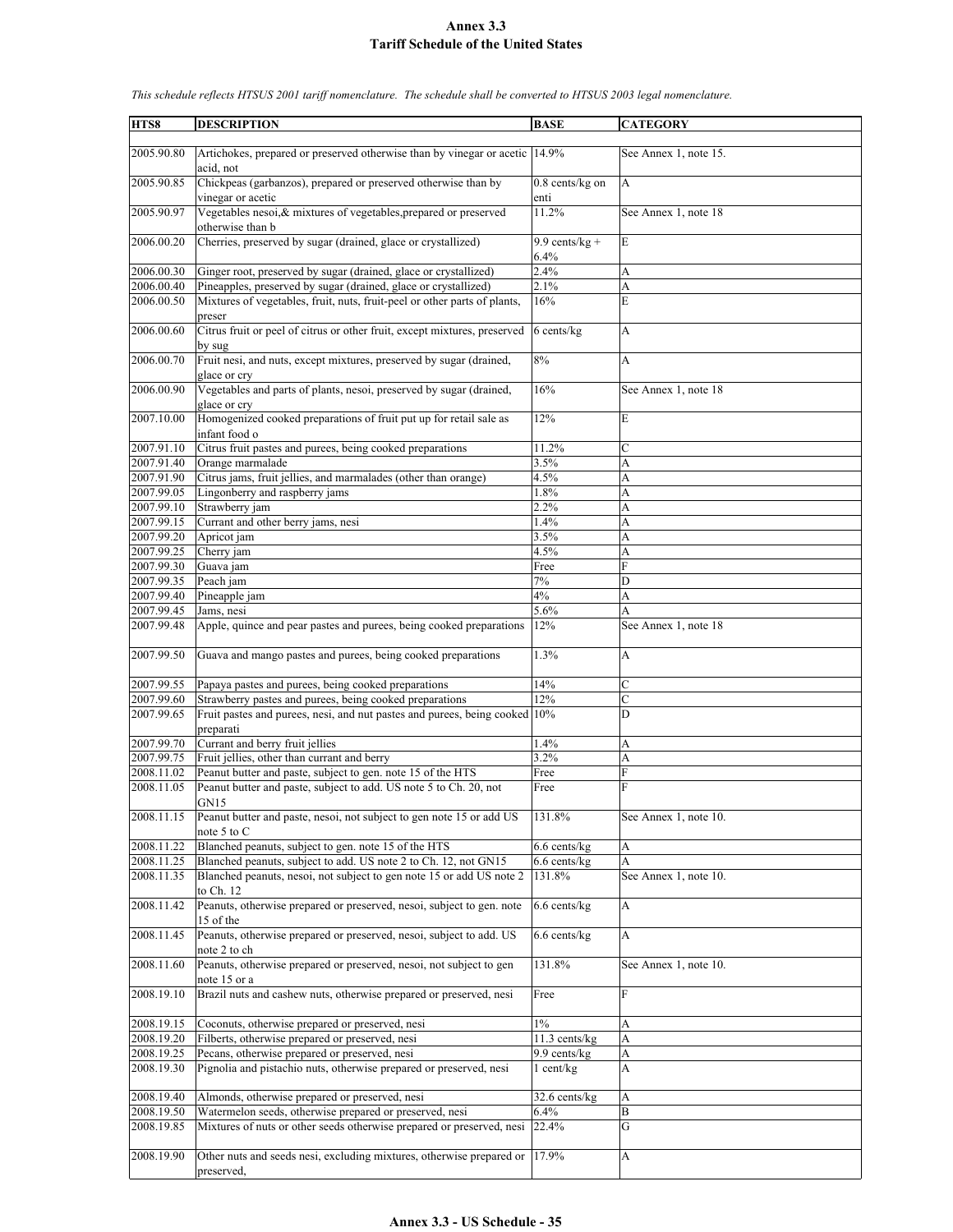| HTS8                     | <b>DESCRIPTION</b>                                                                                          | <b>BASE</b>                   | <b>CATEGORY</b>           |
|--------------------------|-------------------------------------------------------------------------------------------------------------|-------------------------------|---------------------------|
| 2008.20.00               | Pineapples, otherwise prepared or preserved, nesi                                                           |                               |                           |
| 2008.30.10               | Peel of oranges, mandarins, clementines, wilkings and similar citrus                                        | $0.35$ cents/kg<br>2 cents/kg | A<br>$\overline{A}$       |
|                          | hybrids, ot                                                                                                 |                               |                           |
| 2008.30.20               | Peel of lemons, otherwise prepared or preserved, nesi                                                       | 4.2 cents/kg                  | B                         |
| 2008.30.30               | Peel of citrus fruit, nesi, otherwise prepared or preserved, nesi                                           | 11.3 cents/kg                 | B                         |
| 2008.30.35               | Orange pulp, otherwise prepared or preserved, nesi                                                          | 11.2%                         | E                         |
| 2008.30.37               | Citrus fruit pulp other than orange, otherwise prepared or preserved,<br>nesi                               | 6.8%                          | A                         |
| 2008.30.40               | Oranges (other than peel or pulp), otherwise prepared or preserved,<br>nesi                                 | 1.4 cents/kg                  | A                         |
| 2008.30.42               | Satsumas, prepared or preserved, in airtight containers, aggregate<br>quantity n/o                          | Free                          | F                         |
| 2008.30.46               | Satsumas, prepared or preserved, in airtight containers, aggregate<br>quantity o/40                         | $0.28$ cents/ $kg$            | $\mathbf{A}$              |
| 2008.30.48               | Mandarins (other than satsuma), prepared or preserved, nesoi                                                | $0.28$ cents/kg               | $\boldsymbol{\rm{A}}$     |
| 2008.30.55               | Clementines, wilkings and similar citrus hybrids (other than peel or                                        | 1.4 cents/kg                  | A                         |
|                          | pulp), othe                                                                                                 |                               |                           |
| 2008.30.60               | Lemons (other than peel or pulp), otherwise prepared or preserved,<br>nesi                                  | $0.8$ cents/ $kg$             | A                         |
| 2008.30.65               | Limes (other than peel or pulp), otherwise prepared or preserved, nesi 14%                                  |                               | $\mathbf C$               |
| 2008.30.70               | Grapefruit (other than peel or pulp), otherwise prepared or preserved,<br>nesi                              | 1.1 cents/kg                  | $\mathbf{A}$              |
| 2008.30.80               | Kumquats (other than peel or pulp), otherwise prepared or preserved,<br>nesi                                | $0.55$ cents/kg               | A                         |
| 2008.30.85               | Citron (other than peel or pulp), otherwise prepared or preserved, nesi 14%                                 |                               | $\mathbf C$               |
| 2008.30.95               | Citrus fruit nesi, including bergamots, (other than peel or pulp),<br>otherwise pre                         | 14%                           | A                         |
| 2008.40.00               | Pears, otherwise prepared or preserved, nesi                                                                | 15.3%                         | G                         |
| 2008.50.20               | Apricot pulp, otherwise prepared or preserved, nesi                                                         | 10%                           | See Annex 1, note 18      |
| 2008.50.40               | Apricots, other than pulp, otherwise prepared or preserved, nesi                                            | 29.8%                         | G                         |
| 2008.60.00               | Cherries, otherwise prepared or preserved, nesi                                                             | $6.9$ cents/kg +<br>4.5%      | $\mathbf C$               |
| 2008.70.00               | Peaches (excluding nectarines), otherwise prepared or preserved, nesi                                       | 17%                           | G                         |
| 2008.80.00               | Strawberries, otherwise prepared or preserved, nesi                                                         | 11.9%                         | C                         |
| 2008.91.00               | Palm hearts, otherwise prepared or preserved, nesi                                                          | 0.9%                          | A                         |
| 2008.92.10               | Mixtures of fruit or edible parts of plants, in airtight cont. excl.<br>apricots, c                         | 5.6%                          | D                         |
| 2008.92.90               | Mixtures of fruit or other edible parts of plants, otherwise prepared or 14.9%<br>preserv                   |                               | G                         |
| 2008.99.05               | Apples, otherwise prepared or preserved, nesi                                                               | $0.9$ cents/kg                | B                         |
| 2008.99.10               | Avocados, otherwise prepared or preserved, nesi                                                             | 10.6 cents/kg                 | $\mathbf C$               |
| 2008.99.13               | Banana pulp, otherwise prepared or preserved, nesi                                                          | 3.4%                          | A                         |
| 2008.99.15               | Bananas, other than pulp, otherwise prepared or preserved, nesi                                             | 0.8%                          | A                         |
| 2008.99.18               | Blueberries, otherwise prepared or preserved, nesi.                                                         | 2.2%                          | A                         |
| 2008.99.20               | Berries, other than blueberries and strawberries, otherwise prepared<br>or preserve                         | 4.5%                          | A                         |
| 2008.99.23               | Cashew apples, mameyes colorados, sapodillas, soursops and                                                  | 1.3%                          | $\boldsymbol{\mathsf{A}}$ |
|                          | sweetsops, otherwise                                                                                        |                               |                           |
| 2008.99.25               | Dates, otherwise prepared or preserved, nesi                                                                | 22.4%                         | D                         |
| 2008.99.28               | Figs, otherwise prepared or preserved, nesi                                                                 | 9.6%                          | A                         |
| 2008.99.29               | Grapes, otherwise prepared or preserved, nesi                                                               | $7\%$                         | $\mathcal{C}$             |
| 2008.99.30<br>2008.99.35 | Guavas, otherwise prepared or preserved, nesi<br>Lychees and longans, otherwise prepared or preserved, nesi | Free<br>$7\%$                 | ${\bf F}$<br>A            |
| 2008.99.40               | Mangoes, otherwise prepared or preserved, nesi                                                              | 1.5 cents/kg                  | A                         |
| 2008.99.42               | Nectarines, otherwise prepared or preserved, nesi                                                           | 16%                           | $\mathbf G$               |
| 2008.99.45               | Papaya pulp, otherwise prepared or preserved, nesi                                                          | 14%                           | A                         |
| 2008.99.50               | Papayas, other than pulp, otherwise prepared or preserved, nesi                                             | 1.8%                          | A                         |
| 2008.99.60               | Plums (including prune plums and sloes), otherwise prepared or<br>preserved, nesi                           | 11.2%                         | $\mathbf C$               |
| 2008.99.61               | Soybeans, otherwise prepared or preserved, nesi                                                             | 3.8%                          | A                         |
| 2008.99.63               | Sweet ginger, otherwise prepared or preserved, nesi                                                         | 4.4%                          | $\mathbf{A}$              |
| 2008.99.65               | Yucca, otherwise prepared or preserved, nesi                                                                | 7.9%                          | A                         |
| 2008.99.80               | Pulp of fruit nesi, and other edible parts of plants nesi, excluding<br>mixtures, o                         | 9.6%                          | A                         |
| 2008.99.90               | Fruit nesi, and other edible parts of plants nesi, other than pulp and<br>excluding                         | 6%                            | A                         |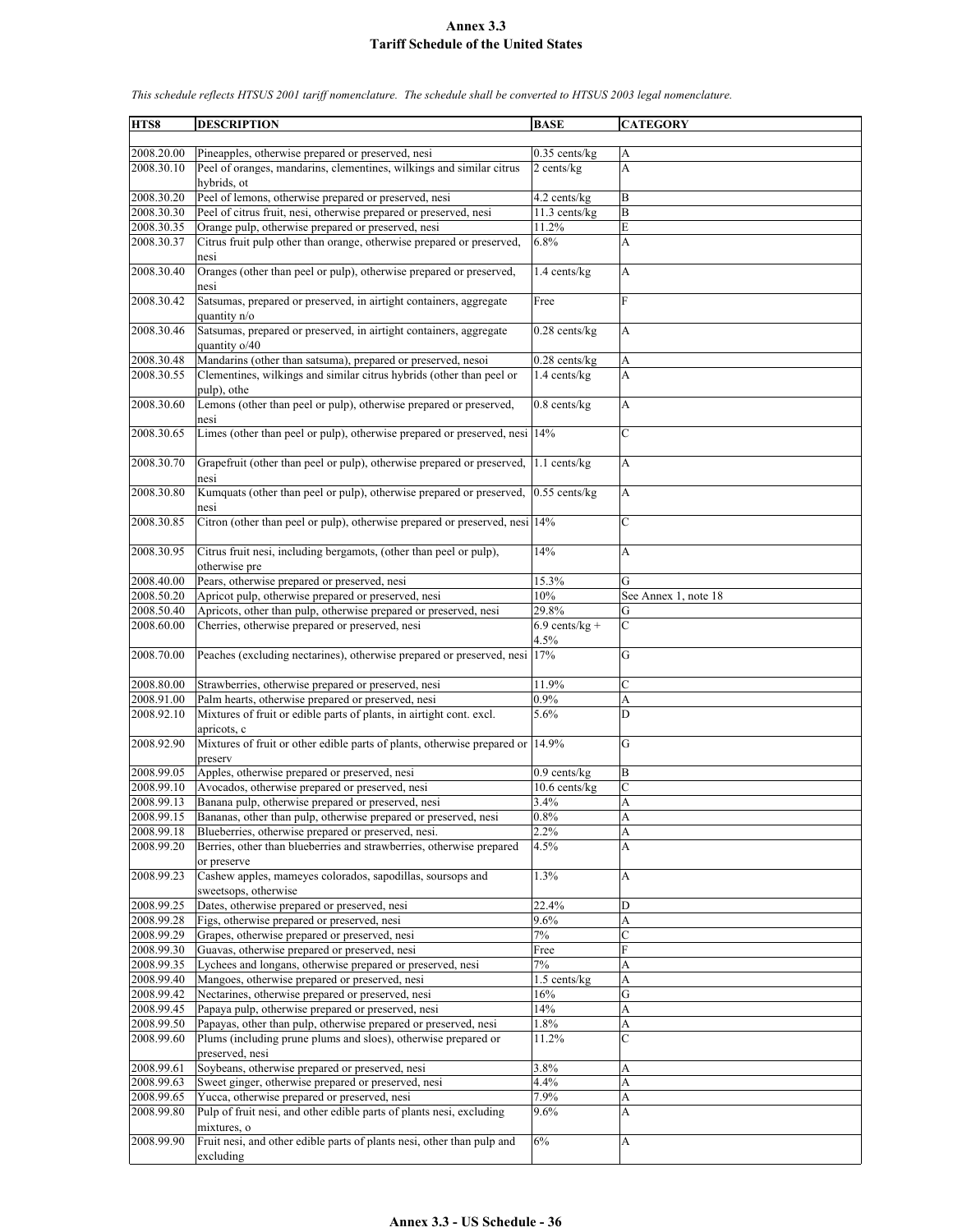| HTS8       | <b>DESCRIPTION</b>                                                                                     | <b>BASE</b>                  | <b>CATEGORY</b>      |
|------------|--------------------------------------------------------------------------------------------------------|------------------------------|----------------------|
| 2009.11.00 | Orange juice, frozen, unfermented and not containing added spirit                                      | 7.85 cents/liter             | G                    |
|            |                                                                                                        |                              |                      |
| 2009.19.25 | Orange juice, nt concentrated $\&$ nt made from a juice of 1.5 or more<br>degree concen                | 4.5 cents/liter              | E                    |
| 2009.19.45 | Orange juice, not frozen, concentrated, or not concentrated                                            | 7.85 cents/liter             | E                    |
| 2009.20.20 | Grapefruit juice, not frozen, not concentrated, and not made from a                                    | 4.5 cents/liter              | D                    |
|            | juice of 1.5                                                                                           |                              |                      |
| 2009.20.40 | Grapefruit juice, nesi, frozen or not frozen, concentrated or not<br>concentrated,                     | 7.9 cents/liter              | E                    |
| 2009.30.10 | Lime juice, unfit for beverage purposes                                                                | $1.8$ cents/ $kg$            | A                    |
| 2009.30.20 | Lime juice, fit for beverage purposes                                                                  | 1.7 cents/liter              | A                    |
| 2009.30.40 | Citrus juice of any single citrus fruit, nesi, (including lemon), not<br>concentrat                    | 3.4 cents/liter              | D                    |
| 2009.30.60 | Citrus juice of any single citrus fruit, nesi, (including lemon),<br>concentrated                      | 7.9 cents/liter              | E                    |
| 2009.40.20 | Pineapple juice, not concentrated, or not having a degree of<br>concentration of mo                    | 4.2 cents/liter              | $\overline{C}$       |
| 2009.40.40 | Pineapple juice, concentrated (in concentrations greater than 3.5<br>degrees)                          | 1 cent/liter                 | $\overline{C}$       |
| 2009.50.00 | Tomato juice, concentrated or not concentrated                                                         | 0.14 cents/liter             | A                    |
| 2009.60.00 | Grape juice (including grape must), concentrated or not concentrated                                   | 4.4 cents/liter              | C                    |
| 2009.70.00 | Apple juice, concentrated or not concentrated                                                          | Free                         | F                    |
| 2009.80.20 | Pear juice, concentrated or not concentrated                                                           | Free                         | $\mathbf{F}$         |
| 2009.80.40 | Prune juice, concentrated or not concentrated                                                          | 0.64 cents/liter             | A                    |
| 2009.80.60 | Juice of any other single fruit, nesi, (including cherries and berries),                               | 0.5 cents/liter              | A                    |
|            | concent                                                                                                |                              |                      |
| 2009.80.80 | Juice of any single vegetable, other than tomato, concentrated or not<br>concentrat                    | 0.2 cents/liter              | A                    |
| 2009.90.20 | Mixtures of vegetable juices, concentrated or not concentrated                                         | 0.2 cents/liter              | A                    |
| 2009.90.40 | Mixtures of fruit juices, or mixtures of vegetable and fruit juices,                                   | 7.4 cents/liter              | B                    |
|            | concentrate                                                                                            |                              |                      |
| 2101.11.21 | Instant coffee, not flavored                                                                           | Free                         | F<br>$\mathbf{F}$    |
| 2101.11.29 | Extracts, essences and concentrates of coffee other than unflavored                                    | Free                         |                      |
| 2101.12.32 | instant coff<br>Preparations with a basis of extracts, essences or concentrates or with 10%<br>a basis |                              | A                    |
| 2101.12.34 | Blend syrup (Ch17 add US note 4) preparation w/basis of                                                | 10%                          | A                    |
| 2101.12.38 | extract, essence or conce<br>Blend syrup (Ch17 add US note 4) preparation w/basis of extract,          | $30.5$ cents/kg +            | See Annex 1, note 9. |
|            | essence or conc                                                                                        | 8.5%                         |                      |
| 2101.12.44 | Preparation ov 65% sugar (Ch17 add US nte 2) w/basis of                                                | 10%                          | A                    |
| 2101.12.48 | extract, essence or conce<br>Preparation ov 65% sugar (Ch17 add US note 2) w/ basis of extract,        | $30.5$ cents/kg +            | See Annex 1, note 9. |
|            | essence or co                                                                                          | 8.5%                         |                      |
| 2101.12.54 | Preparation ov 10% sugar (Ch17 add US nte 3) w/basis of<br>extract, essence or conce                   | 10%                          | A                    |
| 2101.12.58 | Preparation ov $10\%$ sugar (Ch17 add US note 3) w/ basis of extract,                                  | $30.5$ cents/kg +            | See Annex 1, note 9. |
|            | essence or co                                                                                          | 8.5%                         |                      |
| 2101.12.90 | Preparations nesoi, with a basis of extracts, essences or concentrates<br>or with a                    | 8.5%                         | А                    |
| 2101.20.20 | Extracts, essences or concentrates of tea or mate                                                      | Free                         | F                    |
| 2101.20.32 | Preparations with a basis of extracts, essences or concentrates or with<br>a basis                     | 10%                          | А                    |
| 2101.20.34 | Blend syrup (Ch17 add US nte 4) preparation w/basis<br>extract/essence/concentrate                     | 10%                          | A                    |
| 2101.20.38 | Blend syrup (Ch17 add US note 4) preparation w/basis of                                                | $\overline{30.5}$ cents/kg + | See Annex 1, note 9. |
|            | extract/essence/concentr                                                                               | 8.5%                         |                      |
| 2101.20.44 | Preparation ov 65% sugar (Ch17 add US nte 2) w/basis<br>extract/essence/concentrate                    | 10%                          | А                    |
| 2101.20.48 | Preparation ov 65% sugar (Ch17 add US note 2) w/basis of                                               | $30.5$ cents/kg +            | See Annex 1, note 9. |
| 2101.20.54 | extract/essence/concent<br>Preparation ov 10% sugar (Ch17 add US nte 3) w/basis                        | 8.5%<br>10%                  | А                    |
|            | extract/essence/concentrate                                                                            |                              |                      |
| 2101.20.58 | Preparation ov 10% sugar (Ch17 add US note 3) w/basis of<br>extract/essence/concent                    | $30.5$ cents/kg +<br>8.5%    | See Annex 1, note 9. |
| 2101.20.90 | Preparations nesoi, with a basis of extracts, essences or concentrates                                 | 8.5%                         | A                    |
| 2101.30.00 | or with a<br>Roasted chicory and other roasted coffee substitutes and extracts,                        | 2.1 cents/kg                 | A                    |
|            | essences and                                                                                           |                              |                      |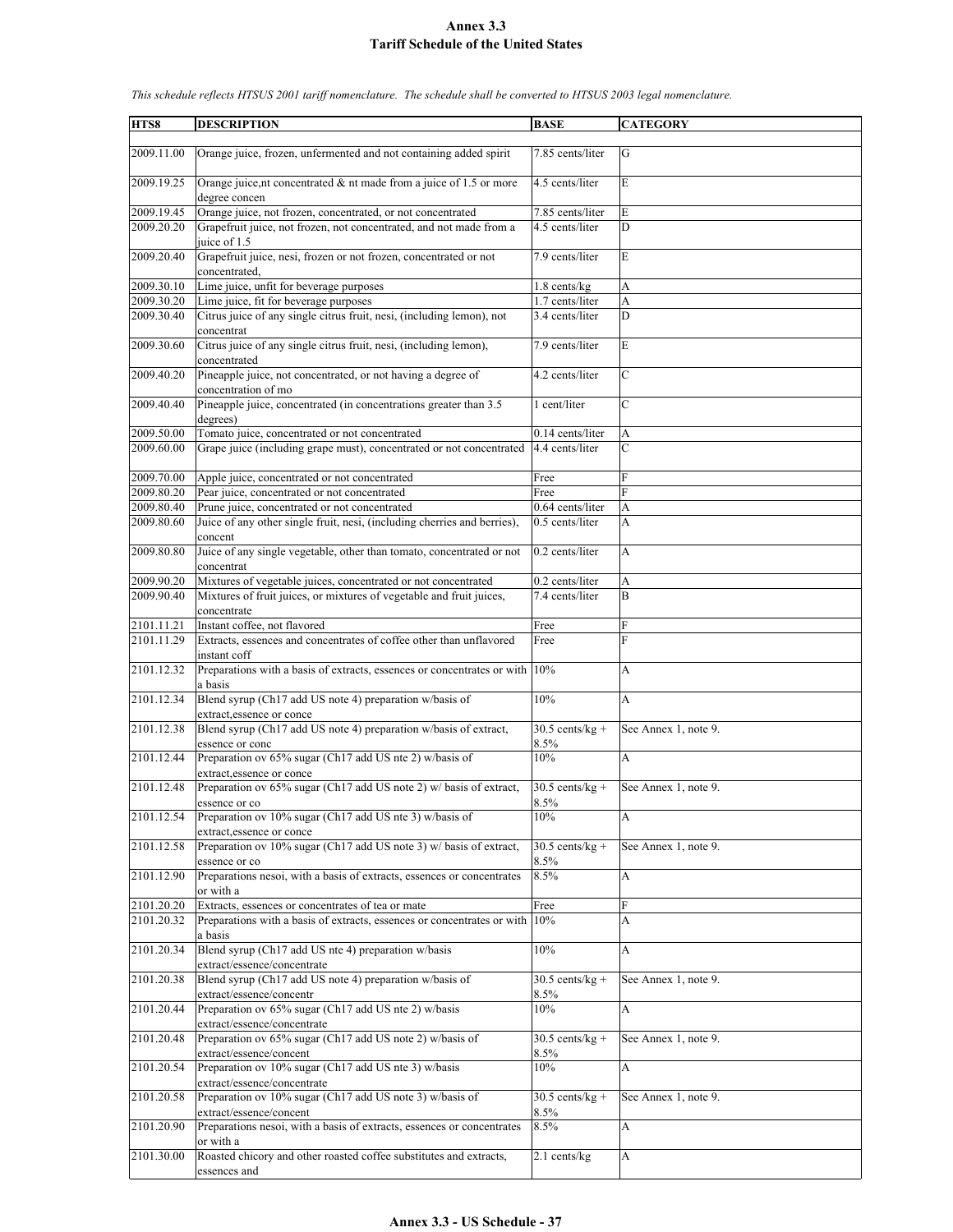| HTS8       | <b>DESCRIPTION</b>                                                                                  | <b>BASE</b>       | <b>CATEGORY</b>      |
|------------|-----------------------------------------------------------------------------------------------------|-------------------|----------------------|
| 2102.10.00 | Active yeasts                                                                                       | 6.4%              | А                    |
| 2102.20.20 | Inactive yeasts (except dried brewers' yeast)                                                       | 6.4%              | A                    |
| 2102.20.40 | Dried brewers' yeast, crude                                                                         | Free              | F                    |
| 2102.20.60 | Single-cell micro-organisms, dead, excluding yeasts, (but not                                       | 3.2%              | A                    |
|            | including vaccines                                                                                  |                   |                      |
| 2102.30.00 |                                                                                                     |                   | F                    |
|            | Prepared baking powders                                                                             | Free              |                      |
| 2103.10.00 | Soy sauce                                                                                           | 3%                | A                    |
| 2103.20.20 | Tomato ketchup                                                                                      | 6%                | A                    |
| 2103.20.40 | Tomato sauces, nesi                                                                                 | 11.6%             | G                    |
| 2103.30.20 | Mustard flour and meal                                                                              | Free              | F                    |
| 2103.30.40 | Prepared mustard                                                                                    | $2.8$ cents/kg    | A                    |
| 2103.90.20 | Sauces derived or prepared from fish                                                                | Free              | F                    |
| 2103.90.40 | Nonalcoholic preparations of yeast extract (other than sauces)                                      | 3.2%              | A                    |
| 2103.90.72 | Mixed condiments and mixed seasonings (described in add US note 3 7.5%<br>to Ch. 21), su            |                   | A                    |
| 2103.90.74 | Mixed condiments and mixed seasonings (described in add US note 3 7.5%<br>to Ch. 21), su            |                   | A                    |
| 2103.90.78 | Mixed condiments and mixed seasonings (described in add US note 3 30.5 cents/kg +                   |                   | See Annex 1, note 9. |
|            | to Ch. 21), no                                                                                      | 6.4%              |                      |
| 2103.90.80 | Mixed condiments and mixed seasonings, not described in add US                                      | 6.4%              | A                    |
|            | note 3 to Ch. 21                                                                                    |                   |                      |
| 2103.90.90 | Sauces and preps, neosi                                                                             | 6.4%              | A                    |
| 2104.10.00 | Soups and broths and preparations therefor                                                          | 3.2%              | A                    |
| 2104.20.00 | Homogenized composite food preparations                                                             | 2.5%              | A                    |
| 2105.00.05 | Ice cream, whether or not w/cocoa, subject to gen. note 15 of the HTS 20%                           |                   | A                    |
|            |                                                                                                     |                   |                      |
| 2105.00.10 | Ice cream, whether or not w/cocoa, subject to add. US note 5 to Ch.                                 | 20%               | A                    |
|            |                                                                                                     |                   |                      |
| 2105.00.20 | 21, not GN15                                                                                        |                   |                      |
|            | Ice cream, whether or not containing cocoa, not subject to gen note $15\overline{)50.2}$ cents/kg + |                   | See Annex 1, note 3. |
|            | or add. U                                                                                           | 17%               |                      |
| 2105.00.25 | Edible ice (dairy prod. described in add US note 1 to Ch. 4), subject                               | 20%               | A                    |
|            | to gen not                                                                                          |                   |                      |
| 2105.00.30 | Edible ice (dairy prod. described in add US note 1 to Ch. 4), subject                               | 20%               | A                    |
|            | to add US                                                                                           |                   |                      |
| 2105.00.40 | Edible ice except ice cream, dairy products described in add'l U.S.                                 | $50.2$ cents/kg + | See Annex 1, note 8. |
|            | note 1 to ch                                                                                        | 17%               |                      |
| 2105.00.50 | Edible ice, except ice cream, not described in add US note 1 to Ch. 4,                              | 17%               | C                    |
|            | nesoi                                                                                               |                   |                      |
| 2106.10.00 | Protein concentrates and textured protein substances                                                | 6.4%              | A                    |
| 2106.90.03 | Food preps, nesoi, n/o 5.5% bf, mixed w/other ingred. if o/16% milk                                 | 2.9 cents/kg      | A                    |
|            | solids capab                                                                                        |                   |                      |
| 2106.90.06 | Food preps, nesoi, n/o 5.5% bf, mixed w/other ingred. if o/16% milk                                 | 2.9 cents/kg      | A                    |
|            | solids capab                                                                                        |                   |                      |
| 2106.90.09 | Food preps, nesoi, n/o 5.5% b'fat, mixed w/other ingredi., if o/16%                                 | 86.2 cents/kg     | See Annex 1, note 8. |
|            | milk solids                                                                                         |                   |                      |
| 2106.90.12 | Compound alcoholic preparations of a kind used for the manufacture                                  | $4.2$ cents/kg +  | A                    |
|            | of beverages.                                                                                       | 1.9%              |                      |
| 2106.90.15 | Compound alcoholic preparations used in the manufacture of                                          | $8.4$ cents/kg +  | A                    |
|            | beverages, cont. over                                                                               | 1.9%              |                      |
| 2106.90.18 | Compound alcoholic preparations of a kind used for the manufacture                                  | $17$ cents/kg +   | A                    |
|            | of beverages,                                                                                       | 1.9%              |                      |
| 2106.90.22 | Butter substitutes o/10% by wt of milk solids, o/45% butterfat,                                     | 15.4 cents/kg     | A                    |
|            | subject to gen.                                                                                     |                   |                      |
| 2106.90.24 | Butter substitutes o/10% by wt of milk solids, o/45% butterfat,                                     | 15.4 cents/kg     | A                    |
|            | subject to add U                                                                                    |                   |                      |
| 2106.90.26 | Butter substitutes o/10% by wt of milk solids, o/45% butterfat, not                                 | \$1.996/kg        | See Annex 1, note 6. |
|            | subject to g                                                                                        |                   |                      |
| 2106.90.28 | Butter substitutes o/10% by wt of milk solids, n/o 45% butterfat,                                   | 13.1 cents/kg     | A                    |
|            | neosi                                                                                               |                   |                      |
| 2106.90.32 | Butter substitutes n/o 10% by wt of milk solids, o/45% butterfat,                                   | 15.4 cents/kg     | A                    |
|            |                                                                                                     |                   |                      |
| 2106.90.34 | subject to gen<br>Butter substitutes n/o 10% by wt of milk solids, o/45% butterfat,                 | 15.4 cents/kg     | A                    |
|            |                                                                                                     |                   |                      |
|            | subject to add                                                                                      |                   |                      |
| 2106.90.36 | Butter substitutes n/o 10% by wt of milk solids, o/45% butterfat, not                               | \$1.996/kg        | See Annex 1, note 6. |
|            | subject to                                                                                          |                   |                      |
| 2106.90.38 | Butter substitutes n/o 10% by wt of milk solids, n/o 45% butterfat,                                 | 13.1 cents/kg     | А                    |
|            | neosi                                                                                               |                   |                      |
| 2106.90.42 | Syrups from cane/beet sugar, neosi, w/added coloring but not added                                  | $3.6606$ cents/kg | A                    |
|            | flavoring, su                                                                                       | of t              |                      |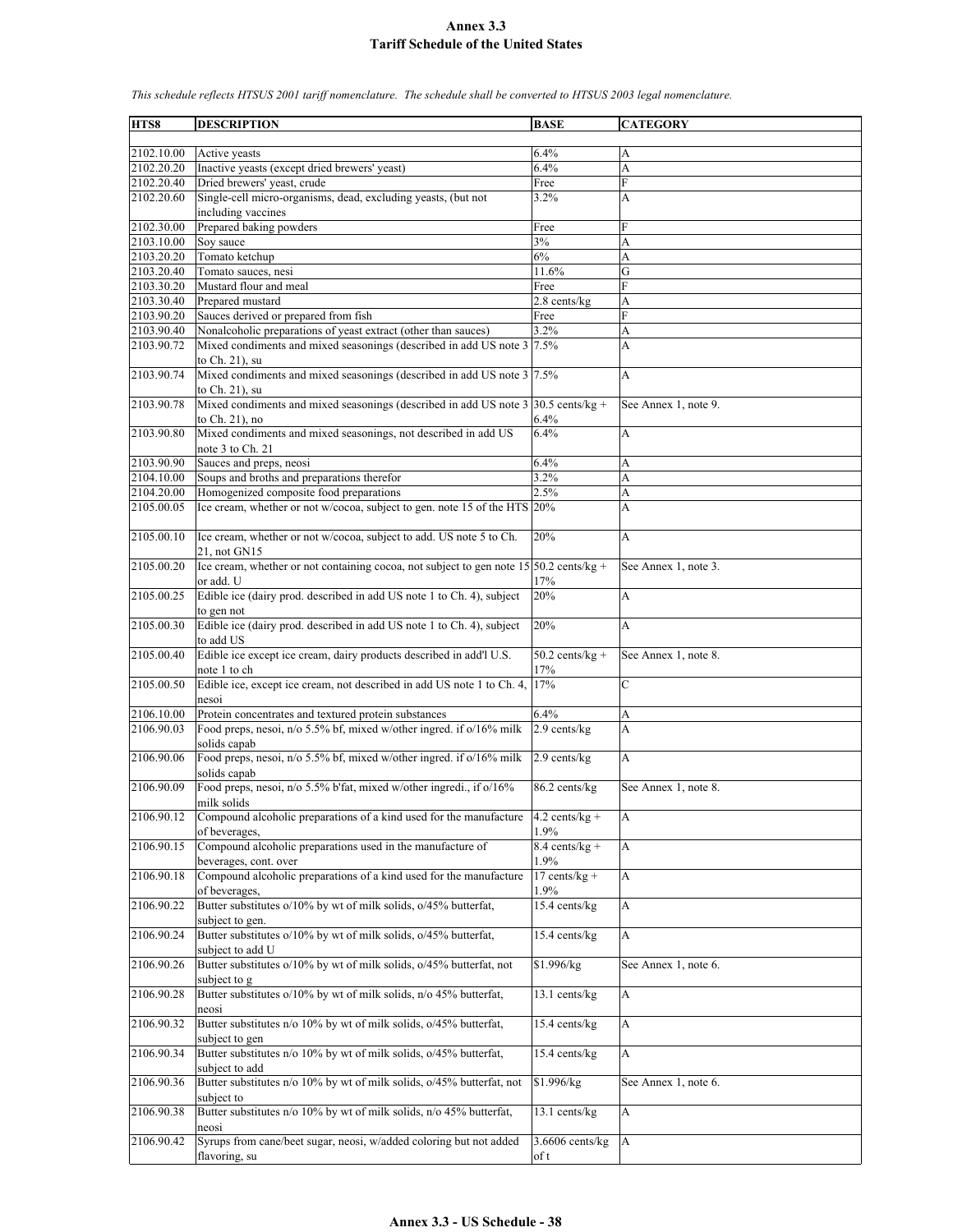| HTS8                     | <b>DESCRIPTION</b>                                                                      | <b>BASE</b>          | <b>CATEGORY</b>      |
|--------------------------|-----------------------------------------------------------------------------------------|----------------------|----------------------|
|                          |                                                                                         |                      |                      |
| 2106.90.44               | Syrups from cane/beet sugar, neosi, w/added coloring but not added                      | $3.6606$ cents/ $kg$ | $\mathbf{A}$         |
|                          | flavoring, su                                                                           | of t                 |                      |
| 2106.90.46               | Syrups from cane/beet sugar, neosi, w/added coloring but not added<br>flavoring, no     | $35.74$ cents/kg     | See Annex 1, note 9. |
| 2106.90.48               | Orange juice, fortified with vitamins or minerals                                       | 7.85 cents/liter     | E                    |
| 2106.90.52               | Juice of any single fruit or vegetables juices (o/t orange),                            | The rate             | See Annex 1, note 17 |
|                          | concentrated, forti                                                                     | applicable           |                      |
| 2106.90.54               | Mixtures of fruit or vegetable juices, fortified with vitamins or                       | The rate             | А                    |
|                          | minerals, neso                                                                          | applicable           |                      |
| 2106.90.58               | Food preparations of gelatin, neosi                                                     | 4.8%                 | A                    |
| 2106.90.62               | Food preps, nesoi, o/10% by wt of milk solids, subject to gen. note 15                  | 10%                  | A                    |
|                          | of the HT                                                                               |                      |                      |
| 2106.90.64               | Food preps, nesoi, o/10% by wt of milk solids, dairy prods, descr. in<br>add US not     | 10%                  | A                    |
| 2106.90.66               | Food preps, nesoi, o/10% by wt of milk solids, dairy prods, descr. in                   | $70.4$ cents/kg +    | See Annex 1, note 8. |
|                          | add US not                                                                              | 8.5%                 |                      |
| 2106.90.68               | Blended syrups, neosi, o/10% milk solids, descr. in add US note 4 to                    | 10%                  | A                    |
|                          | Ch 17: subj                                                                             |                      |                      |
| 2106.90.72               | Blended syrups, neosi, o/10% milk solids, descr. in add US note 4 to                    | $70.4$ cents/kg +    | See Annex 1, note 9. |
|                          | Ch 17: not                                                                              | 8.5%                 |                      |
| 2106.90.74               | Food preps, nesoi, o/10% milk solids, o/65% sugar, descr. in add US                     | 10%                  | A                    |
|                          | note 2 to Ch                                                                            |                      |                      |
| 2106.90.76               | Food preps, nesoi, o/10% milk solids, o/65% sugar, descr. in add US                     | $70.4$ cents/kg +    | See Annex 1, note 9. |
|                          | note 2 to Ch                                                                            | 8.5%                 |                      |
| 2106.90.78               | Food preps, nesoi, $o/10\%$ milk solids, $o/10\%$ sugar, descr. in add US               | 10%                  | A                    |
|                          | note 3 to Ch                                                                            |                      |                      |
| 2106.90.80               | Food preps, nesoi, o/10% milk solids, o/10% sugar, descr. in add US                     | $70.4$ cents/kg +    | See Annex 1, note 9. |
|                          | note 3 to Ch<br>Food preps, nesoi, o/10% milk solids, neosi                             | 8.5%                 |                      |
| 2106.90.82<br>2106.90.83 | Food preps, nesoi, n/o 10% by wt of milk solids, subject to gen. note                   | 6.4%<br>10%          | A<br>A               |
|                          | 15 of the                                                                               |                      |                      |
| 2106.90.85               | Food preps, nesoi, n/o 10% by wt of milk solids, dairy prods, descr. in 10%             |                      | A                    |
|                          | add US n                                                                                |                      |                      |
| 2106.90.87               | Food preps, nesoi, n/o 10% by wt of milk solids, dairy prods, descr. in 28.8 cents/kg + |                      | See Annex 1, note 8. |
|                          | add US n                                                                                | 8.5%                 |                      |
| 2106.90.89               | Blended syrups, neosi, n/o 10% milk solids, descr. in add US note 4                     | 10%                  | A                    |
|                          | to Ch 17: su                                                                            |                      |                      |
| 2106.90.91               | Blended syrups, neosi, n/o/10% milk solids, descr. in add US note 4                     | $28.8$ cents/kg +    | See Annex 1, note 9. |
|                          | to Ch 17: no                                                                            | 8.5%                 |                      |
| 2106.90.92               | Food preps, nesoi, n/o 10% milk solids, o/65% sugar, descr. in add                      | 10%                  | A                    |
|                          | US note 2 to                                                                            |                      |                      |
| 2106.90.94               | Food preps, nesoi, n/o 10% milk solids, o/65% sugar, descr. in add                      | $28.8$ cents/kg +    | See Annex 1, note 9. |
|                          | US note 2 to                                                                            | 8.5%                 |                      |
| 2106.90.95               | Food preps, nesoi, n/o 10% milk solids, o/10% sugar, descr. in add                      | 10%                  | A                    |
|                          | US note 3 to                                                                            |                      |                      |
| 2106.90.97               | Food preps, nesoi, n/o 10% milk solids, o/10% sugar, descr. in add                      | $28.8$ cents/kg +    | See Annex 1, note 9. |
|                          | US note 3 to                                                                            | 8.5%                 |                      |
| 2106.90.99               | Food preparations not elsewhere specified or included, not canned or                    | 6.4%                 | A                    |
|                          | frozen                                                                                  |                      |                      |
| 2201.10.00               | Mineral waters and aerated waters, not containing added sugar or                        | 0.26 cents/liter     | A                    |
|                          | other sweetenin                                                                         |                      |                      |
| 2201.90.00               | Waters (incl. ice, snow and steam), ot/than mineral waters or aerated                   | Free                 | F                    |
|                          | waters, no                                                                              |                      |                      |
| 2202.10.00               | Waters, including mineral waters and aerated waters, containing                         | 0.2 cents/liter      | A                    |
| 2202.90.10               | added sugar or o<br>Chocolate milk drink                                                | $17\%$               | B                    |
| 2202.90.22               | Non-alcoholic milk-based drinks (except chocolate), subject to gen.                     | 17.5%                | A                    |
|                          | note 15 of t                                                                            |                      |                      |
| 2202.90.24               | Non-alcoholic milk-based drinks (except chocolate), subject to add                      | 17.5%                | A                    |
|                          | US note 10 to                                                                           |                      |                      |
| 2202.90.28               | Non-alcoholic milk-based drinks (except chocolate), not subject to                      | 23.5 cents/liter +   | See Annex 1, note 8. |
|                          | gen note 15 o                                                                           |                      |                      |
| 2202.90.30               | Orange juice, fortified with vitamins or minerals, not concentrated                     | 4.5 cents/liter      | E                    |
|                          | and not prep                                                                            |                      |                      |
| 2202.90.35               | Orange juice, fortified with vitamins or minerals, prepared from                        | 7.85 cents/liter     | E                    |
|                          | concentrate                                                                             |                      |                      |
| 2202.90.36               | Single fruit or vegetable juice (other than orange), fortified with                     | The rate             | A                    |
|                          | vitamins or                                                                             | applicable           |                      |
| 2202.90.37               | Mixed fruit or vegetable juice (other than orange), fortified with                      | The rate             | See Annex 1, note 17 |
|                          | vitamins or m                                                                           | applicable           |                      |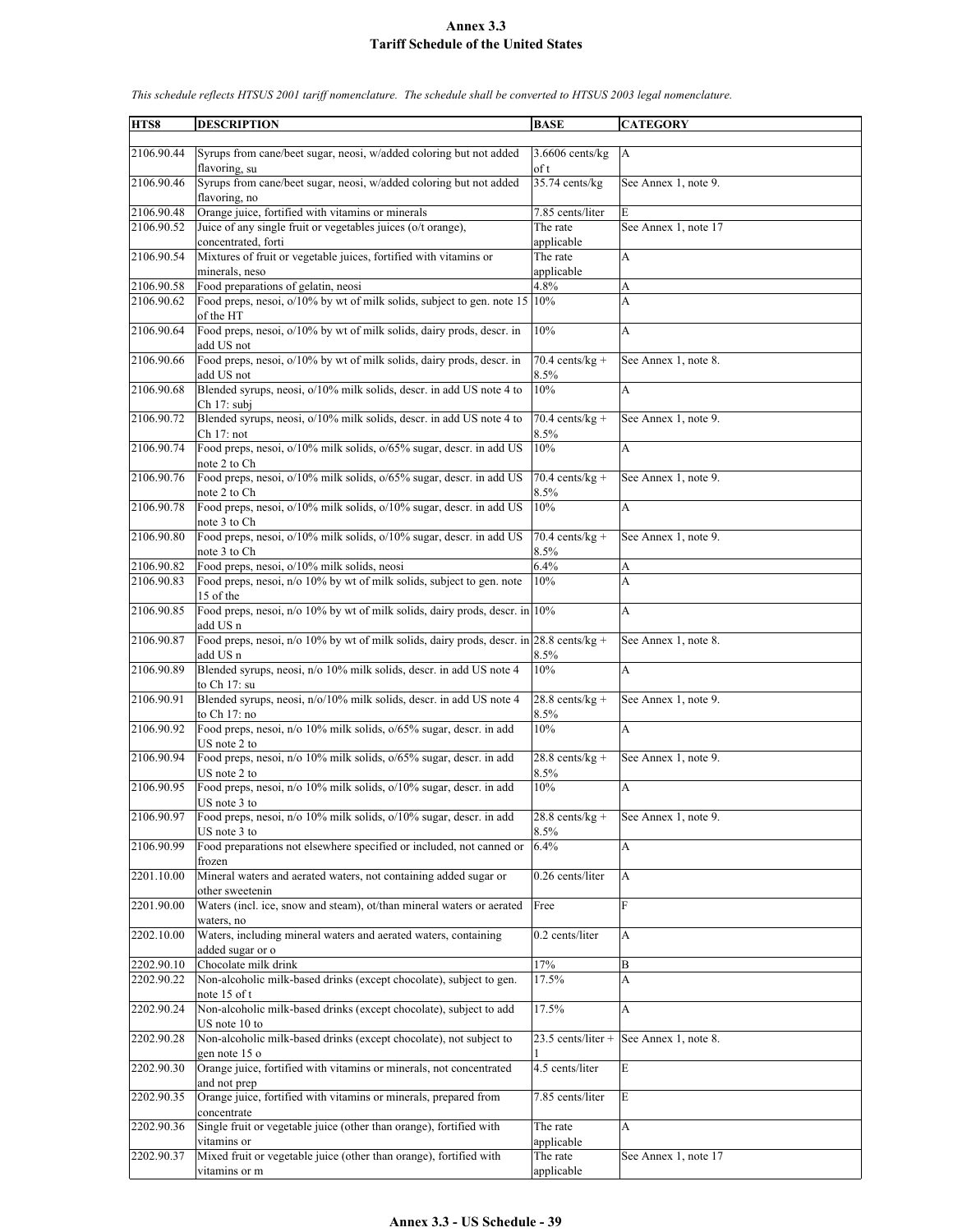| HTS8                     | <b>DESCRIPTION</b>                                                                                                   | <b>BASE</b>                        | <b>CATEGORY</b>       |
|--------------------------|----------------------------------------------------------------------------------------------------------------------|------------------------------------|-----------------------|
| 2202.90.90               | Nonalcoholic beverages, nesi, not including fruit or vegetable juices                                                | 0.2 cents/liter                    | А                     |
|                          | of heading                                                                                                           |                                    |                       |
| 2203.00.00               | Beer made from malt                                                                                                  | 0.2 cents/liter                    | A                     |
| 2204.10.00               | Sparkling wine, made from grapes                                                                                     | 19.8 cents/liter                   | A                     |
| 2204.21.20               | Effervescent grape wine, in containers holding 2 liters or less                                                      | 19.8 cents/liter                   | See Annex 1, note 16. |
| 2204.21.30               | Tokay wine (not carbonated) not over 14% alcohol, in containers not<br>over 2 liter                                  | 6.3 cents/liter                    | A                     |
| 2204.21.50               | Wine other than Tokay (not carbonated), not over 14% alcohol, in<br>containers not                                   | 6.3 cents/liter                    | See Annex 1, note 16. |
| 2204.21.60               | "Marsala" wine, over 14% vol. alcohol, in containers holding 2 liters<br>or less                                     | 5.3 cents/liter                    | A                     |
| 2204.21.80               | Grape wine, other than "Marsala", not sparkling or effervescent, over<br>14% vol. a                                  | 16.9 cents/liter                   | A                     |
| 2204.29.20               | Grape wine, other than sparkling, not over 14% vol. alcohol, in<br>containers holdi                                  | 8.4 cents/liter                    | See Annex 1, note 16. |
| 2204.29.40               | Grape wine, other than sparkling, over 14% vol. alcohol, in containers 22.4 cents/liter<br>holding o                 |                                    | See Annex 1, note 16. |
| 2204.29.60               | Grape wine, other than sparkling, not over 14% vol. alcohol, in                                                      | 14 cents/liter                     | See Annex 1, note 16. |
| 2204.29.80               | containers holdi<br>Grape wine, other than sparkling, over 14% vol. alcohol, in containers 22.4 cents/liter          |                                    | See Annex 1, note 16. |
| 2204.30.00               | holding o<br>Grape must, nesi, in fermentation or with fermentation arrested                                         | $4.4$ cents/liter +                | See Annex 1, note 16. |
|                          | otherwise than b                                                                                                     | 31                                 |                       |
| 2205.10.30<br>2205.10.60 | Vermouth in containers holding 2 liters or less<br>Wine of fresh grapes flavored with plants or aromatic substances, | 3.5 cents/liter<br>4.2 cents/liter | A<br>A                |
|                          | other than ver                                                                                                       |                                    |                       |
| 2205.90.20               | Vermouth in containers each holding over 2 liters but not over 4 liters 3.5 cents/liter                              |                                    | A                     |
| 2205.90.40               | Vermouth in containers each holding over 4 liters                                                                    | 3.8 cents/liter                    | A                     |
| 2205.90.60               | Wine of fresh grapes flavored with plants or aromatic substances,<br>other than ver                                  | 4.2 cents/liter                    | A                     |
| 2206.00.15               | Cider, fermented, whether still or sparkling                                                                         | 0.4 cents/liter                    | A                     |
| 2206.00.30               | Prune wine                                                                                                           | $3.1$ cents/liter +<br>22          | A                     |
| 2206.00.45               | Rice wine or sake                                                                                                    | 3 cents/liter                      | A                     |
| 2206.00.60               | Effervescent wine, nesi                                                                                              | 13.9 cents/liter                   | A                     |
| 2206.00.90               | Fermented beverages (other than grape wine, beer, cider, prune wine,<br>sake, vermo                                  | 4.2 cents/liter                    | A                     |
| 2207.10.30               | Undenatured ethyl alcohol of 80 percent vol. alcohol or higher, for<br>beverage pur                                  | 18.9 cents/pf.<br>liter            | A                     |
| 2207.10.60               | Undenatured ethyl alcohol of 80 percent vol. alcohol or higher, for<br>nonbeverage                                   | 2.5%                               | B                     |
| 2207.20.00               | Ethyl alcohol and other spirits, denatured, of any strength                                                          | 1.9%                               | A                     |
| 2208.20.10               | Pisco and singani                                                                                                    | Free                               | F                     |
| 2208.20.20               | Grape brandy, excluding pisco and singani, in containers not over 4<br>liters, not                                   | Free                               | $\overline{R}$        |
| 2208.20.30               | Grape brandy, excluding pisco and singani, in containers not over 4<br>liters, valu                                  | Free                               | F                     |
| 2208.20.40               | Grape brandy, excluding pisco and singani, in containers not over 4<br>liters, valu                                  | Free                               | F                     |
| 2208.20.50               | Grape brandy, excluding pisco and singani, in containers over 4 liters, Free<br>not over                             |                                    | F                     |
| 2208.20.60               | Grape brandy, excluding pisco and singani, in containers over 4 liters, Free<br>over \$2.                            |                                    | F                     |
| 2208.30.30               | Irish and Scotch whiskies                                                                                            | Free                               | F                     |
| 2208.30.60               | Whiskies, other than Irish and Scotch whiskies                                                                       | Free                               | F                     |
| 2208.40.20               | Rum and tafia, in containers each holding not over 4 liters, valued not 23.7 cents/pf.<br>over $$3/$                 | liter                              | E                     |
| 2208.40.40               | Rum and tafia, in containers each holding not over 4 liters, valued<br>over \$3/proo                                 | 8.7 cents/pf. liter  A             |                       |
| 2208.40.60               | Rum and tafia, in containers each holding over 4 liters, valued not                                                  | 23.7 cents/pf.                     | E                     |
| 2208.40.80               | over $$0.69/p$<br>Rum and tafia, in containers each holding over 4 liters, valued over                               | liter<br>8.7 cents/pf. liter A     |                       |
|                          | $$0.69$ /proof                                                                                                       |                                    |                       |
| 2208.50.00<br>2208.60.10 | Gin and Geneve<br>Vodka, in containers each holding not over 4 liters, valued not over                               | Free                               | F<br>F                |
|                          | \$2.05/liter                                                                                                         | Free                               |                       |
| 2208.60.20               | Vodka, in containers each holding not over 4 liters, valued over<br>\$2.05/liter                                     | Free                               | F                     |
| 2208.60.50               | Vodka, in containers each holding over 4 liters                                                                      | Free                               | F                     |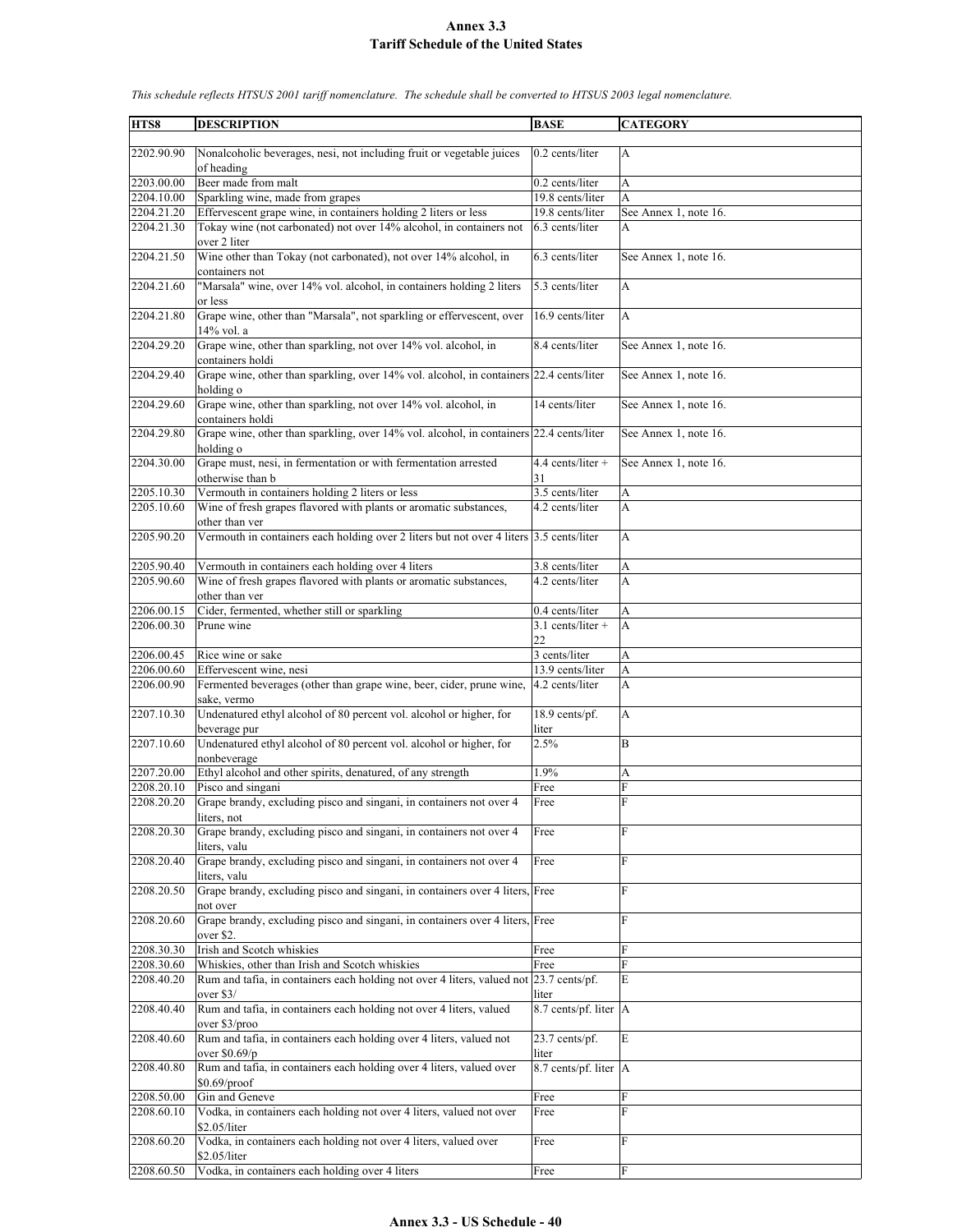**HTS8 DESCRIPTION BASE CATEGORY** 2208.70.00 Liqueurs and cordials Free 2208.90.01 Aquavit Free 2208.90.05 Bitters, not fit for use as beverages Free 2208.90.10 Bitters, fit for use as beverages Free 2208.90.12 Slivovitz brandy, valued not over \$3.43/liter, in containers each holding not ov Free 2208.90.14 Slivovitz brandy, valued not over \$3.43/liter, in containers each holding over 4 Free F 2208.90.15 Slivovitz brandy, valued over \$3.43/liter Free 2208.90.20 Brandy, except slivovitz, in containers each holding not over 4 liters, valued n Free F 2208.90.25 Brandy, except grape brandy and slivovitz, in containers each holding Free F not over 4 2208.90.30 Brandy, except grape brandy and slivovitz, in containers each holding not over 4 **Free** 2208.90.35 Brandy, except grape brandy and slivovitz, in containers each holding over 4 lit Free 2208.90.40 Brandy, except grape brandy and slivovitz, in containers each holding Free F over 4 lit 2208.90.46 Kirschwasser and ratafia Free 2208.90.50 Tequila, in containers each holding not over 4 liters Free 2208.90.55 Tequila, in containers each holding over 4 liters Free F Imitations of brandy and other spirituous beverages containing alcohol Free 2208.90.72 Mezcal in containers each holding not over 4 liters Free 2208.90.75 Spirits nesi, fit for use as beverages or for beverage purposes Free 2208.90.80 Undenatured ethyl alcohol of an alcoholic strength by volume of less than 80 per 21.1 cents/pf. liter A 2209.00.00 Vinegar and substitutes for vinegar obtained from acetic acid 0.5 cents/pf. liter A 2301.10.00 Flours, meals, and pellets, of meat or meat offal unfit for human consumption; g Free F 2301.20.00 Flours, meals, and pellets, of fish or of crustaceans, molluscs or other aquatic Free 2302.10.00 Bran, sharps (middlings) and other residues, derived from the sifting, milling o Free 2302.20.00 Bran, sharps (middlings) and other residues, derived from the sifting, milling o Free 2302.30.00 Bran, sharps (middlings) and other residues, derived from the sifting, milling o Free F 2302.40.00 Bran, sharps (middlings) and other residues, derived from the sifting, milling o Free F 2302.50.00 Bran, sharps (middlings) and other residues, derived from the sifting, milling o 1.4% A 2303.10.00 Residues of starch manufacture and similar residues 1.4% A 2303.20.00 Beet-pulp, bagasse and other waste of sugar manufacture Free 2303.30.00 Brewing or distilling dregs and waste 2304.00.00 Oilcake and other solid residues, resulting from the extraction of soybean oil  $0.45$  cents/kg  $\overrightarrow{A}$ 2305.00.00 Oilcake and other solid residues, resulting from the extraction of peanut (groun  $0.32$  cents/kg  $|A|$ 2306.10.00 Oilcake and other solid residues, resulting from the extraction of vegetable fat  $0.56$  cents/kg  $\qquad$  B 2306.20.00 Oilcake and other solid residues, resulting from the extraction of vegetable fat  $0.12$  cents/kg  $|A|$ 2306.30.00 Oilcake and other solid residues, resulting from the extraction of vegetable fat  $0.45$  cents/kg 2306.40.00 Oilcake and other solid residues, resulting from the extraction of vegetable fat  $0.17$  cents/kg  $|A|$ 2306.50.00 Oilcake and other solid residues, resulting from the extraction of vegetable fat  $0.45$  cents/kg  $|A|$ 2306.60.00 Oilcake and other solid residues, resulting from the extraction of vegetable fat 0.32 cents/kg A 2306.70.00 Oilcake and other solid residues, resulting from the extraction of vegetable fat 0.32 cents/kg A 2306.90.00 Oilcake and other solid residues, resulting from the extraction of vegetable fat  $0.32$  cents/kg  $|A|$ 2307.00.00 Wine lees; argol Free F  $2308.10.00$  Acorns and horse-chestnuts, of a kind used in animal feeding  $1.4\%$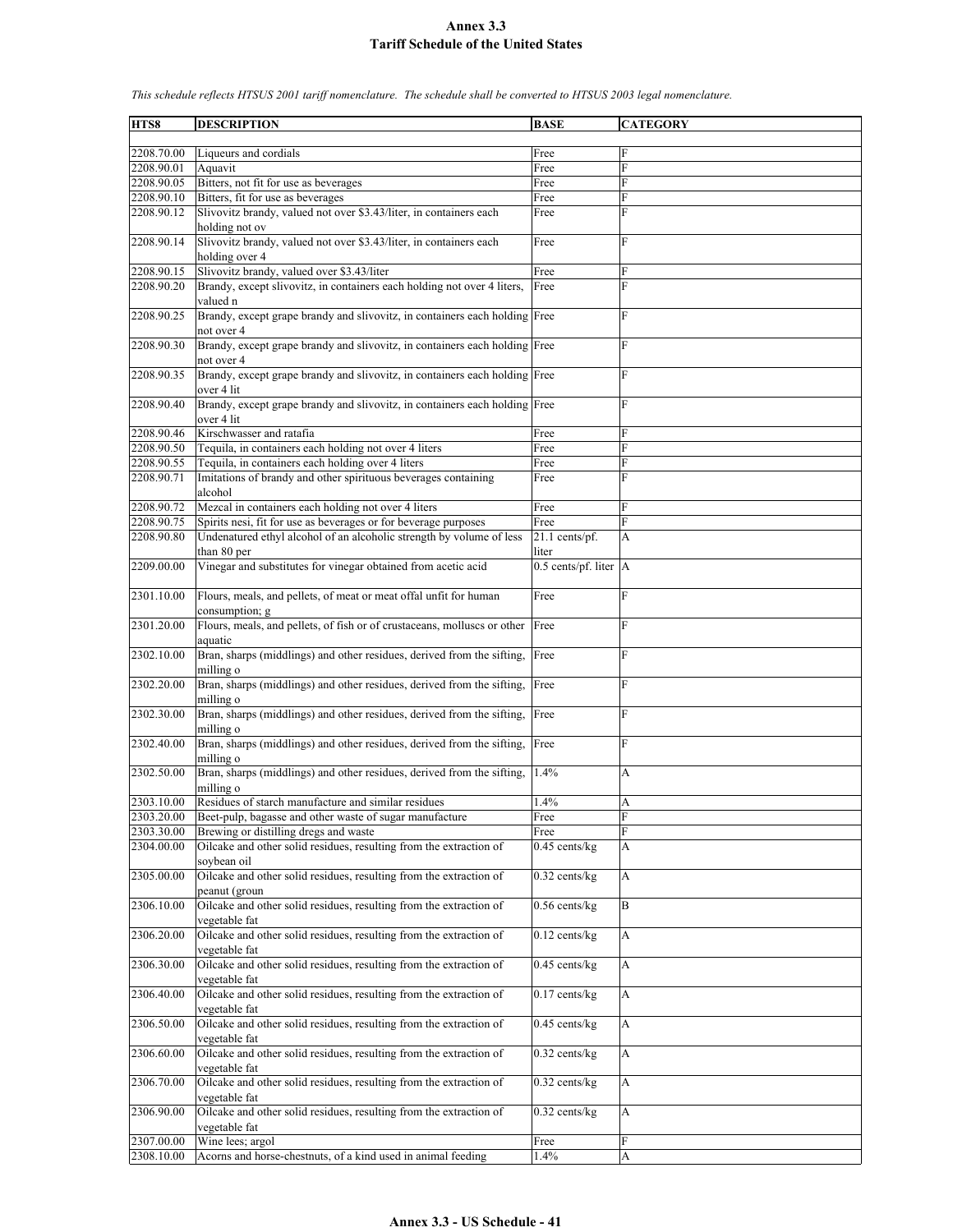| HTS8       | <b>DESCRIPTION</b>                                                                        | <b>BASE</b>               | <b>CATEGORY</b>       |
|------------|-------------------------------------------------------------------------------------------|---------------------------|-----------------------|
|            |                                                                                           |                           |                       |
| 2308.90.30 | Screenings, scalpings, chaff or scourings, ground or not ground of                        | Free                      | F                     |
| 2308.90.50 | flaxseed (lin<br>Dehydrated marigolds                                                     | 1.9%                      |                       |
| 2308.90.80 | Vegetable materials and vegetable waste, vegetable residues and by                        | $1.4\%$                   | A<br>A                |
|            | products, nes                                                                             |                           |                       |
| 2309.10.00 | Dog or cat food, put up for retail sale                                                   | Free                      | F                     |
| 2309.90.10 | Mixed feed or mixed feed ingredients used in animal feeding                               | Free                      | F                     |
| 2309.90.22 | Animal feeds w/milk or milk derivatives, o/10% by wt of milk solids,                      | 7.5%                      | A                     |
|            | subject to                                                                                |                           |                       |
| 2309.90.24 | Animal feeds w/milk or milk derivatives, $o/10\%$ by wt of milk solids,                   | 7.5%                      | A                     |
|            | subject to                                                                                |                           |                       |
| 2309.90.28 | Animal feeds w/milk or milk derivatives, o/10% by wt of milk solids,                      | $80.4$ cents/kg +         | See Annex 1, note 5.  |
|            | not subject                                                                               | 6.4%                      |                       |
| 2309.90.42 | Animal feeds w/milk or milk derivatives, n/o 10% by wt of milk                            | 7.5%                      | A                     |
|            | solids, subject t                                                                         |                           |                       |
| 2309.90.44 | Animal feeds w/milk or milk derivatives, n/o 10% by wt of milk                            | 7.5%                      | A                     |
|            | solids, subject t                                                                         |                           |                       |
| 2309.90.48 | Animal feeds w/milk or milk derivatives, n/o 10% by wt of milk<br>solids, not subje       | $80.4$ cents/kg +<br>6.4% | See Annex 1, note 5.  |
| 2309.90.60 | Animal feeds containing egg, other than mixed feeds or mixed feed                         | 1.9%                      | A                     |
|            | ingredients, n                                                                            |                           |                       |
| 2309.90.70 | Other preps nes with a basis of vitamin B12, for supplementing                            | 1.4%                      | A                     |
|            | animal in animal                                                                          |                           |                       |
| 2309.90.95 | Other preps nes of a kind used in animal feeding, not cont milk or egg                    | 1.4%                      | А                     |
|            | prods                                                                                     |                           |                       |
| 2401.10.21 | Wrapper tobacco, not stemmed/stripped                                                     | Free                      | F                     |
| 2401.10.29 | Tobacco (o/t wrapper tobacco), cont ov 35% wrapper tobacco, not                           | Free                      | F                     |
|            | stemmed/stripped                                                                          |                           |                       |
| 2401.10.44 | Tobacco, not stemmed or stripped, not or not over 35% wrapper                             | Free                      | F                     |
|            | tobacco, oriental                                                                         |                           |                       |
| 2401.10.48 | Tobacco, not stemmed or stripped, not or not over 35% wrapper                             | Free                      | F                     |
|            | tobacco, oriental                                                                         |                           | $\overline{F}$        |
| 2401.10.53 | Tobacco, not stemmed or stripped, not or not over 35% wrapper<br>tobacco, cigar bi        | Free                      |                       |
| 2401.10.61 | Tobacco, not stemmed or stripped, not or not over 35% wrapper                             | 23.9 cents/kg             | $\overline{C}$        |
|            | tobacco, flue-cure                                                                        |                           |                       |
| 2401.10.63 | Tobacco, not stemmed or stripped, not or not over 35% wrapper                             | 23.9 cents/kg             | A                     |
|            | tobacco, flue-cure                                                                        |                           |                       |
| 2401.10.65 | Tobacco, not stemmed or stripped, not or not over 35% wrapper                             | 350%                      | See Annex 1, note 11. |
|            | tobacco, flue-cure                                                                        |                           |                       |
| 2401.10.95 | Tobacco, not stemmed or stripped, not or not over 35% wrapper                             | $32.7$ cents/kg           | A                     |
| 2401.20.05 | tobacco, not flue-<br>Leaf tobacco, the product of two or more countries or dependencies, | \$5.48/kg                 | $\mathcal{C}$         |
|            | when mixed o                                                                              |                           |                       |
| 2401.20.14 | Wrapper tobacco, partly or wholly stemmed (stripped), not threshed                        | Free                      | F                     |
|            | or similarly                                                                              |                           |                       |
| 2401.20.18 | Tobacco containing over 35% wrapper tobacco, partly or wholly                             | Free                      | F                     |
|            | stemmed (stripped)                                                                        |                           |                       |
| 2401.20.23 | Tobacco, partly or wholly stemmed/stripped, n/threshed or similarly                       | Free                      | F                     |
|            | processed, n                                                                              |                           |                       |
| 2401.20.26 | Tobacco, partly or wholly stemmed/stripped, n/threshed or similarly                       | Free                      | F                     |
|            | processed, n                                                                              |                           |                       |
| 2401.20.29 | Tobacco, partly or wholly stemmed/stripped, n/threshed or similarly                       | Free                      | F                     |
| 2401.20.31 | processed, n<br>Tobacco, partly or wholly stemmed/stripped, n/threshed or similarly       | 40.9 cents/kg             | C                     |
|            | proc., not o                                                                              |                           |                       |
| 2401.20.33 | Tobacco, partly or wholly stemmed/stripped, n/threshed or similarly                       | 40.9 cents/kg             | A                     |
|            | proc., not o                                                                              |                           |                       |
| 2401.20.35 | Tobacco, partly or wholly stemmed/stripped, n/threshed or similarly                       | 350%                      | See Annex 1, note 11. |
|            | proc., not o                                                                              |                           |                       |
| 2401.20.57 | Tobacco, partly or wholly stemmed/stripped, n/threshed or similarly                       | 39.7 cents/kg             | A                     |
|            | proc., not o                                                                              |                           |                       |
| 2401.20.60 | Tobacco, partly or wholly stemmed (stripped), threshed or similarly                       | $\overline{\text{Free}}$  | F                     |
|            | processed, f                                                                              |                           |                       |
| 2401.20.75 | Tobacco, partly or wholly stemmed/stripped, threshed or similarly                         | Free                      | F                     |
| 2401.20.83 | processed, not<br>Tobacco, partly or wholly stemmed/stripped, threshed or similarly       | 37.5 cents/kg             | C                     |
|            | processed, not                                                                            |                           |                       |
| 2401.20.85 | Tobacco, partly or wholly stemmed/stripped, threshed or similarly                         | 37.5 cents/kg             | A                     |
|            | processed, not                                                                            |                           |                       |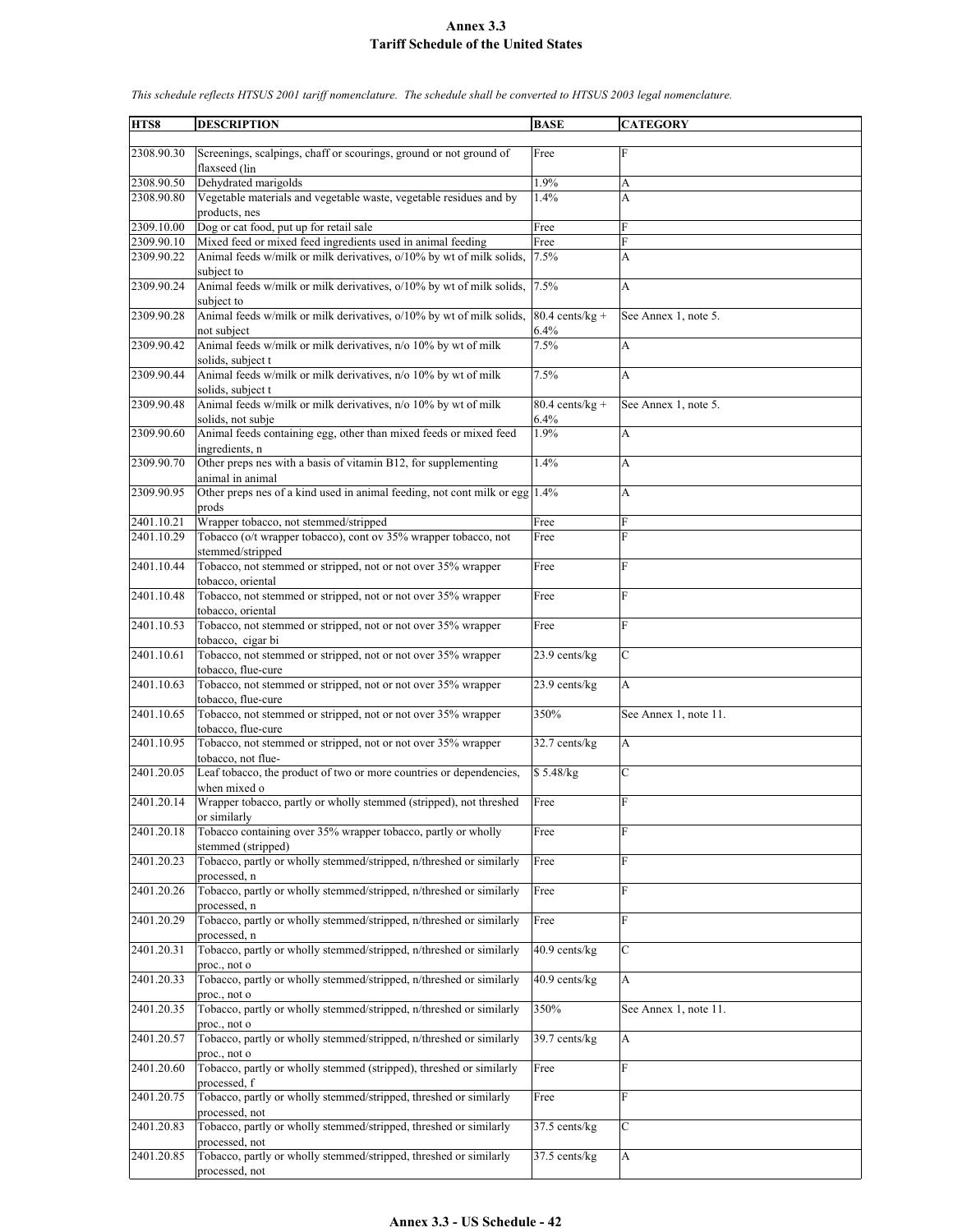| HTS8       | <b>DESCRIPTION</b>                                                                                      | <b>BASE</b>               | <b>CATEGORY</b>           |
|------------|---------------------------------------------------------------------------------------------------------|---------------------------|---------------------------|
| 2401.20.87 | Tobacco, partly or wholly stemmed/stripped, threshed or similarly<br>processed, not                     | 350%                      | See Annex 1, note 11.     |
| 2401.30.03 | Tobacco refuse, tobacco stems, not cut, ground or pulverized                                            | Free                      | F                         |
| 2401.30.06 | Tobacco refuse, from cigar leaf, tobacco stems, cut, ground or<br>pulverized                            | Free                      | F                         |
| 2401.30.09 | Tobacco refuse, from cigar leaf, other than tobacco stems                                               | Free                      | F                         |
| 2401.30.13 | Tobacco refuse, from oriental or turkish type, tobacco stems, not cut, Free                             |                           | $\mathbf{F}$              |
| 2401.30.16 | ground o<br>Tobacco refuse, from oriental or turkish type, tobacco stems, cut,<br>ground or pu          | Free                      | F                         |
| 2401.30.19 | Tobacco refuse, from oriental or turkish type, other than tobacco<br>stems                              | Free                      | F                         |
| 2401.30.23 | Tobacco refuse, from other tobacco, other than for cigarettes, tobacco Free<br>stems, n                 |                           | F                         |
| 2401.30.25 | Tobacco refuse, from other tobacco, other than for cigarettes, tobacco 97 cents/kg<br>stems, c          |                           | E                         |
| 2401.30.27 | Tobacco refuse, from other tobacco, other than for cigarettes, to ther<br>than tobac                    | 28.4 cents/kg             | E                         |
| 2401.30.33 | Tobacco refuse, from other tobacco, for cigarettes, described in addl<br>US note 5                      | Free                      | F                         |
| 2401.30.35 | Tobacco refuse, from other tobacco, for cigarettes, described in addl<br>US note 5                      | 97 cents/kg               | A                         |
| 2401.30.37 | Tobacco refuse, from other tobacco, for cigarettes, described in addl<br>US note 5                      | 28.4 cents/kg             | A                         |
| 2401.30.70 | Tobacco refuse, from other tobacco, for cigarettes, other nesi                                          | 350%                      | See Annex 1, note 11.     |
| 2402.10.30 | Cigars, cheroots and cigarillos containing tobacco, each valued less<br>than 15 cen                     | $4,7\% + $1.89$ /kg B     |                           |
| 2402.10.60 | Cigars, cheroots and cigarillos containing tobacco, each valued 15<br>cents or over                     | $1,4% + 57$<br>cents/kg   | A                         |
| 2402.10.80 | Cigars, cheroots and cigarillos containing tobacco, each valued 23<br>cents or over                     | $1,4% + 57$<br>cents/kg   | A                         |
| 2402.20.10 | Cigarettes containing tobacco and clove                                                                 | $0,9% + 41.7$<br>cents/k  | A                         |
| 2402.20.80 | Cigarettes containing tobacco but not containing clove, paper-<br>wrapped                               | $2,3% + 1.05$<br>cents/k  | $\mathcal{C}$             |
| 2402.20.90 | Cigarettes containing tobacco, nesi                                                                     | $3,2\% + 1.5$<br>cents/kg | A                         |
| 2402.90.00 | Cigars, cheroots and cigarillos and cigarettes of tobacco substitutes                                   | $2,3% + 1.05$             | A                         |
| 2403.10.20 | Smoking tobacco, whether or not containing tobacco substitutes,                                         | cents/k<br>32.8 cents/kg  | A                         |
| 2403.10.30 | prepared for mar<br>Smoking tobacco, whether or not containing tobacco substitutes,<br>other, to be use | 32.8 cents/kg             | A                         |
| 2403.10.60 | Smoking tobacco, whether or not containing tobacco substitutes,<br>other, to be use                     | 32.8 cents/kg             | A                         |
| 2403.10.90 | Smoking tobacco, whether or not containing tobacco substitutes,<br>other, to be use                     | 350%                      | See Annex 1, note 11.     |
| 2403.91.20 | "Homogenized" or "reconstituted" tobacco suitable for use as wrapper 62 cents/kg<br>tobacco             |                           | A                         |
| 2403.91.43 | "Homogenized" or "reconstituted" tobacco, not suitable for use as<br>wrapper tobacc                     | 19.9 cents/kg             | B                         |
| 2403.91.45 | "Homogenized" or "reconstituted" tobacco, not suitable for use as<br>wrapper tobacc                     | 19.9 cents/kg             | А                         |
| 2403.91.47 | "Homogenized" or "reconstituted" tobacco, not suitable for use as<br>wrapper tobacc                     | 350%                      | See Annex 1, note 11.     |
| 2403.99.20 | Other manufactured tobacco, tobacco substitutes, tobacco extracts or<br>essences, p                     | 24.7 cents/kg             | $\boldsymbol{\mathsf{A}}$ |
| 2403.99.30 | Other manufactured tobacco, tobacco substitutes, tobacco extracts or<br>essences, o                     | 24.7 cents/kg             | A                         |
| 2403.99.60 | Other manufactured tobacco, tobacco substitutes, tobacco extracts or<br>essences, t                     | $24.7$ cents/kg           | A                         |
| 2403.99.90 | Other manufactured tobacco, tobacco substitutes, tobacco extracts or<br>essences, o                     | 350%                      | See Annex 1, note 11.     |
| 2501.00.00 | Salt & pure sodium chloride, whether or not in aqueous solution or<br>cont. added a                     | Free                      | F                         |
| 2502.00.00 | Iron pyrites, unroasted                                                                                 | Free                      | F                         |
| 2503.00.00 | Sulfur of all kinds, other than sublimed, precipitated and colloidal<br>sulfur                          | Free                      | F                         |
| 2504.10.10 | Natural graphite, crystalline flake (not including flake dust)                                          | Free                      | F                         |
| 2504.10.50 | Natural graphite in powder or flakes (other than crystalline flake)                                     | Free                      | $\rm F$                   |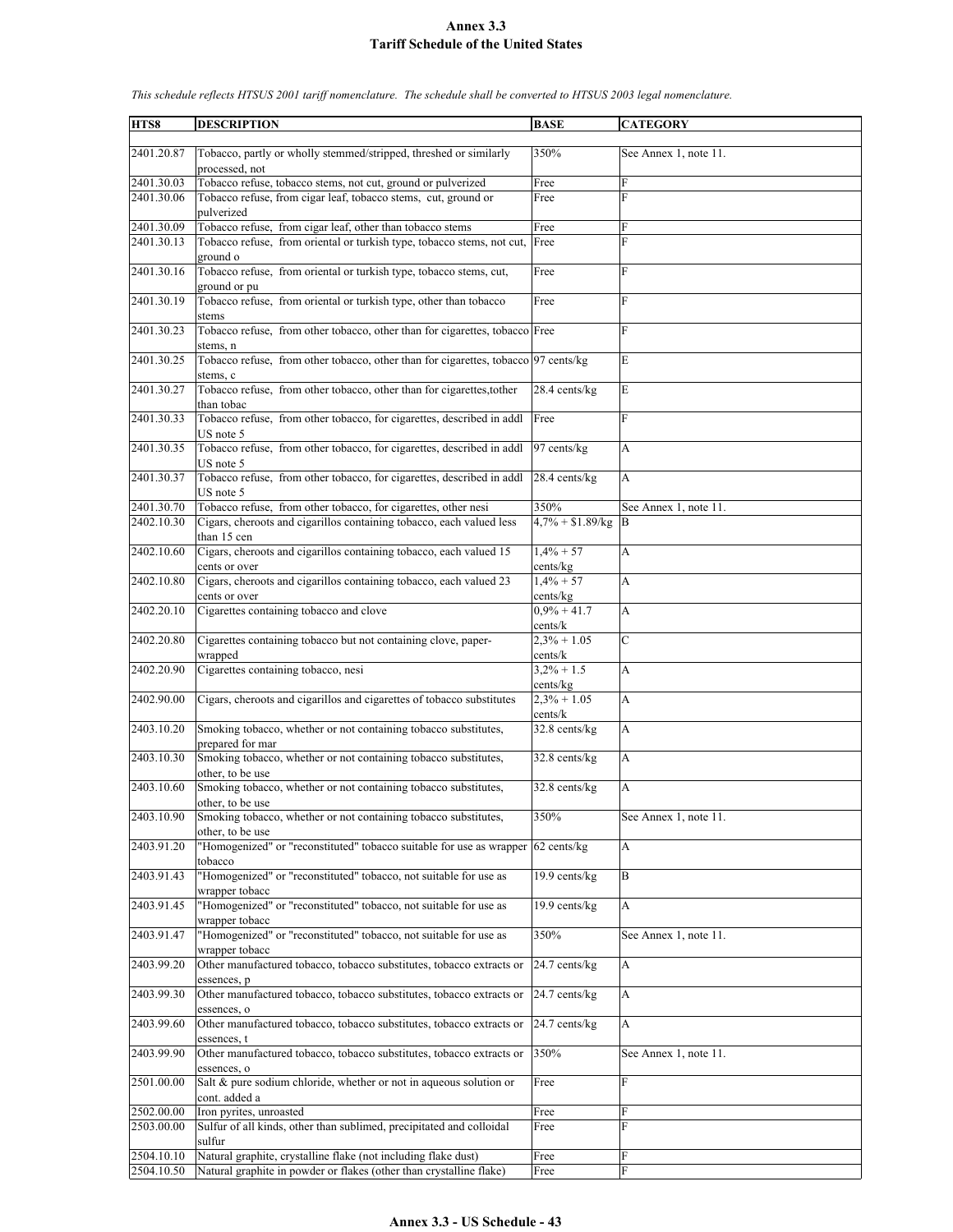**HTS8 DESCRIPTION BASE CATEGORY** 2504.90.00 Natural graphite, other than in powder or in flakes Free 2505.10.10 Natural silica and quartz sands, containing by weight 95% or more of silica and Free F 2505.10.50 Natural silica and quartz sands, nesoi Free 2505.90.00 Natural sands, other than silica or quartz sands and other than metalbearing sa Free F 2506.10.00 Quartz (other than natural sands) Free 2506.21.00 Quartzite, crude or roughly trimmed Free 2506.29.00 Quartzite, cut by sawing or otherwise, into blocks or slabs of a rectangular (in Free 2507.00.00 Kaolin and other kaolinic clays, whether or not calcined Free 2508.10.00 Bentonite clay, whether or not calcined Free 2508.20.00 Decolorizing earths and fuller's earth, whether or not calcined Free 2508.30.00 Fire-clay, whether or not calcined Free 2508.40.00 Clays, (not including expanded clays of heading 6806), nesoi, whether or not cal Free F 2508.50.00 Andalusite, kyanite and sillimanite, whether or not calcined Free 2508.60.00 Mullite Free F 2508.70.00 Chamotte or dinas earths Free 2509.00.10 Chalk, crude Free 2509.00.20 Chalk, other than crude Free 2510.10.00 Natural calcium phosphates, natural aluminum calcium phosphates and phosphatic c Free F 2510.20.00 Natural calcium phosphates, natural aluminum calcium phosphates and phosphatic c Free F 2511.10.10 Natural barium sulfate (barytes), ground Free 2511.10.50 Natural barium sulfate (barytes), not ground \$1.25/t A 2511.20.00 Natural barium carbonate (witherite), whether or not calcined Free Free 2512.00.00 Siliceous fossil meals and similar siliceous earths, whether or not calcined, of Free 2513.11.00 Pumice, crude or in irregular pieces, including crushed Free 2513.19.00 Pumice, other than crude, crushed or in irregular pieces Free 2513.20.10 Emery; natural corundum, nat. garnet and other nat. abrasives, whether or not he Free F 2513.20.90 Emery; natural corundum, nat. garnet and other nat. abrasives, whether or not he Free F 2514.00.00 Slate, whether or not roughly trimmed or merely cut into blocks or slabs of a re Free 2515.11.00 Marble and travertine, crude or roughly trimmed Free Free  $2515.12.10$  Marble, merely cut into blocks or slabs of a rectangular (including Free Marble, merely cut into blocks or slabs of a rectangular (including square) shap Free F 2515.12.20 Travertine, merely cut into blocks or slabs of a rectangular (including square)  $3\%$  A 2515.20.00 Calcareous monument.or build.stone (o/than marble/traver.) of spec.  $ravity > = 2$ 3% A 2516.11.00 Granite, crude or roughly trimmed Free 2516.12.00 Granite, merely cut into blocks or slabs of a rectangular (including square) sha  $2.8\%$  A 2516.21.00 Sandstone, crude or roughly trimmed Free 2516.22.00 Sandstone, merely cut into blocks or slabs of a rectangular (including square) s  $3\%$  A 2516.90.00 Porphyry, basalt and other monument. or build. stone (except granite/sandstone), 3% A 2517.10.00 Pebbles, gravel, broken or crushed stones, for concrete aggregates, road metalli Free F 2517.20.00 Macadam of slag, dross or similar industrial waste, whether or not incorporating Free 2517.30.00 Tarred macadam Free<br>2517.41.00 Granules, chippings and powder of marble, whether or not heat-<br>Free Granules, chippings and powder of marble, whether or not heattreated Free 2517.49.00 Granules, chippings and powder, of travertine/calcareous monument. or build.ston Free F 2518.10.00 Dolomite, not calcined, whether or not or roughly trimmed or merely cut into blo Free F 2518.20.00 Dolomite, calcined, whether or not roughly trimmed or merely cut into blocks or 3% A 2518.30.00 Agglomerated dolomite (including tarred dolomite) Free 2519.10.00 Natural magnesium carbonate (magnesite) Free F 2519.90.10 Fused magnesia; dead-burned (sintered) magnesia, whether or not cont. small quan Free F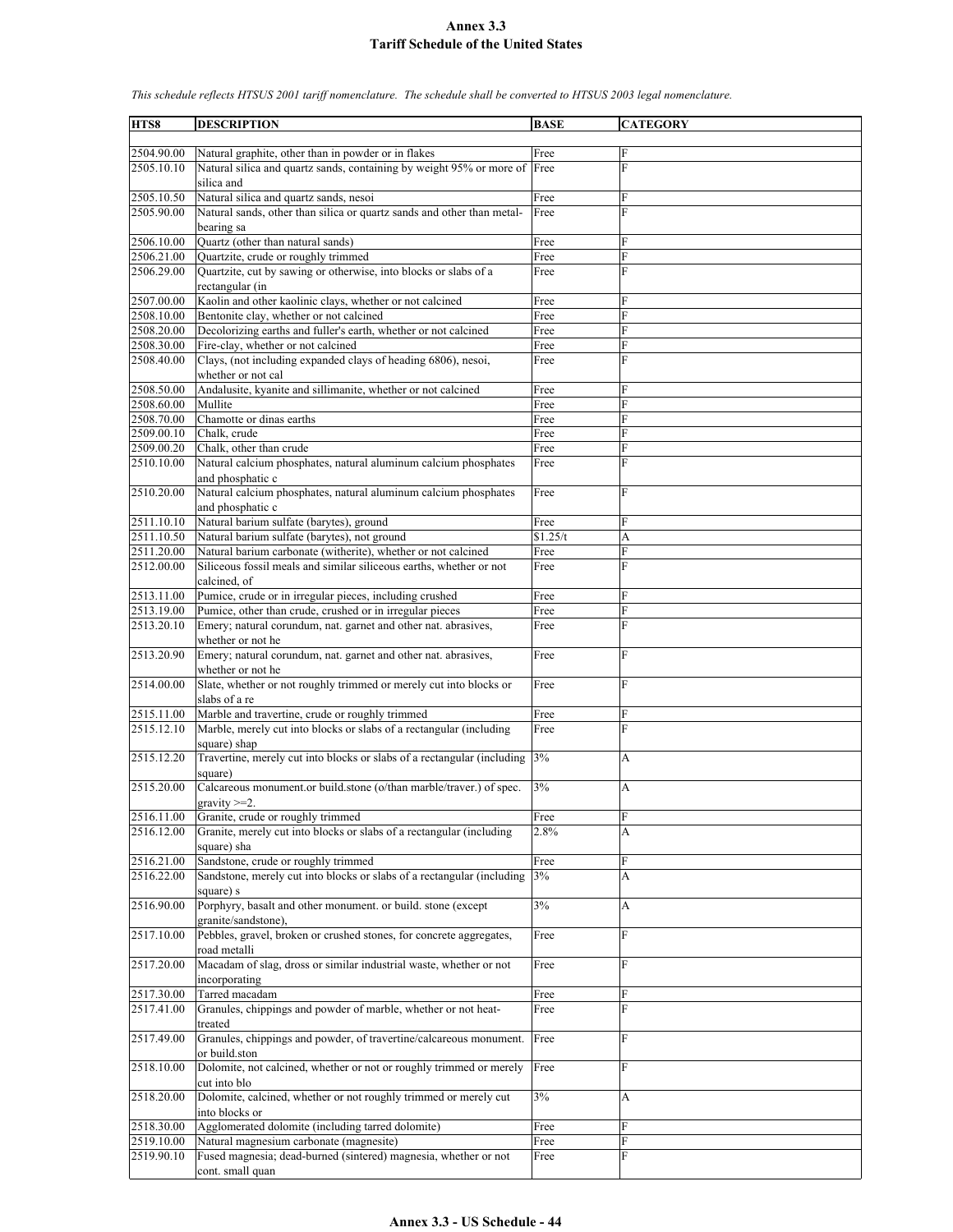**HTS8 DESCRIPTION BASE CATEGORY** 2519.90.20 Caustic calcined magnesite Free 2519.90.50 Magnesium oxide, nesi, whether or not pure Free 2520.10.00 Gypsum; anhydrite Free 2520.20.00 Plasters (of calcined gypsum or calcium sulfate), whether or not colored, with o Free 2521.00.00 Limestone flux; limestone and other calcareous stone, of a kind used for the man Free F 2522.10.00 Quicklime (other than calcium oxide and hydroxide of heading 2825) Free 2522.20.00 Slaked lime (other than calcium oxide and hydroxide of heading 2825) Free F 2522.30.00 Hydraulic lime (other than calcium oxide and hydroxide of heading 2825) Free 2523.10.00 Clinkers of portland, aluminous, slag, supersulfate and similar hydraulic cement Free F 2523.21.00 Portland cement (white cement), whether or not artificially colored Free 2523.29.00 Portland cement (other than white cement), whether or not colored Free 2523.30.00 Aluminous cement, whether or not colored Free 2523.90.00 Slag cement, supersulfate cement and other hydraulic cements, nesoi, whether or Free F 2524.00.00 Asbestos Free F 2525.10.00 Mica, crude or rifted into sheets or splittings Free Free  $2525.20.00$  Mica, powder Free 2525.20.00 Mica, powder Free F 2525.30.00 Mica, waste Free 2526.10.00 Steatite, natural n/crushed or powdered, whether or not roughly trimmed or cut i Free F 2526.20.00 Steatite, natural; talc; the foregoing crushed or powdered Free 2527.00.00 Cryolite, natural; chiolite, natural Free F Sodium borates, natural, and concentrates thereof (whether or not calcined), but Free F 2528.90.00 Borates (except sodium borates), natural and conc., but n/incl. borates Free F from nat 2529.10.00 Feldspar Free F 2529.21.00 Fluorspar, containing by weight 97 percent or less of calcium fluoride Free F 2529.22.00 Fluorspar, containing by weight more than 97 percent of calcium fluoride Free F 2529.30.00 Leucite; nepheline and nepheline syenite Free 2530.10.00 Vermiculite, perlite and chlorites, unexpanded Free 2530.20.10 Kieserite Free 2530.20.20 Epsom salts (natural magnesium sulfates) Free F  $2530.40.00$  Natural micaceous iron oxides  $2.9\%$ 2530.90.00 Other mineral substances, nesoi Free F 2601.11.00 Iron ores and concentrates (other than roasted iron pyrites), not agglomerated Free F 2601.12.00 Iron ores and concentrates (other than roasted iron pyrites), agglomerated Free F 2601.20.00 Roasted iron pyrites Free F 2602.00.00 Manganese ores and concentrates including ferruginous manganese ores & concentra Free F 2603.00.00 Copper ores and concentrates 1.7 cents/kg on lead A 2604.00.00 Nickel ores and concentrates Free 2605.00.00 Cobalt ores and concentrates Free 2606.00.00 Aluminum ores and concentrates Free 2607.00.00 Lead ores and concentrates 1.1 cents/kg on lead A 2608.00.00 Zinc ores and concentrates Free 2609.00.00 Tin ores and concentrates Free F 2610.00.00 Chromium ores and concentrates Free F 2611.00.30 Tungsten ores Free 2611.00.60 Tungsten concentrates 37.5 cents/kg on tun A 2612.10.00 Uranium ores and concentrates Free 2612.20.00 Thorium ores and concentrates Free 2613.10.00 Molybdenum ores and concentrates, roasted 12.8 cents/kg on mol A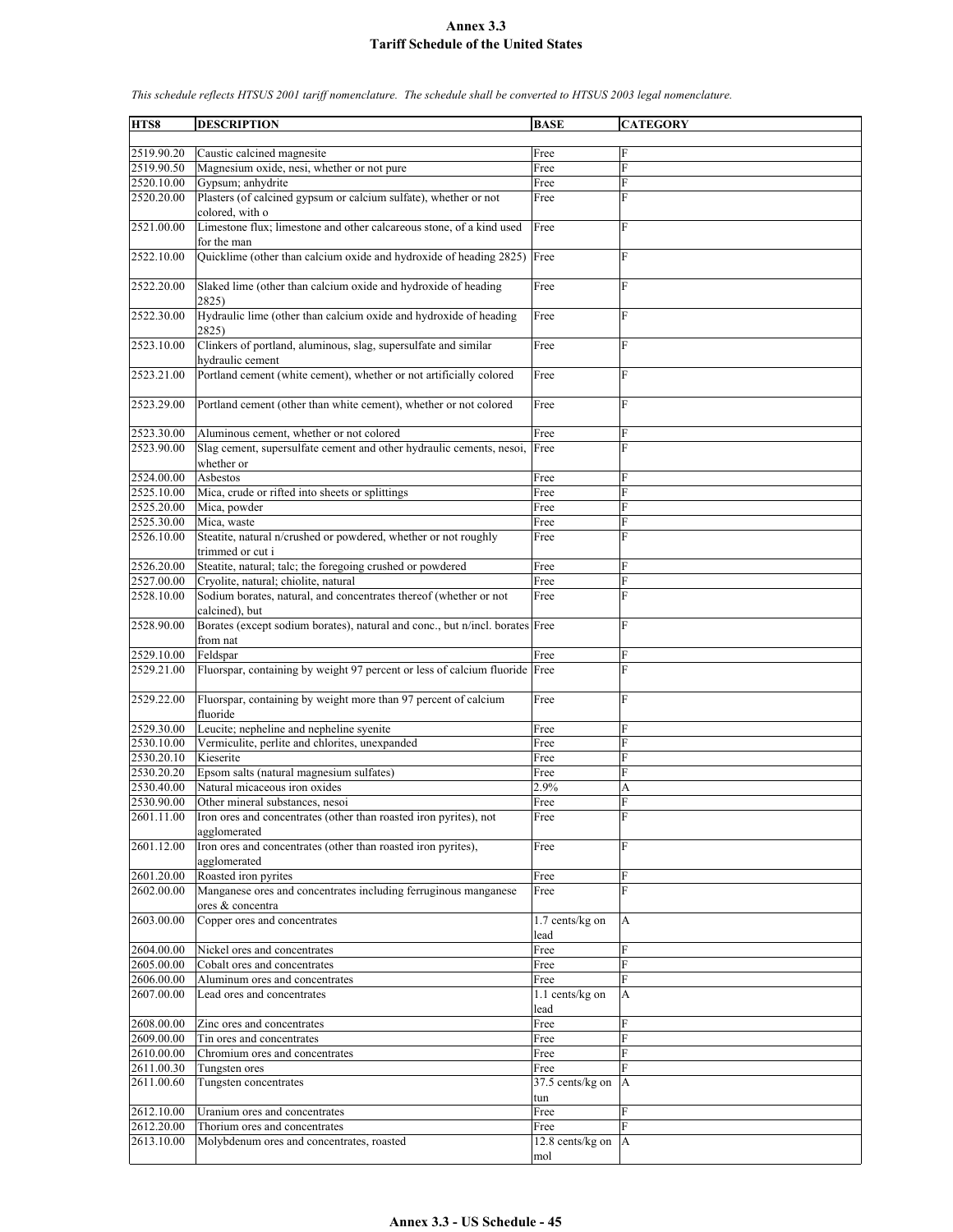**HTS8 DESCRIPTION BASE CATEGORY** 2613.90.00 Molybdenum ores and concentrates, not roasted mol 17.8 cents/kg on A 2614.00.30 Synthetic rutile Free 2614.00.60 Titanium ores and concentrates, other than synthetic rutile Free 2615.10.00 Zirconium ores and concentrates Free 2615.90.30 Synthetic tantalum-niobium concentrates Free F 2615.90.60 Niobium, tantalum or vanadium ores and concentrates, nesoi Free F 2616.10.00 Silver ores and concentrates 0.8 cents/kg on lead A 2616.90.00 Precious metal (other than silver) ores and concentrates 1.7 cents/kg on lead A 2617.10.00 Antimony ores and concentrates Free 2617.90.00 Metal ores and concentrates, nesoi Free 2618.00.00 Granulated slag (slag sand) from the manufacture of iron or steel Free 2619.00.30 Ferrous scale Free 2619.00.90 Slag, dross and other waste (except ferrous scale) from the manufacture of iron Free F 2620.11.00 Hard zinc spelter Free 2620.19.30 Zinc dross and skimmings (not from from the mfr. of iron or steel) Free 2620.19.60 Ash and residues (not from the mfr. of iron or steel), containing mainly zinc, o 0.7 cents/kg on copp A 2620.20.00 Ash and residues (not from the mfr. of iron or steel), containing mainly lead Free F 2620.30.00 Ash and residues (not from the mfr. of iron or steel), containing mainly copper Free F 2620.40.00 Ash and residues (not from the mfr. of iron or steel), containing mainly aluminu Free F 2620.50.00 Ash and residues (not from the mfr. of iron or steel), containing mainly vanadiu Free 2620.90.20 Ash and residues (not from the mfr. of iron or steel), containing mainly tungste 17.6 cents/kg on tun A 2620.90.30 Materials (ash and residues), not from the mfr. of iron or steel, containing ove Free F 2620.90.50 Slag (not from the mfr. of iron or steel), cont. over 40% titanium and if o/2% C Free F 2620.90.60 Materials (ash and residues), not from the mfr. of iron or steel, cont.  $0/172.9$ Free F 2620.90.75 Residues (not from mfr. of iron or steel), cont. metals or metal compounds, neso Free F 2620.90.85 Other ash and residues (not from mfr. of iron or steel), cont. metals or Free F metal c 2621.00.00 Other slag and ash (including seaweed ash), nesoi Free 2701.11.00 Coal, anthracite, whether or not pulverized, but not agglomerated Free 2701.12.00 Coal, bituminous, whether or not pulverized, but not agglomerated Free F 2701.19.00 Coal, other than anthracite or bituminous, whether or not pulverized, but not ag Free 2701.20.00 Coal, briquettes, ovoids and similar solid fuels manufactured from coal Free **F** 2702.10.00 Lignite (excluding jet), whether or not pulverized, but not agglomerated Free F 2702.20.00 Lignite (excluding jet), agglomerated Free 2703.00.00 Peat (including peat litter), whether or not agglomerated Free 2704.00.00 Coke and semicoke of coal, lignite or peat, whether or not agglomerated; retort Free 2705.00.00 Coal gas, water gas, producer gas and similar gases, other than petroleum gases Free Free 2706.00.00 Tars (including reconstituted tars), distill. from coal, lignite or peat, and ot Free F 2707.10.00 Benzene, from distillation of hi-temp coal tar or in which wt. of aromatic compo Free F 2707.20.00 Toluene, from distillation of hi-temp coal tar or in which wt. of aromatic compo Free F 2707.30.00 Xylenes, from distillation of hi-temp coal tar or in which wt. of aromatic compo Free F 2707.40.00 Naphthalene, from distillation of hi-temp coal tar or in which wt. of aromatic c Free F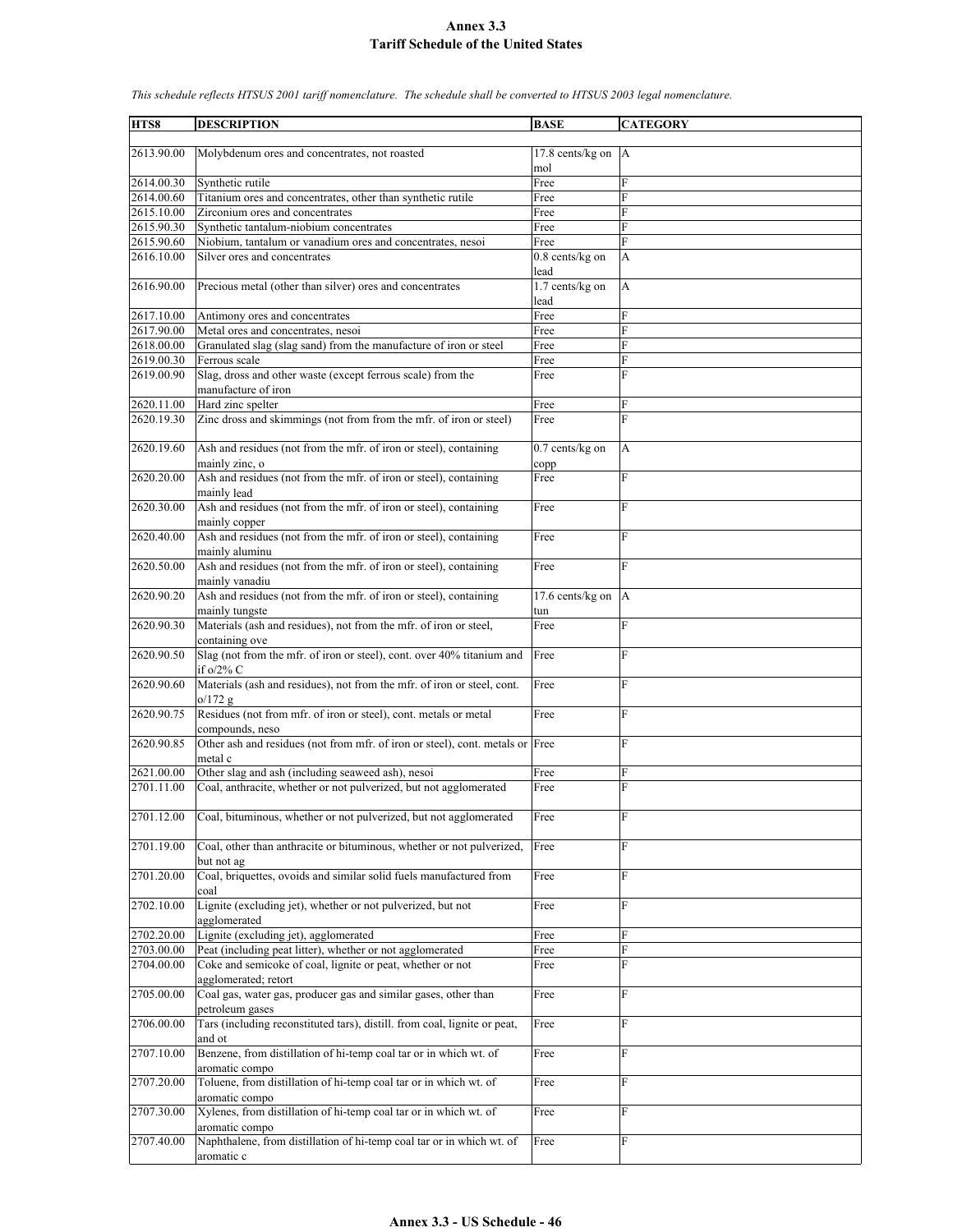| HTS8       | <b>DESCRIPTION</b>                                                                                          | <b>BASE</b>              | <b>CATEGORY</b> |
|------------|-------------------------------------------------------------------------------------------------------------|--------------------------|-----------------|
| 2707.50.00 | Aromatichydrocarbon mix.(from dist.ofhi-temp coaltar or wt.of                                               | Free                     | F               |
| 2707.60.05 | aromatic > nonarom<br>Phenols, containing $> 50\%$ by weight hydroxybenzene, from dist.of hi-2.9 cents/kg + |                          | A               |
|            | temp coal ta                                                                                                | 12.5%                    |                 |
| 2707.60.10 | Metacresol/orthocresol/paracresol/metaparacresol (from dist.of hi-<br>temp coal tar                         | $0.9$ cents/kg +<br>3%   | A               |
| 2707.60.90 | Phenols, o/th metal/ortho/para/metapara cresols or > 50%<br>hydroxybenzene, from di                         | Free                     | F               |
| 2707.91.00 | Creosote oils, from dist of hi-temp coal tar or wt. of aromatic exceeds<br>nonaroma                         | Free                     | F               |
| 2707.99.10 | Light oil, from dist of hi-temp coal tar or wt. of aromatic exceeds<br>nonaromatic                          | Free                     | F               |
| 2707.99.20 | Picolines, from dist of hi-temp coal tar or wt. of aromatic exceeds<br>nonaromatic                          | Free                     | F               |
| 2707.99.40 | Carbazole, from dist.of hi-temp coal tar or wt. of aromatic exceeds                                         | $0.9$ cents/kg +         | A               |
| 2707.99.50 | nonaromatic,<br>Other products of hi-temp coal tar distillation and like products in                        | 3%<br>Free               | F               |
|            | which aroma                                                                                                 |                          |                 |
| 2708.10.00 | Pitch, obtained from coal tar or other mineral tars                                                         | Free                     | F               |
| 2708.20.00 | Pitch coke, obtained from coal tar or other mineral tars                                                    | Free                     | F               |
| 2709.00.10 | Petroleum oils and oils from bituminous minerals, crude, testing<br>under 25 degree                         | 5.25 cents/bbl           | A               |
| 2709.00.20 | Petroleum oils and oils from bituminous minerals, crude, testing 25<br>degrees A.P.                         | 10.5 cents/bbl           | A               |
| 2710.00.05 | Distillate and residual fuel oils (including blends) derived from<br>bituminous min                         | 5.25 cents/bbl           | A               |
| 2710.00.10 | Distillate and residual fuel oils (including blends) derived from<br>bituminous min                         | 10.5 cents/bbl           | A               |
| 2710.00.15 | Motor fuel, from petro oils and bitumin. minrls, o/than crude, or                                           | 52.5 cents/bbl           | A               |
| 2710.00.18 | preps. $70\%$ + by<br>Motor fuel blending stock, from petro oils and bitumin. minrls, o/than 52.5 cents/bbl |                          | A               |
| 2710.00.20 | crude, or<br>Kerosene (ex. motor fuel or mtr fuel blend. stock), fr. petro oils and                         | 10.5 cents/bbl           | A               |
| 2710.00.25 | bitumin.<br>Naphthas (ex. motor fuel or mtr fuel blend. stock), fr. petro oils and                          | 10.5 cents/bbl           | A               |
| 2710.00.30 | bitumin.<br>Lubricating oils, w/or w/o additives, fr. petro oils and bitumin. minrls, 84 cents/bbl          |                          | A               |
| 2710.00.35 | o/than<br>Lubricating greases, 70% or more by wt. fr. petro. oils but $n/o$ 10% by 5.8%                     |                          | A               |
|            | wt. of sa                                                                                                   |                          |                 |
| 2710.00.40 | Lubricating greases, 70% or more by wt. fr. petro. oils and o/10% by<br>wt. of salt                         | $1.3$ cents/kg +<br>5.7% | А               |
| 2710.00.45 | Mixt.ofhydrocarbons(fr.petro oils & bitum. min., o/than crude, or<br>preps. $70\%$ + by                     | 10.5 cents/bbl           | A               |
| 2710.00.60 | Petroleum oils & oils from bitum. min. or preps nesoi 70+% by wt.<br>from petro. oi                         | 7%                       | Β               |
| 2711.11.00 | Natural gas, liquefied                                                                                      | Free                     | F               |
| 2711.12.00 | Propane, liquefied                                                                                          | Free                     | F               |
| 2711.13.00 | Butanes, liquefied                                                                                          | Free                     | F               |
| 2711.14.00 | Ethylene, propylene, butylene and butadiene, liquefied                                                      | Free                     | F               |
| 2711.19.00 | Liquefied petroleum gases and other gaseous hydrocarbons, nesoi                                             | Free                     | F               |
| 2711.21.00 | Natural gas, in gaseous state                                                                               | Free                     | F               |
| 2711.29.00 | Petroleum gases and other gaseous hydrocarbons, except natural gas                                          | Free                     | F               |
|            |                                                                                                             |                          |                 |
| 2712.10.00 | Petroleum jelly                                                                                             | Free                     | F               |
| 2712.20.00 | Paraffin wax (whether or not colored), obtained by synthesis or other<br>process an                         | Free                     | F               |
| 2712.90.10 | Montan wax (whether or not colored), obtained by synthesis or other<br>process                              | Free                     | F               |
| 2712.90.20 | Mineral waxes (i.e., paraffin w/0.75%+ oil, microcrystall. wax, slack<br>lignite $& p$                      | Free                     | F               |
| 2713.11.00 | Coke, petroleum, not calcined                                                                               | Free                     | F               |
| 2713.12.00 | Coke, petroleum coke, calcined                                                                              | Free                     | F               |
| 2713.20.00 | Petroleum bitumen                                                                                           | Free                     | F               |
| 2713.90.00 | Residues (except petroleum coke or petroleum bitumen) of petroleum                                          | Free                     | F               |
|            | oils or of oi                                                                                               |                          |                 |
| 2714.10.00 | Bituminous or oil shale and tar sands                                                                       | Free                     | F               |
| 2714.90.00 | Bitumen and asphalt, natural; asphaltites and asphaltic rocks                                               | Free                     | F               |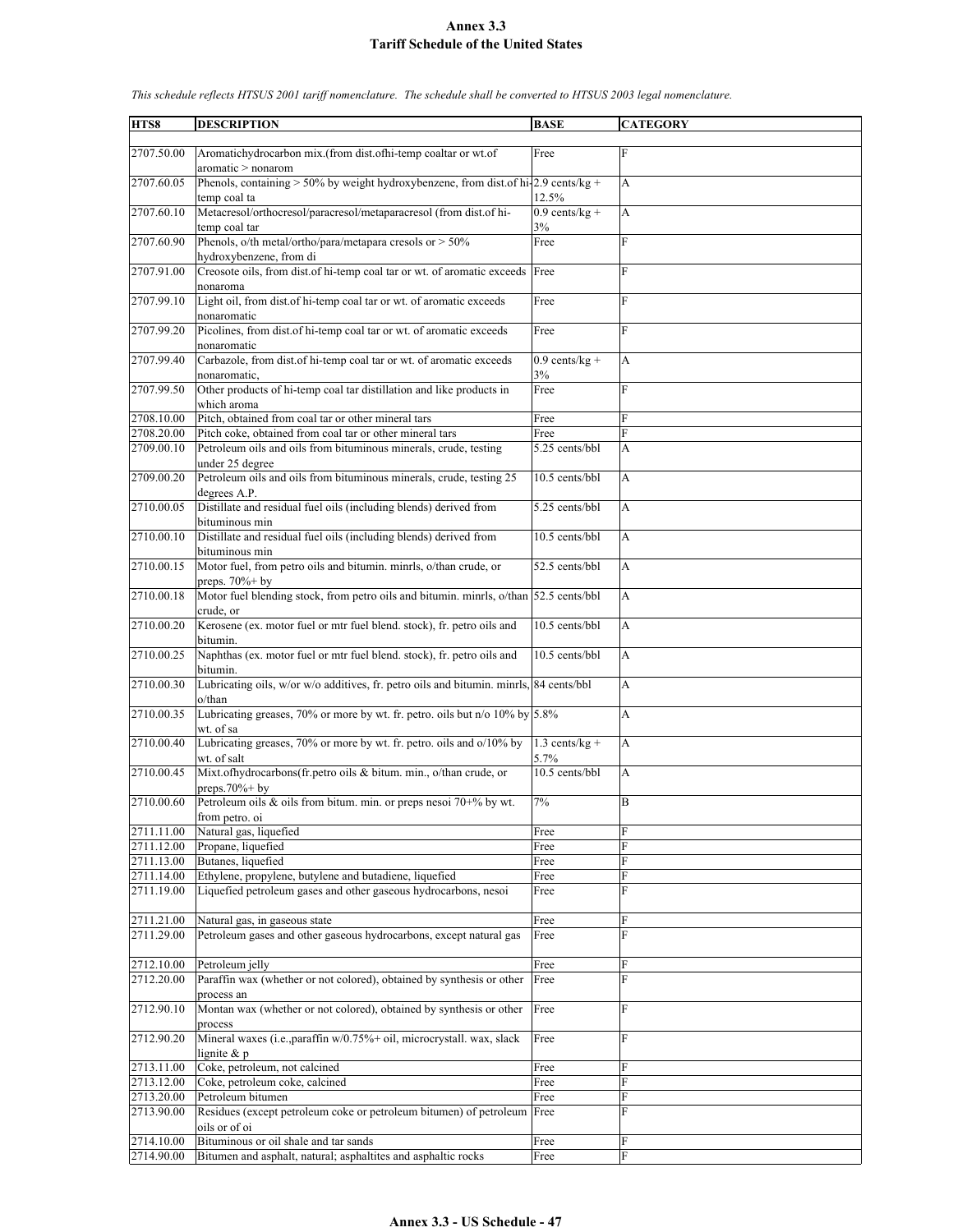**HTS8 DESCRIPTION BASE CATEGORY** 2715.00.00 Bituminous mixtures based on natural asphalt, natural bitumen, petroleum bitumen Free F 2716.00.00 Electrical energy Free 2801.10.00 Chlorine Free 2801.20.00 | Iodine Free 2801.30.10 Fluorine A and A 3.7% A 2801.30.20 Bromine 5.5% A 2802.00.00 Sulfur, sublimed or precipitated; colloidal sulfur Free Free 2803.00.00 Carbon (carbon blacks and other forms of carbon not elsewhere specified or inclu Free F 2804.10.00 Hydrogen 3.7% A 2804.21.00 Argon 3.7% A 2804.29.00 Rare gases, other than argon 3.7% A 2804.30.00 Nitrogen 3.7% A 2804.40.00 Oxygen 3.7% A 2804.50.00 Boron; tellurium Free 2804.61.00 Silicon containing by weight not less than 99.99 percent of silicon Free F 2804.69.10 Silicon, containing by weight less than 99.99 percent but not less than 99 perce 5.3% A 2804.69.50 Silicon, containing by weight less than 99 percent of silicon 5.5% A 2804.70.00 Phosphorus Free F 2804.80.00 Arsenic Free F 2804.90.00 Selenium Free 2805.11.00 Sodium 5.3% A<br>2805.19.00 Alkali metals, other than sodium 5.5% A 2805.19.00 Alkali metals, other than sodium 5.5% A 2805.21.00 Calcium 3% A 2805.22.10 Strontium 3.7% A 2805.22.20 Barium Free 2805.30.00 Rare-earth metals, scandium and yttrium, whether or not intermixed or interalloy 5% A 2805.40.00 Mercury 1.7% A 2806.10.00 Hydrogen chloride (Hydrochloric acid) Free F 2806.20.00 Chlorosulfuric acid 4.2% A 2807.00.00 Sulfuric acid; oleum Free F 2808.00.00 Nitric acid; sulfonitric acids Free F 2809.10.00 Diphosphorus pentoxide Free 2809.20.00 Phosphoric acid and polyphosphoric acids Free 2810.00.00 Oxides of boron; boric acids 1.5% A 2811.11.00 Hydrogen fluoride (Hydrofluoric acid) Free 2811.19.10 Arsenic acid 2.3% 2.3% 2811.19.30 Hydrobromic acid Free F  $2811.19.60$  Other inorganic acids  $4.2\%$  A 2811.21.00 Carbon dioxide 3.7% A 2811.22.10 Synthetic silica gel 3.7% A 2811.22.50 Silicon dioxide, other than synthetic silica gel Free 2811.23.00 Sulfur dioxide 4.2% A 2811.29.10 Arsenic trioxide Free 2811.29.20 Selenium dioxide Free 2811.29.50 Other inorganic oxygen compounds of nonmetals, nesoi 3.7% A 2812.10.10 Phosphorus pentachloride Free 2812.10.50 Chlorides and chloride oxides other than phosphorus pentachloride 3.7% A 2812.90.00 Halides and halide oxides of nonmetals, excluding chlorides and chloride oxides 3.7% A 2813.10.00 Carbon disulfide 3.7% A 2813.90.10 Arsenic sulfides Free F 2813.90.20 Phosphorus sulfides Free 2813.90.50 Sulfides of nonmetals, excluding carbon disulfide and sulfides of arsenic or pho 3.7% A 2814.10.00 Anhydrous ammonia Free F 2814.20.00 Ammonia in aqueous solution Free 2815.11.00 Sodium hydroxide (Caustic soda), solid Free 2815.12.00 Sodium hydroxide (Caustic soda), in aqueous solution (Soda lye or liquid soda) Free F 2815.20.00 Potassium hydroxide (Caustic potash) Free 2815.30.00 Peroxides of sodium or potassium 3.7% A 2816.10.00 Hydroxide and peroxide of magnesium 3.1% 3.1% A 2816.20.00 Oxide, hydroxide and peroxide of strontium 4.2% A  $2816.30.00$  Oxide, hydroxide and peroxide of barium  $2\%$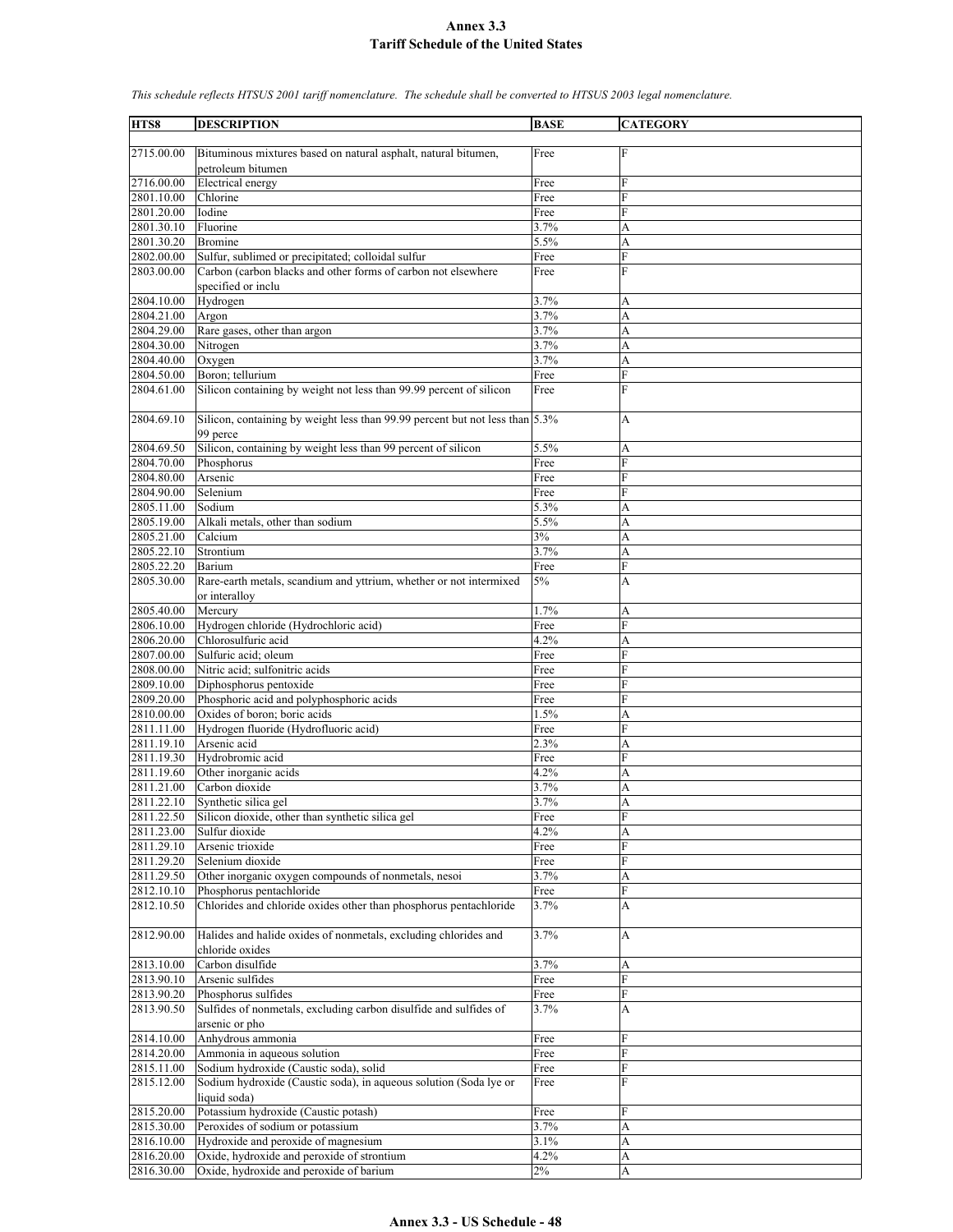| HTS8                     | <b>DESCRIPTION</b>                                                                             | <b>BASE</b>  | <b>CATEGORY</b> |
|--------------------------|------------------------------------------------------------------------------------------------|--------------|-----------------|
|                          |                                                                                                |              |                 |
| 2817.00.00               | Zinc oxide; zinc peroxide                                                                      | Free         | F               |
| 2818.10.10               | Artificial corundum, crude                                                                     | Free         | F               |
| 2818.10.20               | Artificial corundum, in grains, or ground, pulverized or refined                               | 1.3%         | A               |
| 2818.20.00               | Aluminum oxide, other than artificial corundum                                                 | Free         | F               |
| 2818.30.00               | Aluminum hydroxide                                                                             | Free         | F               |
| 2819.10.00               | Chromium trioxide                                                                              | 3.7%         | A               |
| 2819.90.00               | Chromium oxides and hydroxides, other than chromium trioxide                                   | 3.7%         | A               |
| 2820.10.00               | Manganese dioxide                                                                              | 4.7%         | A               |
| 2820.90.00               | Manganese oxides, other than manganese dioxide                                                 | 4.7%<br>3.7% | A               |
| 2821.10.00<br>2821.20.00 | Iron oxides and hydroxides<br>Earth colors containing 70 percent or more by weight of combined | 5.5%         | A<br>A          |
|                          | iron evaluated                                                                                 |              |                 |
| 2822.00.00               | Cobalt oxides and hydroxides; commercial cobalt oxides                                         | 0.1%         | А               |
| 2823.00.00               | Titanium oxides                                                                                | 5.5%         | A               |
| 2824.10.00               | Lead monoxide (Litharge, massicot)                                                             | 3%           | A               |
| 2824.20.00               | Red lead and orange lead                                                                       | 3.4%         | A               |
| 2824.90.10               | Lead suboxide (Leady litharge)                                                                 | 8.4%         | A               |
| 2824.90.50               | Lead oxides, nesoi                                                                             | 4.8%         | A               |
| 2825.10.00               | Hydrazine and hydroxylamine and their inorganic salts                                          | 3.7%         | A               |
| 2825.20.00               | Lithium oxide and hydroxide                                                                    | 3.7%         | A               |
| 2825.30.00               | Vanadium oxides and hydroxides                                                                 | 8.6%         | A               |
| 2825.40.00               | Nickel oxides and hydroxides                                                                   | Free         | F               |
| 2825.50.10               | Cupric oxide                                                                                   | 4.3%         | A               |
| 2825.50.20               | Cuprous oxide                                                                                  | 5%           | A               |
| 2825.50.30               | Copper hydroxides                                                                              | 3.9%         | A               |
| 2825.60.00               | Germanium oxides and zirconium dioxide                                                         | 3.7%         | A               |
| 2825.70.00               | Molybdenum oxides and hydroxides                                                               | 3.2%         | A               |
| 2825.80.00               | Antimony oxides                                                                                | Free         | $\overline{F}$  |
| 2825.90.10               | Beryllium oxide and hydroxide<br>Niobium oxide                                                 | 3.7%         | A               |
| 2825.90.15<br>2825.90.20 | Tin oxides                                                                                     | 3.7%<br>4.2% | A<br>A          |
| 2825.90.30               | Tungsten oxides                                                                                | 5.5%         | A               |
| 2825.90.45               | Mercuric oxide                                                                                 | Free         | F               |
| 2825.90.75               | Cadmium oxide                                                                                  | Free         | F               |
| 2825.90.90               | Other inorganic bases; other metal oxides, hydroxides and peroxides,                           | 3.7%         | A               |
|                          | nesoi                                                                                          |              |                 |
| 2826.11.10               | Ammonium fluoride                                                                              | 3.1%         | A               |
| 2826.11.50               | Sodium fluoride                                                                                | 3.7%         | A               |
| 2826.12.00               | Fluorides of aluminum                                                                          | Free         | $\overline{F}$  |
| 2826.19.00               | Fluorides, other than of ammonium, sodium or aluminum                                          | 3.9%         | A               |
| 2826.20.00               | Fluorosilicates of sodium or of potassium                                                      | 4.1%         | A               |
| 2826.30.00               | Sodium hexafluoroaluminate (Synthetic cryolite)                                                | Free         | $\overline{F}$  |
| 2826.90.00               | Other complex fluorine salts, nesoi                                                            | 3.1%         | A               |
| 2827.10.00               | Ammonium chloride                                                                              | 2.9%         | A               |
| 2827.20.00               | Calcium chloride                                                                               | Free         | F               |
| 2827.31.00               | Magnesium chloride                                                                             | 1.5%         | A               |
| 2827.32.00               | Aluminum chloride                                                                              | Free         | F               |
| 2827.33.00               | Iron chlorides                                                                                 | 3.7%         | A               |
| 2827.34.00               | Cobalt chlorides                                                                               | 4.2%         | A               |
| 2827.35.00<br>2827.36.00 | Nickel chloride<br>Zinc chloride                                                               | 3.7%<br>1.6% | A<br>A          |
| 2827.38.00               | Barium chloride                                                                                | 4.2%         | A               |
| 2827.39.10               | Vanadium chlorides                                                                             | 8.6%         | A               |
| 2827.39.20               | Mercury chlorides                                                                              | 5.1%         | A               |
| 2827.39.25               | Tin chlorides                                                                                  | 4.2%         | A               |
| 2827.39.30               | Titanium chlorides                                                                             | 4.9%         | A               |
| 2827.39.40               | Tungsten hexachloride                                                                          | 5.5%         | A               |
| 2827.39.50               | Chlorides, nesoi                                                                               | 3.7%         | A               |
| 2827.41.00               | Chloride oxides and chloride hydroxides of copper                                              | 3.9%         | A               |
| 2827.49.10               | Chloride oxides and chloride hydroxides of vanadium                                            | 8.6%         | A               |
| 2827.49.50               | Chloride oxides and chloride hydroxides other than of copper or of                             | 5.5%         | A               |
|                          | vanadium                                                                                       |              |                 |
| 2827.51.00               | Bromides of sodium or potassium                                                                | Free         | F               |
| 2827.59.25               | Bromides or bromide oxides of ammonium, calcium, or zinc                                       | Free         | F               |
| 2827.59.50               | Bromides and bromide oxides, nesoi                                                             | 3.6%         | A               |
| 2827.60.10               | Iodide and iodide oxide of calcium or copper                                                   | Free         | F               |
| 2827.60.20               | Iodide and iodide oxide of potassium                                                           | 2.8%         | A               |
| 2827.60.50               | Iodides and iodide oxides, other than of calcium, copper or potassium 4.2%                     |              | A               |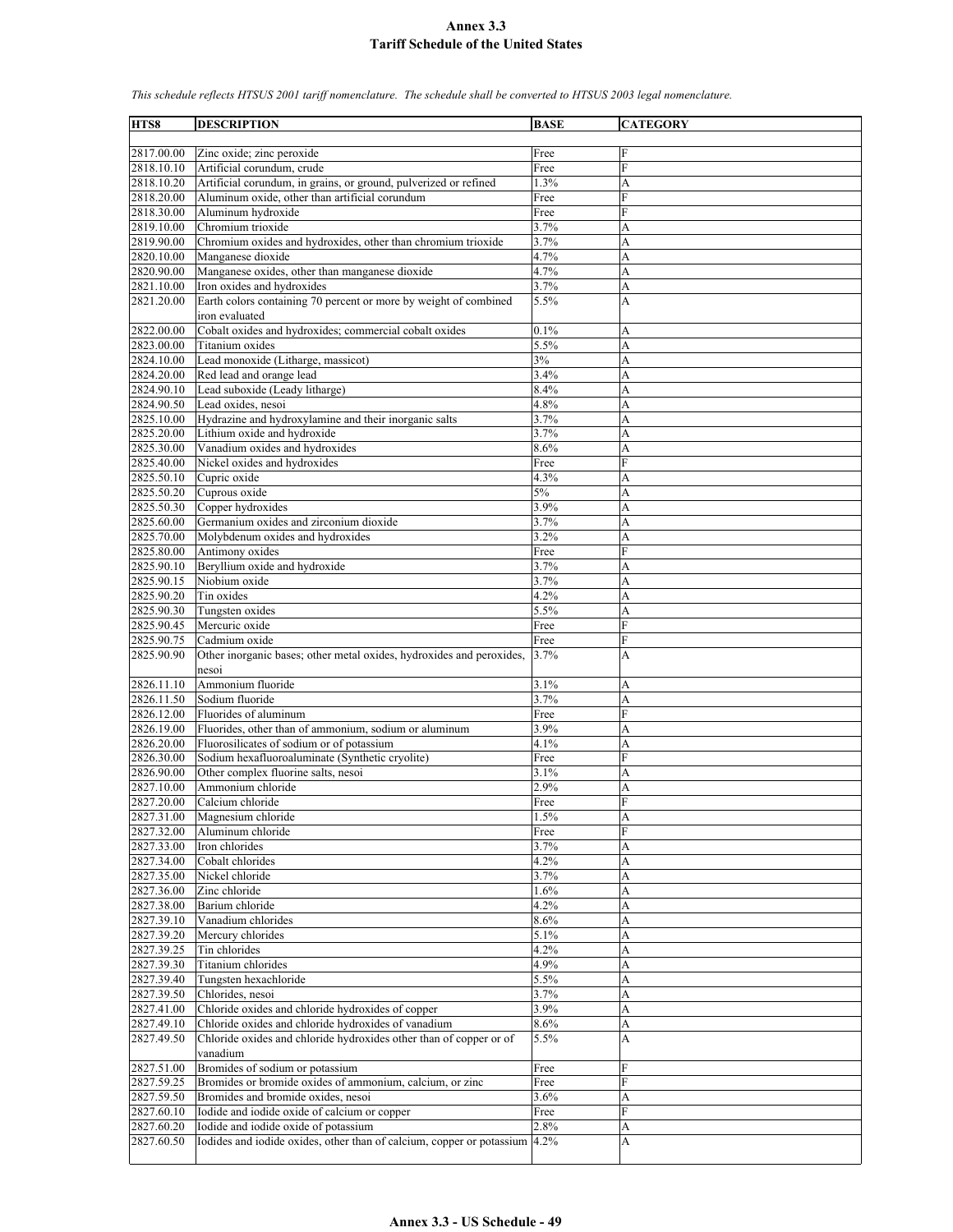| HTS8                     | <b>DESCRIPTION</b>                                                                       | <b>BASE</b>  | <b>CATEGORY</b> |
|--------------------------|------------------------------------------------------------------------------------------|--------------|-----------------|
| 2828.10.00               | Commercial calcium hypochlorite and other calcium hypochlorites                          | 2.4%         | A               |
| 2828.90.00               | Hypochlorites, except of calcium; hypobromites; chlorites                                | 3.7%         | A               |
| 2829.11.00               | Sodium chlorate                                                                          | Free         | F               |
| 2829.19.00               | Chlorates, other than of sodium                                                          | 3.3%         | A               |
| 2829.90.05               | Potassium bromate                                                                        | Free         | F               |
| 2829.90.25               | Sodium bromate                                                                           | Free         | F               |
| 2829.90.40               | Perchlorates, perbromates, iodates, periodates; of potassium                             | 3.1%         | A               |
| 2829.90.60               | Perchlorates, perbromates, iodates, periodates, excluding potassium<br>nesoi             | 3.7%         | A               |
| 2830.10.00               | Sodium sulfides                                                                          | 3.7%         | A               |
| 2830.20.10               | Zinc sulfide, luminescent grade, purity>= 99.99 % By wt.                                 | Free         | F               |
| 2830.20.20               | Zinc sulfide excluding luminescent grade                                                 | 2.8%         | A               |
| 2830.30.00<br>2830.90.00 | Cadmium sulfide<br>Polysulfides; sulfides, other than those of sodium, zinc and cadmium  | 3.1%<br>3%   | A<br>A          |
| 2831.10.10               | Sodium formaldehyde sulfoxylate                                                          | Free         | F               |
| 2831.10.50               | Dithionites and sulfoxylates of sodium                                                   | 9.1%         | A               |
| 2831.90.00               | Dithionites and sulfoxylates, other than those of sodium                                 | 9.1%         | A               |
| 2832.10.00               | Sodium sulfites                                                                          | 1.5%         | A               |
| 2832.20.00               | Sulfites, except sodium sulfites                                                         | 3.1%         | A               |
| 2832.30.10               | Sodium thiosulfate                                                                       | 1.5%<br>3.1% | A               |
| 2832.30.50<br>2833.11.10 | Thiosulfates, except sodium thiosulfate<br>Disodium sulfate, crude (Salt cake)           |              | A<br>F          |
| 2833.11.50               | Disodium sulfate, other than crude                                                       | Free<br>0.4% | A               |
| 2833.19.00               | Sodium sulfates, other than disodium sulfate                                             | Free         | F               |
| 2833.21.00               | Magnesium sulfate                                                                        | 3.7%         | A               |
| 2833.22.00               | Aluminum sulfate                                                                         | Free         | F               |
| 2833.23.00               | Chromium sulfate                                                                         | 3.7%         | A               |
| 2833.24.00               | Nickel sulfate                                                                           | 3.2%         | A               |
| 2833.25.00               | Copper sulfate                                                                           | 1.4%         | A               |
| 2833.26.00               | Zinc sulfate                                                                             | 1.6%         | A               |
| 2833.27.00               | Barium sulfate                                                                           | 0.6%         | A               |
| 2833.29.10               | Cobalt sulfate                                                                           | 1.4%         | A               |
| 2833.29.20               | Iron sulfate                                                                             | Free         | F               |
| 2833.29.30               | Vanadium sulfate                                                                         | 8.6%         | A               |
| 2833.29.50<br>2833.30.00 | Other sulfates nesoi<br>Alums                                                            | 3.7%<br>1.6% | A<br>A          |
| 2833.40.20               | Sodium peroxosulfates (sodium persulfates)                                               | 3.7%         | A               |
| 2833.40.60               | Peroxosulfates (persulfates), nesoi                                                      | 3.1%         | A               |
| 2834.10.10               | Sodium nitrite                                                                           | 5.5%         | A               |
| 2834.10.50               | Nitrites, other than of sodium                                                           | 3.1%         | A               |
| 2834.21.00               | Potassium nitrate                                                                        | Free         | F               |
| 2834.22.00               | Bismuth nitrate                                                                          | 5.5%         | A               |
| 2834.29.10               | Calcium nitrate                                                                          | Free         | E               |
| 2834.29.20               | Strontium nitrate                                                                        | 4.2%         | A               |
| 2834.29.50               | Nitrates, nesoi                                                                          | 3.5%         | A               |
| 2835.10.00               | Phosphinates (hypophosphites) and phosphonates (phosphites)                              | 3.1%         | A               |
| 2835.22.00               | Mono- or disodium phosphates                                                             | 1.4%         | A               |
| 2835.23.00               | Trisodium phosphate                                                                      | 2.2%         | A               |
| 2835.24.00<br>2835.25.00 | Potassium phosphate<br>Calcium hydrogenorthophosphate ("Dicalcium phosphate")            | 3.1%         | A<br>F          |
| 2835.26.00               | Other phosphates of calcium, nesoi                                                       | Free<br>Free | F               |
| 2835.29.10               | Aluminum phosphate                                                                       | Free         | F               |
| 2835.29.20               | Triammonium phosphate                                                                    | 1.5%         | A               |
| 2835.29.50               | Phosphates, nesoi                                                                        | 4.1%         | A               |
| 2835.31.00               | Sodium triphosphate (Sodium tripolyphosphate)                                            | 1.4%         | A               |
| 2835.39.10               | Potassium polyphosphate                                                                  | 3.1%         | A               |
| 2835.39.50               | Polyphosphates, other than sodium triphosphate and potassium<br>polyphosphate            | 3.7%         | A               |
| 2836.10.00               | Commercial ammonium carbonate, containing ammonium carbamate, 1.7%<br>and other ammonium |              | A               |
| 2836.20.00               | Disodium carbonate                                                                       | 1.2%         | А               |
| 2836.30.00               | Sodium hydrogencarbonate (Sodium bicarbonate)                                            | Free         | F               |
| 2836.40.10               | Dipotassium carbonate                                                                    | 1.9%         | A               |
| 2836.40.20               | Potassium hydrogencarbonate (Potassium bicarbonate)                                      | 1.3%         | A               |
| 2836.50.00               | Calcium carbonate                                                                        | Free         | F               |
| 2836.60.00               | Barium carbonate                                                                         | 2.3%         | A               |
| 2836.70.00               | Lead carbonate                                                                           | 0.5%         | A               |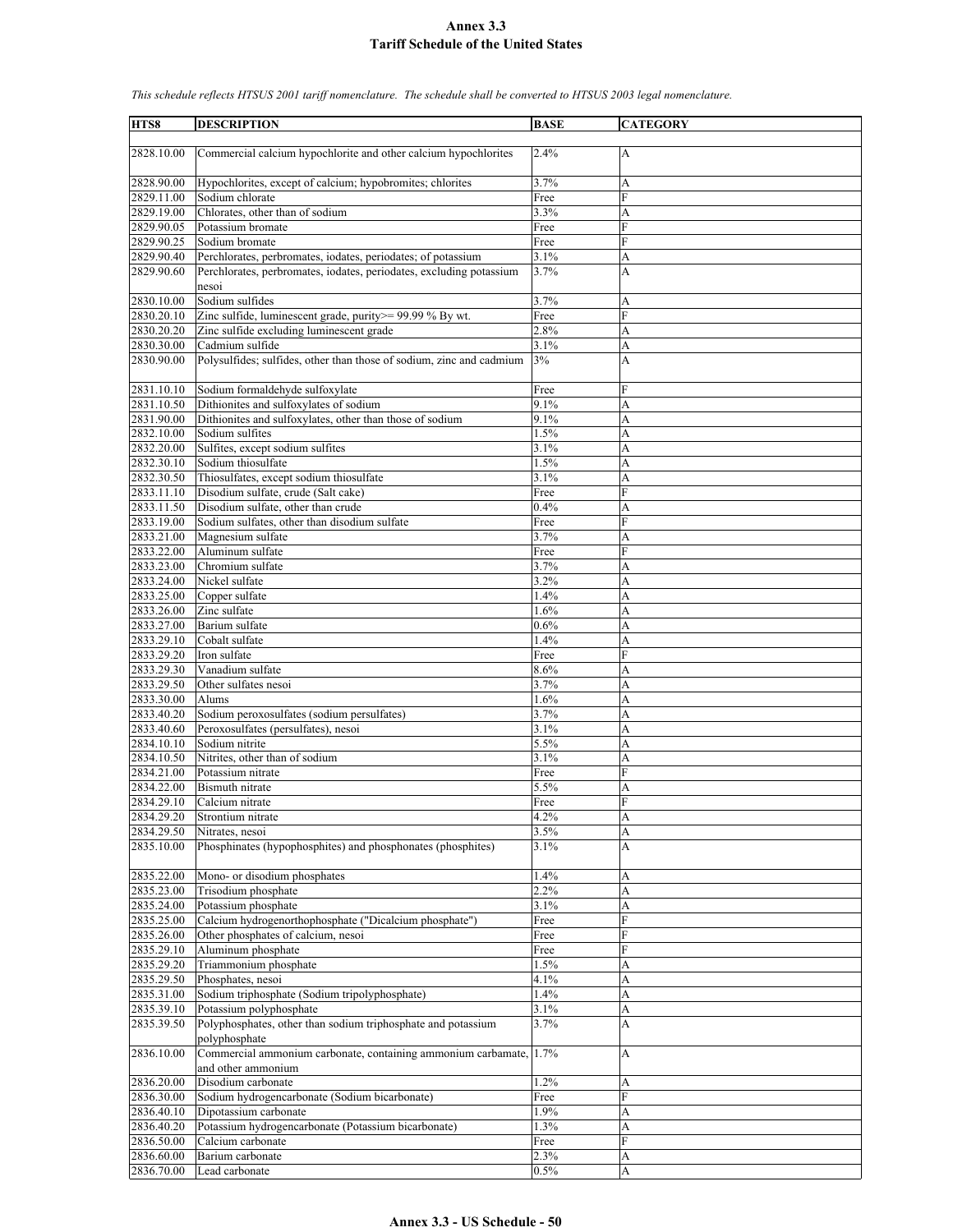| HTS8                     | <b>DESCRIPTION</b>                                                                                 | <b>BASE</b>  | <b>CATEGORY</b>     |
|--------------------------|----------------------------------------------------------------------------------------------------|--------------|---------------------|
|                          |                                                                                                    |              |                     |
| 2836.91.00<br>2836.92.00 | Lithium carbonates<br>Strontium carbonate                                                          | 3.7%<br>4.2% | A<br>A              |
| 2836.99.10               | Cobalt carbonates                                                                                  | 4.2%         | A                   |
| 2836.99.20               | Bismuth carbonate                                                                                  | 5.5%         | A                   |
| 2836.99.50               | Carbonates nesoi, and peroxocarbonates (percarbonates)                                             | 3.7%         | A                   |
| 2837.11.00               | Sodium cyanide                                                                                     | Free         | F                   |
| 2837.19.00<br>2837.20.10 | Cyanides and cyanide oxides, except those of sodium<br>Potassium ferricyanide                      | Free<br>1.1% | F<br>A              |
| 2837.20.50               | Complex cyanides, excluding potassium ferricyanide                                                 | 1.7%         | A                   |
| 2838.00.00               | Fulminates, cyanates and thiocyanates                                                              | 3.1%         | A                   |
| 2839.11.00               | Sodium metasilicates                                                                               | 1.1%         | A                   |
| 2839.19.00               | Sodium silicates except sodium metasilicates                                                       | 1.1%         | A                   |
| 2839.20.00<br>2839.90.00 | Potassium silicate                                                                                 | 3.1%<br>3.1% | A                   |
|                          | Silicates and commercial alkali metal silicates, excluding those of<br>sodium and p                |              | А                   |
| 2840.11.00               | Anhydrous disodium tetraborate (refined borax)                                                     | 0.3%         | А                   |
| 2840.19.00               | Disodium tetraborate (refined borax) except anhydrous                                              | 0.1%         | A                   |
| 2840.20.00               | Borates, other than disodium tetraborate (refined borax)                                           | 3.7%         | A                   |
| 2840.30.00<br>2841.10.00 | Peroxoborates (perborates)<br>Aluminates                                                           | 3.7%<br>3.1% | A<br>A              |
| 2841.20.00               | Chromates of zinc or of lead                                                                       | 3.7%         | A                   |
| 2841.30.00               | Sodium dichromate                                                                                  | 2.4%         | A                   |
| 2841.40.00               | Potassium dichromate                                                                               | 1.5%         | A                   |
| 2841.50.00               | Chromates and dichromates except of sodium, potassium, lead or                                     | 3.1%         | A                   |
|                          | zinc; peroxochrom<br>Potassium permanganate                                                        | 5%           |                     |
| 2841.61.00<br>2841.69.00 | Manganites, manganates and permanganates (except potassium<br>permanganate)                        | 5%           | А<br>A              |
| 2841.70.10               | Ammonium molybdate                                                                                 | 4.3%         | А                   |
| 2841.70.50               | Molybdates, other than of ammonium                                                                 | 3.7%         | A                   |
| 2841.80.00               | Tungstates (wolframates)                                                                           | 5.5%         | A                   |
| 2841.90.10<br>2841.90.20 | Vanadates<br>Ammonium perrhenate                                                                   | 7.2%<br>3.1% | A<br>A              |
| 2841.90.30               | Potassium stannate                                                                                 | 3.1%         | A                   |
| 2841.90.50               | Salts of oxometallic or peroxometallic acids nesoi                                                 | 3.7%         | A                   |
| 2842.10.00               | Double or complex silicates                                                                        | 3.7%         | A                   |
| 2842.90.00               | Salts of inorganic acids or peroxoacids nesoi, excluding azides                                    | $3.3\%$      | A                   |
| 2843.10.00<br>2843.21.00 | Colloidal precious metals<br>Silver nitrate                                                        | 5.5%<br>3.7% | A<br>A              |
| 2843.29.00               | Silver compounds, other than silver nitrate                                                        | 3.7%         | A                   |
| 2843.30.00               | Gold compounds                                                                                     | 5%           | A                   |
| 2843.90.00               | Inorganic or organic compounds of precious metals, excluding those<br>of silver and                | 3.7%         | A                   |
| 2844.10.10<br>2844.10.20 | Natural uranium metal<br>Natural uranium compounds                                                 | 5%<br>Free   | A<br>$\overline{F}$ |
| 2844.10.50               | Alloys, dispersions (including cermets), ceramic products and                                      | 5%           | А                   |
|                          | mixtures containin                                                                                 |              |                     |
| 2844.20.00               | Uranium enriched in U235 and plutonium and their compounds;                                        | Free         | F                   |
|                          | alloys, dispersions,                                                                               |              |                     |
| 2844.30.10<br>2844.30.20 | Thorium compounds<br>Compounds of uranium depleted in U235                                         | 5.5%<br>Free | A<br>F              |
| 2844.30.50               | Uranium depleted in U235, thorium; alloys, dispersions, ceramic                                    | 5%           | А                   |
|                          | products and mix                                                                                   |              |                     |
| 2844.40.00               | Radioactive elements, isotopes, compounds nesoi; alloys, dispersions,<br>ceramic pr                | Free         | F                   |
| 2844.50.00               | Spent (irradiated) fuel elements (cartridges) of nuclear reactors                                  | Free         | F<br>${\rm F}$      |
| 2845.10.00<br>2845.90.00 | Heavy water (Deuterium oxide)<br>Isotopes not in heading 2844 and their compounds other than heavy | Free<br>Free | F                   |
|                          | water                                                                                              |              |                     |
| 2846.10.00               | Cerium compounds                                                                                   | 5.5%         | A                   |
| 2846.90.20               | Mixtures of rare-earth oxides or of rare-earth chlorides                                           | Free         | F                   |
| 2846.90.40               | Yttrium materials and compounds containing by wt. >19% But < 85% Free<br>vttrium oxide e           |              | F                   |
| 2846.90.80               | Compounds, inorganic or organic, of rare-earth metals, of yttrium or<br>of scandium                | 3.7%         | А                   |
| 2847.00.00               | Hydrogen peroxide, whether or not solidified with urea                                             | 3.7%         | A                   |
| 2848.00.10               | Phosphide of copper (phosphor copper), containing more than 15                                     | 2.6%         | А                   |
| 2848.00.90               | percent by weight<br>Phosphides of metals or nonmetals, excluding ferrophosphorus and              |              | F                   |
|                          | phosphor copper                                                                                    | Free         |                     |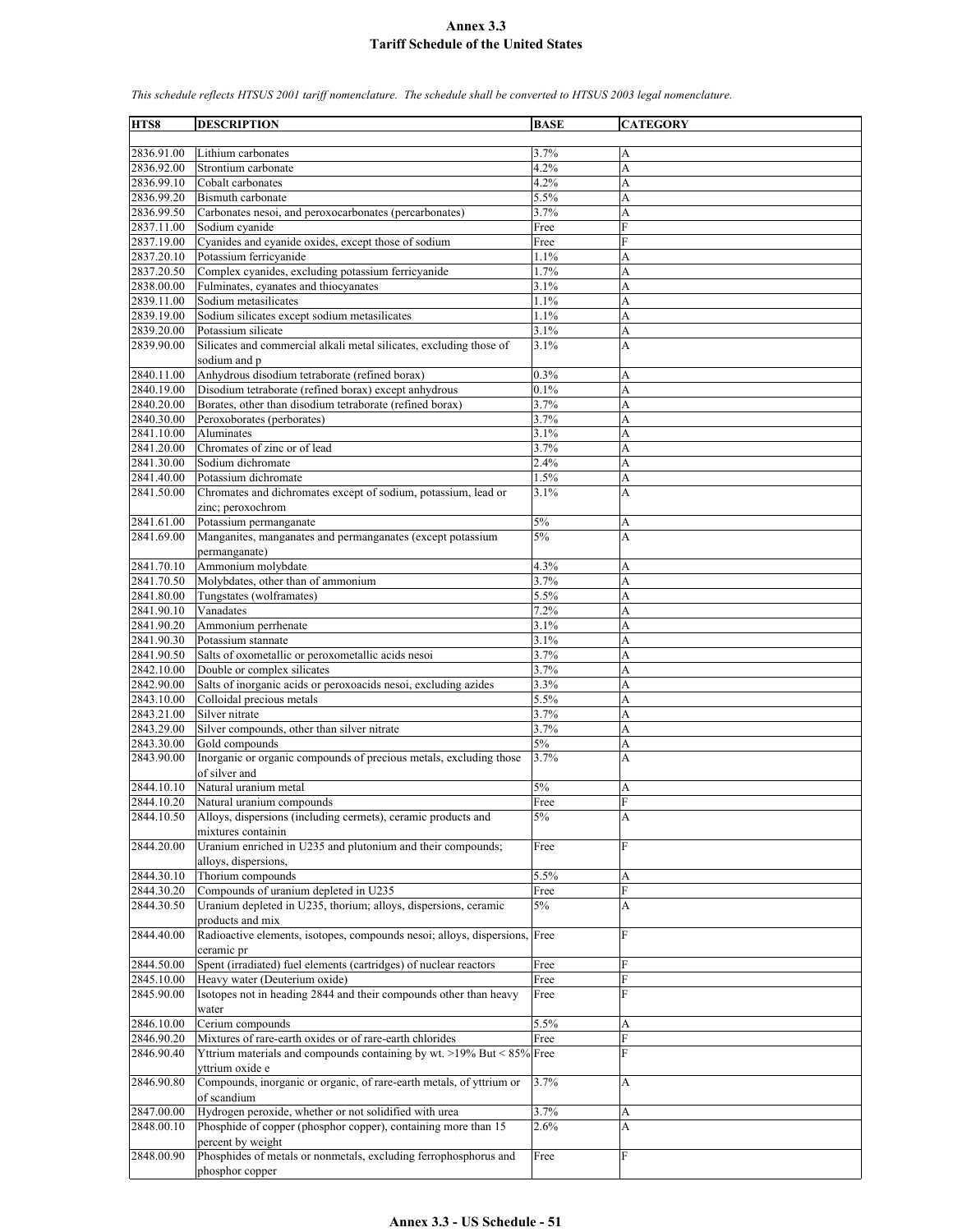| HTS8       | <b>DESCRIPTION</b>                                                                       | <b>BASE</b>              | <b>CATEGORY</b> |
|------------|------------------------------------------------------------------------------------------|--------------------------|-----------------|
| 2849.10.00 | Calcium carbide                                                                          | 1.8%                     | A               |
| 2849.20.10 | Silicon carbide, crude                                                                   | Free                     | $\overline{F}$  |
| 2849.20.20 | Silicon carbide, in grains, or ground, pulverized or refined                             | 0.5%                     | A               |
| 2849.90.10 | Boron carbide                                                                            | 3.7%                     | A               |
| 2849.90.20 | Chromium carbide                                                                         | 4.2%                     | A               |
| 2849.90.30 | Tungsten carbide                                                                         | 7%                       | A               |
| 2849.90.50 | Carbides, nesoi                                                                          | 3.7%                     | A               |
| 2850.00.05 | Hydride, nitride, azide, silicide and boride of calcium                                  | Free                     | F               |
| 2850.00.07 | Hydride, nitride, azide, silicide and boride of titanium                                 | 4.9%                     | A               |
| 2850.00.10 | Hydride, nitride, azide, silicide and boride of tungsten                                 | 5.5%                     | A               |
| 2850.00.20 | Hydride, nitride, azide, silicide and boride of vanadium                                 | 8.6%                     | A               |
| 2850.00.50 | Hydrides, nitrides, azides, silicides and borides other than of calcium, 3.7%<br>titaniu |                          | A               |
| 2851.00.00 | Inorganic compounds, nesoi; liquid air; compressed air; amalgams,<br>other than of       | 2.8%                     | А               |
| 2901.10.10 | Ethane and butane                                                                        | Free                     | F               |
| 2901.10.30 | n-Pentane and isopentane                                                                 | Free                     | $\overline{F}$  |
| 2901.10.40 | Saturated acyclic hydrocarbon (not ethane,butane,n-pentane or<br>isopentane), derive     | Free                     | F               |
| 2901.10.50 | Saturated acyclic hydrocarbon (not ethane, butane, n-pentane or<br>isopentane), not de   | Free                     | F               |
| 2901.21.00 | Ethylene                                                                                 | Free                     | F               |
| 2901.22.00 | Propene (Propylene)                                                                      | Free                     | F               |
| 2901.23.00 | Butene (Butylene) and isomers thereof                                                    | Free                     | ${\bf F}$       |
| 2901.24.10 | Buta-1,3-diene                                                                           | Free                     | F               |
| 2901.24.20 | Isoprene, having a purity of 95 percent or more by weight                                | Free                     | F               |
| 2901.24.50 | Isoprene less than 95 percent pure                                                       | Free                     | F               |
| 2901.29.10 | Unsaturated acyclic hydrocarbons, nesoi, derived in whole or in part<br>from petrol      | Free                     | F               |
| 2901.29.50 | Unsaturated acyclic hydrocarbons, nesoi, not derived in whole or in<br>part from pe      | Free                     | F               |
| 2902.11.00 | Cyclohexane                                                                              | $0.6$ cents/kg +<br>3.8% | A               |
| 2902.19.00 | Cyclanic hydrocarbons (except cyclohexane), cyclenic hydrocarbons<br>and cycloterpe      | Free                     | F               |
| 2902.20.00 | Benzene                                                                                  | Free                     | F               |
| 2902.30.00 | Toluene                                                                                  | Free                     | F               |
| 2902.41.00 | o-Xylene                                                                                 | Free                     | F               |
| 2902.42.00 | m-Xylene                                                                                 | Free                     | F               |
| 2902.43.00 | p-Xylene                                                                                 | Free                     | F               |
| 2902.44.00 | Mixed xylene isomers                                                                     | Free                     | F               |
| 2902.50.00 | Styrene                                                                                  | Free                     | F               |
| 2902.60.00 | Ethylbenzene                                                                             | $0.3$ cents/kg +<br>5.2% | A               |
| 2902.70.00 | Cumene                                                                                   | Free                     | F               |
| 2902.90.10 | Pseudocumene                                                                             | Free                     | $\rm F$         |
| 2902.90.20 | Acenaphthene, chrysene, cymene, dimethylnaphthalenes,<br>fluoranthene, fluorene, in      | Free                     | F               |
| 2902.90.30 | Alkylbenzenes and polyalkylbenzenes                                                      | $0.3$ cents/kg +<br>5.2% | A               |
| 2902.90.40 | Anthracene and 1,4-di-(2-methylstyryl)benzene                                            | 3.1%                     | A               |
| 2902.90.60 | Biphenyl (diphenyl), in flakes                                                           | 3.1%                     | А               |
| 2902.90.90 | Cyclic hydrocarbons, nesoi                                                               | $3.1\%$                  | A               |
| 2903.11.00 | Chloromethane (Methyl chloride) & chloroethane (Ethyl chloride)                          | 9.8%                     | A               |
| 2903.12.00 | Dichloromethane (Methylene chloride)                                                     | 3.7%                     | A               |
| 2903.13.00 | Chloroform (Trichloromethane)                                                            | 8.6%                     | A               |
| 2903.14.00 | Carbon tetrachloride                                                                     | 2.3%                     | A               |
| 2903.15.00 | 1,2-Dichloroethane (Ethylene dichloride)                                                 | 5.5%                     | A               |
| 2903.16.00 | 1,2-Dichloropropane (Propylene dichloride) and dichlorobutanes                           | 5.1%                     | A               |
| 2903.19.10 | Hexachloroethane and tetrachloroethane                                                   | 3.7%                     | A               |
| 2903.19.30 | sec-Butyl chloride                                                                       | Free                     | F               |
| 2903.19.60 | Saturated chlorinated derivatives of acyclic hydrocarbons, nesoi                         | 9.2%                     | А               |
| 2903.21.00 | Vinyl chloride (Chloroethylene)                                                          | 7.4%                     | A               |
| 2903.22.00 | Trichloroethylene                                                                        | 4.2%                     | A               |
| 2903.23.00 | Tetrachloroethylene (Perchloroethylene)                                                  | 3.4%                     | A               |
| 2903.29.00 | Unsaturated chlorinated derivatives of acyclic hydrocarbons, nesoi                       | 9.2%                     | A               |
| 2903.30.05 | Ethylene dibromide                                                                       | 5.4%                     | A               |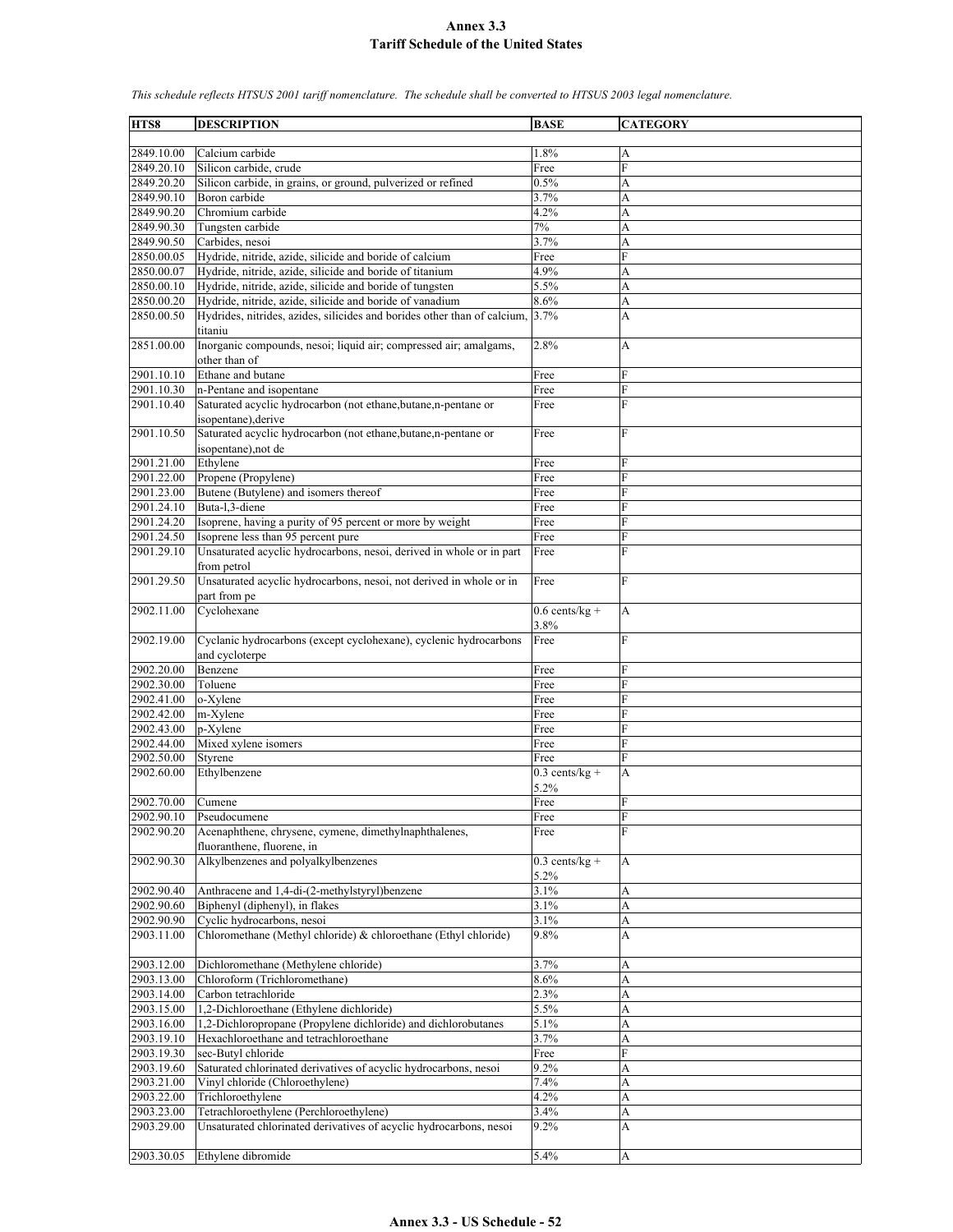| HTS8       |                                                                                          |                                     |                           |
|------------|------------------------------------------------------------------------------------------|-------------------------------------|---------------------------|
|            | <b>DESCRIPTION</b>                                                                       | <b>BASE</b>                         | <b>CATEGORY</b>           |
| 2903.30.15 | Acetylene tetrabromide; alkyl bromides; methylene dibromide; and<br>vinyl bromide        | Free                                | $\mathbf F$               |
| 2903.30.20 | Fluorinated, brominated or iodinated derivatives of acyclic                              | 3.7%                                | A                         |
|            | hydrocarbons, nesoi                                                                      |                                     |                           |
| 2903.41.00 | Trichlorofluoromethane                                                                   | 3.7%                                | A                         |
| 2903.42.00 | Dichlorodifluoromethane                                                                  | 3.7%                                | A                         |
| 2903.43.00 | Trichlorotrifluoroethanes                                                                | 3.7%                                | A                         |
| 2903.44.00 | Dichlorotetrafluoroethanes and chloropentafluoroethane                                   | 3.7%                                | A                         |
| 2903.45.00 | Other halogenated acyclic hydrocarbon derivatives perhalogenated<br>only with fluor      | 3.7%                                | A                         |
| 2903.46.00 | Bromochlorodifluoromethane, bromotrifluoromethane and<br>dibromotetrafluoroethanes       | 3.7%                                | A                         |
| 2903.47.00 | Other perhalogenated acyclic hydrocarbon derivatives, nesoi                              | 3.7%                                | A                         |
| 2903.49.10 | Bromochloromethane                                                                       | Free                                | F                         |
| 2903.49.90 | Other halogenated derivatives of acyclic hydrocarbons containing two 3.7%<br>or more dif |                                     | A                         |
| 2903.51.00 | 1,2,3,4,5,6-Hexachlorocyclohexane                                                        | 7.6%                                | A                         |
| 2903.59.05 | Dibromoethyldibromocyclohexane                                                           | 4%                                  | A                         |
| 2903.59.10 | Halogenated pesticides derived in whole or in part from benzene or<br>other aromati      | 7.6%                                | A                         |
| 2903.59.15 | Halogenated products derived in whole or in part from benzene or<br>other aromatic       | 7.9%                                | A                         |
| 2903.59.20 | Halogenated derivatives derived in whole or in part from benzene or<br>other aromat      | $1.1$ cents/kg +<br>8.9%            | A                         |
| 2903.59.30 | Chlorinated, but not otherwise halogenated derivatives of cyclanic,<br>cyclenic or       | 9.2%                                | A                         |
| 2903.59.40 | $1,3,5,7,9,$ <sup>11</sup> -Hexabromocyclododecane                                       | 3.7%                                | A                         |
| 2903.59.60 | Tetrabromocyclooctane                                                                    | Free                                | F                         |
| 2903.59.70 | Other halogenated derivatives of cyclanic etc hydrocarbons not deriv                     | 3.7%                                | A                         |
|            | from benzen                                                                              |                                     |                           |
| 2903.61.10 | Chlorobenzene                                                                            | 9.8%                                | A                         |
| 2903.61.20 | o-Dichlorobenzene                                                                        | 8.4%                                | A                         |
| 2903.61.30 | p-Dichlorobenzene                                                                        | 5.5%                                | A                         |
| 2903.62.00 | Hexachlorobenzene and DDT (1,1,1-Trichloro-2,2-bis(p-<br>chlorophenyl)ethane)            | 5.5%                                | A                         |
| 2903.69.05 | 3-Bromo-alpha,alpha,alpha-trifluorotoluene; and other specified<br>halogenated deri      | 5.5%                                | A                         |
| 2903.69.10 | m-Dichlorobenzene; 1,1-dichloro-2,2-bis(p-ethylphenyl)ethane; and<br>trichlorobenze      | 5.5%                                | A                         |
| 2903.69.15 | Triphenylmethyl chloride                                                                 | Free                                | F                         |
| 2903.69.20 | Benzyl chloride (alpha-Chlorotoluene); benzotrichloride<br>(alpha, alpha, alpha-trich    | 5.5%                                | A                         |
| 2903.69.23 | Pentabromoethylbenzene                                                                   | Free                                | F                         |
| 2903.69.27 | Tribromocumene                                                                           | 5.5%                                | A                         |
| 2903.69.30 | Pesticides derived from halogenated derivatives of aromatic<br>hydrocarbons              | 7.6%                                | A                         |
| 2903.69.70 | Other halogenated derivatives of aromatic hydrocarbons                                   | 5.5%                                | A                         |
| 2904.10.04 | 2-Anthracenesulfonic acid                                                                | 7.9%                                | A                         |
| 2904.10.08 | Benzenesulfonyl chloride                                                                 | $1.1$ cents/kg +<br>8.6%            | A                         |
| 2904.10.10 | m-Benzenedisulfonic acid, sodium salt; 1,5-naphthalenedisulfonic<br>acid; and p-tol      | 5.5%                                | A                         |
| 2904.10.15 | Mixtures of 1,3,6-naphthalenetrisulfonic acid and 1,3,7-<br>naphthalenetrisulfonic a     | $1.1$ cents/kg +<br>7.6%            | A                         |
| 2904.10.32 | Aromatic derivatives of hydrocarbons containing only sulfo groups,<br>their salts a      | 7.9%                                | A                         |
| 2904.10.37 | Aromatic derivatives of hydrocarbons containing only sulfo groups,<br>their salts a      | $1.1$ cents/kg +<br>$8.6\%$         | A                         |
| 2904.10.50 | Nonaromatic derivatives of hydrocarbons containing only sulfo                            | 4.2%                                | $\boldsymbol{\mathsf{A}}$ |
| 2904.20.10 | groups, their salt<br>p-Nitrotoluene                                                     | 5.5%                                | A                         |
| 2904.20.15 | p-Nitro-o-xylene                                                                         | 5.5%                                | A                         |
| 2904.20.20 | Trinitrotoluene                                                                          | Free                                | F                         |
| 2904.20.30 | 5-tert-Butyl-2,4,6-trinitro-m-xylene (Musk xylol) and other artificial                   |                                     | A                         |
|            | musks                                                                                    | 5.5%                                |                           |
| 2904.20.35 | Nitrated benzene, nitrated toluene (except p-nitrotoluene) or nitrated<br>naphthale      | $\overline{0.9}$ cents/kg +<br>7.6% | A                         |
| 2904.20.40 | Aromatic derivatives of hydrocarbons containing only nitro or only<br>nitroso group      | 7.9%                                | A                         |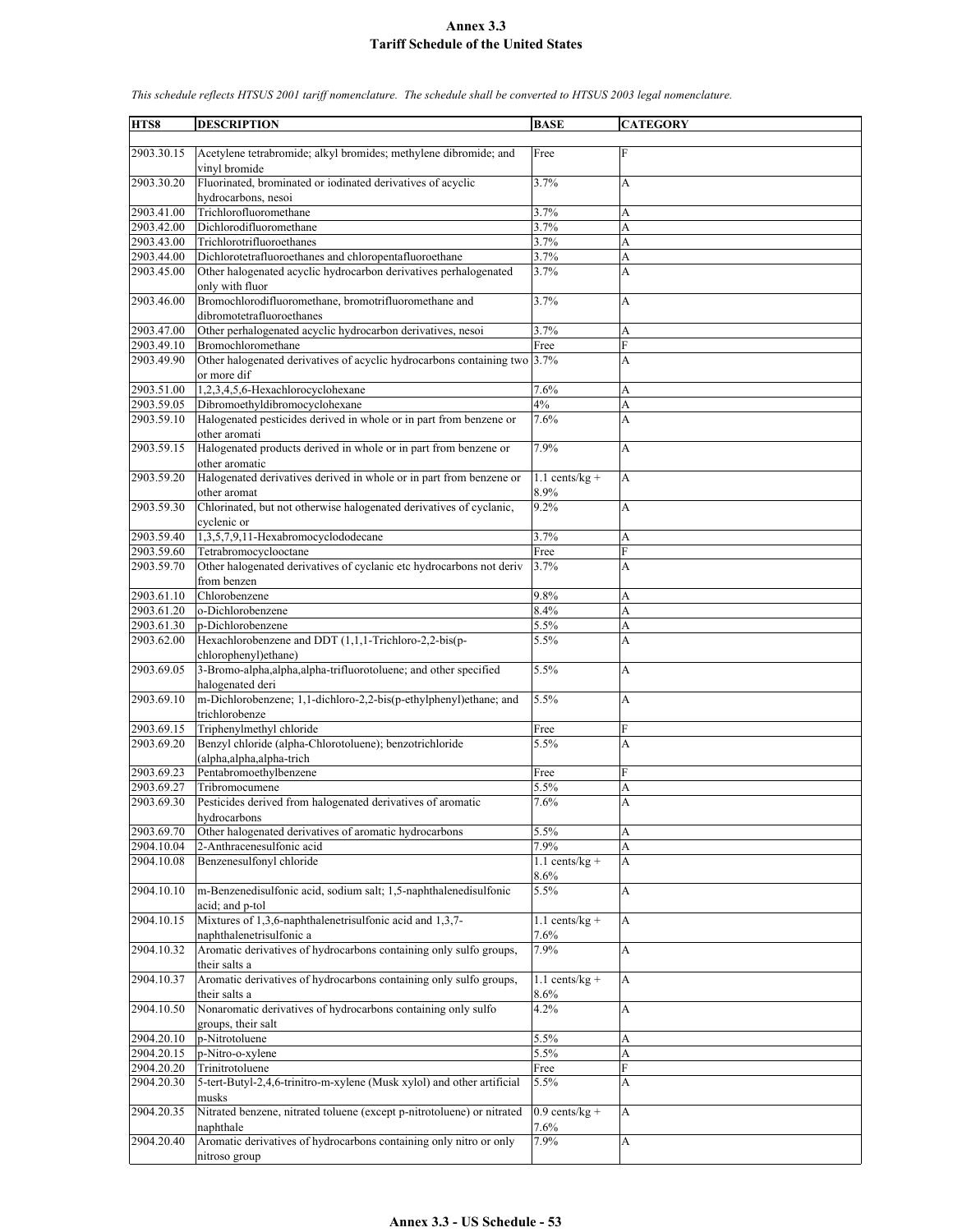| HTS8                     | <b>DESCRIPTION</b>                                                                    | <b>BASE</b>              | <b>CATEGORY</b> |
|--------------------------|---------------------------------------------------------------------------------------|--------------------------|-----------------|
|                          |                                                                                       |                          |                 |
| 2904.20.45               | Aromatic derivatives of hydrocarbons containing only nitro or only                    | $1.1$ cents/kg +         | A               |
|                          | nitroso group                                                                         | 8.6%                     |                 |
| 2904.20.50               | Nonaromatic derivatives of hydrocarbons containing only nitro or                      | 5.5%                     | A               |
|                          | only nitroso gr                                                                       |                          |                 |
| 2904.90.04               | o- and p-Nitrochlorobenzenes                                                          | 5.5%                     | А               |
| 2904.90.08               | m-Nitrochlorobenzene                                                                  | 5.5%                     | A               |
| 2904.90.15               | 4-Chloro-3-nitro-alpha, alpha, alpha-trifluorotoluene; and other<br>specified aromati | $1.1$ cents/kg +<br>8.6% | A               |
| 2904.90.20               | Nitrotoluenesulfonic acids                                                            | 7.1%                     | A               |
| 2904.90.30               | 1-Bromo-2-nitrobenzene; 1-chloro-3,4-dinitrobenzene; 1,2-dichloro-4-5.5%              |                          | A               |
|                          | nitrobenzene                                                                          |                          |                 |
| 2904.90.35               | 4,4'-Dinitrostilbene-2,2'-disulfonic acid                                             | 8.4%                     | A               |
| 2904.90.40               | Aromatic sulfonated, nitrated or nitrosated derivatives of                            | 7.9%                     | A               |
| 2904.90.47               | hydrocarbons nesoi, d                                                                 |                          |                 |
|                          | Aromatic sulfonated, nitrated or nitrosated derivatives of<br>hydrocarbons, nesoi     | $1.1$ cents/kg +<br>8.6% | A               |
| 2904.90.50               | Nonaromatic sulfonated, nitrated or nitrosated derivatives of                         | 3.7%                     | A               |
|                          | hydrocarbons nesoi                                                                    |                          |                 |
| 2905.11.10               | Methanol (Methyl alcohol) imported only for use in producing                          | Free                     | F               |
|                          | synthetic natural g                                                                   |                          |                 |
| 2905.11.20               | Methanol (Methyl alcohol), other than imported only for use in                        | 9.2%                     | A               |
| 2905.12.00               | producing synthet<br>Propan-1-ol (Propyl alcohol) and Propan-2-ol (isopropyl alcohol) | 8%                       |                 |
| 2905.13.00               | Butan-1-ol (n-Butyl alcohol)                                                          | 5.5%                     | А<br>A          |
| 2905.14.10               | tert-Butyl alcohol, having a purity of less than 99 percent by weight                 | Free                     | F               |
|                          |                                                                                       |                          |                 |
| 2905.14.50               | Butanols other than butan-1-ol and tert-butyl alcohol having a purity                 | 5.5%                     | A               |
|                          | of less th                                                                            |                          |                 |
| 2905.15.00               | Pentanol (Amyl alcohol) and isomers thereof                                           | 5.5%                     | A               |
| 2905.16.00               | Octanol (Octyl acohol) and isomers thereof                                            | 3.7%                     | A               |
| 2905.17.00               | Dodecan-1-ol (Lauryl alcohol); hexadecan-1-ol (Cetyl alcohol);                        | 5%                       | A               |
| 2905.19.00               | octadecan-1-ol (S<br>Saturated monohydric alcohols, nesoi                             | 3.7%                     | A               |
| 2905.22.10               | Geraniol                                                                              | 3%                       | A               |
| 2905.22.20               | Isophytol                                                                             | 3.7%                     | A               |
| 2905.22.50               | Acyclic terpene alcohols, other than geraniol and isophytol                           | 4.8%                     | A               |
| 2905.29.10               | Allyl alcohol                                                                         | 5.5%                     | A               |
| 2905.29.90               | Unsaturated monohydric alcohols, other than allyl alcohol or acyclic                  | 3.7%                     | A               |
| 2905.31.00               | terpene alc<br>Ethylene glycol (Ethanediol)                                           | 7.4%                     | A               |
| 2905.32.00               | Propylene glycol (Propane-1,2-diol)                                                   | 7.3%                     | A               |
| 2905.39.10               | Butylene glycol                                                                       | 7.3%                     | A               |
| 2905.39.20               | Neopentyl glycol                                                                      | 5.5%                     | A               |
| 2905.39.60               | Hexylene glycol                                                                       | Free                     | F               |
| 2905.39.90               | Dihydric alcohols (diols), nesoi                                                      | 7.5%                     | Δ               |
| 2905.41.00               | 2-Ethyl-2-(hydroxymethyl)propane-1,3-diol (Trimethylolpropane)                        | 3.7%                     | A               |
| 2905.42.00<br>2905.43.00 | Pentaerythritol<br>Mannitol                                                           | 3.7%<br>4.6%             | A<br>A          |
| 2905.44.00               | D-glucitol (Sorbitol)                                                                 | 4.9%                     | A               |
| 2905.45.00               | Glycerol                                                                              | $0.5$ cents/kg           | A               |
| 2905.49.10               | Triols and tetrols                                                                    | 3.7%                     | A               |
| 2905.49.20               | Esters of glycerol formed with acids of heading 2904                                  | 8.2% (should be          | A               |
|                          |                                                                                       | 7.5%                     |                 |
| 2905.49.30               | Xylitol                                                                               | Free                     | ${\rm F}$       |
| 2905.49.40<br>2905.49.50 | Polyhydric alcohols derived from sugars, nesoi<br>Polyhydric alcohols, nesoi          | 5.5%<br>7.5%             | A<br>A          |
| 2905.50.10               | Halogenated, sulfonated, nitrated or nitrosated derivatives of                        | 5.5%                     | A               |
|                          | monohydric alcoho                                                                     |                          |                 |
| 2905.50.30               | Dibromoneopentylglycol                                                                | 3.7%                     | A               |
| 2905.50.60               | Halogenated, sulfonated, nitrated or nitrosated derivatives of acyclic                | 7.5%                     | A               |
|                          | alcohols.                                                                             |                          |                 |
| 2906.11.00               | Menthol                                                                               | 2.1%                     | А               |
| 2906.12.00               | Cyclohexanol, methylcyclohexanols and dimethylcyclohexanols                           | $1.1$ cents/kg +<br>8.9% | A               |
| 2906.13.10               | Inositols                                                                             | Free                     | F               |
| 2906.13.50               | Sterols                                                                               | 3.7%                     | A               |
| 2906.14.00               | Terpineols                                                                            | 5.5%                     | A               |
| 2906.19.10               | 4,4'-Isopropylidenedicyclohexanol; and mixt. w/not less 90%                           | Free                     | F               |
|                          | stereoisomers of 2-is                                                                 |                          |                 |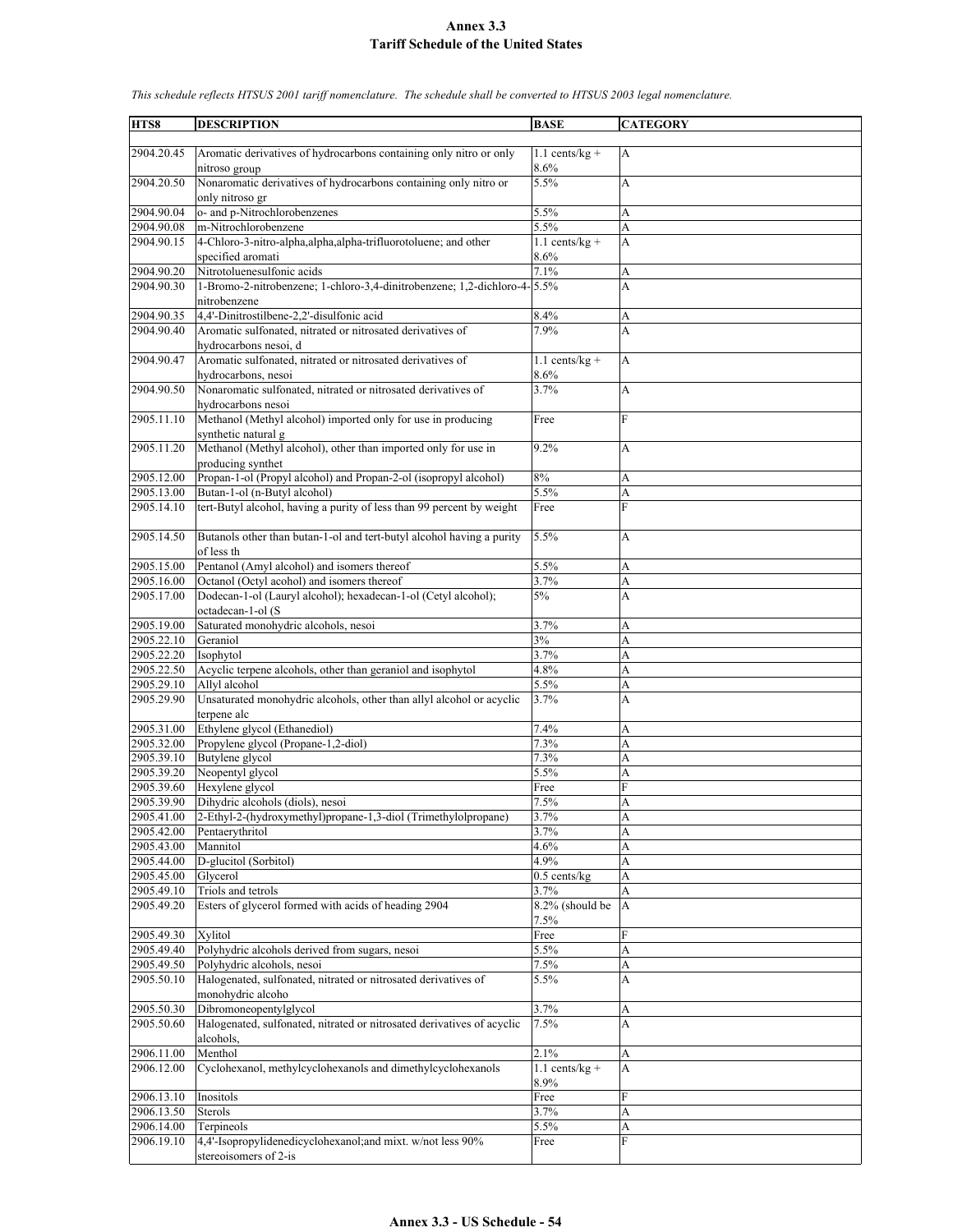**HTS8 DESCRIPTION BASE CATEGORY** 2906.19.50 Other cyclanic, cyclenic or cycloterpenic alcohols and their halogenated, sulfon 5.5% A  $2906.21.00$  Benzyl alcohol  $5.5\%$  A 2906.29.10 Phenethyl alcohol 8.7% A 2906.29.20 Odoriferous or flavoring compounds of aromatic alcohols and their halogenated, s 7.4% A  $2906.29.30$  1,1-Bis(4-chlorophenyl)-2,2,2-trichloroethanol (Dicofol); and pnitrobenzyl alco Free F 2906.29.60 Other aromatic alcohols and their halogenated, sulfonated, nitrated or nitrosate 5.5% A 2907.11.00 Phenol (Hydroxybenzene) and its salts 5.5% A 2907.12.00 Cresols and their salts 4.2% A 2907.13.00 Octylphenol, nonylphenol and their isomers; salts thereof 7.2% A 2907.14.00 Xylenols and their salts Free 2907.15.10 alpha-Naphthol 9.8% 9.8% 2907.15.30 2-Naphthol Free 2907.15.60 Naphthols and their salts, other than alpha-Naphthol and 2-Naphthol 9.8% A 2907.19.10 Alkylcresols 5.5% 5.5% Alkylphenols 5.5% Alkylphenols 5.5% Alkylphenols 5.5% Alkylphenols 5.5% Alkylphenols 5.5% Alkylphenols 5.5% Alkylphenols 5.5% Alkylphenols 5.5% Alkylphenols 5.5% Alkylphenols 5.5% Alkylphe Alkylphenols 7.2% A<br>
Thymol 4.2% A 2907.19.40 Thymol 4.2% A 2907.19.60 2-t-Butyl ethyl phenol; and 6-t-butyl-2,4-xylenol Free F 2907.19.80 Other monophenols 5.5% A  $2907.21.00$  Resorcinol and its salts  $5.5\%$  A 2907.22.10 Hydroquinone (Quinol) and its salts, photographic grade 5.5% A<br>2907.22.50 Hydroquinone (Quinol) and its salts, other than photographic grade 5.5% A Hydroquinone (Quinol) and its salts, other than photographic grade  $\vert$  5.5%  $\vert$  A 2907.23.00 4,4'-Isopropylidenediphenol (Bisphenol A, Diphenylolpropane) and its salts  $1.1$  cents/kg +  $\frac{8\%}{1.3\%}$ A 2907.29.10 Pyrogallic acid 2907.29.15 4,4'-Biphenol Free 2907.29.25 tert-Butylhydroquinone 5.5% A 2907.29.90 Other polyphenols, nesoi 5.5% A 2907.30.00 Unsubstituted phenol-alcohols 5.5% A 2908.10.05 2,2-Bis(4-hydroxyphenyl)-1,1,1,3,3,3-hexafluoropropane Free F 2908.10.10 6-Chloro-m-cresol [OH=1]; m-chlorophenol; and chlorothymol 5.5% A<br>2908.10.15 3-Hvdroxv-alpha.alpha.alpha-trifluorotoluene 7.9% A 2908.10.15 3-Hydroxy-alpha,alpha,alpha-trifluorotoluene 7.9% A 2908.10.20 Pentachlorophenol and its salts; and 2,4,5-trichlorophenol and its salts 7.2% A 2908.10.25 Tetrabromobisphenol A 0.4 cents/kg + 9.7% A 2908.10.35 Derivatives of phenols or phenol-alcohols containing only halogen substituents a 7.9% A 2908.10.60 Other halogenated, sulfonated, nitrated or nitrosated derivatives of phenol or p 0.4 cents/kg + 9.7% A 2908.20.04 Specified derivatives of phenols or phenol-alcohols containing only sulfo groups 5.5% A 2908.20.08 4-Hydroxy-1-naphthalenesulfonic acid Free 2908.20.15 | 1,8-Dihydroxynaphthalene-3,6-disulfonic acid and its sodium salt  $\qquad$  | 0.4 cents/kg + 9.7% A 2908.20.20 Derivatives nesoi,of phenols or phenol-alcohols cont. only sulfo groups, their s 7.9% A 2908.20.60 Derivatives of phenol or phenol-alcohols containing only sulfo groups, their sal  $0.4$  cents/kg +  $\frac{9.7\%}{5.5\%}$ A 2908.90.04 p-Nitrophenol 2908.90.08 Nitrophenols, except p-nitrophenol 5.5% A 2908.90.24 4,6-Dinitro-o-cresol 5.5% A 2908.90.28 4-Nitro-m-cresol 5.5% A<br>2908.90.30 Dinitrobutylphenol and its salts 7.9% A 2908.90.30 Dinitrobutylphenol and its salts 7.9% A 2908.90.40 Halogenated, sulfonated, nitrated or nitrosated derivatives of phenols or phenol 7.9% A 2908.90.50 Halogenated, sulfonated, nitrated or nitrosated derivatives of phenols or phenol  $0.4$  cents/kg +  $9.7%$ A 2909.11.00 Diethyl ether  $1\%$  A 2909.19.14 Methyl tertiay-butyl ether. (MTBE) 5.5% 5.5% A 2909.19.18 Ethers of monohydric alcohols, nesoi 5.5% A 2909.19.30 Triethylene glycol dichloride Free Free 2909.19.60 Ethers of polyhydric alcohols and their halogenated, sulfonated, nitrated or nit  $7.5\%$  A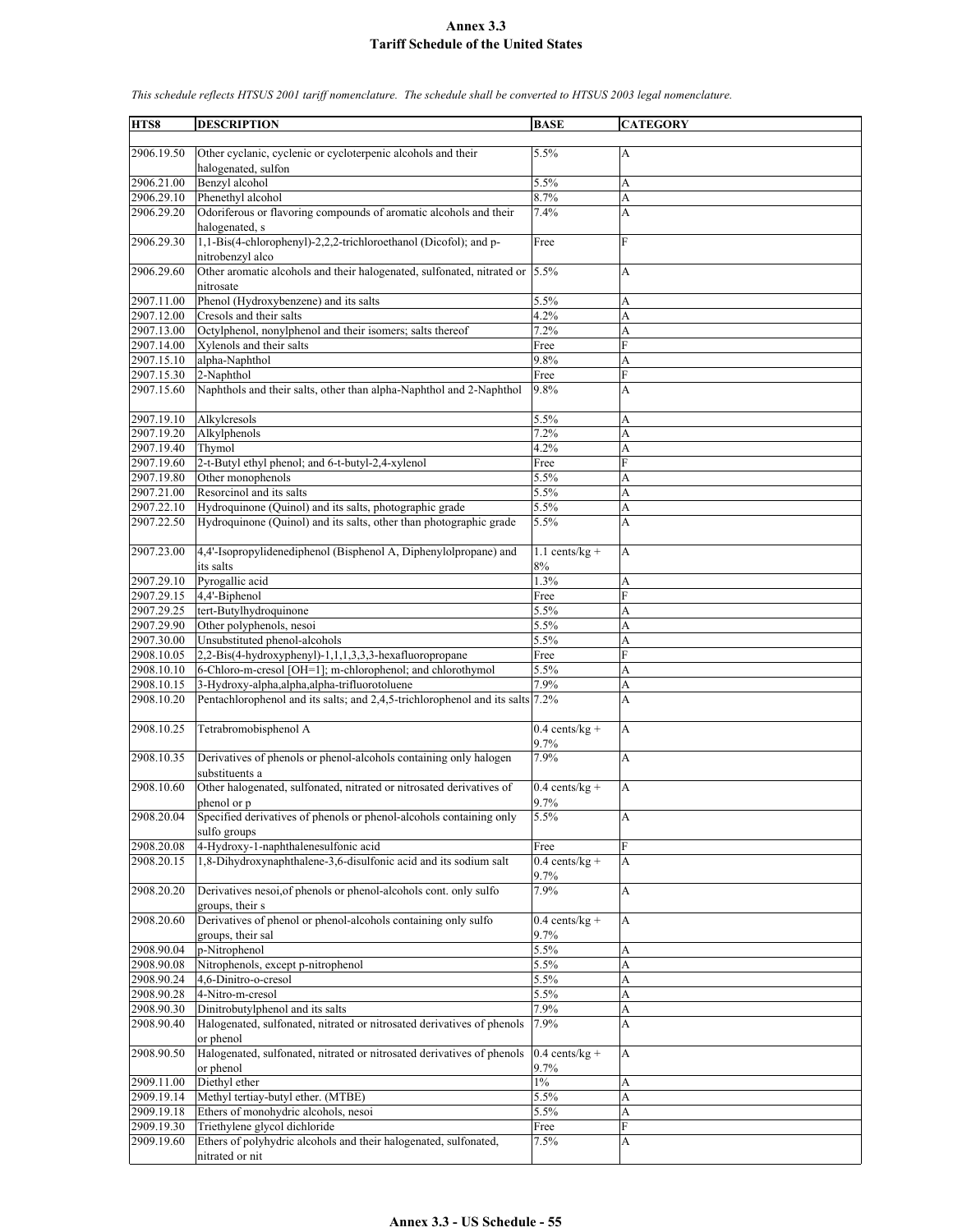| HTS8       | <b>DESCRIPTION</b>                                                                                       | <b>BASE</b> | <b>CATEGORY</b> |
|------------|----------------------------------------------------------------------------------------------------------|-------------|-----------------|
|            |                                                                                                          |             |                 |
| 2909.20.00 | Cyclanic, cyclenic or cycloterpenic ethers and their halogenated,<br>sulfonated, ni                      | 3.7%        | $\mathbf{A}$    |
| 2909.30.05 | 5-Chloro-2-nitroanisole; 6-chloro-3-nitro-p-dimethoxybenzene; and<br>dimethyl diphe                      | 5.5%        | A               |
| 2909.30.07 | Decabromodiphenyl oxide; and octabromodiphenyl oxide                                                     | 9.8%        | A               |
| 2909.30.09 | Bis-(tribromophenoxy)ethane; pentabromodiphenyl oxide; and<br>tetradecabromodipheno                      | 6%          | A               |
| 2909.30.10 | 6-tert-Butyl-3-methyl-2,4-dinitroanisole (Musk ambrette) and other                                       | 5.5%        | A               |
| 2909.30.20 | artificial mu<br>Odoriferous or flavoring compounds of aromatic ethers and their                         | 7%          | A               |
| 2909.30.30 | halogenated, sul<br>Pesticides, of aromatic ethers and their halogenated, sulfonated,                    | 7.8%        | A               |
| 2909.30.40 | nitrated or ni<br>Aromatic ethers and their halogenated, sulfonated, nitrated or                         | 7.9%        | A               |
| 2909.30.60 | nitrosated deriva<br>Other aromatic ethers and their halogenated, sulfonated, nitrated, or<br>nitrosated | 9.8%        | A               |
| 2909.41.00 | 2,2'-Oxydiethanol (Diethylene glycol, Digol)                                                             | 7.5%        | A               |
| 2909.42.00 | Monomethyl ethers of ethylene glycol or of diethylene glycol                                             | 7.5%        | A               |
| 2909.43.00 | Monobutyl ethers of ethylene glycol or of diethylene glycol                                              | 7.5%        | A               |
| 2909.44.00 | Monoalkyl (except monomethyl) ethers of ethylene glycol or of<br>diethylene glycol                       | 7.5%        | A               |
| 2909.49.05 | Guaifenesin                                                                                              | Free        | F               |
| 2909.49.10 | Other aromatic ether-alcohols, their halogenated, sulfonated, nitrated<br>or nitros                      | 7.9%        | A               |
| 2909.49.15 | Aromatic ether-alcohols and their halogenated, sulfonated, nitrated or 9.8%<br>nitrosate                 |             | A               |
| 2909.49.20 | Nonaromatic glycerol ethers                                                                              | 3.7%        | A               |
| 2909.49.30 | Di-pentaerythritol having a purity of 94% or more by weight                                              | Free        | F               |
| 2909.49.60 | Other non-aromatic ether-alcohols and their halogenated, sulfonated,<br>nitrated or                      | 7.5%        | A               |
| 2909.50.10 | 4-Ethylguaiacol                                                                                          | 5.5%        | A               |
| 2909.50.20 | Guaiacol and its derivatives                                                                             | 5.5%        | A               |
| 2909.50.40 | Odoriferous or flavoring compounds of ether-phenols, ether-alcohol-<br>phenols & the                     | 4.8%        | A               |
| 2909.50.45 | Ether-phenols, ether-alcohol-phenols & their halogenated, sulfonated,<br>nitrated.                       | 7.9%        | A               |
| 2909.50.50 | Ether-phenols, ether-alcohol-phenols and their halogenated,<br>sulfonated, nitrated                      | 9.8%        | A               |
| 2909.60.10 | Aromatic alcohol, ether and ketone peroxides and their halogenated,<br>sulfonated.                       | 7.9%        | A               |
| 2909.60.20 | Aromatic alcohol peroxides, ether peroxides, ketone peroxides and<br>their halogena                      | 9.8%        | A               |
| 2909.60.50 | Nonaromatic alcohol, ether and ketone peroxides and their<br>halogenated, sulfonate                      | 3.7%        | A               |
| 2910.10.00 | Oxirane (Ethylene oxide)                                                                                 | 5.5%        | A               |
| 2910.20.00 | Methyloxirane (Propylene oxide)                                                                          | 7.4%        | A               |
| 2910.30.00 | 1-Chloro-2,3-epoxypropane (Epichlorohydrin)                                                              | 3.7%        | A               |
| 2910.90.10 | Butylene oxide                                                                                           | 4.6%        | A               |
| 2910.90.20 | Aromatic epoxides, epoxyalcohols, epoxyphenols and epoxyethers,<br>with a three-mem                      | $5.5\%$     | A               |
| 2910.90.50 | Nonaromatic epoxides, epoxyalcohols, epoxyphenols and<br>epoxyethers, with a three-                      | 4.8%        | A               |
| 2911.00.10 | 1,1-Bis-(1-methylethoxy)cyclohexane                                                                      | Free        | F               |
| 2911.00.50 | Acetals and hemiacetals, whether or not with other oxygen function,                                      | 5.3%        | A               |
|            | and their ha                                                                                             |             |                 |
| 2912.11.00 | Methanal (Formaldehyde)                                                                                  | 2.8%        | A               |
| 2912.12.00 | Ethanal (Acetaldehyde)                                                                                   | 5.5%        | A               |
| 2912.13.00 | Butanal (Butyraldehyde, normal isomer)                                                                   | 9.8%        | A               |
| 2912.19.10 | Citral                                                                                                   | 5.5%        | A               |
| 2912.19.20 | Odoriferous or flavoring compounds of acyclic aldehydes without<br>other oxygen fun                      | 4.8%        | A               |
| 2912.19.30 | Glyoxal                                                                                                  | 3.7%        | А               |
| 2912.19.40 | Isobutanal                                                                                               | 9.8%        | A               |
| 2912.19.50 | Acyclic aldehydes without other oxygen function, nesoi                                                   | 5.5%        | A               |
| 2912.21.00 | Benzaldehyde                                                                                             | 5.5%        | A               |
| 2912.29.10 | Phenylacetaldehyde                                                                                       | 5.5%        | A               |
| 2912.29.30 | 3,4-Dimethylbenzaldehyde and p-tolualdehyde                                                              | Free        | F               |
| 2912.29.60 | Other cyclic aldehydes without other oxygen function                                                     | 7.3%        | A               |
| 2912.30.10 | Aromatic aldehyde-alcohols                                                                               | $7\%$       | A               |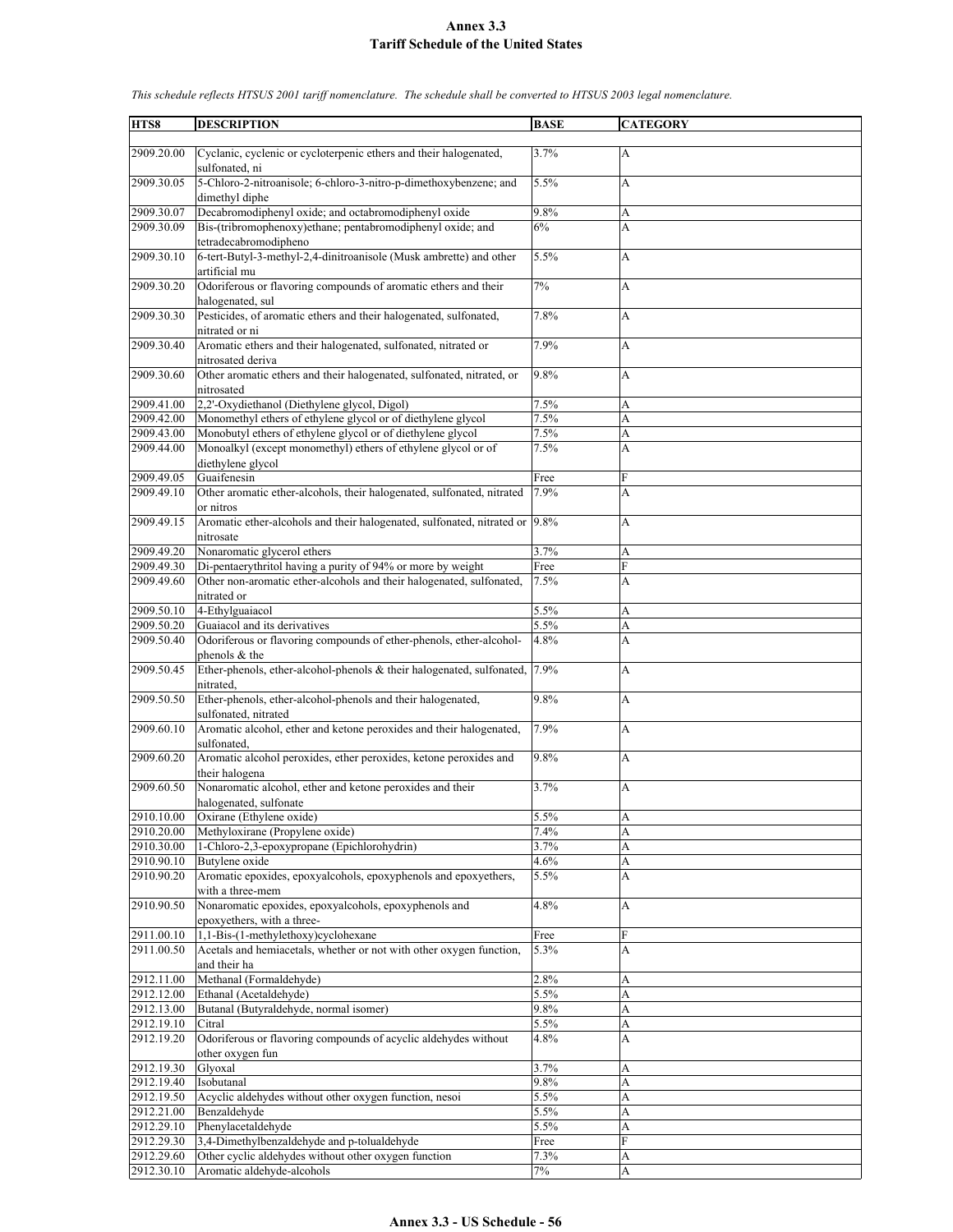| HTS8       | <b>DESCRIPTION</b>                                                                  | <b>BASE</b>      | <b>CATEGORY</b> |
|------------|-------------------------------------------------------------------------------------|------------------|-----------------|
|            |                                                                                     |                  |                 |
| 2912.30.20 | Hydroxycitronellal                                                                  | 4.8%             | A               |
| 2912.30.50 | Nonaromatic aldehyde-alcohols, other than hydroxycitronellal                        | 5.1%             | A               |
| 2912.41.00 | Vanillin (4-Hydroxy-3-methoxybenzaldehyde)                                          | 5.5%             | A               |
| 2912.42.00 | Ethylvanillin (3-Ethoxy-4-hydroxy-benzaldehyde)                                     | 8.7%             | A               |
| 2912.49.10 | p-Anisaldehyde                                                                      | 5.5%             | A               |
| 2912.49.15 | P-Hydroxybenzaldehyde                                                               | Free             | F               |
| 2912.49.25 | Other aromatic aldehyde-ethers, aldehyde-phenols and aldehydes with 7.4%            |                  | А               |
|            | other oxygen                                                                        |                  |                 |
| 2912.49.50 | Nonaromatic aldehyde-ethers, aldehyde-phenols and aldehydes with<br>other oxygen fu | 4.8%             | A               |
| 2912.50.10 | Metaldehyde from cyclic polymers of aldehydes                                       | Free             | F               |
| 2912.50.50 | Cyclic polymers of aldehydes, other than Metaldehyde.                               | 5.5%             | A               |
| 2912.60.00 | Paraformaldehyde                                                                    | 5.1%             | A               |
| 2913.00.20 | 4-Fluoro-3-phenoxybenzaldehyde                                                      | Free             | F               |
| 2913.00.40 | Aromatic halogenated, sulfonated, nitrated or nitrosated derivatives of 9.8%        |                  | A               |
|            | product                                                                             |                  |                 |
| 2913.00.50 | Nonaromatic halogenated, sulfonated, nitrated or nitrosated                         | 5.5%             | A               |
|            | derivatives of produ                                                                |                  |                 |
| 2914.11.10 | Acetone, derived in whole or in part from cumene                                    | $0.1$ cents/kg + | A               |
|            |                                                                                     | 9.5%             |                 |
| 2914.11.50 | Acetone, not derived in whole or in part from cumene                                | Free             | F               |
| 2914.12.00 | Butanone (Methyl ethyl ketone)                                                      | 3.1%             | A               |
| 2914.13.00 | 4-Methylpentan-2-one (Methyl isobutyl ketone)                                       | 4%               | A               |
| 2914.19.00 | Acyclic ketones without other oxygen function, nesoi                                | 4%               | A               |
| 2914.21.10 | Natural camphor                                                                     | Free             | F               |
| 2914.21.20 | Synthetic camphor                                                                   | 2.6%             |                 |
|            |                                                                                     |                  | A               |
| 2914.22.10 | Cyclohexanone                                                                       | $0.7$ cents/kg + | A               |
|            |                                                                                     | 7.6%             |                 |
| 2914.22.20 | Methylcyclohexanone                                                                 | 5.5%             | A               |
| 2914.23.00 | Ionones and methylionones                                                           | 5.5%             | A               |
| 2914.29.10 | Isophorone                                                                          | 4%               | A               |
| 2914.29.50 | Cyclanic, cyclenic or cycloterpenic ketones without other oxygen                    | 4.8%             | A               |
|            | function, nesoi                                                                     |                  |                 |
| 2914.31.00 | Phenylacetone (Phenylpropan-2-one)                                                  | 7.4%             | А               |
| 2914.39.10 | 7-Acetyl-1,1,3,4,4,6-hexamethyltetrahydronaphthalene; 1-(2-                         | Free             | F               |
|            | Naphthalenyl) ethanone                                                              |                  |                 |
| 2914.39.90 | Aromatic ketones without other oxygen function, nesoi                               | 7.4%             | A               |
| 2914.40.10 | 4-Hydroxy-4-methylpentan-2-one (Diacetone alcohol)                                  | 4%               | A               |
| 2914.40.20 | 1,2,3-Indantrione monohydrate (Ninhydrin)                                           | 7.2%             | A               |
| 2914.40.40 |                                                                                     |                  |                 |
|            | Aromatic ketone-alcohols and ketone-aldehydes, nesoi                                | 7.2%             | A               |
| 2914.40.60 | 1,3-Dihydroxyacetone                                                                | Free             | F               |
| 2914.40.90 | Nonaromatic ketone-alcohols and ketone-aldehydes, nesoi                             | 4.8%             | A               |
| 2914.50.10 | 5-Benzoyl-4-hydroxy-2-methoxy-benzenesulfonic acid                                  | Free             | F               |
| 2914.50.30 | Aromatic ketone-phenols and ketones with other oxygen function                      | 7.2%             | A               |
| 2914.50.50 | Nonaromatic ketone-phenols and ketones with other oxygen function                   | 4%               | A               |
|            |                                                                                     |                  |                 |
| 2914.61.00 | Anthraquinone                                                                       |                  | F               |
|            |                                                                                     | Free             |                 |
| 2914.69.10 | Photographic chemicals of quinones                                                  | 5.5%             | A               |
| 2914.69.20 | Drugs of quinones                                                                   | 5.5%             | А               |
| 2914.69.60 | 1,4-Dihydroxyanthraquinone; and 2-ethylanthraquinone                                | Free             | F               |
| 2914.69.90 | Quinones, nesoi                                                                     | 7.2%             | A               |
| 2914.70.10 | Specified aromatic halogenated, sulfonated, nitrated or nitrosated                  | 5.5%             | А               |
|            | derivatives o                                                                       |                  |                 |
| 2914.70.30 | Anthraquinone disulfonic acid, sodium salt; and 4-(3,4-                             | Free             | F               |
|            | dichlorophenyl)-1-tetralo                                                           |                  |                 |
| 2914.70.40 | Other halogenated, sulfonated, nitrated, or nitrosated derivatives of               | 7.2%             | А               |
|            | aromatic k                                                                          |                  |                 |
| 2914.70.60 | 1-Chloro-5-hexanone                                                                 | Free             | F               |
| 2914.70.90 | Other halogenated, sulfonated, nitrated or nitrosated derivatives of                | 4%               | A               |
|            | non-aromati                                                                         |                  |                 |
| 2915.11.00 | Formic acid                                                                         | 5.5%             | А               |
| 2915.12.00 | Salts of formic acid                                                                | 5.5%             | A               |
|            |                                                                                     |                  |                 |
| 2915.13.10 | Aromatic esters of formic acid                                                      | 7.4%             | A               |
| 2915.13.50 | Nonaromatic esters of formic acid                                                   | 3.7%             | A               |
| 2915.21.00 | Acetic acid                                                                         | 1.8%             | A               |
| 2915.22.00 | Sodium acetate                                                                      | 3.7%             | A               |
| 2915.23.00 | Cobalt acetates                                                                     | 4.2%             | A               |
| 2915.24.00 | Acetic anhydride                                                                    | 3.5%             | A               |
| 2915.29.10 | Cupric acetate monohydrate                                                          | Free             | F               |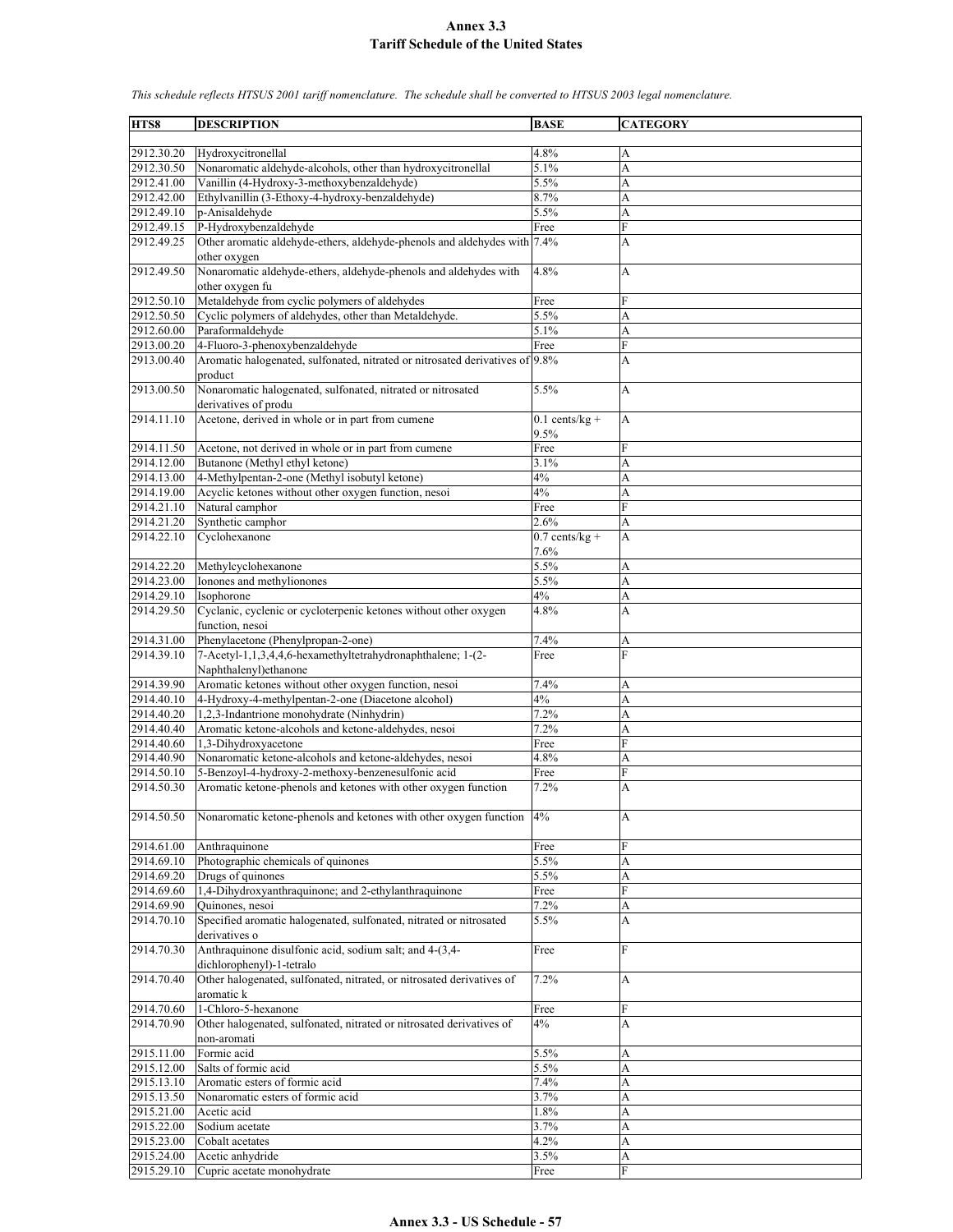| HTS8       | <b>DESCRIPTION</b>                                                         | <b>BASE</b>      | <b>CATEGORY</b> |
|------------|----------------------------------------------------------------------------|------------------|-----------------|
|            |                                                                            |                  |                 |
| 2915.29.50 | Other salts of acetic acid                                                 | 2.8%             | А               |
| 2915.31.00 | Ethyl acetate                                                              | 3.7%             | A               |
| 2915.32.00 | Vinyl acetate                                                              | 3.8%             | A               |
|            |                                                                            |                  |                 |
| 2915.33.00 | n-Butyl acetate                                                            | 8.6%             | A               |
| 2915.34.00 | Isobutyl acetate                                                           | 8.6%             | A               |
| 2915.35.00 | 2-Ethoxyethyl acetate (Ethylene glycol, monoethyl ether acetate)           | 7.5%             | A               |
| 2915.39.10 | Benzyl acetate                                                             | 10.9%            | A               |
| 2915.39.20 | Odoriferous or flavoring compounds of aromatic esters of acetic acid,      | 7.4%             | A               |
|            | other than                                                                 |                  |                 |
|            |                                                                            |                  |                 |
| 2915.39.30 | Aromatic esters of acetic acid described in additional U.S. note 3 to      | 7.9%             | A               |
|            | section VI                                                                 |                  |                 |
| 2915.39.35 | Aromatic esters of acetic acid, nesoi                                      | $1.1$ cents/kg + | A               |
|            |                                                                            | 9.2%             |                 |
| 2915.39.40 | Linalyl acetate                                                            | 9.2%             | A               |
| 2915.39.45 | Odoriferous or flavoring compounds of nonaromatic esters of acetic         | 4.8%             | A               |
|            |                                                                            |                  |                 |
|            | acid, nesoi                                                                |                  |                 |
| 2915.39.47 | Acetates of polyhydric alcohols or of polyhydric alcohol ethers            | 7.5%             | A               |
| 2915.39.60 | Bis(bromoacetoxy)butene                                                    | Free             | F               |
| 2915.39.90 | Other non-aromatic esters of acetic acid                                   | 3.7%             | A               |
| 2915.40.10 | Chloroacetic acids                                                         | $1.8\%$          | A               |
| 2915.40.20 | Aromatic salts and esters of chlorocetic acids, described in additional    | 7.9%             | A               |
|            |                                                                            |                  |                 |
|            | U.S. not                                                                   |                  |                 |
| 2915.40.30 | Aromatic salts and esters of chlorocetic acids, nesoi                      | $1.1$ cents/kg + | A               |
|            |                                                                            | 9.2%             |                 |
| 2915.40.50 | Nonaromatic salts and esters of chlorocetic acids, nesoi                   | 3.7%             | A               |
| 2915.50.10 | Propionic acid                                                             | 4.2%             | A               |
|            |                                                                            |                  |                 |
| 2915.50.20 | Aromatic salts and esters of propionic acid                                | 7.4%             | A               |
| 2915.50.50 | Nonaromatic salts and esters of propionic acid                             | 3.7%             | A               |
| 2915.60.10 | Aromatic salts and esters of butyric acids and valeric acids               | 7.4%             | A               |
| 2915.60.50 | Butyric acids, valeric acids, their nonaromatic salts and esters           | 2.1%             | A               |
| 2915.70.00 | Palmitic acid, stearic acid, their salts and esters                        | 5%               | A               |
| 2915.90.10 | Fatty acids of animal or vegetable origin, nesoi                           | $5\%$            | A               |
|            |                                                                            |                  |                 |
| 2915.90.14 | Valproic acid                                                              | 4.2%             | A               |
| 2915.90.18 | Saturated acyclic monocarboxylic acids, nesoi                              | 4.2%             | A               |
| 2915.90.20 | Aromatic anhydrides, halides, peroxides and peroxyacids, of saturated 7.4% |                  | A               |
|            | acyclic mo                                                                 |                  |                 |
| 2915.90.50 | Nonaromatic anhydrides, halides, peroxides and peroxyacids, of             | 3.8%             | A               |
|            |                                                                            |                  |                 |
|            | saturated acyclic                                                          |                  |                 |
| 2916.11.00 | Acrylic acid and its salts                                                 | 4.2%             | A               |
| 2916.12.10 | Aromatic esters of acrylic acid                                            | 8.1%             | A               |
| 2916.12.50 | Nonaromatic esters of acrylic acid                                         | 3.7%             | A               |
| 2916.13.00 | Methacrylic acid and its salts                                             | 4.2%             | A               |
| 2916.14.10 | Dicyclopentenyloxyethyl methacrylate                                       | Free             | F               |
| 2916.14.20 | Other esters of methacrylic acid                                           | 3.7%             | A               |
|            |                                                                            |                  |                 |
| 2916.15.10 | Oleic, linoleic or linolenic acids                                         | 6.5%             | A               |
| 2916.15.50 | Salts and esters of oleic, linoleic or linolenic acids                     | 4.4%             | A               |
| 2916.19.10 | Potassium sorbate                                                          | 3.1%             | A               |
| 2916.19.20 | Sorbic acid                                                                | 4.2%             | A               |
| 2916.19.30 | Unsaturated acyclic monocarboxylic acids, nesoi                            | 6.1%             | A               |
|            |                                                                            |                  |                 |
| 2916.19.50 | Unsaturated acyclic monocarboxylic acid anhydrides, halides,               | 3.7%             | А               |
|            | peroxides, peroxyac                                                        |                  |                 |
| 2916.20.10 | Tefluthrin                                                                 | Free             | F               |
| 2916.20.50 | Cyclanic, cyclenic or cycloterpenic monocarboxylic acids, their            | 3.7%             | A               |
|            | anhydrides, hali                                                           |                  |                 |
|            | p-Sulfobenzoic acid, potassium salt                                        |                  | F               |
| 2916.31.05 |                                                                            | Free             |                 |
| 2916.31.15 | Benzoic acid and its salts and esters nesoi                                | 6.5%             | A               |
| 2916.31.20 | Odoriferous or flavoring compounds of benzoic acid esters                  | $9\%$            | A               |
| 2916.31.30 | Benzoic acid esters, except odoriferous or flavoring compounds,            | 8.6%             | A               |
|            | described in add                                                           |                  |                 |
| 2916.31.50 | Benzoic acid esters, nesoi                                                 | $1.1$ cents/kg + | A               |
|            |                                                                            |                  |                 |
|            |                                                                            | 9.9%             |                 |
| 2916.32.10 | Benzoyl peroxide                                                           | $1.1$ cents/kg + | A               |
|            |                                                                            | 9.9%             |                 |
| 2916.32.20 | Benzoyl chloride                                                           | 6.5%             | A               |
| 2916.34.10 | Phenylacetic acid (alpha-Toluic acid)                                      | 6.5%             | A               |
|            |                                                                            |                  |                 |
| 2916.34.15 | Odoriferous or flavoring compounds of phenylacetic acid and its salts      | 8.1%             | A               |
|            |                                                                            |                  |                 |
| 2916.34.25 | Phenylacetic acid salts, nesoi, described in additional US note 3 to       | 8.6%             | A               |
|            | section VI                                                                 |                  |                 |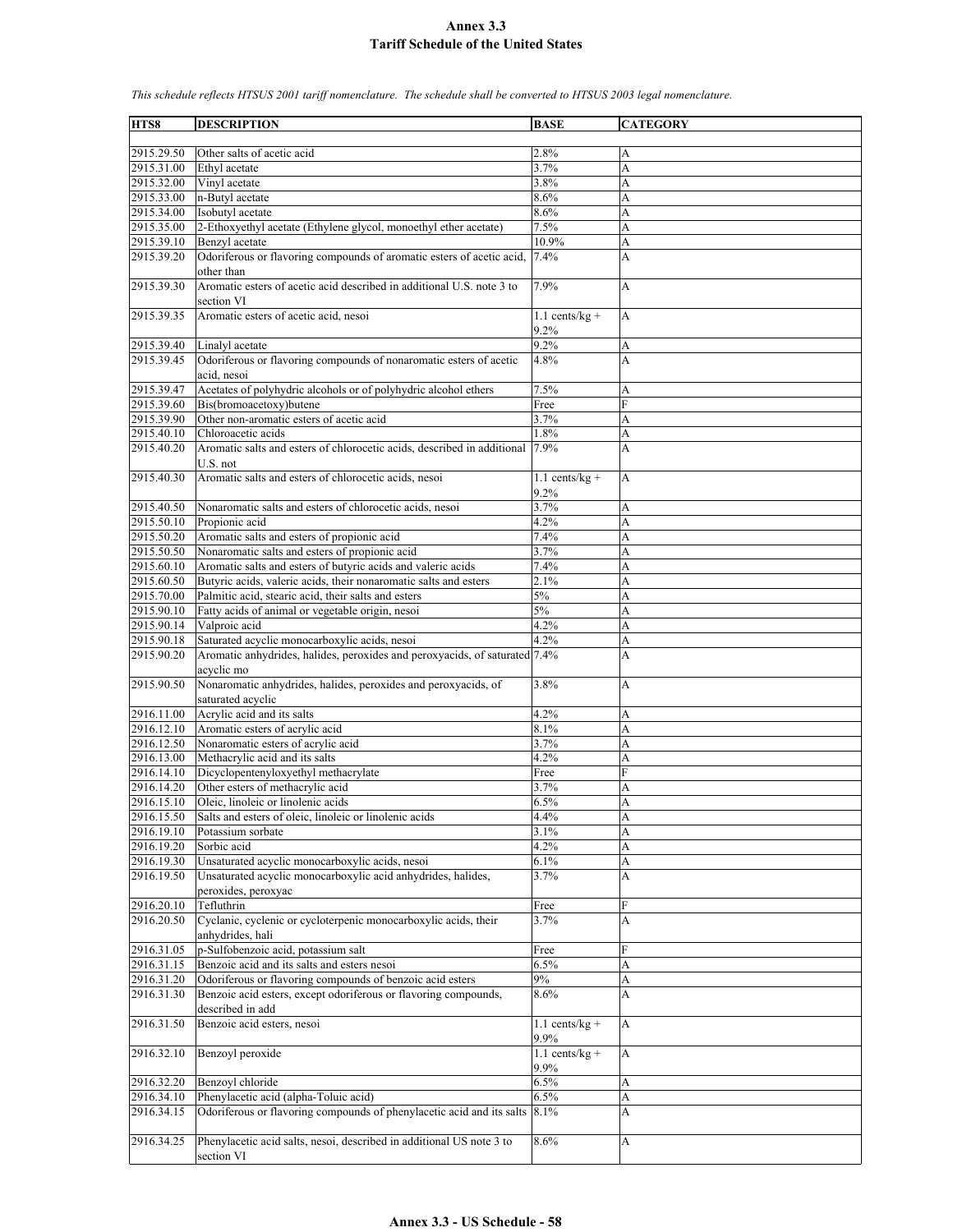| HTS8       | <b>DESCRIPTION</b>                                                                         | <b>BASE</b>              | <b>CATEGORY</b> |
|------------|--------------------------------------------------------------------------------------------|--------------------------|-----------------|
|            |                                                                                            |                          |                 |
| 2916.34.55 | Phenylacetic acid salts, nesoi                                                             | $1.1$ cents/kg +         | A               |
|            |                                                                                            | 5.4%                     |                 |
| 2916.35.15 | Odoriferous or flavoring compounds of phenylacetic acid esters                             | 8.1%                     | A               |
| 2916.35.25 | Phenylacetic acid esters, nesoi, described in additional US note 3 to                      | 8.6%                     | A               |
|            | section VI                                                                                 |                          |                 |
| 2916.35.55 | Phenylacetic acid esters, nesoi                                                            | $1.1$ cents/kg +         | A               |
|            |                                                                                            | 5.4%                     |                 |
| 2916.39.03 | Benzoic anhydride; tert-butyl peroxybenzoate; p-nitrobenzoyl                               | 6.5%                     | A               |
|            | chloride; 2-nitro-m                                                                        |                          |                 |
| 2916.39.05 | m-Chloroperoxybenzoic acid                                                                 | Free                     | F               |
| 2916.39.06 | Cinnamic acid                                                                              | $1.1$ cents/kg +         | A               |
|            |                                                                                            | 9.9%                     |                 |
| 2916.39.08 | 4-Chloro-3-nitrobenzoic acid                                                               | 6.5%                     | A               |
| 2916.39.12 | 4-Chloro-3,5-dinitrobenzoic acid and its esters                                            | 8.6%                     | A               |
| 2916.39.15 | Ibuprofen                                                                                  | 6.5%                     | A               |
| 2916.39.16 | 4-Chlorobenzoic acid                                                                       | $1.1$ cents/kg +         | A               |
|            |                                                                                            | 9.9%                     |                 |
| 2916.39.17 | 2,2-Dichlorophenylacetic acid ethyl ester and m-toluic acid                                | Free                     | F               |
| 2916.39.20 | Odoriferous or flavoring compounds of aromatic monocarboxylic                              | 8.1%                     | A               |
| 2916.39.45 | acids, their anhyd<br>Aromatic monocarboxylic acids, their anhydrides, halides, peroxides, | 8.6%                     |                 |
|            | peroxyacids                                                                                |                          | A               |
| 2916.39.75 | Other aromatic monocarboxylic acids, their anhydrides, halides,                            | $1.1$ cents/kg +         | A               |
|            | peroxides, perox                                                                           | 9.9%                     |                 |
| 2917.11.00 | Oxalic acid, its salts and esters                                                          | 3.1%                     | A               |
| 2917.12.10 | Adipic acid                                                                                | $0.1$ cents/kg +         | A               |
|            |                                                                                            | 10.5%                    |                 |
| 2917.12.20 | Plasticizers of adipic acid salts and esters                                               | $0.1$ cents/kg +         | A               |
|            |                                                                                            | 9.9%                     |                 |
| 2917.12.50 | Adipic acid salts and esters, nesoi                                                        | 8.6%                     | A               |
| 2917.13.00 | Azelaic acid, sebacic acid, their salts and esters                                         | 4.8%                     | A               |
| 2917.14.10 | Maleic anhydride derived in whole or in part from benzene or other                         | $0.7$ cents/kg +         | A               |
|            | aromatic hydr                                                                              | 9.2%                     |                 |
| 2917.14.50 | Maleic anhydride, except derived in whole or in part from benzene or                       | 4.2%                     | A               |
|            | other aroma                                                                                |                          |                 |
| 2917.19.10 | Ferrous fumarate                                                                           | 6.5%                     | A               |
| 2917.19.15 | Fumaric acid, derived in whole or in part from aromatic hydrocarbons                       | 10.6%                    | A               |
|            |                                                                                            |                          |                 |
| 2917.19.17 | Fumaric acid except derived in whole or in part from aromatic                              | 4.2%                     | A               |
|            | hydrocarbons                                                                               |                          |                 |
| 2917.19.20 | Specified acyclic polycarboxylic acids and their derivatives, described 8.6%               |                          | A               |
|            | in addit                                                                                   |                          |                 |
| 2917.19.23 | Maleic acid                                                                                | $1.1$ cents/kg +         | A               |
|            |                                                                                            | 9.6%                     |                 |
| 2917.19.27 | Succinic acid, glutaric acid, and their derivatives, and derivatives of                    | $1.1$ cents/kg +         | A               |
|            | adipic,                                                                                    | 9.6%                     |                 |
| 2917.19.30 | Ethylene brassylate                                                                        | 4.8%                     | A               |
| 2917.19.35 | Malonic acid                                                                               | Free                     | F               |
| 2917.19.40 | Acyclic polycarboxylic acids, derived from aromatic hydrocarbons,                          | $1.1$ cents/kg +         | A               |
|            | and their deri                                                                             | 8.3%                     |                 |
| 2917.19.70 | Acyclic polycarboxylic acids and derivative (excluding plasticizers)                       | 4%                       | A               |
|            |                                                                                            |                          |                 |
| 2917.20.00 | Cyclanic, cyclenic or cycloterpenic polycarboxylic acids, their                            | 4.2%                     | A               |
|            | anhydrides, hali                                                                           |                          |                 |
| 2917.31.00 | Dibutyl orthophthalates                                                                    | $0.1$ cents/kg +         | A               |
|            |                                                                                            | 9.9%<br>$0.1$ cents/kg + |                 |
| 2917.32.00 | Dioctyl orthophthalates                                                                    | 9.9%                     | A               |
| 2917.33.00 | Dinonyl or didecyl orthophthalates                                                         | $0.1$ cents/kg +         | A               |
|            |                                                                                            | 9.9%                     |                 |
| 2917.34.00 | Esters of orthophthalic acid, nesoi                                                        | $0.1$ cents/kg +         | A               |
|            |                                                                                            | 9.9%                     |                 |
| 2917.35.00 | Phthalic anhydride                                                                         | $0.8$ cents/kg +         | A               |
|            |                                                                                            | 7.1%                     |                 |
| 2917.36.00 | Terephthalic acid and its salts                                                            | $1.1$ cents/kg +         | A               |
|            |                                                                                            | 9.9%                     |                 |
| 2917.37.00 | Dimethyl terephthalate                                                                     | $0.9$ cents/kg +         | A               |
|            |                                                                                            | 8.5%                     |                 |
| 2917.39.04 | 1,2,4-Benzenetricarboxylic acid, 1,2-dianhydride(trimellitic                               | 6.5%                     | A               |
|            | anhydride);naphthali                                                                       |                          |                 |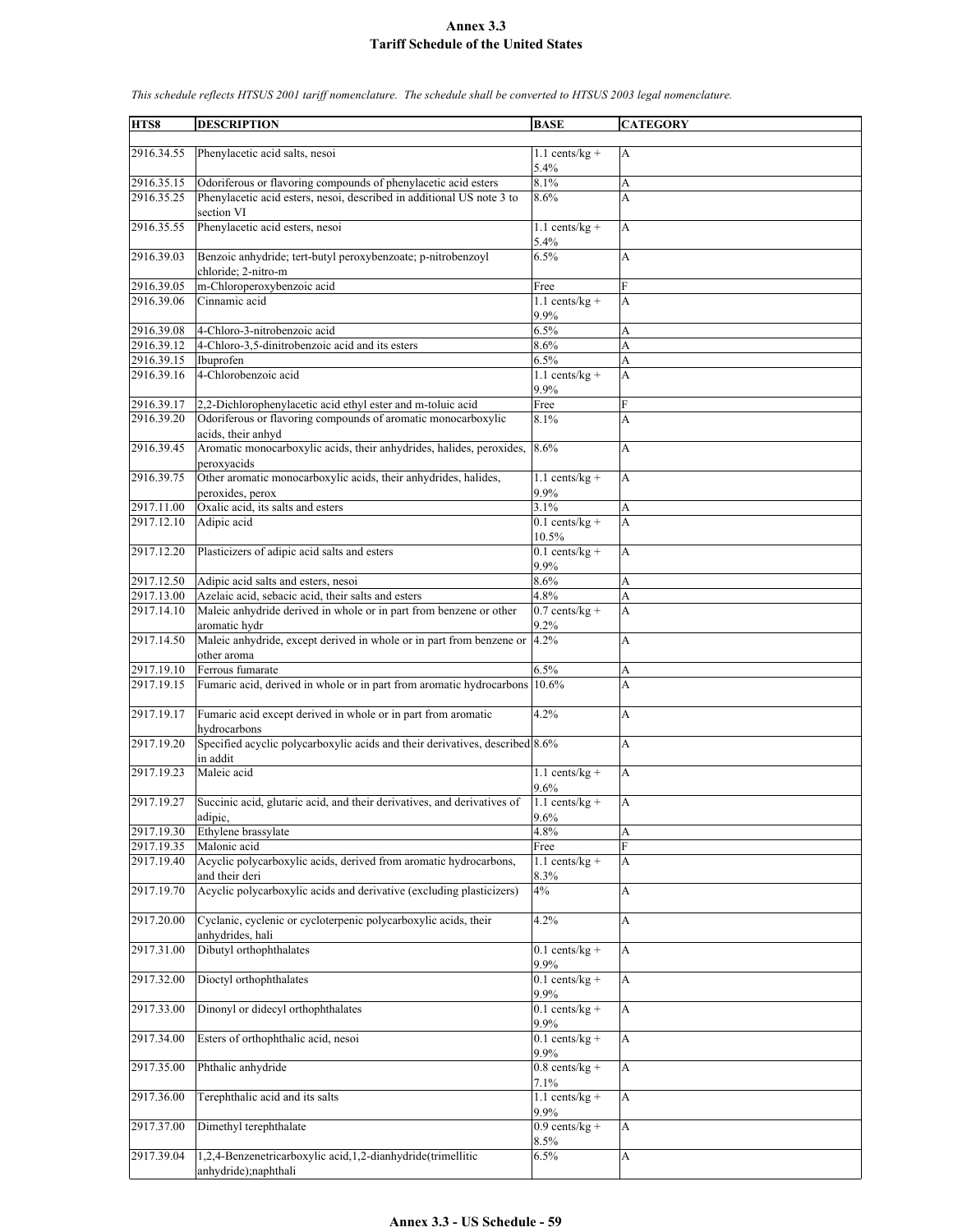| HTS8       | <b>DESCRIPTION</b>                                                           | <b>BASE</b>      | <b>CATEGORY</b> |
|------------|------------------------------------------------------------------------------|------------------|-----------------|
|            |                                                                              |                  |                 |
| 2917.39.08 | Naphthalic anhydride                                                         | Free             | F               |
| 2917.39.12 | 4,4'-(Hexafluoroisopropyl-indene)bis(phthalic anhydride)                     | Free             | F               |
| 2917.39.15 | Isophthalic acid                                                             | 6.5%             | A               |
|            |                                                                              | 10.6%            |                 |
| 2917.39.17 | Tetrabromophthalic anhydride                                                 |                  | A               |
| 2917.39.20 | Plasticizers of aromatic polycarboxylic acids, their anhydrides,             | $0.1$ cents/kg + | A               |
|            | halides, peroxi                                                              | 9.9%             |                 |
| 2917.39.30 | Aromatic polycarboxylic acids, their anhydrides, halides, peroxides,         | 8.6%             | А               |
|            | peroxyacids                                                                  |                  |                 |
| 2917.39.70 | Other aromatic polycarboxylic acids and their derivatives (excluding         | 10.6%            | А               |
|            | those descr                                                                  |                  |                 |
|            |                                                                              |                  |                 |
| 2918.11.10 | Lactic acid                                                                  | 5.1%             | A               |
| 2918.11.50 | Salts and esters of lactic acid                                              | 3.4%             | A               |
| 2918.12.00 | Tartaric acid                                                                | Free             | F               |
| 2918.13.10 | Potassium antimony tartrate (Tartar emetic)                                  | Free             | F               |
| 2918.13.20 | Potassium bitartrate (Cream of tartar)                                       | Free             | F               |
| 2918.13.30 | Potassium sodium tartrate (Rochelle salts)                                   | Free             | F               |
|            |                                                                              |                  |                 |
| 2918.13.50 | Salts and esters of tartaric acid, nesoi                                     | 4.4%             | A               |
| 2918.14.00 | Citric acid                                                                  | 6%               | A               |
| 2918.15.10 | Sodium citrate                                                               | 6.5%             | A               |
| 2918.15.50 | Salts and esters of citric acid, except sodium citrate                       | 3.7%             | A               |
| 2918.16.10 | Gluconic acid                                                                | 6%               | A               |
| 2918.16.50 | Salts and esters of gluconic acid                                            | 3.7%             | A               |
| 2918.17.10 | Phenylglycolic acid (mandelic acid)                                          | Free             | F               |
|            |                                                                              |                  |                 |
| 2918.17.50 | Phenylglycolic (Mandelic) acid salts and esters                              | 6.5%             | А               |
| 2918.19.10 | Benzilic acid; and benzilic acid, methyl ester                               | 5.8%             | A               |
| 2918.19.20 | Aromatic carboxylic acids with alcohol function, w/o other oxygen            | 8.6%             | А               |
|            | functions, and                                                               |                  |                 |
| 2918.19.30 | Aromatic carboxylic acids with alcohol function, without other               | $1.1$ cents/kg + | A               |
|            | oxygen functions,                                                            | 9.9%             |                 |
| 2918.19.60 | Malic acid                                                                   | 4%               |                 |
|            |                                                                              |                  | A               |
| 2918.19.90 | Nonaromatic carboxylic acids with alcohol function, without other            | 4%               | A               |
|            | oxygen functio                                                               |                  |                 |
| 2918.21.10 | Salicylic acid and its salts, suitable for medicinal use                     | 6.5%             | А               |
| 2918.21.50 | Salicylic acid and its salts, not suitable for medicinal use                 | $1.1$ cents/kg + | A               |
|            |                                                                              | 9.9%             |                 |
|            |                                                                              | 7.6%             |                 |
| 2918.22.10 | O-Acetylsalicylic acid (Aspirin)                                             |                  | A               |
| 2918.22.50 | Salts and esters Of O-acetylsalicylic acid                                   | 6.5%             | A               |
| 2918.23.10 | Salol (Phenyl salicylate) suitable for medicinal use                         | 6.5%             | A               |
| 2918.23.20 | Odoriferous or flavoring compounds of other esters of salicyclic acid        | 8.1%             | A               |
|            | and their                                                                    |                  |                 |
| 2918.23.30 | Esters of salicylic acid and their salts, described in additional U.S.       | 8.6%             | A               |
|            | note 3 to                                                                    |                  |                 |
| 2918.23.50 | Esters of salicylic acid and their salts, nesoi                              | $1.1$ cents/kg + |                 |
|            |                                                                              |                  | А               |
|            |                                                                              | 9.9%             |                 |
| 2918.29.04 | 2,3-Cresotic acid; m-hydroxybenzoic acid; 2-hydroxybenzoic acid,             | 5.8%             | A               |
|            | calcium salt; an                                                             |                  |                 |
| 2918.29.08 | m-Hydroxybenzoic acid                                                        | Free             | F               |
| 2918.29.20 | Gentisic acid; and hydroxycinnamic acid and its salts                        | 6.5%             | A               |
| 2918.29.22 | p-Hydroxybenzoic acid                                                        | 6.5%             | А               |
|            |                                                                              | $1.1$ cents/kg + |                 |
| 2918.29.25 | 3-Hydroxy-2-naphthoic acid                                                   |                  | A               |
|            |                                                                              | 9.9%             |                 |
| 2918.29.30 | Gallic acid                                                                  | $1\%$            | А               |
| 2918.29.39 | 4,4-Bis(4-hydroxyphenyl)-pentanoic acid; and 3,5,6-triclorosalicylic         | Free             | $\overline{F}$  |
|            | acid                                                                         |                  |                 |
| 2918.29.65 | Carboxylic acids with phenol function but w/o other oxygen function, $8.6\%$ |                  | A               |
|            | described i                                                                  |                  |                 |
|            |                                                                              |                  |                 |
| 2918.29.75 | Other carboxylic acids w/phenol function but w/o other oxygen                | $1.1$ cents/kg + | A               |
|            | function & their d                                                           | 9.9%             |                 |
| 2918.30.10 | 1-Formylphenylacetic acid, methyl ester                                      | 5.8%             | A               |
| 2918.30.15 | 2-Chloro-4,5-difluoro-beta-oxobenzenepropanoic acid, ethyl ester;            | Free             | $\overline{F}$  |
|            | and ethyl 2-ke                                                               |                  |                 |
| 2918.30.25 | Aromatic carboxylic acids w/aldehyde or ketone function but w/o              | 8.6%             | А               |
|            |                                                                              |                  |                 |
|            | other oxygen fun                                                             |                  |                 |
| 2918.30.30 | Aromatic carboxylic acids with aldehyde or ketone function, but              | $1.1$ cents/kg + | A               |
|            | without other ox                                                             | 9.9%             |                 |
| 2918.30.70 | Dimethyl acetyl succinate; oxalacetic acid diethyl ester sodium salt;        | Free             | F               |
|            | 4,4,4-trif                                                                   |                  |                 |
| 2918.30.90 | Non-aromatic carboxylic acids w/aldehyde or ketone function but w/o 3.7%     |                  | A               |
|            |                                                                              |                  |                 |
|            | other oxygen                                                                 |                  |                 |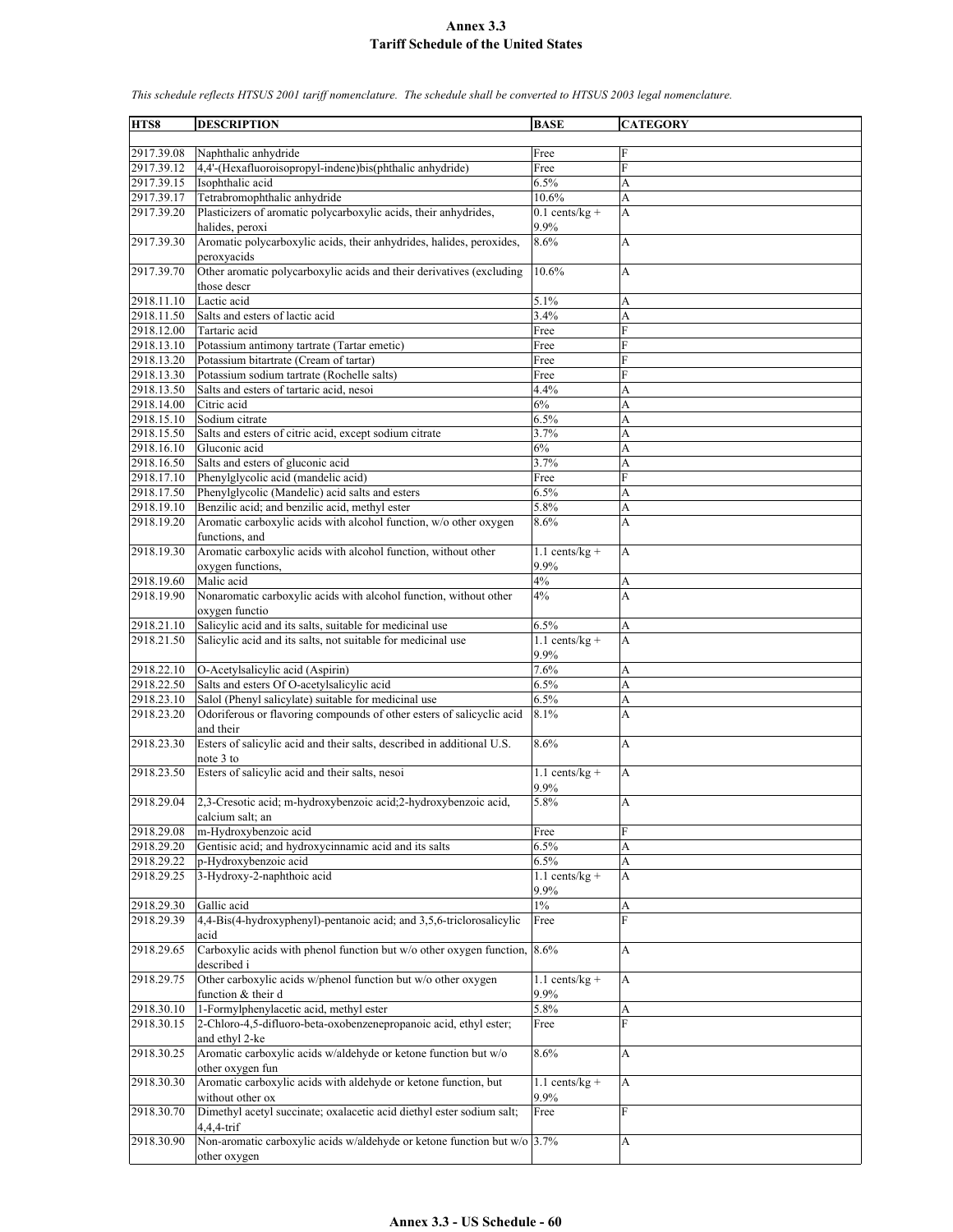| HTS8                     | <b>DESCRIPTION</b>                                                                                              | <b>BASE</b>                  | <b>CATEGORY</b> |
|--------------------------|-----------------------------------------------------------------------------------------------------------------|------------------------------|-----------------|
|                          |                                                                                                                 |                              |                 |
| 2918.90.05               | p-Anisic acid; clofibrate; 1,6-hexanediol-bis(3,5-dibutyl-4-<br>hydroxyphenyl)propio                            | 5.8%                         | А               |
| 2918.90.06               | 1-Hydroxy-6-octadecyloxy-2-naphthalenccarboxylic acid; and 1-<br>hydroxy-6-docosylox                            | Free                         | $\mathbf{F}$    |
| 2918.90.14               | 2-(4-Chloro-2-methyl-phenoxy)propionic acid and its salts                                                       | Free                         | F               |
| 2918.90.18               | 4-(4-Chloro-2-methyl-phenoxy)butyric acid; p-chlorophenoxyacetic                                                | 6.5%                         | A               |
|                          | acid; and $2-(2)$ ,                                                                                             |                              |                 |
| 2918.90.20               | Aromatic pesticides, derived from carboxylic acids with additional<br>oxygen functi                             | 8.6%                         | A               |
| 2918.90.30               | Aromatic drugs derived from carboxylic acids with additional oxygen 6.5%<br>function, an                        |                              | A               |
| 2918.90.35               | Odoriferous or flavoring compounds of carboxylic acids with<br>additional oxygen fu                             | 8.1%                         | A               |
| 2918.90.43               | Aromatic carboxylic acids with add'l oxygen function and their<br>anhydrides, halid                             | 8.6%                         | A               |
| 2918.90.47               | Other aromatic carboxylic acids with add'l oxygen function and their                                            | $1.1$ cents/kg +             | A               |
| 2918.90.50               | anhydrides,<br>Nonaromatic carboxylic acids with additional oxygen function, and                                | 9.9%<br>4%                   | A               |
|                          | their derivati                                                                                                  |                              |                 |
| 2919.00.15               | Triphenyl phosphate plasticizers                                                                                | Free                         | F               |
| 2919.00.25               | Other aromatic plasticizers                                                                                     | $0.1$ cents/kg +<br>9.9%     | A               |
| 2919.00.30               | Aromatic phosphoric esters and their salts, including lactophosphates, 6.5%<br>and their                        |                              | A               |
| 2919.00.50               | Nonaromatic phosphoric esters and their salts, including<br>lactophosphates, and th                             | 3.7%                         | A               |
| 2920.10.10               | O,O-Dimethyl-O-(4-nitro-m-tolyl)-phosphorothioate (Fenitrothion)                                                | 6.5%                         | A               |
| 2920.10.30               | O,O-diethyl-O-(4-nitrophenyl) phosphorothioate; and O,O-dimethyl-O Free<br>(4-nitropheny                        |                              | $\overline{F}$  |
| 2920.10.40               | Other aromatic thiophosphoric esters (phosphorothioates) and their<br>salts; their                              | 8.3%                         | A               |
| 2920.10.50               | Nonaromatic phosphorothioates, their salts and halogenated,<br>sulfonated, nitrated                             | 3.7%                         | A               |
| 2920.90.10               | Aromatic pesticides of esters of other inorganic acids (excluding<br>hydrogen halid                             | 8.3%                         | A               |
| 2920.90.20               | Aromatic esters of other inorganic acids (excluding hydrogen halides) $6.5\%$                                   |                              | A               |
| 2920.90.50               | their salt<br>Nonaromatic esters of other inorganic acids (excluding hydrogen                                   | 3.7%                         | A               |
| 2921.11.00               | halides), their<br>Methylamine, di- or trimethylamine, and their salts                                          | 3.7%                         | A               |
| 2921.12.00               | Diethylamine and its salts                                                                                      | 3.7%                         | A               |
| 2921.19.10               | Mono- and triethylamines; mono-, di-, and tri(propyl- and butyl-)                                               | 3.7%                         |                 |
|                          |                                                                                                                 |                              | A               |
| 2921.19.30               | monoamines; sa<br>3-Amino-3-methyl-1-butyne; 2-chloro-N,N-dimethylethylamine                                    | Free                         | Ē               |
|                          | hydrochloride; 2-(die<br>Other acyclic monoamines and their derivatives                                         |                              |                 |
| 2921.19.60               |                                                                                                                 | 6.5%                         | А               |
| 2921.21.00               | Ethylenediamine and its salts                                                                                   | 5.8%                         | А               |
| 2921.22.05<br>2921.22.10 | Hexamethylenediamine adipate (Nylon salt)<br>Hexamethylenediamine and its salts (except Nylon salt), derived in | 6.5%<br>10.6%                | A<br>A          |
| 2921.22.50               | whole or in p<br>Hexamethylenediamine and its salts (except Nylon salt), not derived                            | 6.5%                         | A               |
| 2921.29.00               | in whole or<br>Acyclic polyamines, their derivatives and salts, other than                                      | 6.5%                         | A               |
|                          | ethylenediamine or h                                                                                            |                              |                 |
| 2921.30.05<br>2921.30.10 | 1,3-Bis(aminoethyl)cyclohexane<br>Cyclanic, cyclenic, cycloterpenic mono- or polyamines, derivatives            | Free<br>8.6%                 | F<br>A          |
| 2921.30.30               | and salts, fr<br>Cyclanic, cyclenic, cycloterpenic mono- or polyamines and their<br>derivative, deri            | $1.1$ cents/kg +<br>9.6%     | A               |
| 2921.30.50               | Cyclanic, cyclenic or cycloterpenic mono- or polyamines, and their                                              | 3.7%                         | A               |
| 2921.41.10               | derivatives a<br>Aniline                                                                                        | $1.1$ cents/kg +             | A               |
|                          |                                                                                                                 | 8.6%                         |                 |
| 2921.41.20               | Aniline salts                                                                                                   | $0.7$ cents/kg +<br>10.2%    | А               |
| 2921.42.10               | N,N-Dimethylaniline                                                                                             | 8.3%                         | A               |
| 2921.42.15               | N-Ethylaniline and N,N-diethylaniline                                                                           | $0.7$ cents/kg +<br>$10.2\%$ | A               |
| 2921.42.16               | 2,4,5-Trichloroaniline                                                                                          | Free                         | F               |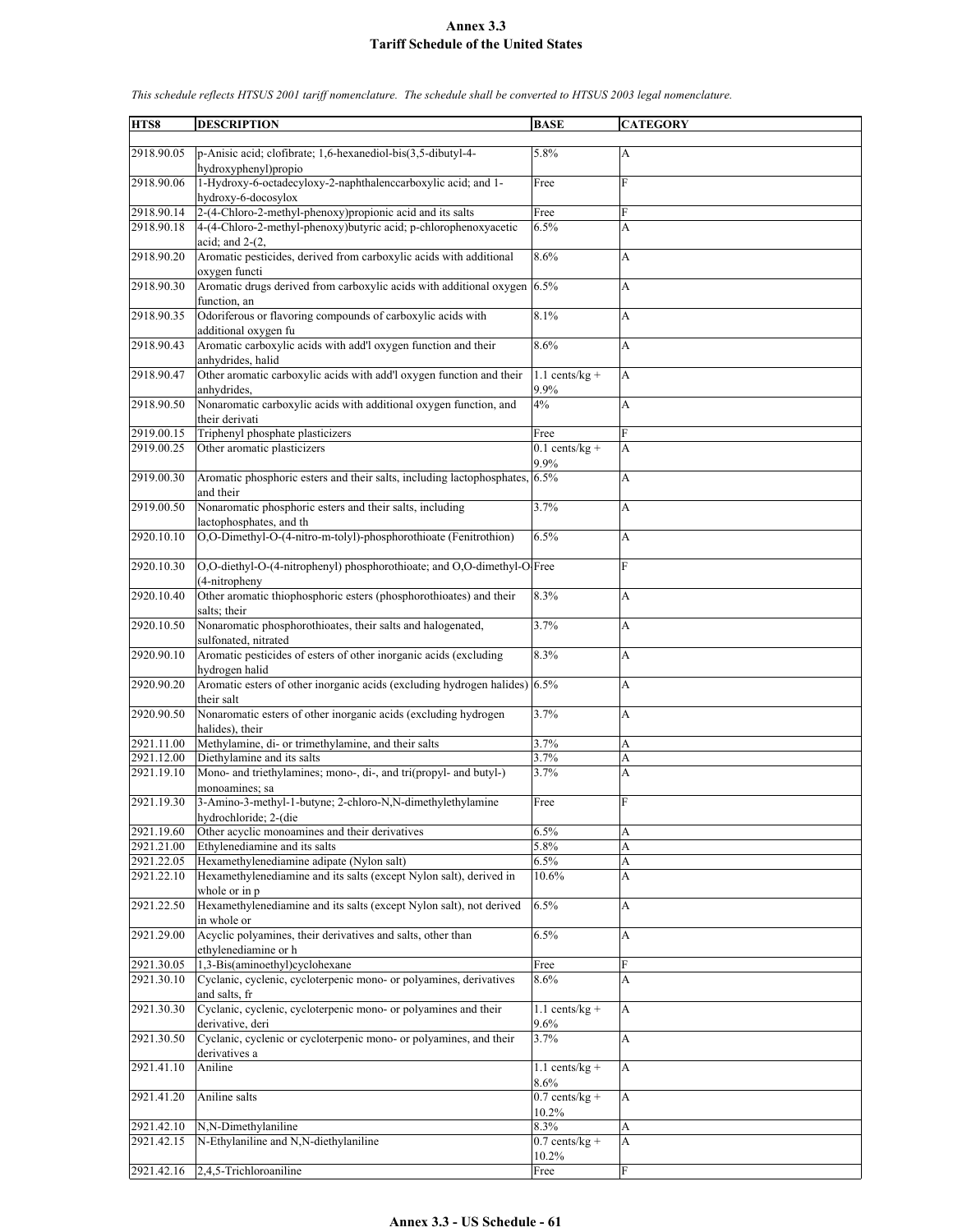| HTS8                     | <b>DESCRIPTION</b>                                                                                                                                  | <b>BASE</b>                          | <b>CATEGORY</b>  |
|--------------------------|-----------------------------------------------------------------------------------------------------------------------------------------------------|--------------------------------------|------------------|
| 2921.42.18               | o-Aminobenzenesulfonic acid; 6-chlorometanilic acid; 2-chloro-5-                                                                                    | 5.8%                                 | А                |
| 2921.42.21               | nitroaniline; 4-<br>Metanilic acid                                                                                                                  | $0.7$ cents/kg +<br>10.2%            | A                |
| 2921.42.22               | Sulfanilic acid                                                                                                                                     | $0.7$ cents/kg +<br>10.2%            | A                |
| 2921.42.23               | 3,4-Dichloroaniline                                                                                                                                 | $0.7$ cents/kg +<br>10.2%            | A                |
| 2921.42.36               | m-Chloroaniline;2-chloro-4-nitroaniline;2,5-dicholoraniline-4-<br>sulfonic acid & it                                                                | Free                                 | F                |
| 2921.42.55<br>2921.42.65 | Fast color bases of aniline derivatives and their salts<br>Aniline derivatives and their salts of products in additional U.S. note<br>3 to sec      | 8.3%<br>8.6%                         | А<br>A           |
| 2921.42.90               | Other aniline derivatives and their salts                                                                                                           | $0.7$ cents/kg +<br>10.2%            | A                |
| 2921.43.04               | 3-Chloro-o-toluidine; and 6-chloro-o-toluidine                                                                                                      | Free                                 | F                |
| 2921.43.08               | 4-Chloro-o-toluidine hydrochloride; 5-chloro-o-o-toluidine; 6-chloro-2.5.8%                                                                         |                                      | A                |
| 2921.43.15               | toluidine<br>alpha,alpha,alpha-Trifluoro-2,6-dinitro-N,N-dipropyl-p-toluidine<br>(Trifluralin)                                                      | 8.6%                                 | A                |
| 2921.43.19               | alpha, alpha, alpha-Trifluoro-o-toluidine; alpha, alpha, alpha-trifluoro-6-<br>chloro-m-                                                            | $\overline{0.7}$ cents/kg +<br>10.2% | A                |
| 2921.43.24               | 2-Amino-5-chloro-4-ethyl-benzenesulfonic acid; 2-amino-5-chloro-p-<br>toluenesulfoni                                                                | Free                                 | F                |
| 2921.43.40               | Toluidines and their derivatives; salts thereof; described in additional 8.6%<br>$U.S.$ no                                                          |                                      | A                |
| 2921.43.80               | Other toluidines and their derivatives; and salts thereof                                                                                           | $0.7$ cents/kg +<br>10.2%            | A                |
| 2921.44.05               | 4,4'-Bis(alpha, alpha-dimethlbenzyl)diphenylamine; and N-<br>nitrosodiphenylamine                                                                   | Free                                 | F                |
| 2921.44.10               | Nitrosodiphenylamine                                                                                                                                | 6.5%                                 | А                |
| 2921.44.20               | Diphenylamine and its derivatives (except nitrodiphenylamine); salts<br>thereof, de                                                                 | 8.6%                                 | A                |
| 2921.44.70               | Diphenylamine and its derivatives; salts thereof; excluding goods in<br>additional                                                                  | $0.7$ cents/kg +<br>10.2%            | A                |
| 2921.45.10               | 7-Amino-1,3-naphthalenedisulfonic acid, specified<br>naphthalenesulfonic acids and                                                                  | 6.5%                                 | A                |
| 2921.45.20               | Specified aromatic monoamines and their derivatives; salts thereof                                                                                  | 5.8%                                 | A                |
| 2921.45.25               | Mixture of 5- & 8-amino-2-naphthalenesulfonic acid; 2-naphthalamine-Free<br>o-sulfonic ac                                                           |                                      | F                |
| 2921.45.60               | Aromatic monoamines and their derivatives and salts described in<br>additional US n                                                                 | 8.6%                                 | A                |
| 2921.45.90               | Aromatic monoamines and their derivatives and salts thereof nesoi                                                                                   | $0.7$ cents/kg +<br>10.2%            | A                |
| 2921.49.10               | 4-Amino-2-stilbenesulfonic acid and its salts, p-ethylaniline; 2,4,6-<br>trimethylan                                                                | 5.8%                                 | A                |
| 2921.49.15               | m-Nitro-p-toluidine                                                                                                                                 | Free                                 | F                |
| 2921.49.32<br>2921.49.37 | Fast color bases of aromatic monamines and their derivatives<br>Aromatic monoamine drugs: antidepressants, tranquilizers and other<br>psychotherape | 8.3%<br>9.5%                         | A<br>A           |
| 2921.49.43               | Aromatic monoamine drugs, nesoi                                                                                                                     | 6.5%                                 | A                |
| 2921.49.45               | Aromatic monoamines and their derivatives nesoi; salts thereof,<br>described in add                                                                 | 8.6%                                 | A                |
| 2921.49.50               | Aromatic monoamines and their derivatives and salts thereof, nesoi                                                                                  | $0.7$ cents/kg +<br>10.2%            | A                |
| 2921.51.10               | 4-Amino-2-(N,N-diethylamino)toluene hydrochloride; m- and o-<br>phenylenediamine; to                                                                | 6.5%                                 | A                |
| 2921.51.20               | Photographic chemicals of o-, m-, p-phenylenediamine,<br>diaminotoluenes, and their                                                                 | 6.5%                                 | A                |
| 2921.51.30               | o-, m-, p-Phenylenediamine, diaminotoluenes, and their derivatives,<br>and salts th                                                                 | 8.6%                                 | $\boldsymbol{A}$ |
| 2921.51.50               | o-, m-, p-Phenylenediamine, and diaminotoluenes and their<br>derivatives, and salts                                                                 | $0.7$ cents/kg +<br>10.2%            | $\boldsymbol{A}$ |
| 2921.59.04               | 1,8-diaminonaphthalene (1,8-naphthalenediamino)                                                                                                     | Free                                 | F                |
| 2921.59.08               | 5-Amino-2-(p-aminoanilino)benzenesulfonic acid; 4,4-diamino-3-<br>biphenylsulfonic a                                                                | 5.8%                                 | A                |
| 2921.59.17               | 4,4'-Benzidine-2,2'-disulfonic acid;1,4-diaminobenzene-2-sulfonic<br>acid;4,4'-meth                                                                 | Free                                 | F                |
| 2921.59.20               | 4,4'-Diamino-2,2'-stilbenedisulfonic acid                                                                                                           | 7.7%                                 | A                |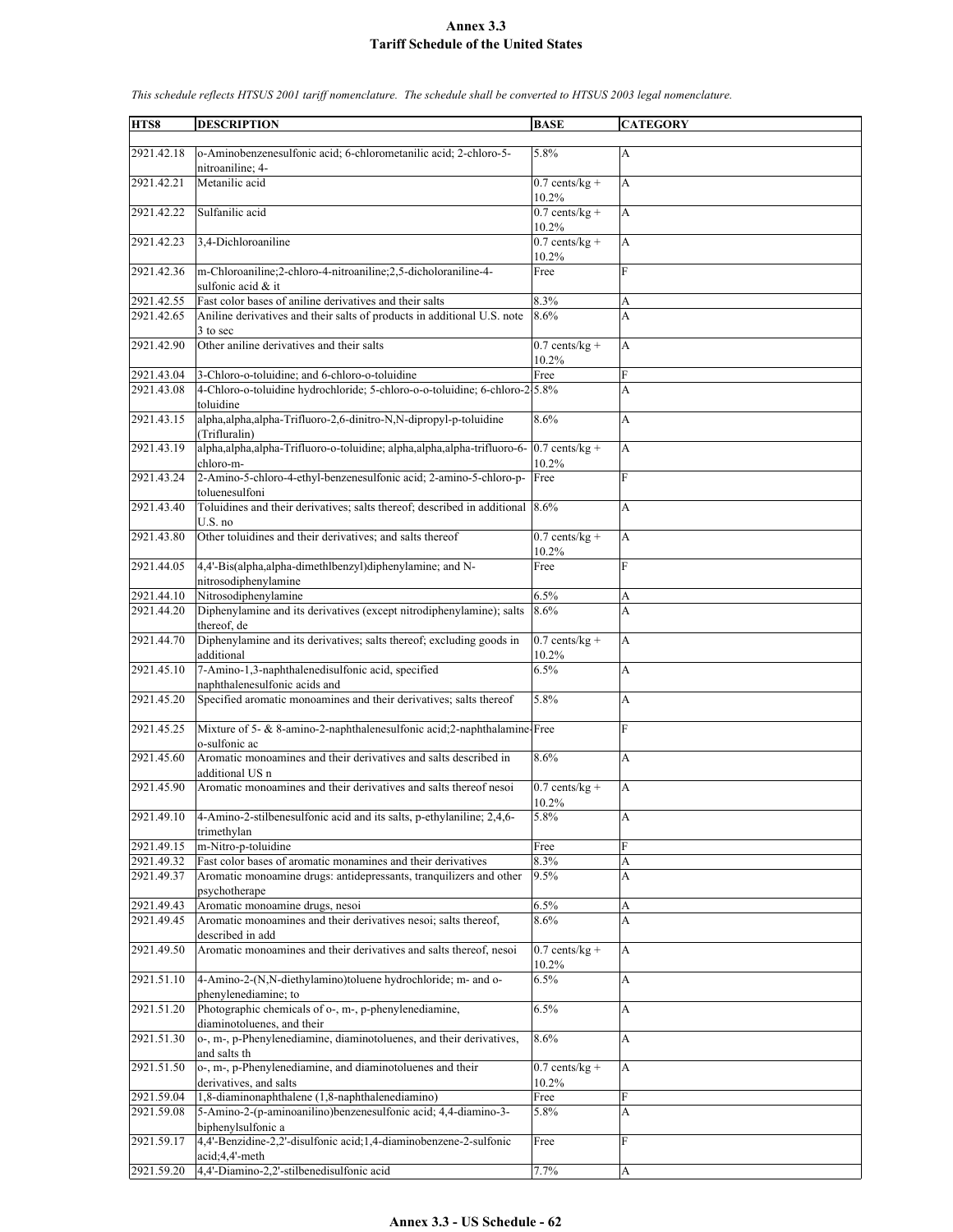| HTS8       | <b>DESCRIPTION</b>                                                                                 | <b>BASE</b>               | <b>CATEGORY</b> |
|------------|----------------------------------------------------------------------------------------------------|---------------------------|-----------------|
| 2921.59.30 | 4.4'-Methylenedianiline                                                                            | 6.5%                      | А               |
| 2921.59.40 | Aromatic polyamines and their derivatives and salts thereof,                                       | 8.6%                      | A               |
|            | described in additi                                                                                |                           |                 |
| 2921.59.80 | Aromatic polyamines and their derivatives; salts thereof nesoi                                     | $0.7$ cents/kg +<br>10.2% | A               |
| 2922.11.00 | Monoethanolamine and its salts                                                                     | 7.9%                      | A               |
| 2922.12.00 | Diethanolamine and its salts                                                                       | 7.9%                      | A               |
| 2922.13.00 | Triethanolamine and its salts                                                                      | 7.9%                      | A               |
| 2922.19.12 | Propoxyphene hydrochloride                                                                         | Free                      | F               |
| 2922.19.18 | Other aromatic amino-alcohols, their ethers and esters, other than                                 | 6.5%                      | A               |
| 2922.19.20 | those contng<br>4,4'-Bis(dimethylamino)benzhydrol (Michler's hydrol) and other                     | 5.8%                      | А               |
| 2922.19.33 | specified aromati<br>N1-(2-Hydroxyethyl-2-nitro-1,4-phenylendiamine; N1,N4,N4-tris(2-              | Free                      | F               |
| 2922.19.60 | hydroxyethyl)-2-<br>Aromatic amino-alcohols, their ethers and esters, other than those             | 8.6%                      | А               |
|            | containing mo                                                                                      |                           |                 |
| 2922.19.70 | Other aromatic amino-alcohols, their ethers & esters, other than those<br>contain m                | $1.1$ cents/kg +<br>9.2%  | A               |
| 2922.19.95 | Other non-aromatic amino-alcohols, their ethers and esters other than<br>those cont                | 6.5%                      | A               |
| 2922.21.10 | 1-Amino-8-hydroxy-3,6-naphthalenedisulfonic acid; and other<br>specified aminohydro                | 5.8%                      | A               |
| 2922.21.25 | 1-Amino-8-hydroxy-4,6-naphthalenedisulfonic acid, monosodium<br>salts                              | Free                      | F               |
| 2922.21.40 | Aminohydroxynaphthalene sulfonic acids and their salts of products<br>described in                 | 8.6%                      | A               |
| 2922.21.50 | Aminohydroxynaphthalene sulfonic acids and their salts, nesoi                                      | $1.1$ cents/kg +<br>9.2%  | A               |
| 2922.22.10 | o-Anisidine; p-anisidine; and p-phenetidine                                                        | 6.5%                      | A               |
| 2922.22.20 | Anisidines, dianisidines, phenetidines, and their salts, described in                              | 8.6%                      | A               |
|            | additional                                                                                         |                           |                 |
| 2922.22.50 | Other anisidines, dianisidines, phenetidines, and their salts, nesoi                               | $1.1$ cents/kg +<br>9.2%  | A               |
| 2922.29.06 | m-Nitro-p-anisidine and m-nitro-o-anisidine as fast color bases                                    | Free                      | F               |
| 2922.29.08 | m-Nitro-p-anisidine and m-nitro-o-anisidine, nesoi                                                 | Free                      | F               |
| 2922.29.10 | 2-Amino-6-chloro-4-nitrophenol and other specified amino-naphthols<br>and amino-phe                | 5.8%                      | A               |
| 2922.29.13 | o-Aminophenol; and 2,2-bis-[4-(4-aminophenoxy)phenyl]propane                                       | Free                      | F               |
| 2922.29.15 | m-Diethylaminophenol; m-dimethylaminophenol; 3-ethylamino-p-<br>cresol: and 5-methox               | 6.5%                      | А               |
| 2922.29.20 | 4-Chloro-2,5-dimethoxyaniline; and 2,4-dimethoxyaniline                                            | Free                      | F               |
| 2922.29.26 | Amino-naphthols and other amino-phenols and their derivatives used<br>as fast color                | 8.3%                      | A               |
| 2922.29.27 | Drugs of amino-naphthols and -phenols, their ethers and esters,<br>except those con                | 6.5%                      | A               |
| 2922.29.29 | Photographic chemicals of amino-naphthols and -phenols, their<br>ethers/esters, exc                | 6.5%                      | А               |
| 2922.29.60 | Amino-naphthols and other amino-phenols and their derivatives of<br>products descri                | 8.6%                      | А               |
| 2922.29.80 | Amino-naphthols and other amino-phenols; their ethers, esters & salts 1.1 cents/kg +<br>(not conta | 9.2%                      | А               |
| 2922.30.05 | 1-Amino-2,4-dibromoanthraquinone; and 2-amino-5-                                                   | Free                      | F               |
| 2922.30.10 | chlorobenzophenone<br>2'-Aminoacetophenone and other specified aromatic amino-aldehydes, 5.8%      |                           | A               |
| 2922.30.14 | -ketones and<br>2-Aminoanthraquinone                                                               | 8.6%                      | А               |
| 2922.30.17 | 1-Aminoanthraquinone                                                                               | $1.1$ cents/kg +<br>9.2%  | A               |
| 2922.30.25 | Aromatic amino-aldehydes, -ketones and -quinones, except those with 8.6%<br>more than on           |                           | A               |
| 2922.30.45 | Other aromatic amino-aldehydes, amino-ketones and amino-quinones<br>other than thos                | $1.1$ cents/kg +<br>9.2%  | A               |
| 2922.30.50 | Nonaromatic amino-aldehydes, amino-ketones and amino-quinones,<br>except those with                | 6.5%                      | A               |
| 2922.41.00 | Amino-naphthols and amino-phenol, their ethers, esters, except those<br>with more t                | 3.7%                      | A               |
| 2922.42.10 | Monosodium glutamate                                                                               | 8.2%                      | А               |
| 2922.42.50 | Glutamic acid and its salts, other than monosodium glutamate                                       | 3.7%                      | A               |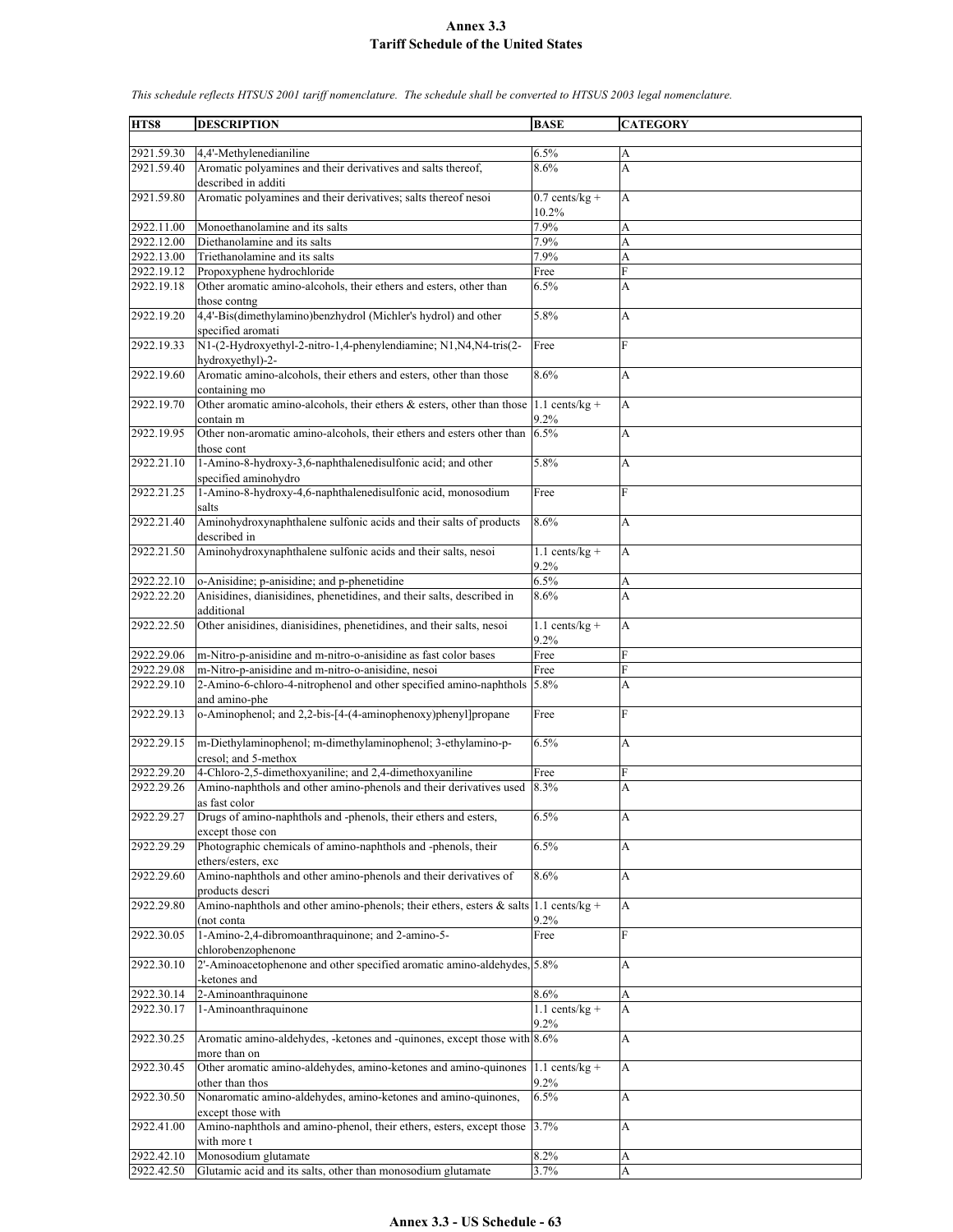| HTS8       | <b>DESCRIPTION</b>                                                                   | <b>BASE</b>      | <b>CATEGORY</b> |
|------------|--------------------------------------------------------------------------------------|------------------|-----------------|
|            |                                                                                      |                  |                 |
| 2922.43.10 | Anthranilic acid and its salts, described in additional US note 3 to                 | 8.6%             | A               |
|            | section VI                                                                           |                  |                 |
| 2922.43.50 | Anthranilic acid and its salts, nesoi                                                | $1.1$ cents/kg + | A               |
|            |                                                                                      | 9.2%             |                 |
| 2922.49.05 | (R)-alpha-Aminobenzeneacetic acid; and 2-amino-3-chlorobenzoic                       | Free             | F               |
|            | acid, methyl este                                                                    |                  |                 |
| 2922.49.10 | m-Aminobenzoic acid, technical; and other specified aromatic amino- 5.8%             |                  | A               |
|            | acids and the                                                                        |                  |                 |
| 2922.49.27 | Aromatic amino-acids drugs and their esters, not containing more                     | 6.5%             | A               |
|            |                                                                                      |                  |                 |
|            | than one kind o                                                                      |                  |                 |
| 2922.49.30 | Aromatic amino-acids and their esters, excl. those with more than one 8.6%           |                  | A               |
|            | oxygen fun                                                                           |                  |                 |
| 2922.49.37 | Aromatic amino-acids and their esters, not contng more than 1 kind of 1.1 cents/kg + |                  | A               |
|            | oxygen fun                                                                           | 9.2%             |                 |
| 2922.49.40 | Nonaromatic amino-acids, other than those containing more than one                   | 4.2%             | A               |
|            | kind of oxyge                                                                        |                  |                 |
| 2922.49.60 | 3-Aminocrotonic acid, methyl ester; and (R)-alpha-amino-1,4-                         | Free             | F               |
|            | cyclohexadiene-1-ace                                                                 |                  |                 |
| 2922.49.80 | Non-aromatic esters of amino-acids, other than those containing more 3.7%            |                  | A               |
|            | than one ki                                                                          |                  |                 |
| 2922.50.07 | 3,4-Diaminophenetole dihydrogen sulfate; 2-nitro-5-[(2,3-                            | Free             | $\overline{F}$  |
|            | dihydroxy)propoxy]-N-me                                                              |                  |                 |
| 2922.50.10 | Specified aromatic amino-alcohol-phenols, amino-acid-phenols and                     | 5.8%             | A               |
|            | other amino-com                                                                      |                  |                 |
| 2922.50.11 | d(underscored)-(-)-p-Hydroxyphenylglycine and its salts                              | $1.1$ cents/kg + | A               |
|            |                                                                                      | 9.2%             |                 |
| 2922.50.13 |                                                                                      |                  | F               |
|            | Isoetharine hydrochloride and other specified aromatic drugs of                      | Free             |                 |
|            | amino-compounds                                                                      |                  |                 |
| 2922.50.14 | Other aromatic cardiovascular drugs of amino-compounds with                          | 6.5%             | A               |
|            | oxygen function                                                                      |                  |                 |
| 2922.50.17 | Aromatic dermatological agents and local anesthetics of amino-                       | 6.5%             | A               |
|            | compounds with oxy                                                                   |                  |                 |
| 2922.50.19 | Aromatic guaiacol derivatives of amino-compounds with oxygen                         | 6.5%             | A               |
|            | function                                                                             |                  |                 |
| 2922.50.25 | Aromatic drugs of amino-compounds with oxygen function, nesoi                        | 6.5%             | A               |
|            |                                                                                      |                  |                 |
| 2922.50.35 | Aromatic amino-alcohol-phenols, amino-acid-phenols and other                         | 8.6%             | A               |
|            | amino-compounds wit                                                                  |                  |                 |
| 2922.50.40 | Aromatic amino-alcohol-phenols, amino-acid-phenols and other                         | $1.1$ cents/kg + | A               |
|            | amino-compounds wit                                                                  | 9.2%             |                 |
| 2922.50.50 | Nonaromatic amino-alcohol-phenols, amino-acid-phenols and other                      | 6.5%             | A               |
|            | amino-compounds                                                                      |                  |                 |
| 2923.10.00 | Choline and its salts                                                                | 3.7%             | A               |
| 2923.20.10 | Purified egg phospholipids, pharmaceutical grade meeting                             | Free             | F               |
|            | requirements of the U.S                                                              |                  |                 |
| 2923.20.20 | Lecithins and other phosphoaminolipids, nesoi                                        | $5\%$            |                 |
| 2923.90.00 |                                                                                      |                  | A               |
|            | Quaternary ammonium salts and hydroxides, except choline and its                     | 6.2%             | A               |
|            | salts                                                                                |                  |                 |
| 2924.10.10 | Acyclic amides (including acyclic carbamates)                                        | 3.7%             | A               |
| 2924.10.40 | 2,2-Dibromonitrilopropionamide                                                       | Free             | F               |
| 2924.10.80 | Acyclic amide derivatives, salts thereof                                             | 6.5%             | A               |
| 2924.21.04 | 3-(p-Chlorophenyl)-1,1-dimethylurea (Monuron)                                        | 6.5%             | A               |
| 2924.21.08 | 1,1-Diethyl-3-(alpha,alpha,alpah-trifluoro-m-tolyl)urea (Fluometuron)                | Free             | F               |
|            |                                                                                      |                  |                 |
| 2924.21.12 | 1-(2-Methylcyclohexyl)-3-phenylurea                                                  | Free             | F               |
| 2924.21.16 | Aromatic ureines and their derivatives pesticides, nesoi                             | 8.6%             | A               |
| 2924.21.18 | sym-Diethyldiphenylurea                                                              | $1.1$ cents/kg + | A               |
|            |                                                                                      | 10%              |                 |
| 2924.21.20 | Aromatic ureines and their derivatives; salts thereof; described in                  | 8.6%             | A               |
|            | additional U                                                                         |                  |                 |
| 2924.21.45 | Aromatic ureines and their derivatives; salts thereof, nesoi                         | $1.1$ cents/kg + | A               |
|            |                                                                                      | 10%              |                 |
|            |                                                                                      |                  |                 |
| 2924.21.50 | Nonaromatic ureines and their derivatives; and salts thereof                         | 6.5%             | A               |
| 2924.22.00 | 2-Acetamidobenzoic acid                                                              | $1.1$ cents/kg + | A               |
|            |                                                                                      | 10%              |                 |
| 2924.29.01 | p-Acetanisidide; p-acetoacetatoluidide; 4'-amino-N-methylacetanilide; Free           |                  | F               |
|            | 2,5-dimeth                                                                           |                  |                 |
| 2924.29.03 | 3,5-Dinitro-o-toluamide                                                              | Free             | F               |
| 2924.29.05 | Biligrafin acid; 3,5-diacetamido-2,4,6-triiodobenzoic acid; and                      | 5.3%             | A               |
|            | metrizoic acid                                                                       |                  |                 |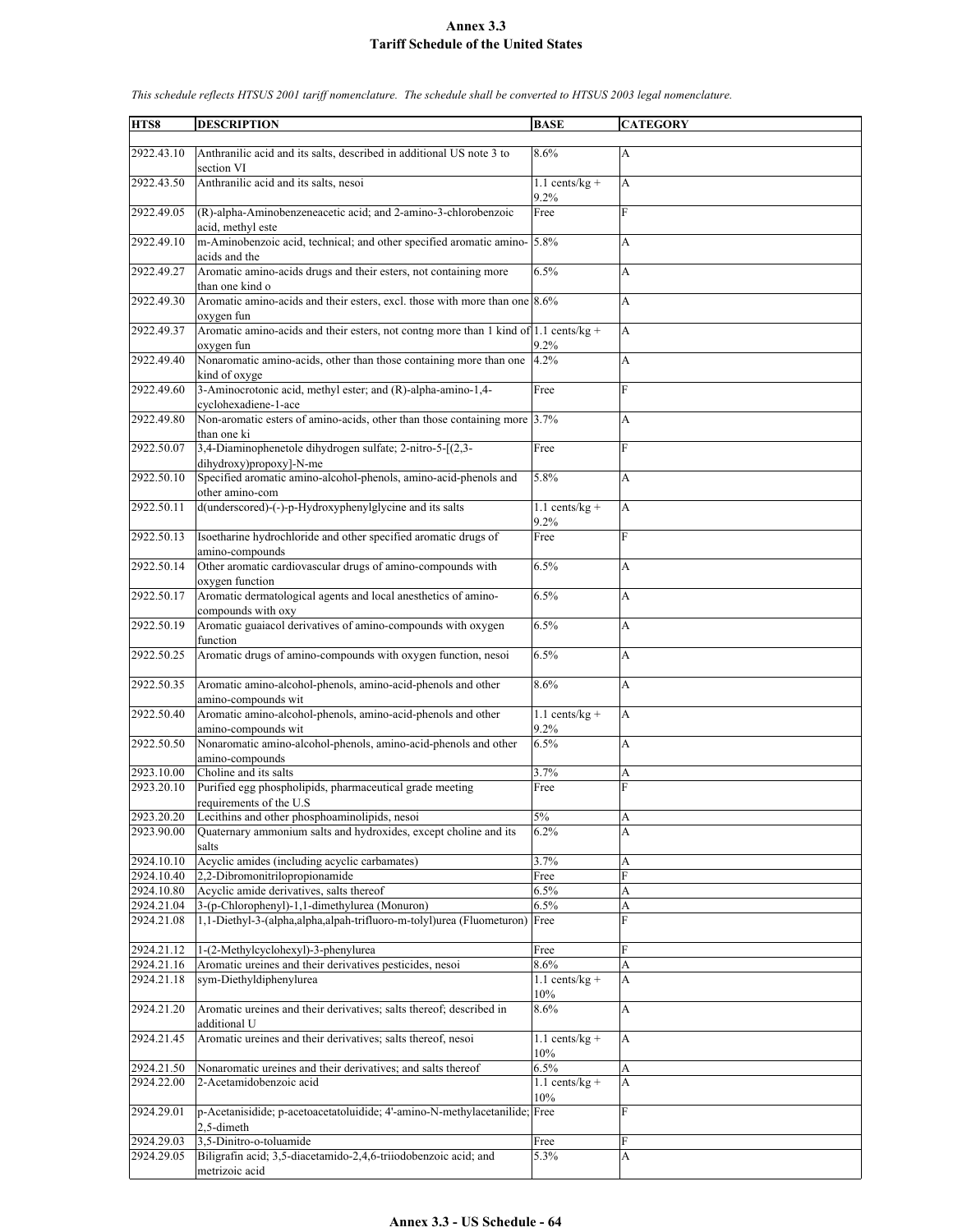| HTS8       | <b>DESCRIPTION</b>                                                                              | <b>BASE</b>      | <b>CATEGORY</b> |
|------------|-------------------------------------------------------------------------------------------------|------------------|-----------------|
|            |                                                                                                 |                  |                 |
| 2924.29.10 | Acetanilide; N-acetylsulfanilyl chloride; aspartame; and 2-methoxy-5- $ 1.1 \text{ cents/kg} +$ |                  | $\mathbf{A}$    |
|            | acetamino-N                                                                                     | 10%              |                 |
| 2924.29.20 | 2-Acetamido-3-chloroanthraquinone; o-acetoacetaidide; o-                                        | 6.5%             | A               |
|            |                                                                                                 |                  |                 |
|            | acetoacetotoluidide; 2,4                                                                        |                  |                 |
| 2924.29.23 | 4-Aminoacetanilide; 2-2-oxamidobis[ethyl-3-(3,5-di-tert-butyl-4-                                | Free             | $\overline{F}$  |
|            | hydroxyphenyl)pr                                                                                |                  |                 |
| 2924.29.26 | 3-Aminomethoxybenzanilide                                                                       | Free             | F               |
| 2924.29.28 | N-[[(4-Chlorophenyl)amino]carbonyl]difluorobenzamide; and 3,5-                                  | Free             | F               |
|            | dichloro- $N-(1,1-di)$                                                                          |                  |                 |
|            |                                                                                                 |                  |                 |
| 2924.29.31 | 4-Acetamido-2-aminophenol; p-acetaminobenzaldehyde;                                             | 5.8%             | A               |
|            | acetoacetbenzylamide; p-acet                                                                    |                  |                 |
| 2924.29.33 | 3-Hydroxy-2-naphthanilide; 3-hydroxy-2-naphtho-o-toluidide; 3-                                  | Free             | F               |
|            | hydroxy-2-naphtho-                                                                              |                  |                 |
| 2924.29.36 | Naphthol AS and derivatives, nesoi                                                              | 8.8%             | A               |
| 2924.29.41 | 3-Ethoxycarbonylaminophenyl-N-phenylcarbamate (desmedipham);                                    | 6.5%             | A               |
|            | isopropyl-N-(3-chlo                                                                             |                  |                 |
|            |                                                                                                 |                  |                 |
| 2924.29.47 | Other cyclic amides used as pesticides                                                          | 8.4%             | А               |
| 2924.29.52 | Aromatic cyclic amides for use as fast color bases                                              | 8.3%             | A               |
| 2924.29.57 | Diethylaminoacetoxylidide (Lidocaine)                                                           | Free             | F               |
| 2924.29.62 | Other aromatic cyclic amides and derivatives for use as drugs                                   | 6.5%             | A               |
| 2924.29.65 | 5-Bromoacetyl-2-salicylamide                                                                    | 8.6%             | A               |
| 2924.29.70 | Other aromatic cyclic amides and their derivatives of products in                               | 8.6%             | A               |
|            |                                                                                                 |                  |                 |
|            | additional U.S.                                                                                 |                  |                 |
| 2924.29.75 | Aromatic cyclic amides and their derivatives; salts thereof; nesoi                              | $1.1$ cents/kg + | A               |
|            |                                                                                                 | 10%              |                 |
| 2924.29.80 | 2,2-Dimethylcyclopropylcarboxamide                                                              | Free             | F               |
| 2924.29.90 | Other non-aromatic cyclic amides and their derivatives                                          | 6.5%             | A               |
| 2925.11.00 | Saccharin and its salts                                                                         | 6.5%             | A               |
|            |                                                                                                 |                  |                 |
| 2925.19.10 | Ethylenebistetrabromophthalimide                                                                | 9%               | A               |
| 2925.19.30 | Bis(o-tolyl)carbodiimide; and 2,2,6,6-                                                          | Free             | F               |
|            | tetraisopropyldiphenylcarbodiimide                                                              |                  |                 |
| 2925.19.40 | Other aromatic imides and their derivatives                                                     | 9%               | A               |
| 2925.19.70 | N-Chlorosuccinimide; and N,N-ethylenebis(5,6-dibromo-2,3-                                       | Free             | F               |
|            | norbornanedicarbooximid                                                                         |                  |                 |
|            |                                                                                                 |                  |                 |
| 2925.19.90 | Other non-aromatic imides and their derivatives                                                 | 3.7%             | A               |
| 2925.20.10 | N'-(4-Chloro-o-tolyl)-N,N-dimethylformamidine; bunamidine                                       | 6.5%             | A               |
|            | hydrochloride; and pen                                                                          |                  |                 |
| 2925.20.18 | N,N'-diphenylguanidine; 3-dimethylaminomethyleneiminophenol                                     | Free             | F               |
|            | hydrochloride; 1,3-d                                                                            |                  |                 |
| 2925.20.20 | Aromatic drugs of imines and their derivatives, nesoi                                           | 6.5%             | A               |
| 2925.20.60 | Aromatic imines and their derivatives; salts thereof (excluding drugs); 9%                      |                  | A               |
|            |                                                                                                 |                  |                 |
|            | nesoi                                                                                           |                  |                 |
| 2925.20.70 | Tetramethylguanidine                                                                            | Free             | F               |
| 2925.20.90 | Non-aromatic imines and their derivatives; salts thereof                                        | 3.7%             | A               |
| 2926.10.00 | Acrylonitrile                                                                                   | $8\%$            | A               |
| 2926.20.00 | 1-Cyanoguanidine (Dicyandiamide)                                                                | Free             | ${\rm F}$       |
| 2926.90.01 | 2-Cyano-4-nitroaniline                                                                          |                  | F               |
|            |                                                                                                 | Free             |                 |
| 2926.90.05 | 2-Amino-4-chlorobenzonitrile (5-chloro-2-cyanoaniline); 2-amino-5-                              | 6.5%             | A               |
|            | chlorobenzonit                                                                                  |                  |                 |
| 2926.90.08 | Benzonitrile                                                                                    | 6.5%             | A               |
| 2926.90.11 | 2,6-Diclorobenzonitrile                                                                         | Free             | F               |
| 2926.90.12 | Other dichlorobenzonitriles                                                                     | 6.5%             | A               |
| 2926.90.14 | p-Chlorobenzonitrile and verapamil hydrochloride                                                | 8.6%             | A               |
|            |                                                                                                 |                  |                 |
| 2926.90.16 | Specifically named derivative of dimethylcyclopropanecarboxylic                                 | Free             | F               |
|            | acid                                                                                            |                  |                 |
| 2926.90.17 | o-Chlorobenzonitrile                                                                            | 10.6%            | А               |
| 2926.90.19 | N,N-Bis(2-cyanoethyl)aniline; and 2,6-diflourobenzonitrile                                      | Free             | F               |
| 2926.90.21 | Aromatic fungicides of nitrile-function compounds                                               | 7.9%             | A               |
| 2926.90.23 | 3,5-Dibromo-4-hydroxybenzonitrile (Bromoxynil)                                                  |                  | A               |
|            |                                                                                                 | 6.5%             |                 |
| 2926.90.25 | Aromatic herbicides of nitrile-function compounds, nesoi                                        | 8.6%             | A               |
| 2926.90.30 | Other aromatic nitrile-function pesticides                                                      | 8.3%             | A               |
| 2926.90.44 | Aromatic nitrile-function compounds, nesoi, described in additional                             | 8.6%             | A               |
|            | U.S. note 3                                                                                     |                  |                 |
| 2926.90.47 | Aromatic nitrile-function compounds excluding products in additional 10.6%                      |                  | A               |
|            |                                                                                                 |                  |                 |
|            | U.S. note 3                                                                                     |                  |                 |
| 2926.90.50 | Nonaromatic nitrile-function compounds, nesoi                                                   | Free             | F               |
| 2927.00.03 | 4-Aminoazobenzenedisulfonic acid, monosodium salt                                               | Free             | F               |
| 2927.00.06 | p-Aminoazobenzenedisulfonic acid; and diazoaminobenzene (1,3-                                   | 5.8%             | A               |
|            | diphenyltriazine)                                                                               |                  |                 |
| 2927.00.15 | 1,1'-Azobisformamide                                                                            | 3.7%             | A               |
|            |                                                                                                 |                  |                 |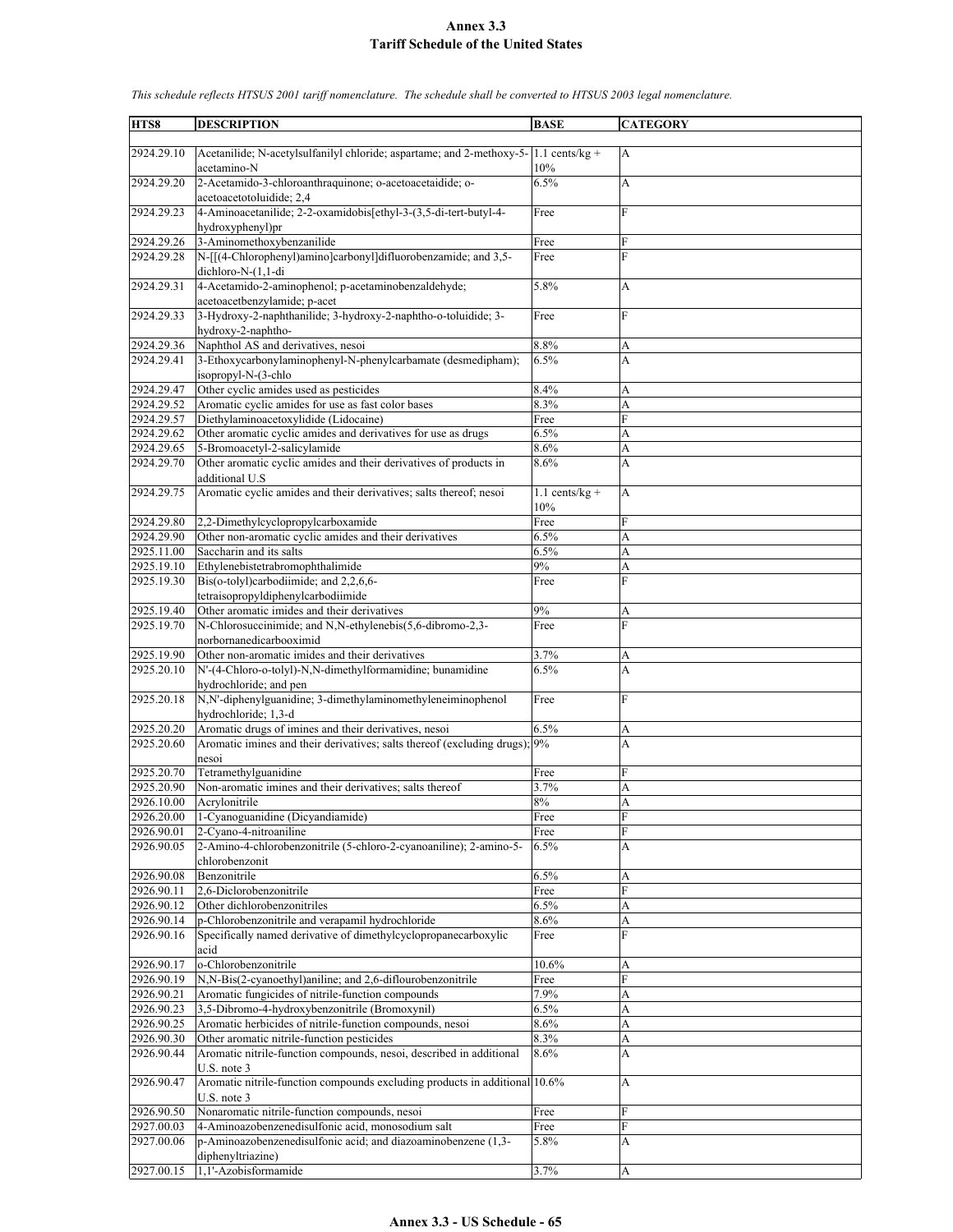| HTS8       | <b>DESCRIPTION</b>                                                                                     | <b>BASE</b>              | <b>CATEGORY</b> |
|------------|--------------------------------------------------------------------------------------------------------|--------------------------|-----------------|
|            |                                                                                                        |                          |                 |
| 2927.00.18 | 1-Naphthalenesulfonic acid, 6-diazo-5,6-dihydro-5-oxo, ester with<br>phenyl compoun                    | Free                     | F               |
| 2927.00.25 | Diazo-, azo- or azoxy-compounds used as photographic chemicals                                         | 6.5%                     | A               |
| 2927.00.30 | Fast color bases and fast color salts, of diazo-, azo- or azoxy-                                       | 8.3%                     | A               |
| 2927.00.40 | compounds<br>Diazo-, azo- or azoxy-compounds, nesoi, described in additional U.S.<br>note 3 to s       | 8.6%                     | A               |
| 2927.00.50 | Other diazo-, azo- or azoxy-compounds, nesoi                                                           | 10.5%                    | A               |
| 2928.00.10 | Methyl ethyl ketoxime                                                                                  | 3.7%                     | A               |
| 2928.00.15 | Phenylhydrazine                                                                                        | Free                     | F               |
| 2928.00.25 | Aromatic organic derivatives of hydrazine or of hydroxylamine                                          | 6.5%                     | A               |
| 2928.00.30 | Nonaromatic drugs of organic derivatives of hydrazine or of                                            | 3.7%                     | A               |
|            | hydroxylamine, other                                                                                   |                          |                 |
| 2928.00.50 | Nonaromatic organic derivatives of hydrazine or of hydroxylamine,<br>nesoi                             | 6.5%                     | A               |
| 2929.10.10 | Toluenediisocyanates (unmixed)                                                                         | 6.5%                     | A               |
| 2929.10.15 | Mixtures of 2,4- and 2,6-toluenediisocyanates                                                          | $1.1$ cents/kg +<br>8.6% | A               |
| 2929.10.20 | Bitolylene diisocyanate (TODI); o-Isocyanic acid, o-tolyl ester; and<br>Xylene diis                    | 5.8%                     | A               |
| 2929.10.27 | N-Butylisocyanate; cyclohexyl isocyanate; 1-isocyanato-3-<br>(trifluoromethyl)benzen                   | Free                     | F               |
| 2929.10.30 | 3,4-Dichlorophenylisocyanate                                                                           | $0.9$ cents/kg +         | A               |
| 2929.10.35 | 1,6-Hexamethylene diisocyanate                                                                         | 9.4%<br>7%               |                 |
| 2929.10.55 | Isocyanates of products described in additioonal U.S. note 3 to sect                                   |                          | A<br>A          |
|            | VI                                                                                                     | 8.6%                     |                 |
| 2929.10.80 | Other isocyanates, nesoi                                                                               | $0.9$ cents/kg +<br>9.4% | A               |
| 2929.90.05 | 2,2-Bis(4-cyanatophenyl)-1,1,1,3,3,3,-hexafluoropropane; 2,2-bis(4-<br>cyanatophenyl                   | Free                     | F               |
| 2929.90.15 | Other aromatic compounds with other nitrogen function of products                                      | 8.6%                     | A               |
|            | described in a                                                                                         |                          |                 |
| 2929.90.20 | Aromatic compounds with other nitrogen function, nesoi                                                 | $0.9$ cents/kg +<br>9.4% | A               |
| 2929.90.50 | Nonaromatic compounds with other nitrogen functions, except<br>isocyanates                             | 6.5%                     | A               |
| 2930.10.00 | Dithiocarbonates (xanthates)                                                                           | 3.7%                     | A               |
| 2930.20.10 | Aromatic pesticides of thiocarbamates and dithiocarbamates                                             | 8.6%                     | A               |
| 2930.20.20 | Aromatic compounds of thiocarbamates and dithiocarbamates,                                             | 6.5%                     | A               |
|            | excluding pesticides                                                                                   |                          |                 |
| 2930.20.70 | S-(2,3,3-trichloroallyl)diisopropylthiocarbamate                                                       | Free                     | F               |
| 2930.20.90 | Other non-aromatic thiocarbamates and dithiocarbamates                                                 | 3.7%                     | A               |
| 2930.30.30 | Tetramethylthiuram monosulfide                                                                         | Free                     | F               |
| 2930.30.60 | Thiuram mono-, di- or tetrasulfides, other than tetramethylthiuram                                     | 3.7%                     | A               |
|            | monosulfide                                                                                            |                          |                 |
| 2930.40.00 | Methionine                                                                                             | Free                     | F               |
| 2930.90.10 | Aromatic pesticides of organo-sulfur compounds, nesoi                                                  | 8.3%                     | A               |
| 2930.90.24 | N-Cyclohexylthiophthalimide                                                                            | 6.5%                     | A               |
| 2930.90.26 | 3-(4-Aminobenzamido)phenyl-beta-hydroxyethylsulfone; 2-[(4-<br>aminophenyl)sulfonyl]                   | Free                     | F               |
| 2930.90.29 | Other aromatic organo-sulfur compounds (excluding pesticides)                                          | 6.5%                     | A               |
| 2930.90.30 | Thiocyanates, thiurams and isothiocyanates                                                             | 3.7%                     | A               |
| 2930.90.42 | O,O-Dimethyl-S-methylcarbamoylmethyl phosphorodithioate; and                                           | Free                     | F               |
| 2930.90.44 | malathion<br>Other non-aromatic organo-sulfur compounds used as pesticides                             | 6.5%                     | A               |
| 2930.90.46 |                                                                                                        |                          | F               |
| 2930.90.49 | dl(underscored)-Hydroxy analog of dl(underscored)-methionine<br>Nonaromatic organo-sulfur acids, nesoi | Free<br>4.2%             | A               |
| 2930.90.71 | Dibutylthiourea                                                                                        | Free                     | F               |
| 2930.90.90 | Other non-aromatic organo-sulfur compounds                                                             | 3.7%                     | A               |
| 2931.00.05 | Diphenyldichlorosilane; and phenyltrichlorosilane                                                      | Free                     | F               |
| 2931.00.10 | 4,4'-Diphenyl-bis-phosphonous acid, di(2',2",4',4"-di-tert-butyl)phenyl<br>ester                       | $1.1$ cents/kg +<br>8.3% | A               |
| 2931.00.15 | Sodium tetraphenylboron                                                                                | 5.8%                     | A               |
| 2931.00.22 | Drugs of aromatic organo-inorganic (except organo-sulfur)                                              |                          | A               |
|            | compounds                                                                                              | $6.5\%$                  |                 |
| 2931.00.25 | Pesticides of aromatic organo-inorganic (except organo-sulfur)                                         | 7.9%                     | A               |
|            | compounds                                                                                              |                          |                 |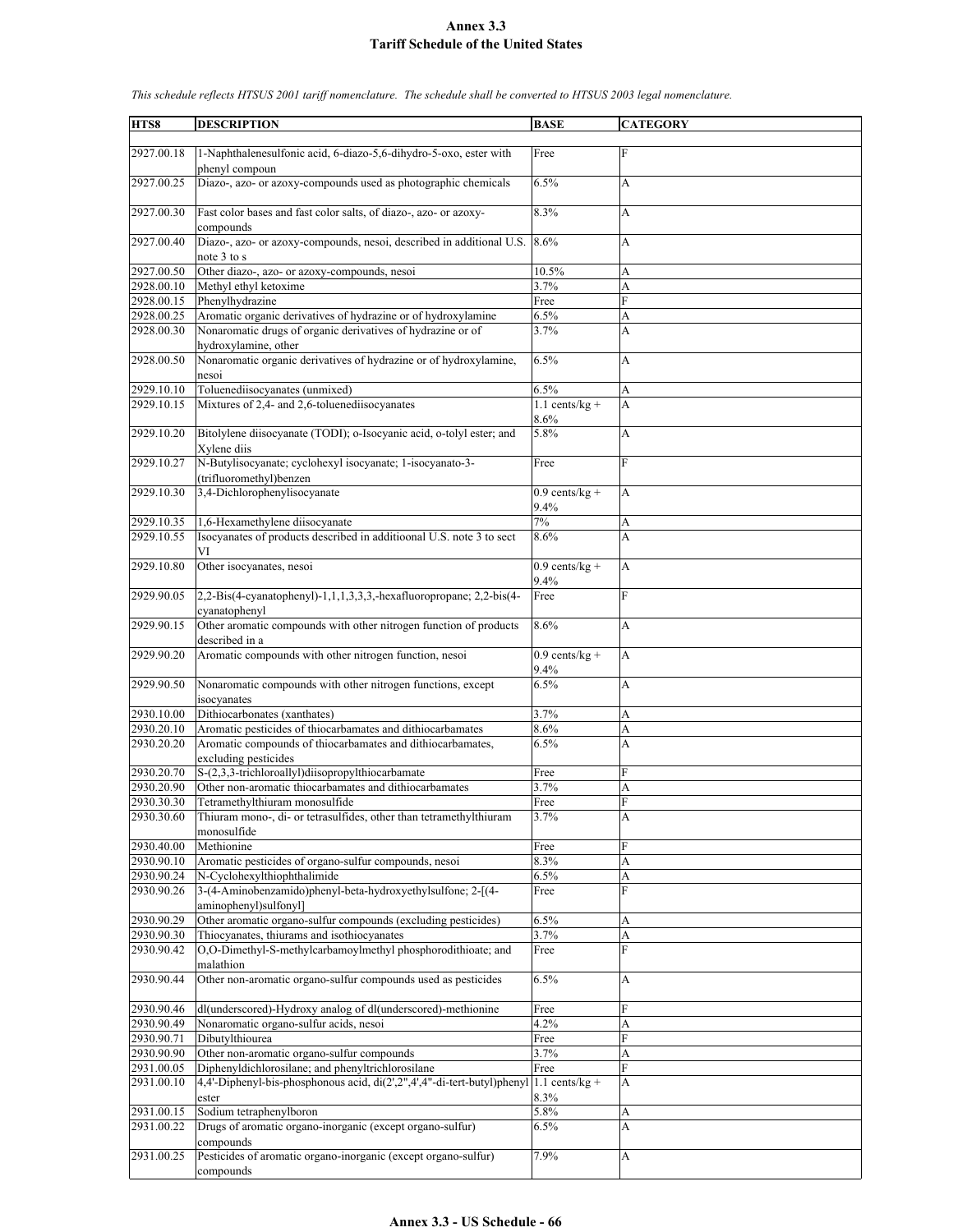$2931.00.27$  Aromatic organo-mercury compounds  $6.5\%$ 2931.00.30 Aromatic organo-inorganic compounds, nesoi, described in additional U.S. note 3 8.6% A 2931.00.60 Other aromatic organo-inorganic compounds (excluding products described in addit 9.9% A 2931.00.70 N,N'-Bis(trimethylsilyl)urea;2-Phosphonobutane-1,2,4-tricarboxylic acid and its Free F 2931.00.90 Other non-aromatic organo-inorganic compounds 3.7% 2932.11.00 Tetrahydrofuran 3.7% A 2932.12.00 2-Furaldehyde (Furfuraldehyde) Free F 2932.13.00 Furfuryl alcohol and tetrahydrofurfuryl alcohol 3.7% A 2932.19.10 Aromatic heterocyclic compounds with oxygen hetero-atom(s) only, containing an u 6.5% A 2932.19.50 Nonaromatic heterocyclic compounds with oxygen hetero-atom(s) only, containing a 3.7% A 2932.21.00 Coumarin, methylcoumarins and ethylcoumarins 10.6% A 2932.29.10 Aromatic pesticides of lactones 8.3% A 2932.29.20 Aromatic drugs of lactones 6.5% A  $2932.29.25$  4-Hydroxycoumarin 1.1 cents/kg + 9.4% A 2932.29.30 Aromatic lactones, nesoi, described in additional U.S. note 3 to section VI 8.6% A 2932.29.45 Aromatic lactones, nesoi 1.1 cents/kg + 9.4% A 2932.29.50 Nonaromatic lactones 3.7% A 2932.91.00 Isosafrole 8.6% A 2932.92.00 | 1-(1,3-Benzodioxol-5-yl)propan-2-one | 8.6% | A 2932.93.00 Piperonal (heliotropin) 4.8% A 2932.94.00 Safrole 6.5% A 2932.99.04 2,2-Dimethyl-1,3-benzodioxol-4-yl methylcarbamate (Bendiocarb) Free F 2932.99.08 2-Ethoxy-2,3-dihydro-3,3-dimethyl-5-benzofuranylmethanesulfonate 6.5% A 2932.99.20 Aromatic pesticides of heterocyclic compounds with oxygen heteroatom(s) only, n 7.9% A 2932.99.32 Benzofuran (Coumarone); and Dibenzofuran (Diphenylene oxide) Free F 2932.99.35 2-Hydroxy-3-dibenzofurancarboxylic acid 6.5% A 2932.99.39 Benzointetrahydropyranyl ester; and Xanthen-9-one 5.8% A 2932.99.55 Bis-O-[(4-methylphenyl)methylene]-D-glucitol (Dimethylbenzylidene sorbitol); and Free F 2932.99.60 Aromatic heterocyclic compounds with oxygen hetero-atom(s) only described in add 8.6% A 2932.99.70 Aromatic heterocyclic compounds with oxygen hetero-atom(s) only, nesoi  $1.1$  cents/kg + 9.4% A 2932.99.80 Paraldehyde, USP grade Free F 2932.99.90 Nonaromatic heterocyclic compounds with oxygen hetero-atom(s) only, nesoi 3.7% A 2933.11.00 Phenazone (Antipyrine) and its derivatives 6.5% 6.5% 2933.19.04 Aminoethylphenylpyrazole (phenylmethylaminopyrazole); 3-methyl-1- (p-tolyl)-2-pyr Free F 2933.19.08 3-(5-Amino-3-methyl-1H-pyrazol-1-yl)benzenesulfonic acid; amino-Jpyrazolone; an 5.8% A 2933.19.15 1,2-Dimethyl-3,5-diphenyl-1H-pyrazolium methyl sulfate (difenzoquat methyl sulfa Free F 2933.19.18 2-Chloro-5-sulfophenylmethylpyrazolone; phenylcarbethyoxypyrazolone; and 3 other Free F 2933.19.23 Aromatic or modified aromatic pesticides containing an unfused pyrazole ring (wh 8.6% A 2933.19.30 Aromatic or modified aromatic photographic chemicals containing an unfused pyraz 6.5% A 2933.19.35 Aromatic or modified aromatic drugs of heterocyclic compounds with 6.5% A nitrogen hete 2933.19.37 Aromatic or mod. aromatic compound desc in add US note 3 to section VI contain a 8.6% A 2933.19.43 Aromatic or modified aromatic compounds (excluding products in add US note 3 to  $1.1$  cents/kg + 9.4% A 2933.19.45 Nonaromatic drugs of heterocyclic compounds with nitrogen hetero- $3.7\%$  A

*This schedule reflects HTSUS 2001 tariff nomenclature. The schedule shall be converted to HTSUS 2003 legal nomenclature.*

**HTS8 DESCRIPTION BASE CATEGORY**

atom(s) only co

2933.19.70 3-Methyl-5-pyrazolone Free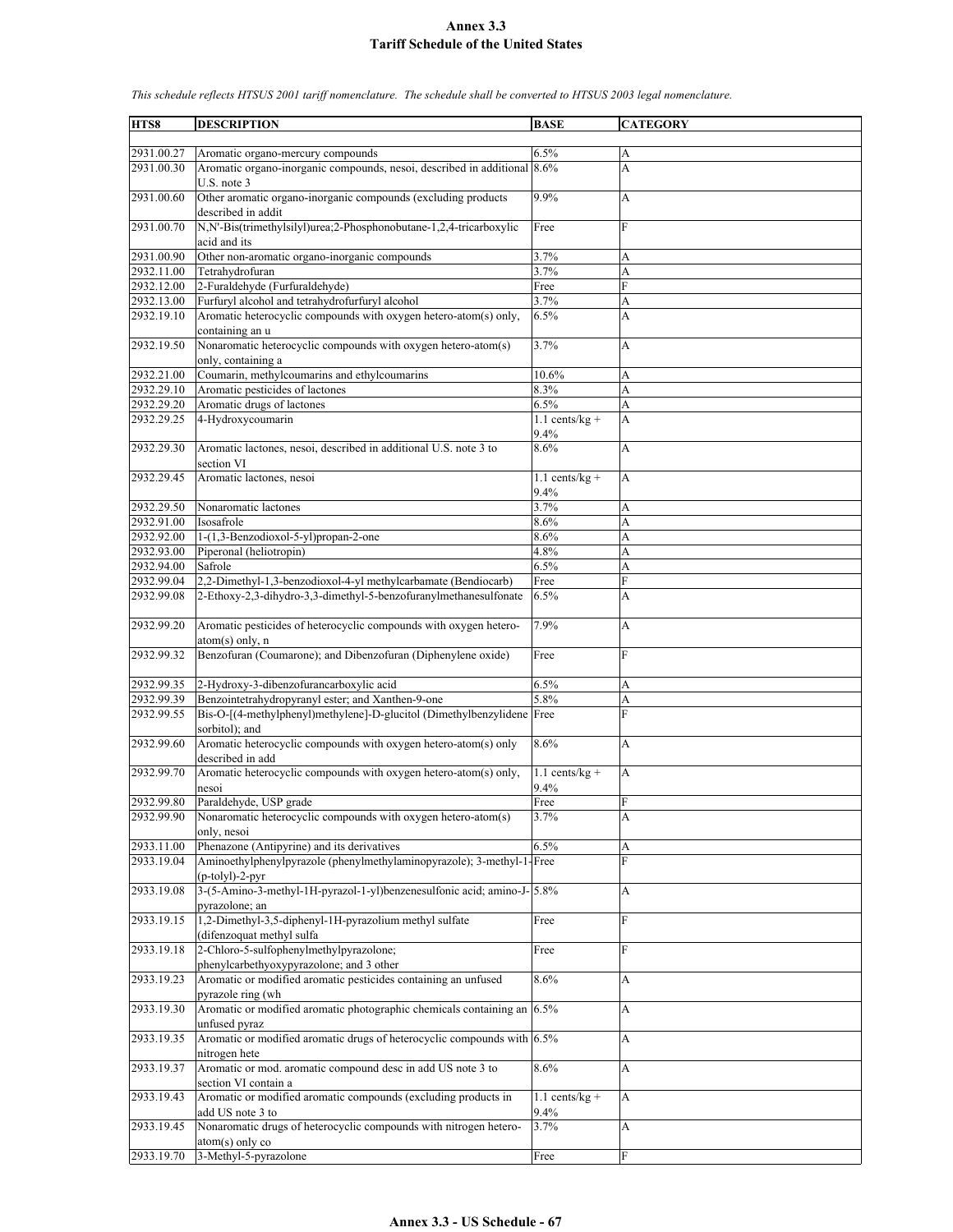**HTS8 DESCRIPTION BASE CATEGORY** 2933.19.90 Other compound (excluding aromatic, modified aromatic & drugs) containing unfuse  $6.5\%$  A  $2933.21.00$  Hydantoin and its derivatives  $6.5\%$  A 2933.29.05 1-[1-((4-Chloro-2-(trifluoromethyl)phenyl)imino)-2-propoxyethyl]-1H-Free F imidazole (t 2933.29.10 2-Phenylimidazole 5.8% A 2933.29.20 Aromatic or modified aromatic drugs of heterocyclic compounds with nitrogen hete 6% A 2933.29.35 Aromatic or mod. aromatic goods in add US note 3 to sect VI containing an unfuse 8.6% A 2933.29.43 Aromatic or mod aromatic goods contng unfused imidazole ring (whether or n/hydro  $1.1$  cents/kg + 9.4% A 2933.29.45 Nonaromatic drugs of heterocyclic compounds with nitrogen heteroatom(s) only, c 3.7% A 2933.29.60 Imidazole Free 2933.29.90 Other compounds (excluding drugs, aromatic and modified aromatic compounds) cont 6.5% A 2933.31.00 Pyridine and its salts Free  $2933.32.10$  Piperidine 1.1 cents/kg + 9.4% A 2933.32.50 Piperidine salts 8.6% A 2933.39.08 1-(3-Sulfapropyl)pryidinium hydroxide; N,N-bis(2,2,6,6-tetramethyl-4-piperidinyl Free 2933.39.10 Collidines, lutidines and picolines Free 2933.39.20 p-Chloro-2-benzylpyridine & other specified heterocyclic compounds, w nitrogen h 5.8% A 2933.39.21 Fungicides of heterocyclic compounds with nitrogen hetero-atom(s) only, containi 7.9% A 2933.39.23 o-Paraquat dichloride 6.5% A 2933.39.25 Herbicides nesoi, of heterocyclic compounds with nitrogen heteroatom(s) only, c 8.6% A 2933.39.27 Pesticides nesoi, of heterocyclic compounds with nitrogen heteroatom(s) only, c 8.3% A 2933.39.30 Psychotherapeutic agents of heterocyclic compounds with nitrogen hetero-atom(s) 9.5% A 2933.39.41 Drugs containing an unfused pyridine ring (whether or not hydrogenated) in the s  $6.5\%$  A 2933.39.61 Heterocyclic compounds with nitrogen hetero-atom(s) only containing 8.6% A an unfused p 2933.39.91 Heterocyclic compounds with nitrogen hetero-atom(s) only containing 1.1 cents/kg + an unfused p 9.4% A  $2933.40.08$   $|4,7$ -Dichloroquinoline 1.1 cents/kg + 9.4% A 2933.40.10 Ethoxyquin (1,2-Dihydro-6-ethoxy-2,2,4-trimethylquinoline) 6.5% A 2933.40.15 8-Methylquinoline and isoquinoline 5.8% A 2933.40.17 Ethyl-ethyl-6,7,8-trifluoro-1,4-dihydro-4-oxo-3-quinoline carboxylate Free F 2933.40.20 5-Chloro-7-iodo-8-quinolinol (Iodochlorhydroxyquin); decoquinate; diiodohydroxyq 6.5% A 2933.40.26 Other drugs containing a quinoline or isoquinoline ring-system (whether or not h 6.5% A 2933.40.30 Pesticides of heterocyclic compounds with nitrogen hetero-atom(s) only, cont. a 7.9% A 2933.40.60 Products described in add. US note 3 to sec VI containing quinoline or isoquinol 8.6% A 2933.40.70 Heterocyclic compounds with nitrogen hetero-atom(s) only, containing a quinoline  $1.1$  cents/kg + 9.4% A 2933.51.10 Malonylurea (Barbituric acid) Free 2933.51.90 Derivatives of malonylurea (barbituric acid); salts thereof 3.7% A 2933.59.10 Aromatic or modified aromatic herbicides of heterocyclic compounds with nitrogen 8.6% A 2933.59.15 Aromatic or mod. aromatic pesticides nesoi, of heterocyclic compounds with nitro 8.3% A 2933.59.18 Nonaromatic pesticides of heterocyclic compounds with nitrogen hetero-atom(s) on  $6.5\%$  A 2933.59.21 Antihistamines, including those principally used as antinauseants 6.5% A 2933.59.22 Nicarbazin and trimethoprim 6.5% A 2933.59.36 Anti-infective agents nesoi, of heterocyclic compounds with nitrogen hetero-atom 6.5% A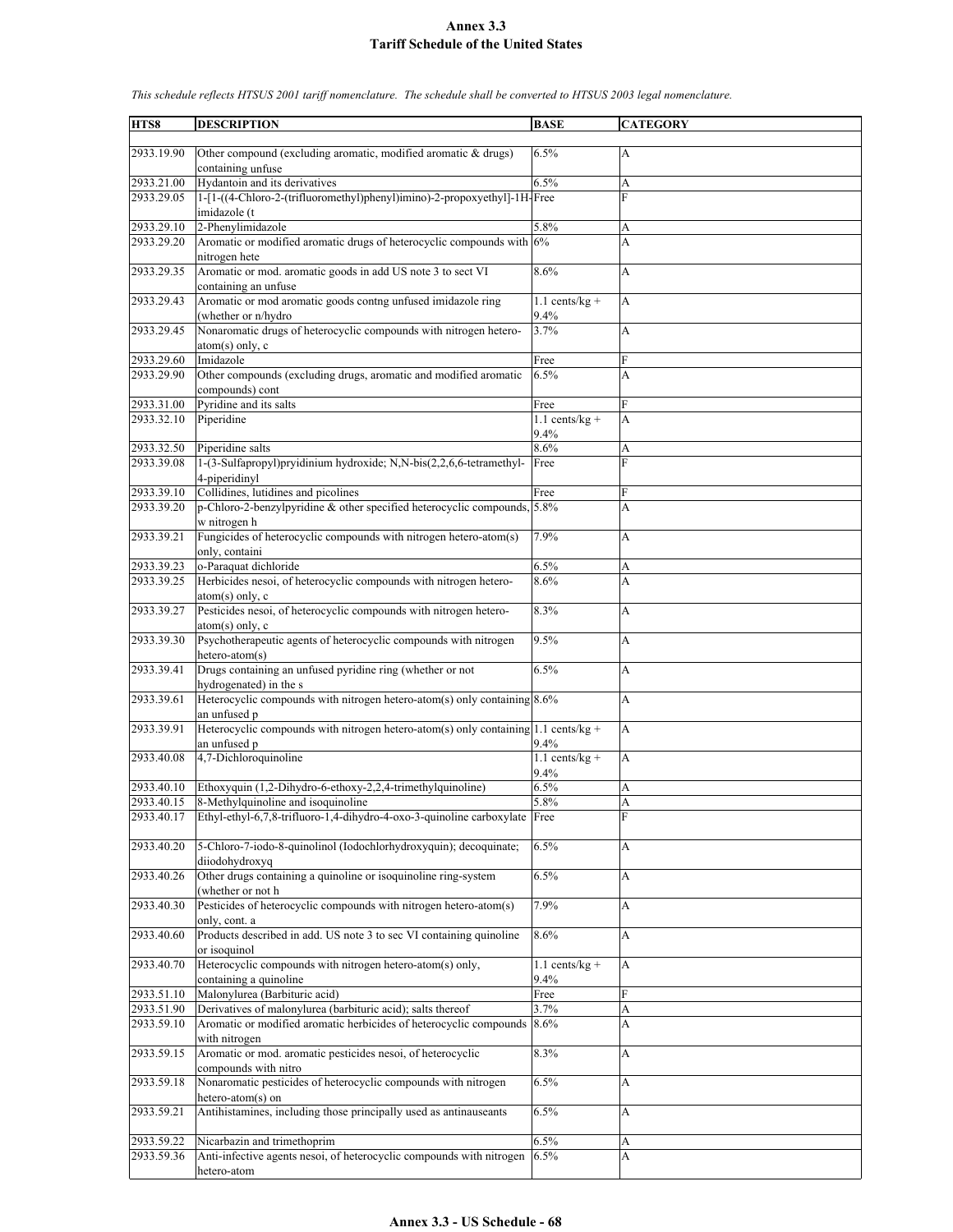| HTS8       | <b>DESCRIPTION</b>                                                          | <b>BASE</b>        | <b>CATEGORY</b> |
|------------|-----------------------------------------------------------------------------|--------------------|-----------------|
|            |                                                                             |                    |                 |
| 2933.59.45 | Psychotherapeutic agents of heterocyclic compounds with nitrogen            | 9.5%               | A               |
|            | hetero-atom(s)                                                              |                    |                 |
| 2933.59.53 | Other aromatic or modified aromatic drugs containing a pyrimidine           | 6.5%               | A               |
|            | ring (whether                                                               |                    |                 |
| 2933.59.59 | Nonaromatic drugs of heterocyclic compounds nesoi, with nitrogen            | 3.7%               | A               |
|            |                                                                             |                    |                 |
|            | $hetero-atom(s)$                                                            |                    |                 |
| 2933.59.70 | Aromatic heterocyclic compounds nesoi, with nitrogen hetero-atom(s) $8.6\%$ |                    | A               |
|            | only, cont.                                                                 |                    |                 |
| 2933.59.80 | Aromatic or modified aromatic heterocyclic compounds nesoi, with            | $1.1$ cents/kg +   | A               |
|            | nitrogen hetero                                                             | 9.4%               |                 |
| 2933.59.85 | 2-Amino-4-chloro-6-methoxypyrimidine; 2-amino-4,6-                          | Free               | F               |
|            | dimethoxypyrimidine; and 6-met                                              |                    |                 |
| 2933.59.95 | Other (excluding aromatic or mod aromatic) compds containing                | 6.5%               | A               |
|            | pyrimidine ring (wh                                                         |                    |                 |
|            | Melamine                                                                    |                    |                 |
| 2933.61.00 |                                                                             | 3.5%               | A               |
| 2933.69.20 | 2,4-Diamino-6-phenyl-1,3,5-triazine                                         | Free               | F               |
| 2933.69.60 | Other compounds containing an unfused triazine ring (whether or not         | 3.5%               | A               |
|            | hydrogenated                                                                |                    |                 |
| 2933.71.00 | 6-Hexanelactam (epsilon-Caprolactam)                                        | $1 cents/kg +$     | A               |
|            |                                                                             | 7.6%               |                 |
| 2933.79.04 | 2,4-Dihydro-3,6-diphenylpyrrolo-(3,4-C)pyrrole-1,4-dione                    | Free               | F               |
| 2933.79.09 | Lactams described in add'l U.S. note 3 to section VI                        | 8.6%               | A               |
| 2933.79.15 | Aromatic or modified aromatic lactams, nesoi                                | $1.1$ cents/kg +   | A               |
|            |                                                                             |                    |                 |
|            |                                                                             | 9.4%               |                 |
| 2933.79.20 | N-Methyl-2-pyrrolidone; and 2-pyrrolidone                                   | 4.2%               | А               |
| 2933.79.30 | N-Vinyl-2-pyrrolidone, monomer                                              | 5.5%               | A               |
| 2933.79.40 | 12-Aminododecanoic acid lactam                                              | Free               | F               |
| 2933.79.80 | Acyclic lactams, nesoi                                                      | 6.5%               | A               |
| 2933.90.01 | Butyl (R)-2-[4-(5-triflouromethyl-2-pyridinyloxy)phenoxy]propanoate         | Free               | F               |
|            |                                                                             |                    |                 |
| 2933.90.02 | 2-[4-](6-Chloro-2-quinoxalinyl)oxy]phenoxy]propionic acid, ethyl            | Free               | F               |
|            | ester; and 1 ot                                                             |                    |                 |
|            |                                                                             |                    |                 |
| 2933.90.05 | Acridine and indole                                                         | Free               | F               |
| 2933.90.06 | alpha-Butyl-alpha-(4-chlorophenyl)-1H-1,2,4-triazole-1-propanenitrile 8%    |                    | A               |
|            | (Mycolbuta                                                                  |                    |                 |
| 2933.90.08 | Acetoacetyl-5-aminobenzimidazolone; 1,3,3-Trimethyl-2-                      | Free               | F               |
|            | methyleneindoline; and two                                                  |                    |                 |
| 2933.90.11 | Carbazole                                                                   | Free               | F               |
| 2933.90.13 | 6-Bromo-5-methyl-1H-imidazo-(4,5-b)pyridine; 2-sec-butyl-4-tert-            | 5.8%               | A               |
|            | butyl-6-(benzotr                                                            |                    |                 |
| 2933.90.14 | 5-Amino-4-chloro-alpha-phenyl-3-pyridazinone                                | 6.5%               | A               |
| 2933.90.16 | O-diquat dibromide (1,1-ethylene-2,2-dipyridylium dibromide)                | Free               | F               |
| 2933.90.17 | Aromatic or modified aromatic insecticides with nitrogen hetero-            |                    |                 |
|            |                                                                             | 8.3%               | A               |
|            | $atom(s)$ only                                                              |                    |                 |
| 2933.90.22 | Other heterocyclic pesticides with nitrogen hereo-atom(s) only nesoi        | 8.6%               | A               |
|            |                                                                             |                    |                 |
| 2933.90.24 | Aromatic or modified aromatic photographic chemicals with nitrogen $6.5\%$  |                    | A               |
|            | hetero-atom(s                                                               |                    |                 |
| 2933.90.26 | Aromatic or modified aromatic antihistamines of heterocyclic                | 6.5%               | A               |
|            | compounds with nitr                                                         |                    |                 |
| 2933.90.42 | Acriflavin; acriflavin hydrochloride; carbadox; pyrazinamide                | Free               | F               |
| 2933.90.46 | Aromatic or modified aromatic anti-infective agents of heterocyclic         | 6.5%               | A               |
|            |                                                                             |                    |                 |
|            | compounds wi                                                                |                    |                 |
| 2933.90.51 | Hydralazine hydrochloride                                                   | $\overline{F}$ ree | F               |
| 2933.90.53 | Aromatic or modified aromatic cardiovascular drugs of heterocyclic          | 6.5%               | A               |
|            | compounds wit                                                               |                    |                 |
| 2933.90.55 | Aromatic or modified aromatic analgesics, etc., affecting the CNS, of 6.5%  |                    | A               |
|            | heterocycl                                                                  |                    |                 |
| 2933.90.58 | Droperidol; and imipramine hydrochloride                                    | Free               | F               |
| 2933.90.61 | Aromatic/modified aromatic psychotherapeutic agents, affecting the          | 9.5%               | A               |
|            | CNS, of heter                                                               |                    |                 |
| 2933.90.65 | Aromatic or modified aromatic anticonvulsants, hypnotics and                | 6.5%               | A               |
|            | sedatives, of heter                                                         |                    |                 |
|            |                                                                             |                    |                 |
| 2933.90.70 | Aromatic or modified aromatic drugs affecting the CNS, of                   | 6.5%               | A               |
|            | heterocyclic compounds                                                      |                    |                 |
| 2933.90.75 | Aromatic or modified aromatic drugs of heterocyclic compounds with 6.5%     |                    | A               |
|            | nitrogen hete                                                               |                    |                 |
| 2933.90.79 | Aromatic or modified aromatic compounds with nitrogen hetero-               | 8.6%               | A               |
|            | atom(s) only descri                                                         |                    |                 |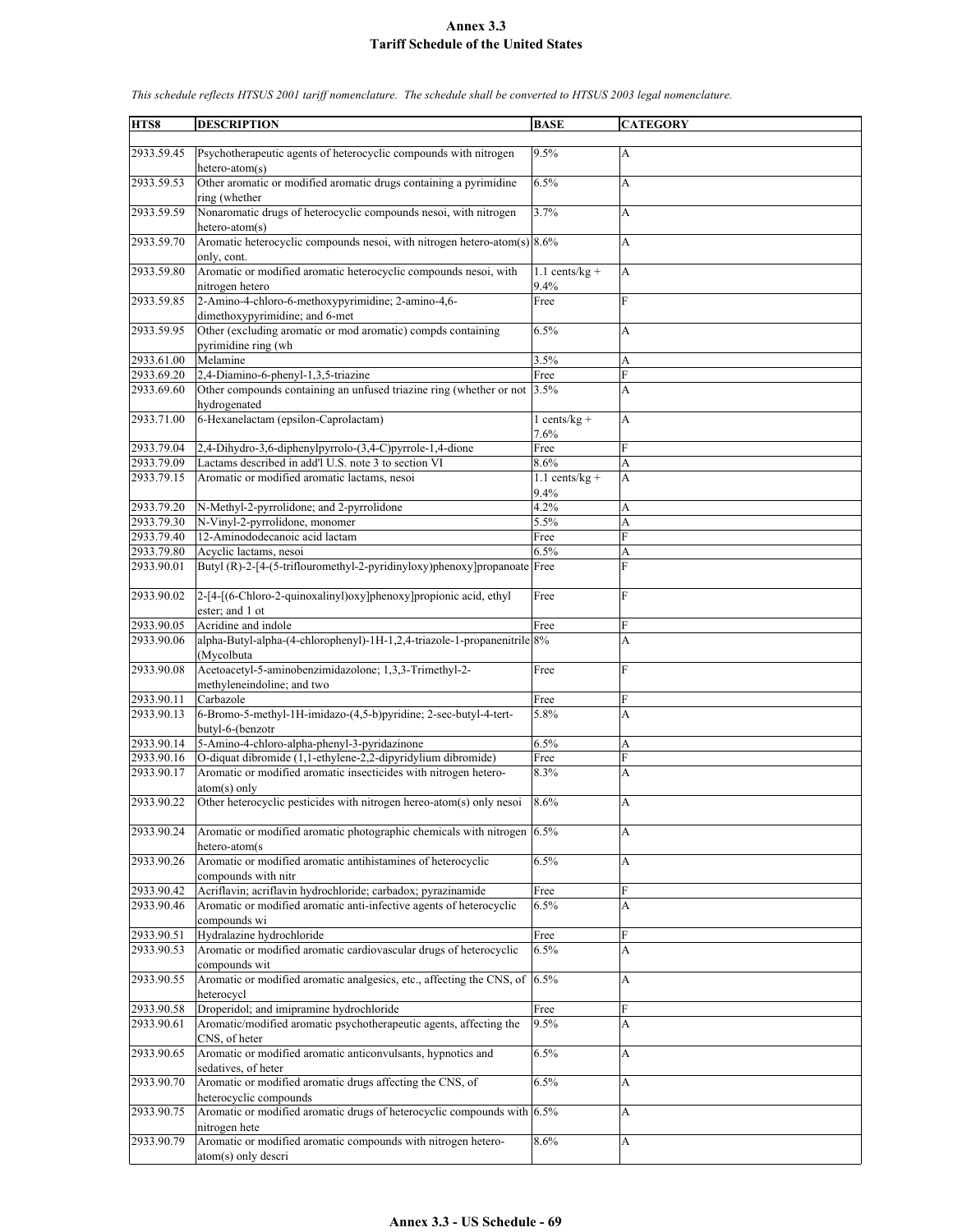| HTS8       | <b>DESCRIPTION</b>                                                                         | <b>BASE</b>              | <b>CATEGORY</b> |
|------------|--------------------------------------------------------------------------------------------|--------------------------|-----------------|
|            |                                                                                            |                          |                 |
| 2933.90.82 | Aromatic or mod. aromatic compounds with nitrogen hetero-atom(s)                           | 1.1 cents/ $kg +$        | А               |
|            | only excluding                                                                             | 9.4%                     |                 |
| 2933.90.85 | 3-Amino-1,2,4-triazole                                                                     | 3.7%                     | A               |
| 2933.90.87 | Hexamethylenetetramine                                                                     | 6.3%                     | A               |
| 2933.90.89 | Hexamethyleneimine                                                                         | Free                     | F               |
| 2933.90.90 | Nonaromatic drugs of heterocyclic compounds with nitrogen hetero-<br>$atom(s)$ only, n     | 3.7%                     | A               |
| 2933.90.97 | Other compounds (excluding aromatic or modified aromatic) with<br>nitrogen hetero-a        | 6.5%                     | A               |
| 2934.10.10 | Aromatic or modified aromatic heterocyclic compounds cont. an<br>unfused thiazole r        | 8.6%                     | A               |
| 2934.10.20 | Aromatic or modified aromatic heterocyclic compounds, nesoi,<br>containing an unfus        | $1.1$ cents/kg +<br>9.4% | A               |
| 2934.10.70 | 4,5-Dichloro-2-n-octyl-4-isothiazolin-3-one; thiothiamine<br>hydrochloride; and 4 o        | Free                     | F               |
| 2934.10.90 | Other compounds (excluding aromatic or modified aromatic)                                  | 6.5%                     | A               |
|            | containing an unfused                                                                      |                          |                 |
| 2934.20.05 | N-tert-Butyl-2-benzothiazolesulfenamide                                                    | $1.1$ cents/kg +<br>9.4% | A               |
| 2934.20.10 | 2,2'-Dithiobisbenzothiazole                                                                | 9%                       | A               |
| 2934.20.15 | 2-Mercaptobenzothiazole; and N-(Oxydiethylene)benzothiazole-2-<br>sulfenamide              | $1.1$ cents/kg +<br>9.4% | A               |
| 2934.20.20 | 2-Mercaptobenzothiazole, sodium salt (2-Benzothiazolethiol, sodium<br>salt)                | $0.3$ cents/kg +<br>8.3% | A               |
| 2934.20.25 | 2-Amino-5,6-dichlorobenzothiazole; 2-amino-6-nitrobenzothiazole;<br>and 2 other spe        | Free                     | F               |
| 2934.20.30 | 2-Amino-6-methoxybenzothiazole and other specified heterocyclic<br>compounds, cont.        | 5.8%                     | A               |
| 2934.20.35 | Pesticides containing a benzothiazole ring-system, not further fused                       | 7.9%                     | A               |
| 2934.20.40 | Heterocyclic compounds containing a benzothiazole ring-system, not<br>further fused        | 8.6%                     | A               |
| 2934.20.80 | Other compounds containing a benzothiazole ring system (whether or<br>not hydrogena        | $1.1$ cents/kg +<br>9.4% | A               |
| 2934.30.12 | 2-(Trifluoromethyl)phenothiazine                                                           | 6.5%                     | A               |
| 2934.30.18 | Ethyl (1H-phenothiazin-2,4,1)carbamate                                                     | Free                     | F               |
| 2934.30.23 | Antidepressants, tranquilizers and other pschotherapeutic agents<br>containing a ph        | 9.5%                     | A               |
| 2934.30.27 | Other drugs containing a phenothiazine ring system (whether or not<br>hydrogenated)        | 6.5%                     | A               |
| 2934.30.43 | Products described in add. US note 3 to section VI containing a<br>phenothiazine ri        | 8.6%                     | A               |
| 2934.30.50 | Heterocyclic compounds containing a phenothiazine ring-system<br>(whether or not hy        | $1.1$ cents/kg +<br>9.4% | A               |
| 2934.90.01 | Mycophenolate mofetil                                                                      | Free                     | F               |
| 2934.90.03 | 2-Acetylbenzo(b)thiophene; and 2 other specified aromatic cmpds w.<br>phenothiazine        | Free                     | F               |
| 2934.90.05 | 5-Amino-3-phenyl-1,2,4-thiadiazole(3-Phenyl-5-amino-1,2,4-                                 | 5.8%                     | A               |
| 2934.90.06 | thiadiazole), other sp<br>7-Nitronaphth[1,2]oxadiazole-5-sulfonic acid and its salts       | 6.5%                     | A               |
| 2934.90.07 | Ethyl 2-[4-[(6-chloro-2-benzoxazoyl)oxy]phenoxy]propanoate<br>(fenoxaprop ethyl)           | Free                     | F               |
| 2934.90.08 | 2,5-Diphenyloxazole                                                                        | $1.1$ cents/kg +<br>9.4% | A               |
| 2934.90.09 | 1,2-Benzisothiazolin-3-one                                                                 | Free                     | F               |
| 2934.90.11 | Bentazon; Phosalone; and 2-tert-butyl-4-(2,4-dichloro-5-                                   | $6.5\%$                  | A               |
| 2934.90.12 | isopropoxyphenyl)-delta(<br>Aromatic or modified aromatic fungicides of other heterocyclic | 7.9%                     | A               |
| 2934.90.15 | compounds, nesoi<br>Aromatic or modified aromatic herbicides of other heterocyclic         | 8.6%                     | A               |
| 2934.90.16 | compounds, nesoi<br>Aromatic or modified aromatic insecticides of other heterocyclic       | 8.3%                     | A               |
|            | compounds, neso                                                                            |                          |                 |
| 2934.90.18 | Aromatic or modified aromatic pesticides nesoi, of other heterocyclic<br>compounds,        | 7.8%                     | A               |
| 2934.90.20 | Aromatic or modified aromatic photographic chemicals of other<br>heterocyclic compo        | 6.5%                     | A               |
| 2934.90.30 | Other heterocyclic compounds used as drugs                                                 | 6.5%                     | A               |
| 2934.90.39 | Other heterocyclic compounds of products described in additional                           | 8.6%                     | A               |
|            | U.S. note 3 to                                                                             |                          |                 |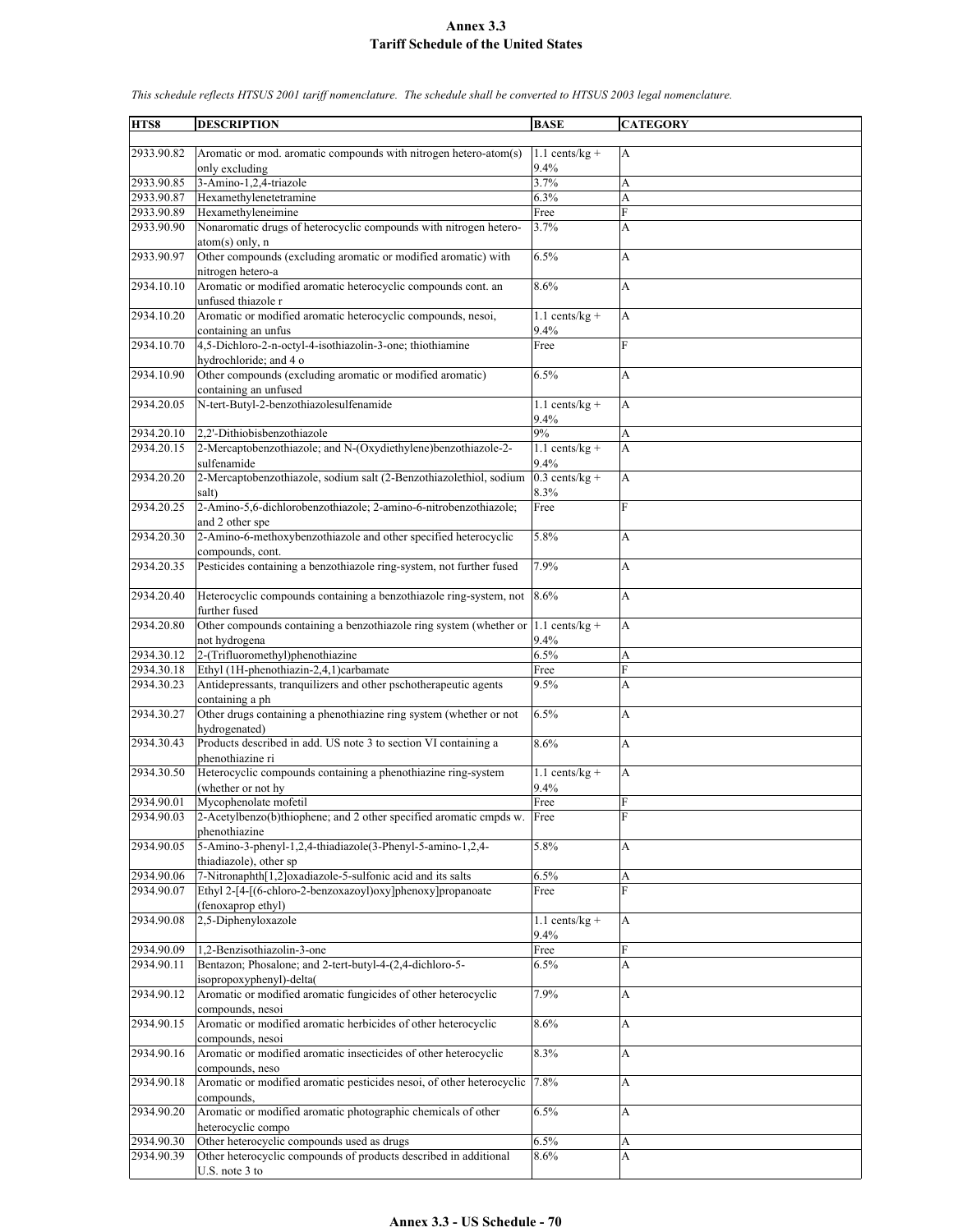| HTS8                     | <b>DESCRIPTION</b>                                                                                                             | <b>BASE</b>      | <b>CATEGORY</b> |
|--------------------------|--------------------------------------------------------------------------------------------------------------------------------|------------------|-----------------|
|                          |                                                                                                                                |                  |                 |
| 2934.90.44               | Aromatic or modified aromatic heterocyclic compounds, nesoi                                                                    | $1.1$ cents/kg + | A               |
|                          |                                                                                                                                | 9.4%             |                 |
| 2934.90.47<br>2934.90.70 | Nonaromatic drugs of other heterocyclic compounds, nesoi<br>Morpholinethyl chloride hydrochloride; 2-methyl-2,5-dioxo-1-oxa-2- | 3.7%<br>Free     | A<br>F          |
|                          | phospholan; an                                                                                                                 |                  |                 |
| 2934.90.90               | Other non-aromatic or non-modified aromatic heterocyclic                                                                       | 6.5%             | A               |
|                          | compounds                                                                                                                      |                  |                 |
| 2935.00.05               | 4-Amino-6-chloro-m-benzenedisulfonamide                                                                                        | 6.5%             | А               |
| 2935.00.10               | 2-Amino-N-ethylbenzenesulfonamide; and six other specified                                                                     | 6.5%             | A               |
| 2935.00.13               | sulfonamides<br>(5-[2-Chloro-4-(trifluoromeythyl)phenoxy]-N-(methylsulfonyl)-2-                                                | Free             | F               |
|                          | nitrobenzamide) (                                                                                                              |                  |                 |
| 2935.00.15               | o-Toluenesulfonamide                                                                                                           | 6.5%             | А               |
| 2935.00.20               | Fast color bases and fast color salts, of sulfonamides                                                                         | 8.3%             | A               |
| 2935.00.29               | Acetylsulfaguanidine                                                                                                           | Free             | F               |
| 2935.00.30               | Sulfamethazine                                                                                                                 | Free             | F               |
| 2935.00.32               | Acetylsulfisoxazole; sulfacetamide, sodium; and sulfamethazine,<br>sodium                                                      | 7.8%             | А               |
| 2935.00.33               | Sulfathiazole; and sulfathiazole, sodium                                                                                       | Free             | F               |
| 2935.00.42               | Salicylazosulfapyridine; sulfadiazine; sulfamerazine; sulfaguanidine;                                                          | Free             | F               |
|                          | and sulfap                                                                                                                     |                  |                 |
| 2935.00.48               | Other sulfonamides used as anti-infective agents                                                                               | 7.8%             | А               |
| 2935.00.60               | Other sulfonamide drugs (excluding anti-infective agents)                                                                      | 6.5%             | A               |
| 2935.00.75               | Other sulfonamides (excluding drugs and certain specified chemicals) 8.6%<br>described i                                       |                  | A               |
| 2935.00.95               | Other sulfonamides (excluding drugs and certain specified chemicals) 1.1 cents/kg +                                            |                  | A               |
|                          | not describ                                                                                                                    | 10%              |                 |
| 2936.10.00               | Provitamins, unmixed                                                                                                           | Free             | F               |
| 2936.21.00               | Vitamins A and their derivatives, unmixed, natural or synthesized                                                              | Free             | $\mathbf{F}$    |
|                          |                                                                                                                                |                  | F               |
| 2936.22.00               | Vitamin B1 (Thiamine) and its derivatives, unmixed, natural or<br>synthesized                                                  | Free             |                 |
| 2936.23.00               | Vitamin B2 (Riboflavin) and its derivatives, unmixed, natural or                                                               | Free             | F               |
|                          | synthesized                                                                                                                    |                  |                 |
| 2936.24.00               | Vitamin B3 or B5 (d- or dl-Pantothenic acid) and its derivatives,                                                              | Free             | F               |
|                          | unmixed, natur                                                                                                                 |                  |                 |
| 2936.25.00               | Vitamin B6 (Pyridoxine and related compounds with Vitamin B6<br>activity) and its d                                            | Free             | F               |
| 2936.26.00               | Vitamin B12 (Cyanocobalamin and related compounds with Vitamin                                                                 | Free             | $\overline{F}$  |
|                          | B12 activity) and                                                                                                              |                  |                 |
| 2936.27.00               | Vitamin C (Ascorbic acid) and its derivatives, unmixed, natural or                                                             | Free             | $\overline{F}$  |
|                          | synthesized                                                                                                                    |                  |                 |
| 2936.28.00               | Vitamin E (Tocopherols and related compounds with Vitamin E                                                                    | Free             | F               |
| 2936.29.10               | activity) and its de<br>Folic acid and its derivatives, unmixed                                                                | Free             | $\mathbf{F}$    |
| 2936.29.15               | Niacin an niacinamide                                                                                                          | Free             | F               |
| 2936.29.20               | Aromatic or modified aromatic vitamins and their derivatives, nesoi                                                            | Free             | F               |
|                          |                                                                                                                                |                  |                 |
| 2936.29.50               | Other vitamins and their derivatives, nesoi                                                                                    | Free             | F               |
| 2936.90.00               | Vitamins or provitamins nesoi (including natural concentrates) and<br>intermixtures                                            | Free             | F               |
| 2937.10.00               | Pituitary (anterior) or similar hormones, and their derivatives                                                                | Free             | F               |
| 2937.21.00               | Cortisone, hydrocortisone, prednisone (Dehydrocortisone), and                                                                  | Free             | F               |
|                          | prednisolone (Dehy                                                                                                             |                  |                 |
| 2937.22.00               | Halogenated derivatives of adrenal cortical hormones                                                                           | Free             | F               |
| 2937.29.00               | Adrenal cortical hormones and their derivatives, nesoi                                                                         | Free             | F               |
| 2937.91.00<br>2937.92.10 | Insulin and its salts<br>Estrogens and progestins obtained directly or indirectly from animal                                  | Free<br>Free     | F<br>F          |
|                          | or vegetabl                                                                                                                    |                  |                 |
| 2937.92.25               | Estradiol cyclopentylpropionate (estradiol cypionate); estradiol                                                               | Free             | F               |
|                          | benzoate                                                                                                                       |                  |                 |
| 2937.92.50               | Other estrogens and progestins not derived from animal or vegetable                                                            | Free             | F               |
|                          | materials                                                                                                                      |                  |                 |
| 2937.99.25               | Desonide; epinephrine; epinephrine hydrochloride; nandrolone<br>phenpropionate; 1(u                                            | Free             | F               |
| 2937.99.95               | Other hormones and their derivatives, other steroids used primarily as Free                                                    |                  | F               |
|                          | hormones                                                                                                                       |                  |                 |
| 2938.10.00               | Rutoside (Rutin) and its derivatives                                                                                           | 1.5%             | А               |
| 2938.90.00               | Glycosides, natural or synthesized, and their salts, ethers, esters, and                                                       | 3.7%             | A               |
|                          | other d                                                                                                                        |                  |                 |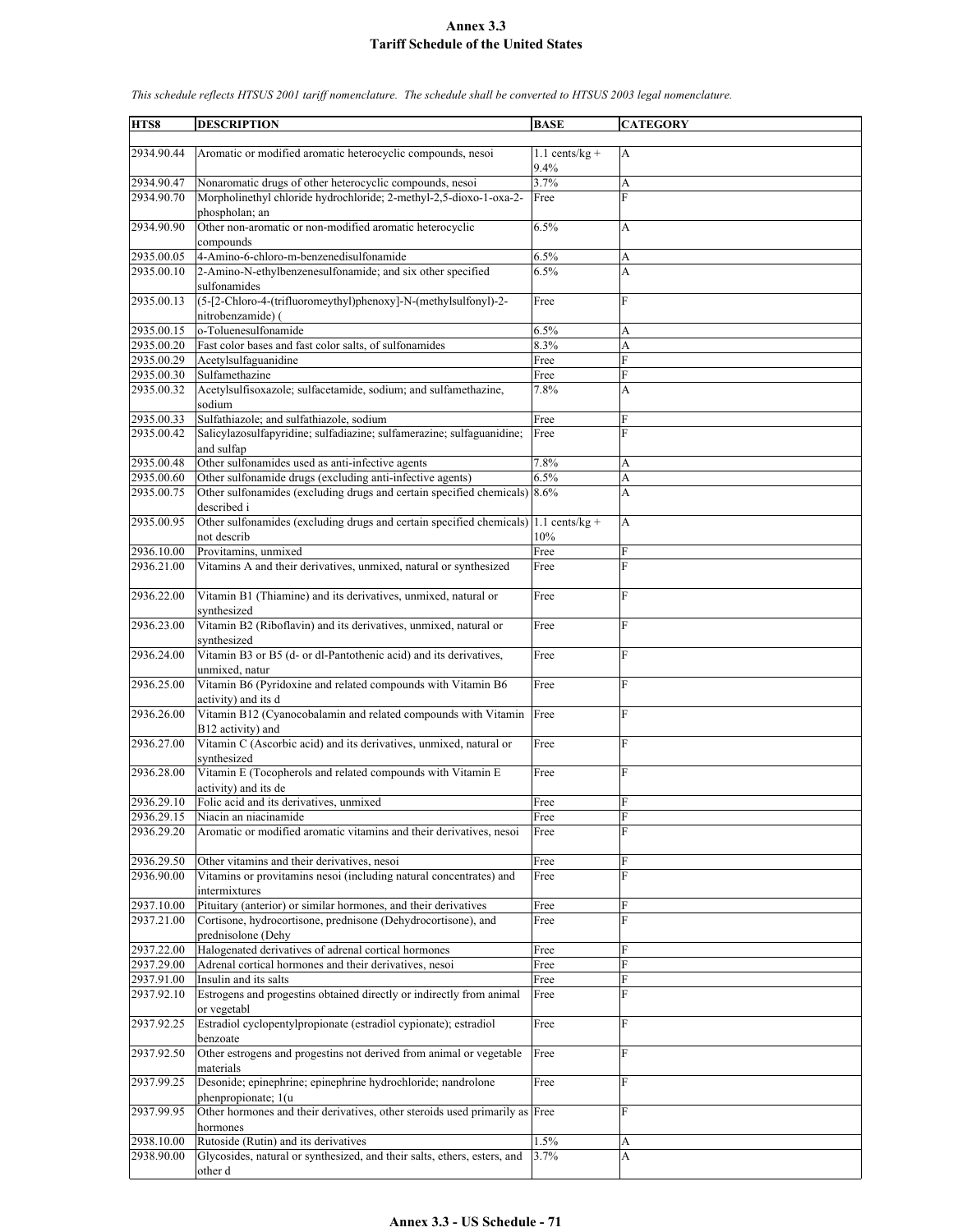| HTS8       | <b>DESCRIPTION</b>                                                            | <b>BASE</b> | <b>CATEGORY</b> |
|------------|-------------------------------------------------------------------------------|-------------|-----------------|
|            |                                                                               |             |                 |
| 2939.10.10 | Papaverine and its salts                                                      | Free        | F               |
| 2939.10.20 | Synthetic alkaloids of opium and their derivatives; salts thereof, nesoi Free |             | F               |
|            |                                                                               |             |                 |
| 2939.10.50 | Nonsynthetic alkaloids of opium, other than papaverine, and their             | Free        | F               |
|            | derivatives; s                                                                |             |                 |
| 2939.21.00 | Ouinine and its salts                                                         | Free        | F               |
|            |                                                                               |             | F               |
| 2939.29.00 | Alkaloids of cinchona, and their derivatives; salts thereof, other than       | Free        |                 |
|            | quinine<br>Caffeine and its salts                                             |             | F               |
| 2939.30.00 |                                                                               | Free        |                 |
| 2939.41.00 | Ephedrine and its salts                                                       | Free        | F               |
| 2939.42.00 | Pseudoephedrine and its salts                                                 | Free        | F               |
| 2939.49.00 | Ephedrines, nesoi, and their salts, other than pseudoephedrine and its        | Free        | F               |
|            | salts                                                                         |             |                 |
| 2939.50.00 | Theophylline aminophylline (Theophylline-ethylenediamine), and                | Free        | F               |
|            | their derivatives                                                             |             |                 |
| 2939.61.00 | Ergometrine and its salts                                                     | Free        | F               |
| 2939.62.00 | Ergotamine and its salts                                                      | Free        | F               |
| 2939.63.00 | Lysergic acid and its salts                                                   | Free        | F               |
| 2939.69.00 | Alkaloids of rye ergot and their derivatives, nesoi; salts thereof            | Free        | F               |
| 2939.70.00 | Nicotine and its salts                                                        | Free        | Ė               |
| 2939.90.10 | Vegetable alkaloids, natural, and their salts, ethers, esters and other       | Free        | F               |
|            | derivati                                                                      |             |                 |
| 2939.90.50 | Vegetable alkaloids, reproduced by synthesis, and their salts, ethers,        | Free        | F               |
|            | esters an                                                                     |             |                 |
| 2940.00.20 | D-Arabinose                                                                   | Free        | F               |
| 2940.00.60 | Other sugars, nesoi excluding d-arabinose                                     | 5.8%        | A               |
| 2941.10.10 | Ampicillin and its salts                                                      | Free        | F               |
| 2941.10.20 | Penicillin G salts                                                            | Free        | F               |
| 2941.10.30 | Carfecillin, sodium; cloxacillin, sodium; dicloxacillin, sodium;              | Free        | F               |
|            | flucloxacillin                                                                |             |                 |
| 2941.10.50 | Penicillins and their derivatives nesoi, with a penicillanic acid             | Free        | F               |
|            | structure; sal                                                                |             |                 |
| 2941.20.10 | Dihydrostreptomycins and its derivatives; salts thereof                       | 3.5%        | А               |
| 2941.20.50 | Streptomycins and their derivatives; salts thereof, nesoi                     | Free        | F               |
| 2941.30.00 | Tetracyclines and their derivatives; salts thereof                            | Free        | F               |
| 2941.40.00 | Chloramphenicol and their derivatives; salts thereof                          | Free        | F               |
| 2941.50.00 | Erythromycin and their derivatives; salts thereof                             | Free        | F               |
| 2941.90.10 | Natural antibiotics, nesoi                                                    | Free        | F               |
| 2941.90.30 | Antibiotics, nesoi, aromatic or modified aromatic, other than natural         | Free        | F               |
|            |                                                                               |             |                 |
| 2941.90.50 | Antibiotics nesoi, other than aromatic or modified aromatic                   | Free        | F               |
|            | antibiotics                                                                   |             |                 |
| 2942.00.03 | $[2,2'-Thiobis(4-(1,1,3,3-tetramethyl-n-butyl)phenolato)(2,1)]-O,O',S-$       | Free        | F               |
|            | s(1-butanam                                                                   |             |                 |
| 2942.00.05 | Aromatic or modified aromatic drugs of other organic compounds,               | 6.5%        | А               |
|            |                                                                               |             |                 |
| 2942.00.10 | nesoi<br>Aromatic or modified aromatic organic compounds, nesoi, described    | 8.6%        |                 |
|            |                                                                               |             | А               |
|            | in additional                                                                 |             |                 |
| 2942.00.35 | Other aromatic or modified aromatic organic compounds (excluding              | 9.4%        | A               |
|            | products descri                                                               |             |                 |
| 2942.00.50 | Nonaromatic organic compounds, nesoi                                          | 3.7%        | A               |
| 3001.10.00 | Glands and other organs for organotherapeutic uses, dried, whether or Free    |             | F               |
|            | not powder                                                                    |             |                 |
| 3001.20.00 | Extracts of glands or other organs or of their secretions for                 | Free        | F               |
|            | organotherapeutic                                                             |             |                 |
| 3001.90.00 | Heparin and its salts; other human or animal substances prepared for          | Free        | F               |
|            | therapeutic                                                                   |             |                 |
| 3002.10.00 | Antisera and other blood fractions                                            | Free        | F               |
| 3002.20.00 | Vaccines for human medicine                                                   | Free        | F               |
| 3002.30.00 | Vaccines for veterinary medicine                                              | Free        | F               |
| 3002.90.10 | Ferments, excluding yeasts                                                    | Free        | F               |
| 3002.90.50 | Human blood; animal blood prepared for therapeutic, prophylactic,             | Free        | F               |
|            | diagnostic use                                                                |             |                 |
| 3003.10.00 | Medicaments, cont. penicillins or streptomycins, not dosage form and Free     |             | F               |
|            | not packed                                                                    |             |                 |
| 3003.20.00 | Medicaments containing antibiotics, nesoi, not dosage form and not            | Free        | F               |
|            | packaged for                                                                  |             |                 |
| 3003.31.00 | Medicaments containing insulin, not dosage form and not packed for            | Free        | F               |
|            | retail                                                                        |             |                 |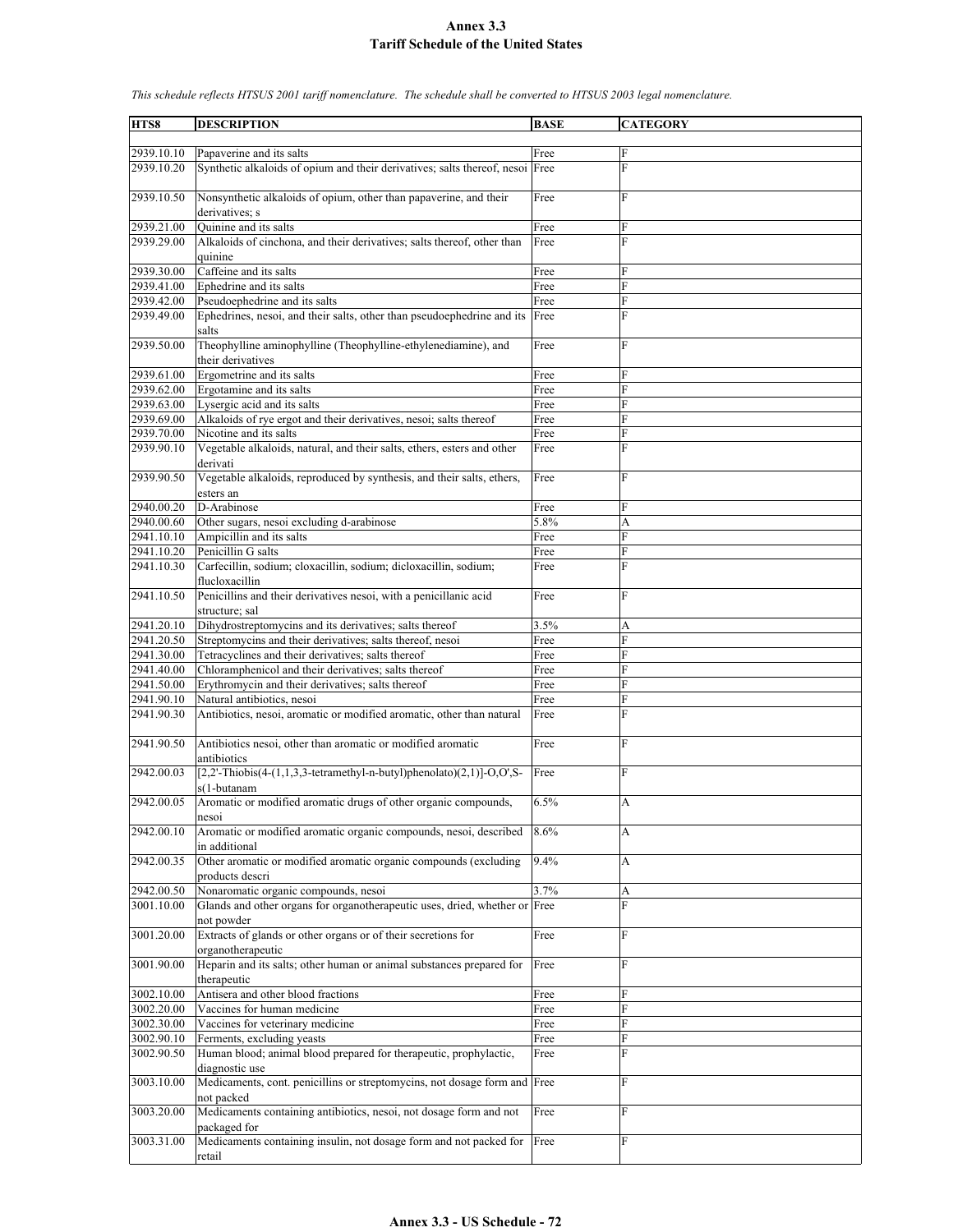| HTS8                     | <b>DESCRIPTION</b>                                                                                                            | <b>BASE</b>  | <b>CATEGORY</b> |
|--------------------------|-------------------------------------------------------------------------------------------------------------------------------|--------------|-----------------|
| 3003.39.10               | Medicaments containing artificial mixtures of natural hormones, but                                                           | Free         | F               |
| 3003.39.50               | not antibiot<br>Medicaments containing products of heading 2937, nesoi, but not                                               | Free         | $\overline{F}$  |
| 3003.40.00               | antibiotics, not<br>Medicaments containing alkaloids but not products of heading 2937                                         | Free         | F               |
|                          | or antibiotics                                                                                                                |              |                 |
| 3003.90.00<br>3004.10.10 | Medicaments nesoi, not dosage form and not packed for retail<br>Medicaments containing penicillin G salts, in dosage form and | Free<br>Free | F<br>F          |
| 3004.10.50               | packed for retail<br>Medicaments cont. penicillins or streptomycins, nesoi, in dosage form Free                               |              | F               |
| 3004.20.00               | or packed<br>Medicaments containing antibiotics, nesoi, in dosage form or packed                                              | Free         | F               |
| 3004.31.00               | for retail<br>Medicaments containing insulin, in dosage form or packed for retail                                             | Free         | F               |
| 3004.32.00               | Medicaments, containing adrenal cortical hormones, in dosage form<br>or packed for                                            | Free         | F               |
| 3004.39.00               | Medicaments, containing products of heading 2937 nesoi, in dosage<br>form or packed                                           | Free         | F               |
| 3004.40.00               | Medicaments cont. alkaloids, but not products of heading 2937 or<br>antibiotics, in                                           | Free         | ${\rm F}$       |
| 3004.50.10               | Medicaments containing vitamin B2 synthesized from aromatic or                                                                | Free         | F               |
| 3004.50.20               | mod. aromatic com<br>Medicaments containing vitamim B12 synthesized from aromatic or                                          | Free         | F               |
| 3004.50.30               | mod. aromatic co<br>Medicaments containing vitamin E synthesized from aromatic or                                             | Free         | ${\rm F}$       |
| 3004.50.40               | mod. aromatic comp<br>Medicaments containing vitamins nesoi, synthesized from aromatic or Free                                |              | F               |
| 3004.50.50               | mod. aromati<br>Medicaments containing vitamins or other products of heading 2936,<br>nesoi, in dos                           | Free         | F               |
| 3004.90.10               | Medicaments containing antigens or hyaluronic acid or its sodium<br>salt, nesoi, in                                           | Free         | F               |
| 3004.90.90               | Medicaments not elsewhere specified or included                                                                               | Free         | F               |
| 3005.10.10               | Adhesive dressings and other articles having an adhesive layer,<br>coated or impreg                                           | Free         | F               |
| 3005.10.50               | Adhesive dressings and other articles having an adhesive layer,<br>packed for retai                                           | Free         | F               |
| 3005.90.10               | Wadding, gauze, bandages, & similar articles, not having an adhesive Free<br>layer, coat                                      |              | F               |
| 3005.90.50               | Wadding, gauze, bandages, and similar articles, not having an                                                                 | Free         | F               |
| 3006.10.00               | adhesive layer, pa<br>Sterile surgical catgut, suture materials, tissue adhesives for wound                                   | Free         | F               |
| 3006.20.00               | closure, l<br>Blood-grouping reagents                                                                                         | Free         | $\overline{F}$  |
| 3006.30.10               | Opacifying preparation for X-ray examination; diagnostic reagent<br>designed to be                                            | Free         | F               |
| 3006.30.50               | Opacifying preparations for X-ray examinations; diagnostic reagents<br>designed to                                            | Free         | F               |
| 3006.40.00               | Dental cements and other dental fillings; bone reconstruction cements Free                                                    |              | F               |
| 3006.50.00               | First-aid boxes and kits                                                                                                      | Free         | F               |
| 3006.60.00               | Chemical contraceptive preparations based on hormones or<br>spermicides                                                       | Free         | F               |
| 3101.00.00               | Animal or vegetable fertilizers; fertilizers produced by the mixing or<br>chemical                                            | Free         | F               |
| 3102.10.00               | Urea, whether or not in aqueous solution                                                                                      | Free         | F               |
| 3102.21.00               | Ammonium sulfate                                                                                                              | Free         | F               |
| 3102.29.00               | Double salts and mixtures of ammonium sulfate and ammonium<br>nitrate                                                         | Free         | F               |
| 3102.30.00               | Ammonium nitrate, whether or not in aqueous solution                                                                          | Free         | F               |
| 3102.40.00               | Mixtures of ammonium nitrate with calcium carbonate or other<br>inorganic nonfertil                                           | Free         | F               |
| 3102.50.00               | Sodium nitrate                                                                                                                | Free         | F               |
| 3102.60.00               | Double salts and mixtures of calcium nitrate and ammonium nitrate                                                             | Free         | F               |
| 3102.70.00               | Calcium cyanamide                                                                                                             | Free         | F               |
| 3102.80.00               | Mixtures of urea and ammonium nitrate in aqueous or ammoniacal<br>solution                                                    | Free         | F               |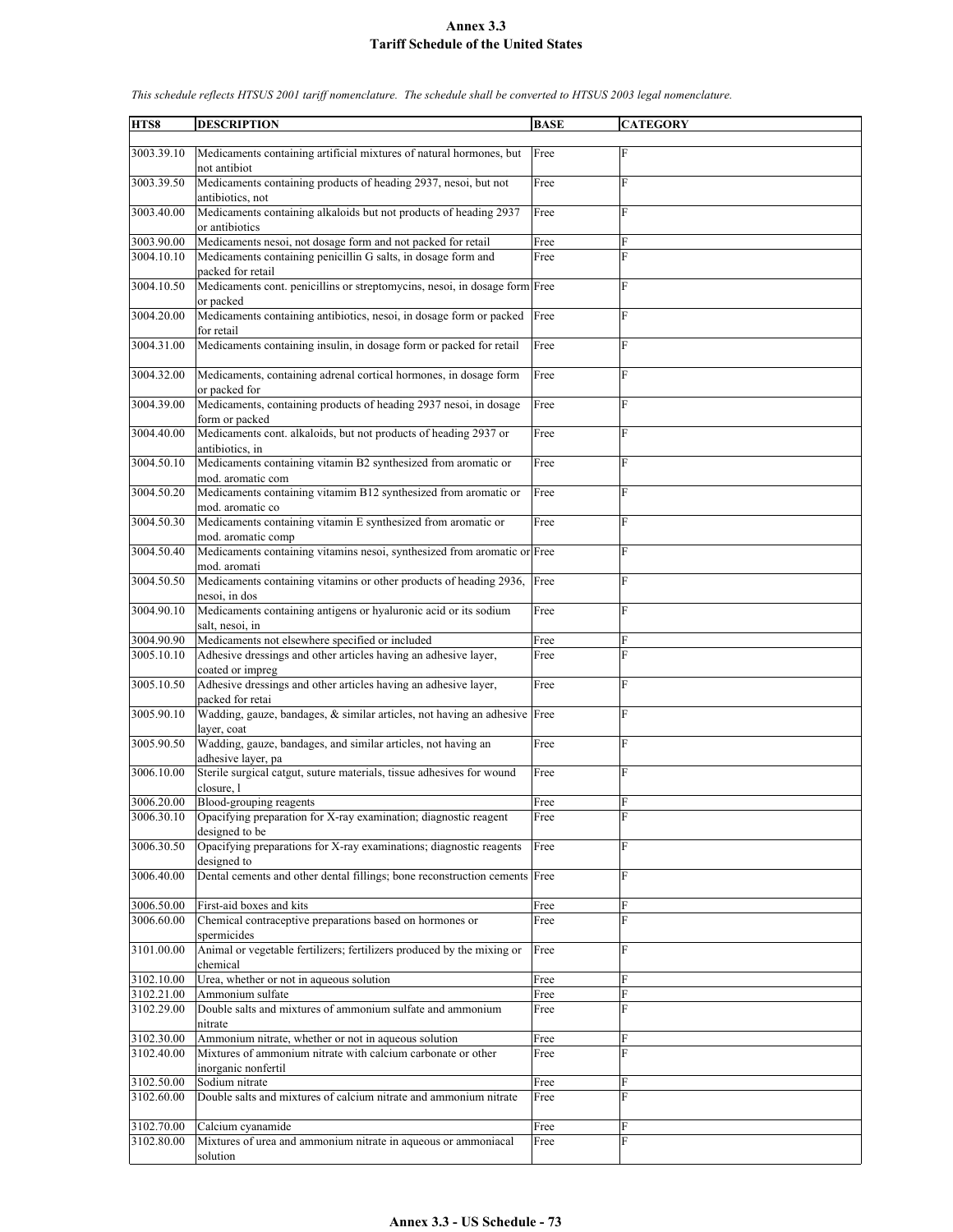**HTS8 DESCRIPTION BASE CATEGORY** 3102.90.00 Mineral or chemical fertilizers, nitrogenous, nesoi, including mixtures Free F not spec 3103.10.00 Superphosphates Free<br>3103.20.00 Basic slag phosphatic fertilizers Free Basic slag phosphatic fertilizers Free 3103.90.00 Mineral or chemical fertilizers, phosphatic, other than superphosphates or basic Free 3104.10.00 Carnallite, sylvite and other crude natural potassium salts Free 3104.20.00 Potassium chloride Free 3104.30.00 Potassium sulfate Free 3104.90.00 Mineral or chemical fertilizers, potassic, nesoi Free F 3105.10.00 Fertilizers of chapter 31 in tablets or similar forms or in packages of a gross Free 3105.20.00 Mineral or chemical fertilizers nesoi, containing the three fertilizing elements Free F 3105.30.00 Diammonium hydrogenorthophosphate (Diammonium phosphate) Free F 3105.40.00 Ammonium dihydrogenorthophosphate (Monoammonium phosphate), mixtures thereof wit Free F 3105.51.00 Mineral or chemical fertilizers nesoi, containing nitrates and phosphates Free F 3105.59.00 Mineral or chemical fertilizers nesoi, containing the two fertilizing elements n Free F 3105.60.00 Mineral or chemical fertilizers nesoi, containing the two fertilizing elements p **Free** 3105.90.00 Mineral or chemical fertilizers cont. two or three of the fertilizing elements n Free F 3201.10.00 Quebracho tanning extract Free 3201.20.00 Wattle tanning extract Free F 3201.90.10 Tannic acid, containing by weight 50 percent or more of tannic acid 1.5% A 3201.90.25 Tanning extracts of canaigre,chestnut curupay,dividivi,eucalyptus,gambier,hemlo Free F 3201.90.50 Tanning extracts of vegetable origin nesoi; tannins and their salts, ethers, est  $3.1\%$  A 3202.10.10 Aromatic or modified aromatic synthetic organic tanning substances 8.8% A 3202.10.50 Synthetic organic tanning substances, nonaromatic 6.5% 3202.90.10 Tanning substances, tanning preparations and enzymatic preparations for pre-tann Free 3202.90.50 Tanning substances, tanning preparations and enzymatic preparations for pre-tann 5% A 3203.00.10 Coloring matter of annato, archil, cochineal, cudbear, litmus and marigold meal Free F 3203.00.30 Mixtures of 3,4-dihydroxyphenyl-2,4,6,-trihydroxypphenylmethanone and 2-(2,4-dih Free F 3203.00.80 Coloring matter of vegetable or animal origin, nesoi 3.1% 3204.11.10 Disperse blue 19 and other specified dispersed dyes and preparations based there  $6.5\%$  A 3204.11.15 Disperse blue 30 and preparations based thereon 8.8% A 3204.11.18 N-[2-[2,6-Dicyano-4-methylphenylazo]-5- (diethylamino)phenyl]methanesulfonamide; Free **F**  $3204.11.35$  Disperse dyes described in add'l U.S. note 3 to section VI  $9\%$ 3204.11.50 Disperse dyes and preparations based thereon, nesoi 10.6% A 3204.12.05 Acid black 210 powder and presscake Free 3204.12.13 Acid violet 19 3204.12.17 Acid dyes, whether or not premetallized, and preparations based thereon, acid bl 8.8% A 3204.12.20 Acid black 61 and other specified acid and mordant dyes and preparations based t 6.5% A 3204.12.30 Mordant black 75, blue 1, brown 79, red 81, 84 and preparations based thereon 6.5% A 3204.12.45 Acid dyes, whether or not premetallized, and preparations based thereon, describ 9% A 3204.12.50 Synthetic acid and mordant dyes and preparations based thereon, nesoi  $10.6\%$  A 3204.13.10 Basic black 7 and other specified basic dyes and preparations based thereon 6.5% A 3204.13.20 Basic orange 22, basic red 13 dyes, and preparations based thereon 8.8%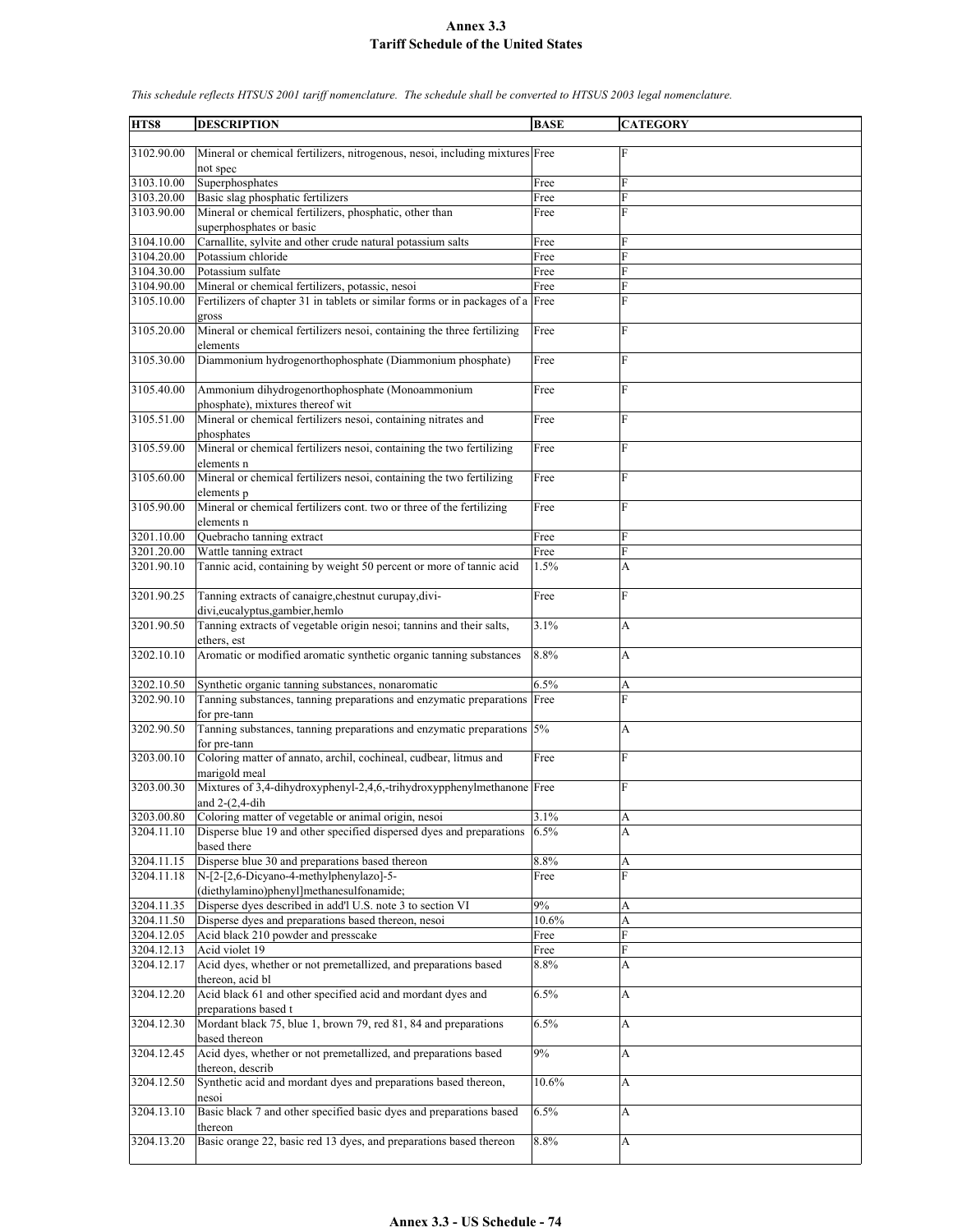| HTS8                     | <b>DESCRIPTION</b>                                                                                                                                   | <b>BASE</b>    | <b>CATEGORY</b> |
|--------------------------|------------------------------------------------------------------------------------------------------------------------------------------------------|----------------|-----------------|
|                          |                                                                                                                                                      |                |                 |
| 3204.13.25               | Basic blue 3; basic red 14; and basic yellow 1, 11, 13; and<br>preparations based t                                                                  | 10.6%          | A               |
| 3204.13.45               | 3,7-Bis(dimethylamino)phenazathionium chloride (methylene blue);<br>and basic blue                                                                   | Free           | F               |
| 3204.13.60               | Basic dyes and preparations based thereon, described in add'l U.S.                                                                                   | 9%             | A               |
| 3204.13.80               | note 3 to sect<br>Basic dyes and preparations based thereon, nesoi                                                                                   | 10.6%          | A               |
| 3204.14.10               | Direct black 62 and other specified basic dyes and preparations based 8.8%                                                                           |                | A               |
|                          | thereon                                                                                                                                              |                |                 |
| 3204.14.20               | Direct black 51 and other specified basic dyes and preparations based $6.5\%$<br>thereon                                                             |                | A               |
| 3204.14.25               | Direct blue 86; direct red 83; direct yellow 28 dyes; and preparations<br>based the                                                                  | 10.6%          | A               |
| 3204.14.30               | Direct dyes nesoi, and preparations based thereon, described in<br>additional U.S.                                                                   | 9%             | A               |
| 3204.14.50               | Direct dyes and preparations based thereon, nesoi                                                                                                    | 10.6%          | A               |
| 3204.15.10               | Vat blue 1 (synthetic indigo) dye, "Colour Index No. 73000" and                                                                                      | $1 cents/kg +$ | A               |
|                          | preparations bas                                                                                                                                     | 8.9%           |                 |
| 3204.15.20               | Vat brown 3; vat orange 2, 7; and vat violet 9, 13 dyes and<br>preparations based t                                                                  | 10.6%          | A               |
| 3204.15.25               | Vat red 1                                                                                                                                            | Free           | F               |
| 3204.15.30               | Solubilized vat blue 5 and specified solubilized vat dyes and                                                                                        | 6.5%           | A               |
| 3204.15.35               | preparations based<br>Solubilized vat orange 3, vat blue 2, vat red 44; and vat yellow 4, 20                                                         | 8.8%           | A               |
| 3204.15.40               | and prepa<br>Vat dyes (incl. those usable as pigments) and preparations based                                                                        | 9%             | A               |
| 3204.15.80               | thereon, descri<br>Vat dyes (including those usable in that state as pigments) and                                                                   | 10.6%          | A               |
| 3204.16.10               | preparations bas<br>Reactive black 1; blue 1, 2, 4; orange 1; red 1, 2, 3, 5, 6; and yellow $1, 8.8\%$                                               |                | A               |
| 3204.16.20               | and p<br>Specified reactive dye mixtures and preparations based thereon                                                                              | 6.5%           | A               |
| 3204.16.30               | Reactive dyes and preparations based thereon nesoi, described in                                                                                     | 9%             | A               |
|                          | additional U.S.                                                                                                                                      |                |                 |
| 3204.16.50<br>3204.17.04 | Synthetic reactive dyes and preparations based thereon, nesoi<br>Pigments and preparations based thereon, pigment black 1, and other<br>specified pi | 10.6%<br>6.5%  | A<br>A          |
| 3204.17.08               | Pigment red 178; pigment yellow 101, 138                                                                                                             | Free           | F               |
| 3204.17.20               | Copper phthalocyanine ([Phthalocyanato(2-)]copper) not ready for use 9.8%<br>as a pigmen                                                             |                | A               |
| 3204.17.40               | Pigments and preparations based thereon, isoindoline red pigment;<br>pigment red 24                                                                  | Free           | F               |
| 3204.17.60               | Pigments and preparations based thereon, products described in add'l<br>U.S. note 3                                                                  | 9%             | A               |
| 3204.17.90               | Other pigments and preparations based thereon, nesoi                                                                                                 | 10.6%          | A               |
| 3204.19.06               | Solvent yellow 43, 44, 85, 172                                                                                                                       | Free           | F               |
| 3204.19.11               | Solvent black 2 and other specified solvent dyes and preparations<br>based thereon                                                                   | 6.5%           | A               |
| 3204.19.20               | Solvent dyes and preparations based thereon, products described in<br>add'l U.S. no                                                                  | 9%             | A               |
| 3204.19.25               | Solvent dyes and preparations based thereon nesoi                                                                                                    | 10.6%          | A               |
| 3204.19.30               | Sulfur black, "Colour Index Nos. 53185, 53190 and 53195" and                                                                                         | $1 cents/kg +$ | A               |
|                          | preparations based                                                                                                                                   | 8.8%           |                 |
| 3204.19.35<br>3204.19.40 | Beta-carotene and other carotenoid coloring matter<br>Synthetic organic coloring matter and preparations based thereon,                              | 3.1%<br>9%     | A<br>A          |
|                          | nesoi, describ                                                                                                                                       |                |                 |
| 3204.19.50               | Synthetic organic coloring matter and preparations based thereon<br>nesoi, includin                                                                  | 10.6%          | A               |
| 3204.20.10               | Fluorescent brightening agent 32                                                                                                                     | 10.6%          | A               |
| 3204.20.40               | Benzoxazol                                                                                                                                           | Free           | F               |
| 3204.20.80               | Synthetic organic products of a kind used as fluorescent brightening<br>agents, nes                                                                  | 6.5%           | A               |
| 3204.90.00               | Synthetic organic coloring matter or preparations based thereon,<br>nesoi; syntheti                                                                  | 5.9%           | A               |
| 3205.00.05               | Carmine food coloring solutions, cont cochineal carmine lake and<br>paprika oleores                                                                  | Free           | F               |
| 3205.00.15               | Carmine color lakes and preparations as specified in note 3 to this<br>chapter, nes                                                                  | 9%             | A               |
| 3205.00.40               | Color lakes and preparations based thereon, described in additional<br>U.S. note 3                                                                   | 9%             | A               |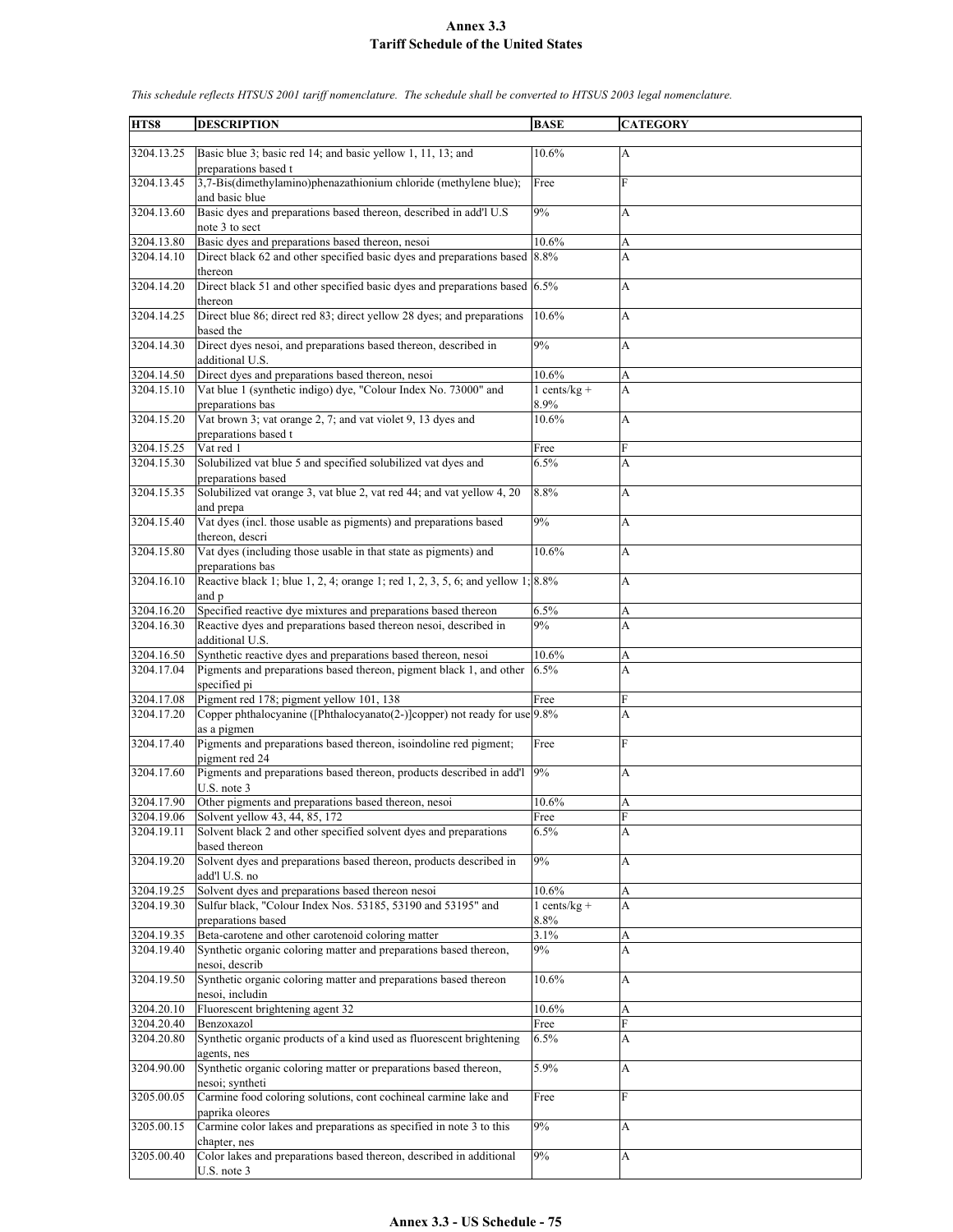| HTS8                     | <b>DESCRIPTION</b>                                                                                                   | <b>BASE</b>                | <b>CATEGORY</b>           |
|--------------------------|----------------------------------------------------------------------------------------------------------------------|----------------------------|---------------------------|
|                          |                                                                                                                      |                            |                           |
| 3205.00.50<br>3206.11.00 | Color lakes and preparations based thereon, nesoi<br>Pigments & preparations based on titanium dioxide containing 80 | 10.6%<br>6%                | A<br>A                    |
|                          | percent or more                                                                                                      |                            |                           |
| 3206.19.00               | Pigments and preparations based on titanium dioxide, nesoi                                                           | 6%                         | A                         |
| 3206.20.00               | Pigments and preparations based on chromium compounds                                                                | 3.7%                       | A                         |
| 3206.30.00               | Pigments and preparations based on cadmium compounds                                                                 | 3.1%                       | A                         |
| 3206.41.00               | Ultramarine and preparations based thereon                                                                           | 1.5%                       | A                         |
| 3206.42.00               | Lithopone and other pigments and preparations based on zinc sulfide                                                  | 2.2%                       | A                         |
| 3206.43.00               | Pigments and preparations based on hexacyanoferrates (ferrocyanides 3.7%)<br>and ferricya                            |                            | A                         |
| 3206.49.10               | Concentrated dispersions of pigments in plastics materials                                                           | 5.9%                       | A                         |
| 3206.49.20               | Coloring preparations based on iron oxides, as specified in note 3 to                                                | 6.5%                       | A                         |
| 3206.49.30               | this chapt<br>Coloring preparations based on zinc oxides, as specified in note 3 to                                  | 1.3%                       | A                         |
|                          | this chapt                                                                                                           |                            |                           |
| 3206.49.40               | Coloring preparations based on carbon black, as specified in note 3 to Free<br>this chap                             |                            | $\overline{F}$            |
| 3206.49.50               | Coloring matter and preparations, nesoi, as specified in note 3 to this<br>chapter                                   | 3.1%                       | A                         |
| 3206.50.00               | Inorganic products of a kind used as luminophores                                                                    | 6.5%                       | A                         |
| 3207.10.00               | Prepared pigments, opacifiers, colors, and similar preparations, of a<br>kind used                                   | 3.1%                       | A                         |
| 3207.20.00               | Vitrifiable enamels and glazes, engobes (slips), and similar<br>preparations, of a                                   | 4.9%                       | A                         |
| 3207.30.00               | Liquid lustres and similar preparations, of a kind used in the ceramic,<br>enamelli                                  | 3.1%                       | A                         |
| 3207.40.10               | Glass frit and other glass, ground or pulverized                                                                     | 6%                         | A                         |
| 3207.40.50               | Glass frit and other glass, in the form of granules or flakes                                                        | 8.6%                       | A                         |
| 3208.10.00               | Paints and varnishes (including enamels and lacquers) based on<br>polyesters in a n                                  | 3.7%                       | A                         |
| 3208.20.00               | Paints and varnishes (including enamels and lacquers) based on<br>acrylic or vinyl                                   | 3.6%                       | A                         |
| 3208.90.00               | Paints and varnishes based on synthetic polymers or chemically<br>modified natural                                   | 3.2%                       | A                         |
| 3209.10.00               | Paints and varnishes (including enamels and lacquers) based on<br>acrylic or vinyl                                   | 5.1%                       | A                         |
| 3209.90.00               | Paints and varnishes based on synthetic polymers or chemically<br>modified natural                                   | 5.9%                       | A                         |
| 3210.00.00               | Other paints and varnishes (including enamels, lacquers and<br>distempers) nesoi; p                                  | 1.8%                       | A                         |
| 3211.00.00               | Prepared driers for paints and varnishes                                                                             | 3.7%                       | A                         |
| 3212.10.00               | Stamping foils                                                                                                       | 4.7%                       | A                         |
| 3212.90.00               | Pigments dispersed in nonaqueous media, in liquid or paste form,<br>used in making                                   | 3.1%                       | A                         |
| 3213.10.00               | Artists', students' or signboard painters' colors, in tablets, tubes, jars,<br>bott                                  | $6.5\%$ on the<br>entire s | $\boldsymbol{\mathsf{A}}$ |
| 3213.90.00               | Artists', students' or signboard painters' colors, in tablets, tubes, jars,                                          | 3.4%                       | А                         |
|                          | bott                                                                                                                 |                            |                           |
| 3214.10.00               | Glaziers' putty, grafting putty, resin cements, caulking compounds<br>and other mas                                  | 3.7%                       | A                         |
| 3214.90.10               | Nonrefractory surfacing preparations for facades, indoor walls, floors,<br>ceilings                                  | Free                       | F                         |
| 3214.90.50               | Nonrefractory surfacing preparations for facades, indoor walls, floors,<br>ceilings                                  | 7.8%                       | A                         |
| 3215.11.00               | Printing ink, black                                                                                                  | 1.8%                       | A                         |
| 3215.19.00               | Printing ink, other than black                                                                                       | 1.8%                       | A                         |
| 3215.90.10               | Drawing ink                                                                                                          | 3.1%                       | A                         |
| 3215.90.50               | Inks, other than printing or drawing inks                                                                            | 1.8%                       | A                         |
| 3301.11.00<br>3301.12.00 | Essential oils of bergamot<br>Essential oils of orange                                                               | Free<br>2.7%               | F                         |
| 3301.13.00               | Essential oils of lemon                                                                                              | 3.8%                       | A<br>A                    |
| 3301.14.00               | Essential oils of lime                                                                                               | Free                       | F                         |
| 3301.19.10               | Essential oils of grapefruit                                                                                         | 2.7%                       | A                         |
| 3301.19.50               | Essential oils of citrus fruit, nesoi                                                                                | Free                       | F                         |
| 3301.21.00               | Essential oils of geranium                                                                                           | Free                       | F                         |
| 3301.22.00               | Essential oils of jasmine                                                                                            | Free                       | F                         |
| 3301.23.00               | Essential oils of lavender or of lavandin                                                                            | Free                       | F                         |
| 3301.24.00<br>3301.25.00 | Essential oils of peppermint (Mentha piperita)<br>Essential oils of mints, other than peppermint                     | 4.2%<br>Free               | A<br>${\rm F}$            |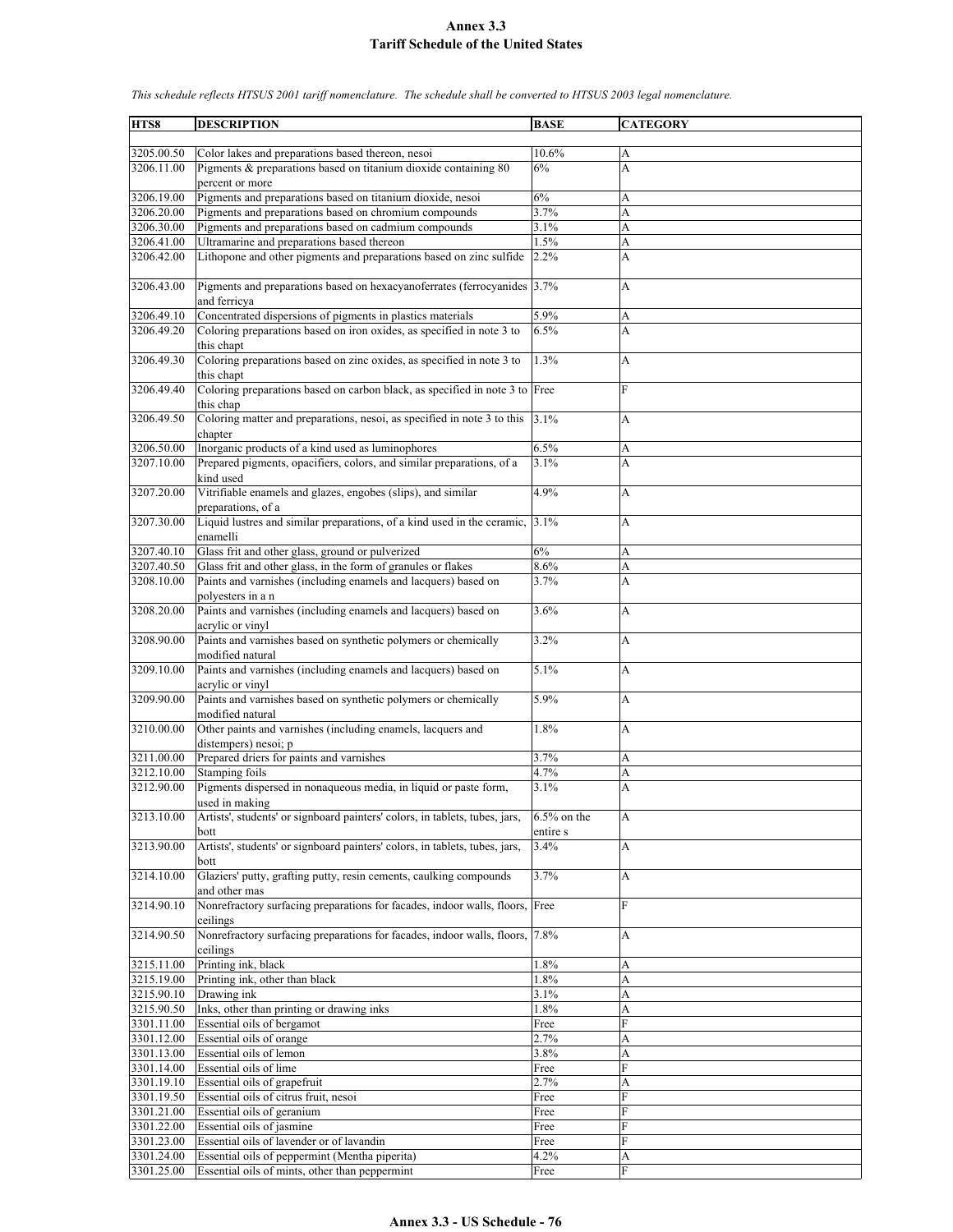| HTS8       | <b>DESCRIPTION</b>                                                                          | <b>BASE</b>              | <b>CATEGORY</b>       |
|------------|---------------------------------------------------------------------------------------------|--------------------------|-----------------------|
|            |                                                                                             |                          |                       |
| 3301.26.00 | Essential oils of vetiver                                                                   | Free                     | F                     |
| 3301.29.10 | Essential oils of eucalyptus                                                                | 1.8%                     | A                     |
| 3301.29.20 | Essential oils of orris                                                                     | 1.1%                     | A                     |
| 3301.29.50 | Essential oils other than those of citrus fruits, nesoi                                     | Free                     | F                     |
| 3301.30.00 | Resinoids                                                                                   | Free                     | F                     |
| 3301.90.10 | Extracted oleoresins consisting essentially of nonvolatile components<br>of the nat         | 3.8%                     | A                     |
| 3301.90.50 | Concentrates of essential oils; terpenic by-product of the<br>deterpenation of esse         | Free                     | F                     |
| 3302.10.10 | Mixtures of odoriferous substances, mixtures with a basis of these<br>substances, u         | Free                     | F                     |
| 3302.10.20 | Mixtures of or with a basis of odoriferous substances, used in the food Free<br>or drink    |                          | F                     |
| 3302.10.40 | Mixtures of/with basis of odoriferous substances, with 20% to 50%<br>alcohol by weig        | $8.4$ cents/kg +<br>1.9% | A                     |
| 3302.10.50 | Mixtures of/with basis of odoriferous substances, over 50% of alcohol 17 cents/kg +         |                          | A                     |
| 3302.10.90 | by weight.<br>Mixtures of or with a basis of odoriferous substances, used in the food Free  | 1.9%                     | F                     |
| 3302.90.10 | or drink<br>Mixtures of or with a basis of odoriferous substances, used in other            | Free                     | F                     |
| 3302.90.20 | than the fo<br>Mixtures of or with a basis of odoriferous substances, used in other         | Free                     | F                     |
|            | than the fo                                                                                 |                          |                       |
| 3303.00.10 | Floral or flower waters, not containing alcohol                                             | Free                     | F                     |
| 3303.00.20 | Perfumes and toilet waters, other than floral or flower waters, not<br>containing a         | Free                     | F                     |
| 3303.00.30 | Perfumes and toilet waters, containing alcohol                                              | Free                     | F                     |
| 3304.10.00 | Lip make-up preparations                                                                    | Free                     | F                     |
| 3304.20.00 | Eye make-up preparations                                                                    | Free                     | $\overline{F}$        |
| 3304.30.00 | Manicure or pedicure preparations                                                           | Free                     | ${\rm F}$             |
| 3304.91.00 | Beauty or make-up powders, whether or not compressed                                        | Free                     | F                     |
| 3304.99.10 | Petroleum jelly put up for retail sale                                                      | Free                     | F                     |
| 3304.99.50 | Beauty or make-up preparations $\&$ preparations for the care of the<br>skin, excl. me      | Free                     | F                     |
| 3305.10.00 | Shampoos                                                                                    | Free                     | F                     |
| 3305.20.00 | Preparations for permanent waving or straightening the hair                                 | Free                     | F                     |
| 3305.30.00 | Hair lacquers                                                                               | Free                     | F                     |
| 3305.90.00 | Preparations for use on the hair, nesoi                                                     | Free                     | F                     |
| 3306.10.00 | Dentifrices                                                                                 | Free                     | F                     |
| 3306.20.00 | Yarn used to clean between the teeth (dental floss)                                         | Free                     | F                     |
| 3306.90.00 | Preparations for oral or dental hygiene, including denture fixative                         | Free                     | F                     |
| 3307.10.10 | pastes and p<br>Pre-shave, shaving or after-shave preparations, not containing alcohol 4.9% |                          | A                     |
| 3307.10.20 | Pre-shave, shaving or after-shave preparations, containing alcohol                          | 4.9%                     | A                     |
| 3307.20.00 | Personal deodorants and antiperspirants                                                     | 4.9%                     | A                     |
| 3307.30.10 | Bath salts, whether or not perfumed                                                         | 5.8%                     | A                     |
| 3307.30.50 | Bath preparations, other than bath salts                                                    | 4.9%                     | A                     |
| 3307.41.00 | "Agarbatti" and other odoriferous preparations which operate by                             | 2.4%                     | A                     |
| 3307.49.00 | burning, to perf<br>Preparations for perfuming or deodorizing rooms, including              | $6\%$                    | A                     |
| 3307.90.00 | odoriferous preparati<br>Depilatories and other perfumery, cosmetic or toilet preparations. | 5.4%                     | А                     |
|            | nesoi                                                                                       |                          |                       |
| 3401.11.10 | Castile soap in the form of bars, cakes or molded pieces or shapes                          | Free                     | F                     |
| 3401.11.50 | Soap, nesoi; organic surface-active products used as soap, in bars,<br>cakes, piece         | Free                     | F                     |
| 3401.19.00 | Soap; organic surface-active products used as soap, in bars, cakes,<br>pieces; soap         | Free                     | F                     |
| 3401.20.00 | Soap, not in the form of bars, cakes, molded pieces or shapes                               | Free                     | F                     |
| 3402.11.20 | Linear alkylbenzene sulfonates                                                              | 6.5%                     | $\boldsymbol{\rm{A}}$ |
| 3402.11.40 | Anionic, aromatic or modified aromatic organic surface-active agents, 4%<br>whether or      |                          | A                     |
| 3402.11.50 | Nonaromatic anionic organic surface-active agents (other than soap)                         | 3.7%                     | А                     |
| 3402.12.10 | Aromatic or modified aromatic cationic organic surface-active agents<br>(other than         | 4%                       | А                     |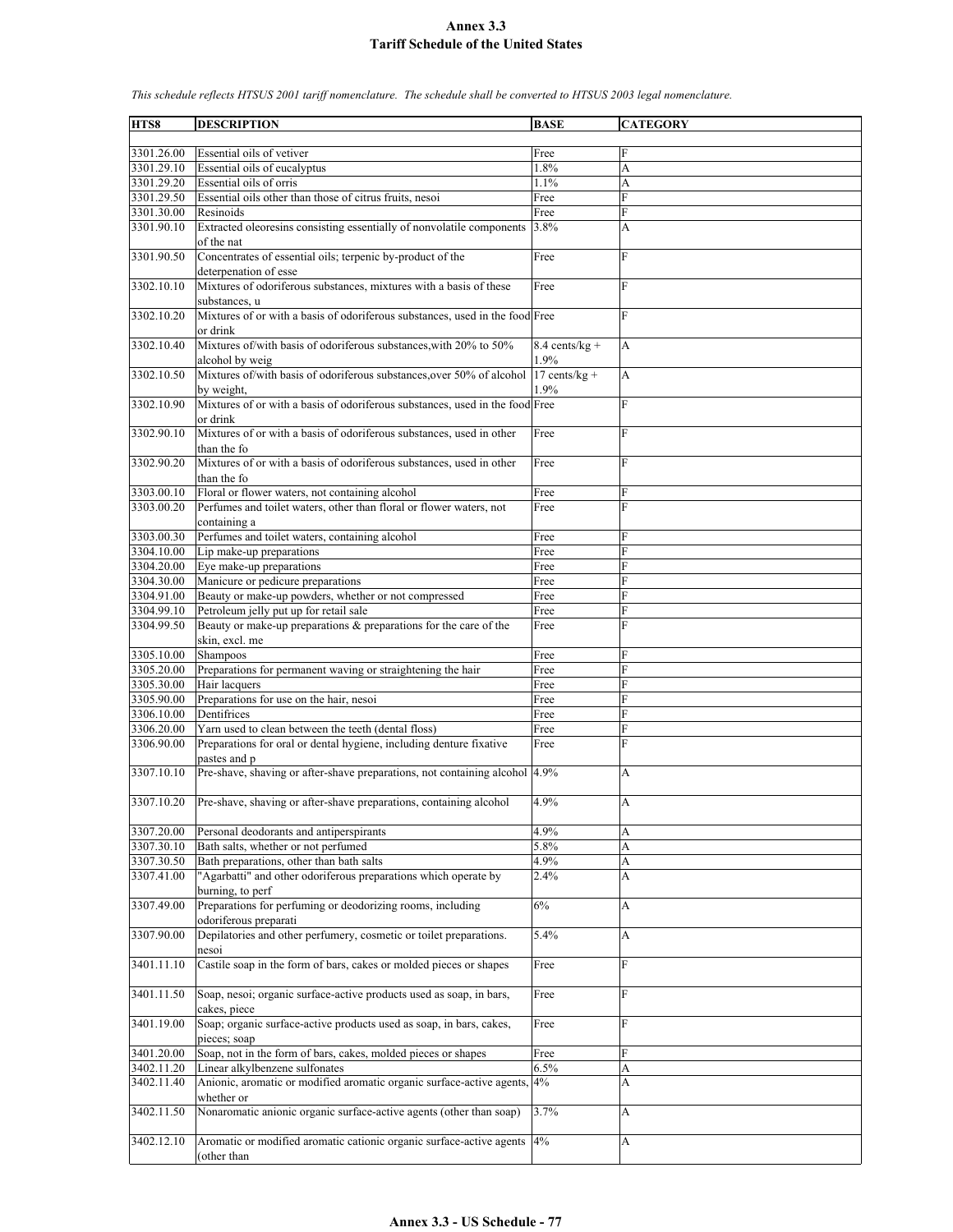| HTS8       | <b>DESCRIPTION</b>                                                             | <b>BASE</b>      | <b>CATEGORY</b> |
|------------|--------------------------------------------------------------------------------|------------------|-----------------|
|            |                                                                                |                  |                 |
| 3402.12.50 | Nonaromatic cationic organic surface-active agents (other than soap)           | 4%               | A               |
|            |                                                                                |                  |                 |
| 3402.13.10 |                                                                                |                  |                 |
|            | Aromatic or modified aromatic nonionic organic surface-active agents 4%        |                  | A               |
|            | (other than                                                                    |                  |                 |
| 3402.13.20 | Nonaromatic nonionic organic surface-active agents (other than soap) 4%        |                  | A               |
|            | of fatty su                                                                    |                  |                 |
| 3402.13.50 | Nonaromatic nonionic organic surface-active agents (other than soap), 3.7%     |                  |                 |
|            |                                                                                |                  | A               |
|            | other than                                                                     |                  |                 |
| 3402.19.10 | Aromatic or modified aromatic organic surface-active agents (other             | 4%               | A               |
|            | than soap) ot                                                                  |                  |                 |
| 3402.19.50 | Nonaromatic organic surface-active agents (other than soap) nesoi              | 3.7%             |                 |
|            |                                                                                |                  | A               |
|            |                                                                                |                  |                 |
| 3402.20.10 | Surface-active, washing, and cleaning preparations containing any              | 4%               | A               |
|            | aromatic or mo                                                                 |                  |                 |
| 3402.20.50 | Surface-active, washing, and cleaning preparations nesoi, put up for           | Free             | F               |
|            |                                                                                |                  |                 |
|            | retail sale                                                                    |                  |                 |
| 3402.90.10 | Synthetic detergents put up for retail sale                                    | 3.8%             | А               |
| 3402.90.30 | Surface-active, washing, and cleaning preparations cont. any aromatic 4%       |                  | A               |
|            | or modifie                                                                     |                  |                 |
|            |                                                                                |                  |                 |
| 3402.90.50 | Surface-active, washing, and cleaning preparations nesoi, put up for           | 3.7%             | A               |
|            | retail sale                                                                    |                  |                 |
| 3403.11.20 | Preparations for the treatment of textile materials, containing 50 but         | 0.2%             | A               |
|            | not over                                                                       |                  |                 |
|            |                                                                                |                  |                 |
| 3403.11.40 | Preparations for the treatment of textile materials, containing less than 6.1% |                  | A               |
|            | 50 per                                                                         |                  |                 |
| 3403.11.50 | Preparations for the treatment of leather, furskins, other materials           | 1.4%             | A               |
|            | nesoi, cont                                                                    |                  |                 |
|            |                                                                                |                  |                 |
| 3403.19.10 | Lubricating preparations containing 50% but less than 70% by weight 0.2%       |                  | A               |
|            | of petroleum                                                                   |                  |                 |
| 3403.19.50 | Lubricating preparations containing less than 50% by weight of                 | 5.8%             | A               |
|            | petroleum oils or                                                              |                  |                 |
|            |                                                                                |                  |                 |
| 3403.91.10 | Preparations for the treatment of textile materials, nesoi                     | 6%               | A               |
| 3403.91.50 | Preparations nesoi, for the treatment of leather, furskins or other            | 6.5%             | A               |
|            | materials ne                                                                   |                  |                 |
| 3403.99.00 | Lubricating preparations (incl. lubricant-based preparations), nesoi           | 6.5%             | A               |
|            |                                                                                |                  |                 |
|            |                                                                                |                  |                 |
| 3404.10.00 | Artificial waxes and prepared waxes of chemically modified lignite             | Free             | F               |
|            |                                                                                |                  |                 |
| 3404.20.00 | Artificial waxes and prepared waxes of polyethylene glycol                     | 6.6%             | A               |
| 3404.90.10 | Artificial waxes and prepared waxes containing bleached beeswax                | Free             | F               |
|            |                                                                                |                  |                 |
|            |                                                                                |                  |                 |
| 3404.90.50 | Artificial waxes and prepared waxes, excluding those of chemically             | Free             | $\mathbf{F}$    |
|            | modified lign                                                                  |                  |                 |
| 3405.10.00 | Polishes, creams and similar preparations for footwear or leather              | Free             | F               |
| 3405.20.00 | Polishes, creams and similar preparations for the maintenance of               | Free             | F               |
|            |                                                                                |                  |                 |
|            | wooden furnitur                                                                |                  |                 |
| 3405.30.00 | Polishes and similar preparations for coachwork, other than metal              | Free             | F               |
|            | polishes                                                                       |                  |                 |
| 3405.40.00 | Scouring pastes and powders and other scouring preparations                    | Free             | F               |
|            |                                                                                |                  |                 |
| 3405.90.00 | Polishes, creams and similar preparations for glass or metal                   | Free             | F               |
| 3406.00.00 | Candles, tapers and the like                                                   | Free             | F               |
| 3407.00.20 | Modeling pastes, including those put up for children's amusement               | Free             | F               |
|            |                                                                                |                  |                 |
| 3407.00.40 | Modeling pastes, nesoi                                                         | Free             | F               |
|            |                                                                                |                  |                 |
| 3501.10.10 | Casein, milk protein concentrate                                               | $0.37$ cents/kg  | A               |
| 3501.10.50 | Casein, other than milk protein concentrate                                    | Free             | F               |
| 3501.90.20 | Casein glues                                                                   | 6%               | A               |
| 3501.90.60 | Caseinates and other casein derivatives, nesoi                                 | $0.37$ cents/kg  | A               |
|            |                                                                                |                  |                 |
| 3502.11.00 | Egg albumin, dried                                                             | 47.6 cents/kg    | B               |
| 3502.19.00 | Egg albumin, other than dried                                                  | 9.7 cents/kg     | $\mathbf C$     |
| 3502.20.00 | Milk albumin, including concentrates of two or more whey proteins              | Free             | F               |
|            |                                                                                |                  |                 |
|            |                                                                                |                  |                 |
| 3502.90.00 | Albumins, albuminates and other albumin derivatives, nesoi                     | Free             | F               |
| 3503.00.10 | Fish glue                                                                      | $1.2$ cents/kg + | A               |
|            |                                                                                | 1.5%             |                 |
| 3503.00.20 | Inedible gelatin and animal glue valued under 88 cents per kg                  | $1.2$ cents/kg + | A               |
|            |                                                                                | 3.2%             |                 |
|            |                                                                                |                  |                 |
| 3503.00.40 | Inedible gelatin and animal glue valued 88 cents or more per kg                | $2.8$ cents/kg + | B               |
|            |                                                                                | 3.8%             |                 |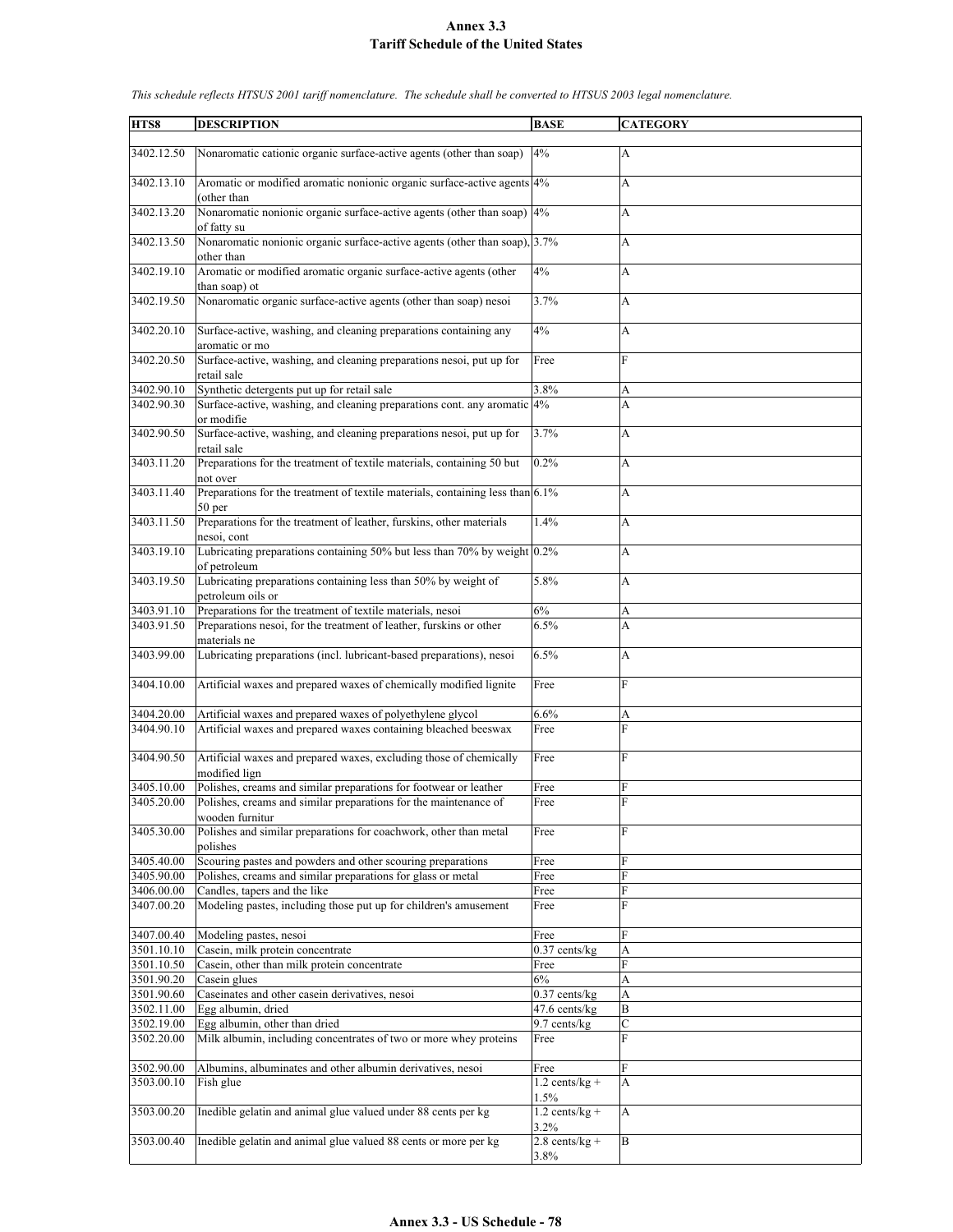| HTS8                     | <b>DESCRIPTION</b>                                                                                  | <b>BASE</b>      | <b>CATEGORY</b>     |
|--------------------------|-----------------------------------------------------------------------------------------------------|------------------|---------------------|
|                          |                                                                                                     |                  |                     |
| 3503.00.55               | Gelatin sheets and derivatives, nesoi; isinglass; other glues of animal                             | $2.8$ cents/kg + | A                   |
|                          | origin,                                                                                             | 3.8%             |                     |
| 3504.00.10<br>3504.00.50 | Protein isolates<br>Peptones and their derivatives; protein substances and their                    | 5%<br>4%         | A<br>A              |
|                          | derivatives, nesoi;                                                                                 |                  |                     |
| 3505.10.00               | Dextrins and other modified starches                                                                | $0.7$ cents/kg   | A                   |
| 3505.20.00               | Glues based on starches or on dextrins or other modified starches                                   | $2.1$ cents/kg + | A                   |
|                          |                                                                                                     | 2.9%             |                     |
| 3506.10.10               | Animal glue, including casein glue but not including fish glue, not                                 | 6.5%             | A                   |
| 3506.10.50               | exceeding a<br>Products suitable for use as glues or adhesives, nesoi, not exceeding $1 \,   2.1\%$ |                  | A                   |
|                          | kg, put                                                                                             |                  |                     |
| 3506.91.00               | Adhesive preparations based on rubber or plastics (including artificial 2.1%)                       |                  | A                   |
|                          | resins)                                                                                             |                  |                     |
| 3506.99.00               | Prepared glues and other prepared adhesives, excluding adhesives                                    | 2.1%             | A                   |
|                          | based on rubber                                                                                     |                  |                     |
| 3507.10.00<br>3507.90.20 | Rennet and concentrates thereof<br>Penicillin G amidase                                             | Free<br>Free     | F<br>F              |
| 3507.90.70               | Enzymes and prepared enzymes, nesoi                                                                 | Free             | F                   |
| 3601.00.00               | Propellant powders                                                                                  | 6.5%             | A                   |
| 3602.00.00               | Prepared explosives, other than propellant powders                                                  | Free             | F                   |
| 3603.00.30               | Safety fuses or detonating fuses                                                                    | 3%               | A                   |
| 3603.00.60               | Percussion caps                                                                                     | 4.2%             | A                   |
| 3603.00.90               | Detonating caps, igniters or electric detonators<br>Display or special fireworks (Class 1.3G)       | 0.2%             | A                   |
| 3604.10.10<br>3604.10.90 | Fireworks, nesoi                                                                                    | 2.4%<br>5.3%     | A<br>A              |
| 3604.90.00               | Signaling flares, rain rockets, fog signals and other pyrotechnic                                   | 6.5%             | A                   |
|                          | articles, excl                                                                                      |                  |                     |
| 3605.00.00               | Matches, other than pyrotechnic articles of heading 3604                                            | Free             | F                   |
| 3606.10.00               | Liquid or liquefied-gas fuels in containers used for filling cigarette or                           | Free             | F                   |
|                          | simila                                                                                              |                  |                     |
| 3606.90.30               | Ferrocerium and other pyrophoric alloys in all forms                                                | 5.9%             | А<br>$\overline{F}$ |
| 3606.90.40<br>3606.90.80 | Metaldehyde<br>Articles of combustible materials as specified in note 2 of chap. 36,                | Free<br>5%       | А                   |
|                          | nesoi                                                                                               |                  |                     |
| 3701.10.00               | Photographic plates and film in the flat, sensitized, unexposed, of any 3.7%                        |                  | A                   |
|                          | material                                                                                            |                  |                     |
| 3701.20.00               | Instant print film in the flat, sensitized, unexposed, whether or not in                            | 3.7%             | A                   |
| 3701.30.00               | packs                                                                                               |                  |                     |
|                          | Photographic plates and film nesoi, with any side 255 mm, in the flat, 3.7%<br>sensitize            |                  | A                   |
| 3701.91.00               | Photographic plates, film, for color photography, nesoi, in the flat,                               | 3.7%             | A                   |
|                          | sensitized                                                                                          |                  |                     |
| 3701.99.30               | Photographic dry plates, nesoi, sensitized, unexposed, of any material 4.9%                         |                  | A                   |
|                          | other tha                                                                                           |                  |                     |
| 3701.99.60               | Photographic plates and film, nesoi, in the flat, sensitized, unexposed, 3.7%                       |                  | А                   |
| 3702.10.00               | of any<br>Photographic film in rolls, sensitized, unexposed, for X-ray use; of                      | 3.7%             | А                   |
|                          | any materia                                                                                         |                  |                     |
| 3702.20.00               | Instant print film in rolls, sensitized, unexposed                                                  | 3.7%             | A                   |
| 3702.31.00               | Film in rolls, for color photography, without sprocket holes, of a                                  | 3.7%             | A                   |
|                          | width not exc                                                                                       |                  |                     |
| 3702.32.00               | Film in rolls, with silver halide emulsion, without sprocket holes, of a $3.7\%$                    |                  | А                   |
| 3702.39.00               | width n<br>Film in rolls without sprocket holes, width not exceeding 105 mm,                        | 3.7%             | A                   |
|                          | other than col                                                                                      |                  |                     |
| 3702.41.00               | Film in rolls, without sprocket holes, of a width exceeding 610 mm                                  | 3.7%             | A                   |
|                          | and of a leng                                                                                       |                  |                     |
| 3702.42.00               | Film in rolls, without sprocket holes, of a width exceeding 610 mm                                  | 3.7%             | A                   |
|                          | and of a leng                                                                                       |                  |                     |
| 3702.43.00               | Film in rolls, without sprocket holes, of a width exceeding 610 mm<br>and of a leng                 | 3.7%             | A                   |
| 3702.44.00               | Film in rolls, without sprocket holes, of a width exceeding 105 mm                                  | 3.7%             | A                   |
|                          | but not excee                                                                                       |                  |                     |
| 3702.51.00               | Film for color photography, in rolls, of a width not exceeding 16 mm                                | 3.7%             | А                   |
|                          | and of a le                                                                                         |                  |                     |
| 3702.52.00               | Film for color photography, in rolls, of a width not exceeding 16 mm                                | 3.7%             | А                   |
| 3702.53.00               | and of a le<br>Film for color photography, in rolls, exceeding 16 but not 35 mm in                  | 3.7%             | A                   |
|                          | width and of                                                                                        |                  |                     |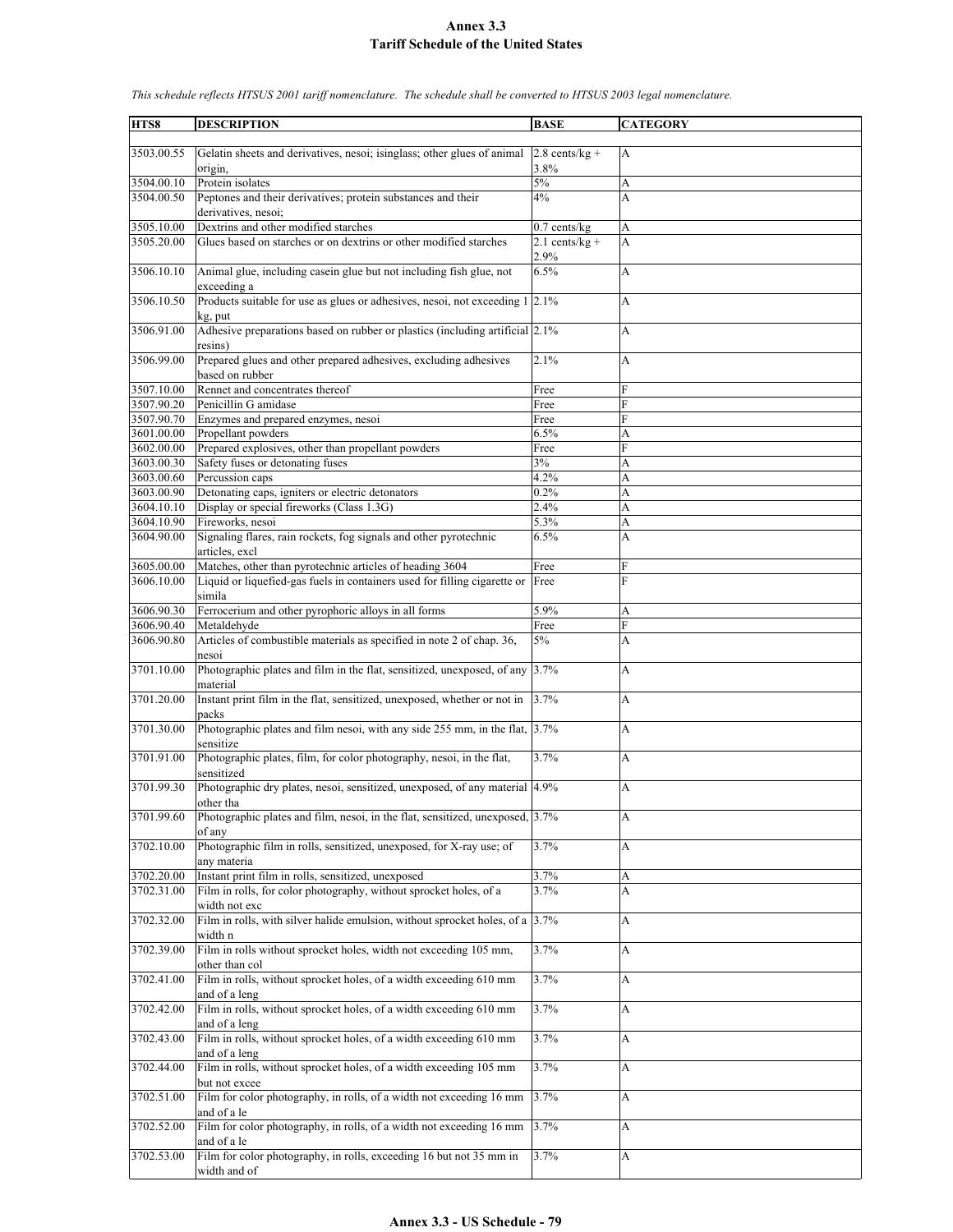| HTS8       | <b>DESCRIPTION</b>                                                           | <b>BASE</b> | <b>CATEGORY</b>           |
|------------|------------------------------------------------------------------------------|-------------|---------------------------|
|            |                                                                              |             |                           |
| 3702.54.00 | Film for color photography, in rolls, exceeding 16 but not 35 mm in          | 3.7%        | $\mathbf{A}$              |
|            | width, of a                                                                  |             |                           |
| 3702.55.00 | Film for color photography, in rolls, exceeding 16 but not 35 mm in          | Free        | $\mathbf{F}$              |
|            | width and of                                                                 |             |                           |
|            | Film for color photography, in rolls, of a width exceeding 35 mm             |             | F                         |
| 3702.56.00 |                                                                              | Free        |                           |
| 3702.91.00 | Photographic film nesoi, in rolls, not of paper, of a width not              | 3.7%        | A                         |
|            | exceeding 16 mm                                                              |             |                           |
| 3702.92.00 | Photographic film nesoi, in rolls, of a width not exceeding 16 mm and 3.7%   |             | A                         |
|            | of a lengt                                                                   |             |                           |
| 3702.93.00 | Photographic film nesoi, in rolls, of a width exceeding 16 but not 35        | 3.7%        | A                         |
|            | mm and of                                                                    |             |                           |
| 3702.94.00 | Photographic film nesoi, in rolls, of a width exceeding 16 but not 35        | Free        | F                         |
|            |                                                                              |             |                           |
|            | mm and of                                                                    |             |                           |
| 3702.95.00 | Photographic film nesoi, in rolls, of a width exceeding 35 mm                | 3.7%        | A                         |
| 3703.10.30 | Silver halide photographic papers, sensitized, unexposed, in rolls of a 3.7% |             | A                         |
|            | width ex                                                                     |             |                           |
| 3703.10.60 | Photographic paper (other than silver halide), paperboard and textiles, 3.1% |             | A                         |
|            | sensitiz                                                                     |             |                           |
| 3703.20.30 | Silver halide papers, other than in rolls of a width exceeding 610 mm, 3.7%  |             | A                         |
|            | for color                                                                    |             |                           |
|            |                                                                              |             |                           |
| 3703.20.60 | Photographic paper (not silver halide), paperbd & textiles for color         | 3.1%        | $\mathbf{A}$              |
|            | photos, oth                                                                  |             |                           |
| 3703.90.30 | Silver halide photographic papers, sensitized, unexposed, not for            | 3.7%        | A                         |
|            | color photogra                                                               |             |                           |
| 3703.90.60 | Photographic paper (not silver halide), paperbd, tex., not for color         | 2.8%        | A                         |
|            | photo, othe                                                                  |             |                           |
| 3704.00.00 | Photographic plates, film, paper, paperboard and textiles, exposed but Free  |             | F                         |
|            | not devel                                                                    |             |                           |
|            |                                                                              |             |                           |
| 3705.10.00 | Photographic plates and films, exposed and developed, other than             | Free        | F                         |
|            | motion picture                                                               |             |                           |
| 3705.20.10 | Microfilms covered by Nairobi Protocal                                       | Free        | F                         |
| 3705.20.50 | Microfilms not covered by Nairobi Protocal                                   | Free        | F                         |
| 3705.90.00 | Photographic plates and films, exposed and developed, other than             | Free        | F                         |
|            | motion picture                                                               |             |                           |
| 3706.10.30 | Sound recordings on motion-picture film of a width of 35 mm or               | 1.4%        | A                         |
|            | more, suitable fo                                                            |             |                           |
|            |                                                                              |             |                           |
| 3706.10.60 | Motion-picture film of a width of 35 mm or more, exposed and                 | Free        | F                         |
|            | developed, whether                                                           |             |                           |
| 3706.90.00 | Motion-picture film, exposed and developed, less than 35 mm wide             | Free        | F                         |
|            |                                                                              |             |                           |
| 3707.10.00 | Sensitizing emulsions, for photographic uses, nesoi                          | 3%          | A                         |
| 3707.90.31 | Acid violet 19 for photographic uses                                         | Free        | F                         |
| 3707.90.32 | Chemical preparations for photographic uses, nesoi                           | 6.5%        | A                         |
| 3707.90.60 | Unmixed products for photographic uses, put up in measured portions 1.5%     |             | A                         |
|            |                                                                              |             |                           |
|            | or put up fo                                                                 |             |                           |
| 3801.10.10 | Artificial graphite plates, rods, powder and other forms, for                | 3.7%        | $\boldsymbol{\mathsf{A}}$ |
|            | manufacture into b                                                           |             |                           |
| 3801.10.50 | Artificial graphite, nesoi                                                   | Free        | ${\bf F}$                 |
| 3801.20.00 | Colloidal or semi-colloidal graphite                                         | Free        | F                         |
| 3801.30.00 | Carbonaceous pastes for electrodes and similar pastes for furnace            | 4.9%        | A                         |
|            | linings                                                                      |             |                           |
| 3801.90.00 | Preparations based on graphite or other carbon in the form of pastes,        | 4.9%        | $\boldsymbol{\mathsf{A}}$ |
|            | blocks, pl                                                                   |             |                           |
| 3802.10.00 | Activated carbon                                                             |             |                           |
|            |                                                                              | 4.8%        | A                         |
| 3802.90.10 | <b>Bone black</b>                                                            | 5.8%        | A                         |
| 3802.90.20 | Activated clays and activated earths                                         | 2.5%        | A                         |
| 3802.90.50 | Activated natural mineral products, nesoi; animal black, including           | 4.8%        | A                         |
|            | spent animal                                                                 |             |                           |
| 3803.00.00 | Tall oil, whether or not refined                                             | Free        | F                         |
| 3804.00.10 | Lignin sulfonic acid and its salts                                           | Free        | ${\rm F}$                 |
| 3804.00.50 | Residual lyes from the manufacture of wood pulp, nesoi, excluding            | 3.7%        | A                         |
|            | tall oil                                                                     |             |                           |
|            |                                                                              |             |                           |
| 3805.10.00 | Gum, wood or sulfate turpentine oils                                         | $5\%$       | A                         |
| 3805.20.00 | Pine oil containing alpha-terpineol as the main constituent                  | Free        | F                         |
| 3805.90.00 | Terpenic oils, nesoi, produced by treatment of coniferous woods;             | 3.7%        | A                         |
|            | crude dipentene                                                              |             |                           |
| 3806.10.00 | Rosin and resin acids                                                        | $5\%$       | A                         |
| 3806.20.00 | Salts of rosin or of resin acids                                             | 3.7%        | A                         |
| 3806.30.00 | Ester gums                                                                   | 6.5%        | A                         |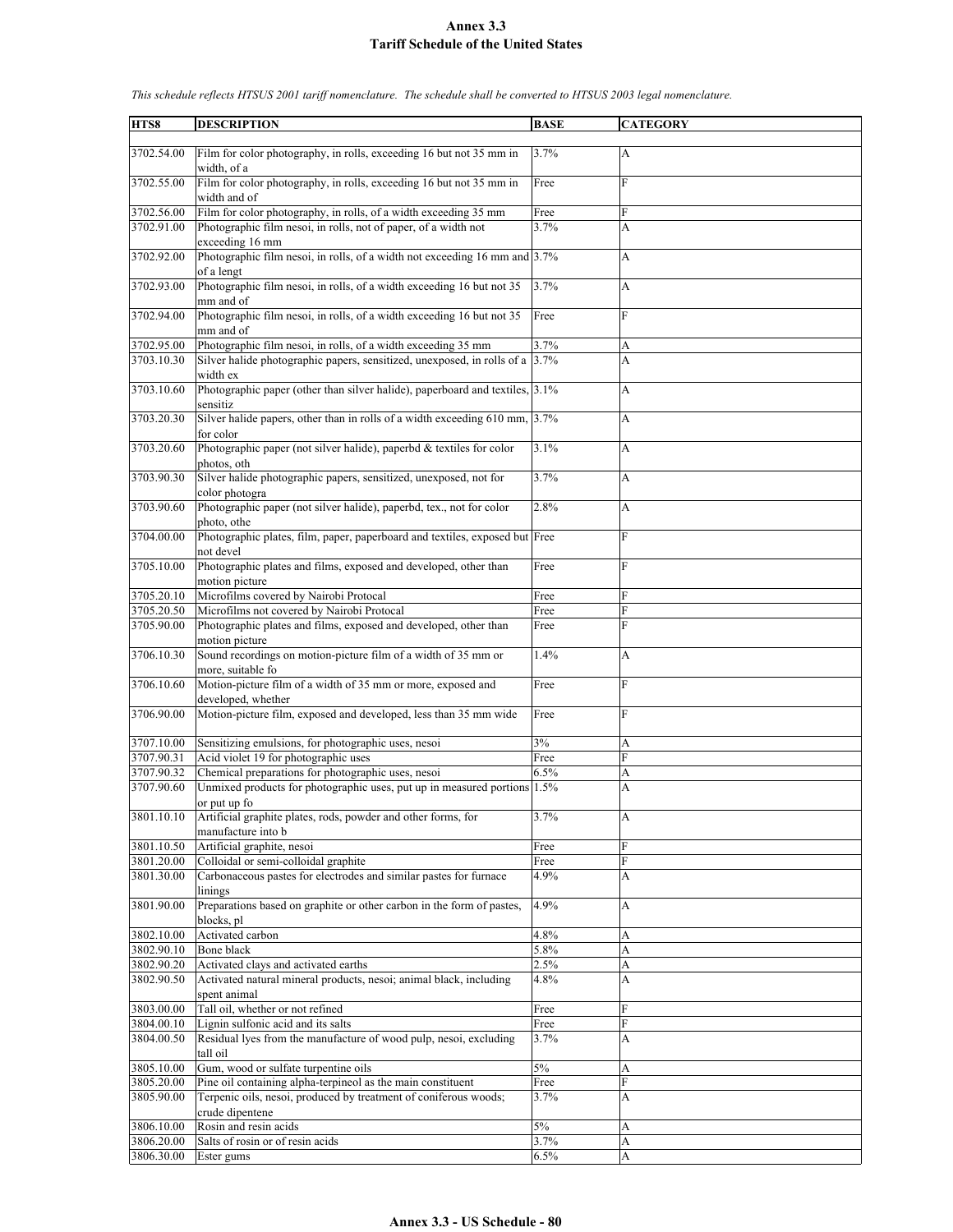| HTS8       | <b>DESCRIPTION</b>                                                                            | <b>BASE</b>              | <b>CATEGORY</b> |
|------------|-----------------------------------------------------------------------------------------------|--------------------------|-----------------|
| 3806.90.00 | Resin acids, derivatives of resin acids and rosin, rosin spirit and rosin 4.2%                |                          | A               |
| 3807.00.00 | oils.<br>Wood tar and its oils; wood creosote; wood naphtha; vegetable pitch;<br>preparation  | 0.1%                     | A               |
| 3808.10.10 | Fly ribbons (ribbon fly catchers), put up in packings for retail sale                         | 2.8%                     | A               |
| 3808.10.15 | Mixtures of N-[[(chlorophenyl)amino]carbonyl]-2,6-<br>difluorobenzamide and inert su          | Free                     | F               |
| 3808.10.25 | Insecticides containing any aromatic or modified aromatic insecticide, 6.5%<br>nesoi          |                          | A               |
| 3808.10.30 | Insecticides, nesoi, containing an inorganic substance, put up for<br>retail sale             | 5%                       | A               |
| 3808.10.50 | Insecticides, nesoi, for retail sale or as preparations or articles                           | 5%                       | A               |
| 3808.20.05 | Mixtures of dinocap and application adjuvants                                                 | Free                     | F               |
| 3808.20.15 | Fungicides containing any aromatic or modified aromatic fungicide,<br>nesoi                   | 6.5%                     | A               |
| 3808.20.24 | Maneb; zinab; mancozeb; and metiram                                                           | Free                     | F               |
| 3808.20.28 | Fungicides containing any fungicide which is a thioamide,<br>thiocarbamate, dithio            | 3.7%                     | A               |
| 3808.20.30 | Fungicides, nesoi, containing an inorganic substance, put up for retail 5%<br>sale            |                          | A               |
| 3808.20.50 | Fungicides nesoi, put up in forms or packing for retail sale or as<br>preparations            | 5%                       | А               |
| 3808.30.05 | Herbicides, antisprouting products and plant-growth regulators,<br>aromatic or modi           | Free                     | F               |
| 3808.30.15 | Herbicides containing any aromatic or modified aromatic herbicide,<br>antisprouting           | 6.5%                     | A               |
| 3808.30.20 | Herbicides, antisprouting products and plant-growth regulators, nesoi, 5%<br>containin        |                          | A               |
| 3808.30.50 | Herbicides, antisprouting products and plant-growth regulators nesoi, 5%<br>put up for        |                          | A               |
| 3808.40.10 | Disinfectants, containing any aromatic or modified aromatic<br>disinfectant                   | 6.5%                     | A               |
| 3808.40.50 | Disinfectants nesoi                                                                           | 5%                       | A               |
| 3808.90.04 | Mixtures of 1,1-bis(4-chlorophenyl)-2,2,2-trichloroethanol (Dicofol)<br>and applica           | Free                     | F               |
| 3808.90.08 | Rodenticides containing any aromatic or modified aromatic pesticide, 6.5%<br>nesoi            |                          | A               |
| 3808.90.30 | Formulated biocides based on 2-methyl-4-isothiazolin-3-one, or 2-n-<br>octyl-4-isoth          | Free                     | F               |
| 3808.90.70 | Rodenticides containing an inorganic substance                                                | 5%                       | A               |
| 3808.90.95 | Rodenticides, nesoi                                                                           | 5%                       | A               |
| 3809.10.00 | Finishing agents, dye carriers and like products, nesoi, with a basis of                      | $2.2$ cents/kg +         | A               |
| 3809.91.00 | amylace<br>Finishing agents, dye carriers and like products, nesoi, used in the<br>textile or | 3%<br>$6\%$              | A               |
| 3809.92.10 | Finishing agents, dye carriers and other preparations used in paper or $ 8.2\% $<br>like indu |                          | A               |
| 3809.92.50 | Finishing agents, dye carriers and other preparations used in paper or $ 6\% $<br>like indu   |                          | А               |
| 3809.93.10 | Finishing agents, dye carriers and other preparations used in leather<br>and like i           | 8.2%                     | A               |
| 3809.93.50 | Finishing agents, dye carriers and other preparations used in leather<br>and like i           | 6%                       | А               |
| 3810.10.00 | Pickling preparations for metal surfaces; soldering, brazing or<br>welding powders            | $5\%$                    | A               |
| 3810.90.10 | Preparations used for soldering or cores or coatings for welding<br>electrodes or r           | $1.1$ cents/kg +<br>8.6% | $\mathbf{A}$    |
| 3810.90.20 | Preparations used for soldering or as cores or coatings for welding<br>electrodes o           | Free                     | $\overline{F}$  |
| 3810.90.50 | Preparations used for soldering or as cores or coatings for welding<br>electrodes o           | 5%                       | А               |
| 3811.11.10 | Antiknock preparations based on tetraethyl lead or on a mixture of<br>tetraethyl le           | Free                     | $\mathbf{F}$    |
| 3811.11.50 | Antiknock preparations based on lead compounds, nesoi                                         | Free                     | F               |
| 3811.19.00 | Antiknock preparations based on other than lead compounds                                     | $1.1$ cents/kg +<br>8.6% | A               |
| 3811.21.00 | Additives for lubricating oils containing petroleum oils or oils                              | 8.2%                     | A               |
|            | obtained from b                                                                               |                          |                 |
| 3811.29.00 | Additives for lubricating oils, nesoi                                                         | 6.5%                     | A               |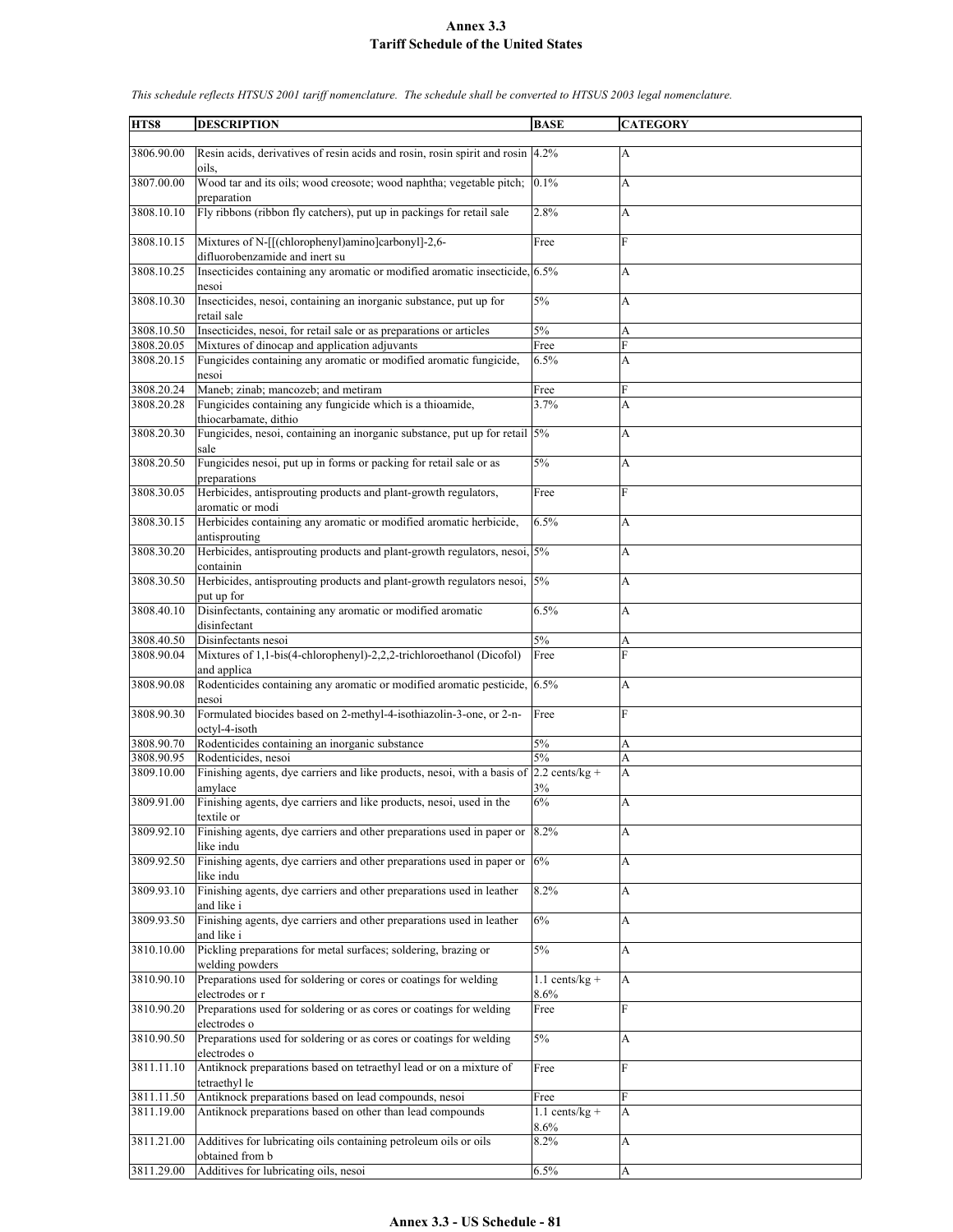| HTS8       | <b>DESCRIPTION</b>                                                       | <b>BASE</b>      | <b>CATEGORY</b> |
|------------|--------------------------------------------------------------------------|------------------|-----------------|
|            |                                                                          |                  |                 |
| 3811.90.00 | Prepared additives for mineral oils (incl. gasoline) or other liquids    | $1.1$ cents/kg + | $\mathbf{A}$    |
|            | used for t                                                               | 8.6%             |                 |
|            |                                                                          |                  |                 |
| 3812.10.10 | Prepared rubber accelerators containing any aromatic or modified         | $1.1$ cents/kg + | A               |
|            | aromatic rubber                                                          | 8.6%             |                 |
| 3812.10.50 | Prepared rubber accelerators not containing any aromatic or modified     | 5%               | A               |
|            | aromatic ru                                                              |                  |                 |
| 3812.20.10 | Compound plasticizers for rubber or plastics containing any aromatic     | $0.1$ cents/kg + | A               |
|            |                                                                          |                  |                 |
|            | or modified                                                              | 9.9%             |                 |
| 3812.20.50 | Compound plasticizers for rubber or plastics not containing any          | 5%               | A               |
|            | aromatic or modi                                                         |                  |                 |
| 3812.30.20 | Mixtures of N,N'-diaryl-p-phenylenediamines                              | $1.1$ cents/kg + | A               |
|            |                                                                          | 8.6%             |                 |
| 3812.30.30 | Specific master batches of aromatic or mod aromatic antioxidizing        | Free             | $\mathbf{F}$    |
|            |                                                                          |                  |                 |
|            | preparations a                                                           |                  |                 |
| 3812.30.60 | Antioxidizing prep & oth compound stabilizers for rubber/plastics        | $1.1$ cents/kg + | A               |
|            | cont any aroma                                                           | 8.6%             |                 |
| 3812.30.70 | Bis (1,2,2,6,6-pentamethyl-4-piperidinyl)sebacate                        | Free             | F               |
| 3812.30.90 | Antioxidizing preparations and other compound stabilizers for rubber 5%  |                  | A               |
|            | or plastics                                                              |                  |                 |
| 3813.00.10 | Preparations and charges for fire extinguishers; charged fire-           | Free             | F               |
|            | extinguishing gren                                                       |                  |                 |
|            |                                                                          |                  |                 |
| 3813.00.50 | Preparations and charges for fire extinguishers; charged fire-           | 3.7%             | A               |
|            | extinguishing gren                                                       |                  |                 |
| 3814.00.10 | Organic composite solvents and thinners containing 5 to 25 percent,      | $1.1$ cents/kg + | A               |
|            | by weight of                                                             | 8.6%             |                 |
| 3814.00.20 | Organic composite solvents and thinners containing more than 25          | 6.5%             | A               |
|            | percent by weigh                                                         |                  |                 |
| 3814.00.50 | Organic composite solvents and thinners, nesoi; prepared paint or        | 6%               | A               |
|            |                                                                          |                  |                 |
|            | varnish remove                                                           |                  |                 |
| 3815.11.00 | Supported catalysts with nickel or nickel compounds as the active        | Free             | $\overline{F}$  |
|            | substance                                                                |                  |                 |
| 3815.12.00 | Supported catalysts with precious metal or precious metal compounds Free |                  | F               |
|            | as the activ                                                             |                  |                 |
| 3815.19.00 | Supported catalysts other than with nickel or precious metal or their    | Free             | F               |
|            | compounds                                                                |                  |                 |
| 3815.90.10 | Reaction initiators, reaction accelerators and catalytic preparations,   | 6.5%             | A               |
|            | nesoi, co                                                                |                  |                 |
|            |                                                                          |                  |                 |
| 3815.90.20 | Reaction initiators, reaction accelerators and catalytic preparations,   | 2.8%             | A               |
|            | nesoi, co                                                                |                  |                 |
| 3815.90.30 | Reaction initiators, reaction accelerators and catalytic preparations,   | Free             | F               |
|            | nesoi, co                                                                |                  |                 |
| 3815.90.50 | Reaction initiators, reaction accelerators and catalytic preparations,   | 5%               | A               |
|            | nesoi                                                                    |                  |                 |
| 3816.00.00 | Refractory cements, mortars, concretes and similar compositions,         | 3%               | А               |
|            |                                                                          |                  |                 |
|            | other than prod                                                          |                  |                 |
| 3817.10.10 | Mixed linear alkylbenzenes                                               | $0.3$ cents/kg + | A               |
|            |                                                                          | 9.7%             |                 |
| 3817.10.50 | Mixed alkylbenzenes, except linear                                       | $0.3$ cents/kg + | A               |
|            |                                                                          | 9.7%             |                 |
| 3817.20.00 | Mixed alkylnaphthalenes, other than those of heading 2707 or 2902        | $1.1$ cents/kg + | A               |
|            |                                                                          | 8.6%             |                 |
| 3818.00.00 | Chemical elements doped for use in electronics, in the form of discs,    | Free             | F               |
|            |                                                                          |                  |                 |
|            | wafers etc                                                               |                  |                 |
| 3819.00.00 | Hydraulic brake fluids and transmission fluids cont. less than 70% by    | $1.1$ cents/kg + | A               |
|            | weight of                                                                | 8.6%             |                 |
| 3820.00.00 | Antifreezing preparations and prepared de-icing fluids                   | 8.2%             | A               |
| 3821.00.00 | Prepared culture media for development of microorganisms                 | $5\%$            | A               |
| 3822.00.10 | Composite diagnostic or laboratory reagents, other than those of         | Free             | $\overline{F}$  |
|            | heading 3002 or                                                          |                  |                 |
| 3822.00.50 | Composite diagnostic or laboratory reagents, nesoi                       | Free             | F               |
|            |                                                                          |                  |                 |
| 3823.11.00 | Stearic acid                                                             | $2.1$ cents/kg + | A               |
|            |                                                                          | 3.8%             |                 |
| 3823.12.00 | Oleic acid                                                               | $2.1$ cents/kg + | A               |
|            |                                                                          | 3.2%             |                 |
| 3823.13.00 | Tall oil fatty acids                                                     | 3.2%             | A               |
| 3823.19.20 | Industrial monocarboxylic fatty acids or acid oils from refining         | 2.3%             | A               |
|            | derived from co                                                          |                  |                 |
| 3823.19.40 | Industrial monocarboxylic fatty acids or acid oils from refining, nesoi  | 3.2%             | A               |
|            |                                                                          |                  |                 |
|            |                                                                          |                  |                 |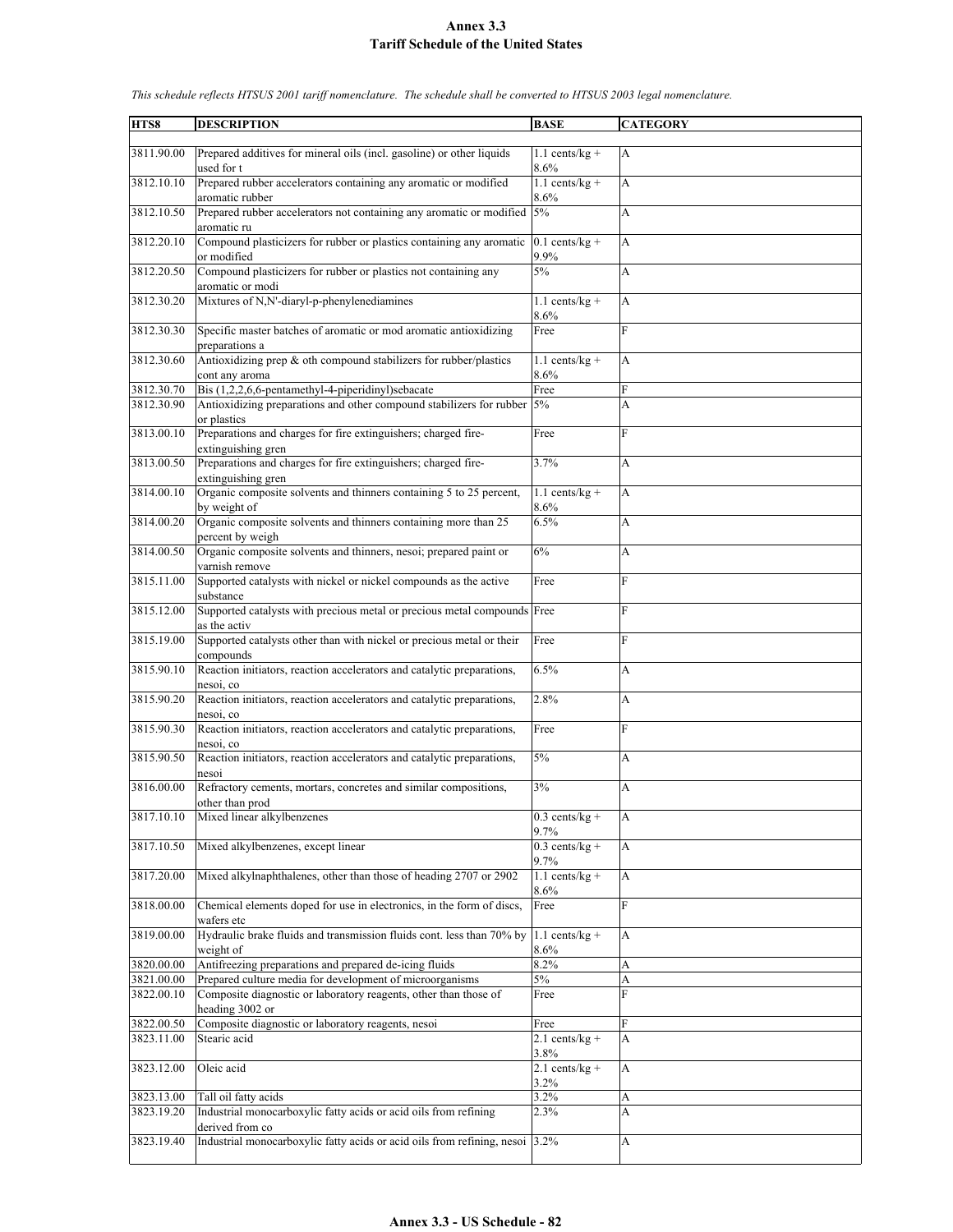| HTS8                     | <b>DESCRIPTION</b>                                                                                     | <b>BASE</b>              | <b>CATEGORY</b> |
|--------------------------|--------------------------------------------------------------------------------------------------------|--------------------------|-----------------|
|                          |                                                                                                        |                          |                 |
| 3823.70.20               | Oleyl alcohol derived from fatty substances of animal or vegetable<br>origin                           | 5.1%                     | $\overline{A}$  |
| 3823.70.40               | Industrial fatty alcohols, other than oleyl, derived from fatty                                        | 2%                       | A               |
| 3823.70.60               | substances of an<br>Industrial fatty alcohols other than derived from fatty substances of<br>animal or | 2.4%                     | A               |
| 3824.10.00               | Prepared binders for foundry molds or cores                                                            | 6%                       | A               |
| 3824.20.00               | Naphthenic acids, their water-insoluble salts, and their esters                                        | 3.7%                     | A               |
| 3824.30.00               | Nonagglomerated metal carbides mixed together or with metallic<br>binders                              | 3.6%                     | A               |
| 3824.40.10               | Prepared additives for cements, mortars or concretes containing $5\%$ or 1.1 cents/kg +<br>more by we  | 8.6%                     | A               |
| 3824.40.20               | Prepared additives for cements, mortars or concretes consisting<br>wholly of inorga                    | Free                     | $\overline{F}$  |
| 3824.40.50               | Prepared additives for cements, mortars or concretes, nesoi                                            | $5\%$                    | A               |
| 3824.50.00               | Non-refractory mortars and concretes                                                                   | Free                     | F               |
| 3824.60.00               | Sorbitol other than that of subheading 2905.44                                                         | 4.9%                     | A               |
| 3824.71.00               | Mixtures containing acyclic hydrocarbons perhalogenated only with                                      | 3.7%                     | A               |
|                          | fluorine and c                                                                                         |                          |                 |
| 3824.79.00               | Mixtures containing perhalogenated derivatives of acyclic<br>hydrocarbons containin                    | 3.7%                     | A               |
| 3824.90.11               | Cultured crystals (other than optical elements of Chapter 90), in the                                  | Free                     | $\overline{F}$  |
|                          | form of in                                                                                             |                          |                 |
| 3824.90.19               | Cultured crystals (other than optical elements of Chapter 90)<br>weighing not less                     | 6.5%                     | A               |
| 3824.90.21               | Mixtures containing 5% or more by weight of aromatic/modified<br>aromatic substance                    | Free                     | F               |
| 3824.90.22               | Mixtures containing polymers of 1,2-dihydro-2,2,4-trimethylquinoline 1.1 cents/kg +<br>average und     | 9.4%                     | A               |
| 3824.90.25               | Aqueous mixtures: triphenyl sulfonium Cl;diphenyl (4-                                                  | $1.1$ cents/kg +         | A               |
|                          | phenylthio)phenyl sulfonium                                                                            | 8.6%                     |                 |
| 3824.90.26               | Benzene, 2,4-diisocyanate-1,3,5-tris-(1-methylethyl) homopolymer; a<br>specified ch                    | Free                     | F               |
| 3824.90.28               | Chemical mixtures nesoi, containing 5% or more by weight of<br>aromatic or modified                    | $1.1$ cents/kg +<br>8.6% | A               |
| 3824.90.31               | Chemical mixtures nesoi, of two or more inorganic compounds, of                                        | 6.5%                     | A               |
| 3824.90.32               | bismuth<br>Chemical mixtures nesoi, of two or more inorganic compounds, of                             | 9.8%                     | A               |
|                          | hydrosulfite or                                                                                        |                          |                 |
| 3824.90.33               | Chemical mixtures nesoi, of two or more inorganic compounds, of<br>mercury                             | 4.2%                     | A               |
| 3824.90.34               | Chemical mixtures nesoi, of two or more inorganic compounds, of<br>molybdenum                          | 2.8%                     | A               |
| 3824.90.35               | Chemical mixtures nesoi, of two or more inorganic compounds, of<br>tungsten                            | 6.5%                     | A               |
| 3824.90.36               | Chemical mixtures nesoi, of two or more inorganic compounds, of<br>vanadium                            | 6.5%                     | A               |
| 3824.90.39               | Chemical mixtures of two or more inorganic compounds, nesoi                                            | Free                     | F               |
| 3824.90.40               | Fatty substances of animal or vegetable origin and mixtures thereof,<br>nesoi                          | 4.6%                     | A               |
| 3824.90.45               | Mixtures nesoi, that are in whole or in part of hydrocarbons derived in 6.5%<br>whole or               |                          | A               |
| 3824.90.46               | Mixtures of halogenated hydrocarbons, chlorinated but not otherwise<br>halogenated.                    | 10%                      | A               |
| 3824.90.47               | Mixtures of halogenated hydrocarbons other than chlorinated only,                                      | 3.7%                     | А               |
| 3824.90.70               | nesoi<br>Various chemicals and mixtures for electroplating and other plating<br>solutions, p           | Free                     | $\mathbf{F}$    |
| 3824.90.90               | Chemical products, preparations, and residual products of the                                          | $5\%$                    | A               |
| 3901.10.00               | chemical or allied<br>Polyethylene having a specific gravity of less than 0.94, in primary             | 8.3%                     | A               |
| 3901.20.00               | forms<br>Polyethylene having a specific gravity of 0.94 or more, in primary<br>forms                   | 8.3%                     | A               |
| 3901.30.20               | Ethylene copolymer: Vinyl acetate-vinyl chloride-ethylene terpoly w/                                   | Free                     | F               |
|                          | $< 50\%$ deriv                                                                                         |                          |                 |
| 3901.30.60<br>3901.90.10 | Ethylene-vinyl acetate copolymers, nesoi<br>Polymers of ethylene, nesoi, in primary forms, elastomeric | 5.3%                     | A<br>$\rm F$    |
| 3901.90.55               | Ethylene copolymers, in primary forms, other than elastomeric                                          | Free<br>8.3%             | A               |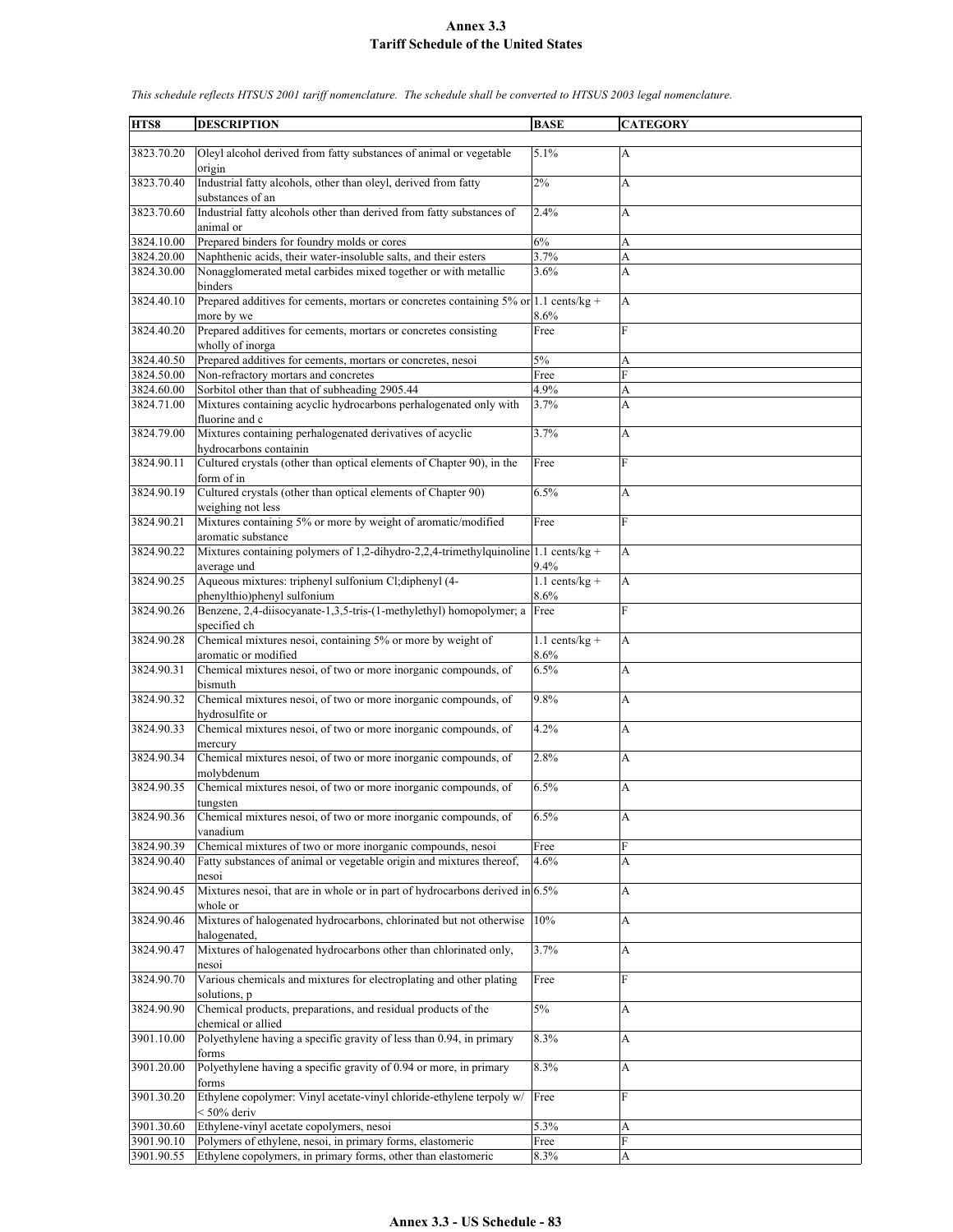| HTS8                     | <b>DESCRIPTION</b>                                                                  | <b>BASE</b>              | <b>CATEGORY</b> |
|--------------------------|-------------------------------------------------------------------------------------|--------------------------|-----------------|
|                          |                                                                                     |                          |                 |
| 3901.90.90               | Polymers of ethylene, nesoi, in primary forms, other than elastomeric               | 6.5%                     | A               |
| 3902.10.00               | Polypropylene, in primary forms                                                     | 8.3%                     | A               |
| 3902.20.10               | Polyisobutylene, elastomeric, in primary forms                                      | Free                     | F               |
| 3902.20.50               | Polyisobutylene, other than elastomeric, in primary forms                           | 6.5%                     | A               |
| 3902.30.00               | Propylene copolymers, in primary forms                                              | 6.5%                     | A               |
| 3902.90.00               | Polymers of propylene or of other olefins, nesoi, in primary forms                  | 6.5%                     | A               |
| 3903.11.00               | Polystyrene, expandable, in primary forms                                           | 6.5%                     | A               |
| 3903.19.00               | Polystyrene, other than expandable, in primary forms                                | 6.5%                     | A               |
| 3903.20.00               | Styrene-acrylonitrile (SAN) copolymers, in primary forms                            | 6.5%                     | $\mathbf{A}$    |
| 3903.30.00               | Acrylonitrile-butadiene-styrene (ABS) copolymers, in primary forms                  | 6.5%                     | A               |
| 3903.90.10               | Methyl methacrylate-butadiene-styrene (MBS) copolymers, in<br>primary forms         | 6.5%                     | A               |
| 3903.90.50               | Polymers of styrene, nesoi, in primary forms                                        | 6.5%                     | A               |
| 3904.10.00               | Polyvinyl chloride, not mixed with any other substances, in primary                 | 7.6%                     | A               |
|                          | forms                                                                               |                          |                 |
| 3904.21.00               | Polyvinyl chloride, mixed with other substances, nonplasticized, in<br>primary form | 7.6%                     | A               |
| 3904.22.00               | Polyvinyl chloride, mixed with other substances, plasticized, in<br>primary forms   | 7.6%                     | A               |
| 3904.30.20               | Vinyl chloride copolymer: Vinyl acetate-vinyl chloride-ethylene                     | Free                     | F               |
|                          | terpoly $w$ /< 50%                                                                  |                          |                 |
| 3904.30.60               | Vinyl chloride-vinyl acetate copolymers, nesoi                                      | 5.3%                     | A               |
| 3904.40.00               | Vinyl chloride copolymers nesoi, in primary forms                                   | $5.3\%$                  | A               |
| 3904.50.00               | Vinylidene chloride polymers, in primary forms                                      | 6.5%                     | A               |
| 3904.61.00               | Polytetrafluoroethylene (PTFE), in primary forms                                    | 5.8%                     | A               |
| 3904.69.10               | Fluoropolymers, elastomeric, other than polytetrafluoroethylene, in<br>primary form | Free                     | F               |
| 3904.69.50               | Fluoropolymers, other than elastomeric and other than                               | 6.5%                     | A               |
|                          | polytetrafluoroethylene, i                                                          |                          |                 |
| 3904.90.10               | Polymers of vinyl chloride or of other halogenated olefins, nesoi, in<br>primary fo | Free                     | F               |
| 3904.90.50               | Polymers of vinyl chloride or of other halogenated olefins, nesoi, in<br>primary fo | 6.5%                     | A               |
| 3905.12.00               | Polyvinyl acetate, in aqueous dispersion                                            | 4%                       | A               |
| 3905.19.00               | Polyvinyl acetate, other than in aqueous dispersion, in primary forms               | 4%                       | A               |
|                          |                                                                                     |                          |                 |
| 3905.21.00               | Vinyl acetate copolymers, in aqueous dispersion                                     | 4%                       | A               |
| 3905.29.00               | Vinyl acetate copolymers, other than in aqueous dispersion, in<br>primary forms     | 4%                       | A               |
| 3905.30.00               | Polyvinyl alcohols, whether or not containing unhydrolyzed acetate<br>groups, in pr | 3.2%                     | A               |
| 3905.91.10               | Copolymers of vinyl esters or other vinyls, in primary forms,                       | 4%                       | A               |
|                          | containing by weig                                                                  |                          |                 |
| 3905.91.50               | Copolymers of vinyl esters or other vinyls, in primary forms, nesoi                 | 5.3%                     | A               |
| 3905.99.30               | Polyvinyl carbazole (including adjuvants)                                           | Free                     | ${\rm F}$       |
| 3905.99.80               | Polymers of vinyl esters or other vinyl polymers, in primary forms,<br>nesoi        | 5.3%                     | A               |
| 3906.10.00               | Polymethyl methacrylate, in primary forms                                           | 6.3%                     | A               |
| 3906.90.10               | Acrylic polymers (except PMMA) in primary forms, elastomeric                        | Free                     | F               |
| 3906.90.20               | Acrylic plastics polymers (except PMMA), in primary forms,<br>nonelastomeric        | 6.3%                     | A               |
| 3906.90.50               | Acrylic polymers (except plastics or elastomers), in primary forms,<br>nesoi        | 4.2%                     | A               |
| 3907.10.00               | Polyacetals in primary forms                                                        | 6.5%                     | Α               |
| 3907.20.00               | Polyethers, other than polyacetals, in primary forms                                | 6.5%                     | A               |
| 3907.30.00               | Epoxide resins in primary forms                                                     | 6.1%                     | $\overline{A}$  |
| 3907.40.00               | Polycarbonates in primary forms                                                     | 5.8%                     | A               |
| 3907.50.00               | Alkyd resins in primary forms                                                       | $0.9$ cents/kg +<br>7.2% | A               |
| 3907.60.00               | Polyethylene terephthalate in primary forms                                         | $0.9$ cents/kg +         | A               |
|                          |                                                                                     | $7.2\%$                  | F               |
| 3907.91.20<br>3907.91.40 | Unsaturated allyl resins, uncompounded<br>Unsaturated allyl resins, nesoi           | Free<br>5.8%             | A               |
| 3907.91.50               | Unsaturated polyesters, other than allyl resins in primary forms                    | 6.5%                     | A               |
| 3907.99.00               | Polyesters nesoi, saturated, in primary forms                                       | $0.9$ cents/kg +         | A               |
|                          |                                                                                     | 7.2%                     |                 |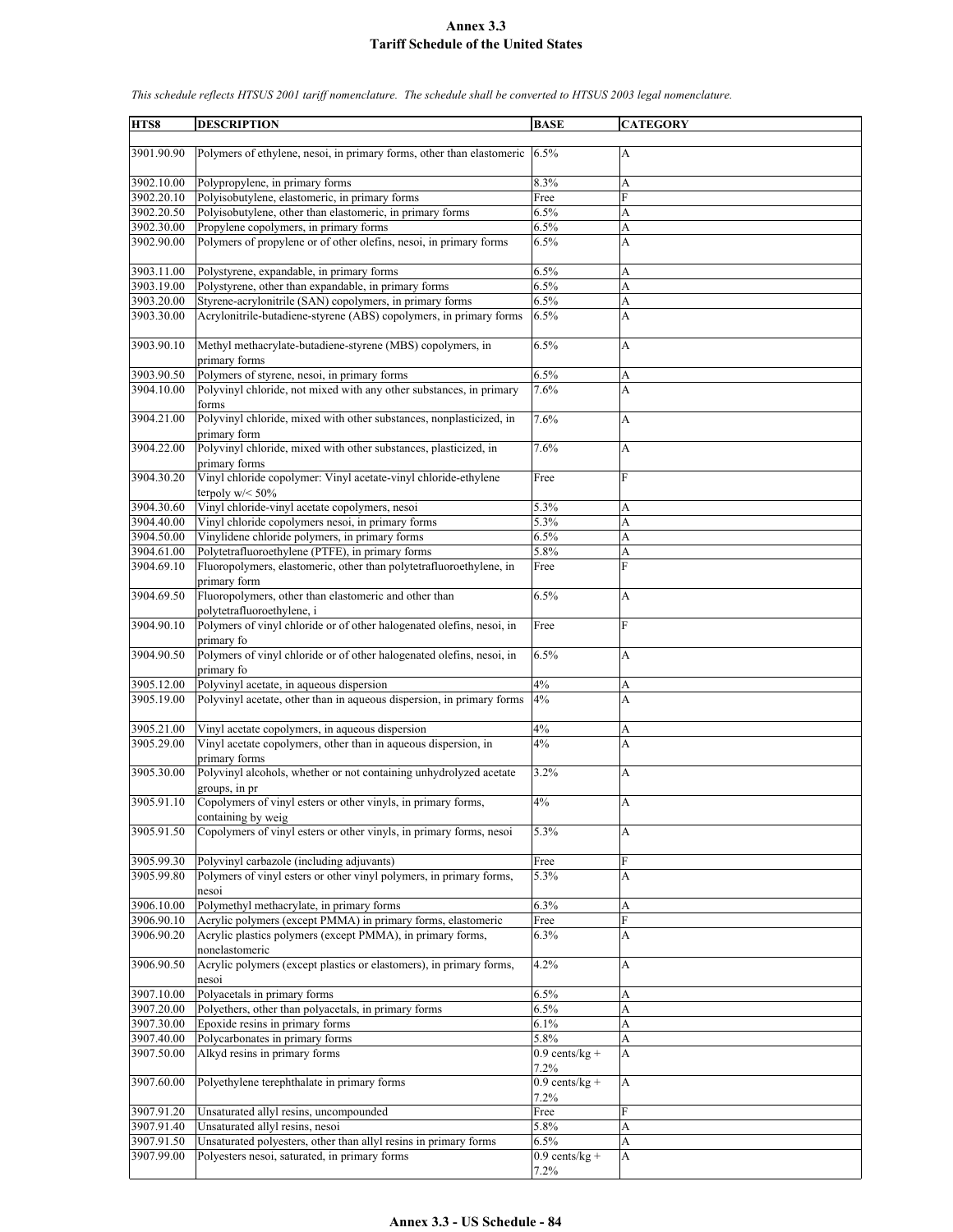**HTS8 DESCRIPTION BASE CATEGORY** 3908.10.00 Polyamide-6, -11, -12, -6,6, -6,9, -6,10 or -6,12 in primary form 6.3% A 3908.90.20 Bis(4-amino-3-methylcyclohexyl)methaneisophthalic acidlaurolactam copolymer Free F 3908.90.70 Other polyamides in primary forms 6.5% A  $3909.10.00$  Urea resins; thiourea resins  $6.5\%$  A 3909.20.00 Melamine resins 6.5% A 3909.30.00 Amino-resins, nesoi 6.5% A 3909.40.00 Phenolic resins 6.5% A 3909.50.10 Polyurethanes, elastomeric, in primary forms Free 3909.50.20 Polyurethanes: cements, in primary forms 2.1% A 3909.50.50 Polyurethanes, other than elastomeric or cements, in primary forms 6.3% A 3910.00.00 Silicones in primary forms 3% 3911.10.00 Petroleum resins, coumarone, indene, or coumarone-indene resins and polyterpenes 6.1% A 3911.90.10 Elastomeric polysulfides, polysulfones and other products specified in Free F note 3 to 3911.90.15 Specified carbodiimide or homopolymer with polyethylene thermoplastic goods Free F 3911.90.25 Thermoplastic polysulfides, polysulfones & oth products spec in note 3, chapt 39 6.1% A  $3911.90.35$  Benzenamine; and hydrocarbon novolac cyanate ester Free Free<br> $3911.90.45$  Thermosetting polysulfides, polysulfones & oth products spec in note 5.8% Thermosetting polysulfides, polysulfones  $\&$  oth products spec in note 3, chapt 39 5.8% A 3911.90.70 Chlorinated synthetic rubber Free 3911.90.90 Polysulfides, polysulfones & other products specified in note 3 to chapter 39, n 6.5% A 3912.11.00 Cellulose acetates, nesoi, in primary forms, nonplasticized 5.6% A 3912.12.00 Cellulose acetates, nesoi, in primary forms, plasticized 5.6% A 3912.20.00 Cellulose nitrates (including collodions), in primary forms 5.2% A 3912.31.00 Carboxymethylcellulose and its salts 6.4% A 3912.39.00 Cellulose ethers, other than carboxymethylcellulose and its salts, in primary fo 4.2% A 3912.90.00 Cellulose and its chemical derivatives nesoi, in primary forms 5.2% A<br>3913.10.00 Alginic acid, and its salts and esters, in primary forms 4.2% A Alginic acid, and its salts and esters, in primary forms 4.2% A 3913.90.10 Chemical derivatives of natural rubber, nesoi, in primary forms Free 3913.90.20 Polysaccharides and their derivatives, nesoi, in primary forms 5.8% A 3913.90.50 Natural polymers and modified natural polymers, nesoi, in primary forms 6.5% A 3914.00.20 Cross-linked polyvinylbenzyltrimethylammonium chloride (Cholestyramine resin USP Free F 3914.00.60 Ion-exchangers based on polymers of headings 3901 to 3913, in primary forms, nes 3.9% A 3915.10.00 Waste, parings and scraps, of polymers of ethylene Free 3915.20.00 Waste, parings and scrap, of polymers of styrene Free Free Free Free F 3915.30.00 Waste, parings and scrap, of polymers of vinyl chloride Free 3915.90.00 Waste, parings and scrap, of plastics, nesoi Free 3916.10.00 Monofilament with cross-section dimension over 1 mm, rods, sticks, profile shape  $5.8\%$  A 3916.20.00 Monofilament with cross-section dimension over 1 mm, rods, sticks, profile shape 5.8% A 3916.90.10 Monofilament with cross-section dimension over 1 mm, rods, sticks, profile shape 6.5% A 3916.90.20 Monofilament racket strings of plastics of which any cross-sectional dimension e 3.1% A 3916.90.30 Monafilament nesoi, of plastics, excluding ethylene, vinyl chloride and acrylic 6.5% A 3916.90.50 Rods, sticks and profile shapes, at most surface-worked, of plastics, nesoi 5.8% A 3917.10.10 Artificial guts (sausage casings) of cellulosic plastics materials 6.5% A 3917.10.60 Artificial guts (sausage casings) of collagen Free F Artificial guts (sausage casings) of hardened protein, nesoi  $4.2\%$  A 3917.21.00 Tubes, pipes and hoses, rigid, of polymers of ethylene 3.1% A<br>3917.22.00 Tubes, pipes and hoses, rigid, of polymers of propylene 3.1% A  $\frac{3917.22.00}{3917.23.00}$  Tubes, pipes and hoses, rigid, of polymers of propylene  $\frac{3.1\%}{3.1\%}$  A Tubes, pipes and hoses, rigid, of polymers of vinyl chloride  $3.1\%$ 3917.29.00 Tubes, pipes and hoses, rigid, of other plastics nesoi 3.1% A 3917.31.00 Flexible plastic tubes, pipes and hoses, having a minimum burst pressure of 27.6  $3.1\%$  A 3917.32.20 Casing for bicycle derailleur cables;and casing for cable or inner wire Free F for cali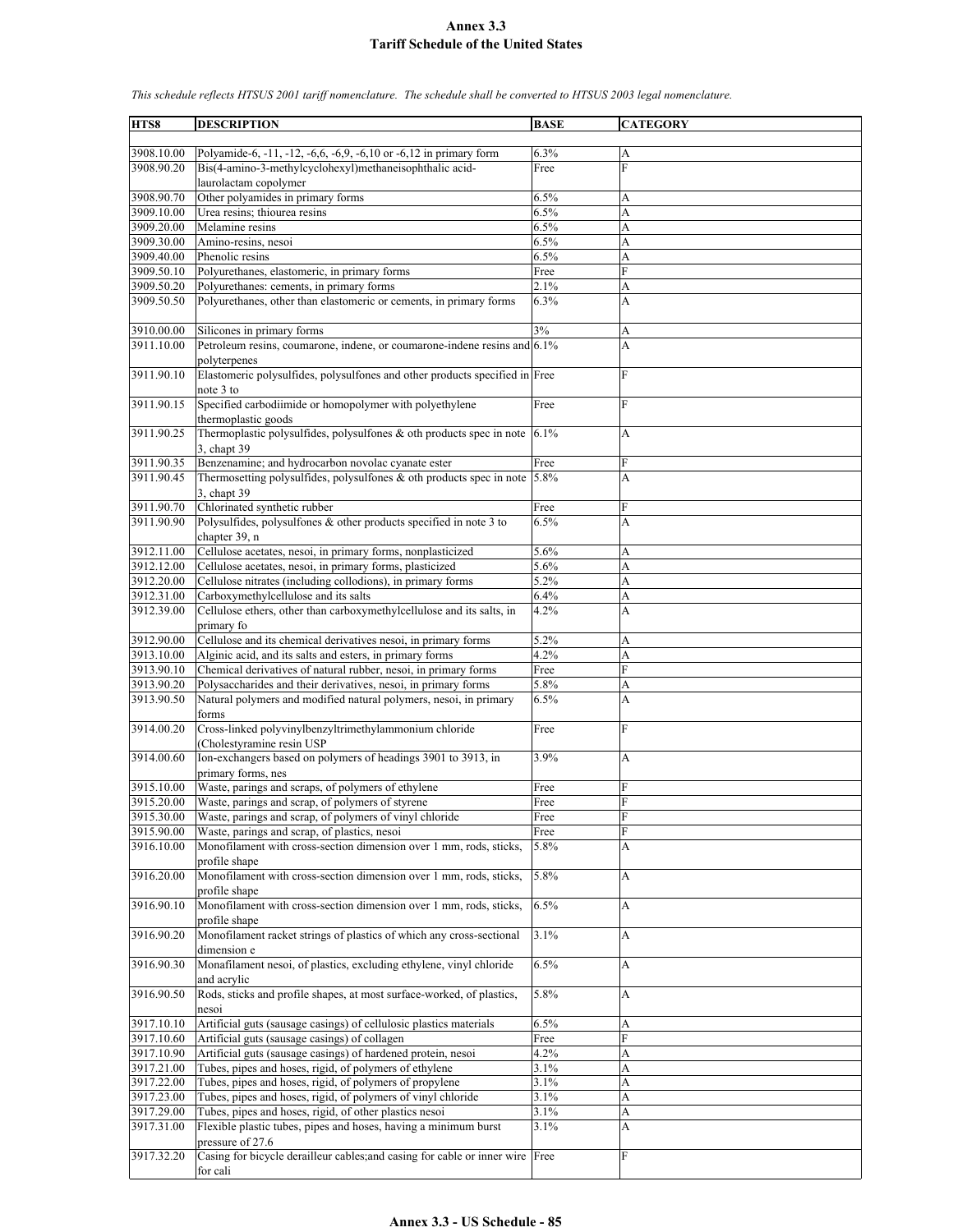| HTS8       | <b>DESCRIPTION</b>                                                                              | <b>BASE</b> | <b>CATEGORY</b> |
|------------|-------------------------------------------------------------------------------------------------|-------------|-----------------|
|            |                                                                                                 |             |                 |
| 3917.32.60 | Tubes, pipes & hoses, not rigid, not reinforced or otherwise combined 3.1%<br>with other        |             | A               |
| 3917.33.00 | Flexible plastic tubes, pipes and hoses, nesoi, with fittings, not<br>reinforced or             | 3.1%        | A               |
| 3917.39.00 | Flexible plastic tubes, pipes and hoses, nesoi                                                  | 3.1%        | A               |
| 3917.40.00 | Fittings of plastics, for plastic tubes, pipes and hoses, nesoi                                 | 5.3%        | A               |
| 3918.10.10 | Vinyl tile floor coverings                                                                      | 5.3%        | A               |
| 3918.10.20 | Vinyl flooring, excluding vinyl tile                                                            | 5.3%        | A               |
| 3918.10.31 | Wall or ceiling coverings, with a backing of manmade fibers, greater                            | 4.2%        | A               |
|            | than $70\%$ by                                                                                  |             |                 |
| 3918.10.32 | Wall or ceiling coverings, with a backing of manmade fibers, less<br>than or equal              | 6.5%        | A               |
| 3918.10.40 | Wall or ceiling coverings of polymers of vinyl chloride with a backing 5.3%<br>of textil        |             | A               |
| 3918.10.50 | Wall or ceiling coverings of polymers of vinyl chloride, without a<br>backing of te             | 4.2%        | A               |
| 3918.90.10 | Floor coverings of plastics, other than of polymers of vinyl chloride,<br>nesoi                 | 5.3%        | A               |
| 3918.90.20 | Wall or ceiling coverings, with a backing of manmade fibers, of<br>plastics other t             | 6.5%        | A               |
| 3918.90.30 | Wall or ceiling coverings of plastics other than of polymers of vinyl<br>chloride w             | 5.3%        | A               |
| 3918.90.50 | Wall or ceiling coverings of plastics other than vinyl chloride, without 4.2%                   |             | A               |
| 3919.10.10 | a backi<br>Self-adhesive plates, sheets, other flat shapes, of plastics, in rolls n/o           | 6.5%        | A               |
| 3919.10.20 | $20 \text{ cm}$<br>Self-adhesive plates, sheets, other flat shapes, of plastics, in rolls n/o   | 5.8%        | A               |
| 3919.90.10 | $20 \text{ cm}$<br>Self-adhesive plates, sheets, other flat shapes, of plastics, light-         | 6.5%        | A               |
| 3919.90.50 | reflecting s<br>Self-adhesive plates, sheets, other flat shapes, of plastics, not having a 5.8% |             | A               |
|            | light                                                                                           |             |                 |
| 3920.10.00 | Nonadhesive plates, sheets, film, foil and strip, noncellular, not<br>reinforced or             | 4.2%        | A               |
| 3920.20.00 | Nonadhesive plates, sheets, film, foil and strip, noncellular, not<br>reinforced or             | 4.2%        | A               |
| 3920.30.00 | Nonadhesive plates, sheets, film, foil and strip, noncellular, not<br>reinforced or             | 5.8%        | A               |
| 3920.41.00 | Nonadhesive plates, sheets, film, foil, strip, noncellular, not combined 5.8%<br>with ot        |             | A               |
| 3920.42.10 | Nonadhesive plates, sheets, film, foil, strip, noncellular, not<br>reinforced of vi             | 3.1%        | A               |
| 3920.42.50 | Nonadhesive plates, sheets, film, foil, strip, noncellular, not combined 4.2%<br>w/ othe        |             | A               |
| 3920.51.10 | Nonadhesive plates, sheets, film, foil and strip, noncellular, not<br>combined with             | $6\%$       | A               |
| 3920.51.50 | Nonadhesive plates, sheets, film, foil and strip, noncellular, not<br>combined with             | 6.5%        | A               |
| 3920.59.10 | Nonadhesive plates, sheets, film, foil and strip, noncellular, not<br>combined with             | 6%          | А               |
| 3920.59.40 | Transparent sheeting containing 30% or more by weight of lead                                   | Free        | ${\bf F}$       |
| 3920.59.80 | Plates, sheets, film, etc, noncellular, not reinforced, laminated,<br>combined, of              | 6.5%        | A               |
| 3920.61.00 | Nonadhesive plates, sheets, film, foil and strip, noncellular, not                              | 5.8%        | A               |
| 3920.62.00 | combined with<br>Nonadhesive plates, sheets, film, foil and strip, noncellular, not             | 4.2%        | A               |
| 3920.63.10 | combined with<br>Nonadhesive plates, sheets, film, foil and strip, noncellular, not             | 4.2%        | А               |
| 3920.63.20 | combined with<br>Nonadhesive plates, sheets, film, foil and strip, noncellular, not             | 5.8%        | A               |
| 3920.69.00 | combined with<br>Nonadhesive plates, sheets, film, foil and strip, noncellular, not             | 4.2%        | A               |
| 3920.71.00 | combined with<br>Nonadhesive plates, sheets, film, foil and strip, noncellular, not             |             |                 |
|            | combined with                                                                                   | 6.2%        | A               |
| 3920.72.00 | Nonadhesive plates, sheets, film, foil and strip, noncellular, not<br>combined with             | 3.1%        | A               |
| 3920.73.00 | Nonadhesive plates, sheets, film, foil and strip, noncellular, not<br>combined with             | 2.9%        | A               |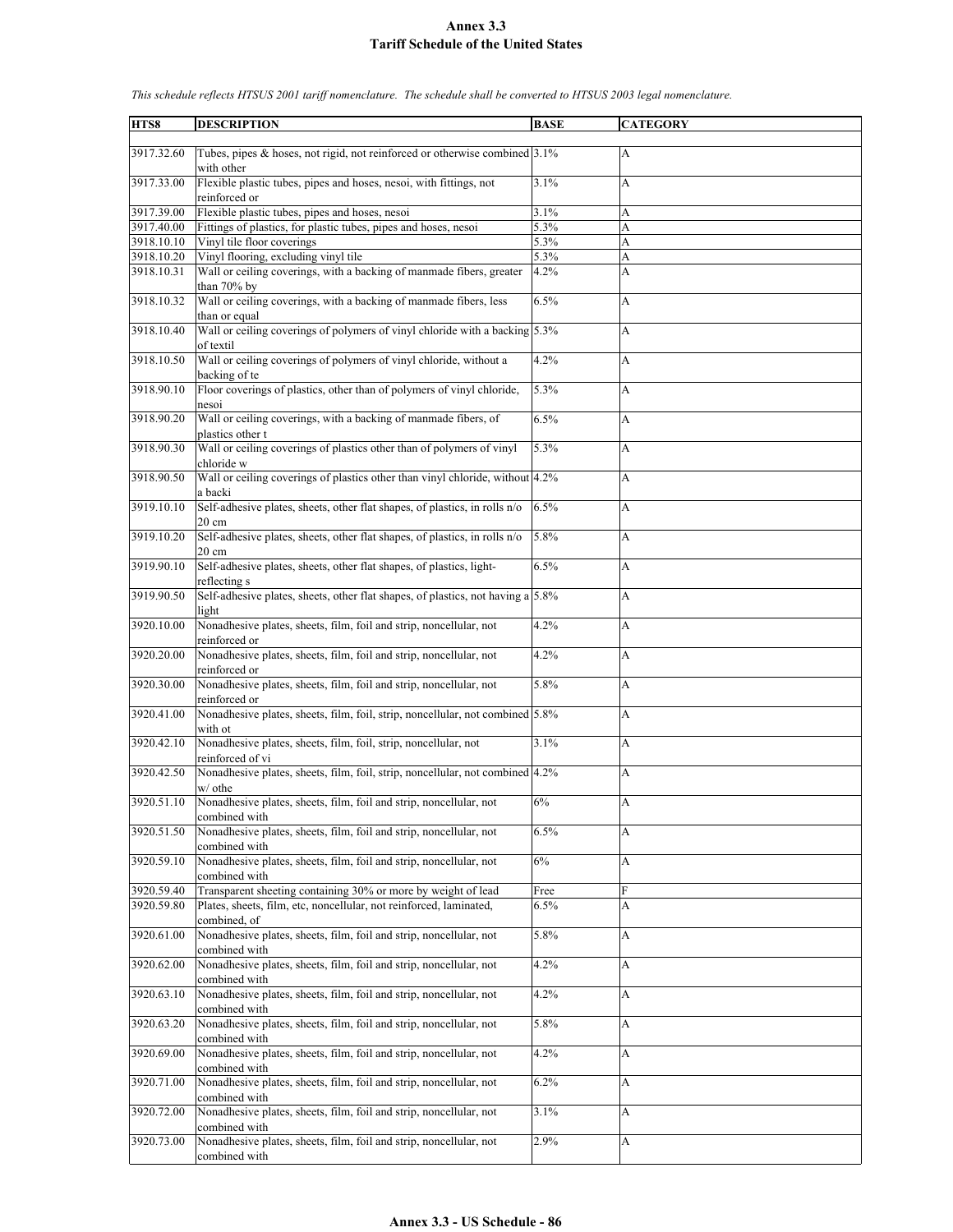| HTS8       | <b>DESCRIPTION</b>                                                                | <b>BASE</b> | <b>CATEGORY</b> |
|------------|-----------------------------------------------------------------------------------|-------------|-----------------|
|            |                                                                                   |             |                 |
| 3920.79.10 | Nonadhesive films, strips, sheets, noncellular, not combined with                 | 6.2%        | A               |
|            | other material                                                                    |             |                 |
| 3920.79.50 | Nonadhesive plates, sheets, film, foil and strip, noncellular, not                | 3.7%        | A               |
|            | combined with                                                                     |             |                 |
| 3920.91.00 | Nonadhesive plates, sheets, film, foil and strip, noncellular, not                | 4.2%        | A               |
|            | combined with                                                                     |             |                 |
| 3920.92.00 | Nonadhesive plates, sheets, film, foil and strip, noncellular, not                | 4.2%        | A               |
|            | combined with                                                                     |             |                 |
| 3920.93.00 | Nonadhesive plates, sheets, film, foil and strip, noncellular, not                | 5.8%        | A               |
|            | combined with                                                                     |             |                 |
| 3920.94.00 | Nonadhesive plates, sheets, film, foil and strip, noncellular, not                | 5.8%        | A               |
|            | combined with                                                                     |             |                 |
| 3920.99.10 | Nonadhesive film, noncellular, not combined with other materials, of              | 6%          | A               |
|            | plastics ne                                                                       |             |                 |
| 3920.99.20 | Nonadhesive film, strips and sheets, noncellular, not combined with               | 4.2%        | A               |
|            | other materi                                                                      |             |                 |
| 3920.99.50 | Nonadhesive plates, sheets, film, foil and strip, noncellular, not                | 5.8%        | A               |
|            | combined with                                                                     |             |                 |
| 3921.11.00 | Nonadhesive plates, sheets, film, foil and strip, cellular, of polymers           | 5.3%        | A               |
|            | of styre                                                                          |             |                 |
| 3921.12.11 | Nonadhesive plates, sheets, film, foil, strip, cellular, of polymers of           | 4.2%        | A               |
|            | vinyl ch                                                                          |             |                 |
| 3921.12.15 | Nonadhesive plates, sheets, film, foil, strip, cellular, of polymers of           | 6.5%        | A               |
|            | vinyl ch                                                                          |             |                 |
| 3921.12.19 | Nonadhesive plates, sheets, film, foil and strip, cellular, of polymers           | 5.3%        | A               |
|            | of vinyl                                                                          |             |                 |
| 3921.12.50 | Nonadhesive plates, sheets, film, foil and strip, cellular, of polymers           | 6.5%        | А               |
|            | of vinyl                                                                          |             |                 |
| 3921.13.11 | Nonadhesive plates, sheets, film, foil and strip, cellular, of                    | 4.2%        | A               |
|            | polyurethanes, wi                                                                 |             |                 |
| 3921.13.15 | Nonadhesive plates, sheets, film, foil and strip, cellular, of                    | 6.5%        | A               |
|            | polyurethanes, wi                                                                 |             |                 |
| 3921.13.19 | Nonadhesive plates, sheets, film, foil and strip, cellular, of                    | 5.3%        | A               |
|            | polyurethanes, co                                                                 |             |                 |
| 3921.13.50 | Nonadhesive plates, sheets, film, foil and strip, cellular, of                    | 4.2%        | A               |
|            | polyurethanes, not                                                                |             |                 |
| 3921.14.00 | Nonadhesive plates, sheets, film, foil and strip, cellular, of                    | 6.5%        | A               |
|            | regenerated cellu                                                                 |             |                 |
| 3921.19.00 | Nonadhesive plates, sheets, film, foil and strip, cellular, of plastics           | 6.5%        | A               |
|            | nesoi                                                                             |             |                 |
| 3921.90.11 | Nonadhesive plates, sheets, film, foil, strip, of noncellular plastics            | 4.2%        | A               |
|            | combined                                                                          |             |                 |
| 3921.90.15 | Nonadhesive plates, sheets, film, foil, strip, of noncellular plastics            | 6.5%        | A               |
|            | combined                                                                          |             |                 |
| 3921.90.19 | Nonadhesive plates, sheets, film, foil and strip, of noncellular plastics 5.3%    |             | A               |
|            | combin                                                                            |             |                 |
| 3921.90.21 | Nonadhesive plates, sheets, film, foil and strip, of noncellular plastics $6.5\%$ |             | A               |
|            | combin                                                                            |             |                 |
| 3921.90.25 | Nonadhesive plates, sheets, film, foil and strip, of noncellular plastics         | 9.4%        | A               |
|            | combin                                                                            |             |                 |
| 3921.90.29 | Nonadhesive plates, sheets, film, foil and strip, of noncellular plastics         | 4.4%        | А               |
|            | combin                                                                            |             |                 |
| 3921.90.40 | Nonadhesive plates, sheets, film, foil and strip, flexible, nesoi, of             | 4.2%        | А               |
|            | noncellula                                                                        |             |                 |
| 3921.90.50 | Nonadhesive plates, sheets, film, foil and strip, nonflexible, nesoi, of          | 4.8%        | A               |
|            | noncell                                                                           |             |                 |
| 3922.10.00 | Baths, shower baths and washbasins, of plastics                                   | 6.3%        | A               |
| 3922.20.00 | Lavatory seats and covers, of plastics                                            | 6.3%        | A               |
| 3922.90.00 | Bidets, lavatory pans, flushing cisterns and similar sanitary ware                | 6.3%        | A               |
|            | nesoi, of pla                                                                     |             |                 |
| 3923.10.00 | Boxes, cases, crates and similar articles for the conveyance or packing 3%        |             | A               |
|            | of goods                                                                          |             |                 |
| 3923.21.00 | Sacks and bags (including cones) for the conveyance or packing of                 | $3\%$       | A               |
|            | goods, of poly                                                                    |             |                 |
| 3923.29.00 | Sacks and bags (including cones) for the conveyance or packing of                 | 3%          | A               |
|            | goods, of plas                                                                    |             |                 |
| 3923.30.00 | Carboys, bottles, flasks and similar articles for the conveyance or               | 3%          | A               |
|            | packing of g                                                                      |             |                 |
| 3923.40.00 | Spools, cops, bobbins and similar supports, of plastics                           | 5.3%        | A               |
| 3923.50.00 | Stoppers, lids, caps and other closures, of plastics                              | $5.3\%$     | A               |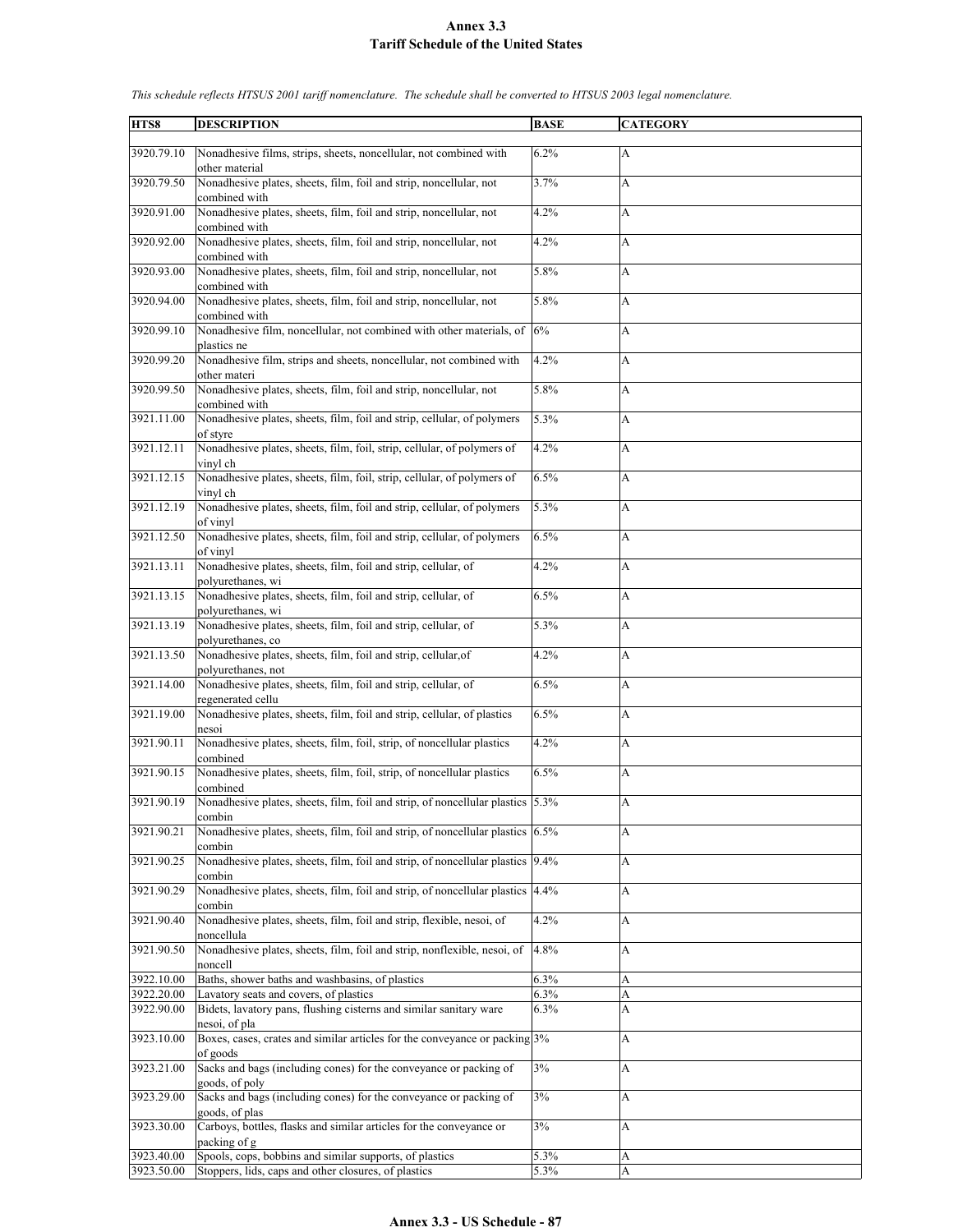| HTS8       | <b>DESCRIPTION</b>                                                                     | <b>BASE</b> | <b>CATEGORY</b> |  |
|------------|----------------------------------------------------------------------------------------|-------------|-----------------|--|
|            |                                                                                        |             |                 |  |
| 3923.90.00 | Articles nesoi, for the conveyance or packing of goods, of plastics                    | 3%          | А               |  |
|            |                                                                                        |             |                 |  |
| 3924.10.10 | Salt, pepper, mustard and ketchup dispensers and similar dispensers,                   | 3.4%        | A               |  |
|            | of plastics                                                                            |             |                 |  |
| 3924.10.20 | Plates, cups, saucers, soup bowls, cereal bowls, sugar bowls,                          | 6.5%        | A               |  |
|            | creamers, gravy bo                                                                     |             |                 |  |
| 3924.10.30 | Trays, of plastics                                                                     | 5.3%        | A               |  |
| 3924.10.50 | Tableware and kitchenware articles, nesoi, of plastics                                 | 3.4%        | A               |  |
| 3924.90.10 | Curtains and drapes, incl. panels and valances, napkins, table covers,                 | 3.3%        | A               |  |
|            | mats, sca                                                                              |             |                 |  |
| 3924.90.20 | Picture frames of plastics                                                             | 3.4%        | A               |  |
| 3924.90.55 | Household articles and toilet articles, nesoi, of plastics                             | 3.4%        | A               |  |
| 3925.10.00 | Reservoirs, tanks, vats and similar containers, of a capacity exceeding 6.3%           |             | A               |  |
|            | 300 lite                                                                               |             |                 |  |
| 3925.20.00 | Doors, windows, and their frames and thresholds for doors, of plastics 5.3%            |             | A               |  |
|            |                                                                                        |             |                 |  |
| 3925.30.10 | Blinds (including venetian blinds), of plastics                                        | 3.3%        | A               |  |
| 3925.30.50 | Shutters and similar articles and parts thereof, nesoi, of plastics                    | 5.3%        | A               |  |
| 3925.90.00 | Builders' ware of plastics, nesoi                                                      | 5.3%        |                 |  |
|            |                                                                                        |             | A               |  |
| 3926.10.00 | Office or school supplies, of plastics                                                 | 5.3%        | A               |  |
| 3926.20.10 | Gloves, seamless, of plastics                                                          | Free        | F               |  |
| 3926.20.20 | Baseball and softball gloves and mitts, of plastics                                    | Free        | F               |  |
| 3926.20.30 | Gloves specially designed for use in sports, nesoi, of plastics                        | 3%          | A               |  |
| 3926.20.40 | Gloves, nesoi, of plastics                                                             | 8.8%        | A               |  |
| 3926.20.60 | Plastic rainwear, incl jackets, coats, ponchos, parkas & slickers, w/                  | Free        | F               |  |
|            | outer shel                                                                             |             |                 |  |
| 3926.20.90 | Articles of apparel & clothing accessories, of plastic, nesoi                          | 5%          | A               |  |
| 3926.30.10 | Handles and knobs for furniture, coachwork or the like, of plastics                    | 6.5%        | A               |  |
|            |                                                                                        |             |                 |  |
| 3926.30.50 | Fittings for furniture, coachwork or the like, other than handles and                  | 5.3%        | А               |  |
|            | knobs, of                                                                              |             |                 |  |
| 3926.40.00 | Statuettes and other ornamental articles, of plastics                                  | 5.3%        | A               |  |
| 3926.90.10 | Buckets and pails, of plastics, nesoi                                                  | 3.4%        | A               |  |
| 3926.90.15 | Nursing nipples and pacifiers, of plastics                                             | 3.1%        | A               |  |
| 3926.90.20 | Specified sanitary, invalid and nursing products, and fittings therefor,               | 4.2%        | A               |  |
|            | of plas                                                                                |             |                 |  |
| 3926.90.25 | Handles and knobs, not used as fittings for furniture, coachwork or                    | 6.5%        | А               |  |
|            | the like, of                                                                           |             |                 |  |
| 3926.90.30 | Parts for yachts or pleasure boats of heading 8903 and watercraft not                  | 4.2%        | A               |  |
|            | used with                                                                              |             |                 |  |
| 3926.90.33 | Handbags made of beads, bugles and spangles, of plastics                               | 6.5%        | A               |  |
| 3926.90.35 | Beads, bugles and spangles, not strung or set; articles thereof, nesoi,                | 6.5%        | A               |  |
|            |                                                                                        |             |                 |  |
|            | of plast                                                                               |             |                 |  |
| 3926.90.40 | Imitation gemstones, of plastics                                                       | 2.8%        | A               |  |
| 3926.90.45 | Gaskets, washers and other seals, of plastics                                          | 3.5%        | A               |  |
| 3926.90.50 | Frames or mounts for photographic slides, of plastics                                  | 3.8%        | A               |  |
| 3926.90.55 | V-belts of plastics, containing textile fibers                                         | 5.1%        | A               |  |
| 3926.90.56 | Belting and belts (except V-belts) for machinery, of plastics,                         | 5.1%        | А               |  |
|            | containing predom                                                                      |             |                 |  |
| 3926.90.57 | Belting and belts (except V-belts) for machinery, of plastics,                         | 6.5%        | А               |  |
|            | containing predom                                                                      |             |                 |  |
| 3926.90.59 | Belting and belts (except V-belts) for machinery, of plastics,                         | 2.4%        | A               |  |
|            | containing textil                                                                      |             |                 |  |
| 3926.90.60 | Belting and belts (except V-belts) for machinery, of plastics, not                     | 4.2%        | A               |  |
|            | containing te                                                                          |             |                 |  |
| 3926.90.65 | Clothespins, spring type, of plastics                                                  | 4.2%        | A               |  |
| 3926.90.70 | Clothespins, other than spring type, of plastics                                       | 5.3%        | A               |  |
| 3926.90.75 | Pneumatic mattresses and other inflatable articles, nesoi, of plastics                 | 4.2%        | A               |  |
|            |                                                                                        |             |                 |  |
| 3926.90.77 | Waterbed mattresses and liners and parts of the foregoing, of plastics                 | 2.4%        | A               |  |
|            |                                                                                        |             |                 |  |
| 3926.90.83 | Empty cartridges and cassettes for typewriter and machine ribbons, of $ 5.3\% $        |             | A               |  |
|            | plastics                                                                               |             |                 |  |
| 3926.90.85 | Fasteners, in clips suitable for use in a mechanical attaching device,                 | 7.8%        | A               |  |
|            | of plasti                                                                              |             |                 |  |
| 3926.90.87 |                                                                                        | 5.3%        |                 |  |
|            | Flexible document binders with tabs, rolled or flat, of plastics                       |             | A<br>F          |  |
| 3926.90.94 | Cards, not punched, suit. for jacquard cards; jacquard cards &                         | Free        |                 |  |
|            | jacquard heads fo                                                                      |             |                 |  |
| 3926.90.98 | Other articles of plastic, nesoi<br>Natural rubber latex, whether or not prevulcanized | 5.3%        | A               |  |
| 4001.10.00 |                                                                                        | Free        | F               |  |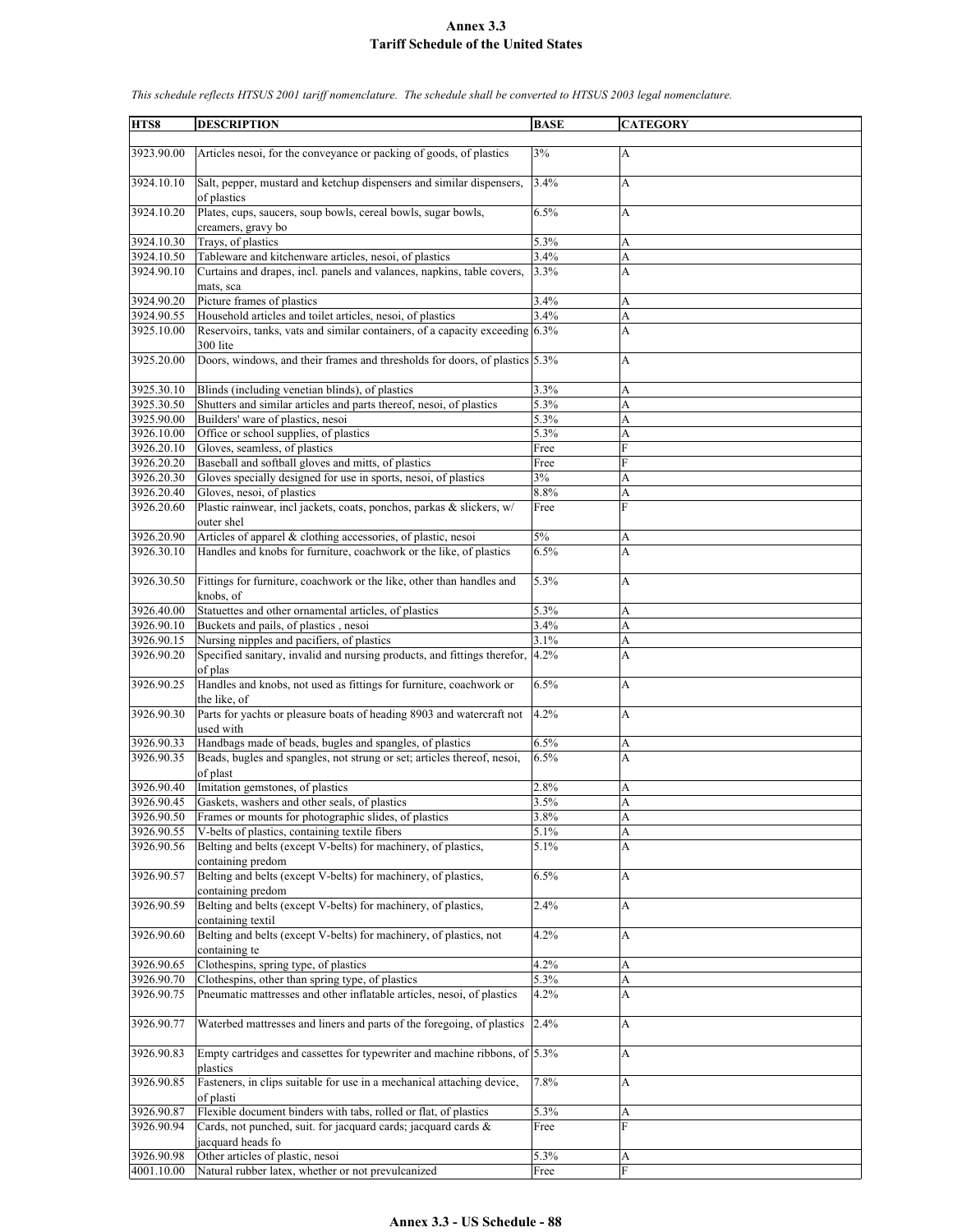**HTS8 DESCRIPTION BASE CATEGORY** 4001.21.00 Natural rubber smoked sheets Free 4001.22.00 Technically specified natural rubber (TSNR), in primary forms Free 4001.29.00 Natural rubber in primary forms other than latex, smoked sheets or technically s Free F 4001.30.00 Balata, gutta-percha, guayule, chicle and similar natural rubber gums, in primar Free F 4002.11.00 Styrene-butadiene rubber (SBR) or carboxylated styrene-butadiene rubber (XSBR), Free 4002.19.00 Styrene-butadiene rubber (SBR), carboxylated styrene-butadiene rubber (XSBR), ex Free F 4002.20.00 Butadiene rubber (BR), in primary forms or in plates, sheets or strip Free 4002.31.00 Isobutene-isoprene (butyl) rubber (IIR), in primary forms or in plates, sheets o Free F 4002.39.00 Halo-isobutene-isoprene rubber (CIIR or BIIR), in primary forms or in plates, sh Free F 4002.41.00 Chloroprene (chlorobutadiene) rubber (CR), latex, in primary forms or in plates, Free F 4002.49.00 Chloroprene (chlorobutadiene) rubber (CR), other than latex, in primary forms or Free F 4002.51.00 Acrylonitrile-butadiene rubber (NBR), latex, in primary forms or in plates, shee Free F 4002.59.00 Acrylonitrile-butadiene rubber (NBR), other than latex, in primary forms or in p **Free** 4002.60.00 Isoprene rubber (IR), in primary forms or in plates, sheets or strip Free F 4002.70.00 Ethylene-propylene-nonconjugated diene rubber (EPDM), in primary forms or in pla Free F 4002.80.00 Mixtures of natural rubber gums with synthetic rubber, in primary forms or in pl Free 4002.91.00 Synthetic rubber and factice derived from oils, in latex form, in primary forms Free F 4002.99.00 Synthetic rubber and factice derived from oils, in primary forms or in plates. Free 4003.00.00 Reclaimed rubber in primary forms or in plates, sheets or strip Free Free 4004.00.00 Waste, parings and scrap of rubber (other than hard rubber) and powders and gran Free F 4005.10.00 Rubber, unvulcanized, compounded with carbon black or silica, in primary forms o Free F 4005.20.00 Solutions and dispersions of rubber, unvulcanized, compounded with Free F other than ca 4005.91.00 Compounded rubber, unvulcanized, in plates, sheets and strip Free 4005.99.00 Compounded rubber, unvulcanized, in primary forms, nesoi Free 4006.10.00 "Camel-back" strips of unvulcanized rubber, for retreading rubber tires 2.9% A 4006.90.10 Rods, tubes, profile shapes, discs, rings, and similar articles, of natural, unv Free F 4006.90.50 Rods, tubes, profile shapes, discs, rings, and similar articles, of synthetic un 2.7% A 4007.00.00 Vulcanized rubber thread and cord Free Free 4008.11.10 Plates, sheets and strip of vulcanized natural cellular rubber, other than hard Free F 4008.11.50 Plates, sheets and strip of vulcanized synthetic cellular rubber, other :han har 3.3% A 4008.19.20 Rods and profile shapes of vulcanized natural cellular rubber, other than hard r Free F 4008.19.40 Vulcanized natural cellular rubber, other than hard rubber, other than rods and Free 4008.19.60 Rods and profile shapes of vulcanized, synthetic cellular rubber, other than har 3.3% A 4008.19.80 Vulcanized, synthetic cellular rubber, other than hard rubber, other than rods a 3.3% A 4008.21.00 Plates, sheets and strip of vulcanized, noncellular rubber, other than hard rubb Free F 4008.29.20 Rods and profile shapes of vulcanized, noncellular rubber, other than hard rubbe 2.9% A 4008.29.40 Vulcanized, noncellular rubber, other than hard rubber, other than rods and prof  $2.9\%$  A

*This schedule reflects HTSUS 2001 tariff nomenclature. The schedule shall be converted to HTSUS 2003 legal nomenclature.*

2.5% A

4009.10.00 Tubes, pipes and hoses of vulcanized rubber, not hard rubber, not

reinforced, wi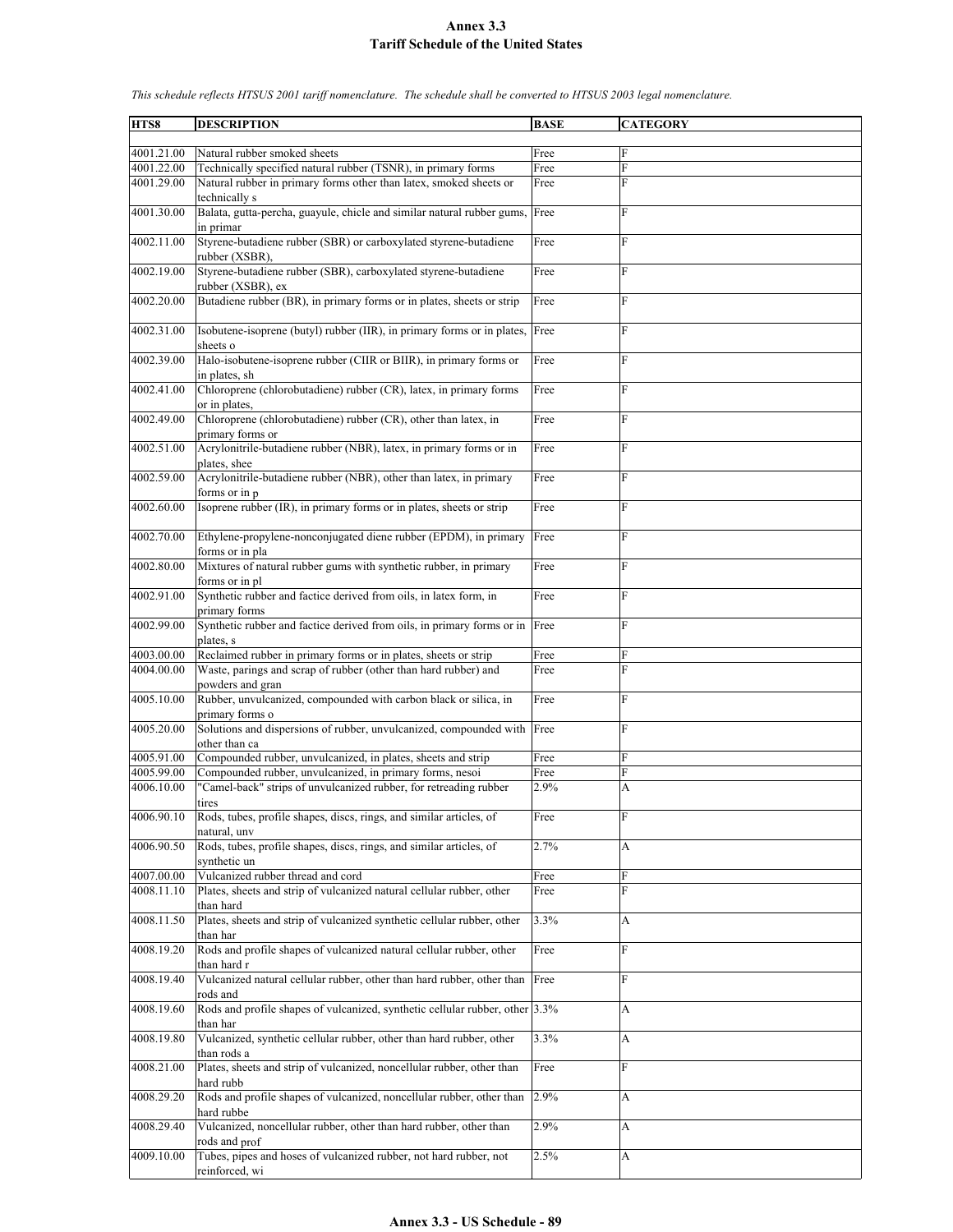| HTS8       | <b>DESCRIPTION</b>                                                                                    | <b>BASE</b> | <b>CATEGORY</b>           |
|------------|-------------------------------------------------------------------------------------------------------|-------------|---------------------------|
| 4009.20.00 | Tubes, pipes and hoses of vulcanized rubber, not hard rubber,                                         | 2.5%        | $\mathbf{A}$              |
| 4009.30.00 | reinforced only wi<br>Tubes, pipes, hoses of vulcanized rubber, not hard rubber, reinforced           | 2.5%        | A                         |
|            | only with                                                                                             |             |                           |
| 4009.40.00 | Tubes, pipes and hoses of vulcanized rubber, not hard rubber,<br>reinforced with ot                   | 2.5%        | A                         |
| 4009.50.00 | Tubes, pipes and hoses of vulcanized rubber, not hard rubber, with<br>fittings, whe                   | 2.5%        | A                         |
| 4010.11.00 | Conveyor belts or belting of vulcanized rubber reinforced only with                                   | 3.3%        | A                         |
| 4010.12.10 | metal<br>Conveyor belts or belting of vulcanized rubber reinforced only with<br>textile mate          | 4.1%        | A                         |
| 4010.12.50 | Conveyor belts/belting of vulcanized rubber reinforced w/textile                                      | 8%          | A                         |
| 4010.12.55 | material, mostl<br>Conveyor belts/belting of vulcanized rubber reinforced only w/textile<br>material. | 6.4%        | A                         |
| 4010.12.90 | Conveyor belts or belting of vulcanized rubber reinforced only with<br>textile mate                   | 1.9%        | A                         |
| 4010.13.00 | Conveyor belts or belting of vulcanized rubber reinforced only with<br>plastics                       | 3.3%        | A                         |
| 4010.19.10 | Conveyor belts or belting of vulcanized rubber, nesoi, combined with<br>textile mat                   | 4.1%        | A                         |
| 4010.19.50 | Conveyor belts/belting of vulcanized rubber, nesoi, combined<br>w/textile component                   | 8%          | A                         |
| 4010.19.55 | Conveyor belts/belting of vulcanized rubber, nesoi, combined<br>w/textile component                   | 6.4%        | A                         |
| 4010.19.80 | Conveyor belts/belting of vulcanized rubber, nesoi, combined with<br>textile materi                   | 1.9%        | A                         |
| 4010.19.90 | Conveyor belts/belting of vulcanized rubber, nesoi, other than<br>combined with tex                   | 3.3%        | A                         |
| 4010.21.30 | Transmission V-belts of vulcanized rubber, circumference exceeding                                    | 3.4%        | A                         |
| 4010.21.60 | 60 cm but not<br>Transmission V-belts of vulcanized rubber, circumference exceeding<br>60 cm but not  | 2.8%        | A                         |
| 4010.22.30 | Transmission V-belts of vulcanized rubber, circumference exceeding                                    | 3.4%        | A                         |
| 4010.22.60 | 180 cm but no<br>Transmission V-belts of vulcanized rubber, circumference exceeding<br>180 cm but no  | 2.8%        | A                         |
| 4010.23.30 | Endless synchronous transmission belt of vulcan. rubber, circum. 60-                                  | 4.1%        | A                         |
| 4010.23.41 | 150 cm, comb<br>Endless synchronous transmission belt of vulcan. rubber, circum. 60-<br>150 cm, comb  | 8%          | A                         |
| 4010.23.45 | Endless synchronous transmission belt of vulcan. rubber, circum. 60-                                  | 6.4%        | A                         |
| 4010.23.50 | $150$ cm, comb<br>Endless synchronous transmission belt of vulcanized rubber,<br>circumference 60 to  | 1.9%        | A                         |
| 4010.23.90 | Endless synchronous transmission belt of vulcanized rubber,                                           | 3.3%        | A                         |
| 4010.24.30 | circumference 60 to<br>Endless synchronous transmission belt of vulcan. rubber, circum. 150-4.1%      |             | A                         |
| 4010.24.41 | 198 cm, com<br>Endless synchronous transmission belt of vulcan, rubber, circum, 150-8%                |             | $\boldsymbol{\mathsf{A}}$ |
|            | 198cm, comb<br>Endless synchronous transmission belt of vulcan, rubber, circum, 150-6.4%              |             |                           |
| 4010.24.45 | 198cm, comb                                                                                           |             | A                         |
| 4010.24.50 | Endless synchronous transmission belts of vulcanized rubber,<br>circumference 150 t                   | 1.9%        | A                         |
| 4010.24.90 | Endless synchronous transmission belts of vulcanized rubber,<br>circumference 150 t                   | 3.3%        | А                         |
| 4010.29.10 | Transmission V-belts and V-belting of vulcanized rubber, nesoi,<br>combined with te                   | 3.4%        | A                         |
| 4010.29.20 | Transmission V-belts and V-belting of vulcanized rubber, nesoi, other 2.8%<br>than combi              |             | A                         |
| 4010.29.30 | Transmission belts or belting of vulcanized rubber, nesoi, combined<br>with textile                   | 4.1%        | A                         |
| 4010.29.41 | Transmission belts or belting of vulcanized rubber, nesoi, combined<br>w. textile m                   | 8%          | A                         |
| 4010.29.45 | Transmission belts or belting of vulcanized rubber, nesoi, combined<br>w. textile m                   | 6.4%        | А                         |
| 4010.29.50 | Transmission belts or belting of vulcanized rubber, nesoi, combined<br>with textile                   | 1.9%        | A                         |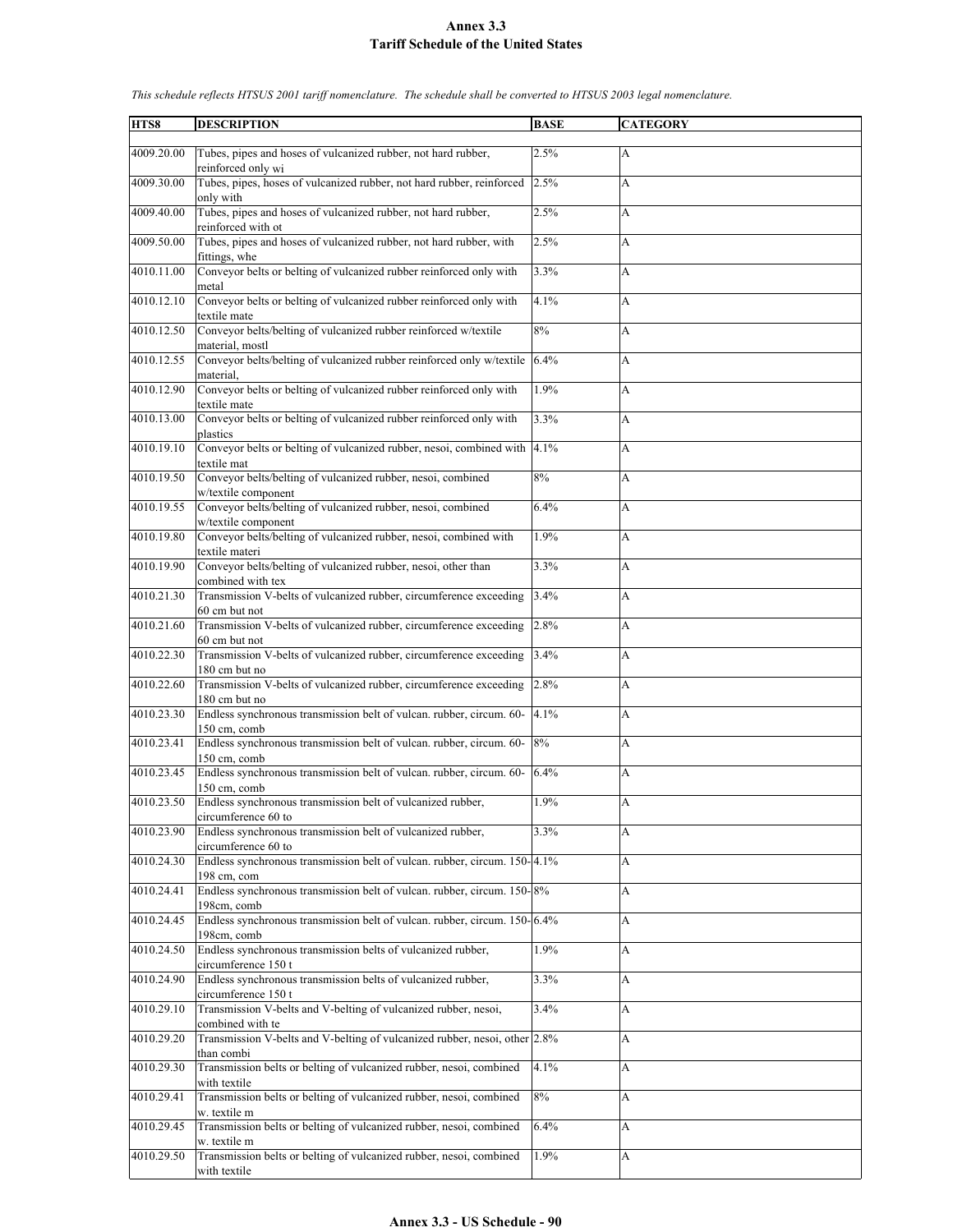| HTS8       | <b>DESCRIPTION</b>                                                                         | <b>BASE</b>  | <b>CATEGORY</b>       |
|------------|--------------------------------------------------------------------------------------------|--------------|-----------------------|
|            |                                                                                            |              |                       |
| 4010.29.90 | Transmission belts or belting of vulcanized rubber, nesoi, other than<br>combined w        | 3.3%         | A                     |
| 4011.10.10 | New pneumatic radial tires, of rubber, of a kind used on motor cars                        | 4%           | See Annex 1, note 20. |
|            | (including s)                                                                              |              |                       |
| 4011.10.50 | New pneumatic tires excluding radials, of rubber, of a kind used on<br>motor cars (        | 3.4%         | A                     |
| 4011.20.10 | New pneumatic radial tires, of rubber, of a kind used on buses or<br>trucks                | 4%           | See Annex 1, note 21. |
| 4011.20.50 | New pneumatic tires excluding radials, of rubber, of a kind used on                        | 3.4%         | A                     |
| 4011.30.00 | buses or tru<br>New pneumatic tires, of rubber, of a kind used on aircraft                 |              | F                     |
| 4011.40.00 | New pneumatic tires, of rubber, of a kind used on motorcycles                              | Free         | F                     |
| 4011.50.00 |                                                                                            | Free<br>Free | F                     |
|            | New pneumatic tires, of rubber, of a kind used on bicycles                                 |              | F                     |
| 4011.91.10 | New pneumatic tires, of rubber, with a "herring-bone" or like tread,                       | Free         |                       |
| 4011.91.50 | for certain<br>New pneumatic tires, of rubber, having a "herring-bone" or similar          | Free         | F                     |
|            | tread, for eq                                                                              |              |                       |
| 4011.99.10 | New pneumatic tires, of rubber, nesoi, designed for certain<br>agricultural or hort        | Free         | F                     |
| 4011.99.40 | Other radial tire, exc have herring-bone, exc train subhdg                                 | 4%           | A                     |
|            | 8701.90.10/Agri machi                                                                      |              |                       |
| 4011.99.80 | New pneumatic tire, of rub, exc have herring-bone, exc tractor of<br>8701.90.10/Agr        | 3.4%         | A                     |
| 4012.10.10 | Retreaded pneumatic tires of rubber, for aircraft                                          | Free         | F                     |
| 4012.10.20 | Retreaded pneumatic tires of rubber, designed for certain agricultural                     | Free         | F                     |
|            | or hortic                                                                                  |              |                       |
| 4012.10.40 | Retreaded radial tires, of rubber, other than for aircraft or certain<br>agricultur        | 4%           | A                     |
| 4012.10.80 | Retreaded tires excluding radials, of rubber, other than for aircraft or                   | 3.4%         | A                     |
|            | certain                                                                                    |              |                       |
| 4012.20.10 | Used pneumatic tires of rubber, for aircraft                                               | Free         | F                     |
| 4012.20.15 | Used pneumatic tires of rubber, designed for certain agricultural or<br>horticultur        | Free         | F                     |
| 4012.20.45 | Used pneumatic tires of rubber, designed for certain agricultural or                       | Free         | F                     |
| 4012.20.60 | horticultur<br>Used pneumatic tires, of rubber, for vehicles for on-highway transport Free |              | F                     |
|            | of passen                                                                                  |              |                       |
| 4012.20.80 | Used pneumatic tires, of rubber for machinery, nesoi                                       | Free         | F                     |
| 4012.90.10 | Solid or cushion tires of rubber                                                           | Free         | F                     |
| 4012.90.30 | Bicycle rim strips of natural rubber                                                       | Free         | F                     |
| 4012.90.45 | Interchangeable tire treads and tire flaps, of natural rubber, nesoi                       | 4.2%         | A                     |
| 4012.90.70 | Bicycle rim strips of rubber other than of natural rubber                                  | Free         | F                     |
| 4012.90.90 | Interchangeable tire treads and tire flaps, of rubber other than natural                   | 2.7%         | A                     |
|            | rubber,                                                                                    |              |                       |
| 4013.10.00 | Inner tubes of rubber, of a kind used on motor cars (including station<br>wagons an        | 3.7%         | A                     |
| 4013.20.00 | Inner tubes of rubber, of a kind used on bicycles                                          | Free         | F                     |
| 4013.90.10 | Inner tubes of rubber designed for tires used on certain agricultural or Free              |              | F                     |
|            | horticu                                                                                    |              |                       |
| 4013.90.50 | Inner tubes of rubber for vehicles nesoi                                                   | 3.7%         | A                     |
| 4014.10.00 | Sheath contraceptives of vulcanized rubber                                                 | Free         | F                     |
| 4014.90.10 | Nursing nipples of vulcanized rubber                                                       | Free         | F                     |
| 4014.90.50 | Hygienic or pharmaceutical articles nesoi, of vulcanized rubber other<br>than hard         | 4.2%         | A                     |
| 4015.11.00 | Surgical and medical gloves of vulcanized rubber                                           | Free         | F                     |
| 4015.19.10 | Seamless gloves of vulcanized rubber, other than surgical or medical                       | 3%           | A                     |
| 4015.19.50 | gloves<br>Nonseamless gloves of vulcanized rubber, other than surgical or                  | 14%          | B                     |
| 4015.90.00 | medical gloves                                                                             | 4%           |                       |
|            | Articles of apparel and clothing accessories, excluding gloves, of<br>vulcanized ru        |              | A                     |
| 4016.10.00 | Articles of vulcanized cellular rubber other than hard rubber                              | Free         | F                     |
| 4016.91.00 | Floor covering and mats, of noncellular vulcanized rubber other than<br>hard rubber        | 2.7%         | A                     |
| 4016.92.00 | Erasers, of noncellular vulcanized rubber other than hard rubber                           | 4.2%         | A                     |
| 4016.93.10 | Gaskets, washers and other seals, of noncellular vulcanized rubber                         | 2.5%         | A                     |
|            | other than ha                                                                              |              |                       |
| 4016.93.50 | Gaskets, washers and other seals, of noncellular vulcanized rubber                         | 2.5%         | A                     |
|            | other than ha                                                                              |              |                       |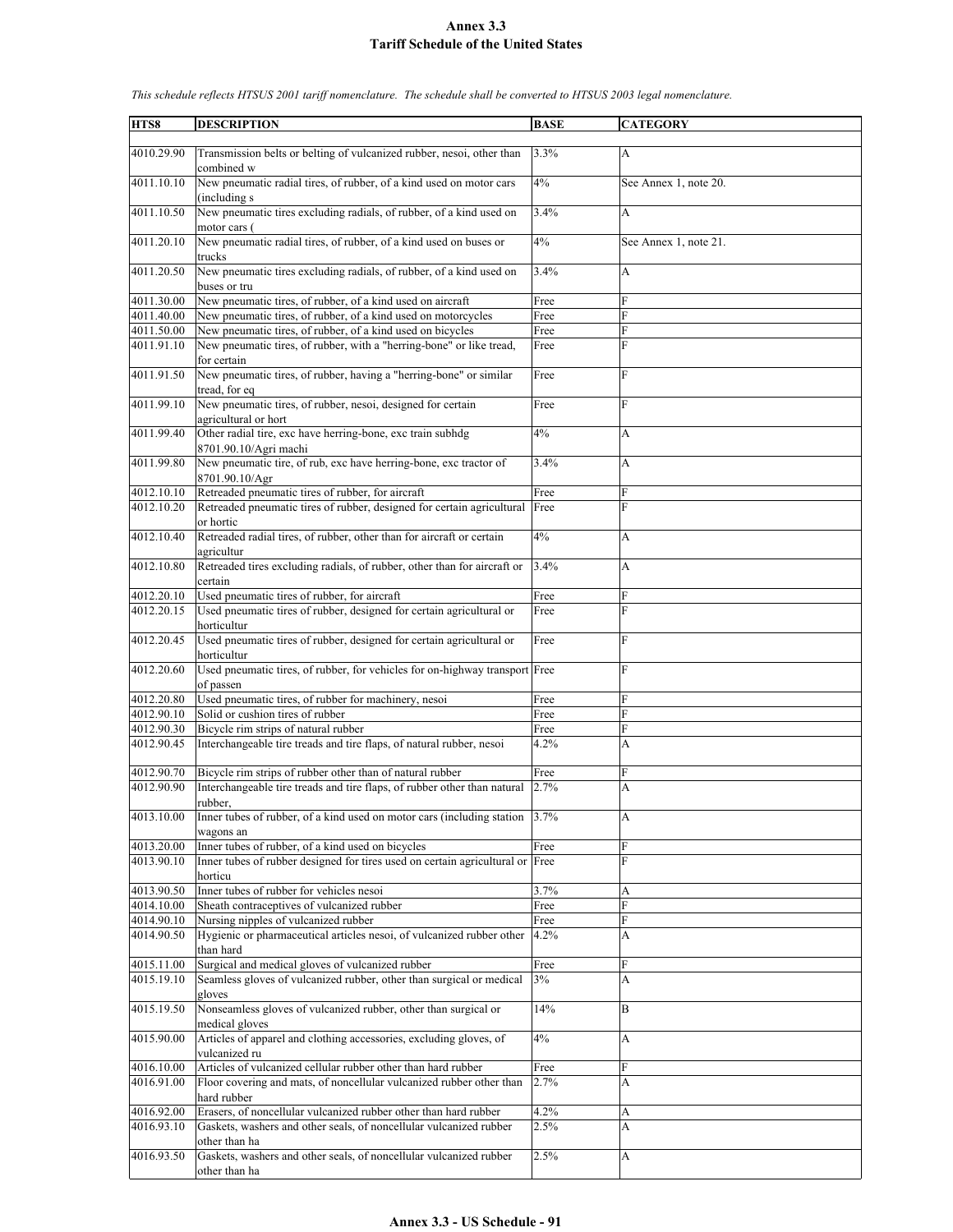| 4016.94.00<br>Boat or dock fenders, whether or not inflatable, of noncellular<br>4.2%<br>A<br>vulcanized rubbe<br>4016.95.00<br>Inflatable articles nesoi, of noncellular vulcanized rubber other than<br>4.2%<br>A<br>hard rubb<br>4016.99.03<br>Containers of noncellular vulcanized rubber, other than hard rubber,<br>3%<br>A<br>of a kind f<br>4016.99.05<br>Household articles nesoi, of noncellular vulcanized rubber other than<br>3.4%<br>A<br>hard rubbe<br>4016.99.10<br>Handles and knobs, of noncellular vulcanized rubber other than hard<br>3.3%<br>A<br>rubber<br>Caps, lids, seals, stoppers and other closures, of noncellular<br>4016.99.15<br>2.7%<br>A<br>vulcanized rubber<br>Toys for pets made of noncellular vulcanized rubber other than hard<br>4016.99.20<br>4.3%<br>A<br>rubber<br>Articles made of noncellular vulcanized natural rubber, used as<br>F<br>4016.99.30<br>Free<br>vibration contro<br>4016.99.35<br>Articles made of noncellular vulcanized natural rubber, not used as<br>F<br>Free<br>vibration co<br>4016.99.55<br>Articles nesoi, of noncellular vulcanized synthetic rubber other than<br>2.5%<br>A<br>hard rubbe<br>4016.99.60<br>Articles of noncellular vulcanized synthetic rubber other than hard<br>2.5%<br>A<br>rubber<br>4017.00.00<br>Hard rubber (for example, ebonite) in all forms, including waste and<br>2.7%<br>A<br>scrap; arti<br>Whole raw hides and skins of bovine animals, n/o 8 kg when dried,<br>4101.10.00<br>Free<br>F<br>10 kg when dry<br>Whole raw hides and skins of bovine animals nesi, fresh or wet-salted Free<br>4101.21.00<br>F<br>4101.22.00<br>Butts and bends of raw hides and skins of bovine animals, fresh or<br>F<br>Free<br>wet-salted<br>Raw hides and skins of bovine animals nesi, fresh or wet-salted<br>4101.29.00<br>Free<br>F<br>4101.30.00<br>F<br>Raw hides and skins of bovine animals nesi, otherwise preserved than Free<br>wet-salted<br>Raw hides and skins of equine animals fresh or preserved but not<br>F<br>4101.40.00<br>Free<br>further prepare<br>4102.10.00<br>Raw skins of sheep or lambs with wool on, fresh or preserved, not<br>F<br>Free<br>further prepar<br>Raw skins of sheep or lambs, without wool on, pickled, other than<br>4102.21.00<br>Free<br>F<br>those excluded<br>4102.29.00<br>Raw skins of sheep or lamb, without wool on, fresh or preserved (not<br>F<br>Free<br>pickled), o<br>4103.10.00<br>Raw hides and skins of goats or kids, fresh or preserved, not further<br>F<br>Free<br>prepared.<br>Raw hides and skins of reptiles fresh or preserved, but not further<br>4103.20.00<br>F<br>Free<br>prepared<br>Raw hides and skins of animals nesi, fresh or preserved but not<br>F<br>4103.90.00<br>Free<br>further prepared<br>4104.10.20<br>Whole bovine skin upper leather, w/o hair on, unit surface n/o 2.6 sq<br>F<br>Free<br>m not incl<br>4104.10.40<br>Whole bovine skin lining leather, w/o hair on, unit surface n/o 2.6 sq<br>F<br>Free<br>m not inc<br>4104.10.60<br>2.4%<br>Whole bovine skin leather, w/o hair on, not fancy, $n/0$ 2.6 sq m not<br>A<br>incl. chamoi<br>4104.10.80<br>Whole bovine skin leather, w/o hair on, fancy, n/o 2.6 sq m not incl.<br>3.6%<br>A<br>chamois, p<br>4104.21.00<br>Bovine leather, without hair on, vegetable pretanned but not further<br>5%<br>A<br>prepared<br>4104.22.00<br>Bovine leather, without hair on, pretanned, other than vegetable<br>3.3%<br>A<br>pretanned, but<br>Buffalo leather, without hair on, pretanned, tanned or retanned but not 2.4%<br>4104.29.30<br>A<br>further<br>4104.29.50<br>Upper $\&$ sole equine and bovine (ex. buffalo $\&$ pretanned bovine)<br>$5\%$<br>A<br>leather, w/o hai<br>4104.29.90<br>Bovine (except buffalo) leather, nesi, and equine leather, w/o hair,<br>3.3%<br>A<br>pretanned,<br>4104.31.20<br>Buffalo leather, without hair on, full grains and grain splits,<br>2.5%<br>A<br>parchment-dresse<br>4104.31.40<br>Upholstery leather, of bovine and equine leather, without hair on, full<br>2.8%<br>A |      |                    |             |                 |
|-----------------------------------------------------------------------------------------------------------------------------------------------------------------------------------------------------------------------------------------------------------------------------------------------------------------------------------------------------------------------------------------------------------------------------------------------------------------------------------------------------------------------------------------------------------------------------------------------------------------------------------------------------------------------------------------------------------------------------------------------------------------------------------------------------------------------------------------------------------------------------------------------------------------------------------------------------------------------------------------------------------------------------------------------------------------------------------------------------------------------------------------------------------------------------------------------------------------------------------------------------------------------------------------------------------------------------------------------------------------------------------------------------------------------------------------------------------------------------------------------------------------------------------------------------------------------------------------------------------------------------------------------------------------------------------------------------------------------------------------------------------------------------------------------------------------------------------------------------------------------------------------------------------------------------------------------------------------------------------------------------------------------------------------------------------------------------------------------------------------------------------------------------------------------------------------------------------------------------------------------------------------------------------------------------------------------------------------------------------------------------------------------------------------------------------------------------------------------------------------------------------------------------------------------------------------------------------------------------------------------------------------------------------------------------------------------------------------------------------------------------------------------------------------------------------------------------------------------------------------------------------------------------------------------------------------------------------------------------------------------------------------------------------------------------------------------------------------------------------------------------------------------------------------------------------------------------------------------------------------------------------------------------------------------------------------------------------------------------------------------------------------------------------------------------------------------------------------------------------------------------------------------------------------------------------------------------------------------------------------------------------------------------------------------------------------------------------------------------------------------------------------------------------------------------------------------------------------------------------------------------------------------------------------------------------------------------------------------------------------------------------------------------------------------------------------|------|--------------------|-------------|-----------------|
|                                                                                                                                                                                                                                                                                                                                                                                                                                                                                                                                                                                                                                                                                                                                                                                                                                                                                                                                                                                                                                                                                                                                                                                                                                                                                                                                                                                                                                                                                                                                                                                                                                                                                                                                                                                                                                                                                                                                                                                                                                                                                                                                                                                                                                                                                                                                                                                                                                                                                                                                                                                                                                                                                                                                                                                                                                                                                                                                                                                                                                                                                                                                                                                                                                                                                                                                                                                                                                                                                                                                                                                                                                                                                                                                                                                                                                                                                                                                                                                                                                                                 | HTS8 | <b>DESCRIPTION</b> | <b>BASE</b> | <b>CATEGORY</b> |
|                                                                                                                                                                                                                                                                                                                                                                                                                                                                                                                                                                                                                                                                                                                                                                                                                                                                                                                                                                                                                                                                                                                                                                                                                                                                                                                                                                                                                                                                                                                                                                                                                                                                                                                                                                                                                                                                                                                                                                                                                                                                                                                                                                                                                                                                                                                                                                                                                                                                                                                                                                                                                                                                                                                                                                                                                                                                                                                                                                                                                                                                                                                                                                                                                                                                                                                                                                                                                                                                                                                                                                                                                                                                                                                                                                                                                                                                                                                                                                                                                                                                 |      |                    |             |                 |
|                                                                                                                                                                                                                                                                                                                                                                                                                                                                                                                                                                                                                                                                                                                                                                                                                                                                                                                                                                                                                                                                                                                                                                                                                                                                                                                                                                                                                                                                                                                                                                                                                                                                                                                                                                                                                                                                                                                                                                                                                                                                                                                                                                                                                                                                                                                                                                                                                                                                                                                                                                                                                                                                                                                                                                                                                                                                                                                                                                                                                                                                                                                                                                                                                                                                                                                                                                                                                                                                                                                                                                                                                                                                                                                                                                                                                                                                                                                                                                                                                                                                 |      |                    |             |                 |
|                                                                                                                                                                                                                                                                                                                                                                                                                                                                                                                                                                                                                                                                                                                                                                                                                                                                                                                                                                                                                                                                                                                                                                                                                                                                                                                                                                                                                                                                                                                                                                                                                                                                                                                                                                                                                                                                                                                                                                                                                                                                                                                                                                                                                                                                                                                                                                                                                                                                                                                                                                                                                                                                                                                                                                                                                                                                                                                                                                                                                                                                                                                                                                                                                                                                                                                                                                                                                                                                                                                                                                                                                                                                                                                                                                                                                                                                                                                                                                                                                                                                 |      |                    |             |                 |
|                                                                                                                                                                                                                                                                                                                                                                                                                                                                                                                                                                                                                                                                                                                                                                                                                                                                                                                                                                                                                                                                                                                                                                                                                                                                                                                                                                                                                                                                                                                                                                                                                                                                                                                                                                                                                                                                                                                                                                                                                                                                                                                                                                                                                                                                                                                                                                                                                                                                                                                                                                                                                                                                                                                                                                                                                                                                                                                                                                                                                                                                                                                                                                                                                                                                                                                                                                                                                                                                                                                                                                                                                                                                                                                                                                                                                                                                                                                                                                                                                                                                 |      |                    |             |                 |
|                                                                                                                                                                                                                                                                                                                                                                                                                                                                                                                                                                                                                                                                                                                                                                                                                                                                                                                                                                                                                                                                                                                                                                                                                                                                                                                                                                                                                                                                                                                                                                                                                                                                                                                                                                                                                                                                                                                                                                                                                                                                                                                                                                                                                                                                                                                                                                                                                                                                                                                                                                                                                                                                                                                                                                                                                                                                                                                                                                                                                                                                                                                                                                                                                                                                                                                                                                                                                                                                                                                                                                                                                                                                                                                                                                                                                                                                                                                                                                                                                                                                 |      |                    |             |                 |
|                                                                                                                                                                                                                                                                                                                                                                                                                                                                                                                                                                                                                                                                                                                                                                                                                                                                                                                                                                                                                                                                                                                                                                                                                                                                                                                                                                                                                                                                                                                                                                                                                                                                                                                                                                                                                                                                                                                                                                                                                                                                                                                                                                                                                                                                                                                                                                                                                                                                                                                                                                                                                                                                                                                                                                                                                                                                                                                                                                                                                                                                                                                                                                                                                                                                                                                                                                                                                                                                                                                                                                                                                                                                                                                                                                                                                                                                                                                                                                                                                                                                 |      |                    |             |                 |
|                                                                                                                                                                                                                                                                                                                                                                                                                                                                                                                                                                                                                                                                                                                                                                                                                                                                                                                                                                                                                                                                                                                                                                                                                                                                                                                                                                                                                                                                                                                                                                                                                                                                                                                                                                                                                                                                                                                                                                                                                                                                                                                                                                                                                                                                                                                                                                                                                                                                                                                                                                                                                                                                                                                                                                                                                                                                                                                                                                                                                                                                                                                                                                                                                                                                                                                                                                                                                                                                                                                                                                                                                                                                                                                                                                                                                                                                                                                                                                                                                                                                 |      |                    |             |                 |
|                                                                                                                                                                                                                                                                                                                                                                                                                                                                                                                                                                                                                                                                                                                                                                                                                                                                                                                                                                                                                                                                                                                                                                                                                                                                                                                                                                                                                                                                                                                                                                                                                                                                                                                                                                                                                                                                                                                                                                                                                                                                                                                                                                                                                                                                                                                                                                                                                                                                                                                                                                                                                                                                                                                                                                                                                                                                                                                                                                                                                                                                                                                                                                                                                                                                                                                                                                                                                                                                                                                                                                                                                                                                                                                                                                                                                                                                                                                                                                                                                                                                 |      |                    |             |                 |
|                                                                                                                                                                                                                                                                                                                                                                                                                                                                                                                                                                                                                                                                                                                                                                                                                                                                                                                                                                                                                                                                                                                                                                                                                                                                                                                                                                                                                                                                                                                                                                                                                                                                                                                                                                                                                                                                                                                                                                                                                                                                                                                                                                                                                                                                                                                                                                                                                                                                                                                                                                                                                                                                                                                                                                                                                                                                                                                                                                                                                                                                                                                                                                                                                                                                                                                                                                                                                                                                                                                                                                                                                                                                                                                                                                                                                                                                                                                                                                                                                                                                 |      |                    |             |                 |
|                                                                                                                                                                                                                                                                                                                                                                                                                                                                                                                                                                                                                                                                                                                                                                                                                                                                                                                                                                                                                                                                                                                                                                                                                                                                                                                                                                                                                                                                                                                                                                                                                                                                                                                                                                                                                                                                                                                                                                                                                                                                                                                                                                                                                                                                                                                                                                                                                                                                                                                                                                                                                                                                                                                                                                                                                                                                                                                                                                                                                                                                                                                                                                                                                                                                                                                                                                                                                                                                                                                                                                                                                                                                                                                                                                                                                                                                                                                                                                                                                                                                 |      |                    |             |                 |
|                                                                                                                                                                                                                                                                                                                                                                                                                                                                                                                                                                                                                                                                                                                                                                                                                                                                                                                                                                                                                                                                                                                                                                                                                                                                                                                                                                                                                                                                                                                                                                                                                                                                                                                                                                                                                                                                                                                                                                                                                                                                                                                                                                                                                                                                                                                                                                                                                                                                                                                                                                                                                                                                                                                                                                                                                                                                                                                                                                                                                                                                                                                                                                                                                                                                                                                                                                                                                                                                                                                                                                                                                                                                                                                                                                                                                                                                                                                                                                                                                                                                 |      |                    |             |                 |
|                                                                                                                                                                                                                                                                                                                                                                                                                                                                                                                                                                                                                                                                                                                                                                                                                                                                                                                                                                                                                                                                                                                                                                                                                                                                                                                                                                                                                                                                                                                                                                                                                                                                                                                                                                                                                                                                                                                                                                                                                                                                                                                                                                                                                                                                                                                                                                                                                                                                                                                                                                                                                                                                                                                                                                                                                                                                                                                                                                                                                                                                                                                                                                                                                                                                                                                                                                                                                                                                                                                                                                                                                                                                                                                                                                                                                                                                                                                                                                                                                                                                 |      |                    |             |                 |
|                                                                                                                                                                                                                                                                                                                                                                                                                                                                                                                                                                                                                                                                                                                                                                                                                                                                                                                                                                                                                                                                                                                                                                                                                                                                                                                                                                                                                                                                                                                                                                                                                                                                                                                                                                                                                                                                                                                                                                                                                                                                                                                                                                                                                                                                                                                                                                                                                                                                                                                                                                                                                                                                                                                                                                                                                                                                                                                                                                                                                                                                                                                                                                                                                                                                                                                                                                                                                                                                                                                                                                                                                                                                                                                                                                                                                                                                                                                                                                                                                                                                 |      |                    |             |                 |
|                                                                                                                                                                                                                                                                                                                                                                                                                                                                                                                                                                                                                                                                                                                                                                                                                                                                                                                                                                                                                                                                                                                                                                                                                                                                                                                                                                                                                                                                                                                                                                                                                                                                                                                                                                                                                                                                                                                                                                                                                                                                                                                                                                                                                                                                                                                                                                                                                                                                                                                                                                                                                                                                                                                                                                                                                                                                                                                                                                                                                                                                                                                                                                                                                                                                                                                                                                                                                                                                                                                                                                                                                                                                                                                                                                                                                                                                                                                                                                                                                                                                 |      |                    |             |                 |
|                                                                                                                                                                                                                                                                                                                                                                                                                                                                                                                                                                                                                                                                                                                                                                                                                                                                                                                                                                                                                                                                                                                                                                                                                                                                                                                                                                                                                                                                                                                                                                                                                                                                                                                                                                                                                                                                                                                                                                                                                                                                                                                                                                                                                                                                                                                                                                                                                                                                                                                                                                                                                                                                                                                                                                                                                                                                                                                                                                                                                                                                                                                                                                                                                                                                                                                                                                                                                                                                                                                                                                                                                                                                                                                                                                                                                                                                                                                                                                                                                                                                 |      |                    |             |                 |
|                                                                                                                                                                                                                                                                                                                                                                                                                                                                                                                                                                                                                                                                                                                                                                                                                                                                                                                                                                                                                                                                                                                                                                                                                                                                                                                                                                                                                                                                                                                                                                                                                                                                                                                                                                                                                                                                                                                                                                                                                                                                                                                                                                                                                                                                                                                                                                                                                                                                                                                                                                                                                                                                                                                                                                                                                                                                                                                                                                                                                                                                                                                                                                                                                                                                                                                                                                                                                                                                                                                                                                                                                                                                                                                                                                                                                                                                                                                                                                                                                                                                 |      |                    |             |                 |
|                                                                                                                                                                                                                                                                                                                                                                                                                                                                                                                                                                                                                                                                                                                                                                                                                                                                                                                                                                                                                                                                                                                                                                                                                                                                                                                                                                                                                                                                                                                                                                                                                                                                                                                                                                                                                                                                                                                                                                                                                                                                                                                                                                                                                                                                                                                                                                                                                                                                                                                                                                                                                                                                                                                                                                                                                                                                                                                                                                                                                                                                                                                                                                                                                                                                                                                                                                                                                                                                                                                                                                                                                                                                                                                                                                                                                                                                                                                                                                                                                                                                 |      |                    |             |                 |
|                                                                                                                                                                                                                                                                                                                                                                                                                                                                                                                                                                                                                                                                                                                                                                                                                                                                                                                                                                                                                                                                                                                                                                                                                                                                                                                                                                                                                                                                                                                                                                                                                                                                                                                                                                                                                                                                                                                                                                                                                                                                                                                                                                                                                                                                                                                                                                                                                                                                                                                                                                                                                                                                                                                                                                                                                                                                                                                                                                                                                                                                                                                                                                                                                                                                                                                                                                                                                                                                                                                                                                                                                                                                                                                                                                                                                                                                                                                                                                                                                                                                 |      |                    |             |                 |
|                                                                                                                                                                                                                                                                                                                                                                                                                                                                                                                                                                                                                                                                                                                                                                                                                                                                                                                                                                                                                                                                                                                                                                                                                                                                                                                                                                                                                                                                                                                                                                                                                                                                                                                                                                                                                                                                                                                                                                                                                                                                                                                                                                                                                                                                                                                                                                                                                                                                                                                                                                                                                                                                                                                                                                                                                                                                                                                                                                                                                                                                                                                                                                                                                                                                                                                                                                                                                                                                                                                                                                                                                                                                                                                                                                                                                                                                                                                                                                                                                                                                 |      |                    |             |                 |
|                                                                                                                                                                                                                                                                                                                                                                                                                                                                                                                                                                                                                                                                                                                                                                                                                                                                                                                                                                                                                                                                                                                                                                                                                                                                                                                                                                                                                                                                                                                                                                                                                                                                                                                                                                                                                                                                                                                                                                                                                                                                                                                                                                                                                                                                                                                                                                                                                                                                                                                                                                                                                                                                                                                                                                                                                                                                                                                                                                                                                                                                                                                                                                                                                                                                                                                                                                                                                                                                                                                                                                                                                                                                                                                                                                                                                                                                                                                                                                                                                                                                 |      |                    |             |                 |
|                                                                                                                                                                                                                                                                                                                                                                                                                                                                                                                                                                                                                                                                                                                                                                                                                                                                                                                                                                                                                                                                                                                                                                                                                                                                                                                                                                                                                                                                                                                                                                                                                                                                                                                                                                                                                                                                                                                                                                                                                                                                                                                                                                                                                                                                                                                                                                                                                                                                                                                                                                                                                                                                                                                                                                                                                                                                                                                                                                                                                                                                                                                                                                                                                                                                                                                                                                                                                                                                                                                                                                                                                                                                                                                                                                                                                                                                                                                                                                                                                                                                 |      |                    |             |                 |
|                                                                                                                                                                                                                                                                                                                                                                                                                                                                                                                                                                                                                                                                                                                                                                                                                                                                                                                                                                                                                                                                                                                                                                                                                                                                                                                                                                                                                                                                                                                                                                                                                                                                                                                                                                                                                                                                                                                                                                                                                                                                                                                                                                                                                                                                                                                                                                                                                                                                                                                                                                                                                                                                                                                                                                                                                                                                                                                                                                                                                                                                                                                                                                                                                                                                                                                                                                                                                                                                                                                                                                                                                                                                                                                                                                                                                                                                                                                                                                                                                                                                 |      |                    |             |                 |
|                                                                                                                                                                                                                                                                                                                                                                                                                                                                                                                                                                                                                                                                                                                                                                                                                                                                                                                                                                                                                                                                                                                                                                                                                                                                                                                                                                                                                                                                                                                                                                                                                                                                                                                                                                                                                                                                                                                                                                                                                                                                                                                                                                                                                                                                                                                                                                                                                                                                                                                                                                                                                                                                                                                                                                                                                                                                                                                                                                                                                                                                                                                                                                                                                                                                                                                                                                                                                                                                                                                                                                                                                                                                                                                                                                                                                                                                                                                                                                                                                                                                 |      |                    |             |                 |
|                                                                                                                                                                                                                                                                                                                                                                                                                                                                                                                                                                                                                                                                                                                                                                                                                                                                                                                                                                                                                                                                                                                                                                                                                                                                                                                                                                                                                                                                                                                                                                                                                                                                                                                                                                                                                                                                                                                                                                                                                                                                                                                                                                                                                                                                                                                                                                                                                                                                                                                                                                                                                                                                                                                                                                                                                                                                                                                                                                                                                                                                                                                                                                                                                                                                                                                                                                                                                                                                                                                                                                                                                                                                                                                                                                                                                                                                                                                                                                                                                                                                 |      |                    |             |                 |
|                                                                                                                                                                                                                                                                                                                                                                                                                                                                                                                                                                                                                                                                                                                                                                                                                                                                                                                                                                                                                                                                                                                                                                                                                                                                                                                                                                                                                                                                                                                                                                                                                                                                                                                                                                                                                                                                                                                                                                                                                                                                                                                                                                                                                                                                                                                                                                                                                                                                                                                                                                                                                                                                                                                                                                                                                                                                                                                                                                                                                                                                                                                                                                                                                                                                                                                                                                                                                                                                                                                                                                                                                                                                                                                                                                                                                                                                                                                                                                                                                                                                 |      |                    |             |                 |
|                                                                                                                                                                                                                                                                                                                                                                                                                                                                                                                                                                                                                                                                                                                                                                                                                                                                                                                                                                                                                                                                                                                                                                                                                                                                                                                                                                                                                                                                                                                                                                                                                                                                                                                                                                                                                                                                                                                                                                                                                                                                                                                                                                                                                                                                                                                                                                                                                                                                                                                                                                                                                                                                                                                                                                                                                                                                                                                                                                                                                                                                                                                                                                                                                                                                                                                                                                                                                                                                                                                                                                                                                                                                                                                                                                                                                                                                                                                                                                                                                                                                 |      |                    |             |                 |
|                                                                                                                                                                                                                                                                                                                                                                                                                                                                                                                                                                                                                                                                                                                                                                                                                                                                                                                                                                                                                                                                                                                                                                                                                                                                                                                                                                                                                                                                                                                                                                                                                                                                                                                                                                                                                                                                                                                                                                                                                                                                                                                                                                                                                                                                                                                                                                                                                                                                                                                                                                                                                                                                                                                                                                                                                                                                                                                                                                                                                                                                                                                                                                                                                                                                                                                                                                                                                                                                                                                                                                                                                                                                                                                                                                                                                                                                                                                                                                                                                                                                 |      |                    |             |                 |
|                                                                                                                                                                                                                                                                                                                                                                                                                                                                                                                                                                                                                                                                                                                                                                                                                                                                                                                                                                                                                                                                                                                                                                                                                                                                                                                                                                                                                                                                                                                                                                                                                                                                                                                                                                                                                                                                                                                                                                                                                                                                                                                                                                                                                                                                                                                                                                                                                                                                                                                                                                                                                                                                                                                                                                                                                                                                                                                                                                                                                                                                                                                                                                                                                                                                                                                                                                                                                                                                                                                                                                                                                                                                                                                                                                                                                                                                                                                                                                                                                                                                 |      |                    |             |                 |
|                                                                                                                                                                                                                                                                                                                                                                                                                                                                                                                                                                                                                                                                                                                                                                                                                                                                                                                                                                                                                                                                                                                                                                                                                                                                                                                                                                                                                                                                                                                                                                                                                                                                                                                                                                                                                                                                                                                                                                                                                                                                                                                                                                                                                                                                                                                                                                                                                                                                                                                                                                                                                                                                                                                                                                                                                                                                                                                                                                                                                                                                                                                                                                                                                                                                                                                                                                                                                                                                                                                                                                                                                                                                                                                                                                                                                                                                                                                                                                                                                                                                 |      |                    |             |                 |
|                                                                                                                                                                                                                                                                                                                                                                                                                                                                                                                                                                                                                                                                                                                                                                                                                                                                                                                                                                                                                                                                                                                                                                                                                                                                                                                                                                                                                                                                                                                                                                                                                                                                                                                                                                                                                                                                                                                                                                                                                                                                                                                                                                                                                                                                                                                                                                                                                                                                                                                                                                                                                                                                                                                                                                                                                                                                                                                                                                                                                                                                                                                                                                                                                                                                                                                                                                                                                                                                                                                                                                                                                                                                                                                                                                                                                                                                                                                                                                                                                                                                 |      |                    |             |                 |
|                                                                                                                                                                                                                                                                                                                                                                                                                                                                                                                                                                                                                                                                                                                                                                                                                                                                                                                                                                                                                                                                                                                                                                                                                                                                                                                                                                                                                                                                                                                                                                                                                                                                                                                                                                                                                                                                                                                                                                                                                                                                                                                                                                                                                                                                                                                                                                                                                                                                                                                                                                                                                                                                                                                                                                                                                                                                                                                                                                                                                                                                                                                                                                                                                                                                                                                                                                                                                                                                                                                                                                                                                                                                                                                                                                                                                                                                                                                                                                                                                                                                 |      |                    |             |                 |
|                                                                                                                                                                                                                                                                                                                                                                                                                                                                                                                                                                                                                                                                                                                                                                                                                                                                                                                                                                                                                                                                                                                                                                                                                                                                                                                                                                                                                                                                                                                                                                                                                                                                                                                                                                                                                                                                                                                                                                                                                                                                                                                                                                                                                                                                                                                                                                                                                                                                                                                                                                                                                                                                                                                                                                                                                                                                                                                                                                                                                                                                                                                                                                                                                                                                                                                                                                                                                                                                                                                                                                                                                                                                                                                                                                                                                                                                                                                                                                                                                                                                 |      |                    |             |                 |
|                                                                                                                                                                                                                                                                                                                                                                                                                                                                                                                                                                                                                                                                                                                                                                                                                                                                                                                                                                                                                                                                                                                                                                                                                                                                                                                                                                                                                                                                                                                                                                                                                                                                                                                                                                                                                                                                                                                                                                                                                                                                                                                                                                                                                                                                                                                                                                                                                                                                                                                                                                                                                                                                                                                                                                                                                                                                                                                                                                                                                                                                                                                                                                                                                                                                                                                                                                                                                                                                                                                                                                                                                                                                                                                                                                                                                                                                                                                                                                                                                                                                 |      |                    |             |                 |
|                                                                                                                                                                                                                                                                                                                                                                                                                                                                                                                                                                                                                                                                                                                                                                                                                                                                                                                                                                                                                                                                                                                                                                                                                                                                                                                                                                                                                                                                                                                                                                                                                                                                                                                                                                                                                                                                                                                                                                                                                                                                                                                                                                                                                                                                                                                                                                                                                                                                                                                                                                                                                                                                                                                                                                                                                                                                                                                                                                                                                                                                                                                                                                                                                                                                                                                                                                                                                                                                                                                                                                                                                                                                                                                                                                                                                                                                                                                                                                                                                                                                 |      |                    |             |                 |
|                                                                                                                                                                                                                                                                                                                                                                                                                                                                                                                                                                                                                                                                                                                                                                                                                                                                                                                                                                                                                                                                                                                                                                                                                                                                                                                                                                                                                                                                                                                                                                                                                                                                                                                                                                                                                                                                                                                                                                                                                                                                                                                                                                                                                                                                                                                                                                                                                                                                                                                                                                                                                                                                                                                                                                                                                                                                                                                                                                                                                                                                                                                                                                                                                                                                                                                                                                                                                                                                                                                                                                                                                                                                                                                                                                                                                                                                                                                                                                                                                                                                 |      |                    |             |                 |
|                                                                                                                                                                                                                                                                                                                                                                                                                                                                                                                                                                                                                                                                                                                                                                                                                                                                                                                                                                                                                                                                                                                                                                                                                                                                                                                                                                                                                                                                                                                                                                                                                                                                                                                                                                                                                                                                                                                                                                                                                                                                                                                                                                                                                                                                                                                                                                                                                                                                                                                                                                                                                                                                                                                                                                                                                                                                                                                                                                                                                                                                                                                                                                                                                                                                                                                                                                                                                                                                                                                                                                                                                                                                                                                                                                                                                                                                                                                                                                                                                                                                 |      |                    |             |                 |
|                                                                                                                                                                                                                                                                                                                                                                                                                                                                                                                                                                                                                                                                                                                                                                                                                                                                                                                                                                                                                                                                                                                                                                                                                                                                                                                                                                                                                                                                                                                                                                                                                                                                                                                                                                                                                                                                                                                                                                                                                                                                                                                                                                                                                                                                                                                                                                                                                                                                                                                                                                                                                                                                                                                                                                                                                                                                                                                                                                                                                                                                                                                                                                                                                                                                                                                                                                                                                                                                                                                                                                                                                                                                                                                                                                                                                                                                                                                                                                                                                                                                 |      |                    |             |                 |
|                                                                                                                                                                                                                                                                                                                                                                                                                                                                                                                                                                                                                                                                                                                                                                                                                                                                                                                                                                                                                                                                                                                                                                                                                                                                                                                                                                                                                                                                                                                                                                                                                                                                                                                                                                                                                                                                                                                                                                                                                                                                                                                                                                                                                                                                                                                                                                                                                                                                                                                                                                                                                                                                                                                                                                                                                                                                                                                                                                                                                                                                                                                                                                                                                                                                                                                                                                                                                                                                                                                                                                                                                                                                                                                                                                                                                                                                                                                                                                                                                                                                 |      |                    |             |                 |
|                                                                                                                                                                                                                                                                                                                                                                                                                                                                                                                                                                                                                                                                                                                                                                                                                                                                                                                                                                                                                                                                                                                                                                                                                                                                                                                                                                                                                                                                                                                                                                                                                                                                                                                                                                                                                                                                                                                                                                                                                                                                                                                                                                                                                                                                                                                                                                                                                                                                                                                                                                                                                                                                                                                                                                                                                                                                                                                                                                                                                                                                                                                                                                                                                                                                                                                                                                                                                                                                                                                                                                                                                                                                                                                                                                                                                                                                                                                                                                                                                                                                 |      |                    |             |                 |
|                                                                                                                                                                                                                                                                                                                                                                                                                                                                                                                                                                                                                                                                                                                                                                                                                                                                                                                                                                                                                                                                                                                                                                                                                                                                                                                                                                                                                                                                                                                                                                                                                                                                                                                                                                                                                                                                                                                                                                                                                                                                                                                                                                                                                                                                                                                                                                                                                                                                                                                                                                                                                                                                                                                                                                                                                                                                                                                                                                                                                                                                                                                                                                                                                                                                                                                                                                                                                                                                                                                                                                                                                                                                                                                                                                                                                                                                                                                                                                                                                                                                 |      |                    |             |                 |
|                                                                                                                                                                                                                                                                                                                                                                                                                                                                                                                                                                                                                                                                                                                                                                                                                                                                                                                                                                                                                                                                                                                                                                                                                                                                                                                                                                                                                                                                                                                                                                                                                                                                                                                                                                                                                                                                                                                                                                                                                                                                                                                                                                                                                                                                                                                                                                                                                                                                                                                                                                                                                                                                                                                                                                                                                                                                                                                                                                                                                                                                                                                                                                                                                                                                                                                                                                                                                                                                                                                                                                                                                                                                                                                                                                                                                                                                                                                                                                                                                                                                 |      |                    |             |                 |
|                                                                                                                                                                                                                                                                                                                                                                                                                                                                                                                                                                                                                                                                                                                                                                                                                                                                                                                                                                                                                                                                                                                                                                                                                                                                                                                                                                                                                                                                                                                                                                                                                                                                                                                                                                                                                                                                                                                                                                                                                                                                                                                                                                                                                                                                                                                                                                                                                                                                                                                                                                                                                                                                                                                                                                                                                                                                                                                                                                                                                                                                                                                                                                                                                                                                                                                                                                                                                                                                                                                                                                                                                                                                                                                                                                                                                                                                                                                                                                                                                                                                 |      |                    |             |                 |
|                                                                                                                                                                                                                                                                                                                                                                                                                                                                                                                                                                                                                                                                                                                                                                                                                                                                                                                                                                                                                                                                                                                                                                                                                                                                                                                                                                                                                                                                                                                                                                                                                                                                                                                                                                                                                                                                                                                                                                                                                                                                                                                                                                                                                                                                                                                                                                                                                                                                                                                                                                                                                                                                                                                                                                                                                                                                                                                                                                                                                                                                                                                                                                                                                                                                                                                                                                                                                                                                                                                                                                                                                                                                                                                                                                                                                                                                                                                                                                                                                                                                 |      |                    |             |                 |
|                                                                                                                                                                                                                                                                                                                                                                                                                                                                                                                                                                                                                                                                                                                                                                                                                                                                                                                                                                                                                                                                                                                                                                                                                                                                                                                                                                                                                                                                                                                                                                                                                                                                                                                                                                                                                                                                                                                                                                                                                                                                                                                                                                                                                                                                                                                                                                                                                                                                                                                                                                                                                                                                                                                                                                                                                                                                                                                                                                                                                                                                                                                                                                                                                                                                                                                                                                                                                                                                                                                                                                                                                                                                                                                                                                                                                                                                                                                                                                                                                                                                 |      |                    |             |                 |
|                                                                                                                                                                                                                                                                                                                                                                                                                                                                                                                                                                                                                                                                                                                                                                                                                                                                                                                                                                                                                                                                                                                                                                                                                                                                                                                                                                                                                                                                                                                                                                                                                                                                                                                                                                                                                                                                                                                                                                                                                                                                                                                                                                                                                                                                                                                                                                                                                                                                                                                                                                                                                                                                                                                                                                                                                                                                                                                                                                                                                                                                                                                                                                                                                                                                                                                                                                                                                                                                                                                                                                                                                                                                                                                                                                                                                                                                                                                                                                                                                                                                 |      |                    |             |                 |
|                                                                                                                                                                                                                                                                                                                                                                                                                                                                                                                                                                                                                                                                                                                                                                                                                                                                                                                                                                                                                                                                                                                                                                                                                                                                                                                                                                                                                                                                                                                                                                                                                                                                                                                                                                                                                                                                                                                                                                                                                                                                                                                                                                                                                                                                                                                                                                                                                                                                                                                                                                                                                                                                                                                                                                                                                                                                                                                                                                                                                                                                                                                                                                                                                                                                                                                                                                                                                                                                                                                                                                                                                                                                                                                                                                                                                                                                                                                                                                                                                                                                 |      |                    |             |                 |
|                                                                                                                                                                                                                                                                                                                                                                                                                                                                                                                                                                                                                                                                                                                                                                                                                                                                                                                                                                                                                                                                                                                                                                                                                                                                                                                                                                                                                                                                                                                                                                                                                                                                                                                                                                                                                                                                                                                                                                                                                                                                                                                                                                                                                                                                                                                                                                                                                                                                                                                                                                                                                                                                                                                                                                                                                                                                                                                                                                                                                                                                                                                                                                                                                                                                                                                                                                                                                                                                                                                                                                                                                                                                                                                                                                                                                                                                                                                                                                                                                                                                 |      |                    |             |                 |
|                                                                                                                                                                                                                                                                                                                                                                                                                                                                                                                                                                                                                                                                                                                                                                                                                                                                                                                                                                                                                                                                                                                                                                                                                                                                                                                                                                                                                                                                                                                                                                                                                                                                                                                                                                                                                                                                                                                                                                                                                                                                                                                                                                                                                                                                                                                                                                                                                                                                                                                                                                                                                                                                                                                                                                                                                                                                                                                                                                                                                                                                                                                                                                                                                                                                                                                                                                                                                                                                                                                                                                                                                                                                                                                                                                                                                                                                                                                                                                                                                                                                 |      |                    |             |                 |
|                                                                                                                                                                                                                                                                                                                                                                                                                                                                                                                                                                                                                                                                                                                                                                                                                                                                                                                                                                                                                                                                                                                                                                                                                                                                                                                                                                                                                                                                                                                                                                                                                                                                                                                                                                                                                                                                                                                                                                                                                                                                                                                                                                                                                                                                                                                                                                                                                                                                                                                                                                                                                                                                                                                                                                                                                                                                                                                                                                                                                                                                                                                                                                                                                                                                                                                                                                                                                                                                                                                                                                                                                                                                                                                                                                                                                                                                                                                                                                                                                                                                 |      |                    |             |                 |
|                                                                                                                                                                                                                                                                                                                                                                                                                                                                                                                                                                                                                                                                                                                                                                                                                                                                                                                                                                                                                                                                                                                                                                                                                                                                                                                                                                                                                                                                                                                                                                                                                                                                                                                                                                                                                                                                                                                                                                                                                                                                                                                                                                                                                                                                                                                                                                                                                                                                                                                                                                                                                                                                                                                                                                                                                                                                                                                                                                                                                                                                                                                                                                                                                                                                                                                                                                                                                                                                                                                                                                                                                                                                                                                                                                                                                                                                                                                                                                                                                                                                 |      |                    |             |                 |
|                                                                                                                                                                                                                                                                                                                                                                                                                                                                                                                                                                                                                                                                                                                                                                                                                                                                                                                                                                                                                                                                                                                                                                                                                                                                                                                                                                                                                                                                                                                                                                                                                                                                                                                                                                                                                                                                                                                                                                                                                                                                                                                                                                                                                                                                                                                                                                                                                                                                                                                                                                                                                                                                                                                                                                                                                                                                                                                                                                                                                                                                                                                                                                                                                                                                                                                                                                                                                                                                                                                                                                                                                                                                                                                                                                                                                                                                                                                                                                                                                                                                 |      |                    |             |                 |
|                                                                                                                                                                                                                                                                                                                                                                                                                                                                                                                                                                                                                                                                                                                                                                                                                                                                                                                                                                                                                                                                                                                                                                                                                                                                                                                                                                                                                                                                                                                                                                                                                                                                                                                                                                                                                                                                                                                                                                                                                                                                                                                                                                                                                                                                                                                                                                                                                                                                                                                                                                                                                                                                                                                                                                                                                                                                                                                                                                                                                                                                                                                                                                                                                                                                                                                                                                                                                                                                                                                                                                                                                                                                                                                                                                                                                                                                                                                                                                                                                                                                 |      |                    |             |                 |
|                                                                                                                                                                                                                                                                                                                                                                                                                                                                                                                                                                                                                                                                                                                                                                                                                                                                                                                                                                                                                                                                                                                                                                                                                                                                                                                                                                                                                                                                                                                                                                                                                                                                                                                                                                                                                                                                                                                                                                                                                                                                                                                                                                                                                                                                                                                                                                                                                                                                                                                                                                                                                                                                                                                                                                                                                                                                                                                                                                                                                                                                                                                                                                                                                                                                                                                                                                                                                                                                                                                                                                                                                                                                                                                                                                                                                                                                                                                                                                                                                                                                 |      |                    |             |                 |
|                                                                                                                                                                                                                                                                                                                                                                                                                                                                                                                                                                                                                                                                                                                                                                                                                                                                                                                                                                                                                                                                                                                                                                                                                                                                                                                                                                                                                                                                                                                                                                                                                                                                                                                                                                                                                                                                                                                                                                                                                                                                                                                                                                                                                                                                                                                                                                                                                                                                                                                                                                                                                                                                                                                                                                                                                                                                                                                                                                                                                                                                                                                                                                                                                                                                                                                                                                                                                                                                                                                                                                                                                                                                                                                                                                                                                                                                                                                                                                                                                                                                 |      |                    |             |                 |
|                                                                                                                                                                                                                                                                                                                                                                                                                                                                                                                                                                                                                                                                                                                                                                                                                                                                                                                                                                                                                                                                                                                                                                                                                                                                                                                                                                                                                                                                                                                                                                                                                                                                                                                                                                                                                                                                                                                                                                                                                                                                                                                                                                                                                                                                                                                                                                                                                                                                                                                                                                                                                                                                                                                                                                                                                                                                                                                                                                                                                                                                                                                                                                                                                                                                                                                                                                                                                                                                                                                                                                                                                                                                                                                                                                                                                                                                                                                                                                                                                                                                 |      |                    |             |                 |
|                                                                                                                                                                                                                                                                                                                                                                                                                                                                                                                                                                                                                                                                                                                                                                                                                                                                                                                                                                                                                                                                                                                                                                                                                                                                                                                                                                                                                                                                                                                                                                                                                                                                                                                                                                                                                                                                                                                                                                                                                                                                                                                                                                                                                                                                                                                                                                                                                                                                                                                                                                                                                                                                                                                                                                                                                                                                                                                                                                                                                                                                                                                                                                                                                                                                                                                                                                                                                                                                                                                                                                                                                                                                                                                                                                                                                                                                                                                                                                                                                                                                 |      |                    |             |                 |
|                                                                                                                                                                                                                                                                                                                                                                                                                                                                                                                                                                                                                                                                                                                                                                                                                                                                                                                                                                                                                                                                                                                                                                                                                                                                                                                                                                                                                                                                                                                                                                                                                                                                                                                                                                                                                                                                                                                                                                                                                                                                                                                                                                                                                                                                                                                                                                                                                                                                                                                                                                                                                                                                                                                                                                                                                                                                                                                                                                                                                                                                                                                                                                                                                                                                                                                                                                                                                                                                                                                                                                                                                                                                                                                                                                                                                                                                                                                                                                                                                                                                 |      |                    |             |                 |
|                                                                                                                                                                                                                                                                                                                                                                                                                                                                                                                                                                                                                                                                                                                                                                                                                                                                                                                                                                                                                                                                                                                                                                                                                                                                                                                                                                                                                                                                                                                                                                                                                                                                                                                                                                                                                                                                                                                                                                                                                                                                                                                                                                                                                                                                                                                                                                                                                                                                                                                                                                                                                                                                                                                                                                                                                                                                                                                                                                                                                                                                                                                                                                                                                                                                                                                                                                                                                                                                                                                                                                                                                                                                                                                                                                                                                                                                                                                                                                                                                                                                 |      |                    |             |                 |
|                                                                                                                                                                                                                                                                                                                                                                                                                                                                                                                                                                                                                                                                                                                                                                                                                                                                                                                                                                                                                                                                                                                                                                                                                                                                                                                                                                                                                                                                                                                                                                                                                                                                                                                                                                                                                                                                                                                                                                                                                                                                                                                                                                                                                                                                                                                                                                                                                                                                                                                                                                                                                                                                                                                                                                                                                                                                                                                                                                                                                                                                                                                                                                                                                                                                                                                                                                                                                                                                                                                                                                                                                                                                                                                                                                                                                                                                                                                                                                                                                                                                 |      |                    |             |                 |
|                                                                                                                                                                                                                                                                                                                                                                                                                                                                                                                                                                                                                                                                                                                                                                                                                                                                                                                                                                                                                                                                                                                                                                                                                                                                                                                                                                                                                                                                                                                                                                                                                                                                                                                                                                                                                                                                                                                                                                                                                                                                                                                                                                                                                                                                                                                                                                                                                                                                                                                                                                                                                                                                                                                                                                                                                                                                                                                                                                                                                                                                                                                                                                                                                                                                                                                                                                                                                                                                                                                                                                                                                                                                                                                                                                                                                                                                                                                                                                                                                                                                 |      |                    |             |                 |
|                                                                                                                                                                                                                                                                                                                                                                                                                                                                                                                                                                                                                                                                                                                                                                                                                                                                                                                                                                                                                                                                                                                                                                                                                                                                                                                                                                                                                                                                                                                                                                                                                                                                                                                                                                                                                                                                                                                                                                                                                                                                                                                                                                                                                                                                                                                                                                                                                                                                                                                                                                                                                                                                                                                                                                                                                                                                                                                                                                                                                                                                                                                                                                                                                                                                                                                                                                                                                                                                                                                                                                                                                                                                                                                                                                                                                                                                                                                                                                                                                                                                 |      |                    |             |                 |
|                                                                                                                                                                                                                                                                                                                                                                                                                                                                                                                                                                                                                                                                                                                                                                                                                                                                                                                                                                                                                                                                                                                                                                                                                                                                                                                                                                                                                                                                                                                                                                                                                                                                                                                                                                                                                                                                                                                                                                                                                                                                                                                                                                                                                                                                                                                                                                                                                                                                                                                                                                                                                                                                                                                                                                                                                                                                                                                                                                                                                                                                                                                                                                                                                                                                                                                                                                                                                                                                                                                                                                                                                                                                                                                                                                                                                                                                                                                                                                                                                                                                 |      |                    |             |                 |
|                                                                                                                                                                                                                                                                                                                                                                                                                                                                                                                                                                                                                                                                                                                                                                                                                                                                                                                                                                                                                                                                                                                                                                                                                                                                                                                                                                                                                                                                                                                                                                                                                                                                                                                                                                                                                                                                                                                                                                                                                                                                                                                                                                                                                                                                                                                                                                                                                                                                                                                                                                                                                                                                                                                                                                                                                                                                                                                                                                                                                                                                                                                                                                                                                                                                                                                                                                                                                                                                                                                                                                                                                                                                                                                                                                                                                                                                                                                                                                                                                                                                 |      |                    |             |                 |
|                                                                                                                                                                                                                                                                                                                                                                                                                                                                                                                                                                                                                                                                                                                                                                                                                                                                                                                                                                                                                                                                                                                                                                                                                                                                                                                                                                                                                                                                                                                                                                                                                                                                                                                                                                                                                                                                                                                                                                                                                                                                                                                                                                                                                                                                                                                                                                                                                                                                                                                                                                                                                                                                                                                                                                                                                                                                                                                                                                                                                                                                                                                                                                                                                                                                                                                                                                                                                                                                                                                                                                                                                                                                                                                                                                                                                                                                                                                                                                                                                                                                 |      |                    |             |                 |
|                                                                                                                                                                                                                                                                                                                                                                                                                                                                                                                                                                                                                                                                                                                                                                                                                                                                                                                                                                                                                                                                                                                                                                                                                                                                                                                                                                                                                                                                                                                                                                                                                                                                                                                                                                                                                                                                                                                                                                                                                                                                                                                                                                                                                                                                                                                                                                                                                                                                                                                                                                                                                                                                                                                                                                                                                                                                                                                                                                                                                                                                                                                                                                                                                                                                                                                                                                                                                                                                                                                                                                                                                                                                                                                                                                                                                                                                                                                                                                                                                                                                 |      |                    |             |                 |
|                                                                                                                                                                                                                                                                                                                                                                                                                                                                                                                                                                                                                                                                                                                                                                                                                                                                                                                                                                                                                                                                                                                                                                                                                                                                                                                                                                                                                                                                                                                                                                                                                                                                                                                                                                                                                                                                                                                                                                                                                                                                                                                                                                                                                                                                                                                                                                                                                                                                                                                                                                                                                                                                                                                                                                                                                                                                                                                                                                                                                                                                                                                                                                                                                                                                                                                                                                                                                                                                                                                                                                                                                                                                                                                                                                                                                                                                                                                                                                                                                                                                 |      |                    |             |                 |
|                                                                                                                                                                                                                                                                                                                                                                                                                                                                                                                                                                                                                                                                                                                                                                                                                                                                                                                                                                                                                                                                                                                                                                                                                                                                                                                                                                                                                                                                                                                                                                                                                                                                                                                                                                                                                                                                                                                                                                                                                                                                                                                                                                                                                                                                                                                                                                                                                                                                                                                                                                                                                                                                                                                                                                                                                                                                                                                                                                                                                                                                                                                                                                                                                                                                                                                                                                                                                                                                                                                                                                                                                                                                                                                                                                                                                                                                                                                                                                                                                                                                 |      |                    |             |                 |
|                                                                                                                                                                                                                                                                                                                                                                                                                                                                                                                                                                                                                                                                                                                                                                                                                                                                                                                                                                                                                                                                                                                                                                                                                                                                                                                                                                                                                                                                                                                                                                                                                                                                                                                                                                                                                                                                                                                                                                                                                                                                                                                                                                                                                                                                                                                                                                                                                                                                                                                                                                                                                                                                                                                                                                                                                                                                                                                                                                                                                                                                                                                                                                                                                                                                                                                                                                                                                                                                                                                                                                                                                                                                                                                                                                                                                                                                                                                                                                                                                                                                 |      |                    |             |                 |
|                                                                                                                                                                                                                                                                                                                                                                                                                                                                                                                                                                                                                                                                                                                                                                                                                                                                                                                                                                                                                                                                                                                                                                                                                                                                                                                                                                                                                                                                                                                                                                                                                                                                                                                                                                                                                                                                                                                                                                                                                                                                                                                                                                                                                                                                                                                                                                                                                                                                                                                                                                                                                                                                                                                                                                                                                                                                                                                                                                                                                                                                                                                                                                                                                                                                                                                                                                                                                                                                                                                                                                                                                                                                                                                                                                                                                                                                                                                                                                                                                                                                 |      |                    |             |                 |
|                                                                                                                                                                                                                                                                                                                                                                                                                                                                                                                                                                                                                                                                                                                                                                                                                                                                                                                                                                                                                                                                                                                                                                                                                                                                                                                                                                                                                                                                                                                                                                                                                                                                                                                                                                                                                                                                                                                                                                                                                                                                                                                                                                                                                                                                                                                                                                                                                                                                                                                                                                                                                                                                                                                                                                                                                                                                                                                                                                                                                                                                                                                                                                                                                                                                                                                                                                                                                                                                                                                                                                                                                                                                                                                                                                                                                                                                                                                                                                                                                                                                 |      |                    |             |                 |
|                                                                                                                                                                                                                                                                                                                                                                                                                                                                                                                                                                                                                                                                                                                                                                                                                                                                                                                                                                                                                                                                                                                                                                                                                                                                                                                                                                                                                                                                                                                                                                                                                                                                                                                                                                                                                                                                                                                                                                                                                                                                                                                                                                                                                                                                                                                                                                                                                                                                                                                                                                                                                                                                                                                                                                                                                                                                                                                                                                                                                                                                                                                                                                                                                                                                                                                                                                                                                                                                                                                                                                                                                                                                                                                                                                                                                                                                                                                                                                                                                                                                 |      |                    |             |                 |
|                                                                                                                                                                                                                                                                                                                                                                                                                                                                                                                                                                                                                                                                                                                                                                                                                                                                                                                                                                                                                                                                                                                                                                                                                                                                                                                                                                                                                                                                                                                                                                                                                                                                                                                                                                                                                                                                                                                                                                                                                                                                                                                                                                                                                                                                                                                                                                                                                                                                                                                                                                                                                                                                                                                                                                                                                                                                                                                                                                                                                                                                                                                                                                                                                                                                                                                                                                                                                                                                                                                                                                                                                                                                                                                                                                                                                                                                                                                                                                                                                                                                 |      |                    |             |                 |
|                                                                                                                                                                                                                                                                                                                                                                                                                                                                                                                                                                                                                                                                                                                                                                                                                                                                                                                                                                                                                                                                                                                                                                                                                                                                                                                                                                                                                                                                                                                                                                                                                                                                                                                                                                                                                                                                                                                                                                                                                                                                                                                                                                                                                                                                                                                                                                                                                                                                                                                                                                                                                                                                                                                                                                                                                                                                                                                                                                                                                                                                                                                                                                                                                                                                                                                                                                                                                                                                                                                                                                                                                                                                                                                                                                                                                                                                                                                                                                                                                                                                 |      |                    |             |                 |
|                                                                                                                                                                                                                                                                                                                                                                                                                                                                                                                                                                                                                                                                                                                                                                                                                                                                                                                                                                                                                                                                                                                                                                                                                                                                                                                                                                                                                                                                                                                                                                                                                                                                                                                                                                                                                                                                                                                                                                                                                                                                                                                                                                                                                                                                                                                                                                                                                                                                                                                                                                                                                                                                                                                                                                                                                                                                                                                                                                                                                                                                                                                                                                                                                                                                                                                                                                                                                                                                                                                                                                                                                                                                                                                                                                                                                                                                                                                                                                                                                                                                 |      |                    |             |                 |
|                                                                                                                                                                                                                                                                                                                                                                                                                                                                                                                                                                                                                                                                                                                                                                                                                                                                                                                                                                                                                                                                                                                                                                                                                                                                                                                                                                                                                                                                                                                                                                                                                                                                                                                                                                                                                                                                                                                                                                                                                                                                                                                                                                                                                                                                                                                                                                                                                                                                                                                                                                                                                                                                                                                                                                                                                                                                                                                                                                                                                                                                                                                                                                                                                                                                                                                                                                                                                                                                                                                                                                                                                                                                                                                                                                                                                                                                                                                                                                                                                                                                 |      | grains a           |             |                 |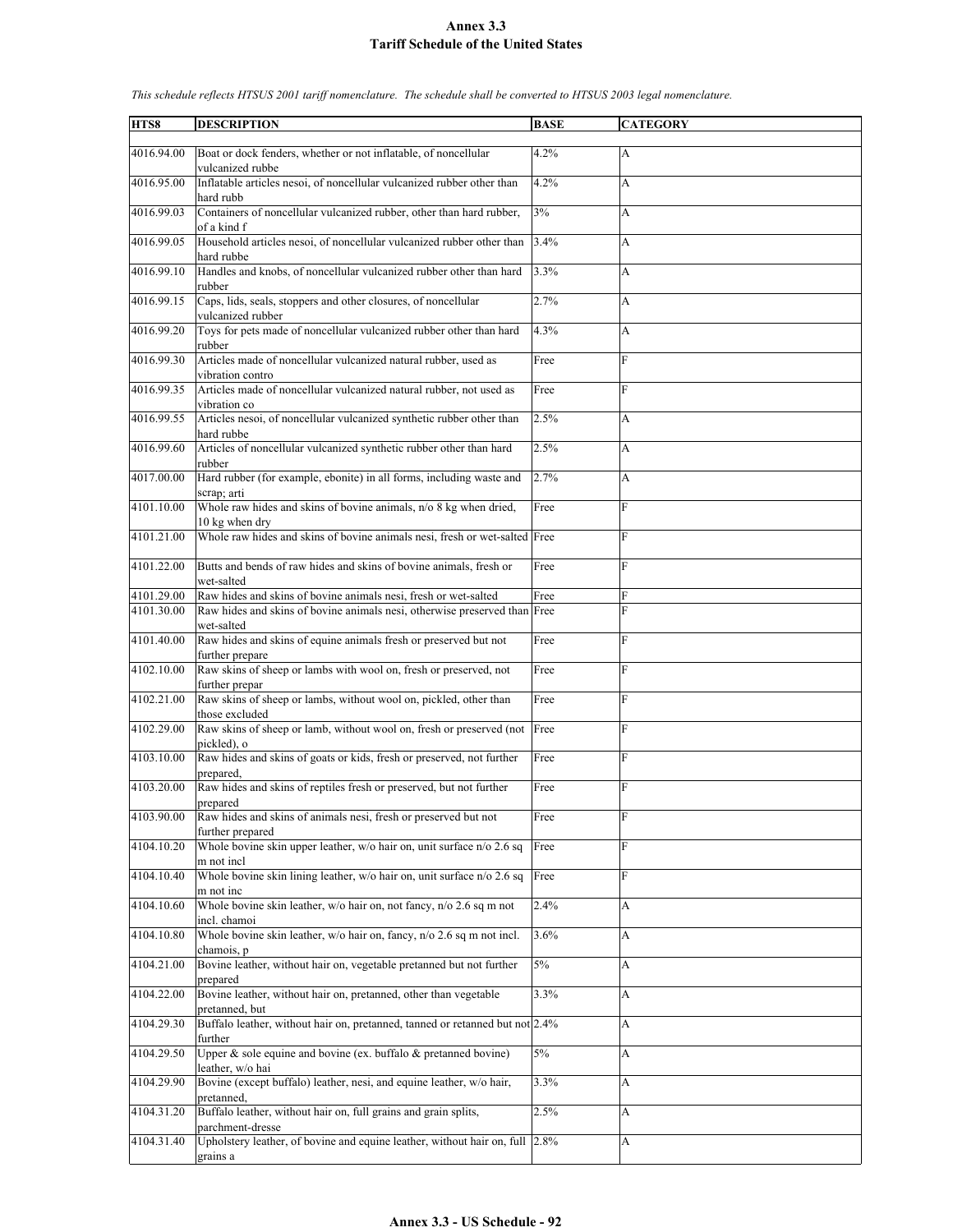| HTS8       | <b>DESCRIPTION</b>                                                                                        | <b>BASE</b> | <b>CATEGORY</b> |
|------------|-----------------------------------------------------------------------------------------------------------|-------------|-----------------|
| 4104.31.50 | Upper & sole leather of bovine (except buffalo) or equine animals,<br>parchment dre                       | 3.3%        | A               |
| 4104.31.60 | Bovine and equine leather, without hair on, nesi, full grains and grain 5%                                |             | A               |
| 4104.31.80 | splits.<br>Bovine and equine leather, without hair on, nesi, full grains and grain<br>splits,             | 2.4%        | А               |
| 4104.39.20 | Buffalo leather, without hair on, parchment-dressed or prepared after<br>tanning, o                       | 2.5%        | A               |
| 4104.39.40 | Upholstery leather, of bovine and equine leather, nesi, without hair                                      | 2.8%        | A               |
| 4104.39.50 | on, parchme<br>Upper $\&$ sole leather of bovine (ex. buffalo) or eqine animals,<br>parchment dressed     | 5%          | A               |
| 4104.39.60 | Bovine and equine leather, excl. buffalo, without hair on, parchment-                                     | 5%          | A               |
| 4104.39.80 | dressed or<br>Bovine and equine leather, excl. buffalo, without hair on, parchment-                       | 2.4%        | A               |
| 4105.11.00 | dressed or<br>Sheep or lamb skin leather, without wool on, not including chamois,                         | Free        | F               |
| 4105.12.00 | patent, pate<br>Sheep or lamb skin leather, w/o wool on, not incl. chamois, patent,<br>patent lamin       | 2%          | A               |
| 4105.19.10 | Wet blues of sheep or lamb skin leather, without wool on, not                                             | 2%          | A               |
| 4105.19.20 | including chamois,<br>Sheep or lamb skin leather, without wool on, not including chamois,<br>patent, pate | 2%          | A               |
| 4105.20.30 | Sheep or lamb skin leather, w/o wool on, excl. leather of heading<br>4108 or 4109,                        | 2%          | A               |
| 4105.20.60 | Sheep or lamb skin leather, w/o wool on, excl. leather of heading<br>4108 or 4109,                        | 2%          | A               |
| 4106.11.00 | Goat or kidskin leather, w/o hair on, not incl. chamois, patent, patent<br>laminate                       | Free        | F               |
| 4106.12.00 | Goat or kidskin leather, w/o hair on, not incl. chamois, patent, patent<br>laminate                       | 3.7%        | A               |
| 4106.19.20 | Wet blues of goat or kidskin leather, without hair on, not incl.<br>chamois, patent                       | 2.4%        | A               |
| 4106.19.30 | Goat or kidskin leather, without hair on, not incl. chamois, patent,<br>patent lami                       | 2.4%        | A               |
| 4106.20.30 | Goat or kidskin leather, w/o hair on, excluding leather of heading<br>4108 or 4109,                       | 2.4%        | A               |
| 4106.20.60 | Goat or kidskin leather, w/o hair on, excluding leather of heading<br>4108 or 4109,                       | 2.8%        | A               |
| 4107.10.20 | Wet blues of swine leather, w/o hair on, not incl. chamois, patent,<br>patent lamin                       | 4.2%        | A               |
| 4107.10.30 | Leather of swine, w/o hair on, not incl. chamois, patent, patent<br>laminated or me                       | 4.2%        | A               |
| 4107.21.00 | Leather of reptiles, excluding leather of heading 4108 or 4109,<br>vegetable pretan                       | 5%          | A               |
| 4107.29.30 | Reptile leather, excluding leather of heading 4108 or 4109, other than Free<br>vegetable                  |             | F               |
| 4107.29.60 | Reptile leather, excluding leather of heading 4108 or 4109, other than Free<br>vegetable                  |             | F               |
| 4107.90.30 | Leather of animals, nesi, without hair on, not including chamois,<br>patent, patent                       | 3.3%        | A               |
| 4107.90.60 | Leather of animals, nesi, without hair on, not including chamois,<br>patent, patent                       | 1.6%        | A               |
| 4108.00.00 | Chamois (including combination chamois) leather                                                           | 3.2%        | A               |
| 4109.00.30 | Patent leather                                                                                            | 2.3%        | A               |
| 4109.00.40 | Patent laminated leather or metallized leather, of calf or kip                                            | $3.6\%$     | A               |
| 4109.00.70 | Patent laminated leather or metallized leather, other than calf or kip                                    | $1.6\%$     | A               |
| 4110.00.00 | Parings & other waste of leather or composition leather, not suitable<br>for the ma                       | Free        | F               |
| 4111.00.00 | Composition leather with a basis of leather or leather fiber, in slabs,<br>sheets o                       | Free        | F               |
| 4201.00.30 | Dog leashes, collars, muzzles, harnesses and similar dog equipment,<br>of any mater                       | 2.4%        | A               |
| 4201.00.60 | Saddlery and harnesses for animals nesi, (incl. traces, leads, knee<br>pads, muzzle                       | 2.8%        | A               |
| 4202.11.00 | Trunks, suitcases, vanity & all other cases, occupational luggage &<br>like contain                       | 8%          | B               |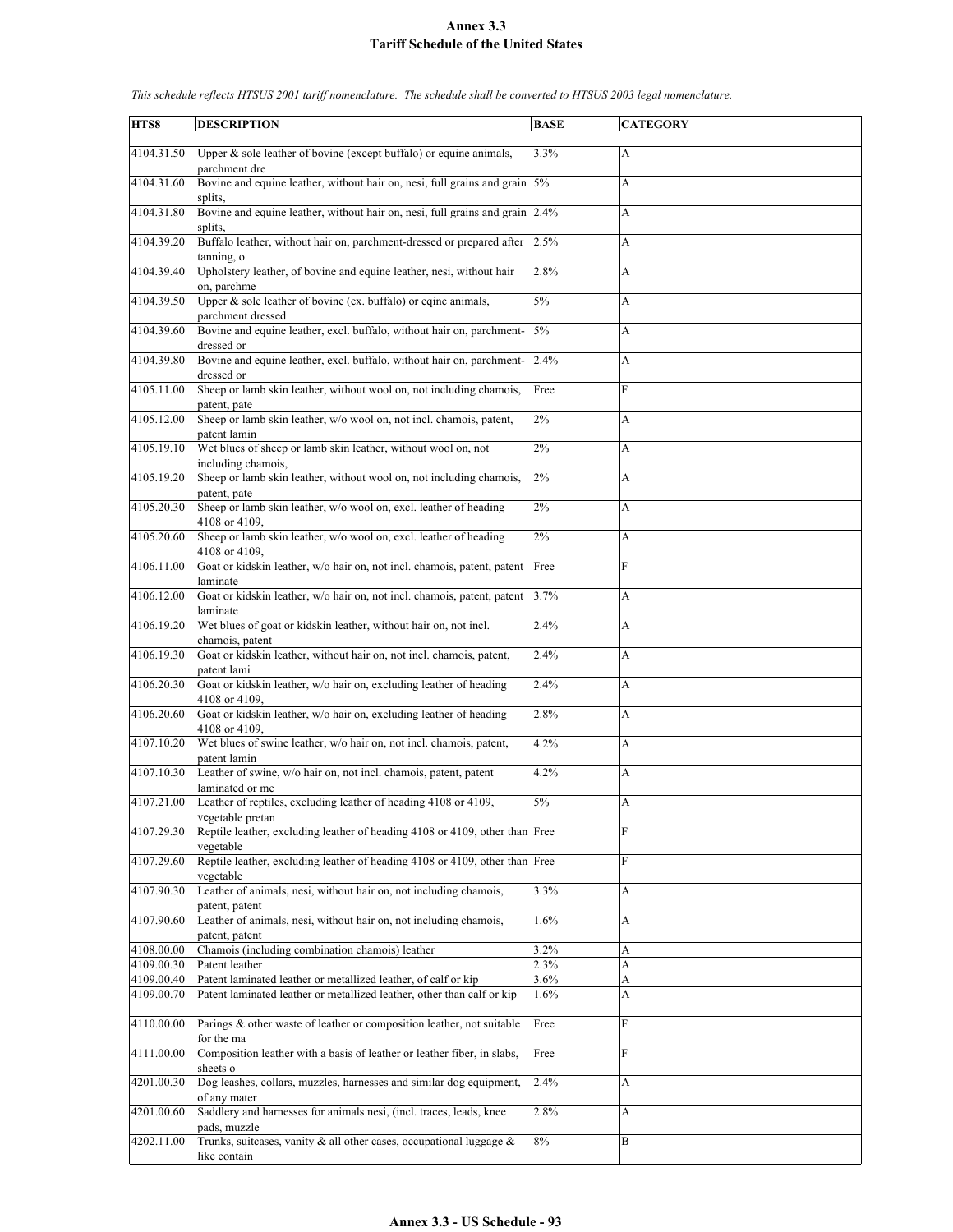| HTS8       | <b>DESCRIPTION</b>                                                                          | <b>BASE</b>               | <b>CATEGORY</b> |
|------------|---------------------------------------------------------------------------------------------|---------------------------|-----------------|
| 4202.12.20 | Trunks, suitcases, vanity and attache cases, occupational luggage and 20%<br>similar co     |                           | A               |
| 4202.12.40 | Trunks, suitcases, vanity & attache cases, occupational luggage & like $6.6\%$<br>container |                           | A               |
| 4202.12.60 | Trunks, suitcases, vanity & attache cases, occupational luggage & like 5.9%<br>container    |                           | A               |
| 4202.12.80 | Trunks, suitcases, vanity & attache cases, occupational luggage and<br>similar cont         | 18.3%                     | A               |
| 4202.19.00 | Trunks, suitcases, vanity cases, attache cases, occupational luggage $\&$ 20%<br>like cont  |                           | C               |
| 4202.21.30 | Handbags, with or without shoulder strap or without handle, with<br>outer surface o         | 5.3%                      | B               |
| 4202.21.60 | Handbags, with or without shoulder strap or without handle, with<br>outer surface o         | $10\%$                    | B               |
| 4202.21.90 | Handbags, with or without shoulder strap or without handle, with<br>outer surface o         | 9%                        | B               |
| 4202.22.15 | Handbags, with or without shoulder straps or without handle, with<br>outer surface          | 17.2%                     | A               |
| 4202.22.35 | Handbags with or without shoulder strap or without handle, with<br>outer surface of         | 8.4%                      | A               |
| 4202.22.40 | Handbags with or without shoulder strap or without handle, with<br>outer surface of         | 7.7%                      | A               |
| 4202.22.45 | Handbags with or without shoulder strap or without handle, with<br>outer surface of         | 6.6%                      | A               |
| 4202.22.60 | Handbags with or w/o shoulder strap or w/o handle, outer surface of<br>veg. fibers.         | 5.9%                      | A               |
| 4202.22.70 | Handbags with or w/o shoulder strap or w/o handle, with outer<br>surface containing         | 7%                        | A               |
| 4202.22.80 | Handbags with or without shoulder strap or without handle, with<br>outer surface of         | 18.3%                     | A               |
| 4202.29.10 | Handbags w. or w/o shld. strap or w/o handle of mat. (o/t leather,<br>shtng. of pla         | 5.3%                      | A               |
| 4202.29.20 | Handbags w. or w/o shld. strap or w/o handle of mat. (o/t leather,<br>shtng. of pla         | 3.3%                      | A               |
| 4202.29.50 | Handbags w. or w/o shld. strap or w/o handle of mat. (o/t leather,<br>shtng. of pla         | 7.8%                      | $\overline{B}$  |
| 4202.29.90 | Handbags with or without shoulder straps or without handle, with<br>outer surface o         | 20%                       | C               |
| 4202.31.30 | Articles of a kind normally carried in the pocket or handbag, with<br>outer surface         | 3.7%                      | A               |
| 4202.31.60 | Articles of a kind normally carried in the pocket or handbag, with<br>outer surface         | 8%                        | B               |
| 4202.32.10 | Articles of a kind normally carried in the pocket or handbag, with<br>outer surface         | $12.1$ cents/kg +<br>4.6% | А               |
| 4202.32.20 | Articles of a kind normally carried in the pocket or handbag, with<br>outer surface         | 20%                       | А               |
| 4202.32.40 | Articles of a kind normally carried in the pocket or handbag, with<br>outer surface         | 6.6%                      | A               |
| 4202.32.80 | Articles of a kind normally carried in the pocket or handbag, with<br>outer surface         | 5.9%                      | A               |
| 4202.32.85 | Articles of a kind normally carried in the pocket or handbag, with<br>outer surface         | 6%                        | A               |
| 4202.32.95 | Articles of a kind normally carried in the pocket or handbag, with<br>outer surface         | 18.3%                     | A               |
| 4202.39.10 | Articles of kind usually carried in pocket or handbag (o/t leather,<br>shtng. of pl         | 5.3%                      | A               |
| 4202.39.20 | Articles of kind usually carried in pocket or handbag (o/t leather,<br>shtng, of pl         | 3.3%                      | A               |
| 4202.39.50 | Articles of kind usu. carried in pocket or handbag (o/t lea., shtng. of<br>plas., t         | 7.8%                      | B               |
| 4202.39.90 | Articles of a kind normally carried in the pocket or handbag, with<br>outer surface         | 20%                       | A               |
| 4202.91.00 | Cases, bags and containers nesi, with outer surface of leather, of<br>composition l         | 4.5%                      | A               |
| 4202.92.15 | Travel, sports and similar bags with outer surface of cotton, not of<br>pile or tuf         | 6.6%                      | A               |
| 4202.92.20 | Travel, sports and similar bags with outer surface of vegetable fibers,<br>excl. co         | 5.9%                      | A               |
| 4202.92.30 | Travel, sports and similar bags with outer surface of textile materials<br>other th         | 18.3%                     | A               |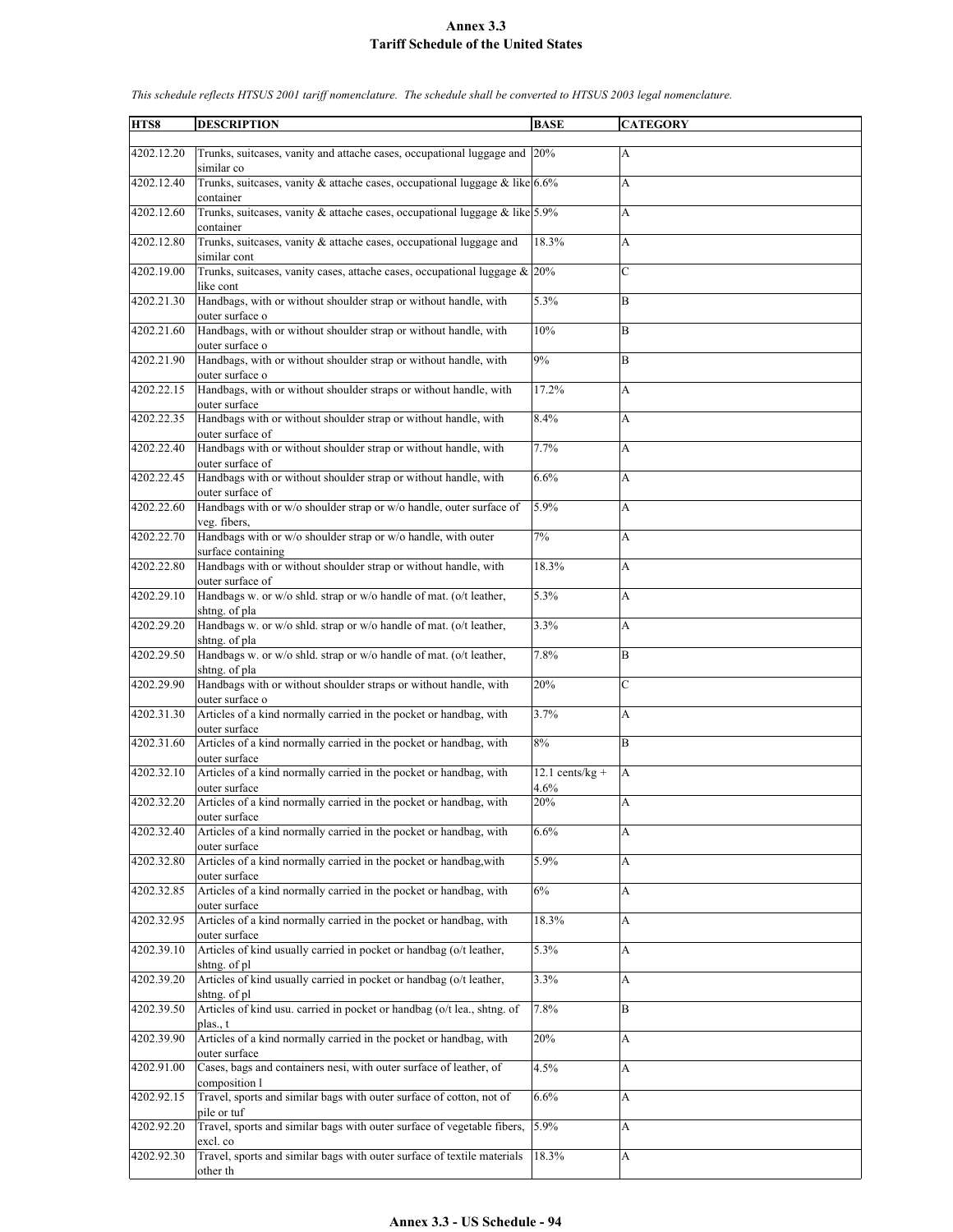| HTS8                     | <b>DESCRIPTION</b>                                                                                                                      | <b>BASE</b>  | <b>CATEGORY</b> |
|--------------------------|-----------------------------------------------------------------------------------------------------------------------------------------|--------------|-----------------|
|                          |                                                                                                                                         |              |                 |
| 4202.92.45               | Travel, sports and similar bags with outer surface of plastic sheeting                                                                  | 20%          | A               |
| 4202.92.50               | Musical instrument cases, with outer surface of plastic sheeting or of<br>textile m                                                     | 4.2%         | A               |
| 4202.92.60               | Bags, cases and similar containers, nesi, with outer surface of cotton                                                                  | 6.6%         | A               |
| 4202.92.90               | Bags, cases and similar containers nesi, with outer surface of plastic                                                                  | 18.3%        | A               |
|                          | sheeting                                                                                                                                |              |                 |
| 4202.99.10               | Cases, bags and sim. containers, nesi, of mat. (o/t leather, shtng. of<br>plas., te                                                     | 3.4%         | A               |
| 4202.99.20               | Cases & sim. cont., nesi, of mat. (o/t lea., shtng. of plas., tex. mat.,<br>vul. fi                                                     | 4.3%         | A               |
| 4202.99.30               | Cases, bags & sim. cont., nesi, of mat. (o/t lea., plas. shtng., tex. mat., Free<br>vul.                                                |              | $\mathbf{F}$    |
| 4202.99.50               | Cases, bags & sim. cont., nesi, of mat. (o/t lea., plas. shtng., tex. mat.,<br>vul.                                                     | 7.8%         | B               |
| 4202.99.90               | Cases, bags and similar containers, nesi, with outer surface of<br>vulcanized fiber                                                     | 20%          | $\mathbf C$     |
| 4203.10.20               | Articles of apparel, of reptile leather                                                                                                 | 4.7%         | A               |
|                          |                                                                                                                                         |              |                 |
| 4203.10.40               | Articles of apparel, of leather or of composition leather, nesi                                                                         | 6%           | B               |
| 4203.21.20               | Batting gloves, of leather or of composition leather                                                                                    | 3%           | A               |
| 4203.21.40               | Baseball and softball gloves and mitts, excluding batting gloves, of<br>leather or                                                      | Free         | F               |
| 4203.21.55               | Cross-country ski gloves, mittens and mitts, of leather or of<br>composition leathe                                                     | 3.5%         | A               |
| 4203.21.60               | Ski or snowmobile gloves, mittens and mitts, nesi, of leather or of<br>composition                                                      | 5.5%         | A               |
| 4203.21.70               | Ice hockey gloves, of leather or of composition leather                                                                                 |              | F               |
|                          |                                                                                                                                         | Free         |                 |
| 4203.21.80               | Gloves, mittens and mitts specially designed for use in sports, nesi, of 4.9%<br>leather                                                |              | A               |
| 4203.29.05               | Gloves, wholly of horsehide or cowhide leather not specially designed 12.6%<br>for use in                                               |              | $\mathbf C$     |
| 4203.29.08               | Gloves, wholly of horsehide or cowhide (except calfskin) leather, not 14%<br>specially                                                  |              | $\mathbf C$     |
| 4203.29.15               | Gloves not wholly of horsehide or cowhide leather not specially                                                                         | 14%          | $\mathcal{C}$   |
|                          | designed for use                                                                                                                        |              |                 |
| 4203.29.18               | Gloves not wholly of horsehide or cowhide leather not specially<br>designed for use                                                     | 14%          | $\mathbf C$     |
| 4203.29.20               | Gloves, mittens and mitts of leather or composition leather, nesi, not<br>seamed                                                        | 12.6%        | $\mathcal{C}$   |
| 4203.29.30               | Men's gloves, mittens and mitts of leather or composition leather,<br>nesi, seamed                                                      | 14%          | $\mathbf C$     |
| 4203.29.40               | Gloves, mittens and mitts of leather or composition leather, nesi, not<br>lined, fo                                                     | 12.6%        | $\mathbf C$     |
| 4203.29.50               | Gloves, mittens and mitts of leather or composition leather, nesi,<br>lined, for pe                                                     | 12.6%        | $\mathcal{C}$   |
| 4203.30.00               | Belts and bandoliers with or without buckles, of leather or of                                                                          | 2.7%         | A               |
|                          | composition leath                                                                                                                       |              |                 |
| 4203.40.30               | Clothing accessories nesi, of reptile leather                                                                                           | 4.9%         | А               |
| 4203.40.60               | Clothing accessories of leather or of composition leather, nesi                                                                         | Free         | F               |
| 4204.00.30               | Belting leather cut or wholly or partly manufactured into forms or<br>shapes suit.                                                      | 2.9%         | A               |
| 4204.00.60               | Articles of leather or composition leather used in machinery or<br>mechanical appli                                                     | Free         | F               |
| 4205.00.20               | Shoelaces of leather or of composition leather                                                                                          | Free         | F               |
| 4205.00.40               | Straps and strops of leather or of composition leather                                                                                  | 1.8%         | A               |
|                          |                                                                                                                                         |              |                 |
| 4205.00.60               | Articles of reptile leather, nesi                                                                                                       | 4.9%         | A               |
| 4205.00.80               | Articles of leather or of composition leather, nesi, excluding reptile<br>leather                                                       | Free         | F               |
| 4206.10.30               | Articles of catgut if imported for use in the manufacture of sterile<br>surgical su                                                     | 3.5%         | A               |
| 4206.10.90               | Articles of catgut, nesi                                                                                                                | 3.9%         | A               |
| 4206.90.00               | Articles of gut (other than silkworm gut or catgut), of goldbeater's                                                                    | Free         | F               |
|                          | skin, of bl                                                                                                                             |              |                 |
| 4301.10.00<br>4301.20.00 | Raw furskins of mink, whole, with or without head, tail or paws<br>Raw furskins of rabbit or hare, whole, with or without head, tail or | Free<br>Free | F<br>F          |
|                          | paws                                                                                                                                    |              |                 |
| 4301.30.00               | Raw lamb furskins of Astrakhan, Broadtail, Caracul, Persian, Indian,<br>Chinese, Mo                                                     | Free         | F               |
| 4301.40.00               | Raw furskins of beaver, whole, with or without head, tail or paws                                                                       | Free         | F               |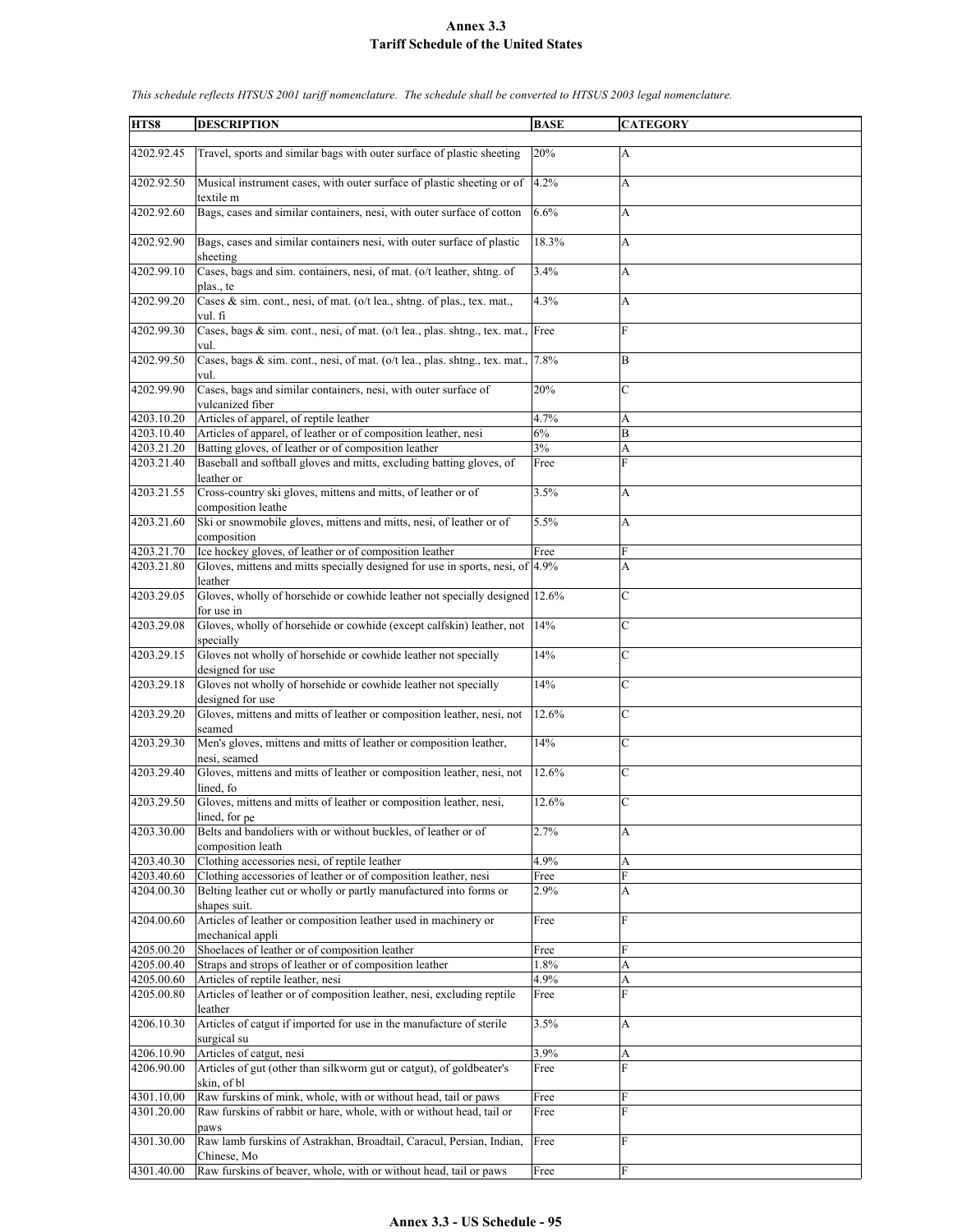| HTS8       | <b>DESCRIPTION</b>                                                                              | <b>BASE</b> | <b>CATEGORY</b> |
|------------|-------------------------------------------------------------------------------------------------|-------------|-----------------|
|            |                                                                                                 |             |                 |
| 4301.50.00 | Raw furskins of muskrat, whole, with or without head, tail or paws                              | Free        | $\mathbf{F}$    |
| 4301.60.30 | Raw furskins of silver, black or platinum fox (including mutations of<br>these), wh             | 5.1%        | A               |
| 4301.60.60 | Raw furskins of fox, other than of silver, black or platinum fox,<br>whole, with or             | Free        | F               |
| 4301.70.00 | Raw furskins of seal, whole, with or without head, tail or paws                                 | Free        | F               |
| 4301.80.00 | Raw furskins, whole, with or without head, tail or paws, nesi                                   | Free        | F               |
| 4301.90.00 | Heads, tails, paws and other pieces or cuttings of raw furskins,<br>suitable for fu             | Free        | F               |
| 4302.11.00 | Tanned or dressed whole furskins of mink, with or without head, tail<br>or paws, no             | 2.1%        | A               |
| 4302.12.00 | Tanned or dressed whole furskins of rabbit or hare, with or without<br>head, tail o             | 2.7%        | A               |
| 4302.13.00 | Tanned/dressed whole skins of Astrakhan, Broadtail, Caracul,<br>Persian, Indian, Mo             | 2.2%        | A               |
| 4302.19.15 | Tanned or dressed whole furskins of silver, black or platinum fox<br>(including mut             | 5.6%        | A               |
| 4302.19.30 | Tanned or dressed whole furskins of beaver, chinchilla, ermine, lynx,<br>raccoon, s             | 1.5%        | A               |
| 4302.19.45 | Tanned or dressed whole furskins of beaver, chinchilla, ermine, lynx,<br>raccoon, s             | 2.2%        | A               |
| 4302.19.60 | Tanned or dressed whole furskins, nesi, with or without head, tail or                           | 3.5%        | A               |
| 4302.19.75 | paws, not<br>Tanned or dressed whole furskins, nesi, with or without head, tail or<br>paws, not | 1.7%        | A               |
| 4302.20.30 | Heads, tails, paws, other pieces or cuttings of dressed or tanned<br>furskins, of b             | 2.1%        | А               |
| 4302.20.60 | Heads, tails, paws and other pieces or cuttings of dressed or tanned<br>furskins, n             | 3.5%        | A               |
| 4302.20.90 | Heads, tails, paws and other pieces or cuttings of dressed or tanned<br>furskins, n             | 1.7%        | A               |
| 4302.30.00 | Whole furskins and pieces or cuttings thereof, tanned and dressed,<br>assembled                 | 5.3%        | A               |
| 4303.10.00 | Articles of apparel and clothing accessories, of furskins                                       | 4%          | A               |
| 4303.90.00 | Articles of furskin, nesi                                                                       | Free        | $\overline{F}$  |
| 4304.00.00 | Artificial fur and articles thereof                                                             | 6.5%        | B               |
| 4401.10.00 | Fuel wood, in logs, in billets, in twigs, in faggots or similar forms                           | Free        | F               |
| 4401.21.00 | Coniferous wood in chips or particles                                                           | Free        | F               |
| 4401.22.00 | Nonconiferous wood in chips or particles                                                        | Free        | F               |
| 4401.30.20 | Artificial fire logs, composed of wax and sawdust, with or without                              | 0.8%        | A               |
| 4401.30.40 | added materia<br>Sawdust and wood waste and scrap, whether or not agglomerated in               | Free        | F               |
| 4402.00.00 | logs, briquette<br>Wood charcoal (including shell or nut charcoal), whether or not              | Free        | $\mathbf{F}$    |
| 4403.10.00 | agglomerated<br>Wood in the rough whether or not stripped of bark or sapwood, or                | Free        | F               |
|            | roughly squared                                                                                 |             |                 |
| 4403.20.00 | Coniferous wood in the rough, whether or not stripped of bark or<br>sapwood or roug             | Free        | $\mathbf{F}$    |
| 4403.41.00 | Wood in the rough/roughly squared, of Dark Red Meranti, Light Red<br>Meranti and Mera           | Free        | F               |
| 4403.49.00 | Wood in rough/roughly squared, of tropical wood specified in ch. 44<br>subhead note             | Free        | $\mathbf{F}$    |
| 4403.91.00 | Oak wood in the rough, whether or not stripped of bark or sapwood,<br>or roughly sq             | Free        | F               |
| 4403.92.00 | Beech wood in the rough, not treated with preservatives                                         | Free        | F               |
| 4403.99.00 | Wood in the rough, nesi                                                                         | Free        | F               |
| 4404.10.00 | Coniferous wood, roughly shaped into poles, pickets, stakes, sticks                             | Free        | F               |
| 4404.20.00 | and other fo<br>Nonconiferous wood, roughly shaped into poles, pickets, stakes,                 | Free        | F               |
|            | sticks and other                                                                                |             |                 |
| 4405.00.00 | Wood wool (excelsior); wood flour                                                               | 3.2%        | A               |
| 4406.10.00 | Railway or tramway sleepers (cross-ties) of wood, not impregnated                               | Free        | F               |
| 4406.90.00 | Railway or tramway sleepers (cross-ties) of wood, impregnated                                   | Free        | F               |
| 4407.10.00 | Coniferous wood sawn or chipped lengthwise, sliced or peeled, of a<br>thickness exc             | Free        | F               |
| 4407.24.00 | Virola, Mahogany, Imbuia and Balsa wood sawn or chipped                                         | Free        | $\mathbf{F}$    |
|            | lengthwise, sliced or pe                                                                        |             |                 |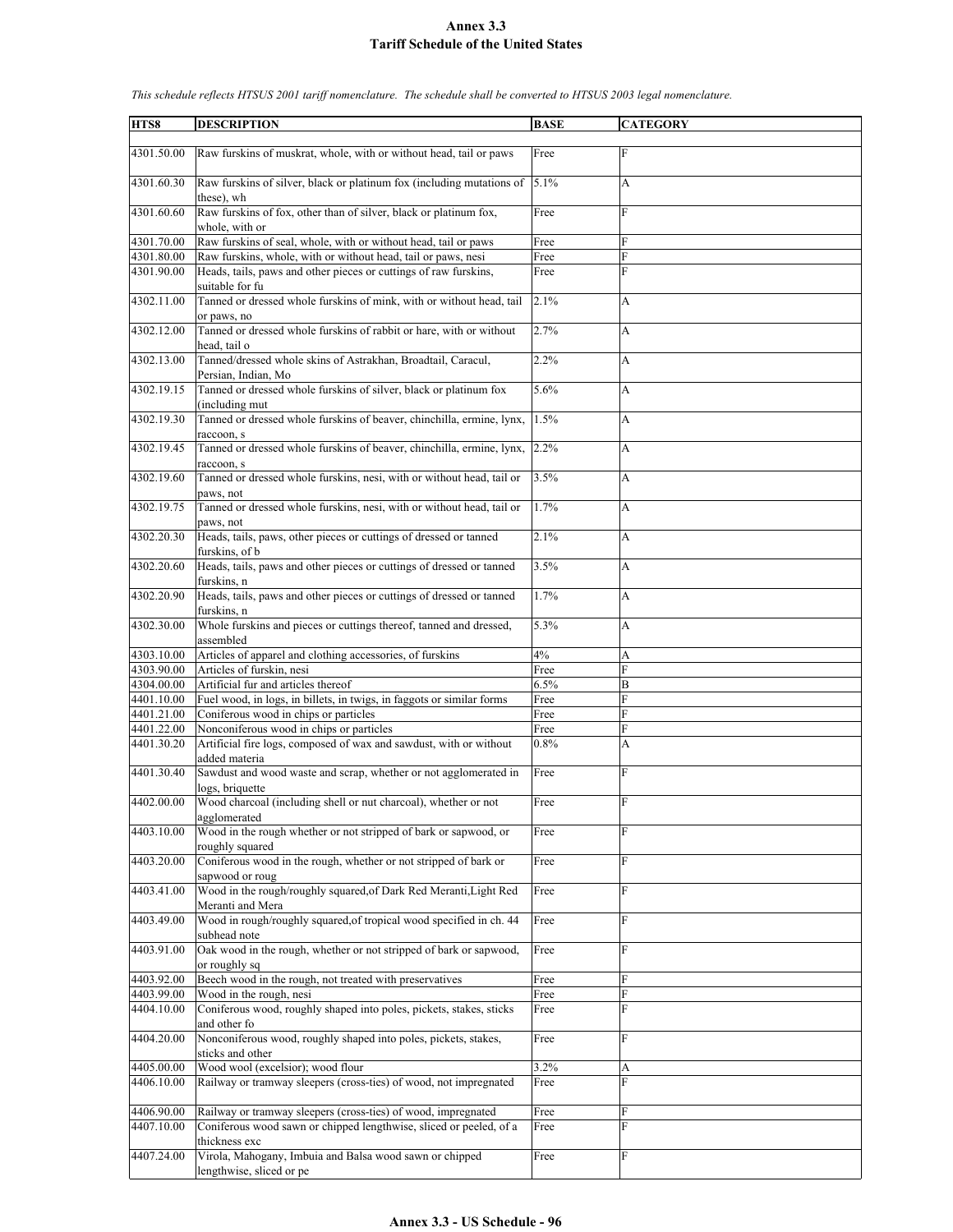| HTS8       | <b>DESCRIPTION</b>                                                                                       | <b>BASE</b>      | <b>CATEGORY</b> |
|------------|----------------------------------------------------------------------------------------------------------|------------------|-----------------|
|            |                                                                                                          |                  |                 |
| 4407.25.00 | Dark Red Meranti, Light Red Meranti and Meranti Bakau wood sawn Free<br>or chipped lengt                 |                  | F               |
| 4407.26.00 | White Lauan, White Meranti, White Seraya, Yellow Meranta and<br>Alan wood sawn or c                      | Free             | F               |
| 4407.29.00 | Tropical wood specified in chapter 44 subheading note 1, nesoi, sawn Free                                |                  | F               |
| 4407.91.00 | or chipped<br>Oak wood, sawn or chipped lengthwise, sliced or peeled, over 6 mm<br>thick                 | Free             | ${\rm F}$       |
| 4407.92.00 | Beech wood, sawn or chipped lengthwise, sliced or peeled, over 6                                         | Free             | F               |
| 4407.99.00 | mm thick<br>Nonconiferous woods, nesi, sawn or chipped lengthwise, sliced or<br>peeled, over 6           | Free             | F               |
| 4408.10.00 | Coniferous veneer sheets and sheets for plywood & coniferous wood<br>sawn/sliced/pe                      | Free             | F               |
| 4408.31.00 | Dark Red Meranti, Light Red Meranti and Meranti Bakau veneer<br>sheets and sheets f                      | Free             | F               |
| 4408.39.00 | Tropical wood specified in ch. 44 subhead note 1,nesoi, veneer sheets<br>and sheets                      | Free             | F               |
| 4408.90.00 | Nontropical, nonconiferous veneer sheets and sheets for plywood and Free<br>other wood s                 |                  | F               |
| 4409.10.10 | Coniferous wood siding continuously shaped along any of its edges or Free<br>faces                       |                  | F               |
| 4409.10.20 | Coniferous wood flooring continuously shaped along any of its edges<br>or faces                          | Free             | F               |
| 4409.10.40 | Standard wood moldings of pine (Pinus spp.), continuously shaped<br>along any of it                      | Free             | F               |
| 4409.10.45 | Standard coniferous wood moldings, other than of pine, continuously<br>shaped along                      | Free             | F               |
| 4409.10.50 | Coniferous wood moldings, other than standard type, continuously<br>shaped along an                      | Free             | F               |
| 4409.10.60 | Coniferous wood dowel rods, plain, continuously shaped along any of Free<br>its edges or                 |                  | F               |
| 4409.10.65 | Coniferous wood dowel rods, continuously shaped along any of its<br>edges or faces.                      | 4.9%             | A               |
| 4409.10.90 | Coniferous wood, continuously shaped along any of its edges or faces, Free                               |                  | F               |
| 4409.20.10 | other than<br>Nonconiferous wood siding, continuously shaped along any of its                            | Free             | F               |
| 4409.20.25 | edges or faces<br>Nonconiferous wood flooring, continuously shaped along any of its                      | Free             | F               |
| 4409.20.40 | edges or faces<br>Standard nonconiferous wood moldings, continuously shaped along                        | Free             | F               |
| 4409.20.50 | any of its edges<br>Nonconiferous wood moldings, other than standard type, continuously Free             |                  | F               |
|            | shaped along                                                                                             |                  |                 |
| 4409.20.60 | Nonconiferous wood dowel rods, plain, continuously shaped along<br>any of its edges                      | Free             | F               |
| 4409.20.65 | Nonconiferous wood dowel rods, continuously shaped along any of its 4.9%<br>edges or fac                 |                  | A               |
| 4409.20.90 | Nonconiferous wood, continuously shaped along any of its edges or<br>faces, other t                      | Free             | F               |
| 4410.11.00 | Waferboard, including oriented strand board, of wood                                                     | Free             | F               |
| 4410.19.00 | Particle board and similar board of wood, other than waferboard                                          | Free             | F               |
| 4410.90.00 | Particle board and similar board of ligneous materials, other than<br>wood, whether                      | Free             | F               |
| 4411.11.00 | Fiberboard of a density exceeding 0.8 g/cm3, not mechanically                                            | Free             | F               |
| 4411.19.20 | worked or surface<br>Fiberboard, of a density exceeding 0.8 g/cm3, mechanically worked,<br>not surface c | Free             | F               |
| 4411.19.30 | Fiberboard, of a density exceeding 0.8 g/cm3, mechanically edged-<br>worked, for con                     | Free             | F               |
| 4411.19.40 | Fiberboard nesi, density exceeding 0.8 g/cm3                                                             | 6%               | A               |
| 4411.21.00 | Fiberboard of a density over 0.5 but not over 0.8 g/cm3, not<br>mechanically worked                      | Free             | F               |
| 4411.29.20 | Fiberboard of a density over 0.5 but not over 0.8 g/cm3, edgeworked                                      | $1.9$ cents/kg + | A               |
| 4411.29.30 | continuously<br>Fiberboard of a density over 0.5 but not over 0.8 g/cm 3, tongued,                       | 1.5%<br>Free     | F               |
| 4411.29.60 | grooved or ra<br>Fiberboard of a density over 0.5 g/cm3 but not over 0.8 g/cm3, not                      | Free             | F               |
| 4411.29.90 | mechanically<br>Fiberboard nesi, density between 0.5 g/cm3 and 0.8 g/cm3                                 | 3.9%             | A               |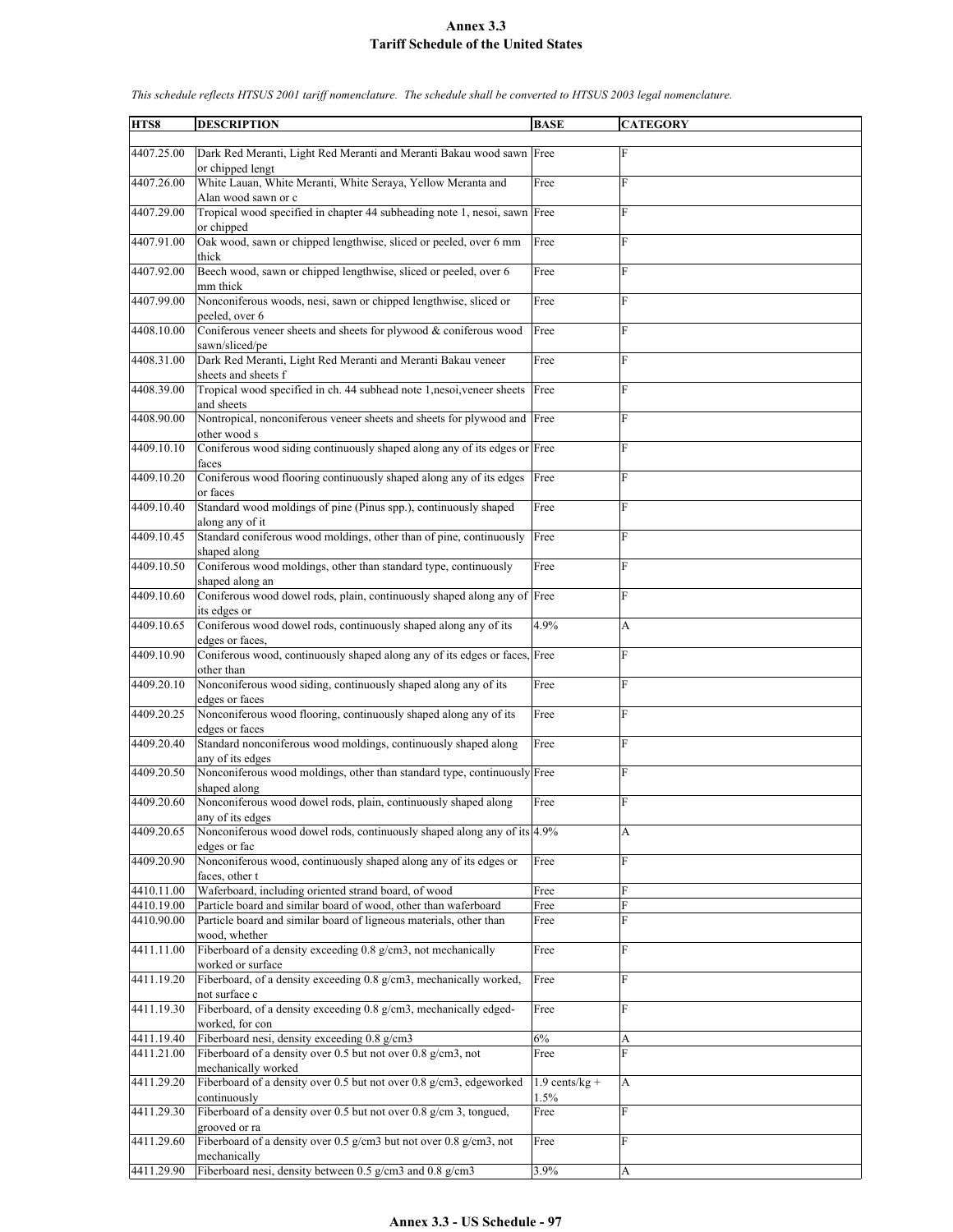| HTS8       | <b>DESCRIPTION</b>                                                                       | <b>BASE</b> | <b>CATEGORY</b> |
|------------|------------------------------------------------------------------------------------------|-------------|-----------------|
|            | Fiberboard of a density exceeding 0.35 g/cm3 but not exceeding 0.5                       |             | F               |
| 4411.31.00 | $g/cm3$ , not me                                                                         | Free        |                 |
| 4411.39.00 | Fiberboard of a density exceeding 0.35 g/cm3 but not exceeding 0.5<br>g/cm3, mechan      | Free        | F               |
| 4411.91.00 | Fiberboard of a density 0.35 g/cm3 or less, not mechanically worked                      | Free        | F               |
| 4411.99.00 | or surface c<br>Fiberboard of a density 0.35 g/cm3 or less, mechanically worked or       | Free        | F               |
| 4412.13.05 | surface cover<br>Plywood sheets n/o 6 mm thick, tropical hardwood outer ply, birch       | Free        | F               |
|            | face ply, not                                                                            |             |                 |
| 4412.13.25 | Plywood sheet n/o 6 mm thick, tropical hard wood outer ply, face ply<br>of Spanish c     | 8%          | A               |
| 4412.13.40 | Plywood sheets n/o 6 mm thick, with specified tropical wood outer<br>ply, with face      | 8%          | A               |
| 4412.13.50 | Plywood sheets n/o 6 mm thick, tropical wood nesoi outer ply, with<br>face ply neso      | 8%          | A               |
| 4412.13.60 | Plywood sheets n/o 6 mm thick, with certain specified tropical wood                      | 8%          | A               |
| 4412.13.90 | outer ply, s<br>Plywood sheets n/o 6 mm thick, tropical wood nesoi outer ply, surface 8% |             |                 |
|            | covered be                                                                               |             | A               |
| 4412.14.05 | Plywood sheets n/o 6 mm thick, outer ply of nontropical hardwood,<br>birch face ply      | Free        | F               |
| 4412.14.25 | Plywood sheet n/o 6 mm thick, outer ply of nontropical hardwood, face $\vert$ 5.1%       |             | A               |
|            | ply Spanish                                                                              |             |                 |
| 4412.14.30 | Plywood sheets n/o 6 mm thick, outer ply of nontropical hardwood,<br>with face ply       | 8%          | A               |
| 4412.14.55 | Plywood sheets n/o 6 mm thick, outer ply of nonconiferous wood,<br>surface covered       | 8%          | A               |
| 4412.19.10 | Plywood of wood sheets, n/o 6 mm thick each, with outer plies of                         | Free        | F               |
| 4412.19.30 | coniferous wood<br>Plywood of wood sheets, n/o 6 mm thick each, with outer plies of      | 3.4%        | A               |
|            | coniferous wood                                                                          |             |                 |
| 4412.19.40 | Plywood of wood sheets, n/o 6 mm thick each, with outer plies of<br>coniferous wood      | 8%          | A               |
| 4412.19.50 | Plywood of wood sheets, n/o 6 mm thick each, with outer plies of                         | 5.1%        | A               |
| 4412.22.05 | coniferous wood<br>Plywood nesoi, veneered panel and similar laminated wood              | Free        | F               |
|            | w/hardwood outer ply, w/                                                                 |             |                 |
| 4412.22.10 | Plywood nesoi, at least one hardwood outer ply, not surface-covered<br>beyond clear      | Free        | F               |
| 4412.22.30 | Plywood nesoi, least one hardwood outer ply, w/tropical hardwood<br>ply, not surfac      | 8%          | A               |
| 4412.22.40 | Plywood nesoi, at least one hardwood outer ply, w/tropical hardwood                      | 8%          | A               |
| 4412.22.50 | ply, surface<br>Veneered panels and similar laminated wood w/ at least one               |             | $\overline{F}$  |
|            | hardwood outer ply, a                                                                    | Free        |                 |
| 4412.23.00 | Plywood nesoi, veneered panel and similar laminated wood w/least<br>one hardwood ou      | Free        | F               |
| 4412.29.15 | Plywood nesoi, at least one hardwood outer ply nesoi, no particle                        | Free        | F               |
| 4412.29.35 | board, not sur<br>Plywood nesoi, at least one hardwood outer ply nesoi, no particle      | 8%          | A               |
|            | board, not sur                                                                           |             |                 |
| 4412.29.45 | Plywood nesoi, at least one hardwood outer ply nesoi, no particle<br>board, surface      | 8%          | A               |
| 4412.29.55 | Veneer panels and similar laminated wood, nesoi, at least one                            | Free        | F               |
| 4412.92.05 | hardwood outer ply<br>Plywood/veneered panel/sim. laminated wood, nesoi, softwood outer  | Free        | F               |
|            | plies, least o                                                                           |             |                 |
| 4412.92.10 | Plywood nesoi, softwood outer plies, least 1 ply tropical hardwood, no<br>particle boa   | Free        | F               |
| 4412.92.30 | Plywood nesoi,softwood outer plies, least 1 ply trop. hardwood,no                        | 3.4%        | A               |
| 4412.92.40 | particle board,<br>Plywood nesoi,softwood outer plies, least 1 ply trop. hardwood, no    | 8%          | A               |
|            | particle board,                                                                          |             |                 |
| 4412.92.50 | Plywood nesoi, softwood outer plies, at least 1 ply trop. hardwood, no<br>particle b     | 5.1%        | A               |
| 4412.92.90 | Veneered panels and similar laminated wood, nesoi, softwood outer<br>plies, at leas      | Free        | F               |
| 4412.93.00 | Veneered panels and similar laminated wood,nesoi,softwood outer                          | Free        | F               |
|            | plies, no tropica                                                                        |             |                 |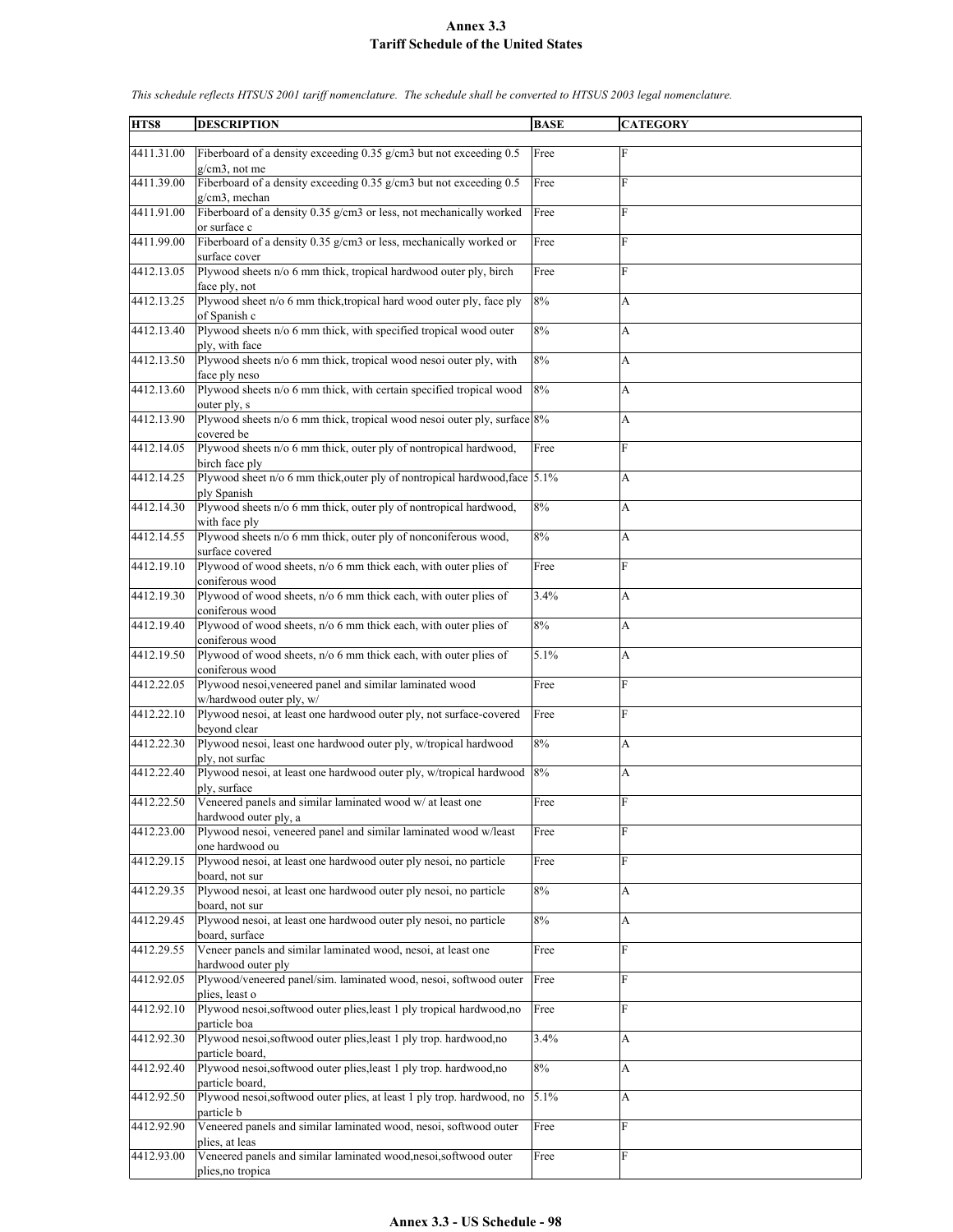| HTS8       | <b>DESCRIPTION</b>                                                           | <b>BASE</b>     | <b>CATEGORY</b>           |
|------------|------------------------------------------------------------------------------|-----------------|---------------------------|
|            |                                                                              |                 |                           |
| 4412.99.15 | Plywood nesoi, softwood outer plies, no tropical hardwood ply, no            | Free            | $\mathbf F$               |
|            | particle board, n                                                            |                 |                           |
| 4412.99.35 | Plywood nesoi, softwood outer plies, no trop. hardwood ply, no particle 3.4% |                 | A                         |
|            | board, not s                                                                 |                 |                           |
| 4412.99.45 | Plywood nesoi, softwood outer plies, no trop. hard wood ply, no              | 8%              | A                         |
|            | particle board,                                                              |                 |                           |
| 4412.99.55 | Plywood nesoi, softwood outer plies, no trop. hard wood ply, no              | 5.1%            | A                         |
|            | particle board,                                                              |                 |                           |
| 4412.99.95 | Veneered panels and similar laminated wood, nesoi, softwood outer            | Free            | F                         |
|            | plies, no trop                                                               |                 |                           |
|            |                                                                              | 3.7%            |                           |
| 4413.00.00 | Densified wood, in blocks, plates, strips or profile shapes                  |                 | А                         |
| 4414.00.00 | Wooden frames for paintings, photographs, mirrors or similar objects         | 3.9%            | A                         |
|            |                                                                              |                 |                           |
| 4415.10.30 | Packing boxes and cases of wood with solid sides, lids and bottoms           | Free            | F                         |
|            |                                                                              |                 |                           |
| 4415.10.60 | Wooden containers designed for use in the harvesting of fruits and           | Free            | F                         |
|            | vegetables                                                                   |                 |                           |
| 4415.10.90 | Wood cases, boxes, crates, drums and similar packings nesi; cable-           | 10.7%           | A                         |
|            | drums of wood                                                                |                 |                           |
| 4415.20.40 | Wooden pallets, box-pallets and other load boards designed for use in Free   |                 | $\mathbf{F}$              |
|            | the harves                                                                   |                 |                           |
| 4415.20.80 | Wooden pallets, box-pallets and other load boards, other than                | 10.7%           | A                         |
|            | designed for use i                                                           |                 |                           |
| 4416.00.30 | Wooden casks, barrels and hogsheads                                          | Free            | F                         |
| 4416.00.60 |                                                                              |                 | F                         |
|            | Wooden staves and hoops; tight barrelheads of softwood                       | Free            |                           |
| 4416.00.90 | Wooden vats, tubs and other coopers' products and parts thereof              | 3.2%            | A                         |
|            |                                                                              |                 |                           |
| 4417.00.20 | Wooden broom and mop handles, 1.9 cm or more in diameter and 97              | Free            | F                         |
|            | cm or more in le                                                             |                 |                           |
| 4417.00.40 | Wooden paint brush and paint roller handles                                  | Free            | F                         |
| 4417.00.60 | Wooden brush backs                                                           | Free            | F                         |
| 4417.00.80 | Wooden tools, tool bodies, tool handles, broom or brush bodies and           | 5.1%            | A                         |
|            | handles nesi;                                                                |                 |                           |
| 4418.10.00 | Wooden windows, French-windows and their frames                              | 3.2%            | А                         |
| 4418.20.40 | French doors of wood                                                         | 4.8%            | A                         |
| 4418.20.80 | Doors of wood, other than French doors                                       | 4.8%            | A                         |
| 4418.30.00 | Wooden parquet panels                                                        | Free            | F                         |
| 4418.40.00 | Wooden formwork (shuttering) for concrete constructional work                | 3.2%            | A                         |
| 4418.50.00 | Wooden shingles and shakes                                                   | Free            | $\overline{F}$            |
| 4418.90.20 | Edge-glued lumber                                                            | Free            | F                         |
| 4418.90.40 | Builders' joinery and carpentry of wood, including cellular wood             | 3.2%            | A                         |
|            |                                                                              |                 |                           |
|            | panels, nesi                                                                 |                 |                           |
| 4419.00.40 | Wooden forks and spoons for tableware and kitchenware                        | 5.3%            | A                         |
| 4419.00.80 | Wooden tableware and kitchenware, other than forks and spoons                | 3.2%            | A                         |
|            |                                                                              |                 |                           |
| 4420.10.00 | Wooden statuettes and other wood ornaments                                   | 3.2%            | A                         |
| 4420.90.20 | Wooden cigar and cigarette boxes                                             | Free            | F                         |
| 4420.90.45 | Wooden jewelry boxes, silverware chests, microscope, tool or utensil         | 4.3%            | A                         |
|            | cases, simi                                                                  |                 |                           |
| 4420.90.65 | Wooden jewelry boxes, silverware chests, microscope, tool or utensil         | Free            | F                         |
|            | cases, simi                                                                  |                 |                           |
| 4420.90.80 | Wood marquetry and inlaid wood; wooden articles of furniture, nesi           | 3.2%            | A                         |
|            |                                                                              |                 |                           |
| 4421.10.00 | Wooden clothes hangers                                                       | 3.2%            | A                         |
| 4421.90.10 | Plain coniferous wood dowel pins                                             | Free            | F                         |
| 4421.90.15 | Plain nonconiferous wood dowel pins                                          | Free            | F                         |
| 4421.90.20 | Wood dowel pins, sanded, grooved or otherwise advanced in                    | 4.9%            | A                         |
|            |                                                                              |                 |                           |
|            | condition                                                                    |                 |                           |
| 4421.90.30 | Wood blinds, shutters, screens and shades consisting of wooden               | 10.7%           | $\boldsymbol{\mathsf{A}}$ |
|            | frames in the cen                                                            |                 |                           |
| 4421.90.40 | Wood blinds, shutters, screens and shades, not consisting of wooden          | 5.1%            | A                         |
|            | frames in th                                                                 |                 |                           |
| 4421.90.50 | Wooden toothpicks                                                            | Free            | F                         |
| 4421.90.60 | Wooden skewers, candy sticks, ice cream sticks, tongue depressors,           | 5.1%            | A                         |
|            | drink mixers                                                                 |                 |                           |
| 4421.90.70 | Wooden pickets, palings, posts and rails, which are sawn; assembled          | Free            | F                         |
|            | wooden fence                                                                 |                 |                           |
| 4421.90.80 | Spring-type clothespins made of wood                                         | 6.5 cents/gross | A                         |
| 4421.90.85 | Clothespins made of wood, other than the spring-type                         | 4.8%            | A                         |
| 4421.90.88 | Canoe paddles of wood                                                        | Free            | ${\bf F}$                 |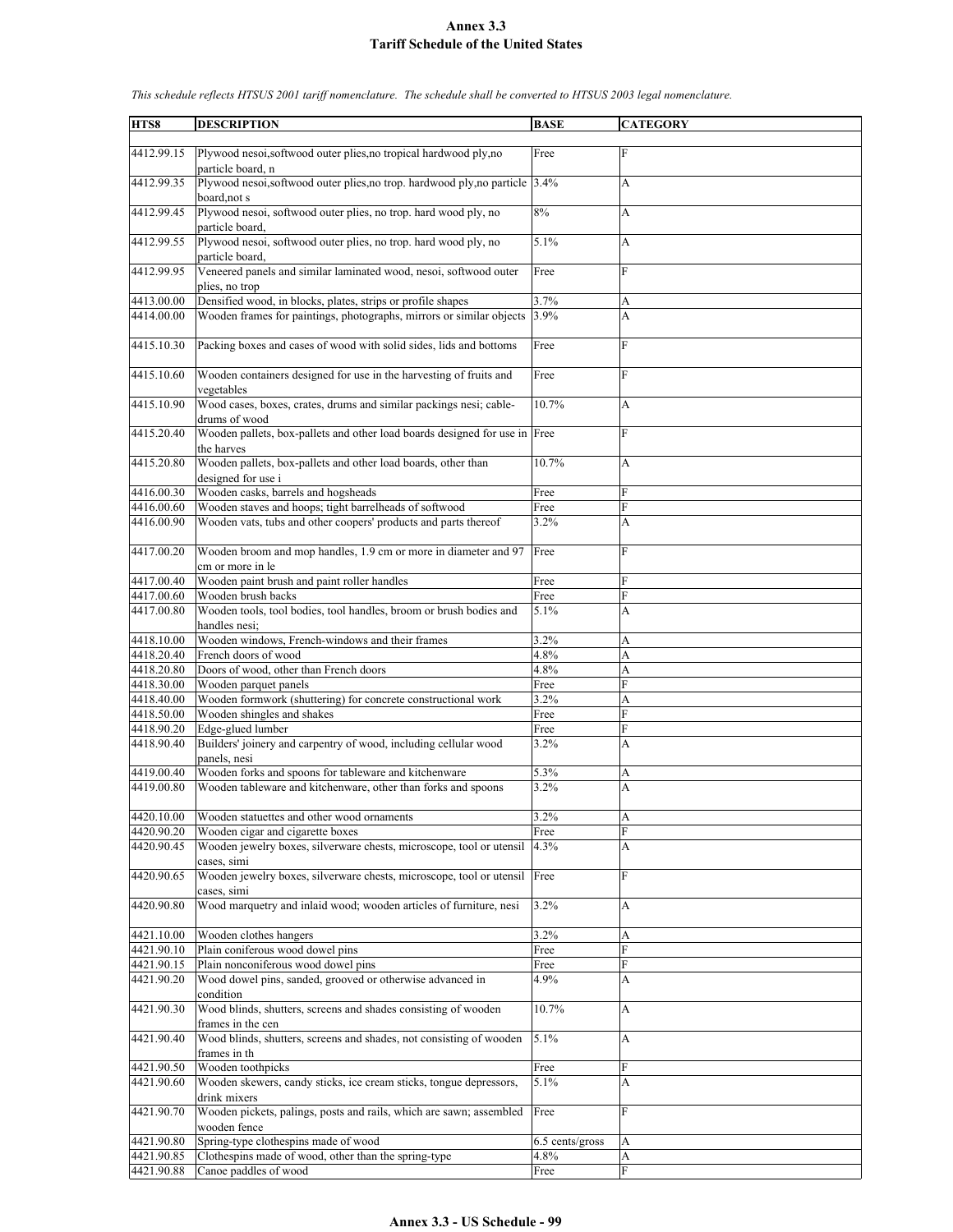| HTS8                     | <b>DESCRIPTION</b>                                                                                                  | <b>BASE</b>  | <b>CATEGORY</b> |
|--------------------------|---------------------------------------------------------------------------------------------------------------------|--------------|-----------------|
|                          |                                                                                                                     |              |                 |
| 4421.90.94               | Manmade wood veneer n/o 6 mm thick, sliced from a block of wood                                                     | Free         | F               |
|                          | veneer sheets pr                                                                                                    |              |                 |
| 4421.90.98               | Articles of wood, nesoi                                                                                             | 3.3%         | А               |
| 4501.10.00               | Natural cork, raw or simply prepared                                                                                | Free         | $\overline{F}$  |
| 4501.90.20<br>4501.90.40 | Waste cork<br>Crushed, granulated or ground cork                                                                    | Free<br>Free | F<br>F          |
| 4502.00.00               | Natural cork, debacked or roughly squared or in rectangular blocks,                                                 | Free         | $\overline{F}$  |
|                          | plates, shee                                                                                                        |              |                 |
| 4503.10.20               | Corks and stoppers of natural cork, tapered and of a thickness (or                                                  | Free         | F               |
|                          | length) great                                                                                                       |              |                 |
| 4503.10.30               | Corks and stoppers wholly of natural cork, tapered & of a thickness (or Free                                        |              | F               |
|                          | length) g                                                                                                           |              |                 |
| 4503.10.40               | Corks and stoppers of natural cork, tapered $\&$ of a thickness (or                                                 | Free         | F               |
|                          | length) greater                                                                                                     |              | $\overline{F}$  |
| 4503.10.60               | Corks and stoppers of natural cork, of a thickness (or length) not<br>greater than                                  | Free         |                 |
| 4503.90.20               | Disks, wafers and washers of natural cork                                                                           | Free         | F               |
| 4503.90.40               | Natural cork wallcoverings, backed with paper or otherwise                                                          | Free         | $\overline{F}$  |
|                          | reinforced                                                                                                          |              |                 |
| 4503.90.60               | Articles of natural cork, other than corks and stoppers                                                             | 14%          | A               |
| 4504.10.10               | Vulcanized sheets and slabs wholly of agglomerated ground or                                                        | Free         | F               |
|                          | pulverized cork and                                                                                                 |              |                 |
| 4504.10.20               | Insulation of compressed agglomerated cork, coated or not coated                                                    | Free         | F               |
|                          |                                                                                                                     |              |                 |
| 4504.10.30<br>4504.10.40 | Floor coverings of agglomerated cork<br>Agglomerated cork wallcoverings, backed with paper or otherwise             | Free<br>Free | F<br>F          |
|                          | reinforced                                                                                                          |              |                 |
| 4504.10.45               | Agglomerated cork stoppers, not tapered, wholly of cork, of a                                                       | Free         | F               |
|                          | thickness (or leng                                                                                                  |              |                 |
| 4504.10.47               | Corks, stoppers, disks, wafers and washers of agglomerated cork, nesi Free                                          |              | $\overline{F}$  |
|                          |                                                                                                                     |              |                 |
| 4504.10.50               | Blocks, plates, sheets and strip; tiles of any shape; solid cylinder; all                                           | Free         | F               |
|                          | the fo                                                                                                              |              |                 |
| 4504.90.00<br>4601.10.00 | Agglomerated cork and articles of cork, nesoi                                                                       | Free         | F               |
|                          | Plaits and similar products of plaiting materials, whether or not<br>assembled into                                 | 2.7%         | A               |
| 4601.20.20               | Rattan webbing for mats, matting and screens                                                                        | Free         | F               |
| 4601.20.40               | Woven or partly assembled materials of one or more of the materials                                                 | 3.3%         | A               |
|                          | bamboo, ratt                                                                                                        |              |                 |
| 4601.20.60               | Woven or partly assembled vegetable materials other than bamboo,                                                    | 4.8%         | A               |
|                          | rattan or willo                                                                                                     |              |                 |
| 4601.20.80               | Floor coverings nesi, of vegetable materials                                                                        | Free         | F               |
| 4601.20.90<br>4601.91.20 | Mats, matting and screens of vegetable materials, nesi                                                              | 8%           | A               |
|                          | Products nesi, of plaiting materials, bound together in parallel strands 6.6%                                       |              | A               |
| 4601.91.40               | or wove<br>Products nesi, of plaiting materials, bound together in parallel strands Free                            |              | F               |
|                          | or wove                                                                                                             |              |                 |
| 4601.99.00               | Products nesi of plaiting materials, bound together in parallel strands                                             | 3.3%         | А               |
|                          | or woven                                                                                                            |              |                 |
| 4602.10.05               | Fishing baskets or creels made from vegetable materials                                                             | 5%           | A               |
| 4602.10.07               | Baskets and bags of bamboo wickerwork                                                                               | Free         | F               |
| 4602.10.09               | Baskets and bags of bamboo other than wickerwork                                                                    | 10%          | A               |
| 4602.10.12<br>4602.10.14 | Baskets and bags, nesi, whether or not lined, of willow                                                             | 5.8%         | A<br>F          |
| 4602.10.16               | Baskets and bags of rattan or palm leaf wickerwork<br>Baskets and bags of rattan or palm leaf other than wickerwork | Free<br>5%   | A               |
| 4602.10.17               | Baskets and bags of vegetable material wickerwork, neosi                                                            | Free         | F               |
| 4602.10.18               | Baskets and bags of vegetable material, neosi                                                                       | 4.5%         | A               |
| 4602.10.21               | Luggage, handbags and flat goods, whether or not lined, of bamboo                                                   | 6.2%         | B               |
|                          |                                                                                                                     |              |                 |
| 4602.10.22               | Luggage, handbags and flat goods, whether or not lined, of willow                                                   | 5.8%         | B               |
|                          |                                                                                                                     |              |                 |
| 4602.10.23               | Articles of a kind normally carried in the pocket or in the handbag, of 9%                                          |              | A               |
| 4602.10.25               | rattan o<br>Luggage, handbags and flat goods, whether or not lined, of rattan or                                    | 18%          | $\mathcal{C}$   |
|                          | of palm lea                                                                                                         |              |                 |
| 4602.10.29               | Luggage, handbags and flat goods, whether or not lined, made from                                                   | $5.3\%$      | B               |
|                          | plaiting mater                                                                                                      |              |                 |
| 4602.10.35               | Articles of wickerwork, neosi, of one or more of the                                                                | Free         | F               |
|                          | following:bamboo, rattan, w                                                                                         |              |                 |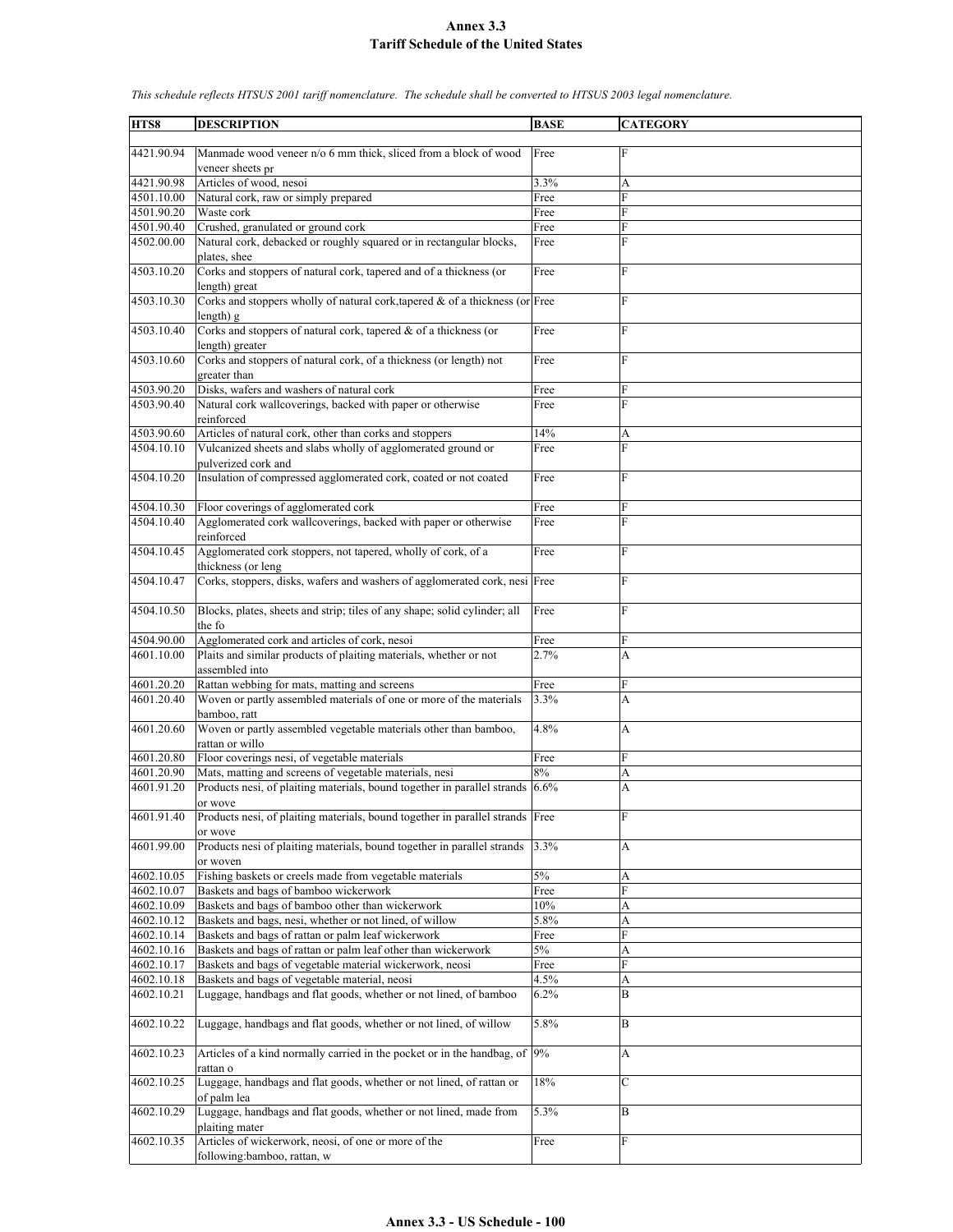**HTS8 DESCRIPTION BASE CATEGORY** 4602.10.45 Basketwork and other articles, neosi, of one or more of bamboo, rattan, willow o 6.6% A 4602.10.60 Articles of wickerwork, neosi, of vegetable materials, nesoi Free 4602.10.80 Basketwork and other articles, neosi, of vegetables materials, nesoi 2.3% A 4602.90.00 Basketwork, wickerwork and other articles made directly from plaiting materials 3.5% A 4701.00.00 Mechanical woodpulp Free 4702.00.00 Chemical woodpulp, dissolving grades Free 4703.11.00 Chemical woodpulp, soda or sulfate, other than dissolving grades, of unbleached Free F 4703.19.00 Chemical woodpulp, soda or sulfate, other than dissolving grades, of unbleached Free 4703.21.00 Chemical woodpulp, soda or sulfate, other than dissolving grades, of semibleache Free F 4703.29.00 Chemical woodpulp, soda or sulfate, other than dissolving grades, of semibleache Free F 4704.11.00 Chemical woodpulp, sulfite, other than dissolving grades, of unbleached conifero **Free** 4704.19.00 Chemical woodpulp, sulfite, other than dissolving grades, of unbleached nonconif Free 4704.21.00 Chemical woodpulp, sulfite, other than dissolving grades, of semibleached or ble Free F 4704.29.00 Chemical woodpulp, sulfite, other than dissolving grades, of semibleached or ble Free F 4705.00.00 Semichemical woodpulp Free 4706.10.00 Cotton linters pulp Free F 4706.20.00 Pulps of fibers derived from recovered (waste and scrap) paper or paperboard Free F 4706.91.00 Pulps of fibrous cellulosic material, other than cotton linters pulp, mechanical Free F 4706.92.00 Pulps of fibrous cellulosic material, other than cotton linters pulp, chemical Free F 4706.93.00 Pulps of fibrous cellulosic material, other than cotton linters pulp, semichemic Free F 4707.10.00 Waste and scrap of unbleached kraft paper or paperboard or of corrugated paper o Free F 4707.20.00 Waste and scrap of other paper or paperboard, made mainly of bleached chemical p Free F 4707.30.00 Waste and scrap of paper or paperboard made mainly of mechanical pulp (for examp Free F 4707.90.00 Waste and scrap of paper or paperboard nesi, including unsorted waste and scrap Free F 4801.00.00 Newsprint, in rolls or sheets Free 4802.10.00 Handmade paper and paperboard 0.7% A<br>4802.20.00 Paper and paperboard used as a base for photo-sensitive, heat-<br>Free F Paper and paperboard used as a base for photo-sensitive, heatsensitive or elect Free F 4802.30.20 Carbonizing base paper weighing not over 15 g/m2, in rolls or sheets 0.8% A 4802.30.40 Carbonizing base paper weighing over 15 g/m2, in rolls or sheets 0.6% A 4802.40.00 Wallpaper base (hanging paper), in rolls or sheets Free 4802.51.10 Writing paper, weighing under 40 g/m2, cont. n/o 10% by weight total fiber conte 0.7% A 4802.51.40 India & bible paper, weighing under 40 g/m2, cont. n/o 10% by wt. otal fiber co 0.5% A 4802.51.90 Paper and paperboard nesi, weighing under 40 g/m2, cont. n/o 10% wt. total fiber Free F 4802.52.10 Writing paper, weighing 40 g/m2 to 150 g/m2, cont. n/o 10% by weight total fiber 0.7% A 4802.52.15 Cover paper weighing 40 g/m2 to 150 g/m2, cont. n/o 10% by weight total fiber co 0.7% A 4802.52.20 Drawing paper, weighing 40 g/m2 to 150 g/m2, cont. n/o 10% by weight total fiber  $0.5\%$  A 4802.52.40 India & bible paper weighing 40 g/m2 to 150 g/m2, cont. n/o 10% by wt. total fib 0.5% A 4802.52.90 Paper & paperboard, nesi, 40 g/m2 to 150 g/m2, cont. n/o 10% by wt. total fiber Free F 4802.53.10 Writing paper, weighing over 150 g/m2, cont. n/o 10% by weight otal fiber conte 0.7% A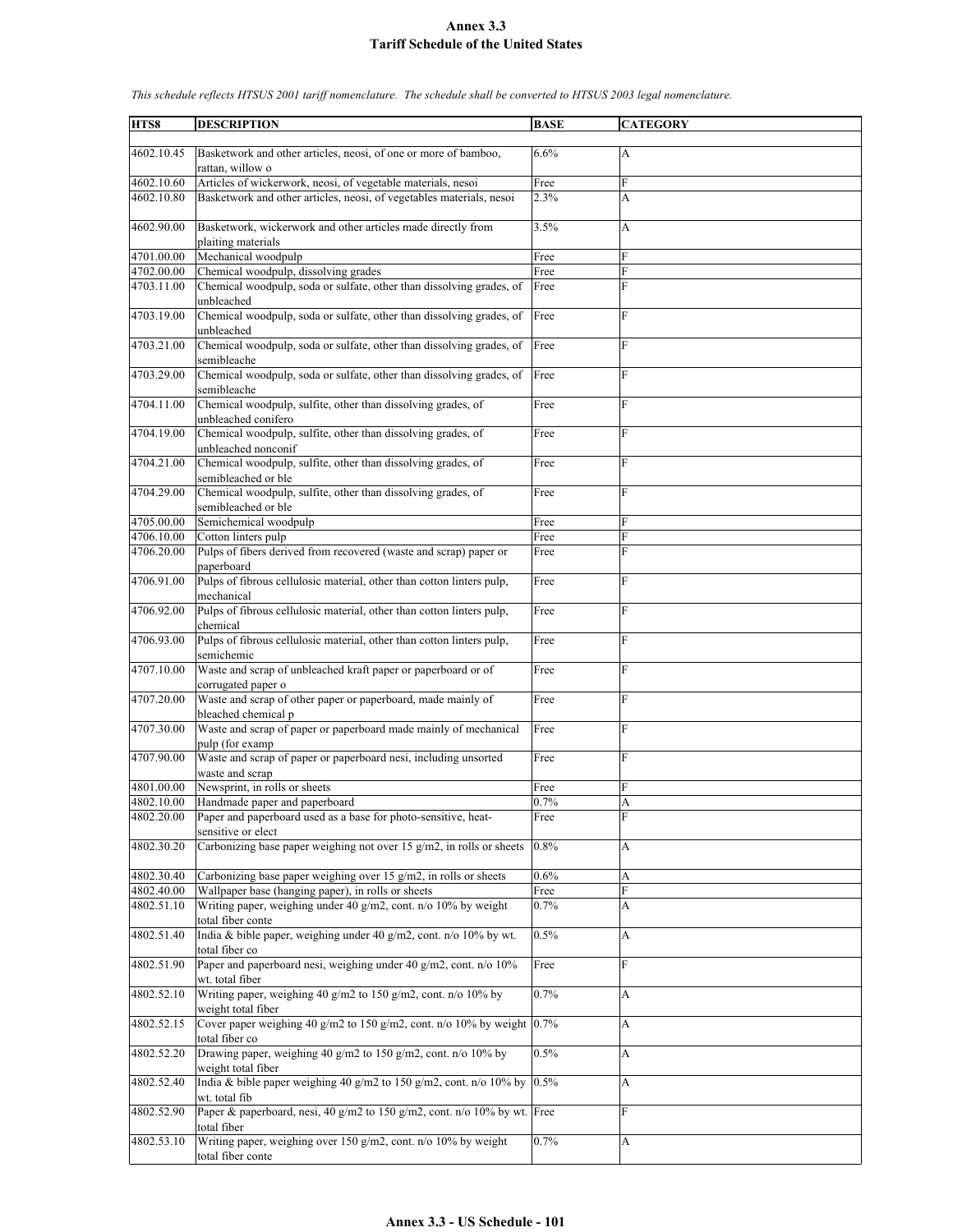| HTS8       | <b>DESCRIPTION</b>                                                        | <b>BASE</b> | <b>CATEGORY</b> |
|------------|---------------------------------------------------------------------------|-------------|-----------------|
|            |                                                                           |             |                 |
| 4802.53.15 | Cover paper weighing over 150 g/m2, cont. n/o 10% by weight total         | 0.7%        | $\mathbf{A}$    |
|            | fiber content                                                             |             |                 |
| 4802.53.20 | Drawing paper, weighing over 150 g/m2, cont. n/o 10% by weight            | 0.5%        | A               |
|            | total fiber conte                                                         |             |                 |
| 4802.53.90 | Paper & paperboard nesi, weighing over 150 g/m2, cont. n/o 10% by         | 0.5%        | A               |
|            | wt. total fibe                                                            |             |                 |
| 4802.60.10 |                                                                           | 0.7%        | A               |
|            | Writing & cover paper, of which over 10% by weight total fiber            |             |                 |
|            | content consists                                                          |             |                 |
| 4802.60.20 | Drawing paper, of which over 10% by weight total fiber content            | 0.5%        | A               |
|            | consists of fiber                                                         |             |                 |
| 4802.60.90 | Paper and paperboard for graphic arts purposes, nesi, 10 percent or       | Free        | F               |
|            | more mechani                                                              |             |                 |
| 4803.00.20 | Cellulose wadding in rolls over 36 cm wide or sheets with at least one 1% |             | A               |
|            | side over                                                                 |             |                 |
| 4803.00.40 | Toilet, facial tissue, towel or napkin stock and paper for                | Free        | F               |
|            | household/sanitary pu                                                     |             |                 |
| 4804.11.00 | Uncoated, unbleached kraftliner, in rolls or sheets                       | Free        | F               |
| 4804.19.00 | Uncoated kraftliner, other than unbleached, in rolls or sheets            | Free        | F               |
|            |                                                                           |             |                 |
| 4804.21.00 | Uncoated, unbleached sack kraft paper, in rolls or sheets                 | Free        | F               |
| 4804.29.00 | Uncoated sack kraft paper, other than unbleached, in rolls or sheets      | Free        | F               |
|            |                                                                           |             |                 |
| 4804.31.10 | Uncoated, unbleached kraft condenser paper, in rolls or sheets,           | 0.6%        | A               |
|            | weighing more th                                                          |             |                 |
| 4804.31.20 | Uncoated, unbleached kraft condenser paper, in rolls or sheets,           | 1.3%        | A               |
|            | weighing less th                                                          |             |                 |
| 4804.31.40 | Uncoated, unbleached kraft wrapping paper in rolls or sheets,             | Free        | F               |
|            | weighing $150$ g/m2                                                       |             |                 |
| 4804.31.60 | Uncoated, unbleached kraft paper nesi, in rolls or sheets, weighing       | 1.2%        |                 |
|            |                                                                           |             | A               |
|            | 150 $g/m2$ or                                                             |             |                 |
| 4804.39.20 | Uncoated kraft condenser paper, other than unbleached, in rolls or        | 1.3%        | A               |
|            | sheets, weigh                                                             |             |                 |
| 4804.39.40 | Uncoated kraft wrapping paper, other than unbleached, in rolls or         | Free        | F               |
|            | sheets, weighi                                                            |             |                 |
| 4804.39.60 | Uncoated kraft paper and paperboard, other than unbleached, in rolls      | 1.2%        | A               |
|            | or sheets.                                                                |             |                 |
| 4804.41.20 | Uncoated, unbleached kraft wrapping paper in rolls or sheets,             | Free        | $\mathbf F$     |
|            | weighing more than                                                        |             |                 |
| 4804.41.40 | Uncoated, unbleached kraft paper and paperboard, nesi, in rolls or        | 1.2%        | A               |
|            | sheets, weigh                                                             |             |                 |
|            |                                                                           |             |                 |
| 4804.42.00 | Uncoated, bleached kraft paper and paperboard, over 150 but n/o 225       | Free        | $\overline{F}$  |
|            | $g/m2$ , over 95%                                                         |             |                 |
| 4804.49.00 | Uncoated kraft paper and paperboard, nesi, in rolls or sheets,            | 1.2%        | A               |
|            | weighing more tha                                                         |             |                 |
| 4804.51.00 | Uncoated, unbleached kraft paper and paperboard, in rolls or sheets,      | Free        | F               |
|            | weighing 22                                                               |             |                 |
| 4804.52.00 | Uncoated, bleached kraft paper & paperboard, over 225 g/m2, over          | Free        | $\overline{F}$  |
|            | 95% content of                                                            |             |                 |
| 4804.59.00 | Uncoated kraft paper and paperboard in rolls or sheets, weighing 225      | 1.2%        | А               |
|            | $g/m2$ or mor                                                             |             |                 |
|            |                                                                           |             |                 |
| 4805.10.00 | Uncoated semichemical fluting paper (corrugating medium), in rolls        | 1.2%        | А               |
|            | or sheets                                                                 |             |                 |
| 4805.21.00 | Uncoated multi-ply paper and paperboard, each layer bleached, in          | Free        | $\mathbf F$     |
|            | rolls or sheets                                                           |             |                 |
| 4805.22.00 | Uncoated multi-ply paper and paperboard, with only one outer layer        | Free        | F               |
|            | bleached, in                                                              |             |                 |
| 4805.23.00 | Uncoated multi-ply paper and paperboard, having three or more             | Free        | F               |
|            | layers, only the t                                                        |             |                 |
| 4805.29.00 | Uncoated multi-ply paper and paperboard in rolls or sheets, nesi          | Free        | F               |
| 4805.30.00 | Uncoated sulfite wrapping paper in rolls or sheets                        | 0.7%        | A               |
|            |                                                                           |             |                 |
| 4805.40.00 | Uncoated filter paper and paperboard in rolls or sheets                   | 1.3%        | A               |
| 4805.50.00 | Uncoated felt paper and paperboard in rolls or sheets                     | Free        | F               |
| 4805.60.20 | Uncoated condenser paper, weighing 150 g/m2 or less, in rolls or          | 1.3%        | A               |
|            | sheets, nesi                                                              |             |                 |
| 4805.60.30 | Uncoated bibulous paper, weighing 150 g/m2 or less, in rolls or           | Free        | $\mathbf{F}$    |
|            | sheets, nesi                                                              |             |                 |
| 4805.60.40 | Uncoated wrapping paper, weighing 150 g/m2 or less, in rolls or           | Free        | F               |
|            | sheets, nesi                                                              |             |                 |
| 4805.60.50 | Uncoated paper and paperboard, weighing not over 15 g/m2, in rolls        | 0.4%        | A               |
|            | or sheets, ne                                                             |             |                 |
|            |                                                                           |             |                 |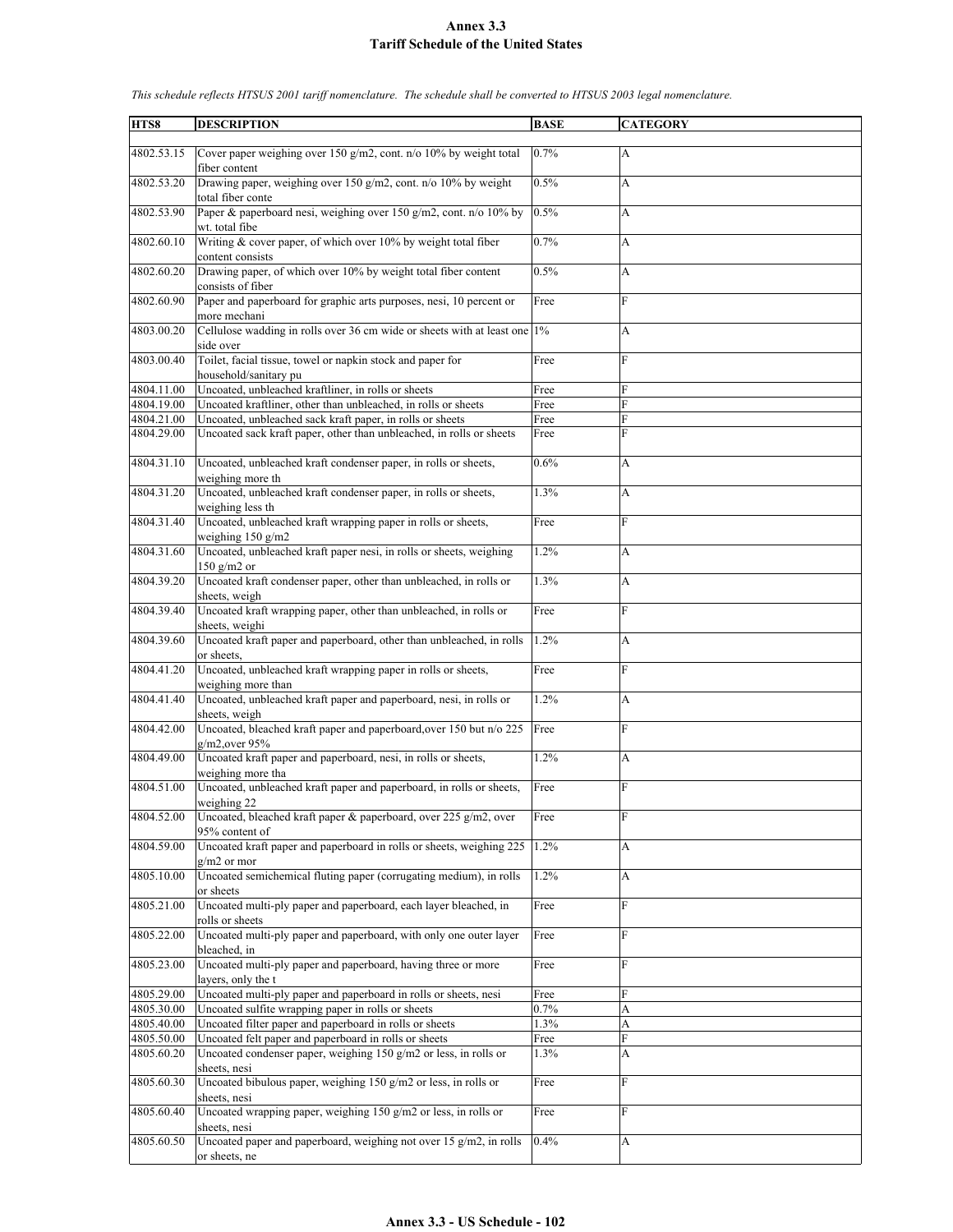| HTS8       | <b>DESCRIPTION</b>                                                                                    | <b>BASE</b> | <b>CATEGORY</b> |
|------------|-------------------------------------------------------------------------------------------------------|-------------|-----------------|
| 4805.60.70 | Uncoated paper and paperboard, weighing over 15 $g/m2$ but not over Free<br>$30 \text{ g/m2}$ , in ro |             | F               |
| 4805.60.90 | Uncoated paper and paperboard, weighing over 30 g/m2 but not over<br>$150$ g/m2, in r                 | 1.2%        | A               |
| 4805.70.20 | Uncoated pressboard, weighing more than 150 g/m2 but less than $225$ 1.5%<br>$g/m2$ , in roll         |             | A               |
| 4805.70.40 | Uncoated paper and paperboard, weighing more than 150 g/m2 but<br>less than $225$ g/m                 | Free        | F               |
| 4805.80.20 | Uncoated pressboard weighing 225 g/m2 or more, in rolls or sheets,<br>nesi                            | 1.5%        | A               |
| 4805.80.40 | Uncoated paper and paperboard, weighing 225 g/m2 or more, in rolls Free<br>or sheets, ne              |             | $\mathbf F$     |
| 4806.10.00 | Vegetable parchment in rolls or sheets                                                                | Free        | F               |
| 4806.20.00 | Greaseproof papers in rolls or sheets                                                                 | Free        | F               |
| 4806.30.00 | Tracing papers in rolls or sheets                                                                     | Free        | F               |
| 4806.40.00 | Glassine and other glazed transparent or translucent papers, in rolls or Free                         |             | F               |
| 4807.10.00 | sheets<br>Paper and paperboard, laminated internally with bitumen, tar or<br>asphalt, not sur         | Free        | F               |
| 4807.90.10 | Straw paper and paperboard, not surface-coated or impregnated, in                                     | 0.8%        | A               |
| 4807.90.20 | rolls or sheet<br>Cloth-lined or reinforced paper, not surface-coated or impregnated, in 0.7%         |             | A               |
| 4807.90.40 | rolls or<br>Composite paper and paperboard, nesoi, not surface-coated or<br>impregnated, in rol       | Free        | F               |
| 4808.10.00 | Corrugated paper and paperboard, whether or not perforated, in rolls<br>or sheets                     | 1.2%        | A               |
| 4808.20.00 | Sack kraft paper, creped or crinkled, whether or not embossed or<br>perforated, in                    | Free        | F               |
| 4808.30.00 | Kraft paper, nesi, creped or crinkled, whether or not embossed or<br>perforated, in                   | Free        | $\mathbf F$     |
| 4808.90.20 | Paper and paperboard, creped or crinkled, in rolls or sheets, nesi                                    | $1\%$       | A               |
| 4808.90.40 | Paper and paperboard, embossed, in rolls or sheets, nesi                                              | 0.6%        | A               |
| 4808.90.60 | Paper and paperboard, in rolls or sheets, nesi                                                        | 1.6%        | A               |
| 4809.10.20 | Carbon or similar copying paper, in rolls over 36 cm wide or<br>rectangular sheets                    | 0.8%        | A               |
| 4809.10.40 | Carbon or similar copying paper, in rolls over 36 cm wide or<br>rectangular sheets                    | Free        | F               |
| 4809.20.20 | Self-copy writing paper in rolls over 36 cm wide or rectangular sheets 1.3%<br>over 36 c              |             | A               |
| 4809.20.40 | Self-copy paper in rolls over 36 cm wide or rectangular sheets over 36 Free<br>cm on sid              |             | F               |
| 4809.90.20 | Stereotype-matrix board and mat in rolls over 36 cm wide or in<br>rectangular sheet                   | 1.7%        | А               |
| 4809.90.40 | Simplex decalcomania paper in rolls over 36 cm wide or in<br>rectangular sheets ove                   | $0.8\%$     | A               |
| 4809.90.60 | Duplex decalcomania paper in rolls over 36 cm wide or in rectangular Free<br>sheets over              |             | F               |
| 4809.90.70 | Copying or transfer paper impregnated and/or coated, in rolls over 36 Free<br>cm wide or              |             | F               |
| 4809.90.80 | Copying or transfer papers, nesi, in rolls over 36 cm wide or<br>rectangular sheets                   | 0.6%        | A               |
| 4810.11.20 | Basic paper sensitized for photography use with not over 10% fiber<br>obtained by a                   | 0.3%        | A               |
| 4810.11.30 | India or bible paper, n/o 150 g/m2, & consists of n/o 10% fiber<br>content obtained                   | 0.5%        | A               |
| 4810.11.90 | Other paper and paperboard for graphic use, nesi, with n/o 10% fiber<br>obtained by                   | 0.8%        | A               |
| 4810.12.00 | Paper and paperboard for graphic use with n/o 10% fiber obtained by<br>a mechanical                   | 0.8%        | A               |
| 4810.21.00 | Light-weight coated paper for graphic use, consisting of more than<br>10% fiber con                   | 0.8%        | A               |
| 4810.29.00 | Paper and paperboard for graphic use, consisting of more than 10%<br>fiber content                    | 0.8%        | A               |
| 4810.31.00 | Nongraphic, bleached kraft paper & paperboard, 95% cont. wood<br>fibers obtained by                   | Free        | F               |
| 4810.32.00 | Nongraphic, bleached kraft paper & paperboard, 95% cont. wood<br>fibers obtained by                   | Free        | F               |
| 4810.39.20 | Other nongraphic, nonbleached kraft paper and paperboard, whether<br>or not impregn                   | Free        | F               |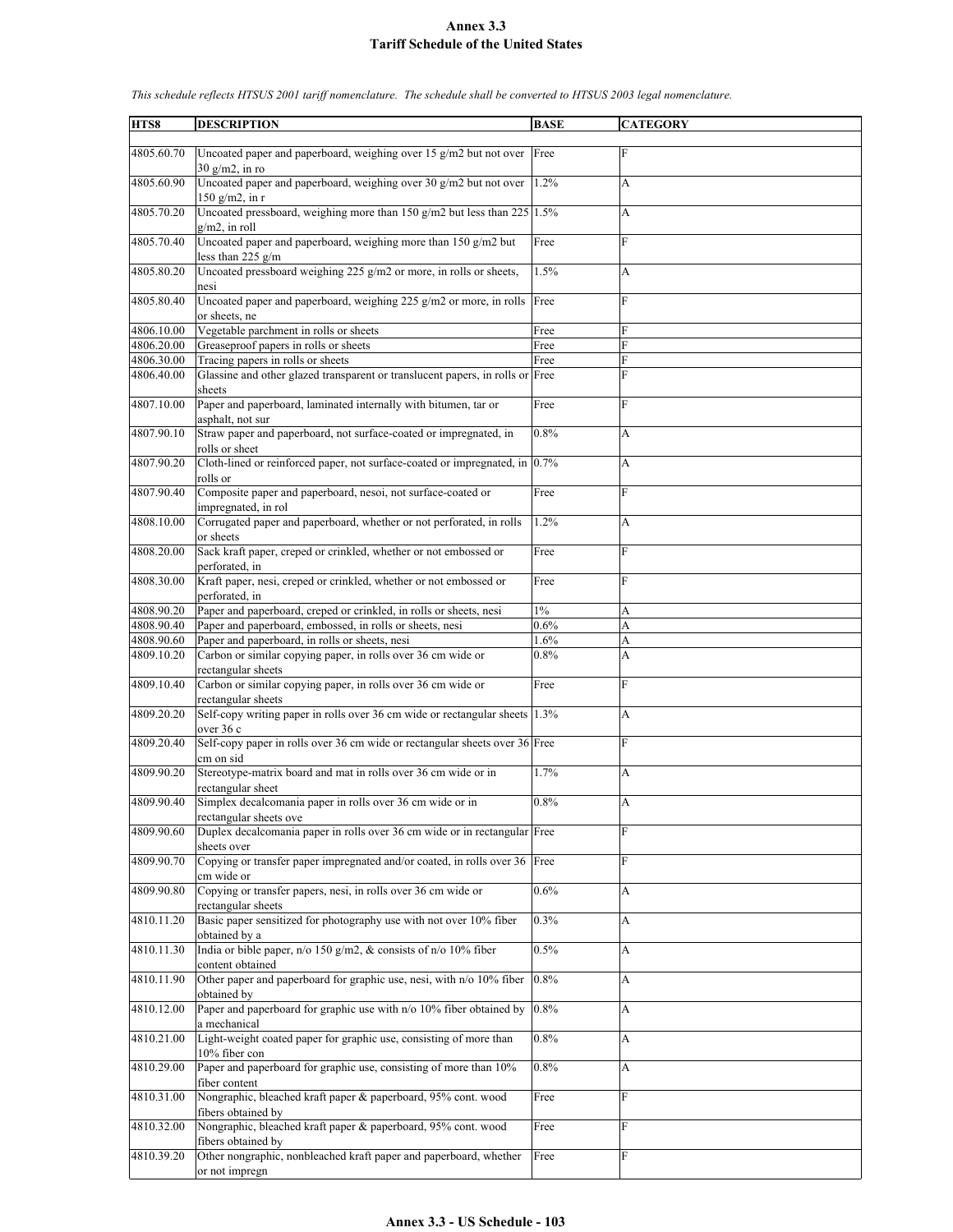| HTS8                     | <b>DESCRIPTION</b>                                                                                                      | <b>BASE</b>  | <b>CATEGORY</b>           |
|--------------------------|-------------------------------------------------------------------------------------------------------------------------|--------------|---------------------------|
| 4810.39.40               | Other nongraphic, nonbleached kraft paper and paperboard, nesi, in                                                      | 0.6%         | $\overline{A}$            |
| 4810.91.20               | rolls or shee<br>Coated multi-ply paper and paperboard, nesi, weighing more than 150 Free                               |              | F                         |
| 4810.91.40               | $g/m$ 2, in ro<br>Coated multi-ply paper and paperboard, nesi, in rolls or sheets                                       | 0.6%         | A                         |
| 4810.99.00               | Other coated paper and paperboard, nesi, in rolls or sheets                                                             | 0.6%         | A                         |
| 4811.10.00               | Tarred, bituminized or asphalted paper and paperboard, in rolls or<br>sheets                                            | Free         | F                         |
| 4811.21.00               | Pressure-sensitive paper and paperboard, in rolls or sheets                                                             | 1.7%         | A                         |
| 4811.29.00               | Other gummed or adhesive paper and paperboard, in rolls or sheets                                                       | Free         | $\overline{F}$            |
| 4811.31.20               | Bleached paper and paperboard, coated, impregnated or plastics<br>covered, weighing                                     | Free         | F                         |
| 4811.31.40               | Other bleached paper and paperboard, coated, impregnated or plastics 0.8%<br>covered, we                                |              | A                         |
| 4811.39.20               | Printing paper, coated, impregnated or covered with plastics, in rolls<br>or sheets                                     | 0.8%         | A                         |
| 4811.39.40               | Paper and paperboard, coated, impregnated or covered with plastics,<br>in rolls or                                      | Free         | F                         |
| 4811.40.00               | Paper and paperboard, coated, impregnated or covered with wax,                                                          | $1\%$        | A                         |
| 4811.90.10               | paraffin, stearin<br>Handmade paper of cellulose fibers                                                                 | 1.2%         | A                         |
| 4811.90.20               | Paper, paperboard, cell. wadding & webs of cell. fibers all/partly                                                      | $1\%$        | A                         |
|                          | covered with                                                                                                            |              | $\mathbf F$               |
| 4811.90.30               | Paper, paperboard, cellulose wadding and webs of cellulose fibers,<br>impregnated w                                     | Free         |                           |
| 4811.90.40               | Paper, paperboard, cellulose wadding and webs of cellulose fibers<br>nesi, weighing                                     | 0.9%         | A                         |
| 4811.90.60               | Paper, paperboard, cellulose wadding and webs of cellulose fibers<br>nesi, weighing                                     | Free         | F                         |
| 4811.90.80               | Paper, paperboard, cellulose wadding and webs of cellulose fibers<br>nesi, weighing                                     | 0.6%         | A                         |
| 4812.00.00               | Filter blocks, slabs and plates of paper pulp                                                                           | 1.1%         | A                         |
| 4813.10.00               | Cigarette paper in the form of booklets or tubes                                                                        | 1.5%         | A                         |
| 4813.20.00               | Cigarette paper in rolls of a width not exceeding 5 cm                                                                  | 1.5%         | A                         |
| 4813.90.00<br>4814.10.00 | Cigarette paper, whether or not cut to size, nesi<br>"Ingrain" paper                                                    | 1.5%<br>Free | A<br>F                    |
| 4814.20.00               | Wallpaper and similar wallcoverings of paper, coated or covered on<br>the face side                                     | Free         | $\overline{F}$            |
| 4814.30.00               | Wallpaper and similar wallcoverings of paper, covered on the face<br>side with plai                                     | Free         | F                         |
| 4814.90.00               | Other wallpaper and similar wallcoverings, nesi; window<br>transparencies of paper,                                     | Free         | F                         |
| 4815.00.00               | Floor coverings on a base of paper or of paperboard, whether or not<br>cut to size                                      | 1.1%         | A                         |
| 4816.10.00               | Carbon or similar copying papers, nesi                                                                                  | 0.9%         | A                         |
| 4816.20.00               | Self-copy paper, nesi                                                                                                   | 0.9%         | A                         |
| 4816.30.00               | Duplicator stencils                                                                                                     | $0.9\%$      | $\boldsymbol{\mathsf{A}}$ |
| 4816.90.00               | Copying or transfer papers, nesi                                                                                        | $0.8\%$      | A                         |
| 4817.10.00<br>4817.20.20 | Envelopes of paper or paperboard<br>Sheets of writing paper with border gummed or perforated, prepared<br>for use as co | 1.2%<br>1.5% | A<br>A                    |
| 4817.20.40               | Other letter cards, plain postcards and correspondence cards, nesi                                                      | $1\%$        | A                         |
| 4817.30.00               | Boxes, pouches, wallets and writing compendiums, of paper or<br>paperboard, contain                                     | 1.3%         | A                         |
| 4818.10.00               | Toilet paper                                                                                                            | 1.6%         | A                         |
| 4818.20.00               | Handkerchiefs, cleansing or facial tissues and towels of paper pulp,                                                    | 1.6%         | A                         |
| 4818.30.00               | paper, cell<br>Tablecloths and table napkins of paper pulp, paper, cellulose wadding 1.6%                               |              | A                         |
| 4818.40.20               | or webs of<br>Sanitary napkins and tampons, diapers and diaper liners and similar                                       | Free         | $\overline{F}$            |
| 4818.40.40               | sanitary art<br>Sanitary napkins and tampons, diapers and diaper liners and similar<br>sanitary art                     | 1.6%         | A                         |
| 4818.50.00               | Articles of apparel and clothing accessories of paper pulp, paper,<br>cellulose wad                                     | 1.7%         | A                         |
| 4818.90.00               | Bedsheets and similar household, sanitary or hospital articles of<br>paper, cellulo                                     | 0.9%         | A                         |
| 4819.10.00               | Cartons, boxes and cases of corrugated paper or paperboard                                                              | $0.8\%$      | A                         |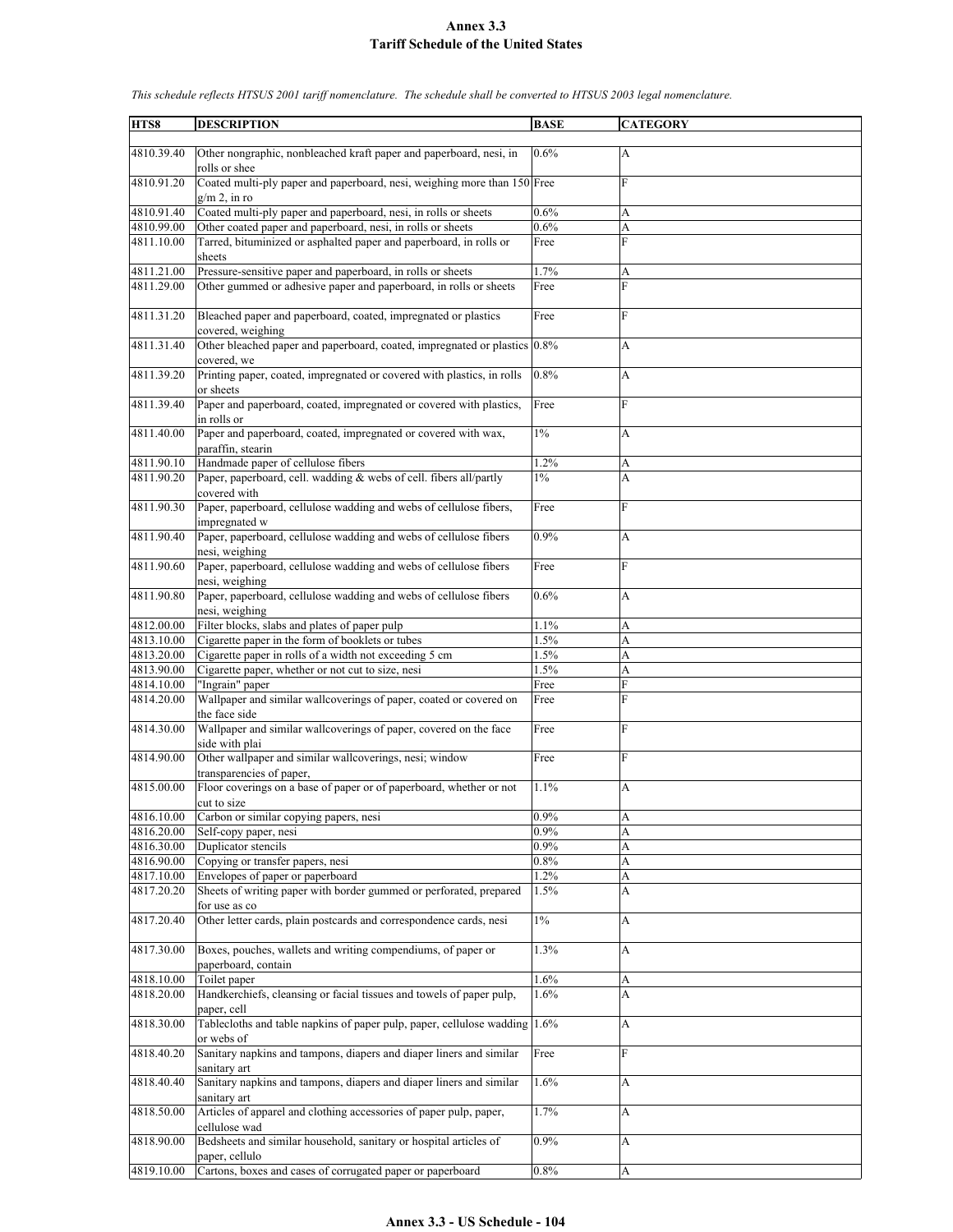| HTS8       | <b>DESCRIPTION</b>                                                                                    | <b>BASE</b>       | <b>CATEGORY</b>       |
|------------|-------------------------------------------------------------------------------------------------------|-------------------|-----------------------|
|            |                                                                                                       |                   |                       |
| 4819.20.00 | Folding cartons, boxes and cases of noncorrugated paper or<br>paperboard                              | 0.8%              | $\mathbf{A}$          |
| 4819.30.00 | Sacks and bags, having a base of a width of 40 cm or more, of paper,                                  | 1.6%              | A                     |
| 4819.40.00 | paperboard.<br>Sacks and bags, nesi, including cones, of paper, paperboard, cellulose 1.6%            |                   | A                     |
| 4819.50.20 | wadding o<br>Sanitary food and beverage containers of paper, paperboard, cellulose                    | 1.3%              | A                     |
|            | wadding or                                                                                            |                   |                       |
| 4819.50.30 | Record sleeves of paper, paperboard, cellulose wadding or webs of                                     | 1.3 cents/kg      | $\mathbf{A}$          |
| 4819.50.40 | cellulose fibe<br>Packing containers, nesi, of paper, paperboard, cellulose wadding or<br>webs of cel | 1.6%              | A                     |
| 4819.60.00 | Box files, letter trays, storage & like articles, used in offices & shops, $1.6\%$                    |                   | A                     |
|            | of pa                                                                                                 |                   |                       |
| 4820.10.20 | Diaries, notebooks and address books, bound; letter and<br>memorandum pads and simi                   | 1.2%              | A                     |
| 4820.10.40 | Registers, account, order and receipt books, and similar articles, of<br>paper or p                   | Free              | F                     |
| 4820.20.00 | Exercise books of paper or paperboard                                                                 | Free              | F                     |
|            |                                                                                                       |                   |                       |
| 4820.30.00 | Binders (other than book covers), folders and file covers of paper or<br>paperboard                   | 1.6%              | A                     |
| 4820.40.00 | Manifold business forms and interleaved carbon sets of paper or<br>paperboard                         | 1.6%              | A                     |
| 4820.50.00 | Albums for samples or for collections, of paper or paperboard                                         | 1.2%              | A                     |
| 4820.90.00 | Blotting pads and other articles of stationery nesi, and book covers, of 1.6%                         |                   | A                     |
|            | paper o                                                                                               |                   |                       |
| 4821.10.20 | Paper and paperboard labels, printed in whole or part by a                                            | $2.6$ cents/ $kg$ | A                     |
|            | lithographic process                                                                                  |                   |                       |
| 4821.10.40 | Paper and paperboard labels, printed by other than a lithographic<br>process                          | 1.3%              | A                     |
| 4821.90.20 | Pressure-sensitive paper and paperboard labels, not printed                                           | 1.7%              | A                     |
| 4821.90.40 | Paper and paperboard labels, not printed, nesi                                                        | 0.9%              | A                     |
| 4822.10.00 | Bobbins, spools, cops and similar supports of paper pulp, paper or                                    | 1.3%              | A                     |
|            |                                                                                                       |                   |                       |
| 4822.90.00 | paperboard of<br>Bobbins, spools, cops and similar supports of paper pulp, paper or                   | 1.4%              | A                     |
|            | paperboard, n                                                                                         |                   |                       |
| 4823.11.00 | Pressure-sensitive gummed or adhesive paper in strips or rolls                                        | 1.7%              | A                     |
| 4823.19.00 | Gummed or adhesive paper, other than pressure-sensitive, in strips or                                 | 0.9%              | A                     |
|            | rolls                                                                                                 |                   |                       |
| 4823.20.10 | Paint filters and strainers of paper or paperboard                                                    | 1.6%              | A                     |
| 4823.20.90 | Filter paper and paperboard, nesi                                                                     | 1.1%              | A                     |
| 4823.40.00 | Rolls, sheets and dials of paper or paperboard printed for self-                                      | 1.6%              | A                     |
|            | recording appara                                                                                      |                   |                       |
| 4823.51.00 | Printed, embossed or perforated paper and paperboard of a kind used                                   | 0.9%              | A                     |
|            | for writing.                                                                                          |                   |                       |
| 4823.59.20 | Basic paper to be sensitized for use in photography                                                   | 0.3%              | A                     |
| 4823.59.40 | Paper and paperboard of a kind used for writing, printing or other                                    | 0.9%              | A                     |
|            | graphic purpo                                                                                         |                   |                       |
| 4823.60.00 | Trays, dishes, plates, cups and the like, of paper or paperboard                                      | 1.3%              | A                     |
| 4823.70.00 | Molded or pressed articles of paper pulp                                                              | Free              | F                     |
| 4823.90.10 | Articles of paper pulp, nesi                                                                          | Free              | F                     |
| 4823.90.20 | Articles of papier-mache, nesi                                                                        | 0.9%              | A                     |
| 4823.90.30 | Cards, not punched, for punchcard machines, whether or not in strips                                  | 1.2%              | A                     |
| 4823.90.40 | Frames or mounts for photographic slides of paper or paperboard                                       | 1.1%              | A                     |
| 4823.90.50 | Hand fans of paper or paperboard                                                                      | 5.1%              | A                     |
| 4823.90.60 | Gaskets, washers and other seals of coated paper or paperboard                                        | 1.7%              | $\boldsymbol{\rm{A}}$ |
| 4823.90.65 | Articles of coated paper or paperboard, nesi                                                          | 1.7%              | A                     |
|            |                                                                                                       |                   |                       |
| 4823.90.70 | Articles of cellulose wadding, nesi                                                                   | 1.1%              | A                     |
| 4823.90.80 | Gaskets, washers and other seals of paper, paperboard and webs of<br>cellulose fibe                   | 1.6%              | A                     |
| 4823.90.85 | Articles of paper, paperboard and webs of cellulose fibers, nesi                                      | 1.6%              | A                     |
| 4901.10.00 | Printed books, brochures, leaflets and similar printed matter in single<br>sheets,                    | Free              | F                     |
| 4901.91.00 | Printed dictionaries and encyclopedias and serial installments thereof Free                           |                   | F                     |
|            |                                                                                                       |                   |                       |
| 4901.99.00 | Printed books, brochures, leaflets and similar printed matter, other<br>than in sin                   | Free              | ${\rm F}$             |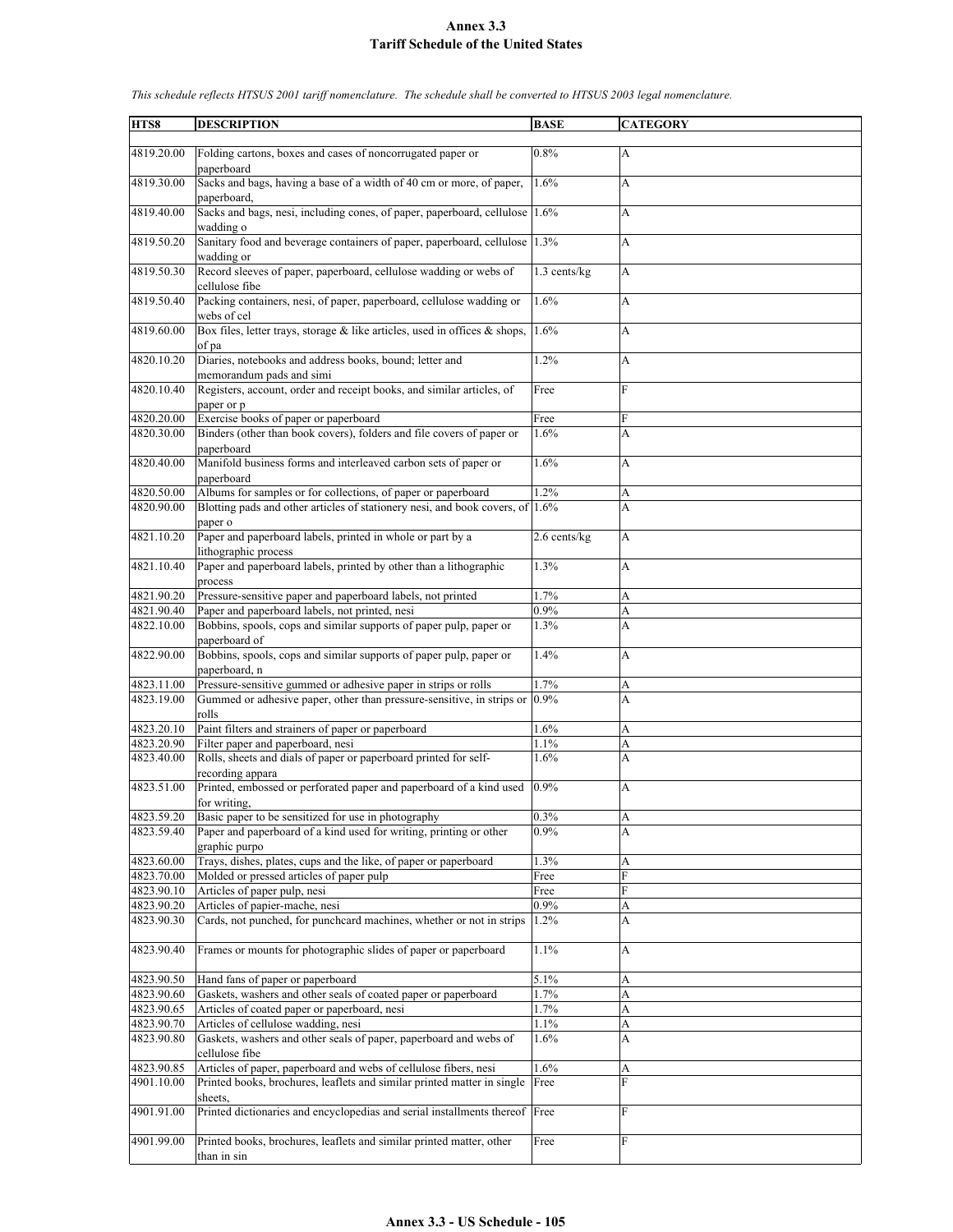**HTS8 DESCRIPTION BASE CATEGORY** 4902.10.00 Newspapers, journals and periodicals, appearing at least four times a week Free 4902.90.10 Newspaper supplements printed by a gravure process 0.5% A 4902.90.20 Newspaper, journals and periodicals, except those appearing at least four times Free F 4903.00.00 Children's picture, drawing or coloring books Free Free 4904.00.00 Music, printed or in manuscript, whether or not bound or illustrated Free F 4905.10.00 Globes, printed 1.6% A 4905.91.00 Maps and hydrographic or similar charts of all kinds, including atlases and topo Free F 4905.99.00 Maps and hydrographic or similar charts of all kinds, including atlases, wall ma Free F 4906.00.00 Hand-drawn original plans and drawings; hand-written texts; photo reproductions Free F 4907.00.00 Unused stamps of current or new issue in country to which destined; stamp-impres Free F 4908.10.00 Transfers (decalcomanias), vitrifiable  $4 \text{ cents/kg} + 1\%$  A 4908.90.00 Transfers (decalcomanias), not vitrifiable 4.6 cents/kg 4909.00.20 Postcards, printed or illustrated 1.2% A 4909.00.40 Printed cards (except postcards) bearing personal greetings, messages or announc 1.5% A 4910.00.20 Calendars printed on paper or paperboard in whole or in part by a lithographic p Free F 4910.00.40 Calendars printed on paper or paperboard in whole or in part by a lithographic p 1.3 cents/kg A 4910.00.60 Printed calendars, including calendar blocks, printed on paper or paperboard by 0.9% A 4911.10.00 Printed trade advertising material, commercial catalogs and the like Free 4911.91.10 Pictures, designs and photographs, printed over 20 years at time of importation Free F 4911.91.15 Pictures, designs and photographs printed not over 20 years at time of Free F importati 4911.91.20 Lithographs on paper or paperboard, not over 0.51 mm in thickness, printed not o  $4$  cents/kg  $|A|$ 4911.91.30 Lithographs on paper or paperboard, over 0.51 mm in thickness, printed not over Free F 4911.91.40 Pictures, designs and photographs, excluding lithographs on paper or paperboard, 0.9% A 4911.99.20 Printed international customs forms (carnets), and parts thereof, in English or Free F 4911.99.60 Printed matter, nesi, printed on paper in whole or in part by a lithographic pro 0.1% A 4911.99.80 Printed matter, nesi 1.5% A 5001.00.00 Silkworm cocoons suitable for reeling Free 5002.00.00 Raw silk (not thrown) Free 5003.10.00 Silk waste (including cocoons unsuitable for reeling, yarn waste and garnetted s Free F 5003.90.00 Silk waste (including cocoons unsuitable for reeling, yarn waste and garnetted s 2.5% A 5004.00.00 Silk yarns (other than yarn spun from silk waste) not put up for retail sale 1.5% A 5005.00.00 Yarn spun from silk waste, not put up for retail sale  $1.5\%$  A 5006.00.10 Spun yarn, containing 85% or more by weight of silk, put up for retail sale; sil 1.5% A 5006.00.90 Spun silk yarn, containing less than 85% by weight of silk, put up for retail sa 1.5% A 5007.10.30 Woven fabrics of noil silk, containing 85 percent or more by weight of silk or s 2.1% A 5007.10.60 Woven fabrics of noil silk, containing less than 85 percent by weight of silk or 5.1% A 5007.20.00 Woven fabrics containing 85 percent or more by weight of silk or of silk waste, Free F 5007.90.30 Woven silk fabrics, containing 85 percent or more by weight of silk or 2.1% A silk wast 5007.90.60 Other silk woven fabrics, containing less than 85 percent by weight of silk or s  $5.1\%$  A 5101.11.10 Unimproved wool and other wool not finer than 46s, greasy, shorn, not carded or Free Free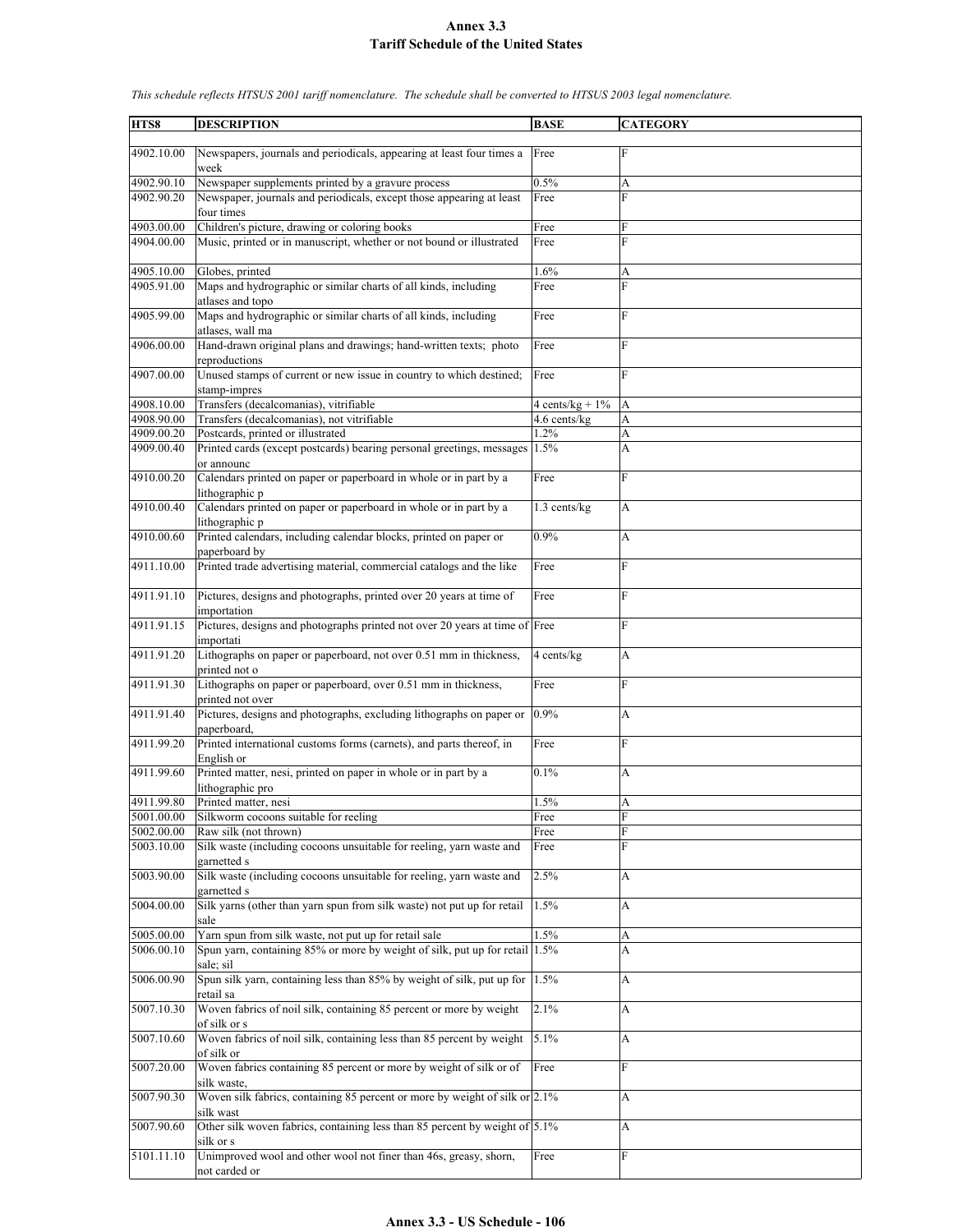| HTS8       | <b>DESCRIPTION</b>                                                                                    | <b>BASE</b>              | <b>CATEGORY</b> |
|------------|-------------------------------------------------------------------------------------------------------|--------------------------|-----------------|
|            |                                                                                                       |                          |                 |
| 5101.11.20 | Unimproved wool and other wool not finer than 40s, greasy, shorn,<br>not carded or                    | Free                     | F               |
| 5101.11.40 | Wool, excluding unimproved, finer than 40s but not 44s, greasy,<br>shorn, not carde                   | Free                     | F               |
| 5101.11.50 | Wool, excluding unimproved, finer than 44s but not 46s, greasy,                                       | Free                     | F               |
| 5101.11.60 | shorn, not carde<br>Wool, excluding unimproved, finer than 46s, greasy, shorn, not                    | 18.7 cents/clean         | A               |
|            | carded or combed                                                                                      | kg                       |                 |
| 5101.19.10 | Unimproved wool and other wool not finer than 46s, greasy, not<br>shorn, not carded                   | Free                     | F               |
| 5101.19.20 | Unimproved wool and other wool not finer than 40s, greasy, not<br>shorn, not carded                   | Free                     | F               |
| 5101.19.40 | Wool, excl. unimproved, finer than 40s, but not 44s, greasy, not<br>shorn, not card                   | Free                     | F               |
| 5101.19.50 | Wool, excluding unimproved, finer than 44s but not 46s, greasy, not<br>shorn, not c                   | Free                     | F               |
| 5101.19.60 | Wool, excluding unimproved, finer than 46s, greasy, incl. fleece-                                     | 18.7 cents/clean         | B               |
| 5101.21.10 | washed, not sho                                                                                       | kg<br>Free               | F               |
|            | Unimproved wool and other wool not finer than 46s, degreased, not<br>further proces                   |                          |                 |
| 5101.21.15 | Unimproved wool and other wool not finer than 40s, degreased, not<br>further proces                   | Free                     | F               |
| 5101.21.30 | Wool, excl. unimproved, finer than 40s but not 44s, degreased, not<br>further proce                   | Free                     | F               |
| 5101.21.35 | Wool, excl. unimproved, finer than 44s but not 46s, degreased, not<br>further proce                   | Free                     | F               |
| 5101.21.40 | Wool, excl. unimproved, finer than 46s, degreased, not further                                        | 20.6 cents/clean         | B               |
| 5101.21.65 | processed, shorn,<br>Unimproved wool and other wool, not finer than 46s, degreased,                   | kg<br>Free               | F               |
|            | shorn, not carbon                                                                                     |                          |                 |
| 5101.21.70 | Unimproved wool and other wool, finer than 46s, degreased, shorn,<br>not carbonized                   | $6.5$ cents/kg +<br>5.3% | B               |
| 5101.29.10 | Unimproved wool and other wool not finer than 46s, degreased, not<br>further proces                   | Free                     | F               |
| 5101.29.15 | Unimproved wool and other wool not finer than 40s, degreased, not                                     | Free                     | F               |
| 5101.29.30 | further proces<br>Wool, excl. unimproved, finer than 40s but not 44s, degreased, not<br>further proce | Free                     | F               |
| 5101.29.35 | Wool, excl. unimproved, finer than 44s but not 46s, degreased, not                                    | Free                     | F               |
| 5101.29.40 | further proce<br>Wool, excl. unimproved, finer than 46s, degreased, not further                       | 20.6 cents/clean         | B               |
|            | processed, not sh                                                                                     | kg                       |                 |
| 5101.29.65 | Unimproved wool and other wool, not finer than 46s, not shorn, not<br>carbonized, d                   | Free                     | F               |
| 5101.29.70 | Wool, finer than 46s, not carded or combed, not carbonized, not<br>shorn, degreased                   | $6.5$ cents/kg +<br>5.3% | B               |
| 5101.30.10 | Unimproved wool and other wool, not finer than 40s, carbonized, not                                   | Free                     | F               |
| 5101.30.15 | further proc<br>Wool, excluding unimproved, finer than 40s but not finer than 44s,                    | Free                     | F               |
|            | carbonized. n                                                                                         |                          |                 |
| 5101.30.30 | Wool, excluding unimproved, finer than 44s but not finer than 46s,<br>carbonized, n                   | Free                     | F               |
| 5101.30.40 | Wool, excluding unimproved, finer than 46s, carbonized, not further<br>processed, n                   | 24.4 cents/kg            | B               |
| 5101.30.65 | Unimproved wool and other wool, not finer than 46s, carbonized and<br>further proce                   | Free                     | F               |
| 5101.30.70 | Unimproved wool and other wool, finer than 46s, carbonized and                                        | $6.5$ cents/kg +         | B               |
| 5102.10.20 | further processed<br>Fine hair of the camel, not processed in any manner beyond the                   | 5.3%<br>5 cents/clean kg | A               |
|            | degreased or carb                                                                                     |                          |                 |
| 5102.10.40 | Fine hair of the cashmere goat $&$ other like animals, nesoi, not<br>processed beyond                 | 5.1 cents/clean<br>kg    | A               |
| 5102.10.60 | Fine animal hair, nesoi, not processed beyond the degreased or<br>carbonized condit                   | 0.4%                     | A               |
| 5102.10.80 | Fur, prepared for hatters' use, not carded or combed                                                  | Free                     | F               |
| 5102.10.90 | Fine animal hair, further processed, not carded or combed                                             | $4.9$ cents/kg +         | A               |
|            |                                                                                                       | 4%                       |                 |
| 5102.20.00 | Coarse animal hair, not carded or combed                                                              | Free                     | F               |
| 5103.10.00 | Noils of wool or of fine animal hair                                                                  | 2.6 cents/kg             | A               |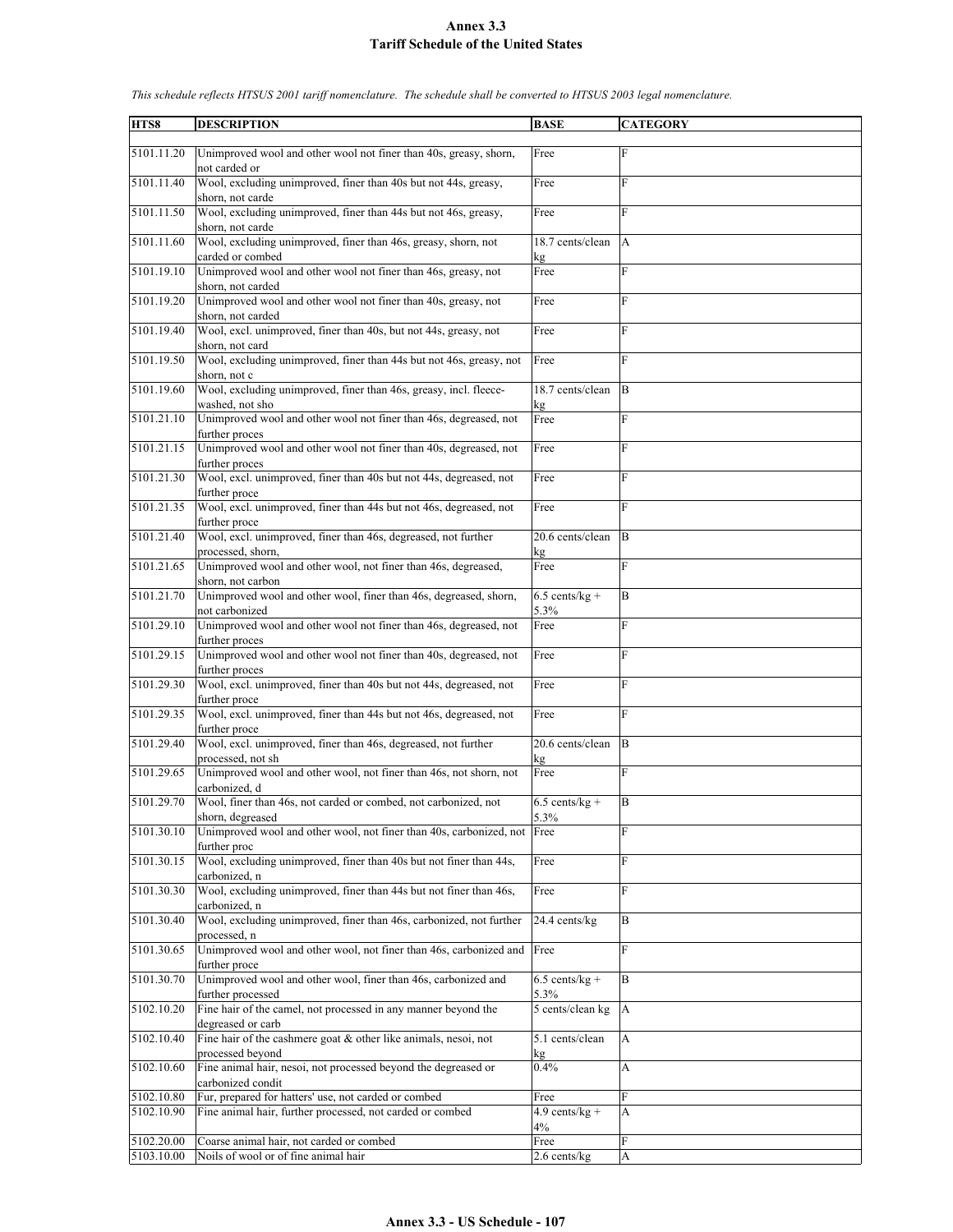| HTS8       | <b>DESCRIPTION</b>                                                                               | <b>BASE</b>        | <b>CATEGORY</b>           |
|------------|--------------------------------------------------------------------------------------------------|--------------------|---------------------------|
|            |                                                                                                  |                    |                           |
| 5103.20.00 | Waste, other than noils, of wool or of fine animal hair, including yarn 2.6 cents/kg<br>waste bu |                    | A                         |
| 5103.30.00 | Waste of coarse animal hair, including yarn waste but excluding<br>garnetted stock               | 7%                 | B                         |
| 5104.00.00 | Garnetted stock of wool or of fine or coarse animal hair                                         | $1.6$ cents/kg     | А                         |
| 5105.10.00 | Carded wool                                                                                      | $6.9$ cents/kg +   | A                         |
|            |                                                                                                  | 5.6%               |                           |
| 5105.21.00 |                                                                                                  | $4.9$ cents/kg +   | A                         |
|            | Combed wool in fragments                                                                         | 4%                 |                           |
| 5105.29.00 | Wool tops and other combed wool, except in fragments                                             | 5 cents/kg + $4\%$ | A                         |
| 5105.30.00 | Fine animal hair, carded or combed                                                               | $7.1$ cents/kg +   | A                         |
|            |                                                                                                  | 5.7%               |                           |
| 5105.40.00 | Coarse animal hair, carded or combed                                                             | 1.1%               | А                         |
| 5106.10.00 | Yarn of carded wool, containing 85 percent or more by weight of                                  | 6.9%               | A                         |
|            | wool, not put up                                                                                 |                    |                           |
| 5106.20.00 | Yarn of carded wool, containing less than 85 percent by weight of                                | 6.9%               | A                         |
|            | wool, not put                                                                                    |                    |                           |
| 5107.10.30 | Yarn of combed wool, containing 85% or more weight of wool, of                                   | 6.9%               | A                         |
|            | wool fiber 18.5 m                                                                                |                    |                           |
| 5107.10.60 | Yarn of combed wool, containing 85 percent or more by weight of                                  | 6.9%               | A                         |
|            | wool, nesoi, not                                                                                 |                    |                           |
| 5107.20.30 | Yarn of combed wool, containing < 85% by weight of wool, of wool                                 | 6.9%               | A                         |
|            |                                                                                                  |                    |                           |
|            | fiber 18.5 micr                                                                                  |                    |                           |
| 5107.20.60 | Yarn of combed wool, containing less than 85 percent by weight of                                | 6.9%               | A                         |
|            | wool. nesoi. n                                                                                   |                    |                           |
| 5108.10.30 | Yarn of Angora rabbit hair, carded, not put up for retail sale                                   | 4.3%               | A                         |
| 5108.10.60 | Yarn of fine animal hair other than Angora rabbit hair, carded, not put 5.5%                     |                    | A                         |
|            | up for r                                                                                         |                    |                           |
| 5108.20.30 | Yarn of Angora rabbit hair, combed, not put up for retail sale                                   | 4.3%               | А                         |
| 5108.20.60 | Yarn of fine animal hair other than Angora rabbit hair, combed, not                              | 5.5%               | A                         |
|            | put up for r                                                                                     |                    |                           |
| 5109.10.20 | Yarn of wool, containing 85 percent or more by weight of wool,                                   | Free               | F                         |
|            | colored, cut into                                                                                |                    |                           |
| 5109.10.40 | Yarn of Angora rabbit hair, containing 85 percent or more by weight                              | 4.3%               | A                         |
|            | of the Angor                                                                                     |                    |                           |
| 5109.10.80 | Yarn of wool nesoi, or fine animal hair not Angora rabbit, 85% or >                              | 6.9%               | A                         |
|            | of that wool                                                                                     |                    |                           |
| 5109.10.90 | Yarn of wool nesoi, or of fine animal hair except Angora rabbit, 85%                             | 6.9%               | A                         |
|            | or $>$ by wei                                                                                    |                    |                           |
| 5109.90.20 | Yarn of wool, colored, and cut into uniform lengths of not over 8 cm,                            | Free               | F                         |
|            | containing                                                                                       |                    |                           |
| 5109.90.40 | Yarn of Angora rabbit hair containing less than 85 percent by weight                             | 4.3%               | A                         |
|            |                                                                                                  |                    |                           |
| 5109.90.80 | of the Ango<br>Yarn of wool, nesoi, or fine animal hair except Angora, < 85% that                | 6.9%               | A                         |
|            |                                                                                                  |                    |                           |
|            | wool or hair,<br>Yarn of wool, nesoi, or of fine animal hair except Angora, < than 85% 6.9%      |                    |                           |
| 5109.90.90 |                                                                                                  |                    | A                         |
|            | by weight                                                                                        |                    |                           |
| 5110.00.00 | Yarn of coarse animal hair or horsehair (including gimped horsehair                              | 1.1%               | А                         |
|            | varn) whethe                                                                                     |                    |                           |
| 5111.11.20 | Tapestry and upholstery fabrics of carded wool/fine animal hair, over                            | 7%                 | A                         |
|            | 85% wool o                                                                                       |                    |                           |
| 5111.11.30 | Hand-woven fabrics of carded wool/fine animal hair, 85% or more                                  | $5.3$ cents/kg +   | $\boldsymbol{\mathsf{A}}$ |
|            | wool or hair, lo                                                                                 | $10.8\%$           |                           |
| 5111.11.70 | Woven fabrics, 85% or more by weight of carded wool/fine animal                                  | 28.3%              | A                         |
|            | hair, weight not                                                                                 |                    |                           |
| 5111.19.10 | Tapestry and upholstery fabrics, woven, 85% or more by weight of                                 | 7%                 | A                         |
|            | carded wool/fin                                                                                  |                    |                           |
| 5111.19.20 | Hand-woven fabrics, with 85 percent or more by weight of carded                                  | 5.3 cents/ $kg +$  | A                         |
|            | wool/fine animal                                                                                 | 10.8%              |                           |
| 5111.19.60 | Woven fabrics, with 85 percent or more by weight of carded                                       | 28.3%              | A                         |
|            | wool/fine animal hair                                                                            |                    |                           |
| 5111.20.05 | Tapestry & upholstery fabrics of carded wool/fine animal hair, mixed                             | 7%                 | A                         |
|            | mainly or s                                                                                      |                    |                           |
| 5111.20.10 | Tapestry & upholstery fabrics of carded wool/fine animal hair, mixed                             | 7%                 | $\boldsymbol{\mathsf{A}}$ |
|            | mainly or s                                                                                      |                    |                           |
| 5111.20.90 | Woven fabrics of carded wool/fine animal hair, mixed mainly or                                   | $14.6$ cents/kg +  | $\mathbf{A}$              |
|            |                                                                                                  |                    |                           |
| 5111.30.05 | solely with man-m<br>Tapestry & upholstery fabrics of carded wool/fine animal hair, mixed        | 28.9               |                           |
|            |                                                                                                  | 7%                 | A                         |
|            | mainly/sole                                                                                      |                    |                           |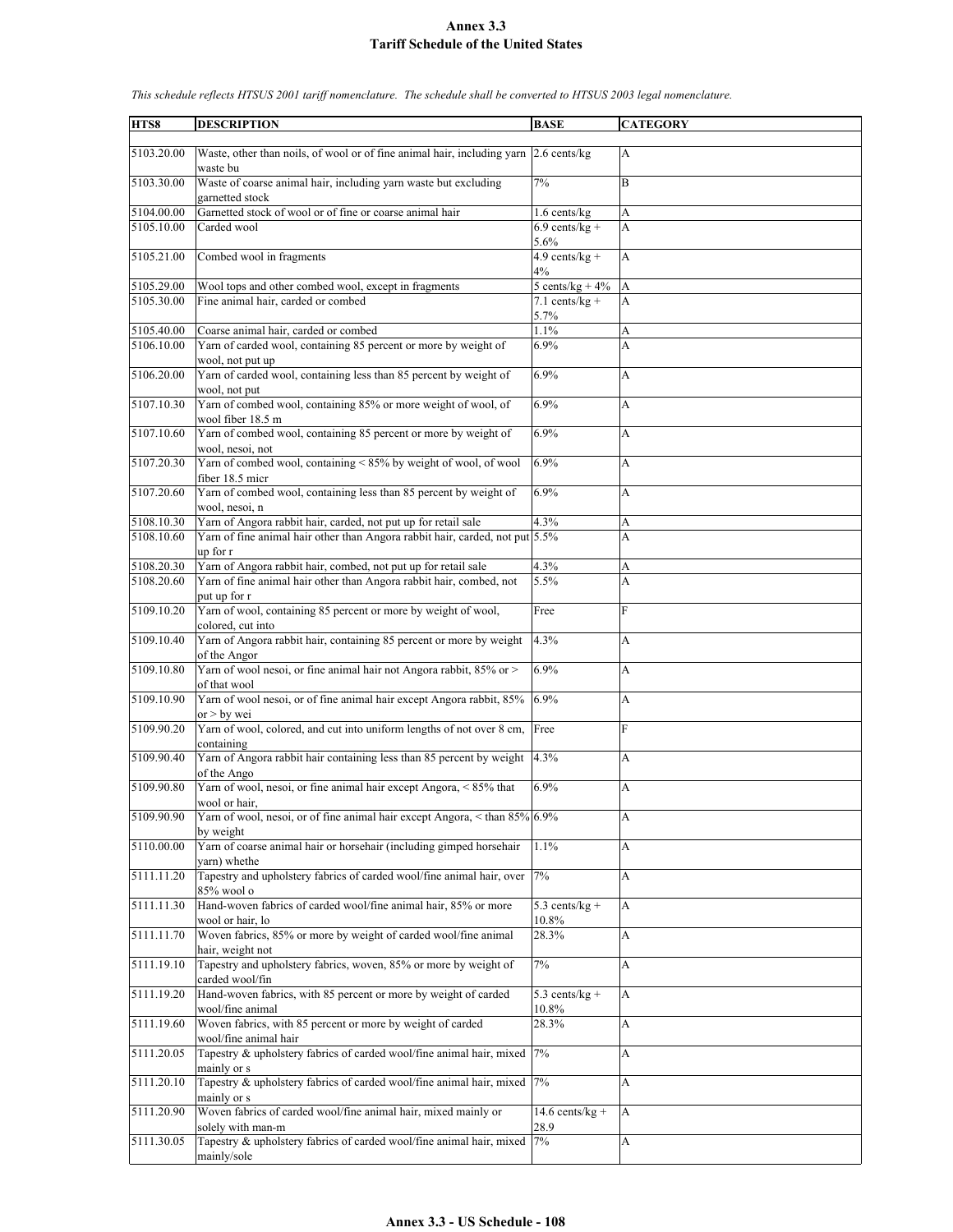| HTS8       | <b>DESCRIPTION</b>                                                                                   | <b>BASE</b>                  | <b>CATEGORY</b>       |
|------------|------------------------------------------------------------------------------------------------------|------------------------------|-----------------------|
|            |                                                                                                      |                              |                       |
| 5111.30.10 | Tapestry & upholstery fabrics of carded wool/fine animal hair, mixed<br>mainly/sole                  | 7%                           | A                     |
| 5111.30.90 | Woven fabrics of carded wool/fine animal hair, mixed mainly or<br>solely with man-m                  | 14.6 cents/ $kg +$<br>28.9   | A                     |
| 5111.90.30 | Woven fabrics of carded wool/fine animal hair, containing 30 percent<br>or more by                   | 7.2%                         | A                     |
| 5111.90.40 | Tapestry and upholstery fabrics of carded wool/fine animal hair,                                     | 7%                           | A                     |
| 5111.90.50 | weight over 300<br>Tapestry and upholstery fabrics of carded wool/fine animal hair,                  | 7%                           | A                     |
| 5111.90.90 | weight not over<br>Woven fabrics of carded wool/fine animal hair, containing less than               | 27.4%                        | A                     |
| 5112.11.10 | 85% wool or<br>Tapestry and upholstery fabrics of combed wool/fine animal hair,                      | 7%                           | A                     |
| 5112.11.30 | containing 85%<br>Woven fabrics of combed wool/fine animal hair, $> 85\%$ wool/hair, of 28.3%        |                              | A                     |
| 5112.11.60 | wool yarn 18.<br>Woven fabrics of combed wool/fine animal hair, over 85% wool or                     | 28.3%                        | A                     |
| 5112.19.20 | hair, weight not<br>Tapestry and upholstery fabrics of combed wool/fine animal hair, over 7%         |                              | A                     |
| 5112.19.60 | 85% wool o<br>Woven fabrics of combed wool/fine animal hair, > 85% wool/fine                         | 28.3%                        | A                     |
| 5112.19.95 | animal hair, yarn<br>Woven fabrics of combed wool/fine animal hair, over 85% wool or                 | 28.3%                        | A                     |
| 5112.20.10 | fine animal hair<br>Tapestry and upholstery fabrics of combed wool/fine animal hair,                 | 7%                           | А                     |
| 5112.20.20 | mixed mainly/so<br>Tapestry and upholstery fabrics of combed wool/fine animal hair,                  | 7%                           |                       |
|            | mixed mainly/so                                                                                      |                              | A                     |
| 5112.20.30 | Woven fabrics of combed wool/fine animal hair, mixed mainly or<br>solely with man-m                  | $14.6$ cents/kg +<br>28.9    | A                     |
| 5112.30.10 | Tapestry and upholstery fabrics of combed wool/fine animal hair,<br>mixed mainly/so                  | 7%                           | A                     |
| 5112.30.20 | Tapestry & upholstery fabrics of combed wool/fine animal hair,<br>mixed mainly/sole                  | 7%                           | A                     |
| 5112.30.30 | Woven fabrics of combed wool/fine animal hair, mixed mainly or                                       | $\overline{14.6}$ cents/kg + | A                     |
| 5112.90.30 | solely with man-m<br>Woven fabrics of combed wool/fine animal hair, nesoi, containing 30             | 28.9<br>7.2%                 | A                     |
| 5112.90.40 | percent or m<br>Woven tapestry/upholstery fabrics of combed wool/fine animal hair,                   | 7%                           |                       |
|            | con. by wt. u                                                                                        |                              | A                     |
| 5112.90.50 | Woven tapestry/upholstery fabrics of combed wool/fine animal hair,<br>con. by wt. u                  | 7%                           | A                     |
| 5112.90.90 | Woven fabrics of combed wool or combed fine animal hair, nesoi                                       | 27.4%                        | A                     |
| 5113.00.00 | Woven fabrics of coarse animal hair or of horsehair                                                  | 3.5%                         | A                     |
| 5201.00.05 | Cotton, not carded or combed, having a staple length under 19.05 mm Free<br>$(3/4$ inch).            |                              | F                     |
| 5201.00.12 | Cotton, n/carded or combed, having a staple length < 28.575 mm (1-<br>$1/8$ inches). n               | Free                         | F                     |
| 5201.00.14 | Cotton, n/carded or combed, having a staple length < 28.575 mm (1-<br>$1/8$ inches), n               | Free                         | F                     |
| 5201.00.18 | Cotton, not carded or combed, having a staple length under 28.575<br>mm (1-1/8 inch)                 | 31.4 cents/kg                | See Annex 1, note 12. |
| 5201.00.22 | Cotton, not carded or combed, staple length of 28.575 mm or more<br>but under 34.92                  | 4.4 cents/kg                 | A                     |
| 5201.00.24 | Cotton,n/carded or combed,harsh or rough,staple length 29.36875<br>mm or more but n                  | 4.4 cents/kg                 | A                     |
| 5201.00.28 | Cotton, not carded or combed, harsh or rough, staple length of<br>29.36875 mm or mo                  | 31.4 cents/kg                | See Annex 1, note 12. |
| 5201.00.34 | Cotton, not carded or combed, staple length of 28.575 mm or more<br>but under 34.92                  | 4.4 cents/kg                 | A                     |
| 5201.00.38 | Cotton, not carded or combed, staple length of 28.575 mm or more                                     | 31.4 cents/kg                | See Annex 1, note 12. |
| 5201.00.55 | but under 34.92<br>Cotton, not carded or combed, having a staple length of 34.925 mm or 1.5 cents/kg |                              | A                     |
| 5201.00.60 | more, descr<br>Cotton, not carded or combed, having a staple length of 34.925 mm or 1.5 cents/kg     |                              | A                     |
|            | more, quota                                                                                          |                              |                       |
| 5201.00.80 | Cotton, not carded or combed, having a staple length of 34.925 mm or 31.4 cents/kg<br>more, nesoi    |                              | See Annex 1, note 12. |
| 5202.10.00 | Cotton yarn waste (including thread waste)                                                           | Free                         | F                     |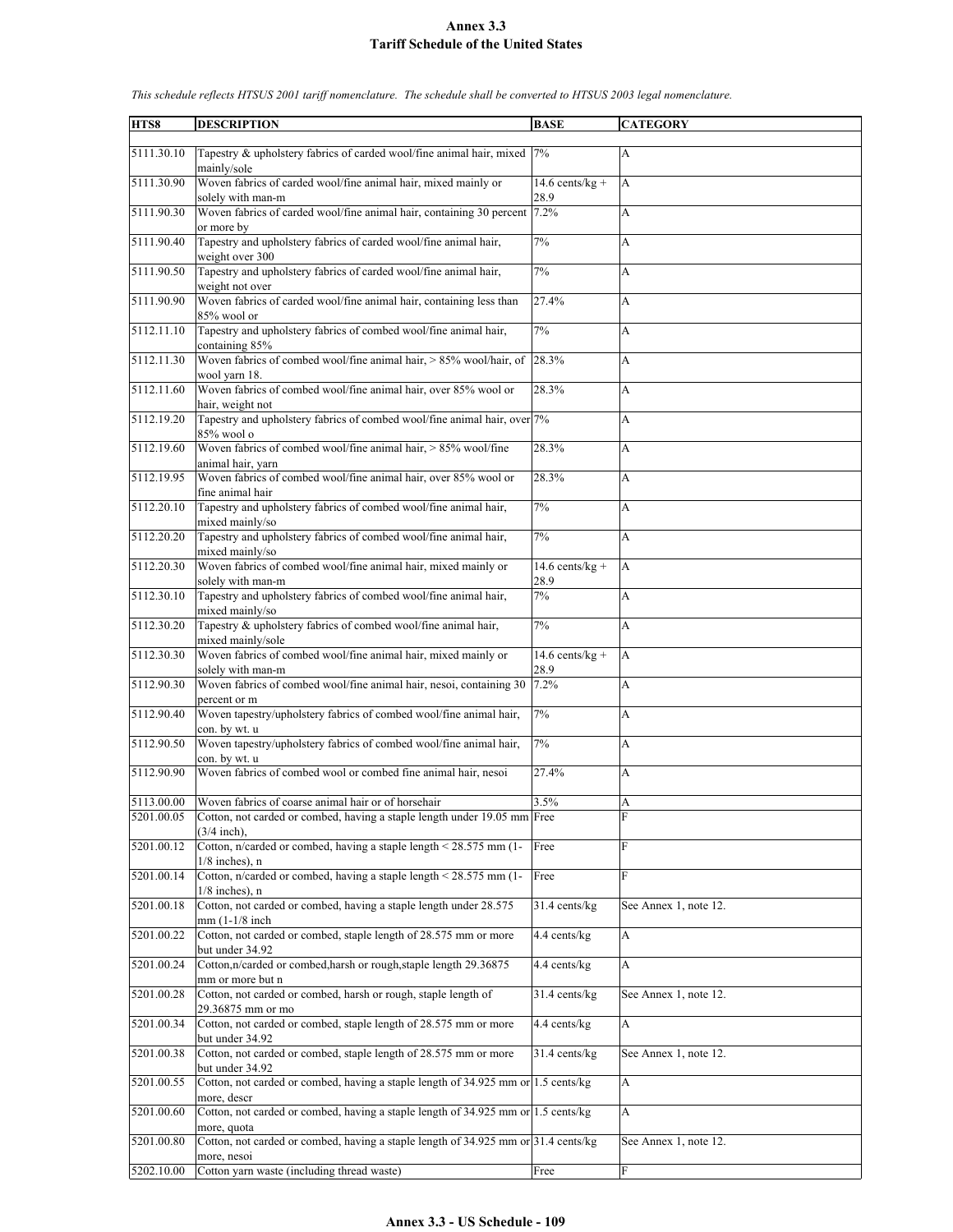| 5202.91.00<br>4.3%<br>Cotton garnetted stock<br>А<br>F<br>5202.99.05<br>Cotton card strips made from cotton waste having staple length under Free<br>30.1625 mm<br>5202.99.10<br>Cotton card strips made from cotton waste w/staple length under<br>F<br>Free<br>30.1625 mm & lap<br>5202.99.30<br>Cotton card strips made from cotton waste having staple length under 7.8 cents/kg<br>See Annex 1, note 12.<br>30.1625 mm<br>5202.99.50<br>Cotton waste, other than yarn waste and garnetted stock, nesoi<br>Free<br>F<br>Cotton fibers, carded or combed, of cotton fiber processed but not<br>5203.00.05<br>5%<br>A<br>spun, describ<br>Cotton fibers, carded or combed, of cotton fiber processed but not<br>5203.00.10<br>5%<br>A<br>spun, quota d<br>Cotton fibers, carded or combed, of cotton fiber processed, but not<br>5203.00.30<br>31.4 cents/kg<br>See Annex 1, note 12.<br>spun, nesoi<br>Cotton carded or combed, excluding fibers of cotton processed but<br>4.3%<br>5203.00.50<br>A<br>not spun<br>5204.11.00<br>Cotton sewing thread, containing 85 percent or more by weight of<br>4.6%<br>A<br>cotton, not put<br>Cotton sewing thread, containing less than 85 percent by weight of<br>5204.19.00<br>4.6%<br>A<br>cotton, not p<br>Cotton sewing thread, put up for retail sale<br>5204.20.00<br>4.6%<br>A<br>Single cotton yarn, 85% or more cotton by weight, of uncombed<br>5205.11.10<br>3.7%<br>A<br>fibers, not over 1<br>Single cotton yarn, 85% or more cotton by weight, of uncombed<br>5.2%<br>5205.11.20<br>A<br>fibers, n/o 14 nm,<br>Single cotton yarn, 85% or more cotton, of uncombed fibers, over 14<br>5.2%<br>5205.12.10<br>A<br>but $n/o 43 n$<br>Single cotton yarn, 85% or more cotton by weight, of uncombed<br>6.7%<br>5205.12.20<br>A<br>fibers, over 14 nm<br>Single cotton yarn, 85% or more cotton, of uncombed fibers, over 43<br>5205.13.10<br>6.5%<br>A<br>but n/o 52 n<br>5205.13.20<br>Single cotton yarn, 85% or more cotton, of uncombed fibers, over 43<br>7.7%<br>A<br>$nm$ but $n/o$ 5<br>Single cotton yarn, 85% or more cotton, of uncombed fibers, over 52<br>5205.14.10<br>7.8%<br>A<br>but n/o 80 n<br>Single cotton yarn, 85% or more cotton by weight, of uncombed<br>5205.14.20<br>9.1%<br>A<br>fibers, over 52 bu<br>Single cotton yarn, 85% or more cotton, of uncombed fibers, over 80<br>9.9%<br>5205.15.10<br>A<br>nm, unbleach<br>Single cotton yarn, 85% or more cotton, of uncombed fibers, over 80<br>12%<br>5205.15.20<br>A<br>nm, bleached<br>Single cotton yarn, 85% or more cotton by weight, of combed fibers,<br>5.8%<br>5205.21.00<br>A<br>not over 14<br>Single cotton yarn, 85% or more cotton by weight, of combed fibers,<br>5205.22.00<br>7.3%<br>A<br>over 14 but<br>Single cotton yarn, 85% or more cotton by weight, of combed fibers,<br>5205.23.00<br>8.6%<br>A<br>over 43 but<br>Single cotton yarn, 85% or more cotton by weight, of combed fibers,<br>9.9%<br>5205.24.00<br>A<br>over 52 but<br>Single cotton yarn, $85\%$ or > cotton by wt, of combed fiber,<br>5205.26.00<br>12%<br>A<br>meas.<125 but not<106<br>Single cotton yarn, 85% or > cotton by wt, of combed<br>5205.27.00<br>12%<br>A<br>fiber, meas.<106.38 but not<83<br>Single cotton yarn, $85\%$ or > cotton by wt, of combed fibers,<br>5205.28.00<br>12%<br>A<br>meas.<83.33 decitex<br>5205.31.00<br>Multiple or cabled cotton yarn, 85% or more cotton by weight, of<br>5.8%<br>A<br>uncombed fibers<br>Multiple or cabled cotton yarn, 85% or more cotton by weight, of<br>5205.32.00<br>7.3%<br>A<br>uncombed fibers<br>Multiple or cabled cotton yarn, 85% or more cotton by weight, of<br>5205.33.00<br>8.6%<br>A<br>uncombed fibers<br>Multiple or cabled cotton yarn, 85% or more cotton by weight, of<br>5205.34.00<br>9.9%<br>A<br>uncombed fibers<br>Multiple or cabled cotton yarn, 85% or more cotton by weight, of<br>5205.35.00<br>12%<br>A<br>uncombed fibers<br>Multiple or cabled cotton yarn, 85% or more cotton by weight, of<br>5205.41.00<br>5.2%<br>A<br>combed fibers.<br>Multiple or cabled cotton yarn, 85% or more cotton by weight, of<br>6.7%<br>5205.42.00<br>A<br>combed fibers, | HTS8 | <b>DESCRIPTION</b> | <b>BASE</b> | <b>CATEGORY</b> |
|----------------------------------------------------------------------------------------------------------------------------------------------------------------------------------------------------------------------------------------------------------------------------------------------------------------------------------------------------------------------------------------------------------------------------------------------------------------------------------------------------------------------------------------------------------------------------------------------------------------------------------------------------------------------------------------------------------------------------------------------------------------------------------------------------------------------------------------------------------------------------------------------------------------------------------------------------------------------------------------------------------------------------------------------------------------------------------------------------------------------------------------------------------------------------------------------------------------------------------------------------------------------------------------------------------------------------------------------------------------------------------------------------------------------------------------------------------------------------------------------------------------------------------------------------------------------------------------------------------------------------------------------------------------------------------------------------------------------------------------------------------------------------------------------------------------------------------------------------------------------------------------------------------------------------------------------------------------------------------------------------------------------------------------------------------------------------------------------------------------------------------------------------------------------------------------------------------------------------------------------------------------------------------------------------------------------------------------------------------------------------------------------------------------------------------------------------------------------------------------------------------------------------------------------------------------------------------------------------------------------------------------------------------------------------------------------------------------------------------------------------------------------------------------------------------------------------------------------------------------------------------------------------------------------------------------------------------------------------------------------------------------------------------------------------------------------------------------------------------------------------------------------------------------------------------------------------------------------------------------------------------------------------------------------------------------------------------------------------------------------------------------------------------------------------------------------------------------------------------------------------------------------------------------------------------------------------------------------------------------------------------------------------------------------------------------------------------------------------------------------------------------------------------------------------------------------------------------------------------------------------------------------------------------------------------------------------------------------------------------------------------------------------------------------------------------------------------------------------------------------------------------------------------------------------------------|------|--------------------|-------------|-----------------|
|                                                                                                                                                                                                                                                                                                                                                                                                                                                                                                                                                                                                                                                                                                                                                                                                                                                                                                                                                                                                                                                                                                                                                                                                                                                                                                                                                                                                                                                                                                                                                                                                                                                                                                                                                                                                                                                                                                                                                                                                                                                                                                                                                                                                                                                                                                                                                                                                                                                                                                                                                                                                                                                                                                                                                                                                                                                                                                                                                                                                                                                                                                                                                                                                                                                                                                                                                                                                                                                                                                                                                                                                                                                                                                                                                                                                                                                                                                                                                                                                                                                                                                                                                                                        |      |                    |             |                 |
|                                                                                                                                                                                                                                                                                                                                                                                                                                                                                                                                                                                                                                                                                                                                                                                                                                                                                                                                                                                                                                                                                                                                                                                                                                                                                                                                                                                                                                                                                                                                                                                                                                                                                                                                                                                                                                                                                                                                                                                                                                                                                                                                                                                                                                                                                                                                                                                                                                                                                                                                                                                                                                                                                                                                                                                                                                                                                                                                                                                                                                                                                                                                                                                                                                                                                                                                                                                                                                                                                                                                                                                                                                                                                                                                                                                                                                                                                                                                                                                                                                                                                                                                                                                        |      |                    |             |                 |
|                                                                                                                                                                                                                                                                                                                                                                                                                                                                                                                                                                                                                                                                                                                                                                                                                                                                                                                                                                                                                                                                                                                                                                                                                                                                                                                                                                                                                                                                                                                                                                                                                                                                                                                                                                                                                                                                                                                                                                                                                                                                                                                                                                                                                                                                                                                                                                                                                                                                                                                                                                                                                                                                                                                                                                                                                                                                                                                                                                                                                                                                                                                                                                                                                                                                                                                                                                                                                                                                                                                                                                                                                                                                                                                                                                                                                                                                                                                                                                                                                                                                                                                                                                                        |      |                    |             |                 |
|                                                                                                                                                                                                                                                                                                                                                                                                                                                                                                                                                                                                                                                                                                                                                                                                                                                                                                                                                                                                                                                                                                                                                                                                                                                                                                                                                                                                                                                                                                                                                                                                                                                                                                                                                                                                                                                                                                                                                                                                                                                                                                                                                                                                                                                                                                                                                                                                                                                                                                                                                                                                                                                                                                                                                                                                                                                                                                                                                                                                                                                                                                                                                                                                                                                                                                                                                                                                                                                                                                                                                                                                                                                                                                                                                                                                                                                                                                                                                                                                                                                                                                                                                                                        |      |                    |             |                 |
|                                                                                                                                                                                                                                                                                                                                                                                                                                                                                                                                                                                                                                                                                                                                                                                                                                                                                                                                                                                                                                                                                                                                                                                                                                                                                                                                                                                                                                                                                                                                                                                                                                                                                                                                                                                                                                                                                                                                                                                                                                                                                                                                                                                                                                                                                                                                                                                                                                                                                                                                                                                                                                                                                                                                                                                                                                                                                                                                                                                                                                                                                                                                                                                                                                                                                                                                                                                                                                                                                                                                                                                                                                                                                                                                                                                                                                                                                                                                                                                                                                                                                                                                                                                        |      |                    |             |                 |
|                                                                                                                                                                                                                                                                                                                                                                                                                                                                                                                                                                                                                                                                                                                                                                                                                                                                                                                                                                                                                                                                                                                                                                                                                                                                                                                                                                                                                                                                                                                                                                                                                                                                                                                                                                                                                                                                                                                                                                                                                                                                                                                                                                                                                                                                                                                                                                                                                                                                                                                                                                                                                                                                                                                                                                                                                                                                                                                                                                                                                                                                                                                                                                                                                                                                                                                                                                                                                                                                                                                                                                                                                                                                                                                                                                                                                                                                                                                                                                                                                                                                                                                                                                                        |      |                    |             |                 |
|                                                                                                                                                                                                                                                                                                                                                                                                                                                                                                                                                                                                                                                                                                                                                                                                                                                                                                                                                                                                                                                                                                                                                                                                                                                                                                                                                                                                                                                                                                                                                                                                                                                                                                                                                                                                                                                                                                                                                                                                                                                                                                                                                                                                                                                                                                                                                                                                                                                                                                                                                                                                                                                                                                                                                                                                                                                                                                                                                                                                                                                                                                                                                                                                                                                                                                                                                                                                                                                                                                                                                                                                                                                                                                                                                                                                                                                                                                                                                                                                                                                                                                                                                                                        |      |                    |             |                 |
|                                                                                                                                                                                                                                                                                                                                                                                                                                                                                                                                                                                                                                                                                                                                                                                                                                                                                                                                                                                                                                                                                                                                                                                                                                                                                                                                                                                                                                                                                                                                                                                                                                                                                                                                                                                                                                                                                                                                                                                                                                                                                                                                                                                                                                                                                                                                                                                                                                                                                                                                                                                                                                                                                                                                                                                                                                                                                                                                                                                                                                                                                                                                                                                                                                                                                                                                                                                                                                                                                                                                                                                                                                                                                                                                                                                                                                                                                                                                                                                                                                                                                                                                                                                        |      |                    |             |                 |
|                                                                                                                                                                                                                                                                                                                                                                                                                                                                                                                                                                                                                                                                                                                                                                                                                                                                                                                                                                                                                                                                                                                                                                                                                                                                                                                                                                                                                                                                                                                                                                                                                                                                                                                                                                                                                                                                                                                                                                                                                                                                                                                                                                                                                                                                                                                                                                                                                                                                                                                                                                                                                                                                                                                                                                                                                                                                                                                                                                                                                                                                                                                                                                                                                                                                                                                                                                                                                                                                                                                                                                                                                                                                                                                                                                                                                                                                                                                                                                                                                                                                                                                                                                                        |      |                    |             |                 |
|                                                                                                                                                                                                                                                                                                                                                                                                                                                                                                                                                                                                                                                                                                                                                                                                                                                                                                                                                                                                                                                                                                                                                                                                                                                                                                                                                                                                                                                                                                                                                                                                                                                                                                                                                                                                                                                                                                                                                                                                                                                                                                                                                                                                                                                                                                                                                                                                                                                                                                                                                                                                                                                                                                                                                                                                                                                                                                                                                                                                                                                                                                                                                                                                                                                                                                                                                                                                                                                                                                                                                                                                                                                                                                                                                                                                                                                                                                                                                                                                                                                                                                                                                                                        |      |                    |             |                 |
|                                                                                                                                                                                                                                                                                                                                                                                                                                                                                                                                                                                                                                                                                                                                                                                                                                                                                                                                                                                                                                                                                                                                                                                                                                                                                                                                                                                                                                                                                                                                                                                                                                                                                                                                                                                                                                                                                                                                                                                                                                                                                                                                                                                                                                                                                                                                                                                                                                                                                                                                                                                                                                                                                                                                                                                                                                                                                                                                                                                                                                                                                                                                                                                                                                                                                                                                                                                                                                                                                                                                                                                                                                                                                                                                                                                                                                                                                                                                                                                                                                                                                                                                                                                        |      |                    |             |                 |
|                                                                                                                                                                                                                                                                                                                                                                                                                                                                                                                                                                                                                                                                                                                                                                                                                                                                                                                                                                                                                                                                                                                                                                                                                                                                                                                                                                                                                                                                                                                                                                                                                                                                                                                                                                                                                                                                                                                                                                                                                                                                                                                                                                                                                                                                                                                                                                                                                                                                                                                                                                                                                                                                                                                                                                                                                                                                                                                                                                                                                                                                                                                                                                                                                                                                                                                                                                                                                                                                                                                                                                                                                                                                                                                                                                                                                                                                                                                                                                                                                                                                                                                                                                                        |      |                    |             |                 |
|                                                                                                                                                                                                                                                                                                                                                                                                                                                                                                                                                                                                                                                                                                                                                                                                                                                                                                                                                                                                                                                                                                                                                                                                                                                                                                                                                                                                                                                                                                                                                                                                                                                                                                                                                                                                                                                                                                                                                                                                                                                                                                                                                                                                                                                                                                                                                                                                                                                                                                                                                                                                                                                                                                                                                                                                                                                                                                                                                                                                                                                                                                                                                                                                                                                                                                                                                                                                                                                                                                                                                                                                                                                                                                                                                                                                                                                                                                                                                                                                                                                                                                                                                                                        |      |                    |             |                 |
|                                                                                                                                                                                                                                                                                                                                                                                                                                                                                                                                                                                                                                                                                                                                                                                                                                                                                                                                                                                                                                                                                                                                                                                                                                                                                                                                                                                                                                                                                                                                                                                                                                                                                                                                                                                                                                                                                                                                                                                                                                                                                                                                                                                                                                                                                                                                                                                                                                                                                                                                                                                                                                                                                                                                                                                                                                                                                                                                                                                                                                                                                                                                                                                                                                                                                                                                                                                                                                                                                                                                                                                                                                                                                                                                                                                                                                                                                                                                                                                                                                                                                                                                                                                        |      |                    |             |                 |
|                                                                                                                                                                                                                                                                                                                                                                                                                                                                                                                                                                                                                                                                                                                                                                                                                                                                                                                                                                                                                                                                                                                                                                                                                                                                                                                                                                                                                                                                                                                                                                                                                                                                                                                                                                                                                                                                                                                                                                                                                                                                                                                                                                                                                                                                                                                                                                                                                                                                                                                                                                                                                                                                                                                                                                                                                                                                                                                                                                                                                                                                                                                                                                                                                                                                                                                                                                                                                                                                                                                                                                                                                                                                                                                                                                                                                                                                                                                                                                                                                                                                                                                                                                                        |      |                    |             |                 |
|                                                                                                                                                                                                                                                                                                                                                                                                                                                                                                                                                                                                                                                                                                                                                                                                                                                                                                                                                                                                                                                                                                                                                                                                                                                                                                                                                                                                                                                                                                                                                                                                                                                                                                                                                                                                                                                                                                                                                                                                                                                                                                                                                                                                                                                                                                                                                                                                                                                                                                                                                                                                                                                                                                                                                                                                                                                                                                                                                                                                                                                                                                                                                                                                                                                                                                                                                                                                                                                                                                                                                                                                                                                                                                                                                                                                                                                                                                                                                                                                                                                                                                                                                                                        |      |                    |             |                 |
|                                                                                                                                                                                                                                                                                                                                                                                                                                                                                                                                                                                                                                                                                                                                                                                                                                                                                                                                                                                                                                                                                                                                                                                                                                                                                                                                                                                                                                                                                                                                                                                                                                                                                                                                                                                                                                                                                                                                                                                                                                                                                                                                                                                                                                                                                                                                                                                                                                                                                                                                                                                                                                                                                                                                                                                                                                                                                                                                                                                                                                                                                                                                                                                                                                                                                                                                                                                                                                                                                                                                                                                                                                                                                                                                                                                                                                                                                                                                                                                                                                                                                                                                                                                        |      |                    |             |                 |
|                                                                                                                                                                                                                                                                                                                                                                                                                                                                                                                                                                                                                                                                                                                                                                                                                                                                                                                                                                                                                                                                                                                                                                                                                                                                                                                                                                                                                                                                                                                                                                                                                                                                                                                                                                                                                                                                                                                                                                                                                                                                                                                                                                                                                                                                                                                                                                                                                                                                                                                                                                                                                                                                                                                                                                                                                                                                                                                                                                                                                                                                                                                                                                                                                                                                                                                                                                                                                                                                                                                                                                                                                                                                                                                                                                                                                                                                                                                                                                                                                                                                                                                                                                                        |      |                    |             |                 |
|                                                                                                                                                                                                                                                                                                                                                                                                                                                                                                                                                                                                                                                                                                                                                                                                                                                                                                                                                                                                                                                                                                                                                                                                                                                                                                                                                                                                                                                                                                                                                                                                                                                                                                                                                                                                                                                                                                                                                                                                                                                                                                                                                                                                                                                                                                                                                                                                                                                                                                                                                                                                                                                                                                                                                                                                                                                                                                                                                                                                                                                                                                                                                                                                                                                                                                                                                                                                                                                                                                                                                                                                                                                                                                                                                                                                                                                                                                                                                                                                                                                                                                                                                                                        |      |                    |             |                 |
|                                                                                                                                                                                                                                                                                                                                                                                                                                                                                                                                                                                                                                                                                                                                                                                                                                                                                                                                                                                                                                                                                                                                                                                                                                                                                                                                                                                                                                                                                                                                                                                                                                                                                                                                                                                                                                                                                                                                                                                                                                                                                                                                                                                                                                                                                                                                                                                                                                                                                                                                                                                                                                                                                                                                                                                                                                                                                                                                                                                                                                                                                                                                                                                                                                                                                                                                                                                                                                                                                                                                                                                                                                                                                                                                                                                                                                                                                                                                                                                                                                                                                                                                                                                        |      |                    |             |                 |
|                                                                                                                                                                                                                                                                                                                                                                                                                                                                                                                                                                                                                                                                                                                                                                                                                                                                                                                                                                                                                                                                                                                                                                                                                                                                                                                                                                                                                                                                                                                                                                                                                                                                                                                                                                                                                                                                                                                                                                                                                                                                                                                                                                                                                                                                                                                                                                                                                                                                                                                                                                                                                                                                                                                                                                                                                                                                                                                                                                                                                                                                                                                                                                                                                                                                                                                                                                                                                                                                                                                                                                                                                                                                                                                                                                                                                                                                                                                                                                                                                                                                                                                                                                                        |      |                    |             |                 |
|                                                                                                                                                                                                                                                                                                                                                                                                                                                                                                                                                                                                                                                                                                                                                                                                                                                                                                                                                                                                                                                                                                                                                                                                                                                                                                                                                                                                                                                                                                                                                                                                                                                                                                                                                                                                                                                                                                                                                                                                                                                                                                                                                                                                                                                                                                                                                                                                                                                                                                                                                                                                                                                                                                                                                                                                                                                                                                                                                                                                                                                                                                                                                                                                                                                                                                                                                                                                                                                                                                                                                                                                                                                                                                                                                                                                                                                                                                                                                                                                                                                                                                                                                                                        |      |                    |             |                 |
|                                                                                                                                                                                                                                                                                                                                                                                                                                                                                                                                                                                                                                                                                                                                                                                                                                                                                                                                                                                                                                                                                                                                                                                                                                                                                                                                                                                                                                                                                                                                                                                                                                                                                                                                                                                                                                                                                                                                                                                                                                                                                                                                                                                                                                                                                                                                                                                                                                                                                                                                                                                                                                                                                                                                                                                                                                                                                                                                                                                                                                                                                                                                                                                                                                                                                                                                                                                                                                                                                                                                                                                                                                                                                                                                                                                                                                                                                                                                                                                                                                                                                                                                                                                        |      |                    |             |                 |
|                                                                                                                                                                                                                                                                                                                                                                                                                                                                                                                                                                                                                                                                                                                                                                                                                                                                                                                                                                                                                                                                                                                                                                                                                                                                                                                                                                                                                                                                                                                                                                                                                                                                                                                                                                                                                                                                                                                                                                                                                                                                                                                                                                                                                                                                                                                                                                                                                                                                                                                                                                                                                                                                                                                                                                                                                                                                                                                                                                                                                                                                                                                                                                                                                                                                                                                                                                                                                                                                                                                                                                                                                                                                                                                                                                                                                                                                                                                                                                                                                                                                                                                                                                                        |      |                    |             |                 |
|                                                                                                                                                                                                                                                                                                                                                                                                                                                                                                                                                                                                                                                                                                                                                                                                                                                                                                                                                                                                                                                                                                                                                                                                                                                                                                                                                                                                                                                                                                                                                                                                                                                                                                                                                                                                                                                                                                                                                                                                                                                                                                                                                                                                                                                                                                                                                                                                                                                                                                                                                                                                                                                                                                                                                                                                                                                                                                                                                                                                                                                                                                                                                                                                                                                                                                                                                                                                                                                                                                                                                                                                                                                                                                                                                                                                                                                                                                                                                                                                                                                                                                                                                                                        |      |                    |             |                 |
|                                                                                                                                                                                                                                                                                                                                                                                                                                                                                                                                                                                                                                                                                                                                                                                                                                                                                                                                                                                                                                                                                                                                                                                                                                                                                                                                                                                                                                                                                                                                                                                                                                                                                                                                                                                                                                                                                                                                                                                                                                                                                                                                                                                                                                                                                                                                                                                                                                                                                                                                                                                                                                                                                                                                                                                                                                                                                                                                                                                                                                                                                                                                                                                                                                                                                                                                                                                                                                                                                                                                                                                                                                                                                                                                                                                                                                                                                                                                                                                                                                                                                                                                                                                        |      |                    |             |                 |
|                                                                                                                                                                                                                                                                                                                                                                                                                                                                                                                                                                                                                                                                                                                                                                                                                                                                                                                                                                                                                                                                                                                                                                                                                                                                                                                                                                                                                                                                                                                                                                                                                                                                                                                                                                                                                                                                                                                                                                                                                                                                                                                                                                                                                                                                                                                                                                                                                                                                                                                                                                                                                                                                                                                                                                                                                                                                                                                                                                                                                                                                                                                                                                                                                                                                                                                                                                                                                                                                                                                                                                                                                                                                                                                                                                                                                                                                                                                                                                                                                                                                                                                                                                                        |      |                    |             |                 |
|                                                                                                                                                                                                                                                                                                                                                                                                                                                                                                                                                                                                                                                                                                                                                                                                                                                                                                                                                                                                                                                                                                                                                                                                                                                                                                                                                                                                                                                                                                                                                                                                                                                                                                                                                                                                                                                                                                                                                                                                                                                                                                                                                                                                                                                                                                                                                                                                                                                                                                                                                                                                                                                                                                                                                                                                                                                                                                                                                                                                                                                                                                                                                                                                                                                                                                                                                                                                                                                                                                                                                                                                                                                                                                                                                                                                                                                                                                                                                                                                                                                                                                                                                                                        |      |                    |             |                 |
|                                                                                                                                                                                                                                                                                                                                                                                                                                                                                                                                                                                                                                                                                                                                                                                                                                                                                                                                                                                                                                                                                                                                                                                                                                                                                                                                                                                                                                                                                                                                                                                                                                                                                                                                                                                                                                                                                                                                                                                                                                                                                                                                                                                                                                                                                                                                                                                                                                                                                                                                                                                                                                                                                                                                                                                                                                                                                                                                                                                                                                                                                                                                                                                                                                                                                                                                                                                                                                                                                                                                                                                                                                                                                                                                                                                                                                                                                                                                                                                                                                                                                                                                                                                        |      |                    |             |                 |
|                                                                                                                                                                                                                                                                                                                                                                                                                                                                                                                                                                                                                                                                                                                                                                                                                                                                                                                                                                                                                                                                                                                                                                                                                                                                                                                                                                                                                                                                                                                                                                                                                                                                                                                                                                                                                                                                                                                                                                                                                                                                                                                                                                                                                                                                                                                                                                                                                                                                                                                                                                                                                                                                                                                                                                                                                                                                                                                                                                                                                                                                                                                                                                                                                                                                                                                                                                                                                                                                                                                                                                                                                                                                                                                                                                                                                                                                                                                                                                                                                                                                                                                                                                                        |      |                    |             |                 |
|                                                                                                                                                                                                                                                                                                                                                                                                                                                                                                                                                                                                                                                                                                                                                                                                                                                                                                                                                                                                                                                                                                                                                                                                                                                                                                                                                                                                                                                                                                                                                                                                                                                                                                                                                                                                                                                                                                                                                                                                                                                                                                                                                                                                                                                                                                                                                                                                                                                                                                                                                                                                                                                                                                                                                                                                                                                                                                                                                                                                                                                                                                                                                                                                                                                                                                                                                                                                                                                                                                                                                                                                                                                                                                                                                                                                                                                                                                                                                                                                                                                                                                                                                                                        |      |                    |             |                 |
|                                                                                                                                                                                                                                                                                                                                                                                                                                                                                                                                                                                                                                                                                                                                                                                                                                                                                                                                                                                                                                                                                                                                                                                                                                                                                                                                                                                                                                                                                                                                                                                                                                                                                                                                                                                                                                                                                                                                                                                                                                                                                                                                                                                                                                                                                                                                                                                                                                                                                                                                                                                                                                                                                                                                                                                                                                                                                                                                                                                                                                                                                                                                                                                                                                                                                                                                                                                                                                                                                                                                                                                                                                                                                                                                                                                                                                                                                                                                                                                                                                                                                                                                                                                        |      |                    |             |                 |
|                                                                                                                                                                                                                                                                                                                                                                                                                                                                                                                                                                                                                                                                                                                                                                                                                                                                                                                                                                                                                                                                                                                                                                                                                                                                                                                                                                                                                                                                                                                                                                                                                                                                                                                                                                                                                                                                                                                                                                                                                                                                                                                                                                                                                                                                                                                                                                                                                                                                                                                                                                                                                                                                                                                                                                                                                                                                                                                                                                                                                                                                                                                                                                                                                                                                                                                                                                                                                                                                                                                                                                                                                                                                                                                                                                                                                                                                                                                                                                                                                                                                                                                                                                                        |      |                    |             |                 |
|                                                                                                                                                                                                                                                                                                                                                                                                                                                                                                                                                                                                                                                                                                                                                                                                                                                                                                                                                                                                                                                                                                                                                                                                                                                                                                                                                                                                                                                                                                                                                                                                                                                                                                                                                                                                                                                                                                                                                                                                                                                                                                                                                                                                                                                                                                                                                                                                                                                                                                                                                                                                                                                                                                                                                                                                                                                                                                                                                                                                                                                                                                                                                                                                                                                                                                                                                                                                                                                                                                                                                                                                                                                                                                                                                                                                                                                                                                                                                                                                                                                                                                                                                                                        |      |                    |             |                 |
|                                                                                                                                                                                                                                                                                                                                                                                                                                                                                                                                                                                                                                                                                                                                                                                                                                                                                                                                                                                                                                                                                                                                                                                                                                                                                                                                                                                                                                                                                                                                                                                                                                                                                                                                                                                                                                                                                                                                                                                                                                                                                                                                                                                                                                                                                                                                                                                                                                                                                                                                                                                                                                                                                                                                                                                                                                                                                                                                                                                                                                                                                                                                                                                                                                                                                                                                                                                                                                                                                                                                                                                                                                                                                                                                                                                                                                                                                                                                                                                                                                                                                                                                                                                        |      |                    |             |                 |
|                                                                                                                                                                                                                                                                                                                                                                                                                                                                                                                                                                                                                                                                                                                                                                                                                                                                                                                                                                                                                                                                                                                                                                                                                                                                                                                                                                                                                                                                                                                                                                                                                                                                                                                                                                                                                                                                                                                                                                                                                                                                                                                                                                                                                                                                                                                                                                                                                                                                                                                                                                                                                                                                                                                                                                                                                                                                                                                                                                                                                                                                                                                                                                                                                                                                                                                                                                                                                                                                                                                                                                                                                                                                                                                                                                                                                                                                                                                                                                                                                                                                                                                                                                                        |      |                    |             |                 |
|                                                                                                                                                                                                                                                                                                                                                                                                                                                                                                                                                                                                                                                                                                                                                                                                                                                                                                                                                                                                                                                                                                                                                                                                                                                                                                                                                                                                                                                                                                                                                                                                                                                                                                                                                                                                                                                                                                                                                                                                                                                                                                                                                                                                                                                                                                                                                                                                                                                                                                                                                                                                                                                                                                                                                                                                                                                                                                                                                                                                                                                                                                                                                                                                                                                                                                                                                                                                                                                                                                                                                                                                                                                                                                                                                                                                                                                                                                                                                                                                                                                                                                                                                                                        |      |                    |             |                 |
|                                                                                                                                                                                                                                                                                                                                                                                                                                                                                                                                                                                                                                                                                                                                                                                                                                                                                                                                                                                                                                                                                                                                                                                                                                                                                                                                                                                                                                                                                                                                                                                                                                                                                                                                                                                                                                                                                                                                                                                                                                                                                                                                                                                                                                                                                                                                                                                                                                                                                                                                                                                                                                                                                                                                                                                                                                                                                                                                                                                                                                                                                                                                                                                                                                                                                                                                                                                                                                                                                                                                                                                                                                                                                                                                                                                                                                                                                                                                                                                                                                                                                                                                                                                        |      |                    |             |                 |
|                                                                                                                                                                                                                                                                                                                                                                                                                                                                                                                                                                                                                                                                                                                                                                                                                                                                                                                                                                                                                                                                                                                                                                                                                                                                                                                                                                                                                                                                                                                                                                                                                                                                                                                                                                                                                                                                                                                                                                                                                                                                                                                                                                                                                                                                                                                                                                                                                                                                                                                                                                                                                                                                                                                                                                                                                                                                                                                                                                                                                                                                                                                                                                                                                                                                                                                                                                                                                                                                                                                                                                                                                                                                                                                                                                                                                                                                                                                                                                                                                                                                                                                                                                                        |      |                    |             |                 |
|                                                                                                                                                                                                                                                                                                                                                                                                                                                                                                                                                                                                                                                                                                                                                                                                                                                                                                                                                                                                                                                                                                                                                                                                                                                                                                                                                                                                                                                                                                                                                                                                                                                                                                                                                                                                                                                                                                                                                                                                                                                                                                                                                                                                                                                                                                                                                                                                                                                                                                                                                                                                                                                                                                                                                                                                                                                                                                                                                                                                                                                                                                                                                                                                                                                                                                                                                                                                                                                                                                                                                                                                                                                                                                                                                                                                                                                                                                                                                                                                                                                                                                                                                                                        |      |                    |             |                 |
|                                                                                                                                                                                                                                                                                                                                                                                                                                                                                                                                                                                                                                                                                                                                                                                                                                                                                                                                                                                                                                                                                                                                                                                                                                                                                                                                                                                                                                                                                                                                                                                                                                                                                                                                                                                                                                                                                                                                                                                                                                                                                                                                                                                                                                                                                                                                                                                                                                                                                                                                                                                                                                                                                                                                                                                                                                                                                                                                                                                                                                                                                                                                                                                                                                                                                                                                                                                                                                                                                                                                                                                                                                                                                                                                                                                                                                                                                                                                                                                                                                                                                                                                                                                        |      |                    |             |                 |
|                                                                                                                                                                                                                                                                                                                                                                                                                                                                                                                                                                                                                                                                                                                                                                                                                                                                                                                                                                                                                                                                                                                                                                                                                                                                                                                                                                                                                                                                                                                                                                                                                                                                                                                                                                                                                                                                                                                                                                                                                                                                                                                                                                                                                                                                                                                                                                                                                                                                                                                                                                                                                                                                                                                                                                                                                                                                                                                                                                                                                                                                                                                                                                                                                                                                                                                                                                                                                                                                                                                                                                                                                                                                                                                                                                                                                                                                                                                                                                                                                                                                                                                                                                                        |      |                    |             |                 |
|                                                                                                                                                                                                                                                                                                                                                                                                                                                                                                                                                                                                                                                                                                                                                                                                                                                                                                                                                                                                                                                                                                                                                                                                                                                                                                                                                                                                                                                                                                                                                                                                                                                                                                                                                                                                                                                                                                                                                                                                                                                                                                                                                                                                                                                                                                                                                                                                                                                                                                                                                                                                                                                                                                                                                                                                                                                                                                                                                                                                                                                                                                                                                                                                                                                                                                                                                                                                                                                                                                                                                                                                                                                                                                                                                                                                                                                                                                                                                                                                                                                                                                                                                                                        |      |                    |             |                 |
|                                                                                                                                                                                                                                                                                                                                                                                                                                                                                                                                                                                                                                                                                                                                                                                                                                                                                                                                                                                                                                                                                                                                                                                                                                                                                                                                                                                                                                                                                                                                                                                                                                                                                                                                                                                                                                                                                                                                                                                                                                                                                                                                                                                                                                                                                                                                                                                                                                                                                                                                                                                                                                                                                                                                                                                                                                                                                                                                                                                                                                                                                                                                                                                                                                                                                                                                                                                                                                                                                                                                                                                                                                                                                                                                                                                                                                                                                                                                                                                                                                                                                                                                                                                        |      |                    |             |                 |
|                                                                                                                                                                                                                                                                                                                                                                                                                                                                                                                                                                                                                                                                                                                                                                                                                                                                                                                                                                                                                                                                                                                                                                                                                                                                                                                                                                                                                                                                                                                                                                                                                                                                                                                                                                                                                                                                                                                                                                                                                                                                                                                                                                                                                                                                                                                                                                                                                                                                                                                                                                                                                                                                                                                                                                                                                                                                                                                                                                                                                                                                                                                                                                                                                                                                                                                                                                                                                                                                                                                                                                                                                                                                                                                                                                                                                                                                                                                                                                                                                                                                                                                                                                                        |      |                    |             |                 |
|                                                                                                                                                                                                                                                                                                                                                                                                                                                                                                                                                                                                                                                                                                                                                                                                                                                                                                                                                                                                                                                                                                                                                                                                                                                                                                                                                                                                                                                                                                                                                                                                                                                                                                                                                                                                                                                                                                                                                                                                                                                                                                                                                                                                                                                                                                                                                                                                                                                                                                                                                                                                                                                                                                                                                                                                                                                                                                                                                                                                                                                                                                                                                                                                                                                                                                                                                                                                                                                                                                                                                                                                                                                                                                                                                                                                                                                                                                                                                                                                                                                                                                                                                                                        |      |                    |             |                 |
|                                                                                                                                                                                                                                                                                                                                                                                                                                                                                                                                                                                                                                                                                                                                                                                                                                                                                                                                                                                                                                                                                                                                                                                                                                                                                                                                                                                                                                                                                                                                                                                                                                                                                                                                                                                                                                                                                                                                                                                                                                                                                                                                                                                                                                                                                                                                                                                                                                                                                                                                                                                                                                                                                                                                                                                                                                                                                                                                                                                                                                                                                                                                                                                                                                                                                                                                                                                                                                                                                                                                                                                                                                                                                                                                                                                                                                                                                                                                                                                                                                                                                                                                                                                        |      |                    |             |                 |
|                                                                                                                                                                                                                                                                                                                                                                                                                                                                                                                                                                                                                                                                                                                                                                                                                                                                                                                                                                                                                                                                                                                                                                                                                                                                                                                                                                                                                                                                                                                                                                                                                                                                                                                                                                                                                                                                                                                                                                                                                                                                                                                                                                                                                                                                                                                                                                                                                                                                                                                                                                                                                                                                                                                                                                                                                                                                                                                                                                                                                                                                                                                                                                                                                                                                                                                                                                                                                                                                                                                                                                                                                                                                                                                                                                                                                                                                                                                                                                                                                                                                                                                                                                                        |      |                    |             |                 |
|                                                                                                                                                                                                                                                                                                                                                                                                                                                                                                                                                                                                                                                                                                                                                                                                                                                                                                                                                                                                                                                                                                                                                                                                                                                                                                                                                                                                                                                                                                                                                                                                                                                                                                                                                                                                                                                                                                                                                                                                                                                                                                                                                                                                                                                                                                                                                                                                                                                                                                                                                                                                                                                                                                                                                                                                                                                                                                                                                                                                                                                                                                                                                                                                                                                                                                                                                                                                                                                                                                                                                                                                                                                                                                                                                                                                                                                                                                                                                                                                                                                                                                                                                                                        |      |                    |             |                 |
|                                                                                                                                                                                                                                                                                                                                                                                                                                                                                                                                                                                                                                                                                                                                                                                                                                                                                                                                                                                                                                                                                                                                                                                                                                                                                                                                                                                                                                                                                                                                                                                                                                                                                                                                                                                                                                                                                                                                                                                                                                                                                                                                                                                                                                                                                                                                                                                                                                                                                                                                                                                                                                                                                                                                                                                                                                                                                                                                                                                                                                                                                                                                                                                                                                                                                                                                                                                                                                                                                                                                                                                                                                                                                                                                                                                                                                                                                                                                                                                                                                                                                                                                                                                        |      |                    |             |                 |
|                                                                                                                                                                                                                                                                                                                                                                                                                                                                                                                                                                                                                                                                                                                                                                                                                                                                                                                                                                                                                                                                                                                                                                                                                                                                                                                                                                                                                                                                                                                                                                                                                                                                                                                                                                                                                                                                                                                                                                                                                                                                                                                                                                                                                                                                                                                                                                                                                                                                                                                                                                                                                                                                                                                                                                                                                                                                                                                                                                                                                                                                                                                                                                                                                                                                                                                                                                                                                                                                                                                                                                                                                                                                                                                                                                                                                                                                                                                                                                                                                                                                                                                                                                                        |      |                    |             |                 |
|                                                                                                                                                                                                                                                                                                                                                                                                                                                                                                                                                                                                                                                                                                                                                                                                                                                                                                                                                                                                                                                                                                                                                                                                                                                                                                                                                                                                                                                                                                                                                                                                                                                                                                                                                                                                                                                                                                                                                                                                                                                                                                                                                                                                                                                                                                                                                                                                                                                                                                                                                                                                                                                                                                                                                                                                                                                                                                                                                                                                                                                                                                                                                                                                                                                                                                                                                                                                                                                                                                                                                                                                                                                                                                                                                                                                                                                                                                                                                                                                                                                                                                                                                                                        |      |                    |             |                 |
|                                                                                                                                                                                                                                                                                                                                                                                                                                                                                                                                                                                                                                                                                                                                                                                                                                                                                                                                                                                                                                                                                                                                                                                                                                                                                                                                                                                                                                                                                                                                                                                                                                                                                                                                                                                                                                                                                                                                                                                                                                                                                                                                                                                                                                                                                                                                                                                                                                                                                                                                                                                                                                                                                                                                                                                                                                                                                                                                                                                                                                                                                                                                                                                                                                                                                                                                                                                                                                                                                                                                                                                                                                                                                                                                                                                                                                                                                                                                                                                                                                                                                                                                                                                        |      |                    |             |                 |
|                                                                                                                                                                                                                                                                                                                                                                                                                                                                                                                                                                                                                                                                                                                                                                                                                                                                                                                                                                                                                                                                                                                                                                                                                                                                                                                                                                                                                                                                                                                                                                                                                                                                                                                                                                                                                                                                                                                                                                                                                                                                                                                                                                                                                                                                                                                                                                                                                                                                                                                                                                                                                                                                                                                                                                                                                                                                                                                                                                                                                                                                                                                                                                                                                                                                                                                                                                                                                                                                                                                                                                                                                                                                                                                                                                                                                                                                                                                                                                                                                                                                                                                                                                                        |      |                    |             |                 |
|                                                                                                                                                                                                                                                                                                                                                                                                                                                                                                                                                                                                                                                                                                                                                                                                                                                                                                                                                                                                                                                                                                                                                                                                                                                                                                                                                                                                                                                                                                                                                                                                                                                                                                                                                                                                                                                                                                                                                                                                                                                                                                                                                                                                                                                                                                                                                                                                                                                                                                                                                                                                                                                                                                                                                                                                                                                                                                                                                                                                                                                                                                                                                                                                                                                                                                                                                                                                                                                                                                                                                                                                                                                                                                                                                                                                                                                                                                                                                                                                                                                                                                                                                                                        |      |                    |             |                 |
|                                                                                                                                                                                                                                                                                                                                                                                                                                                                                                                                                                                                                                                                                                                                                                                                                                                                                                                                                                                                                                                                                                                                                                                                                                                                                                                                                                                                                                                                                                                                                                                                                                                                                                                                                                                                                                                                                                                                                                                                                                                                                                                                                                                                                                                                                                                                                                                                                                                                                                                                                                                                                                                                                                                                                                                                                                                                                                                                                                                                                                                                                                                                                                                                                                                                                                                                                                                                                                                                                                                                                                                                                                                                                                                                                                                                                                                                                                                                                                                                                                                                                                                                                                                        |      |                    |             |                 |
|                                                                                                                                                                                                                                                                                                                                                                                                                                                                                                                                                                                                                                                                                                                                                                                                                                                                                                                                                                                                                                                                                                                                                                                                                                                                                                                                                                                                                                                                                                                                                                                                                                                                                                                                                                                                                                                                                                                                                                                                                                                                                                                                                                                                                                                                                                                                                                                                                                                                                                                                                                                                                                                                                                                                                                                                                                                                                                                                                                                                                                                                                                                                                                                                                                                                                                                                                                                                                                                                                                                                                                                                                                                                                                                                                                                                                                                                                                                                                                                                                                                                                                                                                                                        |      |                    |             |                 |
|                                                                                                                                                                                                                                                                                                                                                                                                                                                                                                                                                                                                                                                                                                                                                                                                                                                                                                                                                                                                                                                                                                                                                                                                                                                                                                                                                                                                                                                                                                                                                                                                                                                                                                                                                                                                                                                                                                                                                                                                                                                                                                                                                                                                                                                                                                                                                                                                                                                                                                                                                                                                                                                                                                                                                                                                                                                                                                                                                                                                                                                                                                                                                                                                                                                                                                                                                                                                                                                                                                                                                                                                                                                                                                                                                                                                                                                                                                                                                                                                                                                                                                                                                                                        |      |                    |             |                 |
|                                                                                                                                                                                                                                                                                                                                                                                                                                                                                                                                                                                                                                                                                                                                                                                                                                                                                                                                                                                                                                                                                                                                                                                                                                                                                                                                                                                                                                                                                                                                                                                                                                                                                                                                                                                                                                                                                                                                                                                                                                                                                                                                                                                                                                                                                                                                                                                                                                                                                                                                                                                                                                                                                                                                                                                                                                                                                                                                                                                                                                                                                                                                                                                                                                                                                                                                                                                                                                                                                                                                                                                                                                                                                                                                                                                                                                                                                                                                                                                                                                                                                                                                                                                        |      |                    |             |                 |
|                                                                                                                                                                                                                                                                                                                                                                                                                                                                                                                                                                                                                                                                                                                                                                                                                                                                                                                                                                                                                                                                                                                                                                                                                                                                                                                                                                                                                                                                                                                                                                                                                                                                                                                                                                                                                                                                                                                                                                                                                                                                                                                                                                                                                                                                                                                                                                                                                                                                                                                                                                                                                                                                                                                                                                                                                                                                                                                                                                                                                                                                                                                                                                                                                                                                                                                                                                                                                                                                                                                                                                                                                                                                                                                                                                                                                                                                                                                                                                                                                                                                                                                                                                                        |      |                    |             |                 |
|                                                                                                                                                                                                                                                                                                                                                                                                                                                                                                                                                                                                                                                                                                                                                                                                                                                                                                                                                                                                                                                                                                                                                                                                                                                                                                                                                                                                                                                                                                                                                                                                                                                                                                                                                                                                                                                                                                                                                                                                                                                                                                                                                                                                                                                                                                                                                                                                                                                                                                                                                                                                                                                                                                                                                                                                                                                                                                                                                                                                                                                                                                                                                                                                                                                                                                                                                                                                                                                                                                                                                                                                                                                                                                                                                                                                                                                                                                                                                                                                                                                                                                                                                                                        |      |                    |             |                 |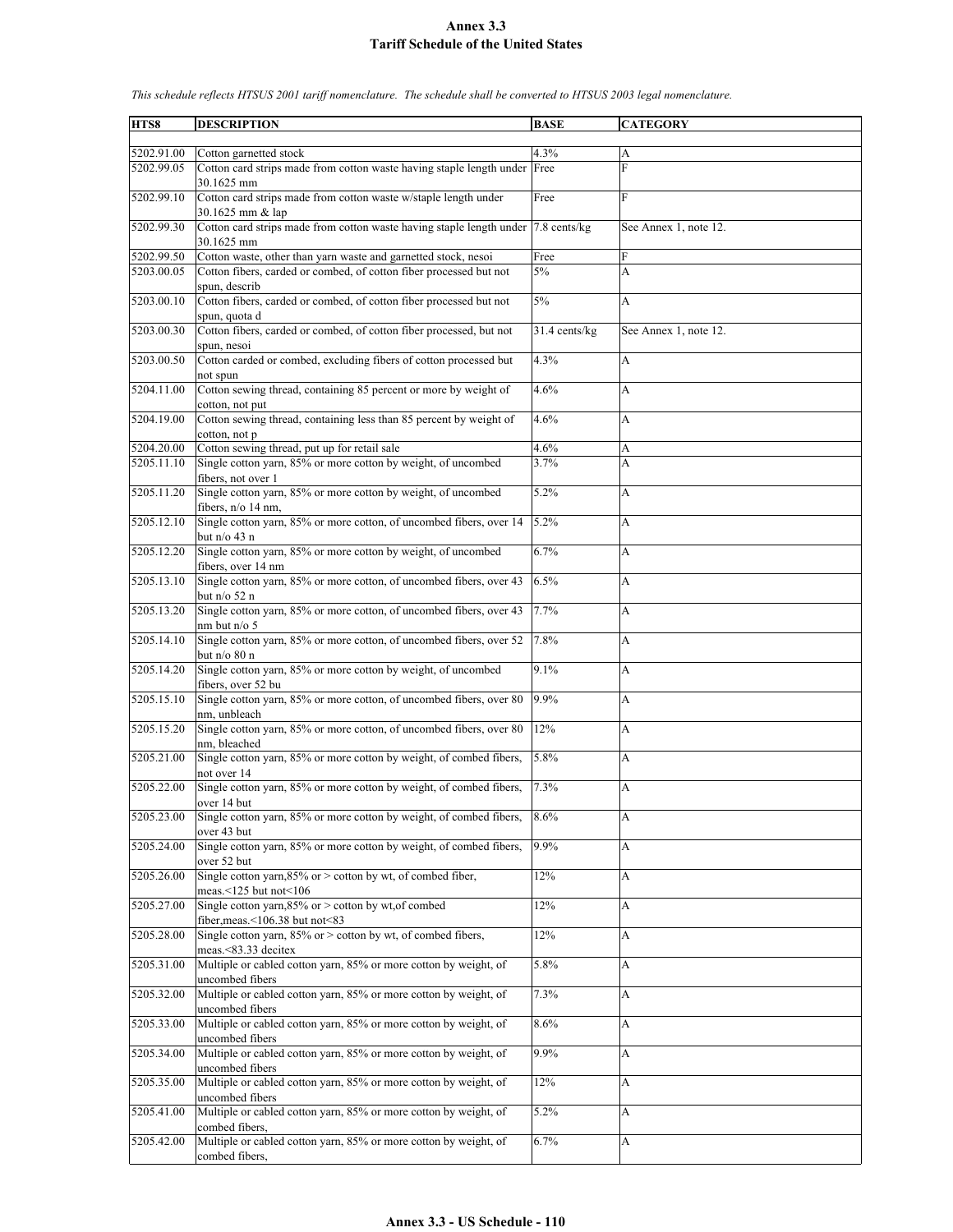| HTS8       | <b>DESCRIPTION</b>                                                                        | <b>BASE</b>      | <b>CATEGORY</b> |
|------------|-------------------------------------------------------------------------------------------|------------------|-----------------|
| 5205.43.00 | Multiple or cabled cotton yarn, 85% or more cotton by weight, of                          | 8.6%             | A               |
|            | combed fibers.                                                                            |                  |                 |
| 5205.44.00 | Multiple or cabled cotton yarn, 85% or more cotton by weight, of<br>combed fibers.        | 9.9%             | A               |
| 5205.46.00 | Multiple or cabled cotton yarn, 85% or > cotton by wt, of combed<br>fibers, >80nm b       | 12%              | A               |
| 5205.47.00 | Multiple or cabled cotton yarn, 85% or > cotton by wt, of combed                          | 12%              | A               |
| 5205.48.00 | fibers, >94nm b<br>Multiple or cabled cotton yarn, 85% or > cotton by wt, of combed       | 12%              | A               |
| 5206.11.00 | fibers, $>120$ nm<br>Single cotton yarn, less than 85 percent cotton by weight, of        | 9.7%             | A               |
| 5206.12.00 | uncombed fibers, n<br>Single cotton yarn, less than 85 percent cotton by weight, of       | 9.7%             | A               |
| 5206.13.00 | uncombed fibers, o<br>Single cotton yarn, less than 85 percent cotton by weight, of       | 9.7%             | A               |
| 5206.14.00 | uncombed fibers, o<br>Single cotton yarn, less than 85 percent cotton by weight, of       | 9.7%             | A               |
|            | uncombed fibers, o                                                                        |                  |                 |
| 5206.15.00 | Single cotton yarn, less than 85 percent cotton by weight, of<br>uncombed fibers, o       | 9.7%             | A               |
| 5206.21.00 | Single cotton yarn, less than 85 percent cotton by weight, of combed<br>fibers, not       | 9.7%             | A               |
| 5206.22.00 | Single cotton yarn, less than 85 percent cotton by weight, of combed                      | 9.7%             | A               |
| 5206.23.00 | fibers, ove<br>Single cotton yarn, less than 85 percent cotton by weight, of combed       | 9.7%             | A               |
| 5206.24.00 | fibers, ove<br>Single cotton yarn, less than 85 percent cotton by weight, of combed       | 9.7%             | A               |
| 5206.25.00 | fibers, ove<br>Single cotton yarn, less than 85 percent cotton by weight, of combed       | 9.7%             | A               |
|            | fibers, ove                                                                               |                  |                 |
| 5206.31.00 | Multiple or cabled cotton yarn, < 85% cotton by weight, of uncombed 9.7%<br>fibers, not   |                  | A               |
| 5206.32.00 | Multiple or cabled cotton yarn, < 85% cotton by weight, of uncombed 9.7%<br>fibers, over  |                  | A               |
| 5206.33.00 | Multiple or cabled cotton yarn, < 85% cotton by weight, of uncombed 9.7%                  |                  | A               |
| 5206.34.00 | fibers, over<br>Multiple or cabled cotton yarn, < 85% cotton by weight, of uncombed 9.7%  |                  | A               |
| 5206.35.00 | fibers, over<br>Multiple or cabled cotton yarn, < 85% cotton by weight, of uncombed 9.7%  |                  | A               |
| 5206.41.00 | fibers, over<br>Multiple or cabled cotton yarn, < 85% cotton by weight, of combed         | 9.7%             | A               |
| 5206.42.00 | fibers, $n/o$ 14<br>Multiple or cabled cotton yarn, < 85% cotton by weight, of combed     | 9.7%             | A               |
|            | fibers, over 1                                                                            |                  |                 |
| 5206.43.00 | Multiple or cabled cotton yarn, $\leq 85\%$ cotton by weight, of combed<br>fibers, over 4 | 9.7%             | A               |
| 5206.44.00 | Multiple or cabled cotton yarn, < 85% cotton by weight, of combed<br>fibers, over 5       | 9.7%             | A               |
| 5206.45.00 | Multiple or cabled cotton yarn, < 85% cotton by weight, of combed<br>fibers, over 8       | 9.7%             | A               |
| 5207.10.00 | Cotton yarn, other than sewing thread, containing 85 percent or more                      | 1.5%             | A               |
| 5207.90.00 | cotton by w<br>Cotton yarn, other than sewing thread, containing less than 85 percent 5%  |                  | A               |
| 5208.11.20 | cotton by<br>Woven cotton fabric, 85% or more cotton by weight, plain weave,              | 7%               | A               |
| 5208.11.40 | weight not over<br>Woven cotton fabric, 85% or more cotton by weight, plain weave,        | 9%               | A               |
| 5208.11.60 | weight not over<br>Woven cotton fabric, 85% or more cotton by weight, plain weave, wt     | $2.3$ cents/kg + | A               |
|            | $n$ /o 100 g/m2,                                                                          | 5.8%             |                 |
| 5208.11.80 | Woven cotton fabric, 85% or more cotton by weight, plain weave,<br>weight not over        | 10.5%            | A               |
| 5208.12.40 | Woven cotton fabric, 85% or more cotton by weight, plain weave,<br>weight over 100        | 7%               | A               |
| 5208.12.60 | Woven cotton fabric, 85% or more cotton by weight, plain weave,                           | 9%               | A               |
| 5208.12.80 | weight over 100<br>Woven cotton fabric, 85% or more cotton by weight, plain weave,        | 11%              | А               |
| 5208.13.00 | weight over 100<br>Unbleached 3- or 4-thread twill fabrics of cotton, incl. cross twill,  | 7.9%             | A               |
|            | containing                                                                                |                  |                 |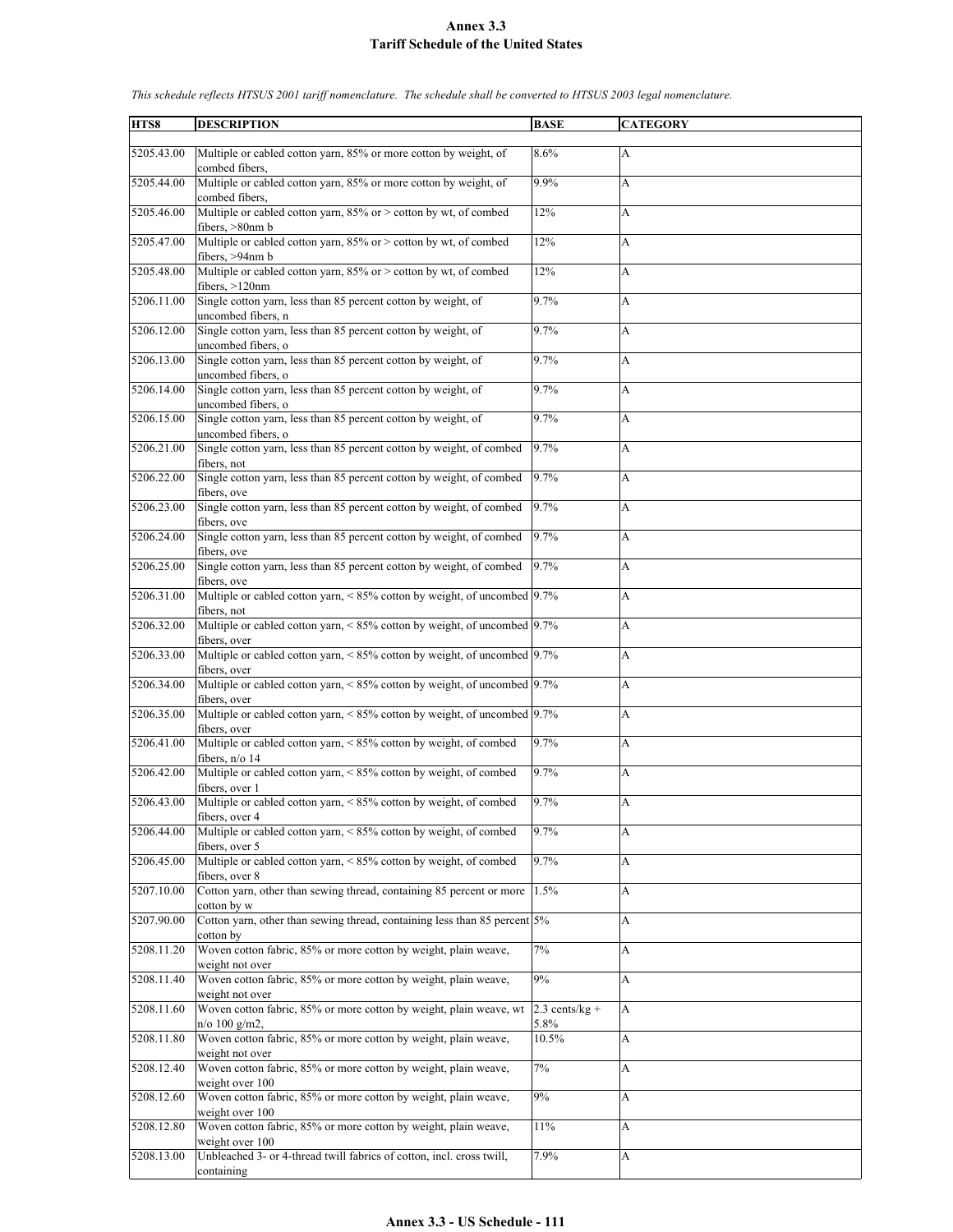| HTS8       | <b>DESCRIPTION</b>                                                                                  | <b>BASE</b> | <b>CATEGORY</b> |
|------------|-----------------------------------------------------------------------------------------------------|-------------|-----------------|
| 5208.19.20 | Unbleached satin or twill weave fabrics of cotton, containing 85% or                                | 7.9%        | A               |
| 5208.19.40 | more cotton<br>Unbleached woven fabrics of cotton, nesoi, 85% or more of cotton by<br>weight, weig  | 7%          | A               |
| 5208.19.60 | Unbleached woven fabrics of cotton, nesoi, 85% or more of cotton by<br>weight, weig                 | 9%          | A               |
| 5208.19.80 | Unbleached woven fabrics of cotton, nesoi, 85% or more of cotton by<br>weight, weig                 | 11%         | A               |
| 5208.21.20 | Woven cotton fabric, 85 percent or more cotton by weight, plain<br>weave, not over                  | 8.4%        | A               |
| 5208.21.40 | Woven cotton fabric, 85% or more cotton by weight, plain weave, not 10.2%<br>over $100 \text{ g/m}$ |             | A               |
| 5208.21.60 | Woven cotton fabric, 85% or more cotton by weight, plain weave, not 12.1%<br>over $100 \text{ g/m}$ |             | A               |
| 5208.22.40 | Woven cotton fabric, 85% or more cotton by weight, plain weave,<br>over 100 but n/o                 | 8.4%        | A               |
| 5208.22.60 | Woven cotton fabric, 85% or more cotton by weight, plain weave,<br>over 100 but n/o                 | 9.2%        | A               |
| 5208.22.80 | Woven cotton fabric, 85% or more cotton by weight, plain weave,<br>over 100 but n/o                 | 12.1%       | A               |
| 5208.23.00 | Bleached 3- or 4-thread twill fabrics, including cross twill, 85% or<br>more of cot                 | 9.1%        | A               |
| 5208.29.20 | Bleached satin or twill weave fabrics, containing 85% or more cotton<br>by weight.                  | 8.1%        | A               |
| 5208.29.40 | Bleached woven fabrics of cotton, nesoi, 85% or more cotton by<br>weight, weighing                  | 8.4%        | A               |
| 5208.29.60 | Bleached woven fabrics of cotton, nesoi, containing 85% or more<br>cotton by weight                 | 10.2%       | A               |
| 5208.29.80 | Bleached woven fabrics of cotton, nesoi, containing 85% or more<br>cotton by weight                 | 13.5%       | A               |
| 5208.31.20 | Dyed plain weave certified hand-loomed fabrics of cotton, containing 3.9%<br>85% or more            |             | A               |
| 5208.31.40 | Dyed plain weave fabrics of cotton, containing $85\%$ or more cotton by $8.6\%$<br>weight, wei      |             | A               |
| 5208.31.60 | Dyed plain weave fabrics of cotton, containing 85% or more cotton by 10.2%<br>weight, wei           |             | A               |
| 5208.31.80 | Dyed plain weave fabrics of cotton, containing 85% or more cotton by 13.2%<br>weight, wei           |             | A               |
| 5208.32.10 | Dyed plain weave certified hand-loomed fabrics of cotton, cont. 85%<br>or more cott                 | 3.9%        | A               |
| 5208.32.30 | Dyed plain weave fabrics of cotton, nesoi, 85% or more cotton by<br>weight, over 10                 | 7.8%        | A               |
| 5208.32.40 | Dyed plain weave fabrics of cotton, nesoi, 85% or more cotton by<br>weight, over 10                 | 10.2%       | A               |
| 5208.32.50 | Dyed plain weave fabrics of cotton, nesoi, 85% or more cotton by<br>weight, over 10                 | 13.2%       | A               |
| 5208.33.00 | Dyed 3- or 4-thread twill fabrics of cotton, including cross twill, 85%<br>or more                  | 10.3%       | A               |
| 5208.39.20 | Dyed satin or twill weave fabrics of cotton, containing 85% or more<br>cotton by we                 | 9.2%        | A               |
| 5208.39.40 | Dyed woven fabrics of cotton, nesoi, containing 85% or more cotton<br>by weight, we                 | 7.8%        | A               |
| 5208.39.60 | Dyed woven fabrics of cotton, nesoi, containing 85% or more cotton<br>by weight, we                 | 10.2%       | A               |
| 5208.39.80 | Dyed woven fabrics of cotton, nesoi, containing 85% or more cotton<br>by weight, we                 | 13.2%       | A               |
| 5208.41.20 | Plain weave certified hand-loomed fabrics of cotton, 85% or more<br>cotton by weigh                 | 3.9%        | A               |
| 5208.41.40 | Plain weave fabrics of cotton, 85% or more cotton by weight,<br>weighing not over 1                 | 8.6%        | A               |
| 5208.41.60 | Plain weave fabrics of cotton, 85% or more cotton by weight,<br>weighing not over 1                 | 11.4%       | A               |
| 5208.41.80 | Plain weave fabrics of cotton, 85% or more cotton by weight,<br>weighing not over 1                 | 14.7%       | A               |
| 5208.42.10 | Plain weave certified hand-loomed fabrics of cotton, 85% or more<br>cotton by weigh                 | 3.9%        | A               |
| 5208.42.30 | Plain weave fabrics of cotton, 85% or more cotton by weight, over<br>100 but n/o 20                 | 8.6%        | A               |
| 5208.42.40 | Plain weave fabrics of cotton, 85% or more cotton by weight, over<br>100 but n/o 20                 | 11.4%       | A               |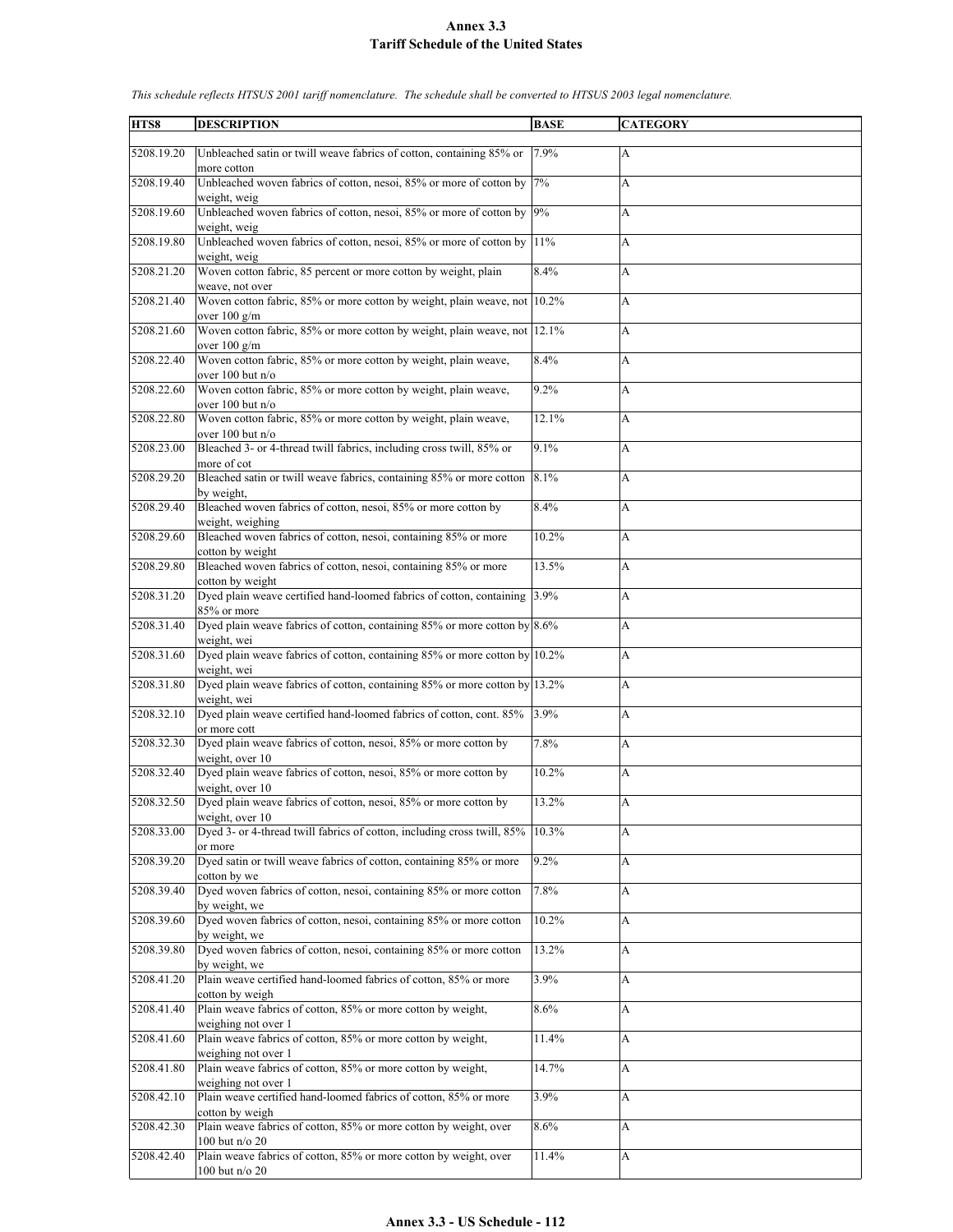| HTS8       | <b>DESCRIPTION</b>                                                                                                  | <b>BASE</b> | <b>CATEGORY</b> |
|------------|---------------------------------------------------------------------------------------------------------------------|-------------|-----------------|
|            |                                                                                                                     |             |                 |
| 5208.42.50 | Plain weave fabrics of cotton, 85% or more cotton by weight, over<br>100 but n/o 20                                 | 14.7%       | A               |
| 5208.43.00 | 3- or 4-thread twill fabrics of cotton, including cross twill, 85% or                                               | 3.1%        | A               |
|            | more cotto                                                                                                          |             |                 |
| 5208.49.20 | Satin or twill weave fabrics of cotton, cont. 85% or more cotton by                                                 | 3.1%        | A               |
| 5208.49.40 | weight, weig<br>Woven fabrics of cotton, nesoi, 85% or more cotton by weight, wt not 8.6%                           |             | A               |
| 5208.49.60 | more than 2<br>Woven fabrics of cotton, nesoi, 85% or more cotton by weight, wt not 10.2%                           |             | A               |
| 5208.49.80 | over $200 \text{ g}$<br>Woven fabrics of cotton, nesoi, 85% or more cotton by weight, wt not 14.7%<br>over $200 g/$ |             | A               |
| 5208.51.20 | Printed certified hand-loomed plain weave fabrics of cotton, 85% or<br>more cotton                                  | 3.9%        | A               |
| 5208.51.40 | Printed plain weave fabrics of cotton, containg $85\%$ or more cotton by $8.6\%$<br>weight, we                      |             | A               |
| 5208.51.60 | Printed plain weave fabrics of cotton, containing 85% or more cotton<br>by weight,                                  | 11.4%       | A               |
| 5208.51.80 | Printed plain weave fabrics of cotton, containg 85% or more cotton by 13.2%<br>weight, we                           |             | A               |
| 5208.52.10 | Printed certified hand-loomed plain weave fabrics of cotton, 85% or<br>more cotton                                  | 3.9%        | A               |
| 5208.52.30 | Printed plain weave fabrics of cotton, 85% or more cotton by weight,<br>weighing ov                                 | 7.1%        | A               |
| 5208.52.40 | Printed plain weave fabrics of cotton, 85% or more cotton by weight,<br>weighing ov                                 | 11.4%       | A               |
| 5208.52.50 | Printed plain weave fabrics of cotton, 85% or more cotton by weight,                                                | 13.2%       | A               |
| 5208.53.00 | weighing ov<br>Printed 3- or 4-thread twill fabrics of cotton, including cross twill,<br>85% or mo                  | 9.2%        | A               |
| 5208.59.20 | Printed satin or twill weave fabrics of cotton, containing 85% or more 10.3%<br>cotton by                           |             | A               |
| 5208.59.40 | Printed woven fabrics of cotton, nesoi, containing 85% or more cotton 7.1%<br>by weight.                            |             | A               |
| 5208.59.60 | Printed woven fabrics of cotton, nesoi, containing 85% or more cotton 10.2%                                         |             | A               |
| 5208.59.80 | by weight,<br>Printed woven fabrics of cotton, nesoi, containing 85% or more cotton 12.4%                           |             | A               |
| 5209.11.00 | by weight.<br>Unbleached plain weave fabrics of cotton, 85 percent or more cotton                                   | 6.5%        | A               |
| 5209.12.00 | by weight, w<br>Unbleached 3- or 4-thread twill fabrics of cotton, including cross<br>twill, 85 per                 | 6.5%        | A               |
| 5209.19.00 | Unbleached woven fabrics of cotton, nesoi, containing 85% or more                                                   | 6.5%        | A               |
| 5209.21.00 | cotton by weig<br>Bleached plain weave fabrics of cotton, 85% or more cotton by<br>weight, weighing m               | 7.7%        | A               |
| 5209.22.00 | Bleached 3- or 4-thread twill fabrics of cotton, including cross twill,                                             | 7.7%        | A               |
| 5209.29.00 | 85 perce<br>Bleached woven fabrics of cotton, nesoi, containing 85% or more                                         | 7.7%        | A               |
| 5209.31.30 | cotton by weight<br>Dyed, plain weave certified hand-loomed fabrics of cotton, containing 3.9%                      |             | A               |
| 5209.31.60 | 85% or mor<br>Dyed, plain weave fabrics of cotton, containing 85% or more cotton                                    | 8.6%        | A               |
| 5209.32.00 | by weight, we<br>Dyed 3- or 4-thread twill fabrics of cotton, including cross twill,                                | 8.6%        | A               |
| 5209.39.00 | containing 8<br>Dyed woven fabrics of cotton, nesoi, containing 85% or more cotton<br>by weight, we                 | 8.6%        | A               |
| 5209.41.30 | Plain weave certified hand-loomed fabrics of cotton, cont. 85% or                                                   | 3.9%        | A               |
| 5209.41.60 | more cotton by<br>Plain weave fabrics of cotton, nesoi, containing 85% or more cotton                               | 7.9%        | A               |
| 5209.42.00 | by weight, w<br>Denim containing 85% or more cotton by weight, weighing more than 8.6%<br>$200$ g/m2, of y          |             | A               |
| 5209.43.00 | 3- or 4-thread twill fabrics of cotton, incl. cross twill, nesoi, 85% or<br>more cot                                | 8.6%        | A               |
| 5209.49.00 | Woven fabrics of cotton, nesoi, containing 85% or more cotton by<br>weight, weighin                                 | 8.6%        | A               |
| 5209.51.30 | Printed plain weave certified hand-loomed fabrics of cotton,<br>containing 85% or m                                 | 3.9%        | A               |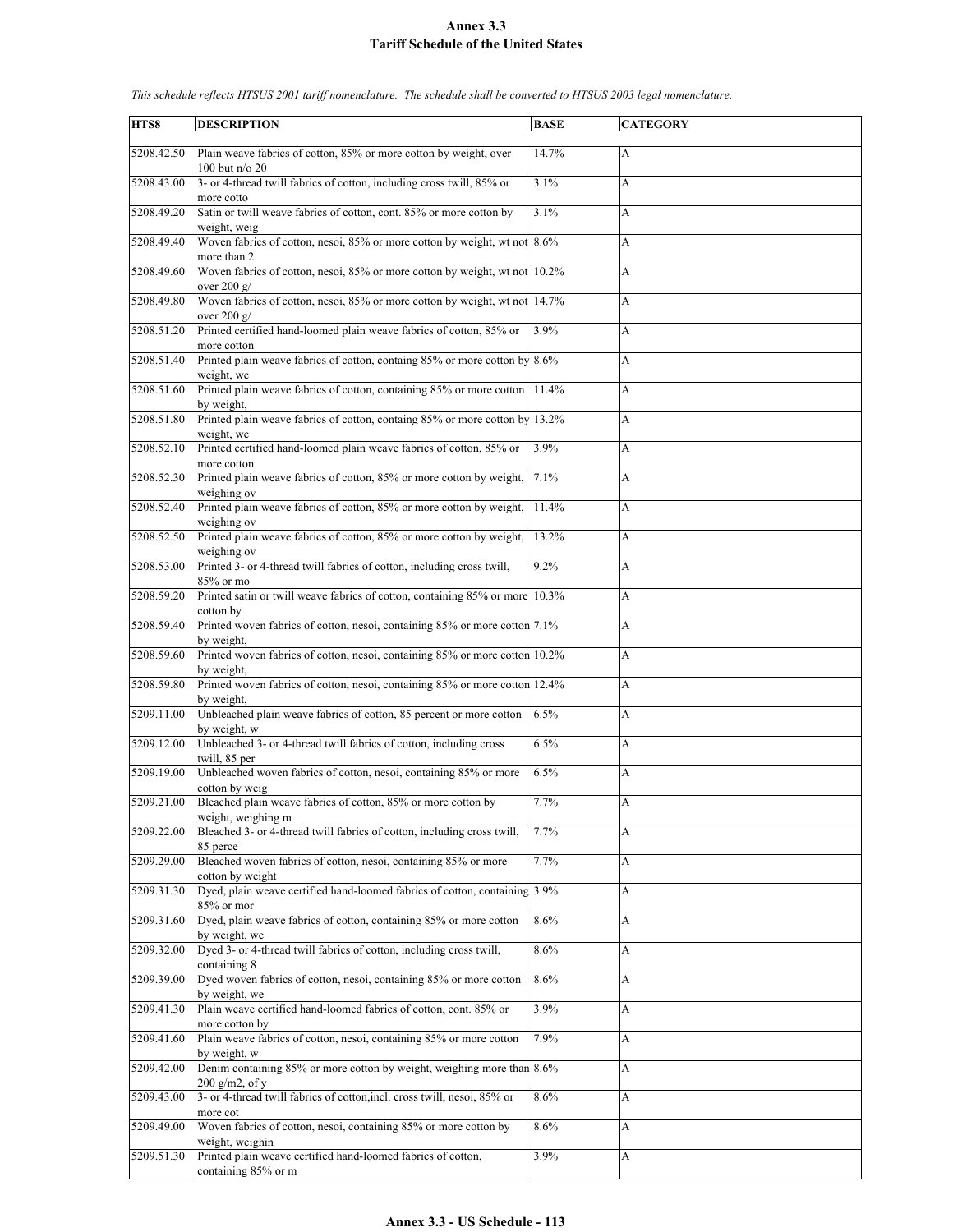| HTS8       | <b>DESCRIPTION</b>                                                                                    | <b>BASE</b> | <b>CATEGORY</b> |
|------------|-------------------------------------------------------------------------------------------------------|-------------|-----------------|
|            |                                                                                                       |             |                 |
| 5209.51.60 | Printed plain weave fabrics of cotton, nesoi, containing 85% or more<br>cotton by w                   | 8.6%        | A               |
| 5209.52.00 | Printed 3- or 4-thread twill fabrics of cotton, including cross twill,                                | 8.6%        | A               |
| 5209.59.00 | containin<br>Printed woven fabrics of cotton, nesoi, containing 85% or more cotton 8.6%<br>by weight, |             | A               |
| 5210.11.40 | Unbleached plain weave fabrics of cotton, $\lt 85\%$ cotton, mixed<br>mainly/solely with              | 8.4%        | A               |
| 5210.11.60 | Unbleached plain weave fabrics of cotton, <85% cotton, mixed<br>mainly/solely with                    | 10.2%       | A               |
| 5210.11.80 | Unbleached plain weave fabrics of cotton, <85% cotton, mixed<br>mainly/solely with                    | 13.5%       | A               |
| 5210.12.00 | Unbleached 3- or 4-thread twill fabrics of cotton, incl. cross twill, <                               | 9.1%        | A               |
| 5210.19.20 | 85% cott<br>Unbleached satin or twill weave fabrics of cotton, $\leq 85\%$ cotton by<br>wt, mixed mai | 9.1%        | A               |
| 5210.19.40 | Unbleached woven fabrics of cotton, nesoi, $\leq 85\%$ cotton by wt,                                  | 8.4%        | A               |
| 5210.19.60 | mixed mainly/sole<br>Unbleached woven fabrics of cotton, nesoi, <85% cotton by wt,                    | 9.2%        | A               |
| 5210.19.80 | mixed mainly/sole<br>Unbleached woven fabrics of cotton, nesoi, $\leq 85\%$ cotton by wt,             | 11.2%       | A               |
|            | mixed mainly/sole                                                                                     |             |                 |
| 5210.21.40 | Bleached plain weave fabrics of cotton, < 85% cotton by wt, mixed<br>mainly/solely                    | 8.6%        | A               |
| 5210.21.60 | Bleached plain weave fabrics of cotton, <85% cotton by wt, mixed<br>mainly/solely                     | 11.4%       | A               |
| 5210.21.80 | Bleached plain weave fabrics of cotton, $\leq 85\%$ cotton by wt, mixed<br>mainly/solely              | 13.2%       | A               |
| 5210.22.00 | Bleached 3- or 4-thread twill fabrics of cotton, incl. cross twill, <85% 10.3%<br>cotton              |             | A               |
| 5210.29.20 | Bleached satin or twill weave fabrics of cotton, $\leq 85\%$ cotton by<br>weight, mixed m             | 10.3%       | A               |
| 5210.29.40 | Bleached woven fabrics of cotton, nesoi, < 85% cotton by weight,<br>mixed mainly/so                   | 8.6%        | A               |
| 5210.29.60 | Bleached woven fabrics of cotton, nesoi, $\leq 85\%$ cotton by weight,<br>mixed mainly/so             | 11.4%       | A               |
| 5210.29.80 | Bleached woven fabrics of cotton, nesoi, <85% cotton by wt, mixed<br>mainly/solely                    | 14.7%       | A               |
| 5210.31.40 | Dyed plain weave fabrics of cotton, < 85% cotton by wt, mixed<br>mainly/solely with                   | 10.1%       | A               |
| 5210.31.60 | Dyed plain weave fabrics of cotton, < 85% cotton by wt, mixed<br>mainly/solely with                   | 12.2%       | A               |
| 5210.31.80 | Dyed plain weave cotton fabrics, <85% cotton by wt, mixed<br>mainly/solely with ma                    | 15.5%       | A               |
| 5210.32.00 | Dyed 3 or 4-thread twill fabrics of cotton, incl. cross twill, <85%                                   | 10.3%       | A               |
| 5210.39.20 | cotton by w<br>Dyed satin or twill weave fabrics of cotton, $\leq 85\%$ cotton by wt,                 | 10.3%       | A               |
| 5210.39.40 | mixed mainly/so<br>Dyed woven fabrics of cotton, nesoi, < 85% cotton by weight, mixed                 | 9.3%        | A               |
| 5210.39.60 | mainly/solely<br>Dyed woven fabrics of cotton, nesoi, < 85% cotton by weight, mixed                   | 12.2%       | A               |
| 5210.39.80 | mainly/solely<br>Dyed woven fabrics of cotton, nesoi, $\leq 85\%$ cotton by wt, mixed                 | 13.3%       | A               |
| 5210.41.40 | mainly/solely w/m<br>Plain weave cotton fabrics, $\leq 85\%$ cotton by wt, mixed mainly/solely        | 10.1%       | A               |
|            | w/mm fibers,                                                                                          |             |                 |
| 5210.41.60 | Plain weave cotton fabrics, $\leq 85\%$ cotton by wt, mixed mainly/solely<br>w/mm fibers,             | 12.2%       | A               |
| 5210.41.80 | Plain weave cotton fabrics, $\leq 85\%$ cotton by wt, mixed mainly/solely<br>w/mm fibers,             | 15.5%       | A               |
| 5210.42.00 | 3- or 4-thread twill fabrics of cotton, incl. cross twill, < 85% cotton by<br>wt,mixe                 | 10.3%       | A               |
| 5210.49.20 | Satin or twill weave fabrics of cotton,<85% cotton by wt, mixed<br>mainly/solely w/                   | 10.3%       | A               |
| 5210.49.40 | Woven fabrics of cotton, nesoi, < 85% cotton by wt, mixed<br>mainly/solely w/mm fibers                | 10.1%       | A               |
| 5210.49.60 | Woven fabrics of cotton, nesoi, < 85% cotton by wt, mixed<br>mainly/solely w/man-made                 | 10.9%       | A               |
| 5210.49.80 | Woven fabrics of cotton, nesoi, $\frac{85\%}{600}$ cotton by wt, mixed mainly                         | 15.5%       | A               |
|            | with m-m fibers                                                                                       |             |                 |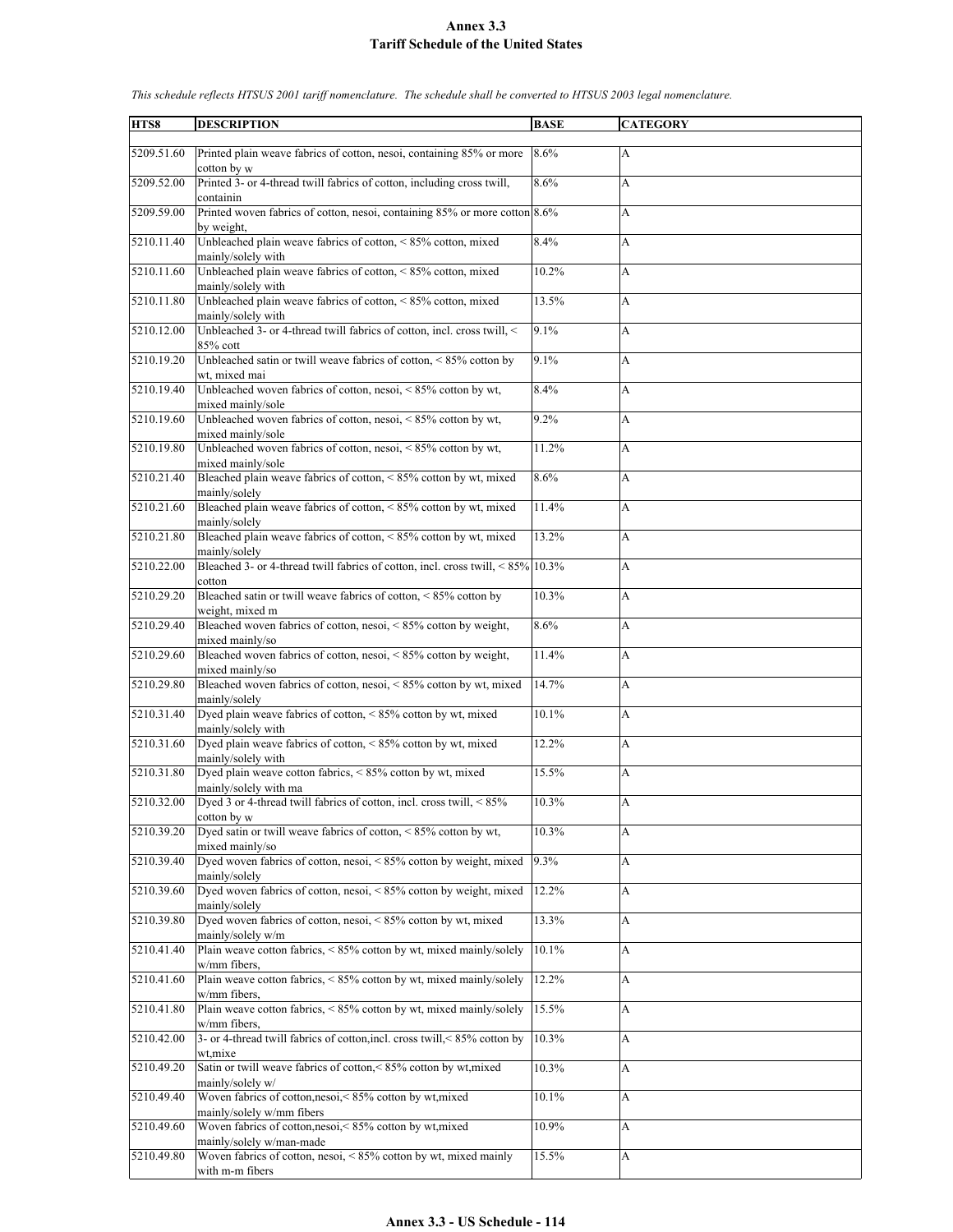| HTS8       | <b>DESCRIPTION</b>                                                                             | <b>BASE</b> | <b>CATEGORY</b>           |
|------------|------------------------------------------------------------------------------------------------|-------------|---------------------------|
|            |                                                                                                |             |                           |
| 5210.51.40 | Printed plain weave cotton fabrics, <85% cotton by wt, mixed<br>mainly/solely with             | 10.1%       | A                         |
| 5210.51.60 | Printed plain weave cotton fabrics, <85% cotton by wt, mixed<br>mainly/solely with             | 12.2%       | A                         |
| 5210.51.80 | Printed plain weave cotton fabrics, < 85% cotton by weight, mixed<br>mainly/solely             | 15.5%       | A                         |
| 5210.52.00 | Printed 3- or 4-thread twill fabrics of cotton, incl. cross twill, <85%<br>cotton              | 10.3%       | A                         |
| 5210.59.20 | Printed satin or twill weave cotton fabrics, nesoi, <85% cotton by wt,<br>mixed ma             | 10.3%       | A                         |
| 5210.59.40 | Printed woven fabrics of cotton, nesoi, < 85% cotton by wt, mixed<br>mainly/solely             | 9.3%        | A                         |
| 5210.59.60 | Printed woven fabrics of cotton, nesoi, < 85% cotton by wt, mixed<br>mainly/solely             | 10.9%       | A                         |
| 5210.59.80 | Printed woven fabrics of cotton, nesoi, < 85% cotton by wt, mixed<br>mainly/solely             | 10.1%       | A                         |
| 5211.11.00 | Unbleached plain weave fabrics of cotton, $\leq 85\%$ cotton by wt, mixed 7.7%<br>mainly/solel |             | A                         |
| 5211.12.00 | Unbleached 3- or 4-thread twill fabrics of cotton, incl. cross twill, <<br>85% cott            | 7.7%        | A                         |
| 5211.19.00 | Unbleached woven fabrics of cotton, nesoi, containing < 85% cotton<br>by weight, mi            | 7.7%        | A                         |
| 5211.21.00 | Bleached plain weave fabrics of cotton, < 85% cotton by weight,<br>mixed mainly/sol            | 8.6%        | A                         |
| 5211.22.00 | Bleached 3- or 4-thread twill fabrics of cotton, incl. cross twill, $\leq 85\%$ 8.6%<br>cotton |             | A                         |
| 5211.29.00 | Bleached woven fabrics of cotton, nesoi, containing < 85% cotton by<br>weight, mixe            | 8.6%        | A                         |
| 5211.31.00 | Dyed plain weave fabrics of cotton, containing < 85% cotton by<br>weight, mixed mai            | 8.6%        | A                         |
| 5211.32.00 | Dyed 3- or 4-thread twill fabrics of cotton, incl. cross twill, < 85%<br>cotton by             | 8.6%        | A                         |
| 5211.39.00 | Dyed woven fabrics of cotton, nesoi, < 85% cotton by weight, mixed<br>mainly/solely            | 8.6%        | A                         |
| 5211.41.00 | Plain weave fabrics of cotton, < 85% cotton by weight, mixed<br>mainly/solely with             | 8.6%        | A                         |
| 5211.42.00 | Denim containing < 85% cotton by wt, mixed mainly/solely w/man-<br>made fibers, weig           | 8.6%        | A                         |
| 5211.43.00 | 3-or 4-thread twill fab of cotton, incl cross twill, nesoi, < 85% cotton<br>wt.mixed m         | 8.6%        | A                         |
| 5211.49.00 | Woven fabrics of cotton, nesoi, < 85% cotton by weight, mixed<br>mainly/solely w/ma            | 8.6%        | А                         |
| 5211.51.00 | Printed plain weave fabrics of cotton, <85% cotton by wt, mixed<br>mainly/solely w             | 2.9%        | A                         |
| 5211.52.00 | Printed 3- or 4-thread twill fabrics of cotton, incl cross twill, <85%<br>cotton b             | 8.6%        | A                         |
| 5211.59.00 | Printed woven fabrics of cotton, nesoi, <85% cotton by weight,<br>mixed mainly/sol             | 8.6%        | A                         |
| 5212.11.10 | Other woven fabrics of cotton, containing 36% or more by weight of<br>wool or fine             | 21.4%       | A                         |
| 5212.11.60 | Other woven fabrics of cotton, nesoi, weighing not more than 200<br>g/m2, unbleache            | 7.8%        | $\boldsymbol{\mathsf{A}}$ |
| 5212.12.10 | Other woven fabrics of cotton, containing 36% or more by weight of<br>wool or fine             | 21.4%       | A                         |
| 5212.12.60 | Other woven fabrics of cotton, nesoi, weighing not more than 200<br>g/m2, bleached             | 7.8%        | $\boldsymbol{\mathsf{A}}$ |
| 5212.13.10 | Other woven fabrics of cotton, containing 36% or more by weight of<br>wool or fine             | 21.4%       | $\boldsymbol{\mathsf{A}}$ |
| 5212.13.60 | Other woven fabrics of cotton, nesoi, weighing not more than 200<br>g/m2, dyed                 | 7.8%        | A                         |
| 5212.14.10 | Other woven fabrics of cotton, containing 36% or more of wool or<br>fine hair, weig            | 21.4%       | A                         |
| 5212.14.60 | Other woven fabrics of cotton, nesoi, weighing not more than 200<br>$g/m2$ , of yarns          | 7.8%        | $\boldsymbol{\mathsf{A}}$ |
| 5212.15.10 | Other woven fabrics of cotton, containing 36% or more by weight of<br>wool or fine             | 9.9%        | A                         |
| 5212.15.60 | Other woven fabrics of cotton, nesoi, weighing not more than 200<br>$g/m2$ , printed           | 7.8%        | A                         |
| 5212.21.10 | Other woven fabrics of cotton, containing 36% or more by weight of<br>wool or fine             | 21.4%       | A                         |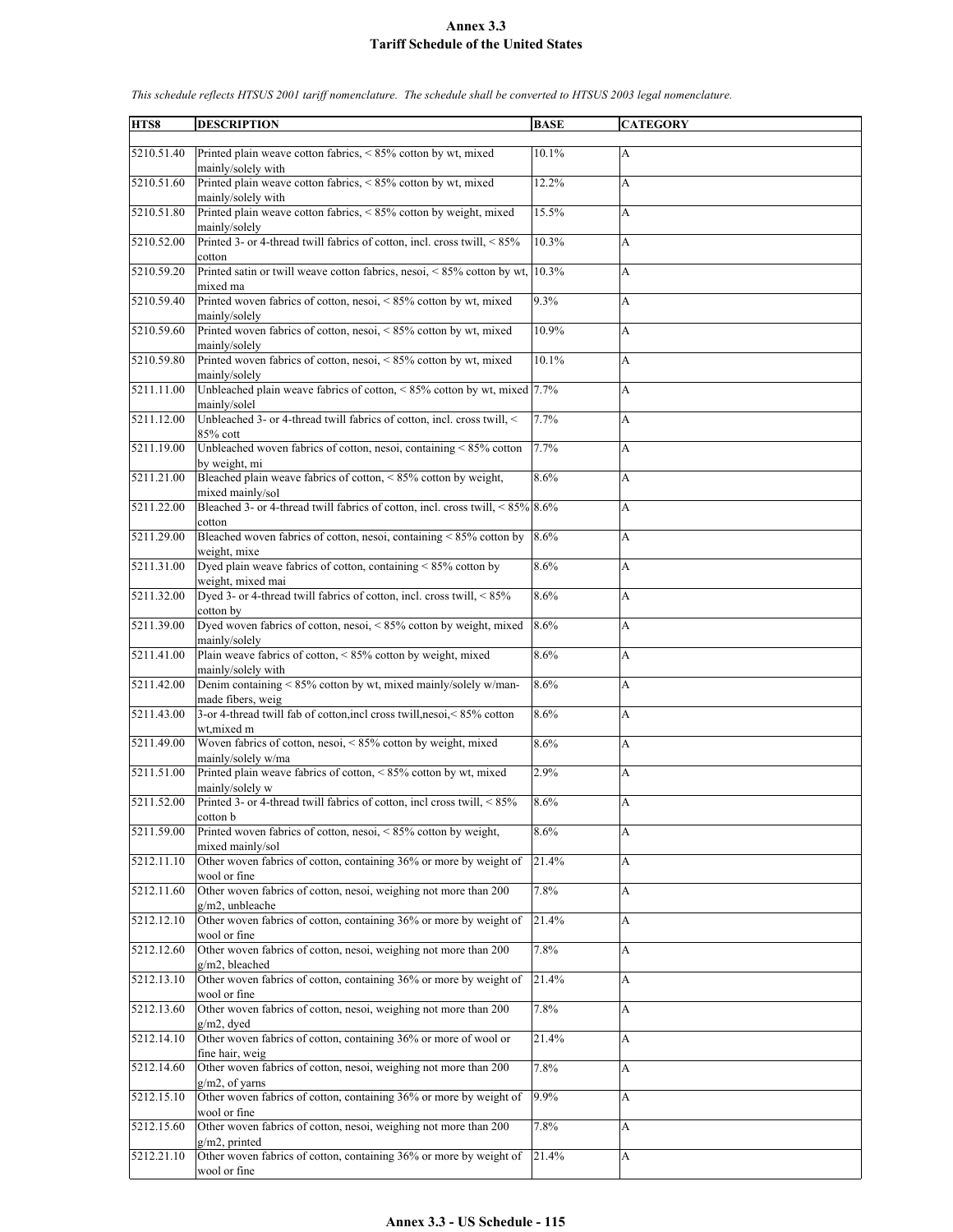| HTS8       | <b>DESCRIPTION</b>                                                                        | <b>BASE</b>       | <b>CATEGORY</b> |
|------------|-------------------------------------------------------------------------------------------|-------------------|-----------------|
| 5212.21.60 | Other woven fabrics of cotton, nesoi, weighing more than 200 g/m2,<br>unbleached          | 7.8%              | A               |
| 5212.22.10 | Other woven fabrics of cotton, containing 36% or more by weight of<br>wool or fine        | 21.4%             | A               |
| 5212.22.60 | Other woven fabrics of cotton, nesoi, weighing more than 200 g/m2,<br>bleached            | 7.8%              | A               |
| 5212.23.10 | Other woven fabrics of cotton, containing 36% or more by weight of<br>wool or fine        | 21.4%             | A               |
| 5212.23.60 | Other woven fabrics of cotton, nesoi, weighing more than 200 g/m2,<br>dyed                | 7.8%              | А               |
| 5212.24.10 | Other woven fabrics of cotton, containing 36% or more by weight of<br>wool or fine h      | 21.4%             | A               |
| 5212.24.60 | Other woven fabrics of cotton, nesoi, weighing more than 200 g/m2,<br>of yarns of d       | 7.8%              | A               |
| 5212.25.10 | Other woven fabrics of cotton, containing 36% or more by weight of<br>wool or fine        | 9.9%              | A               |
| 5212.25.60 | Other woven fabrics of cotton, nesoi, weighing more than 200 g/m2,<br>printed             | 2.3%              | A               |
| 5301.10.00 | Flax, raw or retted                                                                       | Free              | F               |
| 5301.21.00 | Flax, broken or scutched                                                                  | $0.2$ cents/ $kg$ | A               |
| 5301.29.00 | Flax, hackled or otherwise processed, except broken or scutched but<br>not spun           | 3.8%              | A               |
| 5301.30.00 | Flax tow and waste (including yarn waste and garnetted stock)                             | Free              | F               |
| 5302.10.00 | True hemp, raw or retted                                                                  | Free              | F               |
| 5302.90.00 | True hemp, processed but not spun; tow and waste of true hemp<br>(including yarn wa       | Free              | F               |
| 5303.10.00 | Jute and other textile bast fibers (excluding flax, true hemp and<br>ramie), raw or       | Free              | F               |
| 5303.90.00 | Jute and other textile bast fibers (excluding flax, true hemp and                         | Free              | $\overline{F}$  |
| 5304.10.00 | ramie), proces<br>Sisal and other textile fibers of genus Agave, raw                      | Free              | F               |
| 5304.90.00 | Sisal and other textile fibers of genus Agave, processed but not spun;                    | Free              | F               |
|            | tow and w                                                                                 |                   |                 |
| 5305.11.00 | Coconut (coir) fibers, raw                                                                | Free              | F               |
| 5305.19.00 | Coconut (coir) fibers, processed but not spun; coconut tow, noils and Free<br>waste (inc  |                   | F               |
| 5305.21.00 | Abaca (Manila hemp or Musa textilis Nee) fibers, raw                                      | Free              | F               |
| 5305.29.00 | Abaca (Manila hemp or Musa textilis Nee) fibers, processed but not<br>spun; abaca t       | Free              | F               |
| 5305.91.00 | Vegetable textile fibers nesoi, raw                                                       | Free              | F               |
| 5305.99.00 | Vegetable textile fibers nesoi, processed but not spun; tow, noils and<br>waste of        | Free              | F               |
| 5306.10.00 | Flax yarn, single                                                                         | 2%                | A               |
| 5306.20.00 | Flax yarn, multiple (folded) or cabled                                                    | 1.8%              | A               |
| 5307.10.00 | Yarn of jute or other textile bast fibers (excluding flax, true hemp,<br>and ramie)       | 0.7%              | Δ               |
| 5307.20.00 | Yarn of jute or other textile bast fibers (excluding flax, true hemp,<br>and ramie)       | 0.9%              | A               |
| 5308.10.00 | Coir varn                                                                                 | Free              | F               |
| 5308.20.00 | True hemp yarn                                                                            | $2\%$             | A               |
| 5308.30.00 | Paper yarn                                                                                | 3.5%              | A               |
| 5308.90.00 | Yarn of other vegetable textile fibers, nesoi                                             | 1.2%              | A               |
| 5309.11.00 | Woven fabrics of flax, containing 85 percent or more by weight of<br>flax. unbleach       | $0.9\%$           | А               |
| 5309.19.00 | Woven fabrics of flax, containing 85 percent or more by weight of<br>flax, other th       | 0.9%              | A               |
| 5309.21.20 | Woven fabrics of flax, containing less than 85% by weight of flax,<br>containing ov       | 17.6%             | A               |
| 5309.21.30 | Woven fabrics of flax, <85% by wt of flax, unbleached or bleached,<br>containing $\leq$   | 7.2%              | A               |
| 5309.21.40 | Woven fabrics of flax, containing less than 85 percent by weight of<br>flax, unblea       | 0.9%              | A               |
| 5309.29.20 | Woven fabrics of flax, containing $\leq 85\%$ by wt of flax, contain over<br>17% by wt of | 17.6%             | A               |
| 5309.29.30 | Woven fabrics of flax, less than 85% by wt of flax, containing less<br>than 17% by        | 2.3%              | A               |
| 5309.29.40 | Woven fabrics of flax, containing less than 85 percent by weight of<br>flax, other        | 0.9%              | A               |
| 5310.10.00 | Unbleached woven fabrics of jute or of other textile bast fibers of                       | Free              | F               |
|            | heading 5303                                                                              |                   |                 |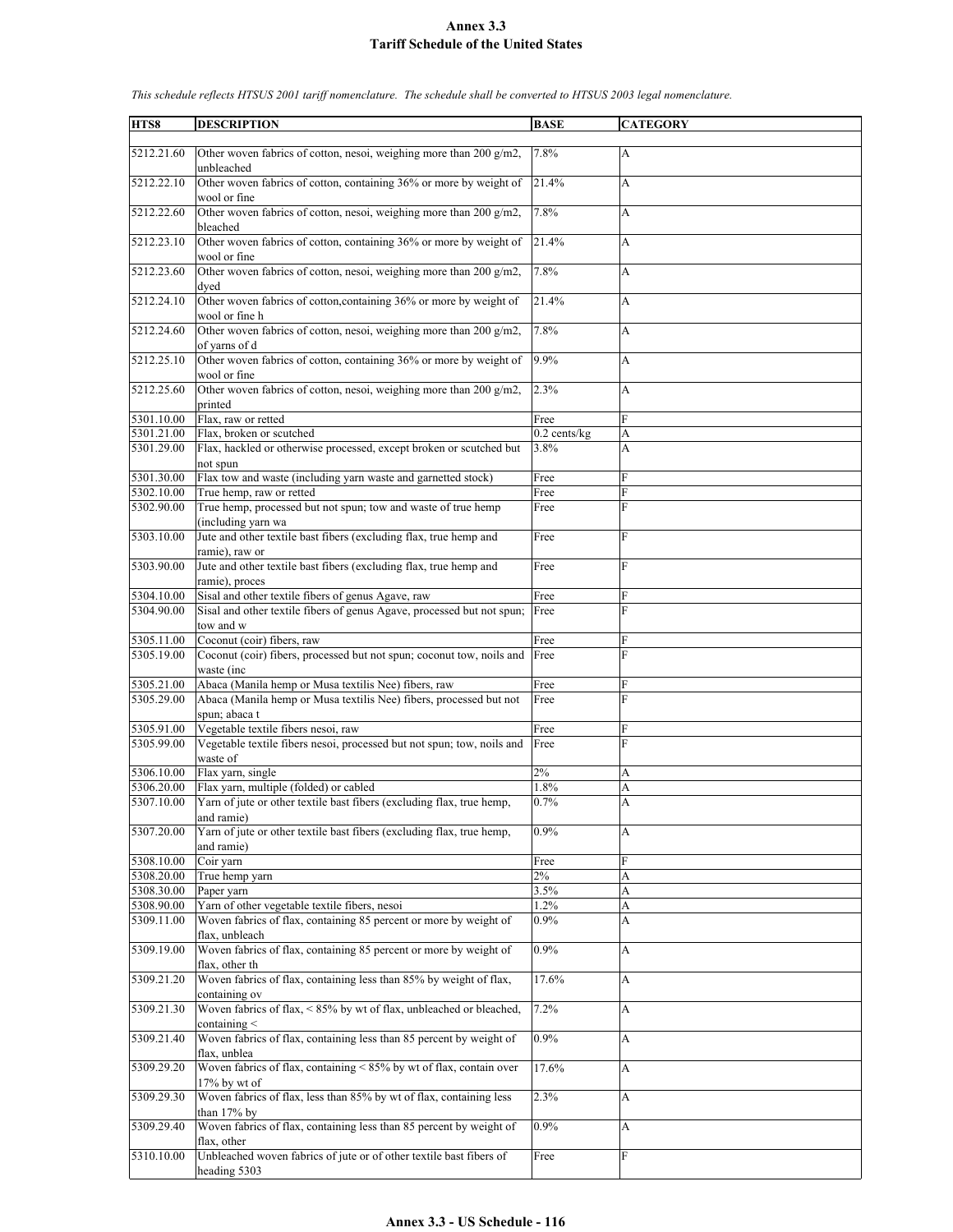| HTS8       | <b>DESCRIPTION</b>                                                                           | <b>BASE</b> | <b>CATEGORY</b>           |
|------------|----------------------------------------------------------------------------------------------|-------------|---------------------------|
|            |                                                                                              |             |                           |
| 5310.90.00 | Woven fabrics of jute or of other textile bast fibers of heading 5303,<br>other tha          | 0.2%        | $\mathbf{A}$              |
| 5311.00.20 | Woven fabrics of other vegetable textile fibers, containing more than                        | 17.6%       | A                         |
| 5311.00.30 | 17% by wei<br>Woven fabrics of other vegetable textile fibers, containing cotton and         | 2.3%        | A                         |
| 5311.00.40 | manmade f<br>Woven fabrics of other vegetable textile fibers, nesoi                          | 0.9%        | A                         |
|            |                                                                                              |             |                           |
| 5311.00.60 | Woven fabrics of paper yarn                                                                  | 3.5%        | A                         |
| 5401.10.00 | Sewing thread of synthetic filaments, whether or not put up for retail                       | 11.9%       | A                         |
| 5401.20.00 | sale<br>Sewing thread of artificial filaments, whether or not put up for retail<br>sale      | 11.9%       | A                         |
| 5402.10.30 | Single high tenacity yarn of nylon or polyamides, not put up for retail 9.2%<br>sale         |             | A                         |
| 5402.10.60 | Multiple (folded) or cabled high tenacity yarn (except sewing thread)                        | 8.3%        | A                         |
|            | of nylon o                                                                                   |             |                           |
| 5402.20.30 | Single high tenacity yarn of polyesters, not put up for retail sale                          | 9.2%        | А                         |
| 5402.20.60 | Multiple (folded) or cabled high tenacity yarn (except sewing thread)                        | 8%          | A                         |
|            | of polyest                                                                                   |             |                           |
| 5402.31.30 | Single textured yarn, of nylon or other polyamides, measuring not                            | 9.2%        | A                         |
|            | more than 500                                                                                |             |                           |
| 5402.31.60 | Multiple or cabled textured yarn (except sewing thread), of                                  | 8.3%        | A                         |
|            | polyamides, single y                                                                         |             |                           |
| 5402.32.30 | Single textured yarn, of nylon or other polyamides, measuring more<br>than 500 deci          | 8.6%        | A                         |
| 5402.32.60 | Multiple or cabled textured yarn (except sewing thread), of                                  | 8.3%        | A                         |
|            | polyamides, single y                                                                         |             |                           |
| 5402.33.30 | Single textured yarn of polyesters, not put up for retail sale                               | 9.2%        | A                         |
| 5402.33.60 | Multiple or cabled textured yarn (except sewing thread), of polyesters, 8.3%                 |             | A                         |
|            | not put                                                                                      |             |                           |
| 5402.39.30 | Single textured yarn, nesoi, not put up for retail sale                                      | 9.2%        | A                         |
| 5402.39.60 | Multiple or cabled textured yarn (except sewing thread), nesoi, not                          | 8.3%        | A                         |
|            | put up for r                                                                                 |             |                           |
| 5402.41.10 | Synth filament yarn, for doll wigs, of colored multifil, untwisted/with Free<br>twist $\leq$ |             | F                         |
| 5402.41.90 | Syn filament yarn (not for doll wigs), of colored multifil,                                  | 8.6%        | A                         |
|            | untwisted/with twist                                                                         |             |                           |
| 5402.42.00 | Yarn of polyesters, partially oriented, single, untwisted or with a twist 9.2%               |             | A                         |
|            | not ex                                                                                       |             |                           |
| 5402.43.10 | Single yarn, twist of 0-50 turns/m, wholly polyester, 75-80 decitex, 24 8.6%<br>filament     |             | A                         |
| 5402.43.90 | Single yarn, twist of 0-50 turns/m, other than wholly of polyester,                          | $8.6\%$     | A                         |
|            | nesoi, not p                                                                                 |             |                           |
| 5402.49.10 | Colored multifilament yarn to be used to make wigs for dolls, of                             | Free        | F                         |
|            | modacrylic, unt                                                                              |             |                           |
| 5402.49.90 | Other yarns, monofil; multifil, untwisted or twisted $>$ or = to 5, not                      | 8.6%        | $\boldsymbol{\mathsf{A}}$ |
|            | exceeding                                                                                    |             |                           |
| 5402.51.00 | Nylon or other polyamide yarns, single, with a twist exceeding 50                            | 9.2%        | A                         |
|            | $turns/m$ , not $p$                                                                          |             |                           |
| 5402.52.10 | Single yarn, twist exceeding 50 turns/m, wholly polyester, 75-80                             | 9.2%        | A                         |
|            | decitex, 24 fil                                                                              |             |                           |
| 5402.52.90 | Single yarn, twist exceeding 50 turns/m, other than wholly of                                | 9.2%        | $\mathbf{A}$              |
|            | polyester, nesoi,                                                                            |             |                           |
| 5402.59.00 | Yarn of synthetic filaments nesoi, single, twist exceeding 50 turns/m,                       | $8.6\%$     | $\boldsymbol{\mathsf{A}}$ |
|            | not put u                                                                                    |             |                           |
| 5402.61.00 | Nylon or other polyamide yarn, multiple (folded) or cabled, (except                          | 8%          | A                         |
|            |                                                                                              |             |                           |
| 5402.62.00 | sewing threa                                                                                 | 8%          |                           |
|            | Polyester yarn, multiple (folded) or cabled, (except sewing thread),                         |             | $\boldsymbol{\mathsf{A}}$ |
|            | not put up                                                                                   |             |                           |
| 5402.69.00 | Yarn of synthetic filaments nesoi, multiple (folded) or cabled, (except 8%                   |             | A                         |
|            | sewing t                                                                                     |             |                           |
| 5403.10.30 | Single high tenacity yarn of viscose rayon, not put up for retail sale                       | 10%         | A                         |
|            |                                                                                              |             |                           |
| 5403.10.60 | Multiple (folded) or cabled high tenacity yarn of viscose rayon                              | 9.1%        | $\boldsymbol{\mathsf{A}}$ |
|            | (except sewing t                                                                             |             |                           |
| 5403.20.30 | Single textured artificial filament yarn (other than sewing thread), not 10%                 |             | A                         |
|            | put up                                                                                       |             |                           |
| 5403.20.60 | Multiple (folded) or cabled textured artificial filament yarn (other                         | 9.1%        | A                         |
|            | than sewing                                                                                  |             |                           |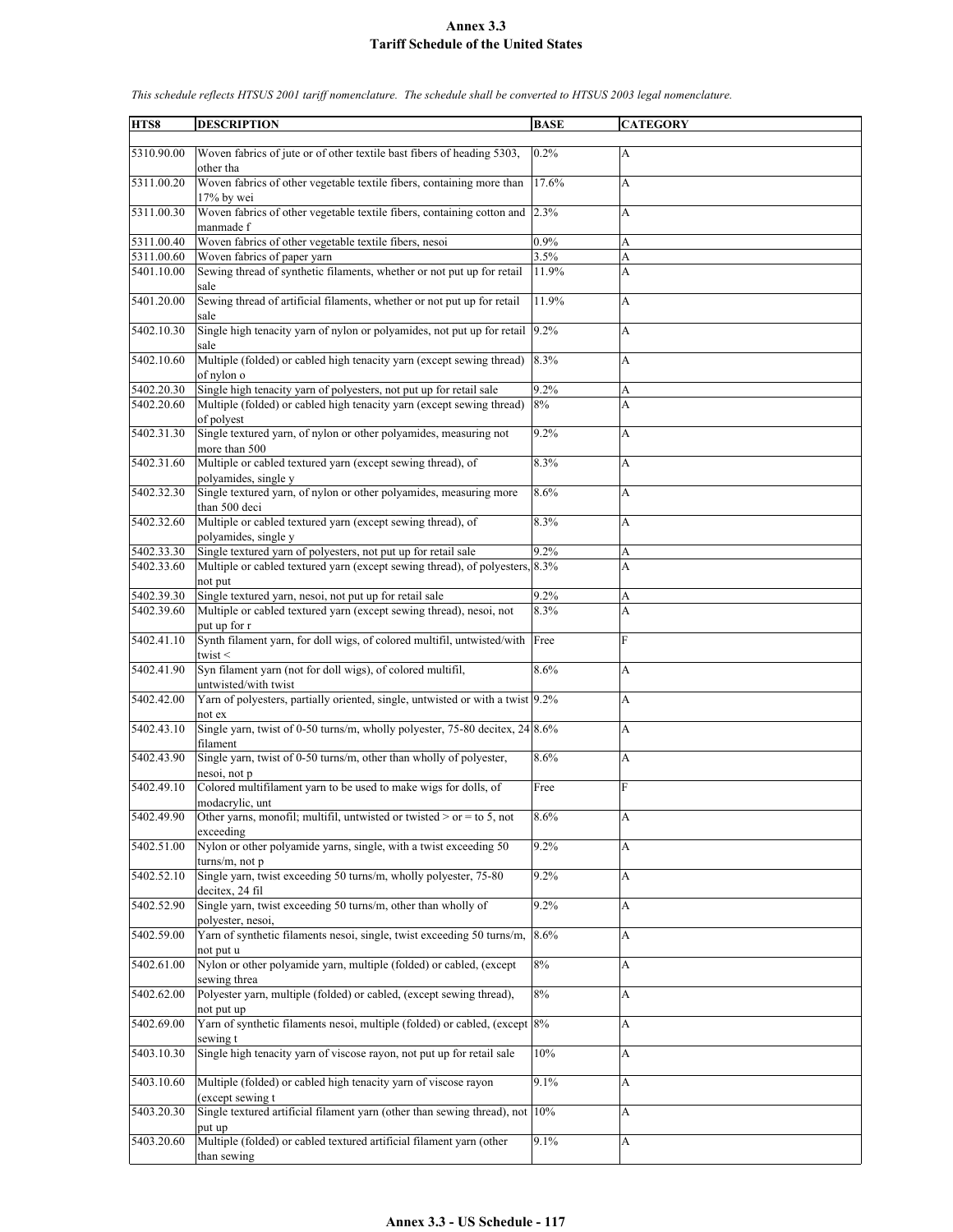| HTS8                     | <b>DESCRIPTION</b>                                                                                                                    | <b>BASE</b>               | <b>CATEGORY</b>           |
|--------------------------|---------------------------------------------------------------------------------------------------------------------------------------|---------------------------|---------------------------|
|                          |                                                                                                                                       |                           |                           |
| 5403.31.00               | Single yarn of viscose rayon (not high ten. or sewing thread),<br>untwisted or with                                                   | 10%                       | $\mathbf{A}$              |
| 5403.32.00               | Single yarn of viscose rayon (not high ten. or sewing thread), with<br>twist exceed                                                   | 10%                       | A                         |
| 5403.33.00               | Single yarn of cellulose acetate (not high ten. or sewing thread), not<br>put up fo                                                   | 9.2%                      | A                         |
|                          |                                                                                                                                       |                           |                           |
| 5403.39.00<br>5403.41.00 | Artificial filament yarn nesoi, single, not put up for retail sale<br>Viscose rayon yarn (except sewing thread), multiple (folded) or | 8.6%<br>9.1%              | A<br>A                    |
|                          | cabled, not put                                                                                                                       |                           |                           |
| 5403.42.00               | Yarn of cellulose acetate (except sewing thread) multiple (folded) or<br>cabled, no                                                   | 8.3%                      | A                         |
| 5403.49.00               | Artificial filament yarn (except sewing thread) nesoi, multiple<br>(folded) or cabl                                                   | 8%                        | A                         |
| 5404.10.10               | Racket strings of synthetic monofilament of 67 decitex or more and of 2.8%<br>which no c                                              |                           | A                         |
| 5404.10.40               | Polypropylene monofilament of 67 decitex or more (not racket<br>strings), and with                                                    | 7.2%                      | A                         |
| 5404.10.80               |                                                                                                                                       | 7.2%                      |                           |
|                          | Synthetic monofilament (exc. polypropylene), of 67 decitex or more<br>and with no c                                                   |                           | A                         |
| 5404.90.00               | Strip and the like of synthetic textile materials of an apparent width<br>not excee                                                   | 1.5%                      | A                         |
| 5405.00.30               | Artificial monofilament of 67 decitex or more and of which no cross-<br>sectional di                                                  | 7.2%                      | A                         |
| 5405.00.60               | Strip and the like of artificial textile materials of an apparent width<br>not exce                                                   | 6%                        | A                         |
| 5406.10.00               | Synthetic filament yarn (except sewing thread), put up for retail sale                                                                | 9.2%                      | A                         |
| 5406.20.00               | Artificial filament yarn (except sewing thread), put up for retail sale                                                               | 9.2%                      | A                         |
| 5407.10.00               | Woven fabrics obtained from high tenacity yarn of nylon or other                                                                      | 14.6%                     | A                         |
| 5407.20.00               | polyamides or o<br>Woven fabrics obtained from strip or the like of synthetic textile                                                 | 5.1%                      | A                         |
| 5407.30.10               | materials<br>Woven fabrics specified in note 9 to section XI, of synthetic filament                                                   | $1\%$                     | A                         |
|                          | varn, ove                                                                                                                             |                           |                           |
| 5407.30.90               | Woven fabrics specified in note 9 to section XI, of synthetic filament                                                                | 10.4%                     | A                         |
| 5407.41.00               | varn, nes<br>Woven fabrics, containing 85 percent or more by weight of filaments                                                      | 14.6%                     | A                         |
|                          | of nylon or                                                                                                                           |                           |                           |
| 5407.42.00               | Woven fabrics, containing 85 percent or more by weight of filaments<br>of nylon or                                                    | 15.5%                     | A                         |
| 5407.43.10               | Woven fabrics, over 85% by wt fil. of nylon/other polyamides, of diff<br>colored ya                                                   | $15.8$ cents/kg +<br>14.7 | $\overline{A}$            |
| 5407.43.20               | Woven fabrics, containing 85 percent or more by weight of filaments                                                                   | 11%                       |                           |
|                          | of nylon or                                                                                                                           |                           | A                         |
| 5407.44.00               | Woven fabrics, containing 85 percent or more by weight of filaments<br>of nylon or                                                    | 13.5%                     | $\boldsymbol{\mathsf{A}}$ |
| 5407.51.00               | Woven fabrics, containing 85 percent or more by weight of textured<br>polyester fil                                                   | 15.5%                     | $\mathbf{A}$              |
| 5407.52.05               | Woven fabrics, over 85 percent textured polyester filaments, dyed,<br>less than 77                                                    | $20.5$ cents/kg +<br>19.1 | A                         |
| 5407.52.20               | Woven fabrics, over 85 percent textured polyester filaments, dyed,<br>nesoi                                                           | 15.5%                     | A                         |
| 5407.53.10               | Woven fabrics, over 85% textured polyester filaments, of different<br>colored varns                                                   | $20.4$ cents/kg +<br>18.9 | $\mathbf{A}$              |
| 5407.53.20               | Woven fabrics, containing 85 percent or more by weight of textured<br>polyester fil                                                   | 13.5%                     | A                         |
| 5407.54.00               | Woven fabrics, containing 85 percent or more by weight of textured                                                                    | 15.5%                     | A                         |
| 5407.61.11               | polyester fil<br>Woven fab, dyed, 100% polyester, <77cm wide, >69-142 warp >31-                                                       | $20.9$ cents/kg +         | A                         |
| 5407.61.19               | 71 filling, of non<br>Woven fab, dyed, 85%+ non-tex poly. fil., <77cm wide, >69-142 warp                                              | 19.4<br>$20.9$ cents/kg + | A                         |
|                          | $>31-71$ filling                                                                                                                      | 19.4                      |                           |
| 5407.61.21               | Woven fab, yn diff colors, <77cm wide, >69-142 warp, >31-71 filling,<br>100% poly.non                                                 | $15.8$ cents/kg +<br>14.7 | A                         |
| 5407.61.29               | Woven fab, 85%+ non-tex poly, yn diff colors, <77cm wide, >69-142<br>warp, $>31-71$ fillin                                            | $15.8$ cents/kg +<br>14.7 | $\mathbf{A}$              |
| 5407.61.91               | Woven fab, 85%+ non-tex poly fil, wholly of polyester, of single                                                                      | 15.5%                     | A                         |
|                          | yarns 75-80 dec                                                                                                                       |                           |                           |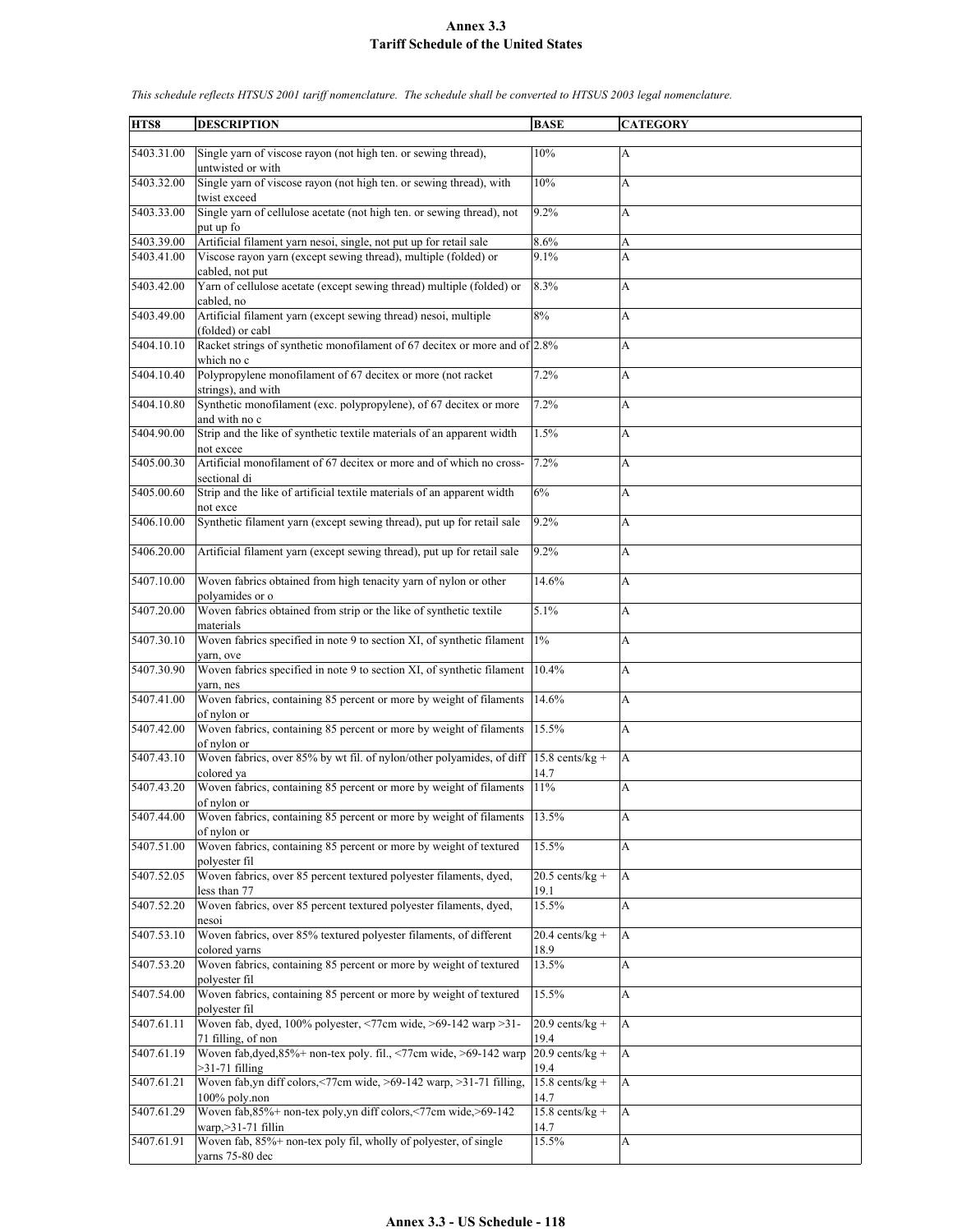| HTS8       | <b>DESCRIPTION</b>                                                                        | <b>BASE</b>                 | <b>CATEGORY</b> |
|------------|-------------------------------------------------------------------------------------------|-----------------------------|-----------------|
|            |                                                                                           |                             |                 |
| 5407.61.99 | Woven fab, of 85%+ non-text. polyester filaments, nesoi (not wholly<br>polyester si       | 15.5%                       | A               |
| 5407.69.10 | Woven fab, containing 85%+ by wt of polyester filaments nesoi,<br>unbleached or ble       | 15.5%                       | A               |
| 5407.69.20 | Woven fab, containing 85%+ by wt of polyester filaments nesoi, dyed 15.5%                 |                             | A               |
| 5407.69.30 | Woven fab, cont. 85%+ by wt polyester filaments nesoi, thread count<br>$>69-142/cm$ i     | $7.3$ cents/kg +<br>$6.8\%$ | A               |
| 5407.69.40 | Woven fab, containing 85%+ by wt polyester filaments nesoi, of<br>varns of differen       | 11%                         | A               |
| 5407.69.90 | Woven fab, containing 85%+ by wt polyester filaments nesoi, printed                       | 15.5%                       | A               |
| 5407.71.00 | Woven fabrics, containing 85 percent or more by weight of synthetic<br>filaments, u       | 15.5%                       | A               |
| 5407.72.00 | Woven fabrics, containing 85 percent or more by weight of synthetic<br>filaments, d       | 15.5%                       | A               |
| 5407.73.10 | Woven fabrics, cont. 85% or more syn. filaments by weight, thread<br>count >69-142/       | $7.3$ cents/kg +<br>6.8%    | A               |
| 5407.73.20 | Woven fabrics, containing 85% or more by weight of synthetic<br>filaments, of yarns       | 11%                         | A               |
| 5407.74.00 | Woven fabrics, containing 85 percent or more by weight of synthetic<br>filaments, p       | 15.5%                       | A               |
| 5407.81.00 | Woven fabrics, containing less than 85% by weight of synthetic<br>filaments, mixed        | 15.5%                       | A               |
| 5407.82.00 | Woven fabrics, containing less than 85 percent by weight of synthetic 15.5%<br>filaments. |                             | A               |
| 5407.83.00 | Woven fabrics, less than 85 percent by weight of synthetic filaments,<br>mixed main       | 11%                         | A               |
| 5407.84.00 | Woven fabrics, containing less than 85 percent by weight of synthetic 15.5%               |                             | A               |
| 5407.91.05 | filaments.<br>Woven fabrics of synthetic filament yarn nesoi, containing 36 percent       | 14.6 cents/kg +             | A               |
| 5407.91.10 | or more by<br>Woven fabrics of synthetic filament yarn nesoi, mixed mainly or             | 28.9<br>12.7%               | A               |
| 5407.91.20 | solely with wool<br>Woven fabrics of synthetic filament yarn nesoi, unbleached or         | 15.5%                       | A               |
|            | bleached, nesoi                                                                           |                             |                 |
| 5407.92.05 | Woven fabrics of synthetic filament yarn nesoi, containing 36 percent<br>or more by       | 14.6 cents/kg +<br>28.9     | A               |
| 5407.92.10 | Woven fabrics of synthetic filament yarn nesoi, mixed mainly or<br>solely with wool       | 12.7%                       | A               |
| 5407.92.20 | Woven fabrics of synthetic filament yarn nesoi, dyed, nesoi                               | 15.5%                       | A               |
| 5407.93.05 | Woven fabrics of synthetic filament yarn nesoi, containing 36% or<br>more by weight       | $14.6$ cents/kg +<br>28.9   | A               |
| 5407.93.10 | Woven fabrics of synthetic filament yarn nesoi, mixed mainly or<br>solely with wool       | 12.7%                       | A               |
| 5407.93.15 | Woven fabrics, cont. 85% or more of man-made filaments, thread<br>count >69-142/cm        | $7.3$ cents/kg +<br>6.8%    | A               |
| 5407.93.20 | Woven fabrics of synthetic filament yarn nesoi, of yarns of different<br>colors, ne       | 13.5%                       | A               |
| 5407.94.05 | Woven fabrics of synthetic filament yarn nesoi, containing 36 percent<br>or more by       | $14.6$ cents/kg +<br>11.4   | A               |
| 5407.94.10 | Woven fabrics of synthetic filament yarn nesoi, mixed mainly/solely<br>with wool/fi       | 12.7%                       | A               |
| 5407.94.20 | Woven fabrics of synthetic filament yarn nesoi, printed, nesoi                            | 15.5%                       | A               |
| 5408.10.00 | Woven fabrics obtained from high tenacity yarn, of viscose rayon                          | 15.5%                       | A               |
| 5408.21.00 | Woven fabrics, containing 85 percent or more by weight of artificial                      | 15.5%                       | A               |
| 5408.22.10 | filament or<br>Woven fabric, 85%+ artificial filament or strip or the like, dyed, of      | 15.5%                       | A               |
| 5408.22.90 | cuprammoni<br>Woven fabric, 85%+ artificial filament or strip or the like, dyed, not      | 15.5%                       | A               |
| 5408.23.11 | of cupram<br>Woven fabric, 85%+ artificial filament/strip, of yarns of different          | $7.3$ cents/kg +            | A               |
|            | colors $> 69$ -                                                                           | 6.8%                        |                 |
| 5408.23.19 | Woven fabric, 85%+ artificial filament/strip, of yarns of different<br>colors $> 69$ -    | $7.3$ cents/kg +<br>6.8%    | A               |
| 5408.23.21 | Woven fabric, 85%+ artificial filament/strip, of yarns of different<br>colors, not        | 13.5%                       | A               |
| 5408.23.29 | Woven fabric, 85%+ artificial filament/strip, of yarns of different<br>colors, not        | 13.5%                       | A               |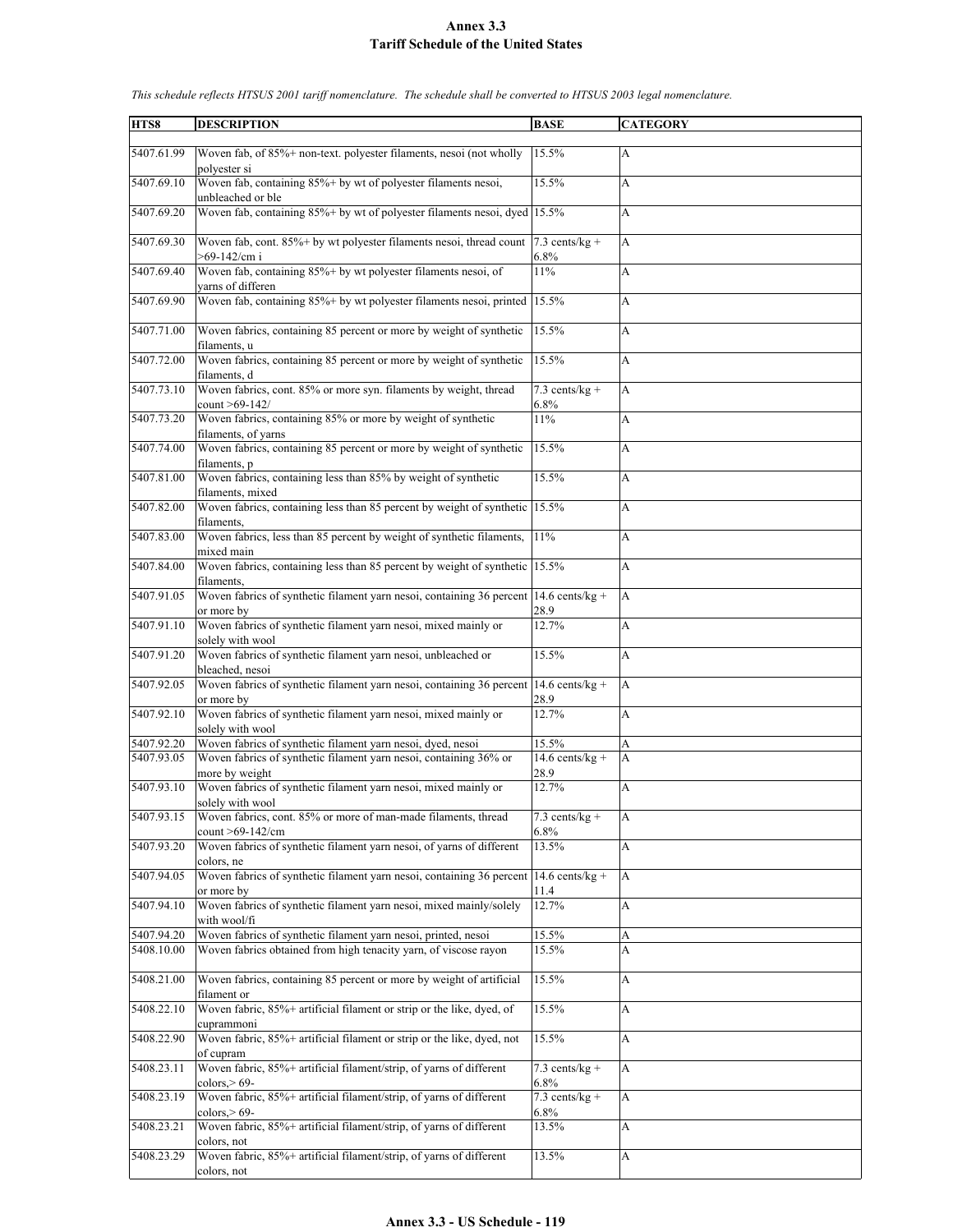| HTS8       | <b>DESCRIPTION</b>                                                            | <b>BASE</b>       | <b>CATEGORY</b>           |
|------------|-------------------------------------------------------------------------------|-------------------|---------------------------|
|            |                                                                               |                   |                           |
| 5408.24.10 | Woven fabric, 85%+ artificial filament/strip, printed, of                     | 13.5%             | $\mathbf{A}$              |
|            | cuprammonium rayon, ne                                                        |                   |                           |
| 5408.24.90 | Woven fabric, 85%+ artificial filament/strip, printed, not of                 | 13.5%             | A                         |
|            | cuprammonium rayon                                                            |                   |                           |
| 5408.31.05 | Woven fabrics of artificial filament yarn nesoi, containing 36 percent        | 14.6 cents/kg +   | A                         |
|            | or more b                                                                     | 28.9              |                           |
| 5408.31.10 | Woven fabrics of artificial filament yarn nesoi, mixed mainly or solely 12.7% |                   | A                         |
|            |                                                                               |                   |                           |
|            | with woo                                                                      |                   |                           |
| 5408.31.20 | Woven fabrics of artificial filament yarn nesoi, unbleached or                | 15.5%             | A                         |
|            | bleached, nesoi                                                               |                   |                           |
| 5408.32.05 | Woven fabrics of artificial filament yarn nesoi, containing 36 percent        | 14.6 cents/kg +   | $\overline{A}$            |
|            | or more b                                                                     | 25.2              |                           |
| 5408.32.10 | Woven fabrics of artificial filament yarn nesoi, mixed mainly or solely 12.7% |                   | A                         |
|            | with woo                                                                      |                   |                           |
| 5408.32.30 | Woven fabrics of artificial filament yarn nesoi, dyed, 30 percent or          | 7.2%              | A                         |
|            | more by wt                                                                    |                   |                           |
| 5408.32.90 | Woven fabrics of artificial filament yarn nesoi, dyed, nesoi                  | 15.6%             | А                         |
| 5408.33.05 | Woven fabrics of artificial filament yarn nesoi, containing 36% or            | $14.6$ cents/kg + | A                         |
|            | more by wt of                                                                 | 25.1              |                           |
| 5408.33.10 | Woven fabrics of artificial filament yarn nesoi, mixed mainly or solely 12.7% |                   | A                         |
|            | with woo                                                                      |                   |                           |
| 5408.33.15 | Woven fabrics cont. 85% or more mm filaments nesoi, thread count >            |                   |                           |
|            |                                                                               | $15.9$ cents/kg + | A                         |
|            | 69-142/cm war                                                                 | 14.7              |                           |
| 5408.33.30 | Woven fabrics of artificial filament yarn nesoi, of yarns of different        | 7.2%              | A                         |
|            | colors, 3                                                                     |                   |                           |
| 5408.33.90 | Woven fabrics of artificial filament yarn nesoi, of yarns of different        | 13.5%             | A                         |
|            | colors, n                                                                     |                   |                           |
| 5408.34.05 | Woven fabrics of artificial filament yarn nesoi, containing 36 percent        | 14.6 cents/kg +   | A                         |
|            | or more b                                                                     | 11.4              |                           |
| 5408.34.10 | Woven fabrics of artificial filament yarn nesoi, mixed mainly or solely 12.7% |                   | A                         |
|            | with woo                                                                      |                   |                           |
| 5408.34.30 | Woven fabrics of artificial filament yarn nesoi, printed, 30 percent or 2.3%  |                   | A                         |
|            | more by                                                                       |                   |                           |
| 5408.34.90 | Woven fabrics of artificial filament yarn nesoi, printed, nesoi               | 13.5%             | А                         |
| 5501.10.00 | Synthetic filament tow of nylon or other polyamides                           | 8.2%              | A                         |
| 5501.20.00 | Synthetic filament tow of polyesters                                          | 8.2%              | A                         |
| 5501.30.00 | Synthetic filament tow of acrylic or modacrylic                               | 8.2%              | A                         |
|            |                                                                               |                   |                           |
| 5501.90.00 | Synthetic filament tow, nesoi                                                 | 8.2%              | A                         |
| 5502.00.00 | Artificial filament tow                                                       | 8.2%              | A                         |
| 5503.10.10 | Synthetic staple fibers, n/carded, combed or otherwise processed for          | Free              | F                         |
|            | spinning, o                                                                   |                   |                           |
| 5503.10.90 | Synthetic staple fibers, n/carded, combed or otherwise processed for          | 4.5%              | A                         |
|            | spinning, o                                                                   |                   |                           |
| 5503.20.00 | Synthetic staple fibers, not carded, combed or otherwise processed for 4.5%   |                   | A                         |
|            | spinning.                                                                     |                   |                           |
| 5503.30.00 | Synthetic (acrylic or modacrylic) staple fibers, not carded, combed or 4.5%   |                   | $\boldsymbol{\mathsf{A}}$ |
|            | otherwise                                                                     |                   |                           |
| 5503.40.00 | Synthetic staple fibers, not carded, combed or otherwise processed for 4.5%   |                   | A                         |
|            | spinning,                                                                     |                   |                           |
| 5503.90.10 | Synthetic staple fibers, not carded, combed or otherwise processed for Free   |                   | F                         |
|            | spinning.                                                                     |                   |                           |
| 5503.90.90 | Synthetic staple fibers, not carded, combed or otherwise processed for 4.5%   |                   | $\boldsymbol{\mathsf{A}}$ |
|            | spinning,                                                                     |                   |                           |
| 5504.10.00 | Artificial staple fibers, not carded, combed or otherwise processed for 4.5%  |                   | A                         |
|            |                                                                               |                   |                           |
|            | spinning                                                                      |                   |                           |
| 5504.90.00 | Artificial staple fibers, not carded, combed or otherwise processed for 4.5%  |                   | A                         |
|            | spinning                                                                      |                   |                           |
| 5505.10.00 | Waste (including noils, yarn waste and garnetted stock) of synthetic          | 0.6%              | A                         |
|            | fibers                                                                        |                   |                           |
| 5505.20.00 | Waste (including noils, yarn waste and garnetted stock) of artificial         | 0.6%              | A                         |
|            | fibers                                                                        |                   |                           |
| 5506.10.00 | Synthetic staple fibers, carded, combed or otherwise processed for            | 5.4%              | A                         |
|            | spinning, of                                                                  |                   |                           |
| 5506.20.00 | Synthetic staple fibers, carded, combed or otherwise processed for            | 5.9%              | $\boldsymbol{\mathsf{A}}$ |
|            | spinning, of                                                                  |                   |                           |
| 5506.30.00 | Synthetic (acrylic or modacrylic) staple fibers, carded, combed or            | 5.4%              | A                         |
|            | otherwise pro                                                                 |                   |                           |
| 5506.90.00 | Synthetic staple fibers, carded, combed or otherwise processed for            | 5.4%              | A                         |
|            | spinning, nes                                                                 |                   |                           |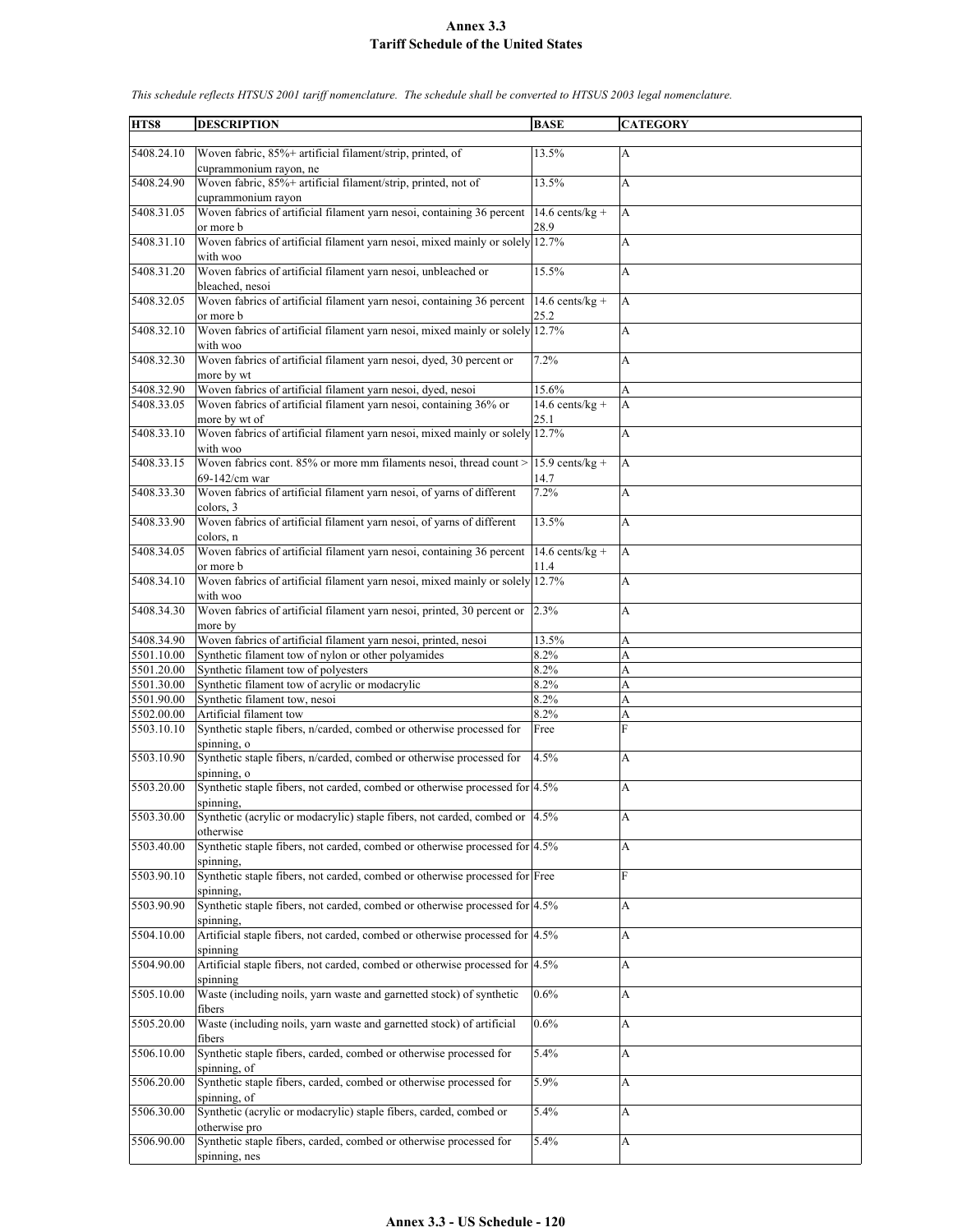| HTS8       | <b>DESCRIPTION</b>                                                                                      | <b>BASE</b> | <b>CATEGORY</b> |
|------------|---------------------------------------------------------------------------------------------------------|-------------|-----------------|
|            |                                                                                                         |             |                 |
| 5507.00.00 | Artificial staple fibers, carded, combed or otherwise processed for<br>spinning                         | 5.4%        | A               |
| 5508.10.00 | Sewing thread of synthetic staple fibers, whether or not put up for<br>retail sale                      | 11.9%       | A               |
| 5508.20.00 | Sewing thread of artificial staple fibers, whether or not put up for<br>retail sale                     | 11.6%       | A               |
| 5509.11.00 | Yarn (other than sewing thread) containing 85% or more by weight of 9.9%<br>nylon/polyam                |             | A               |
| 5509.12.00 | Yarn (other than sewing thread) cont. 85% or more by weight of<br>nylon/polyamide s                     | $11\%$      | A               |
| 5509.21.00 | Yarn (other than sewing thread) containing 85% or more by weight of 10.1%<br>polyester st               |             | A               |
| 5509.22.00 | Yarn (other than sewing thread) cont. 85% or more by weight of                                          | 11%         | A               |
| 5509.31.00 | polyester staple<br>Yarn (not sewing thread) cont. 85% or more by weight of acrylic or<br>modacrylic st | 9.6%        | A               |
| 5509.32.00 | Yarn (not sewing thread) cont. 85% or more by wt. of acrylic or<br>modacrylic stapl                     | 10.6%       | A               |
| 5509.41.00 | Yarn (other than sewing thread) containing 85% or more by weight of 9.6%                                |             | A               |
| 5509.42.00 | synthetic st<br>Yarn (other than sewing thread) cont. 85% or more by weight of                          | 8.5%        | A               |
| 5509.51.30 | synthetic staple<br>Yarn (not sewing thread) of polyester staple fibers mixed                           | 10.1%       | A               |
| 5509.51.60 | mainly/solely with art<br>Yarn (not sewing thread) of polyester staple fibers mixed                     | 11%         | A               |
|            | mainly/solely with art                                                                                  |             |                 |
| 5509.52.00 | Yarn (other than sewing thread) of polyester staple fibers mixed<br>mainly/solely w                     | 12.9%       | A               |
| 5509.53.00 | Yarn (other than sewing thread) of polyester staple fibers mixed<br>mainly or solel                     | 13.7%       | A               |
| 5509.59.00 | Yarn (other than sewing thread) of polyester staple fibers nesoi, not<br>put up for                     | 13.7%       | A               |
| 5509.61.00 | Yarn (other than sewing thread) of acrylic or modacrylic staple fibers<br>mixed wit                     | 13.7%       | A               |
| 5509.62.00 | Yarn (other than sewing thread) of acrylic or modacrylic staple fibers<br>mixed mai                     | 12.9%       | A               |
| 5509.69.20 | Yarn (not sew thread) of acrylic/modacrylic staple fibers mixed<br>mainly/solely w/                     | 9.6%        | A               |
| 5509.69.40 | Yarn (not sewing thread) of acrylic/modacrylic staple fiber mixed<br>mainly/solely                      | 10.6%       | A               |
| 5509.69.60 | Yarn (other than sewing thread) of acrylic or modacrylic staple fibers<br>nesoi, no                     | 13.7%       | A               |
| 5509.91.00 | Yarn (other than sewing thread) of synthetic staple fibers mixed<br>mainly or solel                     | 12.9%       | A               |
| 5509.92.00 | Yarn (other than sewing thread) of synthetic staple fibers mixed<br>mainly or solel                     | 9.8%        | A               |
| 5509.99.20 | Yarn (not sewing thread) of synthetic staple fibers nesoi, mixed<br>mainly/solely w                     | 9.6%        | A               |
| 5509.99.40 | Yarn (not sewing thread) of synthetic staple fibers nesoi, mixed                                        | $11\%$      | A               |
| 5509.99.60 | mainly/solely w<br>Yarn (other than sewing thread) of synthetic staple fibers nesoi, not                | 13.7%       | A               |
| 5510.11.00 | put up for<br>Yarn (other than sewing thread) containing 85% or more by weight of 9.6%                  |             | A               |
| 5510.12.00 | artificial s<br>Yarn (other than sewing thread) cont. 85% or more by weight of                          | 11%         | A               |
| 5510.20.00 | artificial staple<br>Yarn (other than sewing thread) of artificial staple fibers mixed                  | 11.6%       | A               |
| 5510.30.00 | mainly or sole<br>Yarn (other than sewing thread) of artificial staple fibers mixed                     | 9.8%        | A               |
| 5510.90.20 | mainly or sole<br>Yarn (other than sewing thread) of artificial staple fibers mixed                     | 9.6%        | A               |
| 5510.90.40 | mainly/solely<br>Yarn (other than sewing thread) of artificial staple fibers mixed                      | 11%         | A               |
| 5510.90.60 | mainly/solely<br>Yarn (other than sewing thread) of artificial staple fibers nesoi, not                 | 13.7%       | A               |
| 5511.10.00 | put up fo<br>Yarn (other than sewing thread) of synthetic staple fibers, containing                     | 9.2%        | A               |
| 5511.20.00 | 85% or mo<br>Yarn (other than sewing thread) of synthetic staple fibers, containing                     | 9.2%        | A               |
|            | less than                                                                                               |             |                 |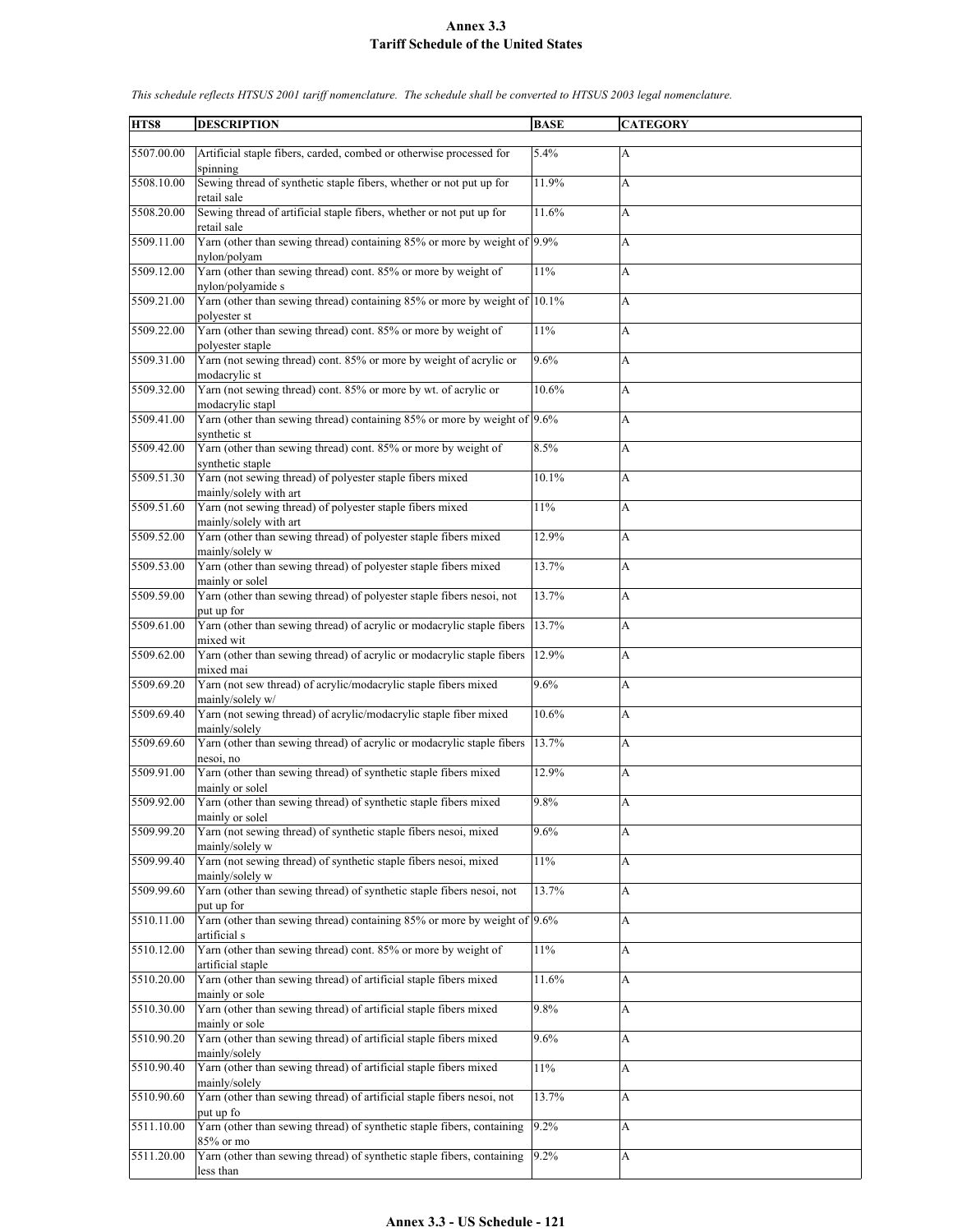| HTS8       | <b>DESCRIPTION</b>                                                                               | <b>BASE</b> | <b>CATEGORY</b> |
|------------|--------------------------------------------------------------------------------------------------|-------------|-----------------|
|            |                                                                                                  |             |                 |
| 5511.30.00 | Yarn (other than sewing thread) of artificial staple fibers, put up for<br>retail s              | 9.2%        | A               |
| 5512.11.00 | Woven fabrics containing 85% or more by weight of polyester staple<br>fibers, unble              | 13.5%       | A               |
| 5512.19.00 | Woven fabrics containing 85% or more by weight of polyester staple<br>fibers, other              | 14.6%       | A               |
| 5512.21.00 | Woven fabrics containing 85% or more by weight of acrylic or<br>modacrylic staple f              | 13.5%       | A               |
| 5512.29.00 | Woven fabrics containing 85% or more by weight of acrylic or<br>modacrylic staple f              | 13.5%       | A               |
| 5512.91.00 | Woven fabrics, containing 85% or more by weight of synthetic fibers<br>nesoi, unble              | 15.5%       | A               |
| 5512.99.00 | Woven fabrics, containing 85% or more by weight of synthetic fibers<br>nesoi, other              | 13.5%       | A               |
| 5513.11.00 | Woven fabric of poly staple fiber,<85% wt poly staple fibers, mixed<br>mainly/solel              | 15.5%       | A               |
| 5513.12.00 | Woven 3-or 4-thread twill fabric of poly staple fib, < 85% poly staple                           | 15.5%       | A               |
|            | fiber.mixe                                                                                       |             |                 |
| 5513.13.00 | Woven fabrics of polyester staple fibers, < 85% polyester staple fibers, 15.5%<br>mixed ma       |             | A               |
| 5513.19.00 | Woven fabrics of synthetic staple fibers nesoi, $< 85\%$ by weight of<br>such fibers.            | 15.5%       | A               |
| 5513.21.00 | Woven fabrics of polyester staple fibers, $\leq 85\%$ polyester staple                           | 15.5%       | A               |
| 5513.22.00 | fibers, mixed m<br>Woven 3- or 4-thread twill fabric of poly staple fib, $\leq 85\%$ polyester   | 15.5%       |                 |
|            | staple fib                                                                                       |             | A               |
| 5513.23.00 | Woven fabrics of polyester staple fibers, $\leq 85\%$ by wt polyester staple 15.5%<br>fibers, m  |             | A               |
| 5513.29.00 | Woven fabrics of synthetic staple fibers nesoi, <85% by wt of such<br>fibers, mixe               | 15.5%       | A               |
| 5513.31.00 | Woven fabrics of poly staple fib,<85% polyester staple fibers, mixed<br>mainly/sole              | 15.5%       | A               |
| 5513.32.00 | Woven 3-or 4-thread twill fabric of poly stple fib, < 85% poly stple<br>fibers, mixed            | 15.5%       | A               |
| 5513.33.00 | Woven fabrics of poly staple fib, $\leq 85\%$ by wt polyester staple                             | 15.5%       | A               |
| 5513.39.00 | fibers, mixed main<br>Woven fabrics of synthetic staple fibers nesoi, < 85% by wt of such        | 15.5%       | A               |
|            | fibers, mixed                                                                                    |             |                 |
| 5513.41.00 | Printed plain weave fabrics of poly staple fib, <85% by weight<br>polyester staple               | 15.5%       | A               |
| 5513.42.00 | Printed 3-or 4-thread twill fabric of poly staple fib, incl cross twill, <<br>85% wt             | 14.6%       | A               |
| 5513.43.00 | Printed woven fabrics of polyester staple fibers, <85% by wt                                     | 15.5%       | A               |
| 5513.49.00 | polyester staple f<br>Printed woven fabrics of synthetic staple fibers nesoi, $\leq 85\%$ by     | 11%         | A               |
| 5514.11.00 | weight of such<br>Plain weave fabrics of poly staple fiber, < 85% wt polyester staple            | 15.5%       | A               |
|            | fibers, mixed                                                                                    |             |                 |
| 5514.12.00 | Wov 3-or 4-thread twill fabric of poly staple fib, < 85% polyester<br>staple fiber,m             | 15.5%       | A               |
| 5514.13.00 | Woven fabric of poly staple fiber, < 85% wt polyester staple fibers,<br>mixed mainl              | 15.5%       | A               |
| 5514.19.00 | Unbleached or bleached woven fabric of synthetic staple fibers nesoi,<br>$< 85\%$ by w           | 11%         | A               |
| 5514.21.00 | Plain weave fabrics of polyester staple fiber, $\leq 85\%$ by wt polyester                       | 15.5%       | A               |
| 5514.22.00 | staple fibe<br>Wov 3-or 4-thread twill fabric of poly staple fib, incl cross twill, < 85% 15.5%  |             | A               |
| 5514.23.00 | poly st<br>Woven fabrics of polyester staple fib, $\leq 85\%$ by wt polyester staple             | 15.5%       | A               |
| 5514.29.00 | fibers, mixe<br>Dyed woven fabrics of synthetic staple fibers nesoi, $< 85\%$ by weight          | 13.5%       | A               |
| 5514.31.00 | of such fib<br>Plain weave fabrics of poly staple fiber, < $85\%$ polyester staple fibers, 15.5% |             | A               |
|            | mixed m                                                                                          |             |                 |
| 5514.32.00 | Woven 3-or 4-thread twill fabric of poly staple fib, < 85% poly staple<br>fibers, mix            | 15.5%       | A               |
| 5514.33.00 | Woven fabrics of poly staple fiber, < 85% polyester staple<br>fibers, mixed mainly/so            | 13.5%       | А               |
| 5514.39.00 | Woven fabrics of synthetic staple fibers nesoi, <85% by wt of such                               | 5.1%        | A               |
|            | fibers, mixe                                                                                     |             |                 |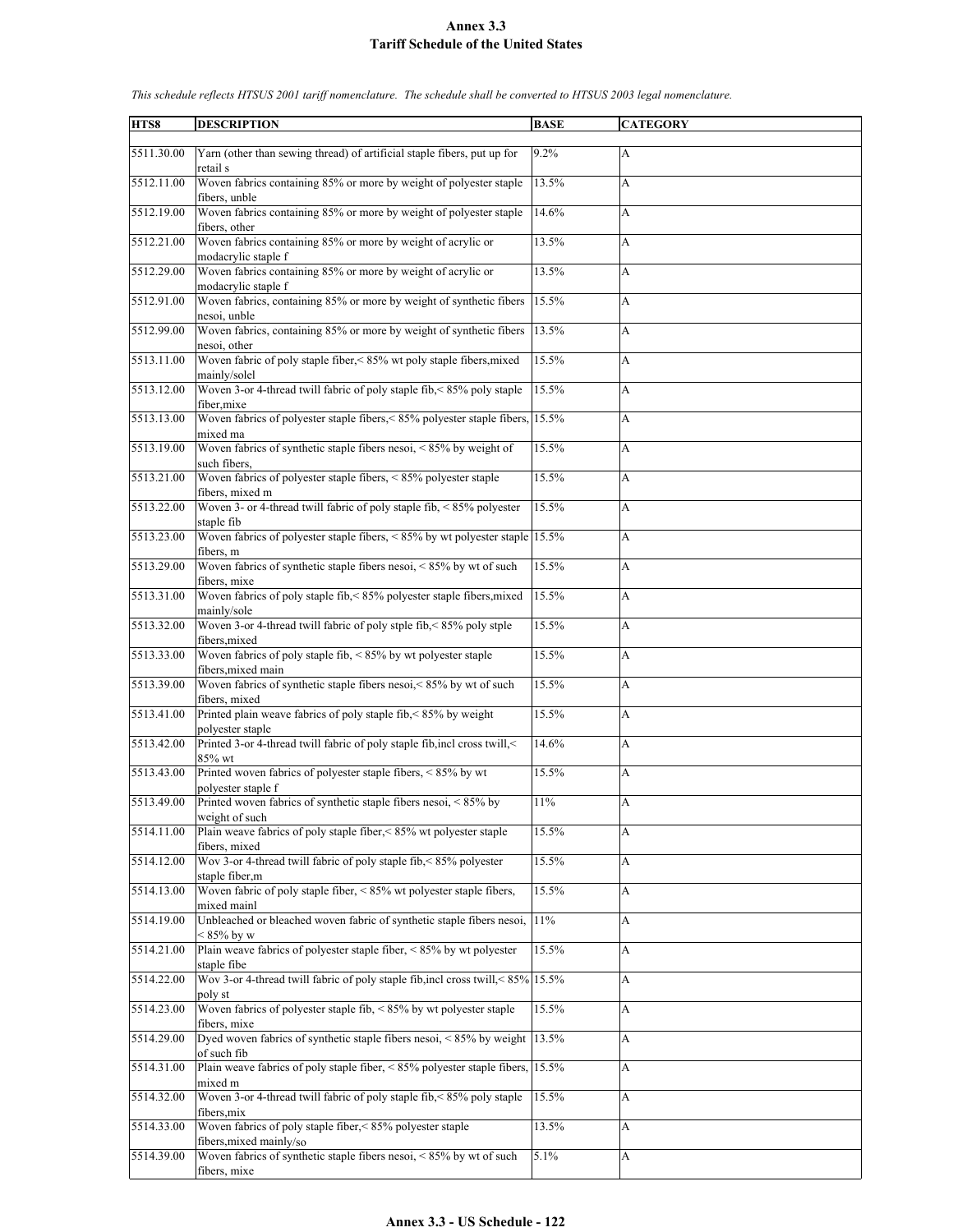| HTS8       | <b>DESCRIPTION</b>                                                                                     | <b>BASE</b>                | <b>CATEGORY</b> |
|------------|--------------------------------------------------------------------------------------------------------|----------------------------|-----------------|
|            |                                                                                                        |                            |                 |
| 5514.41.00 | Printed plain weave fabrics of polyester staple fiber, <85% by wt<br>polyester sta                     | 15.5%                      | A               |
| 5514.42.00 | Printed 3-or 4-thread twill fab of poly staple fib, incl cross twill, < 85% 15.5%<br>by wt             |                            | A               |
| 5514.43.00 | Printed woven fabrics of polyester staple fiber, $\leq 85\%$ by wt polyester 5.1%<br>staple fi         |                            | A               |
| 5514.49.00 | Printed woven fabrics of synthetic staple fibers nesoi, $\lt$ 85% by<br>weight of such                 | 11%                        | A               |
| 5515.11.00 | Woven fabrics of polyester staple fibers, mixed mainly or solely with<br>viscose ra                    | 15.5%                      | A               |
| 5515.12.00 | Woven fabrics of polyester staple fibers, mixed mainly or solely with<br>man-made f                    | 13.5%                      | A               |
| 5515.13.05 | Woven fabrics of polyester staple fibers, containing 36 percent or<br>more by weigh                    | $14.6$ cents/kg +<br>28.9  | A               |
| 5515.13.10 | Woven fabrics of polyester staple fibers, mixed mainly or solely with<br>wool or fi                    | 12.7%                      | A               |
| 5515.19.00 | Woven fabrics of polyester staple fibers, nesoi                                                        | 13.5%                      | A               |
| 5515.21.00 | Woven fabrics of acrylic or modacrylic staple fibers, mixed mainly or<br>solely wit                    | 5.1%                       | A               |
| 5515.22.05 | Woven fabrics of acrylic or modacrylic staple fibers, containing 36%<br>or more by                     | 14.6 cents/kg +<br>25.5    | A               |
| 5515.22.10 | Woven fabrics of acrylic or modacrylic staple fibers, mixed mainly or                                  | 12.7%                      | A               |
|            | solely wit                                                                                             |                            |                 |
| 5515.29.00 | Woven fabrics of acrylic or modacrylic staple fibers, nesoi                                            | 5.1%                       | A               |
| 5515.91.00 | Woven fabrics of synthetic staple fibers (not polyester/acrylic or                                     | 13.5%                      | A               |
| 5515.92.05 | modacrylic st<br>Woven fabrics of synthetic staple fibers (not polyester/acrylic or                    | $14.6$ cents/kg +          | A               |
|            | modacrylic st                                                                                          | 28.9                       |                 |
| 5515.92.10 | Woven fabrics of synthetic staple fibers (not<br>polyester/acrylic/modacrylic stapl                    | 12.7%                      | A               |
| 5515.99.00 | Woven fabrics of synthetic staple fibers (not of polyester, acrylic or<br>modacryli                    | 11%                        | A               |
| 5516.11.00 | Woven fabrics of artificial staple fibers, containing 85% or more by<br>weight of s                    | 15.5%                      | A               |
| 5516.12.00 | Woven fabrics of artificial staple fibers, containing 85% or more by<br>weight of s                    | 15.5%                      | A               |
| 5516.13.00 | Woven fabrics of artificial staple fibers, containing 85% or more by<br>weight of s                    | 15.5%                      | A               |
| 5516.14.00 | Woven fabrics of artificial staple fibers, containing 85% or more by<br>weight of s                    | 12.1%                      | A               |
| 5516.21.00 | Woven fabrics of artificial staple fibers, <85% by weight of such<br>fibers, mixed                     | 15.5%                      | A               |
| 5516.22.00 | Woven fabrics of artificial staple fibers, < 85% by weight of such<br>fibers, mixed                    | 15.5%                      | A               |
| 5516.23.00 | Woven fabrics of artificial staple fibers, $< 85\%$ by wt of such fibers,<br>mixed mai                 | 11%                        | A               |
| 5516.24.00 | Woven fabrics of artificial staple fibers, $< 85\%$ by weight of such<br>fibers, mixed                 | 15.5%                      | A               |
| 5516.31.05 | Woven fabrics of artificial staple fibers, < 85% of such fibers,<br>containing 36%                     | 14.6 cents/ $kg +$<br>25.3 | A               |
| 5516.31.10 | Woven fabrics of artificial staple fibers, <85% of such fibers, mixed<br>mainly/so                     | 12.7%                      | A               |
| 5516.32.05 | Woven fabrics of artificial staple fibers, < 85% of such fibers,<br>containing 36%                     | $14.6$ cents/kg +<br>28.9  | A               |
| 5516.32.10 | Woven fabrics of artificial staple fibers, < 85% by weight of such<br>fibers, mixed                    | 12.7%                      | A               |
| 5516.33.05 | Woven fabrics of artificial staple fibers, < $85\%$ such fibers, containing 14.6 cents/kg +<br>36% or  | 28.9                       | A               |
| 5516.33.10 | Woven fabrics of artificial staple fibers, < 85% of such fiber, mixed                                  | 12.7%                      | A               |
| 5516.34.05 | mainly/sol<br>Woven fabrics of artificial staple fibers, $\leq 85\%$ of such fibers,<br>containing 36% | $14.6$ cents/kg +<br>25.2  | A               |
| 5516.34.10 | Woven fabrics of artificial staple fibers, <85% of such fibers, mixed<br>mainly or                     | 12.7%                      | A               |
| 5516.41.00 | Woven fabrics of artificial staple fibers, <85% by weight of such                                      | 15.5%                      | A               |
| 5516.42.00 | fibers, mixed<br>Woven fabrics of artificial staple fibers, less than 85% by weight of<br>such fiber   | 13.5%                      | А               |
| 5516.43.00 | Woven fabrics of artificial staple fibers, < 85% by wt. of such fibers,                                | 5.1%                       | A               |
|            | mixed ma                                                                                               |                            |                 |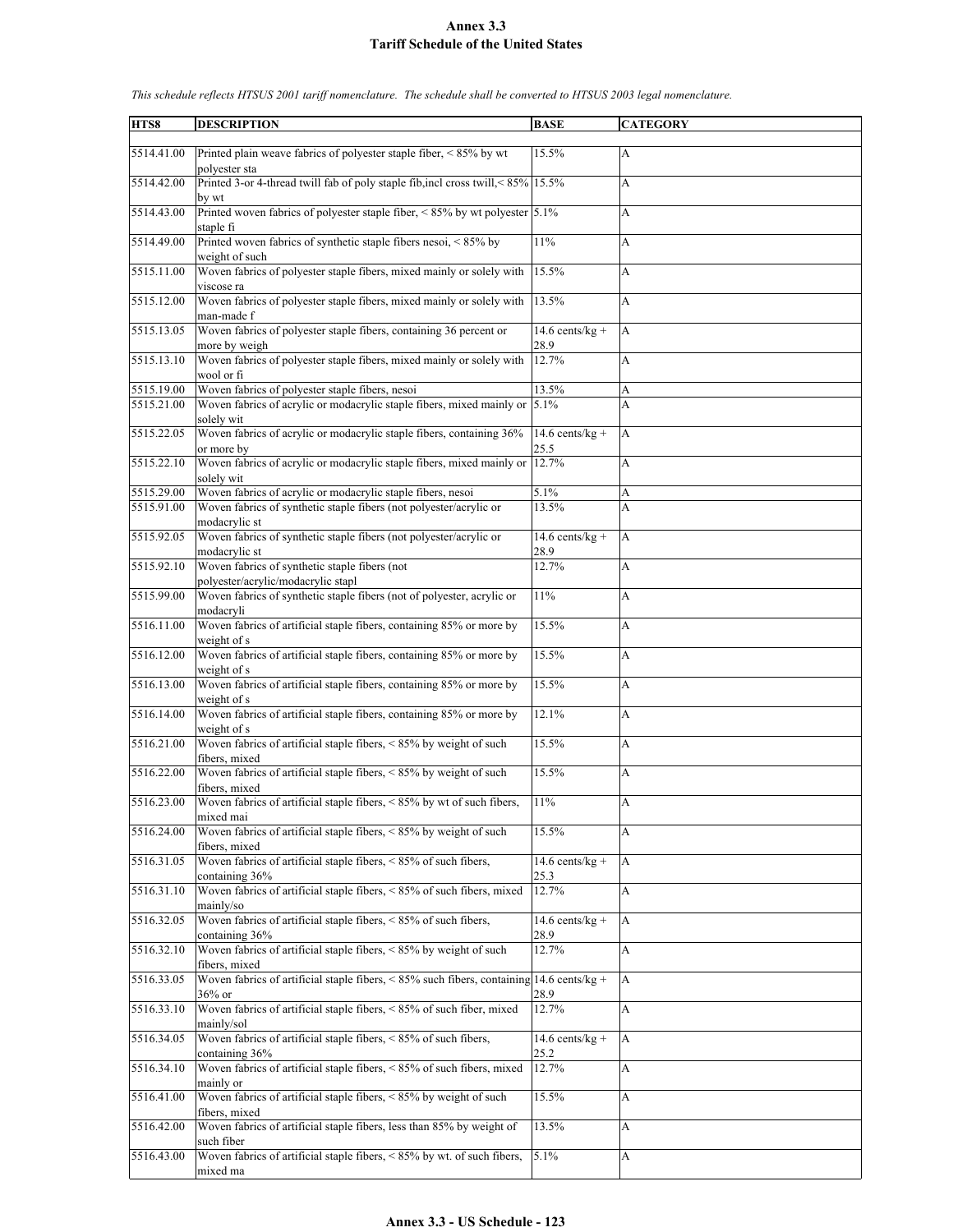| HTS8                     | <b>DESCRIPTION</b>                                                                                                                                  | <b>BASE</b>                       | <b>CATEGORY</b>           |
|--------------------------|-----------------------------------------------------------------------------------------------------------------------------------------------------|-----------------------------------|---------------------------|
| 5516.44.00               | Woven fabrics of artificial staple fibers, less than 85% by weight of                                                                               | 11%                               | $\mathbf{A}$              |
| 5516.91.00               | such fiber<br>Woven fabrics of artificial staple fibers nesoi, unbleached or                                                                        | 13.5%                             | A                         |
|                          | bleached, nesoi                                                                                                                                     |                                   |                           |
| 5516.92.00<br>5516.93.00 | Woven fabrics of artificial staple fibers nesoi, dyed, nesoi<br>Woven fabrics of artificial staple fibers nesoi, of yarns of different<br>colors, n | 13.5%<br>11%                      | A<br>A                    |
| 5516.94.00               | Woven fabrics of artificial staple fibers nesoi, printed, nesoi                                                                                     | 13.5%                             | A                         |
| 5601.10.10               | Sanitary towels and tampons, diapers and diaper liners for babies and<br>similar sa                                                                 | 4.7%                              | A                         |
| 5601.10.20               | Sanitary towels and tampons, diapers and diaper liners for babies &<br>similar sani                                                                 | 8.2%                              | A                         |
| 5601.21.00               | Wadding of cotton and other articles of cotton wadding nesoi                                                                                        | 4.7%                              | А                         |
| 5601.22.00               | Wadding of man-made fibers and other articles of such wadding nesoi 8.2%                                                                            |                                   | A                         |
| 5601.29.00               | Wadding of textile materials (excluding cotton and man-made fibers)<br>and articles                                                                 | 5.2%                              | A                         |
| 5601.30.00               | Textile flock, not exceeding 5 mm in length, and textile dust and mill 1.5%<br>neps                                                                 |                                   | A                         |
| 5602.10.10               | Laminated fabrics of needleloom felt or stitch-bonded fiber fabrics                                                                                 | 13.2%                             | A                         |
| 5602.10.90               | Needleloom felt and stitch-bonded fabrics, whether or not<br>impregnated, coated or                                                                 | 11.2%                             | A                         |
| 5602.21.00               | Felt, excluding needleloom felt and stitch-bonded fiber fabrics, not<br>impregnated                                                                 | 54.5 cents/ $\sqrt{kg +}$<br>8.2% | A                         |
| 5602.29.00               | Felt, excluding needleloom felt and stitch-bonded fiber fabrics, not<br>impregnated                                                                 | 8.2%                              | A                         |
| 5602.90.30               | Laminated fabrics of felt, nesoi                                                                                                                    | 4.8%                              | A                         |
| 5602.90.60               | Felt, impregnated, coated or covered, of man-made fibers, nesoi                                                                                     | 8.2%                              | А                         |
| 5602.90.90               | Felt, impregnated, coated or covered, nesoi                                                                                                         | $56.9$ cents/kg +<br>8.6%         | A                         |
| 5603.11.00               | Nonwovens, of man-made filaments, weighing not >25 g/square m,<br>whether or not im                                                                 | Free                              | F                         |
| 5603.12.00               | Nonwovens, of man-made filaments, weighing >25 but not >70<br>g/square m, whether o                                                                 | Free                              | F                         |
| 5603.13.00               | Nonwovens, of man-made filaments, weighing >70 but not >150<br>g/square m, whether                                                                  | Free                              | F                         |
| 5603.14.30               | Laminated nonwoven fabs, of man-made filaments, weighing >150<br>g/square m                                                                         | Free                              | F                         |
| 5603.14.90               | Nonwovens (except laminated), of man-made filaments, weighing<br>$>150$ g/square m, w                                                               | Free                              | F                         |
| 5603.91.00               | Nonwovens (not of man-made filaments), weighing not >25 g/square<br>m, whether or n                                                                 | Free                              | F                         |
| 5603.92.00               | Nonwovens (not of man-made filaments), weighing $>25$ but not $>70$<br>g/square m, whet                                                             | Free                              | F                         |
| 5603.93.00               | Nonwovens (not of man-made filaments), weighing $>70$ but not $>150$ Free<br>g/square m, whe                                                        |                                   | F                         |
| 5603.94.10               | Nonwoven floor covering underlays (not of man-made filaments),<br>weighing $>150$ g/s                                                               | $1\%$                             | A                         |
| 5603.94.30               | Laminated nonwovens nesoi (not of man-made filaments), weighing<br>$>150$ g/square m                                                                | Free                              | F                         |
| 5603.94.90               | Nonwovens nesoi (not of man-made filaments), weighing >150<br>g/square m, whether o                                                                 | Free                              | ${\bf F}$                 |
| 5604.10.00               | Rubber thread and cord, textile covered                                                                                                             | 6.6%                              | А                         |
| 5604.20.00               | High tenacity yarn of polyesters, of nylon or other polyamides or of<br>viscose ray                                                                 | 9.2%                              | A                         |
| 5604.90.00               | Textile yarn and strip and the like of heading 5404 or 5405,<br>impregnated, coated                                                                 | 6.5%                              | $\boldsymbol{\mathsf{A}}$ |
| 5605.00.10               | Metal coated or metal laminated man-made monofilament or strip or<br>the like, ungi                                                                 | 9.8%                              | $\boldsymbol{\mathsf{A}}$ |
| 5605.00.90               | Metalized textile yarn nesoi, of man-made monofilament or strip or<br>the like, oth                                                                 | 13.7%                             | A                         |
| 5606.00.00               | Gimped yarn, and strip and the like of man-made monofilament;<br>chenille yarn; loo                                                                 | 9%                                | A                         |
| 5607.10.00               | Twine, cordage, rope and cables, of jute or other textile bast fibers<br>(excluding                                                                 | 1.2%                              | A                         |
| 5607.21.00               | Binder or baler twine, of sisal or other textile fibers of genus Agave                                                                              | Free                              | F                         |
| 5607.29.00               | Twine (except binder or baler twine), cordage, rope and cables of<br>sisal or other                                                                 | 4.7%                              | A                         |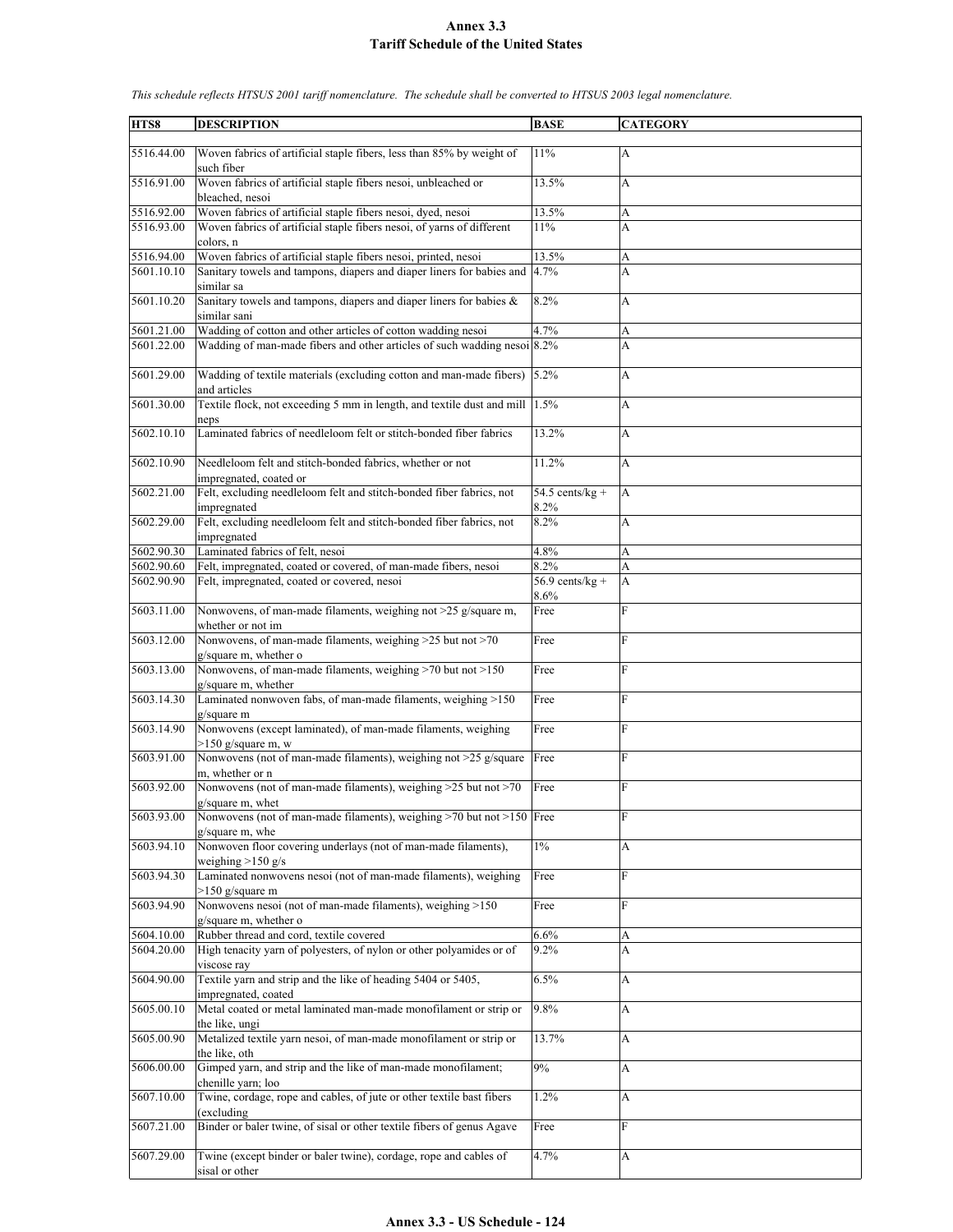| HTS8       | <b>DESCRIPTION</b>                                                                                       | <b>BASE</b>               | <b>CATEGORY</b>           |
|------------|----------------------------------------------------------------------------------------------------------|---------------------------|---------------------------|
| 5607.30.10 | Twine, cordage, rope and cables of abaca or other hard (leaf) fibers, of Free<br>strande                 |                           | $\mathbf{F}$              |
| 5607.30.20 | Twine, cordage, rope and cables of abaca or other hard (leaf) fibers<br>(other than                      | 4.4%                      | A                         |
| 5607.41.10 | Binder or baler twine of wide nonfibrillated strip, of polyethylene or<br>polypropy                      | 3.5%                      | A                         |
| 5607.41.30 | Binder or baler twine, of polyethylene or polypropylene, nesoi                                           | 5.2%                      | A                         |
| 5607.49.10 | Twine (other than binder or baler twine), cordage, rope and cables of<br>wide nonfi                      | 3.5%                      | A                         |
| 5607.49.15 | Twine (ex binder/baler twine), cordage, rope and cables, of<br>polyethylene or poly                      | 7.3%                      | A                         |
| 5607.49.25 | Twine (except binder or baler twine), cordage, rope and cables, of                                       | $15.1$ cents/kg +         | A                         |
| 5607.49.30 | polyethylene<br>Twine (except binder or baler twine), cordage, rope and cables, of                       | 8.2%<br>4.7%              | A                         |
|            | polyethylene                                                                                             |                           |                           |
| 5607.50.25 | 3- or 4-ply multicolor twine of synthetic fibers nesoi at least 10%<br>cotton, havi                      | 7.3%                      | A                         |
| 5607.50.35 | Twine nesoi, cordage, rope and cables of synthetic fibers, other than<br>of polyeth                      | $22.2$ cents/kg +<br>12.1 | A                         |
| 5607.50.40 | Twine, cordage, rope and cables of synthetic fibers, other than of                                       | 4.7%                      | A                         |
|            | polyethylene                                                                                             |                           |                           |
| 5607.90.10 | Twine, cordage, rope and cables, of coir                                                                 | Free                      | F                         |
| 5607.90.20 | Twine, cordage, rope and cables, of materials nesoi                                                      | 6.6%                      | A                         |
| 5608.11.00 | Made-up fishing nets, of man-made textile materials                                                      | 10.7%                     | A                         |
| 5608.19.10 | Fish netting (other than made-up fishing nets) of man-made textile<br>materials                          | 11%                       | A                         |
| 5608.19.20 | Knotted netting of twine, cordage or rope (excluding fish netting or                                     | 6.5%                      | A                         |
| 5608.90.10 | made-up fis<br>Fish netting and fishing nets, of textile materials other than man-made 10.7%<br>material |                           | A                         |
| 5608.90.23 | Hammocks, of cotton                                                                                      | 14.7%                     | A                         |
| 5608.90.27 |                                                                                                          |                           | A                         |
|            | Netting or nets, of cotton, other than hammocks or netting or nets for<br>fishing                        | 14.7%                     |                           |
| 5608.90.30 | Knotted netting of twine, cordage or rope or other made-up nets (not<br>fish nettin                      | 6.5%                      | A                         |
| 5609.00.10 | Articles of yarn, strip, twine, cordage, rope or cables nesoi, of cotton                                 | 3.8%                      | A                         |
| 5609.00.20 | Articles of yarn, strip, twine, cordage, rope or cables nesoi, of<br>vegetable fibe                      | 1.3%                      | A                         |
| 5609.00.30 | Articles of yarn, strip, twine, cordage, rope or cables nesoi, of man-<br>made fiber                     | 5.8%                      | A                         |
| 5609.00.40 | Articles of yarn, strip or the like of man-made monofilaments, twine,<br>cordage, r                      | 5.1%                      | A                         |
| 5701.10.13 | Carpet & other textile floor covering, hand-knotted/hand-inserted, w/ov 1.2%<br>$50\%$ wt pil            |                           | A                         |
| 5701.10.16 | Carpets & other textile floor coverings, hand-knotted or hand-<br>inserted, w/ov 50%                     | 1.2%                      | A                         |
| 5701.10.40 | Carpets and other textile floor coverings, of wool or fine animal hair,<br>hand-hoo                      | 1.5%                      | A                         |
| 5701.10.90 | Carpets and other textile floor coverings, of wool or fine animal hair,<br>not hand                      | 4.7%                      | A                         |
| 5701.90.10 | Carpet and oth textile floor covering, knotted, of text. materials (not<br>wool/hair                     | 1.4%                      | $\boldsymbol{\mathsf{A}}$ |
| 5701.90.20 | Carpet & oth textile floor covering, knotted, of text materials (not<br>wool/hair)                       | $2\%$                     | A                         |
| 5702.10.10 | Certified hand-loomed and folklore products being "Kelem",<br>"Schumacks", "Karaman                      | 1.5%                      | А                         |
| 5702.10.90 | "Kelem", "Schumacks", "Karamanie" and similar hand-woven rugs,                                           | 1.5%                      | A                         |
| 5702.20.10 | other than certif<br>Floor coverings of coconut fibers (coir), woven, not tufted or flocked,<br>with pil | 6.4 cents/m2              | A                         |
| 5702.20.20 | Floor coverings of coconut fibers (coir), woven, not tufted or flocked, Free                             |                           | $\mathbf F$               |
| 5702.31.10 | other th<br>Wilton, velvet and like floor coverings of pile construction, woven,                         | 8.6%                      | $\boldsymbol{\mathsf{A}}$ |
|            | not tufted                                                                                               |                           |                           |
| 5702.31.20 | Carpets and other textile floor coverings of pile construction, woven,<br>not tufte                      | 5.2%                      | A                         |
| 5702.32.10 | Wilton, velvet and like floor coverings of pile construction, woven,<br>not tufted                       | 8.6%                      | А                         |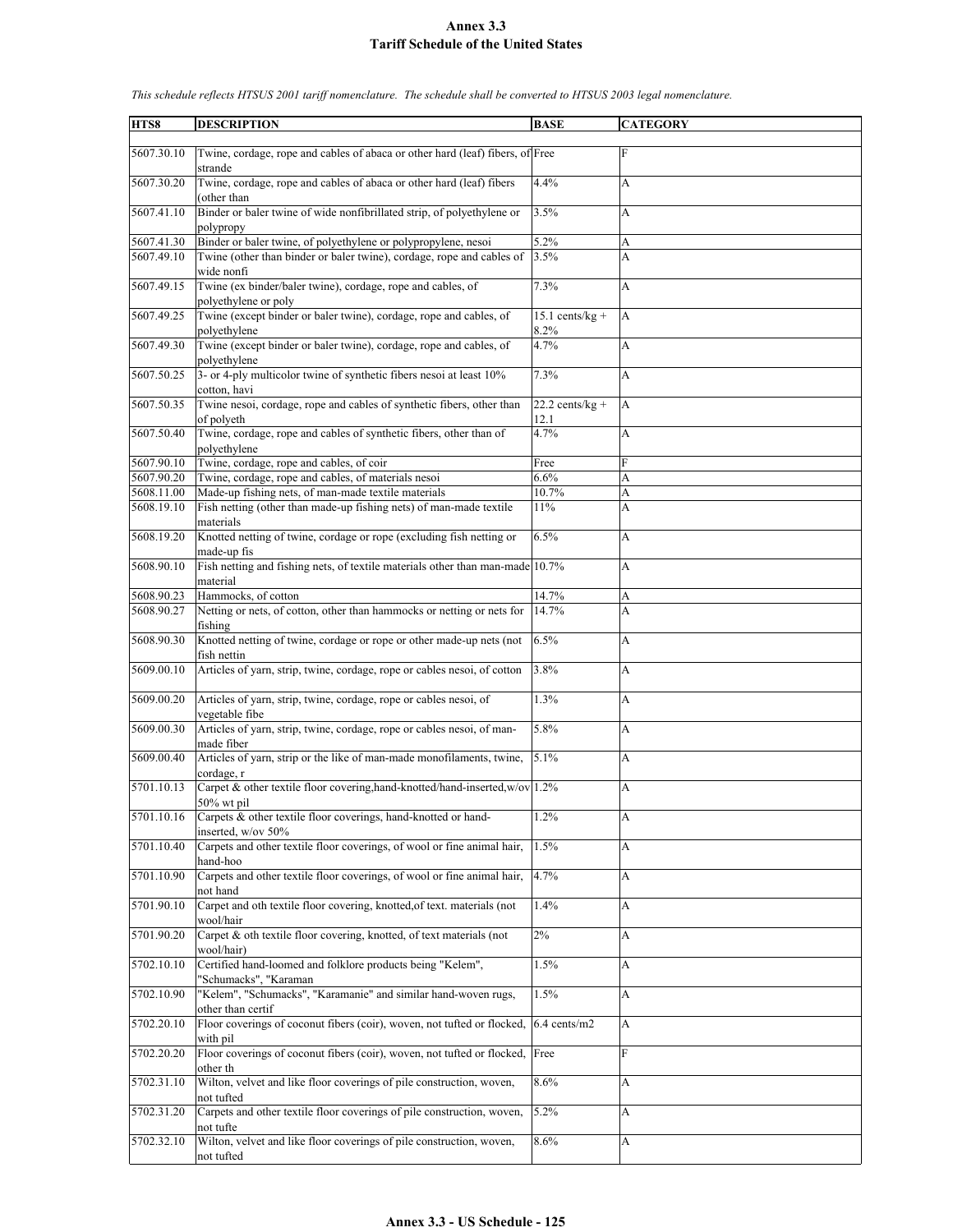| HTS8       | <b>DESCRIPTION</b>                                                                               | <b>BASE</b> | <b>CATEGORY</b> |
|------------|--------------------------------------------------------------------------------------------------|-------------|-----------------|
|            |                                                                                                  |             |                 |
| 5702.32.20 | Carpets & other textile floor coverings of pile construction, woven, not $7.3\%$                 |             | A               |
| 5702.39.10 | tufted o<br>Carpets and other textile floor coverings of pile construction, woven,               | $1\%$       | A               |
|            | not tufte                                                                                        |             |                 |
| 5702.39.20 | Carpets and other textile floor coverings of pile construction, woven,                           | 4.6%        | А               |
|            | not tufte                                                                                        |             |                 |
| 5702.41.10 | Wilton, velvet and like floor coverings of pile construction, woven,                             | 3%          | A               |
| 5702.41.20 | not tufted<br>Carpets and other textile floor coverings of pile construction, woven,             | 2.4%        | A               |
|            | not tufte                                                                                        |             |                 |
| 5702.42.10 | Wilton, velvet and like floor coverings of pile construction, woven,                             | 3%          | A               |
|            | not tufted<br>Carpets and other textile floor coverings, of pile construction, woven, 2.4%       |             |                 |
| 5702.42.20 | not tuft                                                                                         |             | A               |
| 5702.49.10 | Carpets not other textile floor coverings of pile construction, woven,                           | 1.3%        | A               |
|            | not tufte                                                                                        |             |                 |
| 5702.49.15 | Carpets and other textile floor coverings of pile construction, woven,                           | $1\%$       | A               |
| 5702.49.20 | not tufte<br>Carpets & other textile floor coverings of pile construction, woven,                | 5.2%        | A               |
|            | not tufted                                                                                       |             |                 |
| 5702.51.20 | Carpets & other textile floor coverings, not of pile construction,                               | 4.5%        | A               |
|            | woven but not                                                                                    |             |                 |
| 5702.51.40 | Carpets & other textile floor coverings, not of pile construction,                               | 6.6%        | A               |
| 5702.52.00 | woven, not ma<br>Carpets & other textile floor coverings, not of pile construction,              | 4.9%        | A               |
|            | woven, not ma                                                                                    |             |                 |
| 5702.59.10 | Carpets & other textile floor coverings, not of pile construction,                               | 7.1%        | A               |
| 5702.59.20 | woven, not ma<br>Carpets & other textile floor coverings, not of pile construction,              | 3.5%        |                 |
|            | woven, not ma                                                                                    |             | A               |
| 5702.91.20 | Certified hand-loomed & folklore floor covering, woven not on power-1.5%                         |             | A               |
|            | driven loom,                                                                                     |             |                 |
| 5702.91.30 | Floor coverings, not of pile construction, woven not on power-driven                             | 4.5%        | A               |
| 5702.91.40 | loom, made up<br>Carpets & other textile floor coverings, not of pile construction,              | 4.7%        | A               |
|            | woven nesoi.                                                                                     |             |                 |
| 5702.92.00 | Carpet & other textile floor coverings, not of pile construction,                                | 3.5%        | A               |
| 5702.99.10 | woven, made up<br>Carpets and other textile floor coverings, not of pile construction,           | 7.1%        | A               |
|            | woven, made                                                                                      |             |                 |
| 5702.99.20 | Carpets & other textile floor coverings, not of pile construction,                               | 3.5%        | A               |
|            | woven, made u                                                                                    |             |                 |
| 5703.10.00 | Carpets and other textile floor coverings, tufted, whether or not made                           | 6.3%        | A               |
| 5703.20.10 | up, of wo<br>Carpets and other textile floor coverings, tufted, whether or not made $ 6\% $      |             | A               |
|            | up, of ny                                                                                        |             |                 |
| 5703.20.20 | Carpets and other textile floor coverings, tufted, whether or not made                           | 7%          | A               |
| 5703.30.00 | $up$ , of $ny$<br>Carpets and other textile floor coverings, tufted, whether or not made $6.5\%$ |             | A               |
|            | up, of ma                                                                                        |             |                 |
| 5703.90.00 | Carpets and other textile floor coverings, tufted, whether or not made 4.9%                      |             | A               |
|            | up, of ot                                                                                        |             |                 |
| 5704.10.00 | Carpet tiles of felt, not tufted or flocked, whether or not made up,                             | 4.9%        | А               |
| 5704.90.00 | having a ma<br>Carpets and other textile floor coverings (excluding certain felt carpet 1.6%)    |             | A               |
|            | tiles)                                                                                           |             |                 |
| 5705.00.10 | Carpets and other textile floor coverings, whether or not made up, of                            | Free        | $\mathbf F$     |
|            | coir, neso                                                                                       |             |                 |
| 5705.00.20 | Carpets and other textile floor coverings, whether or not made up,<br>nesoi                      | 4.3%        | A               |
| 5801.10.00 | Woven pile fabrics and chenille fabrics, other than fabrics of heading                           | 1.6%        | A               |
|            | 5802 or 5                                                                                        |             |                 |
| 5801.21.00 | Uncut weft pile fabrics of cotton, other than fabrics of heading 5802                            | 21%         | A               |
| 5801.22.10 | or 5806<br>Cut corduroy woven pile fabrics of cotton, greater than 7.5 wales per                 | 13.9%       | A               |
|            | cm, other                                                                                        |             |                 |
| 5801.22.90 | Cut corduroy woven pile fabrics of cotton, less than 7.5 wales per cm, 21%                       |             | А               |
|            | other tha                                                                                        |             |                 |
| 5801.23.00 | Weft pile fabrics, cut, of cotton, other than fabrics of heading 5802 or 13%<br>5806, n          |             | A               |
|            |                                                                                                  |             |                 |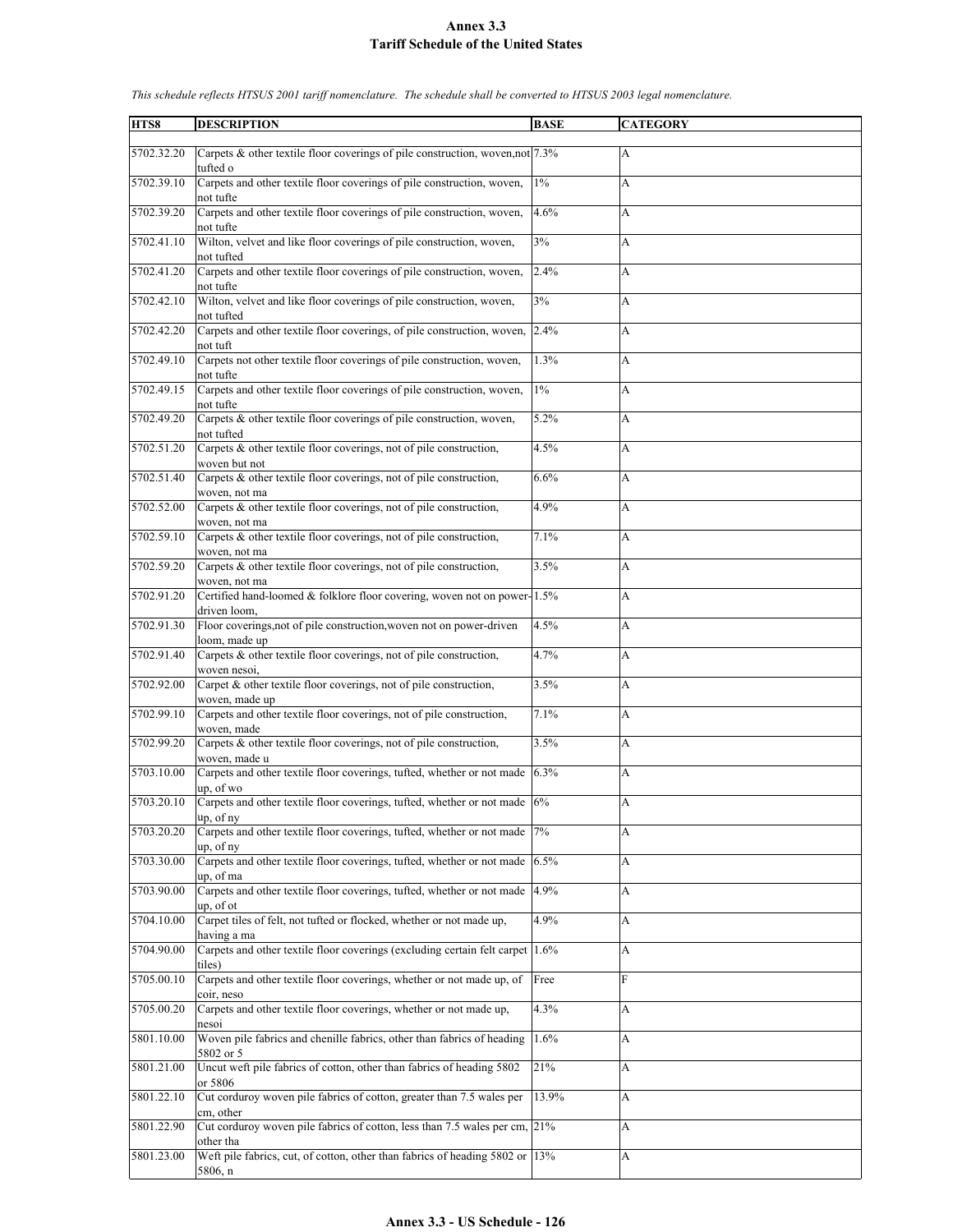| HTS8       | <b>DESCRIPTION</b>                                                                                        | <b>BASE</b> | <b>CATEGORY</b> |
|------------|-----------------------------------------------------------------------------------------------------------|-------------|-----------------|
|            |                                                                                                           |             |                 |
| 5801.24.00 | Warp pile fabrics, epingle (uncut), of cotton, other than fabrics of<br>heading 580                       | 13.6%       | A               |
| 5801.25.00 | Warp pile fabrics, cut, of cotton, other than fabrics of heading 5802 or 19.2%<br>5806                    |             | A               |
| 5801.26.00 | Chenille fabrics of cotton, other than fabrics of heading 5802 or 5806 3.8%                               |             | A               |
| 5801.31.00 | Uncut weft pile fabrics of man-made fibers, other than fabrics of<br>heading 5802 o                       | 17.9%       | A               |
| 5801.32.00 | Cut corduroy of man-made fibers, other than fabrics of heading 5802<br>or 5806                            | 15.6%       | A               |
| 5801.33.00 | Weft pile fabrics of man-made fibers, cut, other than fabrics of<br>heading 5802 or                       | 12.7%       | A               |
| 5801.34.00 | Warp pile fabrics, epingle (uncut), of man-made fibers, other than<br>fabrics of he                       | 15.6%       | A               |
| 5801.35.00 | Warp pile fabrics, cut, of man-made fibers, other than fabrics of<br>heading 5802 o                       | 17.9%       | A               |
| 5801.36.00 | Chenille fabrics of man-made fibers, other than fabrics of heading<br>5802 or 5806                        | 12.7%       | A               |
| 5801.90.10 | Woven pile fabrics and chenille fabrics of vegetable fibers except<br>cotton, other                       | 3.8%        | A               |
| 5801.90.20 | Woven pile fabrics and chenille fabrics of textile materials nesoi,<br>other than f                       | 3.5%        | A               |
| 5802.11.00 | Terry toweling and similar woven terry fabrics (other than narrow                                         | 10.2%       | A               |
| 5802.19.00 | fabrics of hea<br>Terry toweling and similar woven terry fabrics (other than narrow<br>fabrics of hea     | 9.9%        | A               |
| 5802.20.00 | Terry toweling and similar woven terry fabrics (other than narrow                                         | 15.6%       | A               |
| 5802.30.00 | fabrics of hea<br>Tufted textile fabrics, other than products of heading 5703                             | 6.4%        | A               |
| 5803.10.00 | Gauze (other than narrow fabrics of heading 5806) of cotton                                               | 3.4%        | A               |
| 5803.90.11 | Gauze (other than narrow fabrics of heading 5806) tapestry and                                            | 7%          | A               |
|            | upholstery fabric                                                                                         |             |                 |
| 5803.90.12 | Gauze (not narrow fabrics of heading 5806), except tapestry and<br>upholstery fabri                       | 21.4%       | A               |
| 5803.90.20 | Gauze (other than narrow fabrics of heading 5806) of vegetable fibers 0.9%<br>except cot                  |             | A               |
| 5803.90.30 | Gauze (other than narrow fabrics of heading 5806) of man-made<br>fibers                                   | 5.1%        | A               |
| 5803.90.40 | Gauze (other than narrow fabrics of heading 5806) of other textile<br>materials nes                       | 1.5%        | A               |
| 5804.10.10 | Tulles and other net fabrics (not including woven, knitted or<br>crocheted fabrics)                       | 7.8%        | A               |
| 5804.10.90 | Tulles and other net fabrics (not including woven, knitted or<br>crocheted fabrics)                       | 3.6%        | A               |
| 5804.21.00 | Mechanically made lace, in the piece, in strips or in motifs (not fabric 13.2%<br>of head                 |             | A               |
| 5804.29.10 | Mechanically made lace, in the piece, in strips or in motifs (not fabric 8.6%)<br>of head                 |             | A               |
| 5804.29.90 | Mechanically made lace, in the piece, in strips or in motifs (not fabric $6.5\%$<br>of head               |             | A               |
| 5804.30.00 | Hand-made lace, in the piece, in strips or in motifs (other than fabrics 13.7%)<br>of head                |             | A               |
| 5805.00.10 | Hand-woven tapestries of the type Gobelins, Flanders, Aubusson,<br>Beauvais and the                       | Free        | F               |
| 5805.00.20 | Certified hand-loomed and folklore hand-woven tapestries nesoi and<br>needle-worked                       | $1\%$       | A               |
| 5805.00.25 | Hand-woven tapestries nesoi and needle-worked tapestries, of wool or 1%<br>fine animal                    |             | A               |
| 5805.00.30 | Hand-woven tapestries nesoi and needle-worked tapestries, of cotton                                       | 2.2%        | A               |
| 5805.00.40 | Hand-woven tapestries nesoi and needle-worked tapestries, other than 2.4%<br>of cotton,                   |             | A               |
| 5806.10.10 | Narrow woven pile fabrics (including terry toweling and the like) and $\vert 8.1\% \rangle$<br>chenille f |             | A               |
| 5806.10.24 | Narrow woven pile fastener fabric tapes (other than goods of heading<br>5807) of ma                       | 7%          | A               |
| 5806.10.28 | Narrow woven pile fabrics, incl terry toweling/chenille fabric (excl<br>fastener fa                       | 8.7%        | A               |
| 5806.10.30 | Narrow woven pile fabrics (including terry toweling/the like) &<br>chenille fabrics                       | 4.9%        | A               |
|            |                                                                                                           |             |                 |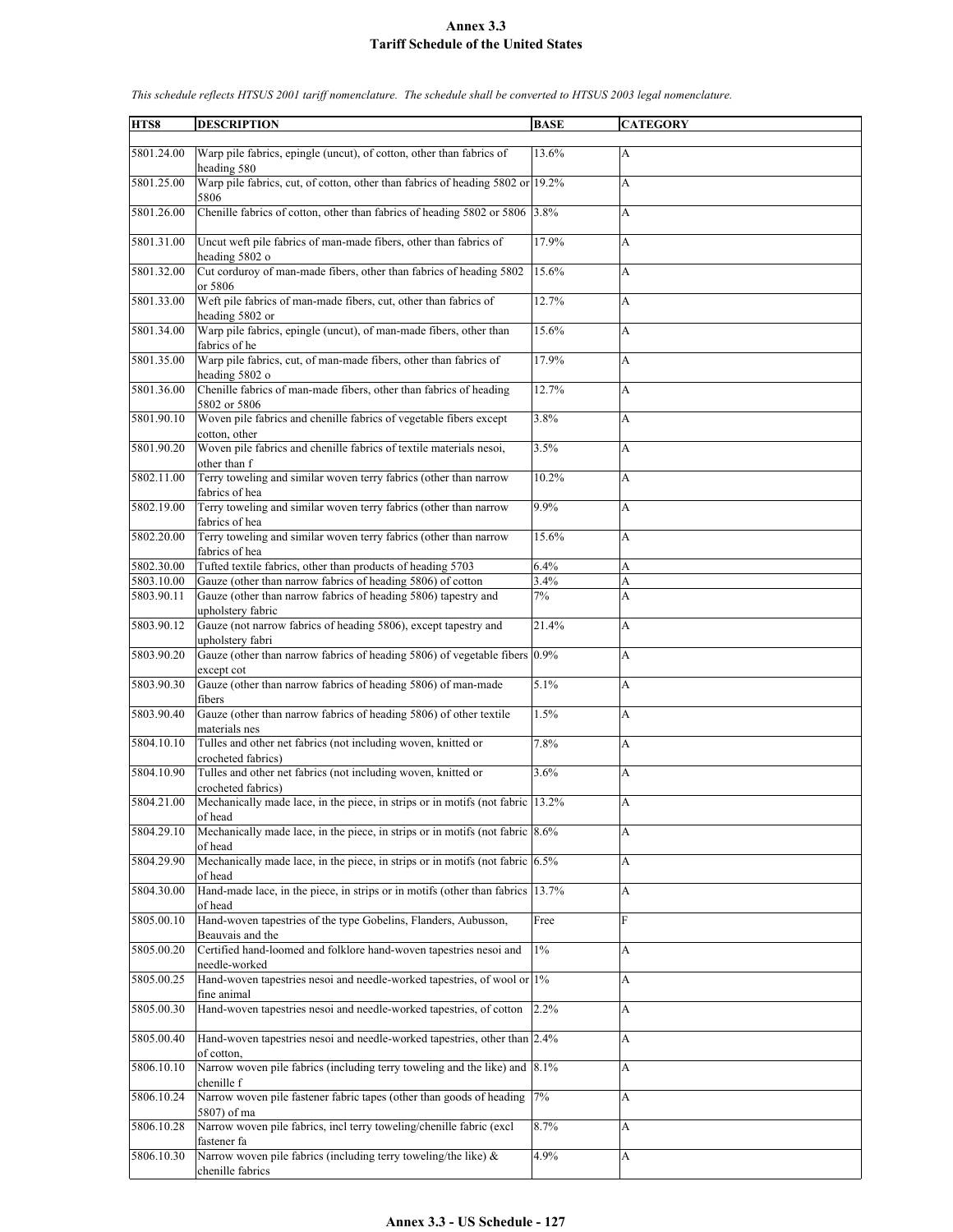| HTS8       | <b>DESCRIPTION</b>                                                                                    | <b>BASE</b>                 | <b>CATEGORY</b> |
|------------|-------------------------------------------------------------------------------------------------------|-----------------------------|-----------------|
| 5806.20.00 | Narrow woven fabrics (not goods of heading 5807), not pile,                                           | 7.3%                        | A               |
| 5806.31.00 | containing by weight<br>Narrow woven fabrics (other than goods of heading 5807), not pile,            | 9.2%                        | A               |
|            | not cont by w                                                                                         |                             |                 |
| 5806.32.10 | Woven ribbons of man-made fibers, not pile, not cont by wt 5% or<br>more of elastom                   | 6.9%                        | A               |
| 5806.32.20 | Narrow woven fabrics (other than ribbons), not pile, of man-made<br>fibers, not con                   | 6.4%                        | A               |
| 5806.39.10 | Narrow woven fabrics (not goods of heading 5807), not pile, of<br>wool/fine animal                    | 6.9%                        | A               |
| 5806.39.20 | Narrow woven fabric (not good of heading 5807), not pile, of<br>vegetable fibers ex                   | 5.1%                        | A               |
| 5806.39.30 | Narrow woven fabrics (not goods of heading 5807), not pile, of textile 0.9%                           |                             | A               |
| 5806.40.00 | materials<br>Narrow fabrics consisting of warp without weft assembled by means<br>of an adhesive      | 10.4%                       | A               |
| 5807.10.05 | Labels, in the piece, in strips or cut to shape or size, woven, not                                   | 8.2%                        | A               |
| 5807.10.15 | embroidered,<br>Labels, in the piece, in strips or cut to shape or size, woven, not                   | 5.8%                        | A               |
| 5807.10.20 | embroidered,<br>Woven badges and similar articles of textile materials (except labels),               | 4.3%                        | A               |
| 5807.90.05 | in the p<br>Labels, in the piece, in strips or cut to shape or size, nonwoven, not                    | 8.2%                        | A               |
| 5807.90.15 | embroider<br>Labels, in the piece, in strips or cut to shape or size, nonwoven, not                   | 5.8%                        | A               |
| 5807.90.20 | embroider<br>Badges & similar articles (except labels) of textile materials, not                      | 4.3%                        | A               |
|            | woven, not e                                                                                          |                             |                 |
| 5808.10.10 | Braids, in the piece, of abaca or ramie, suitable for making or<br>ornamenting head                   | Free                        | F               |
| 5808.10.40 | Braids in the piece, suitable for making or ornamenting headwear, of<br>cotton or m                   | 3.3%                        | A               |
| 5808.10.50 | Braids in the piece, suitable for making or ornamenting headwear, of<br>textile mat                   | 1.1%                        | A               |
| 5808.10.70 | Braids in the piece, not suitable for making or ornamenting headwear, 7.7%                            |                             | A               |
| 5808.10.90 | of cotton<br>Braids in the piece, not suitable for making or ornamenting headwear, 5.5%               |                             | A               |
| 5808.90.00 | of textile<br>Ornamental trimmings in the piece, without embroidery, other than                       | 5.1%                        | A               |
| 5809.00.00 | knitted or cro<br>Woven fabrics of metal thread & woven fabrics of metallized yarn of<br>heading 5605 | 15.5%                       | A               |
| 5810.10.00 | Embroidery in the piece, in strips or in motifs, without visible ground                               | 14.7%                       | A               |
| 5810.91.00 | Embroidery of cotton, in the piece, in strips or in motifs, other than                                | $2.5\%$ , but in the        | A               |
| 5810.92.10 | without v<br>Badges, emblems, and motifs of man-made fibers, embroidered, in                          | cas<br>$5.5\%$ , but in the | $\overline{A}$  |
| 5810.92.90 | the piece or in<br>Embroidery in the piece or in strips (excluding badges, emblems and                | cas<br>7.7%, but in the     | A               |
| 5810.99.10 | motifs), of<br>Embroidery in the piece, in strips or in motifs, of wool or fine animal                | cas<br>$7.7\%$ , but in the | A               |
|            | hair, ot                                                                                              | cas                         |                 |
| 5810.99.90 | Embroidery in piece/strips/motifs.of textile material except cotton,<br>man-made fi                   | $5.5\%$ , but in the<br>cas | A               |
| 5811.00.10 | Quilted textile products in the piece (excluding embroidery), of one or 13.7%<br>more lay             |                             | A               |
| 5811.00.20 | Quilted textile products in the piece (excluding embroidery), of one or $6.6\%$<br>more lay           |                             | A               |
| 5811.00.30 | Quilted textile products in the piece (excluding embroidery), of one or 10.4%                         |                             | A               |
| 5811.00.40 | more lay<br>Quilted textile products in the piece (excluding embroidery), of one or 1.3%<br>more lay  |                             | A               |
| 5901.10.10 | Textile fabrics coated with gum or amylaceous substances, of a kind<br>used for out                   | 7.3%                        | A               |
| 5901.10.20 | Textile fabrics coated with gum or amylaceous substances, of a kind<br>used for out                   | 4.3%                        | A               |
| 5901.90.20 | Tracing cloth, prepared painting canvas, buckram and similar<br>stiffened textile f                   | 7.3%                        | А               |
| 5901.90.40 | Tracing cloth, prepared painting canvas, buckram and similar<br>stiffened textile f                   | 4.3%                        | A               |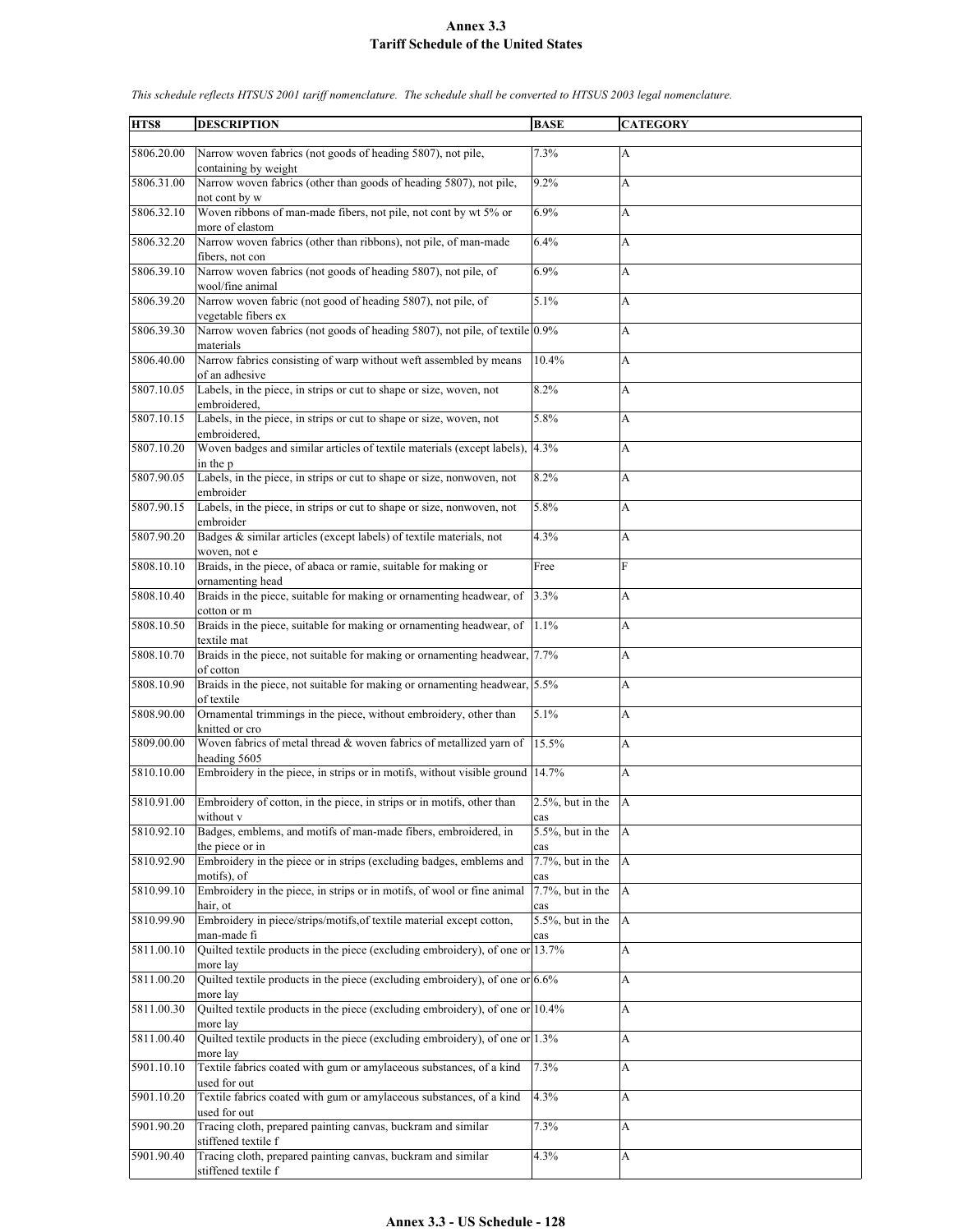| HTS8       | <b>DESCRIPTION</b>                                                                                 | <b>BASE</b> | <b>CATEGORY</b> |
|------------|----------------------------------------------------------------------------------------------------|-------------|-----------------|
| 5902.10.00 | Tire cord fabric of high tenacity yarn of nylon or other polyamides                                | 6%          | A               |
| 5902.20.00 | Tire cord fabric of high tenacity yarn of polyesters                                               | 6%          | A               |
| 5902.90.00 | Tire cord fabric of high tenacity yarns of viscose rayon                                           | 2%          | A               |
| 5903.10.10 | Textile fabrics of cotton, impregnated, coated, covered or laminated<br>with polyvi                | 3.5%        | A               |
| 5903.10.15 | Textile fabric spec in note 9 to sect XI, of man-made fibers, impreg,<br>coated, co                | $1\%$       | A               |
| 5903.10.18 | Textile fabrics spec in note 9 to section XI, of man-made fibers,<br>impregnated, c                | 14.7%       | A               |
| 5903.10.20 | Textile fabrics nesoi, of man-made fibers, impregnated, coated,<br>covered or laminat              | 1.3%        | A               |
| 5903.10.25 | Textile fabrics nesoi, of man-made fibers, impregnated, coated, covered<br>or laminated            | 7.8%        | A               |
| 5903.10.30 | Textile fabrics nesoi, impregnated, coated, covered or laminated with<br>polyvinyl                 | 3.5%        | A               |
| 5903.20.10 | Textile fabrics of cotton, impregnated, coated, covered or laminated                               | 3.5%        | A               |
| 5903.20.15 | with polyur<br>Textile fabrics spec in note 9 to section XI, of man-made fibers,<br>impreg, coated | $1\%$       | A               |
| 5903.20.18 | Textile fabrics specified in note 9 to section XI, of man-made fibers,<br>impregnat                | 10.4%       | A               |
| 5903.20.20 | Textile fabrics of man-made fibers, impregnated, coated, covered or<br>laminated wi                | 1.3%        | A               |
| 5903.20.25 | Textile fabrics of man-made fibers, impregnated, coated, covered or<br>laminated wi                | 7.8%        | A               |
| 5903.20.30 | Textile fabrics nesoi, impregnated, coated, covered or laminated with 3.5%<br>polyuretha           |             | A               |
| 5903.90.10 | Textile fabrics of cotton, impregnated, coated, covered or laminated<br>with plasti                | 3.5%        | A               |
| 5903.90.15 | Textile fabrics spec in note 9 to section XI, of man-made fibers,<br>impreg, coated                | $1\%$       | A               |
| 5903.90.18 | Textile fabrics specified in note 9 to section XI, of man-made fabrics,<br>impregna                | 10.4%       | A               |
| 5903.90.20 | Textile fabrics of man-made fibers, impregnated, coated, covered or<br>laminated wi                | 1.3%        | A               |
| 5903.90.25 | Textile fabrics of man-made fibers, impregnated, coated, covered or<br>laminated wi                | 7.8%        | A               |
| 5903.90.30 | Textile fabrics nesoi, impreg, coated, covered or laminated w/plastics<br>other tha                | 3.5%        | A               |
| 5904.10.00 | Linoleum, whether or not cut to shape                                                              | 1.3%        | A               |
| 5904.91.00 | Floor coverings consisting of a coating applied on a textile backing,                              | 1.5%        | A               |
| 5904.92.00 | with a bas<br>Floor coverings consisting of a coating applied on a textile backing,                | 1.5%        | A               |
|            | with a tex                                                                                         |             |                 |
| 5905.00.10 | Textile wall coverings backed with permanently affixed paper                                       | Free        | F               |
| 5905.00.90 | Textile wall coverings, nesoi                                                                      | 3.8%        | A               |
| 5906.10.00 | Rubberized textile fabric adhesive tape of a width not exceeding 20<br>cm (other th                | 3.8%        | A               |
| 5906.91.10 | Rubberized textile fabrics of cotton, knitted or crocheted (other than<br>fabric of                | 3.5%        | A               |
| 5906.91.20 | Rubberized textile fabrics (other than of heading 5902) nesoi, knitted<br>or croche                | 1.3%        | A               |
| 5906.91.25 | Rubberized textile fabrics (other than of head 5902), nesoi, knitted or<br>crochete                | 7.8%        | A               |
| 5906.91.30 | Rubberized textile fabrics (other than of heading 5902) nesoi, knitted 3.5%<br>or croche           |             | A               |
| 5906.99.10 | Rubberized textile fabrics not knitted or crocheted, of cotton, other<br>than fabri                | 3.5%        | A               |
| 5906.99.20 | Rubberized textile fabrics (other than of head 5902), nesoi, not                                   | 1.3%        | A               |
| 5906.99.25 | knitted or croc<br>Rubberized textile fabrics (other than of head 5902), nesoi, not                | 2.6%        | A               |
| 5906.99.30 | knitted or croc<br>Rubberized textile fabrics, not knitted or crocheted, other than those          | 4.3%        | A               |
| 5907.00.05 | of headin<br>Laminated fabrics specified in note 9 to sect. XI of HTS, of m-m                      | Free        | F               |
| 5907.00.15 | fiber, for thea<br>Laminated fabrics spec in note 9 to sect XI of HTS, of m-m fiber,               | 10.4%       | A               |
|            | other than the                                                                                     |             |                 |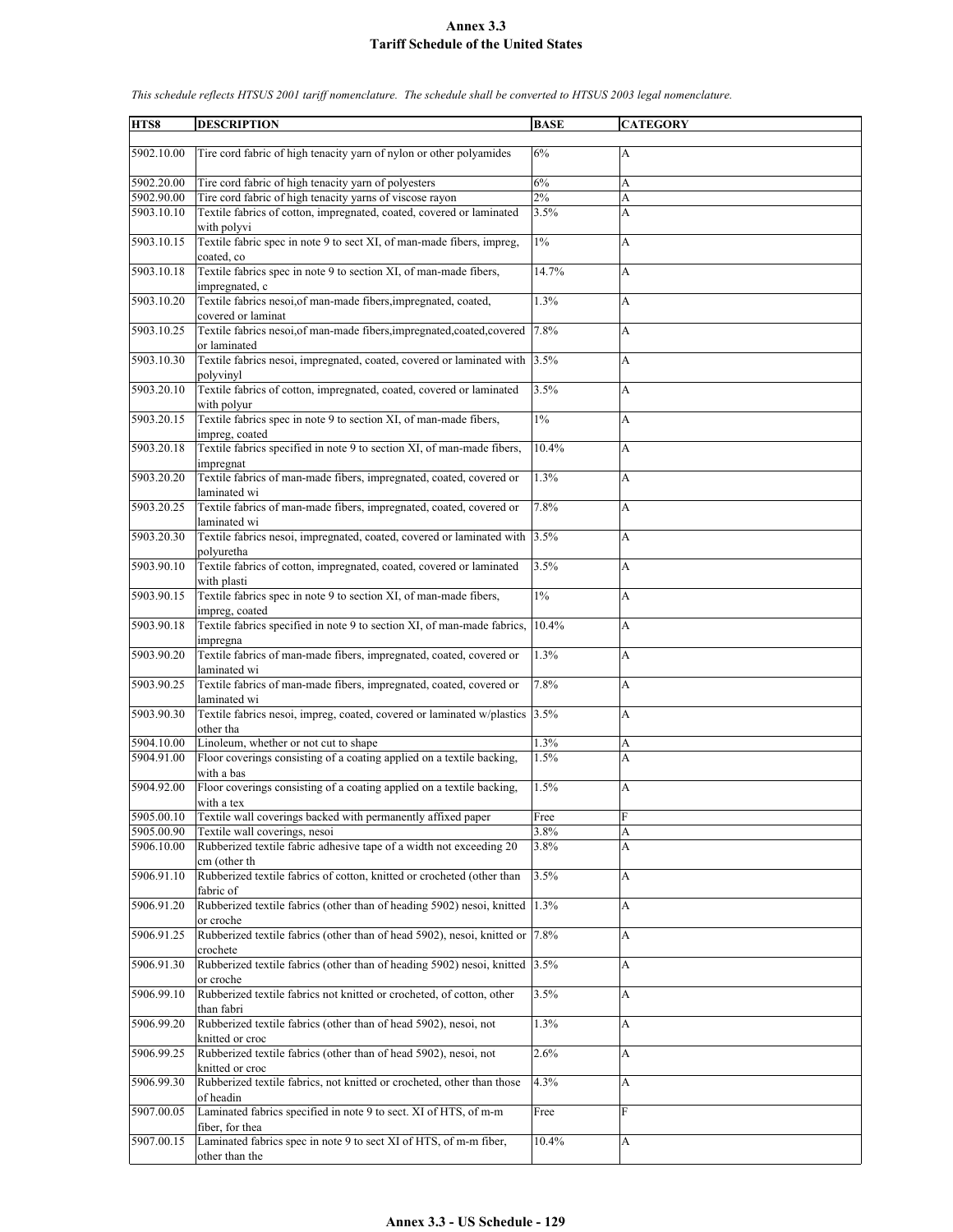| HTS8       | <b>DESCRIPTION</b>                                                                                | <b>BASE</b> | <b>CATEGORY</b> |
|------------|---------------------------------------------------------------------------------------------------|-------------|-----------------|
|            |                                                                                                   |             |                 |
| 5907.00.25 | Lam fabs specified in nte 9 to sect. XI of HTS, of tx mats except m-m Free<br>fiber, for          |             | F               |
| 5907.00.35 | Lam fabs specified in nte 9 to sect. XI of HTS, of tx mats except m-m<br>fiber, oth               | 10.4%       | A               |
| 5907.00.60 | Other fabric, impregnated, coated or covered, and painted canvas<br>being theatrica               | 1.7%        | A               |
| 5907.00.80 | Other fabric, impregnated, coated or covered, & painted canvas being 1.7%<br>theatrical           |             | A               |
| 5908.00.00 | Textile wicks, woven, plaited or knitted, for lamps, stoves, candles<br>and the lik               | 4.4%        | A               |
| 5909.00.10 | Textile hosepiping and similar textile tubing of vegetable fibers, with<br>or witho               | 1.4%        | A               |
| 5909.00.20 | Textile hosepiping and similar textile tubing nesoi, with or without<br>lining, arm               | 4.3%        | A               |
| 5910.00.10 | Transmission or conveyor belts or belting of man-made fibers                                      | 5.2%        | A               |
| 5910.00.90 | Transmission or conveyor belts or belting of textile materials, other                             | 3.4%        | A               |
|            | than man-m                                                                                        |             |                 |
| 5911.10.10 | Printers' rubberized blankets of textile fabrics                                                  | 3.8%        | A               |
| 5911.10.20 | Textile fabrics, felt and felt-lined woven fabrics, combined with                                 | 4.9%        | A               |
| 5911.20.10 | $layer(s)$ of ru<br>Bolting cloth fabrics principally used for stenciling purposes in screen-4.3% |             | A               |
|            | process                                                                                           |             |                 |
| 5911.20.20 | Bolting cloth nesoi, of silk, whether or not made up                                              | Free        | F               |
| 5911.20.30 | Bolting cloth, whether or not made up, nesoi                                                      | 2%          | A               |
| 5911.31.00 | Textile fabrics and felts, endless or fitted with linking devices, used<br>for pape               | 4.9%        | A               |
| 5911.32.00 | Textile fabrics and felts, endless or fitted with linking devices, used                           | 4.9%        | A               |
|            | for pape                                                                                          |             |                 |
| 5911.40.00 | Straining cloth of a kind used in oil presses or the like, of textile<br>material o               | 9.5%        | A               |
| 5911.90.00 | Textile products and articles, of a kind used in machinery or plants for 4.9%<br>technic          |             | A               |
| 6001.10.20 | Knitted or crocheted "long pile" fabrics of man-made fibers                                       | 17.9%       | A               |
| 6001.10.60 | Knitted or crocheted "long pile" fabrics, other than of man-made                                  | $9.6\%$     | A               |
|            | fibers                                                                                            |             |                 |
| 6001.21.00 | Knitted or crocheted looped pile fabrics of cotton                                                | 10.2%       | A               |
| 6001.22.00 | Knitted or crocheted looped pile fabrics of man-made fibers                                       | 17.9%       | A               |
| 6001.29.00 | Knitted or crocheted looped pile fabrics of textile materials, other<br>than of cot               | 7.3%        | A               |
| 6001.91.00 | Knitted or crocheted pile fabrics (other than "long pile" or looped<br>pile) of cot               | 19.2%       | A               |
| 6001.92.00 | Knitted or crocheted pile fabrics (other than "long pile" or looped<br>pile) of man               | 17.9%       | A               |
| 6001.99.10 | Knitted or crocheted pile fabrics (except long or looped pile), of tex<br>mats othe               | 5.2%        | A               |
| 6001.99.90 | Knitted or crocheted pile fabrics (except long or looped pile), of tex<br>mats othe               | 7.3%        | A               |
| 6002.10.40 | Knitted or crocheted fabrics nesoi, width not exceeding 30 cm,<br>containing 5% or                | 9.2%        | A               |
| 6002.10.80 | Knitted or crocheted fabrics nesoi, width not exceeding 30 cm,<br>containing 5% or                | 8.4%        | A               |
| 6002.20.10 | Warp knit open-worked fabrics nesoi, width not exceeding 30 cm                                    | 14.7%       | A               |
| 6002.20.30 | Knitted or crocheted fabrics nesoi, width not over 30 cm, not<br>containing 5% or m               | $8.6\%$     | A               |
| 6002.20.60 | Knitted or crocheted fabrics nesoi, width not over 30 cm, not<br>containing 5% or m               | 7.9%        | A               |
| 6002.20.90 | Knitted or crocheted fabrics nesoi, width n/o 30 cm, not cont. 5% or<br>more elastome             | 6.9%        | A               |
| 6002.30.20 | Knitted or crocheted fabrics nesoi, width exceeding 30 cm, containing 12.8%<br>5% or more         |             | A               |
| 6002.30.90 | Knitted or crocheted fabrics nesoi, width exceeding 30 cm, containing 7.3%<br>5% or more          |             | A               |
| 6002.41.00 | Warp knit fabrics nesoi (including those made on galloon knitting<br>machines), of                | 12.7%       | A               |
| 6002.42.00 | Warp knit fabrics nesoi (including those made on galloon knitting<br>machines), of                | 11.2%       | A               |
| 6002.43.00 | Warp knit fabrics nesoi (including those made on galloon knitting<br>machines), of                | 11.2%       | A               |
| 6002.49.00 | Warp knit fabrics nesoi (including those made on galloon knitting<br>machines), oth               | 11.2%       | A               |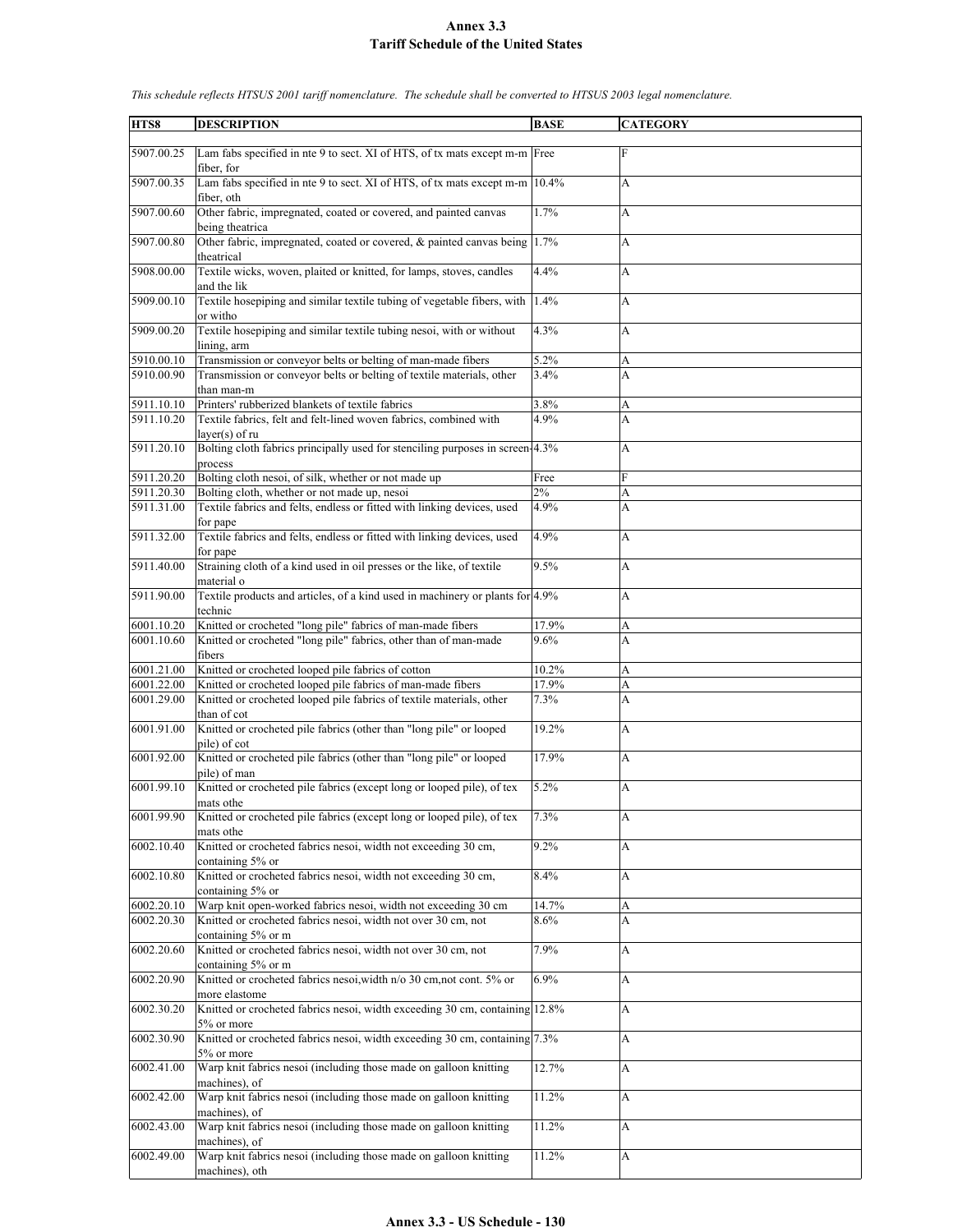| HTS8       | <b>DESCRIPTION</b>                                                                                                            | <b>BASE</b>                  | <b>CATEGORY</b> |
|------------|-------------------------------------------------------------------------------------------------------------------------------|------------------------------|-----------------|
|            |                                                                                                                               |                              |                 |
| 6002.91.00 | Knitted or crocheted fabrics of wool or fine animal hair, nesoi                                                               | 12.7%                        | А               |
| 6002.92.10 | Circular knit fabric, wholly of cotton, yarns over 100 metric number                                                          | 11.2%                        | A               |
|            | per single                                                                                                                    |                              |                 |
| 6002.92.90 | Knitted or crocheted fabrics of cotton, nesoi                                                                                 | 11.2%                        | A               |
| 6002.93.00 | Knitted or crocheted fabrics of man-made fibers, nesoi<br>Other knitted or crocheted fabrics nesoi, of tex mats other than of | $11.2\%$                     | A               |
| 6002.99.10 |                                                                                                                               | 9.1%                         | A               |
| 6002.99.90 | wool, cotton<br>Other knitted or crocheted fabrics nesoi, of tex mats other than of                                           | 4.2%                         | A               |
|            | wool, cotton                                                                                                                  |                              |                 |
| 6101.10.00 | Men's or boys' overcoats, carcoats, capes, cloaks, windbreakers and                                                           | $66.4$ cents/kg +            | A               |
|            | similar arti                                                                                                                  | 17.2                         |                 |
| 6101.20.00 | Men's or boys' overcoats, carcoats, capes, cloaks, anoraks,                                                                   | 16.2%                        | A               |
|            | windbreakers and sim                                                                                                          |                              |                 |
| 6101.30.10 | Men's or boys' overcoats, carcoats, capes and like articles knitted or                                                        | 5.7%                         | A               |
|            | crocheted                                                                                                                     |                              |                 |
| 6101.30.15 | Men's or boy's overcoat, etc., knitted or crocheted, of manmade fibers,                                                       | $50.2$ cents/kg +            | A               |
|            | containing                                                                                                                    | 13%                          |                 |
| 6101.30.20 | Men's or boy's overcoats, carcoats, capes, cloaks, windbreakers and                                                           | 28.7%                        | A               |
|            | similar arti                                                                                                                  |                              |                 |
| 6101.90.10 | Men's or boys' overcoats, carcoats, etc., of tex mats (other than wool,                                                       | 2.5%                         | A               |
|            | cotton o                                                                                                                      |                              |                 |
| 6101.90.90 | Men's or boys' overcoats, carcoats, etc., of tex mats (other than wool,                                                       | 5.8%                         | A               |
|            | cotton o                                                                                                                      |                              |                 |
| 6102.10.00 | Women's or girls' overcoats, carcoats, capes, windbreakers and similar 59.6 cents/kg +                                        |                              | A               |
|            | articles.                                                                                                                     | 17.5                         |                 |
| 6102.20.00 | Women's or girls' overcoats, carcoats, capes, cloaks, anoraks,                                                                | 16.2%                        | A               |
|            | windbreakers and                                                                                                              |                              |                 |
| 6102.30.05 | Women's or girls' overcoats, carcoats, etc., knitted or crocheted, of                                                         | 5.5%                         | A               |
|            | manmade fi                                                                                                                    |                              |                 |
| 6102.30.10 | Women's or girls' overcoats, carcoats, etc., knitted or crocheted, of                                                         | $\overline{65.6}$ cents/kg + | A               |
|            | manmade fi                                                                                                                    | 19.2                         |                 |
| 6102.30.20 | Women's or girls' overcoats, carcoats, capes, windbreakers and similar 28.7%                                                  |                              | A               |
| 6102.90.10 | articles.<br>Women's or girls' overcoats, carcoats, etc., of tex mats (other than                                             | 2.5%                         | A               |
|            | wool, cotto                                                                                                                   |                              |                 |
| 6102.90.90 | Women's or girls' overcoats, carcoats, etc., of tex mats (other than                                                          | 5.8%                         | A               |
|            | wool, cotto                                                                                                                   |                              |                 |
| 6103.11.00 | Men's or boys' suits, knitted or crocheted, of wool or fine animal hair                                                       | $50.3$ cents/kg +            | A               |
|            |                                                                                                                               | 13%                          |                 |
| 6103.12.10 | Men's or boys' suits, knitted or crocheted, of synthetic fibers,                                                              | $65.4$ cents/kg +            | A               |
|            | containing 23 p                                                                                                               | 16.9                         |                 |
| 6103.12.20 | Men's or boys' suits, knitted or crocheted, of synthetic fibers, nesoi                                                        | 28.7%                        | A               |
|            |                                                                                                                               |                              |                 |
| 6103.19.10 | Men's or boys' suits, knitted or crocheted, of artificial fibers,                                                             | $23.2$ cents/kg +            | A               |
|            | containing 23                                                                                                                 | $6\%$                        |                 |
| 6103.19.15 | Men's or boys' suits, knitted or crocheted, of artificial fibers, nesoi                                                       | 9%                           | A               |
|            |                                                                                                                               |                              |                 |
| 6103.19.20 | Men's or boys' suits, knitted or crocheted, of cotton                                                                         | 12.2%                        | A               |
| 6103.19.60 | Men's or boys' suits, of tex mats (ex wool, cotton or mmf), containing                                                        | 2.4%                         | A               |
|            | 70% or mo                                                                                                                     |                              |                 |
| 6103.19.90 | Men's or boys' suits, of tex mats (ex wool, cotton or mmf), containing 5.7%<br>under 70%                                      |                              | A               |
| 6103.21.00 | Men's or boys' ensembles, knitted or crocheted, of wool or fine animal The rate                                               |                              | A               |
|            | hair                                                                                                                          | applicable                   |                 |
| 6103.22.00 | Men's or boys' ensembles, knitted or crocheted, of cotton                                                                     | The rate                     | A               |
|            |                                                                                                                               | applicable                   |                 |
| 6103.23.00 | Men's or boys' ensembles, knitted or crocheted, of synthetic fibers                                                           | The rate                     | А               |
|            |                                                                                                                               | applicable                   |                 |
| 6103.29.10 | Men's or boys' ensembles, knitted or crocheted, of artificial fibers                                                          | The rate                     | A               |
|            |                                                                                                                               | applicable                   |                 |
| 6103.29.20 | Men's or boys' ensembles, knitted or crocheted, of textile materials                                                          | The rate                     | A               |
|            | nesoi                                                                                                                         | applicable                   |                 |
| 6103.31.00 | Men's or boys' suit-type jackets and blazers, knitted or crocheted, of                                                        | $50.2$ cents/kg +            | A               |
|            | wool or f                                                                                                                     | 13%                          |                 |
| 6103.32.00 | Men's or boys' suit-type jackets and blazers, knitted or crocheted, of                                                        | 14.5%                        | A               |
|            | cotton                                                                                                                        |                              |                 |
| 6103.33.10 | Men's or boys' suit-type jackets and blazers, knitted or crocheted, of                                                        | $50.2$ cents/kg +            | A               |
|            | synthetic                                                                                                                     | 13%                          |                 |
| 6103.33.20 | Men's or boys' suit-type jackets and blazers, knitted or crocheted, of                                                        | 28.7%                        | A               |
|            | synthetic                                                                                                                     |                              |                 |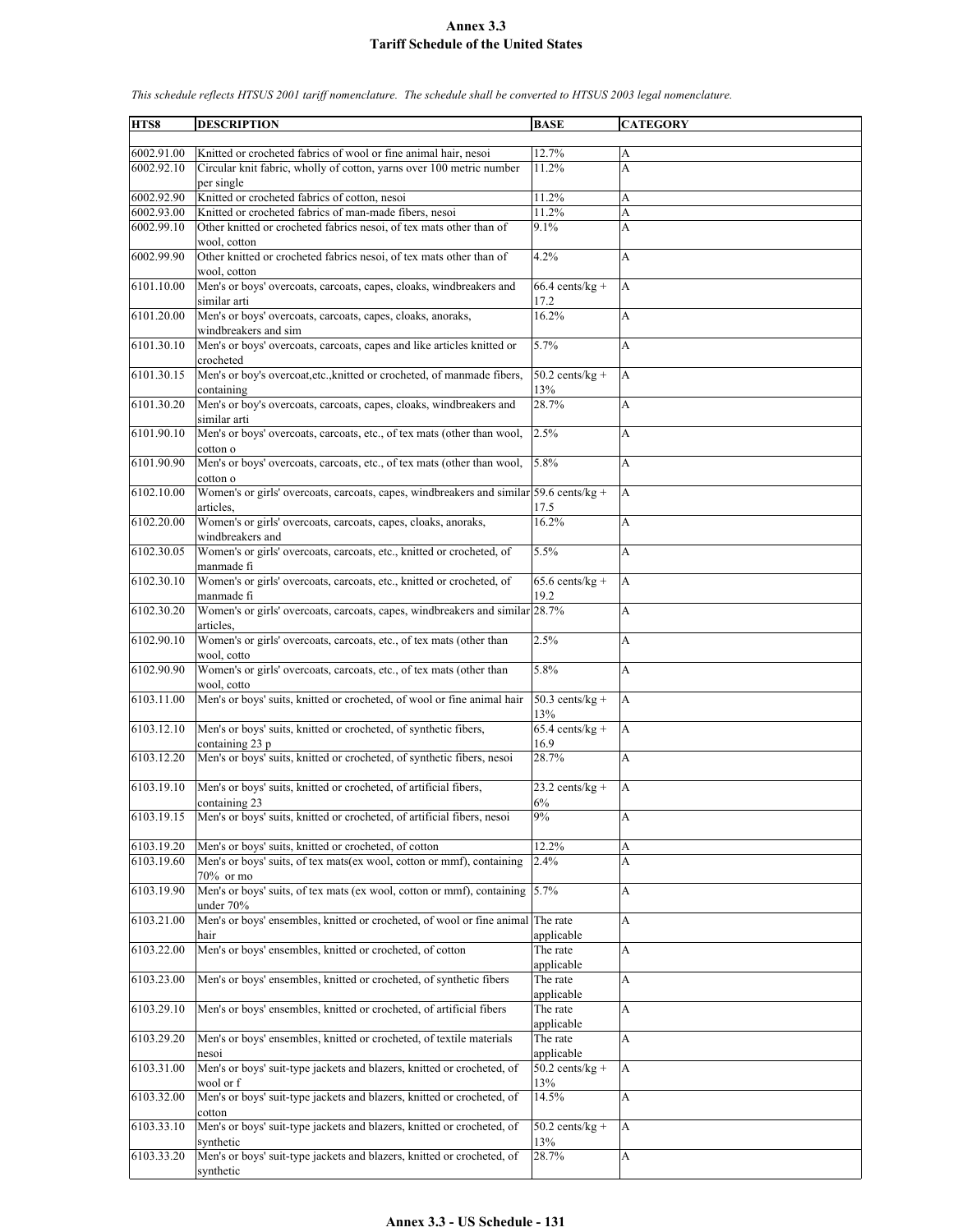| HTS8       | <b>DESCRIPTION</b>                                                              | <b>BASE</b>       | <b>CATEGORY</b>           |
|------------|---------------------------------------------------------------------------------|-------------------|---------------------------|
|            |                                                                                 |                   |                           |
| 6103.39.10 | Men's or boys' suit-type jackets and blazers, knitted or crocheted, of          | 19.4%             | $\mathbf{A}$              |
|            | artificia                                                                       |                   |                           |
| 6103.39.40 | Men's or boys' suit-type jackets and blazers, of textile mats, (except          | 2.4%              | A                         |
|            | wool, cot                                                                       |                   |                           |
| 6103.39.80 | Men's or boys' suit-type jackets and blazers, of textile mats, (except          | 5.7%              | А                         |
|            | wool, cot                                                                       |                   |                           |
| 6103.41.10 | Men's or boys' trousers, breeches and shorts, knitted or crocheted, of          | $65.9$ cents/kg + | A                         |
|            | wool or f                                                                       | 17.1              |                           |
| 6103.41.20 | Men's or boys' bib and brace overalls, knitted or crocheted, of wool or 14.6%   |                   | A                         |
|            |                                                                                 |                   |                           |
|            | fine ani                                                                        |                   |                           |
| 6103.42.10 | Men's or boys' trousers, breeches and shorts, knitted or crocheted, of          | 16.4%             | A                         |
|            | cotton                                                                          |                   |                           |
| 6103.42.20 | Men's or boys' bib and brace overalls, knitted or crocheted, of cotton          | 10.5%             | A                         |
|            |                                                                                 |                   |                           |
| 6103.43.10 | Men's or boys' trousers, breeches and shorts, knitted or crocheted, of          | $64.1$ cents/kg + | A                         |
|            | syn. fibe                                                                       | 16.6              |                           |
| 6103.43.15 | Men's or boys' trousers, breeches and shorts, knitted or crocheted, of          | 28.7%             | А                         |
|            |                                                                                 |                   |                           |
|            | synthetic                                                                       |                   |                           |
| 6103.43.20 | Men's and boys' bib and brace overalls of synthetic fibers, knitted or          | 15.5%             | A                         |
|            | crocheted                                                                       |                   |                           |
| 6103.49.10 | Men's or boys' trousers, breeches and shorts, knitted or crocheted, of          | 28.7%             | A                         |
|            | artificia                                                                       |                   |                           |
| 6103.49.20 | Men's or boys' bib and brace overalls, knitted or crocheted, of                 | 14.6%             | A                         |
|            | artificial fiber                                                                |                   |                           |
| 6103.49.40 | Men's or boys' trousers, bib and brace overalls, breeches and shorts, of 2.4%   |                   | A                         |
|            | tex mat                                                                         |                   |                           |
|            |                                                                                 |                   |                           |
| 6103.49.80 | Men's or boys' trousers, bib and brace overalls, breeches and shorts, of 5.7%   |                   | A                         |
|            | tex mat                                                                         |                   |                           |
| 6104.11.00 | Women's or girls' suits, knitted or crocheted, of wool or fine animal           | 14.6%             | A                         |
|            | hair                                                                            |                   |                           |
| 6104.12.00 | Women's or girls' suits, knitted or crocheted, of cotton                        | 12.2%             | A                         |
| 6104.13.10 | Women's or girls' suits, knitted or crocheted, of synthetic fibers,             | 5.1%              | A                         |
|            | containing 2                                                                    |                   |                           |
| 6104.13.20 | Women's or girls' suits, knitted or crocheted, of synthetic fibers, nesoi 19.4% |                   | А                         |
|            |                                                                                 |                   |                           |
| 6104.19.10 |                                                                                 |                   |                           |
|            | Women's or girls' suits, knitted or crocheted, of artificial fibers,            | 11%               | A                         |
|            | containing                                                                      |                   |                           |
| 6104.19.15 | Women's or girls' suits, knitted or crocheted, of artificial fibers, nesoi      | 9%                | A                         |
|            |                                                                                 |                   |                           |
| 6104.19.40 | Women's or girls' suits, of tex mats (ex wool, cotton or mmf),                  | 2.4%              | A                         |
|            | containing 70% o                                                                |                   |                           |
| 6104.19.80 | Women's or girls' suits, of tex mats (ex wool, cotton or mmf),                  | 5.7%              | A                         |
|            | containing under                                                                |                   |                           |
| 6104.21.00 | Women's or girls' ensembles, knitted or crocheted, of wool or fine              | The rate          | А                         |
|            | animal hair                                                                     | applicable        |                           |
| 6104.22.00 | Women's or girls' ensembles, knitted or crocheted, of cotton                    |                   | $\boldsymbol{\mathsf{A}}$ |
|            |                                                                                 | The rate          |                           |
|            |                                                                                 | applicable        |                           |
| 6104.23.00 | Women's or girls' ensembles, knitted or crocheted, of synthetic fibers          | The rate          | A                         |
|            |                                                                                 | applicable        |                           |
| 6104.29.10 | Women's or girls' ensembles, knitted or crocheted, of artificial fibers         | The rate          | А                         |
|            |                                                                                 | applicable        |                           |
| 6104.29.20 | Women's or girls' ensembles, knitted or crocheted, of textile materials         | The rate          | $\mathbf{A}$              |
|            | nesoi                                                                           | applicable        |                           |
| 6104.31.00 | Women's or girls' suit-type jackets and blazers, knitted or crocheted,          | $58.8$ cents/kg + | A                         |
|            | of wool o                                                                       | 17.2              |                           |
|            | Women's or girls' suit-type jackets and blazers, knitted or crocheted,          |                   |                           |
| 6104.32.00 |                                                                                 | 15.5%             | A                         |
|            | of cotton                                                                       |                   |                           |
| 6104.33.10 | Women's or girls' suit-type jackets & blazers, knit or crocheted, of            | $60$ cents/kg +   | A                         |
|            | synthetic f                                                                     | 17.6%             |                           |
| 6104.33.20 | Women's or girls' suit-type jackets and blazers, knitted or crocheted,          | 28.7%             | A                         |
|            | of synthe                                                                       |                   |                           |
| 6104.39.10 | Women's or girls' suit-type jackets, knitted or crocheted, of artificial        | 25.8%             | A                         |
|            | fibers                                                                          |                   |                           |
|            |                                                                                 |                   |                           |
| 6104.39.20 | Women's or girls' suit-type jackets, knitted or crocheted, of textile           | 1.8%              | $\boldsymbol{\mathsf{A}}$ |
|            | materials                                                                       |                   |                           |
| 6104.41.00 | Women's or girls' dresses, knitted or crocheted, of wool or fine animal 14.6%   |                   | A                         |
|            | hair                                                                            |                   |                           |
| 6104.42.00 | Women's or girls' dresses, knitted or crocheted, of cotton                      | 11.7%             | A                         |
| 6104.43.10 | Women's or girls' dresses, knitted or crocheted, of synthetic fibers,           | 15.5%             | A                         |
|            | containing                                                                      |                   |                           |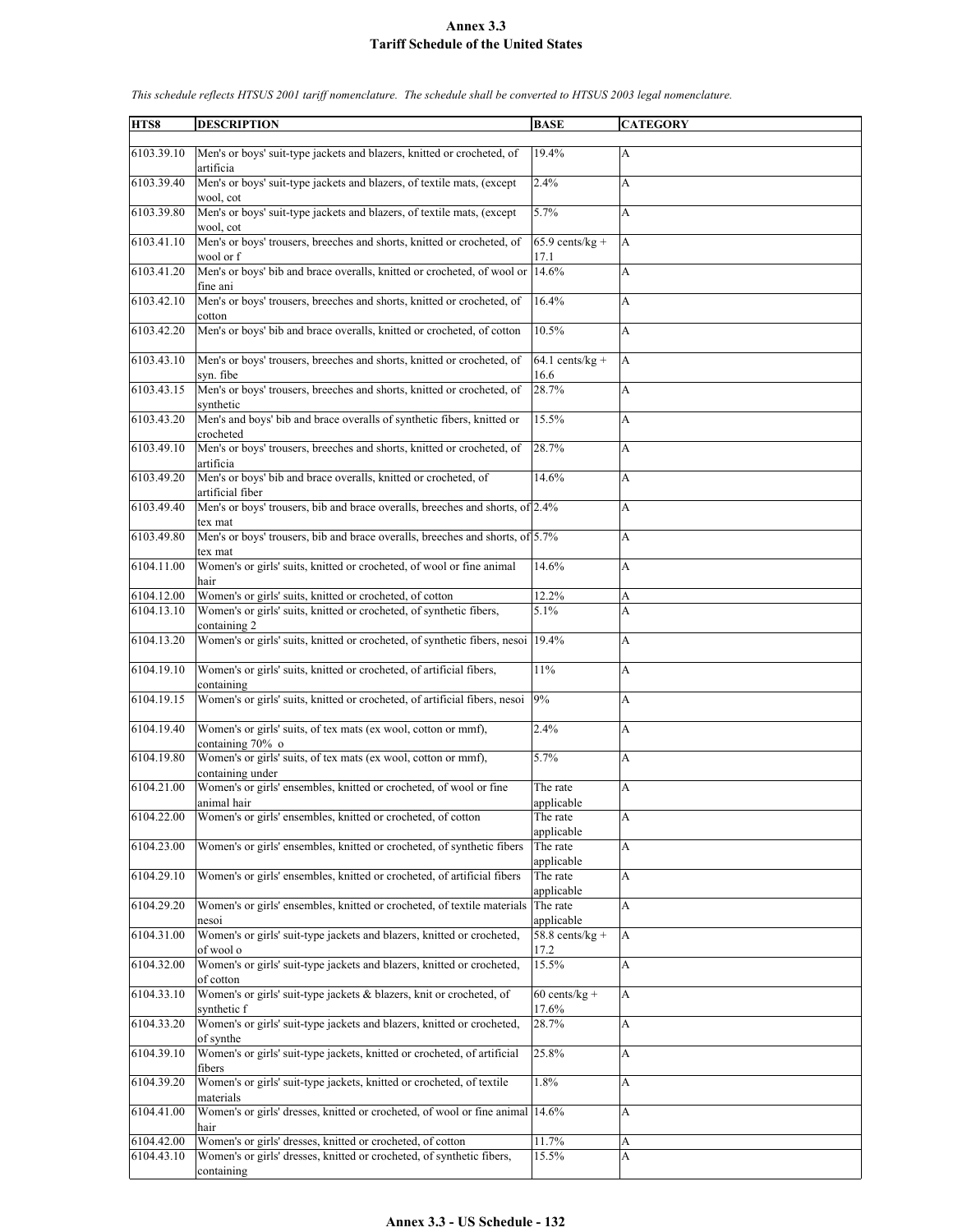| HTS8       | <b>DESCRIPTION</b>                                                                          | <b>BASE</b> | <b>CATEGORY</b> |
|------------|---------------------------------------------------------------------------------------------|-------------|-----------------|
|            |                                                                                             |             |                 |
| 6104.43.20 | Women's or girls' dresses, knitted or crocheted, of synthetic fibers,<br>nesoi              | 16.3%       | A               |
| 6104.44.10 | Women's or girls' dresses, knitted or crocheted, of artificial fibers,<br>containin         | 15.5%       | A               |
| 6104.44.20 | Women's or girls' dresses, knitted or crocheted, of artificial fibers,<br>nesoi             | 15.5%       | А               |
| 6104.49.10 | Women's or girls' dresses, of textile mats (ex wool, cotton or mmf),<br>containing          | 2.4%        | A               |
| 6104.49.90 | Women's or girls' dresses, of textile mats (ex wool, cotton or mmf),<br>containing          | 5.7%        | A               |
| 6104.51.00 | Women's or girls' skirts and divided skirts, knitted or crocheted, of<br>wool or fi         | 15.5%       | A               |
| 6104.52.00 | Women's or girls' skirts and divided skirts, knitted or crocheted, of<br>cotton             | 8.4%        | A               |
| 6104.53.10 | Women's or girls' skirts & divided skirts, knitted or crocheted, of<br>synthetic fi         | 15.5%       | A               |
| 6104.53.20 | Women's or girls' skirts and divided skirts, knitted or crocheted, of<br>synthetic          | 16.3%       | A               |
| 6104.59.10 | Women's or girls' skirts and divided skirts, knitted or crocheted, of<br>artificial         | 10.7%       | A               |
| 6104.59.40 | Women's or girls' skirts & divided skirts, of textile mats (ex wool,<br>cotton or m         | 2.4%        | A               |
| 6104.59.80 | Women's or girls' skirts and divided skirts, of textile mats (ex wool,<br>cotton or         | 5.7%        | A               |
| 6104.61.00 | Women's or girls' trousers, bib and brace overalls, breeches and<br>shorts, knitted         | 15.5%       | A               |
| 6104.62.10 | Women's or girls' bib and brace overalls, knitted or crocheted, of<br>cotton                | 10.5%       | A               |
| 6104.62.20 | Women's or girls' trousers, breeches and shorts, knitted or crocheted,<br>of cotton         | 15.4%       | A               |
| 6104.63.10 | Women's or girls' bib and brace overalls, knitted or crocheted, of<br>synthetic fib         | 15.5%       | A               |
| 6104.63.15 | Women's or girls' trousers, etc., knitted or crocheted, of synthetic<br>fibers, con         | 15.5%       | A               |
| 6104.63.20 | Women's or girls' trousers, breeches and shorts, knitted or crocheted,<br>of synthe         | 28.7%       | A               |
| 6104.69.10 | Women's or girls' bib and brace overalls, knitted or crocheted, of<br>artificial fi         | 14.6%       | A               |
| 6104.69.20 | Women's or girls' trousers, breeches and shorts, knitted or crocheted,<br>of artifi         | 28.7%       | A               |
| 6104.69.40 | Women's or girls' trousers, bib & brace overalls, breeches & shorts, of $2.4\%$<br>tex mats |             | A               |
| 6104.69.80 | Women's or girls' trousers, bib & brace overalls, breeches & shorts, of $5.7\%$<br>tex mats |             | A               |
| 6105.10.00 | Men's or boys' shirts, knitted or crocheted, of cotton                                      | 20.1%       | A               |
| 6105.20.10 | Men's or boys' shirts, knitted or crocheted, of manmade fibers,<br>containing 23 pe         | 14.6%       | A               |
| 6105.20.20 | Men's or boys' shirts, knitted or crocheted, of manmade fibers, nesoi                       | 32.8%       | A               |
| 6105.90.10 | Men's or boys' shirts, knitted or crocheted, of wool or fine animal hair                    | 15.5%       | A               |
| 6105.90.40 | Men's or boys' shirts, of textile materials (ex wool, cotton or mmf),<br>containing         | 2.4%        | A               |
| 6105.90.80 | Men's or boys' shirts, of textile materials (ex wool, cotton or mmf),<br>containing         | 5.7%        | A               |
| 6106.10.00 | Women's or girls' blouses and shirts, knitted or crocheted, of cotton                       | 20.1%       | A               |
| 6106.20.10 | Women's or girls' blouses and shirts, knitted or crocheted, of<br>manmade fibers, c         | 15.5%       | A               |
| 6106.20.20 | Women's or girls' blouses and shirts, knitted or crocheted, of man-                         | 32.8%       | А               |
| 6106.90.10 | made fibers,<br>Women's or girls' blouses and shirts, knitted or crocheted, of wool or      | 14.6%       | A               |
| 6106.90.15 | fine anim<br>Women's or girls' blouses and shirts, of textile materials (ex wool,           | 2.4%        | A               |
| 6106.90.25 | cotton or m<br>Women's or girls' blouses and shirts, of textile materials (ex wool,         | 5.7%        | A               |
|            | cotton or m                                                                                 |             |                 |
| 6106.90.30 | Women's or girls' blouses and shirts, knitted or crocheted, of textile<br>materials         | 4.8%        | A               |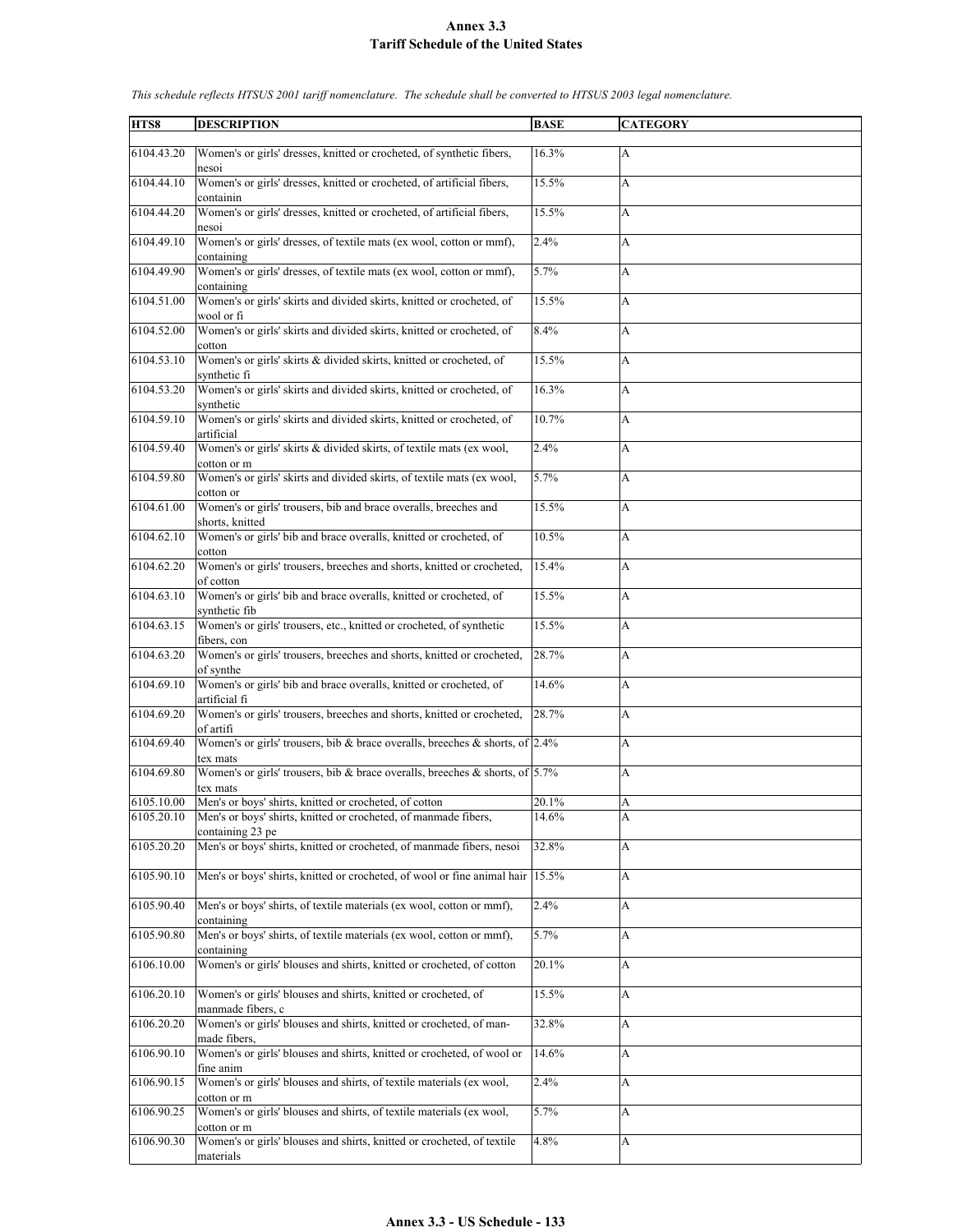| HTS8       | <b>DESCRIPTION</b>                                                                          | <b>BASE</b> | <b>CATEGORY</b> |
|------------|---------------------------------------------------------------------------------------------|-------------|-----------------|
| 6107.11.00 | Men's or boys' underpants and briefs, knitted or crocheted, of cotton                       | 7.6%        | A               |
| 6107.12.00 | Men's or boys' underpants and briefs, knitted or crocheted, of man-<br>made fibers          | 15.2%       | A               |
| 6107.19.10 | Men's or boys' underpants & briefs, of textile materials (ex cotton or<br>mmf), con         | 2.4%        | A               |
| 6107.19.90 | Men's or boys' underpants and briefs, of textile materials (except<br>cotton or mmf         | 5.7%        | A               |
| 6107.21.00 | Men's or boys' nightshirts and pajamas, knitted or crocheted, of cotton 9.1%                |             | A               |
| 6107.22.00 | Men's or boys' nightshirts and pajamas, knitted or crocheted, of man-<br>made fibers        | 16.3%       | A               |
| 6107.29.20 | Men's or boys' nightshirts and pajamas, knitted or crocheted, of wool<br>or fine an         | 11%         | A               |
| 6107.29.50 | Men's or boys' nightshirts and pajamas, of textile materials (ex cotton, 2.4%<br>mmf or     |             | A               |
| 6107.29.90 | Men's or boys' nightshirts and pajamas, of textile materials (ex cotton, 5.7%<br>mmf or     |             | A               |
| 6107.91.00 | Men's or boys' bathrobes, dressing gowns and similar articles, knitted 8.9%<br>or croche    |             | A               |
| 6107.92.00 | Men's or boys' bathrobes, dressing gowns and similar articles, knitted<br>or croche         | 15.5%       | A               |
| 6107.99.20 | Men's or boys' bathrobes, dressing gowns and similar articles, knitted 14.6%<br>or croche   |             | A               |
| 6107.99.50 | Men's or boys' bathrobes, dressing gowns, & similar articles, of textile 2.1%<br>materia    |             | A               |
| 6107.99.90 | Men's or boys' bathrobes, dressing gowns, and similar articles, of<br>textile mater         | 4.9%        | A               |
| 6108.11.00 | Women's or girls' slips and petticoats, knitted or crocheted, of man-<br>made fibers        | 15.3%       | A               |
| 6108.19.10 | Women's or girls' slips and petticoats, of textile materials (except<br>mmf), conta         | 2.9%        | A               |
| 6108.19.90 | Women's or girls' slips and petticoats, of textile materials (except<br>mmf), conta         | 6.7%        | A               |
| 6108.21.00 | Women's or girls' briefs and panties, knitted or crocheted, of cotton                       | 7.8%        | A               |
| 6108.22.10 | Women's or girls' disposable briefs and panties designed for one-time<br>use, of ma         | 10.8%       | A               |
| 6108.22.90 | Women's or girls' briefs and panties (other than disposable), of man-<br>made fibers        | 15.9%       | A               |
| 6108.29.10 | Women's or girls' briefs and panties (other than disposable), of text<br>materials          | 5.7%        | A               |
| 6108.29.90 | Women's or girls' briefs and panties (other than disposable), of text<br>mats (othe         | 13.5%       | A               |
| 6108.31.00 | Women's or girls' nightdresses and pajamas, knitted or crocheted, of<br>cotton              | 8.6%        | A               |
| 6108.32.00 | Women's or girls' nightdresses and pajamas, knitted or crocheted, of<br>man-made fi         | 16.3%       | A               |
| 6108.39.10 | Women's or girls' nightdresses and pajamas, knitted or crocheted, of<br>wool or fin         | 11%         | A               |
| 6108.39.40 | Women's or girls' nightdresses $\&$ pajamas, con. 70% or more by wt of 1.6%<br>silk or silk |             | A               |
| 6108.39.80 | Women's or girls' nightdresses & pajamas, of textiles (except of<br>cotton/mmf/wool         | 3.9%        | A               |
| 6108.91.00 | Women's or girls' negligees, bathrobes, dressing gowns and similar<br>articles, kni         | $8.6\%$     | A               |
| 6108.92.00 | Women's or girls' negligees, bathrobes, dressing gowns and similar<br>articles, kni         | 16.3%       | A               |
| 6108.99.20 | Women's or girls' negligees, bathrobes, dressing gowns and similar<br>articles, kni         | $11\%$      | A               |
| 6108.99.50 | Women's or girls' bathrobes, negligees, & sim. articles, con. 70% or<br>more by wt          | 1.6%        | A               |
| 6108.99.90 | Women's or girls' bathrobes, negligees, & sim. articles, of textiles<br>(except of          | 3.9%        | A               |
| 6109.10.00 | T-shirts, singlets, tank tops and similar garments, knitted or<br>crocheted, of cot         | 17.8%       | A               |
| 6109.90.10 | T-shirts, singlets, tank tops and similar garments, knitted or<br>crocheted, of man         | 32.6%       | A               |
| 6109.90.15 | T-shirts and similar garments, knitted or crocheted, of wool, with long 5.7%<br>sleeves     |             | A               |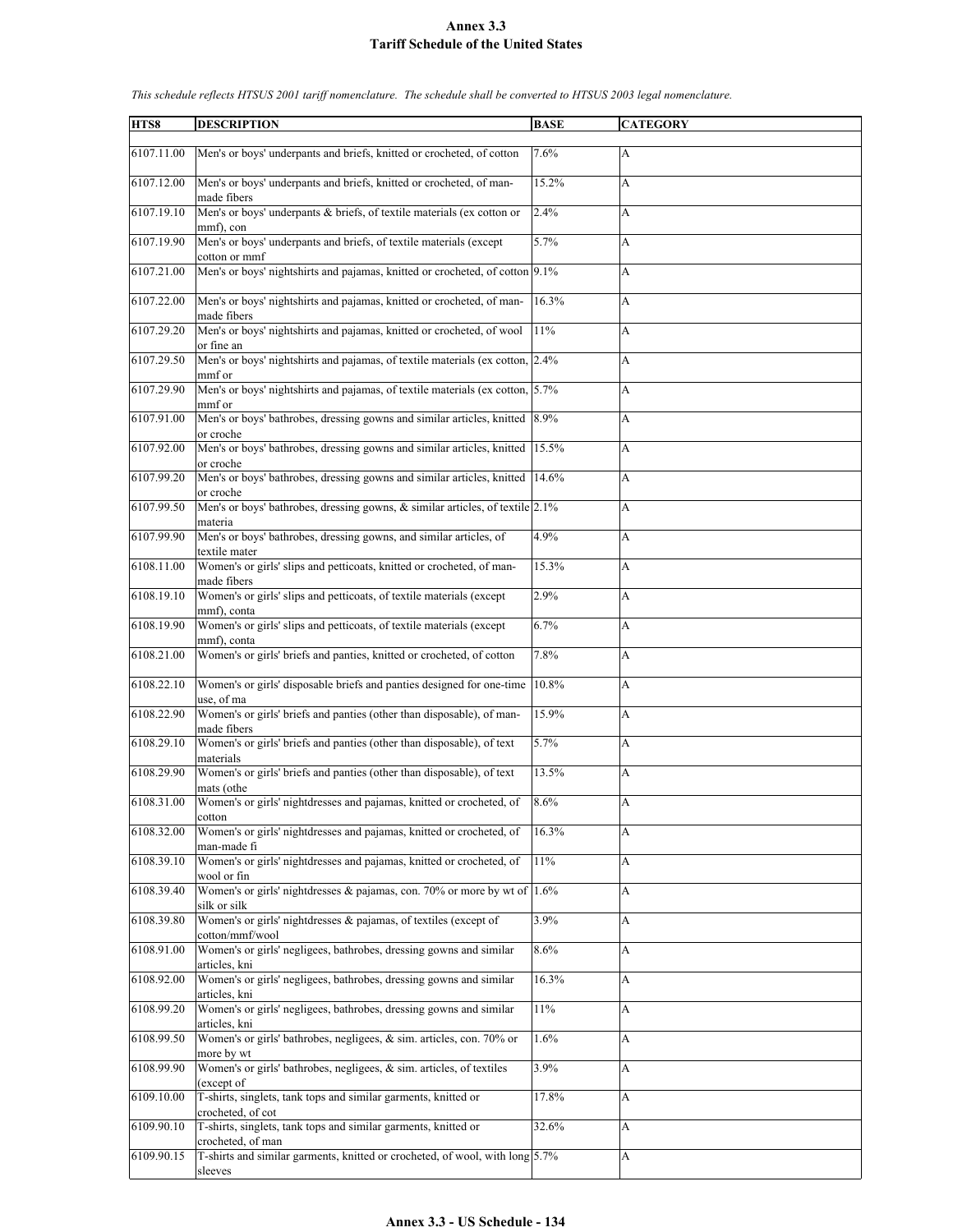| HTS8       | <b>DESCRIPTION</b>                                                                               | <b>BASE</b> | <b>CATEGORY</b> |
|------------|--------------------------------------------------------------------------------------------------|-------------|-----------------|
| 6109.90.40 | T-shirts, singlets tanktops $\&$ sim garments, of text mat (except cotton, $ 6.9\% $<br>mmf or l |             | A               |
| 6109.90.80 | T-shirts, singlets tanktops and sim garments, of text mat (except<br>cotton, mmf or              | 16.3%       | A               |
| 6110.10.10 | Sweaters, pullovers, sweatshirts, waistcoats (vests) and similar<br>articles, knitt              | 5%          | A               |
| 6110.10.20 | Sweaters, pullovers, waistcoats (vests) and similar articles, knitted or<br>crochet              | 16.3%       | A               |
| 6110.20.10 | Sweaters, pullovers and similar articles, knitted or crocheted, of<br>cotton, conta              | 5%          | A               |
| 6110.20.20 | Sweaters, pullovers and similar articles, knitted or crocheted, of<br>cotton, nesoi              | 17.8%       | A               |
| 6110.30.10 | Sweaters, pullovers, sweatshirts and similar articles, knitted or<br>crocheted, of               | 6%          | A               |
| 6110.30.15 | Sweaters, etc., knitted or crocheted, of manmade fibers, containing<br>23% or more               | 17%         | A               |
| 6110.30.20 | Sweaters, pullovers & similar articles, knitted or crocheted, of<br>manmade fibers,              | 6.3%        | A               |
| 6110.30.30 | Sweaters, pullovers and similar articles, knitted or crocheted, of<br>manmade fiber              | 32.7%       | A               |
| 6110.90.10 | Sweaters, pullovers, sweatshirts, vests and similar articles, of text mat 2.4%<br>(excep         |             | A               |
| 6110.90.90 | Sweaters, pullovers, sweatshirts, vests and sim articles, of text mat<br>(except wo              | 6%          | A               |
| 6111.10.00 | Babies' garments and clothing accessories, knitted or crocheted, of<br>wool or fine              | 14.6%       | A               |
| 6111.20.10 | Babies' blouses and shirts, except those imported as parts of sets,<br>knitted or c              | 20.1%       | A               |
| 6111.20.20 | Babies' T-shirts, singlets and similar garments, except those imported<br>as parts               | 16.7%       | A               |
| 6111.20.30 | Babies' sweaters, pullovers, sweatshirts and similar articles, except<br>those impo              | 16.7%       | A               |
| 6111.20.40 | Babies' dresses, knitted or crocheted, of cotton                                                 | 11.7%       | A               |
| 6111.20.50 | Babies' trousers, breeches and shorts, except those imported as parts                            | 15.4%       | A               |
|            | of sets, k                                                                                       |             |                 |
| 6111.20.60 | Babies' garments and clothing accessories, knitted or crocheted, of<br>cotton, neso              | 8.2%        | A               |
| 6111.30.10 | Babies' trousers, breeches and shorts, except those imported as parts<br>of sets, k              | 28.7%       | A               |
| 6111.30.20 | Babies' blouses and shirts, except those imported as parts of sets,<br>knitted or c              | 32.8%       | A               |
| 6111.30.30 | Babies' T-shirts, singlets and similar garments, except those imported 32.8%<br>as parts         |             | A               |
| 6111.30.40 | Babies' sweaters, pullovers and similar articles, except those imported 31.4%<br>as parts        |             | A               |
| 6111.30.50 | Babies' garments and clothing accessories, knitted or crocheted, of<br>synthetic fi              | 16.3%       | A               |
| 6111.90.10 | Babies' trousers, breeches and shorts, except those imported as parts<br>of sets, k              | 19.4%       | A               |
| 6111.90.20 | Babies' blouses and shirts, except those imported as parts of sets,<br>knitted or c              | 22.5%       | A               |
| 6111.90.30 | Babies' T-shirts, singlets and similar garments, except those imported<br>as parts               | 10.4%       | A               |
| 6111.90.40 | Babies' sweaters, sweatshirts, and similar articles, except those<br>imported as pa              | 28.6%       | A               |
| 6111.90.50 | Babies' garments and clothing accessories, knitted or crocheted, of<br>artificial f              | 15.5%       | A               |
| 6111.90.70 | Babies garments and clothing accessories, of textile materials (except 2.4%)<br>wool, cot        |             | A               |
| 6111.90.90 | Babies garments and clothing accessories, of textile materials (except 5.7%)<br>wool, cot        |             | А               |
| 6112.11.00 | Track suits, knitted or crocheted, of cotton                                                     | 15.5%       | A               |
| 6112.12.00 | Track suits, knitted or crocheted, of synthetic fibers                                           | 28.7%       | A               |
| 6112.19.10 | Track suits, knitted or crocheted, of artificial fibers                                          | 28.7%       | A               |
| 6112.19.40 | Track suits, of textile materials (except cotton or mmf), containing                             | $9.4\%$     | A               |
|            | 70% or more                                                                                      |             |                 |
| 6112.19.80 | Track suits, of textile materials (except cotton or mmf), containing<br>less than 7              | 22%         | A               |
| 6112.20.10 | Ski-suits, knitted or crocheted, of man-made fibers                                              | 28.7%       | A               |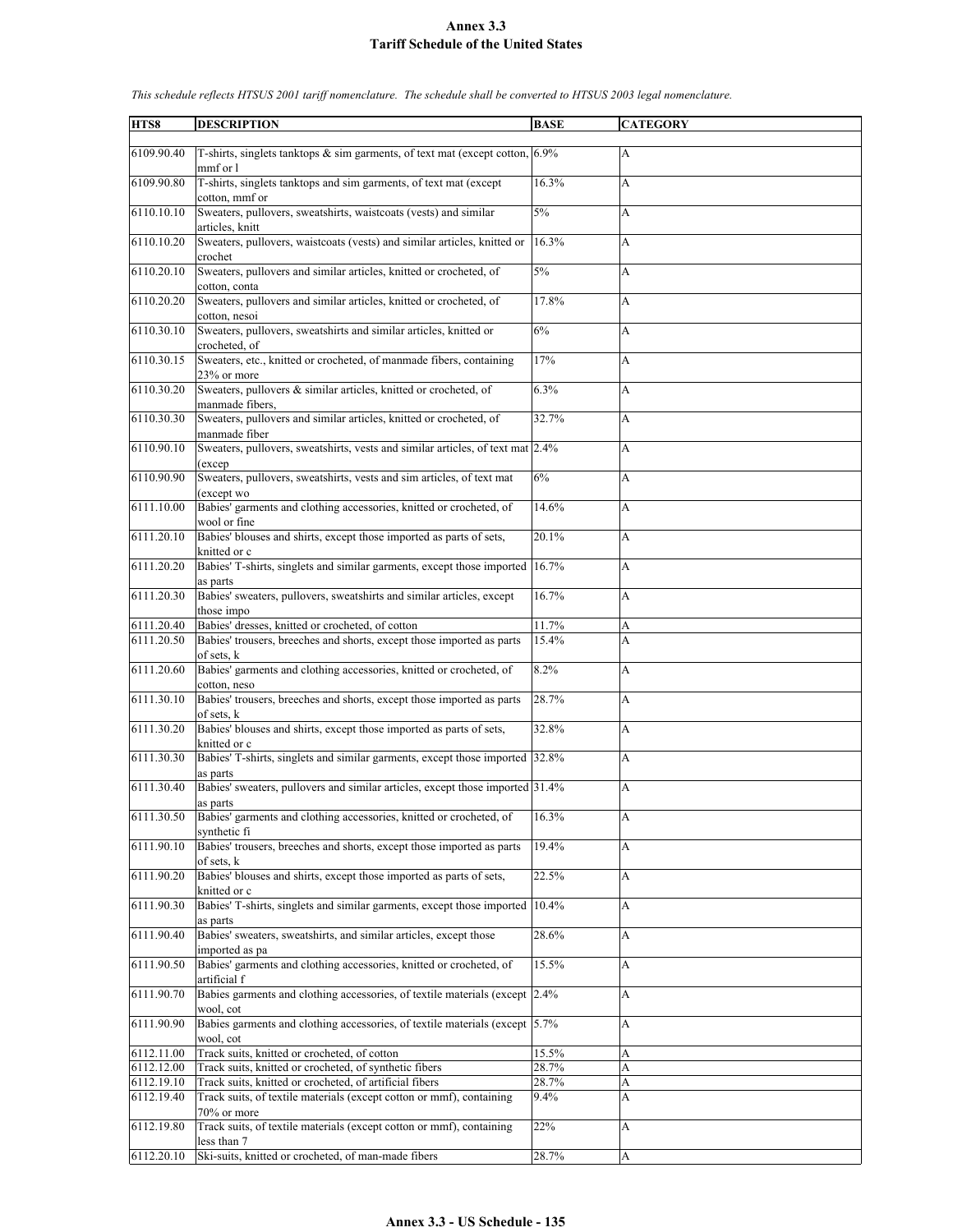| HTS8       | <b>DESCRIPTION</b>                                                                              | <b>BASE</b> | <b>CATEGORY</b> |
|------------|-------------------------------------------------------------------------------------------------|-------------|-----------------|
| 6112.20.20 | Ski-suits, knitted or crocheted, of textile materials other than man-                           | 10.8%       | A               |
| 6112.31.00 | made fibers<br>Men's or boys' swimwear, knitted or crocheted, of synthetic fibers               | 26.4%       | A               |
| 6112.39.00 | Men's or boys' swimwear, knitted or crocheted, of textile materials                             | 13.4%       | A               |
| 6112.41.00 | other than s<br>Women's or girls' knitted or crocheted swimwear of synthetic fibers             | 25.4%       | A               |
| 6112.49.00 | Women's or girls' swimwear, knitted or crocheted, of textile materials                          | 13.4%       | A               |
|            | other tha                                                                                       |             |                 |
| 6113.00.10 | Garments nesoi, made up of k/c fabrics of 5903, 5906 or 5907, w an<br>outer surf im             | 4.9%        | A               |
| 6113.00.90 | Garments nesoi, made up of k/c fabrics of 5903, 5906 or 5907, not<br>impreg, coated             | 7.2%        | A               |
| 6114.10.00 | Garments nesoi, knitted or crocheted, of wool or fine animal hair                               | 13.5%       | A               |
| 6114.20.00 | Garments nesoi, knitted or crocheted, of cotton                                                 | 11%         | A               |
| 6114.30.10 | Tops, knitted or crocheted, of man-made fibers                                                  | 28.7%       | A               |
| 6114.30.20 | Bodysuits and bodyshirts, knitted or crocheted, of man-made fibers                              | 32.7%       | A               |
| 6114.30.30 | Garments nesoi, knitted or crocheted, of man-made fibers                                        | 15.3%       | A               |
| 6114.90.10 | Other garments nesoi, of textile materials (except wool, cotton or<br>mmf), contain             | 2.4%        | A               |
| 6114.90.90 | Other garment, nesoi, of textile materials (except wool, cotton or<br>mmf), contain             | 5.7%        | A               |
| 6115.11.00 | Panty hose and tights, knitted or crocheted, of synthetic fibers,<br>measuring per              | 16.3%       | A               |
| 6115.12.10 | Surgical panty hose w/graduated compression for orthopedic<br>treatment. knitted/cr             | Free        | F               |
| 6115.12.20 | Panty hose (not surgical) & tights, knitted/crocheted, of syn fibers,<br>measuring              | 15.5%       | A               |
| 6115.19.20 | Surgical panty hose w/graduated compression for orthopedic<br>treatment, knitted/cr             | Free        | F               |
| 6115.19.40 | Panty hose (not surgical) and tights, containing 70% or more by<br>weight of silk o             | 6.9%        | A               |
| 6115.19.80 | Panty hose (not surgical) and tights, of textile materials nesoi, knitted 16.3%<br>or cro       |             | A               |
| 6115.20.10 | Women's full-length or knee-length hosiery, measuring per single yarn 7.4%<br>less than         |             | A               |
| 6115.20.90 | Women's full-length or knee-length hosiery, measuring per single yarn 15.7%<br>less than        |             | A               |
| 6115.91.00 | Hosiery nesoi, knitted or crocheted, of wool or fine animal hair                                | 11.5%       | A               |
| 6115.92.30 | Surgical stockings w/graduated compression for orthopedic treatment, Free<br>knitted or         |             | F               |
| 6115.92.60 | Stockings, socks, etc. (not surgical), knitted or crocheted, of cotton,<br>containi             | 13%         | A               |
| 6115.92.90 | Stockings, socks, etc. nesoi (not surgical and not containing lace or<br>net), knit             | 13.8%       | A               |
| 6115.93.30 | Surgical stockings w/graduated compression for orthopedic treatment, Free                       |             | F               |
| 6115.93.60 | knitted or<br>Stockings, socks, etc. nesoi, knitted or crocheted, of synthetic fibers,          | 19.2%       | A               |
| 6115.93.90 | contain<br>Stockings, socks, etc. nesoi, knitted or crocheted, of synthetic fibers              | 14.9%       | A               |
| 6115.99.14 | (not con<br>Hosiery nesoi, of artificial fibers, containing lace or net                         | 19.2%       |                 |
| 6115.99.18 | Hosiery nesoi, knitted or crocheted, of artificial fibers, other than                           | 14.9%       | A<br>A          |
|            | those cont                                                                                      |             |                 |
| 6115.99.40 | Stockings and other hosiery, including footwear without applied<br>soles, of textil             | 4.3%        | A               |
| 6115.99.80 | Stockings and other hosiery, including footwear without applied                                 | 10.1%       | A               |
| 6116.10.05 | soles, of textil<br>Ice hockey and field hockey gloves, knitted or crocheted,                   | Free        | F               |
| 6116.10.08 | impregnated, coated or<br>Other gloves, mittens and mitts, the foregoing specially designed for | 3.6%        | A               |
| 6116.10.13 | sports use<br>Gloves, mittens & mitts, w/o four., k/c, coated w. plastics/rubber                | 16.2%       | A               |
| 6116.10.17 | nesoi, cut &<br>Gloves, mittens & mitts, w/o four., k/c, coated w. plastics/rubber,             | 24%         | A               |
| 6116.10.44 | nesoi, cut &<br>Gloves, mittens $&$ mitts(excl sports), impreg etc, cut $&$ sewn from           | 12.9%       | A               |
|            | pre-exist non                                                                                   |             |                 |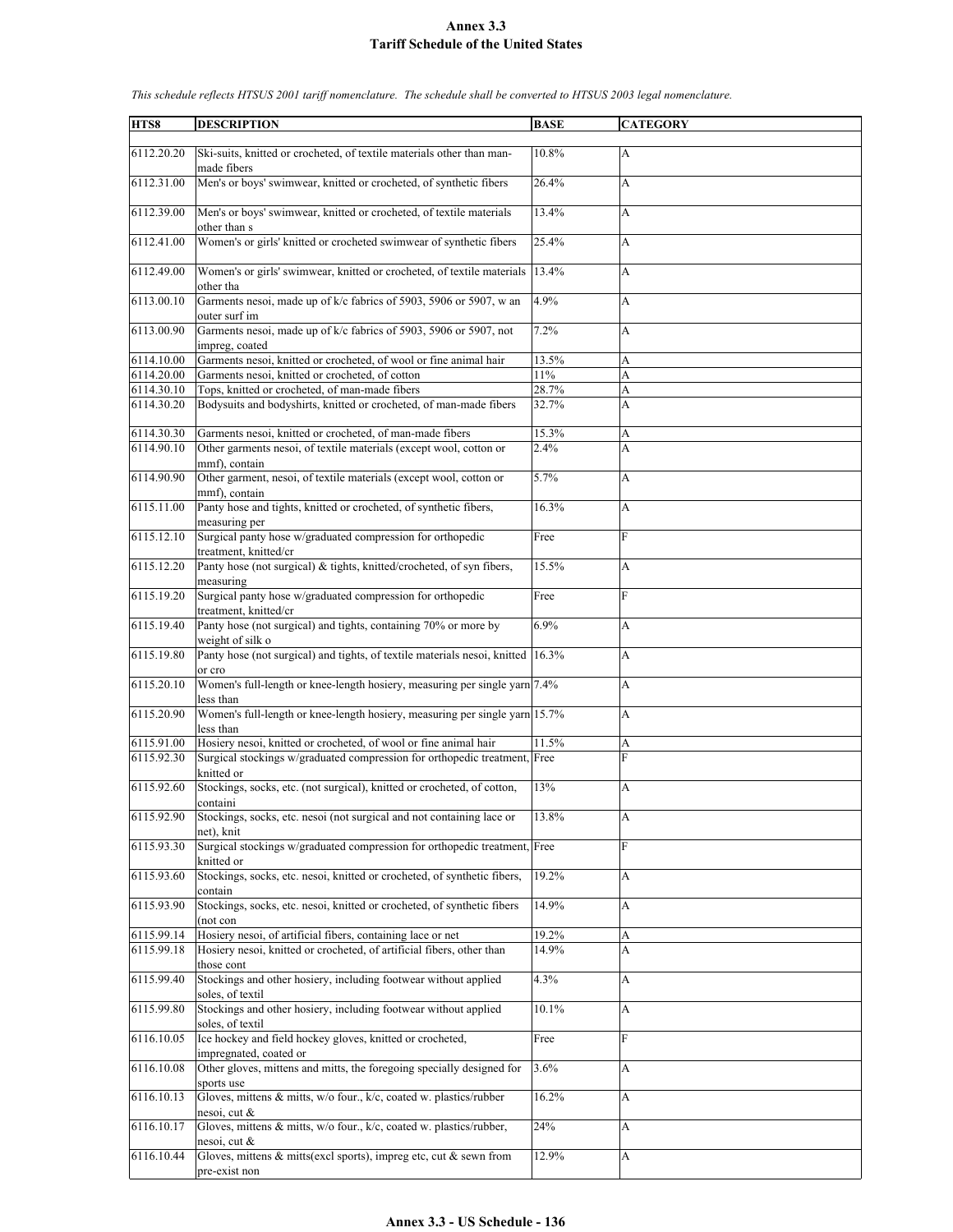| HTS8       | <b>DESCRIPTION</b>                                                                          | <b>BASE</b>       | <b>CATEGORY</b> |
|------------|---------------------------------------------------------------------------------------------|-------------------|-----------------|
|            |                                                                                             |                   |                 |
| 6116.10.48 | Gloves, mittens $\&$ mitts(excl sports), impreg etc, cut $\&$ sewn from                     | 19%               | А               |
| 6116.10.55 | pre-exist non<br>Gloves, mittens $\&$ mitts(excl ports), impreg etc, not cut $\&$ sewn from | 13.4%             | A               |
|            | pre-existi                                                                                  |                   |                 |
| 6116.10.65 | Gloves, mittens & mitts(excl sports), impreg etc, not cut & sewn from 9.1%                  |                   | A               |
|            | pre-exist                                                                                   |                   |                 |
| 6116.10.75 | Gloves, mittens & mitts(excl sports), impreg etc, not cut & sewn from 13.4%                 |                   | A               |
|            | pre-exist                                                                                   |                   |                 |
| 6116.10.95 | Gloves, mittens & mitts(excl sports), impreg etc, not cut & sewn from $9.1\%$               |                   | A               |
|            | pre-exist                                                                                   |                   |                 |
| 6116.91.00 | Gloves, mittens and mitts, knitted or crocheted, of wool or fine animal $31.8$ cents/kg +   |                   | A               |
|            | hair                                                                                        | 7.1%              |                 |
| 6116.92.05 | Ice hockey and field hockey gloves, knitted or crocheted, of cotton,                        | Free              | F               |
|            | not impregn                                                                                 |                   |                 |
| 6116.92.08 | Gloves, etc., specially designed for sports, including ski and                              | 3.6%              | A               |
| 6116.92.64 | snowmobile gloves<br>Gloves, mittens & mitts, (excl. ski or snowmobile), knitted or         | 24%               | A               |
|            | crocheted, of cot                                                                           |                   |                 |
| 6116.92.74 | Gloves, mittens & mitts (excl. ski or snowmobile), k/c, of cotton,                          | 24%               | A               |
|            | from a pre-ex                                                                               |                   |                 |
| 6116.92.88 | Gloves, mittens $\&$ mitts, (excl. ski or snowmobile), $k/c$ , of cotton, not               | 9.6%              | A               |
|            | made fro                                                                                    |                   |                 |
| 6116.92.94 | Gloves, mittens & mitts, of cotton, k/c, not impreg. etc. with                              | 9.6%              | A               |
|            | plas./rub., not f                                                                           |                   |                 |
| 6116.93.05 | Ice hockey and field hockey gloves, knitted or crocehted, of synthetic Free                 |                   | F               |
|            | fibers, n                                                                                   |                   |                 |
| 6116.93.08 | Gloves, mittens & mitts, for sports use, (incl. ski and snowmobile                          | 3.6%              | A               |
|            | gloves, etc.)                                                                               |                   |                 |
| 6116.93.64 | Gloves, mittens $\&$ mitts (excl. those designed for sports etc.), $k/c$ , of               | $31.6$ cents/kg + | A               |
|            | syntheti                                                                                    | 7%                |                 |
| 6116.93.74 | Gloves, mittens $\&$ mitts (excl. those designed for sports etc.), $k/c$ , of               | $31.6$ cents/kg + | A               |
| 6116.93.88 | syntheti<br>Gloves, mittens & mitts (excl. those designed for sports etc.), k/c, of         | 7%<br>19%         | A               |
|            | syntheti                                                                                    |                   |                 |
| 6116.93.94 | Gloves, mittens $\&$ mitts (excl. those designed for sports etc.), $k/c$ , of               | 19%               | A               |
|            | syntheti                                                                                    |                   |                 |
| 6116.99.20 | Ice hockey and field hockey gloves, knitted or crocheted, of artificial                     | Free              | F               |
|            | fibers.                                                                                     |                   |                 |
| 6116.99.35 | Gloves, mittens & mitts specially designed for sports, including ski                        | 3.6%              | А               |
|            | and snowmob                                                                                 |                   |                 |
| 6116.99.48 | Gloves, mittens & mitts (excl. those designed for sports etc.),                             | 19.2%             | A               |
|            | knitted/crochete                                                                            |                   |                 |
| 6116.99.54 | Gloves, mittens & mitts (excl. those designed for sports etc.), knitted                     | 19.2%             | A               |
|            | or croch                                                                                    |                   |                 |
| 6116.99.75 | Gloves, mittens and mitts, of textile materials (except wool, cotton or<br>mmf), con        | 1.2%              | A               |
| 6116.99.95 | Gloves, mittens and mitts, of textile materials(except wool, cotton or                      | 3.9%              | A               |
|            | mmf), con                                                                                   |                   |                 |
| 6117.10.10 | Shawls, scarves, mufflers, mantillas, veils and the like, knitted or                        | 9.8%              | A               |
|            | crocheted.                                                                                  |                   |                 |
| 6117.10.20 | Shawls, scarves, mufflers, mantillas, veils and the like, knitted or                        | 11.5%             | A               |
|            | crocheted,                                                                                  |                   |                 |
| 6117.10.40 | Shawls, scarves, etc., knitted or crocheted, containing 70% or more                         | 4.1%              | A               |
|            | by weight of                                                                                |                   |                 |
| 6117.10.60 | Shawls, scarves, mufflers, mantillas, veils and the like, nesoi                             | 9.7%              | A               |
| 6117.20.10 | Ties, bow ties and cravats, containing 70% or more by weight of silk                        | 3.3%              | A               |
|            | or silk was                                                                                 |                   |                 |
| 6117.20.90 | Ties, bow ties and cravats, containing under 70% by weight of silk or                       | 6%                | A               |
|            | silk waste                                                                                  |                   |                 |
| 6117.80.10 | Made up clothing accessories(excl shawls, scarves, mufflers,<br>mantillas, veils an         | 6.3%              | A               |
| 6117.80.85 | Headbands, ponytail holders & similar articles, of textile materials                        | 14.9%             | A               |
|            | other than                                                                                  |                   |                 |
| 6117.80.95 | Made up clothing accessories (excl shawl, scarve, and like, tie, cravat,                    | 14.9%             | A               |
|            | headban                                                                                     |                   |                 |
| 6117.90.10 | Parts of garments or of clothing accessories, containing 70% or more                        | 6.3%              | A               |
|            | by weight o                                                                                 |                   |                 |
| 6117.90.90 | Parts of garments or of clothing accessories, containing under 70% by                       | 14.9%             | A               |
|            | weight of                                                                                   |                   |                 |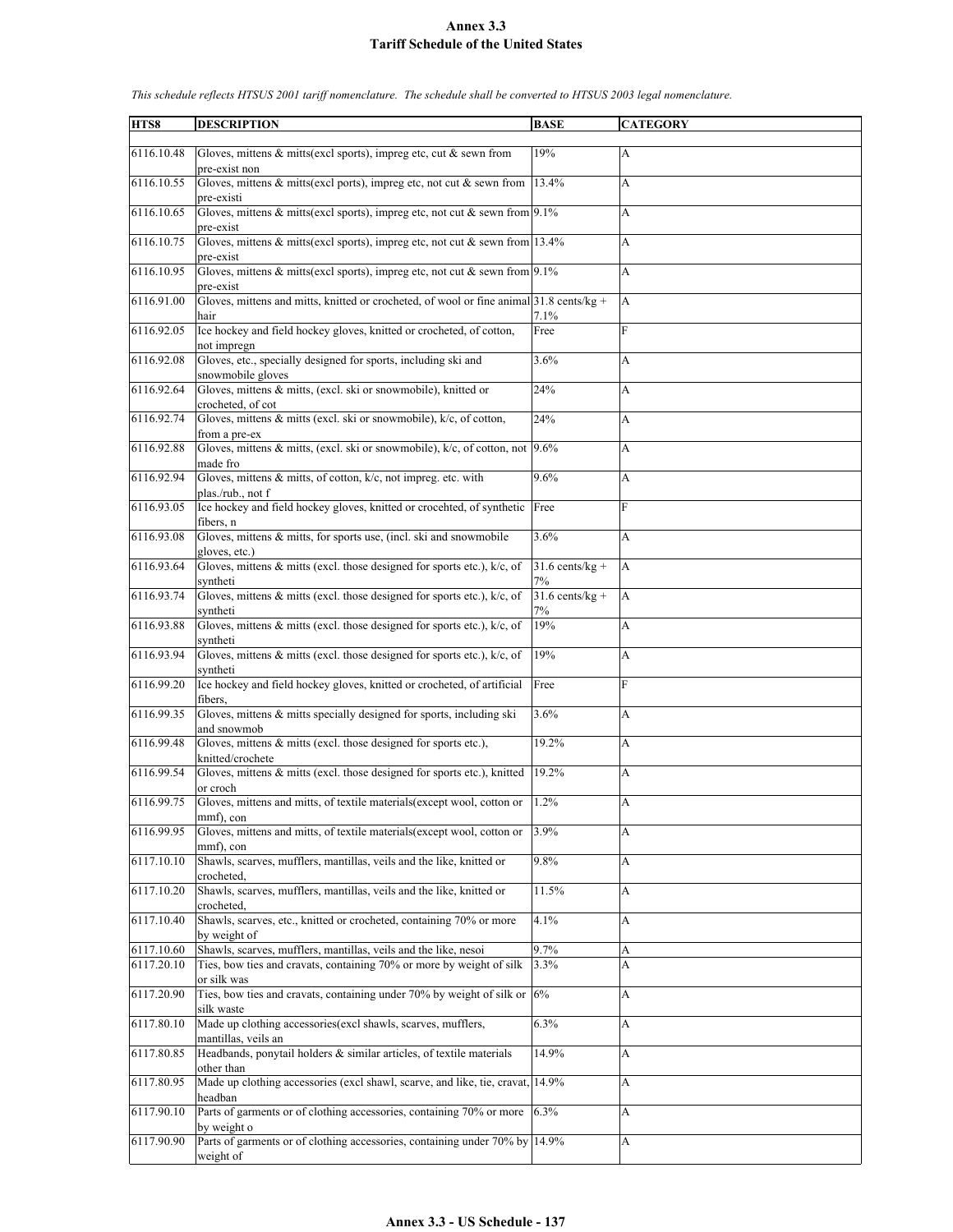| HTS8       | <b>DESCRIPTION</b>                                                                                             | <b>BASE</b>               | <b>CATEGORY</b> |
|------------|----------------------------------------------------------------------------------------------------------------|---------------------------|-----------------|
|            |                                                                                                                |                           |                 |
| 6201.11.00 | Men's or boys' overcoats, carcoats, capes, cloaks and similar coats of<br>wool or f                            | $44.6$ cents/kg +         | A               |
| 6201.12.10 | Men's or boys' overcoats, carcoats, capes, & similar coats of cotton,                                          | 17.7<br>4.5%              | A               |
|            | not knit o                                                                                                     |                           |                 |
| 6201.12.20 | Men's or boys' overcoats, carcoats, capes, & similar coats of cotton,<br>not knit o                            | 9.6%                      | А               |
| 6201.13.10 | Men's or boys' overcoats, carcoats, capes, & like coats of man-made                                            | 4.5%                      | A               |
|            | fibers, not                                                                                                    |                           |                 |
| 6201.13.30 | Men's or boys' overcoats, carcoats, capes, & like coats of manmade<br>fibers, not k                            | $50.7$ cents/kg +<br>20.1 | A               |
| 6201.13.40 | Men's or boys' overcoats, carcoats, capes, cloaks and similar coats, not 28.2%<br>knitted                      |                           | A               |
| 6201.19.10 | Men's or boys' overcoats, carcoats, capes, cloaks, & sim coats, of tex                                         | 0.9%                      | A               |
| 6201.19.90 | mats(exce<br>Men's or boys' overcoats, carcoats, capes, cloaks, & sim coats, of tex                            | 2.9%                      | A               |
|            | mats(exce                                                                                                      |                           |                 |
| 6201.91.10 | Men's or boys' padded, sleeveless jackets, not knitted or crocheted, of 11%                                    |                           | A               |
| 6201.91.20 | wool or<br>Men's or boys' anoraks, windbreakers and similar articles nesoi, not                                | $50.7$ cents/kg +         | A               |
|            | knitted or                                                                                                     | 20.1                      |                 |
| 6201.92.10 | Men's or boys' anoraks, windbreakers & similar articles, not knitted or 4.5%<br>crochete                       |                           | A               |
| 6201.92.15 | Men's or boys' anoraks, windbreakers and similar articles, nesoi, not                                          | 6.3%                      | A               |
|            | knitted or                                                                                                     |                           |                 |
| 6201.92.20 | Men's or boys' anoraks, windbreakers & similar articles nesoi, not<br>knitted or cr                            | 9.6%                      | A               |
| 6201.93.10 | Men's or boys' anoraks, windbreakers $\&$ similar articles, not knitted or 4.5%                                |                           | A               |
| 6201.93.20 | crochete<br>Men's or boys' padded, sleeveless jackets, not knitted or crocheted, of 15.5%                      |                           | A               |
|            | man-made                                                                                                       |                           |                 |
| 6201.93.25 | Men's or boys' anoraks, etc, nesoi, not knitted or crocheted, of                                               | $50.5$ cents/kg +         | A               |
|            | manmade fibers,                                                                                                | 20%                       |                 |
| 6201.93.30 | Men's or boys' anoraks, windbreakers and similar articles, not knitted<br>or croche                            | 7.2%                      | A               |
| 6201.93.35 | Men's or boys' anoraks, windbreakers and similar articles, not knitted                                         | 28.2%                     | A               |
| 6201.99.10 | or croche<br>Men's or boys' anoraks, wind-breakers and similar articles, of tex                                | 1.4%                      | A               |
|            | mats(except w                                                                                                  |                           |                 |
| 6201.99.90 | Men's or boys' anoraks, wind-breakers and similar articles, of text                                            | 4.3%                      | A               |
|            | mats(except                                                                                                    |                           |                 |
| 6202.11.00 | Women's or girls' overcoats, carcoats, capes, cloaks and similar coats,<br>not knit                            | $42.6$ cents/kg +<br>17.7 | A               |
| 6202.12.10 | Women's or girls' overcoats, carcoats, etc, not knitted or crocheted, of 4.5%                                  |                           | A               |
|            | cotton,                                                                                                        |                           |                 |
| 6202.12.20 | Women's or girls' overcoats, carcoats, etc, not knitted or crocheted, of 9.1%<br>cotton,                       |                           | A               |
| 6202.13.10 | Women's or girls' overcoats, carcoats, etc, not knitted or crocheted, of 4.5%                                  |                           | A               |
|            | man-mad                                                                                                        |                           |                 |
| 6202.13.30 | Women's or girls' overcoats, carcoats, etc, not knitted or crocheted, of $ 44.3 \text{ cents/kg} +$<br>m-m fib | 20.1                      | A               |
| 6202.13.40 | Women's or girls' overcoats, carcoats, capes, cloaks and similar                                               | 28.2%                     | A               |
|            | articles, not k                                                                                                |                           |                 |
| 6202.19.10 | Women's or girls' overcoats, carcoats, capes, cloaks & sim coats, of<br>tex mats(ex                            | $0.9\%$                   | A               |
| 6202.19.90 | Women's or girls' overcoats, carcoats, capes, cloaks & sim coats, of                                           | 2.9%                      | A               |
|            | tex mats(ex                                                                                                    |                           |                 |
| 6202.91.10 | Women's or girls' padded, sleeveless jackets, not knitted or crocheted,<br>of wool                             | 14.9%                     | A               |
| 6202.91.20 | Women's or girls' anoraks, windbreakers and similar articles nesoi,                                            | 39.1 cents/ $\sqrt{kg +}$ | A               |
|            | not knitted                                                                                                    | 17.7                      |                 |
| 6202.92.10 | Women's or girls' anoraks, windbreakers and similar articles, not<br>knitted or cro                            | 4.5%                      | A               |
| 6202.92.15 | Women's or girls' anoraks, windbreakers and similar articles, not                                              | 6.3%                      | A               |
|            | knitted or cro                                                                                                 |                           |                 |
| 6202.92.20 | Women's or girls' anoraks, windbreakers & similar articles, nt knitted<br>or croche                            | 9.1%                      | A               |
| 6202.93.10 | Women's or girls' anoraks, windbreakers $\&$ like articles, not knitted or $4.5\%$                             |                           | A               |
|            | crochete                                                                                                       |                           |                 |
| 6202.93.20 | Women's or girls' padded, sleeveless jackets, not knitted or crocheted, 15.5%<br>of man-m                      |                           | A               |
|            |                                                                                                                |                           |                 |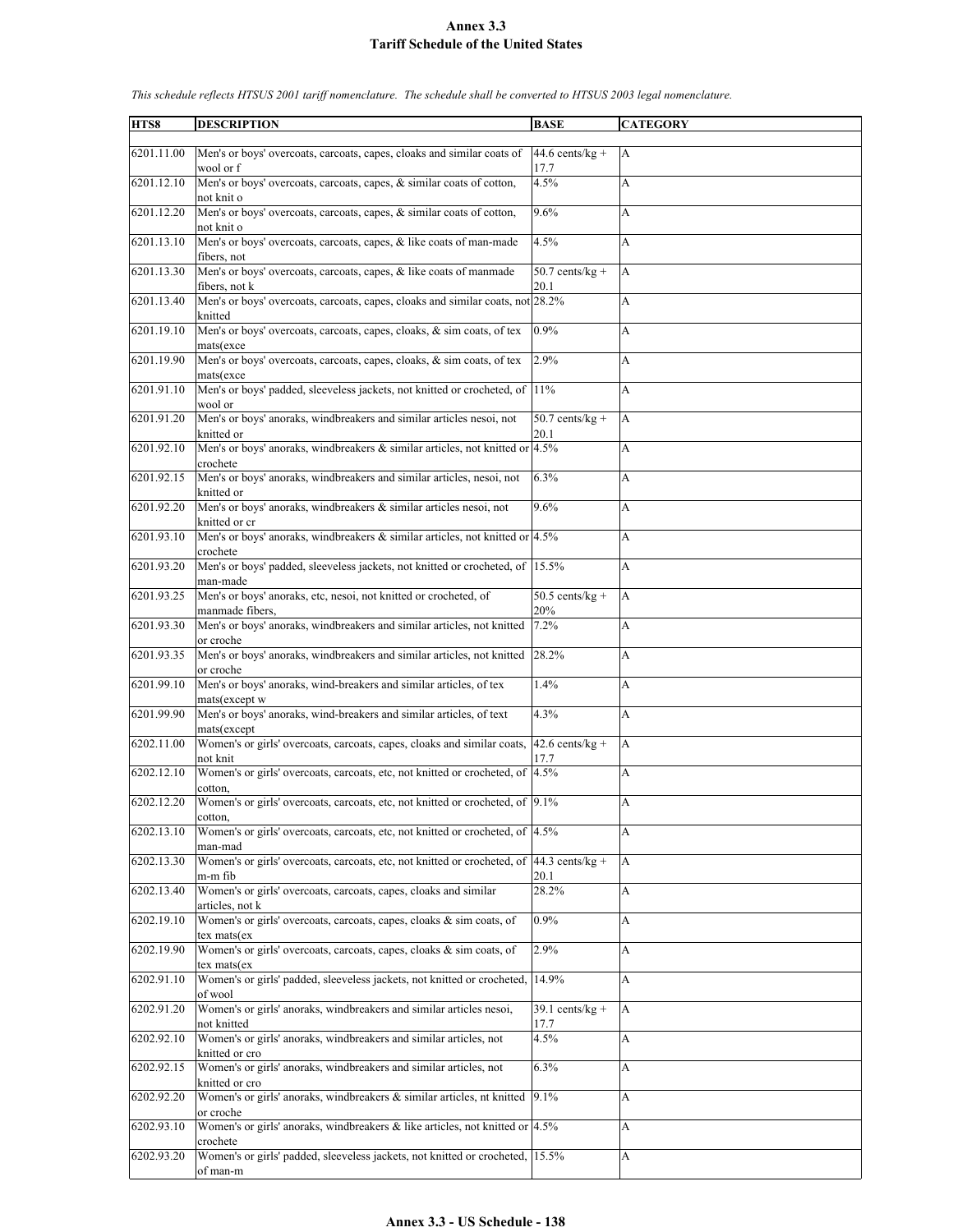| HTS8       | <b>DESCRIPTION</b>                                                                               | <b>BASE</b>               | <b>CATEGORY</b> |
|------------|--------------------------------------------------------------------------------------------------|---------------------------|-----------------|
|            |                                                                                                  |                           |                 |
| 6202.93.40 | Women's or girls' anoraks, windbreakers, etc, nt knit or crocheted, of<br>manmade f              | $44.3$ cents/kg +<br>20.1 | A               |
| 6202.93.45 | Women's or girls' anoraks, windbreakers and similar articles, not<br>knitted or cro              | 7.2%                      | A               |
| 6202.93.50 | Women's or girls' anoraks, windbreakers and similar articles, not<br>knitted or cro              | 28.2%                     | A               |
| 6202.99.10 | Women's or girls' anoraks, wind-breakers and similar articles, of tex<br>mats(excep              | 0.9%                      | A               |
| 6202.99.90 | Women's or girls' anoraks, wind-breakers and similar articles, of text<br>mats(excep             | 2.9%                      | A               |
| 6203.11.15 | Men/boy suit of worsted wool fabric with yarn 18.5 micron or less<br>average fiber               | 7.5%                      | A               |
| 6203.11.30 | Men's or boys' suits of wool or fine animal hair, not knitted or<br>crocheted, cont              | 7.5%                      | A               |
| 6203.11.60 | Men or boy suit of worsted wool fabric with yarn 18.5 micron or less<br>average fib              | 15.9 cents/kg<br>$+18.6%$ | A               |
| 6203.11.90 | Men's or boys' suits of wool or fine animal hair, not knitted or<br>crocheted, neso              | 15.9 cents/kg<br>+18.6%   | A               |
| 6203.12.10 | Men's or boys' suits, of synthetic fibers, not knitted or crocheted,                             | $15.9$ cents/kg +         | A               |
|            | containing                                                                                       | 18.6                      |                 |
| 6203.12.20 | Men's or boys' suits, of synthetic fibers, under 36% by weight of wool, 27.8%<br>not knit        |                           | A               |
| 6203.19.10 | Men's or boys' suits, not knitted or crocheted, of cotton                                        | 14.2%                     | A               |
| 6203.19.20 | Men's or boys' suits, of artificial fibers, not knitted or crocheted,<br>containing              | 52.9 cents/ $kg +$<br>21% | A               |
| 6203.19.30 | Men's or boys' suits, of artificial fibers, nesoi, not knitted or crocheted 19.1%                |                           | A               |
| 6203.19.50 | Men's or boys' suits, of textile mats(except wool, cotton or mmf),<br>containing 70              | 4.9%                      | A               |
| 6203.19.90 | Men's or boys' suits, of textile mats(except wool, cotton or mmf),<br>containing un              | 7.2%                      | A               |
| 6203.21.30 | Men/boy ensemble suit/jacket/trouser, not knit/crochet, of worsted<br>wool fabric w              | The rate<br>applicable    | A               |
| 6203.21.90 | Men's or boys' ensembles, not knitted or crocheted, of wool or fine<br>animal hair,              | The rate<br>applicable    | A               |
| 6203.22.10 | Men's or boys' judo, karate and other oriental martial arts uniforms,<br>not knitte              | 7.6%                      | A               |
| 6203.22.30 | Men's or boys' ensembles, not knitted or crocheted, of cotton, other<br>than judo,               | The rate<br>applicable    | A               |
| 6203.23.00 | Men's or boys' ensembles, not knitted or crocheted, of synthetic fibers                          | The rate<br>applicable    | A               |
| 6203.29.20 | Men's or boys' ensembles, not knitted or crocheted, of artificial fibers                         | The rate<br>applicable    | A               |
| 6203.29.30 | Men's or boys' ensembles, not knitted or crocheted, of textile materials The rate<br>nesoi       | applicable                | A               |
| 6203.31.50 | Men/boy suit-type jacket/blazer, of worsted wool fabric with yarn<br>18.5 micron or              | 18.8%                     | A               |
| 6203.31.90 | Men's or boys' suit-type jackets and blazers, of wool or fine animal<br>hair, not k              | $18.8\%$                  | А               |
| 6203.32.10 | Men's or boys' suit-type jackets and blazers, not knitted or crocheted,<br>of cotto              | 2.9%                      | A               |
| 6203.32.20 | Men's or boys' suit-type jackets and blazers, not knitted or crocheted,<br>of cotto              | 9.6%                      | A               |
| 6203.33.10 | Men's or boys' suit-type jackets and blazers, not knitted or crocheted,<br>of synth              | 22%                       | А               |
| 6203.33.20 | Men's or boys' suit-type jackets and blazers, not knitted or crocheted,<br>of synth              | 27.8%                     | A               |
| 6203.39.10 | Men's or boys' suit-type jackets and blazers, of artificial fibers,<br>containing 3              | 22%                       | A               |
| 6203.39.20 | Men's or boys' suit-type jackets and blazers, not knitted or crocheted,                          | 27.8%                     | А               |
| 6203.39.50 | of artif<br>Men's or boys' suit-type jackets and blazers, of textile                             | 2.8%                      | A               |
| 6203.39.90 | materials(except wool,<br>Men's or boys' suit-type jackets and blazers, of text materials(except | 6.6%                      | A               |
|            | wool, cot                                                                                        |                           |                 |
| 6203.41.05 | Men's or boys' trousers & breeches, of wool or fine an. hair, cont<br>elastomeric f              | 7.6%                      | A               |
| 6203.41.12 | Men's or boys' trousers, breeches and shorts, of worsted wool fabric<br>with yarn 1              | 45.2 cents/kg<br>$+17.7%$ | A               |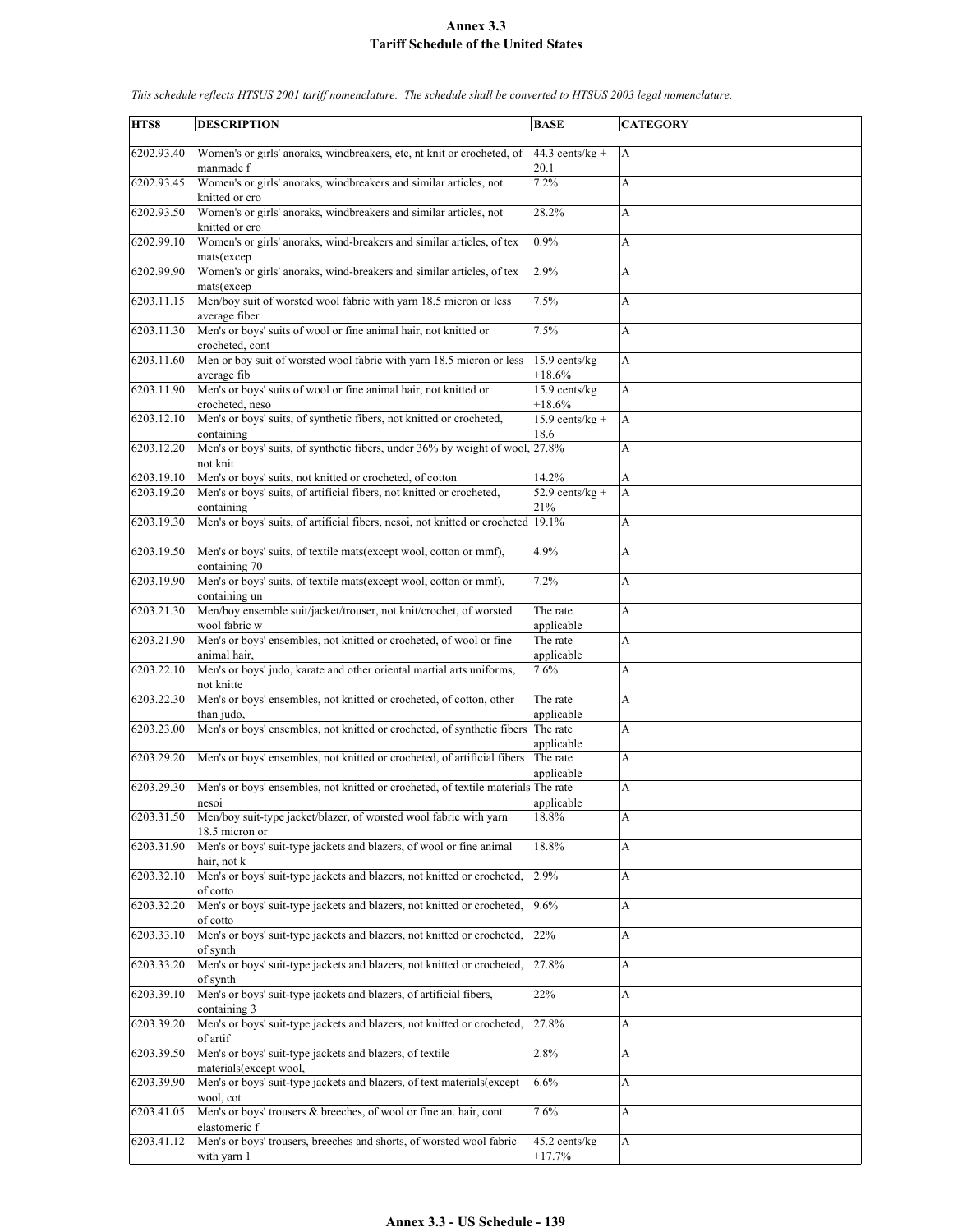| HTS8       | <b>DESCRIPTION</b>                                                               | <b>BASE</b>        | <b>CATEGORY</b> |
|------------|----------------------------------------------------------------------------------|--------------------|-----------------|
|            |                                                                                  |                    |                 |
| 6203.41.18 | Men's or boys' trousers and breeches, of wool or f. a. hair, not cont            | 45.2 cents/kg      |                 |
|            |                                                                                  |                    | A               |
|            | elastomer                                                                        | $+17.7%$           |                 |
| 6203.41.20 | Men's or boys' bib and brace overalls, not knitted or crocheted, of              | 11%                | A               |
|            | wool or fine                                                                     |                    |                 |
|            |                                                                                  |                    |                 |
| 6203.42.10 | Men's or boys' trousers, overalls $\&$ shorts, not knitted or crocheted, of 1.4% |                    | A               |
|            | cotton,                                                                          |                    |                 |
| 6203.42.20 | Men's or boys' bib and brace overalls, not knitted or crocheted, of              | 10.5%              | A               |
|            |                                                                                  |                    |                 |
|            | cotton, not                                                                      |                    |                 |
| 6203.42.40 | Men's or boys' trousers and shorts, not bibs, not knitted or crocheted,          | 16.9%              | A               |
|            | of cotto                                                                         |                    |                 |
|            |                                                                                  |                    |                 |
| 6203.43.10 | Men's or boys' trousers, bib & brace overalls, breeches & shorts, not            | 1.4%               | A               |
|            | knitted or                                                                       |                    |                 |
| 6203.43.15 | Men's or boys' bib and brace overalls, not knitted or crocheted, of              | 7.2%               | A               |
|            | synthetic fi                                                                     |                    |                 |
|            |                                                                                  |                    |                 |
| 6203.43.20 | Men's or boys' bib and brace overalls, not knitted or crocheted, of              | 15.5%              | А               |
|            | synthetic fi                                                                     |                    |                 |
| 6203.43.25 | Men's or boys' trousers, breeches and shorts, not knitted or crocheted,          | 12.4%              | A               |
|            |                                                                                  |                    |                 |
|            | of synth                                                                         |                    |                 |
| 6203.43.30 | Men's or boys' trousers, etc, not knitted or crocheted, of synthetic             | $50.6$ cents/kg +  | A               |
|            | fibers, con                                                                      | 20.1               |                 |
|            |                                                                                  |                    |                 |
| 6203.43.35 | Men's or boys' trousers and breeches, not knitted or crocheted, of               | 7.2%               | A               |
|            | synthetic fib                                                                    |                    |                 |
| 6203.43.40 | Men's or boys' trousers, breeches & shorts, of synthetic fibers, con             | 28.4%              | A               |
|            |                                                                                  |                    |                 |
|            | under $15\%$ w                                                                   |                    |                 |
| 6203.49.10 | Men's or boys' bib and brace overalls, not knitted or crocheted, of              | 11%                | A               |
|            | artificial f                                                                     |                    |                 |
| 6203.49.15 | Men's or boys' trousers, breeches and shorts, not knitted or crocheted,          | 12.4%              | A               |
|            |                                                                                  |                    |                 |
|            | of artif                                                                         |                    |                 |
| 6203.49.20 | Men's or boys' trousers, breeches and shorts, not knitted or crocheted, 28.4%    |                    | A               |
|            | of artif                                                                         |                    |                 |
|            |                                                                                  |                    |                 |
| 6203.49.40 | Men's or boys' trousers, bib & brace overalls, breeches & shorts, of             | 0.9%               | A               |
|            | text mats(e                                                                      |                    |                 |
| 6203.49.80 | Men's or boys' trousers, bib & brace overalls, breeches & shorts, of             | 2.9%               | A               |
|            | text mats(e                                                                      |                    |                 |
|            |                                                                                  |                    |                 |
| 6204.11.00 | Women's or girls' suits, not knitted or crocheted, of wool or fine               | 14.9%              | A               |
|            | animal hair                                                                      |                    |                 |
| 6204.12.00 | Women's or girls' suits, not knitted or crocheted, of cotton                     | 15.6%              | A               |
| 6204.13.10 | Women's or girls' suits, not knitted or crocheted, of synthetic fibers,          | 17%                | A               |
|            |                                                                                  |                    |                 |
|            | containi                                                                         |                    |                 |
| 6204.13.20 | Women's or girls' suits, not knitted or crocheted, of synthetic fibers,          | $36$ cents/kg +    | A               |
|            | nesoi                                                                            | 26.4%              |                 |
| 6204.19.10 | Women's or girls' suits, not knitted or crocheted, of artificial fibers,         | 17%                | A               |
|            |                                                                                  |                    |                 |
|            | contain                                                                          |                    |                 |
| 6204.19.20 | Women's or girls' suits, not knitted or crocheted, of artificial fibers,         | $36$ cents/kg +    | A               |
|            | nesoi                                                                            | 26.4%              |                 |
| 6204.19.40 | Women's or girls' suits, of textile materials(except wool, cotton or             | 2.8%               | A               |
|            |                                                                                  |                    |                 |
|            | mmf), contai                                                                     |                    |                 |
| 6204.19.80 | Women's or girls' suits, of textile material(except wool, cotton or              | 6.6%               | A               |
|            | mmf), contain                                                                    |                    |                 |
| 6204.21.00 | Women's or girls' ensembles, not knitted or crocheted, of wool or fine           | The rate           | A               |
|            |                                                                                  |                    |                 |
|            | animal ha                                                                        | applicable         |                 |
| 6204.22.10 | Women's or girls' judo, karate and other oriental martial arts uniforms, 7.6%    |                    | A               |
|            | not kni                                                                          |                    |                 |
| 6204.22.30 | Women's or girls' ensembles, not knitted or crocheted, of cotton, other          | The rate           | A               |
|            |                                                                                  |                    |                 |
|            | than jud                                                                         | applicable         |                 |
| 6204.23.00 | Women's or girls' ensembles, not knitted or crocheted, of synthetic              | The rate           | A               |
|            | fibers                                                                           | applicable         |                 |
| 6204.29.20 | Women's or girls' ensembles, not knitted or crocheted, of artificial             | The rate           | A               |
|            |                                                                                  |                    |                 |
|            | fibers                                                                           | applicable         |                 |
| 6204.29.40 | Women's or girls' ensembles, not knitted or crocheted, of textile                | The rate           | A               |
|            | materials neso                                                                   | applicable         |                 |
| 6204.31.10 | Women's or girls' suit-type jackets & blazers, of wool or fine animal            | 7.5%               | A               |
|            |                                                                                  |                    |                 |
|            | hair, not                                                                        |                    |                 |
| 6204.31.20 | Women's or girls' suit-type jackets and blazers, of wool or fine animal          | 13.9 cents/ $kg +$ | A               |
|            | hair, no                                                                         | 18.6               |                 |
| 6204.32.10 | Women's or girls' suit-type jackets and blazers, of cotton, not knitted          | 2.9%               | A               |
|            |                                                                                  |                    |                 |
|            | or croch                                                                         |                    |                 |
| 6204.32.20 | Women's or girls' suit-type jackets and blazers, of cotton, not knitted          | 9.6%               | A               |
|            | or croch                                                                         |                    |                 |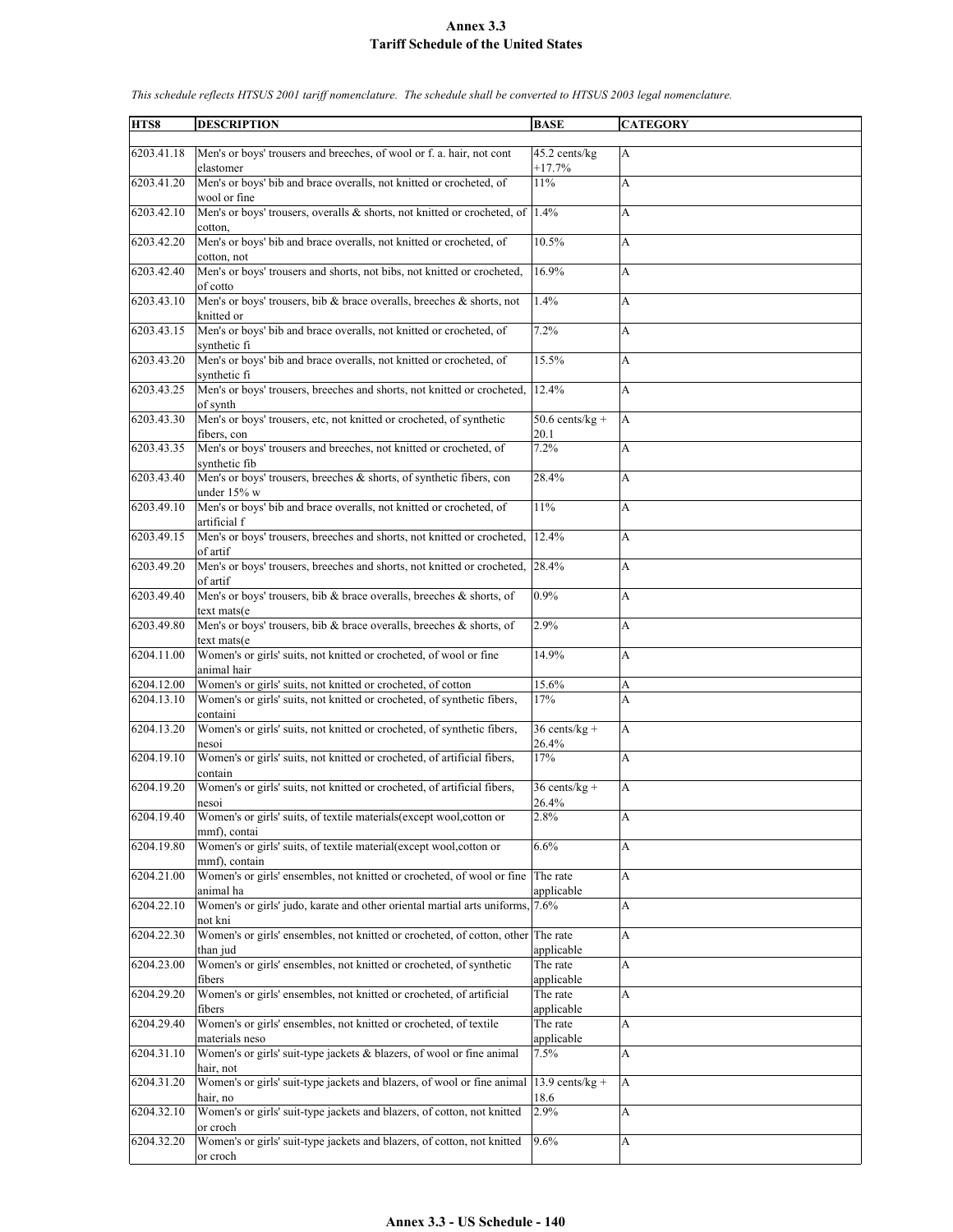| HTS8       | <b>DESCRIPTION</b>                                                                                      | <b>BASE</b>               | <b>CATEGORY</b>           |
|------------|---------------------------------------------------------------------------------------------------------|---------------------------|---------------------------|
| 6204.33.10 | Women's or girls' suit-type jackets and blazers, not knitted or                                         | 7.2%                      | A                         |
| 6204.33.20 | crocheted, of sy<br>Women's or girls' suit-type jackets and blazers, not knitted or<br>crocheted, of sy | 2.9%                      | A                         |
| 6204.33.40 | Women's or girls' suit-type jackets & blazers, not knitted or crocheted, 46.3 cents/kg +<br>of synt     | 21%                       | A                         |
| 6204.33.50 | Women's or girls' suit-type jackets and blazers, not knitted or<br>crocheted, of sy                     | 27.8%                     | A                         |
| 6204.39.20 | Women's or girls' suit-type jackets & blazers, not knitted or crocheted,<br>of arti                     | $39.9$ cents/kg +<br>18.1 | A                         |
| 6204.39.30 | Women's or girls' suit-type jackets and blazers, not knitted or<br>crocheted, of ar                     | 27.8%                     | A                         |
| 6204.39.60 | Women's or girls' suit-type jackets and blazers, not knitted/crocheted,                                 | 2.7%                      | A                         |
| 6204.39.80 | of texti<br>Women's or girls' suit-type jackets and blazers, not knitted or                             | 6.4%                      | A                         |
| 6204.41.10 | crocheted, of te<br>Women's or girls' dresses, not knitted or crocheted, of wool or fine<br>animal hair | 7.4%                      | A                         |
| 6204.41.20 | Women's or girls' dresses, not knitted or crocheted, of wool or fine<br>animal hair                     | 14.6%                     | A                         |
| 6204.42.10 | Women's or girls' dresses, not knitted or crocheted, of cotton, certified 12%<br>hand-l                 |                           | A                         |
| 6204.42.20 | Women's or girls' dresses, not knitted or crocheted, of cotton,                                         | 5.6%                      | A                         |
| 6204.42.30 | containing 36 pe<br>Women's or girls' dresses, not knitted or crocheted, of cotton, nesoi               | 9.7%                      | A                         |
| 6204.43.10 |                                                                                                         |                           |                           |
|            | Women's or girls' dresses, not knitted or crocheted, of synthetic fibers, 11.5%<br>certif               |                           | A                         |
| 6204.43.20 | Women's or girls' dresses, not knit or crocheted, of synthetic fibers,<br>containin                     | 7.2%                      | A                         |
| 6204.43.30 | Women's or girls' dresses, of synthetic fibers, not knitted or crocheted, 15.5%<br>contai               |                           | A                         |
| 6204.43.40 | Women's or girls' dresses, not knitted or crocheted, of synthetic fibers,<br>nesoi                      | 16.3%                     | A                         |
| 6204.44.20 | Women's or girls' dresses, not knitted or crocheted, of artificial fibers,<br>nesoi                     | 11.5%                     | A                         |
| 6204.44.30 | Women's or girls' dresses, not knitted or crocheted, of artificial fibers,<br>conta                     | 11%                       | A                         |
| 6204.44.40 | Women's or girls' dresses, not knitted or crocheted, of artificial fibers, 16.3%<br>nesoi               |                           | A                         |
| 6204.49.10 | Women's or girls' dresses, not knitted or crocheted, containing 70% or 7.1%<br>more by w                |                           | A                         |
| 6204.49.50 | Women's or girls' dresses, not knitted or crocheted, of textile materials 7.1%<br>nesoi                 |                           | A                         |
| 6204.51.00 | Women's or girls' skirts and divided skirts, not knitted or crocheted, of 14.9%<br>wool o               |                           | A                         |
| 6204.52.10 | Women's or girls' skirts and divided skirts, not knitted or crocheted, of 8.2%<br>cotton                |                           | A                         |
| 6204.52.20 | Women's or girls' skirts and divided skirts, not knitted or crocheted, of 8.4%<br>cotton                |                           | A                         |
| 6204.53.10 | Women's or girls' skirts and divided skirts, not knitted or crocheted, of 11.5%<br>synthe               |                           | А                         |
| 6204.53.20 | Women's or girls' skirts & divided skirts, nt knit or crocheted, of<br>synthetic fi                     | 15.5%                     | A                         |
| 6204.53.30 | Women's or girls' skirts and divided skirts, not knitted or crocheted, of 16.3%<br>synthe               |                           | А                         |
| 6204.59.10 | Women's or girls' skirts and divided skirts, not knitted or crocheted, of 11.5%<br>artifi               |                           | A                         |
| 6204.59.20 | Women's or girls' skirts & divided skirts, nt knit or crocheted, of<br>artificial f                     | 15.5%                     | $\boldsymbol{\mathsf{A}}$ |
| 6204.59.30 | Women's or girls' skirts and divided skirts, not knitted or crocheted, of 16.3%                         |                           | A                         |
| 6204.59.40 | artifi<br>Women's or girls' skirts and divided skirts, not knitted or crocheted, of 6.8%                |                           | A                         |
| 6204.61.10 | textil<br>Women's or girls' trousers & breeches, of wool or f.a.h., cont                                | 7.6%                      | A                         |
| 6204.61.90 | elastomeric fib.<br>Women's or girls' trousers & breeches, of wool, not cont elastomeric                | 14.6%                     | A                         |
| 6204.62.10 | fib, not wa<br>Women's or girls' trousers, bib $\&$ brace overalls, breeches $\&$ shorts,               | 1.4%                      | A                         |
|            | not knit or                                                                                             |                           |                           |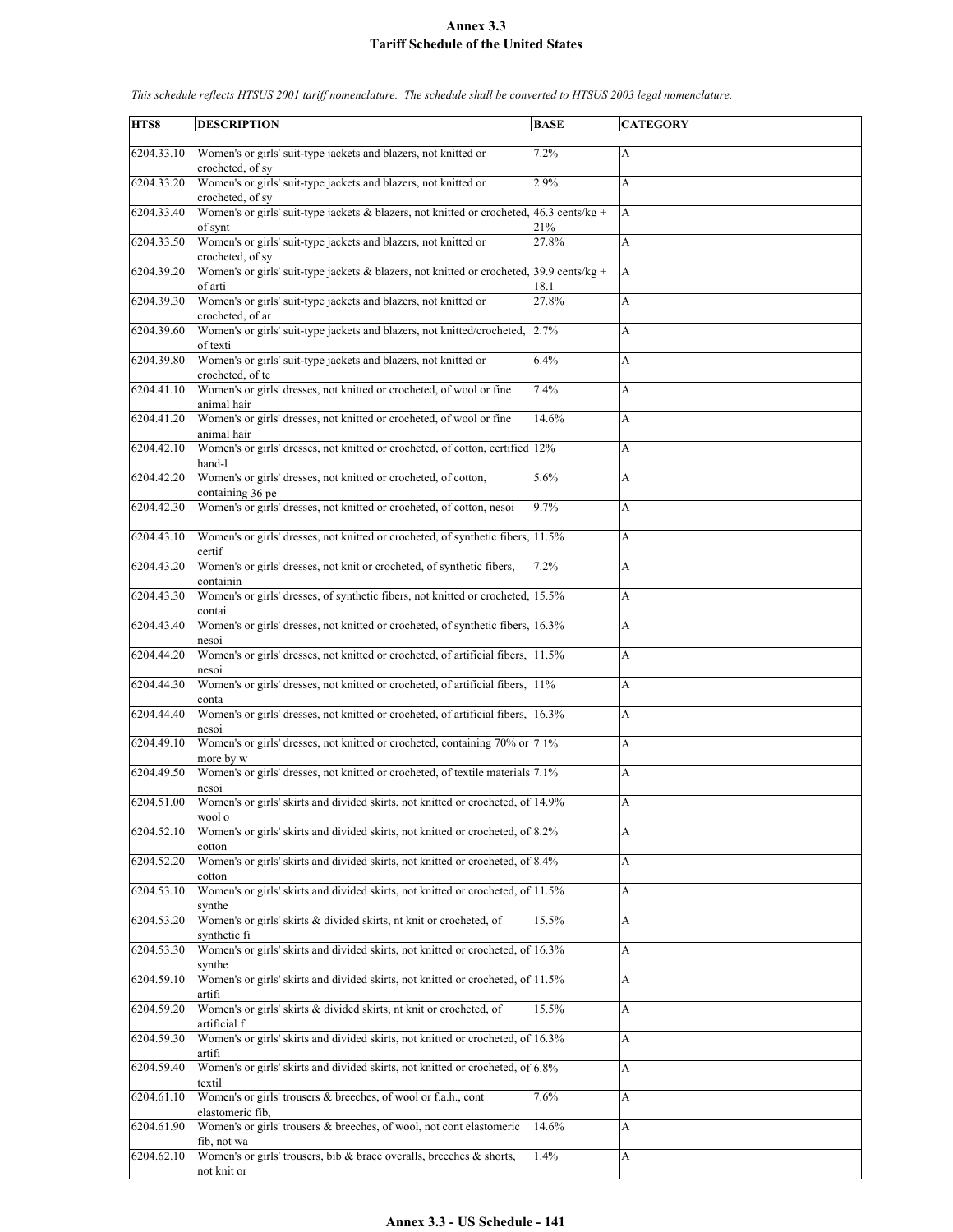| HTS8       | <b>DESCRIPTION</b>                                                                              | <b>BASE</b>               | <b>CATEGORY</b> |
|------------|-------------------------------------------------------------------------------------------------|---------------------------|-----------------|
|            |                                                                                                 |                           |                 |
| 6204.62.20 | Women's or girls' bib and brace overalls, not knitted or crocheted, of<br>cotton, n             | 9.1%                      | A               |
| 6204.62.30 | Women's or girls' trousers, breeches and shorts, not knitted or<br>crocheted, of co.            | 7.2%                      | A               |
| 6204.62.40 | Women's or girls' trousers, breeches and shorts, not knitted or<br>crocheted, of co             | 16.9%                     | A               |
| 6204.63.10 | Women's or girls' trousers, bib & brace overalls, breeches & shorts, nt $ 1.4\% $<br>knit or    |                           | A               |
| 6204.63.12 | Women's or girls' bib & brace overalls, not knit or crocheted, of syn.<br>fibers, w             | 7.2%                      | A               |
| 6204.63.15 | Women's or girls' bib & brace overalls of synthetic fibers, not knitted<br>or croch             | 15.5%                     | A               |
| 6204.63.20 | Women's or girls' trousers, breeches & shorts, not knit or crocheted, of 11.5%<br>synthet       |                           | A               |
| 6204.63.25 | Women's or girls' trousers, breeches & shorts, not knit or crocheted, of 14.6%<br>syn. fi       |                           | A               |
| 6204.63.30 | Women's or girls' trousers, breeches and shorts, not knitted or<br>crocheted, of sy             | 7.2%                      | A               |
| 6204.63.35 | Women's or girls' trousers, breeches and shorts, not knitted or<br>crocheted, of sy             | 29.1%                     | A               |
| 6204.69.10 | Women's or girls' bib and brace overalls, not knitted or crocheted, of<br>artificia             | 14.6%                     | A               |
| 6204.69.20 | Women's or girls' trousers, breeches & shorts, not knit or crocheted, of 14.6%<br>artific       |                           | A               |
| 6204.69.25 | Women's or girls' trousers, breeches and shorts, not knitted or<br>crocheted, of ar             | 29.1%                     | A               |
| 6204.69.40 | Women's or girls' trousers, bib and brace overalls, breeches & shorts,<br>of silk o             | 3%                        | A               |
| 6204.69.60 | Women's or girls' trousers, bib & brace overalls, breeches & shorts, of $ 7.2\% $<br>silk or    |                           | А               |
| 6204.69.90 | Women's or girls' trousers, bib and brace overalls, breeches and<br>shorts, not kni             | 2.9%                      | A               |
| 6205.10.10 | Men's or boys' shirts, not knitted or crocheted, of wool or fine animal<br>hair, ce             | 9.4%                      | A               |
| 6205.10.20 | Men's or boys' shirts, not knitted or crocheted, of wool or fine animal<br>hair, ne             | $15.9$ cents/kg +<br>18.6 | A               |
| 6205.20.10 | Men's or boys' shirts, not knitted or crocheted, of cotton, certified<br>hand-loome             | 8.9%                      | A               |
| 6205.20.20 | Men's or boys' shirts, not knitted or crocheted, of cotton, nesoi                               | 20.1%                     | A               |
| 6205.30.10 | Men's or boys' shirts, not knitted or crocheted, of manmade fibers,<br>certified ha             | 12.4%                     | A               |
| 6205.30.15 | Men's or boys' shirts, not knitted or crocheted, of manmade fibers,<br>containing 3             | $50.6$ cents/kg +<br>20.1 | A               |
| 6205.30.20 | Men's or boys' shirts, not knitted or crocheted, of manmade fibers,                             | $29.6$ cents/kg +<br>26.4 | A               |
| 6205.90.10 | nesoi<br>Men's or boys' shirts, of silk or silk waste, containing 70% or more by 3%<br>wt of si |                           | A               |
| 6205.90.30 | Men's or boys' shirts, of silk or silk waste, containing under 70% by<br>wt of silk             | 7.2%                      | A               |
| 6205.90.40 | Men's or boys' shirts, not knitted or crocheted, of textile materials,<br>nesoi                 | 2.9%                      | A               |
| 6206.10.00 | Women's or girls' blouses, shirts and shirt-blouses, not knitted or<br>crocheted, o             | 7.1%                      | A               |
| 6206.20.10 | Women's or girls' blouses and shirts, not knitted or crocheted, of wool 11%<br>or fine          |                           | A               |
| 6206.20.20 | Women's or girls' blouses & shirts, not knitted or crocheted, of wool<br>or fine an             | 7.2%                      | A               |
| 6206.20.30 | Women's or girls' blouses and shirts, not knitted or crocheted, of wool 24.8 cents/kg +         |                           | A               |
| 6206.30.10 | or fine<br>Women's or girls' blouses and shirts, not knitted or crocheted, of<br>cotton, certi  | 18.2<br>9.2%              | A               |
| 6206.30.20 | Women's or girls' blouses and shirts, not knitted or crocheted, of                              | 3.6%                      | A               |
| 6206.30.30 | cotton, conta<br>Women's or girls' blouses and shirts, not knitted or crocheted, of             | 15.7%                     | A               |
| 6206.40.10 | cotton, nesoi<br>Women's or girls' blouses and shirts, not knitted or crocheted, of             | 11.5%                     | A               |
| 6206.40.20 | manmade fiber<br>Women's or girls' blouses and shirts, not knitted or crocheted, of             | 5.2%                      | A               |
|            | manmade fiber                                                                                   |                           |                 |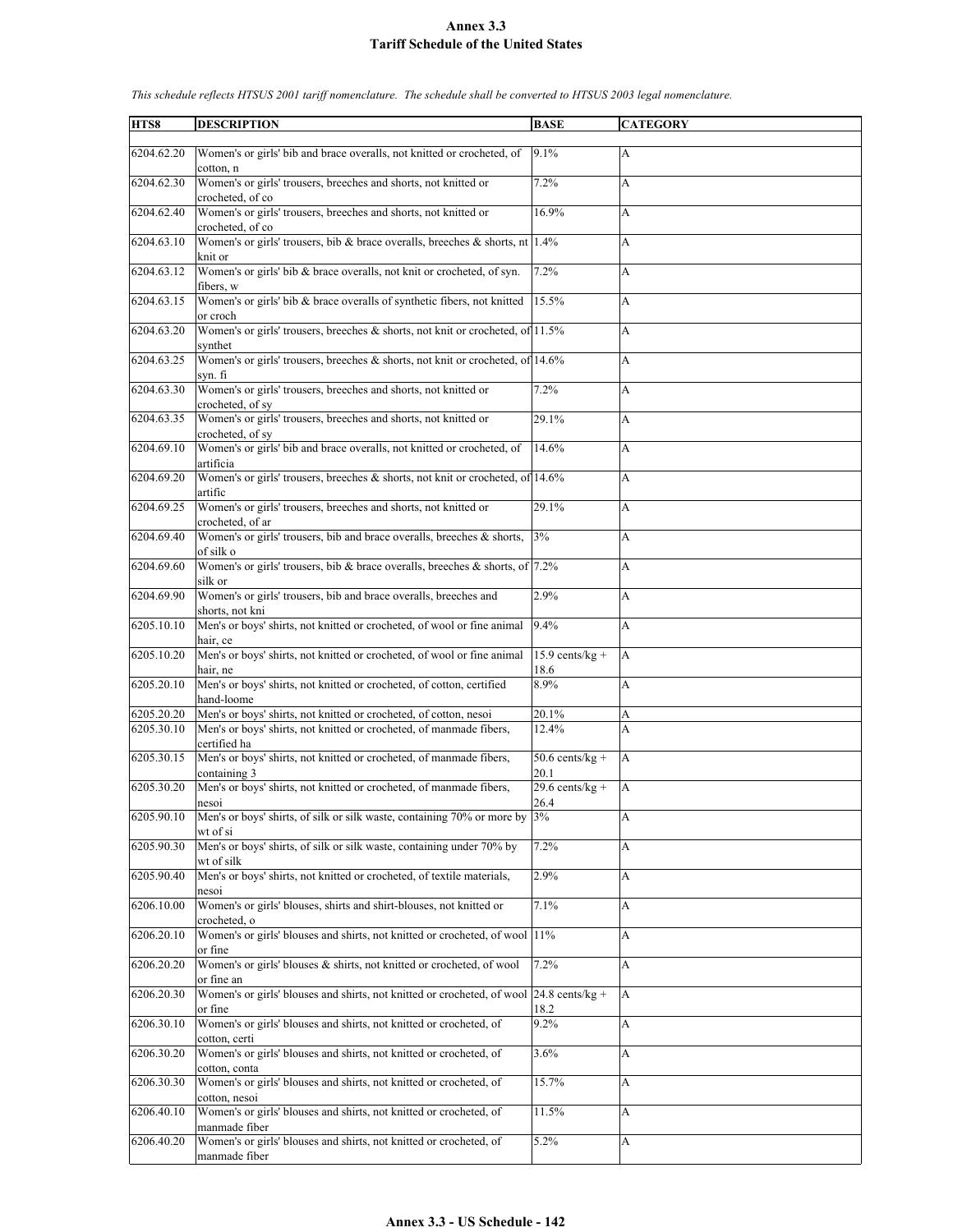| HTS8       | <b>DESCRIPTION</b>                                                                        | <b>BASE</b>       | <b>CATEGORY</b> |
|------------|-------------------------------------------------------------------------------------------|-------------------|-----------------|
|            |                                                                                           |                   |                 |
| 6206.40.25 | Women's or girls' blouses, shirts and shirt-blouses, not knitted or                       | $64.2$ cents/kg + | A               |
|            | crocheted, o                                                                              | 16.3              |                 |
|            |                                                                                           |                   |                 |
| 6206.40.30 | Women's or girls' blouses and shirts, not knitted or crocheted, of                        | 27.4%             | A               |
|            | manmade fiber                                                                             |                   |                 |
| 6206.90.00 | Women's or girls' blouses, shirts and shirt-blouses, not knitted or                       | 6.8%              | A               |
|            | crocheted, o                                                                              |                   |                 |
| 6207.11.00 | Men's or boys' underpants and briefs, not knitted or crocheted, of                        | 6.2%              | A               |
|            |                                                                                           |                   |                 |
|            | cotton                                                                                    |                   |                 |
| 6207.19.10 | Men's or boys' underpants and briefs, of textile mats(except cotton),                     | 4.6%              | A               |
|            | cont 70% o                                                                                |                   |                 |
| 6207.19.90 | Men's or boys' underpants and briefs, of textile mats(except cotton),                     | 10.7%             | A               |
|            | cont under                                                                                |                   |                 |
|            |                                                                                           |                   |                 |
| 6207.21.00 | Men's or boys' nightshirts and pajamas, not knitted or crocheted, of                      | 9.1%              | A               |
|            | cotton                                                                                    |                   |                 |
| 6207.22.00 | Men's or boys' nightshirts and pajamas, not knitted or crocheted, of                      | 16.3%             | A               |
|            | man-made fi                                                                               |                   |                 |
| 6207.29.10 | Men's or boys' nightshirts and pajamas, of textile materials(except                       | 3%                | A               |
|            |                                                                                           |                   |                 |
|            | cotton or mm                                                                              |                   |                 |
| 6207.29.90 | Men's or boys' nightshirts and pajamas, of textile materials(except                       | 7.2%              | A               |
|            | cotton or mm                                                                              |                   |                 |
| 6207.91.10 | Men's or boys' bathrobes, dressing gowns and similar articles, not                        | 8.7%              | A               |
|            | knitted or cr                                                                             |                   |                 |
|            |                                                                                           |                   |                 |
| 6207.91.30 | Men's or boys' singlets and other undershirts, not knitted or crocheted, 6.2%             |                   | A               |
|            | of cott                                                                                   |                   |                 |
| 6207.92.20 | Men's or boys' bathrobes, dressing gowns and similar articles, not                        | 15.5%             | A               |
|            | knitted or cr                                                                             |                   |                 |
| 6207.92.40 | Men's or boys' singlets and other undershirts, not knitted or crocheted, 10.7%            |                   | A               |
|            |                                                                                           |                   |                 |
|            | of man-                                                                                   |                   |                 |
| 6207.99.20 | Men's or boys' bathrobes, dressing gowns and similar articles, not                        | 11%               | A               |
|            | knitted or cr                                                                             |                   |                 |
| 6207.99.40 | Men's or boys' singlets and other undershirts, not knitted or crocheted, 6.2%             |                   | A               |
|            | of wool                                                                                   |                   |                 |
| 6207.99.70 |                                                                                           |                   | A               |
|            | Men's or boys' undershirts, bathrobes, $\&$ sim art, cont 70% or more by 3%               |                   |                 |
|            | wt of silk                                                                                |                   |                 |
| 6207.99.90 | Men's or boys' undershirts, bathrobes, & sim art, of text mats (except                    | 7.2%              | A               |
|            | of cotton                                                                                 |                   |                 |
| 6208.11.00 | Women's or girls' slips and petticoats, not knitted or crocheted, of man 15.5%            |                   | A               |
|            | made fi                                                                                   |                   |                 |
|            |                                                                                           |                   |                 |
| 6208.19.20 | Women's or girls' slips and petticoats, not knitted or crocheted, of                      | 11.4%             | A               |
|            | cotton                                                                                    |                   |                 |
| 6208.19.50 | Women's or girls' slips and petticoats, of textile materials (except mmf]3.8%             |                   | A               |
|            | or cott                                                                                   |                   |                 |
| 6208.19.90 | Women's or girls' slips and petticoats, of textile materials (except mmf 8.9%             |                   | A               |
|            |                                                                                           |                   |                 |
|            | or cott                                                                                   |                   |                 |
| 6208.21.00 | Women's or girls' nightdresses and pajamas, not knitted or crocheted, 9.1%                |                   | A               |
|            | of cotton                                                                                 |                   |                 |
| 6208.22.00 | Women's or girls' nightdresses and pajamas, not knitted or crocheted,                     | 16.3%             | A               |
|            | of man-mad                                                                                |                   |                 |
| 6208.29.10 | Women's or girls' nightdresses and pajamas, of textile                                    | 3%                | A               |
|            |                                                                                           |                   |                 |
|            | materials(except cotton o                                                                 |                   |                 |
| 6208.29.90 | Women's or girls' nightdresses and pajamas, of textile                                    | 7.2%              | A               |
|            | materials(except cotton o                                                                 |                   |                 |
| 6208.91.10 | Women's or girls' bathrobes, dressing gowns and similar articles, not                     | 7.8%              | A               |
|            | knitted or                                                                                |                   |                 |
| 6208.91.30 | Women's or girls' undershirts and underpants, not knitted or                              | 11.4%             | А               |
|            |                                                                                           |                   |                 |
|            | crocheted, of cotto                                                                       |                   |                 |
| 6208.92.00 | Women's or girls' singlets $\&$ other undershirts, briefs, panties,                       | 16.3%             | A               |
|            | bathrobes & sim                                                                           |                   |                 |
| 6208.99.20 | Women's or girls' undershirts, underpants, bathrobes & like articles,                     | 11%               | A               |
|            | not knitte                                                                                |                   |                 |
| 6208.99.30 | Women's or girls' singlet & other undershirt, briefs, panties,                            | 3%                |                 |
|            |                                                                                           |                   | A               |
|            | negligees, dressi                                                                         |                   |                 |
| 6208.99.50 | Women's or girls' singlets & other undershirts, briefs, panties,                          | 7.2%              | A               |
|            | negligees, dres                                                                           |                   |                 |
| 6208.99.80 | Women's or girls' undershirts, underpants, bathrobes & like articles,                     | 2.9%              | A               |
|            | not knitte                                                                                |                   |                 |
| 6209.10.00 | Babies' garments and clothing accessories, not knitted or crocheted, of $36.2$ cents/kg + |                   |                 |
|            |                                                                                           |                   | A               |
|            | wool or                                                                                   | 16.4              |                 |
| 6209.20.10 | Babies' dresses, not knitted or crocheted, of cotton                                      | 12%               | A               |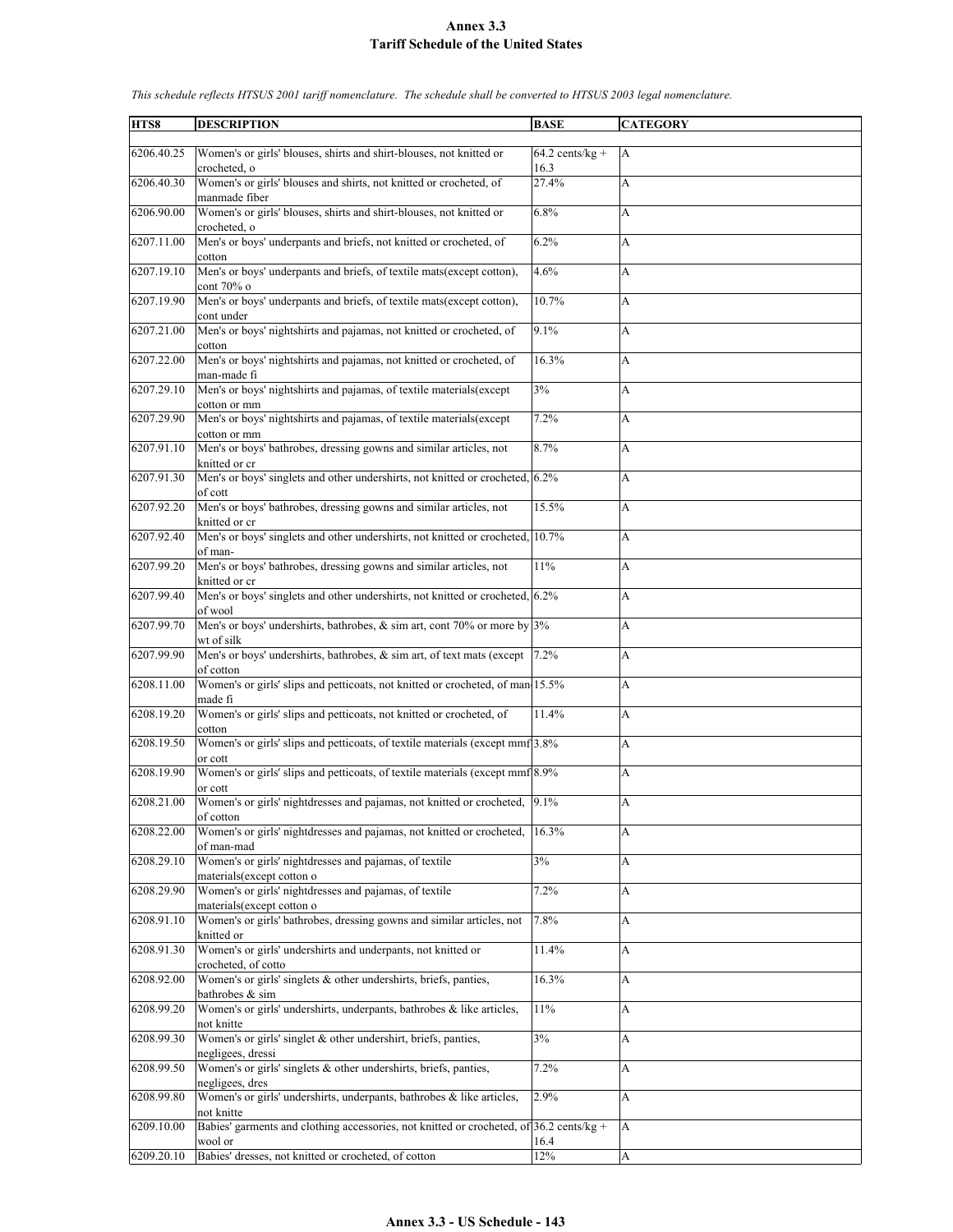| HTS8       | <b>DESCRIPTION</b>                                                                                | <b>BASE</b> | <b>CATEGORY</b>           |
|------------|---------------------------------------------------------------------------------------------------|-------------|---------------------------|
| 6209.20.20 | Babies' blouses and shirts, except those imported as parts of sets, not                           | 15.4%       | $\mathbf{A}$              |
|            | knitted                                                                                           |             |                           |
| 6209.20.30 | Babies' trousers, breeches and shorts, except those imported as parts<br>of sets, n               | 15.7%       | A                         |
| 6209.20.50 | Babies' garments & clothing acc. nesoi, of cotton, incl. sunsuits $\&$ sim 9.5%<br>app, set       |             | A                         |
| 6209.30.10 | Babies' blouses and shirts, except those imported as parts of sets, not<br>knitted                | 24%         | A                         |
| 6209.30.20 | Babies' trousers, breeches and shorts, except those imported as parts                             | 29.1%       | $\mathbf{A}$              |
| 6209.30.30 | of sets, n<br>Babies' garments and clothing accessories, not knitted or crocheted,                | 16.3%       | A                         |
| 6209.90.10 | nesoi, of s<br>Babies' blouses and shirts, except those imported as parts of sets, not            | 24%         | A                         |
| 6209.90.20 | knitted<br>Babies' trousers, breeches and shorts, except those imported as parts                  | 19.6%       | A                         |
| 6209.90.30 | of sets, n<br>Babies' garments and clothing accessories, not knitted or crocheted,                | 15.5%       | $\boldsymbol{\mathsf{A}}$ |
| 6209.90.50 | nesoi, of a<br>Babies' garments and clothing accessories, of text mats(except wool,               | 0.9%        | A                         |
| 6209.90.90 | cotton or m<br>Babies' garments and clothing accessories, of textile mats(except                  | 2.9%        | A                         |
| 6210.10.20 | wool, cotton o<br>Garments, not knitted or crocheted, made up of fabrics of heading               | 3.6%        | A                         |
| 6210.10.50 | 5602 or 5603 f<br>Nonwoven dispos apparel designed for hosps, clinics, labs or cont               | 1.9%        | A                         |
| 6210.10.70 | area use, made<br>Disposable briefs and panties designed for one time use, made up of             | 11%         | A                         |
| 6210.10.90 | fabrics of 5<br>Garments, nesoi, made up of fabrics of heading 5602 or 5603, not                  | 16.3%       | A                         |
| 6210.20.30 | formed or line<br>Men's or boys' garments, sim to 6201.11-6201.19, of mmf, outer surf             | 4.9%        | $\boldsymbol{\mathsf{A}}$ |
| 6210.20.50 | impreg, coat<br>Men's or boys' overcoats/carcoats/capes/etc. of mmf, other than with              | 7.2%        | A                         |
| 6210.20.70 | outer sur.<br>Men's or boys' overcoats/carcoats/capes/etc. of tx mat(excl mmf),<br>outer sur. imp | 4.3%        | A                         |
| 6210.20.90 | Men's or boys' overcoats/carcoats/capes/etc. of tx mat(excl mmf),<br>other than wit               | 6.3%        | A                         |
| 6210.30.30 | Women's or girls' overcoats/carcoats/capes/etc. of mmf, outer sur.<br>impreg/coated               | 4.9%        | A                         |
| 6210.30.50 | Women's or girls' overcoats/carcoats/capes/etc. of mmf, other than<br>with outer su               | 7.2%        | A                         |
| 6210.30.70 | Women's or girls' overcoats/carcoats/capes/etc. of tx mat(excl mmf),<br>fabric impr               | 4.3%        | A                         |
| 6210.30.90 | Women's or girls' overcoats/carcoats/capes/etc. of tx mat(excl mmf),<br>other than                | 6.3%        | A                         |
| 6210.40.30 | Men's or boys' garm, nesoi, of fab of 5903/5906/5907, of mmf,<br>w/outer sur. impre               | 4.9%        | A                         |
| 6210.40.50 | Men's or boys' garm, nesoi, of fab of 5903/5906/5907, of mmf, other<br>than w/outer               | 7.2%        | A                         |
| 6210.40.70 | Men's or boys' garm, nesoi, of fab of 5903/5906/5907, of tx mat(excl)<br>mmf), w/out              | 4.3%        | A                         |
| 6210.40.90 | Men's or boys' garm, nesoi, of fab of 5903/5906/5907, of tx mat(excl<br>mmf), w/out               | 6.3%        | A                         |
| 6210.50.30 | Women's or girls' garm, nesoi, of fab of 5903/5906/5907, of mmf,<br>w/outer sur. im               | 4.9%        | $\boldsymbol{\mathsf{A}}$ |
| 6210.50.50 | Women's or girls' garm, nesoi, of fab of 5903/5906/5907, of mmf,<br>other than w/ou               | 7.2%        | A                         |
| 6210.50.70 | Wom's or girls' garm, nesoi, of fab of 5903/5906/5907, of tx mat(excl<br>$mmf)$ , w/ou            | 4.3%        | A                         |
| 6210.50.90 | Wom's or girls' garm, nesoi, of fab of 5903/5906/5907, of tx<br>mat(except mmf), ot               | 6.3%        | A                         |
| 6211.11.10 | Men's or boys' swimwear, not knitted or crocheted, of man-made<br>fibers                          | 28.3%       | A                         |
| 6211.11.40 | Men's or boys' swimwear, of textile materials(except mmf),<br>containing 70% or mor               | 5.2%        | A                         |
| 6211.11.80 | Men's or boys' swimwear, of textile materials(except mmf),<br>containing under 70%                | 7.6%        | $\boldsymbol{\mathsf{A}}$ |
| 6211.12.10 | Women's or girls' swimwear, not knitted or crocheted, of man-made                                 | 15.3%       | A                         |
|            | fibers                                                                                            |             |                           |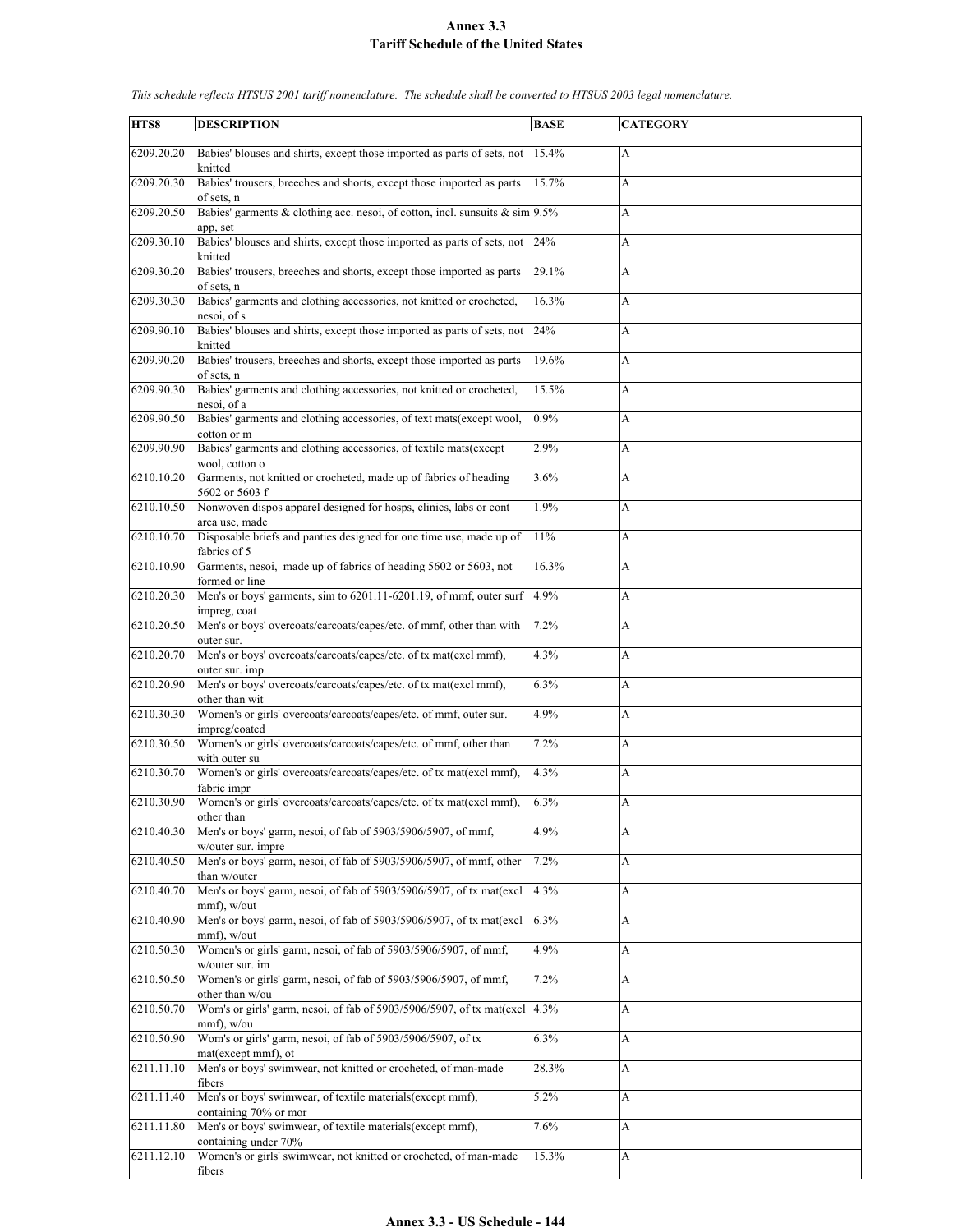| HTS8       |                                                                                                          | <b>BASE</b> |                 |
|------------|----------------------------------------------------------------------------------------------------------|-------------|-----------------|
|            | <b>DESCRIPTION</b>                                                                                       |             | <b>CATEGORY</b> |
| 6211.12.40 | Women's or girls' swimwear, of textile materials(except mmf),                                            | 3.2%        | А               |
| 6211.12.80 | containing 70% or<br>Women's or girls' swimwear, of textile materials(except mmf),<br>containing under 7 | 7.6%        | A               |
| 6211.20.04 | Anoraks, windbreakers and similar articles imported as parts of ski-                                     | 1.9%        | A               |
| 6211.20.08 | suits, con 1<br>Anoraks, windbreakers and similar articles imported as parts of ski-                     | 4.5%        | A               |
| 6211.20.15 | suits, con u<br>Men's or boys' ski-suits, not knitted or crocheted, water resistant, not                 | 7.2%        | A               |
|            | contain                                                                                                  |             |                 |
| 6211.20.24 | Men's or boys' anoraks, windbreakers and sim art impted as pts of ski- 21.1%<br>suits, of                |             | A               |
| 6211.20.28 | Men's or boys' anoraks, etc. imported as parts of ski-suits, of tx<br>mats(except w                      | 28.2%       | A               |
| 6211.20.34 | Men's or boys' trousers and breeches imported as parts of ski-suits, of 21.2%<br>wool, co                |             | A               |
| 6211.20.38 | Men's or boys' trousers & breeches imported as pts of ski-suits, of tx<br>mat(excep                      | 28.6%       | A               |
| 6211.20.44 | Men's or boys' ski-suits nesoi, of wool or fine animal hair, con under                                   | 14.9%       | A               |
| 6211.20.48 | 15% wt do<br>Men's or boys' ski-suits nesoi, of tx mats(except wool or fine animal                       | 15.5%       | A               |
| 6211.20.54 | hair), con<br>Women's or girls' anoraks, windbreakers and sim art impted as pts of                       | 21.2%       | A               |
| 6211.20.58 | ski-suits.<br>Women's or girls' anoraks and sim art imported as pts of ski-suits, of                     | 28.5%       | А               |
| 6211.20.64 | tx mats(e<br>Women's or girls' trousers and breeches imported as parts of ski-suits, 21.4%               |             | A               |
| 6211.20.68 | of wool.<br>Women's or girls' trousers & breeches imp as pts of ski-suits, of tx                         | 29.1%       | A               |
| 6211.20.74 | mats(except<br>Women's or girls' ski-suits nesoi, of wool or fine animal hair, con                       |             |                 |
|            | under 15% by                                                                                             | 14.9%       | A               |
| 6211.20.78 | Women's or girls' ski-suits nesoi, of tx mats(except wool), con under<br>15% by wei                      | 15.5%       | A               |
| 6211.31.00 | Men's or boys' track suits or other garments nesoi, not knitted or<br>crocheted, of                      | 13.5%       | A               |
| 6211.32.00 | Men's or boys' track suits or other garments nesoi, not knitted or<br>crocheted, of                      | 8.2%        | A               |
| 6211.33.00 | Men's or boys' track suits or other garments nesoi, not knitted or<br>crocheted, of                      | 16.3%       | A               |
| 6211.39.10 | Men's or boys' garments(excl swimwear or ski-suits), nesoi, of tex<br>mat(except wo                      | 1.2%        | A               |
| 6211.39.90 | Men's or boys' garments(excl swimwear or ski-suits), nesoi, of tex<br>mat(except wo                      | 2.9%        | A               |
| 6211.41.00 | Women's or girls' track suits or other garments nesoi, not knitted or<br>crocheted,                      | 13.5%       | A               |
| 6211.42.00 | Women's or girls' track suits or other garments nesoi, not knitted or<br>crocheted.                      | 8.2%        | A               |
| 6211.43.00 | Women's or girls' track suits or other garments nesoi, not knitted or<br>crocheted,                      | 16.3%       | A               |
| 6211.49.10 | Women's or girls' garments(excl swimwear or ski-suits), nesoi, of tex<br>mat(except                      | 3.2%        | A               |
| 6211.49.90 | Women's or girls' garments(excl swimwear or ski-suits), nesoi, of tex<br>mat(except                      | 7.4%        | A               |
| 6212.10.30 | Brassieres, containing lace, net or embroidery, containing 70% or                                        | 13%         | A               |
| 6212.10.50 | more by weight<br>Brassieres containing lace, net or embroidery, containing under 70%                    | 17.2%       | A               |
| 6212.10.70 | by weight of<br>Brassieres, not containing lace, net or embroidery, containing 70% or                    | 7.3%        | A               |
| 6212.10.90 | more by wt<br>Brassieres, not containing lace, net or embroidery, containing under                       | 17.2%       | A               |
| 6212.20.00 | 70% by wt o<br>Girdles and panty-girdles                                                                 | 21.5%       |                 |
| 6212.30.00 |                                                                                                          | 24%         | А               |
| 6212.90.00 | Corsets<br>Braces, suspenders, garters and similar articles and parts thereof                            | 6.7%        | A               |
| 6213.10.10 | Handkerchiefs, not knitted or crocheted, containing 70% or more by                                       | 3%          | A<br>A          |
|            | weight of sil                                                                                            |             |                 |
| 6213.10.20 | Handkerchiefs, of silk or silk waste, containing less than 70 percent<br>by weight                       | 4.9%        | А               |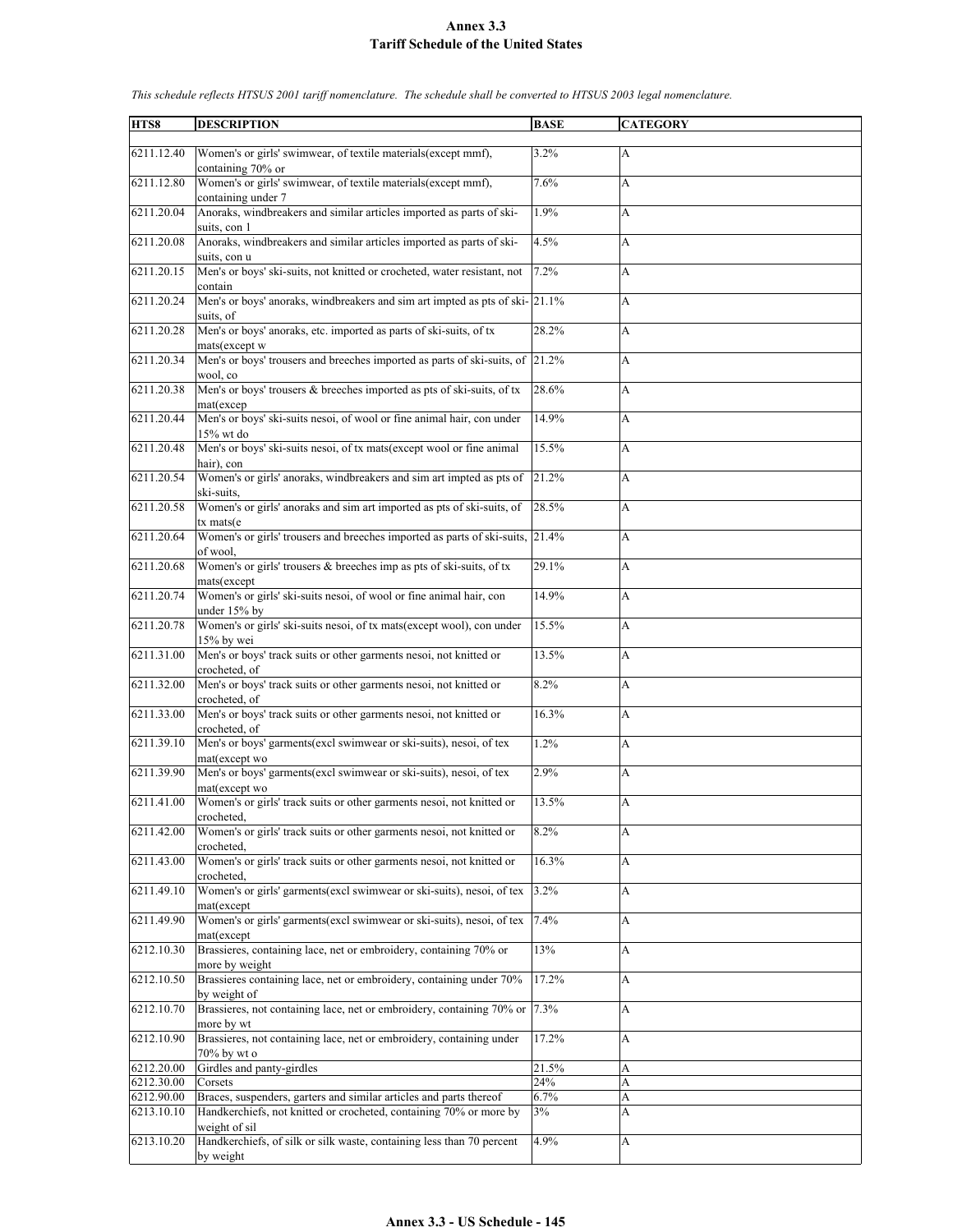| HTS8                     | <b>DESCRIPTION</b>                                                                                                                  | <b>BASE</b>                  | <b>CATEGORY</b> |
|--------------------------|-------------------------------------------------------------------------------------------------------------------------------------|------------------------------|-----------------|
| 6213.20.10               | Handkerchiefs, not knitted or crocheted, of cotton, hemmed, not<br>containing lace                                                  | 13.4%                        | A               |
| 6213.20.20               | Handkerchiefs, not knitted or crocheted, of cotton, nesoi                                                                           | 7.2%                         | A               |
| 6213.90.10<br>6213.90.20 | Handkerchiefs, not knitted or crocheted, of man-made fibers<br>Handkerchiefs, not knitted or crocheted, of textile materials, nesoi | 11%<br>6.9%                  | A<br>A          |
|                          |                                                                                                                                     |                              |                 |
| 6214.10.10               | Shawls, scarves, mufflers, mantillas, veils and the like, not knitted or<br>crochet                                                 | 1.2%                         | A               |
| 6214.10.20               | Shawls, scarves, mufflers, mantillas, veils and the like, not knitted or<br>crochet                                                 | 3.9%                         | A               |
| 6214.20.00               | Shawls, scarves, mufflers, mantillas, veils and the like, not knitted or<br>crochet                                                 | 6.7%                         | A               |
| 6214.30.00               | Shawls, scarves, mufflers, mantillas, veils and the like, not knitted or<br>crochet                                                 | 5.3%                         | A               |
| 6214.40.00               | Shawls, scarves, mufflers, mantillas, veils and the like, not knitted or<br>crochet                                                 | 5.3%                         | A               |
| 6214.90.00               | Shawls, scarves, mufflers, mantillas, veils and the like, not knitted or<br>crochet                                                 | 11.3%                        | A               |
| 6215.10.00               | Ties, bow ties and cravats, not knitted or crocheted, of silk or silk<br>waste                                                      | 7.4%                         | A               |
| 6215.20.00               | Ties, bow ties and cravats, not knitted or crocheted, of man-made<br>fibers                                                         | $25.3$ cents/kg +<br>12.9    | A               |
| 6215.90.00               | Ties, bow ties and cravats, not knitted or crocheted, of textile<br>materials nesoi                                                 | 5.9%                         | A               |
| 6216.00.05               | Ice hockey and field hockey gloves, not knitted or crocheted,<br>impregnated, coate                                                 | Free                         | F               |
| 6216.00.08               | Gloves, mittens $\&$ mitts, for sports, including ski $\&$ snowmobile<br>gloves, etc., no                                           | 2.2%                         | A               |
| 6216.00.13               | Gloves etc. (excl. for sports etc.), not k/c, impreg. etc. with plas/rub,<br>w/o fo                                                 | 16.2%                        | A               |
| 6216.00.17               | Gloves etc. (excl. for sports), not k/c, impreg. etc. with plas/rub, w/o<br>four.,                                                  | 24%                          | A               |
| 6216.00.19               | Gloves, mittens and mitts(excl sports), w/o four, impreg etc, cut &<br>sewn from                                                    | $14.4$ cents/kg +<br>$7.2\%$ | A               |
| 6216.00.21               | Gloves, mittens and mitts(excl sports), $w/o$ four, impreg etc, cut &                                                               | $21 cents/kg +$              | A               |
| 6216.00.24               | sewn from<br>Gloves, mittens and mitts(excl sports), w/o four, impreg etc, not cut                                                  | 10.5%<br>13.4%               | A               |
| 6216.00.26               | & sewn fr<br>Gloves, mittens and mitts(excl sports), w/o four, impreg etc, not cut                                                  | 9.1%                         | A               |
| 6216.00.29               | & sewn fr<br>Gloves, mittens and mitts(excl sports), impreg, etc., with fourchettes,                                                | 13.4%                        | A               |
|                          | cont 50%                                                                                                                            |                              |                 |
| 6216.00.31               | Gloves, mittens and mitts(excl sports), impreg, etc., with fourchettes,<br>cont und                                                 | 9.1%                         | A               |
| 6216.00.33               | Ice hockey and field hockey gloves, not knitted or crocheted, of<br>cotton, not imp                                                 | Free                         | $\overline{F}$  |
| 6216.00.35               | Gloves, mittens $\&$ mitts, all the foregoing for sports use, including ski 3.6%<br>& snowm                                         |                              | A               |
| 6216.00.38               | Gloves, mittens & mitts (excl. for sports), not impregnated, coated or 24%<br>covered w                                             |                              | A               |
| 6216.00.41               | Gloves, mittens & mitts (excl. for sports), not impregnated, coated or $ 24\% $<br>covered w                                        |                              | A               |
| 6216.00.43               | Ice hockey and field hockey gloves, not knitted or crocheted, of man-<br>made fibers                                                | Free                         | F               |
| 6216.00.46               | Gloves, mittens $\&$ mitts, for sports use, incl. ski $\&$ snowmobile, of                                                           | 3.6%                         | A               |
| 6216.00.54               | man-made fib<br>Gloves, mittens & mitts (excl. for sports), not impregnated, coated or<br>covered w                                 | $21.1$ cents/kg +<br>10.6    | A               |
| 6216.00.58               | Gloves, mittens & mitts (excl. for sports), not impregnated, coated or                                                              | $21.1$ cents/kg +            | A               |
| 6216.00.80               | covered w<br>Gloves, mittens and mitts, not knitted or crocheted, of wool or fine<br>animal hair                                    | 10.6<br>3.6%                 | A               |
| 6216.00.90               | Gloves, mittens and mitts, not knitted or crocheted, of textile<br>materials nesoi                                                  | 3.9%                         | A               |
| 6217.10.10               | Made up clothing accessories (excl those of heading $6212$ ), containing $6.3\%$<br>70% or more                                     |                              | A               |
| 6217.10.85               | Headbands, ponytail holders and similar articles, of textile materials<br>containin                                                 | 14.9%                        | А               |
| 6217.10.95               | Made up clothing accessories (excl of heading 6212 or headbands,<br>ponytail holder                                                 | 14.9%                        | A               |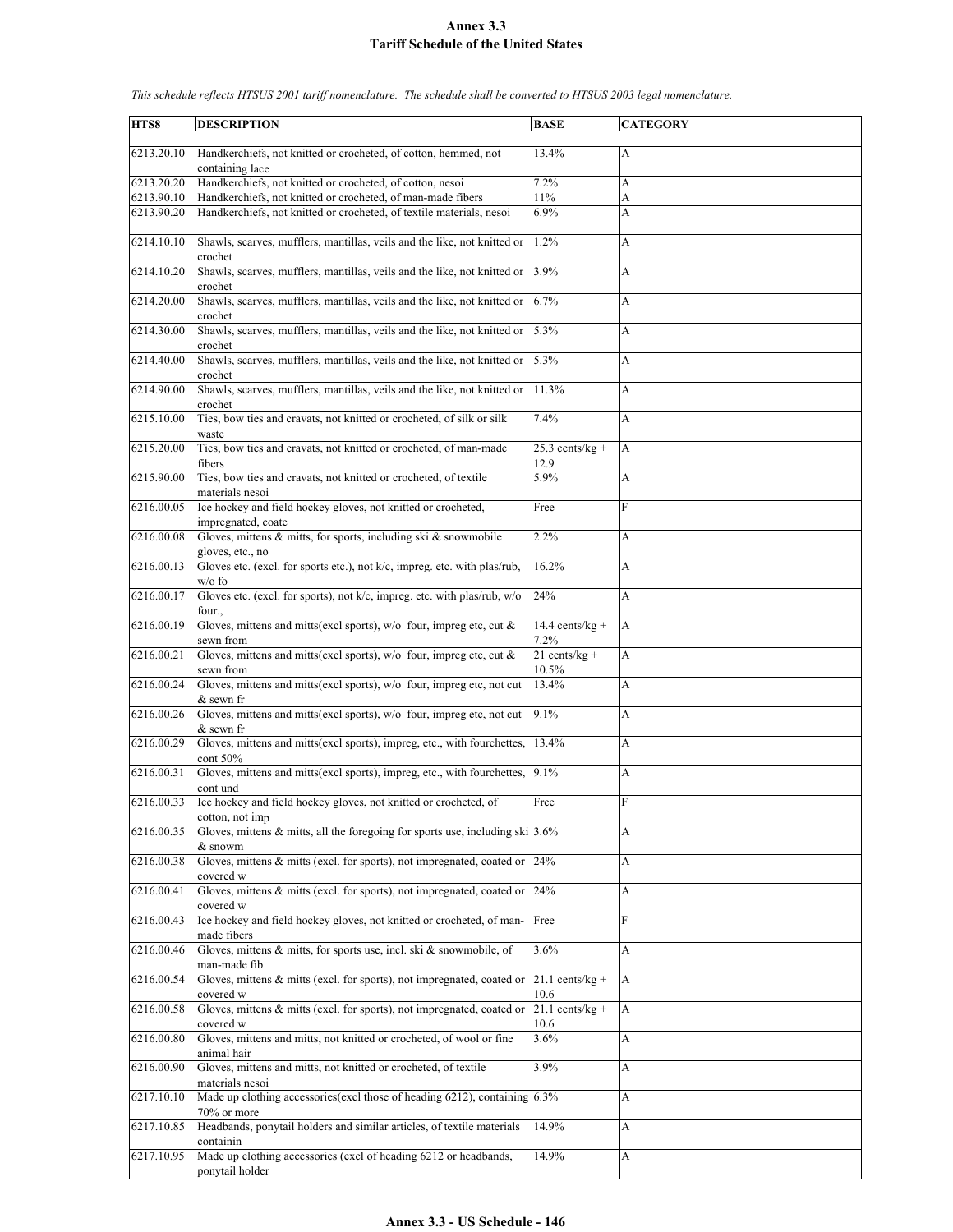| HTS8       | <b>DESCRIPTION</b>                                                                                       | <b>BASE</b>              | <b>CATEGORY</b> |
|------------|----------------------------------------------------------------------------------------------------------|--------------------------|-----------------|
| 6217.90.10 | Parts of garments or of clothing accessories (excl those of heading                                      | 6.3%                     | А               |
|            | $6212$ ), conta                                                                                          |                          |                 |
| 6217.90.90 | Parts of garments or of clothing accessories (excl those of heading<br>$6212$ ), contai                  | 14.9%                    | A               |
| 6301.10.00 | Electric blankets                                                                                        | 11.9%                    | A               |
| 6301.20.00 | Blankets (other than electric blankets) and traveling rugs, of wool or<br>fine anim                      | $1.3$ cents/kg +<br>4.5% | A               |
| 6301.30.00 | Blankets (other than electric blankets) and traveling rugs, of cotton                                    | 8.7%                     | A               |
| 6301.40.00 | Blankets (other than electric blankets) and traveling rugs, of synthetic 9.8%<br>fibers                  |                          | A               |
| 6301.90.00 | Blankets and traveling rugs, nesoi                                                                       | 9.3%                     | A               |
| 6302.10.00 | Bed linen, knitted or crocheted                                                                          | 6.5%                     | A               |
| 6302.21.30 | Bed linen, not knitted or crocheted, printed, of cotton, cont any<br>embroidery, la                      | 15.5%                    | A               |
| 6302.21.50 | Bed linen, not knit or crocheted, printed, of cotton, cont any<br>embroidery, lace,                      | 21.8%                    | A               |
| 6302.21.70 | Bed linen, not knit or crocheted, printed, of cotton, not cont any<br>embroidery, l                      | 4%                       | A               |
| 6302.21.90 | Bed linen, not knit or croc, printed, of cotton, not cont any<br>embroidery, lace,                       | 7%                       | А               |
| 6302.22.10 | Bed linen, not knitted or crocheted, printed, of manmade fibers,<br>containing embr                      | 15.5%                    | A               |
| 6302.22.20 | Bed linen, not knitted or crocheted, printed, of manmade fibers, nesoi 11.9%                             |                          | A               |
| 6302.29.00 | Bed linen, not knitted or crocheted, printed, of textile materials nesoi                                 | 5.8%                     | A               |
| 6302.31.30 | Bed linen, not knit/croc, not printed, of cotton, cont any embroidery,<br>lace, bra                      | 15.5%                    | A               |
| 6302.31.50 | Bed linen, not knit/croc, not printed, of cotton, cont any embroidery,<br>lace, bra                      | 21.8%                    | A               |
| 6302.31.70 | Bed linen, not knit/croc, not printed, of cotton, not cont any                                           | 4.9%                     | A               |
| 6302.31.90 | embroidery, lace,<br>Bed linen, not knit/croc, not printed, of cotton, not cont any<br>embroidery, lace, | 7%                       | A               |
| 6302.32.10 | Bed linen, not knitted or crocheted, not printed, of manmade fiber,<br>containing e                      | 15.5%                    | А               |
| 6302.32.20 | Bed linen, not knitted or crocheted, not printed, of manmade fibers,<br>nesoi                            | 11.9%                    | A               |
| 6302.39.00 | Bed linen, not knitted or crocheted, not printed, of textile materials<br>nesoi                          | 5.6%                     | A               |
| 6302.40.10 | Table linen, knitted or crocheted, of vegetable fiber (except of cotton)                                 | 8.3%                     | A               |
| 6302.40.20 | Table linen, knitted or crocheted, nesoi                                                                 | 7.1%                     | A               |
| 6302.51.10 | Damask tablecloths and napkins, not knitted or crocheted, of cotton                                      | 6.3%                     | A               |
| 6302.51.20 | Plain woven tablecloths and napkins, not knitted or crocheted, of<br>cotton                              | $5\%$                    | A               |
| 6302.51.30 | Tablecloths and napkins, other than plain woven or damask, not<br>knitted or croche                      | 6%                       | А               |
| 6302.51.40 | Table linen, other than tablecloths and napkins, not knitted or<br>crocheted, of co                      | 6.6%                     | A               |
| 6302.52.10 | Tablecloths and napkins of flax, not knitted or crocheted                                                | 6.6%                     | A               |
| 6302.52.20 | Table linen of flax, other than tablecloths and napkins, not knitted or<br>crochete                      | 1.9%                     | A               |
| 6302.53.00 | Table linen of man-made fibers, not knitted or crocheted                                                 | 11.8%                    | A               |
| 6302.59.00 | Table linen, of textile materials other than of cotton, flax or man-<br>made fibers,                     | 9.2%                     | A               |
| 6302.60.00 | Toilet linen and kitchen linen, of terry toweling or similar terry<br>fabrics, of c                      | 9.5%                     | A               |
| 6302.91.00 | Toilet and kitchen linen, other than terry toweling or similar terry<br>fabrics of                       | 9.6%                     | A               |
| 6302.92.00 | Toilet and kitchen linen of flax                                                                         | 0.8%                     | A               |
| 6302.93.10 | Toilet and kitchen linen, of manmade fibers, of pile or tufted<br>construction                           | 6.4%                     | A               |
| 6302.93.20 | Toilet and kitchen linen, of manmade fibers, nesoi                                                       | 10.3%                    | A               |
| 6302.99.10 | Toilet and kitchen linen of textile materials nesoi, containing 85% or                                   | 3.5%                     | A               |
|            | more by w                                                                                                |                          |                 |
| 6302.99.20 | Toilet and kitchen linen of textile materials nesoi, containing less than 8.7%                           |                          | A               |
|            | $85%$ by                                                                                                 |                          |                 |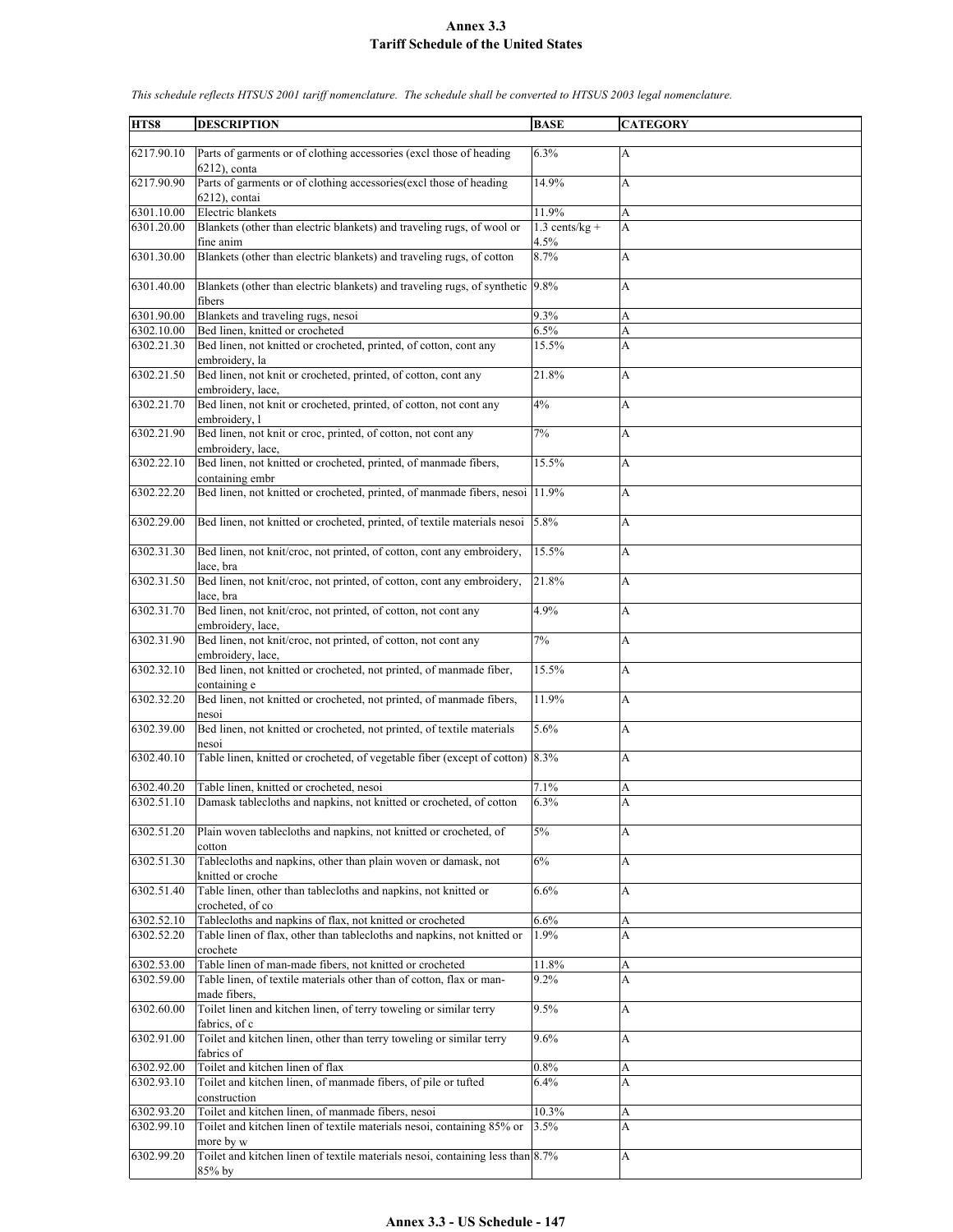| HTS8                     | <b>DESCRIPTION</b>                                                                                                                         | <b>BASE</b>  | <b>CATEGORY</b> |
|--------------------------|--------------------------------------------------------------------------------------------------------------------------------------------|--------------|-----------------|
| 6303.11.00               | Curtains (including drapes), interior blinds and valances of cotton,<br>knitted or                                                         | 10.7%        | А               |
| 6303.12.00               | Curtains (including drapes), interior blinds and valances of synthetic<br>fibers, k                                                        | 11.8%        | A               |
| 6303.19.00               | Curtains (including drapes), interior blinds and valances of textile<br>materials ot                                                       | 8.3%         | A               |
| 6303.91.00               | Curtains (including drapes), interior blinds and valances of cotton, not 10.7%<br>knitted                                                  |              | A               |
| 6303.92.10               | Curtains/drapes, inter. blinds, etc. of syn fib, made up from fab of<br>subh 5407.6                                                        | 11.8%        | A               |
| 6303.92.20               | Curtains (including drapes), interior blinds and valances, nesoi, of<br>synthetic f                                                        | 11.8%        | A               |
| 6303.99.00               | Curtains (including drapes), interior blinds, valances of textile<br>materials other                                                       | 11.8%        | A               |
| 6304.11.10               | Bedspreads of cotton, knitted or crocheted, excluding those of<br>heading 9404                                                             | 12.5%        | A               |
| 6304.11.20               | Bedspreads of man-made fibers, knitted or crocheted, excluding those 8.4%<br>of heading                                                    |              | A               |
| 6304.11.30               | Bedspreads of textile materials other than of cotton or of man-made<br>fibers, knit                                                        | 7.6%         | A               |
| 6304.19.05               | Bedspreads, not knitted or crocheted, of cotton, containing any<br>embroidery, lace                                                        | 12.5%        | A               |
| 6304.19.10               | Bedspreads, not knitted or crocheted, of cotton, nesoi                                                                                     | 4.6%         | A               |
| 6304.19.15               | Bedspreads, not knitted or crocheted, of manmade fibers, containing<br>any embroide                                                        | 15.5%        | A               |
| 6304.19.20               | Bedspreads, not knitted or crocheted, of manmade fibers, nesoi                                                                             | 8.4%         | A               |
| 6304.19.30               | Bedspreads, not knitted or crocheted, other than those of cotton or<br>man-made fib                                                        | 8.2%         | A               |
| 6304.91.00               | Furnishing articles (excluding those of heading 9404 and other than<br>bedspreads)                                                         | 7.5%         | A               |
| 6304.92.00               | Furnishing articles (excluding those of heading 9404 and other than<br>bedspreads)                                                         | 6.6%         | A               |
| 6304.93.00               | Furnishing articles (excluding those of heading 9404 and other than<br>bedspreads)                                                         | 9.7%         | A               |
| 6304.99.10               | Wall hangings, not knitted or crocheted, of wool or fine animal hair,<br>the forego                                                        | 4.9%         | A               |
| 6304.99.15               | Wall hangings, not knitted or crocheted, of wool or fine animal hair,<br>nesoi                                                             | 11.8%        | A               |
| 6304.99.25               | Wall hangings of jute, excluding those of heading 9404                                                                                     | 11.8%        | A               |
| 6304.99.35               | Furnishing articles (excl. those of heading 9404 and other than                                                                            | 11.8%        | A               |
|                          | bedspreads and j                                                                                                                           |              |                 |
| 6304.99.40               | Certified hand-loomed and folklore pillow covers of wool or fine<br>animal hair, no                                                        | 4.9%         | A               |
| 6304.99.60               | Furnishing articles (excluding those of heading 9404 and other than<br>bedspreads)                                                         | 4.2%         | A               |
| 6305.10.00               | Sacks and bags of a kind used for the packing of goods, of jute or of<br>other text                                                        | Free         | F               |
| 6305.20.00               | Sacks and bags of a kind used for the packing of goods, of cotton                                                                          | 6.4%         | A               |
| 6305.32.00               | Flexible intermed. bulk containers of a kind used for packing goods,<br>of man-made                                                        | 8.7%         | A               |
| 6305.33.00               | Other sacks/bags for packing goods, of mm tex.mat.(not<br>flex.intermed.bulk contai                                                        | 8.7%         | A               |
| 6305.39.00               | Sacks and bags of a kind used for the packing of goods, of man-made<br>textile mate                                                        | 8.7%         | A               |
| 6305.90.00               | Sacks and bags of a kind used for the packing of goods, of textile<br>materials, ne                                                        | 6.4%         | A               |
| 6306.11.00               | Tarpaulins, awnings and sunblinds, of cotton                                                                                               | 10.4%        | A               |
| 6306.12.00               | Tarpaulins, awnings and sunblinds, of synthetic fibers                                                                                     | 9.2%         | A               |
| 6306.19.00               | Tarpaulins, awnings and sunblinds, of textile materials other than of<br>cotton or                                                         | 5.3%         | A               |
| 6306.21.00               | Tents of cotton                                                                                                                            | 10.4%        | A               |
| 6306.22.10               | Backpacking tents of synthetic fibers                                                                                                      | 1.4%         | A               |
| 6306.22.90               | Tents other than backpacking tents, of synthetic fibers                                                                                    | $9.2\%$      | A               |
| 6306.29.00               | Tents of textile materials other than of cotton or synthetic fibers                                                                        | 3.8%         | A               |
| 6306.31.00<br>6306.39.00 | Sails for boats, sailboards or landcraft, of synthetic fibers<br>Sails for boats, sailboards or landcraft, of textile materials other than | 1.3%<br>1.3% | A<br>A          |
|                          | of syn                                                                                                                                     |              |                 |
| 6306.41.00               | Pneumatic mattresses of cotton                                                                                                             | 3.8%         | A               |
| 6306.49.00               | Pneumatic mattresses of textile materials other than of cotton                                                                             | 3.8%         | A               |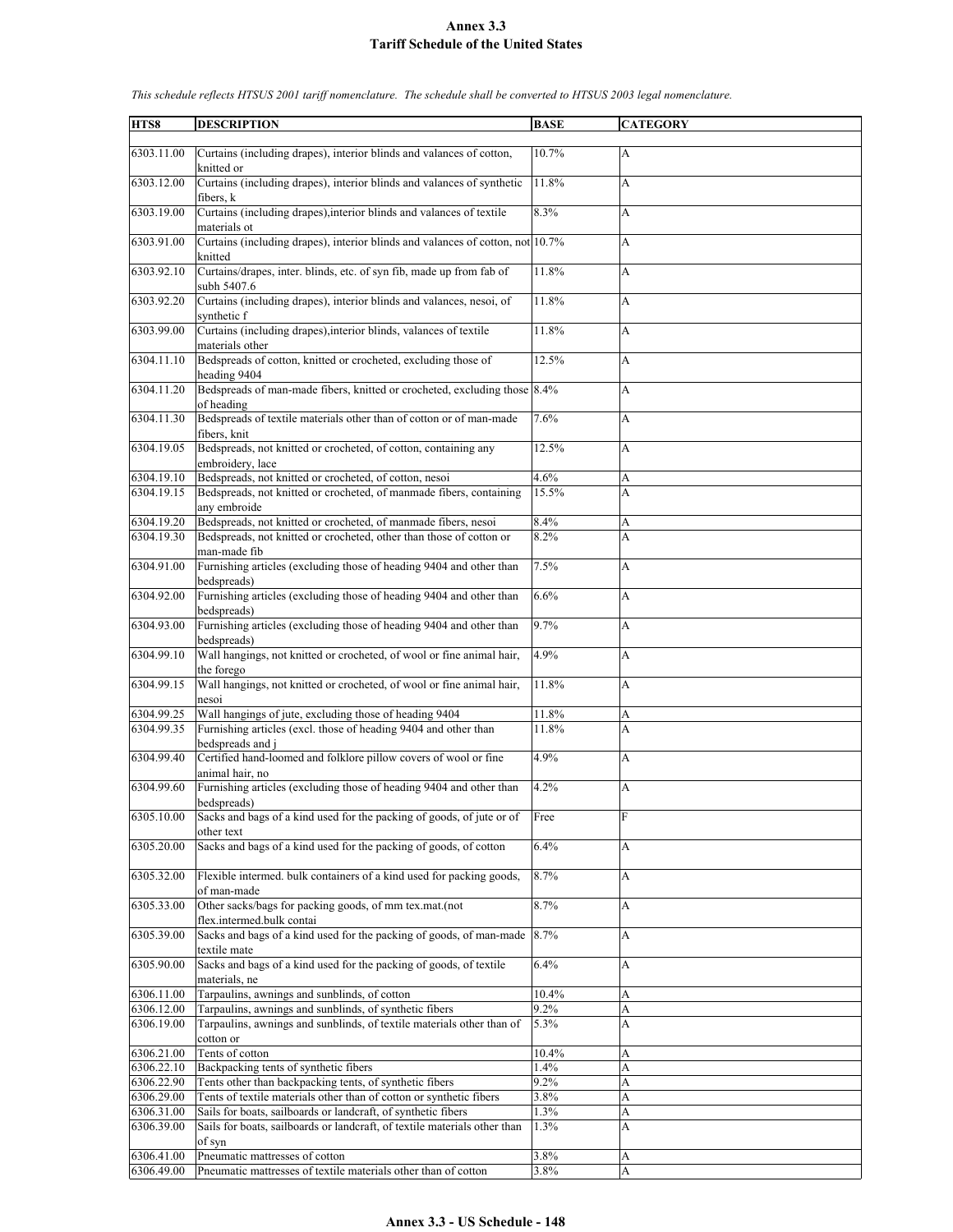| HTS8       | <b>DESCRIPTION</b>                                                                                   | <b>BASE</b>             | <b>CATEGORY</b> |
|------------|------------------------------------------------------------------------------------------------------|-------------------------|-----------------|
|            |                                                                                                      |                         |                 |
| 6306.91.00 | Camping goods nesoi, of cotton                                                                       | 4.6%                    | А               |
| 6306.99.00 | Camping goods nesoi, of textile materials other than of cotton                                       | 5.8%                    | A               |
| 6307.10.10 | Dustcloths, mop cloths and polishing cloths, of cotton                                               | 4.3%                    | A               |
| 6307.10.20 | Floor cloths, dishcloths and similar cleaning cloths of textile materials 6.9%<br>(excep             |                         | A               |
| 6307.20.00 | Lifejackets and lifebelts of textile materials                                                       | $5.8\%$                 | A               |
| 6307.90.30 | Made-up labels of textile materials                                                                  | 8.2%                    | A               |
| 6307.90.40 | Cords and tassels of textile materials                                                               | 2.2%                    | A               |
| 6307.90.50 | Corset lacings, footwear lacings or similar lacings of textile materials                             | 2.4%                    | A               |
| 6307.90.60 | Surgical drapes of fabric formed on a base of paper or covered or<br>lined with pap                  | 1.7%                    | A               |
| 6307.90.68 | Surgical drapes of spunlaced or bonded fiber fabric disposable<br>surgical drapes o                  | 1.9%                    | A               |
| 6307.90.72 | Surgical drapes, nesoi, not spunlaced or bonded fiber fabric                                         | 5.8%                    | A               |
| 6307.90.75 | Toys for pets, of textile materials                                                                  | 5.6%                    | A               |
| 6307.90.85 | Wall banners, of man-made fibers                                                                     | 7.5%                    | A               |
| 6307.90.89 | Surgical towels; cotton towels of pile/tufted const.; pillow shells, of<br>cotton;                   | 7%                      | A               |
| 6307.90.99 | National flags and other made-up articles of textile materials, nesoi                                | 7%                      | A               |
| 6308.00.00 | Needlecraft sets for making up into rugs, etc., consist of woven fabric<br>and varn                  | 11.9%                   | A               |
| 6309.00.00 | Worn clothing and other worn articles                                                                | 0.5%                    | A               |
| 6310.10.10 | Used or new rags, scrap and worn out articles of twine, cordage, rope                                | 1.9 cents/kg            | A               |
| 6310.10.20 | or cables,<br>Used or new rags, scrap and worn out articles of twine, cordage, rope                  | Free                    | F               |
|            | or cables.                                                                                           |                         |                 |
| 6310.90.10 | Used or new rags, scrap and worn out articles of twine, cordage, rope<br>or cables.                  | 5.7 cents/kg            | A               |
| 6310.90.20 | Used or new rags, scrap and worn out articles of twine, cordage, rope<br>or cables.                  | Free                    | F               |
| 6401.10.00 | Waterproof footwear, not mechanically assembled, w/outer soles &<br>uppers of rubbe                  | 37.5%                   | L               |
| 6401.91.00 | Waterproof footwear, not mechanically assembled, w/outer soles &<br>uppers of rubbe                  | 37.5%                   | L               |
| 6401.92.30 | Waterproof ski boots & snowboard boots, not mechanically asmbld.,                                    | Free                    | F               |
| 6401.92.60 | w/outer sole a<br>Waterproof footwear, not mechanically asmbld., w/over 90% of ext.<br>surf, area of | 4.6%                    | A               |
| 6401.92.90 | Waterproof footwear, not mechanically asmbld., w/outer soles and<br>upper of rubber                  | 37.5%                   | L               |
| 6401.99.30 | Waterproof protect. footwear, not mechanically asmbld., w/outer soles 25%<br>and uppers              |                         | L               |
| 6401.99.60 | Waterproof protect. footwear, not mechanically asmbld., w/outer soles 37.5%                          |                         | L               |
| 6401.99.80 | and uppers<br>Waterproof footwear, not mechanically asmbld, w/outer soles and                        | Free                    | F               |
| 6401.99.90 | 90% of ext. surf<br>Waterproof footwear, not mechanically asmbld, w/outer soles and                  | 37.5%                   | L               |
|            | uppers of rubber                                                                                     |                         |                 |
| 6402.12.00 | Ski-boots, cross-country ski footwear and snowboard boots, w/outer<br>soles and upp                  | Free                    | F               |
| 6402.19.05 | Golf shoes w/outer soles of rubber or plastics and uppers $> 90\%$ of<br>ext. surface                | 6%                      | A               |
| 6402.19.15 | Sports footwear (o/than ski fwear & golf shoes), w/outer soles of                                    | 5.1%                    | А               |
| 6402.19.30 | rubber or plas<br>Sports footwear w/outer soles and uppers of rubber or plastics, nesi,              | Free                    | F               |
| 6402.19.50 | valued not<br>Sports footwear w/outer soles and uppers of rubber or plastics, nesi,                  | 76 cents/pr. $+$<br>32% | A               |
| 6402.19.70 | valued ove<br>Sports footwear w/outer soles and uppers of rubber or plastics, nesi,                  | 76 cents/pr. $+$        | A               |
| 6402.19.90 | valued ove<br>Sports footwear w/outer soles and uppers of rubber or plastics, nesi,                  | $17\%$<br>9%            | A               |
| 6402.20.00 | valued ove<br>Footwear w/outer soles & uppers of rubber/plastics, w/upper straps or Free             |                         | F               |
|            | thongs ass                                                                                           |                         |                 |
| 6402.30.30 | Footwear w/outer soles of rubber or plastics, nesoi, w/metal toe-cap,<br>w/ext. sur                  | 6%                      | A               |
| 6402.30.50 | Footwear w/outer soles & uppers of rubber or plastics, nesoi, w/metal 37.5%<br>toe-cap, d            |                         | L               |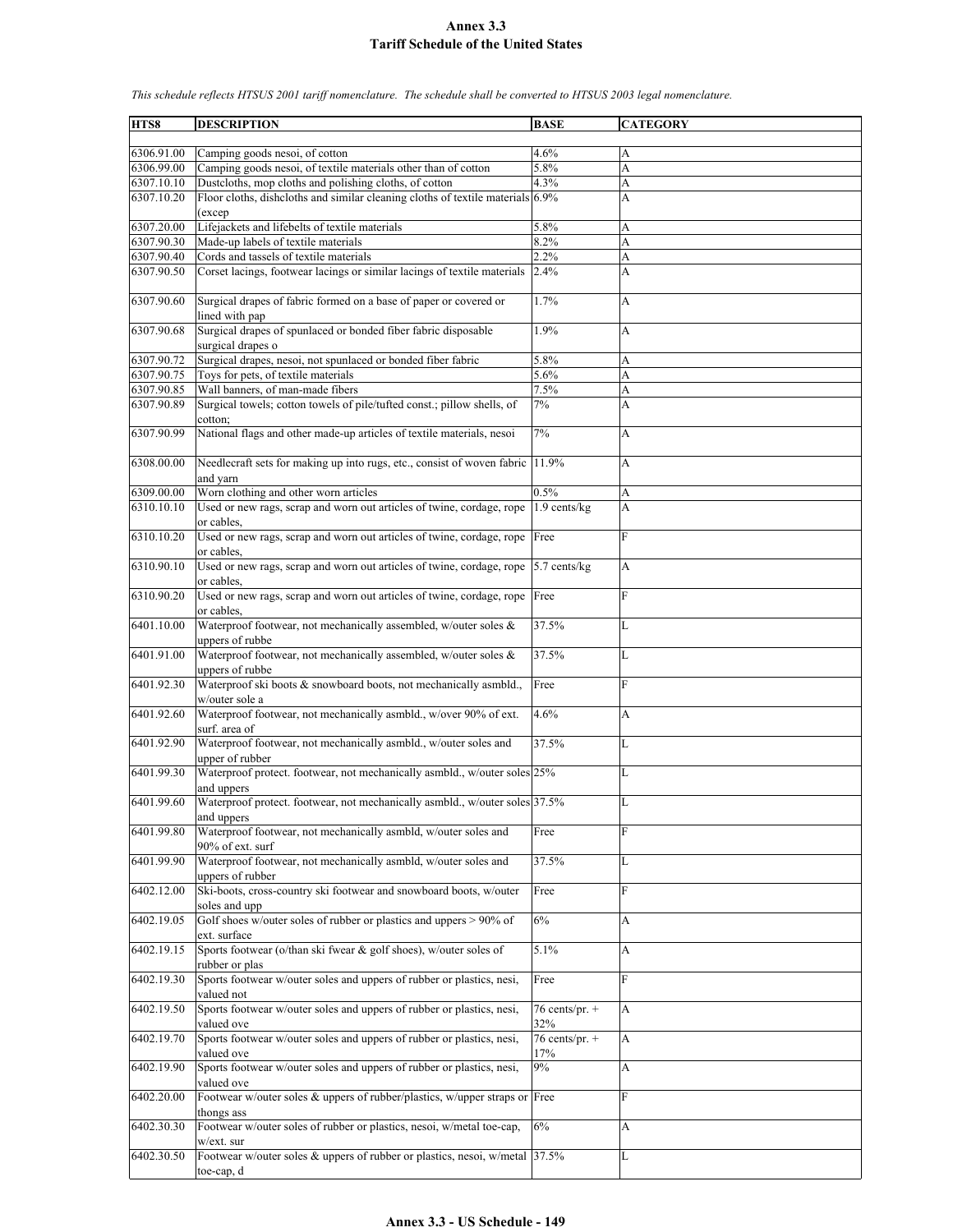| HTS8       | <b>DESCRIPTION</b>                                                                                                 | <b>BASE</b>             | <b>CATEGORY</b>           |
|------------|--------------------------------------------------------------------------------------------------------------------|-------------------------|---------------------------|
|            |                                                                                                                    |                         |                           |
| 6402.30.60 | Footwear w/outer soles & uppers of rubber or plastics, nesoi, w/metal 24%<br>toe-cap, n                            |                         | A                         |
| 6402.30.70 | Footwear w/outer soles & uppers of rubber or plastics, nesoi, w/metal $ 90 \text{ cents/pr.} +$                    | 37.5%                   | L                         |
| 6402.30.80 | toe-cap, n<br>Footwear w/outer soles & uppers of rubber or plastics, nesoi, w/metal                                | 90 cents/pr. $+$        | L                         |
| 6402.30.90 | toe-cap, n<br>Footwear w/outer soles & uppers of rubber or plastics, nesoi, w/metal 20%                            | 20%                     | A                         |
|            | toe-cap, n                                                                                                         |                         |                           |
| 6402.91.40 | Footwear w/outer soles & uppers of rubber or plastics, nesoi, covering 6%<br>ankle, w/                             |                         | A                         |
| 6402.91.50 | Footwear w/outer soles & uppers of rubber or plastics, nesoi, covering 37.5%<br>ankle, de                          |                         | L                         |
| 6402.91.60 | Footwear w/outer soles & uppers of rubber or plastics, nesoi, covering 48%<br>ankle, ne                            |                         | A                         |
| 6402.91.70 | Footwear w/outer soles & uppers of rubber or plastics, nesoi, covering $90$ cents/pr. +<br>ankle, ne               | 37.5%                   | A                         |
| 6402.91.80 | Footwear w/outer soles & uppers of rubber or plastics, nesoi, covering 90 cents/pr. +                              |                         | L                         |
|            | ankle, ne                                                                                                          | 20%                     |                           |
| 6402.91.90 | Footwear w/outer soles & uppers of rubber or plastics, nesoi, covering 20%<br>ankle, ne                            |                         | L                         |
| 6402.99.05 | Footwear w/outer soles & uppers of rubber or plastics, nesoi, n/cov.<br>ankle, w/ex                                | 8%                      | A                         |
| 6402.99.10 | Footwear w/outer soles & uppers of rubber or plastics, nesoi, n/cov.                                               | 12.5%                   | A                         |
| 6402.99.14 | ankle, w/ex<br>Sandals w/outer soles & uppers of rubber or plastics, not cov. ankle,                               | $3\%$                   | A                         |
| 6402.99.18 | produced i<br>Footwear w/outer soles & uppers of rubber or plastics, nesoi, n/cov.                                 | 6%                      | A                         |
| 6402.99.20 | ankle, w/ex<br>Footwear w/outer soles & uppers of rubber or plastics, nesoi, n/cov.                                | 37.5%                   | L                         |
|            | ankle, neso                                                                                                        |                         |                           |
| 6402.99.30 | Footwear w/outer soles & uppers of rubber or plastics, nesoi, n/cov.<br>ankle, w/op                                | 37.5%                   | А                         |
| 6402.99.60 | Footwear w/outer soles & uppers of rubber or plastics, nesoi, n/cov.<br>ankle, neso                                | 48%                     | A                         |
| 6402.99.70 | Footwear w/outer soles & uppers of rubber or plastics, nesoi, n/cov.                                               | 90 cents/pr. +          | A                         |
|            | ankle, neso                                                                                                        | 37.5%                   |                           |
| 6402.99.80 | Footwear w/outer soles & uppers of rubber or plastics, nesoi, n/cov.<br>ankle, neso                                | 90 cents/pr. $+$<br>20% | L                         |
| 6402.99.90 | Footwear w/outer soles & uppers of rubber or plastics, nesoi, n/cov.<br>ankle, neso                                | 20%                     | L                         |
| 6403.12.30 | Ski-boots, cross-country ski footwear and snowboard boots, w/outer                                                 | Free                    | F                         |
| 6403.12.60 | soles of rubbe<br>Ski-boots, cross-country ski footwear and snowboard boot, w/outer                                | Free                    | F                         |
|            | soles of rubber                                                                                                    |                         |                           |
| 6403.19.10 | Golf shoes, w/outer soles rubber/plastics/leather/comp. leather &<br>uppers of leat                                | 5%                      | А                         |
| 6403.19.20 | Sports footwear, nesoi, w/outer soles of rubber/plastics/leather/comp.                                             | Free                    | F                         |
| 6403.19.30 | leather &<br>Golf shoes, w/outer soles rubber/plastics/leather/comp. leather &                                     | 8.5%                    | A                         |
| 6403.19.40 | uppers of leat<br>Sports footwear, nesoi, w/outer soles rubber/plastics/leather/comp.                              | 4.3%                    | A                         |
|            | leather & up                                                                                                       |                         |                           |
| 6403.19.50 | Golf shoes, w/outer soles rubber/plastics/leather/comp. leather &<br>upper of leath                                | 10%                     | A                         |
| 6403.19.70 | Sports footwear, nesoi, w/outer soles                                                                              | Free                    | F                         |
| 6403.20.00 | rubber/plastics/leather/comp.leather & upp<br>Footwear w/outer soles leather and uppers consist. of leather straps | Free                    | $\mathbf F$               |
| 6403.30.00 | across the<br>Footwear w/outer soles of rubber/plastics/leather/comp. leather &                                    | Free                    | F                         |
| 6403.40.30 | uppers of leat<br>Footwear w/outer soles of rubber/plastics/leather/comp. leather &                                | $5\%$                   | A                         |
|            | uppers of leat                                                                                                     |                         |                           |
| 6403.40.60 | Footwear w/outer soles of rubber/plastics/leather/comp. leather &<br>uppers of leat                                | 8.5%                    | A                         |
| 6403.51.30 | Footwear w/outer soles and uppers of leather, nesoi, covering the<br>ankle, welt                                   | $5\%$                   | $\boldsymbol{\mathsf{A}}$ |
| 6403.51.60 | Footwear w/outer soles and uppers of leather, nesoi, covering the<br>ankle, n/welt,                                | 8.5%                    | A                         |
| 6403.51.90 | Footwear w/outer soles and uppers of leather, nesoi, covering the                                                  | 10%                     | А                         |
|            | ankle, n/welt,                                                                                                     |                         |                           |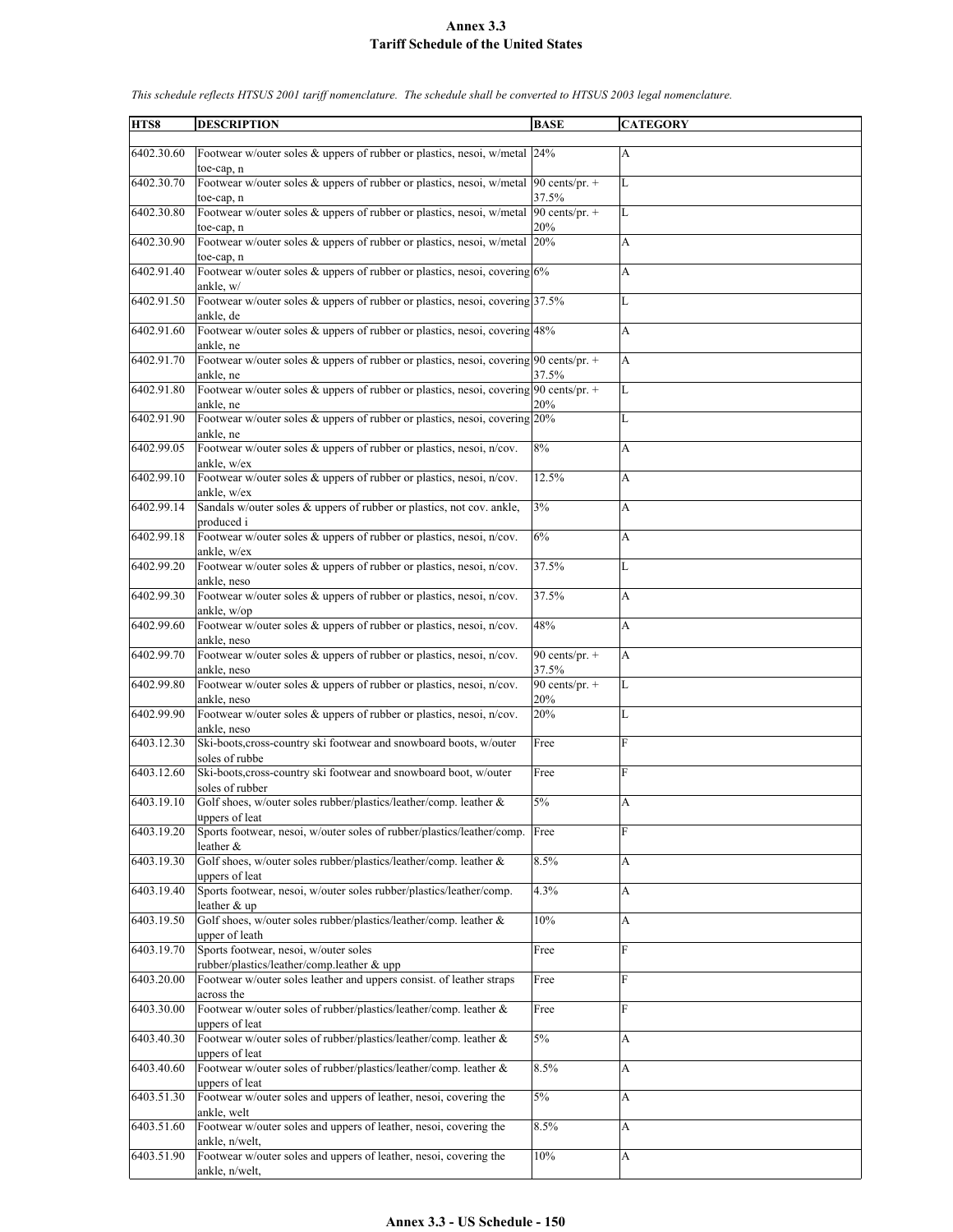| HTS8       | <b>DESCRIPTION</b>                                                                           | <b>BASE</b>                 | <b>CATEGORY</b>           |
|------------|----------------------------------------------------------------------------------------------|-----------------------------|---------------------------|
|            |                                                                                              |                             |                           |
| 6403.59.15 | Turn or turned footwear w/outer soles and uppers of leather, not                             | 2.5%                        | A                         |
|            | covering the an                                                                              |                             |                           |
| 6403.59.30 | Footwear w/outer soles and uppers of leather, not covering the ankle,                        | 5%                          | A                         |
|            | welt, neso                                                                                   |                             |                           |
| 6403.59.60 | Footwear w/outer soles and uppers of leather, not cov. ankle, n/welt,                        | 8.5%                        | A                         |
|            | for men, y                                                                                   |                             |                           |
| 6403.59.90 | Footwear w/outer soles and uppers of leather, not cov. ankle, n/welt,                        | 10%                         | A                         |
| 6403.91.30 | for person                                                                                   | 5%                          |                           |
|            | Footwear w/outer soles of rubber/plastics/composition leather &                              |                             | A                         |
| 6403.91.60 | uppers of leathe<br>Footwear w/outer soles of rubber/plastics/composition leather &          | 8.5%                        | A                         |
|            | uppers of leathe                                                                             |                             |                           |
| 6403.91.90 | Footwear w/outer soles of rubber/plastics/comp. leather & uppers of                          | $10\%$                      | A                         |
|            | leather, cov                                                                                 |                             |                           |
| 6403.99.20 | Footwear w/outer soles of rubber/plastics/comp. leather & uppers of                          | 8%                          | A                         |
|            | leather, n/c                                                                                 |                             |                           |
| 6403.99.40 | Footwear w/outer soles of rubber/plastics/comp. leather & uppers of                          | 5%                          | A                         |
|            | leather, $n/c$                                                                               |                             |                           |
| 6403.99.60 | Footwear w/outer soles of rubber/plastics/comp. leather & uppers of                          | 8.5%                        | A                         |
|            | leather, n/c                                                                                 |                             |                           |
| 6403.99.75 | Footwear w/outer soles of rubber/plastics/comp. leather & uppers of                          | 7%                          | A                         |
|            | leather, $n/c$                                                                               |                             |                           |
| 6403.99.90 | Footwear w/outer soles of rubber/plastics/comp. leather & uppers of                          | $10\%$                      | A                         |
|            | leather, n/c                                                                                 |                             |                           |
| 6404.11.20 | Sports & athletic footwear w/outer soles of rubber/plastics & uppers                         | 10.5%                       | A                         |
|            | of textile.                                                                                  |                             |                           |
| 6404.11.40 | Sports & athletic footwear w/outer soles of rubber/plastics & uppers                         | 37.5%                       | A                         |
|            | of textile.                                                                                  |                             |                           |
| 6404.11.50 | Sports & athletic footwear w/outer soles of rubber/plastics & uppers                         | 48%                         | A                         |
|            | of textile.                                                                                  |                             |                           |
| 6404.11.60 | Sports & athletic footwear w/outer soles of rubber/plastics & uppers                         | 37.5%                       | A                         |
|            | of textile,                                                                                  |                             |                           |
| 6404.11.70 | Sports & athletic footwear w/outer soles of rubber/plastics & uppers                         | $\overline{90}$ cents/pr. + | A                         |
| 6404.11.80 | of textile,<br>Sports & athletic footwear w/outer soles of rubber/plastics & uppers          | 37.5%<br>90 cents/pr. $+$   | A                         |
|            | of textile.                                                                                  | 20%                         |                           |
| 6404.11.90 | Sports & athletic footwear w/outer soles of rubber/plastics & uppers                         | 20%                         | L                         |
|            | of textile.                                                                                  |                             |                           |
| 6404.19.15 | Footwear w/outer soles of rubber/plastics & uppers of textile, nesoi,                        | 10.5%                       | A                         |
|            | w/ext. sur                                                                                   |                             |                           |
| 6404.19.20 | Footwear w/outer soles of rubber/plastics & uppers of textile, nesoi,                        | 37.5%                       | L                         |
|            | designed a                                                                                   |                             |                           |
| 6404.19.25 | Footwear w/outer soles of rub./plast. & upp. of veg. fibers, nesoi,                          | 7.5%                        | A                         |
|            | w/open toes/                                                                                 |                             |                           |
| 6404.19.30 | Footwear w/outer soles of rub./plast. & upp. of textile, nesoi, w/open                       | 12.5%                       | A                         |
|            | toes/heel                                                                                    |                             |                           |
| 6404.19.35 | Footwear w/outer soles of rub./plast. & upp. of textile, nesoi, w/open                       | 37.5%                       | A                         |
|            | toes/heel                                                                                    |                             |                           |
| 6404.19.40 | Footwear w/outer soles of rub./plast. & upp. of textile, nesoi, val. n/o                     | 37.5%                       | A                         |
| 6404.19.50 | \$3/pr,<br>Footwear w/outer soles of rub./plast. & upp. of textile, nesoi, val. n/o          | 48%                         | $\boldsymbol{\mathsf{A}}$ |
|            | \$3/pr,                                                                                      |                             |                           |
| 6404.19.60 | Footwear w/outer soles of rub./plast. & upp. of textile, nesoi, val. o/\$3 37.5%             |                             | A                         |
|            | but $n/$                                                                                     |                             |                           |
| 6404.19.70 | Footwear w/outer soles of rub./plast. & upp. of textile, nesoi, val. $o$ /\$3 90 cents/pr. + |                             | A                         |
|            | but $n/$                                                                                     | 37.5%                       |                           |
| 6404.19.80 | Footwear w/outer soles of rub./plast. & upp. of textile, nesoi, val.                         | 90 cents/pr. $+$            | $\mathbf{A}$              |
|            | $o$ /\$6.50 but                                                                              | 20%                         |                           |
| 6404.19.90 | Footwear w/outer soles of rub./plast. & upp. of textile, nesoi, val.                         | 9%                          | A                         |
|            | $o$ /\$12/pr                                                                                 |                             |                           |
| 6404.20.20 | Footwear w/outer soles of leather/comp. leath., n/o 50% by wt.                               | 15%                         | A                         |
|            | rub./plast. or ru                                                                            |                             |                           |
| 6404.20.40 | Footwear w/outer soles of leather/comp. leath., n/o 50% by wt.                               | 10%                         | A                         |
|            | rub./plast. or ru                                                                            |                             |                           |
| 6404.20.60 | Footwear w/outer soles of leather/comp. leather & uppers of textile,                         | 37.5%                       | A                         |
|            | nesoi                                                                                        |                             |                           |
| 6405.10.00 | Footwear, nesoi, w/outer soles of other than                                                 | 10%                         | А                         |
|            | rubber/plastics/leather/comp.leathe                                                          |                             |                           |
| 6405.20.30 | Footwear, nesoi, w/outer soles of other than                                                 | 7.5%                        | A                         |
|            | rubber/plastics/leather/comp.leathe                                                          |                             |                           |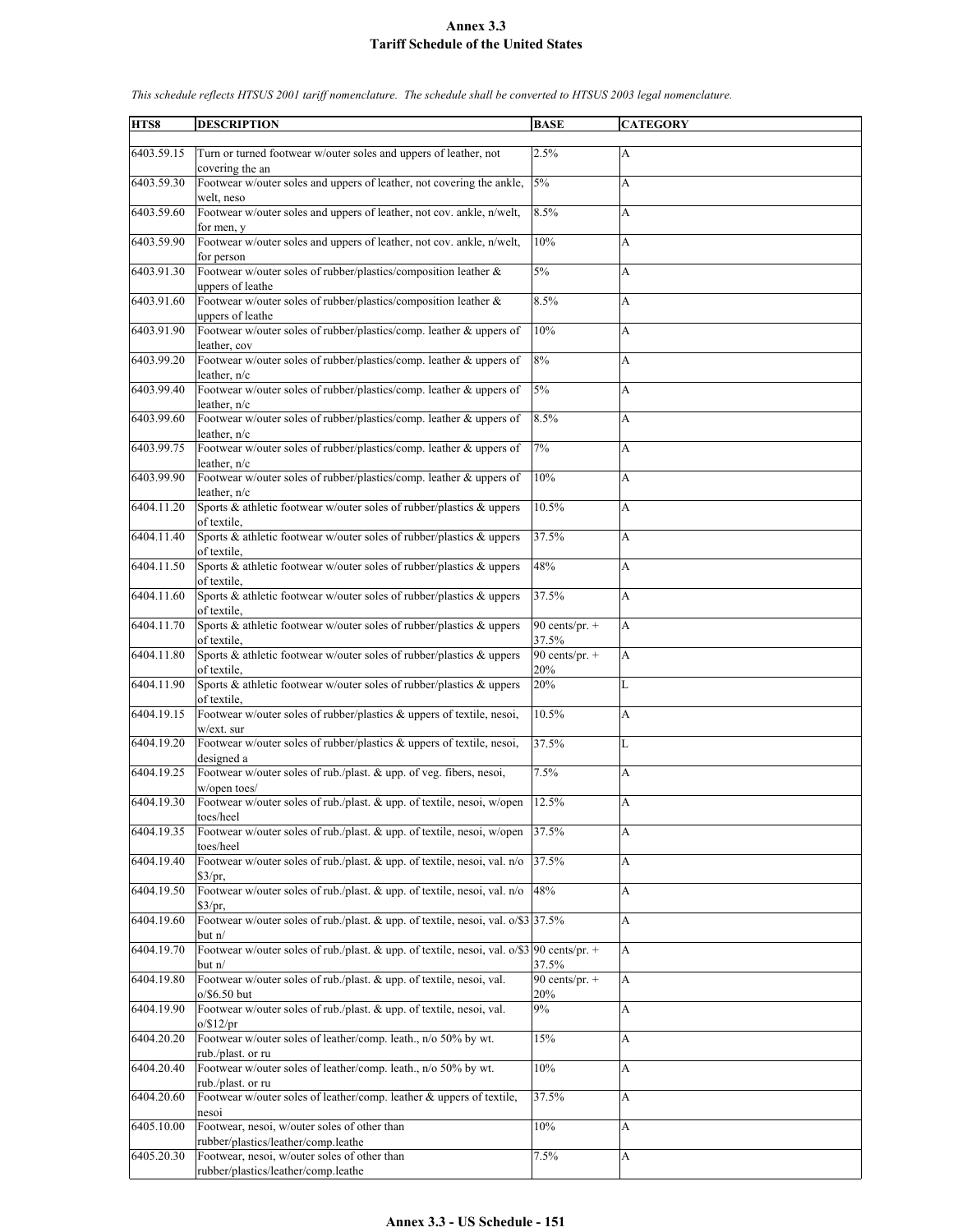| HTS8       | <b>DESCRIPTION</b>                                                                       | <b>BASE</b>             | <b>CATEGORY</b> |
|------------|------------------------------------------------------------------------------------------|-------------------------|-----------------|
|            |                                                                                          |                         |                 |
| 6405.20.60 | Footwear, nesoi, with soles and uppers of wool felt                                      | 2.6%                    | А               |
| 6405.20.90 | Footwear, nesoi, w/outer sole other than rubber/plastics/leather/comp.                   | 12.5%                   | A               |
|            | leather & u                                                                              |                         |                 |
| 6405.90.20 | Disposable footwear, nesoi, designed for one-time use                                    | 3.8%                    | A               |
| 6405.90.90 | Footwear, nesoi, w/outer soles and uppers other than of                                  | 12.5%                   | A               |
|            | rubber/plastics/leather/                                                                 |                         |                 |
| 6406.10.05 | Formed uppers for footwear, of leather/composition leather, for men,                     | 8.5%                    | А               |
|            | vouths and                                                                               |                         |                 |
| 6406.10.10 | Formed uppers for footwear, of leather/composition leather, for                          | 10%                     | A               |
|            | women, misses, c                                                                         |                         |                 |
| 6406.10.20 | Formed uppers for footwear, of textile materials, w/o 50% of external                    | 10.5%                   | A               |
|            | surface le                                                                               |                         |                 |
| 6406.10.25 | Formed uppers for footwear, of textile materials, nesoi, valued n/o                      | 33.6%                   | A               |
|            | \$3/pr                                                                                   |                         |                 |
| 6406.10.30 | Formed uppers for footwear, of textile materials, nesoi, valued o/\$3                    | $63$ cents/pr. +        | A               |
|            | but $n/o$ \$6.                                                                           | 26.2%                   |                 |
| 6406.10.35 | Formed uppers for footwear, of textile materials, nesoi, valued                          | $62$ cents/pr. +        | A               |
|            | $o$ /\$6.50 but n/o                                                                      | 13.7%                   |                 |
| 6406.10.40 | Formed uppers for footwear, of textile materials, nesoi, valued                          | 7.5%                    | A               |
|            | $o$ /\$12/pr                                                                             |                         |                 |
| 6406.10.45 | Formed upper for footwear, of materials other than                                       | 6%                      | A               |
|            | leather/comp.leather or texti                                                            |                         |                 |
| 6406.10.50 | Formed uppers for footwear, of materials other than                                      | 26.2%                   | A               |
|            | leather/comp.leather or text                                                             |                         |                 |
| 6406.10.60 | Uppers $\&$ pts. thereof for footwear, nesoi, of rubber or plastics                      | Free                    | F               |
| 6406.10.65 | Uppers & pts. thereof for footwear, nesoi, of leather                                    | Free                    | F               |
| 6406.10.70 | Uppers & pts. thereof for footwear, nesoi, of textile materials                          | Free                    | F               |
|            | w/external surfa                                                                         |                         |                 |
| 6406.10.72 | Uppers for footwear, nesoi, of cotton, w/external surface area less                      | 11.2%                   | A               |
|            | than 50% tex                                                                             |                         |                 |
| 6406.10.77 | Uppers & pts. thereof for footwear, nesoi, of cotton, w/external                         | 11.2%                   | A               |
|            | surface area 50                                                                          |                         |                 |
| 6406.10.85 | Uppers for footwear, nesoi, of materials nesoi, w/external surface area 5.8%             |                         | A               |
|            | less tha                                                                                 |                         |                 |
| 6406.10.90 | Uppers & pts. thereof for footwear, nesoi                                                | 5.8%                    | A               |
| 6406.20.00 | Outer soles and heels for footwear, of rubber or plastics                                | 2.7%                    | A               |
| 6406.91.00 | Parts of footwear, nesoi, of wood                                                        | 2.6%                    | A               |
| 6406.99.15 | Parts of footwear; removable insoles, heel cushions, etc; gaiters,                       | 15.5%                   | A               |
|            | leggings, etc                                                                            |                         |                 |
| 6406.99.30 | Parts of footwear, nesoi; removable insoles, heel cushions, etc; gaiters, 5.3%           |                         | A               |
|            | legging                                                                                  |                         |                 |
| 6406.99.60 | Parts of footwear; removable insoles, heel cushions, etc; gaiters,                       | Free                    | F               |
|            | leggings, etc                                                                            |                         |                 |
| 6406.99.90 | Parts of footwear, nesoi; removable insoles, heel cushions, etc;                         | Free                    | F               |
|            | gaiters, leggin                                                                          |                         |                 |
| 6501.00.30 | Hat forms, hat bodies and hoods, not blocked to shape or with made                       | Free                    | F               |
|            | brims; platea                                                                            |                         |                 |
| 6501.00.60 | Hat forms, hat bodies and hoods, not blocked to shape or with made                       | 96 cents/doz. +         | A               |
|            | brims; platea                                                                            | 1.4%                    |                 |
| 6501.00.90 | Hat forms, hat bodies and hoods, not blocked to shape or with made                       | $10.5$ cents/kg +       | A               |
|            | brims; platea                                                                            | 10.5<br>34 cents/doz. + |                 |
| 6502.00.20 | Hat shapes, plaited or assembled from strips, not                                        |                         | A               |
|            | blocked/lined/trimmed & w/o ma                                                           | 3.4%                    |                 |
| 6502.00.40 | Hat shapes, plaited or asmbld from strips, n/blocked/lined/trimmed &                     | 4%                      | A               |
| 6502.00.60 | w/o made br<br>Hat shapes, plaited or asmbld from strips, n/blocked/lined/trimmed & Free |                         | F               |
|            |                                                                                          |                         |                 |
|            | w/o made br                                                                              | 6.9%                    |                 |
| 6502.00.90 | Hat shapes, plaited or assembled from strips, not                                        |                         | B               |
|            | blocked/lined/trimmed & w/o ma                                                           |                         | F               |
| 6503.00.30 | Hats and headgear of fur felt made from hat forms and hat bodies of                      | Free                    |                 |
|            | $6501$ , for me                                                                          |                         |                 |
| 6503.00.60 | Hats and headgear of fur felt made from hat forms and hat bodies of                      | Free                    | F               |
|            | $6501$ , not fo                                                                          |                         |                 |
| 6503.00.90 | Hats and headgear of felt, other than of fur felt, made from hat forms                   | $13.7$ cents/kg +       | B               |
| 6504.00.30 | and hat b<br>Hats and headgear, plaited or assembled from strips of veg. fibers or       | 6.4%<br>6.1%            |                 |
|            |                                                                                          |                         | A               |
| 6504.00.60 | unspun fib<br>Hats and headgear, plaited or assembled from strips of veg. fibers or      | 96.4 cents/doz. + $ A $ |                 |
|            |                                                                                          |                         |                 |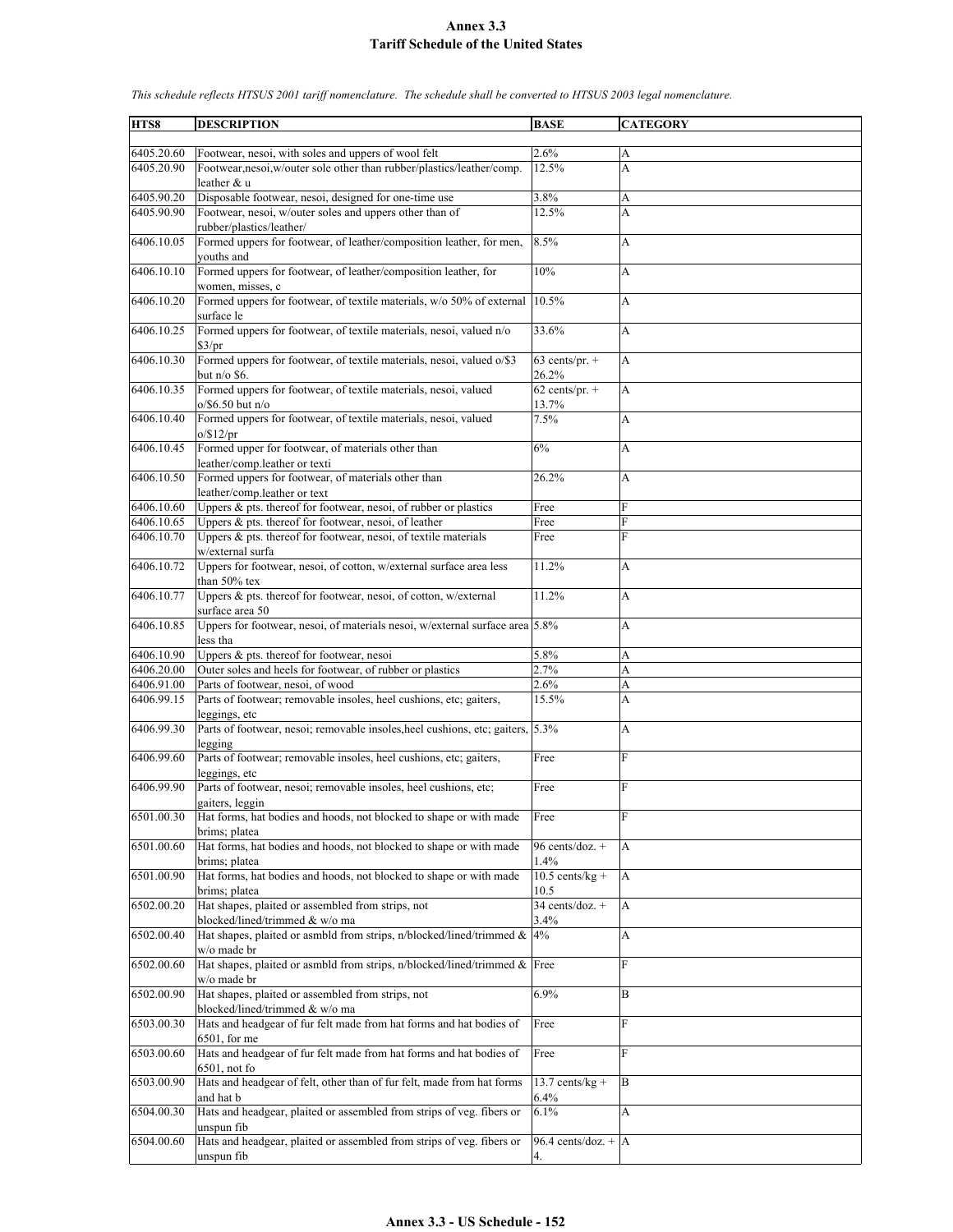| HTS8                     | <b>DESCRIPTION</b>                                                                                                                    | <b>BASE</b>                       | <b>CATEGORY</b> |
|--------------------------|---------------------------------------------------------------------------------------------------------------------------------------|-----------------------------------|-----------------|
| 6504.00.90               | Hats and headgear, plaited or assembled from strips of any material                                                                   | 6.9%                              | B               |
|                          | (o/than veg.                                                                                                                          |                                   |                 |
| 6505.10.00               | Hair-nets of any material, whether or not lined or trimmed                                                                            | 9.6%                              | A               |
| 6505.90.15               | Hats and headgear, of cotton and/or flax, knitted                                                                                     | 8%                                | A               |
| 6505.90.20               | Headwear, of cotton, not knitted; certified hand-loomed and folklore<br>hats & head                                                   | 7.6%                              | A               |
| 6505.90.25               | Hats and headgear, of flax or of flax and cotton, not knitted                                                                         | 7.6%                              | B               |
| 6505.90.30               | Hats and headgear, of wool, knitted or crocheted or made up from                                                                      | 33 cents/ $kg +$                  | B               |
|                          | knitted or croc                                                                                                                       | 10%                               |                 |
| 6505.90.40               | Hats and headgear, of wool, made up from felt or o/textile materl, but<br>n/knitted                                                   | $\sqrt{31.6}$ cents/kg +<br>$8\%$ | A               |
| 6505.90.50               | Hats and headgear, of mmf, knitted or crocheted or made up from<br>knitted or croch                                                   | 6.9%                              | $\bf{B}$        |
| 6505.90.60               | Hats and headgear, of mmf, knitted or crocheted or made up from<br>knitted or croch                                                   | $25.9$ cents/kg +<br>9.1%         | B               |
| 6505.90.70               | Hats and headgear, of mmf, made up from felt or o/textile material<br>(but n/knitte)                                                  | 6.9%                              | B               |
| 6505.90.80               | Hats and headgear, of mmf, made up from felt or o/textile material                                                                    | 19.7 cents/ $kg +$                | A               |
|                          | (but n/knitte)                                                                                                                        | 7.2%                              |                 |
| 6505.90.90               | Hats and headgear, of textile materials (other than of cotton, flax,<br>wool or mmf                                                   | $21.1$ cents/kg +<br>7.6%         | B               |
| 6506.10.30               | Safety headgear of reinforced or laminated plastics, whether or not<br>lined or tri                                                   | Free                              | F               |
| 6506.10.60               | Safety headgear, other than of reinforced or laminated plastics,                                                                      | Free                              | F               |
| 6506.91.00               | whether or not<br>Headgear (other than safety headgear), nesoi, of rubber or plastics,                                                | Free                              | F               |
|                          | whether or                                                                                                                            |                                   |                 |
| 6506.92.00<br>6506.99.00 | Headgear, nesoi, of furskin, whether or not lined or trimmed<br>Headgear (other than safety headgear), nesoi, of materials other than | 3.3%<br>8.5%                      | А<br>A          |
|                          | rubber, pl                                                                                                                            |                                   |                 |
| 6507.00.00               | Headbands, linings, covers, hat foundations, hat frames, peaks<br>(visors) and chin                                                   | Free                              | $\overline{F}$  |
| 6601.10.00               | Garden or similar umbrellas                                                                                                           | 6.5%                              | А               |
| 6601.91.00               | Umbrellas, other than garden or similar umbrellas, having a telescopic Free<br>shaft                                                  |                                   | F               |
| 6601.99.00               | Umbrellas, other than garden or similar umbrellas, not having a<br>telescopic shaft                                                   | 8.2%                              | A               |
| 6602.00.00               | Walking-sticks, seat-sticks, whips, riding-crops and the like                                                                         | 4%                                | A               |
| 6603.10.40               | Umbrella handles and knobs                                                                                                            | Free                              | F               |
| 6603.10.80               | Handles and knobs for walking sticks, seat-sticks, whips, riding crops<br>and the l                                                   | 5.2%                              | A               |
| 6603.20.30               | Umbrella frames, including frames mounted on shafts (sticks), for<br>hand-held umbr                                                   | Free                              | F               |
| 6603.20.90               | Umbrella frames, including frames mounted on shafts (sticks), other<br>than for han                                                   | 12%                               | A               |
| 6603.90.40               | Umbrella tips and caps                                                                                                                | Free                              | ${\rm F}$       |
| 6603.90.80               | Parts, trimmings and accessories, nesoi, for umbrellas, walking-sticks, 5.2%<br>seat-sti                                              |                                   | А               |
| 6701.00.30               | Articles of feathers or down (other than articles & apparel filled or<br>stuffed wi                                                   | 4.7%                              | A               |
| 6701.00.60               | Skins and o/parts of birds w/their feathers or down, feathers, pts of<br>feathers/d                                                   | 4.7%                              | А               |
| 6702.10.20               | Artificial flowers/foliage/fruit; articles of art. flowers, etc.; all of                                                              | 8.4%                              | A               |
| 6702.10.40               | plastic<br>Artificial flowers/foliage/fruit & pts of; articles of art. flowers, etc.; all 3.4%                                        |                                   | A               |
| 6702.90.10               | Artificial flowers/foliage/fruit & pts thereof; articles of artif. flowers,                                                           | 4.7%                              | A               |
| 6702.90.35               | etc.<br>Artificial flowers/foliage/fruit & pts thereof; articles of artif. flowers,                                                   | 9%                                | А               |
|                          | etc.                                                                                                                                  |                                   |                 |
| 6702.90.65               | Artificial flowers/foliage/fruit & pts thereof; articles of artif. flowers,<br>etc.                                                   | 17%                               | A               |
| 6703.00.30               | Human hair, dressed, thinned, bleached or otherwise worked, for use<br>in making wi                                                   | Free                              | F               |
| 6703.00.60               | Wool or other animal hair or other textile materials, prepared for use<br>in making                                                   | Free                              | F               |
| 6704.11.00               | Wigs (complete), of synthetic textile materials                                                                                       | Free                              | F               |
| 6704.19.00               | Wigs (partial), false beards, eyebrows and the like, of synthetic textile Free<br>materi                                              |                                   | F               |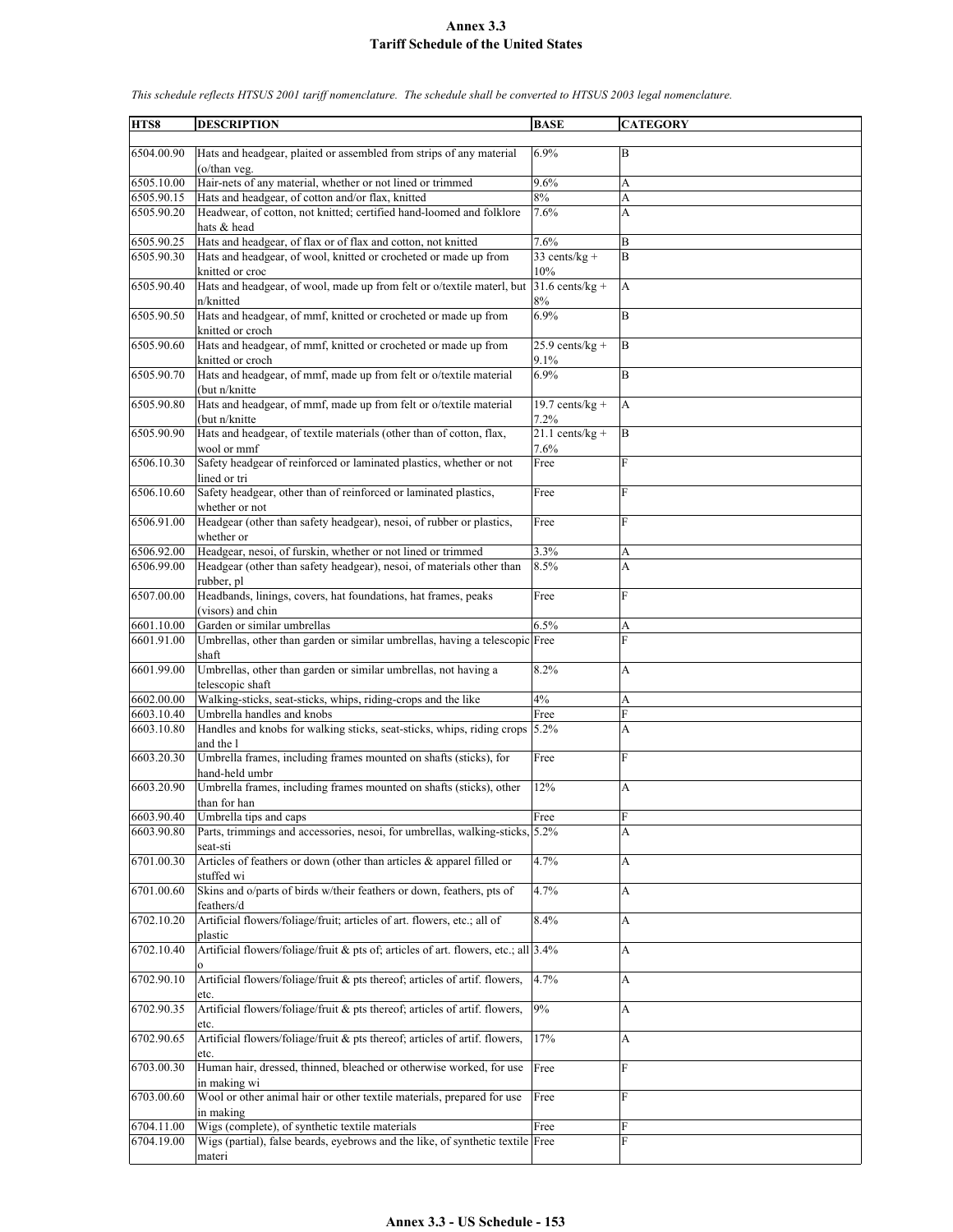| HTS8       | <b>DESCRIPTION</b>                                                                                                                            | <b>BASE</b>        | <b>CATEGORY</b> |
|------------|-----------------------------------------------------------------------------------------------------------------------------------------------|--------------------|-----------------|
| 6704.20.00 | Wigs, false beards, eyebrows and the like, of human hair; articles of<br>human hair                                                           | Free               | $\mathbf F$     |
| 6704.90.00 | Wigs, false beards, eyebrows and the like, of animal hair or textile<br>materials (                                                           | Free               | F               |
| 6801.00.00 |                                                                                                                                               | 2.8%               |                 |
| 6802.10.00 | Setts, curbstones and flagstones, of natural stone (except slate)<br>Tiles/cubes/similar arts. of natural stone, enclosable in a sq. w/a side | 4.8%               | A<br>A          |
|            |                                                                                                                                               |                    |                 |
| 6802.21.10 | less th<br>Monumental or building stone & arts. thereof, of travertine, simply<br>cut/sawn, w/                                                | 4.2%               | A               |
| 6802.21.50 | Monumental or building stone $\&$ arts. thereof, of marble $\&$ alabaster,<br>simply cut/                                                     | 1.9%               | A               |
| 6802.22.00 | Monumental or building stone $\&$ arts. thereof, of calcareous stone,<br>nesoi, simply                                                        | 4.9%               | A               |
| 6802.23.00 | Monumental or building stone & arts. thereof, of granite, simply<br>cut/sawn, w/fl                                                            | 3.7%               | A               |
| 6802.29.00 | Monumental or building stone & arts. thereof, of stone, nesoi, simply<br>cut/sawn.                                                            | 6%                 | A               |
| 6802.91.05 | Marble slabs, further worked than simply cut/sawn                                                                                             | 2.5%               | A               |
| 6802.91.15 | Monumental or building stone & arts. thereof (o/than slabs), of<br>marble, further                                                            | 4.9%               | A               |
| 6802.91.20 | Monumental or building stone & arts. thereof, of travertine, dressed<br>or polished                                                           | 4.2%               | A               |
| 6802.91.25 | Monumental or building stone & arts. thereof, of travertine, further<br>worked than                                                           | 3.7%               | A               |
| 6802.91.30 | Monumental or building stone & arts. thereof, of alabaster, further<br>worked than                                                            | 4.7%               | A               |
| 6802.92.00 | Monumental or building stone & arts. thereof, of calcareous stone,                                                                            | 4.9%               | A               |
| 6802.93.00 | nesoi, furthe<br>Monumental or building stone & arts. thereof, of granite, further                                                            | 3.7%               | A               |
| 6802.99.00 | worked than si<br>Monumental or building stone & arts. thereof, nesoi, further worked                                                         | 6.5%               | A               |
|            | than simply                                                                                                                                   |                    |                 |
| 6803.00.10 | Roofing slate                                                                                                                                 | 3.3%               | А               |
| 6803.00.50 | Worked slate (other than roofing slate) and articles of slate or<br>agglomerated sl                                                           | Free               | F               |
| 6804.10.00 | Millstones and grindstones for milling, grinding or pulping                                                                                   | Free               | F               |
| 6804.21.00 | Millstones, grindstones, grinding wheels and the like, nesoi, of<br>agglomerated sy                                                           | Free               | $\mathbf{F}$    |
| 6804.22.10 | Millstones, grindstones, grinding wheels and the like, nesoi, of<br>agglomerated ab                                                           | 5 cents/kg + $2\%$ | А               |
| 6804.22.40 | Abrasive wheels of agglomerated abrasives nesoi, or ceramics, not<br>bonded with sv                                                           | Free               | F               |
| 6804.22.60 | Millstones, grindstones, grinding wheels and the like, nesoi, of<br>agglomerated ab                                                           | Free               | F               |
| 6804.23.00 | Millstones, grindstones, grinding wheels and the like, nesoi, of natural Free<br>stone                                                        |                    | F               |
| 6804.30.00 | Hand sharpening or polishing stones                                                                                                           | Free               | F               |
| 6805.10.00 | Natural or artificial abrasive powder or grain on a base of woven<br>textile fabric                                                           | Free               | F               |
| 6805.20.00 | Natural or artificial abrasive powder or grain on a base of paper or<br>paperboard                                                            | Free               | F               |
| 6805.30.10 | Articles wholly or partly coated natural or artificial abrasive powder<br>or grain,                                                           | Free               | F               |
| 6805.30.50 | Natural or artificial abrasive powder or grain on a base of materials<br>nesoi, in                                                            | Free               | F               |
| 6806.10.00 | Slag wool, rock wool and similar mineral wools, in bulk, sheets or<br>rolls                                                                   | 3.9%               | А               |
| 6806.20.00 | Exfoliated vermiculite, expanded clays, foamed slag and similar<br>expanded mineral                                                           | Free               | F               |
| 6806.90.00 | Mixtures and articles of heat-insulating, sound-insulating or sound-<br>absorbing mi                                                          | Free               | F               |
| 6807.10.00 | Articles of asphalt or of similar material, in rolls                                                                                          | Free               | F               |
| 6807.90.00 | Articles of asphalt or of similar material, not in rolls                                                                                      | 2.7%               | A               |
| 6808.00.00 | Panels, boards, tiles and similar articles of vegetable fiber, straw or                                                                       | Free               | F               |
|            | wood was                                                                                                                                      |                    |                 |
| 6809.11.00 | Panels, boards, sheets, tiles and similar articles of plaster or comp.                                                                        | Free               | F               |
| 6809.19.00 | plaster.<br>Panels, boards, sheets, tiles and similar articles of plaster or comp.<br>plaster,                                                | 3%                 | А               |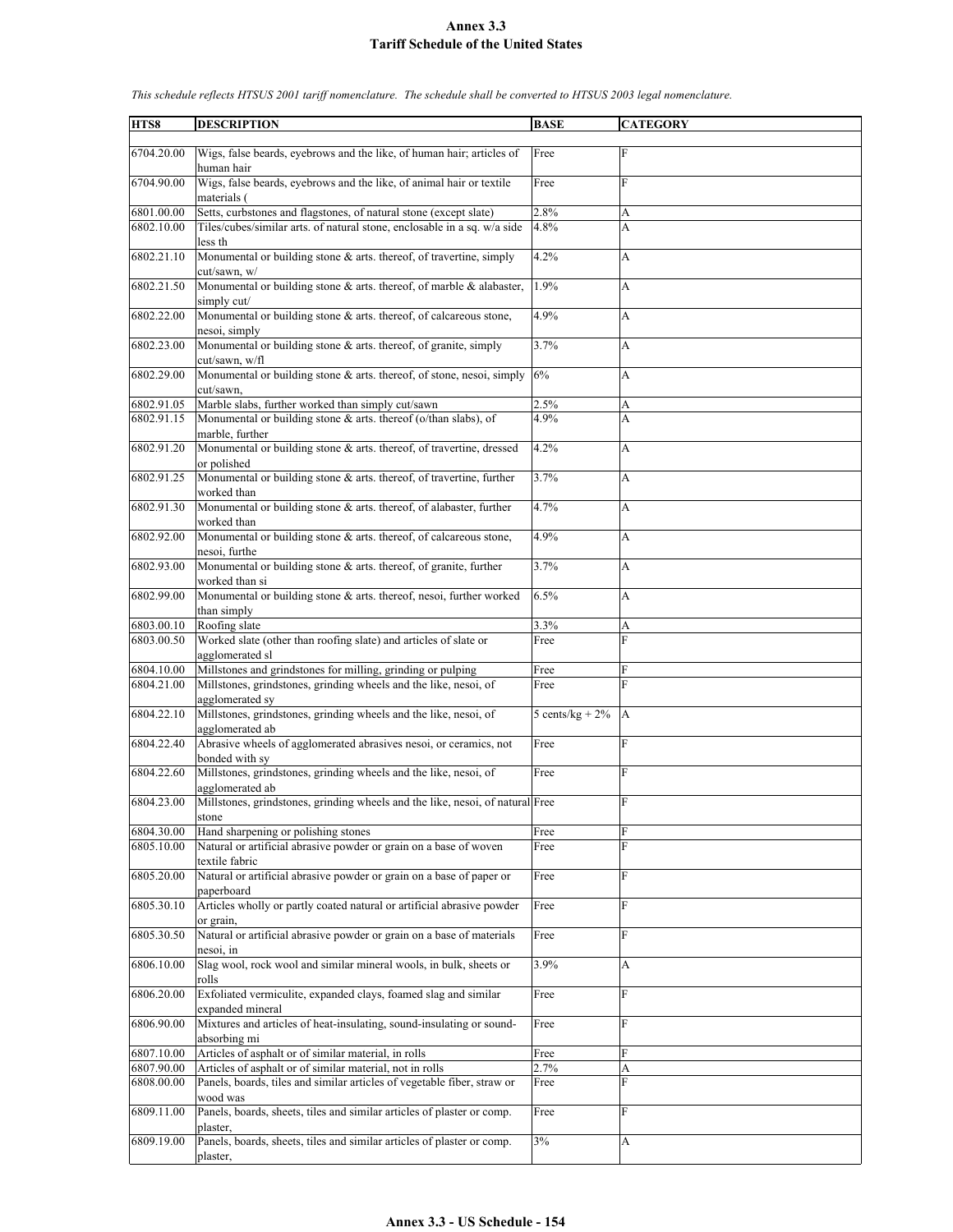| HTS8                    | <b>DESCRIPTION</b>                                                                          | <b>BASE</b> | <b>CATEGORY</b> |
|-------------------------|---------------------------------------------------------------------------------------------|-------------|-----------------|
| 6809.90.00              | Articles (other than panels, boards, sheets, tiles, etc.) of plaster or of                  | Free        | F               |
| 6810.11.00              | compo<br>Building blocks and bricks, of cement, concrete or artificial stone,<br>whether or | 3.2%        | A               |
| 6810.19.12              | Floor and wall tiles, of stone agglomerated with binders other than<br>cement               | 4.9%        | A               |
| 6810.19.14              | Floor and wall tiles, of cement, concrete, or of artificial stone (except<br>stone          | 9%          | A               |
| 6810.19.50              | Tiles, flagstones, and similar articles, nesoi, of cement, concrete or<br>artificia         | 3.9%        | A               |
| 6810.91.00              | Prefabricated structural components for building or civil engineering,<br>of cemen          | Free        | F               |
| 6810.99.00              | Articles of cement (other than tiles, flagstones, bricks and similar<br>arts.), of          | Free        | F               |
| 6811.10.00              | Corrugated sheets, of asbestos-cement, cellulose fiber-cement or the<br>like                | Free        | F               |
| 6811.20.00              | Sheets (other than corrugated), panels, tiles and similar articles of<br>asbestos-c         | Free        | $\mathbf{F}$    |
| 6811.30.00              | Tubes, pipes and tube or pipe fittings, of asbestos-cement, cellulose<br>fiber-ceme         | Free        | F               |
| 6811.90.00              | Articles of asbestos-cement, cellulose fiber-cement or the like, nesoi                      | Free        | F               |
| 6812.10.00              | Fabricated asbestos fibers; mixtures with a basis of asbestos or with a Free<br>basis of    |             | F               |
| 6812.20.00              | Asbestos or mixtures with a basis of asbestos, yarn and thread                              | Free        | F               |
| 6812.30.00              | Asbestos or mixtures with a basis of asbestos, cords and string,                            | Free        | F               |
|                         | whether or not                                                                              |             |                 |
| 6812.40.00              | Asbestos or mixtures with a basis of asbestos, woven or knitted fabric Free                 |             | F               |
| 6812.50.10              | Asbestos or mixtures with a basis of asbestos, footwear                                     | 8.3%        | B               |
| 6812.50.50              | Asbestos or mixtures with a basis of asbestos, clothing, clothing                           | Free        | F               |
|                         | accessories an                                                                              |             |                 |
| 6812.60.00              | Asbestos or mixtures with a basis of asbestos, paper, millboard and<br>felt                 | Free        | F               |
| 6812.70.00              | Asbestos or mixtures with a basis of asbestos, compressed fiber<br>jointing, in she         | Free        | F               |
| 6812.90.00              | Articles, nesoi, of asbestos or mixtures with a basis of asbestos or<br>asbestos an         | Free        | F               |
| 6813.10.00              | Brake linings and pads, not mounted, of friction material with a basis Free<br>of asbest    |             | F               |
| 6813.90.00              | Friction material & articles thereof, nesoi, not mounted, with a basis<br>of asbest         | Free        | F               |
| 6814.10.00              | Agglomerated or reconstituted mica, in plates, sheets and strips,<br>whether or not         | 2.7%        | A               |
| 6814.90.00              | Worked mica and articles of mica, nesoi, whether or not on a support 2.6%<br>of paper, p    |             | A               |
| 6815.10.00              | Nonelectrical articles of graphite or other carbon, nesoi                                   | Free        | F               |
| 6815.20.00              | Articles of peat, nesoi                                                                     | Free        | F               |
| 6815.91.00              | Articles containing magnesoite, dolomite or chromite, nesoi                                 | Free        | F               |
| 6815.99.20              | Talc, steatite and soapstone, cut or sawn, or in blanks, crayons, cubes, Free<br>disks o    |             | F               |
| 6815.99.40              | Articles of stone or of other mineral substances (including carbon<br>fibers & arti         | Free        | F               |
| 6901.00.00              | Siliceous fossil meal or earth bricks, blocks, tiles and other ceramic<br>goods             | Free        | F               |
| $\overline{6902.10.10}$ | Refractory bricks of magnesite, containing by weight o/50% MgO                              | Free        | F               |
| 6902.10.50              | Refractory bricks, blocks, tiles and similar goods containing by<br>weight $o/50\%$ Mg      | Free        | F               |
| 6902.20.10              | Refractory bricks containing by weight o/50% alumina (Al2O2) or<br>silica (SiO2) or         | Free        | ${\rm F}$       |
| 6902.20.50              | Refractory blocks, tiles & similar goods (o/than bricks), cont. by wt.<br>o/50% alu         | Free        | F               |
| 6902.90.10              | Refractory bricks, nesoi                                                                    | Free        | F               |
| 6902.90.50              | Refractory blocks, tiles & similar goods (other than bricks), nesoi                         | Free        | F               |
| 6903.10.00              | Refractory ceramic goods (o/than of siliceous fossil meals or earths),<br>nesoi, co         | Free        | $\mathbf{F}$    |
| 6903.20.00              | Refractory ceramic goods (o/than of siliceous fossil meals or earths),<br>nesoi, co         | Free        | F               |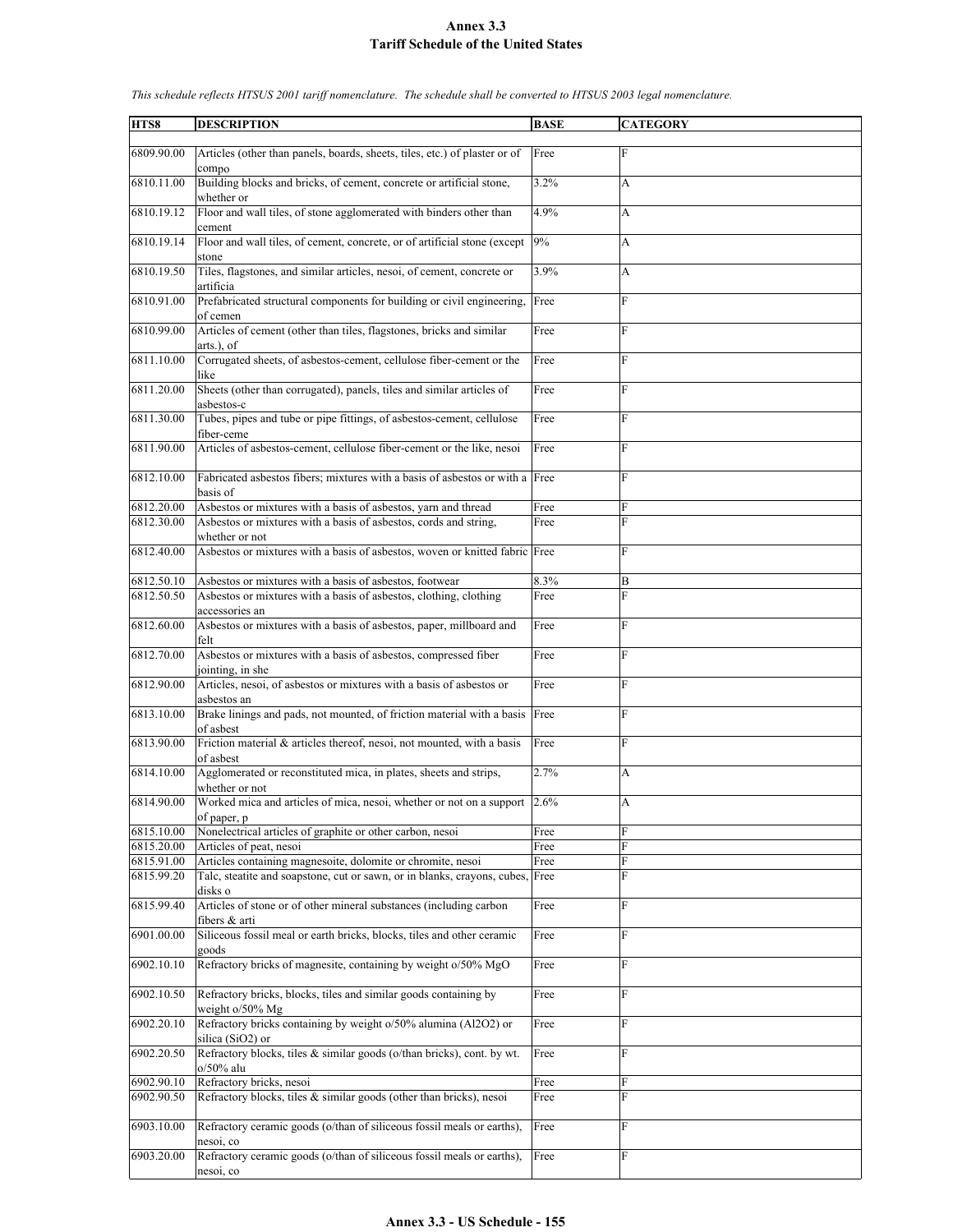| HTS8       | <b>DESCRIPTION</b>                                                                                | <b>BASE</b> | <b>CATEGORY</b>       |
|------------|---------------------------------------------------------------------------------------------------|-------------|-----------------------|
|            |                                                                                                   |             |                       |
| 6903.90.00 | Refractory ceramic goods (o/than of siliceous fossil meals or earths),<br>nesoi                   | Free        | F                     |
| 6904.10.00 | Ceramic building bricks (o/than refractory bricks)                                                | Free        | F                     |
| 6904.90.00 | Ceramic flooring blocks, support or filler tiles and the like (other than Free<br>bricks          |             | F                     |
| 6905.10.00 | Ceramic roofing tiles                                                                             | 13.5%       | A                     |
| 6905.90.00 | Ceramic chimney pots, cowls, chimney liners, architectural ornaments 3.2%                         |             | A                     |
|            | and other c                                                                                       |             |                       |
| 6906.00.00 | Ceramic pipes, conduits, guttering and pipe fittings                                              | Free        | F                     |
| 6907.10.00 | Unglazed ceramic tiles, cubes and similar articles with largest area<br>enclosable                | 13%         | D                     |
| 6907.90.00 | Unglazed ceramic flags, paving, hearth or wall tiles, mosaic cubes and 13%<br>the like.           |             | D                     |
| 6908.10.10 | Glazed ceramic tiles, cubes & similar arts. w/largest area enclosable<br>in sq. $w/s$             | 13%         | D                     |
| 6908.10.20 | Glazed ceramic tiles, cubes & similar arts. w/largest area enclosable<br>in sq. $w/s$             | 13%         | A                     |
| 6908.10.50 | Glazed ceramic tiles, cubes & similar arts. w/largest area enclosable<br>in sq. $w/s$             | 11.6%       | D                     |
| 6908.90.00 | Glazed ceramic flags and paving, hearth or wall tiles; glazed ceramic<br>mosaic cub               | 11.6%       | D                     |
| 6909.11.20 | Porcelain or china ceramic machinery parts                                                        | Free        | F                     |
| 6909.11.40 | Porcelain or china ceramic wares for laboratory, chemical or other                                | 4.5%        | A                     |
|            | technical use                                                                                     |             |                       |
| 6909.12.00 | Ceramic wares (o/than of porcelain or china) for laboratory, chemical 4%<br>or technic            |             | A                     |
| 6909.19.10 | Ceramic ferrite core memories                                                                     | Free        | F                     |
| 6909.19.50 | Ceramic wares for laboratory, chemical or other technical uses (o/than 4%                         |             | A                     |
| 6909.90.00 | of porcel<br>Ceramic troughs, tubes & siml. receptacles for agriculture; ceramic                  | 4%          | A                     |
|            | pots, jars,                                                                                       |             |                       |
| 6910.10.00 | Porcelain or china ceramic sinks, washbasins, baths, bidets, water<br>closet bowls.               | 5.8%        | A                     |
| 6910.90.00 | Ceramic (o/than porcelain or china) sinks, washbasins, baths, bidets,<br>water clos               | 5.7%        | A                     |
| 6911.10.10 | Porcelain or china hotel, restaurant & nonhousehold table and<br>kitchenware                      | 28%         | See Annex 1, note 23. |
| 6911.10.15 | Bone china household table & kitchenware valued n/o \$31.50/doz.<br>pcs.                          | 8%          | A                     |
| 6911.10.25 | Bone china household table & kitchenware valued o/\$31.50/doz. pcs.                               | 6%          | A                     |
| 6911.10.35 | Porcelain or china (o/than bone china) househld tabl. & kitch.ware in<br>sets in wh               | 26%         | A                     |
| 6911.10.37 | Porcelain or china (o/than bone china) househld tabl. & kitch ware in 8%<br>sets in wh            |             | A                     |
| 6911.10.38 | Porcelain or china (o/than bone china) househld tabl. & kitch ware in $6\%$<br>sets in wh         |             | A                     |
| 6911.10.41 | Porcelain or china (o/than bone china) hsehld steins w/pewter lids,                               | 6.3%        | A                     |
| 6911.10.45 | decanters, p<br>Porcelain or china (o/than bone china) household mugs and steins $w/o$ 15%        |             | A                     |
| 6911.10.52 | attached pe<br>Porcelain or china (o/than bone china) hsehld tabl/kit.ware n/in                   | $8\%$       | B                     |
| 6911.10.58 | specif.sets.cup<br>Porcelain or china (o/than bone china) hsehld tabl/kit ware n/in               | $6\%$       | B                     |
| 6911.10.60 | specif. sets, c<br>Porcelain or china (o/than bone china) household serviette rings               | 22.4%       | A                     |
| 6911.10.80 | Porcelain or china (o/than bone china) household tableware &                                      | 22.4%       | D                     |
| 6911.90.00 | kitchenware, not in<br>Porcelain or china (o/than bone china) household and toilet articles       | 5.4%        | A                     |
| 6912.00.10 | (other than<br>Course-grained earthen/stoneware tabl & kitchware; fine-grain                      | 0.7%        | A                     |
| 6912.00.20 | earthenware tabl &<br>Ceramic (o/than porcelain or china) hotel, restaurant or nonhousehold 30.1% |             | D                     |
|            | tableware                                                                                         |             |                       |
| 6912.00.35 | Ceramic (o/than porcelain or china) household table and kitchenware, 9.8%<br>in sets in           |             | A                     |
| 6912.00.39 | Ceramic (o/than porcelain or china) household table and kitchenware, 4.5%<br>in sets in           |             | A                     |
| 6912.00.41 | Ceramic (o/than porcelain or china) hsehld steins w/pewter lids,                                  | 3.9%        | A                     |
|            | decanters, punc                                                                                   |             |                       |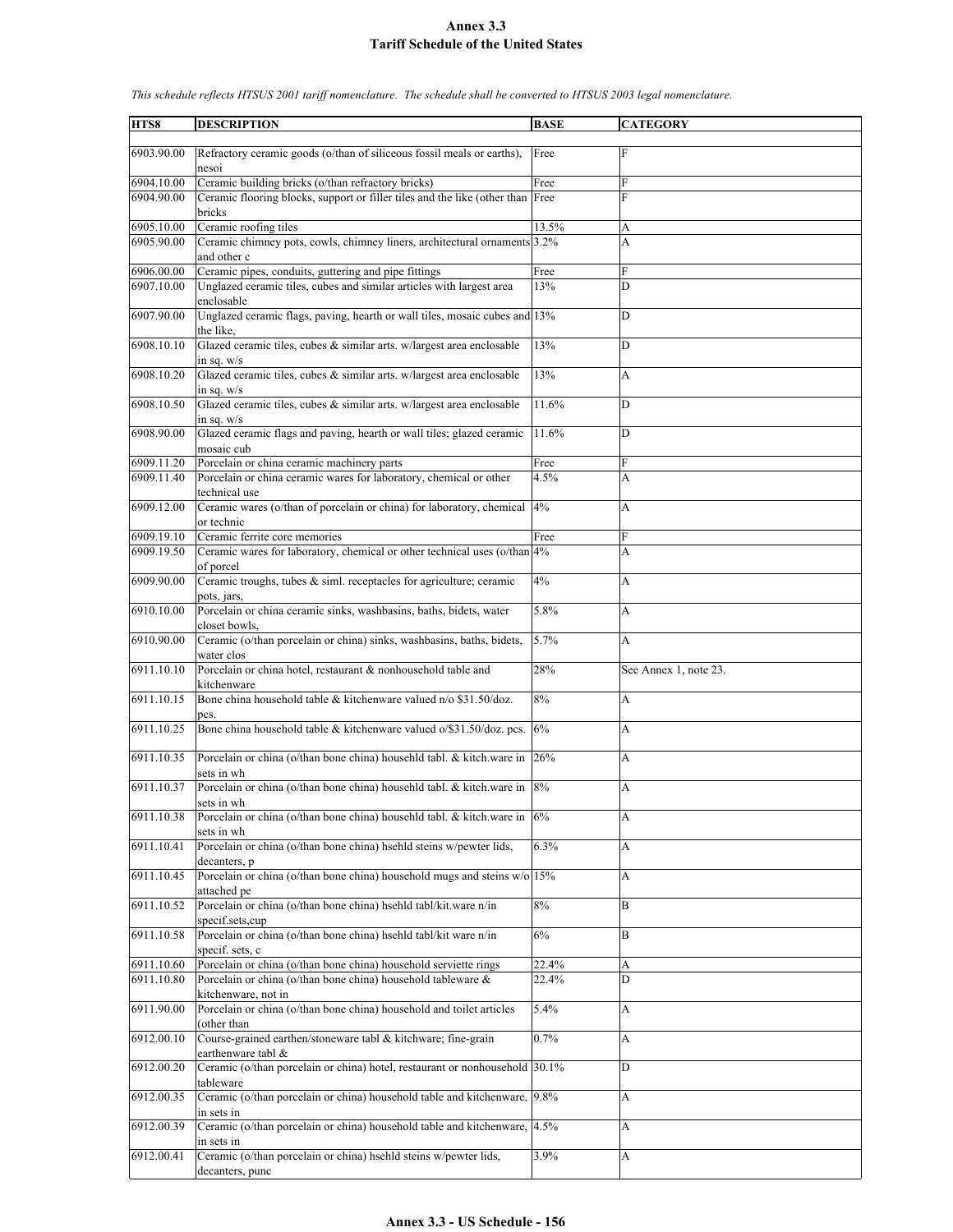| HTS8                     | <b>DESCRIPTION</b>                                                                          | <b>BASE</b>             | <b>CATEGORY</b> |
|--------------------------|---------------------------------------------------------------------------------------------|-------------------------|-----------------|
|                          |                                                                                             |                         |                 |
| 6912.00.44               | Ceramic (o/than porcelain or china) household mugs and steins w/o<br>attached pewte         | 10%                     | А               |
| 6912.00.45               | Ceramic (o/than porcelain or china) household tabl/kitch.ware,n/in                          | 4.5%                    | A               |
|                          | specif. sets,                                                                               |                         |                 |
| 6912.00.46               | Ceramic (o/than porcelain or china) household serviette rings                               | 9.8%                    | A               |
| 6912.00.48               | Ceramic (o/than porcelain or china) household tableware and<br>kitchenware, nesoi           | 9.8%                    | A               |
| 6912.00.50               | Ceramic (o/than porcelain or china) household articles and toilet<br>articles (o/th         | 6%                      | A               |
| 6913.10.10               | Porcelain or china statues, statuettes & handmade flowers, valued<br>$o$ /\$2.50 each,      | Free                    | F               |
|                          | Bone china statuettes and other ornamental articles, nesoi                                  | 3.3%                    |                 |
| 6913.10.20<br>6913.10.50 | Porcelain or china (o/than bone china) statuettes and other ornamental Free                 |                         | A<br>F          |
|                          | articles.                                                                                   |                         |                 |
| 6913.90.10               | Ceramic (o/than porcelain or china) statues, statuettes, handmade<br>flowers, val.          | Free                    | F               |
| 6913.90.20               | Ornamental articles of ceramic tile                                                         | Free                    | F               |
| 6913.90.30               | Earthenware ornamental articles, having a reddish-colored body and a Free                   |                         | F               |
|                          | lustrous gl                                                                                 |                         |                 |
| 6913.90.50               | Ceramic (o/than porcelain, china or eartherware) ornamental articles,<br>nesoi              | 6%                      | A               |
| 6914.10.40               | Porcelain or china ceramic ferrules, n/o 3mm diam or 25mm long,<br>w/fiber channel          | Free                    | F               |
| 6914.10.80               | Porcelain or china arts. (o/than tableware/kitchenware/household &                          |                         |                 |
|                          | ornament. art                                                                               | 9%                      | A               |
| 6914.90.40               | Ceramic (o/porcelain or china) ferrules, n/o 3mm or 25mm long,<br>w/fiber channel o         | Free                    | F               |
| 6914.90.80               | Ceramic (o/than porcelain or china) arts. (o/than                                           | 5.6%                    | A               |
|                          | tableware/kitchenware/househol                                                              |                         |                 |
| 7001.00.10               | Glass in the mass of fused quartz or other fused silica                                     | Free                    | F               |
|                          |                                                                                             |                         |                 |
| 7001.00.20               | Glass in the mass (other than of fused quartz or other fused silica)                        | 3%                      | A               |
| 7001.00.50               | Cullet and other waste and scrap of glass                                                   | Free                    | F               |
| 7002.10.10               | Glass in balls (o/than microspheres of heading 7018), unworked, n/o                         | 3.9%                    | A               |
|                          | 6mm in diame                                                                                |                         |                 |
| 7002.10.20               | Glass in balls (o/than microspheres of heading 7018), unworked, over Free<br>6 mm in dia    |                         | F               |
|                          |                                                                                             |                         |                 |
| 7002.20.10               | Glass rods of fused quartz or other fused silica, unworked                                  | Free                    | F               |
| 7002.20.50               | Glass rods (o/than of fused quartz or other fused silica), unworked                         | 6%                      | A               |
| 7002.31.00               | Glass tubes of fused quartz or other fused silica, unworked                                 | Free                    | F               |
| 7002.32.00               | Glass tubes (o/than fused quartz/silica), w/linear coefficient of                           | 6%                      | A               |
|                          | expansion n/o                                                                               |                         |                 |
| 7002.39.00               | Glass tubes (o/than fused quartz/silica), nesoi, unworked                                   | 6%                      | A               |
| 7003.12.00               | Cast or rolled glass, in nonwired sheets, colored thru the mass,<br>opacified, flas         | 1.4%                    | A               |
| 7003.19.00               | Cast or rolled glass, in nonwired sheets, n/colored thru the mass,<br>opacified, fl         | 1.3%                    | A               |
| 7003.20.00               | Cast or rolled glass, in wired sheets                                                       | 1.1%                    | A               |
| 7003.30.00               | Cast or rolled glass profiles                                                               | 6.3%                    | A               |
| 7004.20.10               | Drawn or blown glass, in sheets, w/absorbent, reflecting or non-                            | Free                    | F               |
| 7004.20.20               | reflecting layer<br>Drawn or blown glass, in rect. sheets, colored thru the mass, etc., w/o | 1 cent/kg + $1.6\%$   A |                 |
| 7004.20.50               | absorben<br>Drawn or blown glass, in sheets (o/than rect.), colored thru the mass,          | 7.2%                    | A               |
| 7004.90.05               | opacified<br>Drawn or blown glass, nesoi, in rectangular sheets, w/thick. n/o 1.5           | Free                    | ${\bf F}$       |
| 7004.90.10               | $mm \& n/o 0.$<br>Drawn or blown glass, nesoi, in rectangular sheets, w/thick. n/o 1.5      | Free                    | F               |
|                          | mm & over 0                                                                                 |                         |                 |
| 7004.90.15               | Drawn or blown glass, nesoi, in rectangular sheets, w/thick. over 1.5<br>but $n/o$ 2        | Free                    | F               |
| 7004.90.20               | Drawn or blown glass, nesoi, in rectangular sheets, w/thick. over 1.5<br>but $n/o$ 2        | Free                    | F               |
| 7004.90.25               | Drawn or blown glass, nesoi, in rectangular sheets, w/thick. over 2                         | $0.7$ cents/ $kg$       | A               |
| 7004.90.30               | but $n/o$ 3.5<br>Drawn or blown glass, nesoi, in rectangular sheets, w/thick. over 3.5      | Free                    | F               |
|                          | $mm \& n/o 0$                                                                               |                         |                 |
| 7004.90.40               | Drawn or blown glass, nesoi, in rectangular sheets, w/thick. over 3.5<br>mm & over          | Free                    | F               |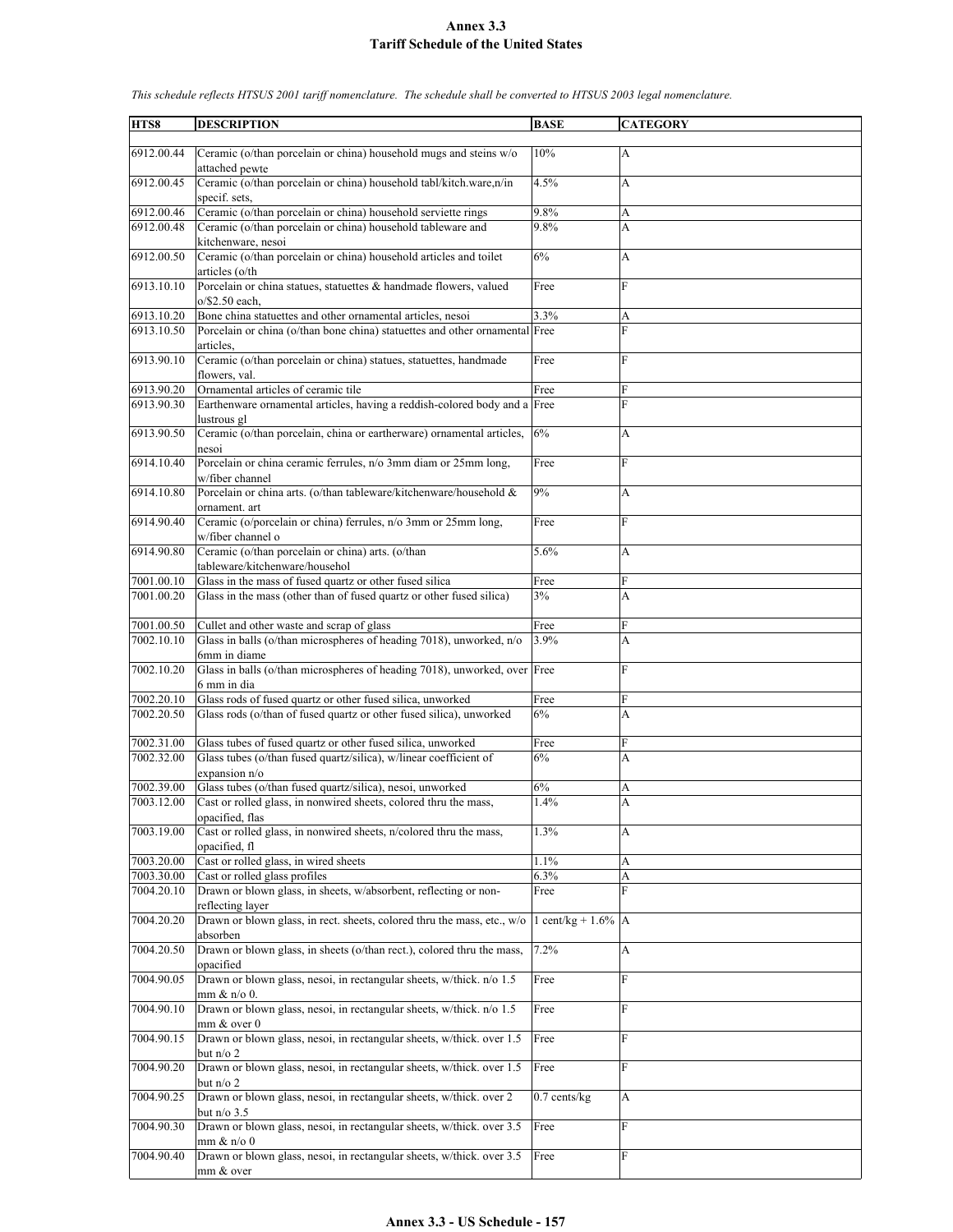| HTS8                     | <b>DESCRIPTION</b>                                                                                                                     | <b>BASE</b>               | <b>CATEGORY</b> |
|--------------------------|----------------------------------------------------------------------------------------------------------------------------------------|---------------------------|-----------------|
| 7004.90.50               | Drawn or blown glass, nesoi, in sheets (other than rectangular), nesoi $\left 5\% \right $                                             |                           | А               |
| 7005.10.40               | Surface ground or polished glass, w/absorb. or reflect. layer, n/o 1.2                                                                 | Free                      | F               |
| 7005.10.80               | mm thick<br>Float glass & surface ground or polished glass, nonwired, in sheets,<br>w/absorb. o                                        | 4.4%                      | A               |
| 7005.21.10               | Float glass & surface ground or polished glass, nonwired, in sheets,<br>colored thr                                                    | $14.5$ cents/m2 +<br>0.4% | A               |
| 7005.21.20               | Float glass & surface ground or polished glass, nonwired, in sheets,<br>colored thr                                                    | 5.6%                      | A               |
| 7005.29.04               | Float glass $\&$ surface ground or polished glass, in sheets, less than 10<br>mm thick                                                 | Free                      | F               |
| 7005.29.08               | Float glass & surface ground or polished glass, nonwired, in sheets,<br>less than 1                                                    | 18.7 cents/m2             | A               |
| 7005.29.14               | Float glass & surface ground or polished glass, in sheets, less than 10<br>mm thick                                                    | Free                      | F               |
| 7005.29.18               | Float glass & surface ground or polished glass, nonwired, in sheets,<br>less than 1                                                    | 14.5 cents/m2             | А               |
| 7005.29.25               | Float glass & surface ground or polished glass, nonwired, in sheets,<br>10 mm or mo                                                    | 4.9%                      | А               |
| 7005.30.00<br>7006.00.10 | Float glass & surface ground or polished glass, wired, in sheets<br>Glass of heading 7003-7005 in strips $n/0$ 15.2 cm wide & $o/2$ mm | 29.1 cents/m2<br>8.8%     | A<br>A          |
| 7006.00.20               | thick, w/longitud<br>Drawn or blown glass, not containing wire netting & not surface                                                   | 6.4%                      | A               |
| 7006.00.40               | ground or polish<br>Glass of heading 7003-7005, bent, edgeworked, engraved, drilled,                                                   | 4.9%                      | A               |
| 7007.11.00               | enameled or oth<br>Toughened (tempered) safety glass, of size and shape suitable for<br>incorporation                                  | 5.5%                      | A               |
| 7007.19.00               | Toughened (tempered) safety glass, not of size or shape suitable for<br>incorporati                                                    | 5%                        | A               |
| 7007.21.10               | Laminated safety glass, windshields, of size and shape suitable for<br>incorporatio                                                    | 4.9%                      | A               |
| 7007.21.50               | Laminated safety glass (o/than windshields), of size and shape<br>suitable for inco                                                    | 4.9%                      | А               |
| 7007.29.00               | Laminated safety glass, not of size or shape suitable for incorporation<br>in vehic                                                    | 4.9%                      | А               |
| 7008.00.00               | Glass multiple-walled insulating units                                                                                                 | 3.9%                      | A               |
| 7009.10.00               | Glass rearview mirrors for vehicles                                                                                                    | 3.9%                      | A               |
| 7009.91.10               | Glass mirrors (o/than rearview mirrors), unframed, n/o 929 cm2 in                                                                      | 7.8%                      | A               |
|                          |                                                                                                                                        |                           |                 |
| 7009.91.50               | reflecting are<br>Glass mirrors (o/than rearview mirrors), unframed, over 929 cm2 in<br>reflecting ar                                  | 6.5%                      | А               |
| 7009.92.10               | Glass mirrors (o/than rearview mirrors), framed, n/o 929 cm2 in<br>reflecting area                                                     | 7.8%                      | А               |
| 7009.92.50               | Glass mirrors (o/than rearview mirrors), framed, over 929 cm2 in<br>reflecting area                                                    | 6.5%                      | A               |
| 7010.10.00               | Glass ampoules used for the conveyance or packing of goods                                                                             | Free                      | F               |
| 7010.20.20               | Glass stoppers, lids and other closures produced by automatic                                                                          | 2.5%                      | A               |
| 7010.20.30               | machine<br>Glass stoppers, lids and other closures not produced by automatic                                                           | 5.2%                      | A               |
| 7010.91.05               | machine<br>Glass serum bottles, vials and other pharmaceutical containers,                                                             | Free                      | F               |
| 7010.91.20               | w/capacity o/1 1<br>Glass containers for conveyance/packing toilet preps & containers                                                  | 2.5%                      | A               |
| 7010.91.30               | w/ground glass<br>Glass containers for convey./pack. toilet preps & contain. w/ground                                                  | 5.2%                      | A               |
| 7010.91.50               | glass stoppe<br>Glass carboys, bottles, flasks, etc. & other containers for                                                            | Free                      | F               |
| 7010.92.05               | conveyance/packing o<br>Glass serum bottles, vials and other pharmaceutical containers,                                                | Free                      | F               |
| 7010.92.20               | $w$ /capacity $o/0.3$<br>Glass containers for convey./pack. toilet prep $\&$ contain. w/grnd glass 2.5%                                |                           | A               |
| 7010.92.30               | stop,w/ca<br>Glass containers for convey./pack. toilet prep & contain. w/grnd glass $5.2\%$                                            |                           | A               |
| 7010.92.50               | stop,w/ca<br>Glass carboys, bottles, flasks, etc. & other contain. for                                                                 | Free                      | F               |
|                          | conveyance/packing of goo                                                                                                              |                           |                 |
| 7010.93.05               | Glass serum bottles, vials and other pharmaceutical containers,<br>$w$ /capacity $o/0.1$                                               | Free                      | F               |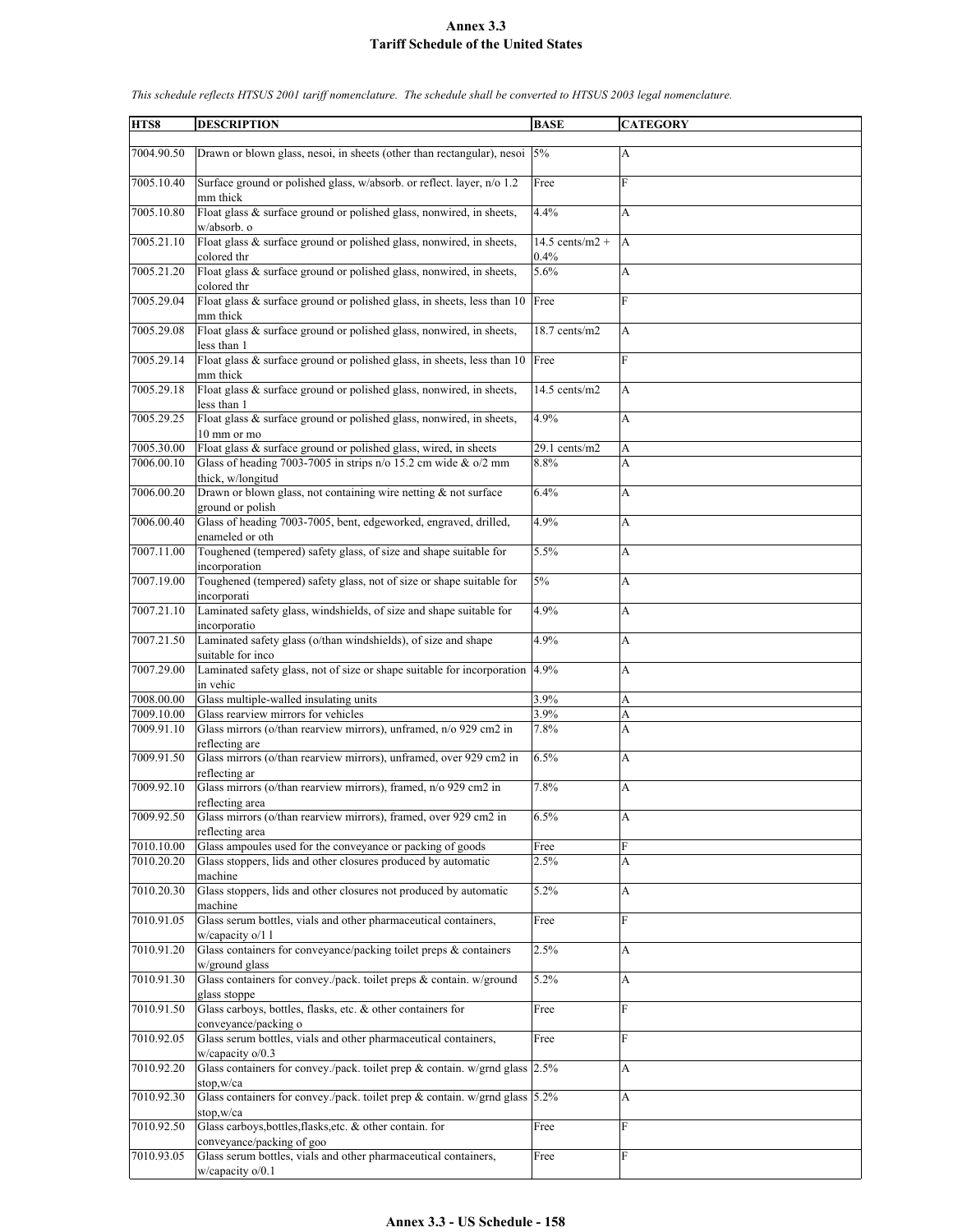| HTS8       | <b>DESCRIPTION</b>                                                                   | <b>BASE</b> | <b>CATEGORY</b> |
|------------|--------------------------------------------------------------------------------------|-------------|-----------------|
|            |                                                                                      |             |                 |
| 7010.93.20 | Glass containers for convey./pack. toilet prep & contain. w/grnd glass $2.5\%$       |             | А               |
|            |                                                                                      |             |                 |
|            | stop, $w/c$                                                                          |             |                 |
| 7010.93.30 | Glass containers for convey./pack. toilet prep & contain. w/grnd glass 5.2%          |             | A               |
|            | stop, $w/c$                                                                          |             |                 |
| 7010.93.50 | Glass carboys, bottles, flasks, etc. and other containers for                        | Free        | F               |
|            |                                                                                      |             |                 |
|            | conveyance/packing of                                                                |             |                 |
| 7010.94.05 | Glass serum bottles, vials and other pharmaceutical containerss,                     | Free        | F               |
|            | w/capacity n/o                                                                       |             |                 |
| 7010.94.20 | Glass containers for convey./pack. toilet preps & contain. w/ground                  | 2.5%        | A               |
|            |                                                                                      |             |                 |
|            | glass stoppe                                                                         |             |                 |
| 7010.94.30 | Glass containers for convey./pack. toilet preps & contain. w/ground                  | 5.2%        | A               |
|            | glass stoppe                                                                         |             |                 |
| 7010.94.50 | Glass carboys, bottles, flasks, etc. and other containers for                        | Free        | F               |
|            | conveyance/packing                                                                   |             |                 |
|            |                                                                                      |             |                 |
| 7011.10.10 | Glass bulbs (w/o fittings) for electric incandescent lamps                           | Free        | F               |
| 7011.10.50 | Glass envelopes, open, & glass parts thereof, for electric lighting                  | 4.6%        | A               |
|            | (other than                                                                          |             |                 |
| 7011.20.10 | Glass cones (w/o fittings) for cathode-ray tubes                                     | 5.2%        | A               |
| 7011.20.40 | Monochrome glass envelopes (open & w/o fittings), to specified                       | Free        | F               |
|            |                                                                                      |             |                 |
|            | specs. & certifie                                                                    |             |                 |
| 7011.20.80 | Glass envelopes (open & w/o fittings) & glass parts thereof, nesoi, for $\vert$ 5.2% |             | A               |
|            | cathode-                                                                             |             |                 |
| 7011.90.00 | Glass envelopes (open & w/o fittings) & glass parts thereof (o/than                  | 6.6%        | A               |
|            |                                                                                      |             |                 |
|            | for electric                                                                         |             |                 |
| 7012.00.00 | Glass inners for vacuum flasks or for other vacuum vessels                           | 6.6%        | A               |
| 7013.10.10 | Transparent glass-ceramic kitchenware 75% by vol. crystallilne, of                   | 6.9%        | A               |
|            | lithium alumi                                                                        |             |                 |
|            |                                                                                      |             |                 |
| 7013.10.50 | Glass-ceramic ware of a kind used for household, office, indoor                      | 26%         | $\mathbf D$     |
|            | decoration or si                                                                     |             |                 |
| 7013.21.10 | Drinking glasses of lead crystal, valued n/over \$1 each                             | 16.5%       | C               |
| 7013.21.20 | Drinking glasses of lead crystal, valued o/\$1 but n/over \$3 each                   | 14%         | $\mathcal{C}$   |
| 7013.21.30 |                                                                                      | 7.3%        |                 |
|            | Drinking glasses of lead crystal, valued o/\$3 but n/over \$5 each                   |             | B               |
| 7013.21.50 | Drinking glasses of lead crystal, valued over \$5 each                               | 3%          | A               |
| 7013.29.05 | Drinking glasses of pressed and toughened (specially tempered) glass                 | 12.5%       | $\overline{C}$  |
|            |                                                                                      |             |                 |
| 7013.29.10 | Drinking glasses of glass (o/than Pb crystal), nesoi, valued n/over                  | 31.4%       | D               |
|            |                                                                                      |             |                 |
|            | \$0.30 each                                                                          |             |                 |
| 7013.29.20 | Drinking glasses of glass (o/than Pb crystal), nesoi, valued over \$0.30 24.8%       |             | D               |
|            | but n/ov                                                                             |             |                 |
| 7013.29.30 | Drinking glasses of glass (o/than Pb crystal), nesoi, cut or engraved,               | 11.3%       | C               |
|            | valued ov                                                                            |             |                 |
|            |                                                                                      |             |                 |
| 7013.29.40 | Drinking glasses of glass (o/than Pb crystal), nesoi, cut or engraved,               | $5\%$       | A               |
|            | valued ov                                                                            |             |                 |
| 7013.29.50 | Drinking glasses of glass (o/than Pb crystal), nesoi, n/cut or engraved, 9.8%        |             | C               |
|            | valued                                                                               |             |                 |
| 7013.29.60 | Drinking glasses of glass (o/than Pb crystal), nesoi, n/cut or engraved, 5%          |             | A               |
|            |                                                                                      |             |                 |
|            | valued                                                                               |             |                 |
| 7013.31.10 | Glassware for table or kitchen purposes (o/than drinking glasses), of                | 16.5%       | $\mathbf C$     |
|            | lead cryst                                                                           |             |                 |
| 7013.31.20 | Glassware for table or kitchen purposes (o/than drinking glasses), of                | 14%         | C               |
|            |                                                                                      |             |                 |
|            | lead cryst                                                                           |             |                 |
| 7013.31.30 | Glassware for table or kitchen purposes (o/than drinking glasses), of                | 10.5%       | A               |
|            | lead cryst                                                                           |             |                 |
| 7013.31.50 | Glassware for table or kitchen purposes (o/than drinking glasses), of                | 6%          | A               |
|            | lead cryst                                                                           |             |                 |
| 7013.32.10 | Glassware for table or kitchen purposes (o/than drinking glasses), of                |             |                 |
|            |                                                                                      | 12.5%       | C               |
|            | pressed an                                                                           |             |                 |
| 7013.32.20 | Glassware for table or kitchen purposes (o/than drinking glasses), of                | 24.8%       | D               |
|            | low coeffi                                                                           |             |                 |
| 7013.32.30 | Glassware for table or kitchen purposes (o/than drinking glasses), of                | 12.4%       |                 |
|            |                                                                                      |             | С               |
|            | low coeffi                                                                           |             |                 |
| 7013.32.40 | Glassware for table or kitchen purposes (o/than drinking glasses), of                | 7.2%        | B               |
|            | low coeffi                                                                           |             |                 |
| 7013.39.10 | Glassware for table or kitchen purposes (o/than drinking glasses), of                | 12.5%       | C               |
|            |                                                                                      |             |                 |
|            | pressed an                                                                           |             |                 |
| 7013.39.20 | Glassware for table or kitchen purposes (o/than drinking glasses),                   | 24.8%       | D               |
|            | nesoi, valued                                                                        |             |                 |
| 7013.39.30 | Glassware for table or kitchen purposes (o/than drinking glasses),                   | 12.4%       | C               |
|            | nesoi, cut or                                                                        |             |                 |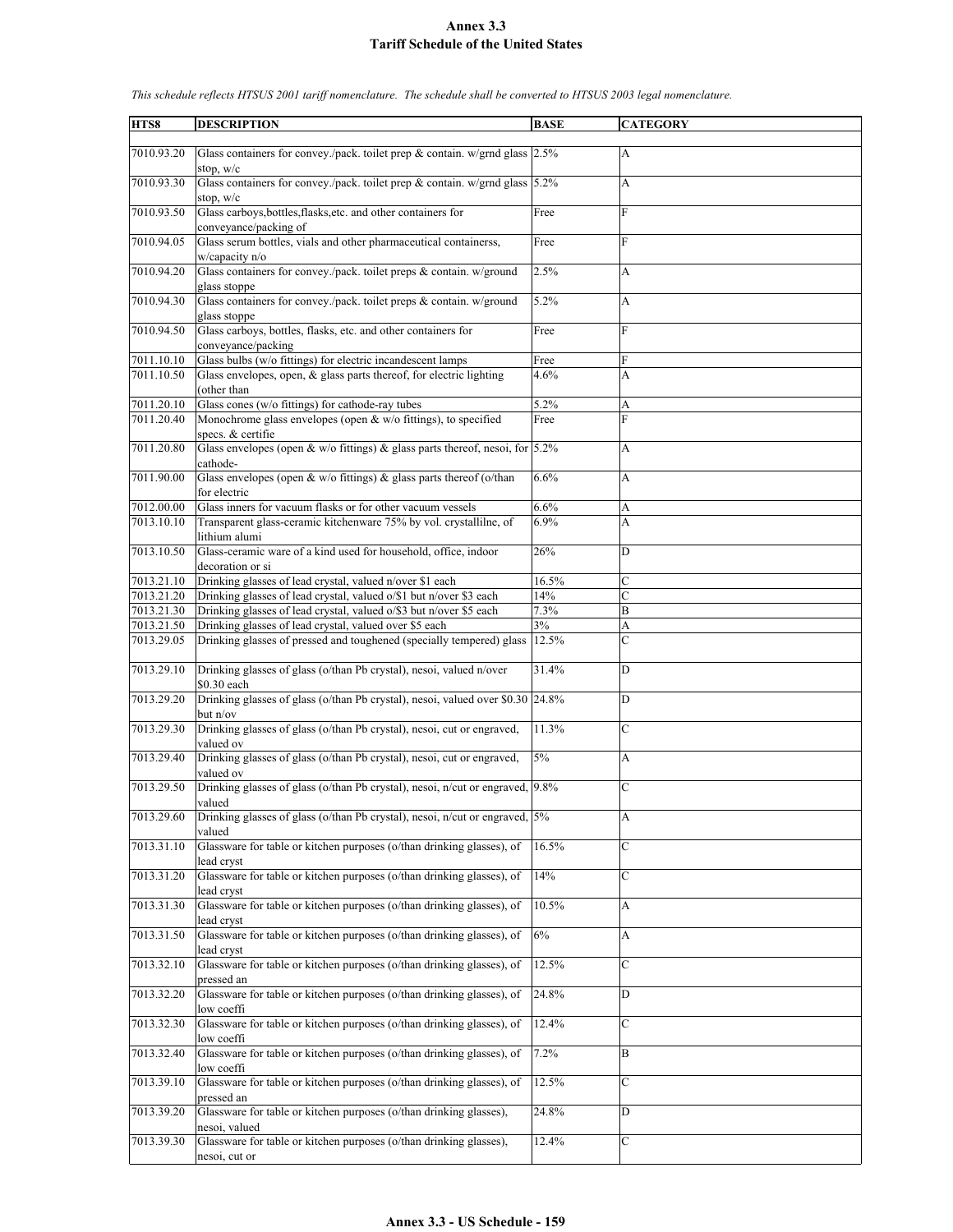| HTS8                     | <b>DESCRIPTION</b>                                                                                | <b>BASE</b>  | <b>CATEGORY</b>   |
|--------------------------|---------------------------------------------------------------------------------------------------|--------------|-------------------|
|                          |                                                                                                   |              |                   |
| 7013.39.40               | Glassware for table or kitchen purposes (o/than drinking glasses).<br>nesoi, cut or               | 7.2%         | B                 |
| 7013.39.50               | Glassware for table or kitchen purposes (o/than drinking glasses),<br>nesoi, n/cut                | 15%          | $\mathcal{C}$     |
| 7013.39.60               | Glassware for table or kitchen purposes (o/than drinking glasses),<br>nesoi, n/cut                | 7.2%         | B                 |
| 7013.91.10               | Glassware for toilet/office/indoor decor. & similar purposes, of lead<br>crystal, v               | 20%          | $\mathbf C$       |
| 7013.91.20               | Glassware for toilet/office/indoor decor. & similar purposes, of lead                             | 14%          | $\mathcal{C}$     |
| 7013.91.30               | crystal, v<br>Glassware for toilet/office/indoor decor. & similar purposes, of lead<br>crystal, v | 10.5%        | $\mathcal{C}$     |
| 7013.91.50               | Glassware for toilet/office/indoor decor. & similar purposes, of lead<br>crystal, v               | 6%           | A                 |
| 7013.99.10               | Glassware, nesoi, decorated/colored within the body prior to<br>solidification; mil               | 16.5%        | $\mathcal{C}$     |
| 7013.99.20               | Glassware for toilet/office/indoor decor. & similar purposes, of                                  | 12.5%        | $\mathcal{C}$     |
|                          | pressed and tou                                                                                   |              |                   |
| 7013.99.30               | Smokers' articles of glass, nesoi; perfume bottles of glass fitted with<br>ground g               | 9%           | A                 |
| 7013.99.35               | Votive-candle holders of glass, nesoi                                                             | 6.6%         | A                 |
| 7013.99.40               | Glassware for toilet/office/indoor decor. or similar purposes, nesoi,                             | 38%          | D                 |
|                          | valued n/o                                                                                        |              |                   |
| 7013.99.50               | Glassware for toilet/office/indoor decor. or similar purposes, nesoi,<br>valued ove               | 30%          | D                 |
| 7013.99.60               | Glassware for toilet/office/indoor decor. or similar purposes, nesoi,<br>cut or eng               | 15%          | C                 |
| 7013.99.70               | Glassware for toilet/office/indoor decor. or similar purposes, nesoi,<br>cut or eng               | 7.2%         | B                 |
| 7013.99.80               | Glassware for toilet/office/indoor decor. or similar purposes, nesoi,<br>n/cut or e               | 12.4%        | $\mathcal{C}$     |
| 7013.99.90               | Glassware for toilet/office/indoor decor. or similar purposes, nesoi,<br>n/cut or e               | 7.2%         | B                 |
| 7014.00.10               | Glass lens blanks (other than for spectacles), not optically worked                               | 4.1%         | A                 |
| 7014.00.20               | Glass optical elements (other than lens blanks), not optically worked                             | 5%           | А                 |
| 7014.00.30               | Glass lenses and filters (other than optical elements) and parts<br>thereof, for si               | 3.4%         | A                 |
| 7014.00.50               | Signaling glassware, nesoi, not optically worked                                                  | 3.3%         | A                 |
| 7015.10.00               | Glasses, curved, bent, hollowed, or the like (but not optically<br>worked), for cor               | Free         | F                 |
| 7015.90.10               | Watch glasses, round                                                                              | Free         | F                 |
| 7015.90.20<br>7015.90.50 | Watch glasses, not round<br>Clock glasses; glasses curved, bent, hollowed, etc. for noncorrective | Free<br>Free | F<br>$\mathbf{F}$ |
| 7016.10.00               | spectacles<br>Glass cubes and other glass smallwares, whether or not on a backing,                | 2.7%         | A                 |
| 7016.90.10               | for mosaics<br>Paving blocks, slabs, bricks, squares, tiles $\&$ other arts. of pressed or        | 8%           | A                 |
|                          | molded                                                                                            |              |                   |
| 7016.90.50               | Leaded glass windows $\&$ the like; multicellular or foam glass in<br>blocks, panels,             | 5%           | A                 |
| 7017.10.30               | Fused quartz reactor tubes and holders designed for insertion into<br>diffusion and               | Free         | F                 |
| 7017.10.60               | Laboratory, hygienic or pharmaceutical glassware, whether or not<br>calibrated or g               | 4.6%         | A                 |
| 7017.20.00               | Laboratory, hygienic or pharmaceutical glassware, whether or not<br>calibrated or g               | 6.7%         | A                 |
| 7017.90.10               | Glass microscope slides and micro cover glasses                                                   | Free         | F                 |
| 7017.90.50               | Laboratory, hygienic or pharmaceutical glassware, whether or not<br>calibrated, nes               | 6.7%         | A                 |
| 7018.10.10               | Glass imitation pearls and pearl beads of all shapes and colors,<br>whether or not                | 4%           | A                 |
| 7018.10.20               | Glass imitation precious or semiprecious stones (except beads)                                    | Free         | F                 |
| 7018.10.50               | Glass beads (o/than imitat. pearls) $\&$ similar glass smallwares, nesoi                          | Free         | F                 |
| 7018.20.00               | Glass microspheres not exceeding 1 mm in diameter                                                 | $5\%$        | A                 |
| 7018.90.10               | Glass eyes, except prosthetic articles                                                            | 3.2%         | A                 |
| 7018.90.50               | Articles (o/than imitation jewellry) of glass beads, pearls and                                   | 6.6%         | A                 |
|                          | imitation stones                                                                                  |              |                   |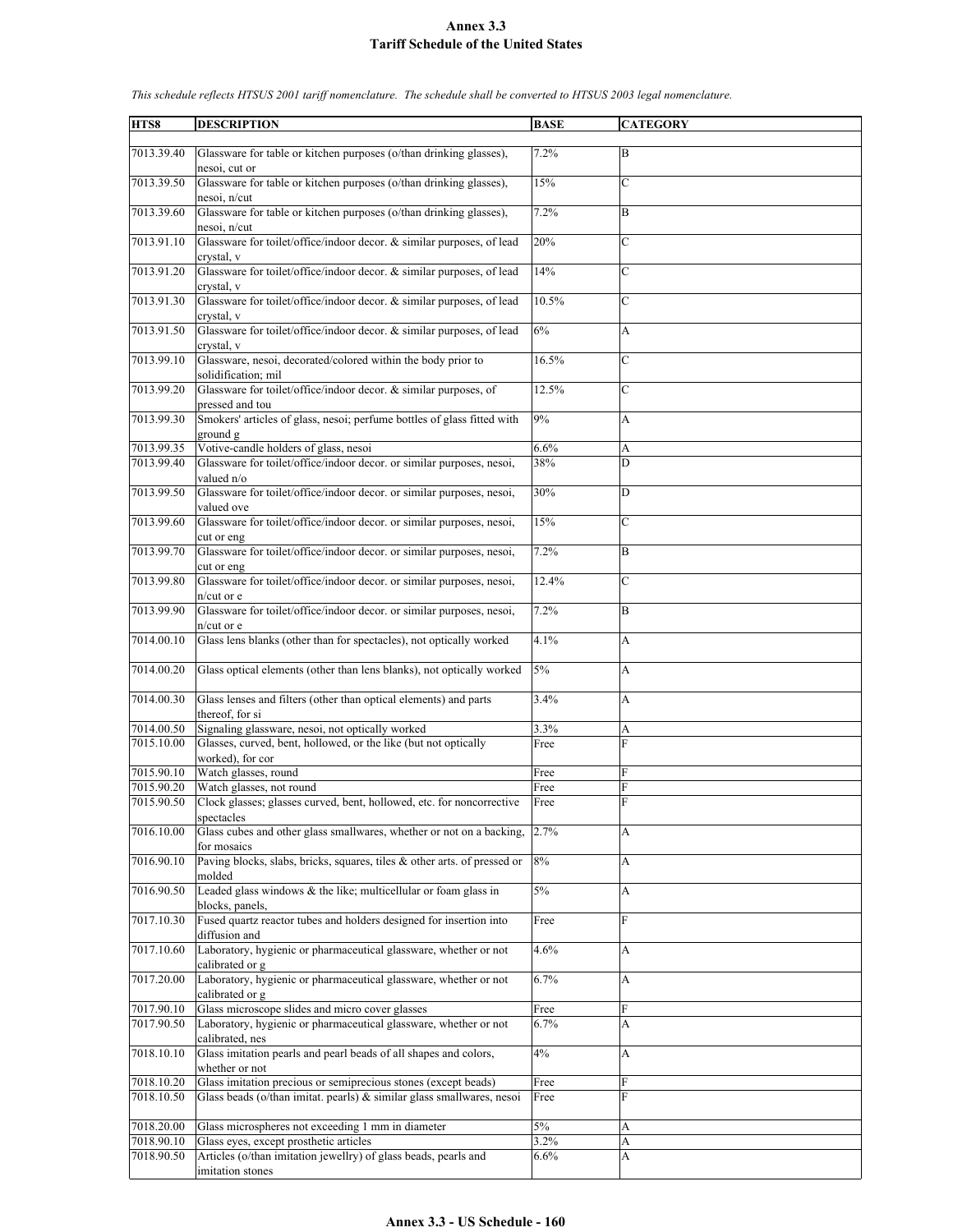**HTS8 DESCRIPTION BASE CATEGORY** 7019.11.00 Glass fiber chopped strands of a length not more than 50 mm 4.9%  $7019.12.00$  Glass fiber rovings  $4.8\%$  A 7019.19.05 Fiberglass rubber reinforcing yarn,not color,of electrically nonconductive conti Free F 7019.19.15 Glass fiber yarns, not colored, other than fiberglass rubber reinforcing yarn 6.8% A 7019.19.24 Fiberglass rubber reinforce yarn,color,of electrically nonconduct. continuous fi Free F 7019.19.28 Glass fiber yarns, colored, other than fiberglass rubber reinforcing yarn 7.8% A 7019.19.30 Glass fiber chopped strands of a length more than 50 mm 4.9% A 7019.19.70 Fiberglass rubber reinforce cord,of electrically nonconduct. contin. filament 9 Free F 7019.19.90 Glass fiber slivers 4.2% A  $7019.31.00$  Nonwoven glass fiber mats  $4.3\%$ 7019.32.00 Nonwoven glass fiber in thin sheets (voiles) 4.3% A 7019.39.10 Nonwoven glass wool insulation products 4.9% A 7019.39.50 Nonwoven glass fiber webs, mattresses, boards and similar articles of nonwoven g 4.9% A 7019.40.05 Woven fiberglass tire cord fabric of rovings,n/o 30 cm wide,of elect. nonconduct Free 7019.40.15 Woven glass fiber fabric of rovings, n/o 30 cm in width, other than fiberglass t  $6\%$  C 7019.40.30 Woven fiberglass tire cord fabric of roving,o/30 cm wide,n/color, of elect. nonc Free 7019.40.40 Woven glass fiber fabric of rovings, o/30 cm wide, not colored, other than fiber 7.6% C 7019.40.70 Woven fiberglass tire cord fabric of roving,o/30 cm wide,color,of elect noncondu Free F 7019.40.90 Woven glass fiber fabrics of rovings, o/30 cm wide, colored, other than fibergla 8.2% C 7019.51.10 Woven fiberglass tire cord fabric,n/roving,n/o 30 cm wide,of electrical noncondu Free F 7019.51.90 Woven glass fiber fabric, not of rovings, n/o 30 cm wide, other than fiberglass  $6%$ 7019.52.30 Woven fiberglass tire cord fabric,n/rov,pl.weave,o/30 cm wide & less than  $250 g/$ Free 7019.52.40 Woven glass fiber woven fabric, not colored, not of rovings, plain weave, o/30 c 7.6% C 7019.52.70 Woven fiberglass tire cord fabric,n/rov,color,pl. weave,o/30 cm wide & less thna Free F 7019.52.90 Woven glass fiber fabric,not colored,not rovings,plain weave,o/30 cm 8.2% C wide & less 7019.59.30 Woven fiberglass tire cord fabric,n/colored,nesoi,o/30 cm wide,of elect. noncond Free F 7019.59.40 Woven glass fiber woven fabrics, not colored, nesoi, o/30 cm wide, nesoi 7.6% C 7019.59.70 Woven fiberglass tire cord fabric,colored,nesoi,o/30 cm wide,of elect. nonconduc Free 7019.59.90 Woven glass fiber woven fabrics, colored, nesoi, o/30 cm wide, nesoi 8.2% C 7019.90.10 Woven glass fiber articles (other than fabrics), nesoi 4.8% 7019.90.50 Glass fibers (including glass wool), nesoi, and articles thereof, nesoi 4.3% A 7020.00.30 Quartz reactor tubes and holders designed for insertion into diffusion and oxida Free 7020.00.60 Articles of glass, not elsewhere specified or included 5% A 7101.10.30 Natural pearls, graded and temporarily strung for convenence of transport Free 7101.10.60 Natural pearls, not strung, mounted or set Free 7101.21.00 Cultured pearls, unworked<br>
7101.22.30 Cultured pearls, worked, graded and temporarily strung for Free F Cultured pearls, worked, graded and temporarily strung for convenience of transp Free F 7101.22.60 Cultured pearls, worked, not strung, mounted or set Free 7102.10.00 Diamonds, unsorted, whether or not worked Free Free 7102.21.10 Miners' diamonds, unworked or simply sawn, cleaved or bruted Free F 7102.21.30 Industrial diamonds (other than miners' diamonds), simply sawn, cleaved or brute Free F 7102.21.40 Industrial diamonds (other than miners' diamonds), unworked Free F Industrial diamonds, worked, but not mounted or set Free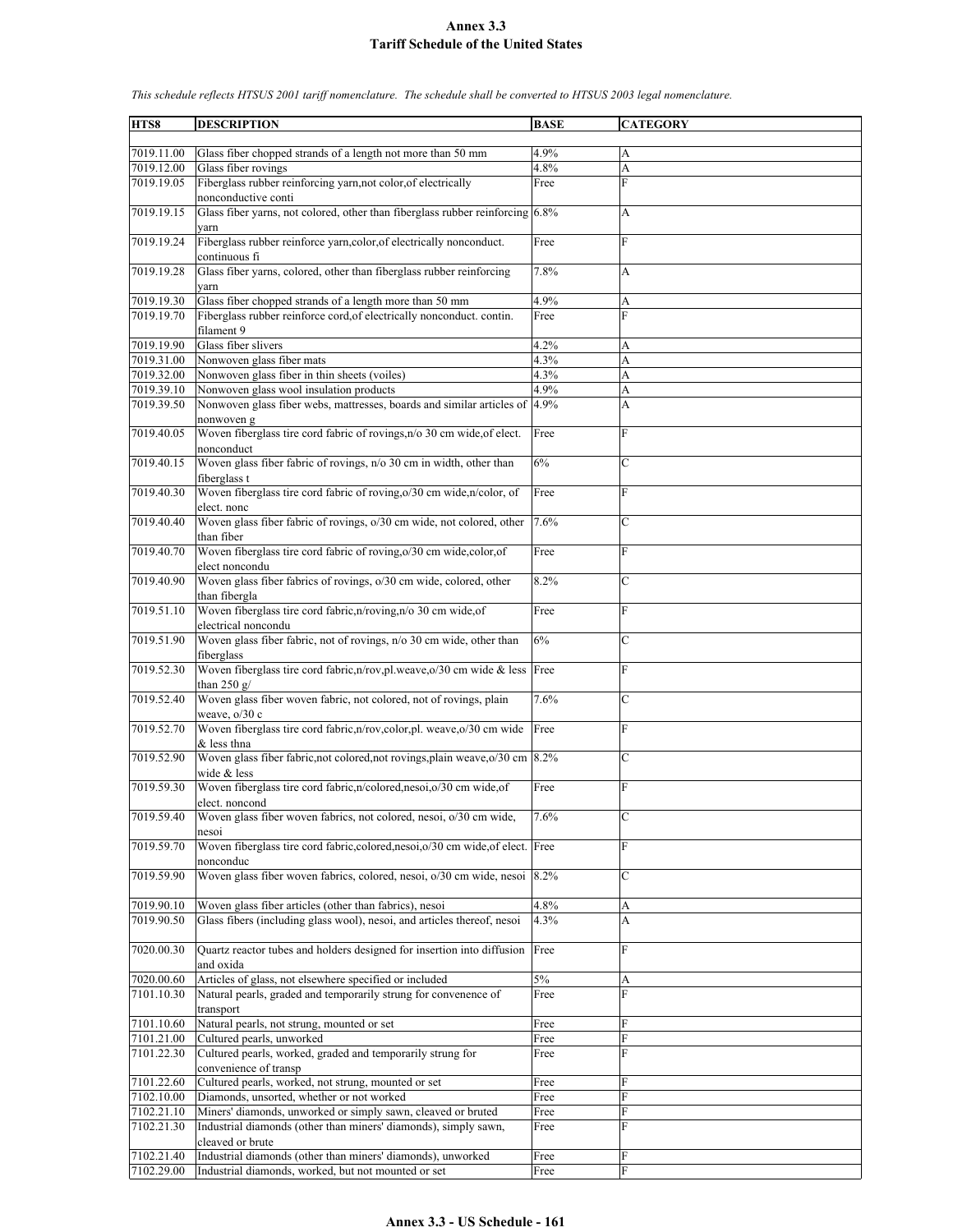| HTS8                     | <b>DESCRIPTION</b>                                                                                                             | <b>BASE</b> | <b>CATEGORY</b> |
|--------------------------|--------------------------------------------------------------------------------------------------------------------------------|-------------|-----------------|
|                          |                                                                                                                                |             |                 |
| 7102.31.00               | Nonindustrial diamonds, unworked or simply sawn, cleaved or bruted Free                                                        |             | F               |
| 7102.39.00               | Nonindustrial diamonds, worked, but not mounted or set                                                                         | Free        | F               |
| 7103.10.20               | Precious stones (o/than diamonds) & semiprecious stones, unworked                                                              | Free        | F               |
| 7103.10.40               | Precious stones (o/than diamonds) $\&$ semiprecious stones, simply<br>sawn or roughly                                          | 10.5%       | A               |
| 7103.91.00               | Rubies, sapphires and emeralds, worked, whether or not graded, but<br>$n/\text{string}$ (ex.                                   | Free        | $\mathbf{F}$    |
| 7103.99.10               | Precious or semiprecious stones, nesoi, cut but not set and suitable for Free<br>use in                                        |             | F               |
| 7103.99.50               | Precious or semiprecious stones, nesoi, worked, whether or not                                                                 | 10.5%       | A               |
|                          | graded, but n/str                                                                                                              |             |                 |
| 7104.10.00               | Piezo-electric quartz                                                                                                          | 3%          | A               |
| 7104.20.00               | Synthetic or reconstructed precious or semiprecious stones, unworked 3%<br>or simply s                                         |             | A               |
| 7104.90.10               | Synthetic or reconstructed precious or semiprecious stones, cut but<br>not set & su                                            | Free        | F               |
| 7104.90.50               | Synth.or reconstruct. precious or semiprecious stones, wkd, whether<br>or not grade                                            | 6.4%        | A               |
| 7105.10.00               | Diamond dust and powder                                                                                                        | Free        | F               |
| 7105.90.00               | Natural or synthetic precious (except diamond) or semiprecious stone<br>dust and po                                            | Free        | F               |
| 7106.10.00               | Silver powder                                                                                                                  | Free        | F               |
| 7106.91.10               | Silver bullion and dore                                                                                                        | Free        | F               |
| 7106.91.50               | Silver, unwrought (o/than bullion and dore)                                                                                    | 3%          | A               |
| 7106.92.10               | Silver (incl. silver plate w                                                                                                   | Free        | F               |
|                          | gold/platinum), semimanufacture, rectangular/near rec                                                                          |             |                 |
| 7106.92.50               | Silver (including silver plated with gold or platinum), in<br>semimanufactured form                                            | 3%          | A               |
| 7107.00.00               | Base metals clad with silver, not further worked than<br>semimanufactured                                                      | 3.3%        | A               |
| 7108.11.00               | Gold powder                                                                                                                    | Free        | F               |
| 7108.12.10               | Gold, nonmonetary, bullion and dore                                                                                            | Free        | F               |
| 7108.12.50               | Gold, nonmonetary, unwrought (o/than gold bullion and dore)                                                                    | 4.1%        | A               |
| 7108.13.10               | Gold leaf                                                                                                                      | Free        | F               |
| 7108.13.55               | Gold (incl. gold plated w platinum),not                                                                                        | Free        | F               |
| 7108.13.70               | money, semimanufacture, rectangle/near rec<br>Gold (including gold plated with platinum), nonmonetary, in                      | 4.1%        | A               |
| 7108.20.00               | semimanufactured for<br>Gold, monetary, in unwrought, semimanufactured or powder form                                          | Free        | $\mathbf{F}$    |
| 7109.00.00               | Base metals or silver clad with gold, but not further worked than<br>semimanufactur                                            | 6%          | A               |
| 7110.11.00               | Platinum, unwrought or in powder form                                                                                          | Free        | $\mathbf{F}$    |
| 7110.19.00               | Platinum, in semimanufactured forms                                                                                            | Free        | F               |
| 7110.21.00               | Palladium, unwrought or in powder form                                                                                         | Free        | F               |
| 7110.29.00               | Palladium, in semimanufactured forms                                                                                           | Free        | F               |
| 7110.31.00               | Rhodium, unwrought or in powder form                                                                                           | Free        | F               |
| 7110.39.00               | Rhodium, in semimanufactured forms                                                                                             | Free        | F               |
| 7110.41.00               | Iridium, osmium and ruthenium, unwrought or in powder form                                                                     | Free        | F<br>F          |
| 7110.49.00<br>7111.00.00 | Iridium, osmium and ruthenium, in semimanufactured forms<br>Base metals, silver or gold clad with platinum, not further worked | Free<br>10% | А               |
| 7112.10.00               | than semimanu<br>Gold waste and scrap, including metal clad with gold but excluding                                            | Free        | F               |
| 7112.20.00               | sweepings con<br>Platinum waste and scrap, including metal clad with platinum but                                              | Free        | F               |
|                          | excluding sweep                                                                                                                |             |                 |
| 7112.90.00               | Precious metal (o/than gold & platinum) waste and scrap, including<br>metal clad wi                                            | Free        | F               |
| 7113.11.10               | Silver rope, curb, etc. in continuous lengths, whether or not<br>plated/clad with o                                            | 6.3%        | A               |
| 7113.11.20               | Silver articles of jewelry and parts thereof, nesoi, valued not over \$18 13.5%<br>per doz                                     |             | A               |
| 7113.11.50               | Silver articles of jewelry and parts thereof, nesoi, valued over \$18 per 5%<br>dozen p                                        |             | А               |
| 7113.19.10               | Precious metal (o/than silver) rope, curb, etc. in continuous lengths,<br>whether o                                            | 7%          | А               |
| 7113.19.21               | Gold rope necklaces and neck chains                                                                                            | $5\%$       | A               |
| 7113.19.25               | Gold mixed link necklaces and neck chains                                                                                      | $5.8\%$     | A               |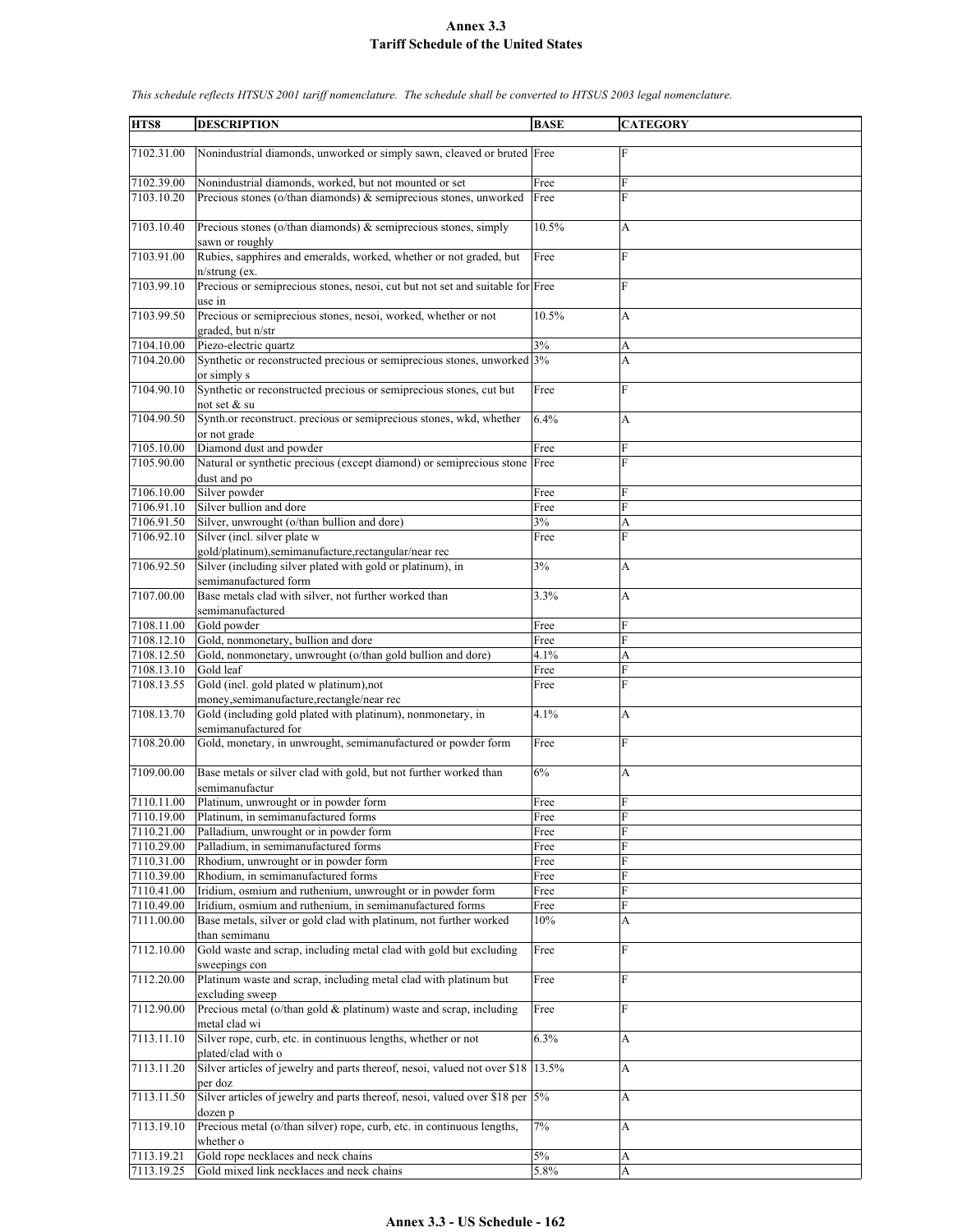**HTS8 DESCRIPTION BASE CATEGORY** 7113.19.29 Gold necklaces and neck chains (o/than of rope or mixed links) 5.5% A 7113.19.30 Precious metal (o/than silver) clasps and parts thereof 5.8% A 7113.19.50 Precious metal (o/than silver) articles of jewelry and parts thereo, whether or 5.5% A 7113.20.10 Base metal clad w/precious metal, rope, curb & like articles in continuous lengt 7% A 7113.20.21 Base metal clad w/gold rope necklaces and neck chains 5.8% A 7113.20.25 Base metal clad w/gold mixed link necklaces and neck chains 5.8% A 7113.20.29 Base metal clad w/gold necklaces and neck chains, nesoi 5.2% A 7113.20.30 Base metal clad w/precious metal clasps and parts thereof 5.8% A 7113.20.50 Base metal clad w/precious metal articles of jewelry and parts thereof, nesoi  $5.2\%$  A 7114.11.10 Knives with handles of silver, whether or not plated or clad with other  $|2.8\%|$  A precious 7114.11.20 Forks with handles of silver, whether or not plated or clad with other precious 2.7% A 7114.11.30 Spoons and ladles with handles of sterling silver 3.3% A 7114.11.40 Spoons and ladles (o/than w/sterling silver handles) of silver, whether or not p 3.5% A 7114.11.45 Sets of two or more knives or forks w/silver handles or spoons and ladles of sil 3% A 7114.11.50 Tableware, nesoi, of sterling silver 3.3% A<br>
7114.11.60 Articles of silver nesoi, for household, table or kitchen use, toilet and 3% Articles of silver nesoi, for household, table or kitchen use, toilet and sanita  $3\%$  A 7114.11.70 Silversmiths' wares (other than for household/table/kitchen use & toilet and san  $3\%$  A 7114.19.00 Precious metal (o/than silver) articles, nesoi, whether or not plated or clad wi 7.9% A 7114.20.00 Goldsmiths' or silversmiths' wares of base metal clad with precious metal  $3\%$  A 7115.10.00 Platinum catalysts in the form of wire cloth or grill  $4\%$  A 7115.90.05 Precious metal articles, incl. metal clad w/precious metal,rectangle/near rectan Free F 7115.90.30 Gold (including metal clad with gold) articles (o/than jewellry or goldsmiths' w 3.9% A 7115.90.40 Silver (including metal clad with silver) articles (o/than jewellry or silversmi  $3\%$  A 7115.90.60 Articles of precious metal (o/than gold or silver), including metal clad with pr 4% A 7116.10.10 Natural pearl articles 3.3% A 7116.10.25 Cultured pearl articles 5.5% A 7116.20.05 Jewelry articles of precious or semiprecious stones, valued not over \$40 per pie 3.3% A 7116.20.15 Jewelry articles of precious or semiprecious stones, valued over \$40 per piece 6.5% A 7116.20.30 Semiprecious stones (except rock crystal), graded and strung temporarily for con 2.1% A 7116.20.35 Semiprecious stone (except rock crystal) figurines 4.5% A 7116.20.40 Semiprecious stone (except rock crystal) articles (other than jewelry and figuri 10.5% A 7116.20.50 Precious stone articles,nesoi Free 7117.11.00 Cuff links and studs of base metal (whether or not plated w/precious metal) 8% A 7117.19.05 Toy jewelry rope, curb, cable, chain, etc, of base metal (whether or not plated Free F 7117.19.15 Rope, curb, cable, chain, etc., of base metal (whether or n/plated w/prec. metal 8% A 7117.19.20 Rope, curb, cable, chain, etc., of base metal (whether or n/plated w/prec. metal 11% A 7117.19.30 Religious articles of a devotional character, design. to be carried on the perso 3.9% A 7117.19.60 Toy jewelry (o/than rope, curb, cable, chain, etc.) of base metal, val. not over Free F 7117.19.90 Imitation jewelry (o/than toy jewelry & rope, curb, cable, chain, etc.), of base  $11\%$  A 7117.90.10 Necklaces wholly of plastic shapes on a fiber string, valued not over 30 cents p Free F 7117.90.20 Rosaries and chaplets of a purely devotional character for personal use, of a ma  $3.3\%$  A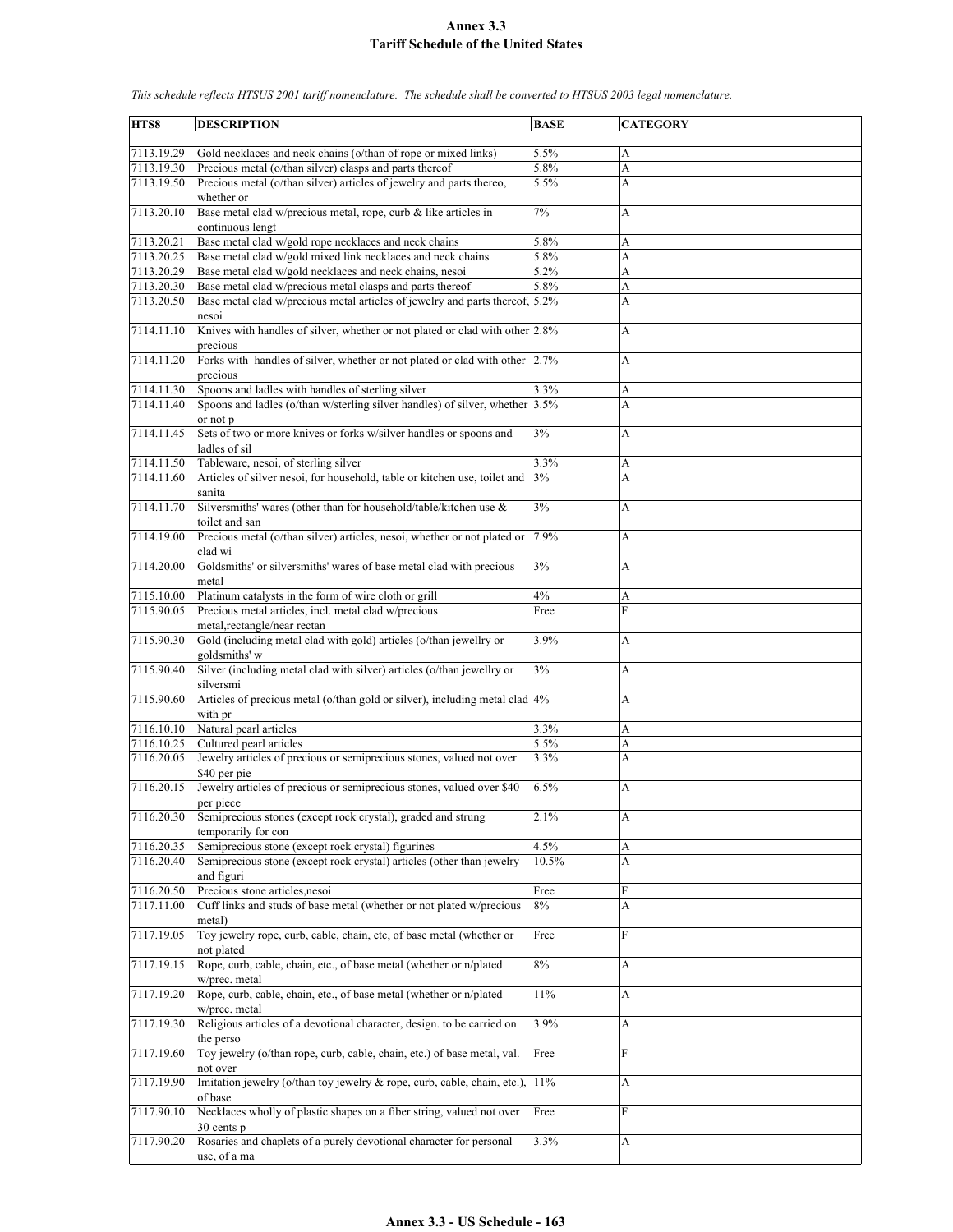| HTS8       | <b>DESCRIPTION</b>                                                                  | <b>BASE</b> | <b>CATEGORY</b> |
|------------|-------------------------------------------------------------------------------------|-------------|-----------------|
| 7117.90.30 | Religious articles of a purely devotional character designed to be<br>carried on th | 3.9%        | $\mathbf{A}$    |
| 7117.90.45 | Toy jewelry (except pts.), other than necklaces of plastic shapes, not<br>of base m | Free        | $\mathbf{F}$    |
| 7117.90.55 | Imitation jewelry nesoi, not of base metal, n/o 20 cents/doz. pcs or pts 7.2%       |             | A               |
| 7117.90.60 | Toy jewelry (except pts.), not of base metal, n/o 8 cents each                      | Free        | F               |
| 7117.90.75 | Imitation jewelry of plastics, nesoi, over 20 cents/dozen pcs or pts                | Free        | F               |
| 7117.90.90 | Imitation jewelry not of base metal or plastics, nesoi, over 20<br>cents/dozen pcs  | 11%         | A               |
| 7118.10.00 | Coin (other than gold coin), not being legal tender                                 | Free        | F               |
| 7118.90.00 | Coins, nesoi                                                                        | Free        | ${\bf F}$       |
| 7201.10.00 | Nonalloy pig iron containing by weight 0.5 percent or less of<br>phosphorus         | Free        | F               |
| 7201.20.00 | Nonalloy pig iron containing by weight more than 0.5 percent of<br>phosphorus       | Free        | F               |
| 7201.50.30 | Alloy pig iron in blocks or other primary forms                                     | Free        | F               |
| 7201.50.60 | Spiegeleisen in blocks or other primary forms                                       | Free        | F               |
| 7202.11.10 | Ferromanganese containing by weight more than 2 percent but not                     | 1.4%        | A               |
|            | more than 4 perc                                                                    |             |                 |
| 7202.11.50 | Ferromanganese containing by weight more than 4 percent of carbon                   | 1.5%        | А               |
| 7202.19.10 | Ferromanganese containing by weight not more than 1 percent of<br>carbon            | 2.3%        | A               |
| 7202.19.50 | Ferromanganese containing by weight more than 1 percent but not<br>more than 2 perc | 1.4%        | A               |
| 7202.21.10 | Ferrosilicon containing by weight more than 55% but not more than<br>80% of silicon | 1.1%        | A               |
| 7202.21.50 | Ferrosilicon containing by weight more than 55% but not more than<br>80% of silicon | 1.5%        | A               |
| 7202.21.75 | Ferrosilicon containing by weight more than 80% but not more than<br>90% of silicon | 1.9%        | A               |
| 7202.21.90 | Ferrosilicon containing by weight more than 90% of silicon                          | 5.8%        | B               |
| 7202.29.00 | Ferrosilicon containing by weight 55% or less of silicon                            | Free        | F               |
| 7202.30.00 | Ferrosilicon manganese                                                              | 3.9%        | A               |
| 7202.41.00 | Ferrochromium containing by weight more than 4 percent of carbon                    | 1.9%        | A               |
| 7202.49.10 | Ferrochromium containing by weight more than 3 percent but not<br>more than 4 perce | 1.9%        | A               |
| 7202.49.50 | Ferrochromium containing by weight 3 percent or less of carbon                      | 3.1%        | A               |
| 7202.50.00 | Ferrosilicon chromium                                                               | 10%         | A               |
| 7202.60.00 | Ferronickel                                                                         | Free        | F               |
| 7202.70.00 | Ferromolybdenum                                                                     | 4.5%        | A               |
| 7202.80.00 | Ferrotungsten and ferrosilicon tungsten                                             | 5.6%        | A               |
| 7202.91.00 | Ferrotitanium and ferrosilicon titanium                                             | 3.7%        | A               |
| 7202.92.00 | Ferrovanadium                                                                       | 4.2%        | A               |
| 7202.93.00 | Ferroniobium                                                                        | $5\%$       | A               |
| 7202.99.10 | Ferrozirconium                                                                      | 4.2%        | A               |
| 7202.99.50 | Ferroalloys nesoi                                                                   | $5\%$       | A               |
| 7203.10.00 | Ferrous products obtained by direct reduction of iron ore                           | Free        | ${\rm F}$       |
| 7203.90.00 | Spongy ferrous products, in lumps, pellets or like forms; iron of a<br>minimum puri | Free        | F               |
| 7204.10.00 | Cast iron waste and scrap                                                           | Free        | F               |
| 7204.21.00 | Stainless steel waste and scrap                                                     | Free        | F               |
| 7204.29.00 | Alloy steel (o/than stainless) waste and scrap                                      | Free        | F               |
| 7204.30.00 | Tinned iron or steel waste and scrap                                                | Free        | F               |
| 7204.41.00 | Ferrous turnings, shavings, chips, milling wastes, sawdust, fillings,<br>trimmings  | Free        | F               |
| 7204.49.00 | Ferrous waste and scrap nesoi                                                       | Free        | F               |
| 7204.50.00 | Iron or steel remelting scrap ingots                                                | Free        | F               |
| 7205.10.00 | Pig iron, spiegeleisen, and iron or steel granules                                  | Free        | F               |
| 7205.21.00 | Alloy steel powders                                                                 | Free        | ${\rm F}$       |
| 7205.29.00 | Pig iron, spiegeleisen, and iron or steel (o/than alloy steel) powders              | Free        | F               |
| 7206.10.00 | Iron and nonalloy steel ingots                                                      | 1.3%        | А               |
| 7206.90.00 | Iron and nonalloy steel in primary forms (o/than ingots)                            | Free        | F               |
| 7207.11.00 | Iron or nonalloy steel semifinished products, w/less than 0.25%                     | 1.3%        | A               |
|            | carbon, w/rect.                                                                     |             |                 |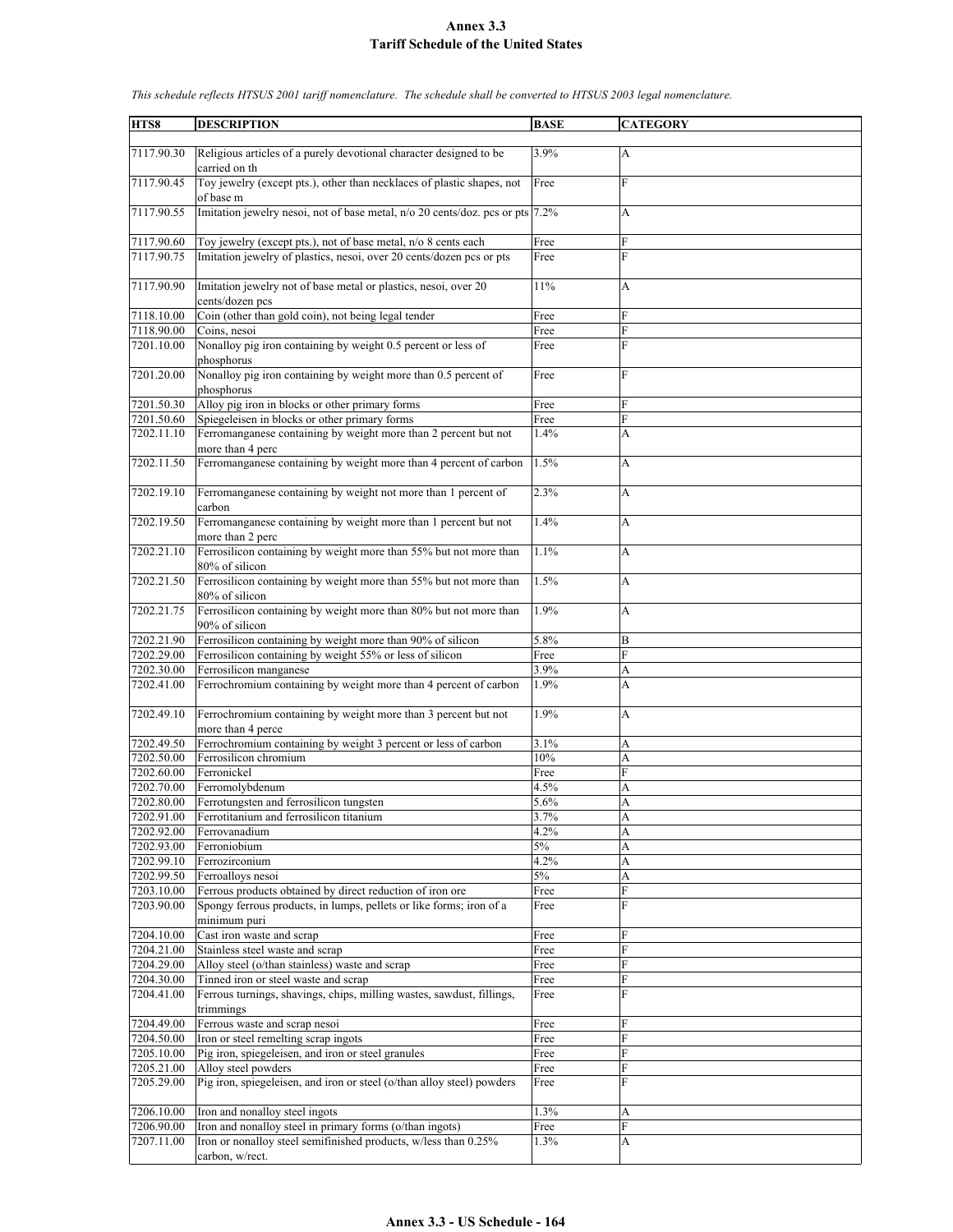| HTS8       | <b>DESCRIPTION</b>                                                                                       | <b>BASE</b> | <b>CATEGORY</b> |
|------------|----------------------------------------------------------------------------------------------------------|-------------|-----------------|
|            |                                                                                                          |             |                 |
| 7207.12.00 | Iron or nonalloy steel semifinished products, w/less than 0.25%<br>carbon, w/rect.                       | 1.3%        | A               |
| 7207.19.00 | Iron or nonalloy steel semifinished products, w/less than 0.25%                                          | 1.3%        | A               |
|            | carbon, o/than w                                                                                         |             |                 |
| 7207.20.00 | Iron or nonalloy steel semifinished products, w/0.25% or more of                                         | 1.3%        | A               |
| 7208.10.15 | carbon<br>Iron/nonalloy steel, width 600mm+, hot-rolled flat-rolled products,                            | 1.5%        | A               |
| 7208.10.30 | w/patterns i<br>Iron/nonalloy steel, width 600mm+, hot-rolled flat-rolled product, in                    | 1.8%        | A               |
| 7208.10.60 | coil, w/patter<br>Iron/nonalloy steel, width 600mm+, hot-rolled flat-rolled product, in<br>coil,w/patter | 1.5%        | A               |
| 7208.25.30 | Nonalloy hi-strength steel, width 600mm+, hot-rolled flat-rolled<br>products, in co                      | 1.8%        | A               |
| 7208.25.60 | Iron/nonalloy steel, width 600mm+, hot-rolled flat-rolled products, in<br>coils, w/                      | 1.5%        | A               |
| 7208.26.00 | Iron/nonalloy steel, width 600mm+, hot-rolled flat-rolled products, in<br>coils, w/                      | 1.5%        | A               |
| 7208.27.00 | Iron/nonalloy steel, width 600mm+, hot-rolled flat-rolled products, in<br>coils, w/                      | 1.5%        | A               |
| 7208.36.00 | Iron/nonalloy steel, width 600mm+, hot-rolled flat-rolled products, in<br>coils, w/                      | 1.8%        | A               |
| 7208.37.00 | Iron/nonalloy steel, width 600mm+, hot-rolled flat-rolled products, in                                   | 1.8%        | A               |
| 7208.38.00 | coils, w/<br>Iron/nonalloy steel, width 600mm+, hot-rolled flat-rolled products, in                      | 1.5%        | A               |
| 7208.39.00 | coils, w/<br>Iron/nonalloy steel, width 600mm+, hot-rolled flat-rolled products, in                      | 1.5%        | А               |
| 7208.40.30 | coils. w/<br>Iron/nonalloy steel, width 600mm+, hot-rolled flat-rolled products,                         | 1.8%        | A               |
| 7208.40.60 | w/pattern in<br>Iron/nonalloy steel, width 600mm+, hot-rolled flat-rolled products,                      | 1.5%        | A               |
| 7208.51.00 | w/pattern in<br>Iron/nonalloy steel, width 600mm+, hot-rolled flat-rolled products,                      | 1.8%        | A               |
|            | nesoi, not i                                                                                             |             |                 |
| 7208.52.00 | Iron/nonalloy steel, width 600mm+, hot-rolled flat-rolled products,<br>neosi, not i                      | 1.8%        | A               |
| 7208.53.00 | Iron/nonalloy steel, width 600mm+, hot-rolled flat-rolled products,<br>neosi, not i                      | 1.5%        | A               |
| 7208.54.00 | Iron/nonalloy steel, width 600mm+, hot-rolled flat-rolled products,<br>neosi, not i                      | 1.5%        | A               |
| 7208.90.00 | Iron/nonalloy steel, width 600mm+, hot-rolled flat-rolled products,<br>nesoi, not c                      | 1.5%        | A               |
| 7209.15.00 | Iron/nonalloy steel, width 600mm+, cold-rolled flat-rolled products, in 1.5%<br>coils, w                 |             | A               |
| 7209.16.00 | Iron/nonallov steel, width $600$ mm+, cold-rolled flat-rolled products, in 1.5%<br>coils, w              |             | A               |
| 7209.17.00 | Iron/nonalloy steel, width 600mm+, cold-rolled flat-rolled products, in 1.5%                             |             | A               |
| 7209.18.15 | coils, w<br>Nonalloy hi-strength steel, width 600mm+, cold-rolled flat-rolled                            | 1.5%        | A               |
| 7209.18.25 | products, in c<br>Nonalloy steel(blackplate), width 600mm+, cold-rolled flat-rolled                      | $1\%$       | A               |
| 7209.18.60 | products, in c<br>Iron/nonalloy steel, width 600mm+, cold-rolled flat-rolled products, in 1.5%           |             | A               |
| 7209.25.00 | coils, w<br>Iron/nonalloy steel, width 600mm+, cold-rolled flat-rolled products,                         | 1.5%        | A               |
| 7209.26.00 | not in coil<br>Iron/nonalloy steel, width 600mm+, cold-rolled flat-rolled products,                      | 1.5%        | A               |
| 7209.27.00 | not in coil<br>Iron/nonalloy steel, width 600mm+, cold-rolled flat-rolled products,                      | 1.5%        | A               |
| 7209.28.00 | not in coil<br>Iron/nonalloy steel, width 600mm+, cold-rolled flat-rolled products,                      | 1.5%        | A               |
| 7209.90.00 | not in coil<br>Iron/nonalloy steel, width 600mm+, flat-rolled products further                           | 1.5%        | A               |
| 7210.11.00 | worked than cold<br>Iron/nonalloy steel, width 600mm+, flat-rolled products, plated or                   | $1\%$       | A               |
| 7210.12.00 | coated with t<br>Iron/nonalloy steel, width 600mm+, flat-rolled products, plated or                      | $1\%$       | A               |
| 7210.20.00 | coated with t<br>Iron/nonalloy steel, width 600mm+, flat-rolled products, plated or                      | 1.2%        | A               |
|            | coated with l                                                                                            |             |                 |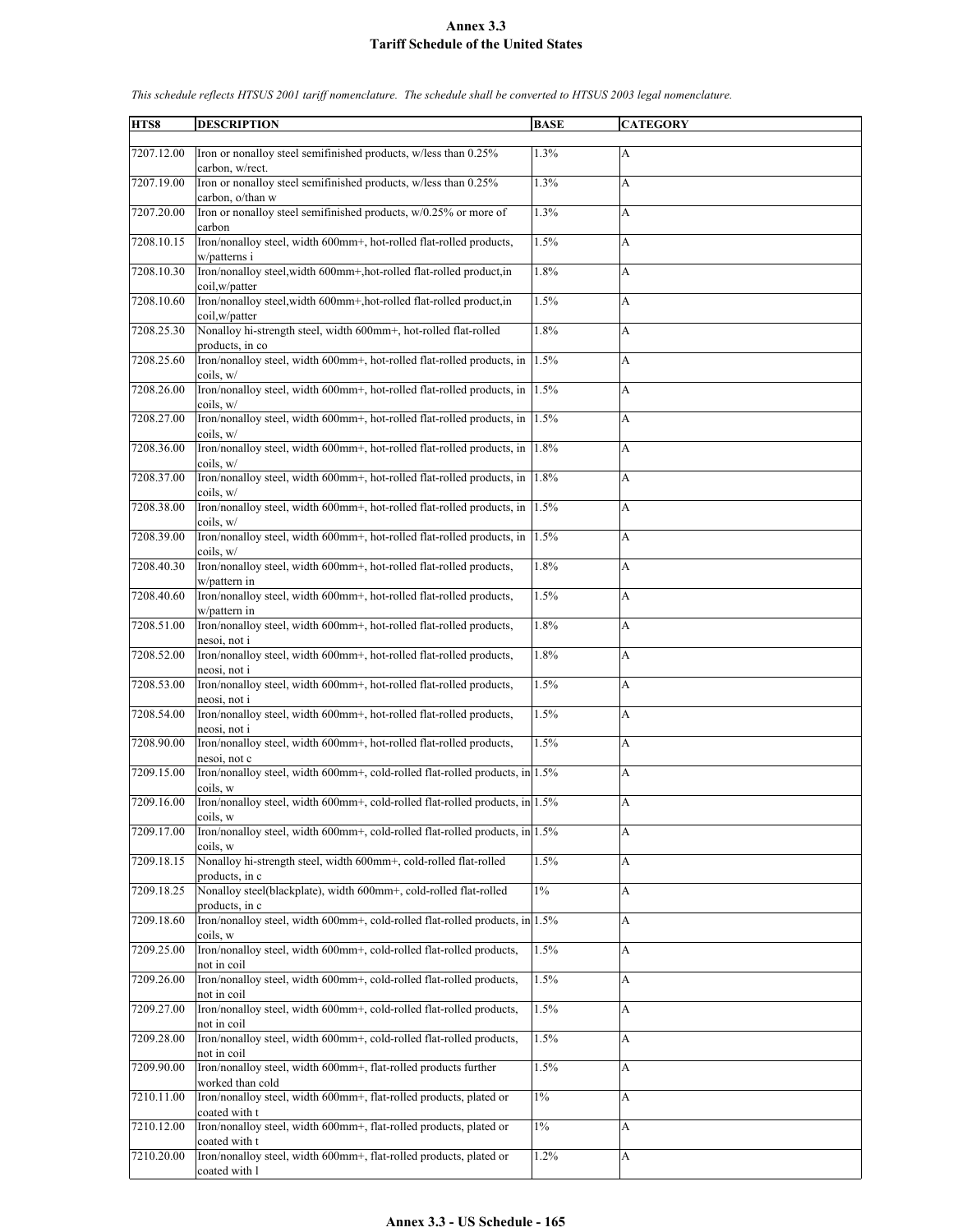| HTS8       | <b>DESCRIPTION</b>                                                           | <b>BASE</b> | <b>CATEGORY</b>           |
|------------|------------------------------------------------------------------------------|-------------|---------------------------|
|            |                                                                              |             |                           |
| 7210.30.00 | Iron/nonalloy steel, width 600mm+, flat-rolled products,                     | $2\%$       | $\mathbf{A}$              |
|            | electrolytically plated                                                      |             |                           |
| 7210.41.00 | Iron/nonalloy steel, width 600mm+, flat-rolled products, plated or           | 2%          | A                         |
|            | coated with z                                                                |             |                           |
| 7210.49.00 | Iron/nonalloy steel, width 600mm+, flat-rolled products, plated or           | 2%          | A                         |
|            | coated with z                                                                |             |                           |
|            |                                                                              |             |                           |
| 7210.50.00 | Iron/nonalloy steel, width 600mm+, flat-rolled products, plated or           | 1.7%        | A                         |
|            | coated with c                                                                |             |                           |
| 7210.61.00 | Iron/nonalloy steel, width 600mm+, flat-rolled products, plated or           | $2\%$       | $\boldsymbol{\mathsf{A}}$ |
|            | coated with a                                                                |             |                           |
| 7210.69.00 | Iron/nonalloy steel, width 600mm+, flat-rolled products, plated or           | 2%          | A                         |
|            | coated with a                                                                |             |                           |
| 7210.70.30 | Iron/nonalloy steel, width 600mm+, flat-rolled products,                     | 1.5%        | A                         |
|            |                                                                              |             |                           |
|            | painted/varnished or co                                                      |             |                           |
| 7210.70.60 | Iron/nonalloy steel, width 600mm+, flat-rolled products,                     | 2%          | $\boldsymbol{\mathsf{A}}$ |
|            | painted/varnished or co                                                      |             |                           |
| 7210.90.10 | Iron/nonalloy steel, width 600mm+, flat-rolled products, clad                | 2%          | A                         |
| 7210.90.60 | Iron/nonalloy steel, width 600mm+, flat-rolled products,                     | 1.7%        | A                         |
|            | electrolytically coated                                                      |             |                           |
| 7210.90.90 | Iron/nonalloy steel, width 600mm+, flat-rolled products, plated or           | $2\%$       | A                         |
|            | coated, nesoi                                                                |             |                           |
| 7211.13.00 | Iron/nonalloy steel, width less th/600mm, hot-rolled flat-rolled             | 1.8%        | A                         |
|            |                                                                              |             |                           |
|            | universal mill                                                               |             |                           |
| 7211.14.00 | Iron/nonalloy steel, width less th/600mm, hot-rolled flat-rolled             | 1.8%        | A                         |
|            | products, nesoi                                                              |             |                           |
| 7211.19.15 | Nonalloy hi-strength steel, width less th/300mm, hot-rolled flat-rolled 1.7% |             | A                         |
|            | products                                                                     |             |                           |
| 7211.19.20 | Iron/nonalloy steel, neosi, width less th/300mm, hot-rolled flat-rolled      | 1.7%        | A                         |
|            | products                                                                     |             |                           |
| 7211.19.30 | Iron/nonalloy steel, neosi, width less th/300mm, hot-rolled flat-rolled      | $1\%$       | A                         |
|            |                                                                              |             |                           |
|            | products                                                                     |             |                           |
| 7211.19.45 | Nonalloy hi-strength steel, width 300mm+ but less th/600mm, hot-             | 1.5%        | A                         |
|            | rolled flat-roll                                                             |             |                           |
| 7211.19.60 | Iron/nonalloy steel, neosi, width 300mm+ but less th/600mm, hot-             | 1.5%        | A                         |
|            | rolled flat-roll                                                             |             |                           |
| 7211.19.75 | Iron/nonalloy steel, neosi, width 300mm+ but less th/600mm, hot-             | 1.5%        | A                         |
|            | rolled flat-roll                                                             |             |                           |
| 7211.23.15 | Nonalloy hi-strength steel, width less th/300mm, cold-rolled flat-           | $1\%$       | A                         |
|            | rolled, <0.25%                                                               |             |                           |
| 7211.23.20 | Iron/nonalloy steel, nesoi, width less th/300mm, cold-rolled flat-           | 1.7%        |                           |
|            |                                                                              |             | A                         |
|            | rolled, <0.25%                                                               |             |                           |
| 7211.23.30 | Iron/nonalloy steel, nesoi, width less th/300mm, cold-rolled flat-           | $1\%$       | A                         |
|            | rolled, $\leq 0.25\%$                                                        |             |                           |
| 7211.23.45 | Iron/nonalloy steel, nesoi, width less th/300mm, cold-rolled flat-           | 0.7%        | А                         |
|            | rolled, $\leq 0.25\%$                                                        |             |                           |
| 7211.23.60 | Iron/nonalloy steel, nesoi, width 300mm+ but less th/600mm, cold-            | 1.5%        | $\boldsymbol{\mathsf{A}}$ |
|            | rolled flat-rol                                                              |             |                           |
| 7211.29.20 | Iron/nonalloy steel, width less th/300mm, cold-rolled flat-rolled,           | $1\%$       | A                         |
|            |                                                                              |             |                           |
|            | $w/0.25\%$ or mo                                                             |             |                           |
| 7211.29.45 | Iron/nonalloy steel, width less th/300mm, cold-rolled flat-rolled,           | 0.7%        | A                         |
|            | w/0.25% or mo                                                                |             |                           |
| 7211.29.60 | Iron/nonalloy steel, width 300mm+ but less th/600mm, cold-rolled             | 1.5%        | $\boldsymbol{\mathsf{A}}$ |
|            | flat-rolled, w/                                                              |             |                           |
| 7211.90.00 | Iron/nonalloy steel, width less th/600mm, flat-rolled further worked         | 1.5%        | A                         |
|            | than cold-r                                                                  |             |                           |
| 7212.10.00 | Iron/nonalloy steel, width less th/600mm, flat-rolled products, plated       | $1\%$       | A                         |
|            |                                                                              |             |                           |
|            | or coated                                                                    |             |                           |
| 7212.20.00 | Iron/nonalloy steel, width less th/600mm, flat-rolled products,              | $2\%$       | A                         |
|            | electrolytically                                                             |             |                           |
| 7212.30.10 | Iron/nonalloy steel, width less th/300mm, flat-rolled products,              | $1\%$       | A                         |
|            | plated/coated wi                                                             |             |                           |
| 7212.30.30 | Iron/nonalloy steel, width less th/300mm, flat-rolled products,              | 0.7%        | A                         |
|            | plated/coated w/                                                             |             |                           |
| 7212.30.50 | Iron/nonalloy steel, width 300+ but less th/600mm, flat-rolled               | $2\%$       | $\boldsymbol{\mathsf{A}}$ |
|            |                                                                              |             |                           |
|            | products, plated                                                             |             |                           |
| 7212.40.10 | Iron/nonalloy steel, width less th/300mm, flat-rolled products,              | $1\%$       | A                         |
|            | painted, varnish                                                             |             |                           |
| 7212.40.50 | Iron/nonalloy steel, width 300+ but less th/600mm, flat-rolled               | 1.5%        | A                         |
|            | products, painted                                                            |             |                           |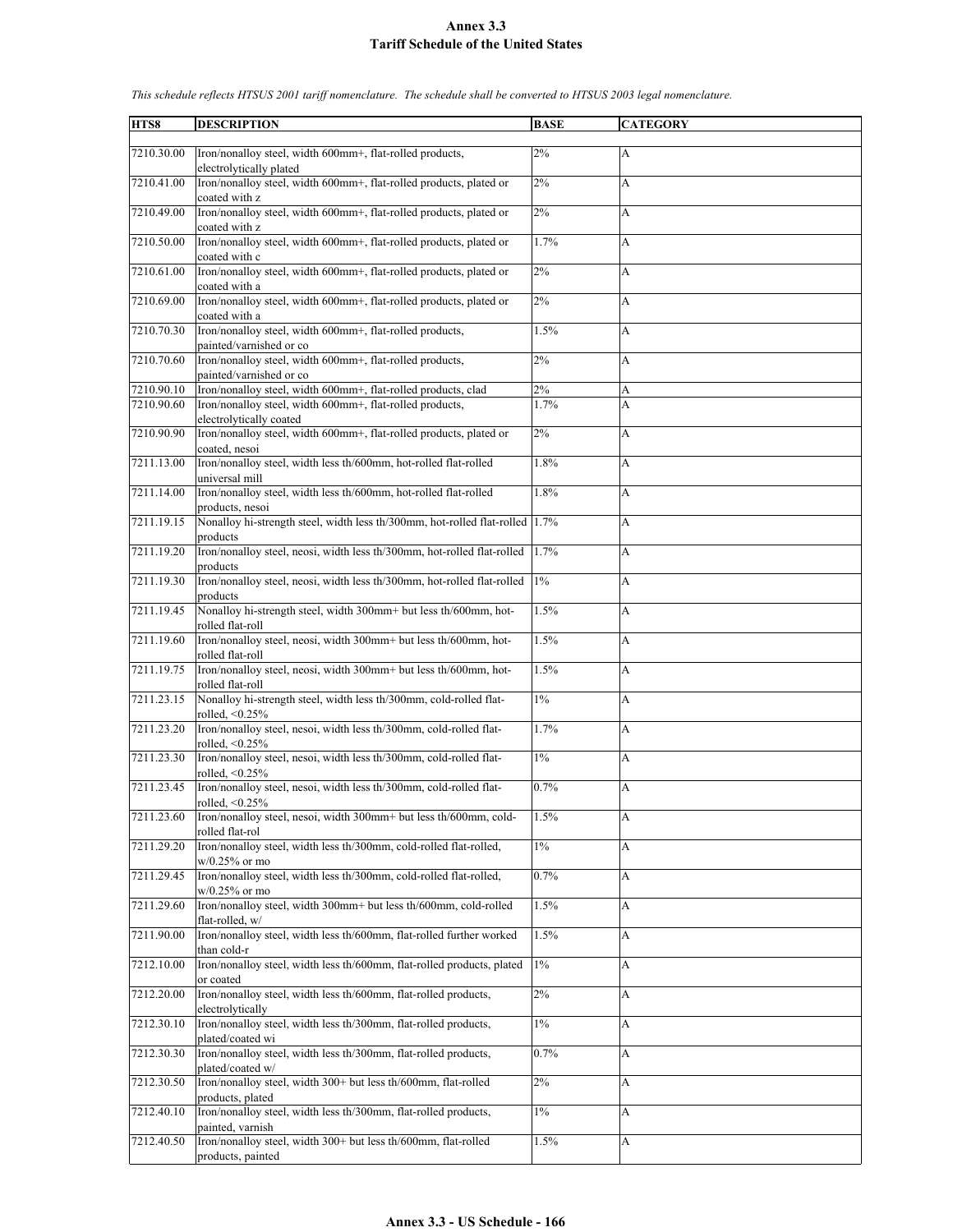| HTS8       | <b>DESCRIPTION</b>                                                                                     | <b>BASE</b> | <b>CATEGORY</b>           |
|------------|--------------------------------------------------------------------------------------------------------|-------------|---------------------------|
| 7212.50.00 | Iron/nonalloy steel, width less th/600mm, flat-rolled products, plated<br>or coated                    | 2%          | A                         |
| 7212.60.00 | Iron/nonalloy steel, width less th/600mm, flat-rolled products, clad                                   | 2%          | A                         |
| 7213.10.00 | Iron/nonalloy, concrete reinforcing bars and rods in irregularly wound 1.5%<br>coils, ho               |             | A                         |
| 7213.20.00 | Free-cutting steel, bars and rods in irregularly wound coils, hot-rolled 0.6%                          |             | $\boldsymbol{\mathsf{A}}$ |
| 7213.91.30 | Iron/nonalloy steel, nesoi, hot-rolled bars $\&$ rods in irregularly wound $0.6\%$                     |             | A                         |
| 7213.91.45 | coils, w<br>Iron/nonalloy steel, nesoi, hot-rolled bars & rods in irregularly wound 0.6%               |             | A                         |
|            | coils, w                                                                                               |             |                           |
| 7213.91.60 | Iron/nonalloy steel, nesoi, hot-rolled bars & rods in irregularly wound 0.7%<br>coils, w               |             | A                         |
| 7213.99.00 | Iron/nonalloy steel, nesoi, hot-rolled bars & rods, w/cir. x-sect. diam<br>14+mm or                    | 0.6%        | A                         |
| 7214.10.00 | Iron/nonalloy steel, forged bars and rods, not in coils                                                | 1.4%        | A                         |
| 7214.20.00 | Iron/nonalloy steel, concrete reinforcing bars and rods, not further                                   | 1.5%        | A                         |
|            | worked than                                                                                            |             |                           |
| 7214.30.00 | Free-cutting steel, bars and rods, not further worked than hot-rolled,<br>hot-drawn                    | 1.4%        | A                         |
| 7214.91.00 | Iron/nonalloy steel, bars and rods, not further worked than hot-rolled,<br>hot-draw                    | 1.4%        | А                         |
| 7214.99.00 | Iron/nonalloy steel, bars and rods, not further worked than hot-rolled,                                | 1.4%        | A                         |
| 7215.10.00 | hot-draw<br>Free-cutting steel, bars and rods, not further worked than cold-formed 2.2%                |             | A                         |
|            | or cold-f                                                                                              |             |                           |
| 7215.50.00 | Iron/nonalloy steel nesoi, bars and rods, not further wkd. than cold-<br>formed or c                   | 2.2%        | A                         |
| 7215.90.10 | Iron/nonalloy steel, bars and rods, not cold-formed, plated or coated<br>with metal                    | $1\%$       | A                         |
| 7215.90.30 | Iron/nonalloy steel, bars and rods, cold-formed, plated or coated with<br>metal                        | 2.2%        | A                         |
| 7215.90.50 | Iron/nonalloy steel, bars and rods, further worked than cold-formed or 2.2%<br>cold-fini               |             | A                         |
| 7216.10.00 | Iron/nonalloy steel, U,I or H-sections, not further worked than hot-<br>rolled, hot-                   | 0.3%        | A                         |
| 7216.21.00 | Iron/nonalloy steel, L-sections, not further worked than hot-rolled, hot-0.3%                          |             | A                         |
| 7216.22.00 | drawn o<br>Iron/nonalloy steel, T-sections, not further worked than hot-rolled, hot-0.3%<br>drawn o    |             | A                         |
| 7216.31.00 | Iron/nonalloy steel, U-sections, not further worked than hot-rolled, hot 0.3%<br>drawn o               |             | A                         |
| 7216.32.00 | Iron/nonalloy steel, I-sections (standard beams), not further worked                                   | 0.3%        | А                         |
| 7216.33.00 | than hot-ro<br>Iron/nonalloy steel, H-sections, not further worked than hot-rolled, hot 0.3%           |             | A                         |
|            | drawn o                                                                                                |             |                           |
| 7216.40.00 | Iron/nonalloy steel, L or T-sections, not further worked than hot-<br>rolled, hot-dr                   | 0.3%        | A                         |
| 7216.50.00 | Iron/nonalloy steel, angles, shapes & sections nesoi, not further<br>worked than ho                    | 0.3%        | А                         |
| 7216.61.00 | Iron/nonalloy steel, angles, shapes & sections nesoi, not further                                      | 1.5%        | $\boldsymbol{\mathsf{A}}$ |
| 7216.69.00 | worked than co<br>Iron/nonalloy steel, angles, shapes & sections nesoi, not further                    | 1.5%        | А                         |
| 7216.91.00 | worked than co<br>Iron/nonalloy steel, angle, shapes & sections nesoi,cold-formed/cold-<br>finished fr | 1.3%        | A                         |
| 7216.99.00 | Iron/nonalloy steel, angles, shapes & sections nesoi, further wkd. than                                | 1.3%        | A                         |
| 7217.10.10 | cold-form<br>Iron/nonalloy steel, flat wire, <0.25% carbon, not plated or coated,                      | 1.3%        | А                         |
| 7217.10.20 | $w$ /thick n/o<br>Iron/nonalloy steel, flat wire, <0.25% carbon, not plated or coated,                 | $1\%$       | А                         |
| 7217.10.30 | w/thick o/0<br>Iron/nonalloy steel, flat wire, <0.25% carbon, not plated or coated,                    | 1.5%        | $\boldsymbol{\mathsf{A}}$ |
|            | $w$ /thick o/1                                                                                         |             |                           |
| 7217.10.40 | Iron/nonalloy steel, round wire, <0.25% carbon, not plated or coated,<br>w/diameter                    | 1.6%        | A                         |
| 7217.10.50 | Iron/nonalloy steel, round wire, <0.25% carbon, not plated or coated,<br>w/diameter                    | 0.4%        | A                         |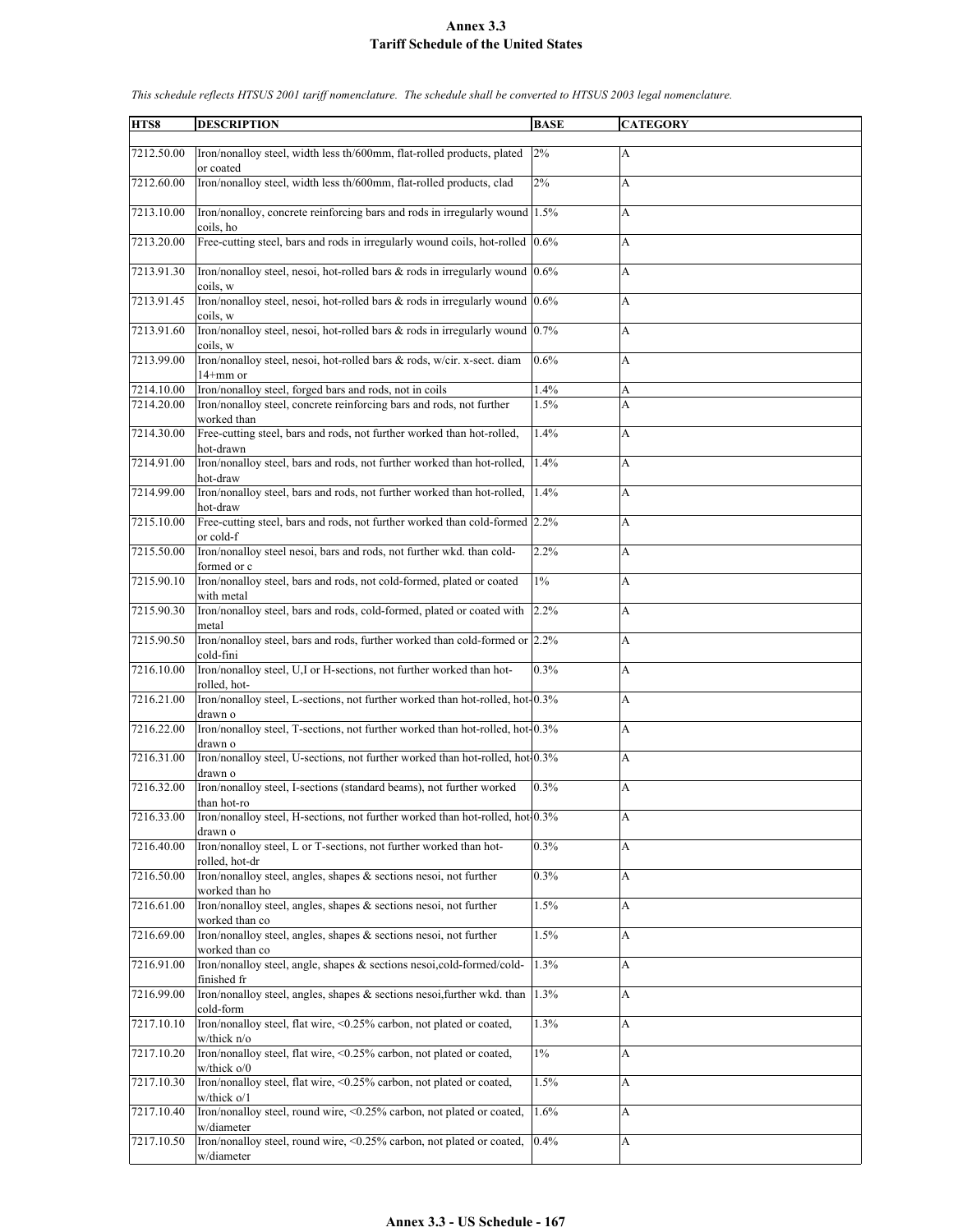| HTS8       | <b>DESCRIPTION</b>                                                                               | <b>BASE</b> | <b>CATEGORY</b>           |
|------------|--------------------------------------------------------------------------------------------------|-------------|---------------------------|
|            |                                                                                                  |             |                           |
| 7217.10.60 | Iron/nonalloy steel, wire (other than flat or round), <0.25% carbon,                             | 1.6%        | A                         |
| 7217.10.70 | not plated<br>Iron/nonalloy steel, flat wire, w/0.25% or more carbon, not plated or              | $1\%$       | A                         |
|            | coated                                                                                           |             |                           |
| 7217.10.80 | Iron/nonalloy steel, round wire, w/0.25% or more carbon, not plated<br>or coated                 | 1.6%        | A                         |
| 7217.10.90 | Iron/nonalloy steel, wire (other than flat or round), w/0.25% or more<br>of carbon.              | 1.6%        | A                         |
| 7217.20.15 | Iron/nonalloy steel, flat wire, plated or coated with zinc                                       | 1.6%        | A                         |
| 7217.20.30 | Iron/nonalloy steel, round wire, < $0.25\%$ carbon, plated or coated with $0.4\%$                |             | A                         |
| 7217.20.45 | zinc, w/di<br>Iron/nonalloy steel, round wire, w/0.25% or more carbon and/or                     | 1.6%        | A                         |
| 7217.20.60 | <1.5mm diam, plat<br>Iron/nonalloy steel, wire (other than flat or round), <0.25% carbon,        | 1.7%        | A                         |
|            | plated or c                                                                                      |             |                           |
| 7217.20.75 | Iron/nonalloy steel, wire (other than flat or round), w/0.25% or more<br>of carbon.              | 1.6%        | A                         |
| 7217.30.15 | Iron/nonalloy steel, flat wire, plated or coated with base metal other<br>than zinc              | 1.6%        | A                         |
| 7217.30.30 | Iron/nonalloy steel, round wire, < $0.25\%$ carbon, plated or coated with $ 0.4\% $              |             | A                         |
|            | base metal                                                                                       |             |                           |
| 7217.30.45 | Iron/nonalloy steel, round wire, w/0.25% or more carbon and/or<br><1.5mm diam, plat              | 1.6%        | А                         |
| 7217.30.60 | Iron/nonalloy steel, wire (other than flat or round), <0.25% carbon,<br>plated or c              | 1.7%        | A                         |
| 7217.30.75 | Iron/nonalloy steel, wire (other than flat or round), w/0.25% or more                            | 1.6%        | A                         |
|            | of carbon.                                                                                       |             |                           |
| 7217.90.10 | Iron/nonalloy steel, wire, coated with plastics                                                  | 0.3%        | А                         |
| 7217.90.50 | Iron/nonalloy steel, wire, plated or coated with materials other than<br>base metal              | 1.6%        | A                         |
| 7218.10.00 | Stainless steel, ingots and other primary forms                                                  | 1.6%        | А                         |
| 7218.91.00 | Stainless steel, semifinished products of rectangular (other than                                |             | A                         |
|            |                                                                                                  | 1.6%        |                           |
| 7218.99.00 | square) cross-<br>Stainless steel, semifinished products, other than of rectangular (other 1.6%) |             | A                         |
| 7219.11.00 | than sq<br>Stainless steel, width 600mm+, hot-rolled flat-rolled products, in                    | 3%          |                           |
|            | coils, w/thic                                                                                    |             | A                         |
| 7219.12.00 | Stainless steel, width 600mm+, hot-rolled flat-rolled products, in<br>coils, w/thic              | 3%          | A                         |
| 7219.13.00 | Stainless steel, width 600mm+, hot-rolled flat-rolled products, in<br>coils, w/thic              | 3%          | A                         |
| 7219.14.00 | Stainless steel, width 600mm+, hot-rolled flat-rolled products, in                               | 3%          | A                         |
|            | coils, w/thic                                                                                    |             |                           |
| 7219.21.00 | Stainless steel, width 600mm+, hot-rolled flat-rolled products, not in<br>coils, w/              | 2.9%        | A                         |
| 7219.22.00 | Stainless steel, width 600mm+, hot-rolled flat-rolled products, not in                           | 2.9%        | A                         |
| 7219.23.00 | coils. w/<br>Stainless steel, width 600mm+, hot-rolled flat-rolled products, not in              | 3%          | А                         |
|            | coils, w/                                                                                        |             |                           |
| 7219.24.00 | Stainless steel, width 600mm+, hot-rolled flat-rolled products, not in<br>coils, w/              | $3\%$       | А                         |
| 7219.31.00 | Stainless steel, width 600mm+, cold-rolled flat-rolled products,<br>w/thickness of               | 3%          | $\boldsymbol{\mathsf{A}}$ |
| 7219.32.00 | Stainless steel, width 600mm+, cold-rolled flat-rolled products,                                 | 3%          | A                         |
|            | w/thickness of                                                                                   |             |                           |
| 7219.33.00 | Stainless steel, width 600mm+, cold-rolled flat-rolled products,<br>w/thickness o/1              | 3%          | A                         |
| 7219.34.00 | Stainless steel, width 600mm+, cold-rolled flat-rolled products,<br>w/thickness of               | 3%          | A                         |
| 7219.35.00 | Stainless steel, width 600mm+, cold-rolled flat-rolled products,                                 | 3%          | A                         |
|            | w/thickness of                                                                                   |             |                           |
| 7219.90.00 | Stainless steel, width 600mm+, flat-rolled products, nesoi, further<br>worked than               | 1.8%        | A                         |
| 7220.11.00 | Stainless steel, width less th/600mm, hot-rolled flat-rolled products,<br>w/thickne              | 3.2%        | $\boldsymbol{\mathsf{A}}$ |
| 7220.12.10 | Stainless steel, width 300m+ but less th/600mm, hot-rolled flat-rolled 3%                        |             | А                         |
|            | products.<br>Stainless steel, width less th/300mm, hot-rolled flat-rolled products,              | 3.5%        |                           |
| 7220.12.50 | w/thickne                                                                                        |             | A                         |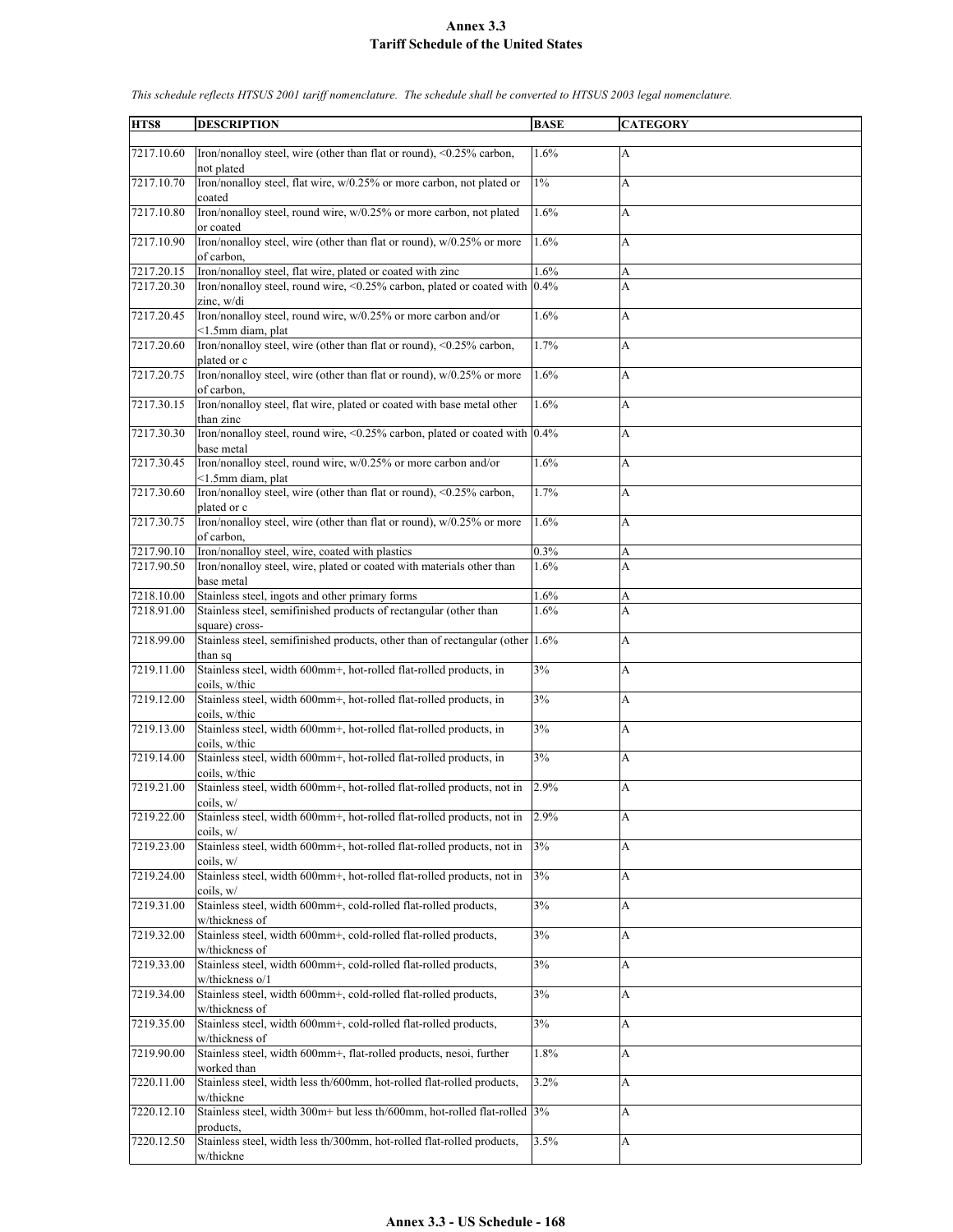| HTS8       | <b>DESCRIPTION</b>                                                                                    | <b>BASE</b> | <b>CATEGORY</b> |
|------------|-------------------------------------------------------------------------------------------------------|-------------|-----------------|
|            |                                                                                                       |             |                 |
| 7220.20.10 | Stainless steel, width 300+ but less th/600mm, cold-rolled flat-rolled<br>products                    | 3%          | A               |
| 7220.20.60 | Stainless steel, width less th/300mm, cold-rolled flat-rolled products,<br>w/thickn                   | 3.5%        | A               |
| 7220.20.70 | Stainless steel, width less th/300mm, cold-rolled flat-rolled products,                               | 3.2%        | A               |
| 7220.20.80 | w/ thick<br>Stainless razor blade steel, width less th/300mm, cold-rolled flat-<br>rolled, w/thi      | 1.6%        | A               |
| 7220.20.90 | Stainless steel (o/than razor blade steel), width less th/300mm, cold-<br>rolled fla                  | 2.4%        | A               |
| 7220.90.00 | Stainless steel, width less th/600mm, flat-rolled products further<br>worked than c                   | 1.7%        | A               |
| 7221.00.00 | Stainless steel, bars and rods in irregularly wound coils, hot-rolled                                 | 1.4%        | A               |
| 7222.11.00 | Stainless steel, bars and rods, hot-rolled, hot-drawn or extruded, of<br>circular c                   | 3.2%        | A               |
| 7222.19.00 | Stainless steel, bars and rods, hot-rolled, hot-drawn or extruded, other 3.2%<br>than of              |             | A               |
| 7222.20.00 | Stainless steel, bars and rods, not further worked than cold-formed or 3.2%<br>cold-fini              |             | A               |
| 7222.30.00 | Stainless steel, bars and rods, further worked than cold-formed or cold-3.2%<br>finished              |             | A               |
| 7222.40.30 | Stainless steel, angles, shapes & sections, hot-rolled, not<br>drilled/punched or o                   | 0.6%        | A               |
| 7222.40.60 | Stainless steel, angles, shapes $\&$ sections, other than hot-rolled and<br>not drille                | 1.6%        | A               |
| 7223.00.10 | Stainless steel, round wire                                                                           | 2.7%        | A               |
| 7223.00.50 | Stainless steel, flat wire                                                                            | $1\%$       | A               |
| 7223.00.90 | Stainless steel, wire (other than round or flat wire)                                                 | 1.9%        | A               |
| 7224.10.00 | Alloy (o/than stainless) steel, ingots and other primary forms                                        | 1.5%        | A               |
| 7224.90.00 | Alloy (o/than stainless) steel, semifinished products                                                 | 1.5%        | A               |
| 7225.11.00 | Alloy silicon electrical steel (grain-oriented), width 600mm+, flat-<br>rolled produ                  | 1.7%        | A               |
| 7225.19.00 | Alloy silicon electrical steel (other than grain-oriented), width<br>600mm+, flat-r                   | 1.7%        | A               |
| 7225.20.00 | Alloy high-speed steel, width 600mm+, flat-rolled products                                            | 3.2%        | A               |
| 7225.30.10 | Alloy tool steel (o/than hi-speed), width 600m+, hot-rolled flat-rolled 2.9%<br>products              |             | A               |
| 7225.30.30 | Alloy (o/th stainless, silicon elect., hi-speed, or tool) steel, width<br>$600$ mm <sup>+</sup> , h   | 1.1%        | A               |
| 7225.30.50 | Alloy tool steel (o/than hi-speed), width 600m+, hot-rolled flat-rolled 2.9%<br>products              |             | A               |
| 7225.30.70 | Alloy (o/th stainless, silicon elect., hi-speed, or tool) steel, width<br>$600$ mm <sup>+</sup> , h   | 2.8%        | A               |
| 7225.40.10 | Alloy tool steel (o/than hi-speed), width 600m+, hot-rolled flat-rolled 2.9%<br>products              |             | A               |
| 7225.40.30 | Alloy (o/th stainless, silicon elect., hi-speed, or tool) steel, width<br>$600$ mm <sup>+</sup> , h   | 1.1%        | A               |
| 7225.40.50 | Alloy tool steel (o/than hi-speed), width 600m+, hot-rolled flat-rolled<br>products                   | 2.9%        | A               |
| 7225.40.70 | Alloy (o/th stainless, silicon elect., hi-speed, or tool) steel, width<br>$600$ mm+. h                | 2.8%        | A               |
| 7225.50.10 | Alloy tool steel (o/th hi-speed), width 600mm+, cold-rolled flat-rolled  3%<br>products               |             | A               |
| 7225.50.60 | Alloy steel (o/ than tool), width 600mm+, cold-rolled flat-rolled                                     | 1.7%        | A               |
| 7225.50.70 | products, w/th<br>Alloy heat-resisting steel, width 600mm+, cold-rolled flat-rolled<br>products, w/th | 1.2%        | A               |
| 7225.50.80 | Alloy steel (o/th heat-resisting), width 600mm+, cold-rolled flat-rolled 1.2%<br>product              |             | A               |
| 7225.91.00 | Alloy steel, width 600mm+, flat-rolled products further worked than<br>cold-rolled,                   | 1.7%        | A               |
| 7225.92.00 | Alloy steel, width 600mm+, flat-rolled products further worked than<br>cold-rolled.                   | 1.7%        | A               |
| 7225.99.00 | Alloy steel, width 600mm+, flat-rolled products further worked than<br>cold-rolled.                   | 1.7%        | A               |
| 7226.11.10 | Alloy silicon electrical steel (grain-oriented), width 300mm+ but less<br>$th/600$ mm,                | 1.7%        | A               |
| 7226.11.90 | Alloy silicon electrical steel (grain-oriented), width less th/300mm,<br>flat-rolle                   | 2.1%        | A               |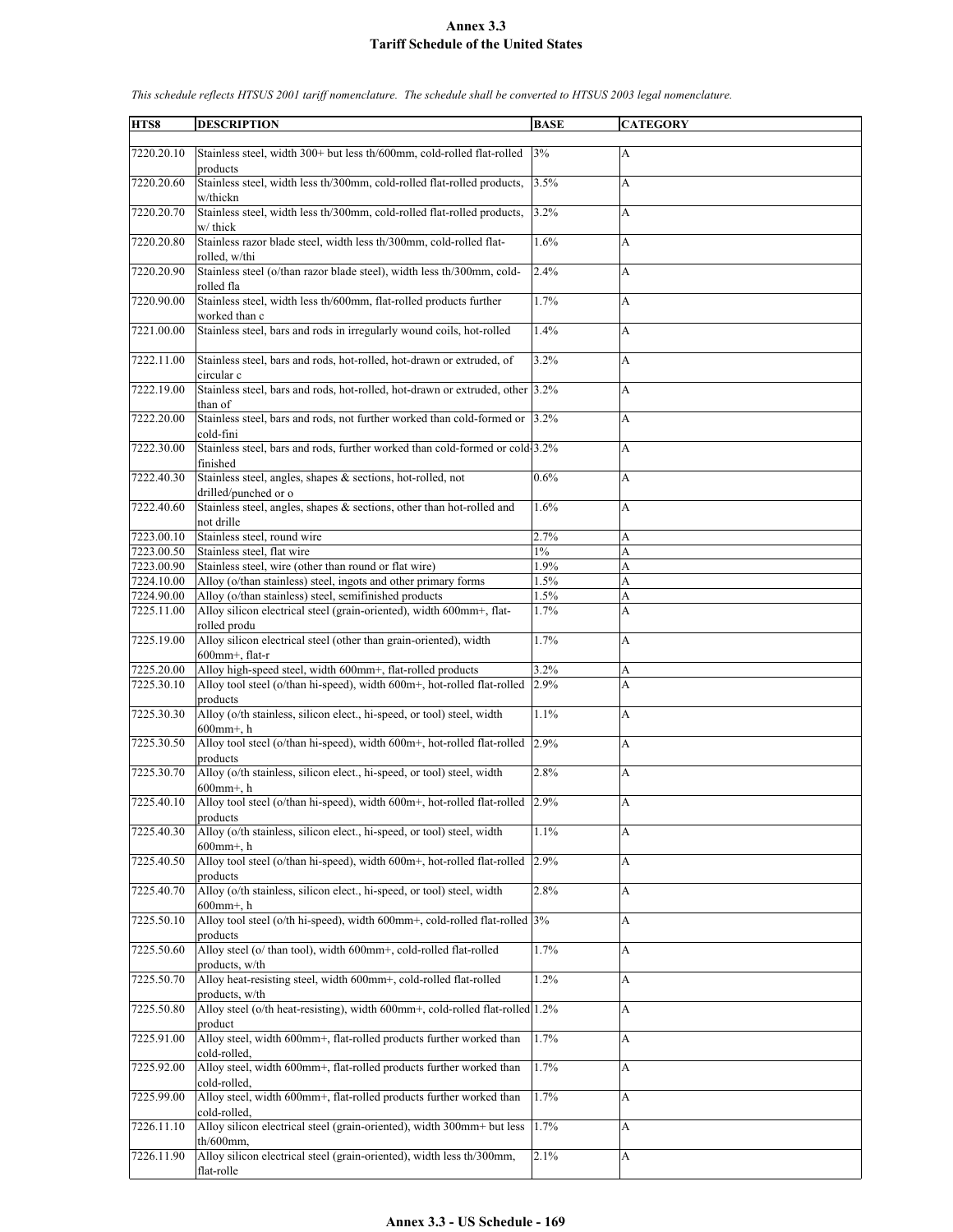| HTS8                     | <b>DESCRIPTION</b>                                                                                                                  | <b>BASE</b>     | <b>CATEGORY</b> |
|--------------------------|-------------------------------------------------------------------------------------------------------------------------------------|-----------------|-----------------|
|                          |                                                                                                                                     |                 |                 |
| 7226.19.10               | Alloy silicon electrical steel (o/than grain-oriented), width 300mm+<br>but less th                                                 | 1.7%            | А               |
| 7226.19.90               | Alloy silicon electrical steel (o/than grain-oriented), width less                                                                  | 2.1%            | A               |
|                          | th/300mm. fla                                                                                                                       |                 |                 |
| 7226.20.00               | Alloy high-speed steel, width less th/600mm, flat-rolled products of                                                                | 3.8%            | А               |
| 7226.91.05               | high-speed<br>Alloy chipper knife tool steel (o/than hi-speed), width less th/600mm, Free                                           |                 | F               |
|                          | hot-rolle                                                                                                                           |                 |                 |
| 7226.91.15               | Alloy tool steel (o/than hi-speed/chipper knife), width 300mm+ but                                                                  | 2.9%            | A               |
| 7226.91.25               | less th/600mm<br>Alloy tool steel (o/than hi-speed/chipper knife), width less th/300mm,                                             | 3.5%            | A               |
|                          | hot-rolle                                                                                                                           |                 |                 |
| 7226.91.50               | Alloy steel (o/than silicon elect./tool), width less th/600mm, hot-<br>rolled flat-r                                                | 1.1%            | A               |
| 7226.91.70               | Alloy steel (o/than silicon elect./tool), width 300mm+ but less                                                                     | 2.8%            | A               |
|                          | th/600mm, hot-ro                                                                                                                    |                 |                 |
| 7226.91.80               | Alloy steel (o/than silicon elect./tool), width less th/300mm, hot-<br>rolled flat-r                                                | 1.9%            | A               |
| 7226.92.10               | Alloy tool steel (o/than hi-speed), width 300mm+ but less th/600mm,                                                                 | 3%              | A               |
|                          | cold-rolled                                                                                                                         |                 |                 |
| 7226.92.30               | Alloy tool steel (o/than hi-speed), width less th/300mm, cold-rolled<br>flat-rolled                                                 | 3.2%            | A               |
| 7226.92.50               | Alloy steel (o/than tool), width 300mm+ but less th/600mm, cold-                                                                    | 1.2%            | A               |
|                          | rolled flat-roll                                                                                                                    |                 |                 |
| 7226.92.70               | Alloy steel (o/than tool), width less th/300mm, cold-rolled flat-rolled<br>products                                                 | 1.5%            | A               |
| 7226.92.80               | Alloy steel (o/than tool), width less th/300mm, cold-rolled flat-rolled                                                             | 1.8%            | A               |
|                          | products                                                                                                                            |                 |                 |
| 7226.93.00               | Alloy steel, width less th/600mm, flat-rolled products further worked<br>than cold-                                                 | 1.9%            | A               |
| 7226.94.00               | Alloy steel, width less th/600mm, flat-rolled products further wrkd                                                                 | 1.9%            | A               |
|                          | than cold-ro                                                                                                                        |                 |                 |
| 7226.99.00               | Alloy steel (n/plated or coated w/zinc), width less than 600mm, flat-<br>rolled prod                                                | 1.9%            | A               |
| 7227.10.00               | Alloy high-speed steel, bars and rods in irregularly wound coils, hmot-1.6%                                                         |                 | A               |
| 7227.20.00               | rolled<br>Alloy silico-manganese steel, bars and rods in irregularly wound coils, 1.4%                                              |                 | A               |
|                          | hot-roll                                                                                                                            |                 |                 |
| 7227.90.10               | Alloy tool steel (o/than hi-speed), bars & rods in irregular wound                                                                  | 0.6%            | A               |
| 7227.90.20               | coils, hot-ro<br>Alloy tool steel (o/than hi-speed), bars and rods in irregularly wound                                             | 1.3%            | A               |
|                          | coils, ho                                                                                                                           |                 |                 |
| 7227.90.60               | Alloy steel (o/than hi-speed/silico-mang./tool) steel, bars and rods in                                                             | 1.4%            | A               |
| 7228.10.00               | irregula<br>Alloy high-speed steel, bars and rods, o/than hot-rolled and in                                                         | 3.4%            | A               |
|                          | irregularly woun                                                                                                                    |                 |                 |
| 7228.20.10               | Alloy silico-manganese steel, bars and rods, not cold-formed, o/than                                                                | 1.8%            | A               |
| 7228.20.50               | hot-rolled<br>Alloy silico-manganese steel, bars and rods, cold formed, o/than hot-                                                 | 2.2%            | A               |
|                          | rolled and                                                                                                                          |                 |                 |
| 7228.30.20               | Alloy ball-bearing tool steel, bars and rods, not further worked than<br>hot-rolled                                                 | 1.8%            | A               |
| 7228.30.40               | Alloy chipper knife tool steel, bars and rods, not cold-formed $\&$ not                                                             | Free            | F               |
|                          | further wor                                                                                                                         |                 |                 |
| 7228.30.60               | Alloy tool steel (o/than ball-bearing/chipper knife), bars and rods, not 3.2%<br>further                                            |                 | A               |
| 7228.30.80               | Alloy steel (o/than hi-speed, silico-mang./tool), bars and rods, not                                                                | 1.8%            | A               |
|                          | further wor                                                                                                                         |                 |                 |
| 7228.40.00<br>7228.50.10 | Alloy steel, bars and rods, not further worked than forged<br>Alloy tool steel (o/than hi-speed), bars and rods, not further worked | 1.8%<br>$3.2\%$ | A<br>A          |
|                          | than cold-                                                                                                                          |                 |                 |
| 7228.50.50               | Alloy steel (o/than tool), bars and rods, not further worked than cold-                                                             | 2.2%            | A               |
| 7228.60.10               | formed or<br>Alloy tool steel (o/than hi-speed), bars and rods, further worked than                                                 | 3.2%            | A               |
|                          | hot-rolle                                                                                                                           |                 |                 |
| 7228.60.60               | Alloy steel (o/than tool), bars and rods, further worked than hot-<br>rolled, forged                                                | 1.8%            | A               |
| 7228.60.80               | Alloy steel (o/than tool), bars and rods, cold-formed                                                                               | 2.2%            | A               |
| 7228.70.30               | Alloy steel, angles, shapes and sections, hot-rolled $\&$ not drilled/not                                                           | $0.6\%$         | A               |
|                          | punched a                                                                                                                           |                 |                 |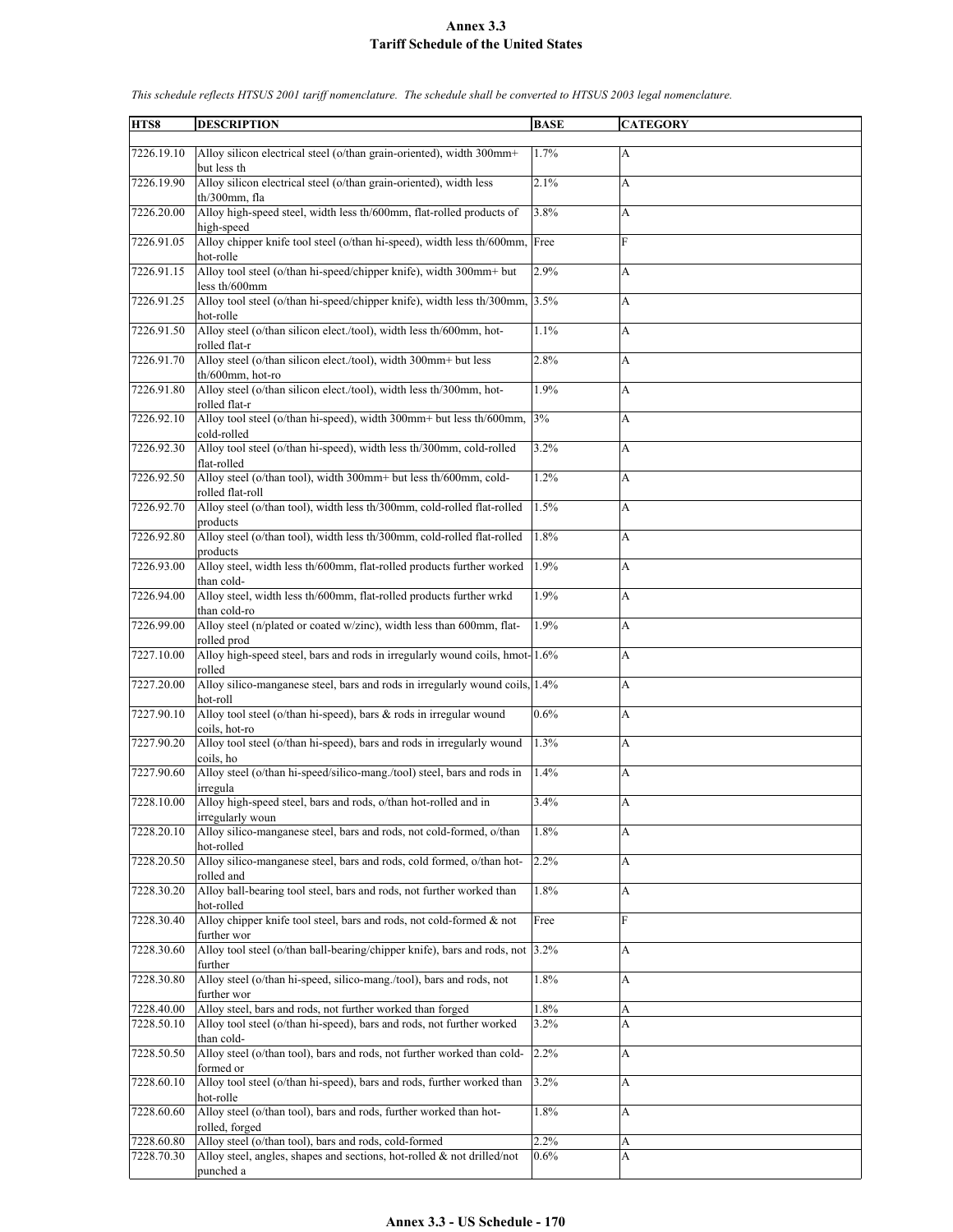| HTS8       | <b>DESCRIPTION</b>                                                                       | <b>BASE</b> | <b>CATEGORY</b> |
|------------|------------------------------------------------------------------------------------------|-------------|-----------------|
|            |                                                                                          |             |                 |
| 7228.70.60 | Alloy steel, angles, shapes and sections, $o$ /than hot-rolled & not<br>drilled/punced   | 1.6%        | А               |
| 7228.80.00 | Alloy steel hollow drill bars and rods                                                   | 1.7%        | A               |
| 7229.10.00 | Alloy high-speed steel, wire                                                             | 3%          | A               |
| 7229.20.00 | Alloy silico-manganese steel, wire                                                       | 2.7%        | A               |
| 7229.90.10 | Alloy steel (o/than hi-speed/silico-mang.), flat wire                                    | 1.7%        | A               |
| 7229.90.50 | Alloy steel (o/than hi-speed/silico-mang.), round wire                                   | 2.7%        | A               |
| 7229.90.90 | Alloy steel (o/than hi-speed/silico-mang.), wire (o/than flat or round<br>wire)          | 1.9%        | A               |
| 7301.10.00 | Iron or steel sheet piling, whether or not drilled, punched or made<br>from assembl      | 0.2%        | A               |
| 7301.20.10 | Iron or nonalloy steel, angles, shapes and sections, welded                              | 0.8%        | A               |
| 7301.20.50 | Alloy steel, angles, shapes and sections of alloy steel, welded                          | 1.2%        | A               |
| 7302.10.10 | Iron or nonalloy steel, rails for railway or tramway tracks                              | 0.1%        | A               |
| 7302.10.50 | Alloy steel, rails for railway or tramway tracks                                         | $1\%$       | A               |
| 7302.20.00 | Iron or steel, sleepers (cross-ties) for railway or tramway track                        | 0.3%        | A               |
|            | construction                                                                             |             |                 |
| 7302.30.00 | Iron or steel, switch blades, crossing frogs, point rods and other<br>crossing piec      | Free        | F               |
| 7302.40.00 | Iron or steel, fish plates and sole plates for jointing or fixing rails                  | 0.3%        | A               |
| 7302.90.00 | Iron or steel, railway or tramway track construction material nesoi,<br>including c      | 1.7%        | A               |
| 7303.00.00 | Cast iron, tubes, pipes and hollow profiles                                              | Free        | F               |
| 7304.10.10 | Iron (o/than cast) or nonalloy steel, seamless line pipe used for oil and 2.4%           |             | A               |
|            | gas pi                                                                                   |             |                 |
| 7304.10.50 | Alloy steel, seamless line pipe used for oil or gas pipelines                            | 2.2%        | A               |
| 7304.21.30 | Iron (o/than cast) or nonalloy steel, seamless drill pipe, of a kind used 2.4%<br>in dri |             | A               |
| 7304.21.60 | Alloy steel, seamless drill pipe, of a kind used in drilling for oil or gas 2.2%         |             | A               |
|            |                                                                                          |             |                 |
| 7304.29.10 | Iron (o/than cast) or nonalloy steel, seamless casing pipe, threaded or<br>coupled,      | 1.8%        | A               |
| 7304.29.20 | Iron (o/than cast) or nonalloy steel, seamless casing pipe, not threaded 0.2%            |             | A               |
|            | or coup                                                                                  |             |                 |
| 7304.29.30 | Alloy steel, seamless casing pipe, threaded or coupled, of a kind used 1.9%<br>in drilli |             | A               |
| 7304.29.40 | Alloy steel, seamless casing pipe, not threaded or coupled, of a kind                    | $1\%$       | A               |
|            | used in dr                                                                               |             |                 |
| 7304.29.50 | Iron (o/than cast) or nonalloy, seamless tubing, of a kind used in<br>drilling for       | 2.4%        | A               |
| 7304.29.60 | Alloy steel, seamless tubing, of a kind used in drilling for oil or gas                  | 2.2%        | A               |
|            |                                                                                          |             |                 |
| 7304.31.30 | Iron (o/than cast) or nonalloy steel, seamless, cold-drawn or cold-<br>rolled, hollo     | 1.9%        | A               |
| 7304.31.60 | Iron (o/than cast) or nonalloy steel, seamless, cold-drawn or cold-                      | 2.4%        | A               |
|            | rolled, tubes                                                                            |             |                 |
| 7304.39.00 | Iron (o/than cast) or nonalloy steel, seamless, not cold-drawn or cold-<br>rolled. t     | 2.4%        | A               |
| 7304.41.30 | Stainless steel, seamless, cold-drawn/cold-rolled, tubes, pipes and                      | 2.3%        | A               |
|            | hollow profi                                                                             |             |                 |
| 7304.41.60 | Stainless steel, seamless, cold-drawn/cold-rolled, tubes, pipes and                      | 2.3%        | A               |
|            | hollow profi                                                                             |             |                 |
| 7304.49.00 | Stainless steel, seamless, not cold-drawn/cold-rolled, tubes, pipes and 2.3%             |             | А               |
|            | hollow p                                                                                 |             |                 |
| 7304.51.10 | Alloy steel (o/than stainless), seamless, cold-drawn/cold-rolled, tubes, 2%              |             | A               |
| 7304.51.50 | pipes,<br>Alloy steel (o/than stainless), seamless, cold-drawn/cold-rolled, tubes, 2.2%  |             | A               |
|            | pipes a                                                                                  |             |                 |
| 7304.59.10 | Alloy steel (o/than stainless), seamless, n/cold-drawn/cold-rolled,<br>tubes, pipes      | $2\%$       | A               |
| 7304.59.20 | Alloy steel (o/than stainless), seamless, n/cold-drawn/cold-rolled,                      | 2.2%        | A               |
|            | tubes, pipes                                                                             |             |                 |
| 7304.59.60 | Heat-resisting alloy steel (o/than stainless), seamless, n/cold-                         | 2.3%        | A               |
|            | drawn/cold-rolle                                                                         |             |                 |
| 7304.59.80 | Alloy steel (o/than heat-resist or stainless), seamless, n/cold-<br>drawn/cold-rolle     | 2.2%        | A               |
| 7304.90.10 | Iron (o/than cast) or nonalloy steel, seamless, tubes, pipes and hollow                  | 0.2%        | А               |
|            | profiles                                                                                 |             |                 |
| 7304.90.30 | Alloy steel (o/than stainless), seamless, tubes, pipes and hollow                        | $1\%$       | A               |
|            | profiles, o/th                                                                           |             |                 |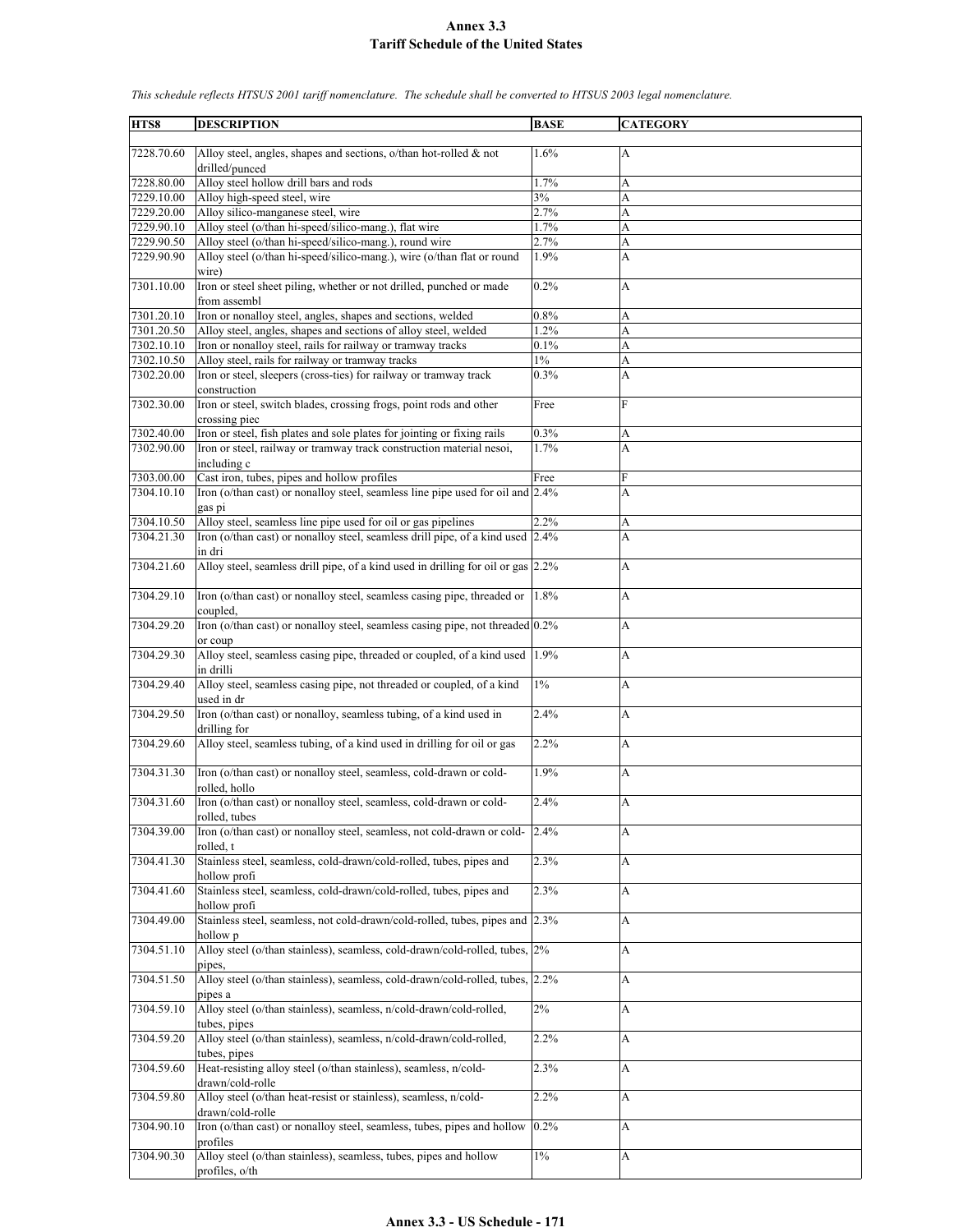| HTS8       | <b>DESCRIPTION</b>                                                                                  | <b>BASE</b> | <b>CATEGORY</b> |
|------------|-----------------------------------------------------------------------------------------------------|-------------|-----------------|
|            |                                                                                                     |             |                 |
| 7304.90.50 | Iron (o/than cast) or nonalloy steel, seamless, tubes, pipes and hollow 2.4%<br>profiles            |             | A               |
| 7304.90.70 | Alloy steel (o/than stainless), seamless, tubes, pipes and hollow<br>profiles, o/th                 | 2.2%        | A               |
| 7305.11.10 | Iron or nonalloy steel, seamed, w/circ. cross sect. & ext. diam<br>$o/406.4$ mm, line               | 0.6%        | A               |
| 7305.11.50 | Alloy steel, seamed, circ. w/cross sect. & ext. diam o/406.4mm, line<br>pipe, long.                 | 1.5%        | A               |
| 7305.12.10 | Iron or nonalloy steel, seamed, w/circ. cross sect. & ext. diam<br>$o/406.4$ mm, line               | 0.6%        | A               |
| 7305.12.50 | Alloy steel, seamed, w/circ. cross sect. & ext. diam o/406.4mm, line<br>pipe, long.                 | 1.5%        | A               |
| 7305.19.10 | Iron or nonalloy steel, seamed, w/circ. cross sect.& ext. diam<br>$o/406.4$ mm, line p              | 0.6%        | A               |
| 7305.19.50 | Alloy steel, seamed, w/circ. cross sect. & ext. diam o/406.4mm, line<br>pipe, not l                 | 1.5%        | A               |
| 7305.20.20 | Iron or nonalloy steel, seamed, w/circ. cross sect. & ext. diam.<br>o/406.4mm, casi                 | 1.8%        | A               |
| 7305.20.40 | Iron or nonalloy steel, seamed, w/circ. cross sect. & ext. diam.                                    | 0.2%        | A               |
| 7305.20.60 | o/406.4mm, casi<br>Alloy steel, seamed, w/circ. cross sect. & ext. diam. o/406.4mm,                 | 1.9%        | A               |
| 7305.20.80 | casing pipe, th<br>Alloy steel, seamed, w/circ. cross sect. & ext. diam. o/406.4mm,                 | $1\%$       | A               |
| 7305.31.20 | casing pipe, n/<br>Steel, long. welded, w/circ. cross sect & ext. diam o/406.4mm,                   | 2.3%        | A               |
| 7305.31.40 | tapered pipes and<br>Iron or nonalloy steel, long. welded, w/circ. cross sect. & ext. diam.         | 0.6%        | A               |
| 7305.31.60 | o/406.4mm<br>Alloy steel, long. welded, w/circ. cross sect. & ext. diam. o/406.4mm,<br>tubes and    | 1.5%        | A               |
| 7305.39.10 | Iron or nonalloy steel, weld. o/than long. weld., w/circ. x-sect. & ext.<br>diam. o                 | 0.6%        | A               |
| 7305.39.50 | Alloy steel, weld. o/than long. weld., w/circ. x-sect. & ext. diam.<br>$o/406.4$ mm, t              | 1.5%        | A               |
| 7305.90.10 | Iron or nonalloy steel, seamed, w/circ. cross sect. & ext. diam.<br>$o/406.4$ mm, not               | 0.6%        | A               |
| 7305.90.50 | Alloy steel, seamed, w/circ. cross sect. & ext. diam. o/406.4mm, not<br>welded, tub                 | 1.5%        | A               |
| 7306.10.10 | Iron or nonalloy steel, seamed, w/ext. diam. 406.4mm or less or<br>o/than circ. x-s                 | 0.6%        | A               |
| 7306.10.50 | Alloy steel, seamed, w/ext. diam 406.4mm or less or o/than circ. x-<br>sect, line pi                | 1.5%        | A               |
| 7306.20.10 | Iron or nonalloy steel, seamed, w/ext. diam 406.4mm or less or o/than 1.8%<br>circ. x-se            |             | A               |
| 7306.20.20 | Iron or nonalloy steel, seamed, w/ext. diam 406.4mm or less or o/than 0.2%<br>circ. x-se            |             | A               |
| 7306.20.30 | Alloy steel, seamed, w/ext. diam 406.4mm or less or o/than circ. x-<br>sect, threade                | 1.9%        | A               |
| 7306.20.40 | Alloy steel, seamed, w/ext. diam 406.4mm or less or o/than circ. x-<br>sect, n/threa                | $1\%$       | A               |
| 7306.20.60 | Iron or nonalloy steel, seamed, w/ext. diam. 406.4mm or less or<br>o/than circ. x-s                 | 0.6%        | A               |
| 7306.20.80 | Alloy steel, seamed, w/ext. diam 406.4mm or less or o/than circ. x-<br>sect, tubing                 | 1.5%        | A               |
| 7306.30.10 | Iron or nonalloy steel, welded, w/circ. x-sect & ext. diam. 406.4mm                                 | 2.4%        | A               |
| 7306.30.30 | or less, tub<br>Nonalloy steel, welded, w/circ. x-sect & ext. diam. 406.4mm or less,<br>tapered pip | 2.3%        | A               |
| 7306.30.50 | Iron or nonalloy steel, welded, w/circ. x-sect & ext. diam. 406.4mm<br>or less, pip                 | 0.6%        | A               |
| 7306.40.10 | Stainless steel, welded, w/circ. x-sect & ext. diam. 406.4mm or less,<br>tubes, pip                 | 2.3%        | A               |
| 7306.40.50 | Stainless steel, welded, w/circ. x-sect & ext. diam. 406.4mm or less,<br>tubes, pip                 | 1.5%        | A               |
| 7306.50.10 | Alloy steel (o/stainless), welded, w/circ. x-sect & ext. diam. 406.4mm 2.2%<br>or less.             |             | А               |
| 7306.50.30 | Alloy steel (o/stainless), welded, w/circ. x-sect & ext. diam. 406.4mm 2.3%<br>or less.             |             | A               |
| 7306.50.50 | Alloy steel (o/stainless), welded, w/circ. x-sect & ext. diam. 406.4mm 1.5%<br>or less,             |             | А               |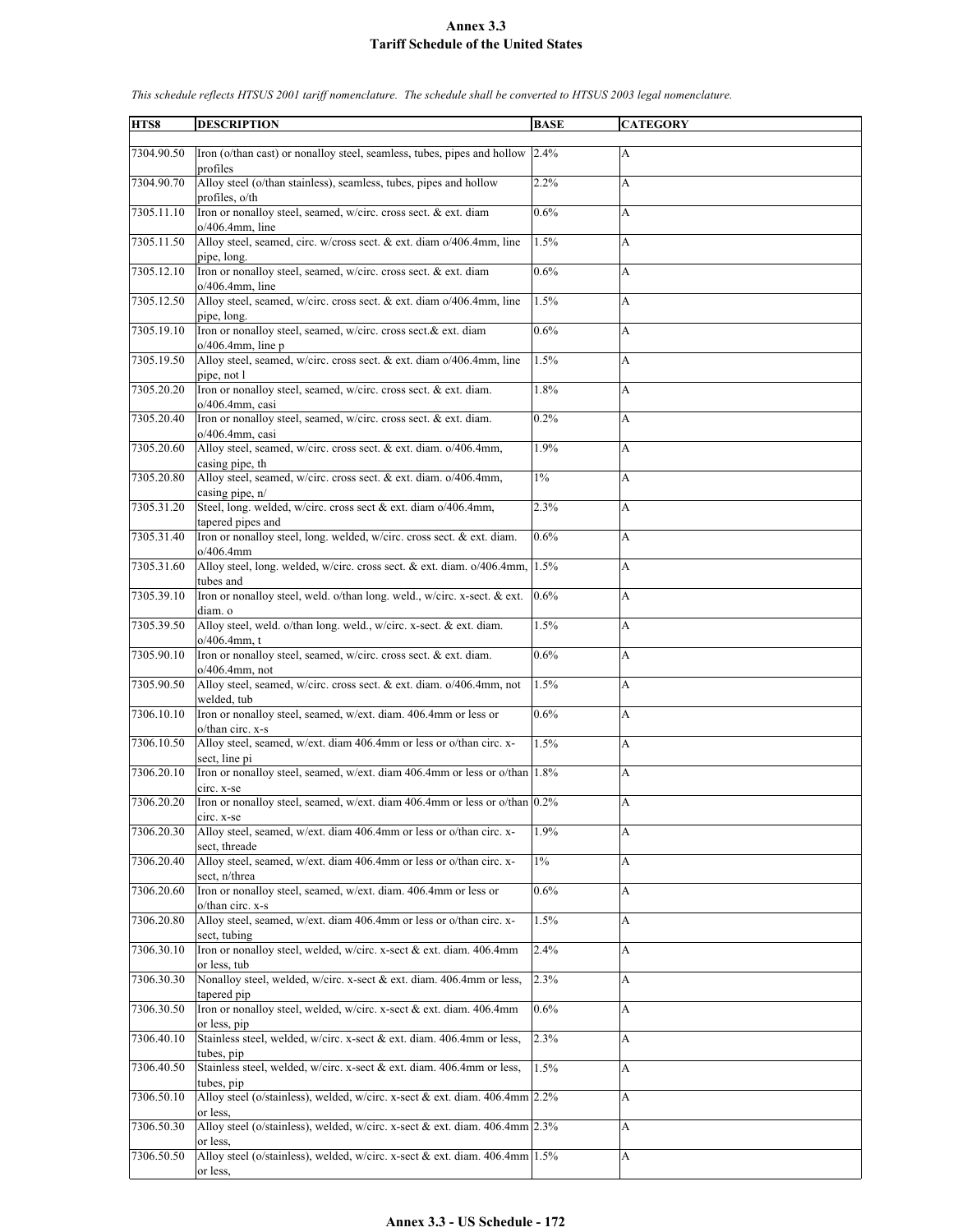| HTS8       | <b>DESCRIPTION</b>                                                                            | <b>BASE</b> | <b>CATEGORY</b> |
|------------|-----------------------------------------------------------------------------------------------|-------------|-----------------|
| 7306.60.10 | Iron or nonalloy steel, welded, w/non-circ. x-sect, tubes, pipes and<br>hollow prof           | 0.2%        | A               |
| 7306.60.30 | Alloy steel, welded, w/non-circ. x-sect, tubes, pipes and hollow<br>profiles, w/wal           | 1.4%        | A               |
| 7306.60.50 | Iron or nonalloy steel, welded, w/non-circ. x-sect, tubes, pipes and<br>hollow prof           | 2.4%        | A               |
| 7306.60.70 | Alloy steel, welded, w/non-circ. x-sect, tubes, pipes and hollow<br>profiles, w/wal           | 2.2%        | A               |
| 7306.90.10 | Iron or nonalloy steel, seamed o/welded, w/non-circ. x-sect. or circ. $x-$ 0.6%<br>sect. w/   |             | A               |
| 7306.90.50 | Alloy steel, seamed o/than welded, w/non-circ. x-sect or circ. x-sect<br>w/ext. dia           | 1.5%        | A               |
| 7307.11.00 | Cast nonmalleable iron, fittings for tubes or pipes                                           | 4.8%        | A               |
| 7307.19.30 | Cast ductile iron or steel, fittings for tubes or pipes                                       | 5.6%        | A               |
| 7307.19.90 | Cast iron or steel, fittings for tubes or pipes, nesoi                                        | $6.2\%$     | A               |
| 7307.21.10 | Stainless steel, flanges for tubes/pipes, forged, not machined, not<br>tooled and n           | 3.3%        | A               |
| 7307.21.50 | Stainless steel, not cast, flanges for tubes/pipes, not forged or forged<br>and mac           | 5.6%        | A               |
| 7307.22.10 | Stainless steel, not cast, threaded sleeves (couplings) for tubes/pipes                       | 1.9%        | A               |
| 7307.22.50 | Stainless steel, not cast, threaded elbow and bends for tubes/pipes                           | 6.2%        | А               |
| 7307.23.00 | Stainless steel, not cast, butt welding fittings for tubes/pipes                              | $5\%$       | A               |
| 7307.29.00 | Stainless steel, not cast, fittings for tubes/pipes, nesoi                                    | $5\%$       | A               |
| 7307.91.10 | Iron or nonalloy steel, flanges for tubes/pipes, forged, not machined,<br>not toole           | 3.3%        | A               |
| 7307.91.30 | Alloy steel (o/than stainless), not cast, flanges for tubes/pipes, forged, 3.2%<br>not m      |             | A               |
| 7307.91.50 | Iron or steel (o/than stainless), not cast, flanges for tubes/pipes, not<br>forged            | 5.5%        | A               |
| 7307.92.30 | Iron or steel (o/than stainless), not cast, threaded sleeves (couplings)<br>for tub           | 1.9%        | A               |
| 7307.92.90 | Iron or steel (o/than stainless), not cast, threaded elbow and bends for $6.2\%$<br>tubes/p   |             | A               |
| 7307.93.30 | Iron or nonalloy steel, not cast, butt welding fittings for tubes/pipes,<br>w/insid           | 6.2%        | B               |
| 7307.93.60 | Alloy steel (o/than stainless), not cast, butt welding fittings for<br>tubes/pipes,           | 5.5%        | A               |
| 7307.93.90 | Iron or alloy steel (o/than stainless), not cast, butt welding fittings for<br>tube           | 4.3%        | A               |
| 7307.99.10 | Iron or nonalloy steel, fittings for tubes/pipes, nesoi, forged, not<br>machined, n           | 3.7%        | A               |
| 7307.99.30 | Alloy steel (o/than stainless), fittings for tubes/pipes, nesoi, forged,<br>not mac           | 3.2%        | A               |
| 7307.99.50 | Iron/steel (o/than stainless), n/cast, fittings for tubes/pipes, nesoi, not 4.3%<br>forg      |             | A               |
| 7308.10.00 | Iron or steel, bridges and bridge sections                                                    | 1.7%        | A               |
| 7308.20.00 | Iron or steel, towers and lattice masts                                                       | 1.7%        | A               |
| 7308.30.10 | Stainless steel, doors, windows and their frames, and thresholds for<br>doors                 | $1\%$       | A               |
| 7308.30.50 | Iron or steel (o/than stainless), doors, windows and their frames, and<br>threshold           | 0.7%        | A               |
| 7308.40.00 | Iron or steel, props and similar equipment for scaffolding, shuttering<br>or pit-pr           | 1.7%        | A               |
| 7308.90.30 | Iron or steel, not in part alloy steel, columns, pillars, posts, beams and 0.8%<br>girde      |             | А               |
| 7308.90.60 | Iron or steel, columns, pillars, posts, beams and girders, nesoi                              | 1.2%        | A               |
| 7308.90.70 | Steel, grating for structures or parts of structures                                          | 1.7%        | A               |
| 7308.90.95 | Iron or steel, structures (excluding prefab structures of 9406) and<br>parts of str           | 1.7%        | A               |
| 7309.00.00 | Iron/steel, reservoirs, tanks, vats, siml. contain., for any material<br>$(o/\text{than } co$ | Free        | F               |
| 7310.10.00 | Iron/steel, tanks, casks, drums, cans, boxes & siml. cont. for any<br>material (o/t           | Free        | $\mathbf{F}$    |
| 7310.21.00 | Iron/steel, cans for any material (o/compressed/liq. gas), closed by<br>soldering o           | Free        | F               |
| 7310.29.00 | Iron/steel, cans for any material (o/compressed/liq. gas), n/closed by<br>soldering           | Free        | F               |
| 7311.00.00 | Iron/steel, containers for compressed or liquefied gas                                        | Free        | F               |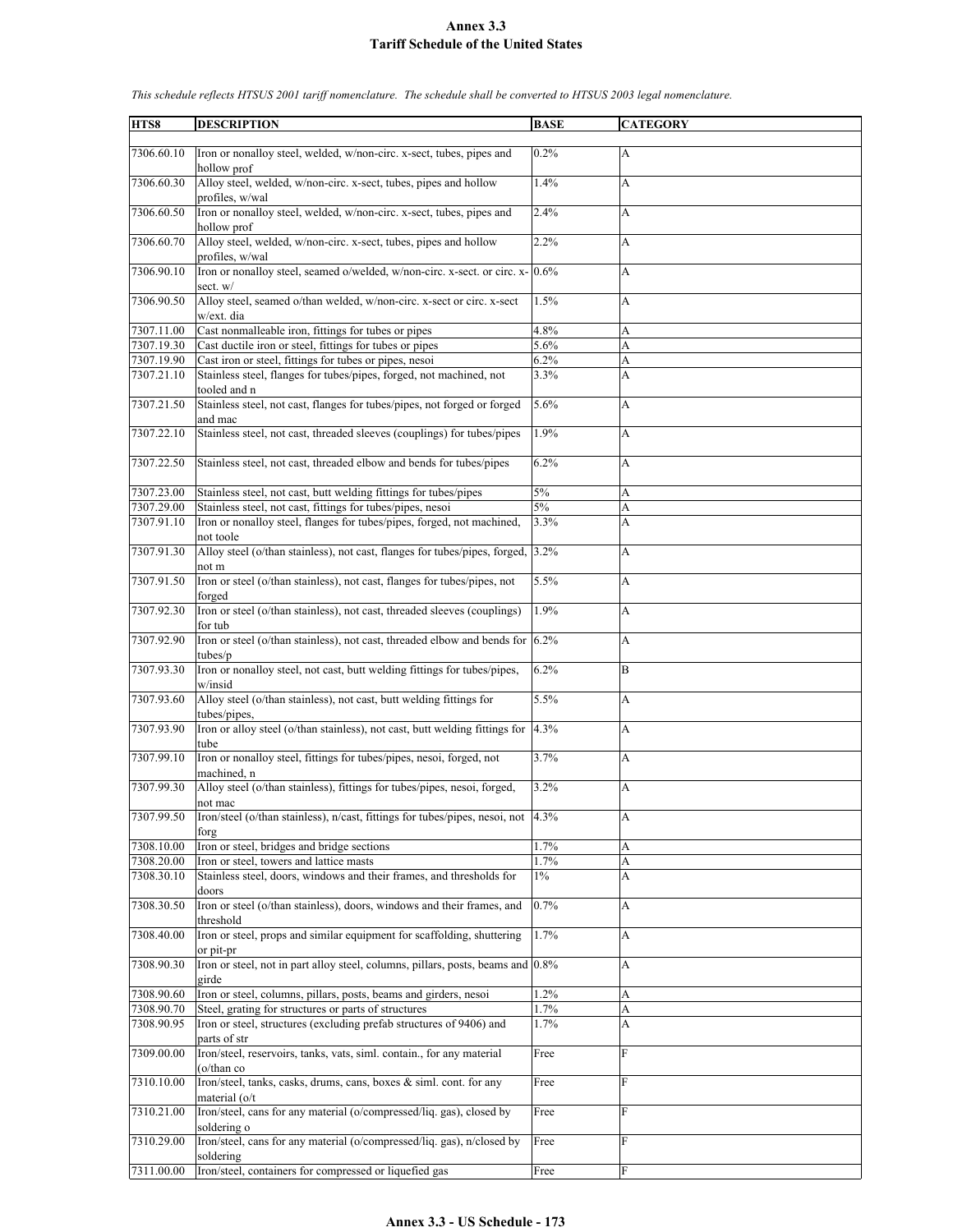| HTS8                     | <b>DESCRIPTION</b>                                                                                                | <b>BASE</b>               | <b>CATEGORY</b> |
|--------------------------|-------------------------------------------------------------------------------------------------------------------|---------------------------|-----------------|
|                          |                                                                                                                   |                           |                 |
| 7312.10.05               | Stainless steel, stranded wire, not elect. insulated, fitted with fittings<br>or ma                               | 1.7%                      | A               |
| 7312.10.10               | Stainless steel, stranded wire, not elect. insulated, not fitted with<br>fittings o                               | 1.7%                      | А               |
| 7312.10.20               | Iron or steel (o/than stainless), stranded wire, not elect. insul., fitted<br>with                                | 1.7%                      | А               |
| 7312.10.30               | Iron or steel (o/than stainless), stranded wire, not elect. insul., not<br>fitted w                               | 1.5%                      | A               |
| 7312.10.50               | Stainless steel, ropes, cables and cordage (o/than stranded wire), not<br>elect. in                               | 1.7%                      | А               |
| 7312.10.60               | Stainless steel, ropes, cables and cordage (o/than stranded wire), not<br>elect. in                               | 1.3%                      | А               |
| 7312.10.70               | Iron/steel (o/stainless), ropes, cables & cordage (o/than stranded<br>wire), n/elec                               | 1.7%                      | A               |
| 7312.10.80               | Iron/steel (o/stainless), ropes, cables & cordage, of brass plated wire<br>(o/than                                | 1.2%                      | A               |
| 7312.10.90               | Iron/steel (o/stainless), ropes, cables $\&$ cordage, o/th of brass plate<br>wire $(o/t)$                         | 1.2%                      | A               |
| 7312.90.00               | Iron/steel (o/stainless), plaited bands, slings and the like, not<br>electrically i                               | 1.7%                      | A               |
| 7313.00.00               | Iron/steel, barbed wire; iron/steel, twisted hoop or single flat wire and Free<br>loosel                          |                           | F               |
| 7314.12.10               | Stainless steel, woven cloth endless bands for machinery, w/meshes<br>not finer tha                               | 1.5%                      | А               |
| 7314.12.20               | Stainless steel, woven cloth endless bands for machinery, w/meshes<br>finer than 12                               | 1.5%                      | A               |
| 7314.12.30               | Stainless steel, Fourdrinier wires for papermaking machines w/94 or<br>more wires t                               | Free                      | F               |
| 7314.12.60               | Stainless steel, Fourdrinier wires for papermaking machines w/36 to<br>93 wires to                                | 3%                        | А               |
| 7314.12.90               | Stainless steel, woven cloth endless bands for machinery, nesoi,<br>w/meshes finer                                | 2.2%                      | A               |
| 7314.13.00               | Iron or steel (o/than stainless), woven cloth endless bands for<br>machinery, neosi                               | 1.5%                      | A               |
| 7314.14.10               | Stainless steel, woven cloth (o/than endless bands for machinery),<br>w/meshes not                                | 1.5%                      | A               |
| 7314.14.20               | Stainless steel, woven cloth (o/than endless bands for machinery),<br>w/meshes fine                               | 1.5%                      | A               |
| 7314.14.30               | Stainless steel, Fourdrinier wires (o/than endless bands) for<br>papermaking machin                               | Free                      | F               |
| 7314.14.60               | Stainless steel, Fourdrinier wires (o/than endless bands) for<br>papermaking machin                               | 3%                        | A               |
| 7314.14.90               | Stainless steel woven cloth (other than endless band for machinery),<br>neosi, w/me                               | 2.2%                      | A               |
| 7314.19.00               | Iron or steel (o/than stainless), woven cloth (o/than endless bands for $ 1.5\% $<br>machiner                     |                           | A               |
| 7314.20.00               | Iron/steel, grill, netting & fencing, of wire w/maximum x-sect.<br>dimension 3 mm o                               | 1.7%                      | A               |
| 7314.31.10               | Iron/steel, fencing, of wire, welded at the intersection, plated or<br>coated with                                | $0.1$ cents/kg            | A               |
| 7314.31.50               | Iron/steel, grill and netting, of wire, welded at the intersection, plated<br>or co                               | 1.7%                      | A               |
| 7314.39.00               | Iron/steel, grill, netting and fencing, of wire, welded at the<br>intersection, not                               | 1.7%                      | A               |
| 7314.41.00               | Iron/steel, grill, netting and fencing, of wire, not welded at the<br>intersection,                               | $0.1$ cents/kg            | A               |
| 7314.42.00               | Iron/steel, grill, netting and fencing, of wire, not welded at the<br>intersection,                               | $\overline{0.1}$ cents/kg | A               |
| 7314.49.30               | Iron/steel, grill, netting and fencing, of wire, not welded at the<br>intersection,                               | 1.7%                      | A               |
| 7314.49.60               | Iron/steel, grill, netting and fencing, of wire, not welded at the<br>intersection,                               | 1.4%                      | A               |
| 7314.50.00               | Iron or steel, expanded metal                                                                                     | 1.1%                      | A               |
| 7315.11.00               | Iron or steel, roller chain                                                                                       | Free                      | F               |
| 7315.12.00<br>7315.19.00 | Iron or steel, articulated link chain (other than roller chain)<br>Iron or steel, parts of articulated link chain | Free<br>Free              | F<br>F          |
| 7315.20.10               | Iron or steel, skid chain, not over 8 mm in diameter                                                              | Free                      | F               |
| 7315.20.50               | Iron or steel, skid chain, over 8 mm in diameter                                                                  | Free                      | F               |
| 7315.81.00               | Iron or steel, stud link chain                                                                                    | Free                      | F               |
| 7315.82.10               | Alloy steel, welded link chain, not over 10 mm in diameter                                                        | Free                      | F               |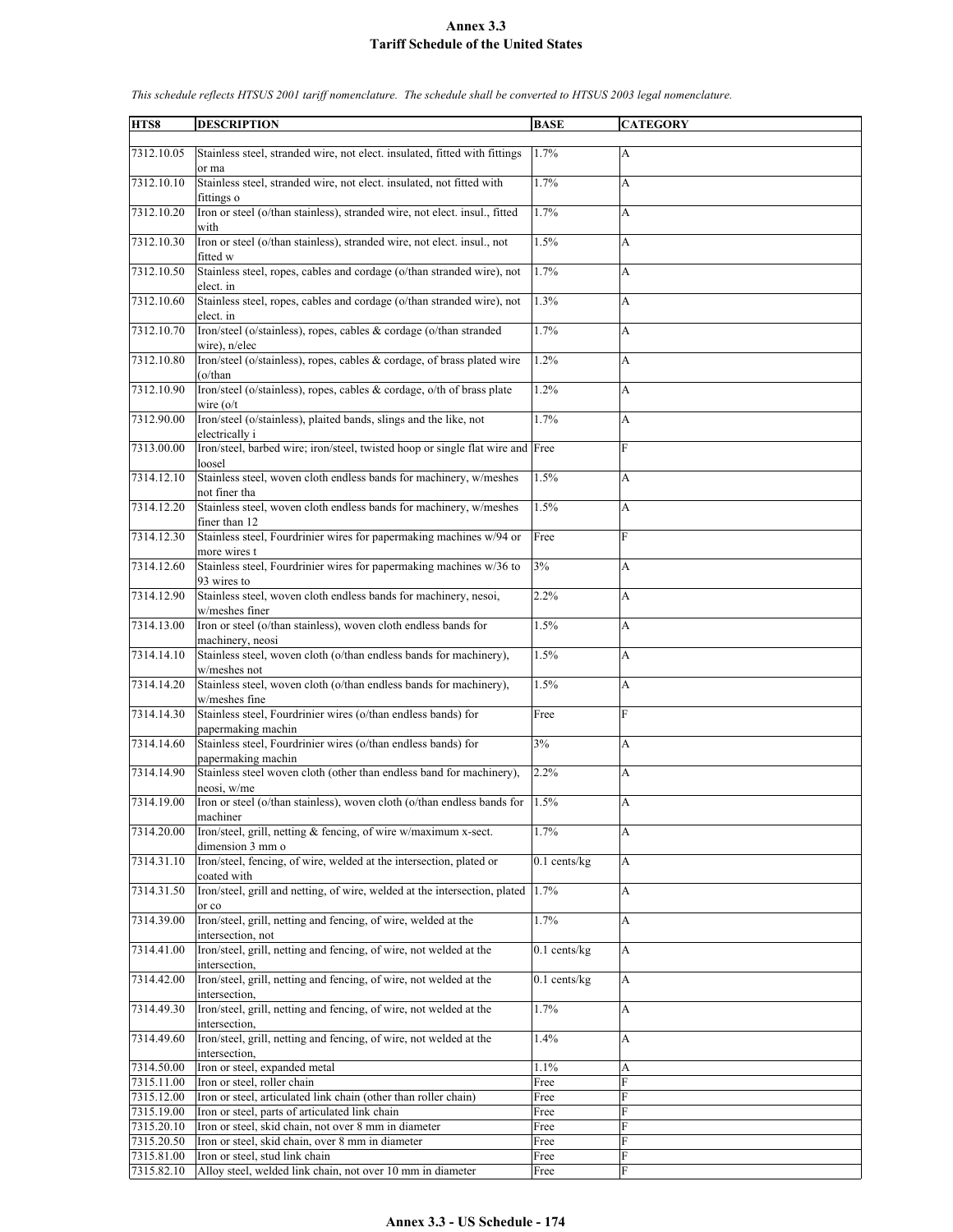**HTS8 DESCRIPTION BASE CATEGORY** 7315.82.30 Alloy steel, welded link chain, over 10 mm in diameter Free F 7315.82.50 Iron or nonalloy steel, welded link chain, not over 10 mm in diameter Free F 7315.82.70 Iron or nonalloy steel, welded link chain, over 10 mm in diameter Free 7315.89.10 Iron or steel, chain nesoi, with links of essentially round cross section, not o 1.5% A 7315.89.30 Iron or steel, chain nesoi, with links of essentially round cross sections, over Free F 7315.89.50 Iron or steel, chain nesoi 3.9% A 7315.90.00 Iron or steel, parts of chain (other than articulated link chain) 2.9% A 7316.00.00 Iron or steel, anchors, grapnels and parts thereof Free Free  $7317.00.10$  Iron or steel, thumb tacks  $0.4\%$  A 7317.00.20 Iron or steel, nails, tacks, corrugated nails, staples & similar arts., not thre Free F 7317.00.30 Iron or steel, nails, tacks, corrugated nails, staples & similar arts., threaded 1.5% A 7317.00.55 Iron or steel, nails, tacks, corrugated nails, staples & similar arts., of one p 0.2% A 7317.00.65 Iron or steel, nails, tacks, corrugated nails, staples & similar arts., of one p 1% A 7317.00.75 Iron or steel, nails, tacks, corrugated nails, staples & similar arts., of two o 0.7% A 7318.11.00 Iron or steel, coach screws 12.5%  $7318.12.00$  Iron or steel, wood screws (o/than coach screws)  $|12.5\%$ 7318.13.00 Iron or steel, screw hooks and screw rings 5.7% A 7318.14.10 Iron or steel, self-tapping screws, w/shanks or threads less than 6 mm in diamet 6.2% B 7318.14.50 Iron or steel, self-tapping screws, w/shanks or threads 6 mm or more in diameter 8.6% B 7318.15.20 Iron or steel, bolts and bolts & their nuts or washers, imported in the same shi Free F 7318.15.40 Iron or steel, machine screws (o/than cap screws), 9.5 mm or more in length and Free F 7318.15.50 Iron or steel, threaded studs Free 7318.15.60 Iron or steel, screws and bolts, nesoi, having shanks or threads less than 6 mm 6.2% A 7318.15.80 Iron or steel, screws and bolts, nesoi, having shanks or threads 6 mm or more in 8.5% A 7318.16.00 Iron or steel, nuts<br>
7318.19.00 Iron or steel, threaded articles similar to screws, bolts, nuts, coach 5.7% Iron or steel, threaded articles similar to screws, bolts, nuts, coach screws & 5.7% A 7318.21.00 Iron or steel, spring washers and other lock washers 5.8% A 7318.22.00 Iron or steel, washers (o/than spring washers and other lock washers) Free F 7318.23.00 Iron or steel, rivets Free 7318.24.00 Iron or steel, cotters and cotter pins 3.8% A 7318.29.00 Iron or steel, nonthreaded articles similar to rivets, cotters, cotter pins, was 2.8% A 7319.10.00 Iron or steel, sewing, darning or embroidery needles Free 7319.20.00 Iron or steel, safety pins 4.5% A 7319.30.10 Iron or steel, dressmakers' or common pins 4.1% A 7319.30.50 Iron or steel, pins (o/than safety pins, dressmakers' or common pins) Free F 7319.90.00 Iron or steel, knitting needles, bodkins, crochet hooks, embroidery stilettos an 2.9% A 7320.10.30 Iron or steel, leaf springs & leaves therefore, to be used in motor vehicles hav 3.2% A 7320.10.60 Iron or steel, leaf springs & leaves therefore, suitable for motor vehicle suspe 3.2% A 7320.10.90 Iron or steel, leaf springs & leaves therefore, not suitable for motor vehicle s 3.2% A 7320.20.10 Iron or steel, helical springs, suitable for motor-vehicle suspension 3.2% A 7320.20.50 Iron or steel, helical springs (o/than suitable for motor-vehicle suspension) 3.9% A 7320.90.10 Iron or steel, hairsprings Free 7320.90.50 Iron or steel, springs (o/than leaf springs, helical springs or hairsprings)  $2.9\%$  A 7321.11.10 Iron or steel, portable non-electric domestic cooking appliances and plate warme 5.7% A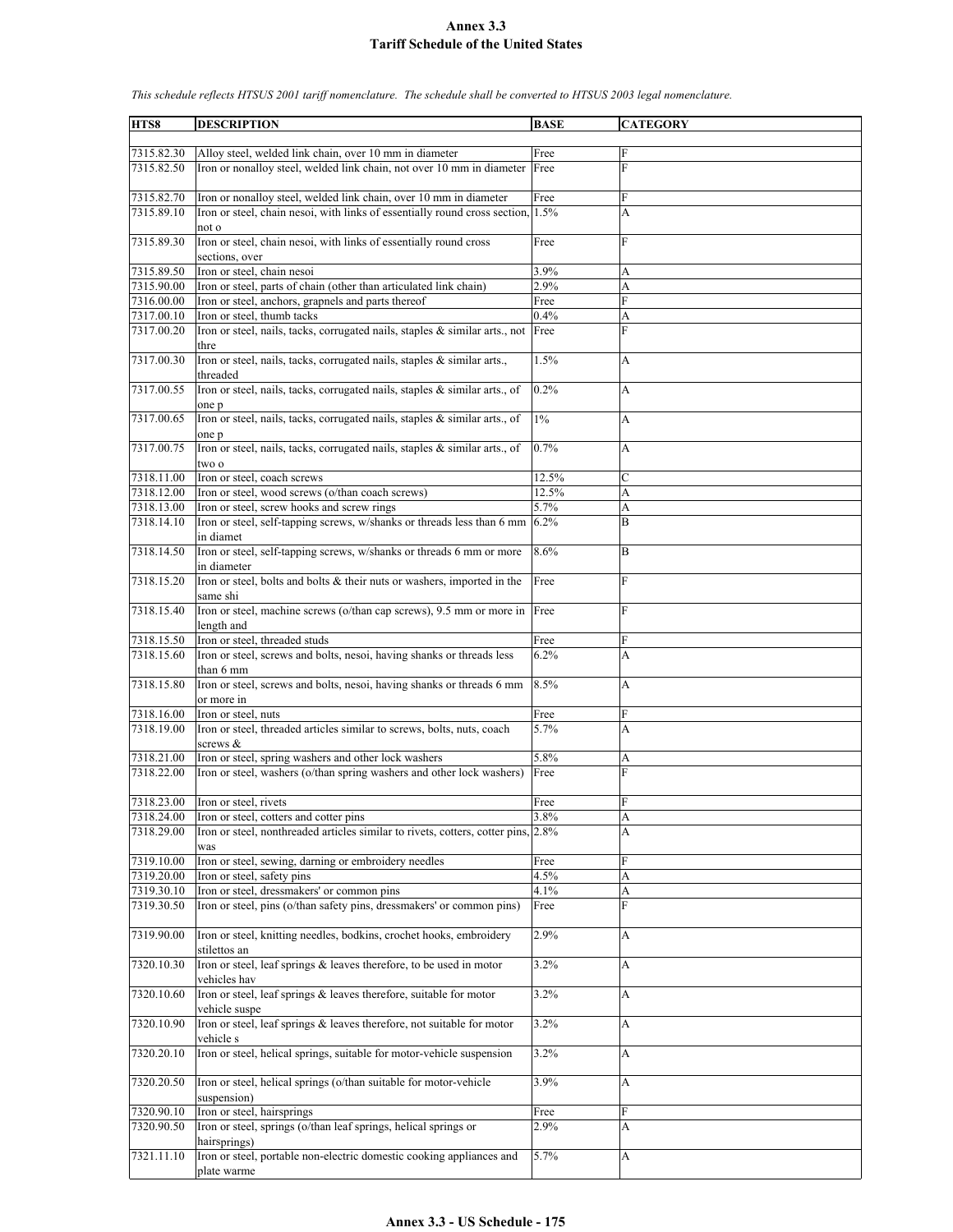| HTS8       | <b>DESCRIPTION</b>                                                                            | <b>BASE</b> | <b>CATEGORY</b> |
|------------|-----------------------------------------------------------------------------------------------|-------------|-----------------|
|            |                                                                                               |             |                 |
| 7321.11.30 | Iron or steel, nonportable non-electric domestic stoves or ranges, for<br>gas fuel            | Free        | F               |
| 7321.11.60 | Iron or steel, nonportable non-electric domestic cook. appl. (o/th<br>stoves or ran           | Free        | F               |
| 7321.12.00 | Iron or steel, non-electric domestic cooking appliances and plate                             | Free        | F               |
| 7321.13.00 | warmers, for l<br>Iron or steel, non-electric domestic cooking appliances and plate           | Free        | F               |
|            | warmers, for s                                                                                |             |                 |
| 7321.81.10 | Iron or steel, portable non-electric domestic grates & warming appl.<br>$(o$ /cooking/        | 2.9%        | A               |
| 7321.81.50 | Iron or steel, nonportable non-electric domestic grates & warming<br>appl. (o/than            | Free        | F               |
| 7321.82.10 | Iron or steel, portable non-electric domestic grates & warming<br>appliances (o/tha           | 2.9%        | А               |
| 7321.82.50 | Iron or steel, nonportable non-electric domestic grates & warming                             | Free        | F               |
| 7321.83.00 | appliances (o/<br>Iron or steel, non-electric domestic grates & warming appliances            | Free        | F               |
| 7321.90.10 | (o/than cooking)<br>Iron/steel, cooking chambers for nonportable non-electric domestic        | Free        | F               |
| 7321.90.20 | stoves or ran<br>Iron/steel, top surface panels w/ or w/o burners/controls for                | Free        | F               |
|            | nonportable non-el                                                                            |             |                 |
| 7321.90.40 | Iron/steel, door assmbly w/more than one of inner panel, out. panel,<br>window, ins           | Free        | F               |
| 7321.90.50 | Iron/steel, parts of nonportable non-electric domestic stoves or ranges, Free<br>nesoi,       |             | F               |
| 7321.90.60 | Iron/steel, parts, of nonelectric domestic cooking and warming<br>appliances, nesoi           | Free        | F               |
| 7322.11.00 | Cast iron, non-electrically heated radiators and parts thereof, for<br>central heat           | Free        | F               |
| 7322.19.00 | Iron (o/than cast) or steel, non-electrically heated radiators and parts                      | Free        | F               |
| 7322.90.00 | thereof<br>Iron or steel, non-electrically heated air heaters and hot air                     | Free        | F               |
|            | distributors w/mo                                                                             |             |                 |
| 7323.10.00 | Iron or steel wool; iron or steel pot scourers and scouring or polishing Free<br>pads, g      |             | F               |
| 7323.91.10 | Cast iron, table, kitchen or o/household arts. and parts thereof, not<br>enameled b           | Free        | F               |
| 7323.91.50 | Cast iron, table, kitchen or o/household arts. and parts thereof, not<br>enameled &           | 5.3%        | A               |
| 7323.92.00 | Cast iron, table, kitchen or o/household arts. and parts thereof,<br>enameled                 | Free        | F               |
| 7323.93.00 | Stainless steel, table, kitchen or o/household arts. amd parts thereof                        | $2\%$       | A               |
| 7323.94.00 | Iron (o/than cast) or steel (o/than stainless), table, kitchen or                             | 2.7%        | A               |
| 7323.99.10 | o/household ar<br>Iron (o/th cast) or steel (o/th stainless), table, kitchen or o/household   | Free        | F               |
| 7323.99.30 | arts.<br>Iron (o/th cast)/steel (o/th stainless), table/kitchen /household arts. &            | 8.2%        | A               |
|            | parts                                                                                         |             |                 |
| 7323.99.50 | Tinplate, table, kitchen or o/household arts. & parts thereof, not<br>coated or pla           | Free        | F               |
| 7323.99.70 | Iron (o/th cast) or steel (o/than tinplate or stainless), cookingware, not $ 5.3\% $<br>coate |             | A               |
| 7323.99.90 | Iron (o/th cast)/steel (o/th tinplate or stainless), table, kitchen (o/th<br>cookin           | 3.4%        | A               |
| 7324.10.00 | Stainless steel, sinks and wash basins                                                        | 3.4%        | A               |
| 7324.21.10 | Cast iron, baths (whether or not enameled), coated or plated with                             | Free        | F               |
|            |                                                                                               |             |                 |
|            | precious metal                                                                                |             |                 |
| 7324.21.50 | Cast iron, baths (whether or not enameled), not coated or plated with<br>precious m           | Free        | F               |
| 7324.29.00 | Iron (o/than cast) or steel, baths (whether or not enameled)                                  | Free        | F               |
| 7324.90.00 | Iron or steel, sanitary ware (o/than baths or stainless steel sinks and                       | Free        | F               |
|            | wash bas                                                                                      |             |                 |
| 7325.10.00 | Nonmalleable cast iron, articles, nesoi                                                       | Free        | F               |
| 7325.91.00 | Iron or steel, cast grinding balls and similar articles for mills                             | 2.9%        | A               |
| 7325.99.10 | Cast iron (o/than nonmalleable cast iron), articles nesoi                                     | Free        | F               |
| 7325.99.50 | Steel, cast articles nesoi                                                                    | 2.9%        | A               |
|            |                                                                                               |             |                 |
| 7326.11.00 | Iron or steel, forged or stamped grinding balls and similar articles for<br>mills             | Free        | F               |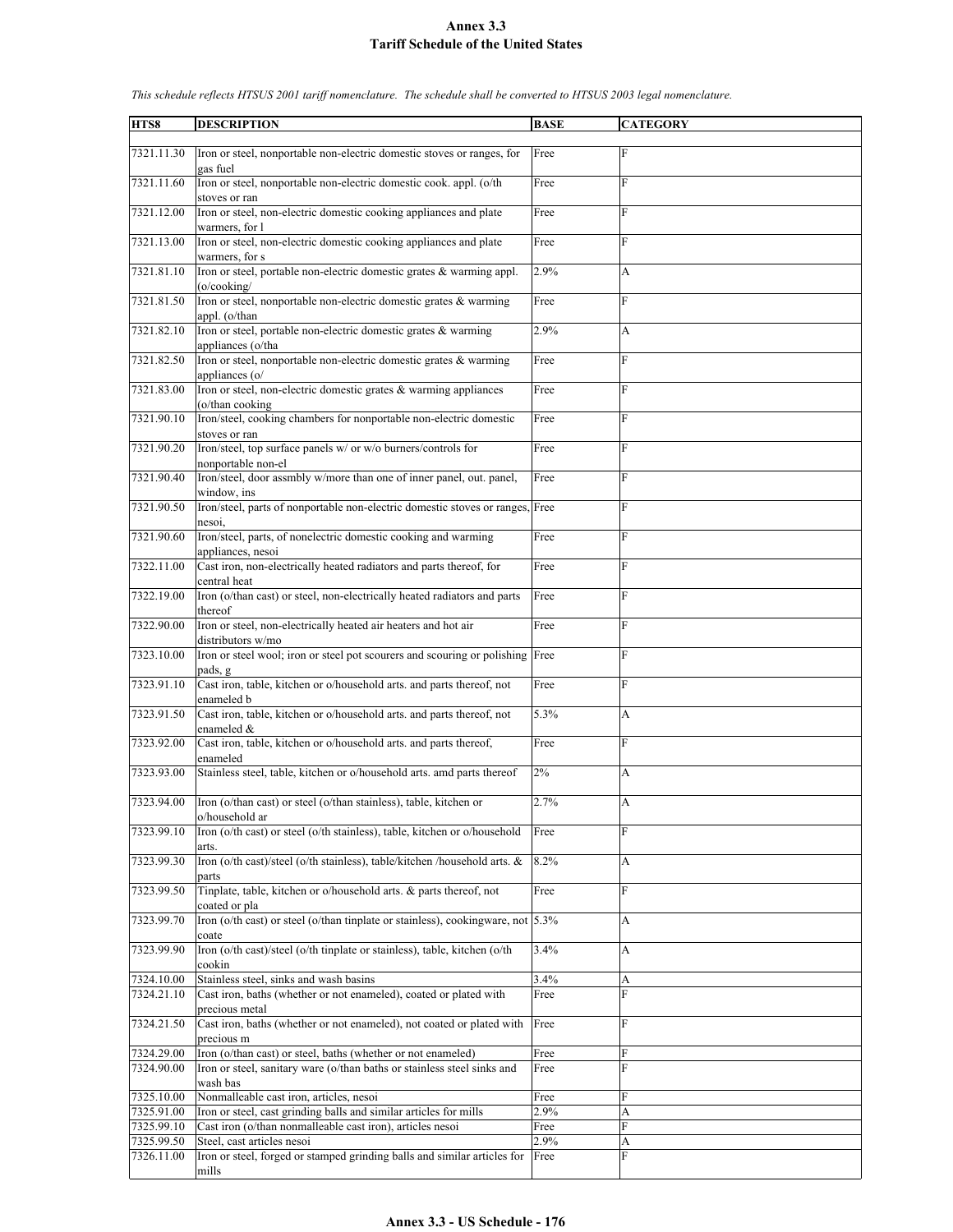| HTS8                     | <b>DESCRIPTION</b>                                                                                    | <b>BASE</b>  | <b>CATEGORY</b>           |
|--------------------------|-------------------------------------------------------------------------------------------------------|--------------|---------------------------|
|                          |                                                                                                       |              |                           |
| 7326.19.00               | Iron or steel, articles forged or stamped but n/further worked, nesoi                                 | 2.9%         | A                         |
| 7326.20.00               | Iron or steel, articles of wire, nesoi                                                                | 3.9%         | A                         |
| 7326.90.10               | Tinplate, articles nesoi                                                                              | Free         | F                         |
| 7326.90.25               | Iron or steel, cable or inner wire for caliper and cantilever brakes and<br>casing                    | Free         | F                         |
| 7326.90.35               | Iron or steel, containers of a kind normally carried on the person, in                                | 7.8%         | B                         |
| 7326.90.45               | the pocke<br>Iron or steel, horse and mule shoes                                                      |              | F                         |
|                          |                                                                                                       | Free         |                           |
| 7326.90.60               | Iron or steel, articles nesoi, coated or plated with precious metal<br>Iron or steel, articles, nesoi | 8.6%<br>2.9% | A                         |
| 7326.90.85<br>7401.10.00 | Copper mattes                                                                                         | Free         | A<br>F                    |
| 7401.20.00               |                                                                                                       | Free         | F                         |
| 7402.00.00               | Cement copper (precipitated copper)                                                                   |              | F                         |
|                          | Unrefined copper; copper anodes for electrolytic refining                                             | Free         |                           |
| 7403.11.00               | Refined copper cathodes and sections of cathodes                                                      | $1\%$        | See Annex 1, note 22.     |
| 7403.12.00               | Refined copper, wire bars                                                                             | $1\%$        | А                         |
| 7403.13.00               | Refined copper, billets                                                                               | $1\%$        | $\overline{A}$            |
| 7403.19.00               | Refined copper, unwrought articles nesoi                                                              | $1\%$        | A                         |
| 7403.21.00               | Copper-zinc base alloys (brass), unwrought nesoi                                                      | $1\%$        | A                         |
| 7403.22.00               | Copper-tin base alloys (bronze), unwrought nesoi                                                      | $1\%$        | A                         |
| 7403.23.00               | Copper-nickel base alloys (cupro-nickel) or copper-nickel-zinc base<br>alloys (nick                   | $1\%$        | A                         |
| 7403.29.00               | Copper alloys (o/than copper-zinc, copper-tin, copper-nickel(cupro-<br>nickel) or co                  | $1\%$        | A                         |
| 7404.00.30               | Copper spent anodes; copper waste $\&$ scrap containing less than 94% Free<br>by weight of            |              | F                         |
| 7404.00.60               | Copper, waste and scrap containing 94% or more by weight of copper Free                               |              | F                         |
| 7405.00.10               | Copper master alloys, containing 5% or more but n/more than 15% by Free<br>weight of pho              |              | F                         |
| 7405.00.60               | Copper master alloys, not containing 5% or more but n/more than<br>15% by weight of                   | Free         | $\mathbf{F}$              |
| 7406.10.00               | Copper, powders of non-lamellar structure                                                             | Free         | F                         |
| 7406.20.00               | Copper, powders of lamellar structure; copper flakes                                                  | Free         | $\boldsymbol{\mathrm{F}}$ |
| 7407.10.15               | Refined copper, hollow profiles                                                                       | 3%           | A                         |
| 7407.10.30               | Refined copper, profiles (o/than hollow profiles)                                                     | 3%           | A                         |
| 7407.10.50               | Refined copper, bars and rods                                                                         | $1\%$        | A                         |
| 7407.21.15               | Copper-zinc base alloys (brass), hollow profiles                                                      | 2.2%         | A                         |
| 7407.21.30               | Copper-zinc base alloys (brass), profiles (o/than hollow profiles)                                    | 2.2%         | A                         |
| 7407.21.50               | Copper-zinc base alloys (brass), low fuming brazing rods                                              | 2.2%         | A                         |
| 7407.21.70               | Copper-zinc base alloys (brass), bars & rods nesoi, having a                                          | 1.9%         | A                         |
| 7407.21.90               | rectangular cross s<br>Copper-zinc base alloys (brass), bars & rods nesoi, not having a               | 2.2%         | А                         |
|                          | rectangular cro                                                                                       |              |                           |
| 7407.22.15               | Copper-nickel base alloys (cupro-nickel) or copper-nickel-zinc base<br>alloys (nick                   | $3\%$        | $\overline{A}$            |
| 7407.22.30               | Copper-nickel base alloys (cupro-nickel) or copper-nickel-zinc base<br>alloys (nick                   | 3%           | A                         |
| 7407.22.50               | Copper-nickel base alloys (cupro-nickel) or copper-nickel-zinc base<br>alloys (nick                   | 3%           | A                         |
| 7407.29.15               | Copper alloys (o/than brass, cupro-nickel or nickel silver), hollow<br>profiles                       | 3%           | A                         |
| 7407.29.30               | Copper alloys (o/than brass, cupro-nickel or nickel silver), profiles<br>(o/than ho                   | 3%           | A                         |
| 7407.29.50               | Copper alloys (o/than brass, cupro-nickel or nickel silver), bars and<br>rods                         | 1.6%         | A                         |
| 7408.11.30               | Refined copper, wire, w/maximum cross-sectional dimension over $9.5 1\%$<br>mm                        |              | A                         |
| 7408.11.60               | Refined copper, wire, w/maximum cross-sectional dimension over 6<br>mm but not over                   | 3%           | $\mathbf{A}$              |
| 7408.19.00               | Refined copper, wire, w/maximum cross-sectional dimension of 6<br>mm or less                          | 3%           | $\mathbf{A}$              |
| 7408.21.00               | Copper-zinc base alloys (brass), wire                                                                 | 3%           | A                         |
| 7408.22.10               | Copper-nickel base alloys (cupro-nickel) or copper-nickel-zinc base<br>alloys (nick                   | 3%           | A                         |
| 7408.22.50               | Copper-nickel base alloys (cupro-nickel) or copper-nickel-zinc base<br>alloys (nick                   | 3%           | A                         |
| 7408.29.10               | Copper alloys (o/than brass, cupro-nickel or nickel-silver), wire,<br>coated or pla                   | 3%           | A                         |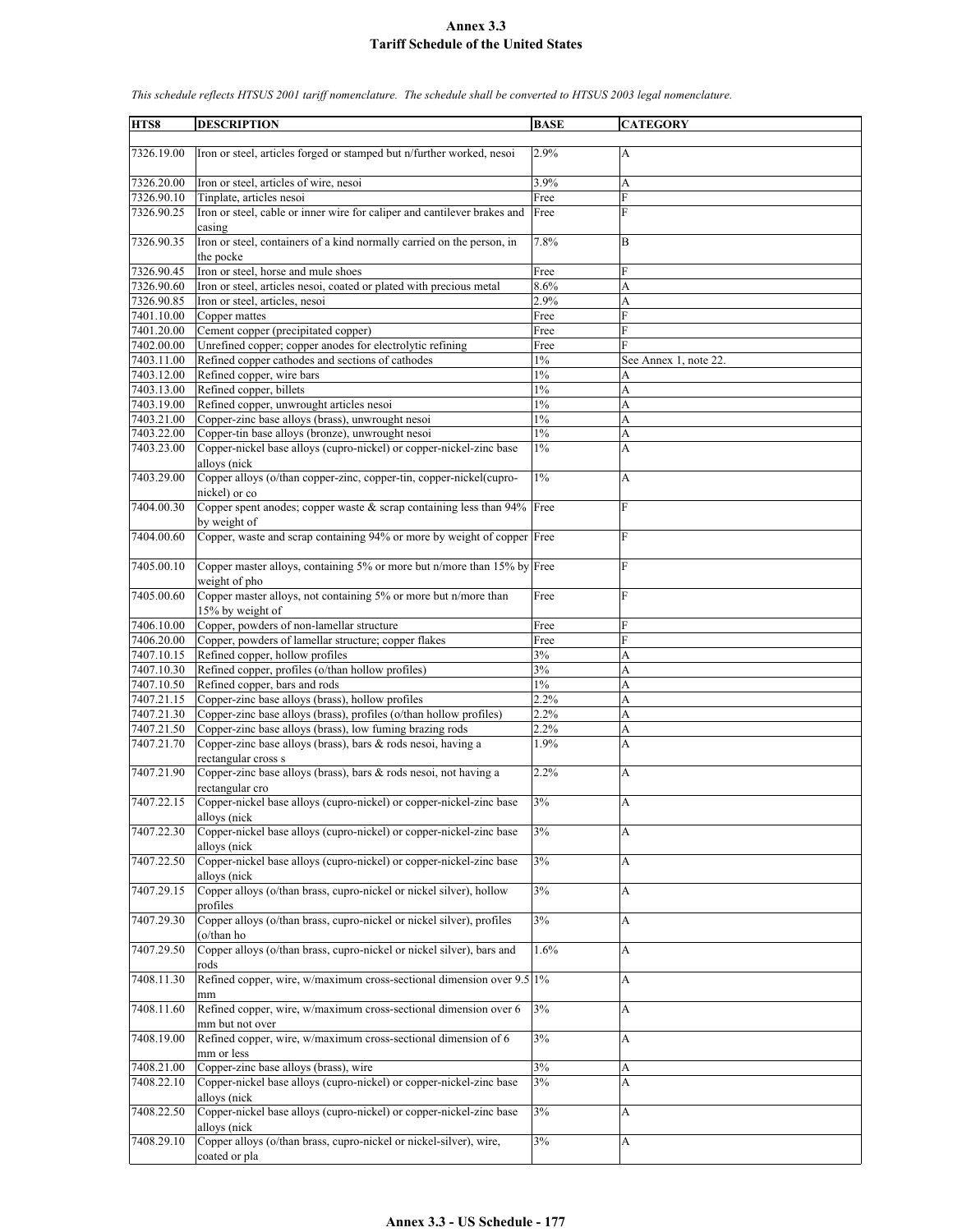| HTS8       | <b>DESCRIPTION</b>                                                                   | <b>BASE</b> | <b>CATEGORY</b>           |
|------------|--------------------------------------------------------------------------------------|-------------|---------------------------|
|            |                                                                                      |             |                           |
| 7408.29.50 | Copper alloys (o/than brass, cupro-nickel or nickel-silver), wire, not               | 3%          | A                         |
|            | coated or                                                                            |             |                           |
| 7409.11.10 | Refined copper, plates, sheets and strip, in coils, with a thickness of $5 \mid 3\%$ |             | A                         |
|            |                                                                                      |             |                           |
|            | mm or                                                                                |             |                           |
| 7409.11.50 | Refined copper, plates, sheets and strip, in coils, with a thickness over $1\%$      |             | A                         |
|            | $0.15$ mm                                                                            |             |                           |
| 7409.19.10 | Refined copper, plates, sheets and strip, not in coils, with a thickness             | 3%          | A                         |
|            | of 5 mm                                                                              |             |                           |
| 7409.19.50 | Refined copper, plates, sheets and strip, not in coils, with a thickness             | $1\%$       | $\boldsymbol{\mathsf{A}}$ |
|            | o/0.15m                                                                              |             |                           |
|            |                                                                                      |             |                           |
| 7409.19.90 | Refined copper, plates, sheets and strip, not in coils, with a thickness             | 3%          | A                         |
|            | o/0.15m                                                                              |             |                           |
| 7409.21.00 | Copper-zinc base alloys (brass), plates, sheets and strip, in coils                  | 1.9%        | А                         |
| 7409.29.00 | Copper-zinc base alloys (brass), plates, sheets and strip, not in coils              | 1.9%        | A                         |
|            |                                                                                      |             |                           |
| 7409.31.10 | Copper-tin base alloys (bronze), plates, sheets and strip, in coils. with 3%         |             | A                         |
|            |                                                                                      |             |                           |
|            | a thic                                                                               |             |                           |
| 7409.31.50 | Copper-tin base alloys (bronze), plates, sheets and strip, in coils, with 1.7%       |             | A                         |
|            | a thic                                                                               |             |                           |
| 7409.31.90 | Copper-tin base alloys (bronze), plates, sheets and strip, in coils,                 | 3%          | A                         |
|            | w/thickness                                                                          |             |                           |
| 7409.39.10 | Copper-tin base alloys (bronze), plates, sheets and strip, with a                    | 3%          | A                         |
|            |                                                                                      |             |                           |
|            | thickness of 5                                                                       |             |                           |
| 7409.39.50 | Copper-tin base alloys (bronze), plates, sheets and strip, with a                    | 1.7%        | A                         |
|            | thickness o/0.                                                                       |             |                           |
| 7409.39.90 | Copper-tin base alloys (bronze), plates, sheets and strip, with a                    | 3%          | A                         |
|            | thickness o/0.                                                                       |             |                           |
| 7409.40.00 | Copper-nickel base alloys (cupro-nickel) or copper-nickel-zinc base                  | 3%          | A                         |
|            |                                                                                      |             |                           |
|            | alloys (nick                                                                         |             |                           |
| 7409.90.10 | Copper alloys (o/than brass/bronze/cupro-nickel/nickel silver), plates, 3%           |             | A                         |
|            | sheets &                                                                             |             |                           |
| 7409.90.50 | Copper alloys (o/than brass/bronze/cupro-nickel/nickel silver), plates, 1.7%         |             | A                         |
|            | sheets $&$                                                                           |             |                           |
| 7409.90.90 | Copper alloys (o/than brass/bronze/cupro-nickel/nickel silver), plates, 3%           |             | A                         |
|            | sheets &                                                                             |             |                           |
|            |                                                                                      |             |                           |
| 7410.11.00 | Refined copper, foil, w/thickness of 0.15 mm or less, not backed                     | $1\%$       | А                         |
| 7410.12.00 | Copper alloys, foil, w/thickness of 0.15 mm or less, not backed                      | $1\%$       | A                         |
| 7410.21.30 | Refined copper, clad laminates, w/thickness of 0.15 mm or less,                      | 3%          | A                         |
|            | backed                                                                               |             |                           |
| 7410.21.60 | Refined copper, foil, w/thickness of 0.15 mm or less, backed                         | 1.5%        | A                         |
| 7410.22.00 | Copper alloys, foil, w/thickness of 0.15 mm or less, backed                          | 1.5%        | A                         |
| 7411.10.10 |                                                                                      |             |                           |
|            | Refined copper, tubes and pipes, seamless                                            | 1.5%        | A                         |
| 7411.10.50 | Refined copper, tubes and pipes, other than seamless                                 | 3%          | A                         |
| 7411.21.10 | Copper-zinc base alloys (brass), tubes and pipes, seamless                           | 1.4%        | A                         |
| 7411.21.50 | Copper-zinc base alloys (brass), tubes and pipes, other than seamless                | 3%          | A                         |
|            |                                                                                      |             |                           |
| 7411.22.00 | Copper-nickel base alloys (cupro-nickel) or copper-nickel-zinc base                  | 3%          | A                         |
|            |                                                                                      |             |                           |
|            | alloys (nick                                                                         |             |                           |
| 7411.29.10 | Copper alloys (o/than brass/cupro-nickel/nickel-silver), pipes and                   | 1.4%        | A                         |
|            | tubes, seamle                                                                        |             |                           |
| 7411.29.50 | Copper alloys (o/than brass/cupro-nickel/nickel-silver), pipes and                   | 3%          | A                         |
|            | tubes, other                                                                         |             |                           |
| 7412.10.00 | Refined copper, fittings for tubes and pipes                                         | 3%          | A                         |
| 7412.20.00 |                                                                                      |             |                           |
|            | Copper alloys, fittings for tubes and pipes                                          | 3%          | A                         |
| 7413.00.10 | Copper, stranded wire, not electrically insulated, not fitted with                   | 3%          | A                         |
|            | fittings and                                                                         |             |                           |
| 7413.00.50 | Copper, cables, plaited bands and the like, not fitted with fittings and             | 2%          | A                         |
|            | not mad                                                                              |             |                           |
| 7413.00.90 | Copper, stranded wire, cables, plaited bands and the like, not                       | 3%          | $\boldsymbol{\mathsf{A}}$ |
|            |                                                                                      |             |                           |
|            | electrically insu                                                                    |             |                           |
| 7414.20.30 | Copper, Fourdrinier wires, for use in papermaking machines, w/94 or Free             |             | $\mathbf{F}$              |
|            | more wires t                                                                         |             |                           |
| 7414.20.60 | Copper, Fourdrinier wires, for use in papermaking machines, w/less                   | 3%          | A                         |
|            | than 94 wires                                                                        |             |                           |
| 7414.20.90 | Copper, wire cloth (o/than Fourdrinier wires for use in papermaking                  | 3%          | $\boldsymbol{\mathsf{A}}$ |
|            | machines)                                                                            |             |                           |
|            |                                                                                      |             |                           |
| 7414.90.00 | Copper, wire grill and netting; expanded metal of copper                             | 3%          | A                         |
| 7415.10.00 | Copper or iron/steel w/heads of copper, nails and tacks, drawing pins, 2.5%          |             | A                         |
|            | staples a                                                                            |             |                           |
| 7415.21.00 | Copper, washers (including spring washers)                                           | 3%          | A                         |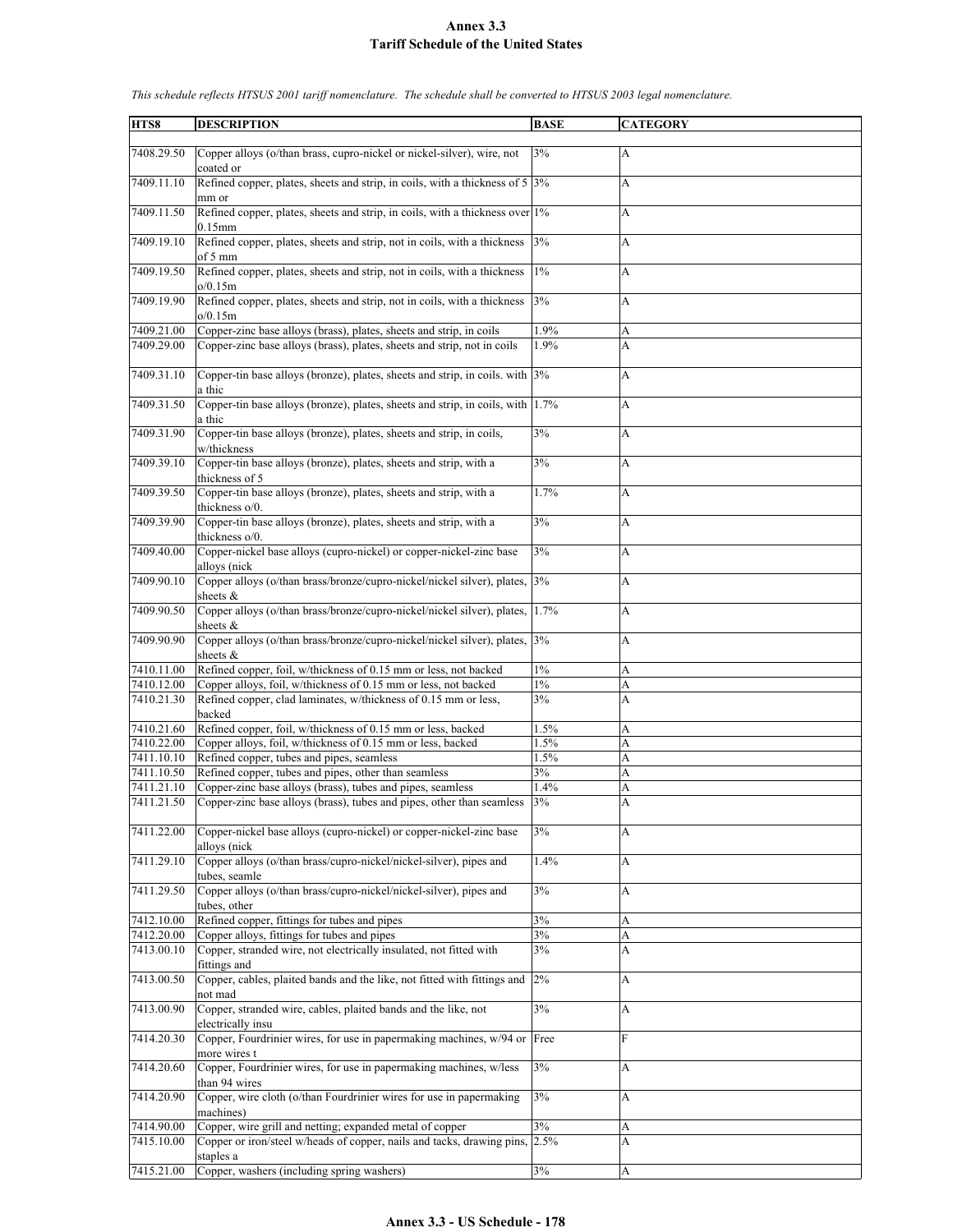| HTS8                     | <b>DESCRIPTION</b>                                                                       | <b>BASE</b> | <b>CATEGORY</b> |
|--------------------------|------------------------------------------------------------------------------------------|-------------|-----------------|
|                          |                                                                                          |             |                 |
| 7415.29.00               | Copper, rivets, cotters, cotter pins and similar non-threaded articles                   | 3%          | А               |
|                          | $(o/\text{than } w$                                                                      |             |                 |
| 7415.31.00               | Copper, screws for wood                                                                  | 3%          | A               |
| 7415.32.10               | Muntz or yellow metal copper alloy, bolts                                                | 1.4%        | A               |
| 7415.32.50               | Copper, screws (o/than wood screws), bolts (o/than of Muntz or                           | 3%          | A               |
|                          | yellow metal) and                                                                        |             |                 |
| 7415.32.90               | Copper, screws (o/than wood screws), bolts (o/than of Muntz or                           | 3%          | A               |
|                          | yellow metal) and                                                                        |             |                 |
| 7415.39.00               | Copper, screw hooks and other threaded articles, nesoi                                   | 3%          | A               |
| 7416.00.00               | Copper, springs                                                                          | 3%          | A               |
| 7417.00.00               | Copper, cooking or heating apparatus of a kind used for domestic                         | 3%          | A               |
|                          | purposes, nonel                                                                          |             |                 |
| 7418.11.20               | Copper-zinc alloy (brass), pot scourers, scouring or polishing pads,                     | 3%          | A               |
| 7418.11.40               | gloves and<br>Copper (o/than copper-zinc alloys), pot scourers, scouring or              | 3%          | A               |
|                          | polishing pads, gl                                                                       |             |                 |
| 7418.19.10               | Copper, table, kitchen or other household articles and parts thereof,                    | 3%          | A               |
|                          | coated or                                                                                |             |                 |
| 7418.19.20               | Copper-zinc alloy (brass), table, kitchen or other household articles                    | 3%          | A               |
|                          | and parts                                                                                |             |                 |
| 7418.19.50               | Copper (o/than brass), table kitchen or other household articles and                     | 3%          | A               |
|                          | parts there                                                                              |             |                 |
| 7418.20.10               | Copper-zinc base alloys (brass), sanitary ware and parts thereof                         | 3%          | А               |
| 7418.20.50               | Copper (o/than brass), sanitary ware and parts thereof                                   | 3%          | A               |
| 7419.10.00               | Copper, chain and parts thereof                                                          | 3%          | A               |
| 7419.91.00               | Copper, articles nesoi, cast, molded, stamped, or forged but not                         | Free        | F               |
|                          | further worked                                                                           |             |                 |
| 7419.99.15               | Copper, containers a kind normally carried on the person, in the                         | 3%          | A               |
|                          | pocket or in th                                                                          |             |                 |
| 7419.99.30               | Copper, articles nesoi, coated or plated with precious metal                             | 3%          | А               |
| 7419.99.50               | Copper, articles nesoi, not coated or plated with precious metal                         | Free        | F               |
| 7501.10.00               | Nickel mattes                                                                            | Free        | F               |
| 7501.20.00               | Nickel oxide sinters and other intermediate products of nickel                           | Free        | F               |
|                          | metallurgy                                                                               |             |                 |
| 7502.10.00               | Nickel (o/than alloy), unwrought                                                         | Free        | F               |
| 7502.20.00               | Nickel alloys, unwrought                                                                 | Free        | F               |
| 7503.00.00               | Nickel, waste and scrap                                                                  | Free        | F               |
| 7504.00.00               | Nickel, powders and flakes                                                               | Free        | F               |
| 7505.11.10               | Nickel (o/than alloy), bars and rods, cold formed                                        | 3%          | A               |
| 7505.11.30               | Nickel (o/than alloy), bars and rods, not cold formed                                    | 2.6%        | A               |
| 7505.11.50               | Nickel (o/than alloy), profiles                                                          | 3%<br>3%    | A               |
| 7505.12.10<br>7505.12.30 | Nickel alloy, bars and rods, cold formed<br>Nickel alloy, bars and rods, not cold formed |             | A               |
| 7505.12.50               | Nickel alloy, profiles                                                                   | 2.5%<br>3%  | A<br>A          |
| 7505.21.10               | Nickel (o/than alloy), wire, cold formed                                                 | 3%          | A               |
| 7505.21.50               | Nickel (o/than alloy), wire, not cold formed                                             | 2.6%        | A               |
| 7505.22.10               | Nickel alloy, wire, cold formed                                                          | 3%          | A               |
| 7505.22.50               | Nickel alloy, wire, not cold formed                                                      | 2.6%        | A               |
| 7506.10.10               | Nickel (o/than alloy), plates, sheets and strip, cold formed                             | 3%          | A               |
| 7506.10.30               | Nickel (o/than alloy), plates, sheets and strip, not cold formed                         | 2.5%        | A               |
| 7506.10.45               | Nickel, foil, w/thickness not over 0.15 mm                                               | 2.5%        | A               |
| 7506.10.60               | Nickel, foil, w/thickness over 0.15 mm                                                   | 2.5%        | A               |
| 7506.20.10               | Nickel alloy, plates, sheets and strip, cold formed                                      | 3%          | A               |
| 7506.20.30               | Nickel alloy, plates, sheets and strip, not cold formed                                  | 2.5%        | A               |
| 7506.20.45               | Nickel alloy, foil, w/thickness not over 0.15 mm                                         | 3%          | A               |
| 7506.20.60               | Nickel alloy, foil, w/thickness over 0.15 mm                                             | $3\%$       | A               |
| 7507.11.00               | Nickel (o/than alloy), tubes and pipes                                                   | $2\%$       | A               |
| 7507.12.00               | Nickel alloy, tubes and pipes                                                            | $2\%$       | A               |
| 7507.20.00               | Nickel, fittings for tubes and pipes                                                     | 3%          | A               |
| 7508.10.00               | Nickel, wire cloth, grill and netting                                                    | 3%          | A               |
| 7508.90.10               | Nickel, stranded wire                                                                    | 3%          | A               |
| 7508.90.50               | Nickel, articles of nesoi                                                                | 3%          | A               |
| 7601.10.30               | Aluminum (o/than alloy), unwrought, in coils, w/uniform x-section                        | 2.6%        | Ċ               |
|                          | throughout len                                                                           |             |                 |
| 7601.10.60               | Aluminum (o/than alloy), unwrought nesoi                                                 | Free        | F               |
| 7601.20.30               | Aluminum alloys, unwrought, in coils, w/uniform x-section                                | 2.6%        | $\overline{C}$  |
|                          | throughout length $& w/$                                                                 |             |                 |
| 7601.20.60               | Aluminum alloys, w/25% or more by weight of silicon, unwrought                           | 2.1%        | $\mathcal{C}$   |
|                          | nesoi                                                                                    |             |                 |
| 7601.20.90               | Aluminum alloys nesoi, unwrought nesoi                                                   | Free        | F               |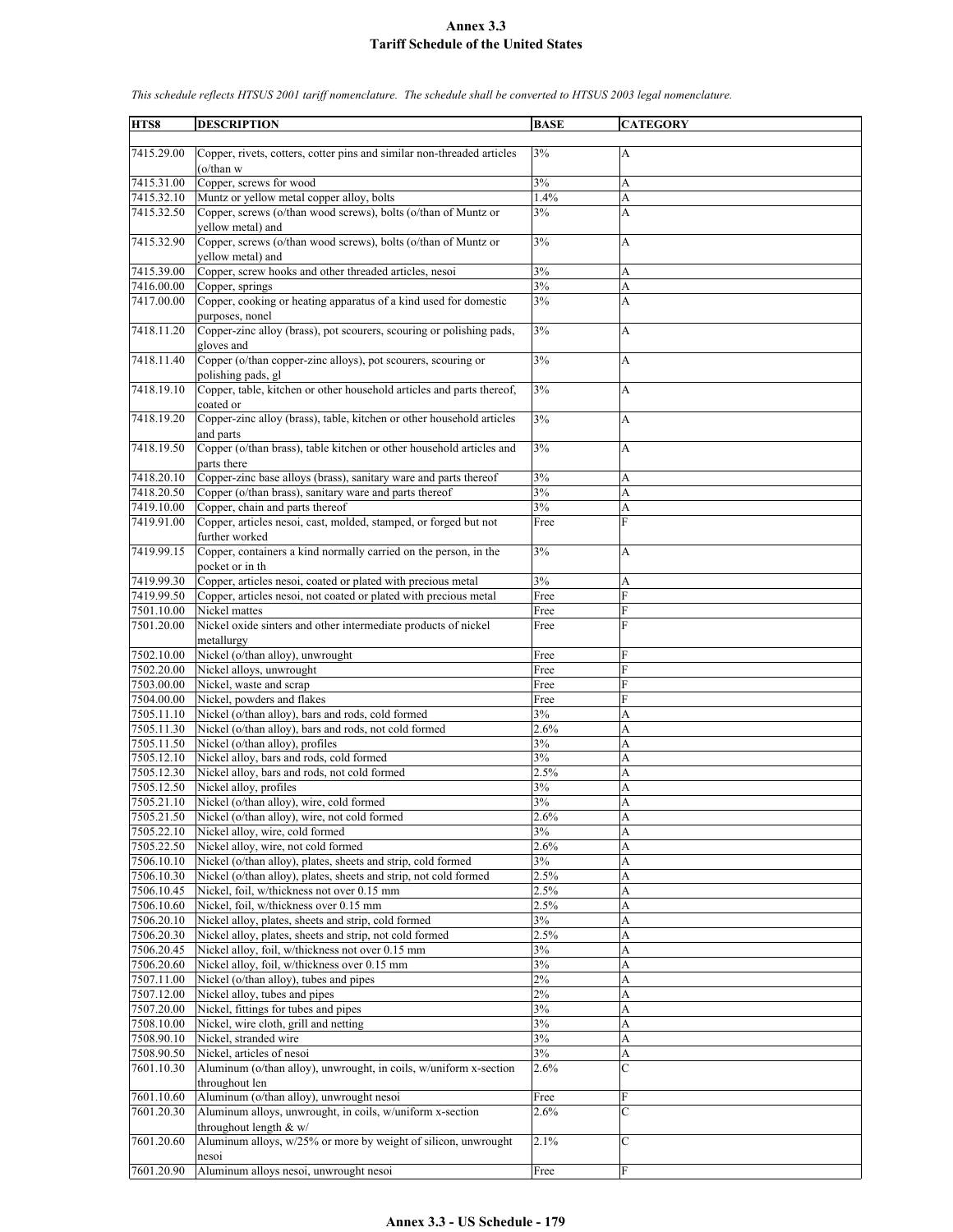**HTS8 DESCRIPTION BASE CATEGORY** 7602.00.00 Aluminum, waste and scrap Free 7603.10.00 Aluminum, powders of non-lamellar structure 5% 7603.20.00 Aluminum, powders of lamellar structure; aluminum flakes 3.9% A  $7604.10.10$  Aluminum (o/than alloy), profiles  $5\%$ 7604.10.30 Aluminum (o/than alloy), bar and rods, with a round cross section  $2.6\%$  A 7604.10.50 Aluminum (o/than alloy), bar and rods, other than with a round cross section  $3\%$  A  $7604.21.00$  Aluminum alloy, hollow profiles  $1.5\%$ 7604.29.10 Aluminum alloy, profiles (o/than hollow profiles) 5% A 7604.29.30 Aluminum alloy, bars and rods, having a round cross section 2.6% A 7604.29.50 Aluminum alloy, bars and rodss, other than with a round cross section 3% A 7605.11.00 Aluminum (o/than alloy), wire, with a maximum cross-sectional dimension over 7 m 2.6% A 7605.19.00 Aluminum (o/than alloy), wire, with a maximum cross-sectional dimension of 7 mm 4.2% A 7605.21.00 Aluminum alloy, wire, with a maximum cross-sectional dimension over 7 mm 2.6% A 7605.29.00 Aluminum alloy, wire, with a maximum cross-sectional dimension of 7 mm or less 4.2% A 7606.11.30 Aluminum (o/than alloy), plates/sheets/strip, w/thick. o/0.2mm, rectangular (inc  $3\%$  A 7606.11.60 Aluminum (o/than alloy), plates/sheets/strip, w/thick. o/0.2mm, rectangular (inc 2.7% A 7606.12.30 Aluminum alloy, plates/sheets/strip, w/thick. o/0.2mm, rectangular (incl. sq), n 3% A 7606.12.60 Aluminum alloy, plates/sheets/strip, w/thick. o/0.2mm, rectangular (incl. sq), c 6.5% A 7606.91.30 Aluminum (o/than alloy), plates/sheets/strip, w/thick. o/0.2mm, o/than rectangul 3% A 7606.91.60 Aluminum (o/than alloy), plates/sheets/strip, w/thick. o/0.2mm, o/than rectangul 2.7% A 7606.92.30 Aluminum alloy, plates/sheets/strip, w/thick. o/0.2mm, o/than rectangular (incl.  $3\%$  A 7606.92.60 Aluminum alloy, plates/sheets/strip, w/thick. o/0.2mm, o/than rectangular (incl. 6.5% A 7607.11.30 Aluminum, foil, w/thickness n/o 0.01 mm, rolled but not further worked, not back 5.8% A 7607.11.60 Aluminum, foil, w/thickness over 0.01 mm but n/o 0.15 mm, rolled but not further  $5.3\%$  A 7607.11.90 Aluminum, foil, w/thickness over 0.15 mm but n/o 0.2 mm, rolled but not further  $3\%$  A 7607.19.10 Aluminum, etched capacitor foil, w/thickness n/o 0.2 mm, not rolled or rolled an 5.3% A 7607.19.30 Aluminum, foil nesoi, w/thickness n/o 0.15 mm, cut to shape, not rolled, not bac 5.7% A 7607.19.60 Aluminum, foil nesoi, w/thickness o/0.15mm but n/o 0.2 mm or 0.15mm or less & no  $3\%$  A 7607.20.10 Aluminum, foil, w/thickness n/o 0.2 mm, backed, covered or decorated with a char 3.7% A 7607.20.50 Aluminum, foil, w/thickness n/o 0.2 mm, backed, nesoi Free  $7608.10.00$  Aluminum (o/than alloy), tubes and pipes  $5.7\%$  A  $7608.20.00$  Aluminum alloy, tubes and pipes  $5.7\%$ 7609.00.00 Aluminum, fittings for tubes and pipes 5.7% A 7610.10.00 Aluminum, doors, windows and their frames and thresholds for doors 5.7% A 7610.90.00 Aluminum, structures and parts of structures, nesoi; aluminum plates, rods, prof 5.7% A 7611.00.00 Aluminum, reservoirs, tanks, vats & like containers for any material (o/than com 2.6% A 7612.10.00 Aluminum, collapsible tubular containers, w/capacity of 300 l or less 2.4% A 7612.90.10 Aluminum, casks, drums & like containers, for any material (o/than compressed or 5.7% A 7612.90.50 Aluminum, casks, drums & like containers, for any material (o/thna compressed or Free F 7613.00.00 Aluminum, containers for compressed or liquefied gas 5% A 7614.10.10 Aluminum, stranded wire, cables & the like w/steel core, not electrically insula 4.9% A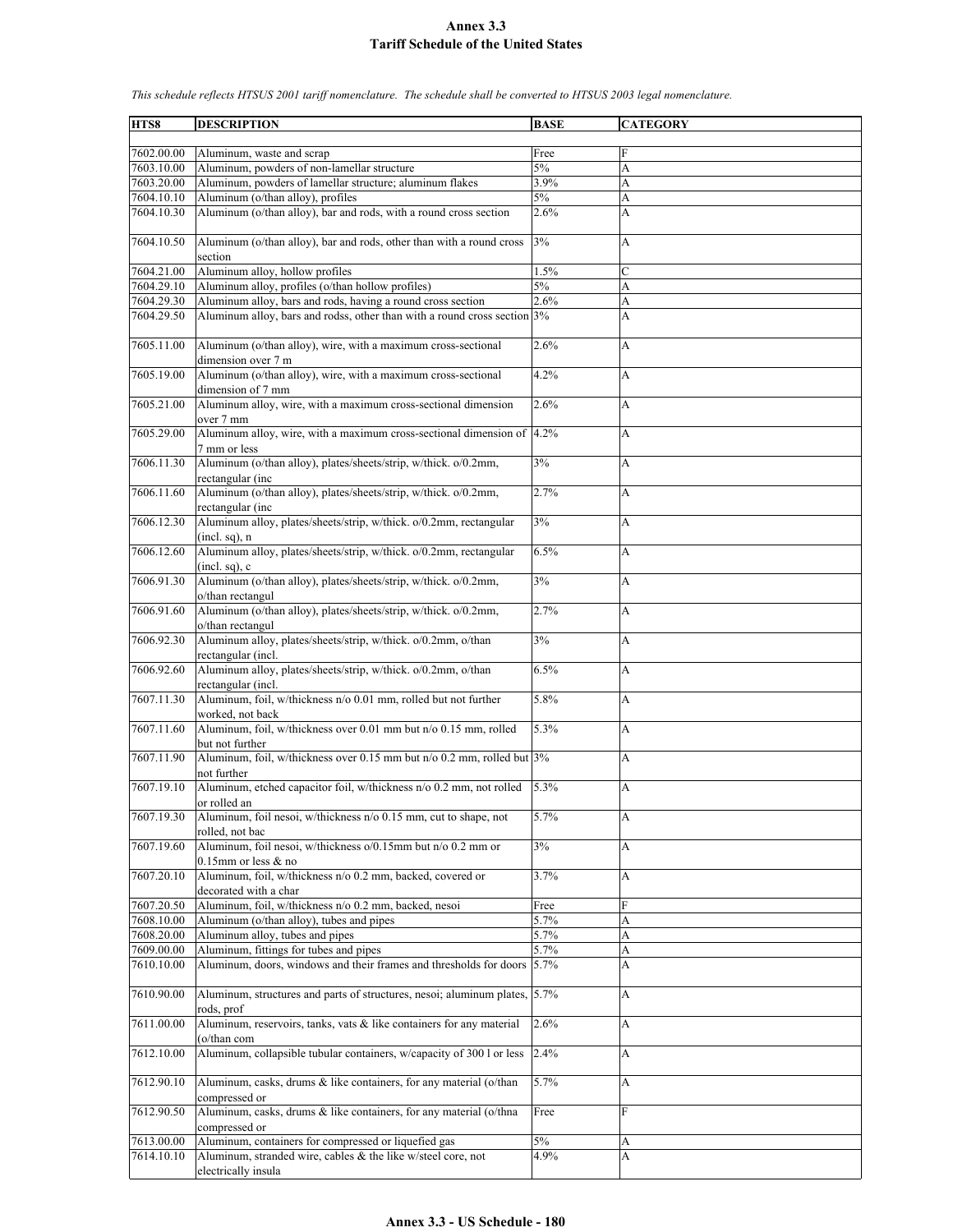| HTS8       | <b>DESCRIPTION</b>                                                       | <b>BASE</b>                         | <b>CATEGORY</b> |
|------------|--------------------------------------------------------------------------|-------------------------------------|-----------------|
|            |                                                                          |                                     |                 |
| 7614.10.50 | Aluminum, stranded wire, cables $\&$ the like w/steel core, not          | 4.9%                                | A               |
|            | electrically insula                                                      |                                     |                 |
| 7614.90.20 | Aluminum, elect. conductors of stranded wire, cables & the like          | 4.9%                                | A               |
|            | (o/than w/steel                                                          |                                     |                 |
| 7614.90.40 | Aluminum, stranded wire, cables, & the like (o/than elect. conduct or    | 4.9%                                | А               |
|            | w/steel co                                                               |                                     |                 |
| 7614.90.50 | Aluminum, stranded wire, cables and the like (o/than w/steel core),      | 5.7%                                | A               |
|            | not electric                                                             |                                     |                 |
| 7615.11.00 |                                                                          | 3.1%                                |                 |
|            | Aluminum, pot scourers, scouring or polishing pads, gloves and the       |                                     | A               |
|            | like                                                                     |                                     |                 |
| 7615.19.10 | Aluminum, cast cooking and kitchen ware, enameled or glazed or           | 3.1%                                | A               |
|            | containing nonsti                                                        |                                     |                 |
| 7615.19.30 | Aluminum, cooking and kitchen ware (o/than cast), enameled or            | 3.1%                                | A               |
|            | glazed or containi                                                       |                                     |                 |
| 7615.19.50 | Aluminum, cast cooking and kitchen ware, not enameled or glazed          | 3.1%                                | A               |
|            | and not containi                                                         |                                     |                 |
| 7615.19.70 | Aluminum, cooking and kitchen ware (o/than cast), not enameled or        | 3.1%                                | A               |
|            | glazed and not                                                           |                                     |                 |
| 7615.19.90 | Aluminum, table, kitchen or other household articles (o/than cooking     | 3.1%                                | A               |
|            | or kitchen                                                               |                                     |                 |
|            |                                                                          |                                     |                 |
| 7615.20.00 | Aluminum, sanitary ware and parts thereof                                | 3.8%                                | A               |
| 7616.10.10 | Aluminum, nails, tacks and staples                                       | 5.7%                                | A               |
| 7616.10.30 | Aluminum, rivets                                                         | 4.7%                                | A               |
| 7616.10.50 | Aluminum, cotters and cotter pins                                        | 5.7%                                | A               |
| 7616.10.70 | Aluminum, screws, bolts, nuts, screw hooks, washers and similar          | $\overline{5.5\%}$                  | A               |
|            | articles w/shank                                                         |                                     |                 |
| 7616.10.90 | Aluminum, screws, bolts, nuts, screw hooks, washers and similar          | 6%                                  | A               |
|            | articles w/shank                                                         |                                     |                 |
|            |                                                                          |                                     |                 |
| 7616.91.00 | Aluminum, wire cloth, grill, netting and fencing                         | 2.5%                                | А               |
| 7616.99.10 | Aluminum, luggage frames                                                 | Free                                | F               |
| 7616.99.50 | Aluminum, articles, nesoi                                                | 2.5%                                | A               |
| 7801.10.00 | Refined lead, unwrought                                                  | $2.5%$ on the                       | A               |
|            |                                                                          | value of                            |                 |
| 7801.91.00 | Lead (o/than refined lead), containing by weight antimony as the         | $2.5%$ on the                       | A               |
|            | principal other                                                          | value of                            |                 |
| 7801.99.30 | Lead (o/than refined lead), bullion                                      | $2.5%$ on the                       | A               |
|            |                                                                          |                                     |                 |
|            |                                                                          | value of                            |                 |
| 7801.99.90 | Lead (o/than refined lead), unwrought nesoi                              | $2.5%$ on the                       | A               |
|            |                                                                          | value of                            |                 |
| 7802.00.00 | Lead, waste and scrap                                                    | Free                                | F               |
| 7803.00.00 | Lead, bars, rods, profiles and wire                                      | 1.2%                                | A               |
| 7804.11.00 | Lead, sheets, strip and foil, w/thickness n/o 0.2 mm, excluding any      | 2.2%                                | A               |
|            | backing                                                                  |                                     |                 |
| 7804.19.00 | Lead, plates & sheets, strip and foil w/thickness o/0.2mm, nesoi         | 3%                                  | А               |
| 7804.20.00 | Lead, powders and flakes                                                 | Free                                | F               |
|            |                                                                          |                                     |                 |
| 7805.00.00 | Lead, tubes or pipes and fittings for tubes or pipes                     | $2\%$                               | A               |
| 7806.00.00 | Lead, articles, nesoi                                                    | 3%                                  | A               |
| 7901.11.00 | Zinc (o/than alloy), unwrought, containing o/99.99% by weight of         | 1.5%                                | A               |
|            | zinc                                                                     |                                     |                 |
| 7901.12.10 | Zinc (o/than alloy), unwrought, casting-grade zinc, containing at least  | 3%                                  | A               |
|            | 97.5% bu                                                                 |                                     |                 |
| 7901.12.50 | Zinc (o/than alloy), unwrought, o/than casting-grade zinc, containing    | 1.5%                                | A               |
|            | at least 9                                                               |                                     |                 |
|            |                                                                          | 3%                                  |                 |
| 7901.20.00 | Zinc alloy, unwrought                                                    |                                     | A               |
| 7902.00.00 | Zinc, waste and scrap                                                    | Free                                | F               |
| 7903.10.00 | Zinc, dust                                                               | $0.7$ cents/ $\overline{\text{kg}}$ | A               |
| 7903.90.30 | Zinc, powders                                                            | $0.5$ cents/ $kg$                   | A               |
| 7903.90.60 | Zinc, flakes                                                             | 3%                                  | A               |
| 7904.00.00 | Zinc, bars, rods, profiles and wire                                      | 4.2%                                | A               |
| 7905.00.00 | Zinc, plates, sheets, strip and foil                                     | 2.8%                                | A               |
| 7906.00.00 | Zinc, tubes or pipes and fittings for tubes or pipes                     | 3%                                  | A               |
| 7907.00.10 |                                                                          |                                     |                 |
|            | Zinc, household, table or kitchen use articles; zinc toilet and sanitary | 3%                                  | A               |
|            | wares;                                                                   |                                     |                 |
| 7907.00.60 | Zinc, articles (o/than for household, table or kitchen use), nesoi       | 3%                                  | A               |
| 8001.10.00 | Tin (o/than alloy), unwrought                                            | Free                                | F               |
| 8001.20.00 | Tin alloy, unwrought                                                     | Free                                | F               |
| 8002.00.00 | Tin, waste and scrap                                                     | Free                                | F               |
| 8003.00.00 | Tin, bars, rods, profiles and wire                                       | 3%                                  | A               |
| 8004.00.00 | Tin, plates, sheets and strip, of a thickness exceeding 0.20 mm          | 2.4%                                | A               |
| 8005.00.10 | Tin. foil, w/thickness (excluding any backing) n/o 0.2 mm                |                                     |                 |
|            |                                                                          | 3%                                  | A               |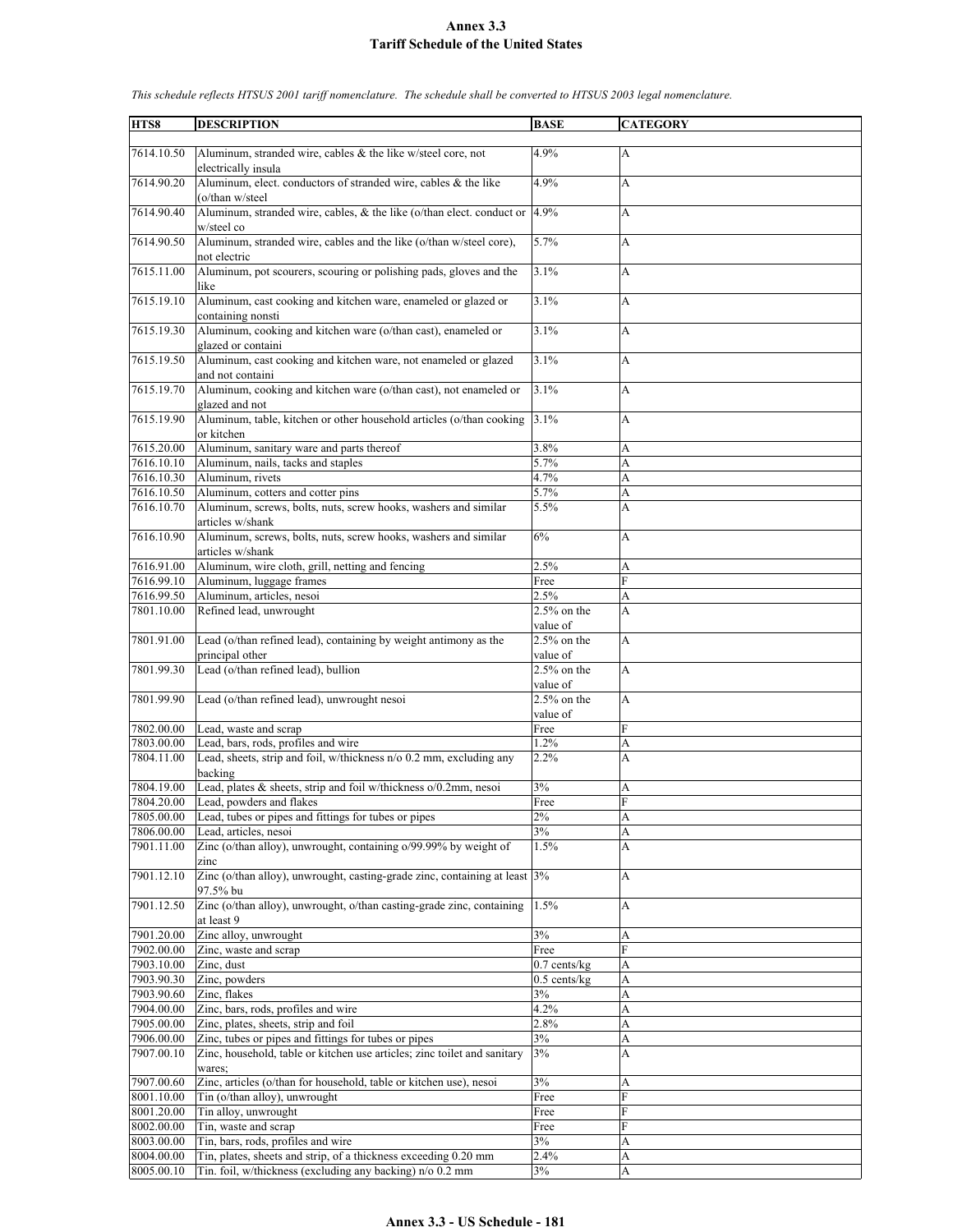| HTS8       | <b>DESCRIPTION</b>                                                                                | <b>BASE</b>             | <b>CATEGORY</b> |
|------------|---------------------------------------------------------------------------------------------------|-------------------------|-----------------|
|            |                                                                                                   |                         |                 |
| 8005.00.20 | Tin, powders and flakes                                                                           | 2.8%                    | A               |
| 8006.00.00 | Tin, tubes or pipes and fittings for tubes or pipes                                               | 2.4%<br>2.1%            | A               |
| 8007.00.10 | Tin, household, table or kitchen use articles; tin toilet and sanitary<br>wares; al               |                         | A               |
| 8007.00.50 | Tin, articles nesoi                                                                               | 2.8%                    | A               |
| 8101.10.00 | Tungsten, powders                                                                                 | $7\%$                   | B               |
| 8101.91.10 | Tungsten, waste and scrap                                                                         | 2.8%                    | A               |
| 8101.91.50 | Tungsten, unwrought (including bars and rods obtained simply by                                   | 6.6%                    | B               |
| 8101.92.00 | sintering)<br>Tungsten, bars and rods (o/than those obtained simply by sintering),<br>profiles, p | 6.5%                    | B               |
| 8101.93.00 | Tungsten, wire                                                                                    | 4.4%                    | A               |
| 8101.99.00 | Tungsten, articles nesoi                                                                          | 3.7%                    | A               |
| 8102.10.00 | Molybdenum, powders                                                                               | 9.1 cents/kg on         | A               |
|            |                                                                                                   | moly                    |                 |
| 8102.91.10 | Molybdenum, unwrought (including bars and rods obtained simply by<br>sintering)                   | 13.9 cents/kg on<br>mol | A               |
| 8102.91.50 | Molybdenum, waste and scrap                                                                       | Free                    | F               |
| 8102.92.30 | Molybdenum, bars and rods (o/than those obtained simply by                                        | 6.6%                    | A               |
|            | sintering)                                                                                        |                         |                 |
| 8102.92.60 | Molybdenum, profiles, plates, sheets, strip and foil                                              | 6.6%                    | A               |
| 8102.93.00 | Molybdenum, wire                                                                                  | 4.4%                    | A               |
| 8102.99.00 | Molybdenum, articles nesoi                                                                        | 3.7%                    | A               |
| 8103.10.30 | Tantalum, waste and scrap                                                                         | Free                    | Ė               |
| 8103.10.60 | Tantalum, unwrought (including bars and rods obtained simply by                                   | 2.5%                    | A               |
|            | sintering); tant                                                                                  |                         |                 |
| 8103.90.00 | Tantalum, articles nesoi                                                                          | 4.4%                    | A               |
| 8104.11.00 | Magnesium, unwrought, containing at least 99.8 percent by weight of                               | 8%                      | A               |
|            | magnesium                                                                                         |                         |                 |
| 8104.19.00 | Magnesium, unwrought, nesoi                                                                       | 6.5%                    | C               |
| 8104.20.00 | Magnesium, waste and scrap                                                                        | Free                    | F               |
| 8104.30.00 | Magnesium, raspings, turnings and granules graded according to size;                              | 4.4%                    | A               |
|            | magnesium p                                                                                       |                         |                 |
| 8104.90.00 | Magnesium, articles nesoi                                                                         | 14.8 cents/kg on        | A               |
|            |                                                                                                   | mag                     |                 |
| 8105.10.30 | Cobalt alloy, unwrought                                                                           | 4.4%                    | A               |
| 8105.10.60 | Cobalt (o/than alloy), unwrought                                                                  | Free                    | F               |
| 8105.10.90 | Cobalt, mattes and other intermediate products of cobalt metallurgy;<br>cobalt wast               | Free                    | F               |
| 8105.90.00 | Cobalt, articles thereof nesoi                                                                    | 3.7%                    | A               |
| 8106.00.00 | Bismuth (including waste $\&$ scrap) and articles thereof, nesoi                                  | Free                    | Ė               |
| 8107.10.00 | Cadmium, unwrought; cadmium, waste and scrap; cadmium, powders                                    | Free                    | F               |
| 8107.90.00 | Cadmium, articles thereof nesoi                                                                   | 4.4%                    | A               |
| 8108.10.10 | Titanium, waste and scrap                                                                         | Free                    | F               |
| 8108.10.50 | Titanium, unwrought; titanium, powders                                                            | 15%                     | C               |
| 8108.90.30 | Titanium, articles nesoi                                                                          | $5.5\%$                 | A               |
| 8108.90.60 | Titanium, wrought nesoi                                                                           | 15%                     | A               |
| 8109.10.30 | Zirconium, waste and scrap                                                                        | Free                    | F               |
| 8109.10.60 | Zirconium, unwrought; zirconium, powders                                                          | 4.2%                    | A               |
| 8109.90.00 | Zirconium, articles, nesoi                                                                        | 3.7%                    | A               |
| 8110.00.00 | Antimony (including waste & scrap) and articles thereof                                           | Free                    | F               |
| 8111.00.30 | Manganese, waste and scrap                                                                        | Free                    | F               |
| 8111.00.45 | Manganese, unwrought                                                                              | 14%                     | Ċ               |
| 8111.00.60 | Manganese (o/than waste and scrap, unwrought) and articles thereof,                               | 3.7%                    | A               |
|            | nesoi                                                                                             |                         |                 |
| 8112.11.30 | Beryllium, waste and scrap                                                                        | Free                    | F               |
| 8112.11.60 | Beryllium, unwrought; beryllium, powders                                                          | 8.5%                    | A               |
| 8112.19.00 | Beryllium, articles nesoi                                                                         | 5.5%                    | A               |
| 8112.20.30 | Chromium, waste and scrap                                                                         | Free                    | F               |
| 8112.20.60 | Chromium (o/than waste $&$ scrap) and articles thereof                                            | 3%                      | A               |
| 8112.30.30 | Germanium, waste and scrap                                                                        | Free                    | F               |
| 8112.30.60 | Germanium, unwrought                                                                              | 2.6%                    | A               |
| 8112.30.90 | Germanium nesoi and articles thereof                                                              | 4.4%                    | A<br>Ė          |
| 8112.40.30 | Vanadium, waste and scrap<br>Vanadium (o/than waste $&$ scrap) and articles thereof               | Free<br>$2\%$           |                 |
| 8112.40.60 |                                                                                                   |                         | A<br>F          |
| 8112.91.05 | Gallium, hafnium, indium, niobium, rhenium, or thallium, waste &<br>srap of the for               | Free                    |                 |
| 8112.91.10 | Gallium, unwrought; gallium, powders                                                              | $3\%$                   | A               |
| 8112.91.20 | Hafnium, unwrought; hafnium, powders                                                              | Free                    | F               |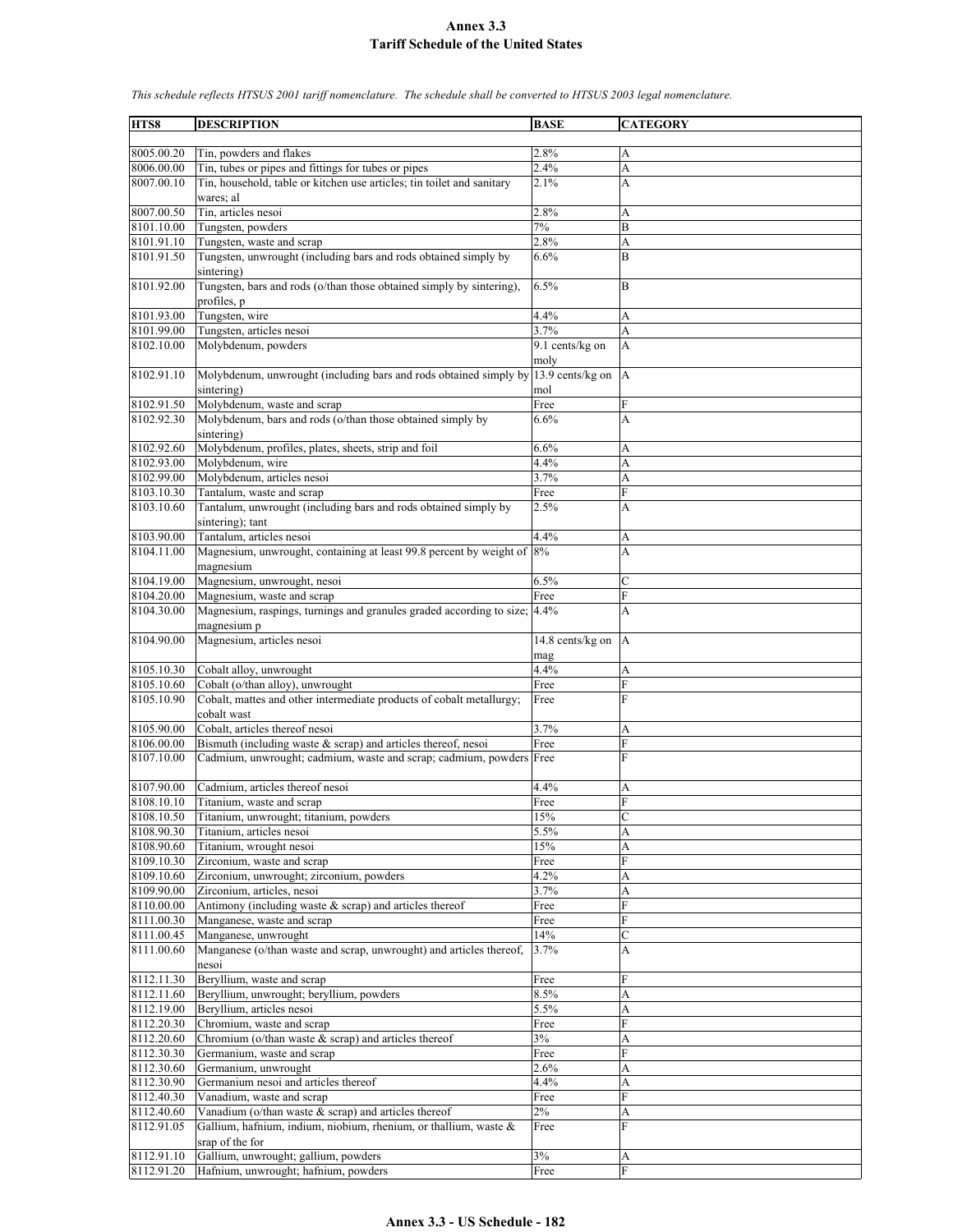**HTS8 DESCRIPTION BASE CATEGORY** 8112.91.30 Indium, unwrought; indium, powders Free 8112.91.40 Niobium (columbium), unwrought; niobium, powders 4.9% 8112.91.50 Rhenium, unwrought; rhenium, powders 3% A 8112.91.60 Thallium, unwrought; thallium, powders 4% A 8112.99.00 Gallium, hafnium, indium, niobium, rhenium, and thallium, articles thereof, neso 4% A 8113.00.00 Cermets (including waste & scrap) and articles thereof 3.7% A 8201.10.00 Spades and shovels and base metal parts thereof Free 8201.20.00 Forks (hand tools) and base metal parts thereof Free 8201.30.00 Mattocks, picks, hoes and rakes and base metal parts thereof Free 8201.40.30 Machetes, and base metal parts thereof Free 8201.40.60 Axes, bill hooks and similar hewing tools (o/than machetes), and base metal part 6.2% A 8201.50.00 One-handed secateurs, pruners and shears (including poultry shears), and base me 1 cent each + 2.8% A 8201.60.00 Hedge shears, two-handed pruning shears and similar two-handed shears, and base 1 cent each + 2.8% A 8201.90.30 Grass shears, and base metal parts thereof 2 cents each + 5.1% A 8201.90.60 Base metal hand tools of a kind used in agriculture, horticulture or forestry ne Free 8202.10.00 Hand saws, and base metal parts thereof (except blades) Free<br>8202.20.00 Band saw blades Free Band saw blades Free 8202.31.00 Circular saw blades (including slitting or slotting saw blades), w/working part Free F 8202.39.00 Circular saw blades (including slitting or slotting saw blades), with working pa Free 8202.40.30 Chain saw blades & base metal parts thereof, w/cutting parts cont. o/0.2% of Cr, 7.2% A 8202.40.60 Chain saw blades and base metal parts thereof, nesoi Free 8202.91.30 Hacksaw blades for working metal Free 8202.91.60 Straight saw blades for working metal (o/than hacksaw blades), and base metal pa Free F 8202.99.00 Saw blades nesoi, and base metal parts thereof Free 8203.10.30 Files, rasps and similar tools, n/o 11 cm in length  $\left| \text{Free} \right|$ 8203.10.60 Files, rasps and similar tools,  $o/11$  cm but n/o 17 cm in length Free F 8203.10.90 Files, rasps and similar tools,  $o/17$  cm in length Free  $8203.20.20$  Base metal tweezers  $4\%$  $8203.20.40$  Slip joint pliers<br>8203.20.60 Pliers (including cutting pliers but not slip joint pliers), pincers and 12 co Pliers (including cutting pliers but not slip joint pliers), pincers and similar 12 cents/doz. + 5.5% A 8203.20.80 Base metal parts of pliers (including cutting pliers), pincers, tweezers and sim  $4.5\%$  A 8203.30.00 Metal cutting shears and similar tools, and base metal parts thereof Free 8203.40.30 Pipe cutters, bolt cutters, perf. punches & similar tools, w/cutting parts o/0.2  $6\%$  A 8203.40.60 Pipe cutters, bolt cutters, perforating punches and similar tools, nesoi, and ba 3.3% A 8204.11.00 Hand-operated non-adjustable spanners and wrenches, and base metal 9% parts thereof 8204.12.00 Hand-operated adjustable spanners and wrenches, and base metal parts thereof 9% A 8204.20.00 Socket wrenches, with or without handles, drives and extensions, and base metal 9% A 8205.10.00 Drilling, threading or tapping tools, and base metal parts thereof 6.2% A 8205.20.30 Hammers and sledge hammers, with heads not over 1.5 kg each, and base metal part 6.2% A 8205.20.60 Hammers and sledge hammers, with heads over 1.5 kg each, and base metal parts th **Free** 8205.30.30 Planes, chisels, gouges etc. for working wood, over 0.2% chromium, molybdenum or 5.7% A 8205.30.60 Planes, chisels, gouges and similar cutting tools for working wood, nesoi, and b 5% A 8205.40.00 Screwdrivers and base metal parts thereof 6.2% A 8205.51.15 Carving and butcher steels, of iron or steel, with or without their handles Free F 8205.51.30 Iron or steel household handtools (o/than carving & butcher steels), and base me 3.7% A 8205.51.45 Copper household handtools, and base metal parts thereof Free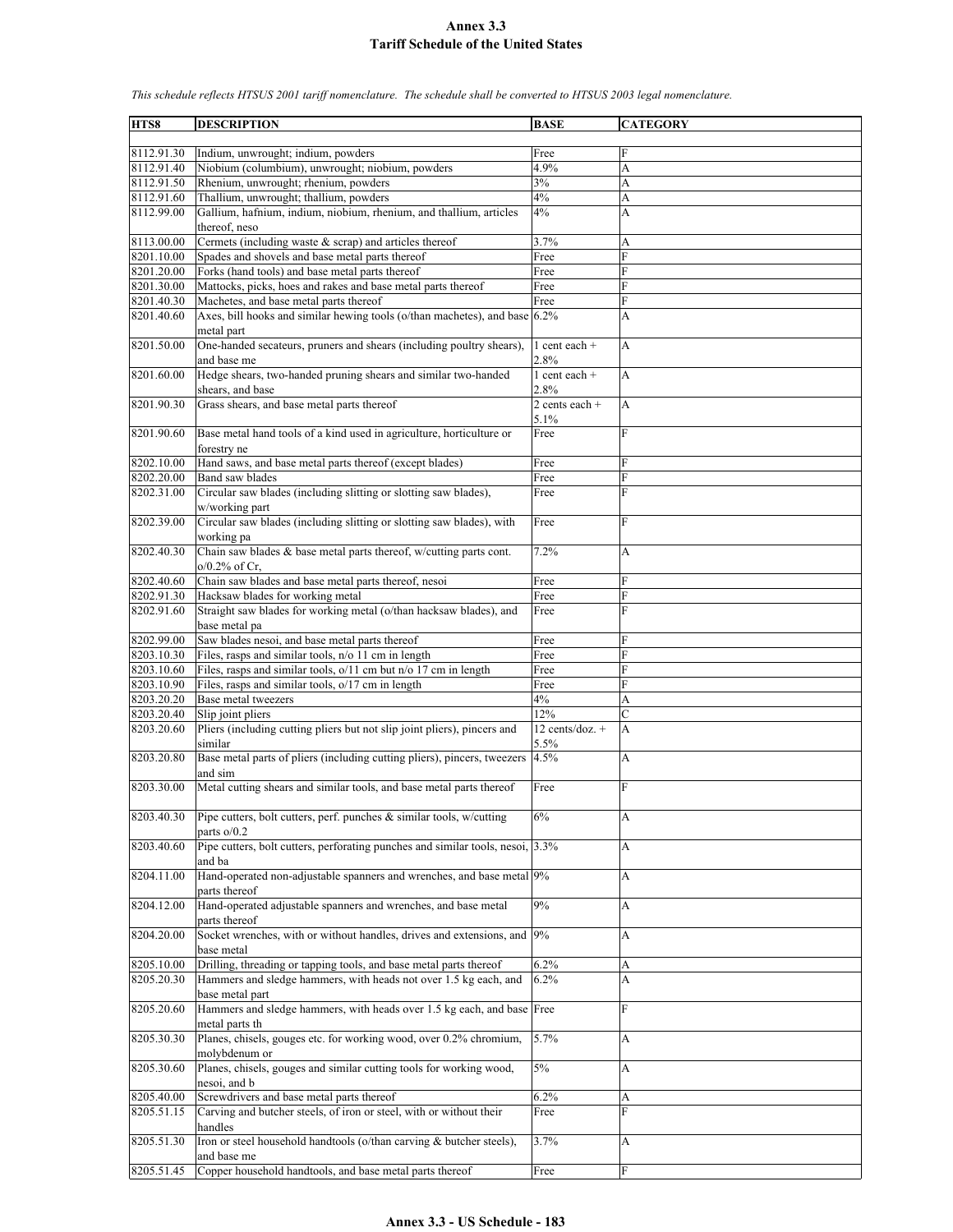| HTS8       | <b>DESCRIPTION</b>                                                                               | <b>BASE</b>              | <b>CATEGORY</b> |
|------------|--------------------------------------------------------------------------------------------------|--------------------------|-----------------|
|            |                                                                                                  |                          |                 |
| 8205.51.60 | Aluminum household handtools, and base metal parts thereof                                       | $2.2$ cents/kg +         | A               |
|            |                                                                                                  | 5%                       |                 |
| 8205.51.75 | Base metal, nesoi, household handtools, and base metal parts thereof                             | 3.7%                     | A               |
| 8205.59.10 | Pipe tools and base metal parts thereof                                                          | 7.2%                     | А               |
| 8205.59.20 | Powder-actuated hand tools and base metal parts thereof                                          | Free                     | F               |
| 8205.59.30 | Crowbars, track tools and wedges, and base metal parts thereof                                   | Free                     | F               |
| 8205.59.40 | Base metal handtools (o/than household) nesoi, for agricultural,                                 | Free                     | F               |
|            | horticultural o                                                                                  |                          |                 |
|            |                                                                                                  |                          |                 |
| 8205.59.45 | Caulking guns of iron or steel, and base metal parts thereof                                     | 5.3%                     | A               |
| 8205.59.55 | Iron or steel handtools (o/than household) nesoi, and base metal parts<br>thereof                | 5.3%                     | A               |
| 8205.59.60 | Copper handtools (o/than household) nesoi, and base metal parts<br>thereof                       | Free                     | $\overline{F}$  |
| 8205.59.70 | Aluminum handtools (o/than household) nesoi, and base metal parts<br>thereof                     | $1.5$ cents/kg +<br>3.5% | A               |
| 8205.59.80 | Base metal, nesoi, handtools (o/than household), and base metal parts 3.7%                       |                          | A               |
|            | thereof                                                                                          |                          |                 |
| 8205.60.00 | Blow torches and similar self-contained torches, and base metal parts<br>thereof                 | 2.9%                     | A               |
| 8205.70.00 | Vises, clamps and the like, and base metal parts thereof                                         | 5%                       | A               |
| 8205.80.00 | Anvils, portable forges, hand- or pedal-operated grinding wheels with Free                       |                          | F               |
|            | frameworks                                                                                       |                          |                 |
| 8205.90.00 | Sets of articles (handtools and other specified tools) of two or more                            | The rate of duty         | B               |
| 8206.00.00 | subheading<br>Tools of two or more of headings 8202 to 8205 put up in sets for                   | app<br>The rate of duty  | $\bf{B}$        |
| 8207.13.00 | retail sale<br>Interchangeable tools for rock drilling or earth boring tools,                    | app<br>3.6%              | A               |
|            | w/working part of                                                                                |                          |                 |
| 8207.19.30 | Interchangeable tools for rock drilling or earth boring tools, w/cutting 5%<br>part o/           |                          | A               |
| 8207.19.60 | Interchangeable tools for rock drilling or earth boring tools,<br>w/working part ne              | 2.9%                     | A               |
| 8207.20.00 | Interchangeable dies for drawing or extruding metal, and base metal<br>parts thereo              | 3.9%                     | A               |
| 8207.30.30 | Interchangeable tools for pressing, stamping or punching, suitable for $\vert$ 5.7%<br>cutting m |                          | А               |
| 8207.30.60 | Interchangeable tools for pressing, stamping or punching, not suitable 2.9%                      |                          | A               |
| 8207.40.30 | for cutti<br>Interchangeable tools for tapping or threading, w/cutting pts ov 0.2%               | 5.7%                     | A               |
| 8207.40.60 | by wt of C<br>Interchangeable tools for tapping or threading, nesoi, and base metal              | 4.8%                     | A               |
|            | parts ther                                                                                       |                          |                 |
| 8207.50.20 | Interchangeable tools for drilling (o/than rock drilling) w/cutting part<br>ov 0.2%              | 5%                       | A               |
| 8207.50.40 | Interchangeable tools for drilling (o/than rock drilling), nesoi, suitable 8.4%                  |                          | A               |
| 8207.50.60 | for c<br>Interchangeable tools for handtools, for drilling (o/than rock drilling),               | 5.2%                     | А               |
| 8207.50.80 | nesoi,<br>Interchangeable tools (o/than for handtools) for drilling (o/than rock                 | 2.9%                     | A               |
|            | drilling)                                                                                        |                          |                 |
| 8207.60.00 | Interchangeable tools for boring or broaching, and base metal parts<br>thereof                   | 4.8%                     | A               |
| 8207.70.30 | Interchangeable tools for milling, w/cutting part ov 0.2% by wt of Cr,<br>Mo or W,               | 5%                       | A               |
| 8207.70.60 | Interchangeable tools for milling, nesoi, and base metal parts thereof                           | 2.9%                     | A               |
| 8207.80.30 | Interchangeable tools for turning, w/cutting part ov 0.2% by wt of Cr, 4.8%<br>Mo or W,          |                          | A               |
| 8207.80.60 | Interchangeable tools for turning, nesoi, and base metal parts thereof                           | 3.7%                     | A               |
| 8207.90.15 | Interchangeable files and rasps, including rotary files and rasps, and                           | 1.6%                     | А               |
| 8207.90.30 | base meta<br>Interchangeable cutting tools, nesoi, w/cutting part ov 0.2% by wt of               | $5\%$                    | A               |
|            | Cr, Mo or                                                                                        |                          |                 |
| 8207.90.45 | Interchangeable tools, nesoi, suitable for cutting metal, nesoi and base 4.8%                    |                          | A               |
| 8207.90.60 | metal p<br>Interchangeable tools for handtools, nesoi, not suitable for cutting<br>metal, neso   | 4.3%                     | А               |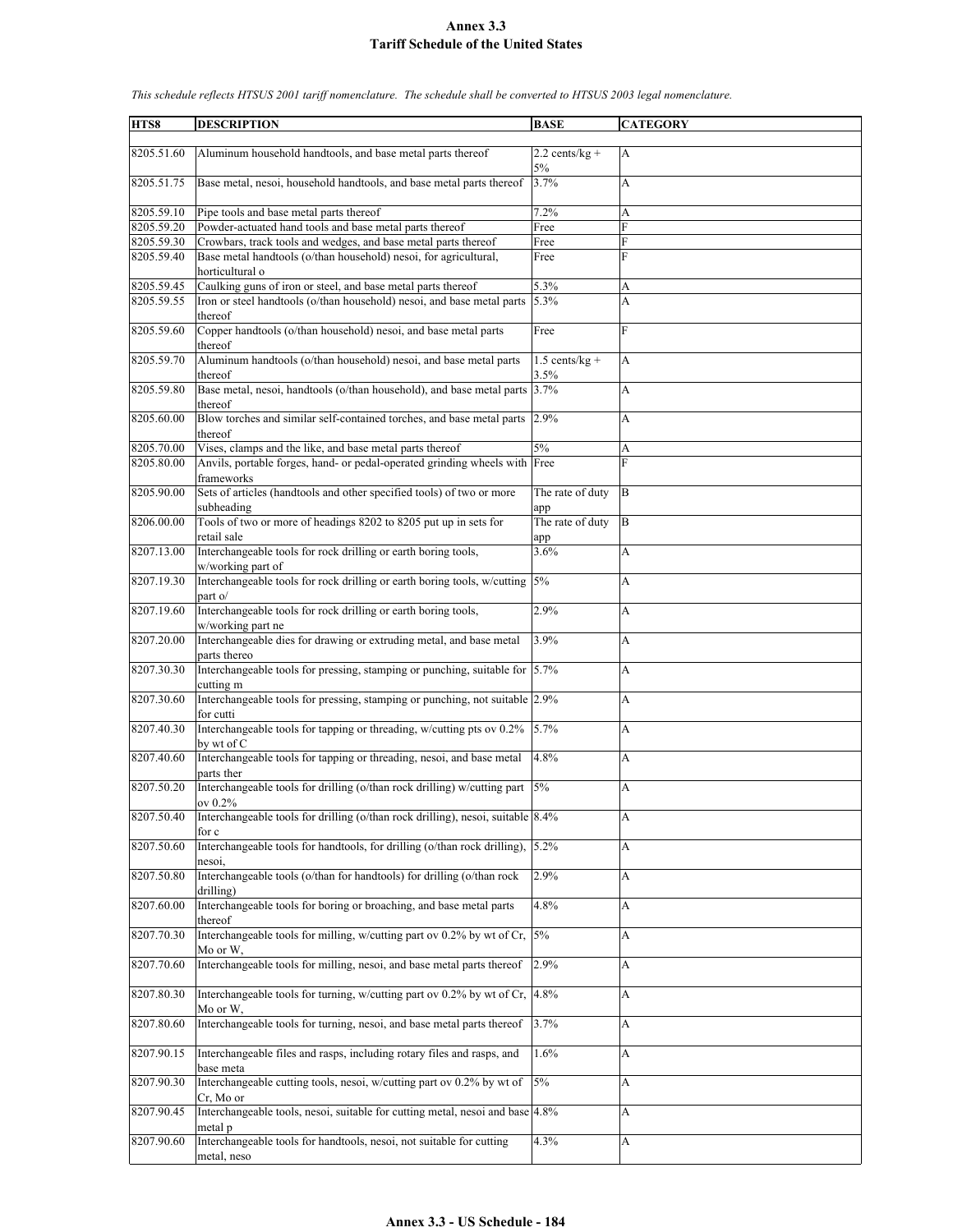| HTS8       | <b>DESCRIPTION</b>                                                                      | <b>BASE</b>                   | <b>CATEGORY</b>           |
|------------|-----------------------------------------------------------------------------------------|-------------------------------|---------------------------|
|            |                                                                                         |                               |                           |
| 8207.90.75 | Interchangeable tools (o/than for handtools) nesoi, not suitable for                    | 3.7%                          | $\overline{A}$            |
|            | cutting met                                                                             |                               |                           |
| 8208.10.00 | Knives and cutting blades for metal working machines or mechanical Free                 |                               | F                         |
|            | appliances, a                                                                           |                               |                           |
| 8208.20.00 | Knives and cutting blades for wood working machines or mechanical Free                  |                               | F                         |
|            |                                                                                         |                               |                           |
|            | appliances, an                                                                          |                               |                           |
| 8208.30.00 | Knives and cutting blades for kitchen appliances or for machines used Free              |                               | F                         |
|            | by the foo                                                                              |                               |                           |
| 8208.40.30 | Lawnmower blades for agricultural, horticultural or forestry machines Free              |                               | F                         |
|            |                                                                                         |                               |                           |
| 8208.40.60 | Knives and cutting blades (o/than lawnmower blades) for agricultural, Free              |                               | F                         |
|            | horticultu                                                                              |                               |                           |
| 8208.90.30 | Knives and cutting blades for shoe machinery, and base metal parts                      | Free                          | F                         |
|            |                                                                                         |                               |                           |
|            | thereof                                                                                 |                               |                           |
| 8208.90.60 | Knives and cutting blades, nesoi for machines or for mechanical                         | Free                          | $\overline{F}$            |
|            | appliances nesoi                                                                        |                               |                           |
| 8209.00.00 | Cermet plates, sticks, tips and the like for tools, unmounted                           | 4.6%                          | А                         |
| 8210.00.00 | Hand-operated mechanical appliances weighing 10 kg or less, used in                     | 3.7%                          | A                         |
|            | preparation,                                                                            |                               |                           |
| 8211.10.00 | Sets of assorted knives w/cutting blades serrated or not (including                     | The rate of duty              | B                         |
|            | pruning kniv                                                                            | app                           |                           |
| 8211.91.10 | Table knives with fixed blades and silver-plated handles                                | Free                          | F                         |
| 8211.91.20 |                                                                                         |                               | ΙB                        |
|            | Table knives w/fixed blades, w/stain. steel handles w/Ni or ov 10% by 0.4 cents each +  |                               |                           |
|            | wt. of Mn.                                                                              | 6.4                           |                           |
| 8211.91.25 | Table knives w/fixed blades, w/stain. steel handles cont. Ni or ov 10% 0.4 cents each + |                               | ΙB                        |
|            | by wt of                                                                                | 6.8                           |                           |
| 8211.91.30 | Table knives w/fixed blades, w/stain. steel handles, nesoi, not ov 25.9                 | $0.9$ cents each +            | $\mathbf C$               |
|            | cm in ov                                                                                | 10.                           |                           |
| 8211.91.40 | Table knives w/fixed blades, w/stain. steel handles, nesoi                              | $0.3$ cents each +            | ΙA                        |
|            |                                                                                         | 3.7                           |                           |
| 8211.91.50 | Table knives w/fixed blades, with rubber or plastics handles                            | $0.7$ cents each +            | ΙA                        |
|            |                                                                                         |                               |                           |
|            |                                                                                         | 3.7                           |                           |
| 8211.91.80 | Table knives w/fixed blades, w/handles other than of silver-plate,                      | $0.3$ cents each +            | A                         |
|            | stainless ste                                                                           | 4.9                           |                           |
| 8211.92.20 | Kitchen and butcher knives w/fixed blades, with rubber or plastics                      | $\overline{0.8}$ cents each + | $\overline{A}$            |
|            | handles                                                                                 | 4.6                           |                           |
| 8211.92.40 | Knives w/fixed blades (o/than table or kitchen and butcher knives),                     | $1$ cent each $+$             | A                         |
|            | with rubber                                                                             | 4.6%                          |                           |
| 8211.92.60 | Hunting knives w/fixed blades, with wood handles                                        | 4.4%                          | А                         |
| 8211.92.90 | Knives w/fixed blades (o/than table knives, other knives                                | $0.4$ cents each +            | A                         |
|            |                                                                                         |                               |                           |
|            | w/rubb./plast. handles,                                                                 | 6.1                           |                           |
| 8211.93.00 | Knives having other than fixed blades                                                   | $3$ cents each +              | A                         |
|            |                                                                                         | 5.4%                          |                           |
| 8211.94.10 | Base metal blades for knives having fixed blades                                        | 0.16 cents each $+ A $        |                           |
|            |                                                                                         | $\overline{2}$                |                           |
| 8211.94.50 | Base metal blades for knives having other than fixed blades                             | $1$ cent each $+$             | $\boldsymbol{\mathsf{A}}$ |
|            |                                                                                         | 5.4%                          |                           |
| 8211.95.10 | Base metal handles for table knives w/fixed blades                                      | $0.3$ cents each +            | A                         |
|            |                                                                                         | 4.9                           |                           |
| 8211.95.50 | Base metal handles for knives (o/than table knivies) w/fixed blades                     |                               | A                         |
|            |                                                                                         | $0.4$ cents each +            |                           |
|            |                                                                                         | 6.1                           |                           |
| 8211.95.90 | Base metal handles for knives having other than fixed blades                            | 3 cents each +                | A                         |
|            |                                                                                         | 5.4%                          |                           |
| 8212.10.00 | Base metal razors                                                                       | Free                          | F                         |
| 8212.20.00 | Base metal safety razor blades (including razor blade blanks)                           | Free                          | F                         |
| 8212.90.00 | Base metal parts of razors and razor blades                                             | Free                          | F                         |
| 8213.00.30 | Base metal scissors, tailors' shears and similar shears, and blades                     | $1.7$ cents each +            | A                         |
|            | thereof, val                                                                            | 4.3                           |                           |
| 8213.00.60 | Base metal pinking shears, and blades thereof, valued over \$30 per                     | 8 cents each +                | A                         |
|            |                                                                                         |                               |                           |
|            | dozen                                                                                   | 8%                            |                           |
| 8213.00.90 | Base metal scissors, tailors' shears and similar shears (o/than pinking                 | $5.1$ cents each +            | $\mathbf C$               |
|            | shears v                                                                                | 5.1                           |                           |
| 8214.10.00 | Base metal paper knives, letter openers, erasing knives,                                | $0.3$ cents each +            | A                         |
|            | nonmechanical pencil sh                                                                 | 4.2                           |                           |
| 8214.20.30 | Base metal instruments for manicure or pedicure purposes, and base                      | 4%                            | А                         |
|            | metal parts t                                                                           |                               |                           |
| 8214.20.60 | Manicure and pedicure sets, and combinations thereof, in leather                        | Free                          | F                         |
|            | containers                                                                              |                               |                           |
|            |                                                                                         |                               |                           |
| 8214.20.90 | Manicure and pedicure sets, and combinations thereof, other than in                     | 4.1%                          | A                         |
|            | leather cont                                                                            |                               |                           |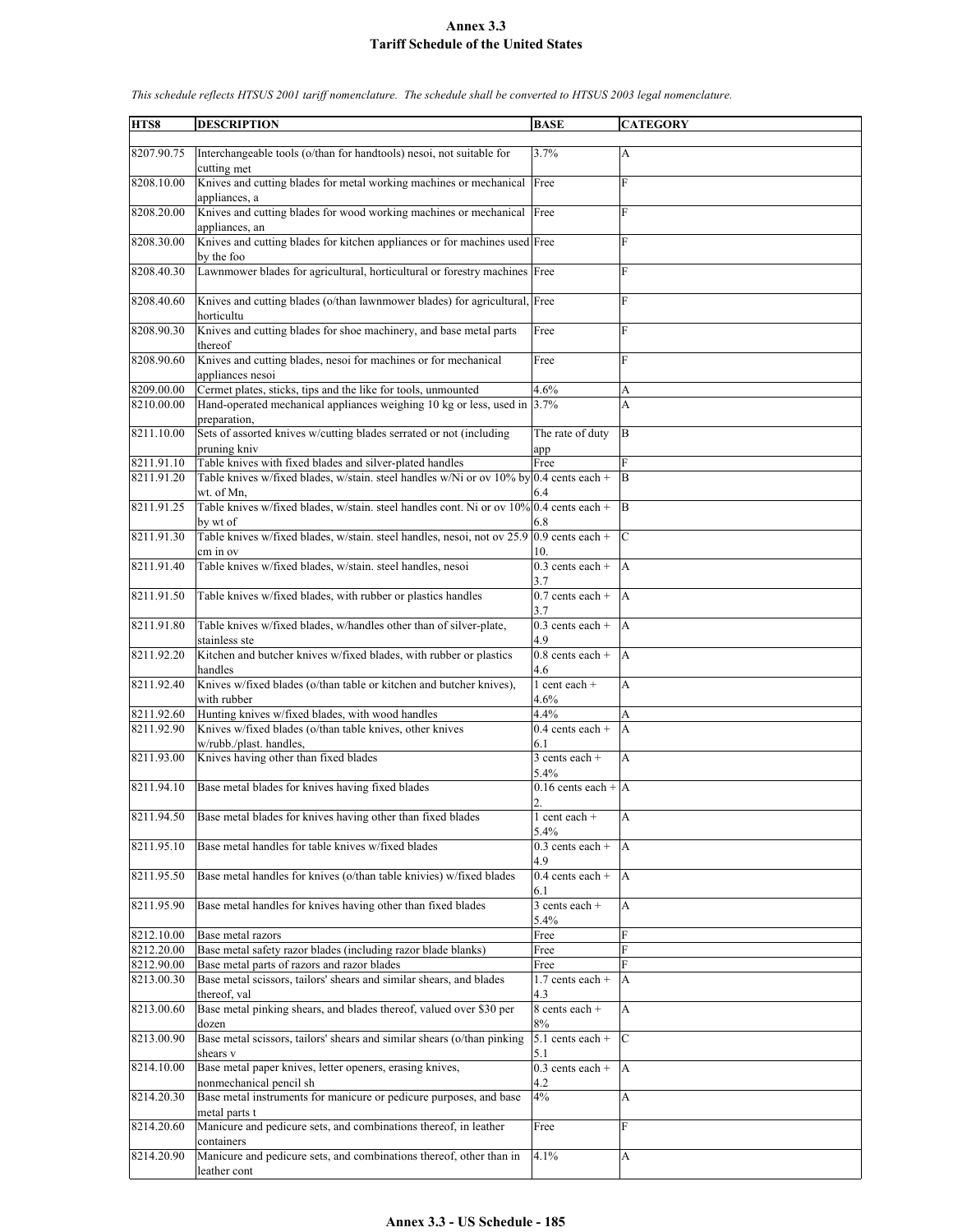| HTS8       | <b>DESCRIPTION</b>                                                                                            | <b>BASE</b>               | <b>CATEGORY</b>           |
|------------|---------------------------------------------------------------------------------------------------------------|---------------------------|---------------------------|
|            |                                                                                                               |                           |                           |
| 8214.90.30 | Butchers' or kitchen cleavers with their handles, nesoi, and base metal 1 cent each $+$<br>parts th           | 4.9%                      | B                         |
| 8214.90.60 | Butchers' or kitchen chopping or mincing knives (o/than cleavers<br>w/their handles                           | $0.2$ cents each +<br>3.1 | $\overline{A}$            |
| 8214.90.90 | Articles of cutlery, nesoi, and base metal parts of cutlery, nesoi                                            | $1.4$ cents each +<br>3.2 | A                         |
| 8215.10.00 | Sets of assted. base metal spoons, forks, ladles, etc. & similar kitchen<br>or tabl                           | The rate of duty<br>app   | ΙB                        |
| 8215.20.00 | Sets of assted. base metal spoons, forks, ladles, etc. & similar kitchen<br>or tabl                           | The rate of duty<br>app   | B                         |
| 8215.91.30 | Base metal forks plated with precious metal                                                                   | Free                      | F                         |
| 8215.91.60 | Base metal spoons and ladles plated with precious metal                                                       | 4.2%                      | A                         |
| 8215.91.90 | Base metal skimmers, cake-servers, fish-knives, etc. and similar                                              | 2.7%                      | A                         |
| 8215.99.01 | kitchen or tabl<br>Base metal forks, w/stainless steel handles cont. Ni or $o/10\%$ by wt of 0.9 cents each + |                           | A                         |
| 8215.99.05 | Mn, w/ove<br>Base metal forks, w/stainless steel handles cont. Ni or o/10% by wt of                           | 15.<br>$0.5$ cents each + | $\overline{A}$            |
| 8215.99.10 | Mn, nesoi<br>Base metal forks, w/stainless steel handles, nesoi, valued under 25                              | 8.5<br>$0.5$ cents each + |                           |
|            | cents each                                                                                                    | 6.3                       | A                         |
| 8215.99.15 | Base metal forks, w/stainless steel handles, nesoi, valued at 25 cents<br>each or m                           | $0.4$ cents each +<br>4.8 | $\overline{A}$            |
| 8215.99.20 | Base metal forks, with rubber or plastic handles                                                              | $0.5$ cents each +<br>3.2 | A                         |
| 8215.99.22 | Base metal forks, without their handles                                                                       | Free                      | F                         |
| 8215.99.24 | Base metal table forks and barbecue forks, with wood handles                                                  | $0.3$ cents each +<br>4.5 | A                         |
| 8215.99.26 | Base metal forks (o/than plated w/prec. metal, or w/handles of stain.<br>steel, woo                           | $0.2$ cents each +<br>3.1 | A                         |
| 8215.99.30 | Base metal spoons, w/stainless steel handles & valued under 25 cents 14%<br>each                              |                           | A                         |
| 8215.99.35 | Base metal spoons, w/stainless steel handles & valued at 25 cents and 6.8%                                    |                           | A                         |
| 8215.99.40 | over, and<br>Base metal spoons and ladles with handles of base metal (o/than stain. 5%<br>steel) or           |                           | А                         |
| 8215.99.45 | Base metal spoons and ladles, nesoi                                                                           | Free                      | F                         |
| 8215.99.50 | Base metal skimmers/cake-servers/butter-knives/sugar tongs &                                                  | 5.3%                      | A                         |
| 8301.10.20 | similar kitchen or<br>Padlocks, base metal, not of cylinder or pin tumbler construction, not                  | 2.3%                      | А                         |
| 8301.10.40 | ov 3.8cm<br>Padlocks, base metal, not of cylinder or pin tumbler construction, ov                             | 3.8%                      | A                         |
| 8301.10.50 | 3.8cm but<br>Padlocks, base metal, not of cylinder or pin tumbler construction, ov                            | 3.6%                      | A                         |
| 8301.10.60 | 6.4cm wide<br>Padlocks, base metal, of cylinder or pin tumbler construction, not ov 6.1%                      |                           | A                         |
|            | 3.8cm wide                                                                                                    |                           |                           |
| 8301.10.80 | Padlocks, base metal, of cylinder or pin tumbler construction, ov<br>$3.8$ cm but n/o                         | 4.8%                      | A                         |
| 8301.10.90 | Padlocks, base metal, of cylinder or pin tumbler construction, ov<br>6.4cm wide                               | 4.2%                      | А                         |
| 8301.20.00 | Base metal locks, of a kind used on motor vehicles                                                            | 5.7%                      | A                         |
| 8301.30.00 | Base metal locks, of a kind used for furniture                                                                | 5.7%                      | A                         |
| 8301.40.30 | Base metal luggage locks                                                                                      | 3.1%                      | А                         |
| 8301.40.60 | Base metal locks (o/than padlocks, locks for motor vehicles or<br>furniture, luggag                           | 5.7%                      | A                         |
| 8301.50.00 | Base metal clasps and frames with clasps, incorporating locks                                                 | 3.1%                      | A                         |
| 8301.60.00 | Base metal parts of padlocks, other locks, and clasps and frames with                                         | 2.8%                      | A                         |
| 8301.70.00 | clasps inc<br>Base metal keys for padlocks, other locks, and clasps and frames with 4.5%                      |                           | A                         |
| 8302.10.30 | clasps inc<br>Iron or steel, aluminum, or zinc hinges and base metal parts thereof,                           | 2%                        | А                         |
| 8302.10.60 | designed f<br>Iron or steel, aluminum, or zinc hinges and base metal parts thereof,                           | 3.5%                      | А                         |
|            | not design                                                                                                    |                           |                           |
| 8302.10.90 | Base metal (o/than iron/steel/aluminum/zinc) hinges and base metal<br>parts thereof                           | 3.4%                      | A                         |
| 8302.20.00 | Base metal castors and base metal parts thereof                                                               | 5.7%                      | A                         |
| 8302.30.30 | Iron or steel, aluminum or zinc mountings, fittings and similar articles 2%<br>nesoi,                         |                           | $\boldsymbol{\mathsf{A}}$ |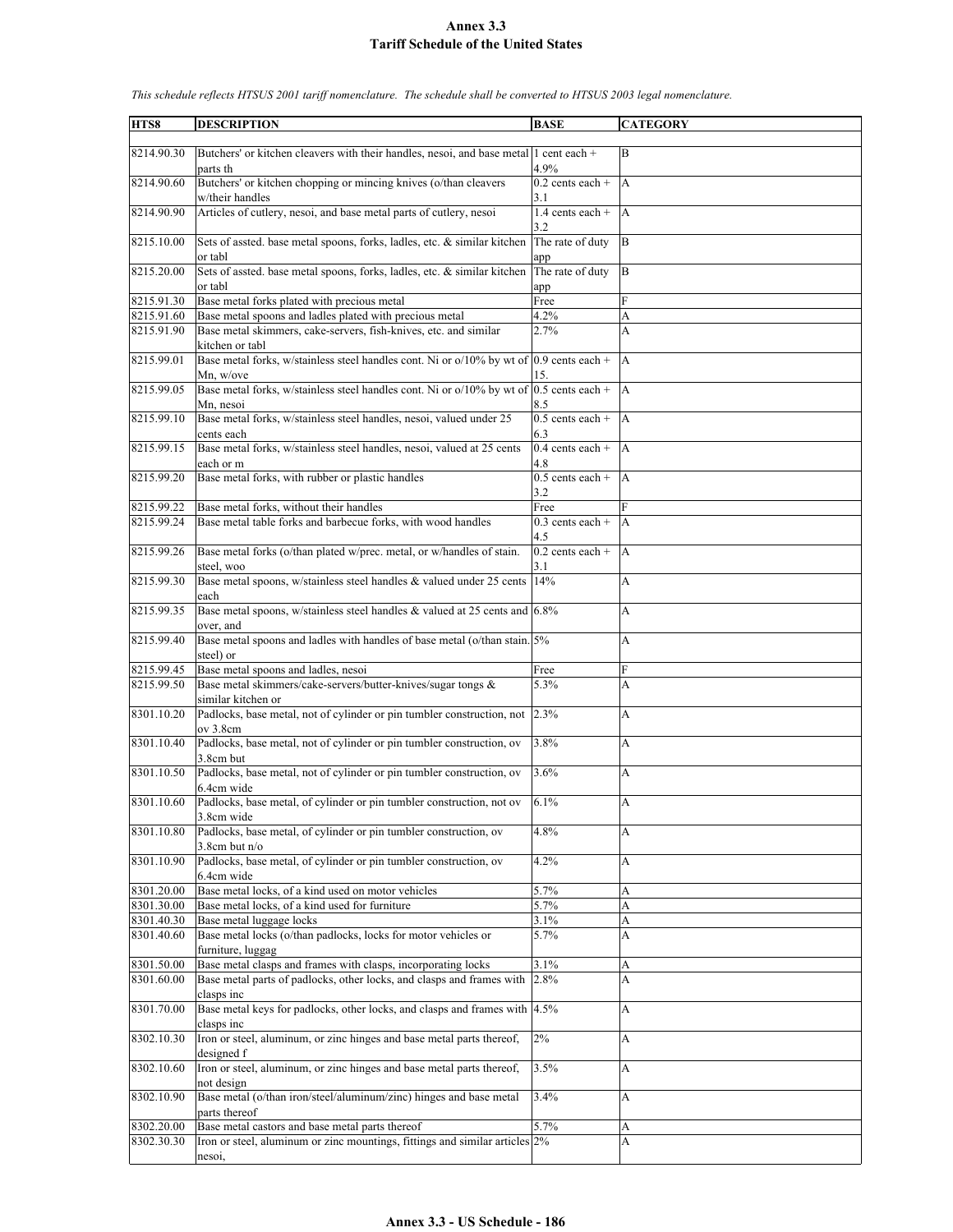| HTS8       | <b>DESCRIPTION</b>                                                               | <b>BASE</b>      | <b>CATEGORY</b> |
|------------|----------------------------------------------------------------------------------|------------------|-----------------|
|            |                                                                                  |                  |                 |
| 8302.30.60 | Base metal (o/than iron/steel/aluminum/zinc) mountings, fittings $\&$            | 3.5%             | A               |
|            | similar artic                                                                    |                  |                 |
|            |                                                                                  |                  |                 |
| 8302.41.30 | Base metal door closers (except automatic door closers) suitable for             | 3.9%             | A               |
|            | buildings.                                                                       |                  |                 |
| 8302.41.60 | Iron or steel, aluminum or zinc mountings, fittings & similar articles,          | 3.9%             | А               |
|            | nesoi, s                                                                         |                  |                 |
| 8302.41.90 | Base metal (o/than iron/steel/aluminum/zinc) mountings, fittings and             | 3.5%             | A               |
|            |                                                                                  |                  |                 |
|            | similar art                                                                      |                  |                 |
| 8302.42.30 | Iron or steel, aluminum, or zinc mountings, fittings & similar articles,         | 3.9%             | A               |
|            | suitabl                                                                          |                  |                 |
| 8302.42.60 | Base metal (o/than iron/steel/aluminum/zinc) mountings, fittings &               | 3.4%             | A               |
|            |                                                                                  |                  |                 |
|            | similar artic                                                                    |                  |                 |
| 8302.49.20 | Base metal harness, saddlery or riding-bridle hardware coated or                 | 7.5%             | A               |
|            | plated w/prec.                                                                   |                  |                 |
| 8302.49.40 | Base metal harness, saddlery or riding-bridle hardware, not coated or            | Free             | F               |
|            | plated w/p                                                                       |                  |                 |
|            |                                                                                  |                  |                 |
| 8302.49.60 | Iron or steel, aluminum, or zinc, mountings, fittings $\&$ similar articles 5.7% |                  | A               |
|            | nesoi,                                                                           |                  |                 |
| 8302.49.80 | Base metal (o/than iron/steel/aluminum/zinc) mountings, fittings &               | 3.5%             | A               |
|            | similar artic                                                                    |                  |                 |
| 8302.50.00 | Base metal hat-racks, hat pegs, brackets and similar fixtures, and base Free     |                  | F               |
|            |                                                                                  |                  |                 |
|            | metal pa                                                                         |                  |                 |
| 8302.60.30 | Base metal automatic door closers                                                | 3.9%             | A               |
| 8302.60.90 | Base metal parts of automatic door closers                                       | 3.1%             | A               |
| 8303.00.00 | Base metal armored or reinforced safes/strong-boxes & doors & safe               | 3.8%             | A               |
|            |                                                                                  |                  |                 |
|            | deposit locke                                                                    |                  |                 |
| 8304.00.00 | Base metal desk-top filing/card-index cabinets, paper trays, pen trays           | 3.9%             | A               |
|            | & similar                                                                        |                  |                 |
| 8305.10.00 | Base metal fittings for loose-leaf binders or files                              | 2.9%             | A               |
|            |                                                                                  |                  | F               |
| 8305.20.00 | Base metal staples in strips (e.g., for offices, upholstery, packaging)          | Free             |                 |
|            |                                                                                  |                  |                 |
| 8305.90.30 | Base metal paper clips and base metal parts thereof                              | Free             | F               |
| 8305.90.60 | Base metal letter clips, letter corners, indexing tags and similar office        | 5.7%             | A               |
|            | articl                                                                           |                  |                 |
|            |                                                                                  |                  |                 |
| 8306.10.00 | Base metal, nonelectric bells, gongs, and the like, and base metal               | 5.8%             | A               |
|            | parts thereof                                                                    |                  |                 |
| 8306.21.00 | Base metal statuettes and other ornaments plated w/prec. metal, and              | 4.5%             | A               |
|            | base metal p                                                                     |                  |                 |
| 8306.29.00 | Base metal statuettes and other ornaments not plated w/prec.metal,               | Free             | F               |
|            |                                                                                  |                  |                 |
|            | and base meta                                                                    |                  |                 |
| 8306.30.00 | Base metal photograph, picture or similar frames; base metal mirrors;            | 2.7%             | A               |
|            | base metal                                                                       |                  |                 |
| 8307.10.30 | Iron or steel flexible tubing, with fittings                                     | 3.8%             | А               |
| 8307.10.60 | Iron or steel flexible tubing, without fittings                                  | 3.8%             | A               |
|            |                                                                                  |                  | A               |
| 8307.90.30 | Base metal (o/than iron or steel) flexible tubing, with fittings                 | 3.8%             |                 |
| 8307.90.60 | Base metal (o/than iron or steel) flexible tubing, without fittings              | 3.8%             | A               |
| 8308.10.00 | Base metal hooks, eves, and evelets, of a kind used for clothing,                | $1.1$ cents/kg + | A               |
|            | footwear, awni                                                                   | 2.9%             |                 |
| 8308.20.30 | Iron or steel bifurcated rivets, not brightened, not lathed and not              | Free             | F               |
|            |                                                                                  |                  |                 |
|            | machined                                                                         |                  |                 |
| 8308.20.60 | Base metal tubular or bifurcated rivets (o/than of iron or steel)                | Free             | F               |
| 8308.90.30 | Base metal beads and spangles                                                    | Free             | F               |
| 8308.90.60 | Base metal buckles and buckle clasps, and base metal parts thereof               | 3.9%             | A               |
|            |                                                                                  |                  |                 |
|            |                                                                                  |                  |                 |
| 8308.90.90 | Base metal clasps, frames with clasps not incorporating a lock, and              | 2.7%             | A               |
|            | like article                                                                     |                  |                 |
| 8309.10.00 | Base metal crown corks (including crown seals and caps), and base                | Free             | F               |
|            | metal parts th                                                                   |                  |                 |
|            |                                                                                  |                  |                 |
| 8309.90.00 | Base metal stoppers, caps and lids (o/than crown corks), threaded                | 2.6%             | A               |
|            | bungs, bung co                                                                   |                  |                 |
| 8310.00.00 | Base metal sign plates, name plates, address plates, numbers, letters            | Free             | F               |
|            | and other                                                                        |                  |                 |
|            |                                                                                  |                  |                 |
| 8311.10.00 | Coated base metal electrodes for electric arc-welding                            | Free             | F               |
| 8311.20.00 | Base metal cored wire for electric arc-welding                                   | Free             | F               |
| 8311.30.30 | Coated rod or cored wire lead-tin solders                                        | Free             | F               |
| 8311.30.60 | Coated rods and cored wire of base metal (o/than lead-tin solders), for Free     |                  | F               |
|            | solderin                                                                         |                  |                 |
|            |                                                                                  |                  |                 |
| 8311.90.00 | Wire & rods of agglom. base metal powder for metal spray.; metal                 | Free             | F               |
|            | carbide wire, r                                                                  |                  |                 |
| 8401.10.00 | Nuclear reactors                                                                 | 3.3%             | A               |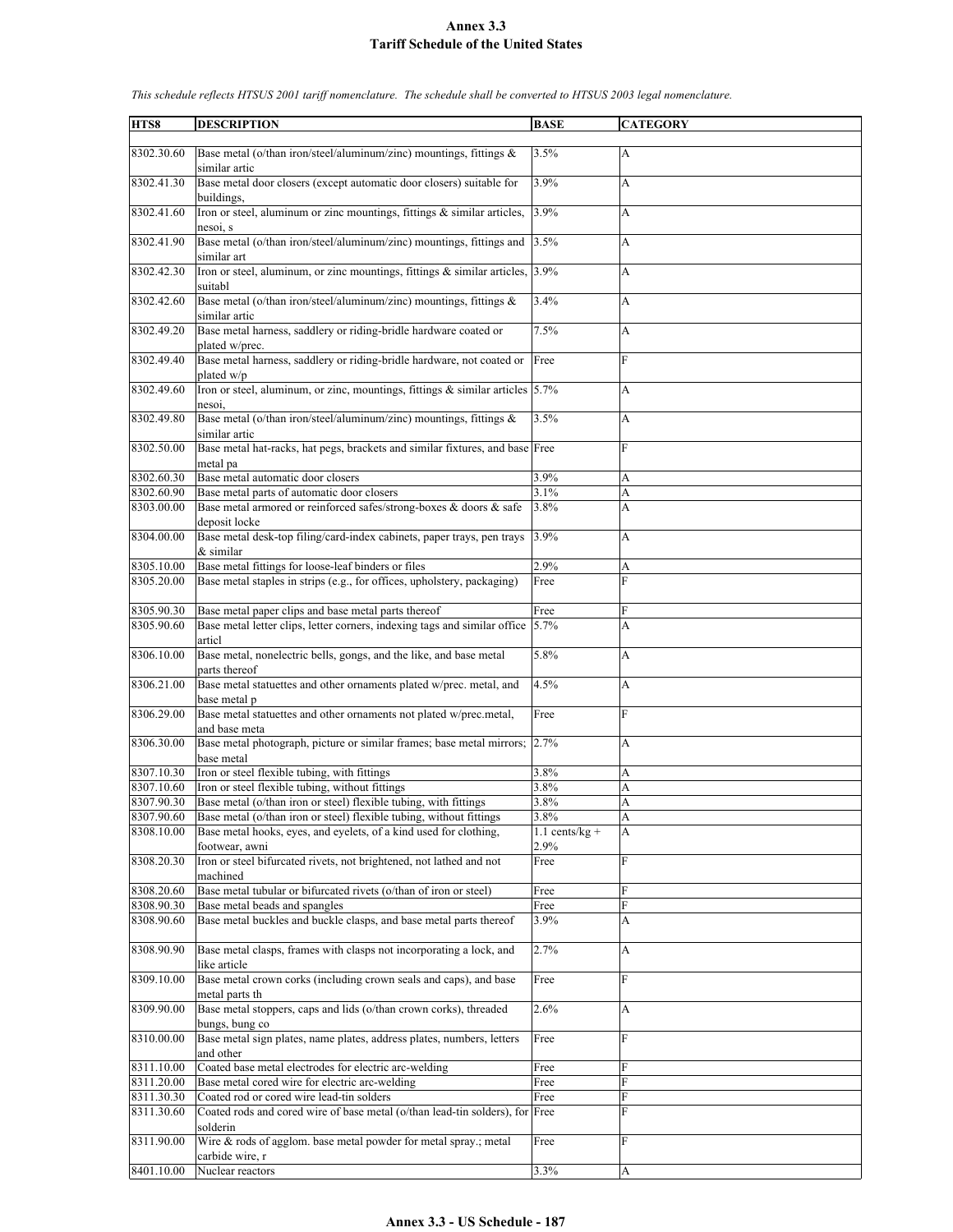| HTS8                     | <b>DESCRIPTION</b>                                                                                                            | <b>BASE</b>  | <b>CATEGORY</b>     |
|--------------------------|-------------------------------------------------------------------------------------------------------------------------------|--------------|---------------------|
| 8401.20.00               | Machinery and apparatus for isotopic separation, and parts thereof                                                            | 2.6%         | A                   |
| 8401.30.00               | Fuel elements (cartridges), non-irradiated and parts thereof                                                                  | 3.3%         | A                   |
| 8401.40.00<br>8402.11.00 | Parts of nuclear reactors<br>Watertube boilers with a steam production exceeding 45 tons per                                  | 3.3%<br>5.2% | A<br>A              |
| 8402.12.00               | hour<br>Watertube boilers with a steam production not exceeding 45 tons per                                                   | 4.3%         | $\overline{A}$      |
| 8402.19.00               | hour<br>Vapor-generating boilers, including hybrid boilers, other than                                                        | 5.2%         | A                   |
| 8402.20.00               | watertube boilers<br>Super-heated water boilers                                                                               | 3.3%         | A                   |
| 8402.90.00               | Parts of steam- or other vapor-generating boilers                                                                             | 4.3%         | $\mathbf{A}$        |
| 8403.10.00               | Central heating boilers (other than those of heading 8402)                                                                    | Free         | F                   |
| 8403.90.00               | Parts of central heating boilers (other than those of heading 8402)                                                           | Free         | F                   |
| 8404.10.00               | Auxiliary plant for use with boilers of heading 8402 or 8403                                                                  | 3.5%         | A                   |
| 8404.20.00               | Condensers for steam or other vapor power units                                                                               | 5.6%         | A                   |
| 8404.90.00               | Parts for auxiliary plant for use with boilers of heading 8402 and<br>8403 and cond                                           | 3.5%         | A                   |
| 8405.10.00               | Producer gas or water gas generators, acetylene gas generators and<br>similar water                                           | Free         | $\mathbf{F}$        |
| 8405.90.00               | Parts for gas generators of subheading 8405.10                                                                                | Free         | F                   |
| 8406.10.10               | Steam turbines for marine propulsion                                                                                          | 6.7%         | A                   |
| 8406.10.90               | Vapor turbines (other than steam) for marine propulsion                                                                       | Free         | F                   |
| 8406.81.10               | Steam turbines other than for marine propulsion, of an output<br>exceeding 40 MW                                              | 6.7%         | A                   |
| 8406.81.90               | Vapor turbines (excluding steam turbines) other than for marine<br>propulsion, of a                                           | Free         | F                   |
| 8406.82.10               | Steam turbines other than for marine propulsion, of an output not<br>exceeding 40 M                                           | 6.7%         | A                   |
| 8406.82.90               | Vapor turbines (excluding steam turbines) other than for marine<br>propulsion, of a                                           | Free         | F                   |
| 8406.90.20               | Parts of steam turbines, rotors, finished for final assembly                                                                  | 6.7%         | A                   |
| 8406.90.30               | Parts of steam turbines, rotors, not further worked than cleaned or                                                           | 6.7%         | A                   |
|                          | machined for                                                                                                                  |              |                     |
| 8406.90.40<br>8406.90.45 | Parts of steam turbines, blades, rotating or stationary                                                                       | 6.7%         | A                   |
| 8406.90.50               | Parts of steam turbines, other<br>Parts of vapor turbines other than steam turbines, rotors, finished for                     | 6.7%<br>Free | A<br>$\overline{F}$ |
| 8406.90.60               | final as<br>Parts of vapor turbines other than steam turbines, rotors, not further                                            | Free         | F                   |
| 8406.90.70               | worked th<br>Parts of vapor turbines other than steam turbines, blades, rotating or                                           | Free         | F                   |
|                          | stationar                                                                                                                     |              |                     |
| 8406.90.75<br>8407.10.00 | Parts of vapor turbines other than steam turbines, other<br>Spark-ignition reciprocating or rotary internal combustion piston | Free<br>Free | F<br>$\mathbf{F}$   |
|                          | engines for us                                                                                                                |              |                     |
| 8407.21.00               | Marine propulsion spark-ignition reciprocating or rotary internal-<br>combustion pis                                          | Free         | F                   |
| 8407.29.00               | Marine propulsion spark-ignition reciprocating or rotary internal-<br>combustion pis                                          | Free         | F                   |
| 8407.31.00               | Spark-ignition reciprocating piston engines used for propulsion of<br>vehicles of c                                           | Free         | $\mathbf{F}$        |
| 8407.32.10               | Spark-ignition reciprocating piston engines used in tractors suitable<br>for agricu                                           | Free         | F                   |
| 8407.32.20               | Spark-ignition reciprocating piston engines used in vehicles of<br>heading 8701.20,                                           | Free         | F                   |
| 8407.32.90               | Spark-ignition reciprocating piston engines used for vehicles, of chap. Free<br>87 nesi,                                      |              | $\mathbf{F}$        |
| 8407.33.10               | Spark-ignition reciprocating piston engines used in tractors for<br>agricultural us                                           | Free         | F                   |
| 8407.33.30               | Spark-ignition reciprocating piston engines, for certain spec. veh. of<br>8701.20.                                            | Free         | F                   |
| 8407.33.60               | Spark-ignition reciprocating piston engines, for other veh. of 8701.20, 2.5%<br>8702, 87                                      |              | A                   |
| 8407.33.90               | Spark-ignition reciprocating piston engines for vehicles of chap. 87<br>nesi, of a                                            | Free         | F                   |
| 8407.34.05               | Spark-ignition reciprocating piston engines used in agricultural<br>tractors, cylin                                           | Free         | F                   |
| 8407.34.14               | Spark-ignition reciprocating piston engines for vehicles of $8701.20$ or $\vert 2.5\% \vert$<br>8702-8704                     |              | A                   |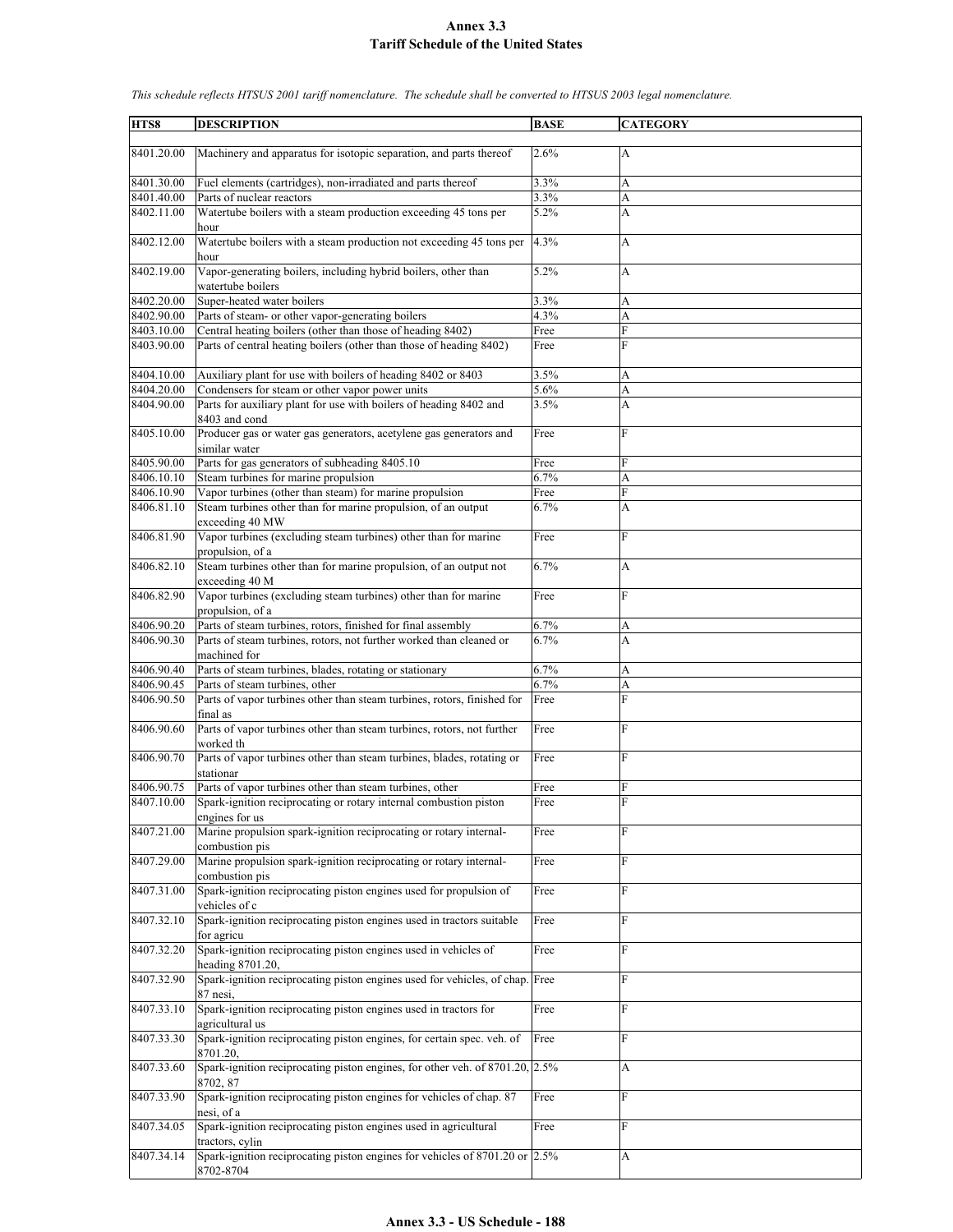| HTS8       | <b>DESCRIPTION</b>                                                                        | <b>BASE</b> | <b>CATEGORY</b>       |
|------------|-------------------------------------------------------------------------------------------|-------------|-----------------------|
|            |                                                                                           |             |                       |
| 8407.34.18 | Spark-ignition reciprocating piston engines for vehicles of 8701.20 or 2.5%<br>8702-8704  |             | А                     |
| 8407.34.25 | Spark-ignition reciprocating piston engines for other vehicles of chap. Free<br>87, of a  |             | F                     |
| 8407.34.35 | Spark-ignition reciprocating piston engines used in agricultural<br>tractors, cylin       | Free        | F                     |
| 8407.34.44 | Spark-ignition reciprocating piston engines for vehicles of 8701.20 or 2.5%               |             | A                     |
| 8407.34.48 | 8702-8704<br>Spark-ignition reciprocating piston engines for vehicles of 8701.20 or 2.5%  |             | A                     |
| 8407.34.55 | 8702-8704<br>Spark-ignition reciprocating piston engines for other vehicles of chap. Free |             | F                     |
| 8407.90.10 | 87 nesi,<br>Spark-ignition rotary or reciprocating internal-combustion piston             | Free        | F                     |
|            | engines nesi,                                                                             |             |                       |
| 8407.90.90 | Spark-ignition rotary or reciprocating internal-combustion piston<br>engines, for m       | Free        | F                     |
| 8408.10.00 | Marine propulsion compression-ignition internal-combustion piston<br>engines              | 2.5%        | A                     |
| 8408.20.10 | Compression-ignition internal-combustion piston engines to be<br>installed in tract       | Free        | F                     |
| 8408.20.20 | Compression-ignition internal-combustion piston engines to be<br>installed in vehic       | 2.5%        | A                     |
| 8408.20.90 | Compression-ignition internal-combustion piston engines used for<br>propulsion of v       | 2.5%        | A                     |
| 8408.90.10 | Compression-ignition internal-combustion piston engines, to be<br>installed in agri       | Free        | F                     |
| 8408.90.90 | Compression-ignition internal-combustion piston engines, for                              | Free        | F                     |
|            | machinery or equipm                                                                       |             |                       |
| 8409.10.00 | Parts for internal combustion aircraft engines                                            | Free        | F                     |
| 8409.91.10 | Cast-iron parts used solely or principally with spark-ignition internal-                  | Free        | F                     |
| 8409.91.30 | combusti<br>Aluminum cylinder heads for spark-ignition internal combustion                | 2.5%        | А                     |
| 8409.91.50 | piston engines fo<br>Parts nesi, used solely or principally with spark-ignition internal- | 2.5%        | A                     |
|            | combustion p                                                                              |             |                       |
| 8409.91.92 | Parts nesi, used solely or principally with spark-ignition internal-<br>combustion p      | 2.5%        | А                     |
| 8409.91.99 | Parts nesi, used solely or principally with spark-ignition internal-<br>combustion p      | 2.5%        | A                     |
| 8409.99.10 | Cast iron parts not advanced beyond cleaning & machined only for<br>removal of fins       | Free        | F                     |
| 8409.99.91 | Parts nesi, used solely or principally with the engines of heading<br>8408, for veh       | 2.5%        | A                     |
| 8409.99.92 | Parts nesi, used solely or principally with compression-ignition<br>internal-combus       | 2.5%        | A                     |
| 8409.99.99 | Parts nesi, used solely or principally with compression-ignition<br>internal-combus       | Free        | F                     |
| 8410.11.00 | Hydraulic turbines and water wheels of a power not exceeding 1,000<br>kW                  | 3.8%        | A                     |
| 8410.12.00 | Hydraulic turbines and water wheels of a power exceeding 1,000 kW<br>but not exceed       | 3.8%        | A                     |
| 8410.13.00 | Hydraulic turbines and water wheels of a power exceeding $10,000 \text{ kW}$ 3.8%         |             | $\boldsymbol{\rm{A}}$ |
| 8410.90.00 | Parts, including regulators, of hydraulic turbines and water wheels                       | 3.8%        | A                     |
| 8411.11.40 | Aircraft turbojets of a thrust not exceeding 25 kN                                        | Free        | F                     |
| 8411.11.80 | Turbojets of a thrust not exceeding 25 kN, other than aircraft                            | Free        | F                     |
| 8411.12.40 | Aircraft turbojets of a thrust exceeding 25 kN                                            | Free        | F                     |
| 8411.12.80 | Turbojets of a thrust exceeding 25 kN, other than aircraft                                | Free        | F                     |
| 8411.21.40 | Aircraft turbopropellers of a power not exceeding 1,100 kW                                | Free        | F                     |
| 8411.21.80 | Turbopropellers of a power not exceeding 1,100 kW, other than<br>aircraft                 | Free        | F                     |
| 8411.22.40 | Aircraft turbopropellers of a power exceeding 1,100 kW                                    | Free        | F                     |
| 8411.22.80 | Turbopropellers of a power exceeding 1,100 kW, other than aircraft                        | Free        | F                     |
| 8411.81.40 | Aircraft gas turbines other than turbojets or turbopropellers, of a                       | Free        | F                     |
| 8411.81.80 | power not ex<br>Gas turbines other than turbojets or turbopropellers, of a power not      | 2.5%        | А                     |
|            | exceeding 5                                                                               |             |                       |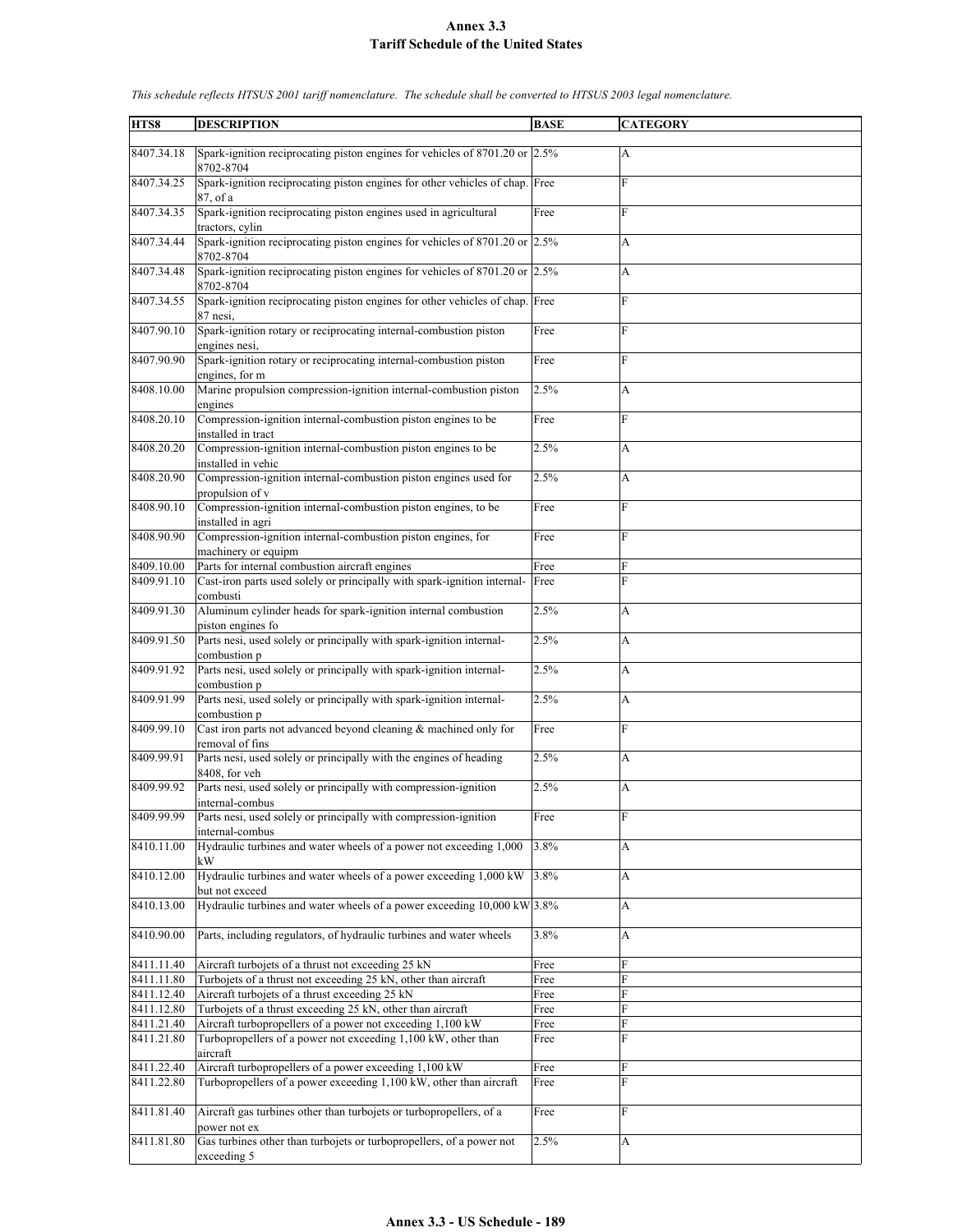| HTS8       | <b>DESCRIPTION</b>                                                                       | <b>BASE</b> | <b>CATEGORY</b> |
|------------|------------------------------------------------------------------------------------------|-------------|-----------------|
|            |                                                                                          |             |                 |
| 8411.82.40 | Aircraft gas turbines other than turbojets or turbopropellers, of a<br>power exceed      | Free        | F               |
| 8411.82.80 | Gas turbines, other than turbojets or turbopropellers of a power<br>exceeding 5,000      | 2.5%        | А               |
| 8411.91.10 | Cast-iron parts of turbojets or turbopropellers machined only for<br>removal of fin      | Free        | F               |
| 8411.91.90 | Parts of turbojets or turbopropellers other than those of subheading<br>8411.91.10       | Free        | F               |
| 8411.99.10 | Cast-iron parts of gas turbines nesi, not advanced beyond cleaning,<br>and machined      | Free        | F               |
| 8411.99.90 | Parts of gas turbines nesi, other than those of subheading 8411.99.10                    | 2.4%        | А               |
| 8412.10.00 | Reaction engines other than turbojets                                                    | Free        | F               |
| 8412.21.00 | Hydraulic power engines and motors, linear acting (cylinders)                            | Free        | F               |
| 8412.29.40 | Hydrojet engines for marine propulsion                                                   | Free        | ${\rm F}$       |
| 8412.29.80 | Hydraulic power engines and motors, nesi                                                 | Free        | F               |
| 8412.31.00 | Pneumatic power engines and motors, linear acting (cylinders)                            | Free        | F               |
| 8412.39.00 | Pneumatic power engines and motors, other than linear acting                             | Free        | F               |
| 8412.80.10 | Spring-operated and weight-operated motors                                               | Free        | F               |
| 8412.80.90 | Engines and motors, nesi (excluding motors of heading 8501)                              | Free        | F               |
| 8412.90.10 | Parts of hydrojet engines for marine propulsion                                          | Free        | F               |
| 8412.90.90 | Parts for engines of heading 8412 other than hydrojet engines for<br>marine propuls      | Free        | F               |
| 8413.11.00 | Pumps fitted or designed to be fitted with a measuring device, used                      | Free        | F               |
|            | for dispensi                                                                             |             |                 |
| 8413.19.00 | Pumps for liquids fitted or designed to be fitted with a measuring<br>device, nesi       | Free        | F               |
| 8413.20.00 | Hand pumps other than those of subheading 8413.11 or 8413.19, not<br>fitted with a       | Free        | F               |
| 8413.30.10 | Fuel-injection pumps for compression-ignition engines, not fitted<br>with a measuri      | 2.5%        | A               |
| 8413.30.90 | Fuel, lubricating or cooling medium pumps for internal-combustion<br>piston engines      | 2.5%        | A               |
| 8413.40.00 | Concrete pumps for liquids, not fitted with a measuring device                           | Free        | F               |
| 8413.50.00 | Reciprocating positive displacement pumps for liquids, not fitted with Free<br>a measuri |             | F               |
| 8413.60.00 | Rotary positive displacement pumps for liquids, not fitted with a<br>measuring devi      | Free        | F               |
| 8413.70.10 | Stock pumps imported for use with machines for making cellulosic<br>pulp, paper or       | Free        | F               |
| 8413.70.20 | Centrifugal pumps for liquids, not fitted with a measuring device, nesi Free             |             | F               |
| 8413.81.00 | Pumps for liquids, not fitted with a measuring device, nesi                              | Free        | F               |
| 8413.82.00 | Liquid elevators                                                                         | Free        | F               |
| 8413.91.10 | Parts of fuel-injection pumps for compression-ignition engines                           | 2.5%        | A               |
| 8413.91.20 | Parts of stock pumps imported for use with machines for making<br>cellulosic pulp,       | Free        | F               |
| 8413.91.90 | Parts of pumps, nesi                                                                     | Free        | F               |
| 8413.92.00 | Parts of liquid elevators                                                                | Free        | F               |
| 8414.10.00 | Vacuum pumps                                                                             | 2.5%        | A               |
| 8414.20.00 | Hand-operated or foot-operated air pumps                                                 | 3.7%        | A               |
| 8414.30.40 | Compressors of a kind used in refrigerating equipment (including air<br>conditionin      | Free        | F               |
| 8414.30.80 | Compressors of a kind used in refrigerating equipment (incl. air<br>conditioning) e      | Free        | F               |
| 8414.40.00 | Air compressors mounted on a wheeled chassis for towing                                  | 2.7%        | A               |
| 8414.51.00 | Table, floor, wall, window, ceiling or roof fans, with a self-contained<br>electric      | 4.7%        | A               |
| 8414.59.10 | Blowers for pipe organs                                                                  | Free        | F               |
| 8414.59.30 | Turbocharger and supercharger fans                                                       | 2.3%        | A               |
| 8414.59.60 | Fans, nesi                                                                               | 2.3%        | A               |
| 8414.60.00 | Ventilating or recycling hoods incorporating a fan, having a<br>maximum horizontal       | Free        | F               |
| 8414.80.05 | Turbocharger and supercharger air compressors                                            | Free        | F               |
| 8414.80.15 | Air compressors, nesi                                                                    | Free        | F               |
| 8414.80.20 | Gas compressors, nesi                                                                    | Free        | F               |
| 8414.80.90 | Air or gas pumps, compressors and fans, nesi                                             | 3.7%        | A               |
| 8414.90.10 | Parts of fans (including blowers) and ventilating or recycling hoods                     | 4.7%        | A               |
| 8414.90.30 | Stators and rotors of goods of subheading 8414.30                                        | Free        | F               |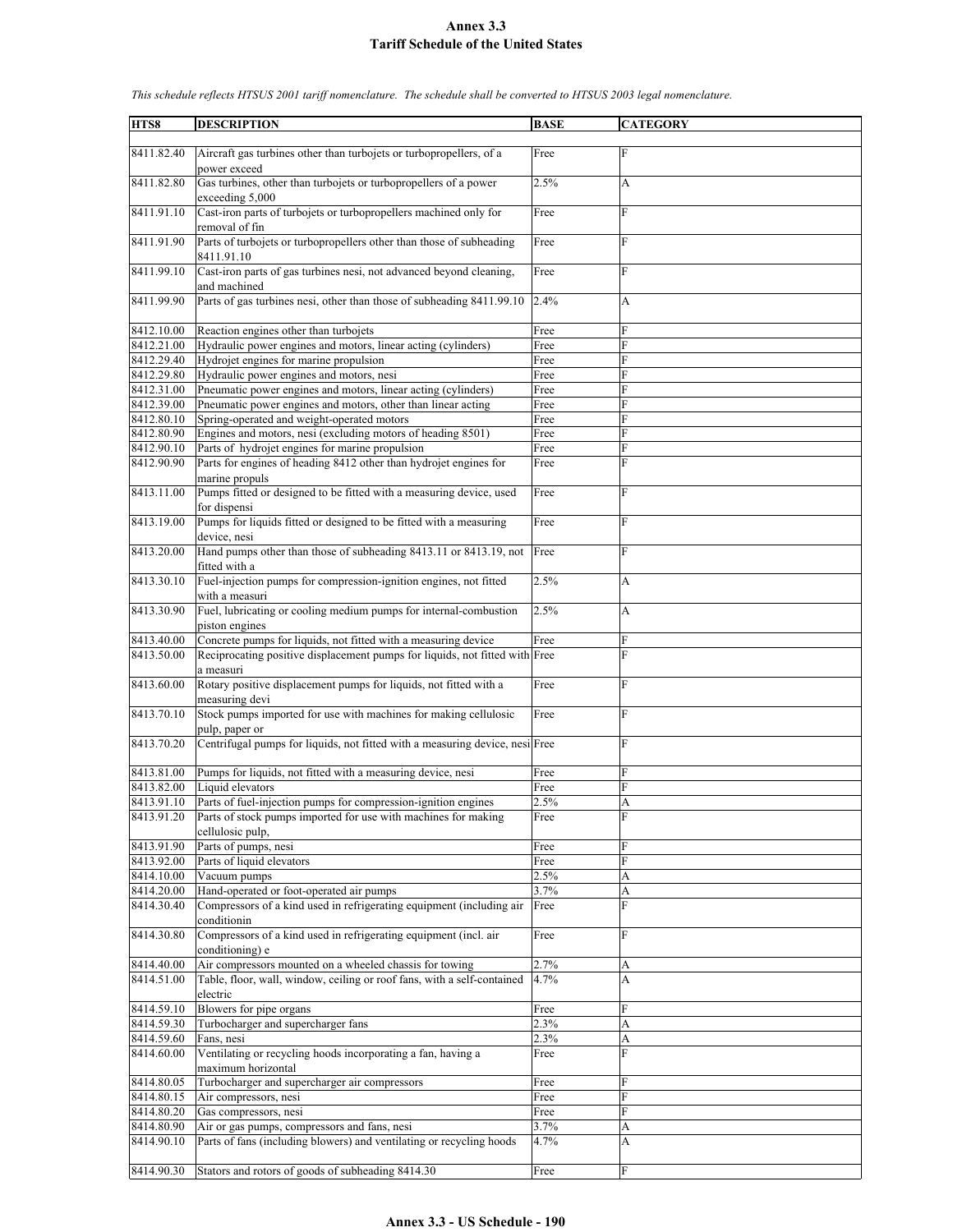| HTS8                     | <b>DESCRIPTION</b>                                                                                                              | <b>BASE</b>  | <b>CATEGORY</b> |
|--------------------------|---------------------------------------------------------------------------------------------------------------------------------|--------------|-----------------|
|                          |                                                                                                                                 |              |                 |
| 8414.90.40               | Parts of air or gas compressors, nesi                                                                                           | Free         | F               |
| 8414.90.90               | Parts of air or vacuum pumps and ventilating or recycling hoods                                                                 | Free         | F               |
| 8415.10.00<br>8415.20.00 | Window or wall type air conditioning machines, self-contained<br>Air conditioning machines of a kind used for persons, in motor | Free<br>1.4% | F<br>A          |
|                          | vehicles                                                                                                                        |              |                 |
| 8415.81.00               | Air conditioning machines incorporating a refrigerating unit and<br>valve for rever                                             | $1\%$        | A               |
| 8415.82.00               | Air conditioning machines incorporating a refrigerating unit, nesi                                                              | 2.2%         | A               |
| 8415.83.00               | Air conditioning machines not incorporating a refrigerating unit                                                                | 1.4%         | A               |
| 8415.90.40               | Chassis, chassis bases and other outer cabinets for air conditioning<br>machines.                                               | 1.4%         | A               |
| 8415.90.80               | Parts for air conditioning machines, nesi                                                                                       | 1.4%         | A               |
| 8416.10.00               | Furnace burners for liquid fuel                                                                                                 | Free         | F               |
| 8416.20.00               | Furnace burners for pulverized solid fuel or for gas, including<br>combination burn                                             | Free         | F               |
| 8416.30.00               | Mechanical stokers, including their mechanical grates, mechanical<br>ash discharger                                             | Free         | F               |
| 8416.90.00               | Parts for furnace burners, mechanical stokers, mechanical grates,<br>mechanical ash                                             | Free         | F               |
| 8417.10.00               | Furnaces and ovens for the roasting, melting or other heat treatment                                                            | 2.9%         | A               |
|                          | of ores, py                                                                                                                     |              |                 |
| 8417.20.00<br>8417.80.00 | Bakery ovens, including biscuit ovens<br>Industrial or laboratory furnaces and ovens nesi, including                            | 3.5%<br>3.9% | A<br>A          |
|                          | incinerators, nonele                                                                                                            |              |                 |
| 8417.90.00               | Parts for industrial or laboratory furnaces and ovens, including<br>incinerators, n                                             | 3.9%         | A               |
| 8418.10.00               | Combined refrigerator-freezers, fitted with separate external doors,<br>electric or                                             | Free         | F               |
| 8418.21.00               | Refrigerators, household compression-type, electric or other, other<br>than those o                                             | Free         | F               |
| 8418.22.00               | Refrigerators, household absorption-type, electrical, other than those<br>of subhea                                             | $1\%$        | A               |
| 8418.29.00               | Refrigerators, household type, electric or other, other than those of<br>subheading                                             | 1.9%         | A               |
| 8418.30.00               | Freezers of the chest type, not exceeding 800 liters capacity, electric<br>or other                                             | Free         | F               |
| 8418.40.00               | Freezers of the upright type, not exceeding 900 liters capacity, electric Free<br>or oth                                        |              | F               |
| 8418.50.00               | Refrigerating or freezing display counters, cabinets, showcases and<br>similar refr                                             | Free         | F               |
| 8418.61.00               | Compression-type refrigerating units whose condensers are heat                                                                  | Free         | F               |
| 8418.69.00               | exchangers<br>Refrigerating or freezing equipment nesi; heat pumps, other than the<br>air-conditi                               | Free         | F               |
| 8418.91.00               | Furniture designed to receive refrigerating or freezing equipment                                                               | Free         | F               |
| 8418.99.40               | Certain door assemblies for refrigerators, freezers and other                                                                   | Free         | F               |
|                          | refrigerating or f                                                                                                              |              |                 |
| 8418.99.80               | Parts for refrigerators, freezers and other refrigerating or freezing<br>equipment,                                             | Free         | F               |
| 8419.11.00               | Instantaneous gas water heaters, nonelectric                                                                                    | Free         | F               |
| 8419.19.00               | Storage water heaters, nonelectric                                                                                              | Free         | F               |
| 8419.20.00               | Medical, surgical or laboratory sterilizers                                                                                     | Free         | F               |
| 8419.31.00               | Dryers for agricultural products, not used for domestic purposes                                                                | Free         | F               |
| 8419.32.10               | Dryers for wood                                                                                                                 | Free         | F               |
| 8419.32.50<br>8419.39.00 | Dryers for paper pulp, paper or paperboard<br>Dryers, nesi                                                                      | Free         | F<br>F          |
| 8419.40.00               | Distilling or rectifying plant, not used for domestic purposes                                                                  | Free<br>Free | F               |
| 8419.50.10               | Brazed aluminum plate-fin heat exchangers                                                                                       | 4.2%         | A               |
| 8419.50.50               | Heat exchange units, nesoi                                                                                                      | Free         | F               |
| 8419.60.10               | Machinery for liquefying air or gas containing brazed aluminum plate-4.2%<br>fin heat ex                                        |              | A               |
| 8419.60.50               | Machinery for liquefying air or gas, nesoi                                                                                      | Free         | F               |
| 8419.81.10               | Microwave ovens for making hot drinks or for cooking or heating                                                                 | 4%           | A               |
| 8419.81.50               | food, not used f<br>Cooking stoves, ranges & ovens, other than microwave, for making                                            | Free         | F               |
|                          | hot drinks or f                                                                                                                 |              |                 |
| 8419.81.90               | Machinery and equipment nesi, for making hot drinks or for cooking<br>or heating fo                                             | Free         | F               |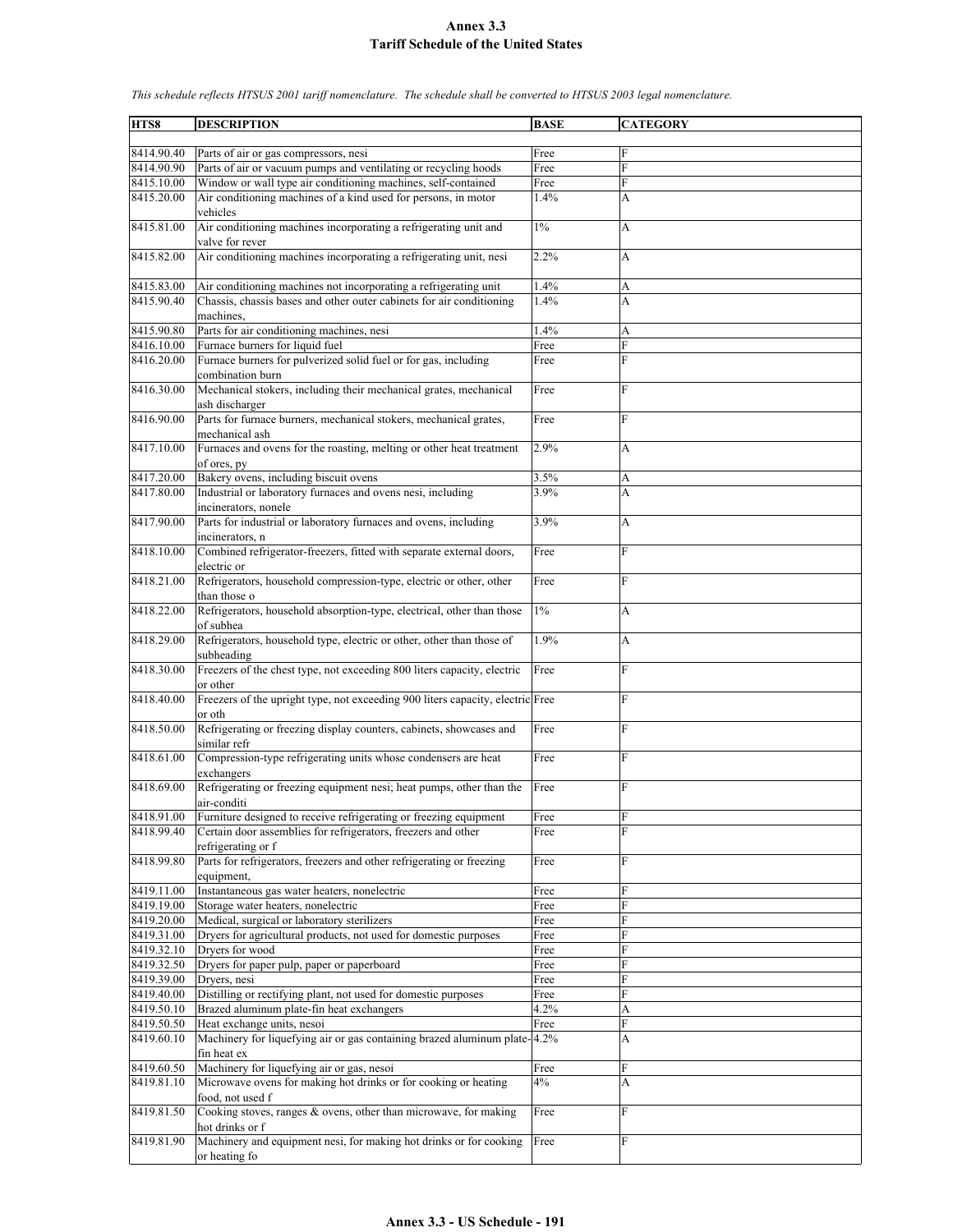| HTS8                     | <b>DESCRIPTION</b>                                                                                                     | <b>BASE</b>  | <b>CATEGORY</b> |
|--------------------------|------------------------------------------------------------------------------------------------------------------------|--------------|-----------------|
|                          |                                                                                                                        |              |                 |
| 8419.89.10               | Machinery and equipment for the treatment of materials (by a process Free<br>which chang                               |              | F               |
| 8419.89.60               | Industrial machinery, plant or equip. for the treat. of mat., involving a Free<br>change                               |              | F               |
| 8419.89.90               | Industrial machinery, plant or equipment for the treatment of<br>materials, by proc                                    | 4.2%         | A               |
| 8419.90.10               | Parts of instantaneous or storage water heaters                                                                        | Free         | F               |
| 8419.90.20               | Parts of machinery and plant, for making paper pulp, paper or<br>paperbroad                                            | Free         | F               |
| 8419.90.30               | Parts of heat exchange units                                                                                           | Free         | F               |
| 8419.90.50               | Parts of molten-salt-cooled acrylic acid reactors, nesi; parts of certain<br>medica                                    | Free         | F               |
| 8419.90.80               | Parts of machinery, plant or laboratory equipment for the treatment of 4%<br>materials                                 |              | A               |
| 8420.10.10               | Textile calendering or rolling machines                                                                                | 3.5%         | A               |
| 8420.10.20               | Calendering or similar rolling machines for making paper pulp, paper<br>or paperboa                                    | Free         | F               |
| 8420.10.90               | Calendering or other rolling machines, other than for metals or glass,<br>nesi                                         | Free         | F               |
| 8420.91.10               | Cylinders for textile calendering or rolling machines                                                                  | 2.6%         | A               |
| 8420.91.20               | Cylinders for paper pulp, paper or paperboard calendering or rolling<br>machines                                       | Free         | F               |
| 8420.91.90               | Cylinders for calendering and similar rolling machines, nesi                                                           | Free         | F               |
| 8420.99.10               | Parts of calendering or rolling machines for processing textiles                                                       | 3.5%         | A               |
| 8420.99.20               | Parts of calendering or rolling machines for making paper pulp, paper Free<br>or paperbo                               |              | F               |
| 8420.99.90               | Parts of calendering or other rolling machines, other than for metals or Free<br>glass.                                |              | F               |
| 8421.11.00               | Cream separators                                                                                                       | Free         | F               |
| 8421.12.00               | Centrifugal clothes dryers                                                                                             | Free         | F               |
| 8421.19.30               | Spin dryers for semiconductor wafer processing                                                                         | Free         | F               |
| 8421.19.90               | Centrifuges, other than cream separators, clothes dryers or spin dryers 1.3%<br>for semi                               |              | A               |
| 8421.21.00               | Machinery and apparatus for filtering or purifying water                                                               | Free         | F               |
| 8421.22.00               | Machinery and apparatus for filtering or purifying beverages other<br>than water                                       | Free         | F               |
| 8421.23.00               | Oil or fuel filters for internal combustion engines                                                                    | 2.5%         | A               |
| 8421.29.00<br>8421.31.00 | Filtering or purifying machinery and apparatus for liquids, nesi<br>Intake air filters for internal combustion engines | Free<br>2.5% | F<br>A          |
| 8421.39.40               | Catalytic converters                                                                                                   | Free         | F               |
| 8421.39.80               | Filtering or purifying machinery and apparatus for gases, other than<br>intake air                                     | Free         | F               |
| 8421.91.20               | Drying chambers for the clothes-dryers of subheading 8421.12 and<br>other parts of                                     | Free         | F               |
| 8421.91.40               | Furniture designed to receive the clothes-dryers of subheading<br>8421.12                                              | Free         | F               |
| 8421.91.60               | Parts of centrifuges, including centrifugal dryers, nesi                                                               | Free         | F               |
| 8421.99.00               | Parts for filtering or purifying machinery or apparatus for liquids or<br>gases                                        | Free         | F               |
| 8422.11.00               | Dishwashing machines of the household type                                                                             | 2.4%         | A               |
| 8422.19.00               | Dishwashing machines other than of the household type                                                                  | Free         | F               |
| 8422.20.00               | Machinery for cleaning or drying bottles or other containers                                                           | Free         | F               |
| 8422.30.10               | Can-sealing machines                                                                                                   | Free         | F               |
| 8422.30.90               | Machinery for filling, closing, sealing, capsuling or labeling bottles,<br>cans, boxe                                  | Free         | F               |
| 8422.40.10               | Machinery for packing or wrapping pipe tobacco, candy and cigarette Free<br>packages; co                               |              | F               |
| 8422.40.90               | Packing or wrapping machinery, nesi                                                                                    | Free         | F               |
| 8422.90.02               | Water containment chambers for the household dishwashing<br>machines and other part                                    | Free         | F               |
| 8422.90.04               | Door assemblies for the dishwashing machines of subheading<br>8422.11                                                  | Free         | F               |
| 8422.90.06               | Parts of dishwashing machines, nesi                                                                                    | Free         | F               |
| 8422.90.10               | Parts of can-sealing machines                                                                                          | Free         | F               |
| 8422.90.20               | Parts of machines for packing tobacco, wrapping candy, cigarette<br>packages and of                                    | Free         | F               |
| 8422.90.90               | Parts of packing or wrapping machinery, nesi                                                                           | Free         | F               |
| 8423.10.00               | Personal weighing machines, including baby scales; household scales                                                    | Free         | F               |
| 8423.20.00               | Scales for continuous weighing of goods on conveyors                                                                   | 2.9%         | A               |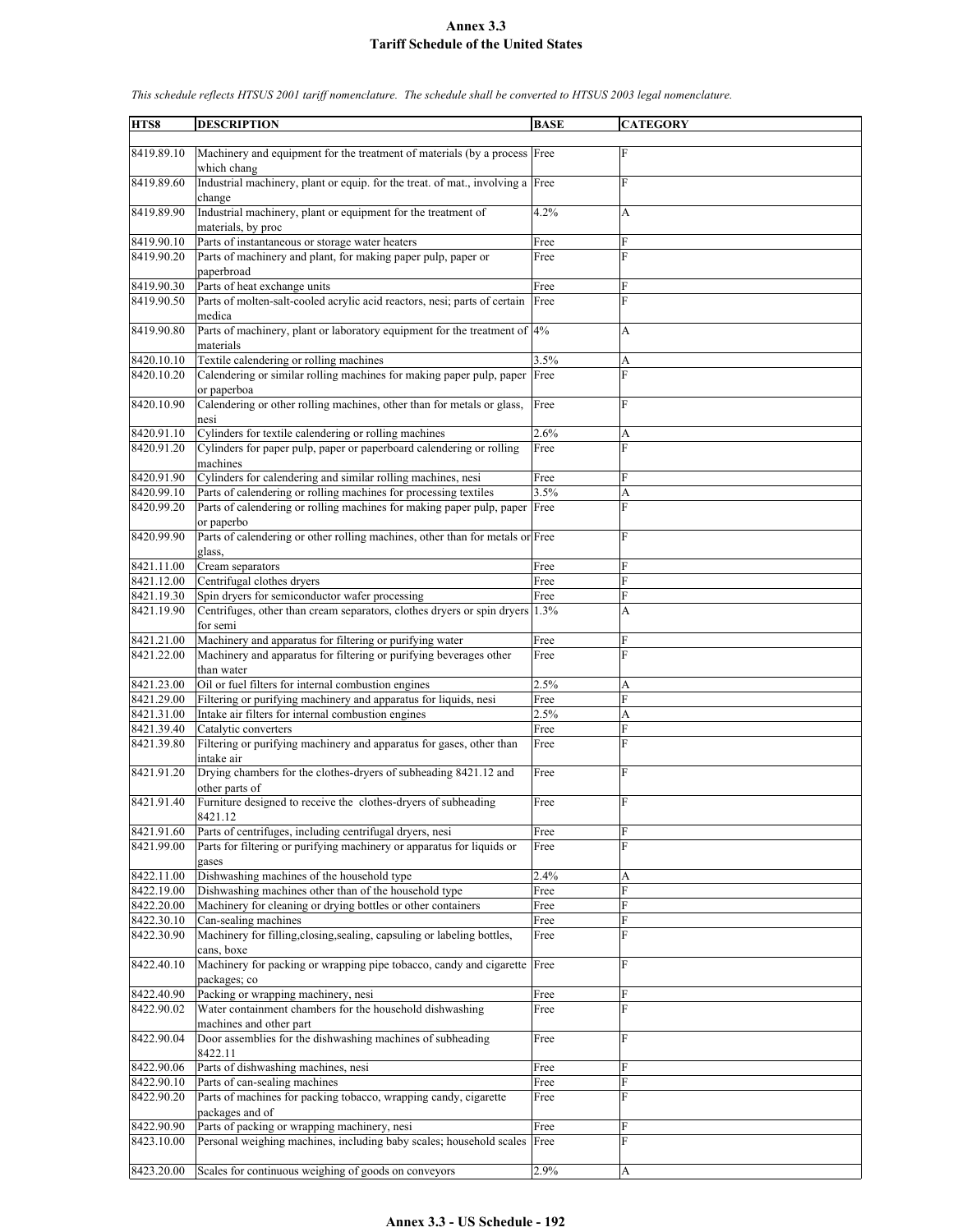| HTS8       | <b>DESCRIPTION</b>                                                     | <b>BASE</b> | <b>CATEGORY</b> |
|------------|------------------------------------------------------------------------|-------------|-----------------|
|            |                                                                        |             |                 |
| 8423.30.00 | Constant weight scales and scales for discharging a predetermined      | Free        | F               |
|            | weight of mate                                                         |             |                 |
| 8423.81.00 | Weighing machinery having a maximum weighing capacity not              | Free        | F               |
|            | exceeding 30 kg                                                        |             |                 |
| 8423.82.00 | Weighing machinery having a maximum weighing capacity                  | Free        | F               |
|            | exceeding 30 kg but not ex                                             |             |                 |
| 8423.89.00 | Weighing machinery, nesi                                               | 2.9%        | A               |
|            |                                                                        |             |                 |
| 8423.90.00 | Weighing machine weights of all kinds; parts of weighing machinery     | 2.8%        | A               |
|            |                                                                        |             |                 |
| 8424.10.00 | Fire extinguishers, whether or not charged                             | Free        | F               |
| 8424.20.10 | Simple piston pump sprays and powder bellows                           | 2.9%        | A               |
| 8424.20.90 | Spray guns and similar appliances other than simple piston pump        | Free        | F               |
|            | sprays and powde                                                       |             |                 |
| 8424.30.10 | Sand blasting machines                                                 | Free        | F               |
| 8424.30.90 | Steam blasting machines and similar jet projecting machines, other     | Free        | F               |
|            | than sand bla                                                          |             |                 |
|            |                                                                        |             |                 |
| 8424.81.10 | Mechanical sprayers (except sprayers self-contained, having a          | Free        | F               |
|            | capacity not over                                                      |             |                 |
| 8424.81.90 | Mechanical agricultural or horticultural appliances for projecting,    | 2.4%        | A               |
|            | dispersing o                                                           |             |                 |
| 8424.89.30 | Spraying appliances for etching, stripping or cleaning semiconductor   | Free        | F               |
|            | wafers                                                                 |             |                 |
| 8424.89.50 | Spray appliance to develop semiconductor wafers; spray appliance to    | Free        | F               |
|            |                                                                        |             |                 |
|            | etch, develo                                                           |             |                 |
| 8424.89.70 | Mechanical appliances (whether or not hand operated) for projecting,   | 1.8%        | A               |
|            | dispersing                                                             |             |                 |
| 8424.90.05 | Parts of fire extinguishers                                            | Free        | F               |
| 8424.90.10 | Parts of simple piston pump sprays and powder bellows                  | 2.9%        | A               |
| 8424.90.20 | Parts of sand blasting machines                                        | Free        | F               |
| 8424.90.90 | Parts of mechanical appliances for projecting, dispersing or spraying  | Free        | F               |
|            | liquids or                                                             |             |                 |
|            |                                                                        |             |                 |
| 8425.11.00 | Pulley tackle and hoists other than skip hoists or hoists used for     | Free        | F               |
|            | raising vehic                                                          |             |                 |
| 8425.19.00 | Pulley tackle and hoists other than skip hoists or hoists used for     | Free        | F               |
|            | raising vehic                                                          |             |                 |
| 8425.20.00 | Pit-head winding gear; winches specially designed for use              | Free        | F               |
|            | underground                                                            |             |                 |
| 8425.31.00 | Winches nesi, and capstans, powered by electric motor                  | Free        | F               |
| 8425.39.00 | Winches nesi, and capstans, not powered by electric motor              | Free        | F               |
|            |                                                                        |             | F               |
| 8425.41.00 | Built-in jacking systems of a type used in garages                     | Free        |                 |
| 8425.42.00 | Hydraulic jacks and hoists, nesi                                       | Free        | F               |
| 8425.49.00 | Jacks and hoists of a kind used for raising vehicles, other than       | Free        | F               |
|            | hydraulic, nesi                                                        |             |                 |
| 8426.11.00 | Overhead traveling cranes on fixed support                             | Free        | F               |
| 8426.12.00 | Mobile lifting frames on tires and straddle carriers                   | Free        | F               |
| 8426.19.00 | Transporter cranes, gantry cranes and bridge cranes                    | Free        | F               |
| 8426.20.00 | Tower cranes                                                           | Free        | F               |
|            |                                                                        |             |                 |
| 8426.30.00 | Portal or pedestal jib cranes                                          | Free        | F               |
| 8426.41.00 | Derricks, cranes and other lifting machinery nesi, self-propelled, on  | Free        | F               |
|            | tires                                                                  |             |                 |
| 8426.49.00 | Derricks, cranes and other lifting machinery nesi, self-propelled, not | Free        | F               |
|            | on tires                                                               |             |                 |
| 8426.91.00 | Derricks, cranes and other lifting machinery nesi, designed for        | Free        | F               |
|            | mounting on road                                                       |             |                 |
| 8426.99.00 | Derricks, cranes and other lifting machinery nesi                      |             | F               |
|            |                                                                        | Free        |                 |
| 8427.10.40 | Self-propelled works trucks powered by an electric motor, rider type   | Free        | F               |
|            | forklift tr                                                            |             |                 |
| 8427.10.80 | Self-propelled works trucks powered by an electric motor, fitted with  | Free        | F               |
|            | lifting an                                                             |             |                 |
| 8427.20.40 | Self-propelled works trucks not powered by an electric motor, rider    | Free        | F               |
|            | type forklif                                                           |             |                 |
| 8427.20.80 | Self-propelled works trucks not powered by an electric motor, fitted   | Free        | F               |
|            |                                                                        |             |                 |
|            | with liftin                                                            |             |                 |
| 8427.90.00 | Trucks, fitted with lifting or handling equipment, nesi                | Free        | F               |
| 8428.10.00 | Passenger or freight elevators other than continuous action; skip      | Free        | F               |
|            | hoists                                                                 |             |                 |
| 8428.20.00 | Pneumatic elevators and conveyors                                      | Free        | F               |
| 8428.31.00 | Continuous-action elevators and conveyors, for goods or materials,     | Free        | F               |
|            | specially des                                                          |             |                 |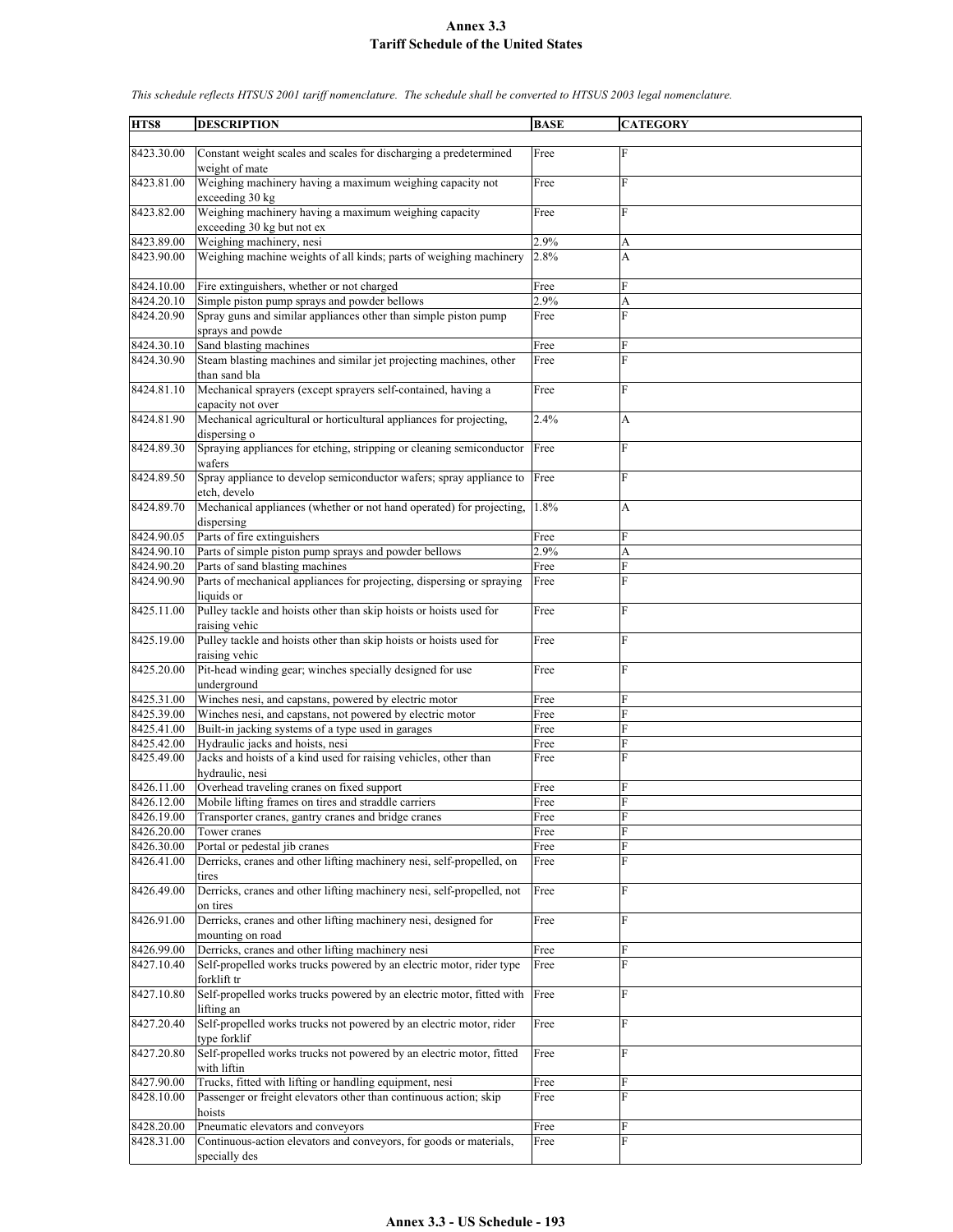| HTS8       | <b>DESCRIPTION</b>                                                            | <b>BASE</b> | <b>CATEGORY</b> |
|------------|-------------------------------------------------------------------------------|-------------|-----------------|
|            |                                                                               |             |                 |
| 8428.32.00 | Bucket type continuous-action elevators and conveyors, for goods or           | Free        | $\mathbf F$     |
|            | materials                                                                     |             |                 |
| 8428.33.00 | Belt type continuous-action elevators and conveyors, for goods or             | Free        | F               |
|            | materials                                                                     |             |                 |
| 8428.39.00 | Continuous-action elevators and conveyors, for goods or materials,            | Free        | F               |
|            | nesi                                                                          |             |                 |
| 8428.40.00 | Escalators and moving walkways                                                | Free        | F               |
| 8428.50.00 | Mine wagon pushers, locomotive or wagon traversers, wagon tippers             | Free        | $\mathbf{F}$    |
|            | and similar ra                                                                |             |                 |
| 8428.60.00 | Teleferics, chair lifts, ski draglines; traction mechanisms for               | Free        | F               |
|            | funiculars                                                                    |             |                 |
| 8428.90.00 | Machinery for lifting, handling, loading or unloading, nesi                   | Free        | F               |
| 8429.11.00 | Self-propelled bulldozers and angledozers, for track laying                   | Free        | F               |
| 8429.19.00 | Self-propelled bulldozers and angledozers other than track laying             | Free        | F               |
|            |                                                                               |             |                 |
| 8429.20.00 | Self-propelled graders and levelers                                           | Free        | F               |
| 8429.30.00 | Self-propelled scrapers                                                       | Free        | F               |
| 8429.40.00 | Self-propelled tamping machines and road rollers                              | Free        | F               |
| 8429.51.10 | Self-propelled front-end shovel loaders, wheel-type                           | Free        | F               |
| 8429.51.50 | Self-propelled front-end shovel loaders, other than wheel-type                | Free        | F               |
| 8429.52.10 | Self-propelled backhoes, shovels, clamshells and draglines with a 360         | Free        | F               |
|            | degree rev                                                                    |             |                 |
| 8429.52.50 | Self-propelled machinery with a 360 degree revolving superstructure,          | Free        | F               |
|            | other than                                                                    |             |                 |
| 8429.59.10 | Self-propelled backhoes, shovels, clamshells and draglines not with a Free    |             | F               |
|            | 360 degree                                                                    |             |                 |
| 8429.59.50 | Self-propelled machinery not with a 360 degree revolving                      | Free        | F               |
|            | superstructure, other t                                                       |             |                 |
| 8430.10.00 | Pile-drivers and pile-extractors                                              | Free        | $\mathbf F$     |
| 8430.20.00 | Snowplows and snowblowers                                                     | Free        | F               |
| 8430.31.00 | Self-propelled coal or rock cutters and tunneling machinery                   | Free        | F               |
| 8430.39.00 | Coal or rock cutters and tunneling machinery, not self-propelled              | Free        | F               |
| 8430.41.00 | Self-propelled boring or sinking machinery                                    | Free        | F               |
| 8430.49.40 | Offshore oil and natural gas drilling and production platforms                | Free        | F               |
| 8430.49.80 | Boring or sinking machinery, not self-propelled, nesi                         | Free        | F               |
| 8430.50.10 | Self-propelled peat excavators                                                | Free        | F               |
| 8430.50.50 | Self-propelled machinery for working earth, minerals or ores, nesi            | Free        | F               |
|            |                                                                               |             |                 |
| 8430.61.00 | Tamping or compacting machinery, not self-propelled                           | Free        | F               |
| 8430.62.00 | Scrapers, not self-propelled                                                  | Free        | F               |
| 8430.69.00 | Machinery for working earth, minerals or ores, not self-propelled, nesi Free  |             | F               |
|            |                                                                               |             |                 |
| 8431.10.00 | Parts suitable for use solely or principally with the machinery of            | Free        | $\overline{F}$  |
|            | heading 8425                                                                  |             |                 |
| 8431.20.00 | Parts suitable for use solely or principally with the machinery of            | Free        | F               |
|            | heading 8427                                                                  |             |                 |
| 8431.31.00 | Parts suitable for use solely or principally with passenger or freight        | Free        | F               |
|            | elevators                                                                     |             |                 |
| 8431.39.00 | Parts suitable for use solely or principally with the machinery of            | Free        | F               |
|            | heading 8428,                                                                 |             |                 |
| 8431.41.00 | Buckets, shovels, grabs and grips suitable for use solely or principally Free |             | F               |
|            | with th                                                                       |             |                 |
| 8431.42.00 | Bulldozer or angledozer blades suitable for use solely or principally         | Free        | ${\bf F}$       |
|            | with the m                                                                    |             |                 |
| 8431.43.40 | Parts for offshore oil & natural gas, drilling and production platforms       | Free        | F               |
|            |                                                                               |             |                 |
|            |                                                                               |             |                 |
| 8431.43.80 | Parts for boring or sinking machinery of 8430.41 or 8430.49, nesi             | Free        | F<br>F          |
| 8431.49.10 | Parts suitable for use solely or principally with the machinery of            | Free        |                 |
|            | heading 8426,                                                                 |             |                 |
| 8431.49.90 | Parts suitable for use solely or principally with the machinery of            | Free        | F               |
|            | heading 8429                                                                  |             |                 |
| 8432.10.00 | Plows for soil preparation or cultivation                                     | Free        | F               |
| 8432.21.00 | Disc harrows for soil preparation or cultivation                              | Free        | F               |
| 8432.29.00 | Harrows (other than disc), scarifiers, cultivators, weeders and hoes for Free |             | F               |
|            | soil pr                                                                       |             |                 |
| 8432.30.00 | Seeders, planters and transplanters for soil preparation or cultivation       | Free        | F               |
|            |                                                                               |             |                 |
| 8432.40.00 | Manure spreaders and fertilizer distributors for soil preparation or          | Free        | F               |
|            | cultivation                                                                   |             |                 |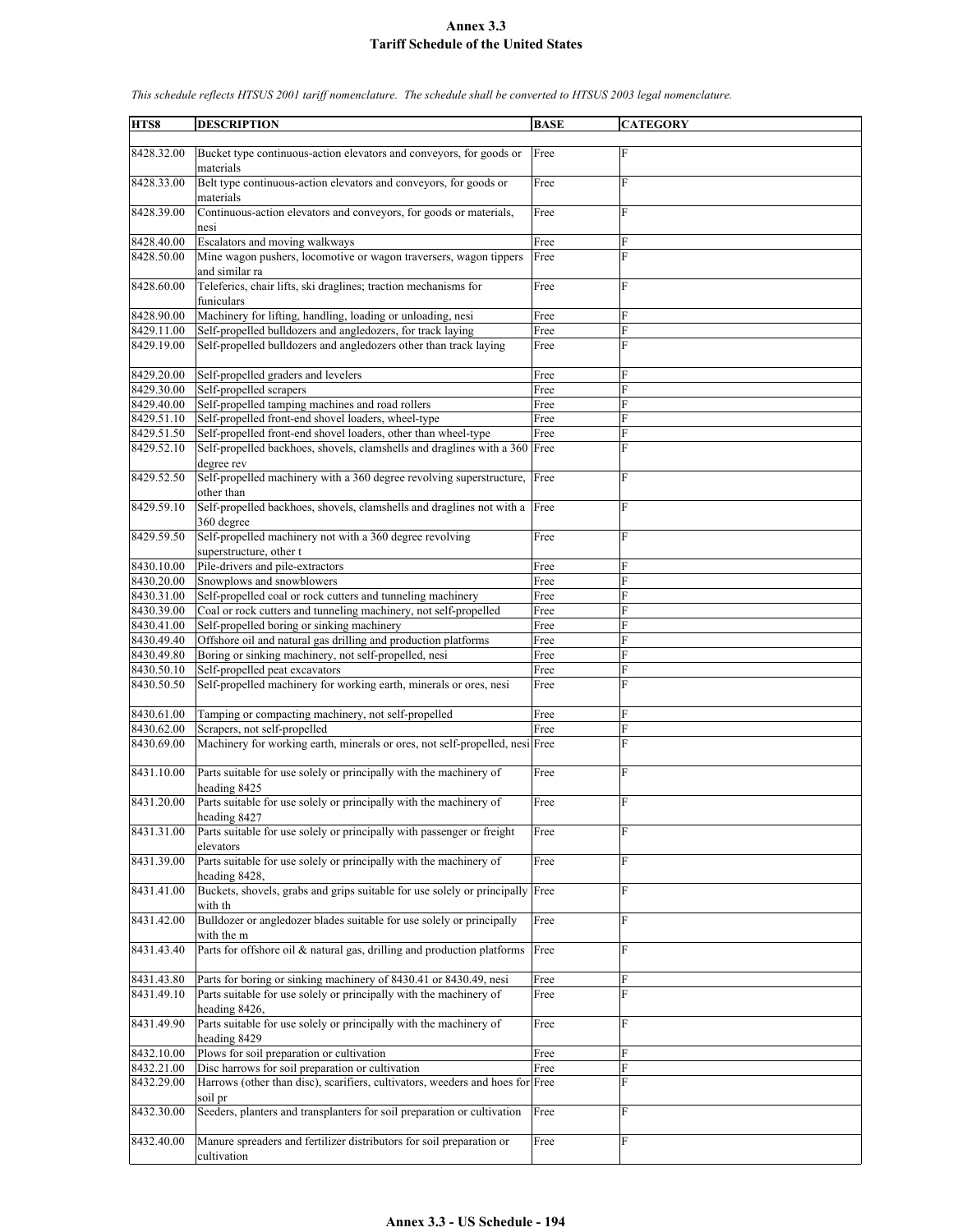**HTS8 DESCRIPTION BASE CATEGORY** 8432.80.00 Agricultural, horticultural or forestry machinery for soil preparation or Free F cultiv 8432.90.00 Parts of agricultural, horticultural or forestry machinery for soil preparation Free F 8433.11.00 Mowers for lawns, parks or sports grounds, powered, with the cutting device rota Free F 8433.19.00 Mowers for lawns, parks or sports grounds, nesi Free 8433.20.00 Mowers nesi, including cutter bars for tractor mounting Free 8433.30.00 Haymaking machinery other than mowers Free 8433.40.00 Straw or fodder balers, including pick-up balers Free 8433.51.00 Combine harvester-threshers Free 8433.52.00 Threshing machinery other than combine harvester-threshers Free 8433.53.00 Root or tuber harvesting machines Free 8433.59.00 Harvesting machinery or threshing machinery, nesi Free 8433.60.00 Machines for cleaning, sorting or grading eggs, fruit or other agricultural prod Free F 8433.90.10 Parts of mowers for lawns, parks or sports grounds Free 8433.90.50 Parts for machinery of heading 8433, nesi Free 8434.10.00 Milking machines Free 8434.20.00 Dairy machinery other than milking machines Free 8434.90.00 Parts for milking machines and dairy machinery Free 8435.10.00 Presses, crushers and similar machinery used in the manufacture of wine, cider, Free 8435.90.00 Parts of presses, crushers and similar machinery used in the manufacture of wine Free F 8436.10.00 Machinery for preparing animal feeds Free 8436.21.00 Poultry incubators and brooders Free F 8436.29.00 Poultry-keeping machinery Free F 8436.80.00 Agricultural, horticultural, forestry or bee-keeping machinery, nesi Free 8436.91.00 Parts of poultry-keeping machinery or poultry incubators and brooders Free F 8436.99.00 Parts for agricultural, horticultural, forestry or bee-keeping machinery, nesi **Free** 8437.10.00 Machines for cleaning, sorting or grading seed, grain or dried leguminous vegeta Free F 8437.80.00 Machinery used in the milling industry or for the working of cereals or dried le Free F 8437.90.00 Parts for machinery used in the milling industry or for cleaning,sorting,grading Free F 8438.10.00 Bakery machinery and machinery for the manufacture of macaroni, spaghetti or sim Free F 8438.20.00 Machinery for the manufacture of confectionery, cocoa or chocolate, nesi Free F 8438.30.00 Machinery for sugar manufacture, nesi Free 8438.40.00 Brewery machinery, nesi 2.3% A 8438.50.00 Machinery for the preparation of meat or poultry, nesi 2.8% A 8438.60.00 Machinery for the preparation of fruits, nuts or vegetables, nesi Free 8438.80.00 Machinery for the industrial preparation or manufacture of food or drink, nesi Free 8438.90.10 Parts of machinery for sugar manufacture, nesi Free 8438.90.90 Parts of machinery for the industrial preparation or manufacture of food or drin 2.8% A 8439.10.00 Machinery for making pulp of fibrous cellulosic material Free 8439.20.00 Machinery for making paper or paperboard Free 8439.30.00 Machinery for finishing paper or paperboard Free 8439.91.10 Bed plates, roll bars and other stock-treating parts of machinery for making pul Free F 8439.91.90 Parts of machinery for making pulp of fibrous cellulosic materials, nesi Free 8439.99.10 Parts of machinery for making paper or paperboard Free F Parts of machinery for finishing paper or paperboard Free 8440.10.00 Bookbinding machinery, including book-sewing machines Free 8440.90.00 Parts for bookbinding machinery, including book-sewing machines Free 8441.10.00 Cutting machines of all kinds used for making up paper pulp, paper or Free F paperboard 8441.20.00 Machines for making bags, sacks or envelopes of paper pulp, paper or Free F paperboard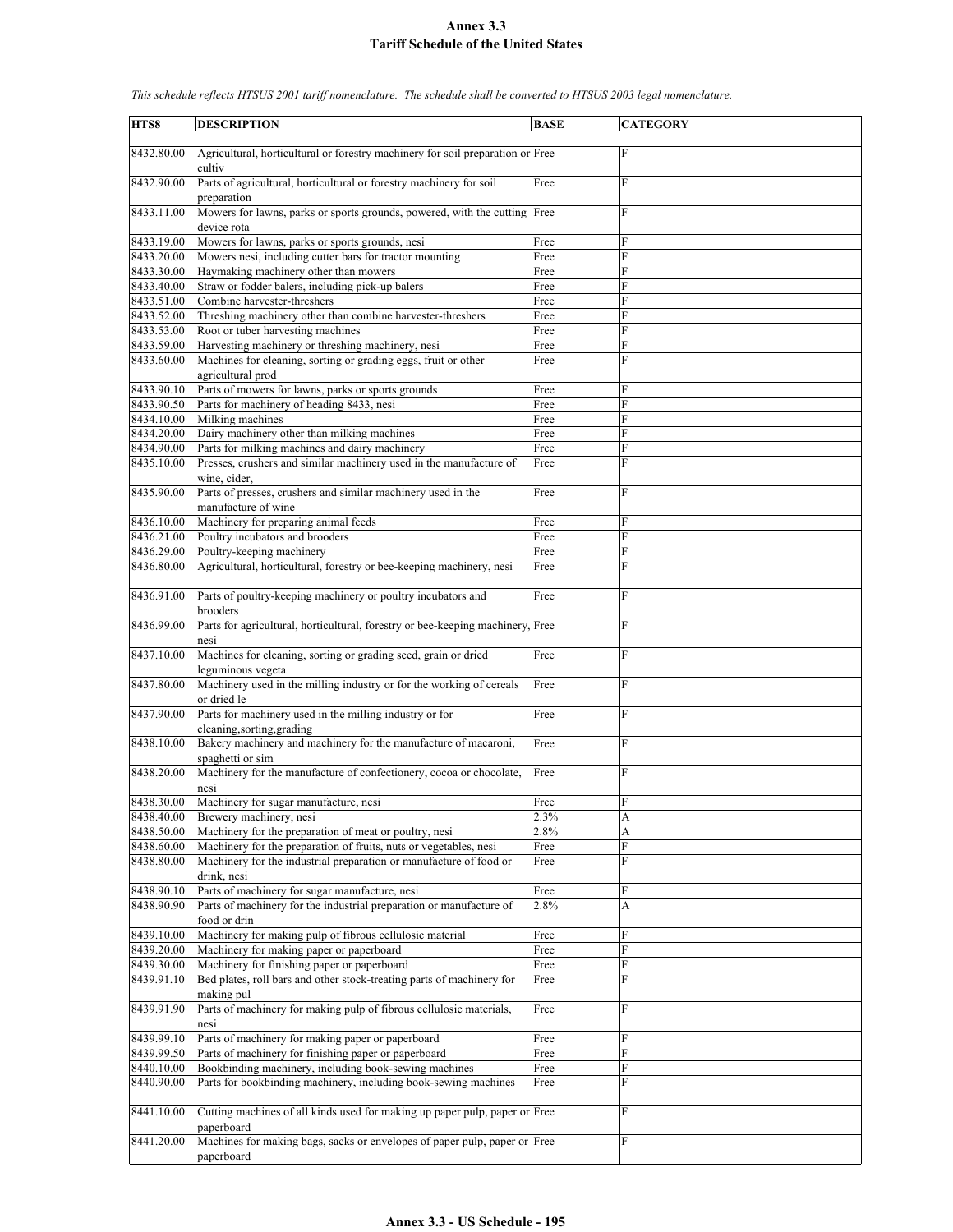| HTS8                     | <b>DESCRIPTION</b>                                                                                    | <b>BASE</b>       | <b>CATEGORY</b> |
|--------------------------|-------------------------------------------------------------------------------------------------------|-------------------|-----------------|
|                          |                                                                                                       |                   |                 |
| 8441.30.00               | Machines for making cartons, boxes, cases, tubes, drums or similar<br>containers, o                   | Free              | $\mathbf F$     |
| 8441.40.00               | Machines for molding articles in paper pulp, paper or paperboard                                      | Free              | F               |
| 8441.80.00               | Machinery for making up paper pulp, paper or paperboard, nesi                                         | Free              | F               |
| 8441.90.00               | Parts for machinery used in making up paper pulp, paper or<br>paperboard, including                   | Free              | F               |
| 8442.10.00               | Phototypesetting and composing machines                                                               | Free              | F               |
| 8442.20.00               | Machinery, apparatus and equipment for typesetting or composing by<br>other process                   | Free              | $\mathbf{F}$    |
| 8442.30.00               | Machinery, apparatus and equipment of heading 8442, nesi                                              | Free              | F               |
| 8442.40.00               | Parts of the machinery, apparatus or equipment of subheadings<br>8442.10, 8442.20 a                   | Free              | F               |
| 8442.50.10               | Printing plates                                                                                       | Free              | F               |
| 8442.50.90               | Printing type, blocks, cylinders and other printing components;<br>blocks, cylinder                   | 4%                | A               |
| 8443.11.10               | Reel-fed offset printing machinery, double-width newspaper printing<br>presses                        | 3.3%              | A               |
| 8443.11.50               | Reel-fed offset printing machinery, other than double-width<br>newspaper printing p                   | Free              | F               |
| 8443.12.00               | Sheet-fed offset printing machinery, office type (sheet size not<br>exceeding 22 X                    | Free              | $\mathbf{F}$    |
| 8443.19.10               | Offset printing machinery, weighing 900 kg or less, nesi                                              | Free              | F               |
| 8443.19.50               | Offset printing machinery, weighing more than 900 kg but less than                                    | Free              | $\mathbf{F}$    |
|                          | 1,600 kg, nes                                                                                         |                   |                 |
| 8443.19.90               | Offset printing machinery, weighing 1,600 kg or more, nesi                                            | $\overline{Free}$ | F               |
| 8443.21.00               | Letterpress printing machinery, excluding flexographic printing, reel-<br>fed                         | 2.2%              | A               |
| 8443.29.00               | Letterpress printing machinery, excluding flexographic printing, other Free<br>than reel              |                   | F               |
| 8443.30.00               | Flexographic printing machinery                                                                       | 2.2%              | A               |
| 8443.40.00               | Gravure printing machinery                                                                            | 2.2%              | A               |
| 8443.51.10               | Ink-jet textile printing machinery                                                                    | 2.6%              | A               |
| 8443.51.50               | Ink-jet printing machinery nesoi, other than textile                                                  | Free              | F               |
| 8443.59.10               | Textile printing machinery, nesoi                                                                     | 2.6%              | A               |
| 8443.59.50               | Printing machinery, nesoi                                                                             | Free              | F               |
| 8443.60.00               | Machines for uses ancillary to printing                                                               | Free              | F               |
| 8443.90.10               | Parts of textile printing machinery                                                                   | 2.6%              | A               |
| 8443.90.50               | Parts for printing machinery other than textile printing machinery                                    | Free              | F               |
| 8444.00.00               | Machines for extruding, drawing, texturing or cutting man-made<br>textile materials                   | Free              | F               |
| 8445.11.00               | Carding machines for preparing textile fibers                                                         | Free              | F               |
| 8445.12.00               | Combing machines for preparing textile fibers                                                         | Free              | F               |
| 8445.13.00               | Drawing or roving machines for preparing textile fibers                                               | Free              | F               |
| 8445.19.00               | Machines for preparing textile fibers, nesi                                                           | 3.3%              | A               |
| 8445.20.00               | Textile spinning machines                                                                             | Free              | ${\rm F}$       |
| 8445.30.00<br>8445.40.00 | Textile doubling or twisting machines<br>Textile winding (including weft-winding) or reeling machines | Free<br>3.7%      | F<br>A          |
| 8445.90.00               | Machinery for producing textile yarns nesi; machines for preparing<br>textile varns                   | 3.7%              | A               |
| 8446.10.00               | Weaving machines (looms) for weaving fabrics of a width not                                           | Free              | F               |
| 8446.21.10               | exceeding 30 cm<br>Shuttle type power looms for weaving fabrics of a width exceeding                  | Free              | $\mathbf{F}$    |
| 8446.21.50               | 4.9 m<br>Shuttle type power looms for weaving fabrics of a width exceeding $30 3.7\%$<br>cm, but not  |                   | A               |
| 8446.29.00               | Weaving machines for weaving fabrics of a width exceeding 30 cm,<br>shuttle type, n                   | Free              | F               |
| 8446.30.10               | Shuttleless type power looms, for weaving fabrics of a width                                          | Free              | $\mathbf{F}$    |
| 8446.30.50               | exceeding 4.9 m, ne<br>Shuttleless type weaving machines (looms), for weaving fabrics of a            | 3.7%              | A               |
| 8447.11.10               | width exceed<br>Circular knitting machines with cylinder diameter not exceeding 165                   | Free              | F               |
| 8447.11.90               | mm, for knit<br>Circular knitting machines with cylinder diameter not exceeding 165                   | Free              | F               |
|                          | mm, other th                                                                                          |                   |                 |
| 8447.12.10               | Circular knitting machines with cylinder diameter exceeding 165 mm, Free<br>for knitting              |                   | F               |
| 8447.12.90               | Circular knitting machines with cylinder diameter exceeding 165 mm, Free<br>other than f              |                   | F               |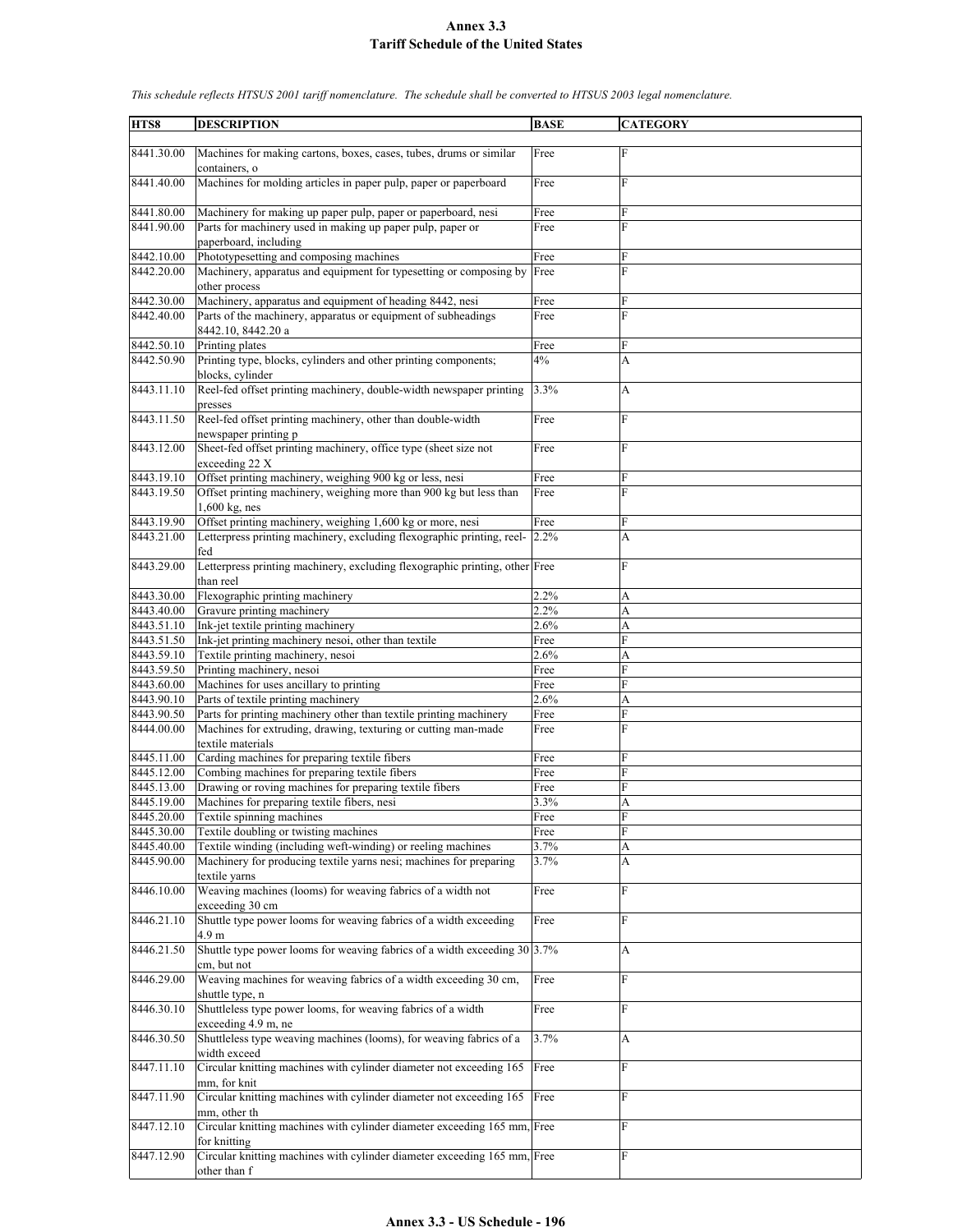| HTS8       | <b>DESCRIPTION</b>                                                                       | <b>BASE</b> | <b>CATEGORY</b> |
|------------|------------------------------------------------------------------------------------------|-------------|-----------------|
|            |                                                                                          |             |                 |
| 8447.20.20 | V-bed flat knitting machines, power driven, over 50.8 mm in width                        | Free        | F               |
| 8447.20.30 | V-bed flat knitting machines, nesi                                                       | 2.6%        | A               |
| 8447.20.40 | Warp knitting machines                                                                   | Free        | $\overline{F}$  |
| 8447.20.60 | Flat knitting machines, other than V-bed or warp; stitch-bonding<br>machines             | Free        | F               |
| 8447.90.10 | Braiding and lace-braiding machines                                                      | Free        | F               |
| 8447.90.50 | Embroidery machines                                                                      | Free        | ${\bf F}$       |
| 8447.90.90 | Knitting machines other than circular or flat knitting; machines for<br>making gimp      | Free        | F               |
| 8448.11.00 | Dobbies and Jacquards, card reducing, copying, punching or<br>assembling machines f      | Free        | F               |
| 8448.19.00 | Auxiliary machinery for machines of heading 8444, 8445, 8446 or<br>8447, nesi            | Free        | F               |
| 8448.20.10 | Parts and accessories of machines for extruding or drawing man-made 3.7%<br>textile fila |             | A               |
| 8448.20.50 | Parts and accessories of machines of heading 8444 or of their<br>auxiliary machiner      | 3.3%        | A               |
| 8448.31.00 | Card clothing as parts and accessories of machines of heading 8445 or 3.3%<br>of their a |             | A               |
| 8448.32.00 | Parts and accessories of machines for preparing textile fibers, other<br>than card       | Free        | $\mathbf F$     |
| 8448.33.00 | Spindles, spindle flyers, spinning rings and ring travellers of                          | 3.3%        | A               |
| 8448.39.10 | machines of head                                                                         |             |                 |
|            | Parts of spinning, doubling or twisting machines of heading 8445 or<br>of their aux      | Free        | F               |
| 8448.39.50 | Parts of winding or reeling machines of heading 8445 or of their<br>auxiliary machi      | 3.7%        | A               |
| 8448.39.90 | Parts and accessories of machines of heading 8445 or their auxiliary<br>machinery,       | Free        | $\mathbf{F}$    |
| 8448.41.00 | Shuttles for weaving machines (looms)                                                    | 3.7%        | А               |
| 8448.42.00 | Reeds for looms, healds and heald-frames of weaving machines<br>(looms) or their au      | 3.7%        | A               |
| 8448.49.00 | Parts and accessories of weaving machines (looms) or of their<br>auxiliary machiner      | Free        | $\overline{F}$  |
| 8448.51.10 | Latch needles for knitting machines                                                      | Free        | F               |
| 8448.51.20 | Spring-beard needles for knitting machines                                               | Free        | F               |
| 8448.51.30 | Needles for knitting machines other than latch needles or spring-beard Free              |             | F               |
| 8448.51.50 | needles<br>Sinkers, needles and other articles used to form stitches, nesi, for          | Free        | F               |
| 8448.59.10 | machines of<br>Parts of knitting machines of heading 8447 or of their auxiliary          |             | F               |
|            | machinery, nesi                                                                          | Free        |                 |
| 8448.59.50 | Accessories of machines of heading 8447 or of their auxiliary<br>machinery, nesi         | Free        | F               |
| 8449.00.10 | Finishing machinery for felt or nonwovens and parts thereof                              | 2.6%        | А               |
| 8449.00.50 | Machinery for making felt hats; blocks for making hats; parts thereof                    | Free        | F               |
| 8450.11.00 | Household- or laundry-type washing machines, each of a dry linen<br>capacity not ex      | 1.4%        | A               |
| 8450.12.00 | Household- or laundry-type washing machines, each of a dry linen<br>capacity not ex      | 2.6%        | A               |
| 8450.19.00 | Household- or laundry-type washing machines, each of a dry linen<br>capacity not ex      | 1.8%        | A               |
| 8450.20.00 | Household- or laundry-type washing machines, each of a dry linen<br>capacity exceed      | $1\%$       | А               |
| 8450.90.20 | Tub and tub assemblies for household- or laundry-type washing                            | 2.6%        | A               |
| 8450.90.40 | machines<br>Furniture designed to receive household- or laundry-type washing             | 2.6%        | A               |
| 8450.90.60 | machines<br>Parts for household- or laundry-type washing machines, nesi                  | 2.6%        | A               |
| 8451.10.00 | Dry-cleaning machines                                                                    | Free        | $\overline{F}$  |
| 8451.21.00 | Drying machines, each of a dry linen capacity not exceeding 10 kg                        | 3.4%        | А               |
| 8451.29.00 | Drying machines for yarns, fabrics or made up textile articles, each of 2.6%<br>a dry li |             | A               |
| 8451.30.00 | Ironing machines and presses (including fusing presses) for textile<br>fabrics or m      | Free        | F               |
| 8451.40.00 | Washing, bleaching or dyeing machines for textile yarns, fabrics or<br>made up text      | 3.5%        | A               |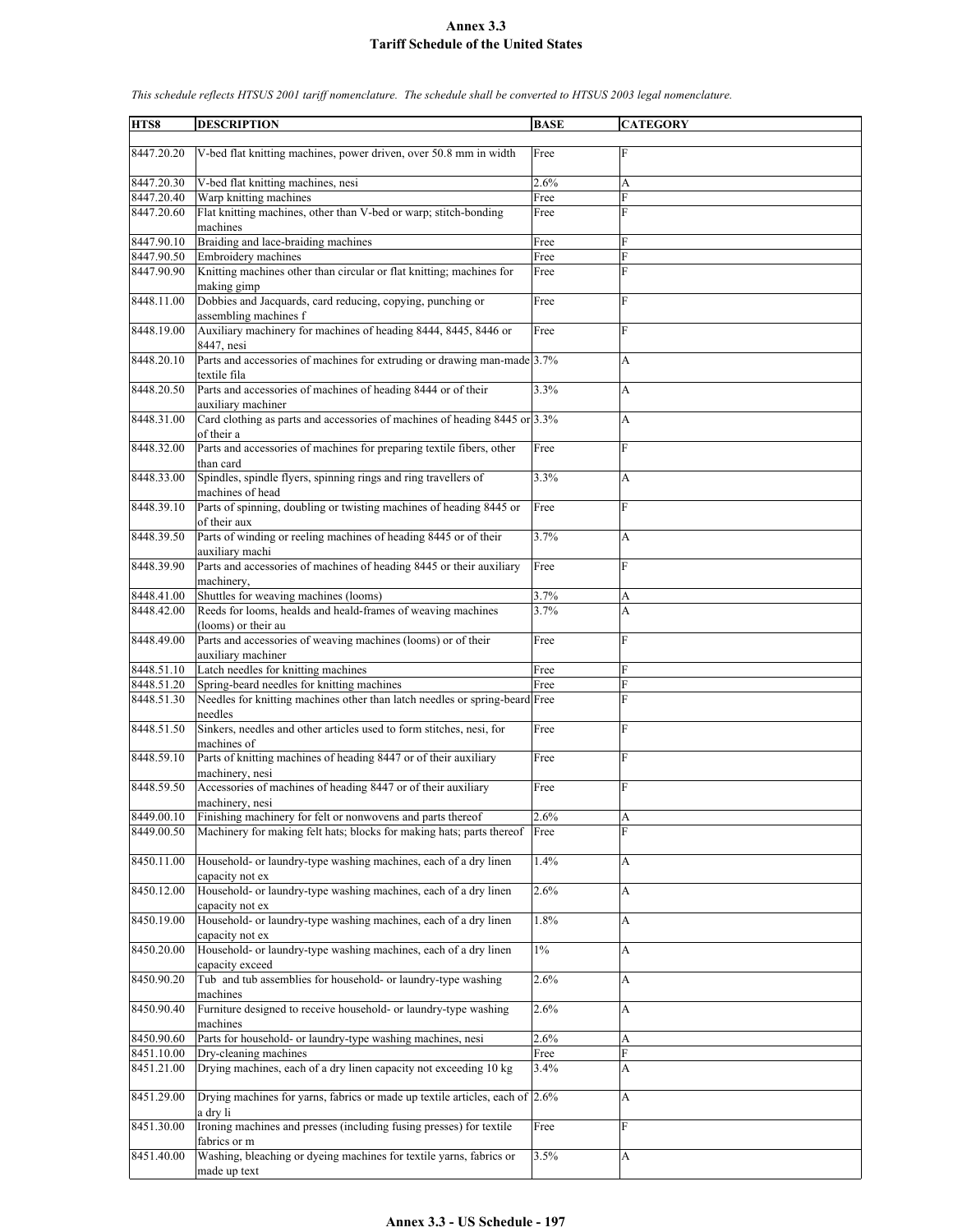| HTS8       | <b>DESCRIPTION</b>                                                                               | <b>BASE</b> | <b>CATEGORY</b> |
|------------|--------------------------------------------------------------------------------------------------|-------------|-----------------|
|            |                                                                                                  |             |                 |
| 8451.50.00 | Machines for reeling, unreeling, folding, cutting or pinking textile<br>fabrics                  | Free        | F               |
| 8451.80.00 | Machinery for the handling of textile yarns, fabrics or made up textile 3.5%<br>articles         |             | A               |
| 8451.90.30 | Drying chambers for the drying machines of subheading 8451.21 or<br>8451.29, and ot              | 3.5%        | A               |
| 8451.90.60 | Furniture designed to receive the drying machines of subheading                                  | 3.5%        | A               |
| 8451.90.90 | 8451.21 or 8451.<br>Parts of machines for the handling of textile yarns, fabrics or made up 3.5% |             | A               |
| 8452.10.00 | textile<br>Sewing machines of the household type                                                 |             | F               |
|            |                                                                                                  | Free        |                 |
| 8452.21.10 | Sewing machines specially designed to join footwear soles to uppers,<br>automatic                | Free        | F               |
| 8452.21.90 | Sewing machines, automatic, nesi                                                                 | Free        | F               |
| 8452.29.10 | Sewing machines, other than automatic, specially designed to join<br>footwear soles              | Free        | F               |
| 8452.29.90 | Sewing machines, other than automatic, nesi                                                      | Free        | F               |
| 8452.30.00 | Sewing machine needles                                                                           | Free        | F               |
| 8452.40.00 | Furniture, bases and covers for sewing machines, and parts thereof                               | 2.5%        | A               |
| 8452.90.00 | Parts of sewing machines, other than needles, nesi                                               | Free        | F               |
| 8453.10.00 | Machinery for preparing, tanning or working hides, skins or leather                              | Free        | $\overline{F}$  |
|            |                                                                                                  |             |                 |
| 8453.20.00 | Machinery for making or repairing footwear                                                       | Free        | F               |
| 8453.80.00 | Machinery, nesi, for making or repairing articles of hides, skins or<br>leather                  | Free        | F               |
| 8453.90.10 | Parts of machinery for making or repairing footwear                                              | Free        | F               |
| 8453.90.50 | Parts of machinery for preparing, tanning or working hides, skins or<br>leather or               | Free        | F               |
| 8454.10.00 | Converters of a kind used in metallurgy or in metal foundries                                    | Free        | F               |
| 8454.20.00 |                                                                                                  |             | F               |
|            | Ingot molds and ladles, of a kind used in metallurgy or in metal<br>foundries                    | Free        |                 |
| 8454.30.00 | Casting machines, of a kind used in metallurgy or in metal foundries                             | Free        | F               |
| 8454.90.00 | Parts of converters, ladles, ingot molds and casting machines, of a                              | Free        | F               |
|            | kind used in                                                                                     |             |                 |
| 8455.10.00 | Metal-rolling tube mills                                                                         | Free        | F               |
| 8455.21.00 | Metal-rolling mills, other than tube mills, hot or combination hot and<br>cold                   | Free        | F               |
| 8455.22.00 | Metal-rolling mills, other than tube mills, cold                                                 | Free        | F               |
| 8455.30.00 | Rolls for metal-rolling mills                                                                    | Free        | F               |
| 8455.90.40 | Parts for metal-rolling mills, other than rolls, in the form of castings<br>or weld              | Free        | F               |
| 8455.90.80 | Parts for metal-rolling mills, other than rolls, nesi                                            | Free        | F               |
| 8456.10.10 | Machine tools operated by laser or other light or photon beam                                    | 3.5%        | A               |
|            | processes, for wor                                                                               |             |                 |
| 8456.10.60 | Machine tool operate laser/other light/photon beam process in<br>semicond wafer pro              | Free        | F               |
| 8456.10.80 | Machine tools operated by laser or other light or photon beam<br>processes, other t              | 2.4%        | A               |
| 8456.20.10 | Machine tools operated by ultrasonic processes, for working metal                                | 3.5%        | A               |
| 8456.20.50 | Machine tools operated by ultrasonic processes, other than for<br>working metal                  | 2.4%        | A               |
| 8456.30.10 | Machine tools operated by electro-discharge processes, for working<br>metal                      | 3.5%        | A               |
| 8456.30.50 | Machine tools operated by electro-discharge processes, other than for 2.4%<br>working me         |             | А               |
| 8456.91.00 | Machine tools for dry etching patterns on semiconductor materials by                             | Free        | F               |
| 8456.99.10 | electro-che<br>Focused ion beam milling machines to produce or repair masks and                  | Free        | F               |
| 8456.99.30 | reticles for pa<br>Machine tool for working metal by removal of material nesoi,                  | 3.5%        | A               |
|            | operated by electro                                                                              |             |                 |
| 8456.99.70 | Machine tool for stripping and cleaning semiconductor<br>wafers, operated by electro             | Free        | F               |
| 8456.99.90 | Machine tool for working material (n/metal) removal of mat. operated 2.2%<br>by electro-         |             | A               |
| 8457.10.00 | Machining centers for working metal                                                              | 4.2%        | A               |
| 8457.20.00 | Unit construction machines (single station), for working metal                                   | 3.3%        | A               |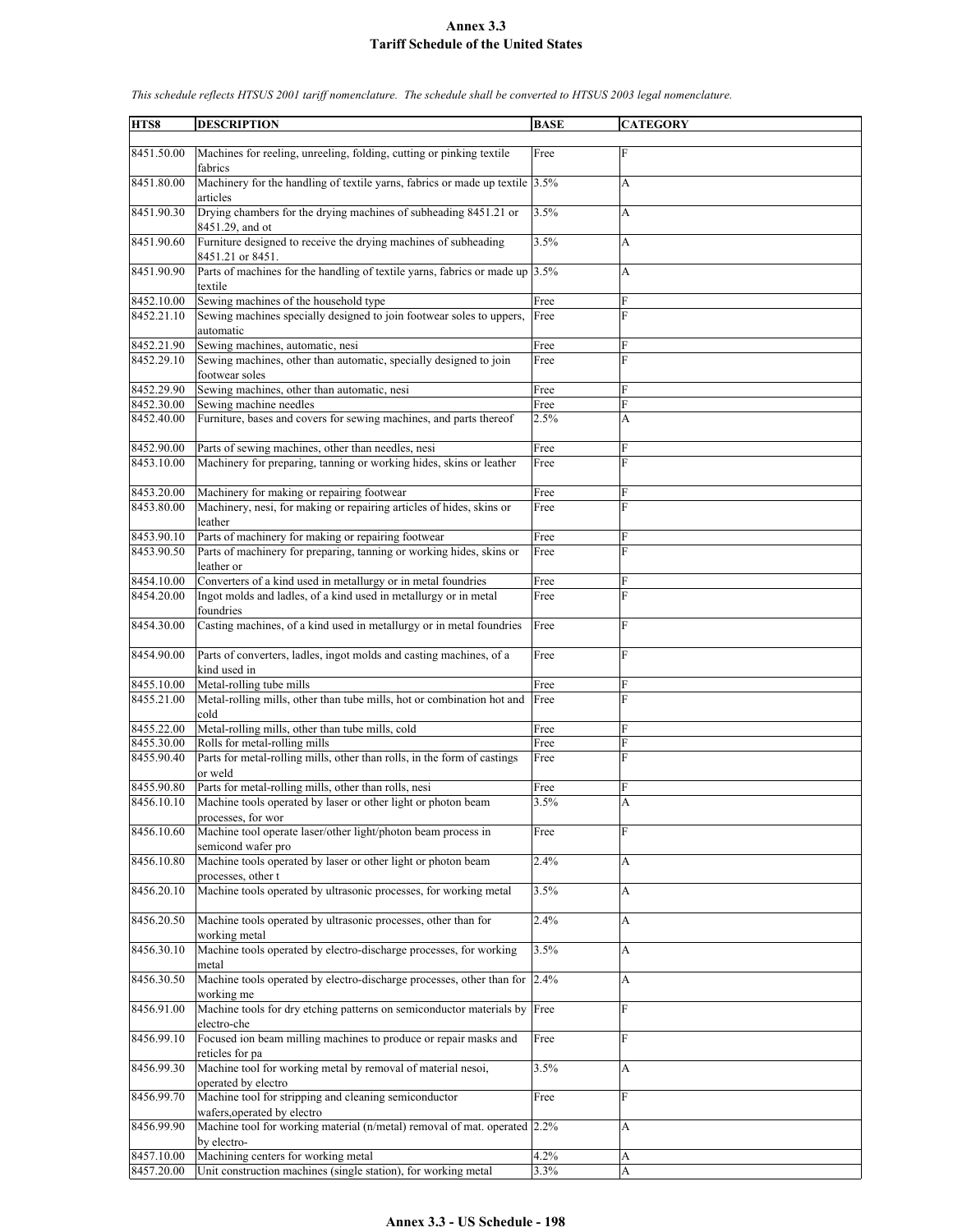**HTS8 DESCRIPTION BASE CATEGORY** 8457.30.00 Multistation transfer machines for working metal 3.3% 8458.11.00 Horizontal lathes (including turning centers) for removing metal, numerically co 4.4% A 8458.19.00 Horizontal lathes (including turning centers) for removing metal, other than num 4.4% A 8458.91.10 Vertical turret lathes (including turning centers) for removing metal, numerical 4.2% A 8458.91.50 Lathes (including turning centers), other than horizontal or vertical turret lat 4.4% A 8458.99.10 Vertical turret lathes (including turning centers) for removing metal, other tha 4.2% A 8458.99.50 Lathes (including turning centers), other than horizontal or vertical turret lat 4.4% A 8459.10.00 Way-type unit head machines for drilling, boring, milling, threading or tapping 3.3% A 8459.21.00 Drilling machines, numerically controlled, nesi 4.2% A 8459.29.00 Drilling machines, other than numerically controlled, nesi 4.2% A 8459.31.00 Boring-milling machines, numerically controlled, nesi  $4.2\%$  A 8459.39.00 Boring-milling machines, other than numerically controlled, nesi  $4.2\%$  A<br>8459.40.00 Boring machines nesi  $4.2\%$ 8459.40.00 Boring machines nesi 4.2% A 8459.51.00 Milling machines, knee type, numerically controlled, nesi  $\begin{array}{c|c} 4.2\% & A \\ 8459.59.00 & \text{Milling machines, knee type, other than numerically controlled, nesi} \end{array}$  A 8459.59.00 Milling machines, knee type, other than numerically controlled, nesi 4.2% A 8459.61.00 Milling machines, other than knee type, numerically controlled, nesi 4.2% 8459.69.00 Milling machines, other than knee type, other than numerically controlled, nesi 4.2% A 8459.70.40 Other threading or tapping machines, numerically controlled  $4.2\%$  A 8459.70.80 Other threading or tapping machines nesi 4.2% A 8460.11.00 Flat-surface grinding machines for metal or cermets, w/positioning accuracy in a 4.4% A 8460.19.00 Flat-surface grinding machines for metal or cermets, w/positioning accuracy in a 4.4% A 8460.21.00 Other grinding machines for metal or cermets, w/positioning accuracy in any one 4.4% A 8460.29.00 Other grinding machines for metal or cermets, w/positioning accuracy in any one 4.4% A 8460.31.00 Sharpening (tool or cutter grinding) machines for working metal or cermets, nume 4.4% A 8460.39.00 Sharpening (tool or cutter grinding) machines for working metal or cermets, othe 4.4% A 8460.40.40 Honing or lapping machines for working metal or cermets, numerically controlled  $4.4\%$  A 8460.40.80 Honing or lapping machines for working metal or cermets, other than numerically 4.4% A 8460.90.40 Other machine tools for deburring, polishing or otherwise finishing metal or cer 4.4% A 8460.90.80 Other machine tools for deburring, polishing or otherwise finishing metal or cer 4.4% A 8461.10.40 Planing machines for working by removing metal or cermets, numerically controlle 4.4% A 8461.10.80 Planing machines for working by removing metal or cermets, other than numericall 4.4% A 8461.20.40 Shaping or slotting machines for working by removing metal or cermets, numerical 4.4% A 8461.20.80 Shaping or slotting machines for working by removing metal or cermets, other tha 4.4% A 8461.30.40 Broaching machines for working by removing metal or cermets, numerically control 4.4% A 8461.30.80 Broaching machines for working by removing metal or cermets, other than numerica 4.4% A 8461.40.10 Gear cutting machines for working by removing metal or cermets 5.8% A 8461.40.50 Gear grinding or finishing machines for working by removing metal or cermets 4.4% A 8461.50.40 Sawing or cutting-off machines for working by removing metal or cermets, numeric 4.4% A 8461.50.80 Sawing or cutting-off machines for working by removing metal or cermets, other t  $4.4\%$  A 8461.90.40 Machine-tools for working by removing metal or cermets, nesoi, numerically contr 4.4% A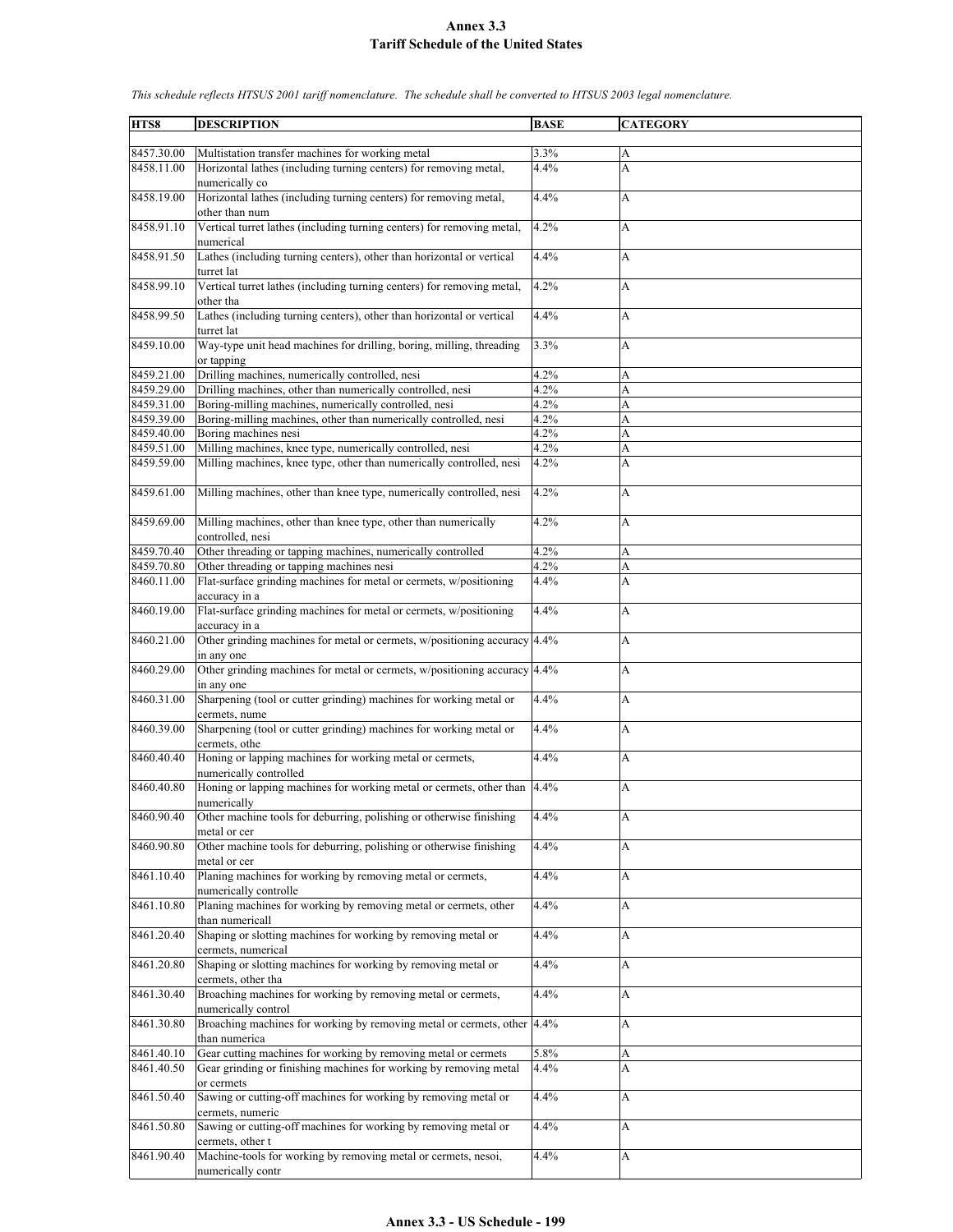| HTS8       | <b>DESCRIPTION</b>                                                                                       | <b>BASE</b> | <b>CATEGORY</b> |
|------------|----------------------------------------------------------------------------------------------------------|-------------|-----------------|
|            |                                                                                                          |             |                 |
| 8461.90.80 | Machine-tools for working by removing metal or cermets, nesoi, other 4.4%<br>than numeri                 |             | A               |
| 8462.10.00 | Forging or die-stamping machines (including presses) and hammers                                         | 4.4%        | A               |
| 8462.21.40 | Bending, folding or straightening machines, numerically controlled,<br>for semicond                      | Free        | F               |
| 8462.21.80 | Bending, folding, straightening or flattening machines (including<br>presses) numer                      | 4.4%        | A               |
| 8462.29.40 | Bending, folding or straightening machines, not numerically<br>controlled, for semi                      | Free        | F               |
| 8462.29.80 | Bending, folding, straightening or flattening machine (including<br>presses) not nu                      | 4.4%        | A               |
| 8462.31.00 | Shearing machines (incl. presses), excl. combined punching $\&$<br>shearing machines,                    | 4.4%        | A               |
| 8462.39.00 | Shearing machines (incl. presses), excl. combined punch & shearing<br>machines, nt                       | 4.4%        | A               |
| 8462.41.00 | Punch/notch machines (incl. presses), incl. combined punch &                                             | 4.4%        | A               |
| 8462.49.00 | shearing machines,<br>Punch/notch machines (incl. presses), incl. combined punch & shear<br>machines, nt | 4.4%        | A               |
| 8462.91.40 | Hydraulic presses, numerically controlled                                                                | 4.4%        | A               |
| 8462.91.80 | Hydraulic presses, not numerically controlled                                                            | 4.4%        | A               |
|            |                                                                                                          |             |                 |
| 8462.99.40 | Machine tools (including nonhydraulic presses) for working metal or<br>metal carbid                      | 4.4%        | A               |
| 8462.99.80 | Machine tools (including nonhydraulic presses) for working metal or<br>metal carbid                      | 4.4%        | A               |
| 8463.10.00 | Draw-benches for bars, tubes, profiles, wire or the like, for working<br>metal or c                      | 4.4%        | A               |
| 8463.20.00 | Thread rolling machines for working metal or cermets, without<br>removing material                       | 4.4%        | A               |
| 8463.30.00 | Machines for working wire of metal or cermets, without removing<br>material                              | 4.4%        | A               |
| 8463.90.00 | Machine tools for working metal or cermets, without removing<br>material, nesoi                          | 4.4%        | A               |
| 8464.10.00 | Sawing machines for working stone, ceramics, concrete, asbestos-<br>cement or like m                     | Free        | F               |
| 8464.20.10 | Grinding or polishing machines for processing of semiconductor<br>wafers                                 | Free        | F               |
| 8464.20.50 | Grinding or polishing machines for working stone, ceramics,<br>concrete, asbestos-c                      | 2%          | A               |
| 8464.90.10 | Machine tools for scribing or scoring semiconductor wafers; machine<br>tools for we                      | Free        | F               |
| 8464.90.60 | Machine tool for wet-etching or -stripping semiconductor wafers;<br>machine tool fo                      | Free        | F               |
| 8464.90.90 | Machine tools for working stone, ceramics, concrete, asbestos-cement 2%<br>or like min                   |             | A               |
| 8465.10.00 | Machines for working certain hard materials which can carry out<br>different types                       | 2.4%        | A               |
| 8465.91.00 | Sawing machines for working wood, cork, bone, hard rubber, hard<br>plastics or simi                      | 3%          | A               |
| 8465.92.00 | Planing, milling or molding (by cutting) machines for working wood,<br>cork, bone,                       | 3%          | A               |
| 8465.93.00 | Grinding, sanding or polishing machines for working wood, cork,<br>bone, hard rubbe                      | $3\%$       | A               |
| 8465.94.00 | Bending or assembling machines for working wood, cork, bone hard<br>rubber, hard pl                      | 2.9%        | A               |
| 8465.95.00 | Drilling or mortising machines for working wood, cork, bone, hard<br>rubber, hard p                      | $3\%$       | A               |
| 8465.96.00 | Splitting, slicing or paring machines for working wood, cork, bone,<br>hard rubber,                      | 2.4%        | A               |
| 8465.99.40 | Deflash machines (by chemical bath) for cleaning and removing<br>contanimants from                       | Free        | F               |
| 8465.99.80 | Machine tools for working wood, cork, bone, hard rubber, hard<br>plastics and simil                      | 2.4%        | A               |
| 8466.10.40 | Tool holders for use solely or principally with machines of headings                                     | Free        | F               |
| 8466.10.80 | 8456 to 846<br>Tool holders and self-opening dieheads for use solely or principally                      | 3.9%        | A               |
| 8466.20.10 | with machin<br>Work holders for machine tools used in cutting gears                                      | 4.6%        | A               |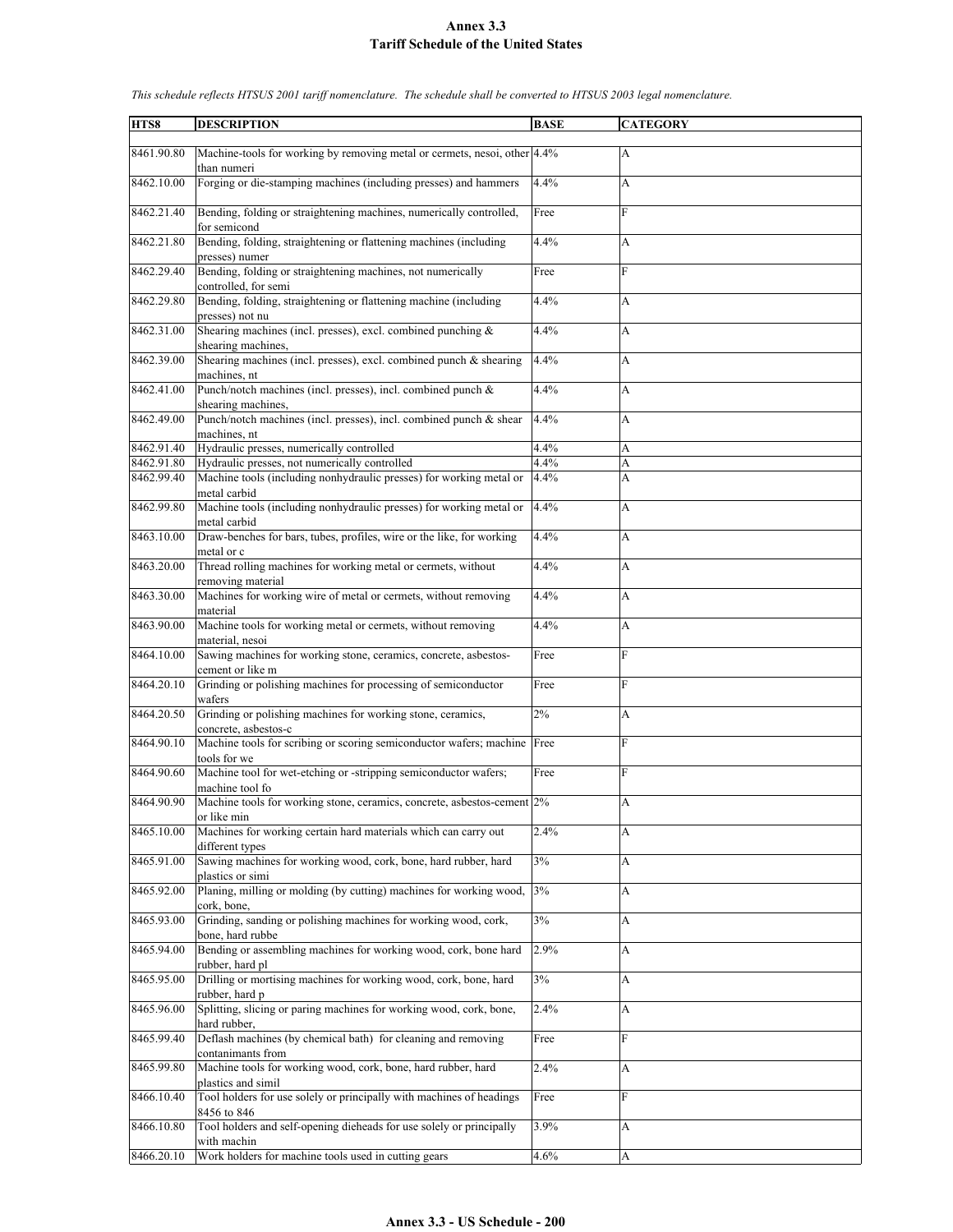| HTS8       | <b>DESCRIPTION</b>                                                                       | <b>BASE</b> | <b>CATEGORY</b> |
|------------|------------------------------------------------------------------------------------------|-------------|-----------------|
|            |                                                                                          |             |                 |
| 8466.20.40 | Work holders for the machine tools described in additional U.S. note                     | Free        | F               |
|            | 3 to chapte                                                                              |             |                 |
| 8466.20.80 | Work holders for machine tools other than those used in cutting gears, 3.7%<br>nesoi     |             | A               |
| 8466.30.10 | Dividing heads for use solely or principally for machine tools of<br>headings 8456       | 3.7%        | A               |
| 8466.30.45 | Special attachments (o/than dividing heads) for use solely or                            | Free        | F               |
|            | principally for ma                                                                       |             |                 |
| 8466.30.60 | Special attachments (which are machines) use solely or principally for 2.9%<br>machines  |             | A               |
| 8466.30.80 | Special attachments for use solely or principally for machine tools of<br>headings       | 8%          | A               |
| 8466.91.10 | Cast iron parts not advanced beyond cleaning and specifically<br>machined, for mach      | Free        | F               |
|            |                                                                                          |             |                 |
| 8466.91.50 | Parts and accessories nesi, for machines of heading 8464                                 | Free        | F               |
| 8466.92.10 | Cast-iron parts not advanced beyond cleaning and specifically<br>machined, for mach      | Free        | F               |
| 8466.92.50 | Parts and accessories nesi, for machines of heading 8465                                 | 4.7%        |                 |
|            |                                                                                          |             | A               |
| 8466.93.15 | Certain specified cast-iron parts not advanced beyond cleaning and<br>specifically       | Free        | F               |
| 8466.93.30 | Certain specified parts and accessories of metal working machine                         | 5.8%        | A               |
|            | tools for cutti                                                                          |             |                 |
| 8466.93.47 | Certain specified parts and accessories for machines of subheading                       | Free        | F               |
|            | 8456.10.60.8                                                                             |             |                 |
| 8466.93.53 | Certain specified parts and accessories for machines of heading 8456<br>to 8461, ne      | 4.7%        | А               |
| 8466.93.60 | Other cast-iron parts not advanced beyond cleaning and specifically                      | Free        | F               |
|            | machined, fo                                                                             |             |                 |
| 8466.93.75 | Other parts and accessories of metal working machine tools for                           | 5.8%        | A               |
| 8466.93.85 | cutting gears                                                                            |             | F               |
|            | Other parts and accessories for machines of subheading 8456.10.60,<br>8456.91, 8456      | Free        |                 |
| 8466.93.95 | Other parts and accessories for machines of heading 8456 to 8461,                        | 4.7%        | A               |
|            | nesoi                                                                                    |             |                 |
| 8466.94.20 | Certain specified cast-iron parts not advanced beyond cleaning and                       | Free        | F               |
|            | specifically                                                                             |             |                 |
| 8466.94.40 | Other cast-iron parts not advanced beyond cleaning and specifically<br>machined, fo      | Free        | F               |
| 8466.94.55 | Other specified parts and accessories for machines of subheading                         | Free        | F               |
|            | 8462.21.40 or 8                                                                          |             |                 |
| 8466.94.65 | Other specified parts and accessories for machines of heading 8462 or 4.7%<br>8463, neso |             | A               |
| 8466.94.75 |                                                                                          |             | F               |
|            | Other parts and accessories for machines of subheading 8462.21.40 or Free<br>8462.29.40, |             |                 |
| 8466.94.85 | Other parts and accessories for machines of heading 8462 or 8463,                        | 4.7%        | A               |
|            | nesoi                                                                                    |             |                 |
| 8467.11.10 | Tools for working in the hand, pneumatic, rotary type, suitable for                      | 4.5%        | A               |
| 8467.11.50 | metal workin                                                                             | Free        | F               |
|            | Tools for working in the hand, pneumatic, rotary type, other than<br>suitable for m      |             |                 |
| 8467.19.10 | Tools for working in the hand, pneumatic, other than rotary type,                        | 4.5%        | A               |
|            | suitable for m                                                                           |             |                 |
| 8467.19.50 | Tools for working in the hand, pneumatic, other than rotary type,                        | Free        | F               |
|            | other than sui                                                                           |             |                 |
| 8467.81.00 | Chain saws for working in the hand, hydraulic or with self-contained                     | Free        | F               |
|            | nonelectric                                                                              |             |                 |
| 8467.89.10 | Other tools for working in the hand, hydraulic or with self-contained                    | Free        | F               |
|            | nonelectri                                                                               |             |                 |
| 8467.89.50 | Other tools for working in the hand, hydraulic or with self-contained<br>nonelectri      | Free        | F               |
| 8467.91.00 | Parts of nonelectric chain saws                                                          | Free        | F               |
| 8467.92.00 | Parts of pneumatic tools for working in the hand                                         | Free        | F               |
| 8467.99.00 | Parts of tools for working in the hand, hydraulic or with self-                          | Free        | F               |
|            | contained nonelec                                                                        |             |                 |
| 8468.10.00 | Hand-held blow torches                                                                   | 2.9%        |                 |
|            |                                                                                          |             | A               |
| 8468.20.10 | Gas-operated machinery, apparatus and appliances, hand-directed or -                     | 3.9%        | A               |
|            | controlled,                                                                              |             |                 |
| 8468.20.50 | Gas-operated machinery, apparatus and appliances, not hand-directed Free<br>or -controll |             | F               |
|            |                                                                                          |             |                 |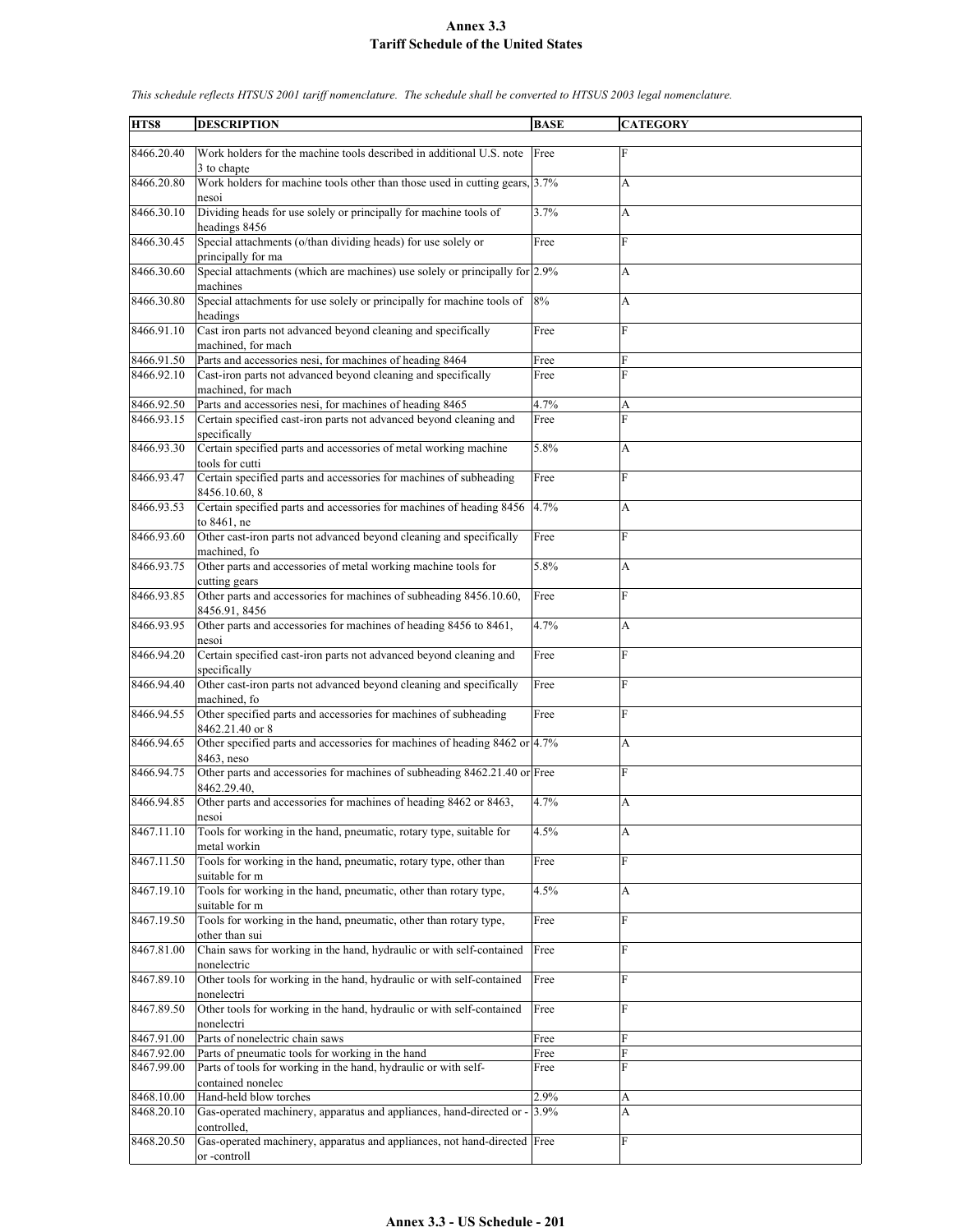**HTS8 DESCRIPTION BASE CATEGORY** 8468.80.10 Machinery and apparatus, hand-directed or -controlled, used for soldering, brazi 2.9% A 8468.80.50 Machinery and apparatus other than hand-directed or -controlled, used for solder Free F 8468.90.10 Parts of hand-directed or -controlled machinery, apparatus and appliances used f 2.9% A 8468.90.50 Parts for machinery, apparatus or appliances, not hand-directed or controlled, Free 8469.11.00 Word processing machines Free 8469.12.00 Automatic typewriters Free 8469.20.00 Electric typewriters, other than automatic Free 8469.30.00 Nonelectric typewriters Free 8470.10.00 Electronic calculator operate w/o external electric power & pocketsize data rec Free F 8470.21.00 Electronic calculating machines, incorporating a printing device, nesi Free 8470.29.00 Electronic calculating machines, not incorporating a printing device, nesi Free 8470.30.00 Calculating machines nesi, other than electronic Free 8470.40.00 Accounting machines Free 8470.50.00 Cash registers Free 8470.90.00 Postage-franking, ticket-issuing and similar machines nesi, incorporating a calc Free F 8471.10.00 Analog or hybrid automatic data processing machines Free 8471.30.00 Portable digital automatic data processing machines, not over 10 kg, consisting Free 8471.41.00 Digital ADP machines, nonportable or over 10 kg, comprise in the same housing le Free F 8471.49.10 Digital processing units nesoi entered w/rest of system, may contain in same hou Free 8471.49.15 Combined input/output units for automatic data processing machines entered with Free F 8471.49.21 Keyboards for automatic data processing machines entered with the rest of a syst Free 8471.49.24 Display unit without CRT, w/visual display diagonal not exceed 30.5 cm for autom Free 8471.49.26 Display units for ADP machines with color cathode-ray tube entered with the rest Free F 8471.49.29 Display units for ADP machines, with a non-color cathode-ray tube or Free F non-CRT dis 8471.49.31 ADP laser printer units, entered with the rest of a system, capable of more than Free 8471.49.32 ADP laser printer units, entered with the rest of a system, not capable of more Free F 8471.49.33 ADP light bar electronic type printer units entered with the rest of a system Free F 8471.49.34 ADP ink jet printer units entered with the rest of a system Free 8471.49.35 ADP thermal transfer printer units entered with the rest of a system Free 8471.49.36 ADP ionographic printer units entered with the rest of a system Free F 8471.49.37 ADP printer units, nesoi, entered with the rest of a system Free 8471.49.42 Optical scanners and magnetic ink recognition devices entered with the rest of a Free F 8471.49.48 Input or output units of ADP machines, nesoi, entered with the rest of Free F system 8471.49.50 Storage units for automatic data processing machines entered with the Free F rest of a 8471.49.60 Control or adapter units for automatic data processing machines entered with the Free 8471.49.70 Power supplies for automatic data processing machines entered with the rest of a Free F 8471.49.85 Units suitable for physical incorporation into automatic data processing machine Free F 8471.49.95 Other units of digital automatic data processing machines, nesoi, entered with t Free F 8471.50.00 Digital processing units other than those of subheading 8471.41 and 8471.49, nes Free F 8471.60.10 Combined input/output units for automatic data processing machines not entered w Free F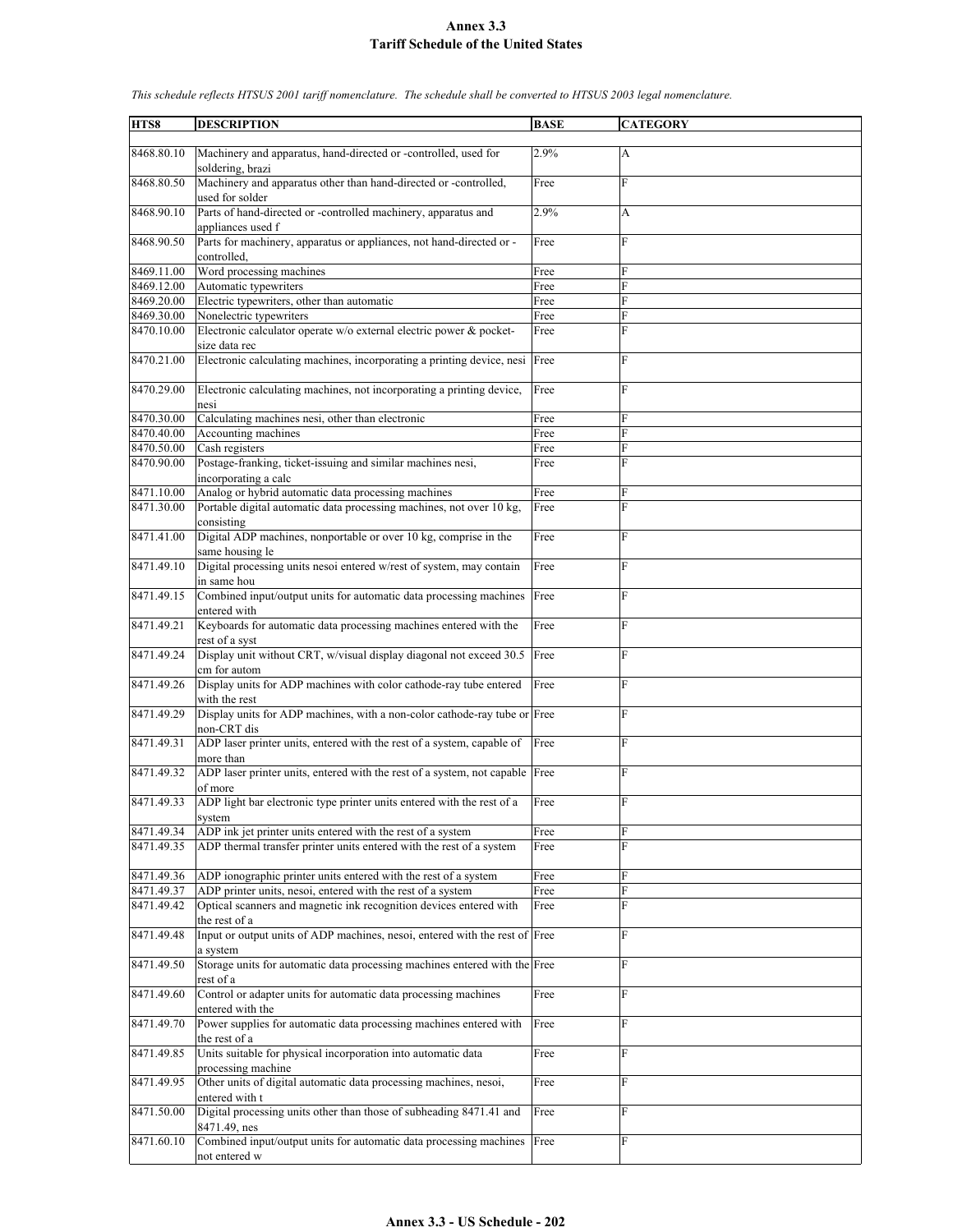| HTS8       | <b>DESCRIPTION</b>                                                                                     | <b>BASE</b> | <b>CATEGORY</b> |
|------------|--------------------------------------------------------------------------------------------------------|-------------|-----------------|
| 8471.60.20 | Keyboards for automatic data processing machines not entered with<br>the rest of a                     | Free        | F               |
| 8471.60.30 | Display unit w/o CRT, w/visual display diagonal not exceed 30.5 cm<br>for automatic                    | Free        | F               |
| 8471.60.35 | Display units for ADP machines with color cathode-ray tube not<br>entered with the                     | Free        | F               |
| 8471.60.45 | Display units for ADP machines, with a non-color cathode-ray tube or Free<br>non-CRT dis               |             | F               |
| 8471.60.51 | Assembled ADP laser printer unit incorporating least certain<br>mechanisms, not ente                   | Free        | F               |
| 8471.60.52 | Assembled ADP laser printer unit incorporating least certain<br>mechanisms, not ente                   | Free        | F               |
| 8471.60.53 | Assembled ADP light bar electronic type printer units incorporating<br>at least cer                    | Free        | F               |
| 8471.60.54 | Assembled ADP ink jet printer units incorporating at least certain<br>mechanisms, n                    | Free        | F               |
| 8471.60.55 | Assembled ADP thermal transfer printer units incorporating at least<br>certain mech                    | Free        | F               |
| 8471.60.56 | Assembled ADP ionographic printer units incorporating at least<br>certain mechanism                    | Free        | F               |
| 8471.60.57 | Assembled ADP printer units, nesoi, incorporating at least certain<br>mechanisms, n                    | Free        | F               |
| 8471.60.61 | Other ADP laser printer units capable of more than 20 pages per                                        | Free        | F               |
| 8471.60.62 | minute, not ente<br>Other ADP laser printer units not capable of more than 20 pages per<br>minute, not | Free        | F               |
| 8471.60.63 | Other ADP light bar electronic type printer units not entered with the<br>rest of a                    | Free        | F               |
| 8471.60.64 | Other ADP ink jet printer units not entered with the rest of a system,<br>nesoi                        | Free        | F               |
| 8471.60.65 | Other ADP thermal transfer printer units not entered with the rest of a Free<br>system,                |             | F               |
| 8471.60.66 | Other ADP ionographic printer units not entered with the rest of a<br>system, nesoi                    | Free        | F               |
| 8471.60.67 | Other ADP printer units nesoi, not entered with the rest of a system,<br>nesoi                         | Free        | F               |
| 8471.60.70 | Input or output units suitable for physical incorporation into ADP<br>machine or un                    | Free        | F               |
| 8471.60.80 | Optical scanners and magnetic ink recognition devices not entered<br>with the rest                     | Free        | F               |
| 8471.60.90 | Other input or output units of digital ADP machines, nesoi, not<br>entered with the                    | Free        | F               |
| 8471.70.10 | ADP magnetic disk drive storage units, disk dia. ov 21 cm, w/o read-<br>write unit; r                  | Free        | F               |
| 8471.70.20 | ADP magnetic disk drive storage units, disk dia. ov 21 cm: for incorp. Free<br>into ADP                |             | F               |
| 8471.70.30 | ADP magnetic disk drive storage units, disk dia. ov 21 cm, nesoi, not Free<br>entered wi               |             | F               |
| 8471.70.40 | ADP magnetic disk drive storage units, disk dia. n/ov 21 cm,not in<br>cabinet, w/o                     | Free        | F               |
| 8471.70.50 | ADP magnetic disk drive storage units, disk dia. n/ov 21 cm, nesoi,<br>not entered                     | Free        | F               |
| 8471.70.60 | ADP storage units other than magnetic disk, not in cabinets for<br>placing on a tab                    | Free        | F               |
| 8471.70.90 | ADP storage units other than magnetic disk drive units, nesoi, not<br>entered with                     | Free        | F               |
| 8471.80.10 | Control or adapter units for automatic data processing machines not<br>entered with                    | Free        | F               |
| 8471.80.40 | Unit suitable for physical incorporation into automatic data<br>processing machine                     | Free        | F               |
| 8471.80.90 | Other units of automatic data processing machines, not entered with<br>the rest of                     | Free        | F               |
| 8471.90.00 | Magnetic or optical readers, nesoi; machines for transcribing data on<br>data media                    | Free        | F               |
| 8472.10.00 | Hectographic or stencil duplicating machines                                                           | 1.6%        | A               |
| 8472.20.00 | Addressing machines and address plate embossing machines                                               | 2.1%        | A               |
| 8472.30.00 | Machines for sorting, folding, opening, closing or sealing mail, and                                   | 1.8%        | А               |
| 8472.90.10 | postage sta<br>Automatic teller machines                                                               | Free        | F               |
| 8472.90.40 | Pencil sharpeners                                                                                      | 2.6%        | A               |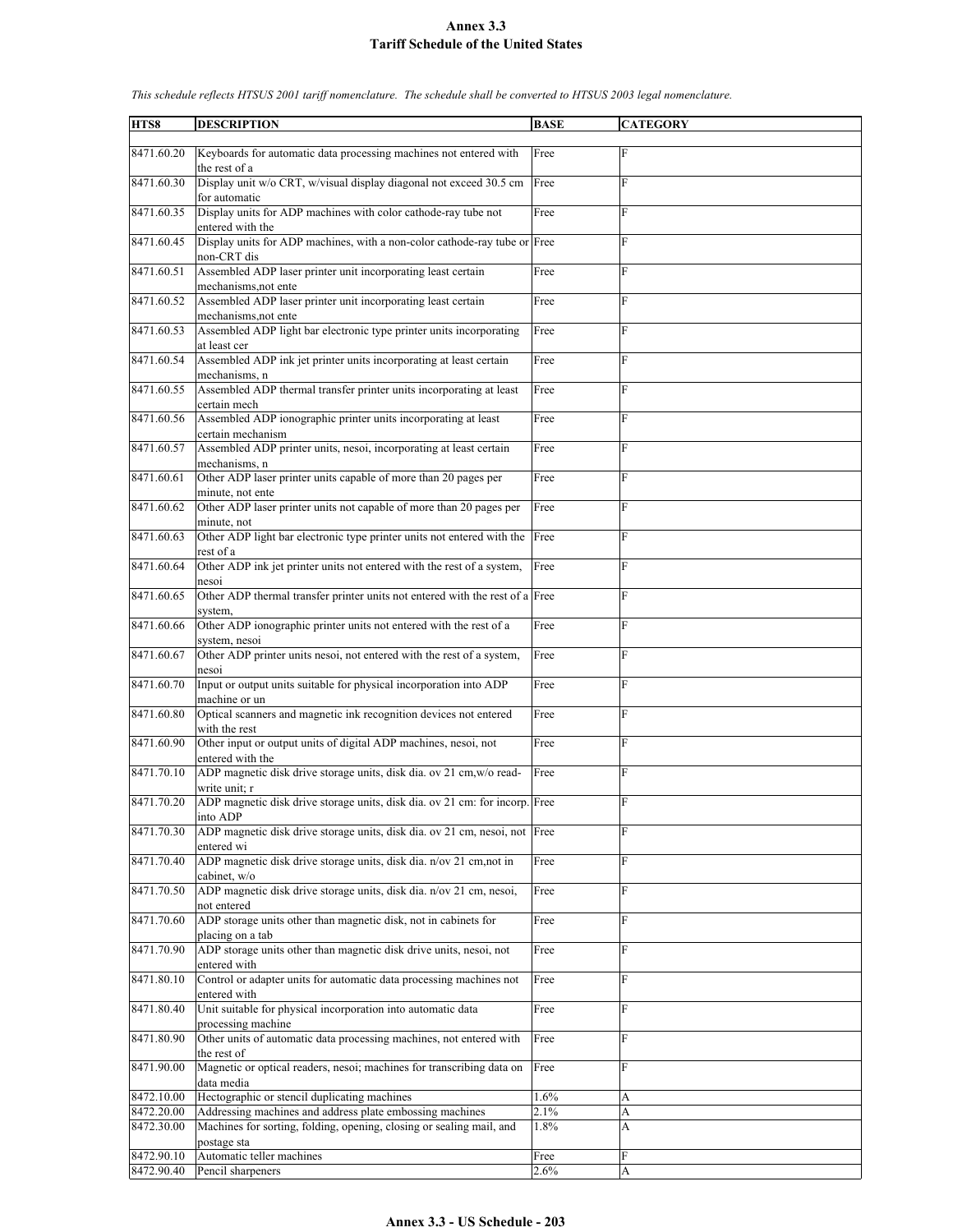| HTS8       | <b>DESCRIPTION</b>                                                                        | <b>BASE</b> | <b>CATEGORY</b> |
|------------|-------------------------------------------------------------------------------------------|-------------|-----------------|
|            |                                                                                           |             |                 |
| 8472.90.60 | Numbering, dating and check-writing machines                                              | Free        | F               |
| 8472.90.70 | Accessory & auxiliary machines intended for attachment to an                              | Free        | F               |
|            | electrostatic photo                                                                       |             |                 |
| 8472.90.95 | Other office machines, nesoi                                                              | 1.8%        | А               |
| 8473.10.20 | Printed circuit asemblies for word processing machines                                    | Free        | F               |
| 8473.10.40 | Parts of word processing machines, other than printed circuit                             | 2%          | A               |
|            | assemblies                                                                                |             |                 |
| 8473.10.60 | Parts of typewriters                                                                      | $2\%$       | A               |
| 8473.10.90 | Accessories of typewriters and word processing machines                                   | 2%          | A               |
| 8473.21.00 | Parts and accessories of the electronic calculating machines of                           | Free        | $\overline{F}$  |
| 8473.29.00 | subheading 8470.<br>Parts and accessories of machines of heading 8470, nesi               | Free        | F               |
| 8473.30.10 | Printed circuit assemblies for machines of heading 8471                                   | Free        | F               |
| 8473.30.20 | Parts and accessories of the ADP machines of heading 8471, not                            | Free        | F               |
|            | incorporating a C                                                                         |             |                 |
| 8473.30.30 | Parts and accessories of the ADP machines of heading 8471, not                            | Free        | $\overline{F}$  |
|            | incorporating a C                                                                         |             |                 |
| 8473.30.50 | Parts and accessories of the ADP machines of heading 8471, not                            | Free        | F               |
|            | incorporating a C                                                                         |             |                 |
| 8473.30.60 | Parts and accessories of the ADP machines of heading 8471,                                | Free        | F               |
|            | incorporating a CRT,                                                                      |             |                 |
| 8473.30.90 | Parts and accessories of the ADP machines of heading 8471,                                | Free        | $\overline{F}$  |
|            | incorporating a CRT,                                                                      |             |                 |
| 8473.40.10 | Printed circuit assemblies for automatic teller machines of subheading Free<br>8472.90.1  |             | F               |
| 8473.40.60 | Parts & accessories of machines of goods of subheading 8472.90.70                         | Free        | F               |
|            |                                                                                           |             |                 |
| 8473.40.95 | Parts and accessories of machines of heading 8472, nesoi                                  | 1.9%        | A               |
| 8473.50.30 | Printed circuit assemblies suitable for use with machines of two or                       | Free        | F               |
|            | more of the                                                                               |             |                 |
| 8473.50.60 | Part/accessory (also face plate and lock latch) of printed circuit                        | Free        | F               |
|            | assemblies su                                                                             |             |                 |
| 8473.50.90 | Parts and accessories, nesoi, suitable for use with machines of two or                    | Free        | F               |
|            | more of t                                                                                 |             |                 |
| 8474.10.00 | Sorting, screening, separating or washing machines for earth, stones,                     | Free        | F               |
| 8474.20.00 | ores or ot<br>Crushing or grinding machines for earth, stones, ores or other mineral Free |             | F               |
|            | substance                                                                                 |             |                 |
| 8474.31.00 | Concrete or mortar mixers                                                                 | Free        | F               |
| 8474.32.00 | Machines for mixing mineral substances with bitumen                                       | Free        | F               |
| 8474.39.00 | Mixing or kneading machines for earth, stones, ores or other mineral                      | Free        | F               |
|            | substances.                                                                               |             |                 |
| 8474.80.00 | Machinery for agglomerating, shaping or molding solid mineral fuels, Free                 |             | F               |
|            | or other mi                                                                               |             |                 |
| 8474.90.00 | Parts for the machinery of heading 8474                                                   | Free        | F               |
| 8475.10.00 | Machines for assembling electric or electronic lamps, tubes or                            | Free        | $\mathbf F$     |
| 8475.21.00 | flashbulbs, in gl<br>Machines for making glass optical fibers and preforms thereof        | Free        | F               |
| 8475.29.00 | Machines for manufacturing or hot working glass or glassware, nesoi                       | Free        | F               |
|            |                                                                                           |             |                 |
| 8475.90.10 | Parts of machines for assembling electric or electronic lamps, tubes or Free              |             | F               |
|            | flashbul                                                                                  |             |                 |
| 8475.90.90 | Parts of machines for manufacturing or hot working glass or                               | Free        | F               |
|            | glassware                                                                                 |             |                 |
| 8476.21.00 | Automatic beverage-vending machines incorporating heating or                              | Free        | F               |
|            | refrigerating devic                                                                       |             |                 |
| 8476.29.00 | Automatic beverage-vending machines other than machines that                              | Free        | F               |
| 8476.81.00 | incorporate heating                                                                       | Free        | F               |
|            | Automatic goods-vending machines (other than beverage-vending)<br>incorporating hea       |             |                 |
| 8476.89.00 | Automatic goods-vending (other than beverage-vending but incl.                            | Free        | ${\rm F}$       |
|            | money-changing ma                                                                         |             |                 |
| 8476.90.00 | Parts for automatic goods-vending and money-changing machines                             | Free        | F               |
|            |                                                                                           |             |                 |
| 8477.10.30 | Injection-molding machines for manufacturing shoes of rubber or                           | Free        | F               |
|            | plastics                                                                                  |             |                 |
| 8477.10.40 | Injection-molding machines for use in the manufacture of video laser                      | Free        | F               |
|            | discs                                                                                     |             |                 |
| 8477.10.70 | Injection-molding machines for encapsulation in the assembly of                           | Free        | F               |
|            | semiconductors                                                                            |             |                 |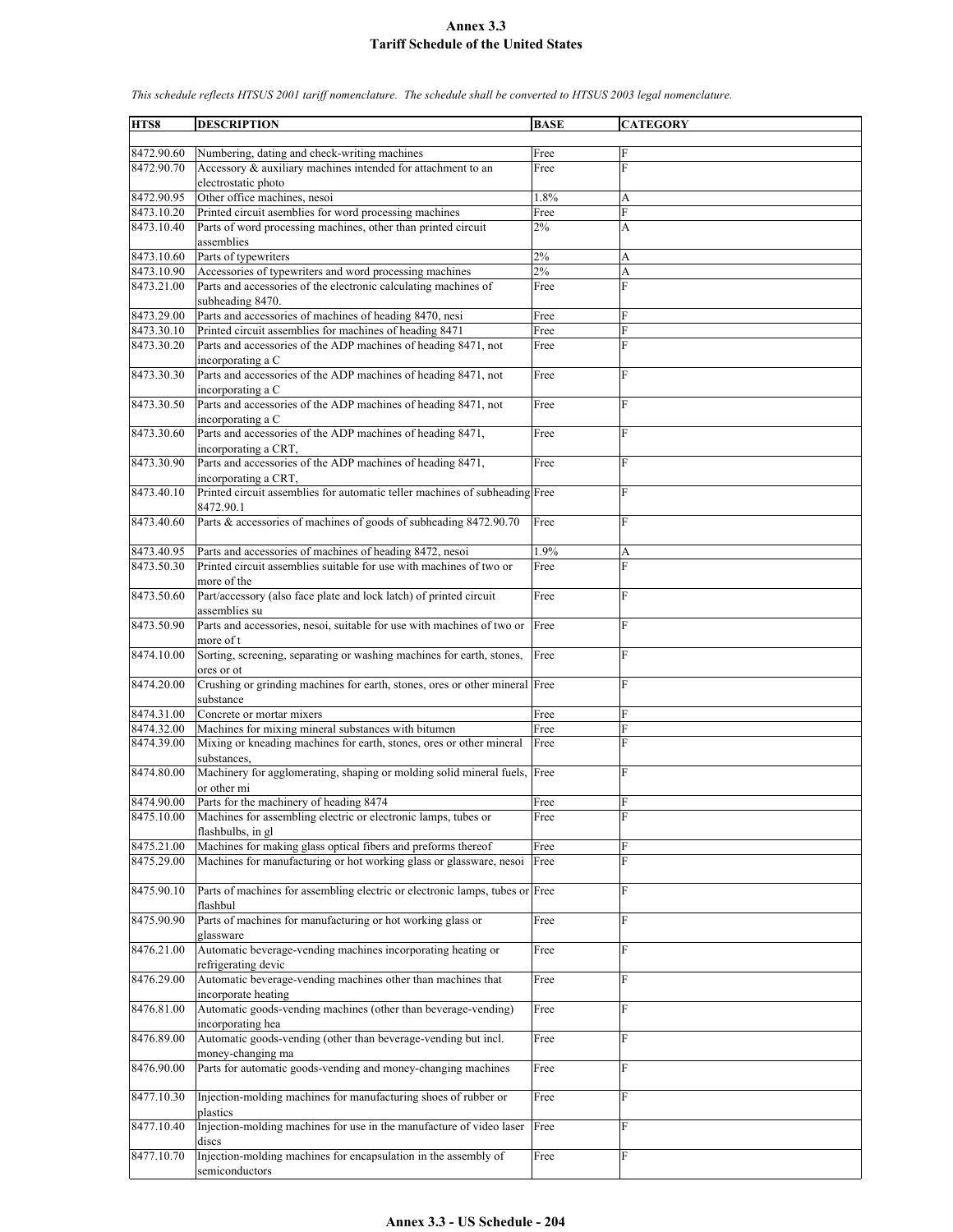| HTS8       | <b>DESCRIPTION</b>                                                          | <b>BASE</b> | <b>CATEGORY</b> |
|------------|-----------------------------------------------------------------------------|-------------|-----------------|
|            |                                                                             |             |                 |
| 8477.10.90 | Injection-molding machines of a type used for working or                    | 3.1%        | A               |
|            | manufacturing products                                                      |             |                 |
| 8477.20.00 | Extruders for working rubber or plastics or for the manufacture of          | 3.1%        | A               |
|            | products from                                                               |             |                 |
| 8477.30.00 | Blow-molding machines for working rubber or plastics or for the             | 3.1%        | А               |
|            | manufacture of p                                                            |             |                 |
| 8477.40.40 | Transfer molding and compression molding machines for                       | Free        | F               |
|            | encapsulation in the assem                                                  |             |                 |
| 8477.40.80 | Vacuum-molding and other thermoforming machines for working                 | 3.1%        | A               |
|            |                                                                             |             |                 |
|            | rubber or plastics o                                                        |             |                 |
| 8477.51.00 | Machinery for molding or retreading pneumatic tires or for molding          | 3.1%        | A               |
|            | or otherwise                                                                |             |                 |
| 8477.59.40 | Liquid encapsulate molding machines for encapsulation in the                | Free        | F               |
|            | assembly of semicon                                                         |             |                 |
| 8477.59.80 | Machinery for molding or otherwise forming rubber or plastics other         | 3.1%        | A               |
|            | than for mol                                                                |             |                 |
| 8477.80.00 | Machinery for working rubber or plastics or for the manufacture of          | 3.1%        | A               |
|            | products from                                                               |             |                 |
| 8477.90.15 | Base, bed, platen, clamp cylinder and other specified parts of              | Free        | F               |
|            | machines of subhe                                                           |             |                 |
| 8477.90.25 | Base, bed, platen and specified parts of machinery for working rubber 3.1%  |             | A               |
|            | or plastic                                                                  |             |                 |
| 8477.90.35 | Barrel screws of machines of subheading 8477.10.70, 8477.40.40 or           | Free        | F               |
|            | 8477.59.40                                                                  |             |                 |
|            | Barrel screws of machinery for working rubber or plastics or for the        | 3.1%        |                 |
| 8477.90.45 |                                                                             |             | А               |
|            | manufacture                                                                 |             |                 |
| 8477.90.55 | Hydraulic assemblies of machines of subheading 8477.10.70,                  | Free        | F               |
|            | 8477.40.40 or 8477.59                                                       |             |                 |
| 8477.90.65 | Hydraulic assemblies of machinery for working rubber or plastics or         | 3.1%        | A               |
|            | for the manu                                                                |             |                 |
| 8477.90.75 | Parts of machines of subheading 8477.10.70, 8477.40.40 or                   | Free        | F               |
|            | 8477.59.40, nesoi                                                           |             |                 |
| 8477.90.85 | Parts of machinery for working rubber or plastics or for the                | 3.1%        | A               |
|            | manufacture of prod                                                         |             |                 |
| 8478.10.00 | Machinery for preparing or making up tobacco, nesi                          | Free        | F               |
| 8478.90.00 | Parts of machinery for preparing or making up tobacco, nesi                 | Free        | F               |
| 8479.10.00 | Machinery for public works, building or the like, nesi                      | Free        | F               |
| 8479.20.00 | Machinery for the extraction or preparation of animal or fixed              | Free        | F               |
|            |                                                                             |             |                 |
|            | vegetable fats or                                                           |             |                 |
| 8479.30.00 | Presses for making particle board or fiber building board of wood or        | Free        | F               |
|            | other ligne                                                                 |             |                 |
| 8479.40.00 | Rope- or cable-making machines nesi                                         | Free        | F               |
| 8479.50.00 | Industrial robots, not elsewhere specified or included                      | 2.5%        | A               |
| 8479.60.00 | Evaporative air coolers                                                     | 2.8%        | A               |
| 8479.81.00 | Machines and mechanical appliances for treating metal, including            | Free        | F               |
|            | electric wire c                                                             |             |                 |
| 8479.82.00 | Machines for mixing, kneading, crushing, grinding, screening, sifting, Free |             | F               |
|            | homogeniz                                                                   |             |                 |
| 8479.89.10 | Air humidifiers or dehumidifiers with self-contained electric motor,        | Free        | F               |
|            | other than                                                                  |             |                 |
| 8479.89.20 | Floor polishers with self-contained electric motor, other than for          | Free        | F               |
|            | domestic purp                                                               |             |                 |
| 8479.89.30 | Vacuum cleaners with self-contained electric motor, other than for          |             | F               |
|            |                                                                             | Free        |                 |
|            | domestic purp                                                               |             |                 |
| 8479.89.55 | Electromechanical appliances with self-contained electric motor, trash 2.8% |             | A               |
|            | compactor                                                                   |             |                 |
| 8479.89.65 | Electromechanical appliances with self-contained electric motor, nesi       | 2.8%        | A               |
|            |                                                                             |             |                 |
| 8479.89.70 | Carpet sweepers, not electromechanical having self-contained electric Free  |             | F               |
|            | motor                                                                       |             |                 |
| 8479.89.85 | Machines for production and assembly of diodes, transistors and             | Free        | F               |
|            | similar semicond                                                            |             |                 |
| 8479.89.87 | Machines for wet-cleaning flat panel displays, nesoi                        | Free        | F               |
| 8479.89.97 | Machines and mechanical appliances having individual functions, not 2.5%    |             | A               |
|            | specified or                                                                |             |                 |
| 8479.90.40 | Parts of vacuum cleaners and floor polishers of subheadings                 | Free        | F               |
|            |                                                                             |             |                 |
|            | 8479.89.10 and 8479.                                                        |             |                 |
| 8479.90.45 | Parts of trash compactors, frame assemblies                                 | Free        | F               |
| 8479.90.55 | Parts of trash compactors, ram assemblies                                   | Free        | F               |
| 8479.90.65 | Parts of trash compactors, container assemblies                             | Free        | F               |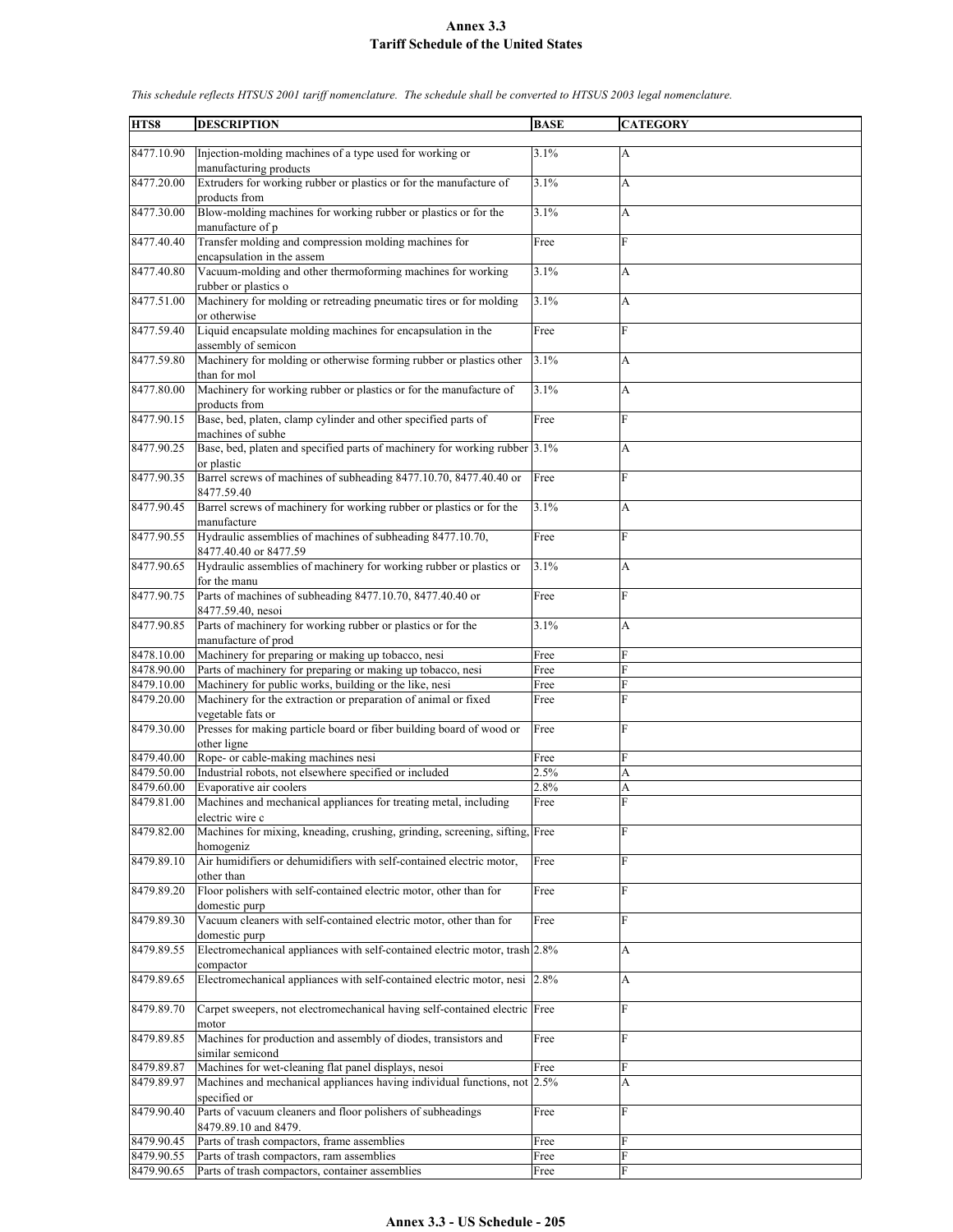**HTS8 DESCRIPTION BASE CATEGORY** 8479.90.75 Parts of trash compactors, cabinets or cases 8479.90.85 Parts of trash compactors, nesi Free 8479.90.95 Parts of machines and mechanical appliances having individual functions, nesi Free F 8480.10.00 Molding boxes for metal foundry 3.8% 3.8%  $8480.20.00$  Mold bases  $3.4\%$ 8480.30.00 Molding patterns 2.8% A 8480.41.00 Molds for metal or metal carbides, injection or compression types 3.1% A 8480.49.00 Molds for metal or metal carbides other than injection or compression types 3.1% A 8480.50.00 Molds for glass Free 8480.60.00 Molds for mineral materials Free F 8480.71.10 Molds for rubber or plastics, injection or compression types, for shoe machinery Free F 8480.71.40 Injection or compression type molds for rubber or plastics for the manufacture o Free F 8480.71.80 Molds for rubber or plastics, injection or compression types, other than for sho  $\overline{3.1\%}$  A 8480.79.10 Molds for rubber or plastics, other than injection or compression types, for sho Free 8480.79.90 Molds for rubber or plastics, other than injection or compression types, other t 3.1% A 8481.10.00 Pressure-reducing valves for pipes, boiler shells, tanks, vats or the like 2% A 8481.20.00 Valves for oleohydraulic or pneumatic transmissions 2% A 8481.30.10 Check valves of copper for pipes, boiler shells, tanks, vats or the like 3% A 8481.30.20 Check valves of iron or steel for pipes, boiler shells, tanks, vats or the like 5% A 8481.30.90 Check valves other than of copper or iron or steel, for pipes, boiler shells, ta 3% A 8481.40.00 Safety or relief valves for pipes, boiler shells, tanks, vats or the like 2% A 8481.80.10 Taps, cocks, valves  $\&$  similar appliances for pipes, boiler shells, tanks, vats o 4% A 8481.80.30 Taps, cocks, valves & similar appliances for pipes, boiler shells, tanks, vats o 5.6% A 8481.80.50 Taps, cocks, valves  $\&$  similar appliances for pipes, boiler shells, tanks, vats o  $3\%$  A 8481.80.90 Taps, cocks, valves & similar appliances for pipes, boiler shells, tanks, vats o 2% A 8481.90.10 Parts of hand operated and check appliances for pipes, boiler shells, tanks, vat 3% A 8481.90.30 Parts of hand operated and check appliances for pipes, boiler shells, tanks, vat 5% A 8481.90.50 Parts of hand operated and check appliances for pipes, boiler shells, tanks, vat  $3\%$  A 8481.90.90 Parts of taps, cocks, valves and similar appliances for pipes, boiler shells, ta Free F 8482.10.10 Ball bearings with integral shafts 2.4% A 8482.10.50 Ball bearings other than ball bearings with integral shafts 9% A 8482.20.00 Tapered roller bearings, including cone and tapered roller assemblies 5.8% 8482.30.00 Spherical roller bearings 5.8% A 8482.40.00 Needle roller bearings 5.8% A 8482.50.00 Cylindrical roller bearings nesi 5.8% A 8482.80.00 Ball or roller bearings nesi, including combined ball/roller bearings 5.8% A 8482.91.00 Balls, needles and rollers for ball or roller bearings 4.4% A 8482.99.05 Inner or outer rings or races for ball bearings 9.9% A<br>8482.99.15 Inner or outer rings or races for taper roller bearings 5.8% A Inner or outer rings or races for taper roller bearings 5.8% A 8482.99.25 | Inner or outer rings or races for other bearings, nesi | 5.8% | A 8482.99.35 Parts of ball bearings (including parts of ball bearings with integral shafts), 9.9% A 8482.99.45 Parts of tapered roller bearings, nesi 5.8% 5.8% A 8482.99.65 Parts of other ball or roller bearings, nesi 5.8% A 8483.10.10 Camshafts and crankshafts for use solely or principally with sparkignition inte  $2.5\%$  A 8483.10.30 Camshafts and crankshafts nesi 2.5%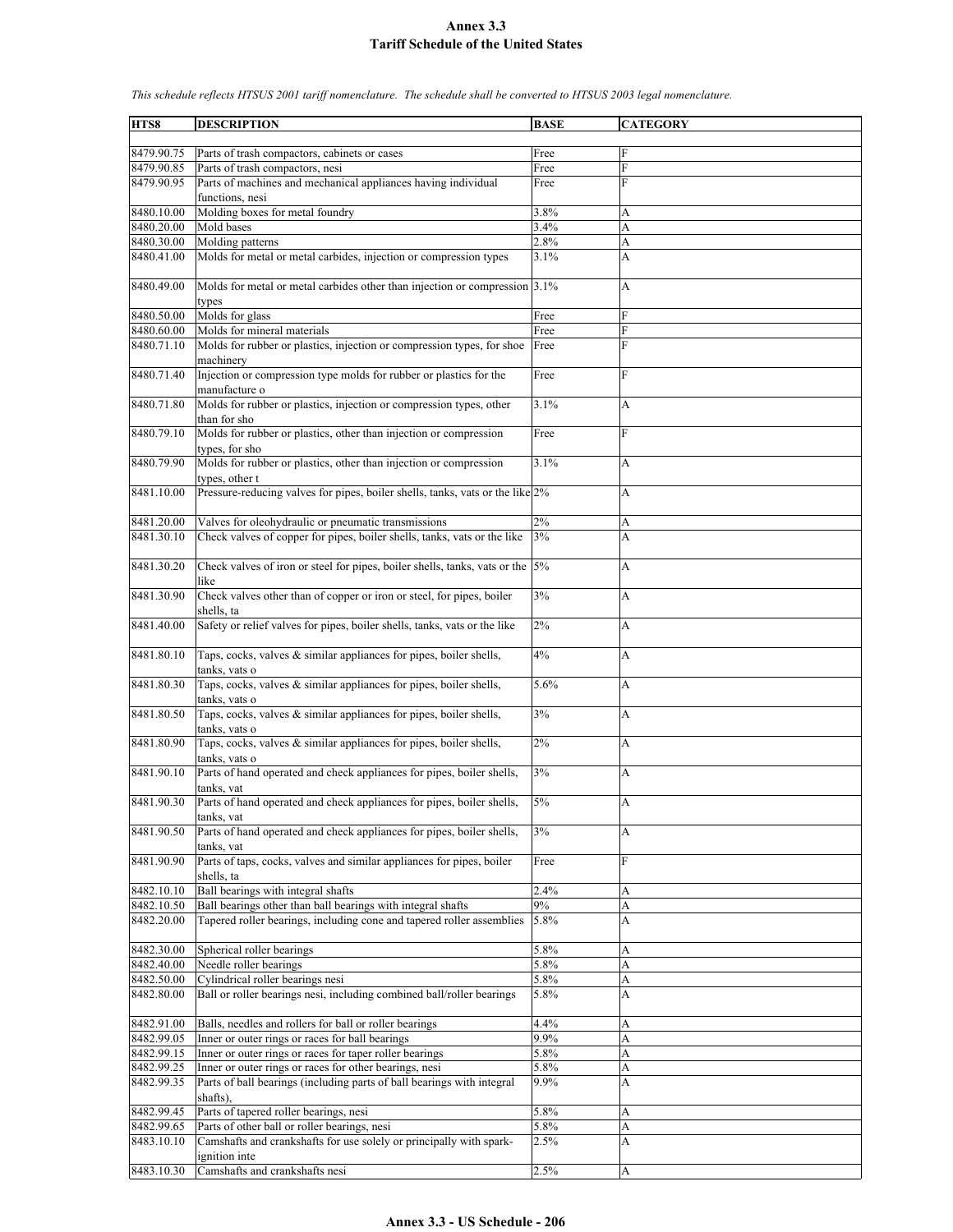| HTS8       | <b>DESCRIPTION</b>                                                          | <b>BASE</b>                  | <b>CATEGORY</b> |
|------------|-----------------------------------------------------------------------------|------------------------------|-----------------|
|            |                                                                             |                              |                 |
| 8483.10.50 | Transmission shafts and cranks other than camshafts and crankshafts         | Free                         | $\mathbf F$     |
|            |                                                                             |                              |                 |
| 8483.20.40 | Housed bearings of the flange, take-up, cartridge and hanger unit type 4.5% |                              | A               |
|            | (incorpor                                                                   |                              |                 |
| 8483.20.80 | Housed bearings (incorporating ball or roller bearings), nesi               | 4.5%                         | A               |
| 8483.30.40 | Bearing housings of the flange, take-up, cartridge and hanger unit          | 4.5%                         | A               |
|            | type                                                                        |                              |                 |
| 8483.30.80 | Bearing housings nesi; plain shaft bearings                                 | 4.5%                         | A               |
| 8483.40.10 | Torque converters                                                           | Free                         | F               |
| 8483.40.30 | Fixed, multiple and variable ratio speed changers, imported for use         | Free                         | $\mathbf{F}$    |
|            | with machine                                                                |                              |                 |
| 8483.40.50 | Fixed, multiple and variable ratio speed changers, not imported for         | 2.5%                         | A               |
|            | use with mac                                                                |                              |                 |
| 8483.40.70 | Speed changers other than fixed, multiple and variable ratio speed          | $\overline{25}$ cents each + | A               |
|            | changers                                                                    | 3.9%                         |                 |
| 8483.40.80 | Ball or roller screws                                                       | 3.8%                         | A               |
| 8483.40.90 | Gears and gearing, other than toothed wheels, chain sprockets and           | 2.5%                         | A               |
|            |                                                                             |                              |                 |
|            | other transmis                                                              |                              |                 |
| 8483.50.40 | Gray-iron awning or tackle pulleys, not over 6.4 cm in wheel diameter 5.7%  |                              | A               |
|            |                                                                             |                              |                 |
| 8483.50.60 | Flywheels, nesi                                                             | 2.8%                         | A               |
| 8483.50.90 | Pulleys, including pulley blocks, nesi                                      | 2.8%                         | A               |
| 8483.60.40 | Clutches and universal joints                                               | 2.8%                         | A               |
| 8483.60.80 | Shaft couplings (other than universal joints)                               | 2.8%                         | A               |
| 8483.90.10 | Chain sprockets and parts thereof                                           | 2.8%                         | A               |
| 8483.90.20 | Parts of flange, take-up, cartridge and hanger units                        | 4.5%                         | A               |
| 8483.90.30 | Parts of bearing housings and plain shaft bearings, nesi                    | 4.5%                         | A               |
| 8483.90.50 | Parts of gearing, gear boxes and other speed changers                       | 2.5%                         | A               |
| 8483.90.70 | Parts of articles of subheading 8483.20                                     | 5.5%                         | A               |
| 8483.90.80 | Parts of transmission equipment, nesi                                       | 2.8%                         | A               |
| 8484.10.00 | Gaskets and similar joints of metal sheeting combined with other            | 2.5%                         | A               |
|            | material or of                                                              |                              |                 |
| 8484.20.00 | Mechanical seals                                                            | 3.9%                         | A               |
| 8484.90.00 | Sets or assortments of gaskets and similar joints dissimilar in             | 2.5%                         | A               |
|            | composition, put                                                            |                              |                 |
| 8485.10.00 | Ships' or boats propellers and blades therefor                              | Free                         | F               |
| 8485.90.00 |                                                                             | 3.9%                         | A               |
|            | Machinery parts, not containing electrical connectors, insulators,          |                              |                 |
|            | coils, contac                                                               |                              |                 |
| 8501.10.20 | Electric motors of an output of under 18.65 W, synchronous, valued          | 6.7%                         | A               |
|            | not over \$4 e                                                              |                              |                 |
| 8501.10.40 | Electric motors of an output of under 18.65 W, other than                   | 4.4%                         | A               |
|            | synchronous valued not                                                      |                              |                 |
| 8501.10.60 | Electric motors of an output of 18.65 W or more but not exceeding           | 2.8%                         | A               |
|            | 37.5 W                                                                      |                              |                 |
| 8501.20.20 | Universal AC/DC motors of an output exceeding 37.5 W but not                | 3.3%                         | A               |
|            | exceeding 74.6 W                                                            |                              |                 |
| 8501.20.40 | Universal AC/DC motors of an output exceeding 74.6 W but not                | 4%                           | A               |
|            | exceeding 735 W                                                             |                              |                 |
| 8501.20.50 | Universal AC/DC motors of an output exceeding 735 W but under               | 3.3%                         | A               |
|            | 746 W                                                                       |                              |                 |
| 8501.20.60 | Universal AC/DC motors of an output of 746 W or more                        | 2.4%                         | A               |
| 8501.31.20 | DC motors nesi, of an output exceeding 37.5 W but not exceeding             | 2.8%                         | A               |
|            | 74.6 W                                                                      |                              |                 |
| 8501.31.40 | DC motors, nesi, of an output exceeding 74.6 W but not exceeding            | $4\%$                        | A               |
|            | 735 W                                                                       |                              |                 |
| 8501.31.50 | DC motors, nesi, of an ouput exceeding 735 W but under 746 W                | 3.3%                         | A               |
|            |                                                                             |                              |                 |
| 8501.31.60 | DC motors nesi, of an output of 746 W but not exceeding 750 W               | 2.4%                         | A               |
| 8501.31.80 | DC generators of an output not exceeding 750 W                              | 2.5%                         | A               |
| 8501.32.20 | DC motors nesi, of an output exceeding 750 W but not exceeding              | 2.9%                         | A               |
|            | 14.92 kW                                                                    |                              |                 |
| 8501.32.45 | DC motors nesi, of an output exceeding 14.92 kW but not exceeding           | Free                         | F               |
|            | 75 kW, used as                                                              |                              |                 |
| 8501.32.55 | DC motors nesi, of an output exceeding 14.92 kW but not exceeding           | Free                         | F               |
|            | 75 kW, nesi                                                                 |                              |                 |
| 8501.32.60 | DC generators of an output exceeding 750 W but not exceeding 75             | 2%                           | A               |
|            | kW                                                                          |                              |                 |
| 8501.33.20 | DC motors nesi, of an output exceeding 75 kW but under 149.2 kW             | Free                         | F               |
|            |                                                                             |                              |                 |
| 8501.33.30 | DC motors, nesi, 149.2 kW or more but not exceeding 150 kW                  | 2.8%                         | A               |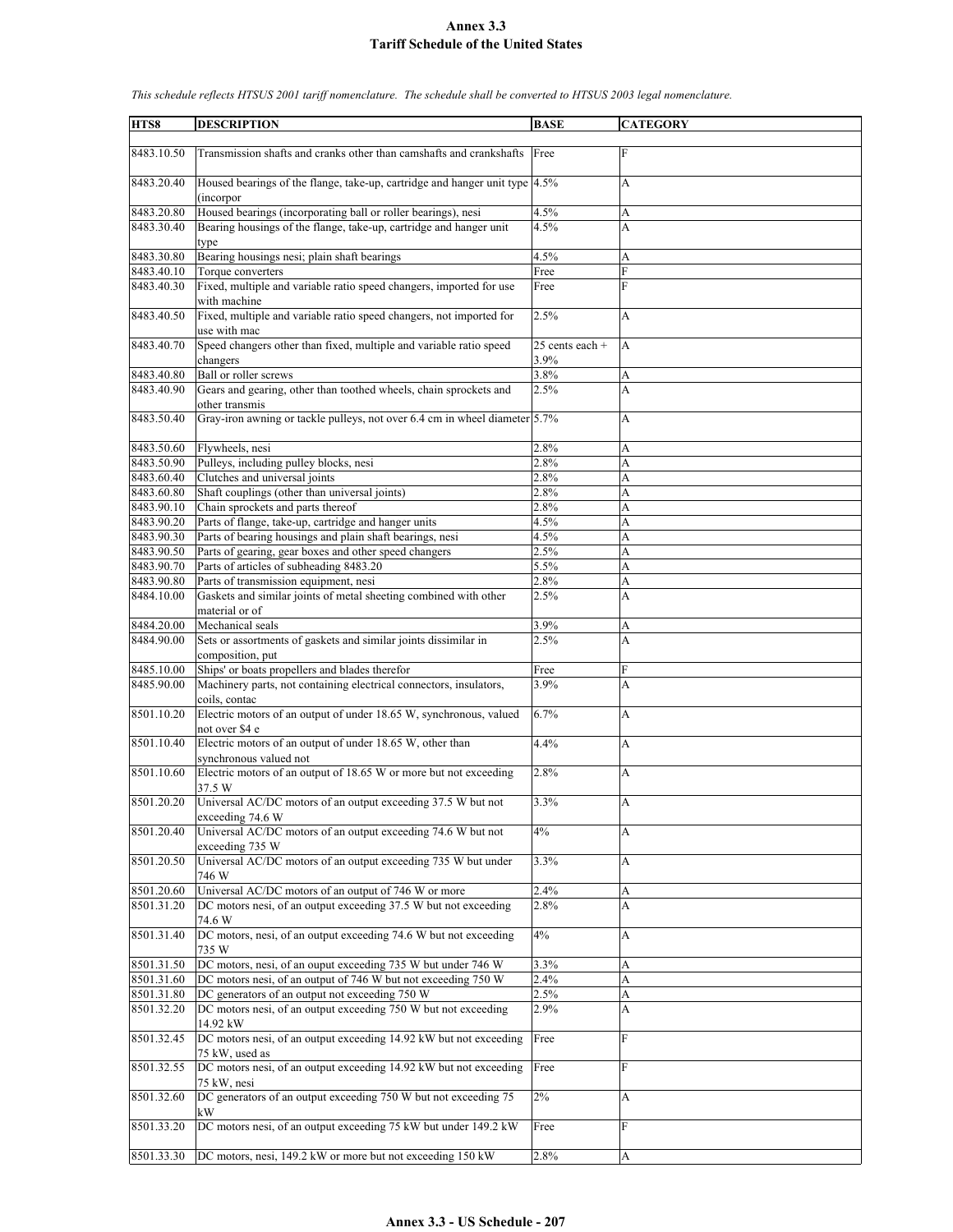| HTS8       | <b>DESCRIPTION</b>                                                         | <b>BASE</b> | <b>CATEGORY</b> |
|------------|----------------------------------------------------------------------------|-------------|-----------------|
|            |                                                                            |             |                 |
| 8501.33.40 | DC motors nesi, of an output exceeding 150 kW but not exceeding            | 2.8%        | A               |
|            | 375 kW                                                                     |             |                 |
| 8501.33.60 | DC generators of an output exceeding 75 kW but not exceeding 375<br>kW     | 2.5%        | A               |
| 8501.34.30 | DC motors nesi, of an output exceeding 375 kW                              | 2.8%        | A               |
| 8501.34.60 | DC generators of an output exceeding 375 kW                                | 2%          | A               |
| 8501.40.20 | AC motors nesi, single-phase, exceeding 37.5 W but not exceeding           | 3.3%        | A               |
|            | 74.6 W                                                                     |             |                 |
| 8501.40.40 | AC motors, nesi, single-phase, exceeding 74.6 W but not exceeding<br>735 W | 4%          | A               |
| 8501.40.50 | AC motors, nesi, single-phase, exceeding 735 W but under 746 W             | 3.3%        | A               |
| 8501.40.60 | AC motors nesi, single-phase, of 746 W or more                             | 3.7%        | A               |
| 8501.51.20 | AC motors nesi, multi-phase, of an output exceeding 37.5 W but not         | 2.5%        | A               |
|            | exceeding 74.                                                              |             |                 |
| 8501.51.40 | AC motors, nesi, multi-phase, of an output exceeding 74.6 W but not        | 2.5%        | A               |
|            | exceeding 73                                                               |             |                 |
| 8501.51.50 | AC motors, nesi, multi-phase, of an output exceeding 735 W but             | 3.3%        | A               |
|            | under 746 W                                                                |             |                 |
| 8501.51.60 | AC motors nesi, multi-phase of an output of 746 W but not exceeding 2.5%   |             | A               |
|            | 750 W                                                                      |             |                 |
| 8501.52.40 | AC motors nesi, multi-phase, of an output exceeding 750 W but not          | 3.7%        | A               |
|            | exceeding 14.9                                                             |             |                 |
| 8501.52.80 |                                                                            |             | F               |
|            | AC motors nesi, multi-phase, of an output exceeding 14.92 kW but           | Free        |                 |
| 8501.53.40 | not exceeding 7                                                            |             |                 |
|            | AC motors nesi, multi-phase, of an output exceeding 75 kW but              | Free        | F               |
|            | under 149.2 kW                                                             |             |                 |
| 8501.53.60 | AC motors, nesi, multi-phase, 149.2 kW or more but not exceeding           | 4.2%        | A               |
|            | 150 kW                                                                     |             |                 |
| 8501.53.80 | AC motors nesi, multi-phase, of an output exceeding 150 kW                 | 2.8%        | А               |
| 8501.61.00 | AC generators (alternators) of an output not exceeding 75 kVA              | 2.5%        | A               |
| 8501.62.00 | AC generators (alternators) of an output exceeding 75 kVA but not          | 2.5%        | A               |
|            | exceeding 375                                                              |             |                 |
| 8501.63.00 | AC generators (alternators) of an output exceeding 375 kVA but not         | 2.5%        | A               |
|            | exceeding 750                                                              |             |                 |
| 8501.64.00 | AC generators (alternators) of an output exceeding 750 kVA                 | 2.4%        | A               |
| 8502.11.00 | Electric generating sets with compression-ignition internal-               | 2.5%        | A               |
|            | combustion piston en                                                       |             |                 |
| 8502.12.00 | Electric generating sets with compression-ignition internal-               | 2.5%        | A               |
| 8502.13.00 | combustion piston en                                                       |             |                 |
|            | Electric generating sets with compression-ignition internal-               | 2%          | A               |
|            | combustion piston en                                                       |             |                 |
| 8502.20.00 | Electric generating sets with spark-ignition internal-combustion           | 2%          | A               |
|            | piston engines                                                             |             |                 |
| 8502.31.00 | Wind-powered electric generating sets                                      | 2.5%        | A               |
| 8502.39.00 | Electric generating sets, nesoi                                            | 2.5%        | A               |
| 8502.40.00 | Electric rotary converters                                                 | 3%          | A               |
| 8503.00.20 | Commutators suitable for use solely or principally with the machines       | 2.4%        | A               |
|            | of heading                                                                 |             |                 |
| 8503.00.35 | Parts of electric motors under 18.65 W, stators and rotors                 | 6.5%        | A               |
| 8503.00.45 | Stators and rotors for electric generators for use on aircraft             | Free        | F               |
| 8503.00.65 | Stators and rotors for electric motors & generators of heading 8501,       | 3%          | A               |
|            | nesi                                                                       |             |                 |
| 8503.00.75 | Parts of electric motors under 18.65 W, other than commutators,            | 6.5%        | A               |
|            | stators or rotor                                                           |             |                 |
| 8503.00.90 | Parts for electric generators suitable for use on aircraft                 | Free        | F               |
| 8503.00.95 | Other parts, nesi, suitable for use solely or principally with the         | 3%          | A               |
|            | machines in h                                                              |             |                 |
| 8504.10.00 | Ballasts for discharge lamps or tubes                                      | 3%          | A               |
| 8504.21.00 | Liquid dielectric transformers having a power handling capacity not        | Free        | F               |
|            | exceeding 65                                                               |             |                 |
| 8504.22.00 | Liquid dielectric transformers having a power handling capacity            | Free        | F               |
|            | exceeding 650 kV                                                           |             |                 |
| 8504.23.00 | Liquid dielectric transformers having a power handling capacity            | 1.6%        | A               |
|            | exceeding 10,000                                                           |             |                 |
| 8504.31.20 | Unrated electrical transformers other than liquid dielectric, having a     | Free        | F               |
|            | power han                                                                  |             |                 |
| 8504.31.40 | Electrical transformers other than liquid dielectric, having a power       | 6.6%        | A               |
|            | handling ca                                                                |             |                 |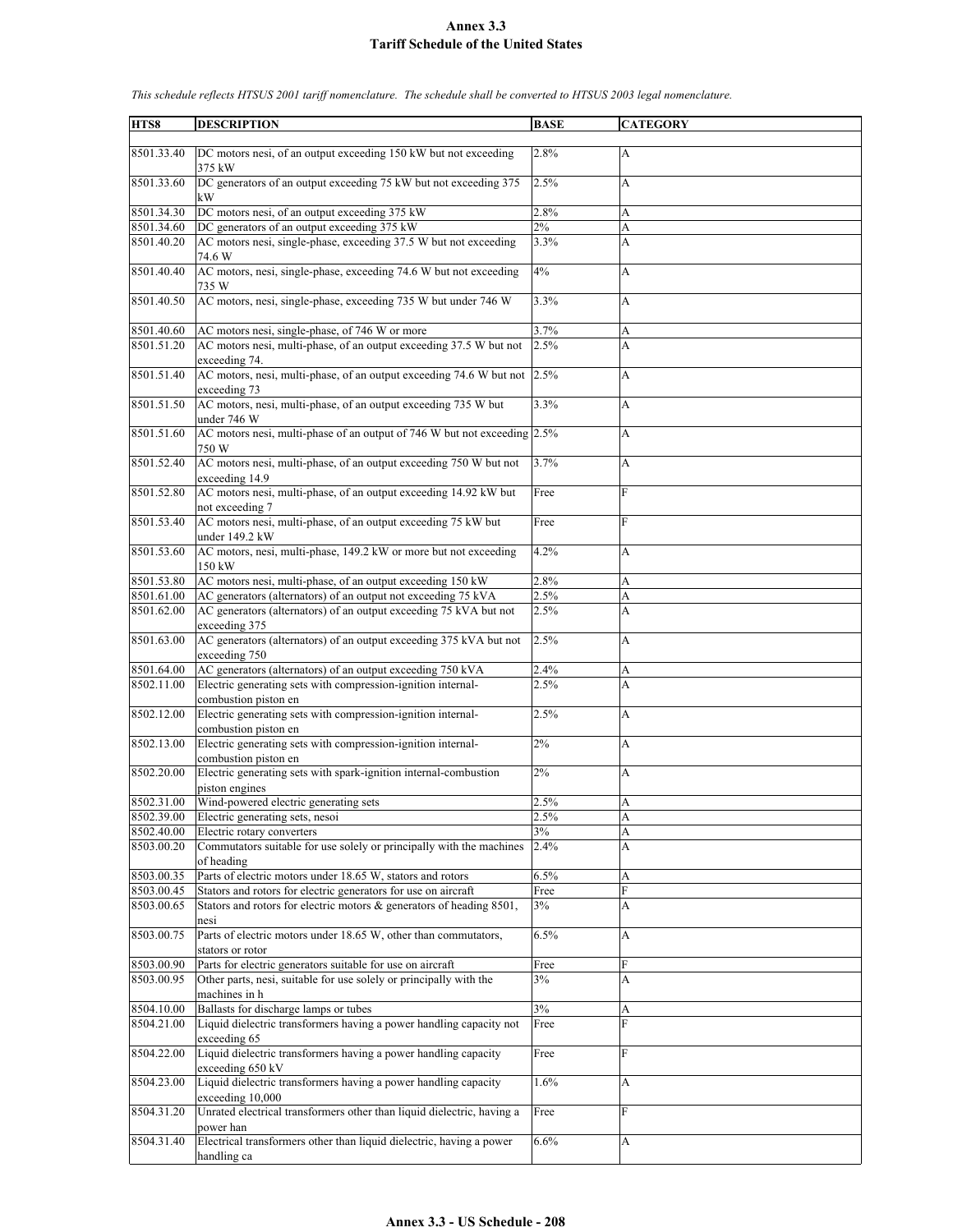| HTS8       | <b>DESCRIPTION</b>                                                             | <b>BASE</b> | <b>CATEGORY</b> |
|------------|--------------------------------------------------------------------------------|-------------|-----------------|
|            |                                                                                |             |                 |
| 8504.31.60 | Electrical transformers other than liquid dielectric, having a power           | 1.6%        | А               |
|            | handling ca                                                                    |             |                 |
|            |                                                                                |             |                 |
| 8504.32.00 | Electrical transformers other than liquid dielectric, having a power           | 2.4%        | A               |
|            | handling ca                                                                    |             |                 |
| 8504.33.00 | Electrical transformers other than liquid dielectric, having a power           | 1.6%        | A               |
|            | handling ca                                                                    |             |                 |
| 8504.34.00 | Electrical transformers other than liquid dielectric, having a power           | 1.6%        |                 |
|            |                                                                                |             | A               |
|            | handling ca                                                                    |             |                 |
| 8504.40.40 | Electrical speed drive controllers for electric motors (static                 | 1.5%        | A               |
|            | converters)                                                                    |             |                 |
| 8504.40.60 | Power supplies suitable for physical incorporation into automatic data Free    |             | F               |
|            |                                                                                |             |                 |
|            | processin                                                                      |             |                 |
| 8504.40.70 | Power supplies for automatic data processing machines or units                 | Free        | F               |
|            | thereof of headin                                                              |             |                 |
| 8504.40.85 | Static converters (for example, rectifiers) for telecommunication              | Free        | F               |
|            |                                                                                |             |                 |
|            | apparatus                                                                      |             |                 |
| 8504.40.95 | Static converters (for example, rectifiers), nesoi                             | 1.5%        | A               |
| 8504.50.40 | Other inductors for power supplies for ADP machines and units of               | Free        | F               |
|            | heading 8471 or                                                                |             |                 |
| 8504.50.80 | Other inductors, nesoi                                                         | 3%          | A               |
|            |                                                                                |             |                 |
| 8504.90.20 | Printed circuit assemblies of power supplies for automatic data                | Free        | F               |
|            | processing machi                                                               |             |                 |
| 8504.90.40 | Parts of power supplies (other than printed circuit assemblies) for            | Free        | F               |
|            | automatic da                                                                   |             |                 |
|            |                                                                                |             | F               |
| 8504.90.65 | Printed circuit assemblies of the goods of subheading 8504.40 or               | Free        |                 |
|            | 8504.50 for tel                                                                |             |                 |
| 8504.90.75 | Printed circuit assemblies of electrical transformers, static converters       | 2.4%        | A               |
|            | and ind                                                                        |             |                 |
|            |                                                                                |             |                 |
| 8504.90.95 | Parts (other than printed circuit assemblies) of electrical transformers, 2.4% |             | A               |
|            | static                                                                         |             |                 |
| 8505.11.00 | Permanent magnets and articles intended to become permanent                    | 2.1%        | A               |
|            | magnets after magnet                                                           |             |                 |
| 8505.19.00 | Permanent magnets and articles intended to become permanent                    | 4.9%        | A               |
|            |                                                                                |             |                 |
|            | magnets after magnet                                                           |             |                 |
| 8505.20.00 | Electromagnetic couplings, clutches and brakes                                 | 3.1%        | A               |
| 8505.30.00 | Electromagnetic lifting heads                                                  | Free        | F               |
| 8505.90.40 | Electromagnetic or permanent magnet work holders and parts thereof Free        |             | F               |
|            |                                                                                |             |                 |
|            |                                                                                |             |                 |
| 8505.90.80 | Electromagnets and parts thereof, and parts of related electromagnetic 1.3%    |             | A               |
|            | articles                                                                       |             |                 |
| 8506.10.00 | Manganese dioxide primary cells and primary batteries                          | 2.7%        | А               |
| 8506.30.10 | Mercuric oxide primary cells and primary batteries having an external 2.7%     |             | A               |
|            |                                                                                |             |                 |
|            | volume not                                                                     |             |                 |
| 8506.30.50 | Mercuric oxide primary cells and primary batteries having an external 2.7%     |             | А               |
|            | volume exc                                                                     |             |                 |
| 8506.40.10 | Silver oxide primary cells and primary batteries having an external            | 2.7%        | A               |
|            | volume not e                                                                   |             |                 |
|            |                                                                                |             |                 |
| 8506.40.50 | Silver oxide primary cells and primary batteries having an external            | 2.7%        | A               |
|            | volume excee                                                                   |             |                 |
| 8506.50.00 | Lithium primary cells and primary batteries                                    | 2.7%        | А               |
| 8506.60.00 | Air-zinc primary cells and primary batteries                                   | 2.7%        | A               |
| 8506.80.00 |                                                                                | 2.7%        |                 |
|            | Primary cells and primary batteries, nesoi                                     |             | A               |
| 8506.90.00 | Parts of primary cells and primary batteries                                   | 2.7%        | A               |
| 8507.10.00 | Lead-acid storage batteries of a kind used for starting piston engines         | 3.5%        | A               |
|            |                                                                                |             |                 |
| 8507.20.40 | Lead-acid storage batteries of a kind used as the primary source of            | 3.5%        | A               |
|            |                                                                                |             |                 |
|            | electrical p                                                                   |             |                 |
| 8507.20.80 | Lead-acid storage batteries other than of a kind used for starting             | 3.5%        | A               |
|            | piston engine                                                                  |             |                 |
| 8507.30.40 | Nickel-cadmium storage batteries, of a kind used as the primary                | 2.5%        | A               |
|            |                                                                                |             |                 |
|            | source of electr                                                               |             |                 |
| 8507.30.80 | Nickel-cadmium storage batteries, other than of a kind used as the             | 2.5%        | A               |
|            | primary sourc                                                                  |             |                 |
| 8507.40.40 | Nickel-iron storage batteries, of a kind used as the primary source of         | 3.4%        | A               |
|            | electrica                                                                      |             |                 |
|            |                                                                                |             |                 |
| 8507.40.80 | Nickel-iron storage batteries, other than of a kind used as the primary        | 3.4%        | A               |
|            | source o                                                                       |             |                 |
| 8507.80.40 | Other storage batteries nesi, of a kind used as the primary source of          | 3.4%        | A               |
|            | electrical                                                                     |             |                 |
|            |                                                                                |             |                 |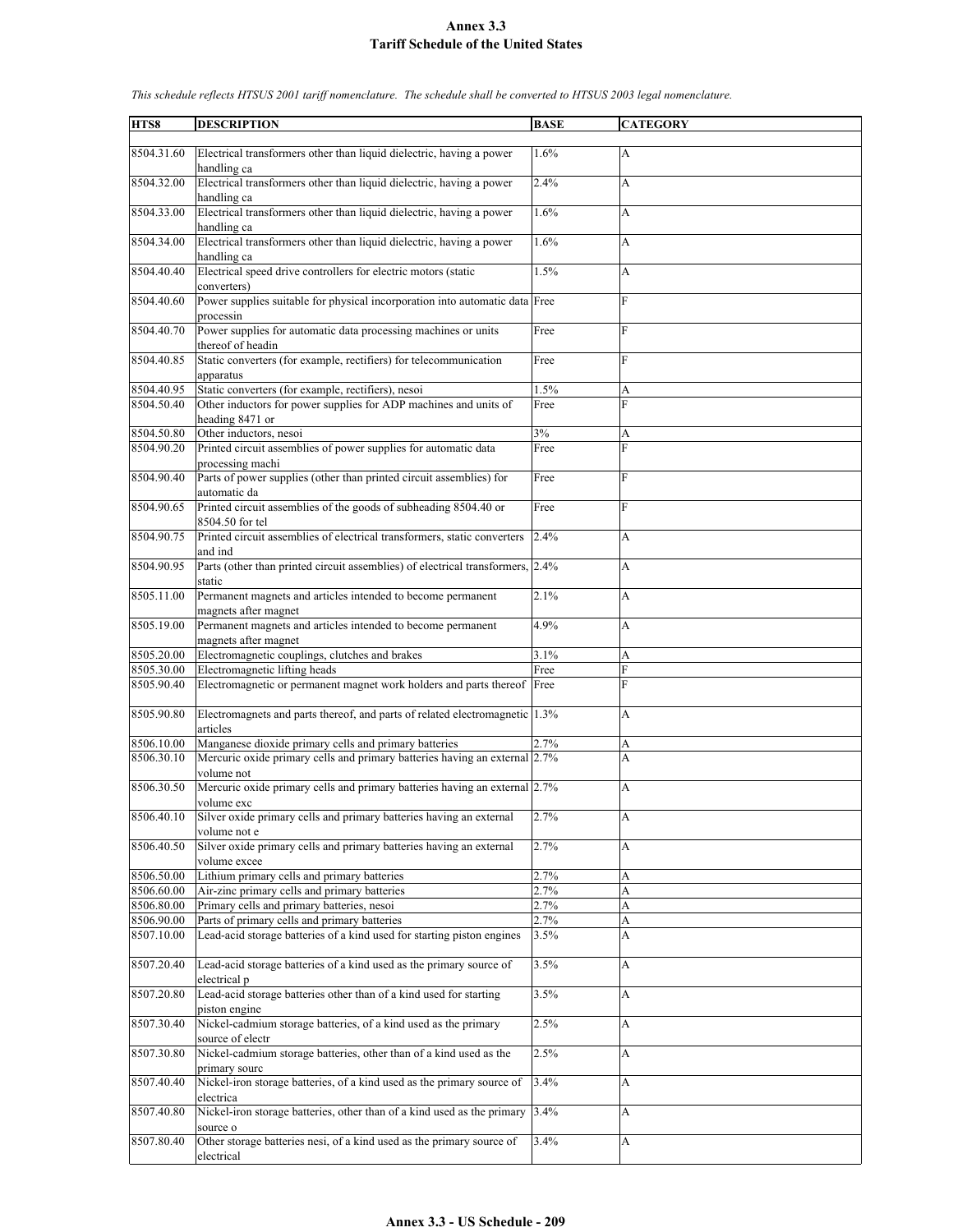| HTS8       | <b>DESCRIPTION</b>                                                            | <b>BASE</b> | <b>CATEGORY</b>           |
|------------|-------------------------------------------------------------------------------|-------------|---------------------------|
|            |                                                                               |             |                           |
| 8507.80.80 | Other storage batteries nesi, other than of a kind used as the primary        | 3.4%        | A                         |
|            | source of                                                                     |             |                           |
| 8507.90.40 | Parts of lead-acid storage batteries, including separators therefor           | 3.5%        | A                         |
|            |                                                                               |             |                           |
| 8507.90.80 | Parts of storage batteries, including separators therefor, other than         | 3.4%        | A                         |
|            | parts of l                                                                    |             |                           |
| 8508.10.00 | Electromechanical drills of all kinds for working in the hand, with self-1.7% |             | A                         |
|            | contain                                                                       |             |                           |
| 8508.20.00 | Electromechanical saws for working in the hand, with self-contained           | Free        | F                         |
|            | electric mot                                                                  |             |                           |
| 8508.80.00 | Electromechanical tools for working in the hand, other than drills or         | Free        | F                         |
|            |                                                                               |             |                           |
|            | saws, with                                                                    |             |                           |
| 8508.90.40 | Parts of electromechanical tools for working in the hand, with self-          | Free        | F                         |
|            | contained el                                                                  |             |                           |
| 8508.90.80 | Parts of electromechanical tools for working in the hand, with self-          | Free        | F                         |
|            | contained el                                                                  |             |                           |
| 8509.10.00 | Electromechanical vacuum cleaners, with self-contained electric               | Free        | F                         |
|            | motor, for domes                                                              |             |                           |
| 8509.20.00 | Electromechanical floor polishers, with self-contained electric motor,        | Free        | F                         |
|            | for domes                                                                     |             |                           |
| 8509.30.00 | Electromechanical kitchen waste disposers (disposals), with self-             | Free        | F                         |
|            | contained elect                                                               |             |                           |
| 8509.40.00 | Electromechanical food grinders, processors, mixers, fruit or                 | 4.2%        | A                         |
|            | vegetable juice ex                                                            |             |                           |
| 8509.80.00 | Electromechanical domestic appliances nesi, with self-contained               | 4.2%        | A                         |
|            | electric motor                                                                |             |                           |
| 8509.90.05 | Housings for electromechanical domestic vacuum cleaners                       | 2%          | A                         |
| 8509.90.15 | Parts of electromechanical domestic vacuum cleaners, other than               | 2%          | $\overline{A}$            |
|            | housings                                                                      |             |                           |
| 8509.90.25 | Parts of electromechanical domestic floor polishers, housings                 | 3.4%        | A                         |
| 8509.90.35 | Parts of electromechanical domestic floor polishers, other than               | 3.4%        | A                         |
|            |                                                                               |             |                           |
|            | housings                                                                      |             |                           |
| 8509.90.45 | Parts of electromechanical domestic appliances nesi, housings                 | 4.2%        | A                         |
| 8509.90.55 | Parts of electromechanical domestic appliances nesi, other than               | 4.2%        | A                         |
|            | housings                                                                      |             |                           |
| 8510.10.00 | Shavers, with self-contained electric motor                                   | Free        | F                         |
| 8510.20.00 | Hair clippers, with self-contained electric motor                             | 4%          | A                         |
| 8510.30.00 | Hair-removing appliances with self-contained electric motor                   | 4.2%        | A                         |
| 8510.90.10 | Blades and cutting heads of shavers with self-contained electric motor Free   |             | F                         |
|            |                                                                               |             |                           |
| 8510.90.20 | Parts of shavers with self-contained electric motor, other than blades        | Free        | F                         |
|            | and cutti                                                                     |             |                           |
| 8510.90.30 | Parts of hair clippers with self-contained electric motor                     | 4%          | А                         |
| 8510.90.55 | Parts of hair-removing appliances of subheading 8510.30                       | 4.2%        | A                         |
| 8511.10.00 | Spark plugs                                                                   | 2.5%        | A                         |
| 8511.20.00 | Ignition magnetos, magneto-dynamos and magnetic flywheels                     | 2.5%        | A                         |
| 8511.30.00 | Distributors and ignition coils                                               | 2.5%        | A                         |
| 8511.40.00 | Starter motors and dual purpose starter-generators                            | 2.5%        | A                         |
| 8511.50.00 | Generators nesi, of a kind used in conjunction with spark-ignition or         | 2.5%        | A                         |
|            | compressio                                                                    |             |                           |
| 8511.80.20 | Voltage and voltage-current regulators with cut-out relays designed           | 2.5%        | $\boldsymbol{\mathsf{A}}$ |
|            | for use on 6                                                                  |             |                           |
| 8511.80.40 | Voltage and voltage-current regulators with cut-out relays other than         | Free        | $\mathbf{F}$              |
|            |                                                                               |             |                           |
|            | those desi                                                                    |             |                           |
| 8511.80.60 | Electrical ignition or starting equipment of a kind used for spark-           | 2.5%        | А                         |
|            | ignition inte                                                                 |             |                           |
| 8511.90.20 | Parts of voltage and voltage-current regulators with cut-out relays,          | 3.1%        | $\boldsymbol{\mathsf{A}}$ |
|            | designed fo                                                                   |             |                           |
| 8511.90.40 | Parts of voltage and voltage-current regulators with cut-out relays,          | Free        | $\mathbf{F}$              |
|            | other than                                                                    |             |                           |
| 8511.90.60 | Parts nesi of electrical ignition or starting equipment or generators         | 2.5%        | A                         |
|            | used for s                                                                    |             |                           |
| 8512.10.20 | Electrical lighting equipment of a kind used on bicycles                      | Free        | F                         |
| 8512.10.40 | Electrical visual signaling equipment of a kind used on bicycles              | 2.7%        | A                         |
| 8512.20.20 | Electrical lighting equipment of a kind used for motor vehicles or            | Free        | F                         |
|            | cycles other                                                                  |             |                           |
| 8512.20.40 | Electrical visual signaling equipment of a kind used for motor                | 2.5%        | A                         |
|            | vehicles or cycle                                                             |             |                           |
| 8512.30.00 | Electrical sound signaling equipment of a kind used for cycles or             | 2.5%        | $\boldsymbol{\mathsf{A}}$ |
|            | motor vehicles                                                                |             |                           |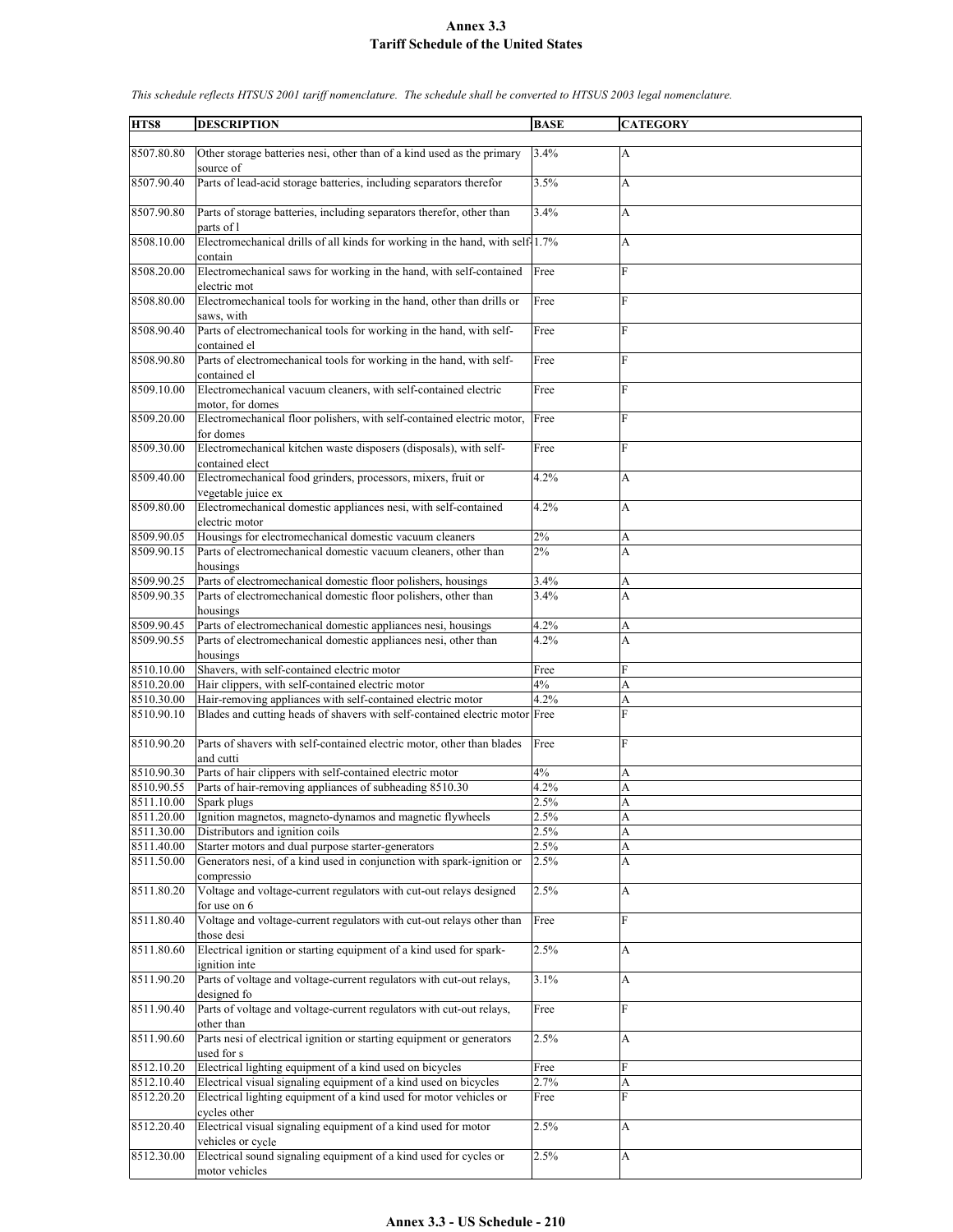| HTS8       | <b>DESCRIPTION</b>                                                                           | <b>BASE</b> | <b>CATEGORY</b> |
|------------|----------------------------------------------------------------------------------------------|-------------|-----------------|
|            |                                                                                              |             |                 |
| 8512.40.20 | Defrosters and demisters of a kind used for cycles or motor vehicles                         | 2.5%        | A               |
| 8512.40.40 | Windshield wipers of a kind used for cycles or motor vehicles                                | 2.5%        | A               |
| 8512.90.20 | Parts of electrical signaling equipment of a kind used for cycles or<br>motor vehic          | 2.5%        | A               |
| 8512.90.40 | Parts of electrical lighting equipment of a kind used on bicycles                            | Free        | F               |
| 8512.90.60 |                                                                                              |             | F               |
|            | Parts of electrical lighting equipment of a kind used for motor<br>vehicles or cycl          | Free        |                 |
| 8512.90.70 | Parts of defrosters and demisters of a kind used for cycles or motor<br>vehicles             | 2.5%        | A               |
| 8512.90.90 | Parts of windshield wipers of a kind used for motor vehicles or cycles 2.5%                  |             | A               |
| 8513.10.20 | Flashlights                                                                                  | 12.5%       | A               |
| 8513.10.40 | Portable electric lamps designed to function by their own source of                          | 3.5%        | A               |
|            | energy, othe                                                                                 |             |                 |
| 8513.90.20 | Parts of flashlights                                                                         | 12.5%       | A               |
| 8513.90.40 | Parts of portable electric lamps designed to function by their own<br>source of ene          | 3.5%        | A               |
| 8514.10.00 | Resistance heated industrial or laboratory furnaces and ovens                                | Free        | F               |
| 8514.20.00 | Induction or dielectric industrial or laboratory furnaces and ovens                          | Free        | F               |
| 8514.30.20 | Electric furnaces and ovens for diffusion, oxidation or annealing of<br>semiconduct          | Free        | F               |
| 8514.30.60 | Industrial or laboratory electric furnaces and ovens, nesoi, for the                         | Free        | $\overline{F}$  |
|            | rapid heati                                                                                  |             |                 |
| 8514.30.80 | Industrial or laboratory electric furnaces and ovens, nesoi                                  | 1.3%        | A               |
| 8514.40.00 | Industrial or laboratory induction or dielectric heating equipment nesi Free                 |             | F               |
| 8514.90.00 | Parts of industrial or laboratory electric furnaces and ovens and other                      | Free        | F               |
|            | industri                                                                                     |             |                 |
| 8515.11.00 | Electric soldering irons and guns                                                            | 2.5%        | А               |
| 8515.19.00 | Electric brazing or soldering machines and apparatus, other than<br>soldering irons          | Free        | F               |
| 8515.21.00 | Electric machines and apparatus for resistance welding of metal, fully Free<br>or partly     |             | F               |
| 8515.29.00 | Electric machines and apparatus for resistance welding of metal, other Free<br>than full     |             | F               |
| 8515.31.00 | Electric machines and apparatus for arc (including plasma arc)<br>welding of metals          | 1.6%        | A               |
| 8515.39.00 | Electric machines and apparatus for arc (including plasma arc)<br>welding of metals          | 1.6%        | A               |
| 8515.80.00 | Electric welding apparatus nesi, and electric machines and apparatus                         | Free        | F               |
| 8515.90.10 | for hot spra<br>Parts of electric welding die attach apparatus, tape automated bonders Free  |             | F               |
| 8515.90.30 | and wire<br>Parts of electric welding machines and apparatus, nesoi                          | 1.6%        |                 |
| 8515.90.40 | Parts of electric soldering or brazing machines & apparatus, &                               | Free        | A<br>F          |
|            | electric apparatu                                                                            |             |                 |
| 8516.10.00 | Electric instantaneous or storage water heaters and immersion heaters Free                   |             | F               |
| 8516.21.00 | Electric storage heating radiators                                                           | Free        | F               |
| 8516.29.00 | Electric space heating apparatus and electric soil heating apparatus,<br>other than          | 3.7%        | A               |
| 8516.31.00 | Electrothermic hair dryers                                                                   | 3.9%        | A               |
| 8516.32.00 | Electrothermic hairdressing apparatus other than hair dryers                                 | 3.9%        | A               |
| 8516.33.00 | Electrothermic hand drying apparatus                                                         | Free        | F               |
| 8516.40.20 | Electric flatirons, travel type                                                              | Free        | F               |
| 8516.40.40 | Electric flatirons, other than travel type                                                   | 2.8%        | A               |
| 8516.50.00 | Microwave ovens of a kind used for domestic purposes                                         | 2%          | A               |
| 8516.60.40 | Electrothermic cooking stoves, ranges and ovens (excluding                                   | Free        | F               |
| 8516.60.60 | microwave ovens) of a<br>Electrothermic cookers, cooking plates, boiling rings, grillers and | 2.7%        | А               |
| 8516.71.00 | roasters, ne<br>Electrothermic coffee or tea makers, for domestic purposes                   | 3.7%        | A               |
| 8516.72.00 | Electrothermic toasters, for domestic purposes                                               | 5.3%        | A               |
| 8516.79.00 | Electrothermic appliances nesi, of a kind used for domestic purposes                         | 2.7%        | A               |
| 8516.80.40 | Electric heating resistors assembled only with simple insulated former Free                  |             | F               |
| 8516.80.80 | and elect<br>Electric heating resistors, nesi                                                | Free        | F               |
|            |                                                                                              |             |                 |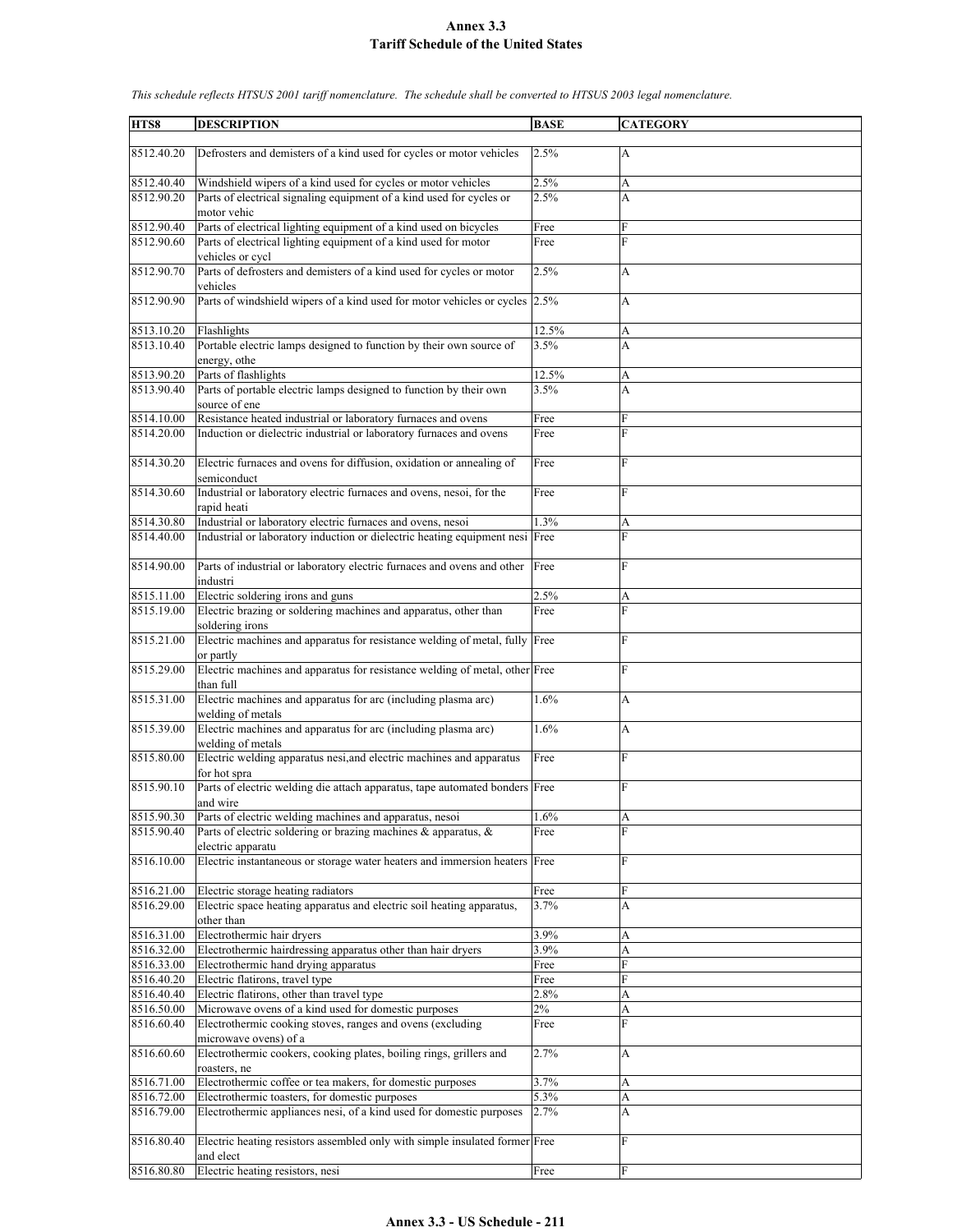| HTS8       | <b>DESCRIPTION</b>                                                                                | <b>BASE</b> | <b>CATEGORY</b> |
|------------|---------------------------------------------------------------------------------------------------|-------------|-----------------|
|            |                                                                                                   |             |                 |
| 8516.90.05 | Parts of electric heaters or heating apparatus of subheading 8516.10,<br>8516.21 or               | 3.7%        | А               |
| 8516.90.15 | Housings for hand-drying apparatus of subheading 8516.33                                          | 3.9%        | A               |
| 8516.90.25 | Housings and steel bases for electric flat irons of subheading 8516.40                            | 3.9%        | A               |
| 8516.90.35 | Parts of domestic microwave ovens, assemblies, having more than<br>one of: cooking                | Free        | $\overline{F}$  |
| 8516.90.45 | Parts of domestic microwave ovens, printed circuit assemblies                                     | Free        | F               |
| 8516.90.50 | Parts of domestic microwave ovens, other nesi                                                     |             | F               |
|            |                                                                                                   | Free        | F               |
| 8516.90.55 | Parts of domestic electrothermic cooking stoves, ranges and ovens of<br>subheading                | Free        |                 |
| 8516.90.65 | Parts of domestic electrothermic cooking stoves, ranges and ovens of<br>subheading                | Free        | F               |
| 8516.90.75 | Parts of domestic electrothermic cooking stoves, ranges and ovens of<br>subheading                | Free        | F               |
| 8516.90.80 | Parts of domestic electrothermic cooking stoves, ranges and ovens of Free<br>subheading           |             | F               |
| 8516.90.85 | Housings for domestic electrothermic toasters                                                     | 3.9%        | А               |
| 8516.90.90 | Parts of electric instantaneous or storage water heaters and immersion 3.9%<br>heaters a          |             | A               |
| 8517.11.00 | Line telephone sets with cordless handsets                                                        | Free        | F               |
| 8517.19.40 | Videophones                                                                                       | Free        | F               |
| 8517.19.80 | Telephone sets, nesoi                                                                             | Free        | F               |
| 8517.21.00 | Facsimile machines                                                                                | Free        | F               |
| 8517.22.00 | Teleprinters                                                                                      | Free        | F               |
| 8517.30.15 | Electrical central office telephone switching apparatus                                           |             | F               |
|            |                                                                                                   | Free        | F               |
| 8517.30.20 | Electrical private branch exchange telephonic switching apparatus                                 | Free        |                 |
| 8517.30.25 | Electronic key telephonic switching system                                                        | Free        | F               |
| 8517.30.30 | Electrical telephonic switching apparatus, nesi                                                   | Free        | F               |
| 8517.30.50 | Electrical telegraphic switching apparatus                                                        | Free        | F               |
| 8517.50.10 | Modems, of a kind used with data processing machines of heading<br>8471                           | Free        | F               |
| 8517.50.50 | Electrical apparatus for telephonic carrier-current line systems or for<br>digital                | Free        | F               |
| 8517.50.60 | Electrical apparatus for telegraphic carrier-current line systems, nesoi                          | Free        | F               |
| 8517.50.90 | Electrical apparatus for telegraphic digital line systems, nesoi                                  | Free        | F               |
| 8517.80.10 | Other electrical telephonic apparatus, nesoi                                                      | Free        | F               |
| 8517.80.20 | Other electrical telegraphic apparatus, nesoi                                                     | Free        | F               |
| 8517.90.04 | Parts of facsimile machines specified in additional U.S. note 7 to this<br>chapter                | Free        | F               |
| 8517.90.08 | Parts of facsimile machines other than those specified in additional<br>U.S. note 7               | Free        | F               |
| 8517.90.12 | Parts of telephone sets, incorporating printed circuit assemblies                                 | Free        | ${\rm F}$       |
| 8517.90.16 | Parts of teleprinters (including teletypewriters), incorporating printed Free                     |             | $\overline{F}$  |
| 8517.90.24 | circuit<br>Parts of electrical telephonic switching or terminal apparatus,                        | Free        | F               |
| 8517.90.26 | incorporating pr<br>Parts of electrical telegraphic switching apparatus, nesi, incorporating Free |             | F               |
| 8517.90.32 | printed<br>Parts of electrical telephonic apparatus, nesi, incorporating printed                  | Free        | F               |
|            | circuit as                                                                                        |             |                 |
| 8517.90.34 | Parts of electrical telephonic or telegraphic apparatus, nesi,<br>incorporating pri               | Free        | F               |
| 8517.90.36 | Printed circuit assemblies for telephonic switching or terminal<br>apparatus (other               | Free        | F               |
| 8517.90.38 | Printed circuit assemblies for telephonic apparatus, other than<br>switching or ter               | Free        | $\overline{F}$  |
| 8517.90.44 | Printed circuit assemblies for telegraphic apparatus                                              | Free        | F               |
| 8517.90.48 | Parts of printed circuit assemblies for telephonic switching or<br>terminal apparat               | Free        | F               |
| 8517.90.52 | Parts for printed circuit assemblies for telephonic apparatus, other<br>than switch               | Free        | F               |
| 8517.90.56 | Parts for printed circuit assemblies for telegraphic apparatus                                    | Free        | F               |
| 8517.90.58 | Other parts for telephonic switching or terminal apparatus (other than Free                       |             | F               |
| 8517.90.64 | telephone<br>Other parts for telephonic apparatus, other than switching or terminal               | Free        | F               |
| 8517.90.66 | apparatus                                                                                         |             | F               |
|            | Other parts for telegraphic apparatus, nesi                                                       | Free        |                 |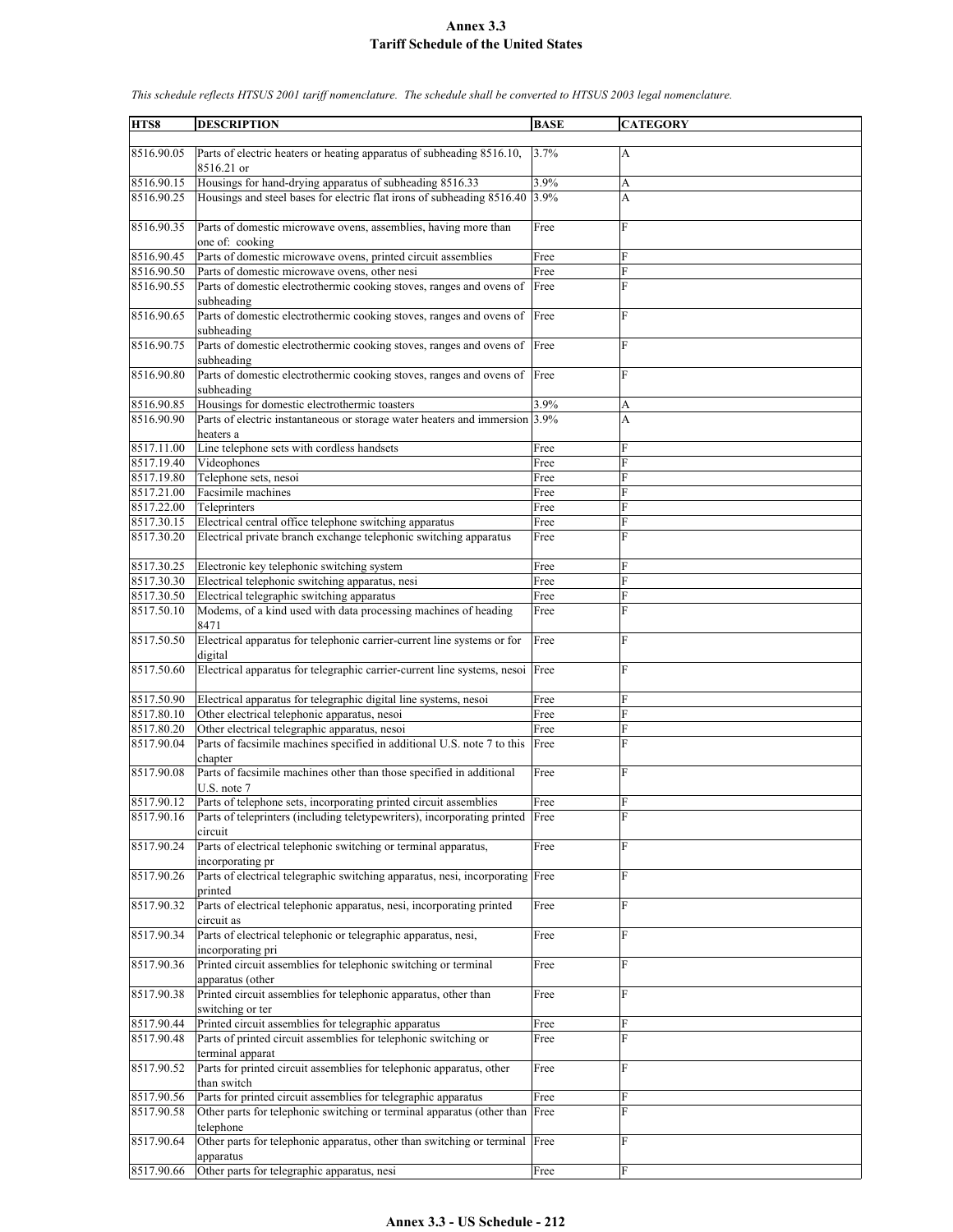| HTS8       | <b>DESCRIPTION</b>                                                                          | <b>BASE</b> | <b>CATEGORY</b> |
|------------|---------------------------------------------------------------------------------------------|-------------|-----------------|
|            |                                                                                             |             |                 |
| 8518.10.40 | Microphones having a frequency range of 300Hz-3.4kHz with<br>diameter not over 10 m         | Free        | F               |
| 8518.10.80 | Microphones and stands therefor, nesoi                                                      | 4.9%        | A               |
| 8518.21.00 | Single loudspeakers mounted in their enclosures                                             | 4.9%        | A               |
| 8518.22.00 | Multiple loudspeakers mounted in the same enclosure                                         | 4.9%        | A               |
| 8518.29.40 | Loudspeakers not mounted in their enclosures, with frequency range<br>of 300Hz to 3         | Free        | F               |
| 8518.29.80 | Loudspeakers nesoi, not mounted in their enclosures, nesoi                                  | 4.9%        | А               |
| 8518.30.10 | Line telephone handsets                                                                     | Free        | F               |
| 8518.30.20 | Headphones, earphones and combined microphone/speaker sets, other 4.9%<br>than telephone    |             | A               |
| 8518.40.10 | Audio-frequency electric amplifiers for use as repeaters in line<br>telephony               | Free        | F               |
| 8518.40.20 | Audio-frequency electric amplifiers, other than for use as repeaters in 4.9%<br>line tel    |             | A               |
| 8518.50.00 | Electric sound amplifier sets                                                               | 4.9%        | A               |
| 8518.90.20 | Printed circuit assemblies of line telephone handsets; parts of                             | Free        | F               |
|            | repeaters                                                                                   |             |                 |
| 8518.90.40 | Parts of telephone handsets other than printed circuit assemblies                           | 8.5%        | A               |
| 8518.90.60 | Printed circuit assemblies of the microphones of subheading<br>8518.10.40 or the lo         | Free        | F               |
| 8518.90.80 | Parts of microphones & stands, loudspeakers, headphones &                                   | 4.9%        | A               |
|            | earphones nesi, electr                                                                      |             |                 |
| 8519.10.00 | Coin- or token-operated record players                                                      | Free        | F               |
| 8519.21.00 | Record players, other than coin- or token-operated, without                                 | Free        | F               |
|            | loudspeaker                                                                                 |             |                 |
| 8519.29.00 | Record players other than coin- or token-operated, with loudspeakers                        | 3.9%        | A               |
| 8519.31.00 | Turntables with automatic record changing mechanism                                         | 3.9%        | A               |
| 8519.39.00 | Turntables without automatic record changing mechanism                                      | Free        | F               |
| 8519.40.00 | Transcribing machines                                                                       | 3.9%        | A               |
| 8519.92.00 | Pocket-size cassette players (non-recording)                                                | Free        | F               |
| 8519.93.40 | Cassette players (non-recording) designed exclusively for motor-<br>vehicle installa        | 3.7%        | A               |
| 8519.93.80 | Cassette players (non-recording), nesoi                                                     | Free        | F               |
| 8519.99.00 | Sound reproducing apparatus nesi, not incorporating a sound<br>recording device             | Free        | F               |
| 8520.10.00 | Dictating machines not capable of operating without an external<br>source of power          | Free        | F               |
| 8520.20.00 | Telephone answering machines                                                                | Free        | F               |
| 8520.32.00 | Digital audio magnetic tape recorders incorporating sound                                   | Free        | F               |
|            | reproducing apparatus                                                                       |             |                 |
| 8520.33.00 | Cassette type magnetic tape recorders (other than digit audio type)<br>incorporatin         | Free        | F               |
| 8520.39.00 | Magnetic tape recorders, other than cassette type, incorporating sound Free<br>reproduci    |             | F               |
| 8520.90.00 | Sound recording apparatus, whether or not incorporating a sound<br>reproducing devi         | Free        | F               |
| 8521.10.30 | Color, cartridge or cassette magnetic tape-type video players                               | Free        | F               |
| 8521.10.60 | Color, cartridge or cassette magnetic tape-type video recording and<br>reproducing          | Free        | F               |
| 8521.10.90 | Magnetic tape-type video recording or reproducing apparatus, other<br>than color, c         | Free        | F               |
| 8521.90.00 | Video recording or reproducing apparatus, other than magnetic tape-                         | Free        | F               |
| 8522.10.00 | type<br>Pick-up cartridges for use with apparatus of heading 8519 to 8521                   | 3.9%        | A               |
| 8522.90.25 | Assemblies & subassemblies of articles of 8520.90, consisting of 2 or $ 2\% $               |             | A               |
| 8522.90.35 | more piece<br>Assemblies & subassemblies of articles of 8520.90, consisting of 2 or $ 2\% $ |             | A               |
| 8522.90.45 | more piece<br>Other parts of telephone answering machines, printed circuit<br>assemblies    | Free        | F               |
| 8522.90.55 | Other parts of telephone answering machines, other than printed                             | 2%          | A               |
| 8522.90.65 | circuit assembli<br>Parts and accessories of apparatus of headings 8519 to 8521, nesi,      | $2\%$       | A               |
| 8522.90.75 | printed circu<br>Parts and accessories of apparatus of headings 8519 to 8521, nesi,         | $2\%$       | A               |
|            | other than pr                                                                               |             |                 |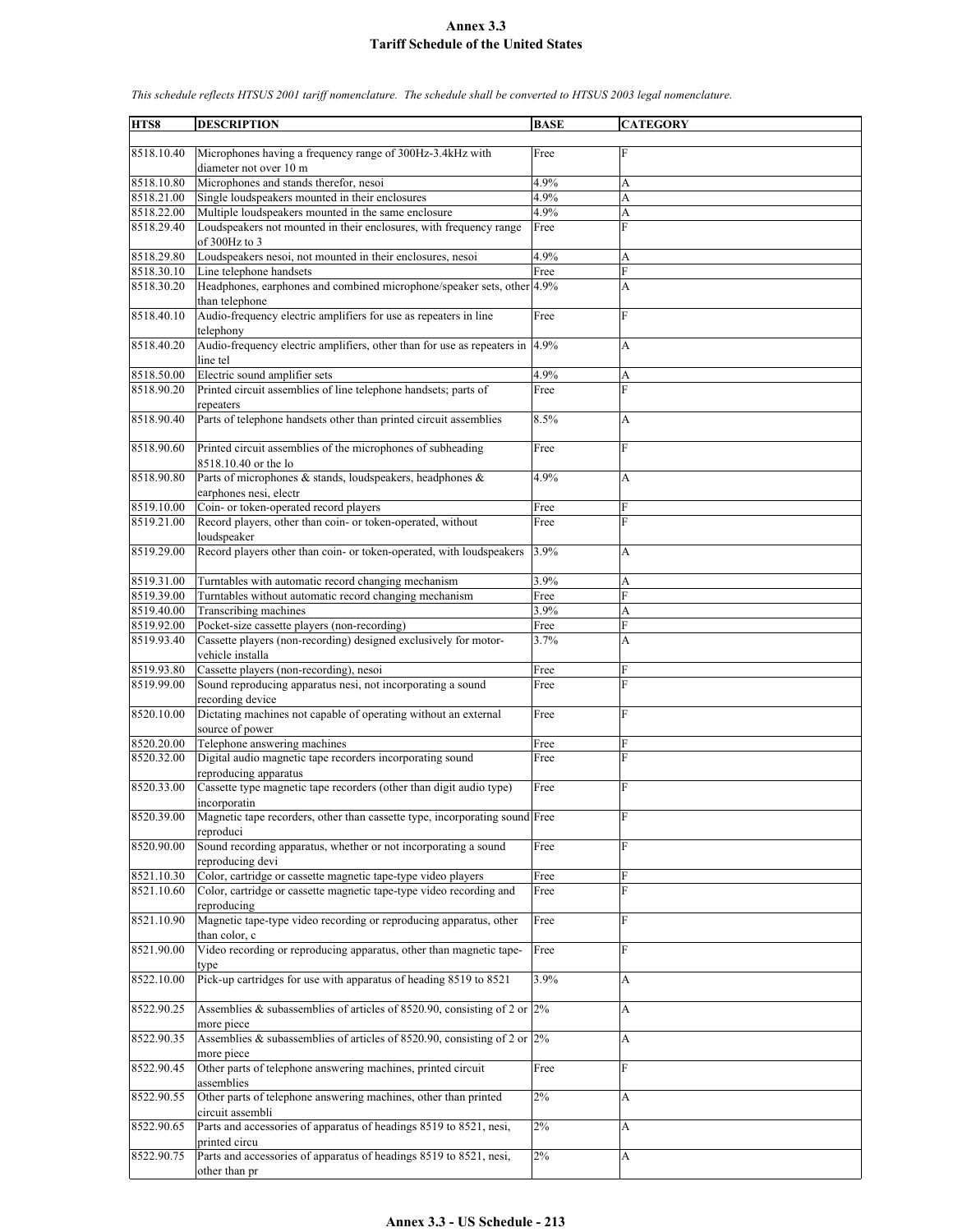| HTS8       | <b>DESCRIPTION</b>                                                                       | <b>BASE</b>             | <b>CATEGORY</b> |
|------------|------------------------------------------------------------------------------------------|-------------------------|-----------------|
|            |                                                                                          |                         |                 |
| 8523.11.00 | Prepared unrecorded magnetic tapes for sound recording or similar<br>recording of o      | Free                    | F               |
| 8523.12.00 | Prepared unrecorded magnetic tapes for sound recording or similar<br>recording of o      | Free                    | $\overline{F}$  |
| 8523.13.00 | Prepared unrecorded magnetic tapes for sound recording or similar<br>recording of o      | Free                    | F               |
| 8523.20.00 | Prepared unrecorded magnetic discs for sound recording or similar<br>recording of o      | Free                    | F               |
| 8523.30.00 | Cards incorporating a magnetic stripe for sound recording or similar<br>recording o      | Free                    | F               |
| 8523.90.00 | Prepared unrecorded media for sound recording or similar recording<br>of other phen      | Free                    | $\overline{F}$  |
| 8524.10.00 | Phonograph records for sound or similarly recorded phenomena                             | 1.8%                    | А               |
| 8524.31.00 | Pre-recorded discs for laser reading systems, reproducing phenomena                      | Free                    | F               |
| 8524.32.00 | other than s<br>Pre-recorded discs for laser reading systems, reproducing sound only     | Free                    | F               |
| 8524.39.40 | Recorded discs for laser system, instructions, data, sound & image, in Free              |                         | F               |
| 8524.39.80 | binary, m<br>Pre-recorded discs for laser reading systems, reproducing sound and         | 2.7%                    | A               |
|            | images or im                                                                             |                         |                 |
| 8524.40.00 | Pre-recorded magnetic tapes, reproducing phenomena other than<br>sound or image          | Free                    | $\overline{F}$  |
| 8524.51.10 | Pre-recorded magnetic tapes, of a width not exceeding 4 mm, of news Free<br>sound record |                         | $\mathbf{F}$    |
| 8524.51.30 | Pre-recorded magnetic tapes, of a width not exceeding 4 mm, nesoi                        | 4.8 cents/m2 of<br>reco | A               |
| 8524.52.10 | Pre-recorded magnetic video tape recordings of a width exceeding 4<br>mm but not ex      | $0.33$ cents/lin. m A   |                 |
| 8524.52.20 | Pre-recorded magnetic tapes of a width exceeding 4 mm but not                            | 4.8 cents/m2 of         | A               |
|            | exceeding 6.5 mm,                                                                        | reco                    |                 |
| 8524.53.10 | Pre-recorded magnetic video tape recordings of a width exceeding 6.5 Free<br>mm          |                         | F               |
| 8524.53.20 | Pre-recorded magnetic tapes of a width exceeding 6.5 mm, nesoi                           | 4.8 cents/m2 of         | A               |
| 8524.60.00 | Pre-recorded sound or other similar recorded phenomena, recorded on Free                 | reco                    | F               |
| 8524.91.00 | cards incorp<br>Pre-recorded media, nesoi, with recordings of phenomena other than       | Free                    | F               |
|            | sound or imag                                                                            |                         |                 |
| 8524.99.20 | Master records or metal matrices therefrom for use in the production<br>of sound re      | Free                    | F               |
| 8524.99.40 | Pre-recorded media of sound or other similar recorded phenomena,<br>nesoi                | Free                    | $\overline{F}$  |
| 8525.10.10 | Television transmission set top boxes which have a communication<br>function             | Free                    | F               |
| 8525.10.30 | Transmission apparatus for television, nesoi                                             | 1.8%                    | A               |
| 8525.10.70 | Transmission apparatus for radiobroadcasting                                             | 3%                      | A               |
| 8525.10.90 | Transmission apparatus for radiotelephony or radiotelegraphy                             | Free                    | F               |
| 8525.20.05 | Citizens Band (CB) transceivers, hand-held                                               | Free                    | $\mathbf F$     |
| 8525.20.15 | Citizens Band (CB) transceivers, other than hand-held                                    | Free                    | $\mathbf F$     |
| 8525.20.20 | Low-power radiotelephonic transceivers operating on frequencies<br>from 49.82 to 49      | Free                    | F               |
| 8525.20.30 | Transceivers nesi, for radiotelephony, radiotelegraphy or<br>radiobroadcasting           | Free                    | $\mathbf F$     |
| 8525.20.90 | Transmission apparatus incorp. reception app. (other than<br>transceivers) for radi      | Free                    | $\mathbf{F}$    |
| 8525.30.30 | Television cameras, gyrostabilized                                                       | 2.1%                    | А               |
| 8525.30.60 | Television cameras, studio type, other than shoulder-carried or other<br>portable c      | 2.1%                    | A               |
| 8525.30.90 | Television cameras, nesi                                                                 | 2.1%                    | А               |
| 8525.40.40 | Digital still image video cameras                                                        | Free                    | F               |
| 8525.40.80 | Still image video cameras (other than digital) and other video camera                    | 2.1%                    | А               |
|            | recorders                                                                                |                         |                 |
| 8526.10.00 | Radar apparatus                                                                          | Free                    | F               |
| 8526.91.00 | Radio navigational aid apparatus, other than radar                                       | Free                    | F               |
| 8526.92.00 | Radio remote control apparatus                                                           | 4.9%                    | A               |
| 8527.12.00 | Pocket-size radio cassette players                                                       | Free                    | F               |
| 8527.13.11 | Radio-tape player combination (other than pocket-size radio cassette                     | Free                    | F               |
|            | type), nonre                                                                             |                         |                 |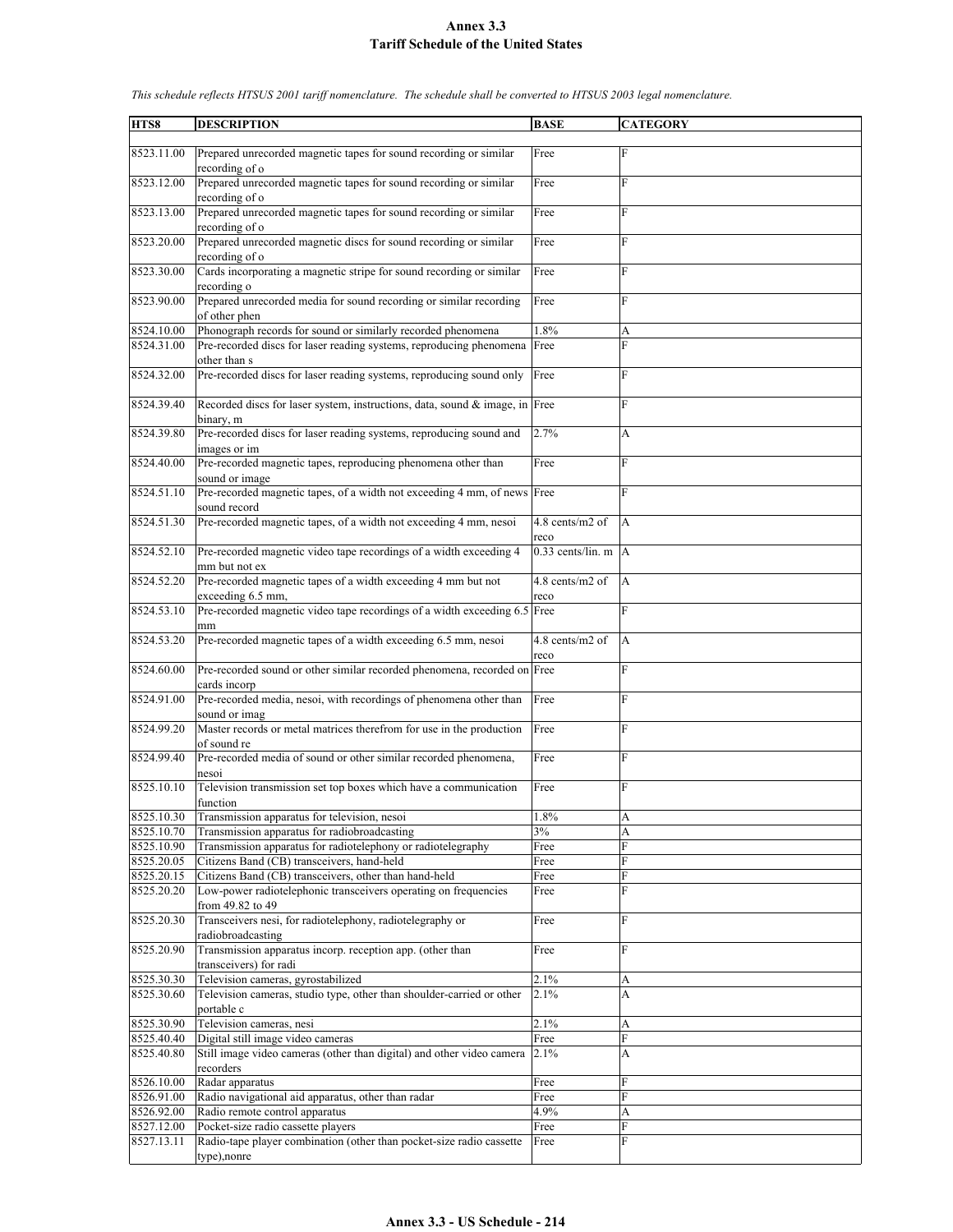| HTS8       | <b>DESCRIPTION</b>                                                                                | <b>BASE</b> | <b>CATEGORY</b> |
|------------|---------------------------------------------------------------------------------------------------|-------------|-----------------|
|            |                                                                                                   |             |                 |
| 8527.13.20 | Radio-tape recorder combinations, capable of operating without an<br>external sourc               | Free        | F               |
| 8527.13.40 | Radio-phonograph combinations, capable of operating without                                       | Free        | F               |
| 8527.13.60 | external power sourc<br>Radiobroadcast receivers capable of operating without external power Free |             | F               |
|            | source, com                                                                                       |             |                 |
| 8527.19.10 | Radiobroadcast receivers, able to operate w/o external power, with                                | Free        | F               |
|            | clock or cloc                                                                                     |             |                 |
| 8527.19.50 | Radiobroadcast receivers, capable of operation w/o external power,<br>nesi                        | 3%          | А               |
| 8527.21.10 | Radio-tape player combinations not operable without external power<br>source, for m               | 2%          | А               |
| 8527.21.40 | Radiobroadcast receivers not operable w/o external power source, for Free<br>motor veh            |             | F               |
| 8527.29.40 | Radiobroadcast receivers, not operating w/o external power, for motor 4.4%                        |             | А               |
|            | vehicles.                                                                                         |             |                 |
| 8527.29.80 | Radiobroadcast receivers, not operating w/o external power, for motor 4.4%                        |             | A               |
| 8527.31.05 | vehicles.<br>Radiobroadcast receiver combined w/ sound recording or reproducing 4.9%              |             |                 |
|            | apparatus for                                                                                     |             | A               |
| 8527.31.40 | Radiobroadcast receiver combinations incorporating tape players, nesi 1%                          |             | A               |
| 8527.31.50 | Radiobroadcast receiver combinations incorporating tape recorders,                                | 2.5%        | А               |
|            | nesi                                                                                              |             |                 |
| 8527.31.60 | Radiobroadcast receivers combined with sound recording or<br>reproducing apparatus,               | Free        | F               |
| 8527.32.10 | Radiobroadcast receiver with clock or clock-timer, n/for m.v.,                                    | Free        | F               |
|            | n/combined w/soun                                                                                 |             |                 |
| 8527.32.50 | Radiobroadcast receiver with clock or clock timer, n/for m.v.,<br>n/combined w/soun               | 3%          | А               |
| 8527.39.00 | Radiobroadcast receivers nesi, including apparatus capable of                                     | 3%          | A               |
|            | receiving also rad                                                                                |             |                 |
| 8527.90.40 | Radio reception apparatus nesi, for connection to                                                 | Free        | F               |
|            | telegraphic/telephonic apparat                                                                    |             |                 |
| 8527.90.50 | Infant nursery monitor systems, consisting, in the same package, of a<br>radio tran               | Free        | F               |
| 8527.90.85 | Radiotelegraphy or radiotelephony paging receivers                                                | Free        | F               |
| 8527.90.95 |                                                                                                   | 6%          |                 |
|            | Reception apparatus for radiotelegraphy, radiotelephony,                                          |             | A               |
| 8528.12.04 | radiobroadcasting, neso<br>Incomplete or unfinished color tv reception apparatus, w/o cathode-    | Free        | F               |
|            | ray tube, fla                                                                                     |             |                 |
| 8528.12.08 | Incomplete or unfinished color tv reception apparatus, w/o cathode-<br>ray tube, fla              | Free        | F               |
| 8528.12.12 | Non-high definition color television reception apparatus,                                         | Free        | F               |
|            | nonprojection, w/CRT,                                                                             |             |                 |
| 8528.12.16 | Non-high def. color television reception app., nonprojection, w/CRT,<br>display dia               | 3.9%        | A               |
| 8528.12.20 | Non-high def. color television reception app., nonprojection, w/CRT,                              | Free        | F               |
|            | video displ                                                                                       |             |                 |
| 8528.12.24 | Non-high def. color television reception app., nonprojection, w/CRT,<br>display dia               | 5%          | А               |
| 8528.12.28 | Non-high definition color television reception app., nonprojection,<br>w/CRT, video               | 3.9%        | A               |
| 8528.12.32 | Non-high definition color television reception apparatus,                                         | $5\%$       | А               |
|            | nonprojection, w/CRT,                                                                             |             |                 |
| 8528.12.36 | Non-high definition color television reception apparatus, projection<br>type, with                | 3.9%        | A               |
| 8528.12.40 | Non-high definition color television reception apparatus, projection<br>type, with                | $5\%$       | A               |
| 8528.12.44 | High definition color television reception apparatus, nonprojection,                              | 3.9%        | А               |
|            | with cathod                                                                                       |             |                 |
| 8528.12.48 | High definition color television reception apparatus, nonprojection,<br>with cathod               | $5\%$       | A               |
| 8528.12.52 | High definition color television reception apparatus, projection type,                            | 3.9%        | A               |
|            | with cath                                                                                         |             |                 |
| 8528.12.56 | High definition color television reception apparatus, projection type,                            | 5%          | A               |
|            | with cath                                                                                         |             |                 |
| 8528.12.62 | Color television reception apparatus w/flat panel screen, video display Free                      |             | F               |
|            | diagonal                                                                                          |             |                 |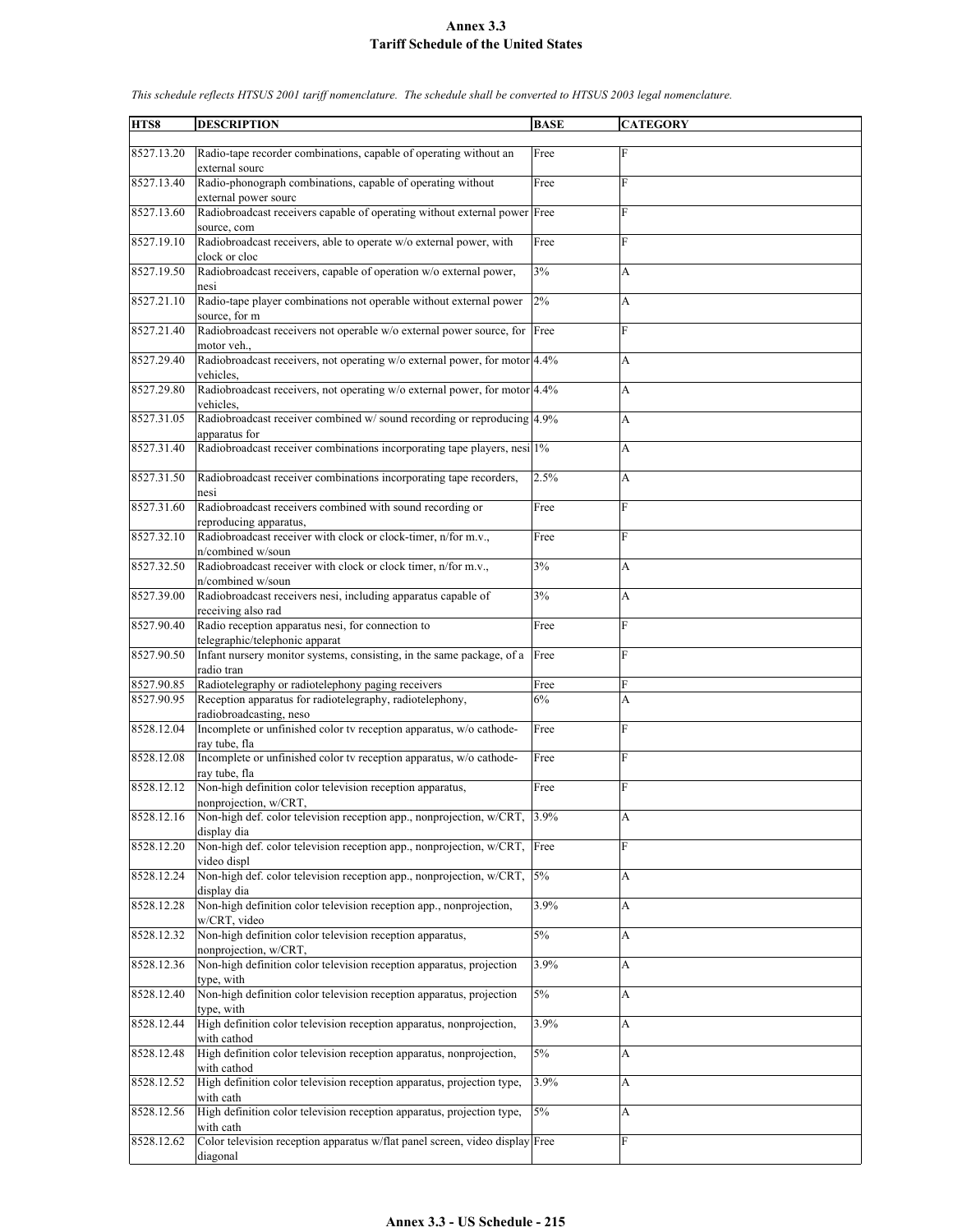| HTS8       | <b>DESCRIPTION</b>                                                                       | <b>BASE</b> | <b>CATEGORY</b> |
|------------|------------------------------------------------------------------------------------------|-------------|-----------------|
| 8528.12.64 | Color television reception apparatus w/flat panel screen, video display 3.9%<br>diagonal |             | А               |
| 8528.12.68 | Color television reception apparatus w/flat panel screen, video display Free<br>diagonal |             | F               |
| 8528.12.72 | Color television reception apparatus w/flat panel screen, video display 5%<br>diagonal   |             | A               |
| 8528.12.76 | Color television reception apparatus nesoi, video display diagonal not Free<br>over 34.2 |             | F               |
| 8528.12.80 | Color television reception apparatus nesoi, video display diagonal<br>over 34.29 cm      | 3.9%        | A               |
| 8528.12.84 | Color television reception apparatus nesoi, video display diagonal not Free<br>over 34.2 |             | F               |
| 8528.12.92 | Color TV reception set top boxes with a communication function,                          | Free        | F               |
| 8528.12.93 | video display di<br>Color TV reception printed circuit assemblies incorporating a tuner, | Free        | F               |
| 8528.12.97 | of a kind u<br>Color television reception apparatus nesoi, video display diagonal        | 5%          | A               |
| 8528.13.00 | over 34.29 cm<br>Black and white or other monochrome television reception apparatus      | 5%          | A               |
| 8528.21.05 | Incomplete or unfinished color video monitors, w/o cathode-ray tube,                     | Free        | F               |
| 8528.21.10 | flat panel<br>Incomplete or unfinished color video monitors, w/o cathode-ray tube,       | Free        | F               |
| 8528.21.16 | flat panel<br>Non-high definition color video monitors, nonprojection type,              | Free        | F               |
| 8528.21.19 | w/CRT, video displ<br>Non-high definition color video monitors, nonprojection, w/CRT,    | 3.9%        | A               |
| 8528.21.24 | video display di<br>Non-high definition color video monitors, nonprojection type,        | Free        | F               |
| 8528.21.29 | w/CRT, video displ<br>Non-high definition color video monitors, nonprojection, w/CRT,    | 5%          | A               |
| 8528.21.34 | video display di<br>Non-high definition color video monitors, nonprojection type,        | 3.9%        | A               |
| 8528.21.39 | w/CRT, video displ<br>Non-high definition color video monitors, nonprojection type,      | 5%          | A               |
|            | w/CRT, video displ                                                                       |             |                 |
| 8528.21.41 | Non-high definition color video monitors, projection type, with<br>cathode-ray tube      | 3.9%        | A               |
| 8528.21.42 | Non-high definition color video monitors, projection type, with<br>cathode-ray tube      | 5%          | A               |
| 8528.21.44 | High definition color video monitors, nonprojection type, with<br>cathode-ray tube,      | 3.9%        | A               |
| 8528.21.49 | High definition color video monitors, nonprojection type, with<br>cathode-ray tube,      | 5%          | A               |
| 8528.21.51 | High definition color video monitors, projection type, with cathode-<br>ray tube, in     | 3.9%        | A               |
| 8528.21.52 | High definition color video monitors, projection type, with cathode-<br>rav tube, no     | 5%          | A               |
| 8528.21.55 | Color video monitors w/flat panel screen, video display diagonal n/ov Free<br>34.29 cm,  |             | F               |
| 8528.21.60 | Color video monitors w/flat panel screen, video display diagonal over 3.9%<br>34.29 cm.  |             | A               |
| 8528.21.65 | Color video monitors w/flat panel screen, video display diagonal n/ov Free<br>34.29 cm,  |             | F               |
| 8528.21.70 | Color video monitors w/flat panel screen, video display diagonal over<br>34.29 cm.       | 5%          | A               |
| 8528.21.75 | Color video monitors nesoi, with video display diagonal not over<br>34.29 cm, incor      | Free        | F               |
| 8528.21.80 | Color video monitors nesoi, with video display diagonal over 34.29<br>cm, incorpora      | 3.9%        | A               |
| 8528.21.85 | Color video monitors nesoi, with video display diagonal not over<br>34.29 cm, not i      | Free        | F               |
| 8528.21.90 | Color video monitors nesoi, with video display diagonal over 34.29<br>cm, not incor      | $5\%$       | A               |
| 8528.22.00 | Black and white or other monochrome video monitors                                       | 5%          | А               |
| 8528.30.10 | Incomplete or unfinished color video projectors, w/o cathode-ray                         | Free        | F               |
|            | tube, flat pane                                                                          |             |                 |
| 8528.30.20 | Incomplete or unfinished color video projectors, w/o cathode-ray<br>tube, flat pane      | Free        | F               |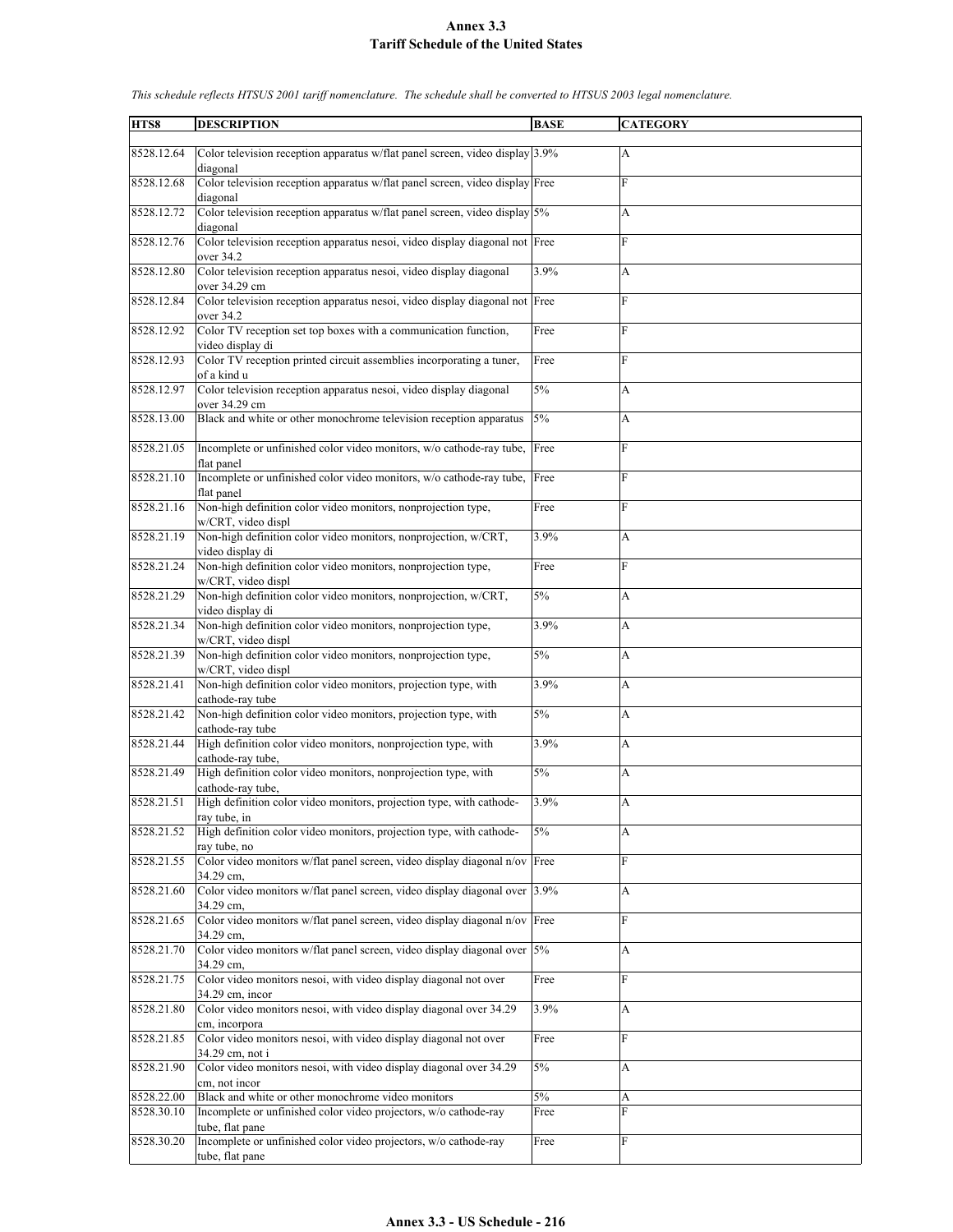| HTS8       |                                                                                                    |             |                 |
|------------|----------------------------------------------------------------------------------------------------|-------------|-----------------|
|            | <b>DESCRIPTION</b>                                                                                 | <b>BASE</b> | <b>CATEGORY</b> |
| 8528.30.30 | Non-high definition color video projectors, with a cathode-ray tube,                               | 3.9%        | A               |
| 8528.30.40 | incorporati<br>Non-high definition color video projectors, with a cathode-ray tube,<br>not incorpo | 5%          | A               |
| 8528.30.50 | High definition color video projectors, with a cathode-ray tube,<br>incorporating V                | 3.9%        | А               |
| 8528.30.60 | High definition color video projectors, with a cathode-ray tube, not<br>incorporati                | 5%          | A               |
| 8528.30.62 | Color video projectors w/flat panel screen, video display diagonal not Free<br>over 34.2           |             | F               |
| 8528.30.64 | Color video projectors w/flat panel screen, video display diagonal<br>over 34.29 cm                | 3.9%        | A               |
| 8528.30.66 | Color video projectors w/flat panel screen, video display diagonal not Free<br>over 34.2           |             | F               |
| 8528.30.68 | Color video projectors w/flat panel screen, video display diagonal<br>over 34.29 cm                | 5%          | A               |
| 8528.30.72 | Color video projectors nesoi, incorporating video recording or<br>reproducing appar                | 3.9%        | A               |
| 8528.30.78 | Color video projectors nesoi, not incorporating a video recording or<br>reproducing                | 5%          | A               |
| 8528.30.90 | Black and white or other monochrome video projectors                                               | 5%          | A               |
| 8529.10.20 | Television antennas and antenna reflectors, and parts suitable for use<br>therewith                | 1.8%        | A               |
| 8529.10.40 | Radar, radio navigational aid and radio remote control antennas and<br>antenna refl                | Free        | F               |
| 8529.10.70 | Antennas and antenna reflectors of a kind used with apparatus for<br>radiotelephony                | Free        | F               |
| 8529.10.90 | Antennas and antenna reflectors of all kinds and parts, for use solely<br>or princi                | 3%          | A               |
| 8529.90.01 | Printed circuit assemblies for television tuners                                                   | 3%          | A               |
| 8529.90.03 | Printed circuit boards and ceramic substrates and subassemblies                                    | 4%          | A               |
|            |                                                                                                    |             |                 |
| 8529.90.06 | thereof for colo<br>Printed circuit boards and ceramic substrates and subassemblies                | Free        | $\mathbf F$     |
|            | thereof for colo                                                                                   |             |                 |
| 8529.90.09 | Printed circuit assemblies for television cameras                                                  | 3.3%        | A               |
| 8529.90.13 | Printed circuit assemblies for television apparatus, nesi                                          | 2.9%        | A               |
| 8529.90.16 | Printed circuit assemblies which are subassemblies of radar, radio                                 | 3.2%        | A               |
| 8529.90.19 | nav. aid or r<br>Printed circuit assemblies, nesi, for radar, radio navigational aid or            | 3.2%        | A               |
| 8529.90.23 | radio rem<br>Other printed circuit assemblies suitable for use solely or principally               | Free        | $\mathbf F$     |
| 8529.90.26 | with the<br>Transceiver assemblies for the apparatus of subheading 8526.10,                        | 3.2%        | A               |
| 8529.90.29 | other than print<br>Tuners for television apparatus, other than printed circuit assemblies         | 3%          | A               |
| 8529.90.33 | Printed circuit boards and ceramic substrates and subassemblies                                    | 4%          | A               |
| 8529.90.36 | thereof for colo<br>Printed circuit boards and ceramic substrates and subassemblies                | Free        | F               |
| 8529.90.39 | thereof for colo<br>Parts of television receivers specified in U.S. note 10 to chapter 85,         | 2.9%        | A               |
| 8529.90.43 | other tha<br>Printed circuit boards and ceramic substrates and subassemblies                       | 4%          | A               |
| 8529.90.46 | thereof for colo<br>Printed circuit boards and ceramic substrates and subassemblies                | Free        | F               |
| 8529.90.49 | thereof for colo<br>Combinations of parts of television receivers specified in U.S. note 10 2.9%   |             | A               |
| 8529.90.53 | to chapt<br>Flat panel screen assemblies for the apparatus of subheadings                          | 2.9%        | A               |
| 8529.90.63 | 8528.12.62, 8528.1<br>Parts of printed circuit assemblies (including face plates and lock          | 3.3%        | A               |
| 8529.90.69 | latches) for<br>Parts of printed circuit assemblies (including face plates and lock                | 2.9%        | A               |
| 8529.90.73 | latches) for<br>Parts of printed circuit assemblies (including face plates and lock                | 3.2%        | A               |
| 8529.90.76 | latches) for<br>Parts of printed circuit assemblies (including face plates and lock                | Free        | F               |
| 8529.90.78 | latches) for<br>Mounted lenses for use in closed circuit television cameras, seperately Free       |             | F               |
|            | imported                                                                                           |             |                 |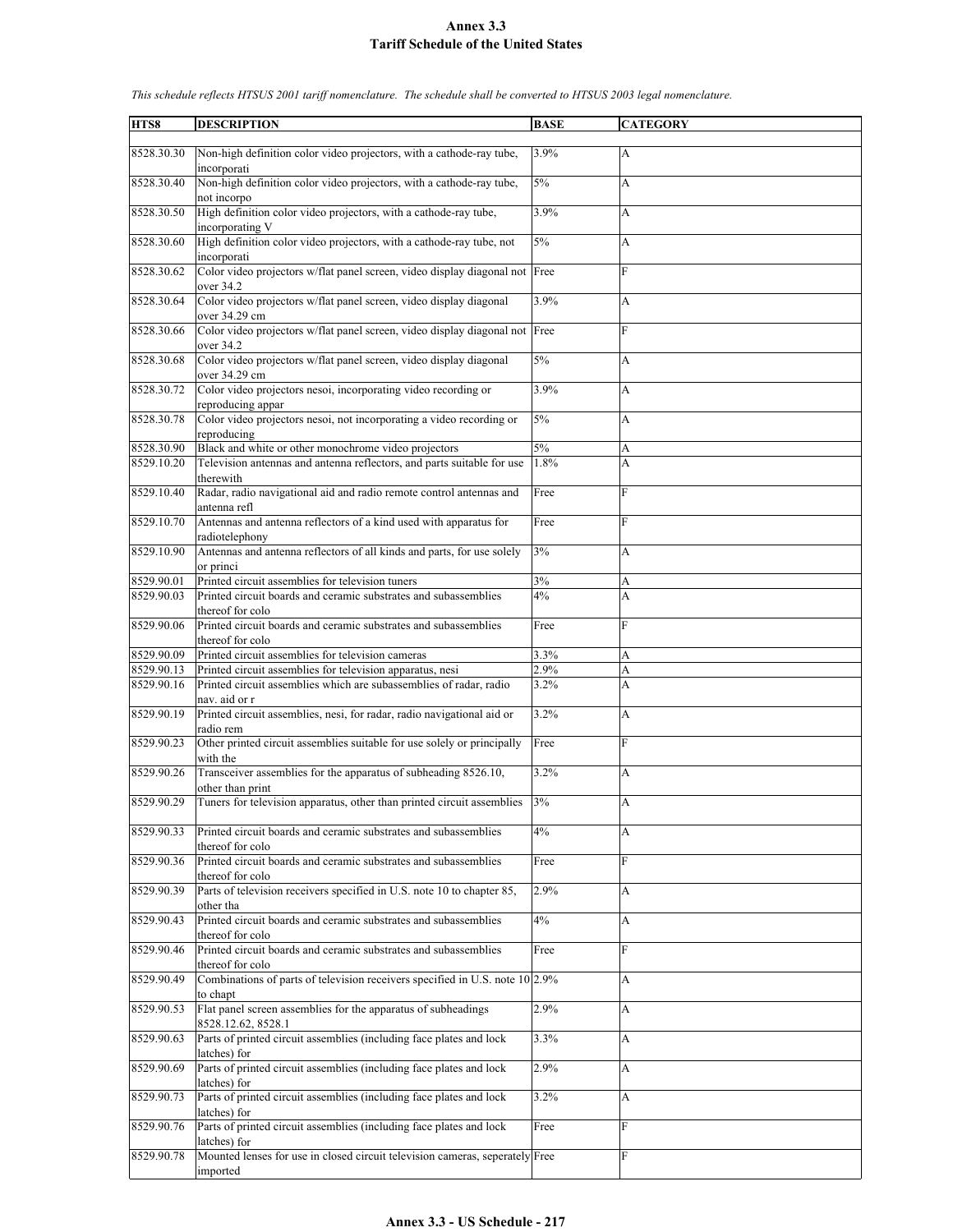**HTS8 DESCRIPTION BASE CATEGORY** 8529.90.81 Other parts of television camers, nesi 3.3% 8529.90.83 Other parts of television apparatus (other than television cameras), nesi 2.9% A 8529.90.85 Parts suitable for use solely or principally with the apparatus of 8525 and 8527 Free F 8529.90.88 Printed circuit boards and ceramic substrates and subassemblies thereof for colo 4% A 8529.90.89 Printed circuit boards and ceramic substrates and subassemblies thereof for colo Free F 8529.90.93 Parts of television apparatus, nesi 2.9% A 8529.90.95 Assemblies and subassemblies of radar, radio navigational aid or remote control  $3.2\%$  A 8529.90.97 Parts suitable for use solely or principally in radar, radio navigational aid or 3.2% A 8529.90.99 Parts suitable for use solely or principally with the apparatus of headings 8525 Free F 8530.10.00 Electrical signaling, safety or traffic control equipment for railways, streetca **Free** 8530.80.00 Electrical signaling, safety or traffic control equipment for roads, inland wate Free F 8530.90.00 Parts for electrical signaling, safety or traffic control equipment Free 8531.10.00 Electric burglar or fire alarms and similar apparatus 1.3% A<br>8531.20.00 Indicator panels incorporating liquid crystal devices (LCD's) or light Free F Indicator panels incorporating liquid crystal devices (LCD's) or light emitting Free F 8531.80.40 Paging alert devices (other than radio paging receivers) Free 8531.80.70 Flat panels displays of paging alert devices of subheading 8531.80.40 Free 8531.80.90 Electric sound or visual signaling apparatus, not burglar or fire alarms, indica 1.3% A 8531.90.10 Printed circuit assemblies of the panels of subheading 8531.20, of paging alert Free Free 8531.90.30 Printed circuit assemblies of electric sound or visual signaling apparatus, neso 1.3% A 8531.90.70 Parts of the panels of subheading 8531.20, of paging alert devices or of flat pa Free F 8531.90.90 Parts of electric sound or visual signaling apparatus, nesoi 1.3% A 8532.10.00 Fixed electrical capacitors designed for use in 50/60 Hz circuits and having a r Free F 8532.21.00 Tantalum fixed capacitors Free 8532.22.00 Aluminum electrolytic fixed capacitors Free 8532.23.00 Ceramic dielectric fixed capacitors, single layer Free 8532.24.00 Ceramic dielectric fixed capacitors, multilayer Free 8532.25.00 Dielectric fixed capacitors of paper or plastics Free 8532.29.00 Fixed electrical capacitors, nesi Free 8532.30.00 Variable or adjustable (pre-set) electrical capacitors Free Free 8532.90.00 Parts of electrical capacitors, fixed, variable or adjustable (pre-set) Free F 8533.10.00 Electrical fixed carbon resistors, composition or film types Free 8533.21.00 Electrical fixed resistors, other than composition or film type carbon resistors Free F 8533.29.00 Electrical fixed resistors, other than composition or film type carbon resistors Free F 8533.31.00 Electrical wirewound variable resistors, including rheostats and potentiometers Free F 8533.39.00 Electrical wirewound variable resistors, including rheostats and potentiometers, Free F 8533.40.40 Metal oxide resistors Free 8533.40.80 Electrical variable resistors, other than wirewound, including rheostats and pot Free 8533.90.40 For the goods of subheading 8533.40, of ceramic or metallic materials, electrica Free F 8533.90.80 Other parts of electrical resistors, including rheostats and potentiometers, nes Free F 8534.00.00 Printed circuits, without elements (other than connecting elements) fitted there **Free** 8535.10.00 Fuses, for a voltage exceeding 1,000 V  $2.7\%$  A 8535.21.00 Automatic circuit breakers, for a voltage of less than 72.5 kV, but exceeding 1 2.7% A 8535.29.00 Automatic circuit breakers, for a voltage of 72.5 kV or more 2%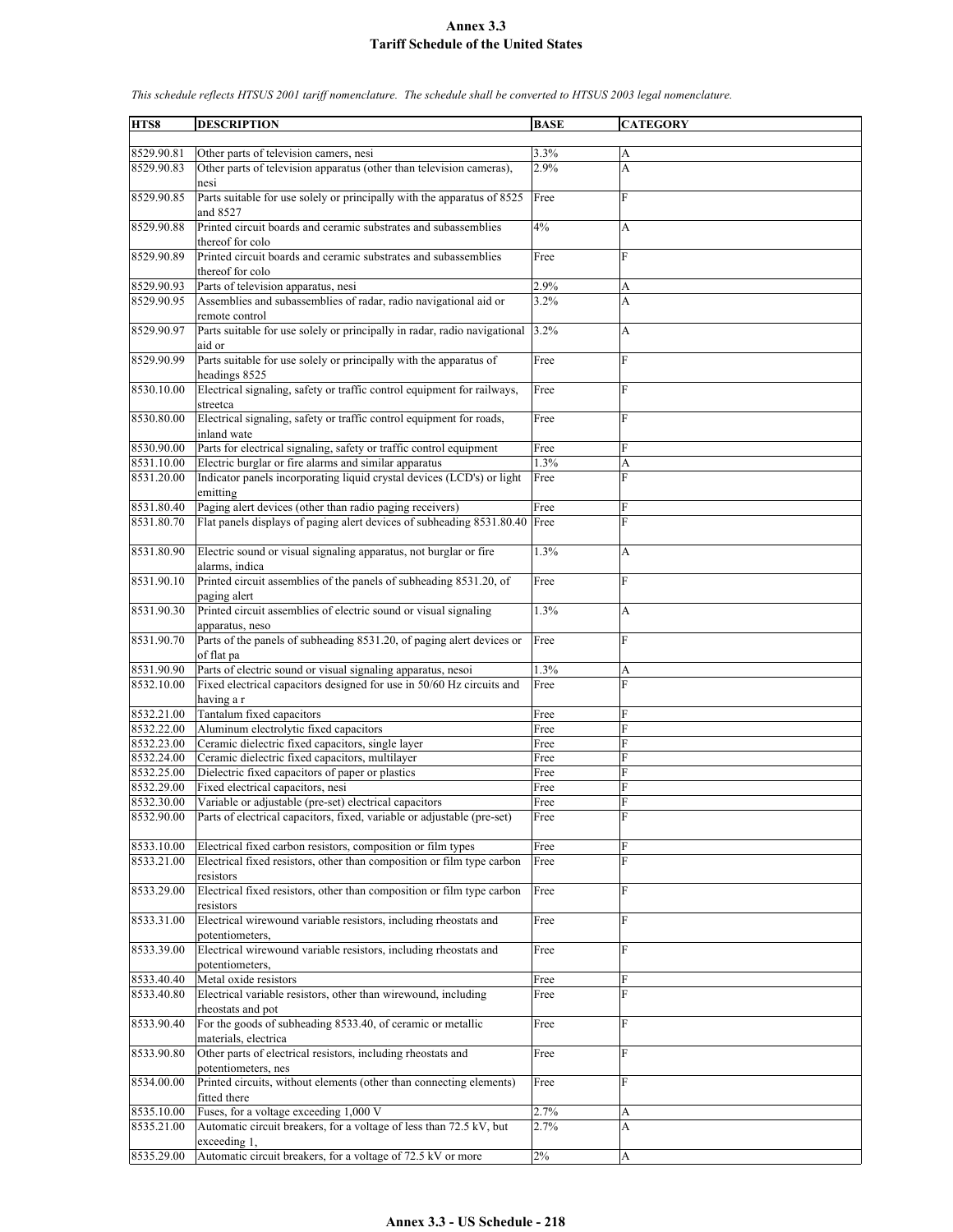| HTS8       | <b>DESCRIPTION</b>                                                                           | <b>BASE</b> | <b>CATEGORY</b>           |
|------------|----------------------------------------------------------------------------------------------|-------------|---------------------------|
|            |                                                                                              |             |                           |
| 8535.30.00 | Isolating switches and make-and-break switches, for a voltage<br>exceeding 1,000 V           | 2.7%        | $\mathbf{A}$              |
| 8535.40.00 | Lightning arrestors, voltage limiters and surge suppressors, for a<br>voltage excee          | 2.7%        | A                         |
| 8535.90.40 | Electrical motor starters and electrical motor overload protector, for a<br>voltage          | 2.7%        | A                         |
| 8535.90.80 | Electrical apparatus nesi for switching, protecting, or making<br>connections for e          | 2.7%        | A                         |
| 8536.10.00 | Fuses, for a voltage not exceeding 1,000 V                                                   | 2.7%        | A                         |
| 8536.20.00 | Automatic circuit breakers, for a voltage not exceeding 1,000 V                              | 2.7%        | A                         |
| 8536.30.40 | Electrical motor overload protectors, for a voltage not exceeding<br>1,000 V, nesi           | 2.7%        | A                         |
| 8536.30.80 | Electrical apparatus for protecting electrical circuits, for a voltage not 2.7%<br>excee     |             | A                         |
| 8536.41.00 | Relays for switching, protecting or making connections to or in<br>electrical circu          | 2.7%        | A                         |
| 8536.49.00 | Relays for switching, protecting or making connections to or in<br>electrical circu          | 2.7%        | A                         |
| 8536.50.40 | Electrical motor starters (which are switches), for a voltage not<br>exceeding 1,00          | 2.7%        | A                         |
| 8536.50.70 | Certain specifed electronic and electromechanical snap-action<br>switches, for a vo          | Free        | F                         |
| 8536.50.90 | Switches nesoi, for switching or making connections to or in<br>electrical circuits          | 2.7%        | A                         |
| 8536.61.00 | Lampholders for a voltage not exceeding 1,000 V                                              | 2.7%        | A                         |
| 8536.69.40 | Connectors: coaxial, cylindrical multicontact, rack and panel, printed                       | Free        | $\overline{F}$            |
|            | circuit.                                                                                     |             |                           |
| 8536.69.80 | Plugs and sockets for making connections to or in electrical circuits,<br>for a vol          | 2.7%        | A                         |
| 8536.90.40 | Electrical terminals, electrical splicers and electrical couplings, wafer Free<br>prober     |             | F                         |
| 8536.90.80 | Electrical apparatus nesi, for switching or making connections to or in $2.7\%$<br>electric  |             | A                         |
| 8537.10.30 | Electric control panels, for a voltage not exceeding 1,000, assembled<br>with outer          | 2.7%        | A                         |
| 8537.10.60 | Boards, panels, etc., equipped with apparatus for electric control, for a 2.7%<br>voltag     |             | A                         |
| 8537.10.90 | Boards, panels, consoles, desks, cabinets, etc., equipped with                               | 2.7%        | A                         |
| 8537.20.00 | apparatus for ele<br>Boards, panels, consoles, desks, cabinets and other bases, equipped     | 2.7%        | A                         |
|            | with apparat                                                                                 |             |                           |
| 8538.10.00 | Parts of boards, panels, consoles, desks, cabinets and other bases for<br>the goods          | 3.7%        | A                         |
| 8538.90.10 | Printed circuit assemblies of an article of heading 8537 for one of the Free<br>articles     |             | F                         |
| 8538.90.30 | Printed circuit assemblies, suitable for use solely or principally with<br>the appa          | 3.5%        | A                         |
| 8538.90.40 | Parts for articles of 8535.90.40, 8536.30.40 or 8536.50.40, of ceramic 3.5%<br>or metall     |             | A                         |
| 8538.90.60 | Molded parts nesi, suitable for use solely or principally with the<br>apparatus of           | 3.5%        | A                         |
| 8538.90.80 | Other parts nesi, suitable for use solely or principally with the<br>apparatus of h          | 3.5%        | $\boldsymbol{\mathsf{A}}$ |
| 8539.10.00 | Sealed beam lamp units                                                                       | $2\%$       | A                         |
| 8539.21.20 | Tungsten halogen electrical filament lamps, designed for a voltage not Free<br>exceeding     |             | $\overline{F}$            |
| 8539.21.40 | Tungsten halogen electrical filament lamps, designed for a voltage<br>exceeding 100          | 2.6%        | A                         |
| 8539.22.40 | Electrical filament Christmas-tree lamps, of a power not exceeding<br>200 W and for          | 5.8%        | $\boldsymbol{\mathsf{A}}$ |
| 8539.22.80 | Electrical filament lamps of a power not exceeding 200 W and for a<br>voltage excee          | 2.6%        | A                         |
| 8539.29.10 | Electrical filament Christmas-tree lamps, designed for a voltage not<br>exceeding 1          | 5.8%        | A                         |
| 8539.29.20 | Electrical filament lamps, voltage not exceeding 100 V, having glass                         | 5.2%        | A                         |
| 8539.29.30 | envelopes n<br>Electrical filament lamps nesi, designed for a voltage not exceeding          | Free        | F                         |
| 8539.29.40 | $100 V$ , excl<br>Electrical filament lamps, designed for a voltage exceeding 100 V, of 2.6% |             | A                         |
|            | a power ex                                                                                   |             |                           |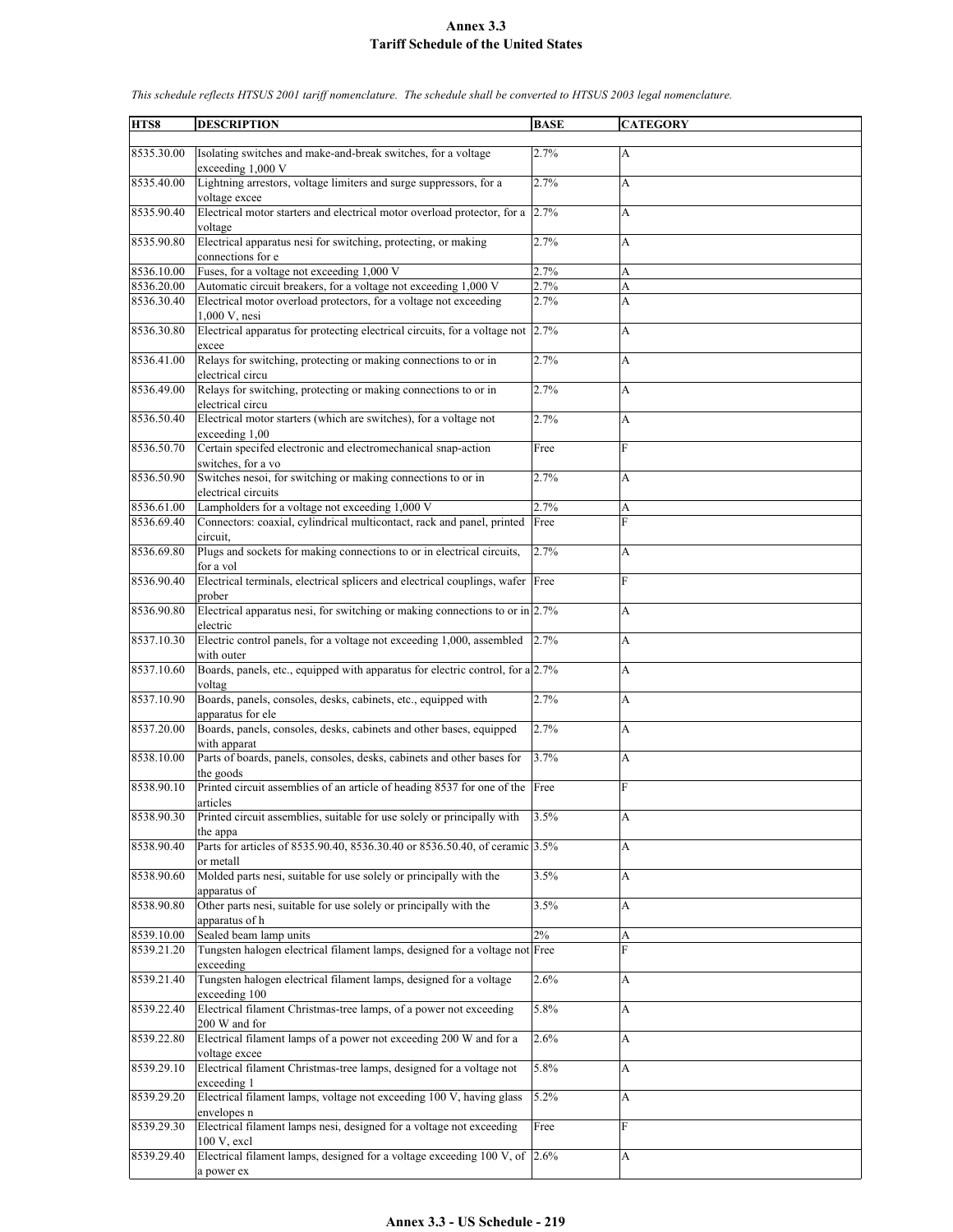| HTS8                     | <b>DESCRIPTION</b>                                                                                    | <b>BASE</b>  | <b>CATEGORY</b> |
|--------------------------|-------------------------------------------------------------------------------------------------------|--------------|-----------------|
| 8539.31.00               | Fluorescent, hot cathode discharge lamps, other than untraviolet<br>lamps                             | 2.4%         | А               |
| 8539.32.00               | Mercury or sodium vapor discharge lamps or metal halide discharge                                     | 2.4%         | А               |
| 8539.39.00               | lamps (other t<br>Electrical discharge lamps, other than fluorescent (hot cathode),<br>mercury or sod | 2.4%         | A               |
| 8539.41.00               | Arc lamps                                                                                             | 2.6%         | A               |
| 8539.49.00               | Ultraviolet or infrared lamps                                                                         | 2.4%         | A               |
| 8539.90.00               | Parts of electrical filament or discharge lamps                                                       | 2.6%         | A               |
| 8540.11.10               | Cathode-ray television picture tubes incl. video monitor, color, non-<br>high defini                  | 15%          | A               |
| 8540.11.24               | Cathode-ray TV & video monitor tubes, color, non-high definition,<br>non-projection                   | 7.5%         | A               |
| 8540.11.28               | Cathode-ray TV & video monitor tubes, color, non-high definition,<br>non-projection                   | 15%          | A               |
| 8540.11.30               | Cathode-ray television picture tubes incl. video monitor, color, high<br>definition                   | 15%          | A               |
| 8540.11.44               | Cathode-ray TV & video monitor tubes, color, high definition, having 7.5%<br>video displ              |              | A               |
| 8540.11.48               | Cathode-ray TV & video monitor tubes, color, high definition, video<br>display diag                   | 15%          | A               |
| 8540.11.50               | Cathode-ray television picture tubes incl. video monitor, color, non-<br>high defini                  | 15%          | A               |
| 8540.12.10               | Cathode-ray television picture tubes incl. video monitor,<br>monochrome, non-high d                   | 3.6%         | A               |
| 8540.12.20               | Cathode-ray television picture tubes incl. video monitor,<br>monochrome, high defin                   | 3.6%         | A               |
| 8540.12.50               | Cathode-ray television picture tubes incl. video monitor,<br>monochrome, non-high d                   | 3.3%         | A               |
| 8540.12.70               | Cathode-ray television picture tubes incl. video monitor,<br>monochrome, high defin                   | 3.3%         | А               |
| 8540.20.20               | Cathode-ray television camera tubes                                                                   | 6%           | A               |
| 8540.20.40               | Television camera tubes, image converters and intensifiers, and other<br>photocatho                   | 3.3%         | A               |
| 8540.40.00               | Data/graphic cathode-ray display tubes, color, with a phosphor dot<br>screen pitch                    | 3%           | А               |
| 8540.50.00               | Data graphic cathode-ray display tubes, black and white or other<br>monochrome                        | 3%           | A               |
| 8540.60.00               | Cathode-ray tubes nesoi                                                                               | 3%           | A               |
| 8540.71.20               | Magnetron tubes, modified for use as parts of microwave ovens                                         | Free         | F               |
| 8540.71.40               | Magnetron tubes nesoi                                                                                 | 3.7%         | A               |
| 8540.72.00               | Klystron tubes                                                                                        | 3.3%         | A               |
| 8540.79.00               | Microwave tubes (other than magnetrons or klystrons) excluding grid-3.7%<br>controlled t              |              | A               |
| 8540.81.00               | Receiver or amplifier tubes                                                                           | 4.2%         | Ą               |
| 8540.89.00               | Thermionic, cold cathode or photocathode tubes, nesi                                                  | 3.7%         | A               |
| 8540.91.15               | Front panel assemblies for cathode-ray tubes                                                          | 5.4%         | A               |
| 8540.91.20               | Deflection coils for cathode-ray tubes                                                                | Free         | F               |
| 8540.91.50               | Parts of cathode-ray tubes other than deflection coils or front panel<br>assemblies                   | 5.4%         | А               |
| 8540.99.40               | Electron guns; radio frequency (RF) interaction structures for<br>microwave tubes o                   | Free         | F               |
| 8540.99.80               | Parts of thermionic, cold cathode or photocathode tubes, other than<br>parts of cat                   | Free         | F               |
| 8541.10.00               | Diodes, other than photosensitive or light-emitting diodes                                            | Free         | F               |
| 8541.21.00               | Transistors, other than photosensitive transistors, with a dissipation<br>rating of                   | Free         | F               |
| 8541.29.00               | Transistors, other than photosensitive transistors, with a dissipation<br>rating of                   | Free         | F               |
| 8541.30.00               | Thyristors, diacs and triacs, other than photosensitive devices                                       | Free         | F               |
| 8541.40.20<br>8541.40.60 | Light-emitting diodes (LED's)<br>Diodes for semiconductor devices, other than light-emitting diodes,  | Free<br>Free | F<br>F          |
|                          | nesi                                                                                                  |              |                 |
| 8541.40.70               | Photosensitive transistors                                                                            | Free         | F               |
| 8541.40.80               | Photosensitive semiconductor devices nesi, optical coupled isolators                                  | Free         | F               |
| 8541.40.95               | Photosensitive semiconductor devices nesi, other                                                      | Free         | F               |
| 8541.50.00               | Semiconductor devices other than photosensitive semiconductor<br>devices, nesi                        | Free         | F               |
| 8541.60.00               | Mounted piezoelectric crystals                                                                        | Free         | F               |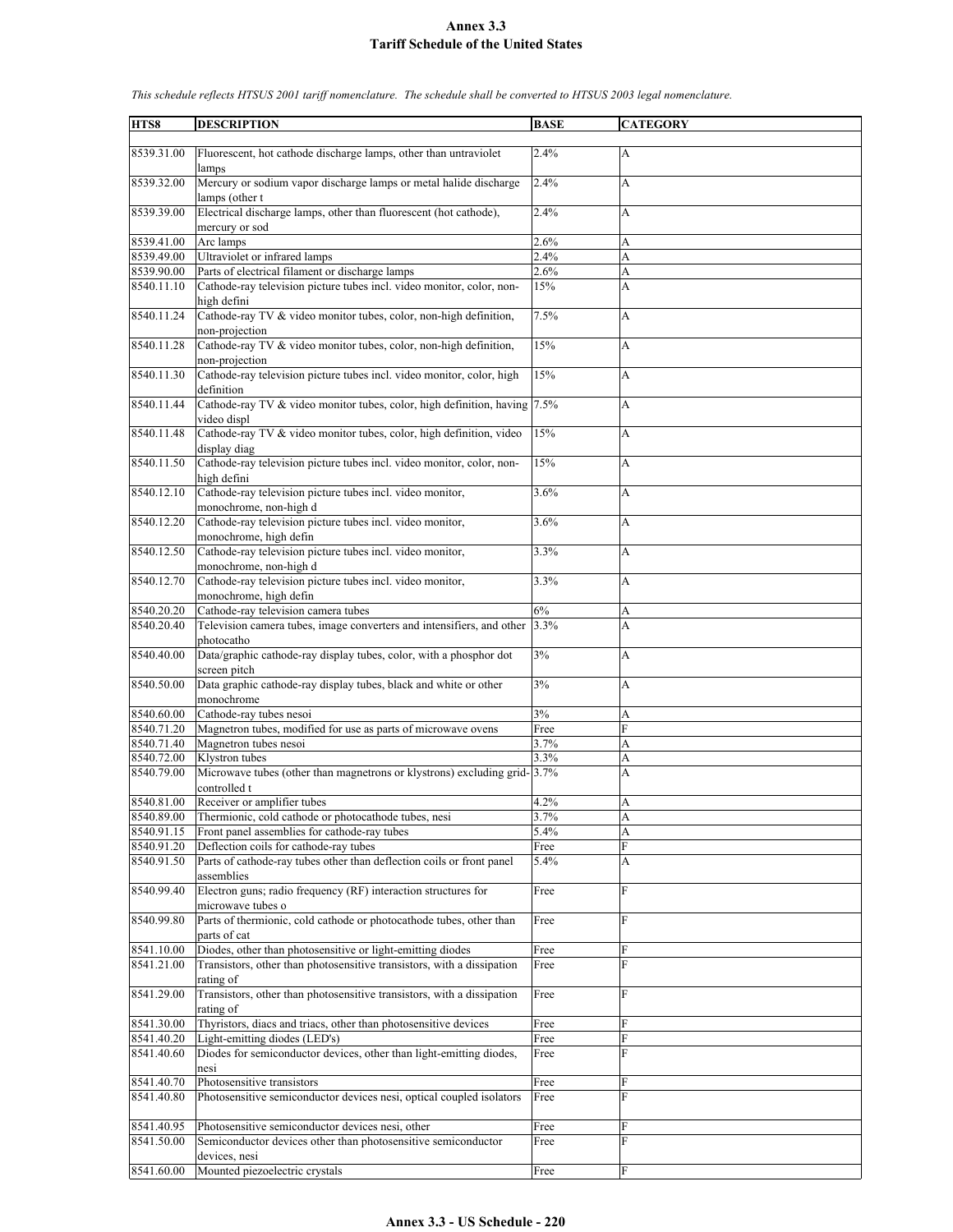| HTS8       | <b>DESCRIPTION</b>                                                            | <b>BASE</b> | <b>CATEGORY</b>           |
|------------|-------------------------------------------------------------------------------|-------------|---------------------------|
|            |                                                                               |             |                           |
| 8541.90.00 | Parts of diodes, transistors, similar semiconductor devices,                  | Free        | $\mathbf F$               |
|            |                                                                               |             |                           |
|            | photosensitive semi                                                           |             |                           |
| 8542.12.00 | "Smart" cards incorporating a monolithic digital integrated circuits          | Free        | F                         |
|            |                                                                               |             |                           |
| 8542.13.40 | Monolithic digital integrated circuits, metal oxide (MOS) technology, Free    |             | F                         |
|            |                                                                               |             |                           |
|            | for high d                                                                    |             |                           |
| 8542.13.80 | Monolithic digital integrated circuits, metal oxide (MOS) technology, Free    |             | F                         |
|            | nesoi                                                                         |             |                           |
| 8542.14.40 | Monolithic digital integrated circuits, obtained by bipolar technology,       | Free        | F                         |
|            |                                                                               |             |                           |
|            | for high                                                                      |             |                           |
| 8542.14.80 | Monolithic digital integrated circuits, obtained by bipolar technology, Free  |             | F                         |
|            | nesoi                                                                         |             |                           |
| 8542.19.40 | Monolithic digital integrated circuits nesoi (including by BIMOS              | Free        | F                         |
|            | technology), fo                                                               |             |                           |
|            |                                                                               |             |                           |
| 8542.19.80 | Monolithic digital integrated circuits nesoi (including by BIMOS              | Free        | F                         |
|            | technology), ne                                                               |             |                           |
| 8542.30.00 | Monolithic integrated circuits other than digital                             | Free        | F                         |
| 8542.40.00 | Hybrid integrated circuits                                                    | Free        | F                         |
| 8542.50.00 | Electronic microassemblies                                                    |             | F                         |
|            |                                                                               | Free        |                           |
| 8542.90.00 | Parts of electronic integrated circuits and microassemblies                   | Free        | F                         |
| 8543.11.00 | Ion implanters (particle accelerators) designed for doping                    | Free        | F                         |
|            | semiconductor materia                                                         |             |                           |
| 8543.19.00 | Particle accelerators other than ion implanters for doping                    | 1.9%        | A                         |
|            |                                                                               |             |                           |
|            | semiconductor materia                                                         |             |                           |
| 8543.20.00 | Electrical signal generators                                                  | 2.6%        | A                         |
| 8543.30.00 | Electrical machines and apparatus for electroplating, electrolysis, or        | 2.6%        | A                         |
|            | electroph                                                                     |             |                           |
|            |                                                                               |             |                           |
| 8543.40.00 | Electric fence energizers                                                     | 2.6%        | A                         |
| 8543.81.00 | Proximity cards and tags (electrical)                                         | Free        | F                         |
| 8543.89.40 | Electric synchros and transducers; flight data recorders; defrosters and 2.6% |             | A                         |
|            | demiste                                                                       |             |                           |
| 8543.89.60 | Electrical machines and apparatus nesoi, designed for connection to           | 2.6%        | A                         |
|            |                                                                               |             |                           |
|            | telegraphic                                                                   |             |                           |
| 8543.89.70 | Electric luminescent lamps                                                    | 2%          | А                         |
| 8543.89.80 | Microwave amplifiers                                                          | 2.6%        | A                         |
| 8543.89.85 | Electrical machines and apparatus for electrical nerve stimulation            | Free        | F                         |
|            |                                                                               |             | F                         |
| 8543.89.92 | Electrical machines with translation or dictionary functions; flat panel Free |             |                           |
|            | display                                                                       |             |                           |
| 8543.89.96 | Other electrical machines and apparatus, having individual functions, 2.6%    |             | A                         |
|            | not specif                                                                    |             |                           |
| 8543.90.15 | Assemblies and subassemblies for flight data recorders, consisting of 2.6%    |             | A                         |
|            |                                                                               |             |                           |
|            | 2 or more                                                                     |             |                           |
| 8543.90.35 | Assemblies and subassemblies for flight data recorders, consisting of 2.6%    |             | A                         |
|            | 2 or more                                                                     |             |                           |
| 8543.90.64 | Printed circuit assemblies of ion implanters of subheading 8543.11 or Free    |             | F                         |
|            | of flat pa                                                                    |             |                           |
|            |                                                                               |             |                           |
| 8543.90.68 | Printed circuit assemblies of electrical machines and apparatus,              | 2.6%        | A                         |
|            | having individu                                                               |             |                           |
| 8543.90.84 | Parts, nesoi, of ion implanters of subheading 8543.11 or of flat panel        | Free        | F                         |
|            | displays                                                                      |             |                           |
|            | Parts (other than printed circuit assemblies) of electrical machines          |             |                           |
| 8543.90.88 |                                                                               | 2.6%        | А                         |
|            | and apparat                                                                   |             |                           |
| 8544.11.00 | Insulated (including enameled or anodized) winding wire, of copper            | 3.5%        | A                         |
|            |                                                                               |             |                           |
| 8544.19.00 | Insulated (including enameled or anodized) winding wire, other than           | 3.9%        | A                         |
|            |                                                                               |             |                           |
|            | of copper                                                                     |             |                           |
| 8544.20.00 | Insulated (including enameled or anodized) coaxial cable and other            | 5.3%        | A                         |
|            | coaxial condu                                                                 |             |                           |
| 8544.30.00 | Insulated ignition wiring sets and other wiring sets of a kind used in        | $5\%$       | $\boldsymbol{\mathsf{A}}$ |
|            |                                                                               |             |                           |
|            | vehicles,                                                                     |             |                           |
| 8544.41.40 | Insulated electric conductors of a kind used for telecommunication,           | Free        | $\mathbf{F}$              |
|            | for a voltag                                                                  |             |                           |
| 8544.41.80 | Insulated electric conductors nesoi, for a voltage not exceeding 80 V,        | 2.6%        | А                         |
|            | fitted wi                                                                     |             |                           |
|            |                                                                               |             |                           |
| 8544.49.40 | Insulated electric conductors of a kind used for telecommuncations,           | Free        | F                         |
|            | for a voltag                                                                  |             |                           |
| 8544.49.80 | Insulated electric conductors nesoi, for a voltage not exceeding 80 V,        | 3.5%        | A                         |
|            | not fitte                                                                     |             |                           |
| 8544.51.40 | Insulated electric conductors nesi, for a voltage exceeding 80 V but          | Free        | F                         |
|            |                                                                               |             |                           |
|            | not exceedi                                                                   |             |                           |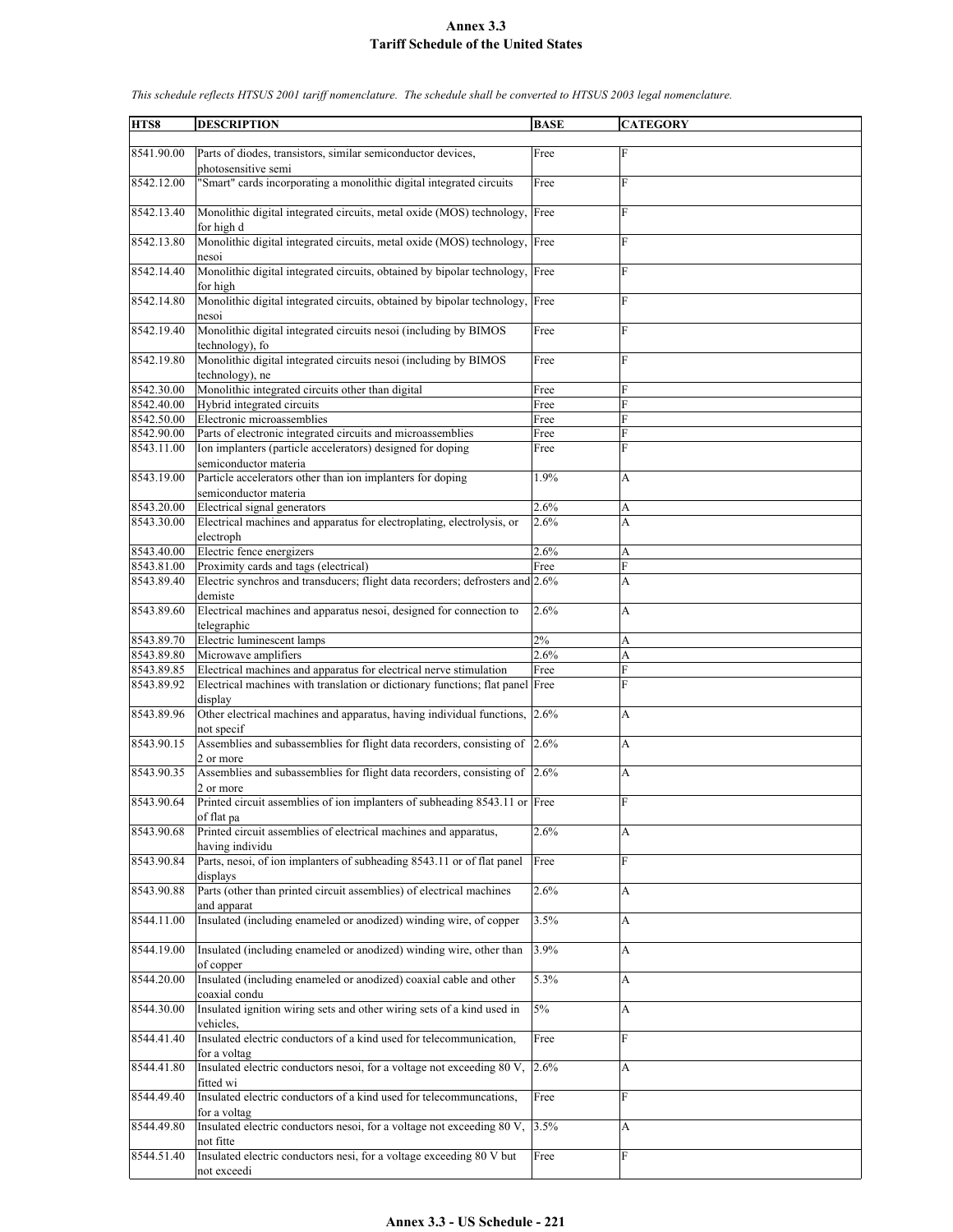| HTS8       | <b>DESCRIPTION</b>                                                            | <b>BASE</b> | <b>CATEGORY</b> |
|------------|-------------------------------------------------------------------------------|-------------|-----------------|
|            |                                                                               |             |                 |
| 8544.51.70 | Insulated electric conductors nesi, used for telecommuncations, for           | Free        | F               |
|            | voltage exc                                                                   |             |                 |
|            |                                                                               | 2.6%        |                 |
| 8544.51.90 | Insulated electric conductors nesi, for a voltage exceeding 80 V but          |             | А               |
|            | not exceedi                                                                   |             |                 |
| 8544.59.20 | Insulated electric conductors nesi, of copper, for a voltage exceeding        | 5.3%        | A               |
|            | 80 V but                                                                      |             |                 |
| 8544.59.40 | Insulated electric conductors nesi, not of copper, for a voltage              | 3.9%        |                 |
|            |                                                                               |             | А               |
|            | exceeding 80 V                                                                |             |                 |
| 8544.60.20 | Insulated electric conductors nesi, for a voltage exceeding 1,000 V,          | 3.7%        | A               |
|            | fitted with                                                                   |             |                 |
| 8544.60.40 | Insulated electric conductors nesi, of copper, for a voltage exceeding        | 3.5%        | А               |
|            |                                                                               |             |                 |
|            | 1,000 V,                                                                      |             |                 |
| 8544.60.60 | Insulated electric conductors nesi, not of copper, for a voltage              | 3.2%        | A               |
|            | exceeding 1,000                                                               |             |                 |
| 8544.70.00 | Optical fiber cables made up of individually sheathed fibers                  | Free        | F               |
|            |                                                                               |             | F               |
| 8545.11.00 | Carbon electrodes of a kind used for furnaces                                 | Free        |                 |
| 8545.19.20 | Carbon electrodes of a kind used for electrolytic purposes                    | Free        | F               |
| 8545.19.40 | Carbon electrodes of a kind used for electrical purposes, other than          | Free        | F               |
|            | those used                                                                    |             |                 |
| 8545.20.00 | Carbon brushes of a kind used for electrical purposes                         | Free        | F               |
|            |                                                                               |             |                 |
| 8545.90.20 | Arc light carbons of a kind used for electrical purposes                      | Free        | F               |
| 8545.90.40 | Lamp carbons, battery carbons and articles of graphite or other carbon Free   |             | F               |
|            | nesi, of                                                                      |             |                 |
| 8546.10.00 | Electrical insulators of glass                                                | 2.9%        | A               |
|            |                                                                               |             |                 |
| 8546.20.00 | Electrical insulators of ceramics                                             | 3%          | A               |
| 8546.90.00 | Electrical insulators of any material, other than glass or ceramics           | Free        | F               |
| 8547.10.40 | Ceramic insulators to be used in the production of spark plugs for            | 3%          | А               |
|            | natural gas f                                                                 |             |                 |
|            |                                                                               |             |                 |
| 8547.10.80 | Insulating fittings for electrical machines, appliances or equipment, of 3%   |             | А               |
|            | ceramic                                                                       |             |                 |
| 8547.20.00 | Insulating fittings for electrical machines, appliances or equipment, of Free |             | F               |
|            | plastic                                                                       |             |                 |
| 8547.90.00 | Electrical conduit tubing and joints therefor, of base metal lined with       | 4.6%        | А               |
|            |                                                                               |             |                 |
|            | insulati                                                                      |             |                 |
| 8548.10.05 | Spent primary cells, spent primary batteries and spent electric storage Free  |             | F               |
|            | batterie                                                                      |             |                 |
| 8548.10.15 | Spent primary cells, spent primary batteries and spent electric storage Free  |             | F               |
|            |                                                                               |             |                 |
|            | batterie                                                                      |             |                 |
| 8548.10.25 | Waste and scrap of primary cells, primary batteries and electric              | Free        | F               |
|            | storage batteri                                                               |             |                 |
| 8548.10.35 | Waste and scrap of primary cells, primary batteries and electric              | Free        | F               |
|            | storage batteri                                                               |             |                 |
|            |                                                                               |             | F               |
| 8548.90.00 | Electrical parts of machinery or apparatus not specified or included          | Free        |                 |
|            | elsewhere i                                                                   |             |                 |
| 8601.10.00 | Rail locomotives powered from an external source of electricity               | Free        | F               |
| 8601.20.00 | Rail locomotives powered by electric accumulators (batteries)                 | Free        | F               |
| 8602.10.00 | Diesel-electric locomotives                                                   | Free        | F               |
|            |                                                                               |             |                 |
| 8602.90.00 | Rail locomotives (o/than diesel-electric), non-electric; locomotive           | Free        | F               |
|            | tenders                                                                       |             |                 |
| 8603.10.00 | Self-propelled railway or tramway coaches, vans and trucks (o/than            | 5%          | А               |
|            | those of 8604                                                                 |             |                 |
| 8603.90.00 | Self-propelled railway or tramway coaches, vans and trucks (o/than            | $5\%$       | A               |
|            |                                                                               |             |                 |
|            | those of 8604                                                                 |             |                 |
| 8604.00.00 | Railway or tramway maintenance or service vehicles, whether or not            | 2.9%        | A               |
|            | self-propelle                                                                 |             |                 |
| 8605.00.00 | Railway or tramway passenger coaches and special purpose railway or 15.2%     |             | A               |
|            |                                                                               |             |                 |
|            | tramway coac                                                                  |             |                 |
| 8606.10.00 | Railway or tramway tank cars and the like, not self-propelled                 | 15.2%       | A               |
| 8606.20.00 | Railway or tramway insulated or refrigerated freight cars (o/than tank        | 15.2%       | A               |
|            | cars), no                                                                     |             |                 |
| 8606.30.00 | Railway or tramway self-discharging freight cars (o/than tank cars or         | 15.2%       | A               |
|            |                                                                               |             |                 |
|            | insulated/                                                                    |             |                 |
| 8606.91.00 | Railway or tramway freight cars nesoi, closed and covered, not self-          | 15.2%       | А               |
|            | propelled                                                                     |             |                 |
| 8606.92.00 | Railway or tramway freight cars nesoi, open, with nonremovable sides 15.2%    |             | A               |
|            | of a height                                                                   |             |                 |
|            |                                                                               |             |                 |
| 8606.99.00 | Railway or tramway freight cars nesoi, not self-propelled                     | 15.2%       | А               |
| 8607.11.00 | Parts of railway/tramway locomotives/rolling stock, truck assemblies          | Free        | F               |
|            | for self-pr                                                                   |             |                 |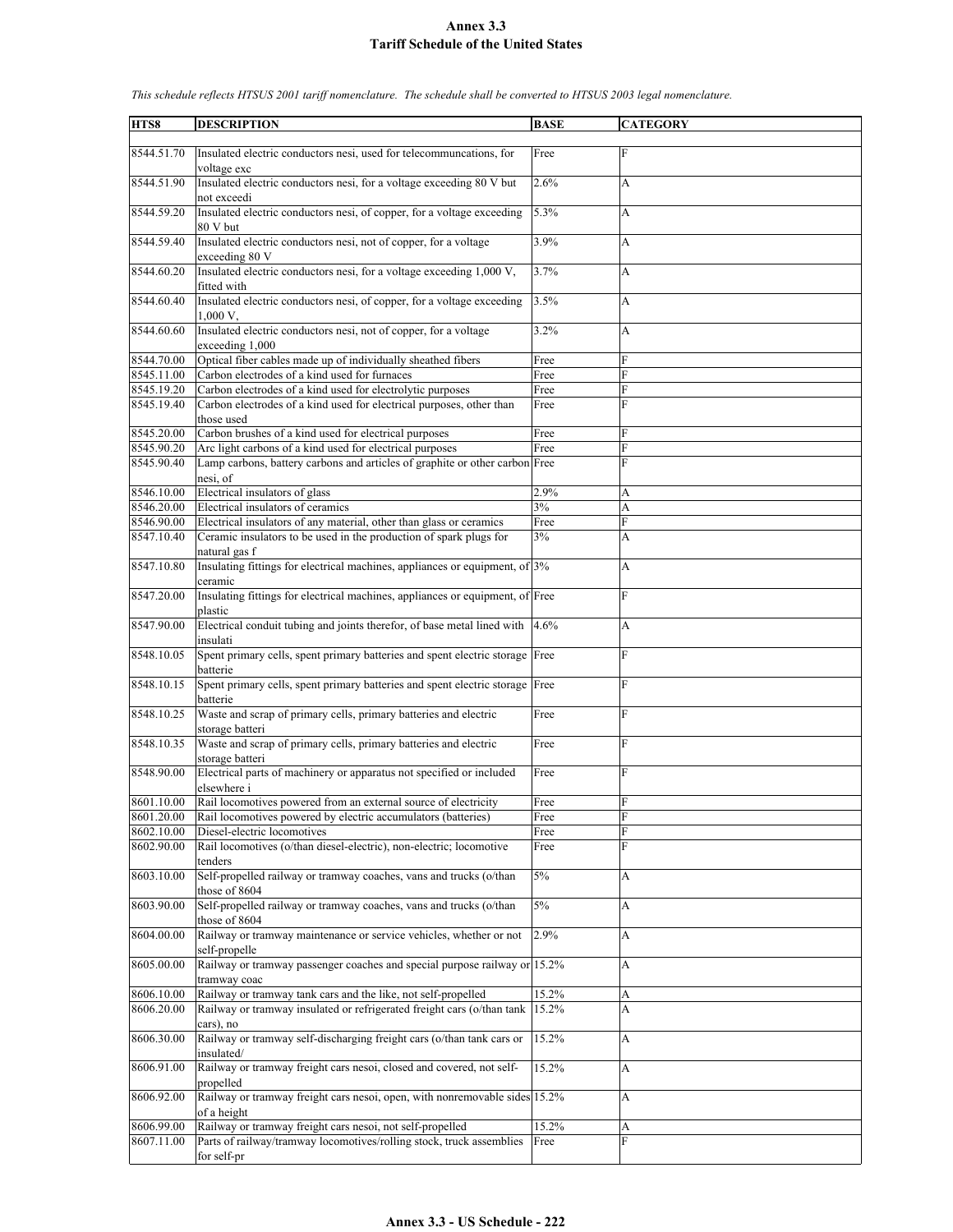| HTS8                     | <b>DESCRIPTION</b>                                                                                               | <b>BASE</b>  | <b>CATEGORY</b> |
|--------------------------|------------------------------------------------------------------------------------------------------------------|--------------|-----------------|
|                          |                                                                                                                  |              |                 |
| 8607.12.00               | Parts of railway/tramway locomotives/rolling stock, truck assemblies                                             | 3.6%         | А               |
|                          | for other t                                                                                                      |              |                 |
| 8607.19.03               | Parts of railway/tramway locomotives/rolling stock, axles                                                        | 0.4%         | A               |
| 8607.19.06               | Parts of railway/tramway locomotives/rolling stock, parts of axles                                               | 0.4%         | A               |
| 8607.19.12               | Parts of railway/tramway locomotives/rolling stock, wheels, whether                                              | Free         | F               |
|                          | or not fitte                                                                                                     |              |                 |
| 8607.19.15               | Parts of railway/tramway locomotives/rolling stock, parts of wheels                                              | Free         | $\mathbf{F}$    |
| 8607.19.30               | Parts of railway/tramway locomotives/rolling stock, parts of truck<br>assemblies fo                              | 3.6%         | A               |
| 8607.19.90               | Parts of railway/tramway locomotives/rolling stock, parts of truck                                               | 2.6%         | A               |
| 8607.21.10               | assemblies fo<br>Parts of railway/tramway locomotives/rolling stock, air brakes & parts 3.6%                     |              | A               |
| 8607.21.50               | thereof f<br>Parts of railway/tramway locomotives/rolling stock, air brakes & parts 3.9%                         |              | A               |
|                          | thereof f                                                                                                        |              |                 |
| 8607.29.10               | Parts of railway/tramway locomotives/rolling stock, pts of brakes<br>(o/than air br                              | 3.6%         | A               |
| 8607.29.50               | Parts of railway/tramway locomotives/rolling stock, pts of brakes (o/th 2.6%<br>air brak                         |              | A               |
| 8607.30.10               | Parts of railway/tramway locomotives/rolling stock, hooks and other<br>coupling dev                              | 3.6%         | А               |
| 8607.30.50               | Parts of railway/tramway locomotives/rolling stock, hooks and other                                              | 2.6%         | A               |
| 8607.91.00               | coupling dev<br>Parts, nesoi, of railway/tramway locomotives                                                     |              | F               |
| 8607.99.10               | Parts (o/than brake regulators) nesoi, of railway/tramway, non-self-                                             | Free<br>2.8% | A               |
|                          | propelled pa                                                                                                     |              |                 |
| 8607.99.50               | Parts, nesoi, of railway or tramway rolling stock, nesoi                                                         | 3.1%         | A               |
| 8608.00.00               | Railway or tramway track fixtures and fittings; mechanical signaling,<br>safety or                               | 3.8%         | A               |
| 8609.00.00               | Containers (including containers for transport of fluids) specially                                              | Free         | F               |
|                          | designed and                                                                                                     |              |                 |
| 8701.10.00               | Pedestrian controlled tractors                                                                                   | Free         | F               |
| 8701.20.00<br>8701.30.10 | Road tractors for semi-trailers                                                                                  | 4%           | A<br>F          |
| 8701.30.50               | Track-laying tractors, suitable for agricultural use<br>Track-laying tractors, not suitable for agricultural use | Free<br>Free | F               |
| 8701.90.10               | Tractors (o/than track-laying) nesoi, suitable for agricultural use                                              | Free         | F               |
| 8701.90.50               | Tractors (o/than track-laying) nesoi, not suitable for agricultural use                                          | Free         | F               |
| 8702.10.30               | Motor vehicles, w/diesel engine, for transport of 16 or more persons                                             | 2%           | A               |
|                          | incl. the d                                                                                                      |              |                 |
| 8702.10.60               | Motor vehicles, w/diesel engine, for transport of 10 but not more than 2%<br>15 person                           |              | A               |
| 8702.90.30               | Motor vehicles, w/other than diesel engine, for transport of 16 or                                               | 2%           | Δ               |
|                          | more persons                                                                                                     |              |                 |
| 8702.90.60               | Motor vehicles, w/other than diesel engine, for transport of 10 but not $2\%$<br>more tha                        |              | A               |
| 8703.10.10               | Motor vehicles specially designed for traveling on snow                                                          | 2.5%         | A               |
| 8703.10.50               | Golf carts and similar motor vehicles                                                                            | 2.5%         | A               |
| 8703.21.00               | Mtr cars $\&$ o/mtr. vehicles for transport of persons, w/spark-ign. int.<br>combust.                            | 2.5%         | А               |
| 8703.22.00               | Mtr cars & o/mtr. vehicles for transport of persons, w/spark-ign. int.<br>combust.                               | 2.5%         | А               |
| 8703.23.00               | Mtr cars & o/mtr. vehicles for transport of persons, w/spark-ign. int.                                           | 2.5%         | A               |
| 8703.24.00               | combust.<br>Mtr cars & o/mtr. vehicles for transport of persons, w/spark-ign. int.                               | 2.5%         | A               |
| 8703.31.00               | combust.<br>Mtr cars & o/mtr. vehicles for transport of persons, w/compress.-ign.                                | 2.5%         | A               |
|                          | int. combu                                                                                                       |              |                 |
| 8703.32.00               | Mtr cars & o/mtr. vehicles for transport of persons, w/compress.-ign.<br>int. combu                              | $2.5\%$      | A               |
| 8703.33.00               | Mtr cars & o/mtr. vehicles for transport of persons, w/compress.-ign.<br>int. combu                              | 2.5%         | A               |
| 8703.90.00               | Mtr cars & other motor vehicles for transport of persons, o/than                                                 | 2.5%         | А               |
| 8704.10.10               | w/spark ign. or<br>Mtr. vehicles for transport of goods, cab chassis for dumpers designed Free                   |              | $\mathbf F$     |
| 8704.10.50               | for off-h<br>Mtr. vehicles for transport of goods, complete dumpers designed for                                 | Free         | F               |
|                          | off-highway                                                                                                      |              |                 |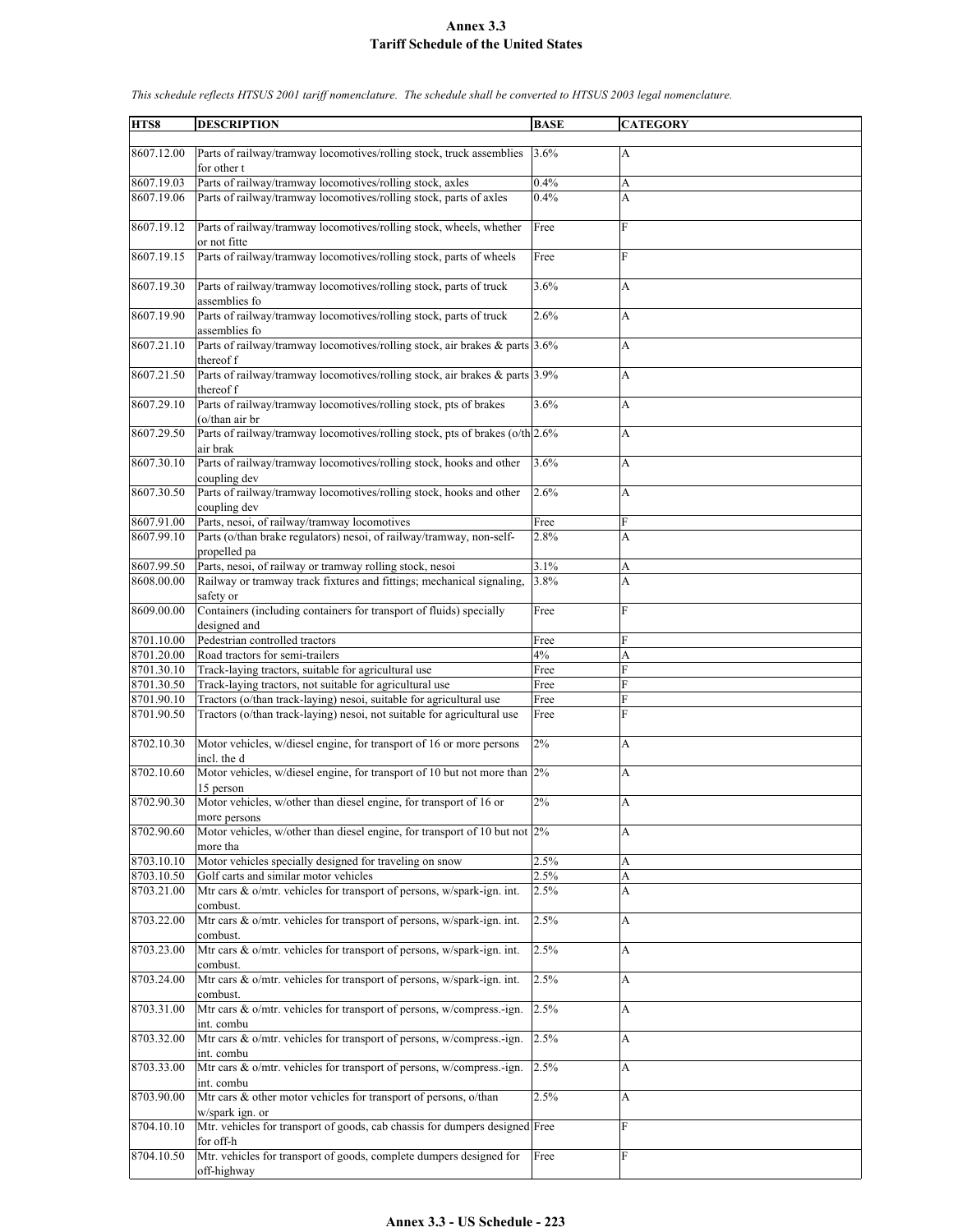| HTS8       | <b>DESCRIPTION</b>                                                           | <b>BASE</b> | <b>CATEGORY</b>           |
|------------|------------------------------------------------------------------------------|-------------|---------------------------|
|            |                                                                              |             |                           |
| 8704.21.00 | Mtr. vehicles for transport of goods, w/compress.-ign. int. combust.         | 25%         | A                         |
|            | recip. pist                                                                  |             |                           |
| 8704.22.10 | Mtr. vehicles for transport of goods, cab chassis, w/compress.-ign. int. 4%  |             | A                         |
|            | combust                                                                      |             |                           |
| 8704.22.50 | Mtr. vehicl. for transport of goods (o/than cab chassis), w/compress.-       | 25%         | A                         |
|            | ign. int.                                                                    |             |                           |
| 8704.23.00 | Mtr. vehicles for transport of goods, w/compress.-ign. int. combust.         | 25%         |                           |
|            |                                                                              |             | A                         |
|            | recip. pist                                                                  |             |                           |
| 8704.31.00 | Mtr. vehicles for transport of goods, w/spark.-ign. int. combust. recip.     | 25%         | $\boldsymbol{\mathsf{A}}$ |
|            | piston                                                                       |             |                           |
| 8704.32.00 | Mtr. vehicles for transport of goods, w/spark.-ign. int. combust. recip. 25% |             | A                         |
|            | piston                                                                       |             |                           |
| 8704.90.00 | Mtr. vehicles for transport of goods, o/than w/compress. ign. or spark 25%   |             | A                         |
|            | ign. reci                                                                    |             |                           |
| 8705.10.00 | Mtr. vehicles (o/than for transport of persons or of goods), mobile          | Free        | F                         |
|            |                                                                              |             |                           |
|            | cranes                                                                       |             |                           |
| 8705.20.00 | Mtr. vehicles (o/than for transport of persons or of goods), mobile          | Free        | F                         |
|            | drilling der                                                                 |             |                           |
| 8705.30.00 | Mtr. vehicles (o/than for transport of persons or of goods), fire            | Free        | F                         |
|            | fighting vehic                                                               |             |                           |
| 8705.40.00 | Mtr. vehicles (o/than for transport of persons or of goods), concrete        | Free        | F                         |
|            | mixers                                                                       |             |                           |
| 8705.90.00 | Mtr. vehicles (o/than for transport of persons or of goods), special         | Free        | F                         |
|            | purpose mot                                                                  |             |                           |
| 8706.00.03 | Chassis fitted w/engines, for mtr. vehicles for transport of goods of        | 4%          | A                         |
|            | 8704.21 or                                                                   |             |                           |
| 8706.00.05 | Chassis fitted w/engines, for mtr. vehicles of 8701.20, 8702, & 8704         | 4%          | A                         |
|            |                                                                              |             |                           |
|            | (except 870)                                                                 |             |                           |
| 8706.00.15 | Chassis fitted w/engines, for mtr. vehicles for transport of persons of      | 2.5%        | A                         |
|            | 8703                                                                         |             |                           |
| 8706.00.25 | Chassis fitted w/engines, for mtr. vehicles of heading 8705                  | 1.6%        | A                         |
| 8706.00.30 | Chassis fitted w/engines, for tractors suitable for agricultural use         | Free        | F                         |
|            |                                                                              |             |                           |
| 8706.00.50 | Chassis fitted w/engines, for tractors (o/than for agric. use) and other     | 1.4%        | A                         |
|            | motor v                                                                      |             |                           |
| 8707.10.00 | Bodies (including cabs), for mtr. vehicles for transport of persons of       | 2.5%        | A                         |
|            | heading 8                                                                    |             |                           |
| 8707.90.10 | Bodies (including cabs), for tractors suitable for agricultural use          | Free        | F                         |
| 8707.90.50 | Bodies (including cabs), for mtr. vehicles (o/than tract. for agri. use)     | 4%          | A                         |
|            | of head                                                                      |             |                           |
| 8708.10.30 | Pts. & access. for mtr vehicles of headings 8701 to 8705, bumpers            | 2.5%        | A                         |
|            |                                                                              |             |                           |
| 8708.10.60 | Pts. & access. of mtr. vehicles of headings 8701 to 8705, parts of           | 2.5%        |                           |
|            |                                                                              |             | A                         |
|            | bumpers                                                                      |             |                           |
| 8708.21.00 | Pts. & access. of bodies for mtr. vehicles of headings 8701 to 8705.         | 2.5%        | A                         |
|            | safety seat                                                                  |             |                           |
| 8708.29.10 | Pts. & access. of bodies for mtr. vehicles of headings 8701 to 8705,         | 2.5%        | A                         |
|            | inflators &                                                                  |             |                           |
| 8708.29.15 | Pts. & access. of bodies for mtr. vehicles of headings 8701 to 8705,         | 2.5%        | A                         |
|            | door assemb                                                                  |             |                           |
| 8708.29.20 | Pts. & access. of bodies for mtr. vehicles of headings 8701 to 8705,         | 2.5%        | А                         |
|            | body stampi                                                                  |             |                           |
| 8708.29.50 | Pts. & access. of bodies for mtr. vehicles of headings 8701 to 8705,         | 2.5%        | A                         |
|            | nesoi                                                                        |             |                           |
| 8708.31.10 | Pts. & access. of tractors suitable for agricultural use, mounted brake      | Free        | F                         |
|            | linings                                                                      |             |                           |
| 8708.31.50 | Pts. & access. of motor vehicles of headings 8701, nesoi, and 8702-          | 2.5%        | А                         |
|            |                                                                              |             |                           |
|            | 8705, mounted                                                                |             |                           |
| 8708.39.10 | Pts. & access. of tractors suit. for agric. use, brakes and servo-brakes     | Free        | F                         |
|            | $\&$ pts                                                                     |             |                           |
| 8708.39.50 | Pts. & access. of mtr. vehicles of 8701, nesoi, and 8702-8705, brakes        | 2.5%        | A                         |
|            | and servo-                                                                   |             |                           |
| 8708.40.10 | Pts. & access. of mtr. vehic. of 8701.20, 8702 or 8704, gear boxes           | 2.5%        | А                         |
| 8708.40.20 | Pts. & access. of mtr. vehic. for transport of persons of 8703, gear         | 2.5%        | А                         |
|            | boxes                                                                        |             |                           |
| 8708.40.30 | Pts. & access. of tractors suitable for agricultural use, gear boxes         | Free        | F                         |
|            |                                                                              |             |                           |
| 8708.40.50 | Pts. & access. of mtr. vehic. of 8701, nesoi, and of 8705, gear boxes        | 2.5%        | A                         |
|            |                                                                              |             |                           |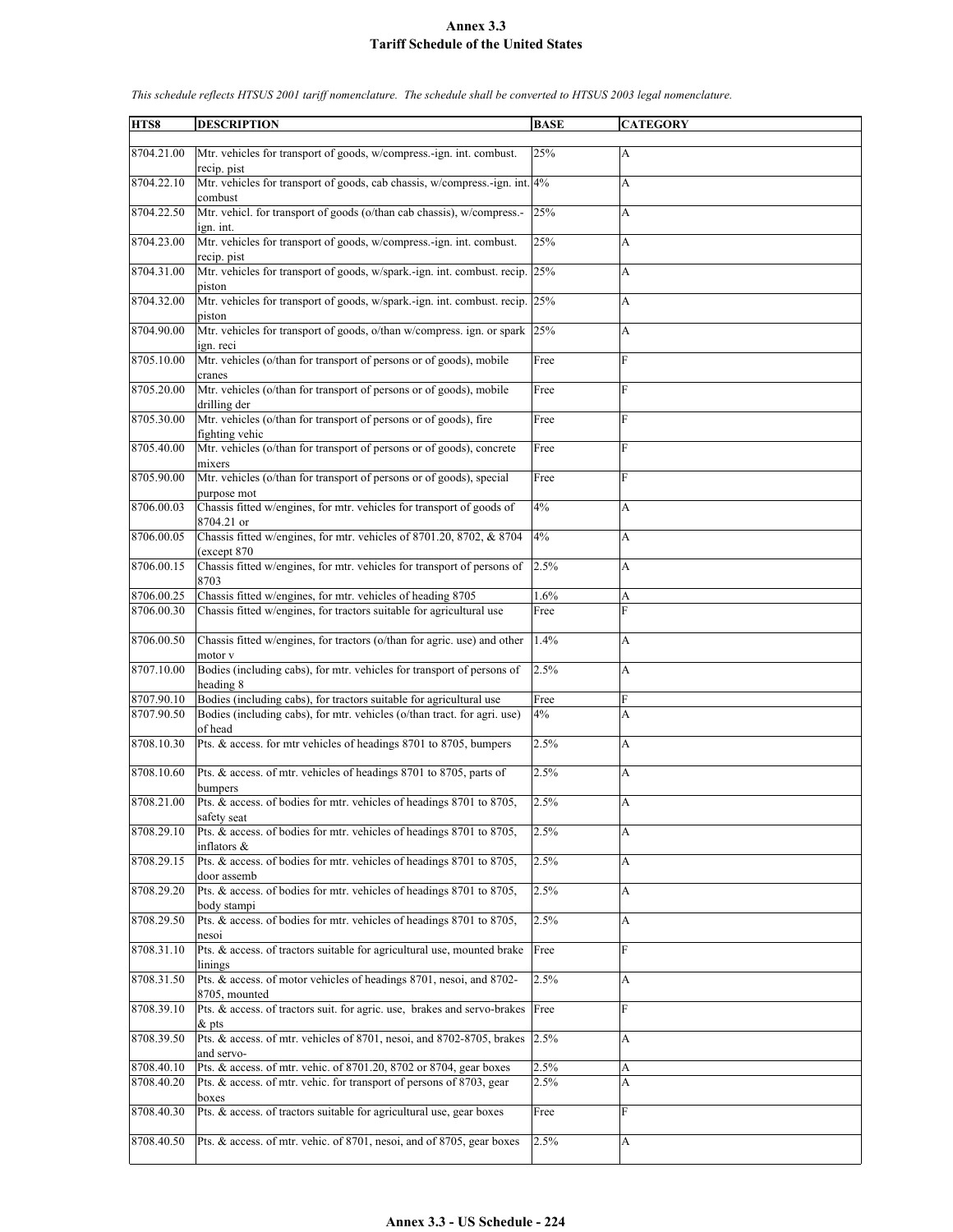| HTS8       | <b>DESCRIPTION</b>                                                                          | <b>BASE</b> | <b>CATEGORY</b> |
|------------|---------------------------------------------------------------------------------------------|-------------|-----------------|
| 8708.50.10 | Pts. & access. of mtr. vehic., drive axles w/differential (whether or not Free<br>w/othe    |             | F               |
| 8708.50.30 | Pts. & access. of tractors (o/than road tractors or suit. for agric. use),<br>drive         | Free        | F               |
| 8708.50.50 | Pts. & access. of mtr. vehic. for transp. of persons of 8703, drive axles 2.5%<br>w/diff    |             | А               |
| 8708.50.80 | Pts. & access. of mtr. vehic. of 8701, nesoi, 8702, and 8704-8705,<br>drive axles w         | 2.5%        | A               |
| 8708.60.10 | Pts. & access. of tractors suitable for agricultural use, non-driving<br>axles $&$ pt       | Free        | $\mathbf F$     |
| 8708.60.30 | Pts. & access. of tractors (o/than road tractors or for agric. use), non-<br>driving        | Free        | F               |
| 8708.60.50 | Pts. & access. of mtr. vehic. for transp. of persons of 8703, non-<br>driving axles         | 2.5%        | А               |
| 8708.60.80 | Pts. & access. of mtr. vehic. of 8701, nesoi, of 8702, and of 8704-<br>8705, non-dri        | 2.5%        | A               |
| 8708.70.05 | Pts. & access. of tractors suitable for agricultural use, road wheels                       | Free        | F               |
| 8708.70.15 | Pts. & access. of tractors suitable for agricultural use, pts. & access.<br>for roa         | Free        | F               |
| 8708.70.25 | Pts. & access. of tractors (o/than road tractors or for agric. use), road<br>wheels         | Free        | F               |
| 8708.70.35 | Pts. & access. of tractors (o/than road tractors or for agric. use), pts. $\&$ Free<br>acce |             | F               |
| 8708.70.45 | Pts. & access. of mtr. vehic. of 8701, nesoi, and of 8702-8705, road<br>wheels              | 2.5%        | A               |
| 8708.70.60 | Pts. & access. of mtr. vehicc of 8701, nesoi, and of 8702-8705, pts. & 2.5%<br>access. f    |             | A               |
| 8708.80.15 | Pts. & access. of tractors suitable for agricultural use, McPherson<br>struts               | Free        | F               |
| 8708.80.25 | Pts. & access. of tractors suitable for agricultural use, suspension<br>shock absor         | Free        | F               |
| 8708.80.30 | Pts. & access. of mtr. vehic. of 8701, nesoi, and of 8702-8705,<br>McPherson struts         | 2.5%        | A               |
| 8708.80.45 | Pts. & access. of mtr. vehic. of 8701, nesoi, and of 8702-8705,<br>suspension shock         | 2.5%        | A               |
| 8708.91.10 | Pts. & access. of tractors suitable for agricultural use, radiators                         | Free        | F               |
| 8708.91.50 | Pts. & access. of mtr. vehic. of 8701, nesoi, and 8702-8705, radiators                      | 2.5%        | A               |
| 8708.92.10 | Pts. & access. of tractors suitable for agricultural use, mufflers &<br>exhaust pip         | Free        | F               |
| 8708.92.50 | Pts. & access. of mtr. vehic. of 8701, nesoi, and 8702-8705, mufflers<br>& exhaust          | 2.5%        | $\mathbf{A}$    |
| 8708.93.15 | Pts. & access. of tractors suitable for agricultural use, clutches                          | Free        | F               |
| 8708.93.30 | Pts. & access. of tractors suitable for agricultural use, pts. of clutches                  | Free        | F               |
| 8708.93.60 | Pts. & access. of mtr. vehic. of 8701, nesoi, and 8702-8705, clutches                       | 2.5%        | A               |
| 8708.93.75 | Pts. & access. of mtr. vehic. of 8701, nesoi, and 8702-8705, pts. of<br>clutches            | 2.5%        | A               |
| 8708.94.10 | Pts. & access. of tractors suitable for agricultural use, steering wheels, Free<br>steer    |             | F               |
| 8708.94.50 | Pts. & access. of mtr. vehic. of 8701, nesoi, and 8702-8705, steering<br>wheels, st         | 2.5%        | А               |
| 8708.99.03 | Pts. & access. of tractors suitable for agricultural use, vibration<br>control good         | Free        | F               |
| 8708.99.06 | Pts. & access. of tractors suitable for agricultural use, double flanged<br>wheel h         | Free        | F               |
| 8708.99.09 | Pts. & access. of tractors suitable for agricultural use, airbags                           | Free        | F               |
| 8708.99.12 | Pts. & access. of tractors suitable for agricultural use, half-shafts and<br>drive          | Free        | F               |
| 8708.99.15 | Pts. & access. of tractors suitable for agricultural use, pts. for power<br>trains          | Free        | F               |
| 8708.99.18 | Pts. & access. of tractors suitable for agricultural use, pts. for<br>suspension sy         | Free        | F               |
| 8708.99.21 | Pts. & access. of tractors suitable for agricultural use, pts. for steering Free<br>syst    |             | F               |
| 8708.99.24 | Pts. & access., nesoi, of tractors suitable for agricultural use                            | Free        | F               |
| 8708.99.27 | Pts. & access. of tractors (o/than road tractors or for agricultural use), Free<br>vibr     |             | F               |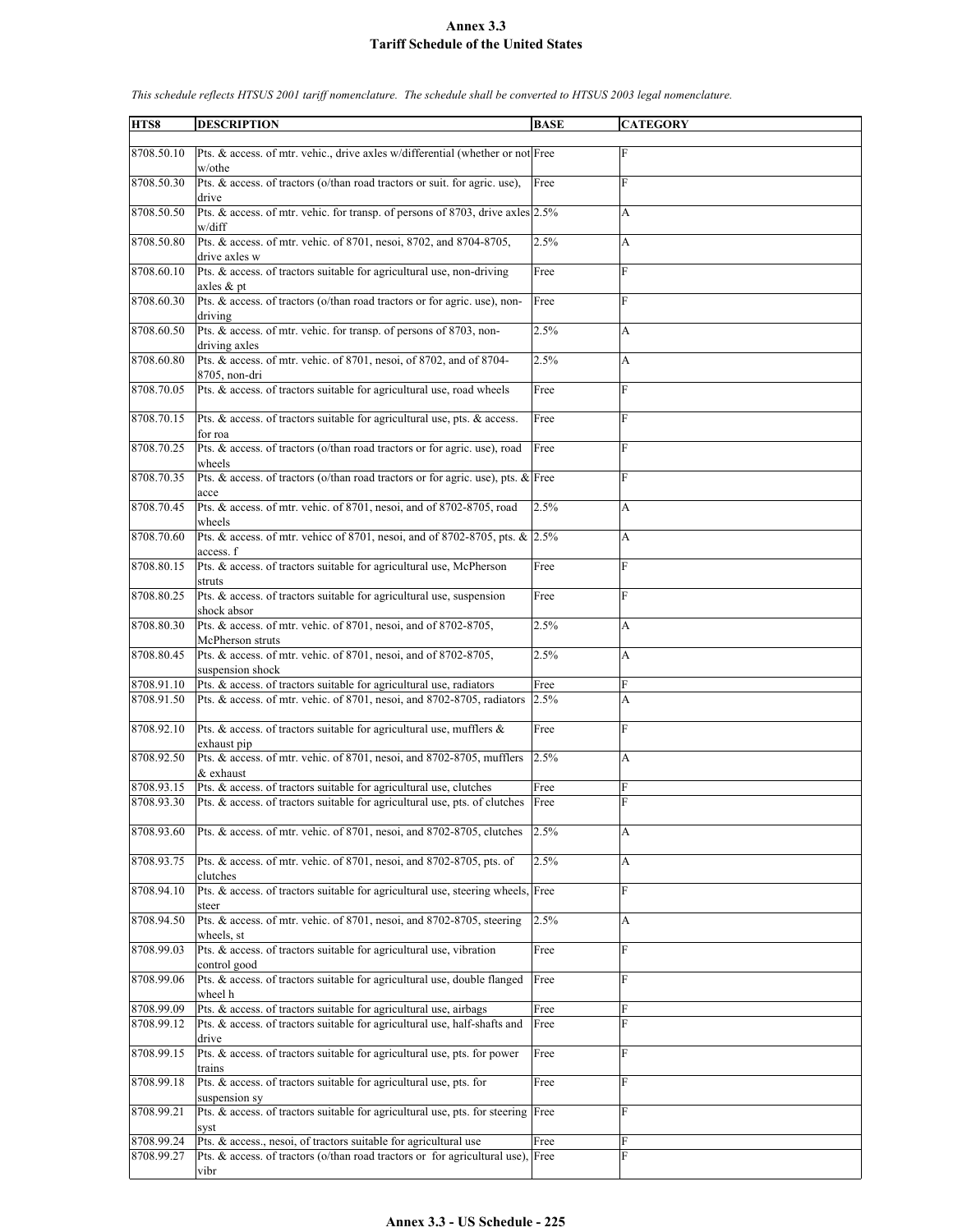| HTS8                     | <b>DESCRIPTION</b>                                                                                                                     | <b>BASE</b>  | <b>CATEGORY</b>  |
|--------------------------|----------------------------------------------------------------------------------------------------------------------------------------|--------------|------------------|
| 8708.99.31               | Pts. & access. of tractors (o/than road tractors or for agricultural use), Free                                                        |              | F                |
| 8708.99.34               | doub<br>Pts. & access. of tractors (o/than road tractors or for agricultural use), Free                                                |              | F                |
| 8708.99.37               | airb<br>Pts. & access. of tractors (o/than road tractors or for agricultural use), Free<br>half                                        |              | F                |
| 8708.99.40               | Pts. & access. of tractors (o/than road tractors or for agricultural use), Free<br>pts.                                                |              | F                |
| 8708.99.43               | Pts. & access. of tractors (o/than road tractors or for agricultural use),<br>pts.                                                     | Free         | F                |
| 8708.99.46               | Pts. & access. of tractors (o/than road tractors or for agricultural use),<br>pts.                                                     | Free         | F                |
| 8708.99.49               | Pts. & access., nesoi, of tractors (o/than road tractors or suitable for<br>agricul                                                    | Free         | F                |
| 8708.99.52               | Pts. & access. of motor vehicles of 8701, nesoi, and 8702-8705, of<br>cast iron nes                                                    | Free         | F                |
| 8708.99.55               | Pts. & access. of motor vehicles of 8701, nesoi, and 8702-8705,<br>vibration contro                                                    | 2.5%         | A                |
| 8708.99.58               | Pts. & access. of motor vehicles of 8701, nesoi, and 8702-8705,<br>double flanged w                                                    | 2.5%         | A                |
| 8708.99.61               | Pts. & access. of motor vehicles of 8701, nesoi, and 8702-8705,<br>airbags                                                             | 2.5%         | A                |
| 8708.99.64               | Pts. & access. of motor vehicles of 8701, nesoi, and 8702-8705, half-<br>shafts and                                                    | 2.5%         | A                |
| 8708.99.67               | Pts. & access. of motor vehicles of 8701, nesoi, and 8702-8705, pts.<br>for power t                                                    | 2.5%         | A                |
| 8708.99.70               | Pts. & access. of motor vehicles of 8701, nesoi, and 8702-8705, pts.<br>for suspens                                                    | 2.5%         | A                |
| 8708.99.73               | Pts. & access. of motor vehicles of 8701, nesoi, and 8702-8705, pts.<br>for steerin                                                    | 2.5%         | A                |
| 8708.99.80               | Pts. & access., nesoi, of motor vehicles of 8701, nesoi, and 8702-<br>8705                                                             | 2.5%         | A                |
| 8709.11.00               | Electrical, self-propelled, works trucks, not fitted w/lift. equip. and<br>tractors                                                    | Free         | ${\bf F}$        |
| 8709.19.00               | Non-electrical, self-propelled, works trucks, not fitted w/lift. equip.<br>and trac                                                    | Free         | F                |
| 8709.90.00               | Parts of self-propelled works trucks, not fitted w/lift. equip. and<br>tractors of                                                     | Free         | F                |
| 8710.00.00               | Tanks & other armored fighting vehicles, motorized, whether or not<br>fitted with w                                                    | Free         | ${\bf F}$        |
| 8711.10.00               | Motorcycles (incl. mopeds) and cycles, fitted w/recip. internal-<br>combustion pisto                                                   | Free         | F                |
| 8711.20.00               | Motorcycles (incl. mopeds) and cycles, fitted w/recip. internal-<br>combustion pisto                                                   | Free         | F                |
| 8711.30.00               | Motorcycles (incl. mopeds) and cycles, fitted w/recip. internal-<br>combustion pisto                                                   | Free         | F                |
| 8711.40.30               | Motorcycles (incl. mopeds) and cycles, fitted w/recip. internal-<br>combustion pisto                                                   | Free         | F                |
| 8711.40.60               | Motorcycles (incl. mopeds) and cycles, fitted w/recip. internal-<br>combustion pisto                                                   | 2.4%         | $\mathbf{A}$     |
| 8711.50.00               | Motorcycles (incl. mopeds) and cycles, fitted w/recip. internal-<br>combustion pisto                                                   | 2.4%         | $\boldsymbol{A}$ |
| 8711.90.00               | Motorcycles (incl. mopeds) and cycles, fitted with an auxiliary motor<br>nesoi: sid                                                    | Free         | F                |
| 8712.00.15               | Bicycles, not motorized, w/both wheels not over 63.5 cm in diameter                                                                    | 11%          | A                |
| 8712.00.25               | Bicycles, not motorized, w/both wheels o/63.5 cm in diam., weighing 5.5%<br>under 16.3 k                                               |              | $\, {\bf B}$     |
| 8712.00.35               | Bicycles, not motorized, w/both wheels o/63.5 cm in diam., weighing<br>16.3 kg or m                                                    | 11%          | A                |
| 8712.00.44               | Bicycles, n/motor., w/front wheel diam. o/55 cm but n/o 63.5 cm &<br>rear wheel dia                                                    | 5.5%         | $\boldsymbol{A}$ |
| 8712.00.48               | Bicycles, n/motor., w/front wheel w/diameter different than rear<br>wheel diam., ne                                                    | 11%          | A                |
| 8712.00.50               | Cycles (o/than bicycles) (including delivery tricycles), not motorized                                                                 | 3.7%         | A                |
| 8713.10.00               | Invalid carriages, not mechanically propelled                                                                                          | Free         | $\rm F$          |
| 8713.90.00<br>8714.11.00 | Invalid carriages, motorized or otherwise mechanically propelled<br>Pts. & access. for motorcycles (including mopeds), saddles & seats | Free<br>Free | ${\bf F}$<br>F   |
|                          |                                                                                                                                        |              |                  |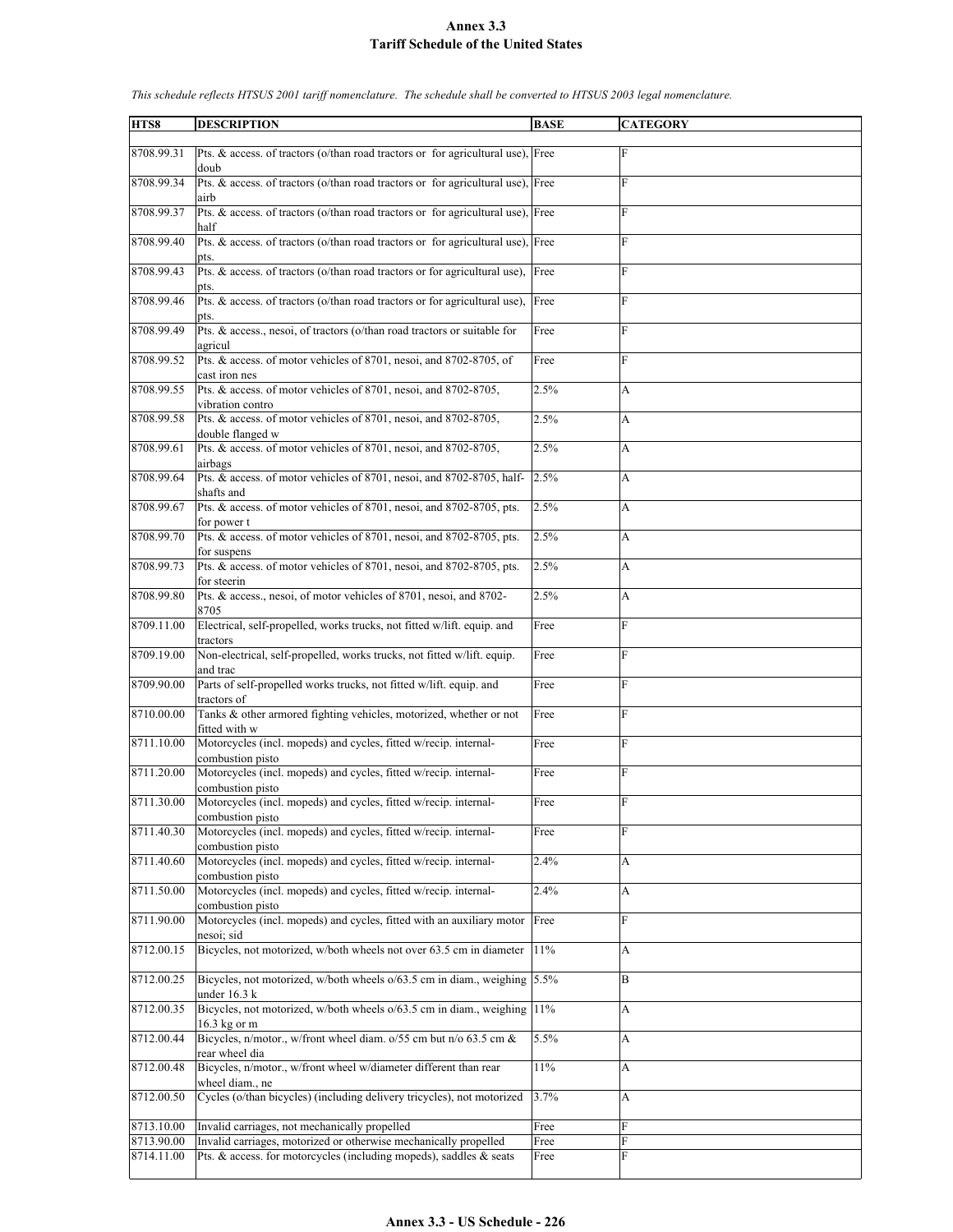| HTS8       | <b>DESCRIPTION</b>                                                             | <b>BASE</b> | <b>CATEGORY</b> |
|------------|--------------------------------------------------------------------------------|-------------|-----------------|
|            |                                                                                |             |                 |
| 8714.19.00 | Pts. & access. for motorcycles (including mopeds), other than saddles Free     |             | $\mathbf F$     |
|            | and seats                                                                      |             |                 |
|            |                                                                                |             |                 |
| 8714.20.00 | Pts. & access. for invalid carriages                                           | Free        | F               |
| 8714.91.20 | Pts. & access. for bicycles & o/cycles, frames, valued over \$600 each         | $3.9\%$     | A               |
|            |                                                                                |             |                 |
| 8714.91.30 | Pts. & access. for bicycles & o/cycles, frames, valued at \$600 or less        | 3.9%        | A               |
|            | each                                                                           |             |                 |
| 8714.91.50 | Pts. & access. for bicycles, sets of steel tubing cut to exact length for      | 6%          | B               |
|            |                                                                                |             |                 |
|            | the as                                                                         |             |                 |
| 8714.91.90 | Pts. & access. for bicycles & o/cycles, forks, nesoi and pts of frames,        | Free        | F               |
|            | nesoi an                                                                       |             |                 |
| 8714.92.10 | Pts. & access. for bicycles & o/cycles, wheel rims                             | 5%          | А               |
| 8714.92.50 | Pts. & access. for bicycles & o/cycles, wheel spokes                           | 10%         | A               |
| 8714.93.05 | Pts. & access. for bicycles & o/cycles, aluminum alloy hubs, w/hollow Free     |             | F               |
|            | axle and l                                                                     |             |                 |
| 8714.93.15 | Pts. & access. for bicycles & o/cycles, 3-speed hubs nesoi                     | Free        | F               |
| 8714.93.24 |                                                                                |             | F               |
|            | Pts. & access. for bicycles & o/cycles, 2-speed hubs, w/internal gear          | Free        |                 |
|            | changing m                                                                     |             |                 |
| 8714.93.28 | Pts. & access. for bicycles & o/cycles, variable speed hubs, w/internal 3%     |             | А               |
|            | gear cha                                                                       |             |                 |
| 8714.93.35 | Pts. & access. for bicycles & o/cycles, non-variable speed hubs, nesoi         | 10%         | B               |
|            |                                                                                |             |                 |
| 8714.93.70 | Pts. & access. for bicycles & o/cycles, free-wheel sprocket-wheels             | Free        | F               |
|            |                                                                                |             |                 |
|            |                                                                                |             |                 |
| 8714.94.30 | Pts. & access. for bicycles & o/cycles, brakes (o/than hub brakes) and Free    |             | F               |
|            | parts the                                                                      |             |                 |
| 8714.94.90 | Pts. & access. for bicycles & o/cycles, brakes and parts thereof, nesoi        | 10%         | B               |
|            |                                                                                |             |                 |
| 8714.95.00 | Pts. & access. for bicycles & o/cycles, saddles                                | 8%          | B               |
| 8714.96.10 | Pts. & access. for bicycles & o/cycles, pedals and parts thereof               | 8%          | B               |
| 8714.96.50 | Pts. & access. for bicycles & o/cycles, cotterless-type crank sets and         | Free        | F               |
|            |                                                                                |             |                 |
|            | parts the                                                                      |             |                 |
| 8714.96.90 | Pts. & access. for bicycles & o/cycles, crank-gear nesoi and parts             | 10%         | B               |
|            | thereof                                                                        |             |                 |
| 8714.99.10 | Pts. & access. for bicycles & o/cycles, click twist grips and click stick Free |             | F               |
|            | levers                                                                         |             |                 |
| 8714.99.50 | Pts. & access. for bicycles & o/cycles, derailleurs and parts thereof          | Free        | F               |
|            |                                                                                |             |                 |
| 8714.99.60 | Pts. & accs. for bicycles & o/cycl., trigger & twist grip cntrls for 3-        | Free        | F               |
|            | spd hubs,                                                                      |             |                 |
| 8714.99.80 | Pts. & access. nesoi, for bicycles and other cycles of heading 8712            |             |                 |
|            |                                                                                | 10%         | B               |
|            |                                                                                |             |                 |
| 8715.00.00 | Baby carriages (including strollers) and parts thereof                         | 4.4%        | A               |
| 8716.10.00 | Trailers & semi-trailers, not mech. propelled, for housing or camping          | Free        | F               |
|            |                                                                                |             |                 |
| 8716.20.00 | Self-loading or self-unloading trailers and semi-trailers, not mech.           | Free        | ${\rm F}$       |
|            | propelled,                                                                     |             |                 |
| 8716.31.00 | Tanker trailers and tanker semi-trailers, not mech. propelled, for the         | Free        | F               |
|            |                                                                                |             |                 |
|            | transport                                                                      |             |                 |
| 8716.39.00 | Trailers and semi-trailers, not mech. propelled, nesoi, for the transport Free |             | F               |
|            | of goo                                                                         |             |                 |
| 8716.40.00 | Trailers and semi-trailers, not mechanically propelled, nesoi                  | Free        | F               |
| 8716.80.10 | Farm wagons and carts, not mechanically propelled                              | Free        | F               |
| 8716.80.50 | Vehicles, not mechanically propelled, nesoi                                    | $3.2\%$     | A               |
| 8716.90.10 | Parts of farm wagons and carts                                                 | Free        | F               |
| 8716.90.30 | Parts of vehicles, not mechanically propelled, castors (o/than castors         | 5.7%        | A               |
|            |                                                                                |             |                 |
|            | of headin                                                                      |             |                 |
| 8716.90.50 | Parts of trailers and semi-trailers and vehicles, not mechanically             | 3.1%        | A               |
|            | propelled, ne                                                                  |             |                 |
| 8801.10.00 | Gliders and hang gliders                                                       | Free        | F               |
| 8801.90.00 | Balloons, dirigibles and non-powered aircraft, nesoi                           | Free        | F               |
| 8802.11.00 | Helicopters, with an unladen weight not over 2,000 kg                          | Free        | F               |
| 8802.12.00 | Helicopters, with an unladen weight over 2,000 kg                              | Free        | F               |
|            |                                                                                |             | F               |
| 8802.20.00 | Airplanes and other powered aircraft, nesoi, with an unladen weight            | Free        |                 |
|            | not over 2,0                                                                   |             |                 |
| 8802.30.00 | Airplanes and other powered aircraft, nesoi, with an unladen weight            | Free        | F               |
|            | over 2,000 k                                                                   |             |                 |
| 8802.40.00 | Airplanes and other powered aircraft, nesoi, with an unladen weight            | Free        | F               |
|            | over 15,000                                                                    |             |                 |
| 8802.60.30 | Communication satellites                                                       | Free        | F               |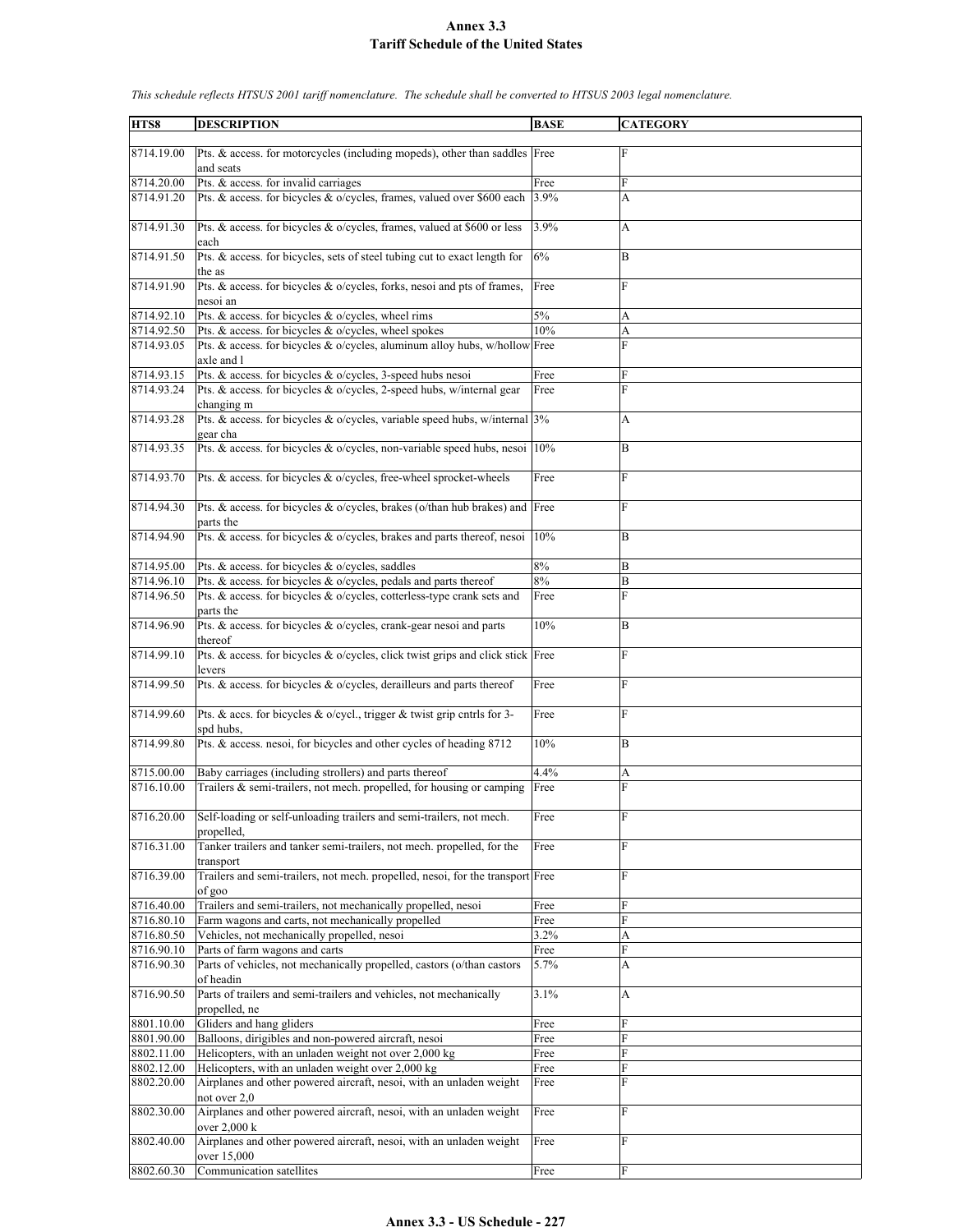| HTS8       | <b>DESCRIPTION</b>                                                           | <b>BASE</b> | <b>CATEGORY</b> |
|------------|------------------------------------------------------------------------------|-------------|-----------------|
|            |                                                                              |             |                 |
| 8802.60.90 | Spacecraft, including satellites (o/than communication satellites), and Free |             | F               |
|            | suborbit                                                                     |             |                 |
| 8803.10.00 | Parts of airplanes and other aircraft, propellers and rotors and parts       | Free        | F               |
|            | thereof                                                                      |             |                 |
| 8803.20.00 | Parts of airplanes and other aircraft, undercarriages and parts thereof      | Free        | F               |
|            |                                                                              |             |                 |
|            |                                                                              |             | F               |
| 8803.30.00 | Parts of airplanes and helicopters, nesoi                                    | Free        |                 |
| 8803.90.30 | Parts of communication satellites                                            | Free        | F               |
| 8803.90.90 | Parts of aircraft (o/than airplanes and helicopters), spacecraft (o/than     | Free        | F               |
|            | comm. s                                                                      |             |                 |
| 8804.00.00 | Parachutes (including dirigible parachutes) and rotochutes; parts &          | 3%          | A               |
|            | access. ther                                                                 |             |                 |
| 8805.10.00 | Aircraft launching gear and parts thereof; deck-arrestors or similar         | Free        | F               |
|            | gear and pa                                                                  |             |                 |
|            |                                                                              |             |                 |
| 8805.20.00 | Ground flying trainers and parts thereof                                     | Free        | F               |
| 8901.10.00 | Vessels, designed for the transport of persons, cruise ships, excursion Free |             | F               |
|            | boats an                                                                     |             |                 |
| 8901.20.00 | Vessels, designed for the transport of goods, tankers                        | Free        | F               |
| 8901.30.00 | Vessels, designed for the transport of goods, refrigerated vessels           | Free        | F               |
|            | (o/than tanke                                                                |             |                 |
| 8901.90.00 | Vessels, designed for the transport of goods or for the transport of         | Free        | F               |
|            | both person                                                                  |             |                 |
| 8902.00.00 | Vessels, fishing; factory ships and other vessels for processing or          |             | F               |
|            |                                                                              | Free        |                 |
|            | preserving f                                                                 |             |                 |
| 8903.10.00 | Vessels, inflatable, for pleasure or sports                                  | 2.4%        | A               |
| 8903.91.00 | Vessels, sailboats, with or without auxiliary motor, for pleasure or         | 1.5%        | A               |
|            | sports                                                                       |             |                 |
| 8903.92.00 | Vessels, motorboats (o/than outboard motorboats), for pleasure or            | 1.5%        | A               |
|            | sports                                                                       |             |                 |
| 8903.99.05 | Vessels, canoes, not of a type designed to be principally used with          | Free        | F               |
|            |                                                                              |             |                 |
|            | motor or sai                                                                 |             |                 |
| 8903.99.15 | Vessels, row boats, not of a type to be principally used with motors or 2.7% |             | A               |
|            | sails                                                                        |             |                 |
| 8903.99.20 | Vessels, outboard motorboats, for pleasure or sports                         | $1\%$       | A               |
| 8903.99.90 | Vessels, yachts and other vessels for pleasure or sports, nesoi              | $1\%$       | A               |
| 8904.00.00 | Vessels, tugs and pusher craft                                               | Free        | F               |
| 8905.10.00 | Vessels, dredgers                                                            | Free        | F               |
| 8905.20.00 | Floating or submersible drilling or production platforms                     | Free        | F               |
| 8905.90.10 | Floating docks                                                               | Free        | F               |
| 8905.90.50 |                                                                              |             | F               |
|            | Vessels, light-vessels, fire-floats, floating cranes, & other vessels        | Free        |                 |
|            | nesoi, the                                                                   |             |                 |
| 8906.00.10 | Hulls (unfinished or incomplete vessels)                                     | Free        | F               |
| 8906.00.90 | Vessels (incl. warships and lifeboats other than row boats), nesoi           | Free        | F               |
|            |                                                                              |             |                 |
| 8907.10.00 | Inflatable rafts (o/than used for pleasure or sports of 8901.10)             | Free        | F               |
| 8907.90.00 | Floating structures nesoi (for example, rafts, other than inflatable         | Free        | F               |
|            | rafts, tank                                                                  |             |                 |
| 8908.00.00 | Vessels and other floating structures for breaking up (scrapping)            | Free        | F               |
|            |                                                                              |             |                 |
|            |                                                                              |             |                 |
| 9001.10.00 | Optical fibers, optical fiber bundles and cables, other than those of        | 6.7%        | A               |
|            | heading 85                                                                   |             |                 |
| 9001.20.00 | Sheets and plates of polarizing material                                     | 3.5%        | A               |
| 9001.30.00 | Contact lenses                                                               | $2\%$       | A               |
| 9001.40.00 | Spectacle lenses of glass, unmounted                                         | $2\%$       | A               |
| 9001.50.00 | Spectacle lenses of materials other than glass, unmounted                    | $2\%$       | A               |
| 9001.90.40 | Lenses nesi, unmounted                                                       | 2%          | A               |
| 9001.90.50 | Prisms, unmounted                                                            | 2.8%        | A               |
| 9001.90.60 |                                                                              |             |                 |
|            | Mirrors, unmounted                                                           | 2.8%        | A               |
| 9001.90.80 | Half-tone screens designed for use in engraving or photographic              | 1.1%        | A               |
|            | processes, unmou                                                             |             |                 |
| 9001.90.90 | Optical elements nesi, unmounted                                             | 2.9%        | A               |
| 9002.11.40 | Projection lenses, mounted, and parts and accessories therefor, for          | 2.45%       | A               |
|            | cameras, pro                                                                 |             |                 |
| 9002.11.60 | Mounted objective lenses for use in closed circuit television cameras,       | Free        | F               |
|            | seperatel                                                                    |             |                 |
| 9002.11.90 | Objective lenses and parts $\&$ access. thereof, for cameras, projectors,    | 2.3%        | A               |
|            |                                                                              |             |                 |
|            | or photog                                                                    |             |                 |
| 9002.19.00 | Objective lenses, mounted, and parts and accessories therefor, other         | 2.3%        | A               |
|            | than for ca                                                                  |             |                 |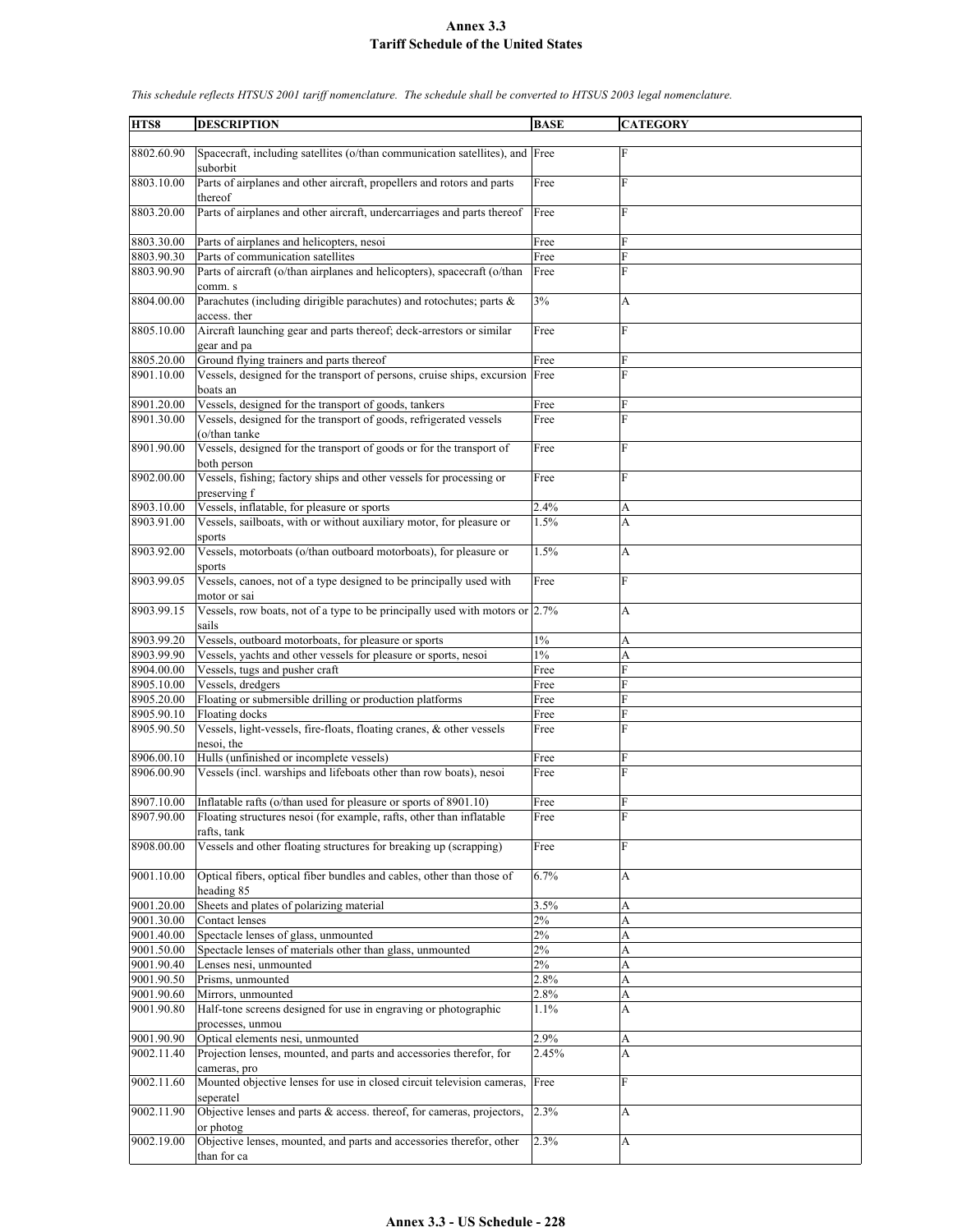| HTS8                     | <b>DESCRIPTION</b>                                                                                         | <b>BASE</b>        | <b>CATEGORY</b> |
|--------------------------|------------------------------------------------------------------------------------------------------------|--------------------|-----------------|
| 9002.20.40               |                                                                                                            | 2%                 |                 |
|                          | Photographic filters, mounted, and parts and accessories therefor                                          |                    | А               |
| 9002.20.80               | Filters, mounted, and parts and accessories therefor, for optical uses<br>other tha                        | 2.9%               | A               |
| 9002.90.20               | Prisms, mounted, for optical uses                                                                          | 2.8%               | A               |
| 9002.90.40               | Mirrors, mounted, for optical uses                                                                         | 2.8%               | A               |
| 9002.90.70               | Half-tone screens, mounted, designed for use in engraving or<br>photographic proces                        | 1.1%               | A               |
| 9002.90.85               | Mounted lenses, n/obj., for use in closed circuit television cameras,                                      | Free               | $\mathbf{F}$    |
|                          | seperately                                                                                                 |                    |                 |
| 9002.90.95               | Mounted optical elements, nesi; parts and accessories of mounted<br>optical element                        | 3%                 | A               |
| 9003.11.00               | Frames and mountings, of plastics, for spectacles, goggles or the like                                     | 2.5%               | A               |
| 9003.19.00               | Frames and mountings, other than of plastics, for spectacles, goggles<br>or the lik                        | Free               | F               |
| 9003.90.00               | Parts of frames and mountings for spectacles, goggles or the like                                          | 2.5%               | A               |
| 9004.10.00               | Sunglasses, corrective, protective or other                                                                | 2%                 | A               |
| 9004.90.00               | Spectacles, goggles and the like, corrective, protective or other, other                                   | 2.5%               | A               |
|                          | than su                                                                                                    |                    |                 |
| 9005.10.00               | <b>Binoculars</b>                                                                                          | Free               | F               |
| 9005.80.40<br>9005.80.60 | Optical telescopes, including monoculars<br>Astronomical instruments other than binoculars, monoculars and | 8%<br>6%           | A<br>A          |
|                          | other optical tel                                                                                          |                    |                 |
| 9005.90.40               | Parts and accessories, for binoculars, monoculars, optical telescopes,                                     | The rate           | A               |
|                          | or astron                                                                                                  | applicable         |                 |
| 9005.90.80               | Parts and accessories, including mountings, for binoculars,                                                | The rate           | A               |
| 9006.10.00               | monoculars, other op<br>Photographic cameras of a kind used for preparing printing plates or               | applicable<br>Free | F               |
|                          | cylinders                                                                                                  |                    |                 |
| 9006.20.00               | Photographic cameras of a kind used for recording documents on<br>microfilm, microf                        | Free               | $\mathbf{F}$    |
| 9006.30.00               | Photographic cameras for underwater, aerial, medical, surgical,<br>forensic or crim                        | Free               | F               |
| 9006.40.40               | Fixed focus instant print cameras                                                                          | Free               | F               |
| 9006.40.60               | Instant print cameras, other than fixed focus, valued not over \$10                                        | 6.8%               | A               |
| 9006.40.90               | each<br>Instant print cameras, other than fixed focus, valued over \$10 each                               | Free               | F               |
|                          |                                                                                                            |                    |                 |
| 9006.51.00               | Cameras with through-the-lens viewfinder, for roll film of a width not Free<br>exceeding                   |                    | $\overline{F}$  |
| 9006.52.10               | Fixed focus, hand held, 110 cameras                                                                        | Free               | ${\rm F}$       |
| 9006.52.30               | Fixed focus, hand held cameras, other than 110 cameras, for roll film                                      | 4%                 | A               |
|                          | of a width                                                                                                 |                    |                 |
| 9006.52.50               | Fixed focus cameras nesi, for roll film of a width less than 35 mm, not Free<br>cinemato                   |                    | F               |
| 9006.52.60               | Cameras, other than fixed focus, nesi, for roll film of a width less than $6.8\%$                          |                    | А               |
| 9006.52.90               | 35 mm,<br>Cameras, other than fixed focus, nesi, for roll film of a width less than Free                   |                    | $\overline{F}$  |
|                          | 35 mm,                                                                                                     |                    |                 |
| 9006.53.00               | Cameras nesi, for roll film of a width of 35 mm, not cinematographic                                       | Free               | F               |
| 9006.59.40               | Fixed focus cameras, nesi, not cinematographic                                                             | 4%                 | A               |
| 9006.59.60               | Cameras nesi, other than fixed focus, valued not over \$10 each, not                                       | 6.8%               | A               |
|                          | cinematograp                                                                                               |                    |                 |
| 9006.59.90               | Photographic cameras, other than fixed focus, valued over \$10 each,<br>nesi                               | Free               | $\overline{F}$  |
| 9006.61.00               | Photographic discharge lamp ("electronic") flashlight apparatus                                            | Free               | F               |
| 9006.62.00               | Photographic flashbulbs, flashcubes and the like                                                           | Free               | F               |
| 9006.69.00               | Photographic flashlight apparatus, nesi                                                                    | Free               | F               |
| 9006.91.00               | Parts and accessories for photographic cameras, not cinematographic                                        | 5.8%               | А               |
| 9006.99.00               | Parts and accessories for photographic flashlight apparatus and<br>flashbulbs                              | 3.9%               | А               |
| 9007.11.00               | Cinematographic cameras for film of less than 16 mm width or for                                           | Free               | $\mathbf{F}$    |
| 9007.19.40               | double-8 mm fil<br>Cinematographic cameras, for film of 16 mm or greater in width                          | Free               | F               |
| 9007.19.80               | (other than for d<br>Cinematographic cameras, for film of 16 mm or greater in width                        | Free               | F               |
|                          | (other than for d                                                                                          |                    |                 |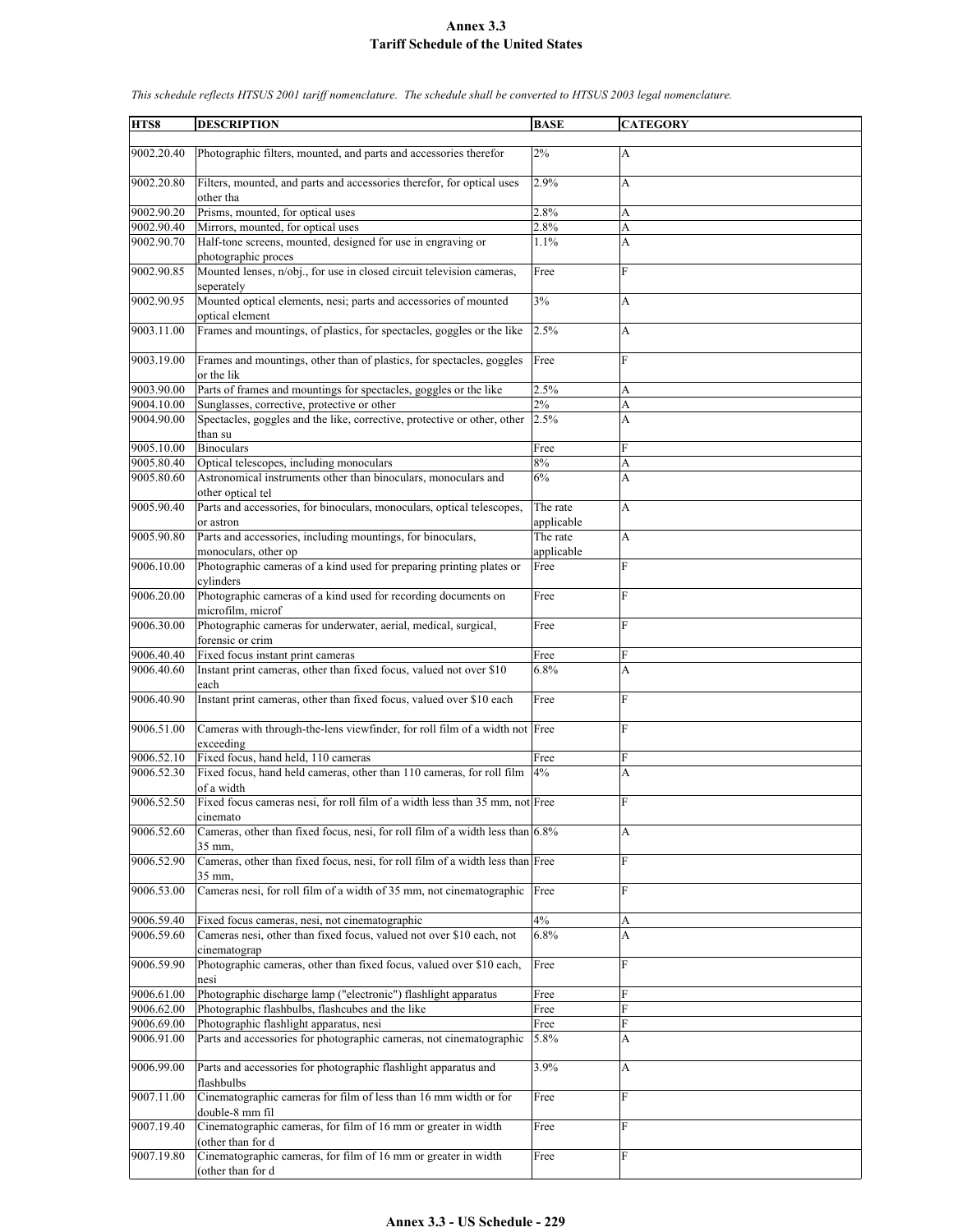**HTS8 DESCRIPTION BASE CATEGORY** 9007.20.20 Cinematographic projectors for film < 16 mm, w/sound recording and Free F reproducing s 9007.20.40 Cinematographic projectors for film of less than 16 mm, nesoi 4.9% A 9007.20.60 Cinematographic projectors for film = or > 16 mm, w/sound recording & reproducin Free F 9007.20.80 Cinematographic projectors for film of 16 mm or greater, nesoi 3.5% A 9007.91.40 Parts for cinematographic cameras Free Free F 9007.91.80 Accessories for cinematographic cameras 3.9% A 9007.92.00 Parts and accessories for cinematographic projectors 3.5% A 9008.10.00 Slide projectors and a set of the set of the set of the set of the set of the set of the set of the set of the set of the set of the set of the set of the set of the set of the set of the set of the set of the s 9008.20.40 Microfilm, microfiche or other microform readers, capable of producing copies Free **F** 9008.20.80 Microfilm, microfiche or other microform readers, other than those capable of pr 3.5% A 9008.30.00 Image projectors, other than cinematographic, except slide projectors and microf 4.6% A 9008.40.00 Photographic (other than cinematographic) enlargers and reducers Free 9008.90.40 Parts and accessories of image projectors, other than cinematographic Free 9008.90.80 Parts and accessories of photographic (other than cinematographic) enlargers and 2.9% A 9009.11.00 Electrostatic photocopying apparatus, operating by reproducing the original imag **Free** 9009.12.00 Electrostatic photocopying apparatus, operating by reproducing the original imag  $3.7\%$  A 9009.21.00 Photocopying apparatus, other than electrostatic, incorporating an optical syste Free F 9009.22.00 Photocopying apparatus, other than electrostatic, of the contact type 1.8% A 9009.30.00 Thermocopying apparatus 1.8% A 9009.90.10 Parts of photocopiers of 9009.12, specified in addl' U.S. note 5 to chap. 90, ex Free F 9009.90.30 Parts of photocopiers of 9009.12, specified in addl' U.S. note 5 to chap. 90, ph Free F 9009.90.50 Parts of photocopiers of 9009.12, not specified in addl' U.S. note 5 to chap. 90 Free 9009.90.70 Parts and accessories of photocopying apparatus, nesi Free 9010.10.00 Apparatus & equipment for auto. developing photographic film/paper in rolls or e 2.4% A 9010.41.00 Direct write-on-wafer apparatus for projection or drawing of circuit patterns on Free F 9010.42.00 Step and repeat aligner apparatus for projection or drawing of circuit patterns Free F 9010.49.00 Apparatus for the projection or drawing of circuit patterns on sensitized semico Free F 9010.50.10 Contact printers for photographic laboratories Free 9010.50.20 Developing tanks for photographic laboratories Free 9010.50.30 Editors and combination editor-splicers, for cinematographic film, containing an 3.9% A 9010.50.40 Photographic film viewers, titlers, splicers and editors, and combinations there 4.5% A 9010.50.50 Photographic film viewers, titlers, splicers and editors, and combinations there Free F 9010.50.60 Apparatus and equipment for photographic (including cinematographic) laboratorie Free F 9010.60.00 Projection screens 2.6% A 9010.90.40 Parts and accessories of photographic film viewers, titlers, splicers, editors o 3.4% A 9010.90.70 Part/accessory of apparatus: of subhead 9010.41-9010.49 or of subhead 9010.50.6 Free F 9010.90.90 Parts & accessories for apparatus & equipment for photographic (incl. cinematogr 2.9% A 9011.10.40 Stereoscopic microscopes, provided with a means for photographing the image 3.9% A 9011.10.80 Stereoscopic microscopes, other than those provided with a means for photographi 7.2% A 9011.20.40 Microscopes for microphotography, microcinematography or microprojection, provid  $3.9\%$  A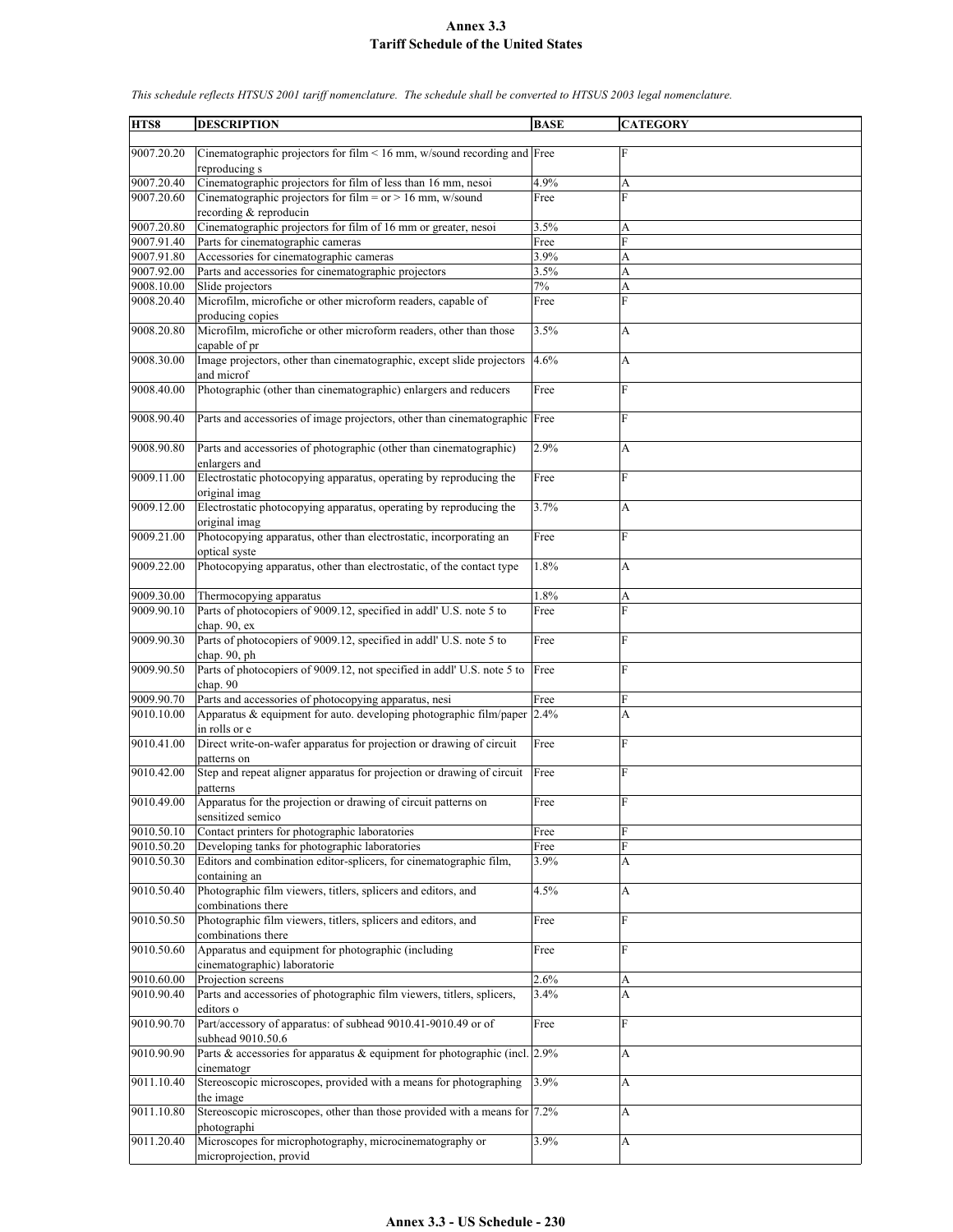| HTS8                     | <b>DESCRIPTION</b>                                                                  | <b>BASE</b>            | <b>CATEGORY</b> |
|--------------------------|-------------------------------------------------------------------------------------|------------------------|-----------------|
|                          |                                                                                     |                        |                 |
| 9011.20.80               | Microscopes for microphotography, microcinematography or<br>microprojection, not pr | 7.2%                   | А               |
| 9011.80.00               | Compound optical microscopes other than stereoscopic or those for<br>microphotograp | 6.4%                   | A               |
| 9011.90.00               | Parts and accessories for compound optical microscopes, including<br>those for micr | 5.7%                   | A               |
| 9012.10.00               | Microscopes other than optical microscopes; diffraction apparatus                   | 3.5%                   | A               |
| 9012.90.00               | Parts and accessories for microscopes other than optical microscopes,               | 4.9%                   | A               |
|                          | and for di                                                                          |                        |                 |
| 9013.10.10               | Telescopic sights for rifles not designed for use with infrared light               | 14.9%                  | A               |
| 9013.10.30               | Telescopic sights for rifles designed for use with infrared light                   | 1.4%                   | A               |
| 9013.10.40               | Telescopic sights for arms other than rifles; periscopes; telescopes as<br>parts of | 5.3%                   | A               |
| 9013.20.00               | Lasers, other than laser diodes                                                     | 3.1%                   | A               |
| 9013.80.20               | Hand magnifiers, magnifying glasses, loupes, thread counters and<br>similar apparat | 6.6%                   | A               |
| 9013.80.40               | Door viewers (door eyes)                                                            | 5.8%                   | A               |
| 9013.80.70               | Liquid crystal and other optical flat panel displays other than for<br>articles of  | Free                   | F               |
| 9013.80.90               | Liquid crystal devices nesoi, and optical appliances and instruments,               | 4.5%                   | А               |
|                          | nesoi                                                                               |                        |                 |
| 9013.90.20               | Parts and accessories of telescopic sights for rifles                               | 16%                    | A               |
| 9013.90.50               | Parts and accessories of flat panel displays other than for articles of<br>heading  | Free                   | $\overline{F}$  |
| 9013.90.90               | Parts and accessories of liquid crystal devices nesoi, and optical<br>appliances an | 4.5%                   | A               |
|                          | Optical direction finding compasses                                                 | 4%                     | А               |
| 9014.10.10<br>9014.10.60 | Gyroscopic directing finding compasses, other than electrical                       | Free                   | F               |
| 9014.10.70               | Electrical direction finding compasses                                              | Free                   | F               |
| 9014.10.90               | Direction finding compasses, other than optical instruments,<br>gyroscopic compasse | 2.9%                   | A               |
| 9014.20.20               | Optical instruments and appliances (other than compasses) for<br>aeronautical or sp | 2.8%                   | A               |
| 9014.20.40               | Automatic pilots for aeronautical or space navigation                               | 3.3%                   | A               |
| 9014.20.60               | Electrical instruments and appliances (other than compasses) for<br>aeronautical or | Free                   | F               |
| 9014.20.80               | Nonelectrical instruments and appliances (other than compasses) for<br>aeronautical | Free                   | $\overline{F}$  |
| 9014.80.10               | Optical navigational instruments, nesi                                              | 2.8%                   | A               |
| 9014.80.20               | Ships' logs and depth-sounding apparatus                                            | 3.2%                   | A               |
| 9014.80.40               | Electrical navigational instruments and appliances, nesi                            | Free                   | F               |
| 9014.80.50               | Nonelectrical navigational instruments and appliances, nesi                         | Free                   | F               |
| 9014.90.10               | Parts and accessories of automatic pilots for aeronautical or space<br>navigation o | Free                   | $\mathbf{F}$    |
| 9014.90.20               | Parts and accessories of nonelectrical instruments and appliances for<br>aeronautic | Free                   | F               |
| 9014.90.40               | Parts and accessories of nonelectrical navigational instruments and<br>appliances n | Free                   | F               |
| 9014.90.60               | Parts and accessories of navigational instruments and appliances, nesi Free         |                        | F               |
| 9015.10.40               | Electrical rangefinders                                                             | Free                   | F               |
| 9015.10.80               | Rangefinders, other than electrical                                                 | 2.8%                   | A               |
| 9015.20.40               | Electrical theodolites and tachymeters                                              | Free                   | F               |
| 9015.20.80               | Theodolites and tachymeters, other than electrical                                  | 2.8%                   | А               |
| 9015.30.40               | <b>Electrical levels</b>                                                            | Free                   | F               |
| 9015.30.80               | Levels, other than electrical                                                       | 2.8%                   | A               |
| 9015.40.40               | Electrical photogrammetrical surveying instruments and appliances                   | Free                   | F               |
| 9015.40.80               | Photogrammetrical surveying instruments and appliances, other than<br>electrical    | 3%                     | A               |
| 9015.80.20               | Optical surveying, hydrographic, oceanographic, hydrological,<br>meteorological or  | 2.8%                   | A               |
| 9015.80.60               | Seismographs                                                                        | Free                   | F               |
| 9015.80.80               | Surveying, hydrographic, oceanographic, hydrological, meteorological Free           |                        | F               |
|                          | or geophysi                                                                         |                        |                 |
| 9015.90.00               | Parts and accessories for surveying, hydrographic, oceanographic,<br>hydrological,  | The rate<br>applicable | A               |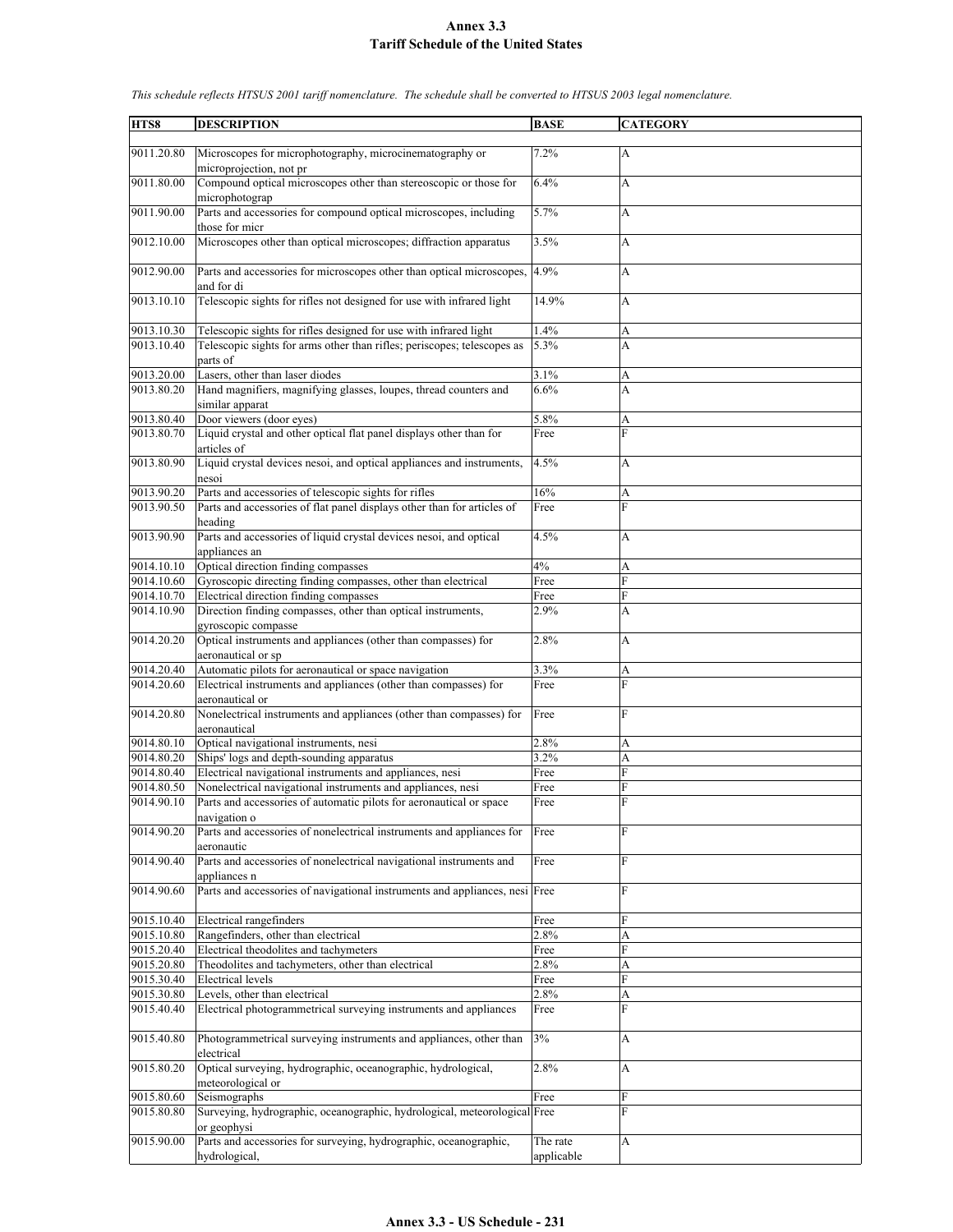| HTS8       | <b>DESCRIPTION</b>                                                            | <b>BASE</b> | <b>CATEGORY</b> |
|------------|-------------------------------------------------------------------------------|-------------|-----------------|
|            |                                                                               |             |                 |
| 9016.00.20 | Electrical balances of a sensitivity of 5 cg or better, with or without       | 3.9%        | A               |
|            | weights.                                                                      |             |                 |
| 9016.00.40 | Jewelers' balances (nonelectrical) of a sensitivity of 5 cg or better,        | 2.9%        | A               |
|            |                                                                               |             |                 |
|            | with or w                                                                     |             |                 |
| 9016.00.60 | Balances (nonelectrical) of a sensitivity of 5 cg or better, other than       | 3.3%        | A               |
|            | jewelers                                                                      |             |                 |
| 9017.10.40 | Drafting plotters, whether or not automatic                                   | Free        | F               |
| 9017.10.80 | Drafting tables and machines, whether or not automatic, nesoi                 | 3.9%        | A               |
|            |                                                                               |             |                 |
| 9017.20.40 | Disc calculators, slide rules and other mathematical calculating              | 3.9%        | A               |
|            | instruments                                                                   |             |                 |
| 9017.20.50 | Pattern generation apparatus designed to produce masks and reticles           | Free        | F               |
|            | from photore                                                                  |             |                 |
| 9017.20.70 | Other drawing, marking-out or mathematical plotters, nesoi                    | Free        | F               |
|            |                                                                               |             |                 |
| 9017.20.80 | Other drawing, marking-out or mathematical calculating instruments,           | 4.6%        | A               |
|            | nesoi                                                                         |             |                 |
| 9017.30.40 | Micrometers and calipers, for use in the hand                                 | 5.8%        | A               |
| 9017.30.80 | Gauges for measuring length, for use in the hand                              | 3.9%        | A               |
| 9017.80.00 | Instruments for measuring length, for use in the hand, nesi (for              | 5.3%        | A               |
|            |                                                                               |             |                 |
|            | example, measur                                                               |             |                 |
| 9017.90.00 | Parts and accessories for drawing, marking-out or mathematical                | The rate    | A               |
|            | calculating instr                                                             | applicable  |                 |
| 9018.11.30 | Electrocardiographs                                                           | Free        | F               |
| 9018.11.60 | Printed circuit assemblies for electrocardiographs                            | Free        | F               |
| 9018.11.90 |                                                                               |             | F               |
|            | Parts and accessories of electrocardiographs, other than printed circuit Free |             |                 |
|            | assembl                                                                       |             |                 |
| 9018.12.00 | Ultrasonic scanning electro-diagnostic apparatus used in medical,             | Free        | F               |
|            | surgical, dent                                                                |             |                 |
| 9018.13.00 | Magnetic resonance imaging electro-diagnostic apparatus used in               | Free        | F               |
|            |                                                                               |             |                 |
|            | medical, surgica                                                              |             |                 |
| 9018.14.00 | Scintigraphic electro-diagnostic apparatus used in medical, surgical,         | Free        | F               |
|            | dental or                                                                     |             |                 |
| 9018.19.40 | Electro-diagnostic apparatus for functional exploratory examination,          | Free        | F               |
|            | and parts a                                                                   |             |                 |
|            |                                                                               |             |                 |
| 9018.19.55 | Electro-diagnostic patient monitoring systems                                 | Free        | F               |
| 9018.19.75 | Printed circuit assemblies for electro-diagnostic parameter acquisition Free  |             | F               |
|            | modules                                                                       |             |                 |
| 9018.19.95 | Electro-diagnostic apparatus nesi, and parts and accessories thereof          | Free        | F               |
|            | nesi                                                                          |             |                 |
|            |                                                                               |             |                 |
| 9018.20.00 | Ultraviolet or infrared ray apparatus used in medical, surgical, dental       | Free        | F               |
|            | or veter                                                                      |             |                 |
| 9018.31.00 | Syringes, with or without their needles; parts and accessories thereof        | Free        | F               |
|            |                                                                               |             |                 |
| 9018.32.00 | Tubular metal needles and needles for sutures, used in medical,               | Free        | F               |
|            |                                                                               |             |                 |
|            | surgical, dental                                                              |             |                 |
| 9018.39.00 | Catheters, cannulae and the like nesi, used in medical, surgical, dental Free |             | F               |
|            | or vete                                                                       |             |                 |
| 9018.41.00 | Dental drill engines, whether or not combined on a single base with           | Free        | F               |
|            | other dental                                                                  |             |                 |
|            |                                                                               |             |                 |
| 9018.49.40 | Dental burs                                                                   | Free        | F               |
| 9018.49.80 | Instruments and apparatus used in dental sciences, nesi, and parts and Free   |             | F               |
|            | accessori                                                                     |             |                 |
| 9018.50.00 | Ophthalmic instruments and appliances nesi, and parts and                     | Free        | F               |
|            | accessories thereof                                                           |             |                 |
|            |                                                                               |             |                 |
| 9018.90.10 | Mirrors and reflectors used in medical, surgical, dental or veterinary        | Free        | F               |
|            | sciences.                                                                     |             |                 |
| 9018.90.20 | Optical instruments and appliances nesi, used in medical, surgical,           | Free        | F               |
|            | dental or ve                                                                  |             |                 |
| 9018.90.30 | Anesthetic instruments and appliances nesi, used in medical, surgical, Free   |             | F               |
|            |                                                                               |             |                 |
|            | dental or                                                                     |             |                 |
| 9018.90.40 | Percussion hammers, stethescopes, and parts of stethescopes used in           | Free        | F               |
|            | medical, sur                                                                  |             |                 |
| 9018.90.50 | Sphygmomanometers, tensimeters and oscillometers used in medical, Free        |             | F               |
|            |                                                                               |             |                 |
|            | surgical, dent                                                                |             |                 |
| 9018.90.60 | Electro-surgical instruments and appliances nesi, other than                  | Free        | F               |
|            | extracorporeal shoc                                                           |             |                 |
| 9018.90.64 | Defibrillators                                                                | Free        | F               |
| 9018.90.68 | Printed circuit assemblies for defibrillators                                 | Free        | F               |
|            |                                                                               |             | F               |
| 9018.90.75 | Electro-medical instruments and appliances nesi, and parts and                | Free        |                 |
|            | accessories there                                                             |             |                 |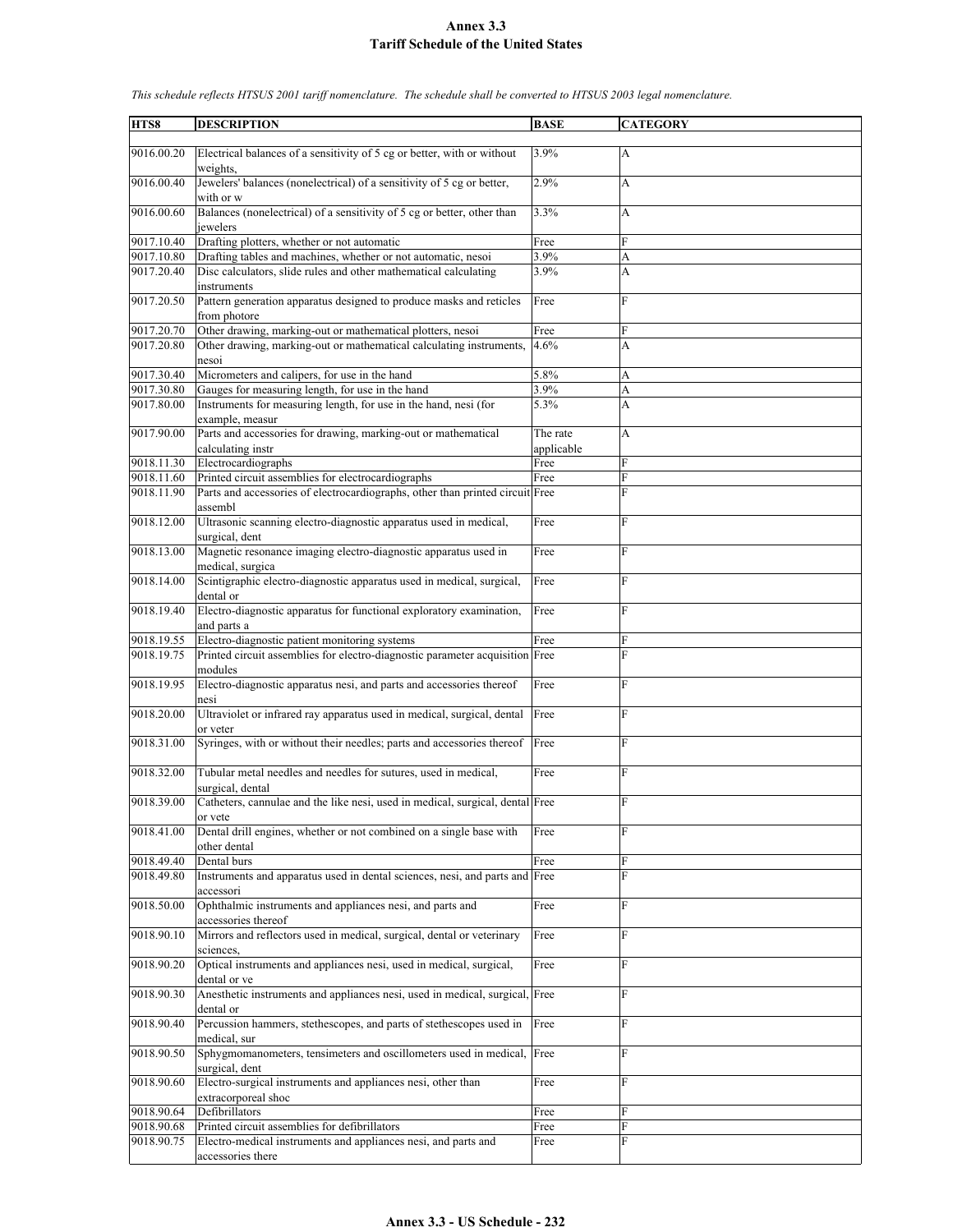| HTS8       | <b>DESCRIPTION</b>                                                             | <b>BASE</b> | <b>CATEGORY</b>           |
|------------|--------------------------------------------------------------------------------|-------------|---------------------------|
|            |                                                                                |             |                           |
| 9018.90.80 | Instruments and appliances used in medical, surgical, dental or                | Free        | $\mathbf F$               |
|            | veterinary scien                                                               |             |                           |
|            |                                                                                |             |                           |
| 9019.10.20 | Mechano-therapy appliances and massage apparatus, and parts and                | Free        | F                         |
|            | accessories ther                                                               |             |                           |
| 9019.10.40 | Electrical psychological aptitude testing apparatus and parts and              | Free        | F                         |
|            | accessories th                                                                 |             |                           |
| 9019.10.60 | Psychological aptitude testing apparatus, other than electrical, and           |             | F                         |
|            |                                                                                | Free        |                           |
|            | parts and a                                                                    |             |                           |
| 9019.20.00 | Ozone, oxygen and aerosol therapy, artificial respiration or other             | Free        | F                         |
|            | therapeutic r                                                                  |             |                           |
| 9020.00.40 | Underwater breathing devices designed as a complete unit to be                 | Free        | F                         |
|            |                                                                                |             |                           |
|            | carried on the pe                                                              |             |                           |
| 9020.00.60 | Breathing appliances, nesi, & gas masks, excl. protective masks                | 2.5%        | A                         |
|            | having neither m                                                               |             |                           |
| 9020.00.90 | Parts and accessories of breathing appliances and gas masks, nesi              | 2.5%        | $\boldsymbol{\mathsf{A}}$ |
|            |                                                                                |             |                           |
|            |                                                                                |             | F                         |
| 9021.11.00 | Artificial joints and parts and accessories thereof, for orthopedic use        | Free        |                           |
|            |                                                                                |             |                           |
| 9021.19.40 | Bone plates, screws and nails and other internal fixation devices or           | Free        | F                         |
|            | appliances.                                                                    |             |                           |
| 9021.19.85 | Orthopedic or fracture appliances nesi, and parts and accessories              | Free        | F                         |
|            | thereof                                                                        |             |                           |
|            |                                                                                |             |                           |
| 9021.21.40 | Artificial teeth and parts and accessories thereof, of plastics                | Free        | F                         |
| 9021.21.80 | Artificial teeth and parts and accessories thereof, other than of              | Free        | $\mathbf{F}$              |
|            | plastics                                                                       |             |                           |
| 9021.29.40 | Dental fittings and parts and accessories thereof, of plastics                 | Free        | F                         |
| 9021.29.80 | Dental fittings and parts and accessories thereof, other than of plastics Free |             | F                         |
|            |                                                                                |             |                           |
|            |                                                                                |             |                           |
| 9021.30.00 | Artificial parts of the body nesi, and parts and accessories thereof           | Free        | F                         |
|            |                                                                                |             |                           |
| 9021.40.00 | Hearing aids, excluding parts and accessories thereof                          | Free        | F                         |
| 9021.50.00 | Pacemakers for stimulating heart muscles, excluding parts and                  | Free        | F                         |
|            |                                                                                |             |                           |
|            | accessories thereo                                                             |             |                           |
| 9021.90.40 | Parts and accessories for hearing aids and for pacemakers for                  | Free        | F                         |
|            | stimulating heart                                                              |             |                           |
| 9021.90.80 | Appliances nesi which are worn or carried, or implanted in the body,           | Free        | F                         |
|            | to compensa                                                                    |             |                           |
| 9022.12.00 | Computed tomography apparatus based on the use of X-rays                       | Free        | F                         |
|            |                                                                                |             |                           |
| 9022.13.00 | Apparatus based on the use of X-rays for dental uses (other than               | Free        | F                         |
|            | computed tomogr                                                                |             |                           |
| 9022.14.00 | Apparatus based on the use of X-rays for medical, surgical or                  | Free        | F                         |
|            | veterinary uses (o                                                             |             |                           |
| 9022.19.00 | Apparatus based on the use of X-rays other than for medical, surgical, Free    |             | $\overline{F}$            |
|            |                                                                                |             |                           |
|            | dental or                                                                      |             |                           |
| 9022.21.00 | Apparatus based on the use of alpha, beta or gamma radiations, for             | Free        | F                         |
|            | medical, surg                                                                  |             |                           |
| 9022.29.40 | Smoke detectors, ionization type                                               | $1\%$       | A                         |
| 9022.29.80 | Apparatus based on the use of alpha, beta or gama radiations, other            | 1.4%        | A                         |
|            |                                                                                |             |                           |
|            | than for med                                                                   |             |                           |
| 9022.30.00 | X-ray tubes                                                                    | 0.9%        | A                         |
| 9022.90.05 | Radiation generator units                                                      | 0.8%        | A                         |
| 9022.90.15 | Radiation beam delivery units                                                  | 1.4%        | A                         |
| 9022.90.25 | X-ray generators, high tension generators, desks, screens,                     | 0.8%        | A                         |
|            | examination or treatm                                                          |             |                           |
|            |                                                                                |             |                           |
| 9022.90.40 | Parts and accessories of X-ray tubes                                           | 0.9%        | А                         |
| 9022.90.60 | Parts and accessories of apparatus based on the use of X-rays                  | 0.8%        | A                         |
| 9022.90.70 | Parts and accessories of ionization type smoke detectors                       | $1\%$       | A                         |
| 9022.90.95 | Parts and accessories of apparatus based on the use of alpha, beta or          | 1.4%        | A                         |
|            | gamma radi                                                                     |             |                           |
|            |                                                                                |             |                           |
| 9023.00.00 | Instruments, apparatus and models, designed for demonstrational                | Free        | F                         |
|            | purposes, unsuit                                                               |             |                           |
| 9024.10.00 | Machines and appliances for testing the mechanical properties of               | 1.7%        | А                         |
|            | metals                                                                         |             |                           |
| 9024.80.00 | Machines and appliances for testing the mechanical properties of               | 1.7%        | $\boldsymbol{\mathsf{A}}$ |
|            |                                                                                |             |                           |
|            | materials other                                                                |             |                           |
| 9024.90.00 | Parts and accessories of machines and appliances for testing the               | 1.7%        | A                         |
|            | hardness, stren                                                                |             |                           |
| 9025.11.20 | Clinical thermometers, liquid-filled, for direct reading, not combined         | Free        | F                         |
|            | with othe                                                                      |             |                           |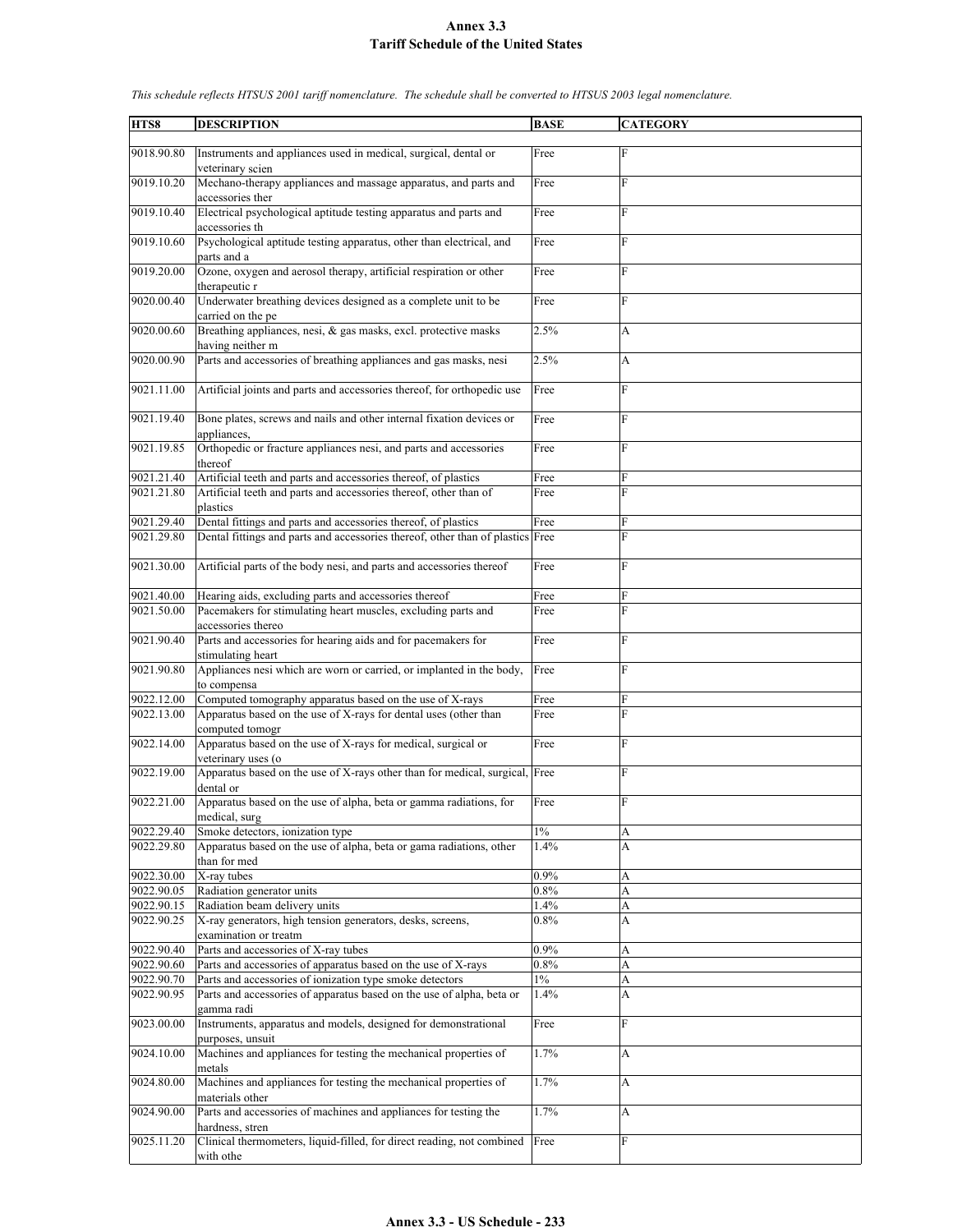| HTS8       | <b>DESCRIPTION</b>                                                                         | <b>BASE</b>            | <b>CATEGORY</b> |
|------------|--------------------------------------------------------------------------------------------|------------------------|-----------------|
|            |                                                                                            |                        |                 |
| 9025.11.40 | Liquid-filled thermometers, for direct reading, not combined with<br>other instrume        | Free                   | F               |
| 9025.19.40 | Pyrometers, not combined with other instruments                                            | 1.4%                   | А               |
| 9025.19.80 | Thermometers, for direct reading, not combined with other<br>instruments, other tha        | 1.8%                   | A               |
| 9025.80.10 | Electrical: hydrometers & sim. floating instr., hygrometers,<br>psychometers, & any        | 1.7%                   | A               |
| 9025.80.15 | Nonelectrical barometers, not combined with other instruments                              | $1\%$                  | A               |
| 9025.80.20 | Hydrometers and similar floating instruments, whether or not                               | 2.9%                   | A               |
|            | incorporating a the                                                                        |                        |                 |
| 9025.80.35 | Hygrometers and psychrometers, non-electrical, non-recording                               | 1.4%                   | A               |
| 9025.80.40 | Thermographs, barographs, hygrographs and other recording<br>instruments, other tha        | $1\%$                  | A               |
| 9025.80.50 | Combinations of thermometers, barometers and similar temperature<br>and atmosphere         | 1.6%                   | A               |
| 9025.90.00 | Parts $\&$ accessories of hydrometers $\&$ like floating instruments,<br>thermometers, pyr | The rate<br>applicable | A               |
| 9026.10.20 | Electrical instruments and apparatus for measuring or checking the<br>flow or level        | Free                   | F               |
| 9026.10.40 | Flow meters, other than electrical, for measuring or checking the flow Free                |                        | $\overline{F}$  |
| 9026.10.60 | of liquid<br>Instruments and apparatus for measuring or checking the level of              | Free                   | F               |
|            | liquids, other                                                                             |                        |                 |
| 9026.20.40 | Electrical instruments and apparatus for measuring or checking the<br>pressure of l        | Free                   | $\overline{F}$  |
| 9026.20.80 | Instruments and apparatus, other than electrical, for measuring or<br>checking the         | Free                   | $\overline{F}$  |
| 9026.80.20 | Electrical instruments and apparatus for measuring or checking<br>variables of liqu        | Free                   | F               |
| 9026.80.40 | Nonelectrical heat meters incorporating liquid supply meters, and                          | Free                   | $\overline{F}$  |
| 9026.80.60 | anemometers<br>Nonelectrical instruments and apparatus for measuring or checking           | Free                   | $\overline{F}$  |
| 9026.90.20 | variables of l<br>Parts and accessories of electrical instruments and apparatus for        | Free                   | $\overline{F}$  |
| 9026.90.40 | measuring or c<br>Parts and accessories of nonelectrical flow meters, heat meters          | Free                   | $\overline{F}$  |
| 9026.90.60 | incorporating li<br>Parts and accessories of nonelectrical instruments and apparatus for   | Free                   | F               |
| 9027.10.20 | measuring o<br>Electrical gas or smoke analysis apparatus                                  | 1.7%                   | A               |
| 9027.10.40 | Nonelectrical optical instruments and apparatus for gas or smoke                           | 3.5%                   | A               |
|            | analysis                                                                                   |                        |                 |
| 9027.10.60 | Nonelectrical gas or smoke analysis apparatus, other than optical<br>instruments an        | 2.2%                   | A               |
| 9027.20.50 | Electrical chromatographs and electrical electrophoresis instruments                       | Free                   | $\mathbf{F}$    |
| 9027.20.80 | Nonelectrical chromatographs                                                               | Free                   | F               |
| 9027.30.40 | Electrical spectrometers, spectrophotometers and spectrographs using Free<br>optical rad   |                        | F               |
| 9027.30.80 | Nonelectrical spectrometers, spectrophotometers and spectrographs<br>using optical         | Free                   | F               |
| 9027.40.00 | Exposure meters                                                                            | 1.2%                   | A               |
| 9027.50.40 | Electrical instruments and apparatus using optical radiations<br>(ultraviolet, visi        | Free                   | F               |
| 9027.50.80 | Nonelectrical instruments and apparatus using optical radiations                           | Free                   | $\mathbf{F}$    |
| 9027.80.25 | (ultraviolet, v<br>Nuclear magnetic resonance instruments                                  | Free                   | F               |
| 9027.80.45 | Electrical instruments and apparatus for physical or chemical                              | Free                   | F               |
|            | analysis, measurin                                                                         |                        |                 |
| 9027.80.80 | Nonelectrical instruments and apparatus for physical or chemical<br>analysis, measu        | Free                   | $\overline{F}$  |
| 9027.90.20 | Microtomes                                                                                 | 2.2%                   | А               |
| 9027.90.45 | Printed circuit assemblies for instruments and apparatus of<br>subheading 9027.80          | Free                   | F               |
| 9027.90.54 | Parts and accessories of electrical instruments and apparatus of<br>subheading 9027        | Free                   | $\overline{F}$  |
| 9027.90.58 | Parts and accessories of other electrical instruments and apparatus of<br>heading 9        | 1.7%                   | A               |
| 9027.90.64 | Parts and accessories of nonelectrical optical instruments and                             | Free                   | F               |
|            | apparatus of subh                                                                          |                        |                 |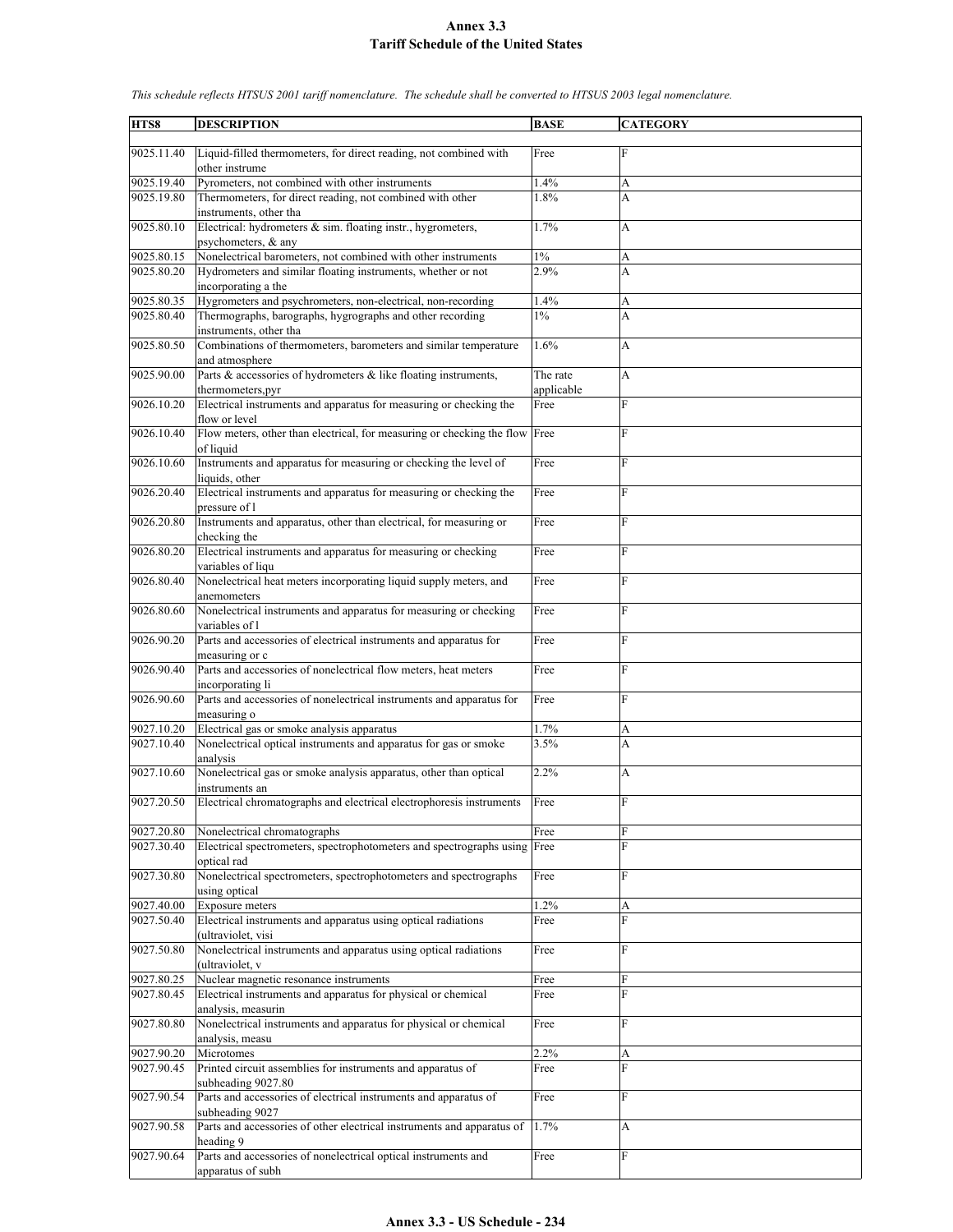| HTS8       | <b>DESCRIPTION</b>                                                                     | <b>BASE</b>               | <b>CATEGORY</b> |
|------------|----------------------------------------------------------------------------------------|---------------------------|-----------------|
|            |                                                                                        |                           |                 |
| 9027.90.68 | Parts and accessories of nonelectrical optical instruments and<br>apparatus of head    | 3.5%                      | $\mathbf{A}$    |
| 9027.90.84 | Parts and accessories of nonelectrical nonoptical instruments and                      | Free                      | $\mathbf{F}$    |
| 9027.90.88 | apparatus of h<br>Parts and accessories of nonelectrical instruments and apparatus of  | 2.2%                      | A               |
|            | heading 9027                                                                           |                           |                 |
| 9028.10.00 | Gas supply or production meters, including calibrating meters thereof 16 cents each +  | 2.5%                      | A               |
| 9028.20.00 | Liquid supply or production meters, including calibrating meters                       | $16$ cents each +         | A               |
|            | thereof                                                                                | 2.5%                      |                 |
| 9028.30.00 | Electricity supply or production meters, including calibrating meters<br>thereof       | 16 cents each $+$<br>1.5% | $\overline{A}$  |
| 9028.90.00 | Parts and accessories for gas, liquid or electricity supply or                         | 3.2%                      | A               |
|            | production meters                                                                      |                           |                 |
| 9029.10.40 | Taximeters                                                                             | 5.3%                      | A               |
| 9029.10.80 | Revolution counters, production counters, odometers, pedometers and Free               |                           | $\overline{F}$  |
|            | the like, ot                                                                           |                           |                 |
| 9029.20.20 | <b>Bicycle</b> speedometers                                                            | 6%                        | B               |
| 9029.20.40 | Speedometers and tachometers, other than bicycle speedometers                          | Free                      | F               |
| 9029.20.60 | Stroboscopes                                                                           | 16 cents each $+$         | A               |
|            |                                                                                        | 2.5%                      |                 |
| 9029.90.20 | Parts and accessories of taximeters                                                    | 5.3%                      | А               |
| 9029.90.40 | Parts and accessories of bicycle speedometers                                          | 6%                        | B               |
|            |                                                                                        |                           |                 |
| 9029.90.60 | Parts and accessories of stroboscopes                                                  | 3.2%                      | A               |
| 9029.90.80 | Parts and accessories of revolution counters, production counters,<br>odometers, pe    | Free                      | $\overline{F}$  |
| 9030.10.00 | Instruments and apparatus for measuring or detecting ionizing<br>radiations            | 1.6%                      | A               |
| 9030.20.00 | Cathode-ray oscilloscopes and cathode-ray oscillographs                                | 1.7%                      | A               |
| 9030.31.00 | Multimeters for measuring or checking electrical voltage, current,                     | 1.7%                      | A               |
|            | resistance or                                                                          |                           |                 |
| 9030.39.00 | Instruments and apparatus, nesi, for measuring or checking electrical<br>voltage, c    | 1.7%                      | A               |
| 9030.40.00 | Instruments and apparatus specially designed for telecommunications Free               |                           | F               |
| 9030.82.00 | Instruments and apparatus for measuring or checking electrical<br>quantities, nesoi    | Free                      | F               |
| 9030.83.00 | Instruments and apparatus for measuring, checking or detecting                         | 1.7%                      | A               |
| 9030.89.00 | electrical quanti<br>Instruments and apparatus for measuring, checking or detecting    | 1.7%                      | A               |
| 9030.90.25 | electrical quanti<br>Printed circuit assemblies for instruments and apparatus for      | 1.6%                      | A               |
|            | measuring or detect                                                                    |                           |                 |
| 9030.90.45 | Parts and accessories for instruments and apparatus for measuring or<br>detecting i    | 1.6%                      | A               |
| 9030.90.64 | Printed circuit assemblies for instruments and apparatus for<br>measuring or checki    | Free                      | F               |
| 9030.90.68 | Printed circuit assemblies for articles of subheadings 9030.20 to                      | 1.7%                      | A               |
| 9030.90.84 | 9030.40, 9030.<br>Parts and accessories for instruments and apparatus for measuring or | Free                      | F               |
|            | checking se                                                                            |                           |                 |
| 9030.90.88 | Parts and accessories for articles of subheadings 9030.20 to 9030.40,<br>9030.83 an    | 1.7%                      | A               |
| 9031.10.00 | Machines for balancing mechanical parts                                                | 1.7%                      | A               |
| 9031.20.00 | Test benches                                                                           | 1.7%                      | A               |
| 9031.30.00 | Profile projectors                                                                     | 2.5%                      | A               |
| 9031.41.00 | Optical measuring/checking instruments/appliances for inspecting<br>semiconductor w    | Free                      | F               |
| 9031.49.40 | Optical coordinate-measuring machines, nesoi                                           | 3.5%                      | A               |
| 9031.49.70 | Optical instrument & appliance: to inspect masks (not photomask)                       | Free                      | F               |
| 9031.49.90 | used to mfg sem<br>Other optical measuring or checking instruments, appliances and     | 3.5%                      | A               |
| 9031.80.40 | machines, nesoi<br>Electron beam microscopes fitted with equipment specifically        | Free                      | $\mathbf{F}$    |
|            | designed for the ha                                                                    |                           |                 |
| 9031.80.80 | Measuring and checking instruments, appliances and machines, nesoi                     | 1.7%                      | A               |
| 9031.90.20 | Parts and accessories of profile projectors                                            | 2.5%                      | A               |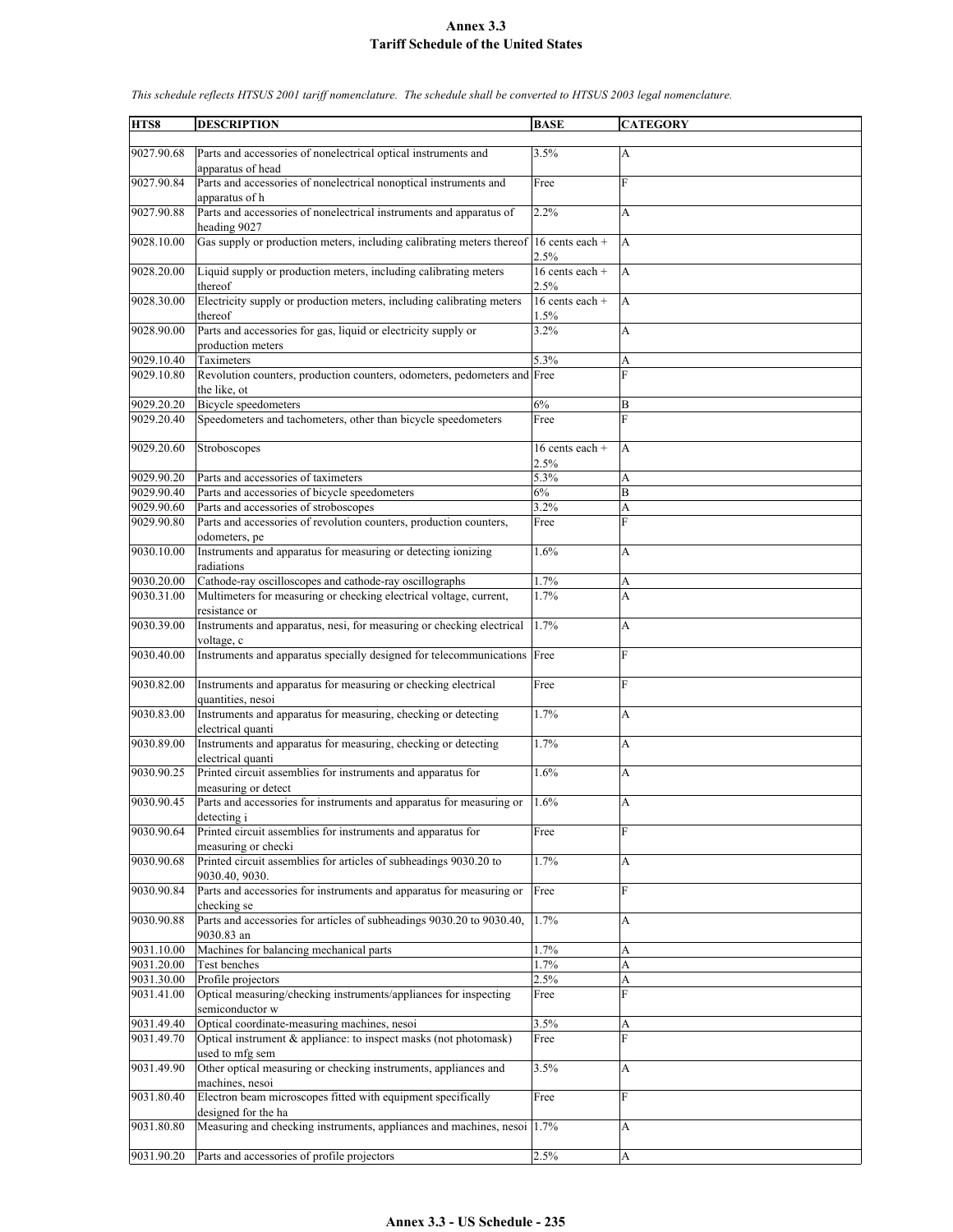| HTS8       | <b>DESCRIPTION</b>                                                                      | <b>BASE</b>                   | <b>CATEGORY</b> |
|------------|-----------------------------------------------------------------------------------------|-------------------------------|-----------------|
| 9031.90.45 | Bases and frames for the optical coordinate-measuring machines of<br>subheading 903     | 3.5%                          | A               |
| 9031.90.54 | Parts & accessories of measuring & checking optical instruments &                       | Free                          | $\mathbf{F}$    |
| 9031.90.58 | appliances of<br>Parts & accessories of measuring & checking optical instruments $\&$   | 3.5%                          | A               |
|            | appliances, ot                                                                          |                               |                 |
| 9031.90.70 | Parts and accessories of articles of subheading 9031.80.40                              | Free                          | F               |
| 9031.90.90 | Parts and accessories of measuring or checking instruments,<br>appliances and machi     | 1.7%                          | A               |
| 9032.10.00 | Automatic thermostats                                                                   | 1.7%                          | A               |
| 9032.20.00 | Automatic manostats                                                                     | 1.7%                          | A               |
| 9032.81.00 | Hydraulic and pneumatic automatic regulating or controlling<br>instruments and appa     | 1.6%                          | A               |
| 9032.89.20 | Automatic voltage and voltage-current regulators, designed for use in<br>$a\ 6, 12, o$  | 1.1%                          | A               |
| 9032.89.40 | Automatic voltage and voltage-current regulators, not designed for<br>use in a $6, 1$   | 1.7%                          | A               |
| 9032.89.60 | Automatic regulating or controlling instruments and apparatus, nesi                     | 1.7%                          | A               |
| 9032.90.20 | Parts and accessories of automatic voltage and voltage-current                          | 1.1%                          | A               |
|            | regulators design                                                                       |                               |                 |
| 9032.90.40 | Parts and accessories of automatic voltage and voltage-current<br>regulators, not d     | 1.7%                          | A               |
| 9032.90.60 | Parts and accessories for automatic regulating or controlling<br>instruments and ap     | 1.7%                          | A               |
| 9033.00.00 | Parts and accessories for machines, appliances, instruments or<br>apparatus of chap     | 4.4%                          | A               |
| 9101.11.40 | Wrist watches with cases of or clad with precious metal, electrically<br>operated.      | $51$ cents each +<br>6.25     | B               |
| 9101.11.80 | Wrist watches with cases of or clad with precious metal, electrically<br>operated.      | 87 cents each +<br>6.25       | $\mathbf C$     |
| 9101.12.20 | Straps/bands/bracelets of tex. mat. or base metal, whether or not gold-Free<br>or silve |                               | F               |
| 9101.12.40 | Straps, bands or bracelets, nesi, entered with wrist watches of<br>subheading 9101.     | Free                          | F               |
| 9101.12.80 | Wrist watches with cases of or clad with precious metal, electrically<br>operated.      | Free                          | $\mathbf{F}$    |
| 9101.19.40 | Wrist watches with cases of or clad with precious metal, electrically<br>operated.      | $41$ cents each +<br>$5\%$ o  | $\mathbf C$     |
| 9101.19.80 | Wrist watches with cases of or clad with precious metal, electrically<br>operated,      | $61$ cents each +<br>4.4%     | $\mathsf{C}$    |
| 9101.21.10 | Straps/bands/bracelets of tex. mat. or base metal, whether or not gold- 3.1%            |                               | A               |
|            | or silve                                                                                |                               |                 |
| 9101.21.30 | Straps, bands or bracelets, nesi, entered with wrist watches of<br>subheading 9101.     | 3.1%                          | A               |
| 9101.21.50 | Wrist watches with cases of or clad with precious metal, not<br>electrically operat     | Free                          | $\overline{F}$  |
| 9101.21.80 | Wrist watches with cases of or clad with precious metal, not<br>electrically operat     | $$1.61 each +$<br>$4.4\%$ on  | $\mathbf C$     |
| 9101.29.10 | Wrist watches with cases of or clad with precious metal, not<br>electrically operat     | 40 cents each +<br>$5\%$ o    | A               |
| 9101.29.20 | Wrist watches with cases of or clad with precious metal, not<br>electrically operat     | 61 cents each +<br>4.4%       | $\mathbf{A}$    |
| 9101.29.30 | Wrist watches with cases of or clad with precious metal, not                            | \$2.28 each + $5\%$ A         |                 |
|            | electrically operat                                                                     | on t                          |                 |
| 9101.29.40 | Wrist watches with cases of or clad with precious metal, not<br>electrically operat     | \$1.92 each + $5\%$ C<br>on t |                 |
| 9101.29.50 | Wrist watches with cases of or clad with precious metal, not<br>electrically operat     | 90 cents each +<br>4.4%       | A               |
| 9101.29.70 | Straps/bands/bracelets of tex. mat. or base metal, whether or not gold-                 | 3.1%                          | A               |
| 9101.29.80 | or silve<br>Straps, bands or bracelets, nesi, entered with wrist watches of             | 3.1%                          | А               |
| 9101.29.90 | subheading 9101.<br>Wrist watches with cases of or clad with precious metal, not        | Free                          | $\mathbf{F}$    |
|            | electrically operat                                                                     |                               |                 |
| 9101.91.20 | Watches (excl. wrist watches) with cases of or clad with precious<br>metal, electri     | Free                          | F               |
| 9101.91.40 | Watches (excl. wrist watches) with cases of or clad with precious<br>metal, electri     | Free                          | F               |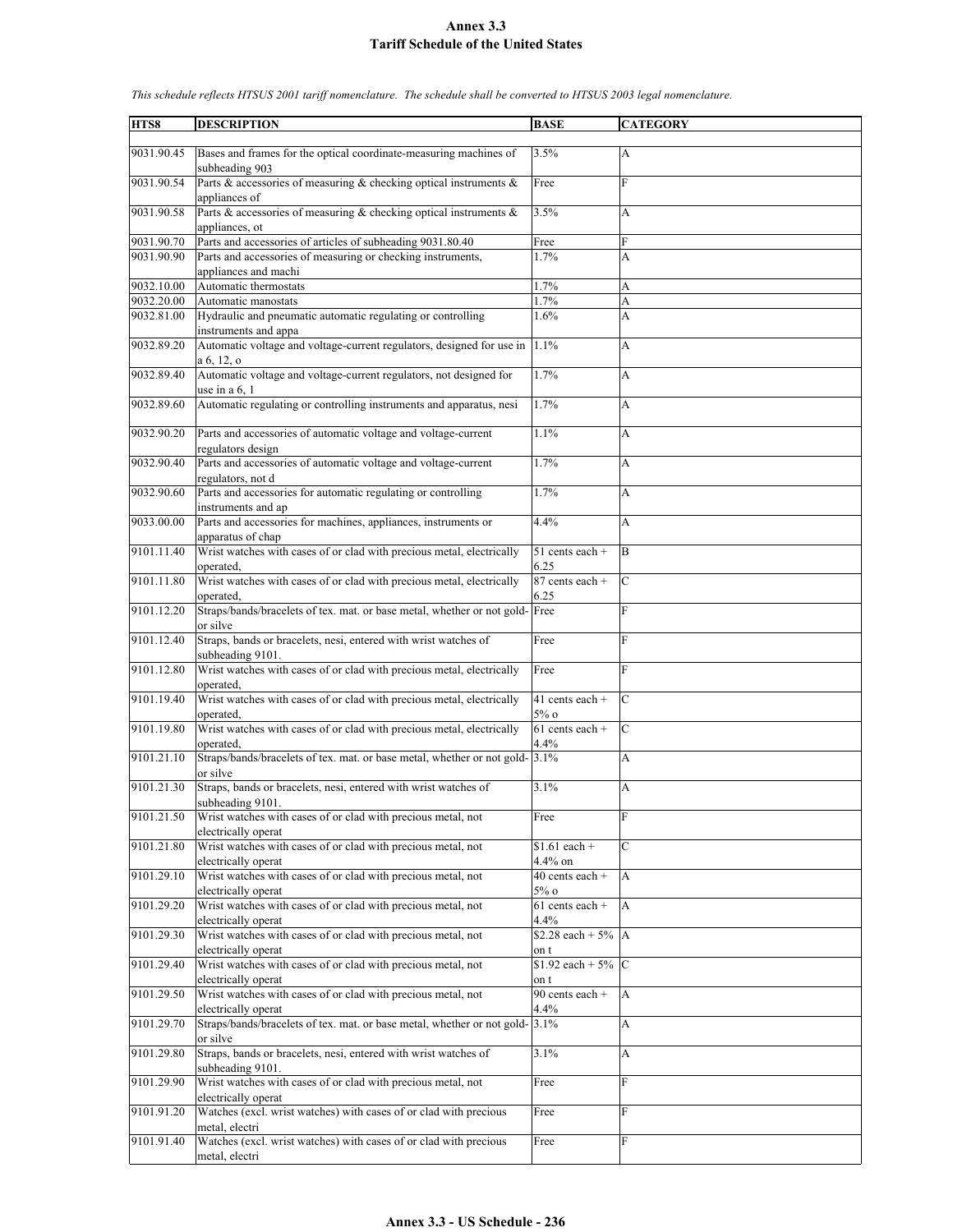| HTS8       | <b>DESCRIPTION</b>                                                                                   | <b>BASE</b>                  | <b>CATEGORY</b> |
|------------|------------------------------------------------------------------------------------------------------|------------------------------|-----------------|
| 9101.91.80 | Watches (excl. wrist watches) with cases of or clad with precious                                    | Free                         | F               |
|            | metal, electri                                                                                       |                              |                 |
| 9101.99.20 | Watches (excl. wrist watches) with cases of or clad with precious                                    | Free                         | F               |
|            | metal, not ele                                                                                       | 98 cents each +              |                 |
| 9101.99.40 | Watches (excl. wrist watches) with cases of or clad with precious<br>metal, not ele                  | 3%o                          | А               |
| 9101.99.60 | Watches (excl. wrist watches) with cases of or clad with precious                                    | Free                         | F               |
|            | metal, not ele                                                                                       |                              | F               |
| 9101.99.80 | Watches (excl. wrist watches) with cases of or clad with precious<br>metal, not ele                  | Free                         |                 |
| 9102.11.10 | Wrist watches nesoi, electrically operated, mechanical display only, 0-44 cents each +               |                              | $\mathcal{C}$   |
| 9102.11.25 | 1 iewel.<br>Wrist watches nesoi, electrically operated, mechanical display only, $0-40$ cents each + | $6\%$ o                      | $\mathcal{C}$   |
|            | 1 jewel,                                                                                             | 8.5%                         |                 |
| 9102.11.30 | Wrist watches nesoi, electrically operated, mechanical display only, 0-                              | 44 cents each +              | $\mathcal{C}$   |
| 9102.11.45 | 1 jewel,<br>Wrist watches nesoi, electrically operated, mechanical display only, 0-                  | $6\%$ o<br>$40$ cents each + | C               |
|            | 1 jewel,                                                                                             | 8.5%                         |                 |
| 9102.11.50 | Wrist watches nesoi, electrically operated, mechanical display only,                                 | 80 cents each +              | C               |
| 9102.11.65 | over 1 jewe<br>Wrist watches nesoi, electrically operated, mechanical display only,                  | $6\%$ o<br>76 cents each +   | $\mathcal{C}$   |
|            | over 1 jewe                                                                                          | 8.5%                         |                 |
| 9102.11.70 | Wrist watches nesoi, electrically operated, mechanical display only,                                 | 80 cents each +              | A               |
| 9102.11.95 | over 1 jewe<br>Wrist watches nesoi, electrically operated, mechanical display only,                  | $6\%$ o<br>76 cents each +   | B               |
|            | over 1 jewe                                                                                          | 8.5%                         |                 |
| 9102.12.20 | Straps/bands/bracelets of tex. mat. or base metal, whether or not gold- Free                         |                              | F               |
| 9102.12.40 | or silve<br>Straps, bands or bracelets, nesi, entered with wrist watches of                          | Free                         | F               |
|            | subheading 9102.                                                                                     |                              |                 |
| 9102.12.80 | Wrist watches nesoi, electrically operated, with opto-electronic                                     | Free                         | F               |
| 9102.19.20 | display only<br>Wrist watches nesoi, electrically operated, w/both optoelectronic &                  | 32 cents each +              | A               |
|            | mechanical d                                                                                         | 4.8%                         |                 |
| 9102.19.40 | Wrist watches nesoi, electrically operated, w/both optoelectronic &                                  | 32 cents each +              | A               |
| 9102.19.60 | mechanical d<br>Wrist watches nesoi, electrically operated, w/both optoelectronic &                  | 4.8%<br>57 cents each +      | A               |
|            | mechanical d                                                                                         | 4.5%                         |                 |
| 9102.19.80 | Wrist watches nesoi, electrically operated, w/both optoelectronic &                                  | 57 cents each +              | A               |
| 9102.21.10 | mechanical d<br>Wrist watches nesi, automatic winding, 0-1 jewel, watch band of                      | 4.5%<br>75 cents each $+$    | A               |
|            | textile material                                                                                     | $6\%$ o                      |                 |
| 9102.21.25 | Wrist watches nesi, automatic winding, 0-1 jewel, watch band not of                                  | 75 cents each +              | A               |
| 9102.21.30 | textile mate<br>Wrist watches nesi, automatic winding, 2-17 jewels, watch band of                    | $6\%$ o<br>$$1.75$ each +    | B               |
|            | textile materi                                                                                       | 4.8% on                      |                 |
| 9102.21.50 | Wrist watches nesi, automatic winding, 2-17 jewels, watch band not<br>of textile ma                  | $$1.75$ each +<br>4.8% on    | A               |
| 9102.21.70 | Wrist watches nesi, automatic winding, over 17 jewels, watch band of \$1.53 each +                   |                              | A               |
|            | textile mat                                                                                          | $4.2\%$ on                   |                 |
| 9102.21.90 | Wrist watches nesi, automatic winding, over 17 jewels, watch band<br>not of textile                  | $$1.53$ each +<br>$4.2\%$ on | A               |
| 9102.29.02 | Straps/bands/bracelets of tex. mat. or base metal, whether or not gold-                              | 14%                          | C               |
|            | or silve                                                                                             |                              |                 |
| 9102.29.04 | Wrist watches nesoi, not electrically operated, not autowind, 0-1<br>jewel, entered                  | 40 cents each +<br>$6\%$ o   | A               |
| 9102.29.10 | Wrist watches nesoi, not electrically operated, not automatic winding,                               | 40 cents each +              | A               |
| 9102.29.15 | $0-1$ jewel<br>Wrist watches nesoi, not electrically operated, not automatic winding,                | $6\%$ o<br>58 cents each +   | B               |
|            | 2-7 jewel                                                                                            | 4.6%                         |                 |
| 9102.29.20 | Wrist watches nesoi, not electrically operated, not automatic winding,                               | 56 cents each +              | A               |
| 9102.29.25 | 2-7 jewel<br>Wrist watches nesoi, not electrically operated, n/autowind, 8-17                        | 4.4%<br>$$2.19$ each +       | C               |
|            | jewels, mymt n/                                                                                      | 4.8% on                      |                 |
| 9102.29.30 | Wrist watches nesoi, not electrically operated, not automatic winding,                               | $$2.19$ each +               | A               |
| 9102.29.35 | 8-17 jewe<br>Wrist watches nesoi, not electrically operated, n/autowinding, 8-17                     | 4.8% on<br>$$1.61$ each +    | B               |
|            | jewel, mvmt                                                                                          | $4.2\%$ on                   |                 |
| 9102.29.40 | Wrist watches nesoi, not electrically operated, n/autowinding, 8-17                                  | $$1.83$ each +               | C               |
|            | jewel, mymt                                                                                          | 4.8% on                      |                 |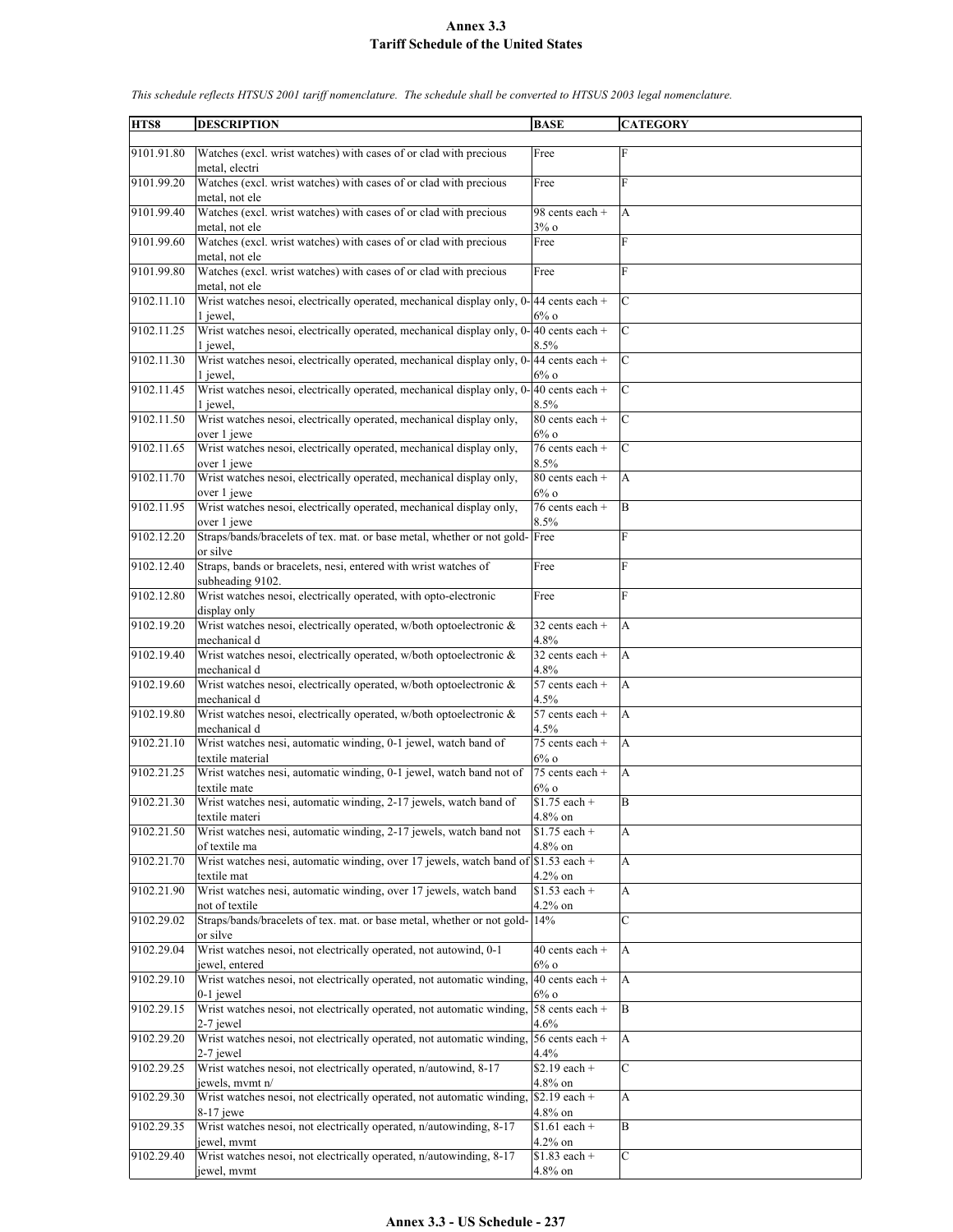| HTS8       | <b>DESCRIPTION</b>                                                                                   | <b>BASE</b>                   | <b>CATEGORY</b> |
|------------|------------------------------------------------------------------------------------------------------|-------------------------------|-----------------|
|            |                                                                                                      |                               |                 |
| 9102.29.45 | Wrist watches nesoi, not electrically operated, not auto winding, 8-17   93 cents each +             |                               | $\overline{A}$  |
|            | jewels, m                                                                                            | 4.8%                          |                 |
| 9102.29.50 | Wrist watches nesoi, not electrically operated, not auto winding, 8-17<br>jewels, m                  | 93 cents each +<br>4.8%       | A               |
| 9102.29.55 | Wrist watches nesoi, not electrically operated, not automatic winding,                               | $$1.55$ each +                | А               |
|            | over 17 i                                                                                            | $4.2\%$ on                    |                 |
| 9102.29.60 | Wrist watches nesoi, not electrically operated, not automatic winding,                               | $$1.75$ each +                | A               |
|            | over 17 j                                                                                            | 4.8% on                       |                 |
| 9102.91.20 | Watches (excl. wrist watches) nesoi, electrically operated, with opto-                               | 3.9% on the                   | A               |
| 9102.91.40 | electronic<br>Watches (excl. wrist watches) nesoi, electrically operated, with 0-1                   | movement<br>$40$ cents each + | $\mathcal{C}$   |
|            | jewel in th                                                                                          | $6\%$ o                       |                 |
| 9102.91.80 | Watches (excl. wrist watches) nesoi, electrically operated, with over 1                              | 76 cents each +               | B               |
|            | jewel in                                                                                             | $6\%$ o                       |                 |
| 9102.99.20 | Watches (excl. wrist watches) nesoi, not electrically operated, with 0-                              | $20$ cents each +             | A               |
| 9102.99.40 | 7 jewels<br>Watches (excl. wrist watches) nesoi, not electrically operated, with 8-                  | $3\%$ o<br>92 cents each +    | A               |
|            | 17 jewels                                                                                            | $3\%$ o                       |                 |
| 9102.99.60 | Watches (excl. wrist watches) nesoi, not electrically operated, with 8-                              | \$1.16 each + $6\%$           | $\overline{A}$  |
|            | 17 iewels                                                                                            | on t                          |                 |
| 9102.99.80 | Watches (excl. wrist watches) nesoi, not electrically operated, having                               | \$2.19 each + $6\%$   A       |                 |
| 9103.10.20 | over 17 j<br>Clocks with watch movements, excluding clocks of heading 9104,                          | on t<br>$2.6\%$ on the        | A               |
|            | electrically oper                                                                                    | movement                      |                 |
| 9103.10.40 | Clocks with watch movements, excluding clocks of heading 9104,                                       | 24 cents each +               | B               |
|            | electrically oper                                                                                    | 4.5%                          |                 |
| 9103.10.80 | Clocks with watch movements, excluding clocks of heading 9104,                                       | 48 cents each +               | B               |
|            | electrically oper                                                                                    | 4.6%                          |                 |
| 9103.90.00 | Clocks with watch movements, excluding clocks of heading 9104, not 24 cents each +<br>electrically   | 4.6%                          | $\overline{B}$  |
| 9104.00.05 | Instrument panel clocks for vehicles, air/spacecraft, vessels, clock                                 | $2.6\%$ on the                | А               |
|            | movement ov                                                                                          | movement                      |                 |
| 9104.00.10 | Instrument panel clocks for veh., air/spacecraft, vessels, clock mvmt                                | 20 cents each +               | $\mathcal{C}$   |
|            | over 50 mm                                                                                           | 4.3%                          | $\mathbf C$     |
| 9104.00.20 | Instrument panel clocks for vehicles, air/spacecraft, vessels, w/clock<br>movement                   | $30$ cents each +<br>6.4%     |                 |
| 9104.00.25 | Instrument panel clocks for vehicles, air/spacecraft, vessels, w/clock                               | 3.9% on the                   | A               |
|            | movement                                                                                             | movement                      |                 |
| 9104.00.30 | Instrument panel clocks for vehicles, air/spacecraft, vessels, w/clock                               | 30 cents each +               | A               |
| 9104.00.40 | mymt ov 50<br>Instrument panel clocks for vehicles, air/spacecraft, vessels, w/clock                 | 4.3%<br>30 cents each $+$     | A               |
|            | movement o                                                                                           | 4.3%                          |                 |
| 9104.00.45 | Instrument panel clocks for vehicles, air/spacecraft, vessels, w/watch                               | $2.6\%$ on the                | A               |
|            | or clock m                                                                                           | movement                      |                 |
| 9104.00.50 | Instrument panel clocks for vehicles, air/spacecraft, vessels, w/watch                               | 20 cents each +               | A               |
|            | or clock<br>Instrument panel clocks for vehicles, air/spacecraft or vessels, w/clock 19 cents each + | 4.6%                          |                 |
| 9104.00.60 | or watc                                                                                              | 4.5%                          | $\mathbf{A}$    |
| 9105.11.40 | Alarm clocks nesoi, electrically operated, with opto-electronic display                              | 3.9% on the                   | A               |
|            | only                                                                                                 | movement                      |                 |
| 9105.11.80 | Alarm clocks nesoi, electrically operated, other than with opto-                                     | 30 cents each +               | $\mathcal{C}$   |
|            | electronic displ                                                                                     | 6.9%                          |                 |
| 9105.19.10 | Alarm clocks nesoi, not electrically operated, movement measuring<br>not over 50 mm                  | 30 cents each +<br>6.9%       | A               |
| 9105.19.20 | Alarm clocks nesoi, not electrically operated, movement measuring                                    | $60$ cents each +             | A               |
|            | $n/o$ 50 mm, des                                                                                     | 6.9%                          |                 |
| 9105.19.30 | Alarm clocks nesoi, not electrically operated, movement measuring                                    | 43 cents each +               | A               |
|            | $n$ /o 50 mm, des                                                                                    | 2.8                           |                 |
| 9105.19.40 | Alarm clocks nesoi, not electrically operated, movement measuring<br>over 50 mm in                   | 15 cents each +<br>6.4%       | A               |
| 9105.19.50 | Alarm clocks nesoi, not electrically operated, movement measuring                                    | 23 cents each $+$             | $\mathbf{A}$    |
|            | over 50 mm in                                                                                        | 3.2%                          |                 |
| 9105.21.40 | Wall clocks nesoi, electrically operated, with opto-electronic display                               | $3.9\%$ on the                | A               |
|            | only                                                                                                 | movement                      |                 |
| 9105.21.80 | Wall clocks nesoi, electrically operated, other than with opto-<br>electronic displa                 | 30 cents each +<br>6.9%       | B               |
| 9105.29.10 | Wall clocks nesoi, not electrically operated, mvmt measuring n/o 50                                  | $20$ cents each +             | A               |
|            | mm, not desi                                                                                         | 4.6%                          |                 |
| 9105.29.20 | Wall clocks nesoi, not electrically operated, mvmt measuring n/o 50                                  | 40 cents each +               | A               |
|            | $mm, 0-1$ jewe                                                                                       | $4.6\%$                       |                 |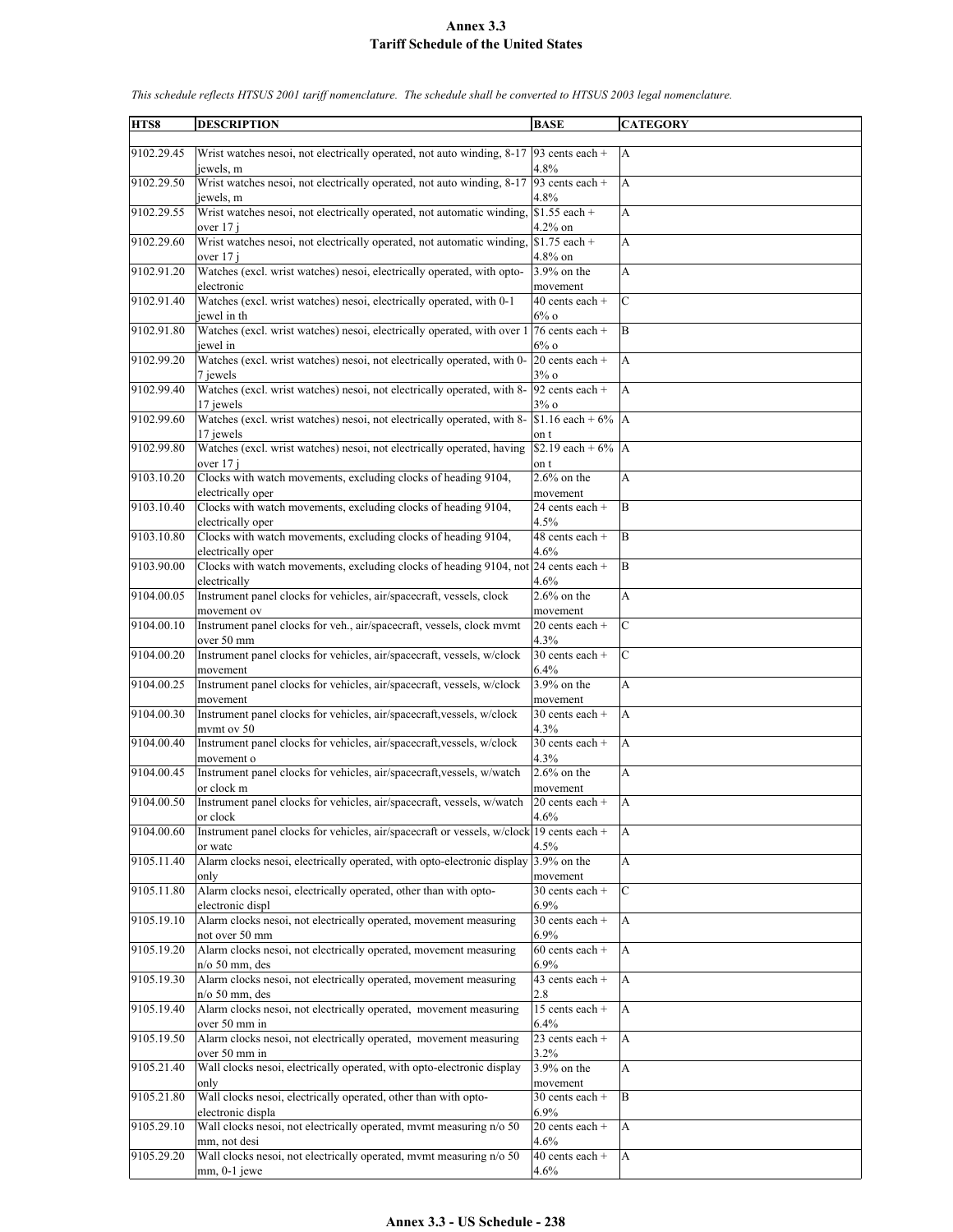| HTS8       | <b>DESCRIPTION</b>                                                                        | <b>BASE</b>                          | <b>CATEGORY</b> |
|------------|-------------------------------------------------------------------------------------------|--------------------------------------|-----------------|
|            |                                                                                           |                                      |                 |
| 9105.29.30 | Wall clocks nesoi, not electrically operated, mymt measuring n/o 50                       | 57 cents each +                      | A               |
|            | mm, ov 1 jew                                                                              | 3.7                                  |                 |
| 9105.29.40 | Wall clocks nesoi, not electrically operated, movement measuring                          | $\overline{15}$ cents each +         | $\mathcal{C}$   |
| 9105.29.50 | over 50 mm in w<br>Wall clocks nesoi, not electrically operated, movement measuring       | 6.4%<br>$30$ cents each +            | A               |
|            | over 50 mm in w                                                                           | 4.3%                                 |                 |
| 9105.91.40 | Clocks nesoi, electrically operated, with opto-electronic display only                    | 3.9% on the                          | A               |
|            |                                                                                           | movement                             |                 |
| 9105.91.80 | Clocks nesoi, electrically operated, other than with opto-electronic                      | $30$ cents each +                    | A               |
|            | display onl                                                                               | 6.9%                                 |                 |
| 9105.99.10 | Standard marine chronometers nesi, having spring-detent                                   | 17 cents each +                      | A               |
| 9105.99.20 | escapements<br>Clocks nesoi, not electrically operated, mvmt not over 50 mm in            | 2.5%<br>Free                         | F               |
|            | width or diamete                                                                          |                                      |                 |
| 9105.99.30 | Clocks nesoi, not electrically operated, mvmt not over 50 mm in                           | Free                                 | F               |
|            | width or diamete                                                                          |                                      |                 |
| 9105.99.40 | Clocks nesoi, not electrically operated, mvmt not over 50 mm in                           | Free                                 | F               |
|            | width or diamete                                                                          |                                      |                 |
| 9105.99.50 | Clocks nesoi, not electrically operated, movement measuring over 50                       | $7.5$ cents each +                   | A               |
| 9105.99.60 | mm in width<br>Clocks nesoi, not electrically operated, movement measuring over 50        | 3.2<br>$23$ cents each +             | A               |
|            | mm in width                                                                               | 3.2%                                 |                 |
| 9106.10.00 | Time registers; time recorders                                                            | 36 cents each +                      | B               |
|            |                                                                                           | 5.6%                                 |                 |
| 9106.20.00 | Parking meters                                                                            | $36$ cents each +                    | B               |
|            |                                                                                           | 5.6%                                 |                 |
| 9106.90.40 | Time locks valued over \$10 each                                                          | 36 cents each +                      | A               |
| 9106.90.55 |                                                                                           | 5.6%<br>3.9% on the                  |                 |
|            | Apparatus for meas., recording or indicating time intervals, w/watch<br>or clock mv       | apparatu                             | A               |
| 9106.90.65 | Other apparatus for meas., recording or otherwise indicating time                         | 15 cents each +                      | A               |
|            | intervals, w/w                                                                            | 2.3%                                 |                 |
| 9106.90.75 | Apparatus for meas., recording or indicating time intervals, w/watch                      | 3.9%                                 | A               |
|            | or clock mv                                                                               |                                      |                 |
| 9106.90.85 | Time of day recording apparatus $\&$ apparatus for measuring,                             | 15 cents each +                      | B               |
| 9107.00.40 | detecting, recording<br>Time switches with clock or watch movements or with synchronous   | 2.3%<br>15 cents each +              | A               |
|            | motor, valued no                                                                          | $4% +$                               |                 |
| 9107.00.80 | Time switches with clock or watch movements or with synchronous                           | $45$ cents each +                    | B               |
|            | motor, valued ov                                                                          | 6.4%                                 |                 |
| 9108.11.40 | Watch movements, complete and assembled, electrically operated,                           | 36 cents each +                      | C               |
|            | with mechanical                                                                           | 5.3%                                 |                 |
| 9108.11.80 | Watch movements, complete and assembled, electrically operated,<br>with mechanical        | $\overline{72}$ cents each +<br>5.3% | A               |
| 9108.12.00 | Watch movements, complete and assembled, electrically operated,                           | $3.1\%$ on the                       | A               |
|            | with opto-electr                                                                          | movement                             |                 |
| 9108.19.40 | Watch movements, complete and assembled, electrically operated,                           | 28 cents each +                      | B               |
|            | w/both optoelect                                                                          | $4.2\%$                              |                 |
| 9108.19.80 | Watch movements, complete and assembled, electrically operated,                           | 53 cents each +                      | B               |
| 9108.20.40 | w/both optoelect<br>Watch movements, complete and assembled, with automatic winding, Free | 3.9%                                 | F               |
|            | over 17 jewels                                                                            |                                      |                 |
| 9108.20.80 | Watch movements, complete and assembled, with automatic winding, Free                     |                                      | F               |
|            | 17 jewels or le                                                                           |                                      |                 |
| 9108.91.10 | Watch movements, complete and assembled, nesi, measuring 33.8                             | 29 cents each                        | A               |
|            | $mm$ or less, 0-1 je                                                                      |                                      |                 |
| 9108.91.20 | Watch movements, complete and assembled, nesi, measuring 33.8<br>mm or less, 2-7 je       | 57 cents each                        | A               |
| 9108.91.30 | Watch movements, complete and assembled, nesi, measuring not over \$2.16 each             |                                      | $\mathcal{C}$   |
|            | 15.2 mm, 8-17                                                                             |                                      |                 |
| 9108.91.40 | Watch movements, complete and assembled, nesi, measuring over                             | \$1.80 each                          | $\mathbf C$     |
|            | 15.2 mm but not ov                                                                        |                                      |                 |
| 9108.91.50 | Watch movements, complete and assembled, nesi, measuring 33.8                             | 90 cents each                        | A               |
|            | $mm$ or less, 8-17 j                                                                      |                                      | B               |
| 9108.91.60 | Watch movements, complete and assembled, nesi, measuring 33.8<br>mm or less, over 1       | \$1.50 each                          |                 |
| 9108.99.20 | Watch movements, complete and assembled, nesi, measuring over                             | 25 cents each                        | А               |
|            | 33.8 mm, 0-7 jewel                                                                        |                                      |                 |
| 9108.99.40 | Watch movements, complete and assembled, nesi, measuring over                             | \$1.44 each                          | C               |
|            | 33.8 mm, 8-17 jewe                                                                        |                                      |                 |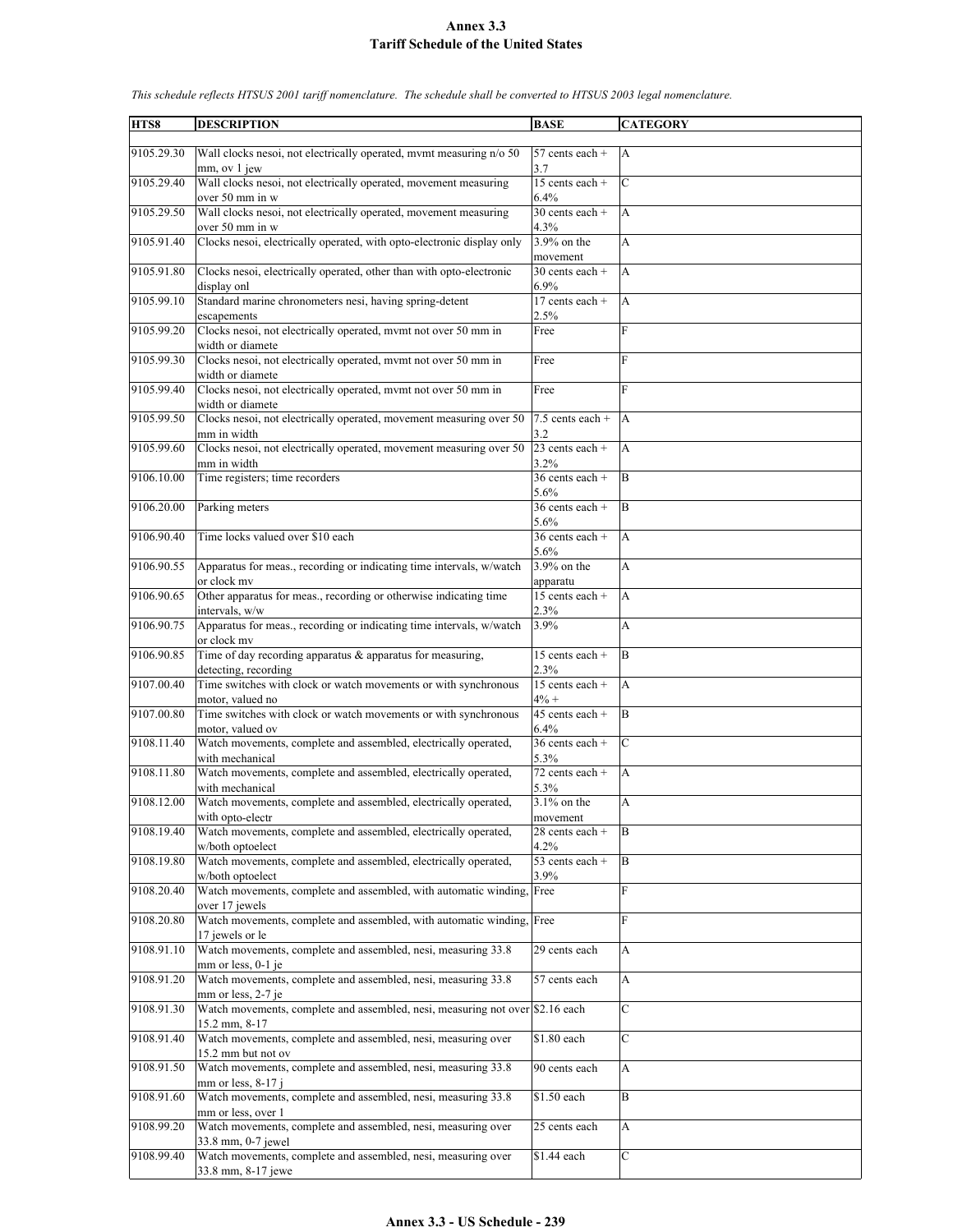| HTS8       | <b>DESCRIPTION</b>                                                                                | <b>BASE</b>                 | <b>CATEGORY</b> |
|------------|---------------------------------------------------------------------------------------------------|-----------------------------|-----------------|
| 9108.99.60 | Watch movements, complete and assembled, nesi, measuring over                                     | Free                        | F               |
|            | 33.8 mm, 8-17 jewe                                                                                |                             |                 |
| 9108.99.80 | Watch movements, complete and assembled, nesi, measuring over<br>33.8 mm, over 17 i               | \$1.72 each                 | A               |
| 9109.11.10 | Alarm clock movements, complete and assembled, electrically<br>operated, with opto-               | 3.9% on the<br>movement     | A               |
| 9109.11.20 | Alarm clock movements, complete and assembled, electrically                                       | $30$ cents each +           | $\overline{A}$  |
|            | operated, with displ                                                                              | 5.3%                        |                 |
| 9109.11.40 | Alarm clock movements, complete and assembled, electrically<br>operated, with displ               | $7.5$ cents each +<br>3.2   | B               |
| 9109.11.60 | Alarm clock movements, complete and assembled, electrically<br>operated, with displ               | 22 cents each +<br>3.2%     | B               |
| 9109.19.10 | Clock movements nesoi, complete and assembled, electrically<br>operated, with opto-               | $3.9\%$ on the<br>movement  | A               |
| 9109.19.20 | Clock movements nesoi, complete and assembled, electrically                                       | 20 cents each +             | $\overline{A}$  |
|            | operated, with displ                                                                              | 3.5%                        |                 |
| 9109.19.40 | Clock movements nesoi, complete and assembled, electrically<br>operated, with displ               | 12 cents each +<br>5.1%     | $\mathcal{C}$   |
| 9109.19.60 | Clock movements nesoi, complete and assembled, electrically<br>operated, with displ               | $30$ cents each +<br>4.3%   | B               |
| 9109.90.20 | Clock movements, complete and assembled, not electrically operated, 20 cents each<br>measuring no |                             | B               |
| 9109.90.40 | Clock movements, complete and assembled, not electrically operated,                               | $15$ cents each +           | $\mathbf C$     |
| 9109.90.60 | measuring ov<br>Clock movements, complete and assembled, not electrically operated,               | 6.4%<br>$30$ cents each +   | A               |
| 9110.11.00 | measuring ov<br>Complete watch movements, unassembled or partly assembled                         | 4.3%<br>The rate            | $\mathcal{C}$   |
|            | (movement sets)                                                                                   | applicable                  |                 |
| 9110.12.00 | Incomplete watch movements, assembled                                                             | 9%                          | B               |
| 9110.19.00 | Rough watch movements                                                                             | 9%                          | B               |
| 9110.90.20 | Complete clock movements, unassembled or partly assembled                                         | The rate                    | B               |
| 9110.90.40 | (movement sets)<br>Incomplete clock movements consisting of 2 or more pieces or parts             | applicable<br>$4.3\% + 1.7$ | A               |
|            | fastened or j                                                                                     | cents/jew                   |                 |
| 9110.90.60 | Incomplete clock movements, nesi                                                                  | 4.2%                        | A               |
| 9111.10.00 | Watch cases of precious metal or of metal clad with precious metal                                | 12 cents each +<br>4.8%     | A               |
| 9111.20.20 | Watch cases of gold- or silver-plated base metal                                                  | 7 cents each +<br>5.4%      | <sub>B</sub>    |
| 9111.20.40 | Watch cases of base metal not gold- or silver-plated                                              | $3.6$ cents each +<br>7.6   | B               |
| 9111.80.00 | Watch cases, not of precious metal, of metal clad with precious metal<br>or of base               | $3.6$ cents each +<br>7.6   | $\mathcal{C}$   |
| 9111.90.40 | Parts of watch cases, of precious metal or of metal clad with precious<br>metal                   | 6.4%                        | B               |
| 9111.90.50 | Bezels, backs and centers, of watch cases, not of precious metal or of<br>metal cla               | $1.6$ cents each +<br>6.8   | B               |
| 9111.90.70 | Parts of watch cases, other than bezels, backs and centers, not of                                | 6.4%                        | B               |
| 9112.10.00 | precious meta<br>Clock cases and cases of a similar type for other goods of chapter 91,           | 3.5%                        | A               |
| 9112.80.00 | of metal<br>Clock cases and cases of a similar type for other goods of chapter 91,                | 5.5%                        | A               |
| 9112.90.00 | other tha<br>Parts of clock cases and cases of a similar type for other goods of                  | 5.5%                        | A               |
| 9113.10.00 | chapter 91<br>Watch straps, watch bands and watch bracelets, of precious metal or                 | 4.5%                        | A               |
| 9113.20.20 | of metal cla<br>Watch straps, watch bands and watch bracelets of base metal, whether 11.2%        |                             | A               |
|            | or not gold                                                                                       |                             |                 |
| 9113.20.40 | Watch straps, watch bands and watch bracelets of base metal, whether 11.2%<br>or not gold         |                             | C               |
| 9113.20.60 | Parts of watch bracelet of base metal, whether or not gold- or silver-<br>plated, va              | 8.8%                        | A               |
| 9113.20.90 | Parts of watch bracelets of base metal, whether or not gold- or silver-<br>plated, v              | 8.8%                        | A               |
| 9113.90.40 | Watch straps, watch bands and watch bracelets, of textile material,<br>and parts th               | 7.2%                        | B               |
| 9113.90.80 | Watch straps, watch bands and watch bracelets, other than of precious 1.8%                        |                             | A               |
| 9114.10.40 | metal, bas<br>Springs, including hair-springs, for watches                                        | 7.3%                        | B               |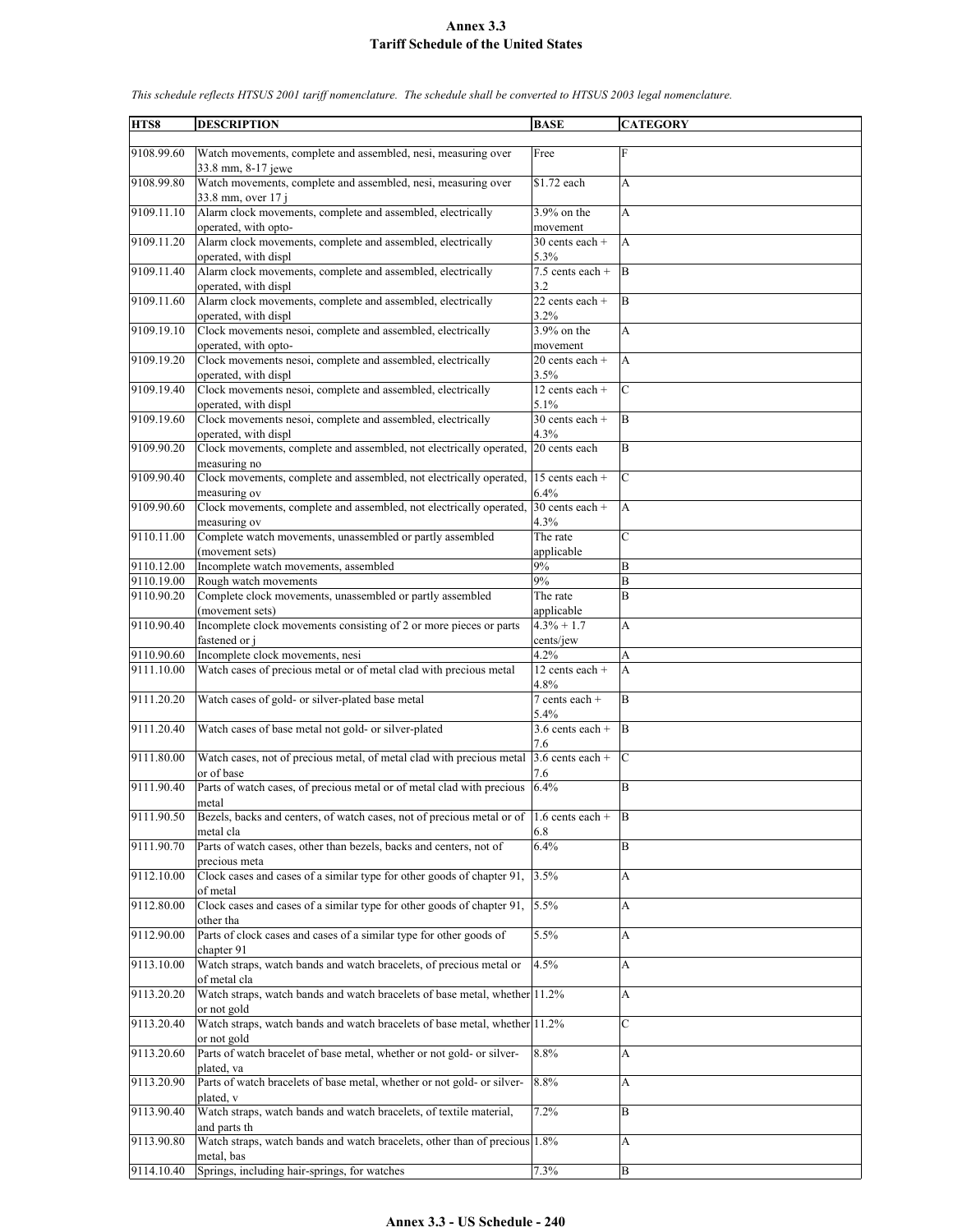**HTS8 DESCRIPTION BASE CATEGORY** 9114.10.80 Springs, including hair-springs, for clocks 4.2% 9114.20.00 Jewels for watches and clocks Free 9114.30.40 Dials for watches and clocks, not exceeding 50 mm in width  $0.4$  cents each + 7.2 B 9114.30.80 Dials for watches and clocks, exceeding 50 mm in width  $4.4\%$  A 9114.40.20 Watch movement bottom or pillar plates or their equivalent 12 cents each A 9114.40.40 Any plate, or set of plates, suitable for assembling thereon a clock movement 10 cents each B 9114.40.60 Plates and bridges for watches, nesi 7.3% B 9114.40.80 Plates and bridges for clocks, nesi 4.2% A 9114.90.15 Assemblies and subassemblies for watch movements consisting of 2 or more pieces 7.2% B 9114.90.30 Assemblies and subassemblies for clock movements consisting of 2 or  $6\% + 2.3$ more pieces cents/jewel B 9114.90.40 Watch parts, nesi 8.8% B 9114.90.50 Clock parts, nesi 4.2% A 9201.10.00 Keyboard stringed musical instruments, o/than w/elect. sound or ampl., upright p 4.7% A 9201.20.00 Keyboard stringed musical instruments, o/than w/elect. sound or ampl., grand pia 4.7% A 9201.90.00 Keybd string. musical instru., o/than w/elect. sound or ampl., pianos (incl. pla 3.5% A 9202.10.00 String musical instruments, o/than w/elect. sound or ampl., played with a bow 3.2% A 9202.90.20 String musical instruments, o/than w/elect. sound or ampl., guitars, valued not 4.5% A 9202.90.40 String musical instruments, o/than w/elect. sound or ampl., guitars, valued over 8.7% A 9202.90.60 String musical instruments (o/than guitars or instruments played with a bow), o/ 4.6% A 9203.00.40 Keyboard musical instruments, o/than w/elect. sound or ampl., pipe organs Free F 9203.00.80 Keyboard musical instruments, o/than w/elect. sound or ampl., harmoniums and sim 2.7% A 9204.10.40 Piano accordions, o/than w/elect. sound or ampl. Free Free 9204.10.80 Accordions (o/than piano accordions) and similar instruments, o/than w/elect. so 2.6% A 9204.20.00 Mouth organs Free 9205.10.00 Wind musical instruments, o/than w/elect. sound or ampl., brass-wind instruments 2.9% A 9205.90.20 Wind musical instruments, o/than w/elect. sound or ampl., bagpipes Free F 9205.90.40 Wind musical instruments, o/than w/elect. sound or ampl., woodwind instruments ( 4.9% A 9205.90.60 Wind musical instruments (o/than brass-wind or woodwind) nesoi, o/than w/elect. Free F 9206.00.20 Percussion musical instruments, o/than w/elect. sound or ampl., drums 4.8% A 9206.00.40 Percussion musical instruments, o/than w/elect. sound or ampl., cymbals Free F 9206.00.60 Percussion musical instruments, o/than w/elect. sound or ampl., sets of tuned be Free F 9206.00.80 Percussion musical instruments (o/than drums, cymbals, chimes, peals or carillon 5.3% A 9207.10.00 Keyboard musical instruments (o/than accordions), the sound of which is produced  $5.4\%$  A 9207.90.00 Musical instruments (o/than keyboard except accordions) nesoi, the sound of whic  $5\%$  A 9208.10.00 Music boxes 3.2% 9208.90.00 Musical instruments nesoi in chapter 92; decoy calls; whistles, and o/mouth-blow 5.3% A 9209.10.00 Metronomes, tuning forks and pitch pipes of all kinds Free 9209.20.00 Mechanisms for music boxes Free 9209.30.00 Strings for musical instruments Free 9209.91.40 Tuning pins for pianos Free F 9209.91.80 Parts & access. for pianos (o/than tuning pins and strings) nesoi  $4.2\%$  A 9209.92.20 Mutes, collapsible musical instru. stands, & music holders for attachment to ins 3.9% A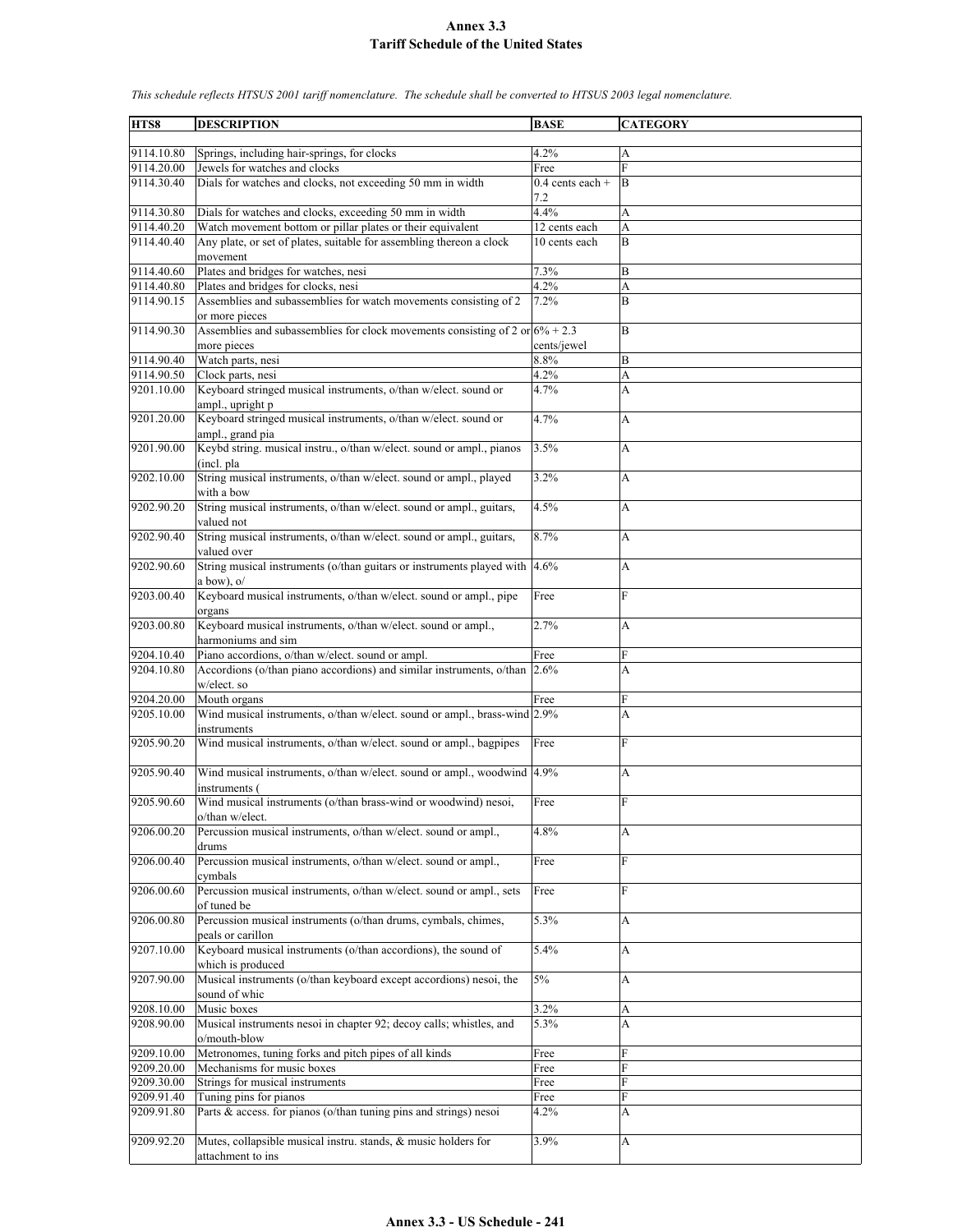| HTS8       | <b>DESCRIPTION</b>                                                                    | <b>BASE</b>     | <b>CATEGORY</b> |
|------------|---------------------------------------------------------------------------------------|-----------------|-----------------|
|            |                                                                                       |                 |                 |
| 9209.92.40 | Tuning pins for stringed musical instruments of heading 9202                          | 10 cents/1,000  | $\overline{A}$  |
|            |                                                                                       | pins            |                 |
| 9209.92.60 | Bows, parts of bows, bow hair, chin rests and other parts and                         | Free            | F               |
|            | accessories for st                                                                    |                 |                 |
| 9209.92.80 | Parts & access. nesoi, for stringed musical instruments of heading                    | 4.6%            | A               |
|            | 9202                                                                                  |                 |                 |
| 9209.93.40 | Parts & access. nesoi, for pipe organs                                                | Free            | F               |
| 9209.93.80 | Parts & access. nesoi, for harmoniums and similar keyboard                            | 2.7%            | A               |
|            | instruments with free                                                                 |                 |                 |
| 9209.94.40 | Collapsible musical instrument stands, for the instruments w/elect                    | 5.7%            | A               |
| 9209.94.80 | sound or ampl<br>Parts & access. nesoi, for the musical instruments w/elect. sound or |                 |                 |
|            | ampl. of he                                                                           | 2.7%            | A               |
| 9209.99.10 | Mutes nesoi; pedals, dampers $\&$ spurs for drums; pedals $\&$ holders for 5.7%       |                 | A               |
|            | cymbals; mu                                                                           |                 |                 |
| 9209.99.20 | Parts & access. nesoi, for bagpipes                                                   | Free            | F               |
| 9209.99.40 | Parts & access. nesoi, for woodwind and brass-wind musical                            | Free            | F               |
|            | instruments                                                                           |                 |                 |
| 9209.99.60 | Parts & access. (o/than mechanisms) nesoi, for music boxes                            | Free            | F               |
| 9209.99.80 | Parts & access. nesoi, for musical instruments, nesoi                                 | 5.3%            | A               |
| 9301.00.30 | Rifles, military                                                                      | $4.7\%$ on the  | $\overline{A}$  |
|            |                                                                                       | value of        |                 |
| 9301.00.60 | Shotguns, military                                                                    | 2.6%            | A               |
| 9301.00.90 | Military weapons (o/than revolvers, pistols, rifles, & shotguns and                   | Free            | F               |
|            | arms of head                                                                          |                 |                 |
| 9302.00.00 | Revolvers and pistols (o/than of heading 9303 or 9304)                                | 14 cents each + | A               |
|            |                                                                                       | 3%              |                 |
| 9303.10.00 | Muzzle-loading firearms                                                               | Free            | F               |
| 9303.20.00 | Shotguns (incl. comb. shotgun-rifles), for sport, hunting or target-                  | 2.6%            | A               |
|            | shooting                                                                              |                 |                 |
| 9303.30.40 | Rifles (o/than muzzle-loading), for sport, hunting or target-shootings,               | 3.8% on the     | A               |
|            | valued o                                                                              | value of        |                 |
| 9303.30.80 | Rifles (o/than muzzle-loading), for sport, hunting or target-shooting                 | $3.1\%$ on the  | A               |
|            | rifles, va                                                                            | value of        |                 |
| 9303.90.40 | Revolvers and pistols, designed to fire only blank cartridges or blank                | 4.2%            | A               |
|            | ammunitio                                                                             |                 |                 |
| 9303.90.80 | Firearms and similar devices that operate by the firing of an explosive Free          |                 | F               |
|            | charge,                                                                               |                 |                 |
| 9304.00.20 | Rifles that eject missiles by release of compressed air or gas, or by the 3.9%        |                 | A               |
|            | releas                                                                                |                 |                 |
| 9304.00.40 | Pistols & other guns (o/than rifles) that eject missiles by release of                | Free            | F               |
|            | comp. air                                                                             |                 |                 |
| 9304.00.60 | Arms (o/than those of heading 9307) nesoi                                             | 5.7%            | A               |
| 9305.10.20 | Parts and accessories nesoi, for revolvers or pistols of heading 9302                 | 4.2%            | A               |
|            |                                                                                       |                 |                 |
| 9305.10.40 | Parts and accessories nesoi, for revolvers or pistols designed to fire                | 4.2%            | A               |
| 9305.10.60 | only blan<br>Parts and accessories nesoi, for muzzle-loading revolvers and pistols    | Free            | ${\bf F}$       |
|            |                                                                                       |                 |                 |
| 9305.10.80 | Parts and accessories nesoi, for revolvers or pistols nesoi                           |                 | F               |
| 9305.21.40 | Barrels for muzzle-loading shotguns of heading 9303                                   | Free<br>Free    | F               |
| 9305.21.80 | Barrels for sport, hunting & target shotguns shotguns (o/than muzzle-                 | Free            | F               |
|            | loading sho                                                                           |                 |                 |
| 9305.29.05 | Parts and accessories nesoi, for muzzle-loading shotguns or rifles of                 | Free            | F               |
|            | heading 93                                                                            |                 |                 |
| 9305.29.10 | Stocks, for sport, hunting & target shotguns shotguns (incl. comb.                    | Free            | F               |
|            | shotgun-rifle                                                                         |                 |                 |
| 9305.29.20 | Parts and accessories nesoi, for sport, hunting & target shotguns (incl. Free         |                 | F               |
|            | comb. s                                                                               |                 |                 |
| 9305.29.40 | Stocks, for sport, hunting & target rifles of heading 9303                            | 3.5%            | A               |
| 9305.29.50 | Parts and accessories nesoi, for sport, hunting & target rifles of                    | Free            | F               |
|            | headinng 9303                                                                         |                 |                 |
| 9305.90.10 | Parts and accessories nesoi, for military rifles of heading 9301                      | Free            | F               |
| 9305.90.20 | Parts and accessories nesoi, for military shotguns of heading 9301                    | Free            | F               |
|            |                                                                                       |                 |                 |
| 9305.90.30 | Parts and accessories nesoi, for military arms (o/than rifles &                       | Free            | F               |
|            | shotguns) of hea                                                                      |                 |                 |
| 9305.90.40 | Parts and accessories nesoi, for articles of heading 9303 (o/than                     | Free            | F               |
|            | shotguns or ri                                                                        |                 |                 |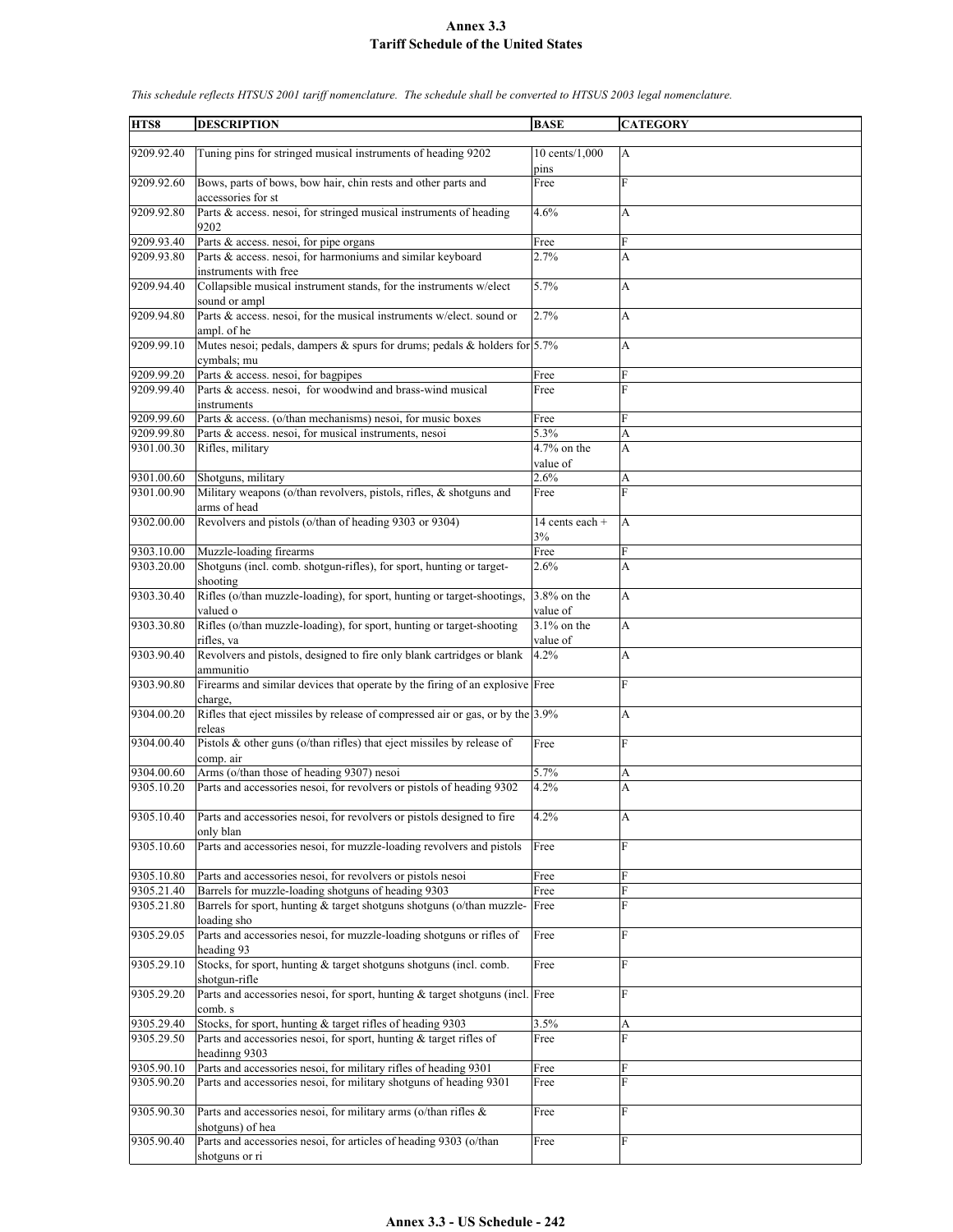**HTS8 DESCRIPTION BASE CATEGORY** 9305.90.50 Parts and accessories nesoi, for compress air/gas & pistols, rifles & similar ar 3.9% A 9305.90.60 Parts and accessories nesoi, for articles of headings 9301 to 9304 nesoi 2.9% A 9306.10.00 Cartridges and pts. thereof, for riveting or similar tools or for captivebolt h Free F 9306.21.00 Cartridges, for shotguns Free 9306.29.00 Parts of cartridges for shotguns; air gun pellets Free 9306.30.40 Cartridges nesoi and empty cartridge shells Free 9306.30.80 Parts of cartridges nesoi Free F 9306.90.00 Bombs, grenades, torpedoes, mines, missiles and similar munitions of Free F war and pts 9307.00.00 Swords, cutlasses, bayonets, lances and similar arms, parts thereof and scabbard 2.7% A 9401.10.40 Seats, of a kind used for aircraft, leather upholstered Free 9401.10.80 Seats, of a kind used for aircraft (o/than leather upholstered) Free 9401.20.00 Seats, of a kind used for motor vehicles Free F 9401.30.40 Seats nesoi, swivel w/variable height adjustment & w/wooden frame (o/than of hea Free F 9401.30.80 Seats nesoi, swivel w/variable height adjustment  $&$  other than w/wooden frame (o/ Free F 9401.40.00 Seats nesoi, convertible into beds (o/than garden seats or camping equip.) Free F 9401.50.00 Seats nesoi, of cane, osier, bamboo or similar materials Free 9401.61.20 Chairs nesoi, w/teak frames, upholstered Free 9401.61.40 Chairs nesoi, w/wooden frames (o/than teak), upholstered Free F Seats (o/than chairs) nesoi, w/wooden frames, upholstered Free Free 9401.69.20 Seats nesoi, of bent-wood Free 9401.69.40 Chairs nesoi, w/teak frames, not upholstered Free 9401.69.60 Chairs nesoi, w/wooden frames (o/than teak), not upholstered Free 9401.69.80 Seats (o/than chairs) nesoi, w/wooden frames, not upholstered Free 9401.71.00 Seats nesoi, w/metal frame (o/than of heading 9402), upholstered Free 9401.79.00 Seats nesoi, w/metal frame (o/than of heading 9402), not upholstered Free 9401.80.20 Seats nesoi, of reinforced or laminated plastics (o/than of heading 9402) Free F 9401.80.40 Seats nesoi, of rubber or plastics (o/than of reinforced or laminated plastics & Free F 9401.80.60 Seats nesoi, o/than of wood, or w/metal frame or of rubber or plastics (o/than o Free 9401.90.10 Parts of seats nesoi, for seats of a kind used for motor vehicles Free 9401.90.15 Parts of seats nesoi, for bent-wood seats Free 9401.90.25 Parts of seats (o/than of 9402) nesoi, of cane, osier, bamboo or similar materia Free 9401.90.35 Parts of seats (o/than of 9402) nesoi, of rubber or plastics (o/than of heading Free F 9401.90.40 Parts of seats (o/than of 9402) nesoi, of wood Free 9401.90.50 Parts of seats (o/than of 9402) nesoi, o/than of cane etc, rubber or plastics or Free F 9402.10.00 Dentists', barbers' and similar chairs and parts thereof Free F 9402.90.00 Medical, surgical, dental or veterinary furniture and parts thereof Free 9403.10.00 Furniture (o/than seats) of metal nesoi, of a kind used in offices Free 9403.20.00 Furniture (o/than seats) of metal nesoi, o/than of a kind used in offices Free 9403.30.40 Furniture (o/than seats) of bentwood nesoi, of a kind used in offices Free 9403.30.80 Furniture (o/than seats) of wood (o/than bentwood) nesoi, of a kind used in offi Free 9403.40.40 Furniture (o/than seats) of bent-wood nesoi, of a kind used in the kitchen Free F 9403.40.60 Furniture (o/than seats) of wood (o/than bentwood) nesoi, of a kind used in the Free F 9403.40.90 Furniture (o/than seats) of wood (o/than bentwood) nesoi, of a kind used in the Free 9403.50.40 Furniture (o/than seats) of bentwood nesoi, of a kind used in the bedroom Free F 9403.50.60 Furniture (o/than seats) of wood (o/than bentwood), of a kind used in he bedroo Free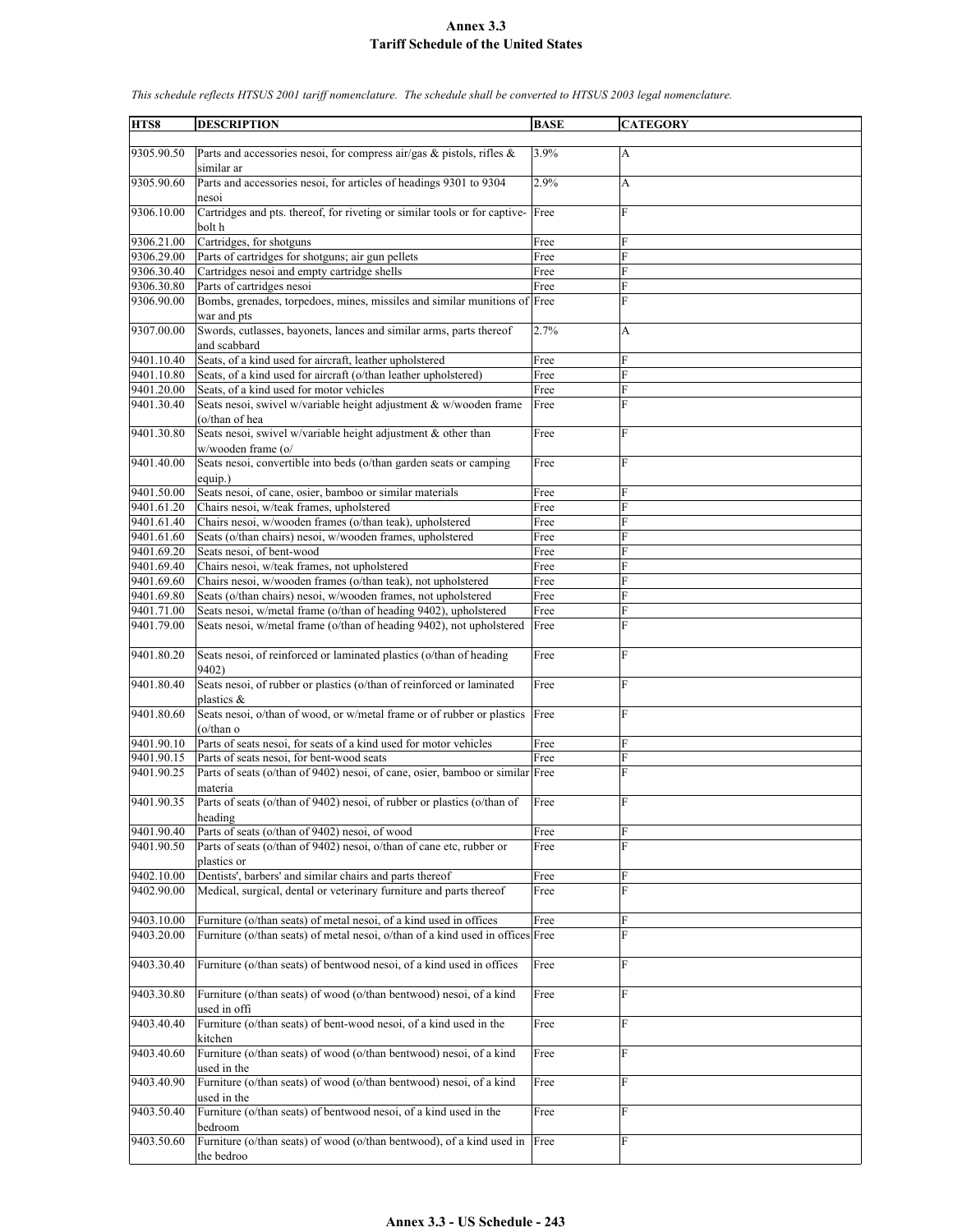| HTS8                     | <b>DESCRIPTION</b>                                                                            | <b>BASE</b> | <b>CATEGORY</b> |
|--------------------------|-----------------------------------------------------------------------------------------------|-------------|-----------------|
|                          |                                                                                               |             |                 |
| 9403.50.90               | Furniture (o/than seats) of wood (o/than bentwood), of a kind used in Free<br>the bedroo      |             | F               |
| 9403.60.40               | Furniture (o/than seats & o/than of 9402) of bentwood nesoi                                   | Free        | F               |
| 9403.60.80               | Furniture (o/than seats & o/than of 9402) of wooden (o/than<br>bentwood) nesoi                | Free        | F               |
| 9403.70.40               | Furniture (o/than seats & o/than of 9402) of reinforced or laminated<br>plastics ne           | Free        | $\overline{F}$  |
| 9403.70.80               | Furniture (o/than seats $&$ o/than of 9402) of plastics (o/than<br>reinforced or lami         | Free        | F               |
| 9403.80.30               | Furniture (o/than seats) of cane, osier, bamboo or similar materials                          | Free        | $\overline{F}$  |
|                          | nesoi<br>Furniture (o/than seats $&$ o/than of 9402) of materials nesoi                       | Free        | F               |
| 9403.80.60<br>9403.90.10 | Parts of furniture (o/than seats), for furniture of a kind used for motor<br>vehicl           | Free        | F               |
| 9403.90.25               | Parts of furniture (o/than seats), of cane, osier, bamboo or similar<br>materials             | Free        | $\overline{F}$  |
| 9403.90.40               | Parts of furniture (o/than seats or o/than of 9402), of reinforced or<br>laminated            | Free        | F               |
| 9403.90.50               | Parts of furniture (o/than seats or o/than of 9402), of rubber or plastics Free<br>(o/th      |             | $\overline{F}$  |
| 9403.90.60               | Parts of furniture (o/than seats or o/than of 9402), of textile material<br>$(o/\text{than})$ | Free        | $\overline{F}$  |
| 9403.90.70               | Parts of furniture (o/than seats or o/than of 9402), of wood                                  | Free        | F               |
| 9403.90.80               | Parts of furniture (o/than seats or o/than of 9402) nesoi                                     | Free        | $\overline{F}$  |
| 9404.10.00               | Mattress supports                                                                             | Free        | F               |
| 9404.21.00               | Mattresses, of cellular rubber or plastics, whether or not covered                            | 3%          | A               |
| 9404.29.10               | Mattresses, of cotton                                                                         | 3%          | А               |
| 9404.29.90               | Mattresses (o/than of cellular rubber or plastics or of cotton)                               | 6%          | A               |
| 9404.30.40               | Sleeping bags, containing 20% or more by weight of feathers and/or<br>down                    | 4.7%        | A               |
| 9404.30.80               | Sleeping bags, not containing 20% or more by weight of feathers<br>and/or down                | 9%          | A               |
| 9404.90.10               | Pillows, cushions and similar furnishings, of cotton                                          | 5.5%        | А               |
| 9404.90.20               | Pillows, cushions and similar furnishings, other than of cotton                               | 6%          | A               |
| 9404.90.80               | Arts. of bedding & similar furnishings stuffed or internally fitted<br>w/any materi           | 4.6%        | A               |
| 9404.90.85               | Quilts, eiderdowns, comforters and similar articles, not of cotton                            | 13.3%       | А               |
| 9404.90.95               | Arts. of bedding & similar furnishings stuffed or internally fitted<br>w/any materi           | 9.5%        | A               |
| 9405.10.40               | Chandeliers and other electric ceiling or wall lighting fittings (o/than<br>used fo           | 3.9%        | A               |
| 9405.10.60               | Chandeliers and other electric ceiling or wall lighting fixtures (o/than 7.6%)<br>used fo     |             | А               |
| 9405.10.80               | Chandeliers and other electric ceiling or wall lighting fixtures (o/than 3.9%)<br>used fo     |             | A               |
| 9405.20.40               | Electric table, desk, bedside or floor-standing lamps, of brass                               | 3.7%        | А               |
| 9405.20.60               | Electric table, desk, bedside or floor-standing lamps, of base metal<br>(o/than bra           | 6%          | А               |
| 9405.20.80               | Electric table, desk, bedside or floor-standing lamps, not of base metal 3.9%                 |             | A               |
| 9405.30.00               | Lighting sets of a kind used for Christmas trees                                              | $8\%$       | A               |
| 9405.40.40               | Electric lamps and lighting fixtures nesoi, of brass                                          | 4.7%        | A               |
| 9405.40.60               | Electric lamps and lighting fixtures nesoi, of base metal (o/than brass) 6%                   |             | A               |
| 9405.40.80               | Electric lamps and lighting fixtures nesoi, not of base metal                                 | 3.9%        | A               |
| 9405.50.20               | Non-electrical incandescent lamps designed to be operated by<br>propane or other ga           | 2.9%        | A               |
| 9405.50.30               | Non-electrical lamps and lighting fixtures nesoi, of brass                                    | 5.7%        | A               |
| 9405.50.40               | Non-electrical lamps and lighting fixtures nesoi, not of brass                                | 6%          | A               |
| 9405.60.20               | Illuminated signs, illuminated name plates and the like, of brass                             | 5.7%        | A               |
| 9405.60.40               | Illuminated signs, illuminated name plates and the like, of base metal<br>$(o/\text{than } b$ | 6%          | А               |
| 9405.60.60               | Illuminated signs, illuminated name plates and the like, not of base<br>metal                 | 5.3%        | A               |
| 9405.91.10               | Parts of lamps, lighting fittings, illuminated signs $\&$ the like, globes<br>and shad        | 12%         | A               |
| 9405.91.30               | Parts of lamps, lighting fittings, illuminated signs & the like, globes<br>and shad           | 12%         | A               |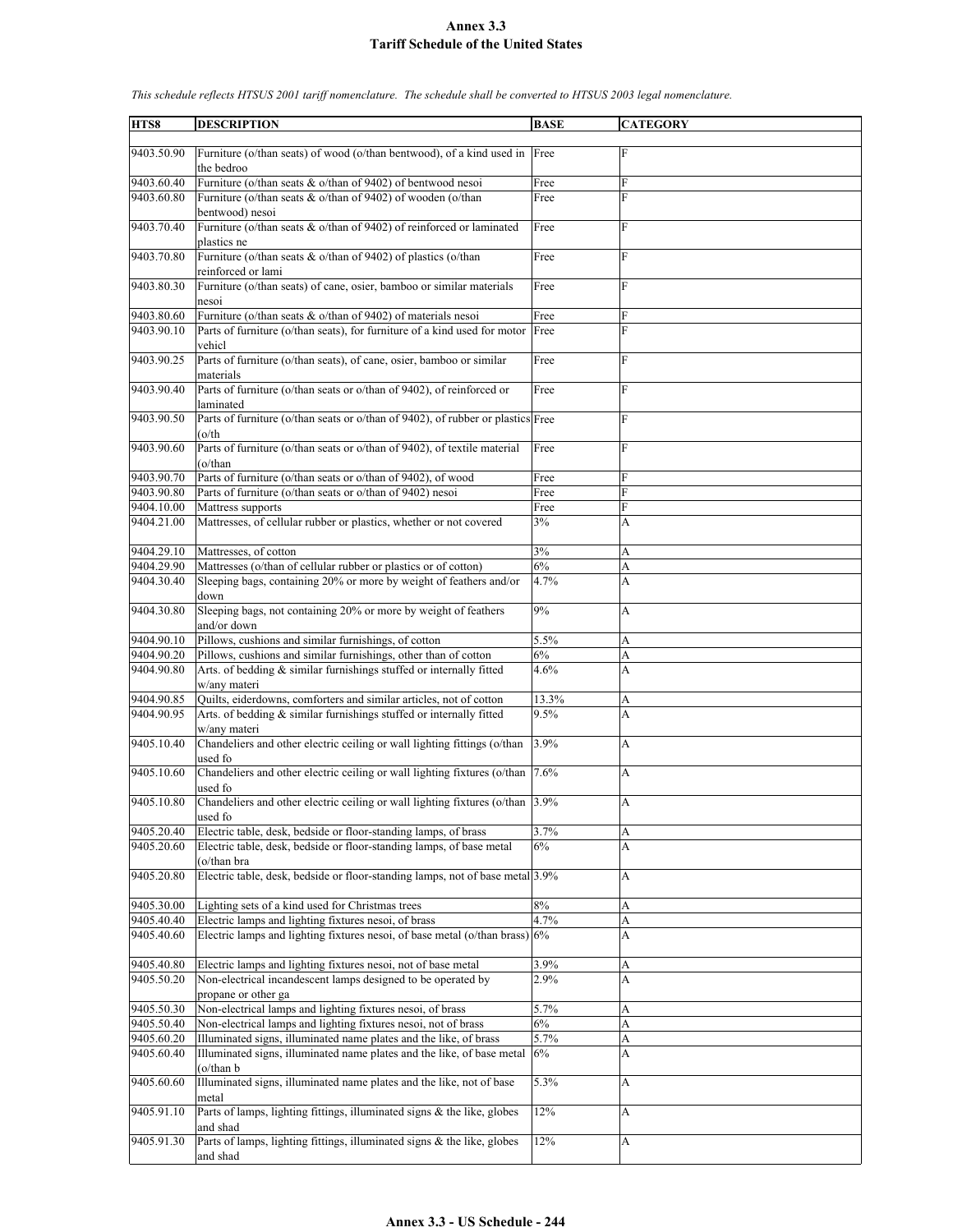| HTS8       | <b>DESCRIPTION</b>                                                                  | <b>BASE</b> | <b>CATEGORY</b> |
|------------|-------------------------------------------------------------------------------------|-------------|-----------------|
|            |                                                                                     |             |                 |
| 9405.91.40 | Parts of lamps, lighting fittings, illuminated signs & the like,<br>chimneys, of gl | 7.5%        | A               |
| 9405.91.60 | Parts of lamps, lighting fixtures, illuminated signs & the like, of glass           | 4.5%        | A               |
|            | nesoi                                                                               |             |                 |
| 9405.92.00 | Parts of lamps, lighting fixtures, illuminated signs & the like, of<br>plastics     | 3.7%        | A               |
| 9405.99.20 | Parts of lamps, lighting fixtures, illuminated signs $\&$ the like, of brass 3.9%   |             | A               |
| 9405.99.40 | Parts of lamps, lighting fixtures, illuminated signs & the like, not of             | 6%          | A               |
|            | glass, p                                                                            |             |                 |
| 9406.00.40 | Prefabricated buildings, of wood                                                    | 2.6%        | A               |
| 9406.00.80 | Prefabricated buildings, not of wood                                                | 2.9%        | A               |
| 9501.00.20 | Wheeled toys designed to be ridden by children, chain driven                        | Free        | F               |
| 9501.00.40 | Wheeled toys designed to be ridden by children, not chain-driven;<br>parts & access | Free        | F               |
| 9501.00.60 | Dolls' carriages, dolls' strollers and parts $\&$ accessories thereof               | Free        | F               |
| 9502.10.00 | Dolls representing only human beings, whether or not dressed                        | Free        | F               |
| 9502.91.00 | Garments and accessories, footwear and headgear, for dolls                          | Free        | F               |
|            | representing only hum                                                               |             |                 |
| 9502.99.00 | Parts & accessories (o/than garments, headgear or footwear) nesoi, for Free         |             | F               |
| 9503.10.00 | dolls rep<br>Toy or reduced scale model electric trains & tracks, signals, and      | Free        | F               |
|            | other accesso                                                                       |             |                 |
| 9503.20.00 | Reduced-size scale model assembly kits (o/than of electric trains &                 | Free        | F               |
|            | parts & acce                                                                        |             |                 |
| 9503.30.00 | Construction sets and constructional toys (o/than scale model kits)                 | Free        | F               |
|            | nesoi and pa                                                                        |             |                 |
| 9503.41.00 | Toys representing animals or non-human creatures, stuffed and parts<br>and accessor | Free        | F               |
| 9503.49.00 | Toys representing animals or non-human creatures, not stuffed and                   | Free        | F               |
|            | parts and acce                                                                      |             |                 |
| 9503.50.00 | Toy musical instruments and apparatus and parts and accessories                     | Free        | F               |
|            | thereof                                                                             |             |                 |
| 9503.60.10 | Crossword puzzle books                                                              | Free        | F               |
| 9503.60.20 | Puzzles (o/than crossword puzzle books) and parts and accessories<br>thereof        | Free        | F               |
| 9503.70.00 | Toys neosi, put up in sets or outfits and parts and accessories thereof Free        |             | F               |
|            |                                                                                     |             |                 |
| 9503.80.00 | Toys and reduced scale models neosi, incorporating a motor and parts Free           |             | F               |
|            | and accesso                                                                         |             |                 |
| 9503.90.00 | Toys and reduced scale models neosi and parts and accessories<br>thereof            | Free        | F               |
| 9504.10.00 | Video games of a kind used with a television receiver and parts and                 | Free        | F               |
|            | accessories                                                                         |             |                 |
| 9504.20.20 | Balls, for billiards                                                                | Free        | $\overline{F}$  |
| 9504.20.40 | Chalk, for billiards                                                                | Free        | F               |
| 9504.20.60 | Tables, for billiards                                                               | Free        | F               |
| 9504.20.80 | Articles nesoi and parts and accessories, for billiards                             | Free        | F               |
| 9504.30.00 | Coin- or token-operated games for arcade, table or parlor (o/than<br>bowling alley  | Free        | F               |
| 9504.40.00 | Playing cards                                                                       | Free        | F               |
| 9504.90.40 | Game machines (o/than coin- or token-operated) and parts and                        | Free        | F               |
|            | accessories thereof                                                                 |             |                 |
| 9504.90.60 | Chess, checkers, backgammon, darts and o/table and parlor games                     | Free        | F               |
|            | played on boards                                                                    |             |                 |
| 9504.90.90 | Articles nesoi for arcade, table or parlor games & parts & access.;<br>automatic bo | Free        | F               |
| 9505.10.10 | Arts. for Christmas festivities, ornaments of glass                                 | Free        | F               |
| 9505.10.15 | Arts. for Christmas festivities, ornaments of wood                                  | Free        | F               |
| 9505.10.25 | Arts. for Christmas festivities, ornaments, not of glass or wood                    | Free        | F               |
| 9505.10.30 | Arts. for Christmas festivities, nativity scenes and figures thereof                | Free        | F               |
|            |                                                                                     |             |                 |
| 9505.10.40 | Arts. for Christmas festivities (o/than ornaments & nativity scenes)                | Free        | F               |
| 9505.10.50 | nesoi, of p<br>Arts. for Christmas festivities (o/than ornaments & nativity scenes) | Free        | F               |
|            | nesoi, not                                                                          |             |                 |
| 9505.90.20 | Magic tricks and practical joke articles, and parts $\&$ accessories                | Free        | F               |
|            | thereof nesoi                                                                       |             |                 |
| 9505.90.40 | Confetti, paper spirals or streamers, party favors, and noisemakers,                | Free        | F               |
|            | and parts $\&$                                                                      |             |                 |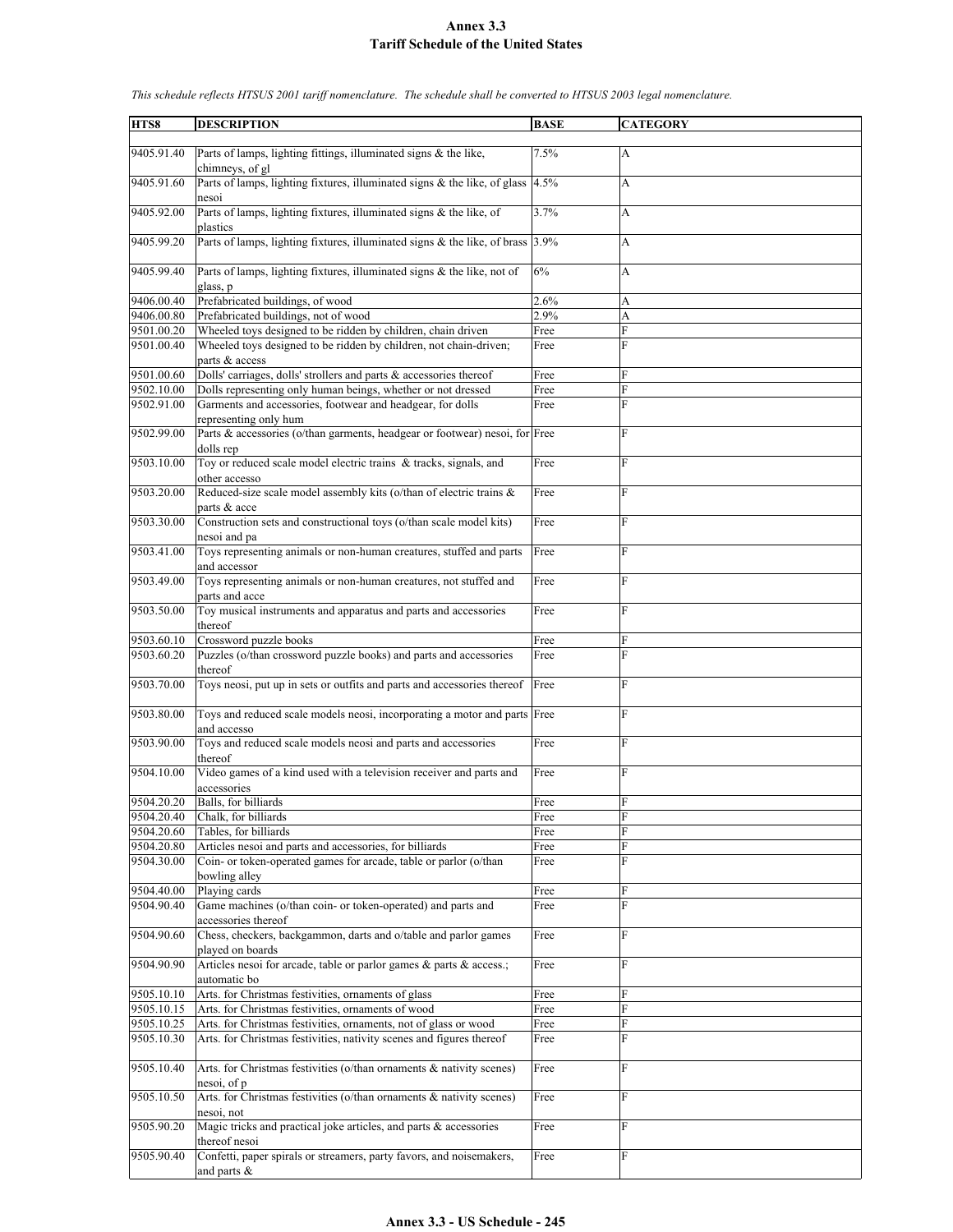| HTS8       | <b>DESCRIPTION</b>                                                                  | <b>BASE</b>   | <b>CATEGORY</b> |
|------------|-------------------------------------------------------------------------------------|---------------|-----------------|
|            |                                                                                     |               |                 |
| 9505.90.60 | Festive, carnival or other entertainment articles nesoi and parts &<br>accessories  | Free          | F               |
|            |                                                                                     |               |                 |
| 9506.11.20 | Skis, cross-country snow-skis                                                       | Free          | F               |
| 9506.11.40 | Skis, snow-skis (o/than cross-country)                                              | 2.6%          | A               |
| 9506.11.60 | Parts and accessories (o/than poles) for snow-skis                                  | Free          | F               |
| 9506.12.40 | Bindings and parts $\&$ accessories thereof, for cross-country snow skis Free       |               | F               |
| 9506.12.80 | Bindings and parts & accessories thereof, for snow-skis (o/than cross- 2.8%         |               | А               |
| 9506.19.40 | country)<br>Cross country snow-ski equipment nesoi, and parts & accessories         | Free          | F               |
|            | thereof nesoi                                                                       |               |                 |
| 9506.19.80 | Snow-ski (o/than cross country) equipment nesoi, and parts &<br>accessories thereof | 2.8%          | A               |
| 9506.21.40 | Sailboards                                                                          | Free          | F               |
| 9506.21.80 | Parts and accessories for sailboards                                                |               | F               |
|            |                                                                                     | Free          |                 |
| 9506.29.00 | Water-skis, surf boards, and other water sport equipment (o/than<br>sailboards) and | Free          | F               |
| 9506.31.00 | Golf clubs, complete                                                                | 4.4%          | A               |
| 9506.32.00 |                                                                                     |               | F               |
|            | Golf balls                                                                          | Free          |                 |
| 9506.39.00 | Golf equipment (o/than golf footwear) nesoi and parts $\&$ accessories<br>thereof   | 4.9%          | A               |
| 9506.40.00 | Articles and equipment for table-tennis and parts & accessories                     | 5.1%          | А               |
|            | thereof                                                                             |               |                 |
| 9506.51.20 | Lawn-tennis rackets, strung                                                         | 5.3%          | A               |
| 9506.51.40 | Lawn-tennis rackets, not strung                                                     | 3.9%          | A               |
| 9506.51.60 | Parts and accessories for lawn-tennis rackets                                       | 3.1%          | A               |
|            |                                                                                     |               |                 |
| 9506.59.40 | Badminton rackets and parts and accessories thereof                                 | 5.6%          | A               |
| 9506.59.80 | Rackets for games (o/than for lawn-tennis or badminton) and parts &<br>accessories  | 4%            | A               |
| 9506.61.00 | Lawn-tennis balls                                                                   | Free          | F               |
| 9506.62.40 | Inflatable footballs and soccer balls                                               |               | F               |
|            |                                                                                     | Free          |                 |
| 9506.62.80 | Inflatable balls (o/than footballs and soccer balls) nesoi                          | 4.8%          | A               |
| 9506.69.20 | Baseballs and softballs                                                             | Free          | F               |
| 9506.69.40 | Noninflatable hollow balls nesoi, w/diameter of 19 cm or less                       | 5.4%          | A               |
| 9506.69.60 | Noninflatable balls nesoi                                                           | 4.9%          | A               |
| 9506.70.20 | Roller skates and parts & accessories thereof                                       | Free          | F               |
|            |                                                                                     | 2.9%          |                 |
| 9506.70.40 | Ice skates w/footwear permanently attached                                          |               | A               |
| 9506.70.60 | Skates (o/than roller or ice) nesoi and parts & access. thereof (incl.<br>parts and | Free          | F               |
| 9506.91.00 | Arts. and equip. for general physical exercise, gymnastics or athletics             | 4.6%          | А               |
|            | and part                                                                            |               |                 |
| 9506.99.05 | Archery articles and equipment, and parts & accessories thereof                     | Free          | F               |
| 9506.99.08 | Badminton nets, of cotton                                                           | 2.8%          | A               |
| 9506.99.12 | Badminton articles and equipment (o/than rackets and cotton nets)                   | 5.6%          | A               |
|            | and parts $&$ ac                                                                    |               |                 |
| 9506.99.15 | Baseball articles and equipment (o/than baseballs) and parts &<br>accessories there | Free          | F               |
| 9506.99.20 | Football, soccer and polo articles and equipment (o/than balls), and                | Free          | F               |
|            | parts & acc                                                                         |               |                 |
| 9506.99.25 | Ice-hockey and field-hockey articles and equipment (o/than balls and                | Free          | F               |
|            | skates), an                                                                         |               |                 |
| 9506.99.28 | Lacrosse sticks                                                                     | Free          | F               |
| 9506.99.30 | Lawn-tennis articles and equipment (o/than balls and rackets), and<br>parts & acces | 3.1%          | A               |
| 9506.99.35 | Skeet targets                                                                       | Free          | F               |
|            |                                                                                     |               | F               |
| 9506.99.40 | Toboggans; bobsleds and luges of a kind used in international<br>competition        | Free          |                 |
| 9506.99.45 | Sleds and bobsleds (o/than bobsleds & luges for intl. competition)                  | 2.8%          | A               |
|            | and parts & a                                                                       |               |                 |
| 9506.99.50 | Snowshoes and parts & accessories thereof                                           | 2.6%          | A               |
| 9506.99.55 | Swimming pools and wading pools and parts & accessories thereof                     | 5.3%          | A               |
|            |                                                                                     |               |                 |
| 9506.99.60 | Athletic and sports articles and equipment nesoi, and parts &                       | 4%            | A               |
|            | accessories thereo                                                                  |               |                 |
| 9507.10.00 | Fishing rods and parts & accessories thereof                                        | 6%            | A               |
| 9507.20.40 | Fish hooks, snelled                                                                 | $4\%$         | A               |
| 9507.20.80 | Fish hooks, not snelled                                                             | 4.8%          | A               |
| 9507.30.20 | Fishing reels, valued not over \$2.70 each                                          | 9.2%          | A               |
| 9507.30.40 |                                                                                     |               |                 |
|            | Fishing reels, valued over \$2.70 but not over \$8.45 each                          | 24 cents each | A               |
| 9507.30.60 | Fishing reels, valued over \$8.45 each                                              | 3.9%          | A               |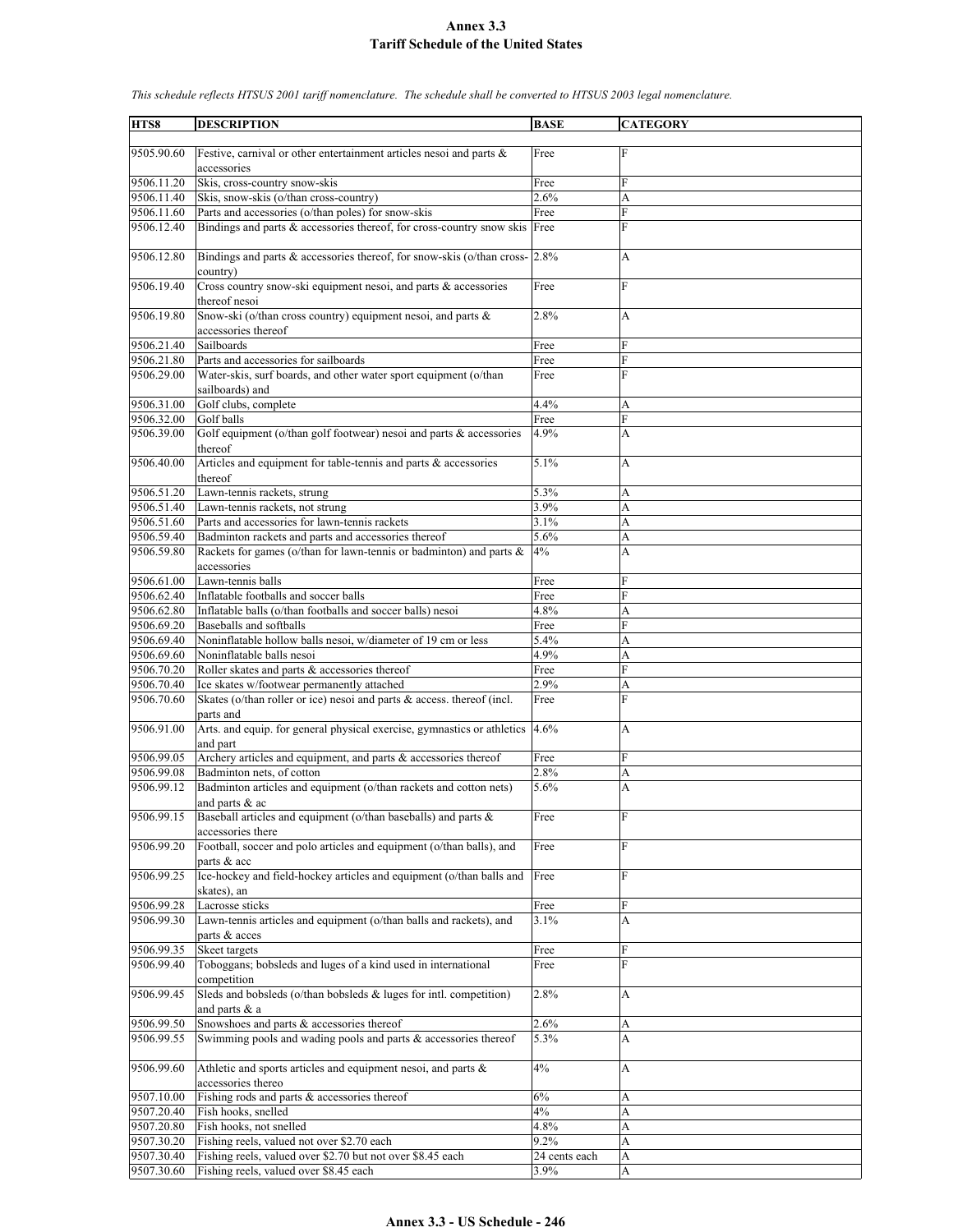**HTS8 DESCRIPTION BASE CATEGORY** 9507.30.80 Parts and accessories for fishing reels 5.4% 9507.90.20 Fishing line, put up and packaged for retail sale 3.7% 9507.90.40 Fishing casts or leaders 5.6% A 9507.90.60 Fish landing nets, butterfly nets and similar nets 5% | A 9507.90.70 Artificial baits and flies 9% A 9507.90.80 Line fishing tackle nesoi, decoy "birds" & similar hunting or shooting equip., a 9% A 9508.00.00 Merry-go-rounds, and other fairground amusements; travelling circuses, travellin Free F 9601.10.00 Ivory, worked and articles thereof Free 9601.90.20 Shell, worked and articles thereof Free F 9601.90.40 Coral, cut but not set, and cameos, suitable for use in jewelry 2.1% A 9601.90.60 Bone, horn, hoof, whalebone, quill, or any combination thereof, worked and artic Free F 9601.90.80 Carving materials of animal parts, worked and articles thereof, nesoi 3.7% A 9602.00.10 Unhardened gelatin, worked and articles thereof 3% 3% A 9602.00.40 Wax, molded or carved articles 1.8% A 9602.00.50 Vegetable, mineral or gum materials, worked and articles of these materials 2.7% A 9603.10.05 Wiskbrooms, wholly or pt. of broom corn, n/o \$0.96 each, first 61,655 doz in cal 8% B 9603.10.15 Wiskbrooms, wholly or pt. of broom corn, n/o \$0.96 each, in excess of first 61,6 5 cents each B 9603.10.35 Wiskbrooms, wholly or pt. of broom corn, over \$0.96 each 14% 9603.10.40 Brooms (o/than whiskbrooms), wholly or in part broom corn, val. n/o 96 cents ea, 8% B 9603.10.50 Brooms (o/than whiskbrooms), wholly or in part broom corn, val. n/o 96 cents ea, 32 cents each D 9603.10.60 Brooms (o/than whiskbrooms), wholly or in part broom corn, val. ov 96 cents each 32% A 9603.10.90 Brooms & brushes of twigs or vegetable materials (o/than broom corn) bound toget 10% A 9603.21.00 Toothbrushes, including dental-plate brushes Free 9603.29.40 Shaving brushes, hair brushes, nail brushes, eyelash and other toilet brushes (o  $0.2$  cents each  $+$ 7% A 9603.29.80 Shaving brushes, hair brushes, nail brushes, eyelash and other toilet brushes (o 0.3 cents each + 3.6 A 9603.30.20 Artists' brushes, writing brushes and similar brushes for the application of cos  $2.6\%$  A 9603.30.40 Artists' brushes, writing brushes and similar brushes for the application of cos Free F 9603.30.60 Artists' brushes, writing brushes and similar brushes for the application of cos Free F 9603.40.20 Paint rollers 1.5% A 9603.40.40 Paint, distemper, varnish or similar brushes (o/than artists' brushes); paint pa 4% A 9603.50.00 Brushes, constituting parts of machines, appliances or vehicles, nesoi Free 9603.90.40 Feather dusters Free F 9603.90.80 Brooms & brushes nesoi, mops, hand-operated mechanical floor sweepers, squeegees 2.8% A 9604.00.00 Hand sieves and hand riddles 4.9% A 9605.00.00 Travel sets for personal toilet, sewing, shoe or clothes cleaning (o/than manicu 8.1% A 9606.10.40 Press-fasteners, snap-fasteners and press-studs and pts thereof, valued n/o 20 c 3.5% A 9606.10.80 Press-fasteners, snap-fasteners and press-studs and pts thereof, valued  $5/20$  cen 2.7% A 9606.21.20 Buttons, of casein, not covered with textile material Free 9606.21.40 Buttons, of acrylic resin or polyester resin, or both resins, not covered with t 0.3 cents/line/gross A 9606.21.60 Buttons, of plastics (o/than casein, acrylic or polyester resins), not covered w 4.7% A 9606.22.00 Buttons, of base metal, not covered with textile material Free Free 9606.29.20 Buttons, of acrylic resin or polyester resin, or both resins, covered with texti 0.3 cents/line/gross A  $9606.29.40$  Buttons, of pearl or shell  $0.18$ cents/line/gros A 9606.29.60 Buttons, nesoi 2.9% 2.9%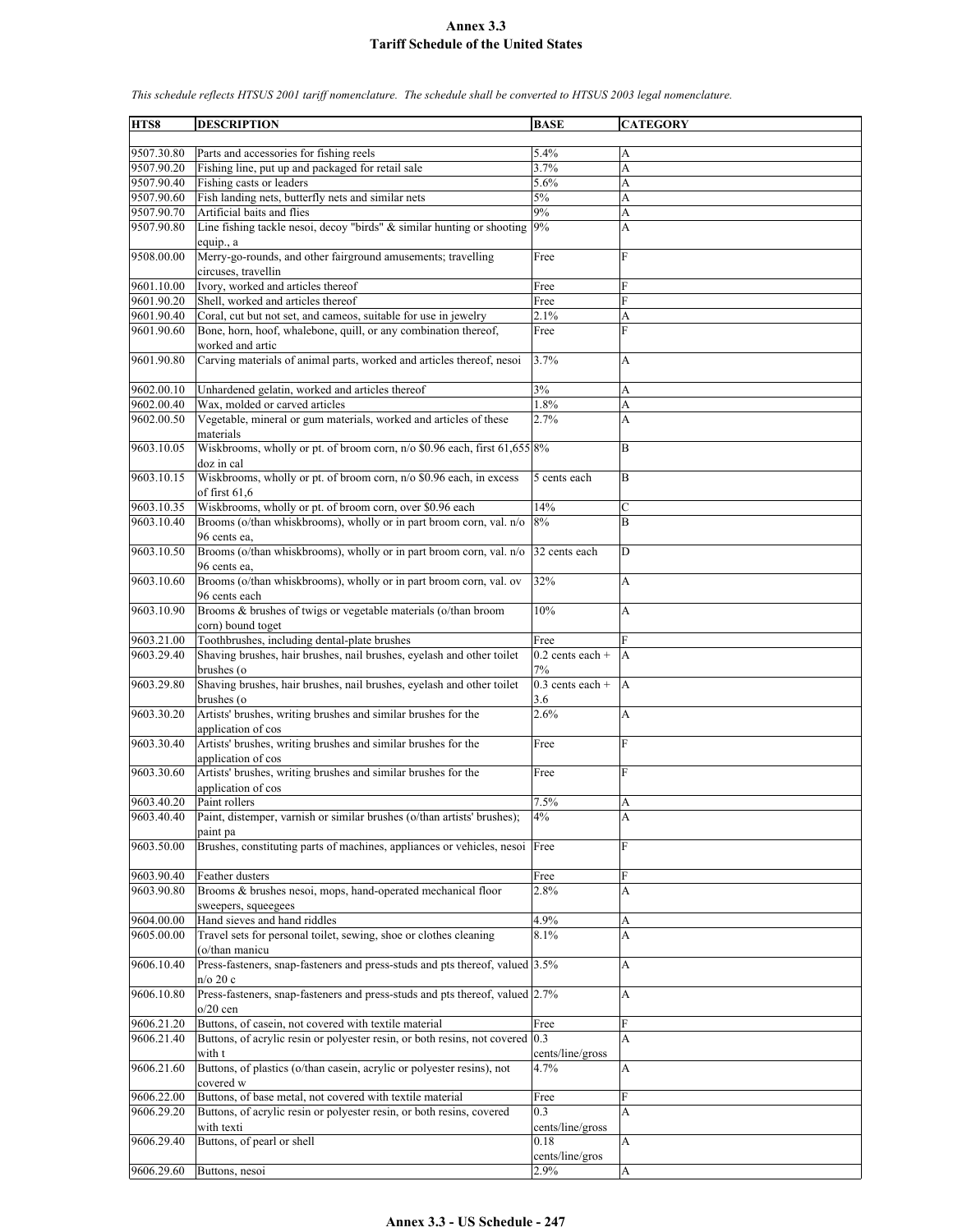| HTS8                     | <b>DESCRIPTION</b>                                                                                                     | <b>BASE</b>               | <b>CATEGORY</b> |
|--------------------------|------------------------------------------------------------------------------------------------------------------------|---------------------------|-----------------|
|                          |                                                                                                                        |                           |                 |
| 9606.30.40               | Button blanks, of casein                                                                                               | Free                      | F               |
| 9606.30.80               | Button molds & parts of buttons; button blanks (o/than casein)                                                         | 6%                        | A               |
| 9607.11.00<br>9607.19.00 | Slide fasteners, fitted with chain scoops of base metal<br>Slide fasteners, not fitted with chain scoops of base metal | $10\%$                    | A               |
| 9607.20.00               | Parts of slide fasteners                                                                                               | 13%<br>11.5%              | A<br>A          |
| 9608.10.00               | Pens, w/ball point                                                                                                     | $0.8$ cents each +        | A               |
|                          |                                                                                                                        | 5.4                       |                 |
| 9608.20.00               | Pens and markers, w/felt tip or other porous-tip                                                                       | 4%                        | A               |
| 9608.31.00               | Pens, for drawing w/India ink                                                                                          | $0.4$ cents each +<br>2.7 | A               |
| 9608.39.00               | Pens, fountain, stylograph and other pens, nesoi                                                                       | $0.4$ cents each +<br>2.7 | A               |
| 9608.40.40               | Pencils, propelling or sliding, w/mechanical action for extending, or<br>for extend                                    | 6.6%                      | A               |
| 9608.40.80               | Pencils, propelling or sliding pencils, not w/mechanical action for<br>extending, o                                    | Free                      | F               |
| 9608.50.00               | Sets of pens, mechanical pencils, etc. from two or more subheadings<br>$9608.10 - 96$                                  | The rate<br>applicable    | B               |
| 9608.60.00               | Refills for ball point pens, comprising the ball point and ink reservoir                                               | $0.4$ cents each +<br>2.7 | A               |
| 9608.91.00               | Pen nibs and nib points                                                                                                | Free                      | F               |
| 9608.99.20               | Refill cartridges for pens (o/than ball point pens)                                                                    | $0.4$ cents each +        | A               |
|                          |                                                                                                                        | 2.7                       |                 |
| 9608.99.30               | Balls for ball point pens                                                                                              | 20<br>cents/thousand +    | A               |
| 9608.99.40               | Parts, of pens, mechanical pencils, etc. provided for in 9608.10,<br>9608.31, and 9                                    | Free                      | F               |
| 9608.99.60               | Duplicating stylos, pen-holders, pencil-holders and similar holders $\&$<br>pts. there                                 | Free                      | F               |
| 9609.10.00               | Pencils & crayons, with leads encased in a rigid sheath                                                                | 14 cents/gross +<br>4.3   | A               |
| 9609.20.20               | Pencil leads, black or colored, n/o 1.5 mm in maximum cross-<br>sectional dimension                                    | Free                      | F               |
| 9609.20.40               | Pencil leads, black or colored, o/1.5 mm in maximum cross-sectional<br>dimension                                       | Free                      | F               |
| 9609.90.40               | Tailors' chalks                                                                                                        | Free                      | F               |
| 9609.90.80               | Pencils & crayons (o/than in rigid sheath), pastels, drawing charcoals<br>and writi                                    | Free                      | F               |
| 9610.00.00               | Slates and boards, with writing or drawing surfaces (whether or not<br>framed)                                         | 3.5%                      | А               |
| 9611.00.00               | Date, sealing or numbering stamps and the like, designed for<br>operating in the ha                                    | 2.7%                      | A               |
| 9612.10.10               | Ribbons, inked or otherwise prepared, less than 30 mm wide, put up<br>in plastic/me                                    | Free                      | F               |
| 9612.10.90               | Ribbons, inked or otherwise prepared (whether or not on spools)<br>nesoi. for typew                                    | 8.2%                      | B               |
| 9612.20.00               | Ink pads (whether or not inked and with or without boxes)                                                              | 3.5%                      | A               |
| 9613.10.00               | Cigarette lighters and similar lighters, gas fueled, not refillable, for<br>the poc                                    | $8\%$                     | A               |
| 9613.20.00               | Cigarette lighters and similar lighters, gas fueled, refillable, for the<br>pocket                                     | 9%                        | A               |
| 9613.30.00               | Cigarette lighters and similar lighters, for the table                                                                 | 4.8%                      | A               |
| 9613.80.20               | Cigarette lighters and similar lighters (o/than pocket or table),                                                      | 3.9%                      | A               |
| 9613.80.40               | electrical<br>Cigarette lighters & similar lighters (o/than pocket or table), n/elect.,                                | 3.6%                      | A               |
| 9613.80.60               | of pre<br>Cigarette lighters & similar lighters (o/than pocket or table), n/elect.,                                    | 8%                        | A               |
| 9613.80.80               | nesoi<br>Cigarette lighters & similar lighters (o/than pocket or table), n/elect.,                                     | 9%                        | А               |
|                          | nesoi.                                                                                                                 |                           |                 |
| 9613.90.40               | Parts for electrical cigarette lighters and similar lighters                                                           | 3.9%                      | A               |
| 9613.90.80               | Parts for nonelectrical cigarette lighters and similar lighters                                                        | $8\%$                     | A               |
| 9614.20.10               | Roughly shaped blocks of wood or root, for the manufacture of<br>smoking pipes                                         | Free                      | F               |
| 9614.20.15               | Smoking pipes (o/than roughly shaped blocks of wood or root for the<br>manufacture                                     | $0.4$ cents each +<br>3.2 | A               |
| 9614.20.60               | Smoking pipes and bowls, wholly of clay, and other smoking pipes<br>w/bowls wholly                                     | $3\%$                     | A               |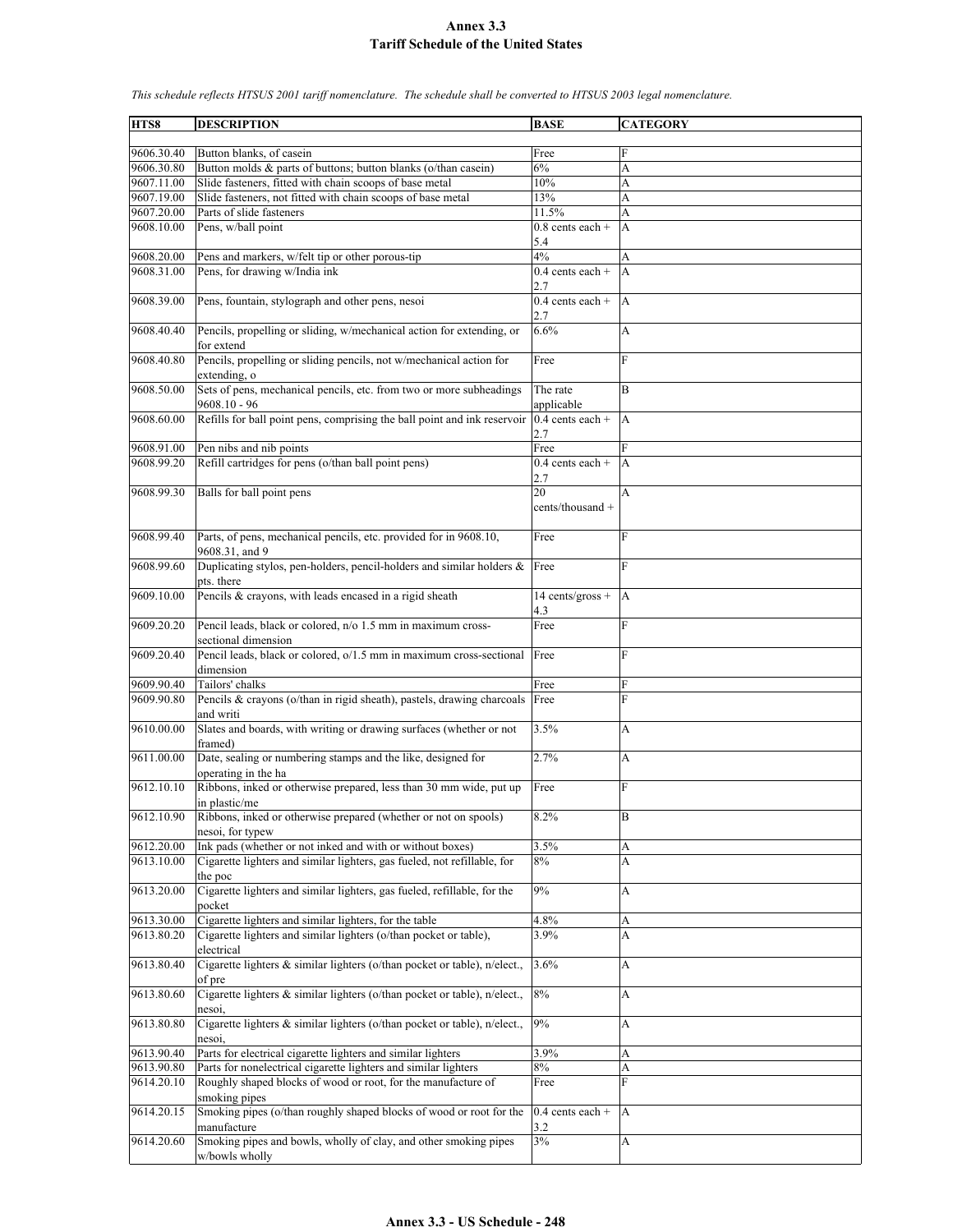| HTS8                     | <b>DESCRIPTION</b>                                                                                                                                | <b>BASE</b>                   | <b>CATEGORY</b>           |
|--------------------------|---------------------------------------------------------------------------------------------------------------------------------------------------|-------------------------------|---------------------------|
| 9614.20.80               | Smoking pipes and pipe bowls (o/than wood, root or wholly of clay)                                                                                | $0.3$ cents each +            | A                         |
| 9614.90.40               | Parts of metal, for smoking pipes & bowls, and for cigar or cigarette                                                                             | 3.2<br>7.2%                   | A                         |
| 9614.90.80               | holders<br>Parts (o/than of metal), for smoking pipes & bowls, and for cigar or<br>cigarette h                                                    | $0.5$ cents each +<br>3%      | A                         |
| 9615.11.10               | Combs, of hard rubber or plastics, valued n/o \$4.50 per gross                                                                                    | 14.4 cents/gross<br>$+2$      | $\mathbf{A}$              |
| 9615.11.20               | Combs, of hard rubber, valued over \$4.50 per gross                                                                                               | 5.2%                          | A                         |
| 9615.11.30               | Combs, of plastics, valued over \$4.50 per gross                                                                                                  | 28.8 cents/gross<br>$+4$      | A                         |
| 9615.11.40               | Hair slides and the like, of hard rubber or plastics, not set with<br>imitation pea                                                               | 5.3%                          | A                         |
| 9615.11.50               | Hair slides and the like, of hard rubber or plastics, set w/imitation<br>pearls or                                                                | Free                          | F                         |
| 9615.19.20               | Combs, not of hard rubber or plastics, valued n/o \$4.50 per gross                                                                                | 9.7 cents/gross + $ A $<br>1. |                           |
| 9615.19.40               | Combs, not of hard rubber or plastics, valued over \$4.50 per gross                                                                               | $28.8$ cents/gross<br>$+4$    | $\overline{A}$            |
| 9615.19.60               | Hair-slides and the like, not of hard rubber or plastics                                                                                          | 11%                           | A                         |
| 9615.90.20               | Nonthermic, nonornamental devices for curling the hair                                                                                            | 8.1%                          | A                         |
| 9615.90.30               | Hair pins                                                                                                                                         | 5.1%                          | A                         |
| 9615.90.40               | Hair accessories and pts thereof, and pts. of combs, hair slides, etc.                                                                            | 5.3%                          | A                         |
| 9615.90.60               | nesoi, of<br>Hair accessories and pts thereof, and pts. of combs, hair slides, etc.                                                               | 11%                           | A                         |
| 9616.10.00               | nesoi<br>Scent sprayers and similar toilet sprayers, and mounts and heads<br>therefor                                                             | Free                          | F                         |
| 9616.20.00               | Powder puffs and pads for the application of cosmetics or toilet<br>preparations                                                                  | 4.3%                          | A                         |
| 9617.00.10               | Vacuum flasks and vessels, complete with cases, w/capacity n/o 1<br>liter                                                                         | 7.2%                          | $\boldsymbol{\mathsf{A}}$ |
| 9617.00.30               | Vacuum flasks and vessels, complete with cases, w/capacity o/1 liter<br>but $n/o 21$                                                              | 6.9%                          | A                         |
| 9617.00.40               | Vacuum flasks and vessels, complete with cases, w/capacity o/2 liters 6.9%                                                                        |                               | A                         |
| 9617.00.60               | Vacuum flask and vacuum vessel parts (o/than glass liners)                                                                                        | 7.2%                          | A                         |
| 9618.00.00               | Tailors' dummies and other mannequins; automatons and other                                                                                       | 4.4%                          | A                         |
| 9701.10.00               | animated displays us<br>Paintings, drawings (o/than of 4906) and pastels, executed entirely by Free                                               |                               | F                         |
| 9701.90.00               | hand, whe<br>Collages and similar decorative plaques, executed entirely by hand,                                                                  | Free                          | F                         |
| 9702.00.00               | whether or n<br>Original engravings, prints and lithographs, whether or not framed                                                                | Free                          | F                         |
|                          |                                                                                                                                                   |                               |                           |
| 9703.00.00<br>9704.00.00 | Original sculptures and statuary, in any material<br>Postage or revenue stamps, stamp-postmarks, first-day covers, postal<br>stationery           | Free<br>Free                  | ${\rm F}$<br>F            |
| 9705.00.00               | Collections and collectors' pieces of zoological, botanical,<br>mineralogical, anat                                                               | Free                          | F                         |
| 9706.00.00               | Antiques of an age exceeding one hundred years                                                                                                    | Free                          | ${\rm F}$                 |
| 98010010                 | U.S. goods returned without having been advanced in value or                                                                                      | Free                          | $\overline{F}$            |
|                          | improved in condition while abroad                                                                                                                |                               |                           |
| 98010020                 | Articles reimported without having advanced in value or improved in Free<br>condition while abroad, under lease to a foreign manufacturer         |                               | F                         |
| 98010025                 | Articles reimported without having advanced in value or improved in<br>condition while abroad, or do not conform to specifications                | Free                          | F                         |
| 98010026                 | Articles sold for export for personal use and reimported without<br>having advanced in value or improved in condition while abroad by<br>exporter | Free                          | F                         |
| 98010030                 | Any aircraft engine or part reimported without having advanced or<br>improved while abroad, after temporary substitution for engine<br>overhauled | Free                          | F                         |
| 98010040                 | Articles returned after temporary export for exhibition, examination<br>or experimentation, for scientific or educational purposes                | Free                          | F                         |
| 98010050                 | Articles returned after temporary export for exhibition in connection<br>with any circus or menagerie                                             | Free                          | F                         |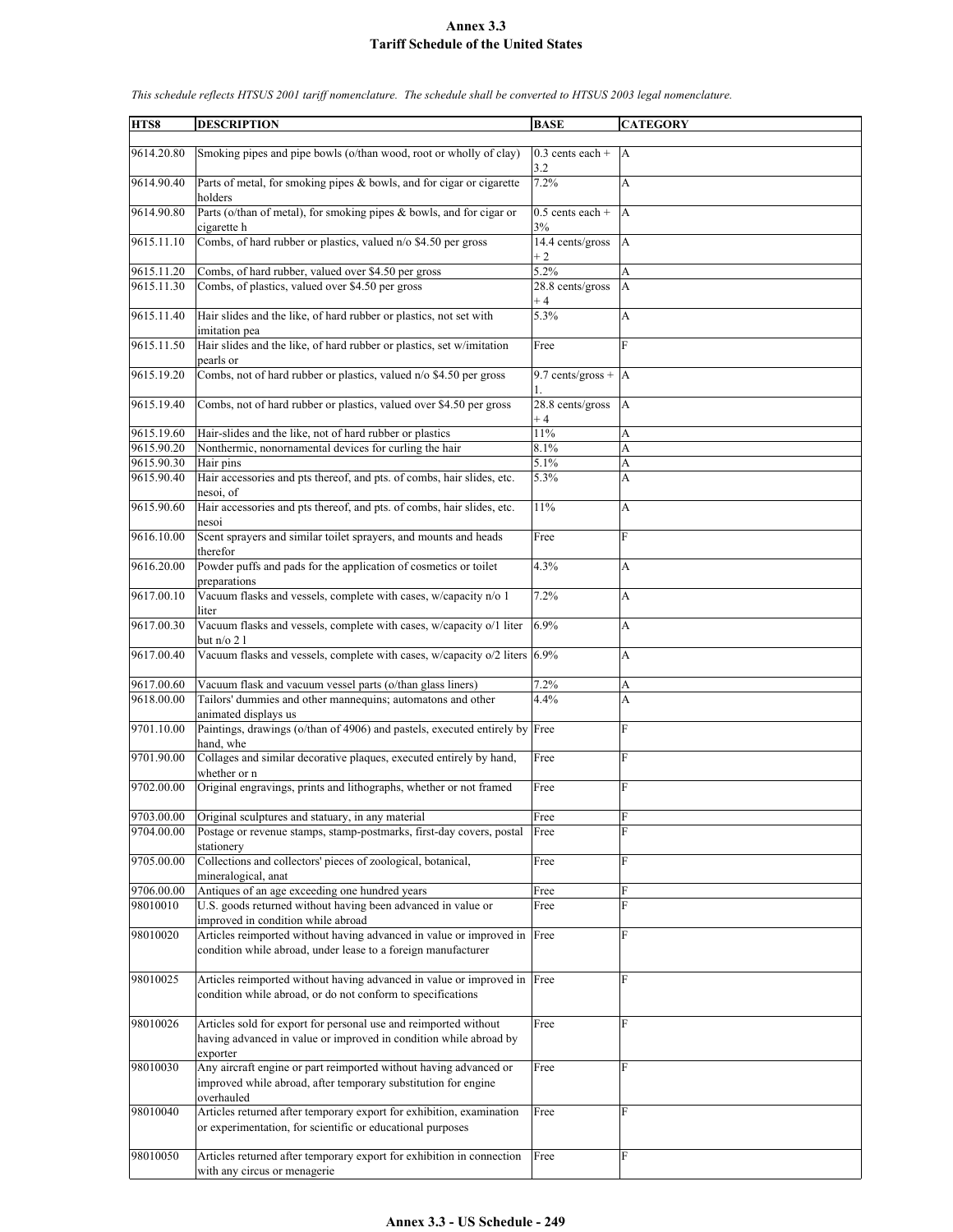**HTS8 DESCRIPTION BASE CATEGORY** 98010060 Articles returned after temporary export for exhibition or use at any public exposition, fair or conference Free F 98010065 Art. ret. after temp. export for rendition of geophysical or contr. services, connected w/exploration, extract. or dev. of natural resources Free F 98010070 Previously exported aircraft with benefit of drawback, dutiable upon return A duty equal to the duty upon the importation of like articles not previously exported, etc. N 98010080 Previously exported articles except aircraft, dutiable upon return any other duty or tax) equal to the sum of any duty and internalrevenue tax imposed upon the importation of like articles not previously exported, etc. A duty (in lieu of N 98010085 Professional books, implements, instruments & tools of trade, occupation or employment returned US by person after use temporarily abroad Free F 98010090 U.S. domestic animals and offspring returned from straying across the Free F border or returned from pasture abroad within 8 months 98020020 Photographic films and dry plates manufactured in U.S.(except commercial motion-picture film) and exposed abroad, whether developed or not Free F 98020040 Articles returned to the U.S. after having been exported for repairs or alterations, made pursuant to a warranty A duty upon the value of the repairs or alterations N 98020050 Articles returned to the U.S. after having been exported for repairs or alterations, nesi A duty upon the value of the repairs or alterations N 98020060 U.S. articles of specific metals exported for further processing and returned for further processing A duty upon the value of such processing outside the U.S. M 98020080 U.S. articles assembled abroad, which have not lost their physical identity or have not advanced in value or improved in condition abroad A duty upon the full value of the imported article, less the cost or value of such products of the U.S. M 98020090 Textile and apparel goods, assembled in Mexico in which all fabric components were wholly formed and cut in the United States, etc. Free F 98030050 Substantial containers and holders, either U.S. or foreign prev. imported and dutied; specified instruments of international traffic, etc Free F 98040005 Books, libraries, usual furniture & household effects, used 1 year+, and n/for other person, or for sale Free F 98040010 For person arriving in the U.S.: professional books, implements, instruments & tools of trade/occupation/employ., previously taken abroad Free F 98040015 For person emigrating to the U.S.: professional books, implements, instruments & tools of trade/occupation/employ., he owned & used abroad Free F 98040020 For person arriving in the U.S., not returning resident: certain wearing Free apparel, personal adornment art., toilet art. & personal effects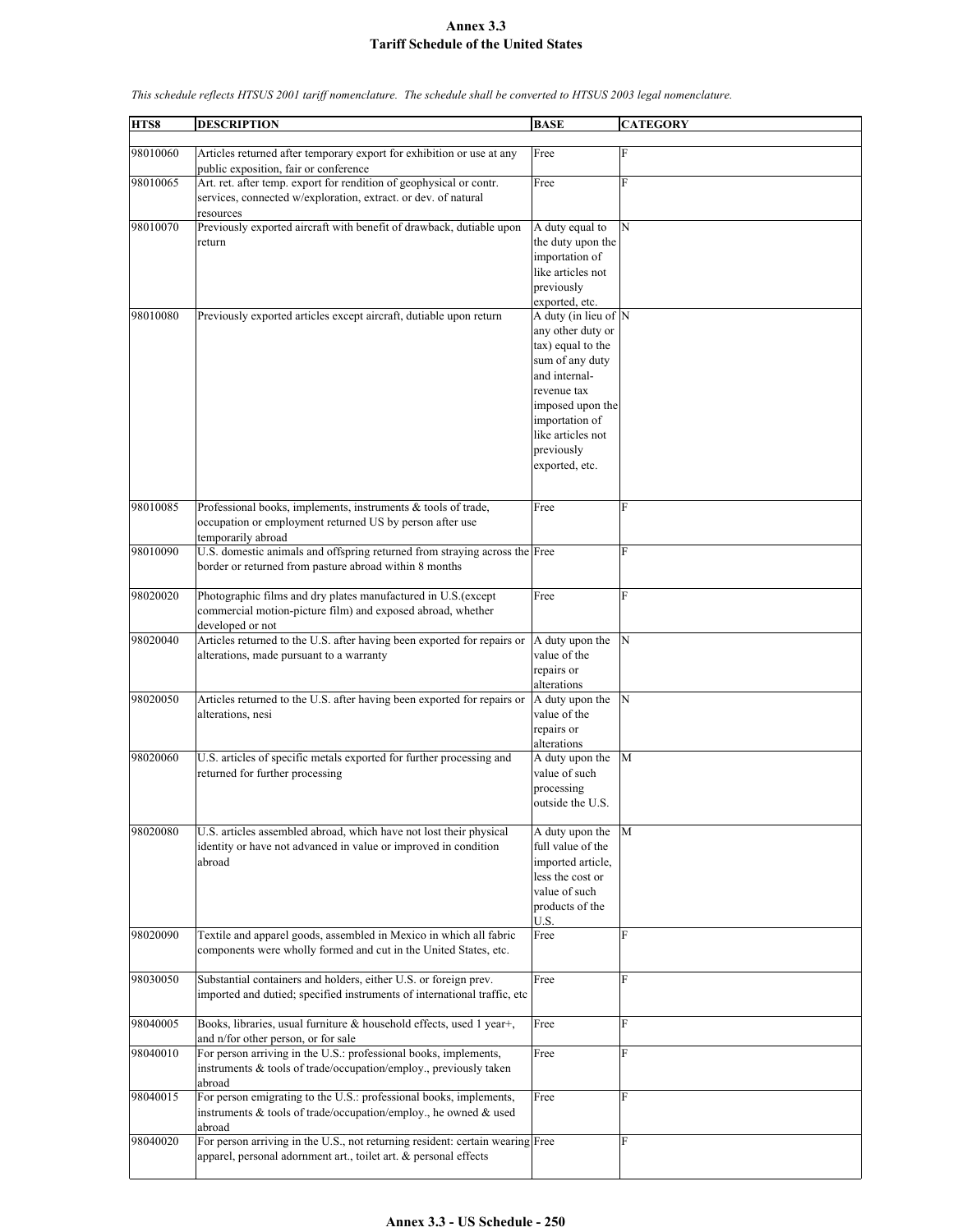| HTS8     | <b>DESCRIPTION</b>                                                                                                                                      | <b>BASE</b>                                                                                  | <b>CATEGORY</b> |
|----------|---------------------------------------------------------------------------------------------------------------------------------------------------------|----------------------------------------------------------------------------------------------|-----------------|
|          |                                                                                                                                                         |                                                                                              |                 |
| 98040025 | For person arriving in the U.S., not returning resident: up to 50 cigars, Free<br>200 cigarettes, or 2 kg smoking tobacco & n/ov. 1 liter of alcohol    |                                                                                              | ${\rm F}$       |
| 98040030 | For person arriving in the U.S., not returning resident: n/over \$100 of Free<br>articles (n/alcohol. bev. or cigarettes, n/over 100 cigars) for gift   |                                                                                              | F               |
| 98040035 | For person arriving in the U.S., not returning resident: automobiles $\&$ Free<br>other means of transport, import connected w/arrival, for personal us |                                                                                              | F               |
| 98040040 | For person arriving in the U.S., not returning resident: n/over \$200 of Free<br>articles (w/n/over 4 liters alcohol. bev.) for a person in transit     |                                                                                              | F               |
| 98040045 | For person arriving in the U.S., returning resident, etc.: all personal<br>and household effects taken abroad by him or for his account                 | Free                                                                                         | F               |
| 98040050 | For person arriving in the U.S., returning resident, etc.: articles of<br>metal (incl. medals, etc.), bestowed by foreign countries or citizens         | Free                                                                                         | $\rm F$         |
| 98040055 | For person arriving in the U.S., returning resident, etc.: game animals, Free<br>birds & fish killed abroad by him & not for noncommercial purposes     |                                                                                              | F               |
| 98040060 | For person arriving in the U.S., returning resident, etc.: automobiles<br>rented by U.S. resident while abroad and imported for personal use            | Free, for such<br>temporary<br>periods as the<br>Sec Treas by<br>regulation may<br>prescribe | $\mathbf N$     |
| 98040065 | For person arriving in the U.S., returning resident, etc.: acquired<br>abroad, accompanying: n/over \$400 value, etc (limit on tobacco &<br>alcoho      | Free                                                                                         | F               |
| 98040070 | For person arriving in the U.S., returning resident, etc.: acquired<br>abroad: n/over \$1,200 value, etc (limit on tobacco & alcohol): insular          | Free                                                                                         | F               |
| 98040072 | For person arriving in the U.S., returning resident, etc.: acquired<br>abroad: n/over \$600 value, etc (limit on tobacco & alcohol):<br>beneficiar      | Free                                                                                         | F               |
| 98040075 | For person arriving in the U.S., returning resident, etc.: article<br>imported to replace like art. previously exempted under 9804.00.70,<br>etc.       | Free                                                                                         | F               |
| 98040080 | Articles (limits on tobacco & alcohol), for personal use of person<br>leaving a vessel, etc. engaged in int'l. traffic, on which employed, etc.         | Free                                                                                         | $\rm F$         |
| 98040085 | Personal & household effects, not stock in trade, part of estate of a<br>citizen of the United States who died abroad                                   | Free                                                                                         | F               |
| 98050050 | Personal & household effects (limit on alcohol & tobacco) of person<br>in U.S. service returning at end of assignment to extended duty, etc.            | Free                                                                                         | F               |
| 98060005 | Baggage and effects of the following aliens (on req. of Dept. of State): Free<br>ambassadors, ministers and other rep., etc. & their families etc       |                                                                                              | F               |
| 98060010 | Baggage and effects of the following aliens (on req. of Dept. of State): Free<br>diplomatic couriers of foreign governments                             |                                                                                              | $\rm F$         |
| 98060015 | Baggage and effects of the following aliens (on req. of Dept. of State): Free<br>rep. etc. of foreign govt in or to public int'l organizations, etc     |                                                                                              | $\rm F$         |
| 98060020 | Baggage and effects of the following aliens (on req. of Dept. of State): Free<br>persons on duty in the U.S. as members of foreign armed forces, etc.   |                                                                                              | $\rm F$         |
| 98060025 | Baggage and effects of the following aliens (on req. of Dept. of State): Free<br>persons designated by the State Dept. as foreign high officials, et    |                                                                                              | $\rm F$         |
| 98060030 | Baggage and effects of the following aliens (on req. of Dept. of State): Free<br>persons designated by statute or treaty ratified by the U.S. Senate    |                                                                                              | F               |
| 98060035 | On req. of Dept. of State: personal effects and equip. of groups of<br>foreign residents arriving on goodwill visits of short duration, etc.            | Free                                                                                         | F               |
| 98060040 | Art. for the personal or family use of the following aliens on duty in<br>U.S. (on req. of Dept. of State): ambassadors, etc. of embassies, etc.        | Free                                                                                         | $\rm F$         |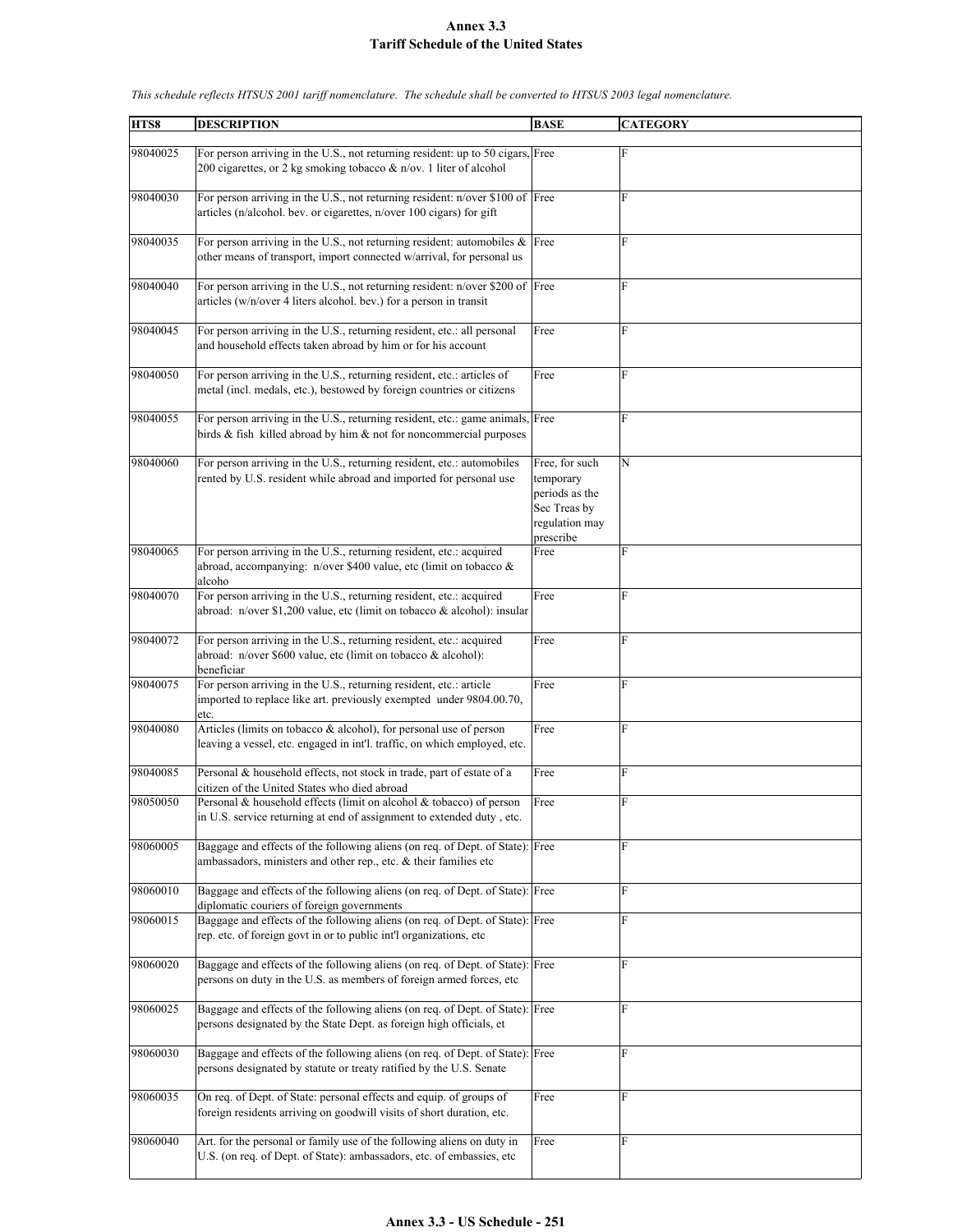| HTS8     | <b>DESCRIPTION</b>                                                                                                                                   | <b>BASE</b> | <b>CATEGORY</b> |
|----------|------------------------------------------------------------------------------------------------------------------------------------------------------|-------------|-----------------|
|          |                                                                                                                                                      |             |                 |
| 98060045 | Art. for the personal or family use of the following aliens on duty in                                                                               | Free        | F               |
|          | U.S. (on reg. of Dept. of State): members of foreign armed forces                                                                                    |             |                 |
|          |                                                                                                                                                      |             |                 |
| 98060050 | Art. for the personal or family use of the following aliens on duty in                                                                               | Free        | F               |
|          | U.S. (on req. of Dept. of State): other rep. & employ. of foreign gov                                                                                |             |                 |
|          |                                                                                                                                                      |             |                 |
| 98060055 | Art. for the personal or family use of the following aliens on duty in                                                                               | Free        | F               |
|          | U.S. (on req. of Dept. of State): persons designated by statute, etc                                                                                 |             |                 |
|          |                                                                                                                                                      |             |                 |
| 98070040 | Art. of metal (incl. medals, trophies & prizes), for bestowal on                                                                                     | Free        | $\overline{F}$  |
|          | persons in U.S., as honorary dist., by foreign countries or their                                                                                    |             |                 |
|          | citizens                                                                                                                                             |             |                 |
| 98070050 | Upon req. of the Dept. of State, articles from citizens of foreign                                                                                   | Free        | F               |
|          | countries for presentation to the Pres. or Vice Pres. of the U.S.                                                                                    |             |                 |
| 98080010 | Engravings, etchings, photographic prints or exposed films, video                                                                                    | Free        | F               |
|          | tapes, and govt. publications on micromedia; all for U.S. govt. agency                                                                               |             |                 |
| 98080020 | use<br>Sound recordings and recorded video tapes for State Department use                                                                            | Free        | F               |
|          | under the U.S.I.E.E. Act of 1948                                                                                                                     |             |                 |
| 98080030 | Materials certified to the Commissioner of Customs by authorized                                                                                     | Free        | F               |
|          | military procuring agencies to be emergency war material purchased                                                                                   |             |                 |
|          | abroad                                                                                                                                               |             |                 |
| 98080040 | Materials certified to the Commissioner of Customs by GSA to be                                                                                      | Free        | F               |
|          | strategic and critical for stockpiles                                                                                                                |             |                 |
| 98080050 | Material certified to the Comm. of Customs by the Nuclear                                                                                            | Free        | F               |
|          | Regulatory Comm. or the Dept. of Energy to be necessary for defense                                                                                  |             |                 |
|          | and security                                                                                                                                         |             |                 |
| 98080060 | Plants, seeds and all other material for planting for use of the                                                                                     | Free        | F               |
|          | Department of Agriculture or United States Botanic Garden                                                                                            |             |                 |
| 98080070 | Materials certified to the Comm. of Customs by the Commodity                                                                                         | Free        | F               |
|          | Credit Corp. to be materials acquired by barter or exchange of agri.                                                                                 |             |                 |
|          | products                                                                                                                                             |             |                 |
| 98080080 | Materials certified by NASA to the Comm. of Customs to be imported Free                                                                              |             | F               |
|          | to be launched into space by NASA, spare parts and support<br>equipment                                                                              |             |                 |
| 98090010 | Public documents, incl. microfiche etc. (incl. motion pictures & other Free                                                                          |             | F               |
|          | films, video tapes & audio tapes) issued by a foreign government, et                                                                                 |             |                 |
|          |                                                                                                                                                      |             |                 |
| 98090020 | For foreign govt on a recip. basis & for public intl. org. (on req. of                                                                               | Free        | F               |
|          | Dept. of State): office supplies $\&$ other art. for the official use                                                                                |             |                 |
| 98090030 | For foreign govt on a recip. basis $&$ for public intl. org.: articles for                                                                           | Free        | F               |
|          | the official use of members foreign armed forces on duty in the U.S.                                                                                 |             |                 |
|          |                                                                                                                                                      |             |                 |
| 98090040 | On req. of Dept. of State, property of a foreign govt or public intl.                                                                                | Free        | F               |
|          | org.: used in noncommercial functions, exhibitions, etc                                                                                              |             |                 |
| 98090050 | On req. of Dept. of State, property of a foreign govt or public intl.                                                                                | Free        | ${\rm F}$       |
|          | org.: prosthetic appliances furnished by foreign govt to armed forces                                                                                |             |                 |
| 98090060 | On req. of Dept. of State, property of a foreign govt or public intl.                                                                                | Free        | ${\rm F}$       |
|          | org.: headstones furnished by foreign govt for graves of its war vet.                                                                                |             |                 |
|          |                                                                                                                                                      |             |                 |
| 98090070 | On req. of Dept. of State, property of a foreign govt or public intl.                                                                                | Free        | F               |
|          | org.: gifts to the various govt. or public institutions in U.S.                                                                                      |             |                 |
| 98090080 | On req. of Dept. of State, property of a foreign govt or public intl.                                                                                | Free        | ${\rm F}$       |
|          | org.: printed matter, not containing advertising, for free distrib.                                                                                  |             |                 |
|          |                                                                                                                                                      |             |                 |
| 98100005 | Drawings, engravings, etchings and similar articles bound or                                                                                         | Free        | F               |
|          | unbound, and exposed photographic films for use of religious                                                                                         |             |                 |
|          | institutions                                                                                                                                         |             | F               |
| 98100010 | Painted, colored or stained glass windows and parts valued over \$161 Free<br>per square meter, by a professional artist, for religious institutions |             |                 |
|          |                                                                                                                                                      |             |                 |
| 98100015 | Regalia for the use of religious institutions                                                                                                        | Free        | F               |
| 98100020 | Handwoven fabrics, to be used by religious institutions in making                                                                                    | Free        | F               |
|          | religious vestments for its own use or sale                                                                                                          |             |                 |
| 98100025 | Altars, pulpits, communion tables, fonts, mosaics, shrines and similar Free                                                                          |             | F               |
|          | articles for use of religious institutions                                                                                                           |             |                 |
| 98100030 | Drawings and plans, reproductions, engravings, globes, sound                                                                                         | Free        | ${\rm F}$       |
|          | recordings and similar articles for use of public institutions                                                                                       |             |                 |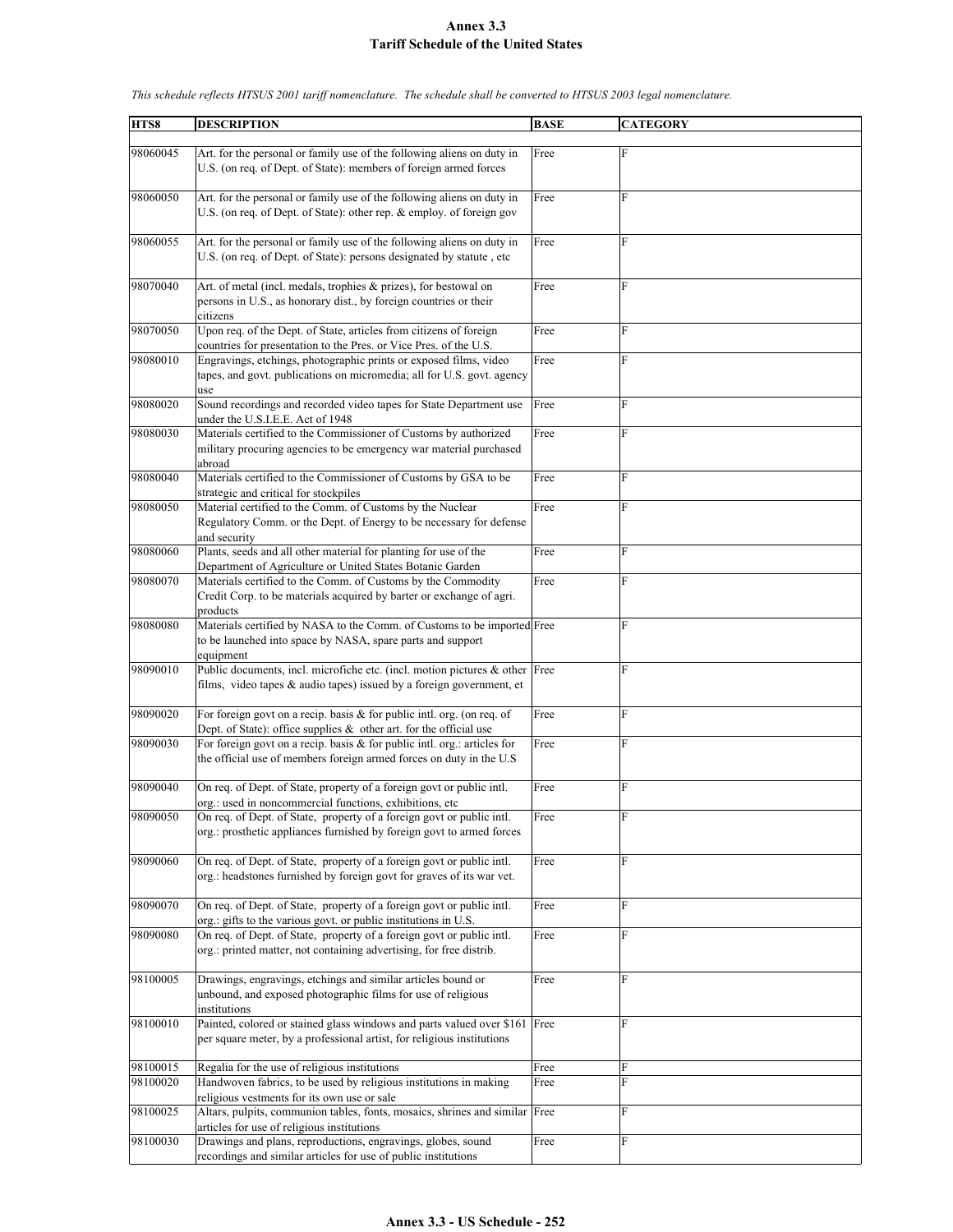## **Annex 3.3 Tariff Schedule of the United States**

| HTS8     | <b>DESCRIPTION</b>                                                                                                                             | <b>BASE</b>         | <b>CATEGORY</b> |
|----------|------------------------------------------------------------------------------------------------------------------------------------------------|---------------------|-----------------|
|          |                                                                                                                                                |                     |                 |
| 98100035 | Symbols, arithmetical materials, printed matter, shapes, figures,                                                                              | Free                | F               |
|          | models and other classroom materials for the instruction of children                                                                           |                     |                 |
| 98100040 | Sculptures and statuary for use of any public or nonprofit institutions                                                                        | Free                | F               |
|          | for educational, scientific, philosophical or fine arts purposes                                                                               |                     |                 |
|          |                                                                                                                                                |                     |                 |
| 98100045 | Regalia for use of any public or nonprofit institution for educational,                                                                        | Free                | F               |
|          | scientific, literary, philosophical or fine arts purposes                                                                                      |                     |                 |
| 98100050 | Any textile machine or machinery, or part thereof, solely for the                                                                              | Free                | F               |
|          | instruction of students in any public or nonprofit institutions                                                                                |                     |                 |
| 98100055 | Patterns and models exclusively for exhibition or educational use at<br>any public or nonprofit institution                                    | Free                | F               |
| 98100060 | Instruments and apparatus, not manufactured in the U.S., to be used                                                                            | Free                | F               |
|          | in nonprofit institutions for educational or scientific purposes                                                                               |                     |                 |
|          |                                                                                                                                                |                     |                 |
| 98100065 | Repair components for instruments or apparatus admitted under<br>heading 98100060                                                              | Free                | F               |
| 98100067 | Tools specially designed for maintenance, etc. of instruments and                                                                              | Free                | F               |
|          | apparatus of subheading 9810.00.60                                                                                                             |                     |                 |
| 98100070 | Wild animals (including birds and fish) imported for use or sale for<br>use in any scientific public collection for exhibition                 | Free                | F               |
| 98100075 | Lifeboats and life-saving apparatus for lifesaving institutions                                                                                | Free                | F               |
| 98100080 | Radiation apparatus (including parts or accessories) for nonprofit                                                                             | Free                | F               |
|          | institutions for educational, scientific or therapeutic purposes                                                                               |                     |                 |
| 98100085 | Cellulosic plastics materials for use in artificial kidney machine by a                                                                        | Free                | F               |
|          | hospital or by a patient pursuant to prescription of a physician                                                                               |                     |                 |
|          |                                                                                                                                                |                     |                 |
| 98100090 | Prayer shawls, bags for the keeping of prayer shawls, and headwear of Free<br>a kind used for public or private religious observances          |                     | F               |
|          |                                                                                                                                                |                     |                 |
| 98100095 | Scrolls or tablets of wood or paper, commonly known as Gohonzon,                                                                               | Free                | F               |
|          | imported for use in public or private religious observances                                                                                    |                     |                 |
| 98110020 | Alcoholic bev. samples (each containing <or=n 300="" a="" be.,<="" if="" malt="" ml="" td=""><td>Free</td><td>F</td></or=n>                    | Free                | F               |
|          | $\epsilon$ or= 150 ml if wine & $\epsilon$ or= 100 ml if other) for use in soliciting                                                          |                     |                 |
|          | orders                                                                                                                                         |                     |                 |
| 98110040 | Samples of tobacco products, etc. (limited to 3 cigars, cigarettes, cig.                                                                       | Free                | F               |
|          | tubes or papers, 3.5 gm tobacco or snuff), for soliciting orders                                                                               |                     |                 |
| 98110060 | Any sample (except 9811.00.20 or 9811.00.40), valued n/over \$1                                                                                | Free                | F               |
|          | each, or marked, torn, or otherwise unsuitable for sale, for soliciting                                                                        |                     |                 |
|          | order                                                                                                                                          |                     |                 |
| 98120020 | Articles imported by certain organizations, only for exhibition to<br>encourage agriculture, arts, education or science                        | Free, under bond N  |                 |
| 98120040 | Articles imported by any institution, society or state, or for a                                                                               | Free, under bond N  |                 |
|          | municipal corporation, for the purpose of erecting a public monument                                                                           |                     |                 |
| 98130005 | Articles to be repaired, altered or processed (including processes                                                                             | Free, under bond N  |                 |
|          | which result in articles manufactured or produced in the United                                                                                |                     |                 |
|          | States)                                                                                                                                        |                     |                 |
| 98130010 | Models of women's wearing apparel imported by manufacturers for                                                                                | Free, under bond N  |                 |
| 98130015 | use solely as models in their own establishments<br>Art. imp. by illustrators and photographers for use as models in their                     | Free, under bond N  |                 |
|          | establishments, in illustrating of catalogues or advertising matters                                                                           |                     |                 |
|          |                                                                                                                                                |                     |                 |
| 98130020 | Samples solely for use in taking orders for merchandise                                                                                        | Free, under bond  N |                 |
| 98130025 | Articles for examination w/view to reproduction, or for such                                                                                   | Free, under bond N  |                 |
|          | examination and reproduction; and motion-picture advertising films                                                                             |                     |                 |
|          |                                                                                                                                                |                     |                 |
| 98130030 | Articles intended for testing, experimental or review purposes, incl.<br>spec., photos and similar articles for use in experiments or for stud | Free, under bond N  |                 |
|          |                                                                                                                                                |                     |                 |
| 98130035 | Automobiles, and other vehicles and craft, and the usual equip.; all                                                                           | Free, under bond N  |                 |
|          | temporarily imported by nonresidents for races or other specific<br>contes                                                                     |                     |                 |

*This schedule reflects HTSUS 2001 tariff nomenclature. The schedule shall be converted to HTSUS 2003 legal nomenclature.*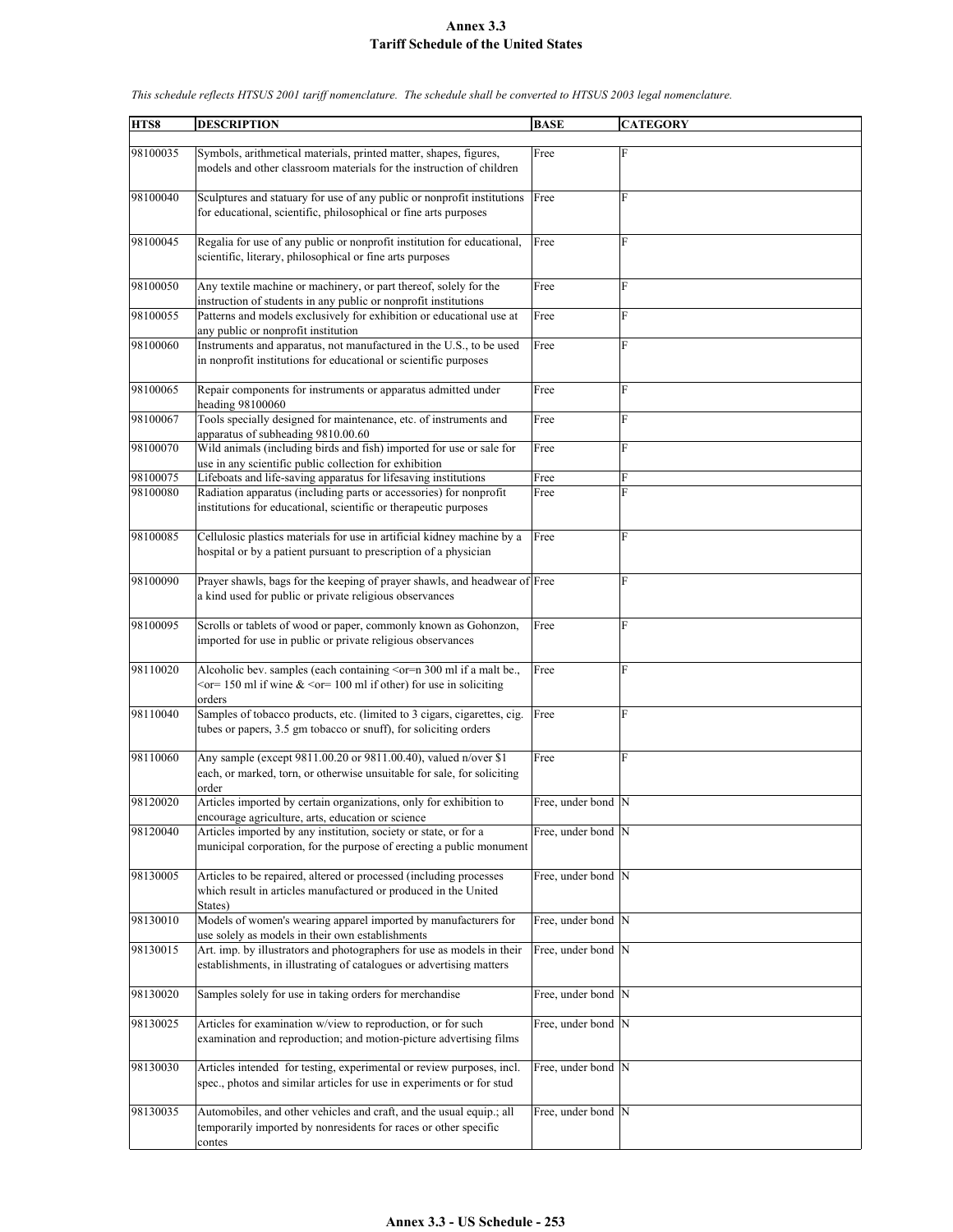## **Annex 3.3 Tariff Schedule of the United States**

| HTS8                 | <b>DESCRIPTION</b>                                                                                                                                                                                     | <b>BASE</b>             | <b>CATEGORY</b> |
|----------------------|--------------------------------------------------------------------------------------------------------------------------------------------------------------------------------------------------------|-------------------------|-----------------|
| 98130040             | Locomotives and other railroad equipment temporarily imported for<br>use in clearing obstructions, fighting fire, making emergency repairs,<br>etc                                                     | Free, under bond N      |                 |
| 98130045             | Containers for compressed gases, & containers, etc. for use for<br>covering or holding merchandise during transportation and suitable<br>for reuse                                                     | Free, under bond N      |                 |
| 98130050             | Professional equip., tools of trade, & repair components for such and<br>camping equipment; imported by nonresidents sojourning temp. in<br>U.S.                                                       | Free, under bond N      |                 |
| 98130055             | Articles of special design for temporary use exclusively in connection Free, under bond N<br>with the manufacture or production of articles for export                                                 |                         |                 |
| 98130060             | Animals and poultry brought into the U.S. for the purpose of<br>breeding, exhibition or competition for prizes, and the usual<br>equipment therefo                                                     | Free, under bond N      |                 |
| 98130070             | Art, engravings, photos & philo./scien. appar. imported by artist,<br>lecturer or scientist for exhib. or promotion of art, science & industry                                                         | Free, under bond N      |                 |
| 98130075             | Automobiles, chassis, bodies, cutaway portions of such, and parts for Free, under bond N<br>such, finished, unfinished or cutaway, intended for show purposes                                          |                         |                 |
| 98140050             | Tea, tea waste, and tea siftings and sweepings, for manufacturing of<br>chemical products                                                                                                              | Free, under bond N      |                 |
| 98150020             | Products of American fisheries which have not been landed in a<br>foreign country, or landed solely for transshipment                                                                                  | Free                    | F               |
| 98150040             | Fish (except cod, cusk, haddock, hake, mackerel, pollock and<br>swordfish) landed abroad only for evisceration and/or chilling or<br>freezing                                                          | Free                    | F               |
| 98150060             | Products of American fisheries, prepared or preserved by American<br>fishery on treaty coasts of Labrador, Magdalen Isles or Newfoundland                                                              | Free                    | F               |
| 98160020             | Articles for personal or household use, or as gifts, valued not over<br>\$1,000, accompanying a person, arriving in the U.S.                                                                           | 4% fair retail<br>value | D               |
| 98160040             | Articles for personal or household use, or as gifts, valued not over<br>\$1,000, accompanying a person arriving from an insular possessions                                                            | 2% fair retail<br>value | D               |
| 98170020             | Monofilament gill nets or sections or parts of nets to be used for fish<br>sampling                                                                                                                    | Free                    | F               |
| 98170030             | Nets (incl. section or parts) to be used in taking wild birds under<br>license issued by an appropriate Federal or State government<br>authority                                                       | Free                    | F               |
| 98170040             | Visual or auditory material of educational, scientific or cultural<br>character (except toy models) per U.S. note 1(a) of subchapter XVII                                                              | Free                    | F               |
| 98170042             | Holograms; microfilm, microfiche, etc.; the foregoing if defined as<br>visual or auditory materials                                                                                                    | Free                    | F               |
| 98170044<br>98170046 | Motion picture films if defined as visual or auditory materials<br>Sound, sound+visual, and magnetic recordings; video discs, tapes,<br>etc.; the foregoing if defined as visual or auditory materials | Free<br>Free            | F<br>F          |
| 98170048             | Various specific articles and kits used generally as aids to learning or Free<br>instruction, if defined as visual or auditory materials                                                               |                         | ${\bf F}$       |
| 98170050             | Machinery, equipment and implements to be used for agricultural or<br>horticultural purposes                                                                                                           | Free                    | F               |
| 98170060             | Parts to be used in articles provided for in headings 8432, 8433, 8434, Free<br>and 8436                                                                                                               |                         | F               |
| 98170070             | Animals, game, imported to be liberated in the United States for<br>stocking purposes                                                                                                                  | Free                    | F               |
| 98170080             | Articles of copper to be used in remanufacture by melting, or by<br>shredding, shearing, etc. rendering suitable only for recovery of metal                                                            | Free                    | F               |
| 98170090             | Specified unwrought metal and forms or articles of metal for<br>remanufacture or for recovery of the metal content                                                                                     | Free                    | F               |
| 98170092             | Books, music and pamphlets, in raised print, used exclusively by or<br>for the blind                                                                                                                   | Free                    | F               |
| 98170094             | Braille tablets, cubarithms, and special apparatus, machines, presses,                                                                                                                                 | Free                    | F               |
| 98170096             | and types for use by or benefit exclusively of the blind<br>Other articles specially designed or adapted for the use or benefit of<br>the blind or other physically or mentally handicapped persons    | Free                    | F               |

*This schedule reflects HTSUS 2001 tariff nomenclature. The schedule shall be converted to HTSUS 2003 legal nomenclature.*